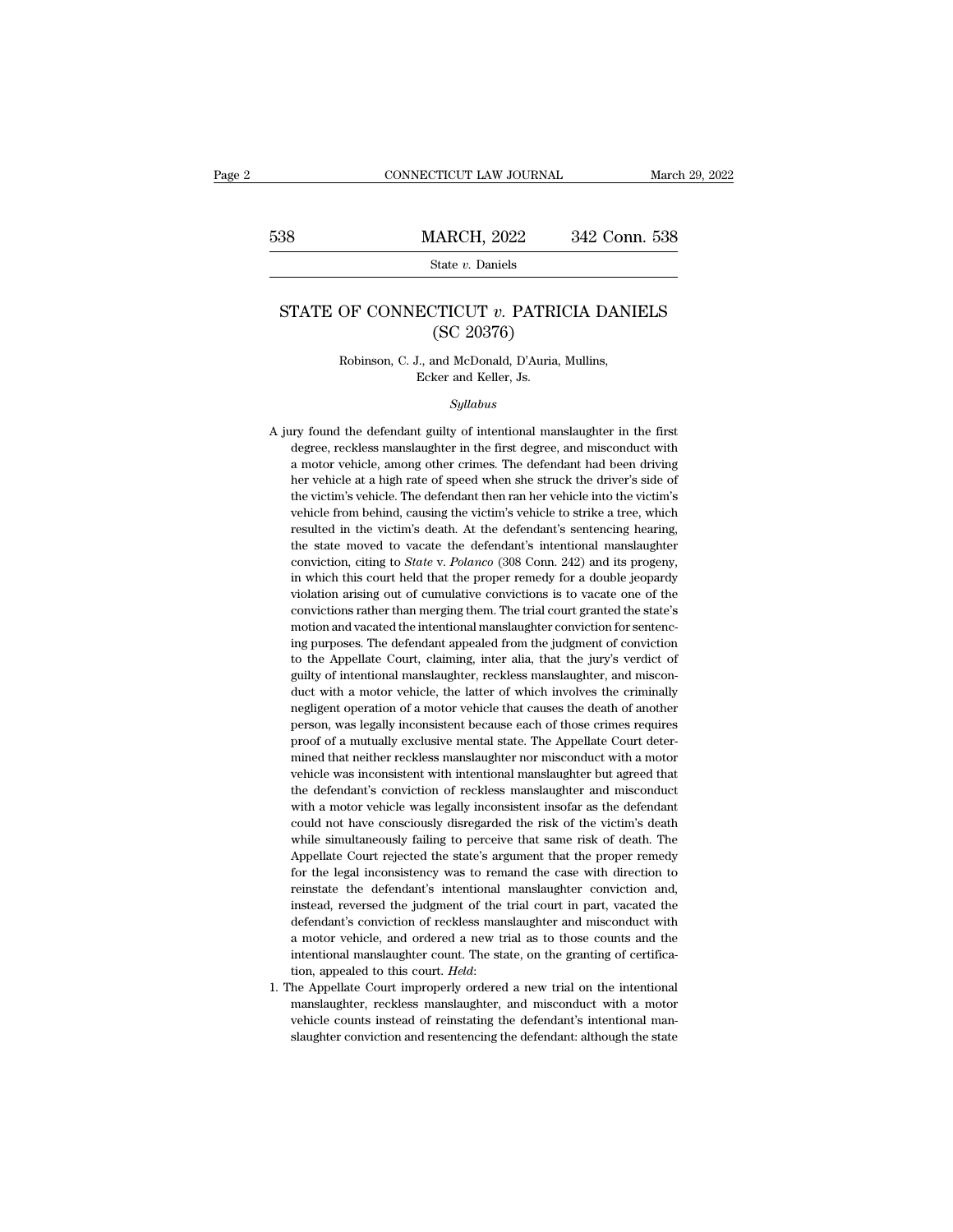# State *v.* Daniels

2 Conn. 538 MARCH, 2022 539<br>State v. Daniels<br>did not dispute that the defendant's conviction of reckless manslaughter<br>and misconduct with a motor vehicle was inherently inconsistent and, 2 Conn. 538 MARCH, 2022 539<br>
State v. Daniels<br>
did not dispute that the defendant's conviction of reckless manslaughter<br>
and misconduct with a motor vehicle was inherently inconsistent and,<br>
therefore, was properly vacated **EXECUTE:** 2022 539<br>
State *v*. Daniels<br>
did not dispute that the defendant's conviction of reckless manslaughter<br>
and misconduct with a motor vehicle was inherently inconsistent and,<br>
therefore, was properly vacated by t State *v*. Daniels<br>did not dispute that the defendant's conviction of reckless manslaughter<br>and misconduct with a motor vehicle was inherently inconsistent and,<br>therefore, was properly vacated by the Appellate Court, this state  $v$ . Daniels<br>did not dispute that the defendant's conviction of reckless manslaughter<br>and misconduct with a motor vehicle was inherently inconsistent and,<br>therefore, was properly vacated by the Appellate Court, this did not dispute that the defendant's conviction of reckless manslaughter<br>and misconduct with a motor vehicle was inherently inconsistent and,<br>therefore, was properly vacated by the Appellate Court, this court had<br>clarified and misconduct with a motor vehicle was inherently inconsistent and,<br>therefore, was properly vacated by the Appellate Court, this court had<br>clarified in *Polanco* and its progeny that the adoption of vacatur as the<br>appropr therefore, was properly vacated by the Appellate Court, this court had clarified in *Polanco* and its progeny that the adoption of vacatur as the appropriate remedy for cumulative convictions did not preclude the reinstate clarified in *Polanco* and its progeny that the adoption of vacatur as the appropriate remedy for cumulative convictions did not preclude the reinstatement of a defendant's vacated conviction if it was vacated to avoid a d appropriate remedy for cumulative convictions did not preclude the reinstatement of a defendant's vacated conviction if it was vacated to avoid a double jeopardy violation and was not affected by the legal inconsistency th reinstatement of a defendant's vacated conviction if it was vacated to avoid a double jeopardy violation and was not affected by the legal inconsistency that necessitated the reversal of the controlling offense or offenses avoid a double jeopardy violation and was not affected by the legal<br>inconsistency that necessitated the reversal of the controlling offense<br>or offenses of which the defendant had been convicted; in the present<br>case, the de inconsistency that necessitated the reversal of the controlling offense<br>or offenses of which the defendant had been convicted; in the present<br>case, the defendant's intentional manslaughter conviction was vacated<br>for the pu or offenses of which the defendant had been convicted; in the present case, the defendant's intentional manslaughter conviction was vacated for the purpose of avoiding a double jeopardy violation, as a review of the record case, the defendant's intentional manslaughter conviction was vacated<br>for the purpose of avoiding a double jeopardy violation, as a review of<br>the record demonstrated that, at the defendant's sentencing hearing,<br>the prosecu for the purpose of avoiding a double jeopardy violation, as a review of<br>the record demonstrated that, at the defendant's sentencing hearing,<br>the prosecutor specifically cited to case law concerning vacatur that<br>was develop the record demonstrated that, at the defendant's sentencing hearing,<br>the prosecutor specifically cited to case law concerning vacatur that<br>was developed and applied in the context of double jeopardy violations<br>and indicate the prosecutor specifically cited to case law concerning vacatur that<br>was developed and applied in the context of double jeopardy violations<br>and indicated that the vacatur request was consistent with the state's<br>theory at was developed and applied in the context of double jeopardy violations<br>and indicated that the vacatur request was consistent with the state's<br>theory at trial that the two strikes to the victim's vehicle arose from a<br>single and indicated that the vacatur request was consistent with the state's theory at trial that the two strikes to the victim's vehicle arose from a single act that was either intentional or reckless, and the prosecutor was ap theory at trial that the two strikes to the victim's vehicle arose from a single act that was either intentional or reckless, and the prosecutor was apparently under the belief that vacating one of the manslaughter counts single act that was either intentional or reckless, and the prosecutor was apparently under the belief that vacating one of the manslaughter counts was necessary to avoid the imposition of cumulative punishments; moreover, was apparently under the belief that vacating one of the manslaughter counts was necessary to avoid the imposition of cumulative punishments; moreover, the vacated intentional manslaughter conviction was not affected by th counts was necessary to avoid the imposition of cumulative punishments; moreover, the vacated intentional manslaughter conviction was not affected by the legal inconsistency that necessitated the vacating on appeal of the ments; moreover, the vacated intentional manslaughter conviction was<br>not affected by the legal inconsistency that necessitated the vacating<br>on appeal of the defendant's conviction of reckless manslaughter and<br>misconduct wi not affected by the legal inconsistency that necessitated the vacating<br>on appeal of the defendant's conviction of reckless manslaughter and<br>misconduct with a motor vehicle, namely, the impossibility of con-<br>sciously disreg on appeal of the defendant's conviction of reckless manslaughter and misconduct with a motor vehicle, namely, the impossibility of consciously disregarding the risk of the victim's death while simultaneously failing to per misconduct with a motor vehicle, namely, the impossibility of consciously disregarding the risk of the victim's death while simultaneously failing to perceive that same risk of death, because the crime of intentional mansl sciously disregarding the risk of the victim's death while simultaneously<br>failing to perceive that same risk of death, because the crime of inten-<br>tional manslaughter requires the jury to find only that the defendant<br>inten failing to perceive that same risk of death, because the crime of intentional manslaughter requires the jury to find only that the defendant intended to cause serious physical injury to another person and that she caused t tional manslaughter requires the jury to find only that the defendant<br>intended to cause serious physical injury to another person and that<br>she caused the death of such person or of a third person, not that she<br>had a specif intended to cause serious physical injury to another person and that<br>she caused the death of such person or of a third person, not that she<br>had a specific mental state with respect to creating a risk of death;<br>accordingly, she caused the death of such person or of a third person, not that she<br>had a specific mental state with respect to creating a risk of death;<br>accordingly, because the defendant's intentional manslaughter convic-<br>tion was no had a specific mental state with respect to creating a risk of death;<br>accordingly, because the defendant's intentional manslaughter convic-<br>tion was not tainted by the inconsistency in the jury's verdict and was<br>vacated to accordingly, because the defendant's intentional manslaughter conviction was not tainted by the inconsistency in the jury's verdict and was vacated to avoid a potential double jeopardy violation, this court reversed the ju tion was not tainted by the inconsistency in the jury's verdict and was vacated to avoid a potential double jeopardy violation, this court reversed the judgment of the Appellate Court as to the remedy for the jury's incons vacated to avoid a potential double jeopardy violation, this court<br>reversed the judgment of the Appellate Court as to the remedy for the<br>jury's inconsistent verdict only, upholding the Appellate Court's vacating<br>of the def reversed the judgment of the Appellate Court as to the remedy for the jury's inconsistent verdict only, upholding the Appellate Court's vacating of the defendant's conviction of reckless manslaughter and misconduct with a jury's inconsistent verdict only, upholding the Appellate Court's vacating of the defendant's conviction of reckless manslaughter and misconduct with a motor vehicle but remanding the case with direction to reinstate the d of the defendant's conviction of<br>with a motor vehicle but remant<br>the defendant's intentional man<br>defendant on that count, and t<br>two other counts unrelated to tl<br>duct with a motor vehicle.<br>he defendant could not prevail with a motor vehicle but remanding the case with direction to reinstate<br>the defendant's intentional manslaughter conviction, to sentence the<br>defendant on that count, and to resentence her on her conviction of<br>two other co the defendant's intentional manslaughter conviction, to sentence the defendant on that count, and to resentence her on her conviction of two other counts unrelated to the counts of manslaughter and misconduct with a motor

defendant on that count, and to resentence her on her conviction of<br>two other counts unrelated to the counts of manslaughter and miscon-<br>duct with a motor vehicle.<br>he defendant could not prevail on her claim that the judgm two other counts unrelated to the counts of manslaughter and misconduct with a motor vehicle.<br>he defendant could not prevail on her claim that the judgment of the Appellate Court should be affirmed on the alternative groun duct with a motor vehicle.<br>he defendant could not prevail on her cl:<br>Appellate Court should be affirmed on the<br>court incorrectly had concluded that her i<br>viction was not inconsistent with her conv<br>ter and misconduct with a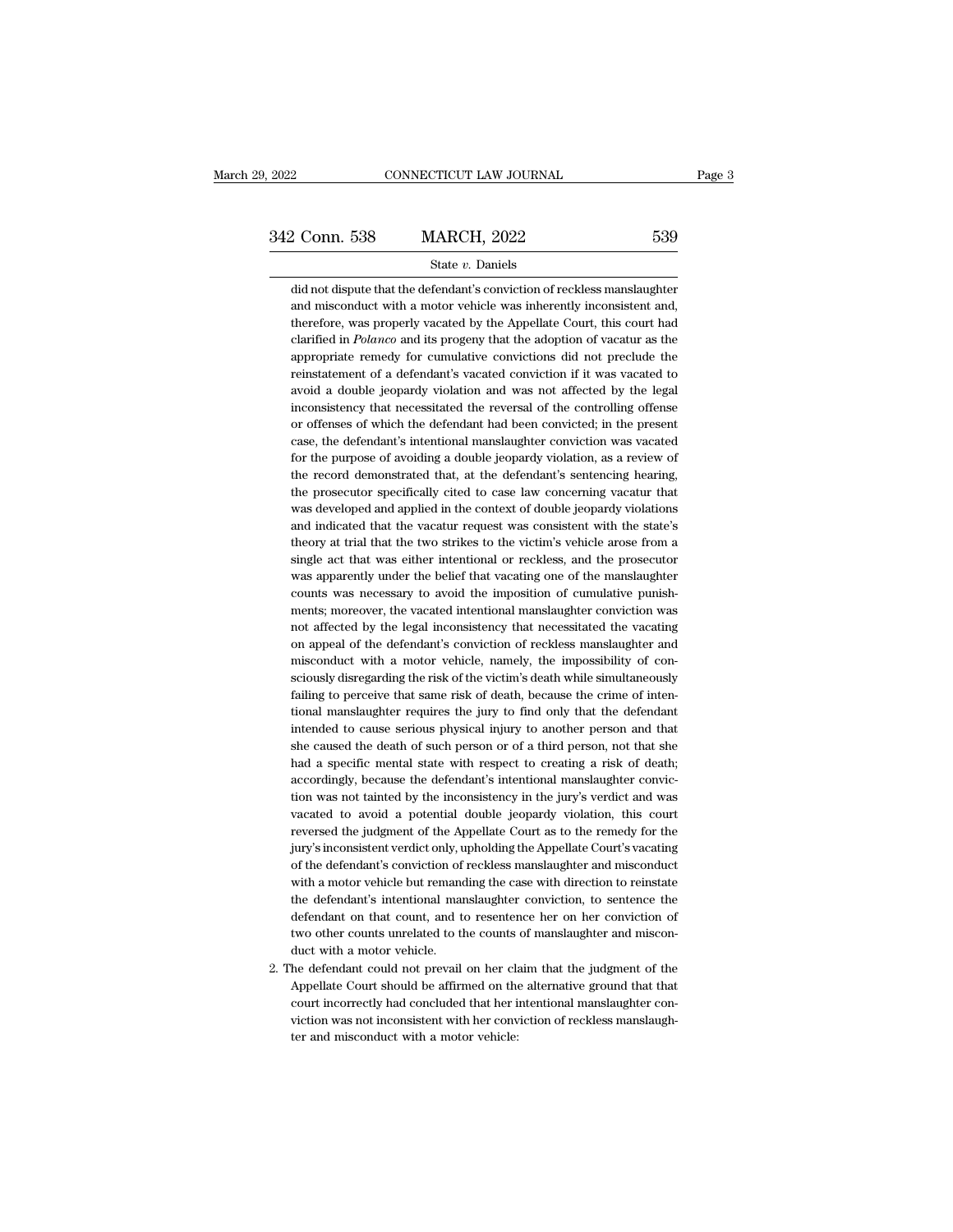# EXECUTE CONNECTICUT LAW JOURNAL March 29, 2022<br>
540 MARCH, 2022 342 Conn. 538<br>
State v. Daniels

# State *v.* Daniels

MARCH, 2022 342 Conn. 538<br>
State v. Daniels<br>
a. The defendant's conviction of intentional manslaughter and reckless<br>
manslaughter was not legally inconsistent: the crime of intentional man-540 MARCH, 2022 342 Conn. 538<br>
State v. Daniels<br>
a. The defendant's conviction of intentional manslaughter and reckless<br>
manslaughter was not legally inconsistent: the crime of intentional man-<br>
slaughter requires only th  $\begin{minipage}[t]{0.5cm} \begin{tabular}{p{0.5cm}p{0.5cm}p{0.5cm}p{0.5cm}p{0.5cm}p{0.5cm}p{0.5cm}p{0.5cm}p{0.5cm}p{0.5cm}p{0.5cm}p{0.5cm}p{0.5cm}p{0.5cm}p{0.5cm}p{0.5cm}p{0.5cm}p{0.5cm}p{0.5cm}p{0.5cm}p{0.5cm}p{0.5cm}p{0.5cm}p{0.5cm}p{0.5cm}p{0.5cm}p{0.5cm}p{0.5cm}p{0.$ State v. Daniels<br>a. The defendant's conviction of intentional manslaughter and reckless<br>manslaughter was not legally inconsistent: the crime of intentional man-<br>slaughter requires only that the defendant had the intent to State v. Daniels<br>a. The defendant's conviction of intentional manslaughter and reckless<br>manslaughter was not legally inconsistent: the crime of intentional man-<br>slaughter requires only that the defendant had the intent to a. The defendant's conviction of intentional manslaughter and reckless manslaughter was not legally inconsistent: the crime of intentional manslaughter requires only that the defendant had the intent to cause serious physi a manslaughter was not legally inconsistent: the crime of intentional man-<br>slaughter requires only that the defendant had the intent to cause serious<br>physical injury to a person and caused the death of such person or of<br>a mental state requirements for the defendant had the intent to cause serious physical injury to a person and caused the death of such person or of a third person, whereas the elements of reckless manslaughter include the re shawfored in preson and caused the death of such person or of a third person, whereas the elements of reckless manslaughter include the requirement that the defendant recklessly engaged in conduct that created a grave risk Fusion and the person, whereas the elements of reckless manislaughter include<br>the requirement that the defendant recklessly engaged in conduct that<br>created a grave risk of death to another person, and, therefore, the<br>menta a member of the requirement that the defendant recklessly engaged in conduct that created a grave risk of death to another person, and, therefore, the mental state requirements for the two offenses did not relate to the sa created a grave risk of death to another person, and, therefore, the mental state requirements for the two offenses did not relate to the same result; accordingly, the jury reasonably could have found that the defendant si mental state requirements for the two offenses did not relate to the same result; accordingly, the jury reasonably could have found that the defendant simultaneously acted intentionally and recklessly with respect to diffe mental state requirements for the two offenses did not relate to the same result; accordingly, the jury reasonably could have found that the defendant simultaneously acted intentionally and recklessly with respect to diff defendant simultaneously acted intentionally and recklessly with respect to different results, in that she specifically intended to cause serious physical injury to the victim and, in so doing, consciously disregarded a su to different results, in that she specifically intended to cause serious physical injury to the victim and, in so doing, consciously disregarded a substantial and unjustifiable risk that her actions created a grave risk of

physical injury to the victim and, in so doing, consciously disregarded a substantial and unjustifiable risk that her actions created a grave risk of death to the victim.<br>
b. The defendant's conviction of intentional mansl failed to the victime with the ractions created a grave risk of death to the victim.<br>
b. The defendant's conviction of intentional manslaughter and miscon-<br>
duct with a motor vehicle was not legally inconsistent: the menta of death to the victim.<br>
b. The defendant's conviction of intentional manslaughter and miscon-<br>
duct with a motor vehicle was not legally inconsistent: the mental state<br>
required for misconduct with a motor vehicle, namely b. The defendant's conviction of intentional manslaughter and misconduct with a motor vehicle was not legally inconsistent: the mental state required for misconduct with a motor vehicle, namely, that the defendant failed t of the with a motor vehicle was not legally inconsistent: the mental state required for misconduct with a motor vehicle, namely, that the defendant failed to perceive a substantial and unjustifiable risk that the manner in required for misconduct with a motor vehicle, namely, that the defendant failed to perceive a substantial and unjustifiable risk that the manner in which she operated her vehicle would cause the death of another person, wa Failed to perceive a substantial and unjustifiable risk that the manner in which she operated her vehicle would cause the death of another person, was not mutually exclusive with the mental state required for the crime of much she operated her vehicle would cause the death of another person, was not mutually exclusive with the mental state required for the crime of intentional manslaughter, namely, that the defendant had the intent to cause was not mutually exclusive with the mental state required for the crime<br>of intentional manslaughter, namely, that the defendant had the intent<br>to cause serious physical injury; because the defendant could have<br>intended to was not mutually exclusive with the mental state required for the crime of intentional manslaughter, namely, that the defendant had the intent to cause serious physical injury; because the defendant could have intended to to cause serious physical injury; because the defendant could have intended to cause serious physical injury to the victim, as required for ntional manslaughter, while, at the same time, have failed to perceive<br>bistantial and unjustifiable risk that the manner in which she operated<br>vehicle would cause the victim's death, as required for misconduct<br>h a motor ve her vehicle would cause the victim's death, as required for misconduct<br>with a motor vehicle, the mental state elements of each crime did not<br>relate to the same result.<br>Argued October 20, 2021—officially released March 29,

Argued October 20, 2021—officially released March 29, 2022<br>*Procedural History*<br>Substitute information charging the defendant with with a motor vehicle, the mental state elements of each crime did not<br>relate to the same result.<br>Argued October 20, 2021—officially released March 29, 2022<br>*Procedural History*<br>Substitute information charging the defendant relate to the same result.<br>
Argued October 20, 2021—officially released March 29, 2022<br> *Procedural History*<br>
Substitute information charging the defendant with<br>
two counts of the crime of manslaughter in the first<br>
degree Argued October 20, 2021—officially released March 29, 2022<br>
Procedural History<br>
Substitute information charging the defendant with<br>
two counts of the crime of manslaughter in the first<br>
degree, and with one count each of t *Procedural History*<br>
Substitute information charging the defendant with<br>
two counts of the crime of manslaughter in the first<br>
degree, and with one count each of the crimes of mis-<br>
conduct with a motor vehicle, risk of i Substitute information charging the defendant with<br>two counts of the crime of manslaughter in the first<br>degree, and with one count each of the crimes of mis-<br>conduct with a motor vehicle, risk of injury to a child,<br>and ev Substitute information charging the defendant with<br>two counts of the crime of manslaughter in the first<br>degree, and with one count each of the crimes of mis-<br>conduct with a motor vehicle, risk of injury to a child,<br>and eva *two counts of the crime of manslaughter in the first degree, and with one count each of the crimes of misconduct with a motor vehicle, risk of injury to a child, and evasion of responsibility in the operation of a motor v* degree, and with one count each of the crimes of mis-<br>conduct with a motor vehicle, risk of injury to a child,<br>and evasion of responsibility in the operation of a motor<br>vehicle, brought to the Superior Court in the judici conduct with a motor vehicle, risk of injury to a child,<br>and evasion of responsibility in the operation of a motor<br>vehicle, brought to the Superior Court in the judicial<br>district of Fairfield and tried to the jury before and evasion of responsibility in the operation of a motor<br>vehicle, brought to the Superior Court in the judicial<br>district of Fairfield and tried to the jury before *Kava-*<br>*newsky*, *J*.; verdict and judgment of guilty; th *Bear*, *Bearling Bearling Bearling Bearling Before Kava-newsky, J.*; verdict and judgment of guilty; thereafter, the court vacated the conviction as to one count of manslaughter in the first degree, and the defend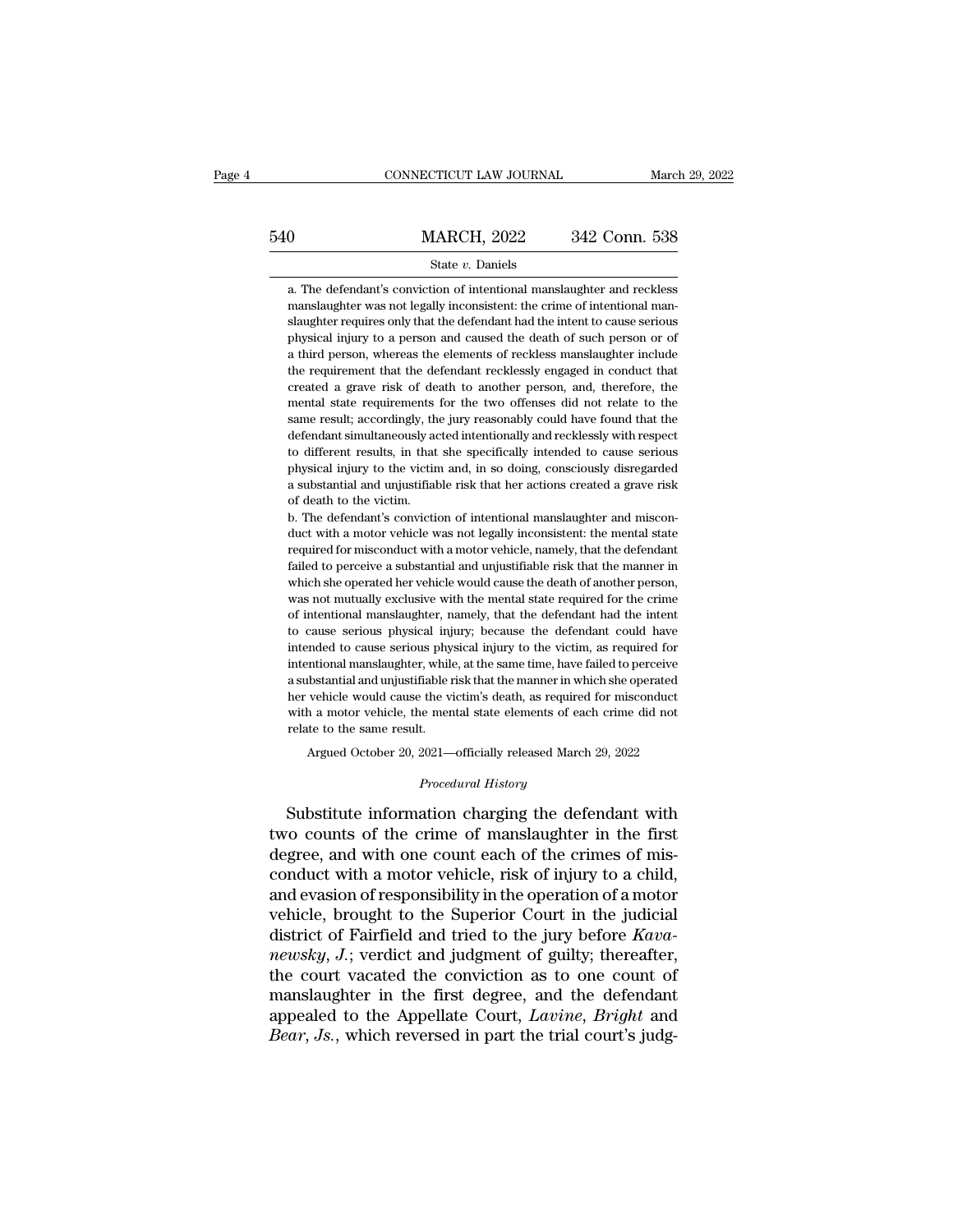| 9. 2022       | CONNECTICUT LAW JOURNAL                                                                                          | Page 5 |
|---------------|------------------------------------------------------------------------------------------------------------------|--------|
|               |                                                                                                                  |        |
| 342 Conn. 538 | <b>MARCH, 2022</b>                                                                                               | 541    |
|               | State v. Daniels                                                                                                 |        |
| coodimac      | ment, and the state, on the granting of certification,<br>appealed to this court. Reversed in part; further pro- |        |

342 Conn. 538 MARCH, 2022 541<br>
<sup>State v. Daniels<br>
ment, and the state, on the granting of certification,<br>
appealed to this court. *Reversed in part*; *further pro-*<br> *ceedings.*</sup> *ceedings. Denise B. Smoker, senior assistant state's attorney, the whom, on the pranting of certification, pealed to this court. Reversed in part; further pro-<br><i>Penise B. Smoker*, senior assistant state's attorney, the whom, on the

State *v*. Daniels<br>
ment, and the state, on the granting of certification,<br>
appealed to this court. *Reversed in part*; *further pro-*<br>
ceedings.<br> *Denise B. Smoker*, senior assistant state's attorney,<br>
with whom, on the b ney, and the state, on the granting of columnation,<br>appealed to this court. *Reversed in part*; further pro-<br>ceedings.<br>Denise B. Smoker, senior assistant state's attorney,<br>with whom, on the brief, were Joseph T. Corradino, ney France Castle Collect Collect Collect Collect Collect Collect Collect Collect Collect Collect Collect Collect Collect Collect Collect Collect Collect Collect Collect Collect Collect Collect Collect Collect Collect Coll *Denise B. Smoker*, senior assistant state's attorney, th whom, on the brief, were *Joseph T. Corradino*, ate's attorney, *John C. Smriga*, former state's attory, and *Marc R. Durso*, senior assistant state's attory, for t with whom, on the brief, were Jostate's attorney, John C. Smriga,<br>state's attorney, John C. Smriga,<br>ney, and Marc R. Durso, senior as<br>ney, for the appellant (state).<br>Laila M. G. Haswell, senior assis<br>for the appellee (def

## *Opinion*

mey, for the appellant (state).<br>
Laila M. G. Haswell, senior assistant public defender,<br>
for the appellee (defendant).<br>  $\begin{array}{c} Opinion \\ \end{array}$ <br>
ECKER, J. Following a jury trial, the defendant, Patricia Daniels, was found guil Laila M. G. Haswell, senior assistant public defender,<br>for the appellee (defendant).<br> $o_{pinion}$ <br>ECKER, J. Following a jury trial, the defendant, Patri-<br>cia Daniels, was found guilty of manslaughter in the<br>first degree in vio Latia M. G. Haswell, senior assistant public defender,<br>for the appellee (defendant).<br> $\frac{opinion}{D}$ <br>ECKER, J. Following a jury trial, the defendant, Patri-<br>cia Daniels, was found guilty of manslaughter in the<br>first degree in (a) ( $o$ <sub>pinion</sub><br>
(*o*<sub>pinion</sub><br>
ECKER, J. Following a jury trial, the defendant, Patricia Daniels, was found guilty of manslaughter in the<br>
first degree in violation of General Statutes § 53a-55<br>
(a) (1) (intentional mans *Opinion*<br>
ECKER, J. Following a jury trial, the defendant, Patricia Daniels, was found guilty of manslaughter in the<br>
first degree in violation of General Statutes § 53a-55<br>
(a) (1) (intentional manslaughter),<sup>1</sup> manslau ECKER, J. Following a jury trial, the defendant, Patricia Daniels, was found guilty of manslaughter in the first degree in violation of General Statutes § 53a-55 (a) (1) (intentional manslaughter),<sup>1</sup> manslaughter in the ECKER, J. Following a jury trial, the defendant, Patricia Daniels, was found guilty of manslaughter in the first degree in violation of General Statutes § 53a-55 (a) (1) (intentional manslaughter),<sup>1</sup> manslaughter in the cia Daniels, was found guilty of manslaughter in the<br>first degree in violation of General Statutes § 53a-55<br>(a) (1) (intentional manslaughter),<sup>1</sup> manslaughter in the<br>first degree in violation of § 53a-55 (a) (3) (reckles first degree in violation of General Statutes § 53a-55<br>(a) (1) (intentional manslaughter),<sup>1</sup> manslaughter in the<br>first degree in violation of § 53a-55 (a) (3) (reckless<br>manslaughter),<sup>2</sup> and misconduct with a motor vehic (a) (1) (intentional manslaughter),<sup>1</sup> manslaughter in the<br>first degree in violation of  $\S$  53a-55 (a) (3) (reckless<br>manslaughter),<sup>2</sup> and misconduct with a motor vehicle<br>in violation of General Statutes  $\S$  53a-57 (a) (c first degree in violation of  $\S$  53a-55 (a) (3) (reckless<br>manslaughter),<sup>2</sup> and misconduct with a motor vehicle<br>in violation of General Statutes  $\S$  53a-57 (a) (criminally<br>negligent operation), among other crimes.<sup>3</sup> At t manslaughter),<sup>2</sup> and misconduct with a motor vehicle<br>in violation of General Statutes § 53a-57 (a) (criminally<br>negligent operation), among other crimes.<sup>3</sup> At the sen-<br>tencing hearing, the trial court vacated the defenda in violation of General Statutes  $\S$  53a-57 (a) (criminally<br>negligent operation), among other crimes.<sup>3</sup> At the sen-<br>tencing hearing, the trial court vacated the defendant's<br>intentional manslaughter conviction pursuant to 1 General Statutes § 53a-55 (a) provides in relevant part: ''A person is different on the maining counts of conviction. The defendant appealed  $\frac{1}{1}$  General Statutes § 53a-55 (a) provides in relevant part: "A person i v. *Polanco*, 308 Conn. 242, 245, 61 A.3d 1084 (2013), at the request of the state and rendered judgment on the remaining counts of conviction. The defendant appealed  $\frac{1}{1}$  General Statutes § 53a-55 (a) provides in re

the request of the state and rendered judgment on the remaining counts of conviction. The defendant appealed  $\frac{1}{1}$  General Statutes § 53a-55 (a) provides in relevant part: "A person is guilty of manslaughter in the fi **EXECUTE 2020 THE CONSECUTE:** The defendant appealed  $\frac{1}{2}$  General Statutes § 53a-55 (a) provides in relevant part: "A person is guilty of manslaughter in the first degree when (1) [w]ith intent to cause serious physi

serious physical injury to another person, he causes the death of such person<br>or of a third person . . . ."<br> ${}^2$  General Statutes § 53a-55 (a) provides in relevant part: "A person is<br>guilty of manslaughter in the first d guilty of manslaughter in the first degree when (1) [w]ith intent to cause<br>serious physical injury to another person, he causes the death of such person<br>or of a third person . . . ."<br> $2^{\circ}$  General Statutes § 53a-55 (a) serious physical injury to another person, he causes the death of such person<br>or of a third person . . . ."<br> $2^2$  General Statutes § 53a-55 (a) provides in relevant part: "A person is<br>guilty of manslaughter in the first d or of a third person....."<br>
<sup>2</sup> General Statutes § 53a-55 (a) provides in relevant part: "A person is<br>
guilty of manslaughter in the first degree when ... (3) under circumstances<br>
evincing an extreme indifference to human guilty of manslaughter in the first degree when . . . (3) under circumstances evincing an extreme indifference to human life, he recklessly engages in conduct which creates a grave risk of death to another person, and the conduct which creates a grave risk of death to another person, and thereby

be included and extreme indifference to human life, he recklessly engages in conduct which creates a grave risk of death to another person, and thereby causes the death of another person."<br>
<sup>3</sup> The defendant also was conv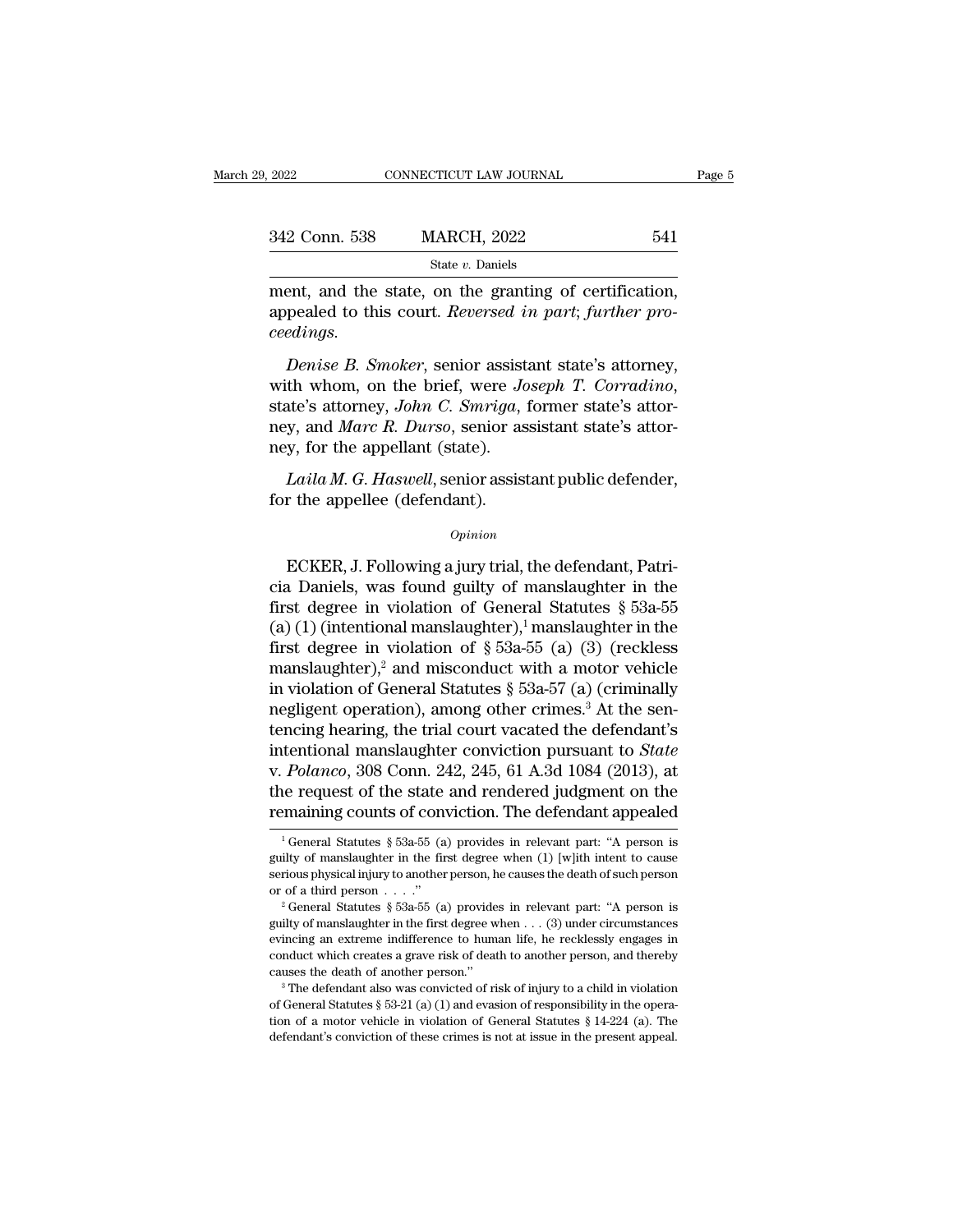|     | CONNECTICUT LAW JOURNAL |               | March 29, 2022 |
|-----|-------------------------|---------------|----------------|
|     |                         |               |                |
| 542 | <b>MARCH, 2022</b>      | 342 Conn. 538 |                |
|     | State $v$ . Daniels     |               |                |

CONNECTICUT LAW JOURNAL March March 2022 342 Conn. 538<br>
State v. Daniels<br>
on the ground that the jury's verdict was legally incon-<br>
sistent because each of these three charged crimes<br>
required mutually exclusive montal st  $\begin{tabular}{ll} \bf 542 & \tt {MARCH, 2022} & \tt{342 Conn. 538} \\ & \tt {state $v$. Daniels} \\ \hline \end{tabular}$  on the ground that the jury's verdict was legally inconsistent because each of these three charged crimes required mutually exclusive mental states. See MARCH,  $2022$   $342$  Conn. 538<br>
on the ground that the jury's verdict was legally inconsistent because each of these three charged crimes<br>
required mutually exclusive mental states. See *State* v.<br> *Daniels*, 191 Conn. App  $\frac{\text{MARCH, 2022}}{\text{State } v. \text{ Daniels}}$ <br>
on the ground that the jury's verdict was legally inconsistent because each of these three charged crimes<br>
required mutually exclusive mental states. See *State* v.<br> *Daniels*, 191 Conn. App SET THE COLL COLL CONDITIONS SET THE APPEND SET COURTS ON STRICT STATE ON STATE ON STATE COURTS Agreed that the defendant's conviction of reckless manslaughter and criminally negligent operation was leadly inconsistent: i State *v*. Daniels<br>
on the ground that the jury's verdict was legally incon-<br>
sistent because each of these three charged crimes<br>
required mutually exclusive mental states. See *State* v.<br> *Daniels*, 191 Conn. App. 33, 38 on the ground that the jury's verdict was legally inconsistent because each of these three charged crimes<br>required mutually exclusive mental states. See *State* v.<br>*Daniels*, 191 Conn. App. 33, 38, 213 A.3d 517 (2019).<br>The sistent because each of these three charged crimes<br>required mutually exclusive mental states. See *State* v.<br>*Daniels*, 191 Conn. App. 33, 38, 213 A.3d 517 (2019).<br>The Appellate Court agreed that the defendant's convic-<br>ti required mutually exclusive mental states. See *State* v.<br>Daniels, 191 Conn. App. 33, 38, 213 A.3d 517 (2019).<br>The Appellate Court agreed that the defendant's conviction of reckless manslaughter and criminally negligent<br>op Daniels, 191 Conn. App. 33, 38, 213 A.3d 517 (2019).<br>The Appellate Court agreed that the defendant's conviction of reckless manslaughter and criminally negligent<br>operation was legally inconsistent; id., 53; but also<br>determ The Appellate Court agreed that the defendant's conviction of reckless manslaughter and criminally negligent<br>operation was legally inconsistent; id., 53; but also<br>determined that neither reckless manslaughter nor<br>criminall tion of reckless manslaughter and criminally negligent<br>operation was legally inconsistent; id., 53; but also<br>determined that neither reckless manslaughter nor<br>criminally negligent operation was inconsistent with<br>intentiona operation was legally inconsistent; id., 53; but also<br>determined that neither reckless manslaughter nor<br>criminally negligent operation was inconsistent with<br>intentional manslaughter. Id., 49, 51. Despite these latter<br>hold determined that neither reckless manslaughter nor<br>criminally negligent operation was inconsistent with<br>intentional manslaughter. Id., 49, 51. Despite these latter<br>holdings, the Appellate Court did not remand the case<br>with criminally negligent operation was inconsistent with<br>intentional manslaughter. Id., 49, 51. Despite these latter<br>holdings, the Appellate Court did not remand the case<br>with direction to reinstate the intentional manslaughte intentional manslaughter. Id., 49, 51. Despite these latter<br>holdings, the Appellate Court did not remand the case<br>with direction to reinstate the intentional manslaughter<br>conviction but, instead, reversed the defendant's c holdings, the Appellate Court did not remand the case<br>with direction to reinstate the intentional manslaughter<br>conviction but, instead, reversed the defendant's con-<br>viction of all three crimes and remanded the case for<br>a with direction to reinstate the intentional manslaughter<br>conviction but, instead, reversed the defendant's con-<br>viction of all three crimes and remanded the case for<br>a new trial on those three charges. Id., 62–63. On appea conviction but, instead, reversed the defendant's conviction of all three crimes and remanded the case for a new trial on those three charges. Id., 62–63. On appeal to this court, the state argues that the Appellate Court viction of all three crimes and remanded the case for<br>a new trial on those three charges. Id., 62–63. On appeal<br>to this court, the state argues that the Appellate Court<br>improperly ordered a new trial on all three charges<br>r a new trial on th<br>to this court, th<br>improperly order<br>ather than reins<br>slaughter convi<br>accordingly, rev<br>late Court.<br>The relevant this court, the state argues that the Appellate Court<br>properly ordered a new trial on all three charges<br>ther than reinstating the defendant's intentional man-<br>ughter conviction. We agree with the state and,<br>cordingly, reve improperly ordered a new trial on all three charges<br>rather than reinstating the defendant's intentional man-<br>slaughter conviction. We agree with the state and,<br>accordingly, reverse in part the judgment of the Appel-<br>late C

rather than reinstating the defendant's intentional man-<br>slaughter conviction. We agree with the state and,<br>accordingly, reverse in part the judgment of the Appel-<br>late Court.<br>The relevant underlying facts are set forth in slaughter conviction. We agree with the state and,<br>accordingly, reverse in part the judgment of the Appel-<br>late Court.<br>The relevant underlying facts are set forth in the<br>Appellate Court's opinion. "The victim, Evelyn Agyei accordingly, reverse in part the judgment of the Appel-<br>late Court.<br>The relevant underlying facts are set forth in the<br>Appellate Court's opinion. "The victim, Evelyn Agyei,<br>left her Bridgeport home at approximately 6 a.m. late Court.<br>
The relevant underlying facts are set forth in the<br>
Appellate Court's opinion. "The victim, Evelyn Agyei,<br>
left her Bridgeport home at approximately 6 a.m. on<br>
December 4, 2014. Her eleven year old son accompa The relevant underlying facts are set forth in the<br>Appellate Court's opinion. "The victim, Evelyn Agyei,<br>left her Bridgeport home at approximately 6 a.m. on<br>December 4, 2014. Her eleven year old son accompanied<br>her. Agyei Appellate Court's opinion. "The victim, Evelyn Agyei,<br>left her Bridgeport home at approximately 6 a.m. on<br>December 4, 2014. Her eleven year old son accompanied<br>her. Agyei and her son got into Agyei's Subaru Outback<br>(Subaru left her Bridgeport home at approximately 6 a.m. on<br>December 4, 2014. Her eleven year old son accompanied<br>her. Agyei and her son got into Agyei's Subaru Outback<br>(Subaru), Agyei driving and her son in the back seat<br>on the p December 4, 2014. Her eleven year old son accompanied<br>her. Agyei and her son got into Agyei's Subaru Outback<br>(Subaru), Agyei driving and her son in the back seat<br>on the passenger's side. After traversing some back<br>roads, t her. Agyei and her son got into Agyei's Subaru Outback<br>(Subaru), Agyei driving and her son in the back seat<br>on the passenger's side. After traversing some back<br>roads, they took Bond Street and arrived at the intersec-<br>tion (Subaru), Agyei driving and her son in the back seat<br>on the passenger's side. After traversing some back<br>roads, they took Bond Street and arrived at the intersec-<br>tion of Bond Street and Boston Avenue. Agyei stopped<br>at the on the passenger's side. After traversing some back<br>roads, they took Bond Street and arrived at the intersec-<br>tion of Bond Street and Boston Avenue. Agyei stopped<br>at the red light and then proceeded to make a right turn<br>on roads, they took Bond Street and arrived at the intersection of Bond Street and Boston Avenue. Agyei stopped at the red light and then proceeded to make a right turn onto Boston Avenue, staying in the right lane. As she wa tion of Bond Street and Bosto<br>at the red light and then proce<br>onto Boston Avenue, staying<br>was making the right turn, ha<br>and saw a white BMW spor<br>approximately two streets dow<br>of speed in the left lane.<br>"After Agyei [turned the red light and then proceeded to make a right turn<br>to Boston Avenue, staying in the right lane. As she<br>as making the right turn, her son looked to the left<br>d saw a white BMW sport utility vehicle (BMW)<br>proximately two s onto Boston Avenue, staying in the right lane. As she<br>was making the right turn, her son looked to the left<br>and saw a white BMW sport utility vehicle (BMW)<br>approximately two streets down, traveling at a high rate<br>of speed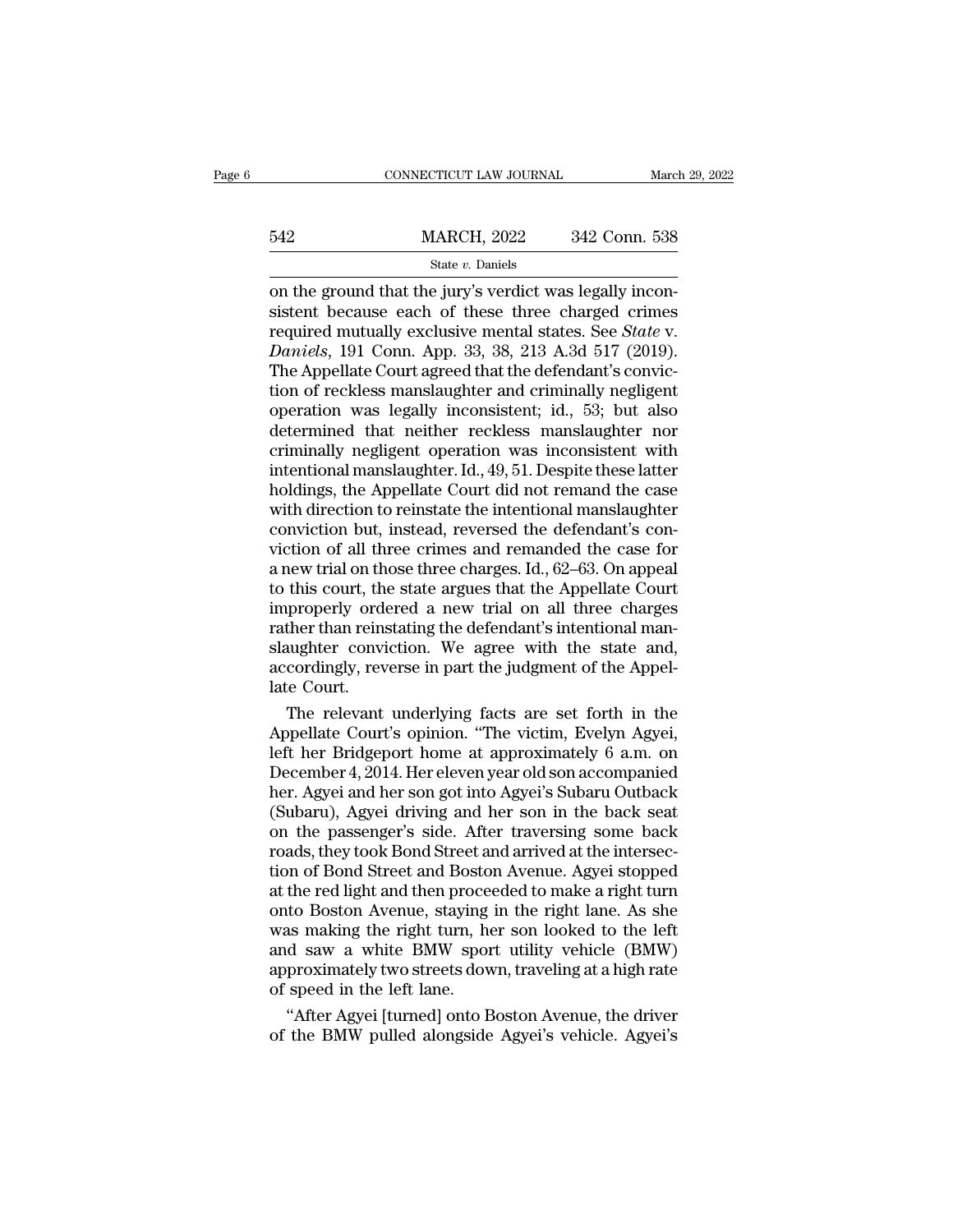# State *v.* Daniels

 $\begin{array}{lll}\n \textbf{2022} & \textbf{CONPECTICUT LAW JOURNAL} & \textbf{Page 7} \\
 \hline\n & \textbf{342 Conn. } 538 & \textbf{MARCH, } 2022 & 543 \\
 \hline\n & \textbf{State } v. \textbf{ Daniels} & \textbf{343} \\
 \hline\n \textbf{Son saw the BMW logo on the hood; however, he could not see the driver or the license plate. The driver of the BMW then moved into the right line, hitting Agvoi's.\n \end{array}$  $\frac{342 \text{ Conn. } 538}{\text{State } v. \text{ Daniels}}$ <br>Son saw the BMW logo on the hood; however, he could not see the driver or the license plate. The driver of the BMW then moved into the right lane, hitting Agyei's Subaru once on the driver 342 Conn. 538 MARCH, 2022 543<br>
State v. Daniels<br>
Son saw the BMW logo on the hood; however, he could<br>
not see the driver or the license plate. The driver of<br>
the BMW then moved into the right lane, hitting Agyei's<br>
Subaru  $342$  Conn. 538 MARCH, 2022 543<br>
Subaru on the driver of the driver or the license plate. The driver of<br>
the driver's or the license plate. The driver of<br>
the BMW then moved into the right lane, hitting Agyei's<br>
Subaru on SECTE CONTROLLATE SECTED STREAM SECTED STREAM STREAM STREAM STREAM STREAM DRIVER IDENTIFY OF the BMW then moved into the right lane, hitting Agyei's Subaru once on the driver's side and causing her to begin to lose contro State *v*. Daniels<br>
son saw the BMW logo on the hood; however, he could<br>
not see the driver or the license plate. The driver of<br>
the BMW then moved into the right lane, hitting Agyei's<br>
Subaru once on the driver's side an son saw the BMW logo on the hood; however, he could<br>not see the driver or the license plate. The driver of<br>the BMW then moved into the right lane, hitting Agyei's<br>Subaru once on the driver's side and causing her to<br>begin t not see the driver or the license plate. The driver of<br>the BMW then moved into the right lane, hitting Agyei's<br>Subaru once on the driver's side and causing her to<br>begin to lose control of the vehicle. The driver of the<br>BMW the BMW then moved into the right lane, hitting Agyei's<br>Subaru once on the driver's side and causing her to<br>begin to lose control of the vehicle. The driver of the<br>BMW then moved behind the Subaru and ran into it<br>from behi Subaru once on the driver's side and causing her to<br>begin to lose control of the vehicle. The driver of the<br>BMW then moved behind the Subaru and ran into it<br>from behind, causing the vehicle to cross the median,<br>proceed und begin to lose control of the vehicle. The driver of the BMW then moved behind the Subaru and ran into it from behind, causing the vehicle to cross the median, proceed under a fence, and hit a tree. Tragically, Agyei died f BMW then moved behind the Subaru and ran into it<br>from behind, causing the vehicle to cross the median,<br>proceed under a fence, and hit a tree. Tragically, Agyei<br>died from her injuries, and her son, who also was<br>injured, co from behind, causing the vehicle to cross the median,<br>proceed under a fence, and hit a tree. Tragically, Agyei<br>died from her injuries, and her son, who also was<br>injured, continues to have vision problems as a result<br>of th proceed under a fence, and hit a tree. Tragically, Agyei<br>died from her injuries, and her son, who also was<br>injured, continues to have vision problems as a result<br>of the injuries he sustained. After an investigation  $\dots$ <br>t died from her injuries, and her son, virtually<br>injured, continues to have vision proble<br>of the injuries he sustained. After an inve<br>the police, having concluded that the c<br>the driver of the BMW that hit the Suba<br>cause[d] A que dependence of have vision problems as a result<br>the injuries he sustained. After an investigation  $\dots$ <br>e police, having concluded that the defendant was<br>e driver of the BMW that hit the Subaru  $\dots$  [and]<br>use[d] Agyei's of the injuries he sustained. After an investigation . . .<br>the police, having concluded that the defendant was<br>the driver of the BMW that hit the Subaru . . . [and]<br>cause[d] Agyei's death and the injuries to Agyei's son,<br>a

the police, having concluded that the defendant was<br>the driver of the BMW that hit the Subaru  $\ldots$  [and]<br>cause[d] Agyei's death and the injuries to Agyei's son,<br>arrested the defendant." Id., 36–37.<br>Following a jury trial the driver of the BMW that hit the Subaru . . . . [and]<br>cause[d] Agyei's death and the injuries to Agyei's son,<br>arrested the defendant." Id., 36–37.<br>Following a jury trial, the defendant was found guilty<br>of intentional man cause[d] Agyei's death and the injuries to Agyei's son,<br>arrested the defendant." Id., 36–37.<br>Following a jury trial, the defendant was found guilty<br>of intentional manslaughter, reckless manslaughter,<br>and criminally neglige arrested the defendant." Id., 36–37.<br>
Following a jury trial, the defendant was found guilty<br>
of intentional manslaughter, reckless manslaughter,<br>
and criminally negligent operation. See footnote 3 of<br>
this opinion. At the Following a jury trial, the defendant was found guilty<br>of intentional manslaughter, reckless manslaughter,<br>and criminally negligent operation. See footnote 3 of<br>this opinion. At the sentencing hearing, the state moved<br>to v of intentional manslaughter, reckless manslaughter,<br>and criminally negligent operation. See footnote 3 of<br>this opinion. At the sentencing hearing, the state moved<br>to vacate the defendant's intentional manslaughter con-<br>vic and criminally negligent operation. See footnote 3 of<br>this opinion. At the sentencing hearing, the state moved<br>to vacate the defendant's intentional manslaughter con-<br>viction, explaining: "I think that [disposition] goes a this opinion. At the sentencing hearing, the state moved<br>to vacate the defendant's intentional manslaughter con-<br>viction, explaining: "I think that [disposition] goes along<br>with the spirit of the state's intent during the to vacate the defendant's intentional manslaughter conviction, explaining: "I think that [disposition] goes along<br>with the spirit of the state's intent during the beginning<br>of this case. The state did have the belief, when viction, explaining: "I think that [disposition] goes along<br>with the spirit of the state's intent during the beginning<br>of this case. The state did have the belief, when we<br>initially filed our long form information, that we with the spirit of the state's intent during the beginning<br>of this case. The state did have the belief, when we<br>initially filed our long form information, that we [would<br>proceed] on both a legal theory of intentional and r of this case. The state did have the belief, when we<br>initially filed our long form information, that we [would<br>proceed] on both a legal theory of intentional and reck-<br>less manslaughter based on the fact that the defendant initially filed our long form information, that we [would<br>proceed] on both a legal theory of intentional and reck-<br>less manslaughter based on the fact that the defendant's<br>vehicle came into contact with [Agyei's] vehicle t proceed] on both a legal theory of intentional and reck-<br>less manslaughter based on the fact that the defendant's<br>vehicle came into contact with [Agyei's] vehicle twice.<br>But, in light of the convictions, we'd ask that she less manslaughter based on the fact that the defendant's<br>vehicle came into contact with [Agyei's] vehicle twice.<br>But, in light of the convictions, we'd ask that she be<br>sentenced solely on the reckless manslaughter [convicvehicle came into contact with [Agyei's] vehicle twice.<br>But, in light of the convictions, we'd ask that she be<br>sentenced solely on the reckless manslaughter [convic-<br>tion] and that [the court] vacate the intentional man-<br>s But, in light of the convictions, we'd ask that she be<br>sentenced solely on the reckless manslaughter [convic-<br>tion] and that [the court] vacate the intentional man-<br>slaughter [conviction] for sentencing purposes." In<br>suppo sentenced solely on the reckless manslaughter [conviction] and that [the court] vacate the intentional man-<br>slaughter [conviction] for sentencing purposes." In<br>support of its request, the state cited to our double<br>jeopardy tion] and that [the court] vacate the intentional man-<br>slaughter [conviction] for sentencing purposes." In<br>support of its request, the state cited to our double<br>jeopardy case law, namely, *State* v. *Polanco*, supra, 308<br> opardy case law, namely, *State* v. *Polanco*, supra, 308<br>onn. 242, *State* v. *Miranda*, 317 Conn. 741, 120 A.3d<br> $90 (2015)$ , and *State* v. *Wright*, 320 Conn. 781, 135 A.3d<br> $(2016).$ <sup>4</sup> The trial court granted the state' Conn. 242, *State* v. *Miranda*, 317 Conn. 741, 120 A.3d 490 (2015), and *State* v. *Wright*, 320 Conn. 781, 135 A.3d 1 (2016).<sup>4</sup> The trial court granted the state's request,  $\frac{1}{100}$  befense counsel objected to the s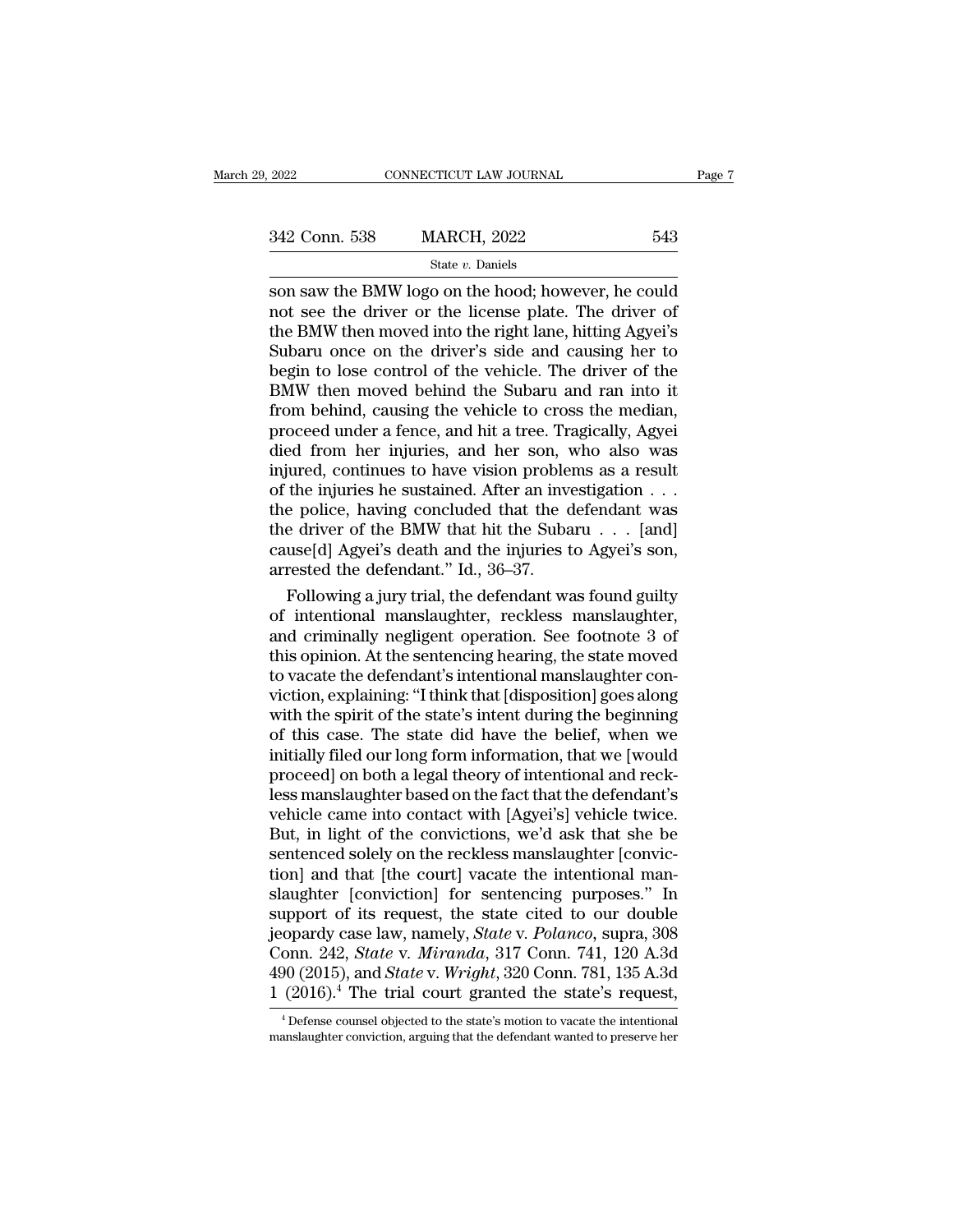|     | CONNECTICUT LAW JOURNAL |               | March 29, 2022 |
|-----|-------------------------|---------------|----------------|
|     |                         |               |                |
| 544 | <b>MARCH, 2022</b>      | 342 Conn. 538 |                |
|     | State $v$ . Daniels     |               |                |

 $\begin{array}{ccc}\n & \text{COMRECTICUT LAW JOURNAL} & \text{Marc}\n \hline\n 544 & \text{MARCH, 2022} & 342 \text{ Conn. } 538 \\
 \hline\n & \text{State } v. \text{ Danish}\n \end{array}$ vacated the defendant's conviction of intentional man-<br>
slaughter, and sentenced the defendant to a total effective contenes of Slaughter, and sentenced the defendant of intentional manufacture of twenty years of incarceration, execution<br>surgered the defendant of intentional manufacture sentence of twenty years of incarceration, execution<br>surgered 544 MARCH, 2022 342 Conn. 538<br>
State v. Daniels<br>
vacated the defendant's conviction of intentional man-<br>
slaughter, and sentenced the defendant to a total effec-<br>
tive sentence of twenty years of incarceration, execution<br>  $\begin{array}{ll}\n 544 & \text{MARCH, 2022} & \text{342 Conn. 538} \\
 \hline\n \text{stack } v. \text{ Danish} \\
 \text{vacated the defendant's conviction of intentional man-  
slaughter, and sentenced the defendant to a total effec-  
tive sentence of twenty years of incarceration, execution\nsuspended after sixteen years, and five years of pro-  
bation.<sup>5</sup>\n\end{array}$ bation.<sup>5</sup> cated the defendant's conviction of intentional man-<br>aughter, and sentenced the defendant to a total effec-<br>re sentence of twenty years of incarceration, execution<br>spended after sixteen years, and five years of pro-<br>tion.<sup></sup> slaughter, and sentenced the defendant to a total effective sentence of twenty years of incarceration, execution<br>suspended after sixteen years, and five years of probation.<sup>5</sup><br>The defendant appealed from the trial court's

tive sentence of twenty years of incarceration, execution<br>suspended after sixteen years, and five years of pro-<br>bation.<sup>5</sup><br>The defendant appealed from the trial court's judg-<br>ment to the Appellate Court, claiming that the suspended after sixteen years, and five years of probation.<sup>5</sup><br>The defendant appealed from the trial court's judg-<br>ment to the Appellate Court, claiming that the jury's<br>verdict was legally inconsistent because the crimes bation.<sup>5</sup><br>The defendant appealed from the trial court's judg-<br>ment to the Appellate Court, claiming that the jury's<br>verdict was legally inconsistent because the crimes of<br>intentional manslaughter, reckless manslaughter, The defendant appealed from the trial court's judgment to the Appellate Court, claiming that the jury's verdict was legally inconsistent because the crimes of intentional manslaughter, reckless manslaughter, and criminally ment to the Appellate Court, claiming that the jury's<br>verdict was legally inconsistent because the crimes of<br>intentional manslaughter, reckless manslaughter, and<br>criminally negligent operation each require proof of a<br>mutu verdict was legally inconsistent because the crimes of<br>intentional manslaughter, reckless manslaughter, and<br>criminally negligent operation each require proof of a<br>mutually exclusive mental state.<sup>6</sup> See *State* v. Daniels, intentional manslaughter, reckless manslaughter, and<br>criminally negligent operation each require proof of a<br>mutually exclusive mental state.<sup>6</sup> See *State* v. *Daniels*,<br>supra, 191 Conn. App. 38. The Appellate Court agreed criminally negligent operation each require proof of a<br>mutually exclusive mental state.<sup>6</sup> See *State* v. Daniels,<br>supra, 191 Conn. App. 38. The Appellate Court agreed<br>with the defendant that the jury's verdict was partial mutually exclusive mental state.<sup>6</sup> See *State* v. *Daniels*, supra, 191 Conn. App. 38. The Appellate Court agreed with the defendant that the jury's verdict was partially inconsistent and reversed in part the judgment of supra, 191 Conn. App. 38. The Appellate Court agreed<br>with the defendant that the jury's verdict was partially<br>inconsistent and reversed in part the judgment of the<br>trial court. Id., 53, 62–63. The Appellate Court determine with the defendant that the jury's verdict was partially<br>inconsistent and reversed in part the judgment of the<br>trial court. Id., 53, 62–63. The Appellate Court determined<br>that there was no legal inconsistency in either the inconsistent and reversed in part the judgment of the<br>trial court. Id., 53, 62–63. The Appellate Court determined<br>that there was no legal inconsistency in either the defen-<br>dant's conviction of intentional and reckless man trial court. Id., 53, 62–63. The Appellate Court determined<br>that there was no legal inconsistency in either the defen-<br>dant's conviction of intentional and reckless manslaugh-<br>ter or her conviction of intentional manslaugh that there was no legal inconsistency in either the defen-<br>dant's conviction of intentional and reckless manslaugh-<br>ter or her conviction of intentional manslaughter and<br>criminally negligent operation; id., 49, 51; but it dant's conviction of intentional and reckless manslaugh-<br>ter or her conviction of intentional manslaughter and<br>criminally negligent operation; id., 49, 51; but it found<br>that the defendant's conviction of reckless manslaugh that the defendant's conviction of reckless manslaugh-<br>ter and criminally negligent operation was legally incon-<br>sistent. Id., 53. The Appellate Court reasoned that the<br>crimes of reckless manslaughter and criminally negli ter and criminally negligent operation was legally inconsistent. Id., 53. The Appellate Court reasoned that the crimes of reckless manslaughter and criminally negli-<br>due process claim on appeal that the state had overcharg

crimes of reckless manslaughter and criminally negli-<br>due process claim on appeal that the state had overcharged the case by<br>adding the intentional manslaughter count "on the eve of trial  $\ldots$ "<br><sup>5</sup> On the reckless manslau due process claim on appeal that the state had overcharged the case by<br>defining the intentional manslaughter count "on the eve of trial . . . ."<br><sup>5</sup> On the reckless manslaughter count, the trial court imposed a sentence<br>of due process claim on appeal that the state had overcharged the case by adding the intentional manslaughter count, the trial court imposed a sentence of twenty years of incarceration, execution suspended after sixteen year adding the intentional manslaughter count "on the eve of trial  $\ldots$ "<br><sup>5</sup> On the reckless manslaughter count, the trial court imposed a sentence<br>of twenty years of incarceration, execution suspended after sixteen years,<br>a <sup>16</sup> On the reckless manslaughter count, the trial court imposed a sentence of twenty years of incarceration, execution suspended after sixteen years, and five years of probation. The defendant also was sentenced to five y and five years of probation. The defendant also was sentenced to five years of incarceration for criminally negligent operation, ten years of incarceration for risk of injury to a child, and ten years of incarceration for

from the section for criminally negligent operation, ten years of incarceration for risk of injury to a child, and ten years of incarceration for evasion of responsibility. All of the defendant's sentences run concurrently for risk of injury to a child, and ten years of incarceration for evasion of responsibility. All of the defendant's sentences run concurrently.<br>
<sup>6</sup> The defendant also claimed that the trial court improperly failed to exc the ground that it was not of constitutional magnitude. Id., 54; see *State* v. *Golding*, 213 Conn. 233, 239–40, 567 A.2d 823 (1989); see also *In re Yasiel*<br>*R.*, 317 Conn. 773, 781, 120 A.3d 1188 (2015) (modifying third <sup>6</sup> The defendant also claimed that the trial court improperly failed to exclude testimonial hearsay in violation of her constitutional right to confrontation. See *State* v. *Daniels*, supra, 191 Conn. App. 53–54. The Ap frontation. See State v. Daniels, supra, 191 Conn. App. 53-54. The Appellate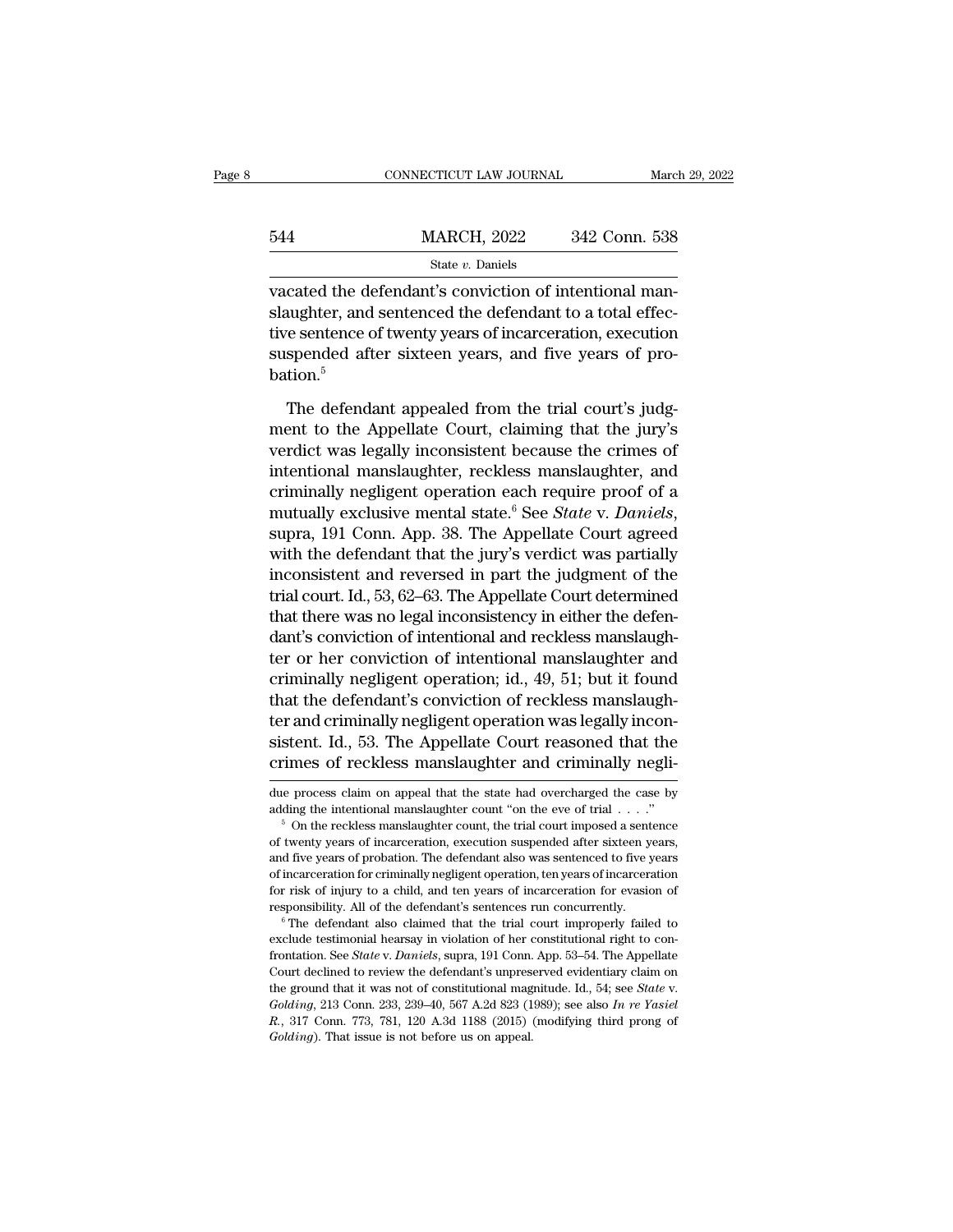| 2022          | CONNECTICUT LAW JOURNAL |     | Page 9 |
|---------------|-------------------------|-----|--------|
|               |                         |     |        |
| 342 Conn. 538 | <b>MARCH, 2022</b>      | 545 |        |
|               | State $v$ . Daniels     |     |        |

# State *v.* Daniels

 $\begin{array}{lll}\n \textbf{2022} & \textbf{CONPECTICUT LAW JOURNAL} \\
 \hline\n 342 \text{ Conn. } 538 & \textbf{MARCH, } 2022 & 545 \\
 \textbf{State } v. \text{ Danish} \\
 \textbf{gent operation were "mutually exclusive when examined under the facts and theory of the state in the present case" because they each require proof of a different.}\n \end{array}$ 342 Conn. 538 MARCH, 2022 545<br>
state v. Daniels<br>
gent operation were "mutually exclusive when examined under the facts and theory of the state in the present<br>
case" because they each require proof of a different<br>
montal s 342 Conn. 538 MARCH, 2022 545<br>
State v. Daniels<br>
gent operation were "mutually exclusive when examined under the facts and theory of the state in the present<br>
case" because they each require proof of a different<br>
mental s 342 Conn. 538 MARCH, 2022 545<br>
State *v*. Daniels<br>
gent operation were "mutually exclusive when exam-<br>
ined under the facts and theory of the state in the present<br>
case" because they each require proof of a different<br>
men State v. Daniels<br>
State v. Daniels<br>
gent operation were "mutually exclusive when exam-<br>
ined under the facts and theory of the state in the present<br>
case" because they each require proof of a different<br>
mental state as to state *v*. Danies<br>gent operation were "mutually exclusive when exam-<br>ined under the facts and theory of the state in the present<br>case" because they each require proof of a different<br>mental state as to the same result—the d gent operation were "mutually exclusive when examined under the facts and theory of the state in the present case" because they each require proof of a different mental state as to the same result—the death of Agyei. Id. S ined under the facts and theory of the state in the present case" because they each require proof of a different mental state as to the same result—the death of Agyei.<br>Id. Specifically, the defendant could not have been r case" because they each require proof of a different<br>mental state as to the same result—the death of Agyei.<br>Id. Specifically, the defendant could not have been reck-<br>less as to the risk of Agyei's death by "*consciously*<br> mental state as to the same result—the death of Agyei.<br>Id. Specifically, the defendant could not have been reck-<br>less as to the risk of Agyei's death by *"consciously*<br>disregard[ing] a substantial and unjustifiable risk th Id. Specifically, the defendant could not have been reck-<br>less as to the risk of Agyei's death by "*consciously*<br>disregard[ing] a substantial and unjustifiable risk that<br>her actions would cause . . . death, while, simulta less as to the risk of Agyei's death by "*consciously* disregard[ing] a substantial and unjustifiable risk that her actions would cause . . . death, while, simultaneously, [having been negligent as to the risk of Agyei's disregard[ing] a substantial and unjustifiable risk that<br>her actions would cause . . . death, while, simultane-<br>ously, [having been negligent as to the risk of Agyei's<br>death by] *failing to perceive* a substantial and unj To remedy the legal inconsistency in the jury's verbusity, the Appellate Court is the HSR of Agyers<br>death by *failing to perceive* a substantial and unjustifi-<br>able risk that her actions would cause  $\ldots$  death."<sup>7</sup><br>(Emphasis in original.) Id. Simply put, a person cannot<br>

victor of reckless manifold to Associated to Associated to a new trial on all three charges manifolds of a new trial on all three charges manifolds of a new trial on all three charges related to Associate manifold of a ne dole Tisk diat iteractions would cadded to the trial.<br>
(Emphasis in original.) Id. Simply put, a person cannot<br>
consciously disregard a risk that she fails to perceive.<br>
To remedy the legal inconsistency in the jury's ver (Emphasis in original.) To: Simply put, a person cannot consciously disregard a risk that she fails to perceive.<br>To remedy the legal inconsistency in the jury's verdict, the Appellate Court vacated the defendant's convict To remedy the legal inconsistency in the jury's verdict, the Appellate Court vacated the defendant's conviction of reckless manslaughter and criminally negligent operation and remanded the case to the trial court for a new To remedy the legal inconsistency in the jury's verdict, the Appellate Court vacated the defendant's conviction of reckless manslaughter and criminally negligent operation and remanded the case to the trial court for a new dict, the Appellate Court vacated the defendant's conviction of reckless manslaughter and criminally negligent<br>operation and remanded the case to the trial court for<br>a new trial on all three charges related to Agyei's deat viction of reckless manslaughter and criminally negligent<br>operation and remanded the case to the trial court for<br>a new trial on all three charges related to Agyei's death:<br>intentional manslaughter, reckless manslaughter, a operation and remanded the case to the trial court for<br>a new trial on all three charges related to Agyei's death:<br>intentional manslaughter, reckless manslaughter, and<br>criminally negligent operation. Id., 63. In doing so, t a new trial on all three charges related to Agyei's death:<br>intentional manslaughter, reckless manslaughter, and<br>criminally negligent operation. Id., 63. In doing so, the<br>Appellate Court rejected the state's claim that the intentional manslaughter, reckless manslaughter, and<br>criminally negligent operation. Id., 63. In doing so, the<br>Appellate Court rejected the state's claim that the legal<br>inconsistency could be remedied by reinstating the<br>de criminally negligent operation. Id., 63. In doing so, the<br>Appellate Court rejected the state's claim that the legal<br>inconsistency could be remedied by reinstating the<br>defendant's intentional manslaughter conviction, point-Appellate Court rejected the state's claim that the legal<br>inconsistency could be remedied by reinstating the<br>defendant's intentional manslaughter conviction, point-<br>ing out that the state had "moved at sentencing to vacate is gout that the state had "moved at sentencing to vacate<br>the conviction on that charge partly because doing so<br>ent 'along with the spirit of the state's intent during<br>the beginning of this case'" and, therefore, that "the the conviction on that charge partly because doing so<br>went 'along with the spirit of the state's intent during<br>the beginning of this case' " and, therefore, that "the<br><sup>7</sup>During oral argument before the Appellate Court, the

went 'along with the spirit of the state's intent during<br>the beginning of this case' " and, therefore, that "the<br> $\frac{1}{1}$ During oral argument before the Appellate Court, the state conceded<br>that, if both strikes to Agyei' The beginning of this case'" and, therefore, that "the vertical properties" of this case'" and, therefore, that "the vertical that, if both strikes to Agyei's vehicle are viewed as one continuous act, the mental state elem The state argue of this case and, therefore, that the  $\frac{1}{2}$  argue  $\frac{1}{2}$  buring oral argument before the Appellate Court, the state conceded that, if both strikes to Agyei's vehicle are viewed as one continuous act The During oral argument before the Appellate Court, the state conceded that, if both strikes to Agyei's vehicle are viewed as one continuous act, the mental state elements of reckless manslaughter and criminally negligen that, if both strikes to Agyei's vehicle are viewed as one continuous act, the mental state elements of reckless manslaughter and criminally negligent operation are mutually exclusive. See *State* v. *Daniels*, supra, 191 the mental state elements of reckless manslaughter and criminally negligent operation are mutually exclusive. See *State* v. *Daniels*, supra, 191 Conn. App. 51. The state argued, however, that the jury could have found ea state consistently exclusive. See *State v. Daniels*, supra, 191 Com.<br>App. 51. The state argued, however, that the jury could have found each<br>strike of Agyei's vehicle to be a separate and distinct act and, therefore,<br>that App. 51. The state argued, however, that the jury could have found each strike of Agyei's vehicle to be a separate and distinct act and, therefore, that the jury's verdict as to both crimes was not legally inconsistent. Id represent and distinct act and, therefore, strike of Agyei's vehicle to be a separate and distinct act and, therefore, that the jury's verdict as to both crimes was not legally inconsistent. Id. The Appellate Court rejecte strike of Agyei's vehicle to be a separate and distinct act and, therefore, that the jury's verdict as to both crimes was not legally inconsistent. Id. The Appellate Court rejected the state's argument on the ground that t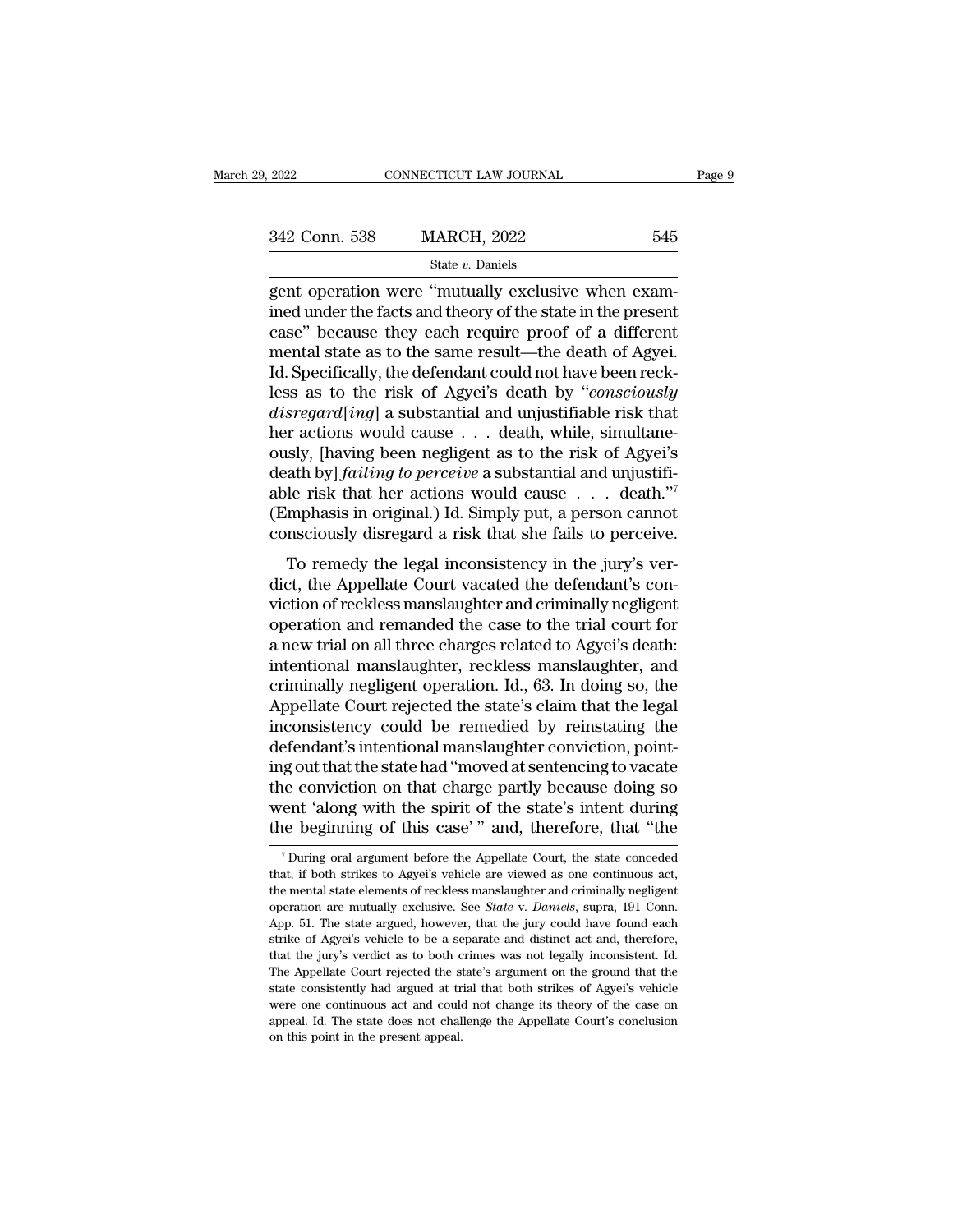|     | CONNECTICUT LAW JOURNAL |               | March 29, 2022 |
|-----|-------------------------|---------------|----------------|
|     |                         |               |                |
| 546 | <b>MARCH, 2022</b>      | 342 Conn. 538 |                |
|     | State $v$ . Daniels     |               |                |

 $\begin{tabular}{ll} \multicolumn{1}{l}{{\small\bf ConNECTICUT LAW JOURNAL}} & & & & \multicolumn{1}{l}{\small\bf March\ 29, 2022} \\ \hline \end{tabular}$   $\begin{tabular}{ll} \multicolumn{1}{l}{\textbf{MARCH, 2022}} & \multicolumn{1}{l}{342}\; \textbf{Conn.}\ 538} \\ \multicolumn{1}{l}{\small\t{State $v$}. \; Daniels} \\ \hline \end{tabular} \\ \multicolumn{1}{l}{\small\bf most the state can ask for is what the defendant has} \\ \textit{required to } {\small\textbf{A} \textbf{X} \textbf{O$  $\frac{\text{MARCH}}{\text{State } v. \text{ Danish}}$ <br>  $\frac{\text{State } v. \text{ Danish}}{\text{most the state can ask for is what the defendant has}$   $\text{requested} - \text{a retrieval on all three of the charges related to}$ Agyei's death.'' Id. We subsequently granted the state's<br>
notition for cortification to annoal limited to the follow  $\frac{\text{MARCH, 2022}}{\text{State } v. \text{ Danish}}$ <br>  $\frac{\text{State } v. \text{ Danish}}{\text{most the state can ask for is what the defendant has}$ requested—a retrial on all three of the charges related to Agyei's death.'' Id. We subsequently granted the state's<br>
petition for certification to appeal, limi  $\frac{\text{MARCH}}{\text{State } v. \text{ Daniels}}$ <br>  $\frac{\text{State } v. \text{ Daniels}}{\text{most the state can ask for is what the defendant has  
required: -a retrieval on all three of the charges related to  
Agyei's death." Id. We subsequently granted the state's  
petition for certification to appeal, limited to the following issue: "Did the Appellate Court importantly order a  
now trial rather than reinstate the defendant's convic$ State v. Daniels<br>
State v. Daniels<br>
most the state can ask for is what the defendant has<br>
requested—a retrial on all three of the charges related to<br>
Agyei's death." Id. We subsequently granted the state's<br>
petition for c state v. Damels<br>
most the state can ask for is what the defendant has<br>
requested—a retrial on all three of the charges related to<br>
Agyei's death." Id. We subsequently granted the state's<br>
petition for certification to app most the state can ask for is what the defendant has<br>requested—a retrial on all three of the charges related to<br>Agyei's death." Id. We subsequently granted the state's<br>petition for certification to appeal, limited to the f requested—a retrial on all three of the charges related to<br>Agyei's death." Id. We subsequently granted the state's<br>petition for certification to appeal, limited to the follow-<br>ing issue: "Did the Appellate Court improperly Agyei's death." Id. We subsequently granted the state's petition for certification to appeal, limited to the following issue: "Did the Appellate Court improperly order a new trial rather than reinstate the defendant's conv petition for certification to appeal, limited<br>ing issue: "Did the Appellate Court impro<br>new trial rather than reinstate the defence<br>tion of intentional manslaughter in the<br>which was vacated for sentencing purpose<br>v. Polanc g issue. Did the Appendie Court improperty order a<br>w trial rather than reinstate the defendant's convic-<br>on of intentional manslaughter in the first degree,<br>hich was vacated for sentencing purposes under *State*<br> $Polarco$ , [s From the legal inconsistency in the first degree,<br>which was vacated for sentencing purposes under *State*<br>v. Polanco, [supra, 308 Conn. 242]?" *State* v. Daniels,<br>333 Conn. 918, 216 A.3d 651 (2019).<br>On appeal, the state ar

refluence in the first degree,<br>which was vacated for sentencing purposes under *State*<br>v. *Polanco*, [supra, 308 Conn. 242]?" *State* v. *Daniels*,<br>333 Conn. 918, 216 A.3d 651 (2019).<br>On appeal, the state argues that the p v. *Polanco*, [supra, 308 Conn. 242]?" *State v. Daniels*,<br>333 Conn. 918, 216 A.3d 651 (2019).<br>On appeal, the state argues that the proper remedy<br>for the legal inconsistency in the jury's verdict is to<br>reinstate the defend of the state, the state argues that the proper remedy<br>on appeal, the state argues that the proper remedy<br>for the legal inconsistency in the jury's verdict is to<br>reinstate the defendant's intentional manslaughter con-<br>vict Soo Collit. 918, 210 A.50 051 (2019).<br>
On appeal, the state argues that the proper remedy<br>
for the legal inconsistency in the jury's verdict is to<br>
reinstate the defendant's intentional manslaughter con-<br>
viction pursuant On appeal, the state argues that the proper remedy<br>for the legal inconsistency in the jury's verdict is to<br>reinstate the defendant's intentional manslaughter con-<br>viction pursuant to *Polanco* and its progeny. According<br>to for the legal inconsistency in the jury's verdict is to<br>reinstate the defendant's intentional manslaughter con-<br>viction pursuant to *Polanco* and its progeny. According<br>to the state, there is no substantive obstacle to res reinstate the defendant's intentional manslaughter conviction pursuant to *Polanco* and its progeny. According<br>to the state, there is no substantive obstacle to resur-<br>recting the defendant's intentional manslaughter convi viction pursuant to *Polanco* and its progeny. According<br>to the state, there is no substantive obstacle to resur-<br>recting the defendant's intentional manslaughter con-<br>viction because "the reason for the state's request to to the state, there is no substantive obstacle to resur-<br>recting the defendant's intentional manslaughter con-<br>viction because "the reason for the state's request to<br>vacate the intentional manslaughter conviction was to<br>av recting the defendant's intentional manslaughter conviction because "the reason for the state's request to vacate the intentional manslaughter conviction was to avoid a potential double jeopardy problem." The state also co viction because "the reason for the state's request to vacate the intentional manslaughter conviction was to avoid a potential double jeopardy problem." The state also contends that the defendant's intentional manslaughter vacate the intentional manslaughter conviction was to<br>avoid a potential double jeopardy problem." The state<br>also contends that the defendant's intentional man-<br>slaughter conviction was "not undermined by the Appel-<br>late Co avoid a potential double jeopardy problem." The state<br>also contends that the defendant's intentional man-<br>slaughter conviction was "not undermined by the Appel-<br>late Court's rationale for [vacating] her other two<br>convictio also contends that the defendant's in slaughter conviction was "not underminate Court's rationale for [vacating] convictions" and that the record reflee necessarily found, beyond a reasonable essential elements necessary t Example: Conviction was not underhanded by the Appel-<br>The Court's rationale for [vacating] her other two<br>mvictions" and that the record reflects that the jury<br>cessarily found, beyond a reasonable doubt, all of<br>e essential rate Court's Tationale for [vacating] her other two<br>convictions" and that the record reflects that the jury<br>necessarily found, beyond a reasonable doubt, all of<br>the essential elements necessary to convict the defen-<br>dant o

convictions and that the record renects that the jury<br>necessarily found, beyond a reasonable doubt, all of<br>the essential elements necessary to convict the defen-<br>dant of intentional manslaughter.<br>The defendant responds tha motion to expose a reasonable doubt, an of<br>the essential elements necessary to convict the defen-<br>dant of intentional manslaughter.<br>The defendant responds that the state waived its claim<br>for reinstatement of the defendant' the essential elements included:<br>
The defendant responds that the state waived its claim<br>
for reinstatement of the defendant's intentional man-<br>
slaughter conviction because the state's posttrial<br>
motion to vacate was "not The defendant responds that the state waived its claim<br>for reinstatement of the defendant's intentional man-<br>slaughter conviction because the state's posttrial<br>motion to vacate was "not related to double jeopardy"<br>but, rat The defendant responds that the state waived its claim<br>for reinstatement of the defendant's intentional man-<br>slaughter conviction because the state's posttrial<br>motion to vacate was "not related to double jeopardy"<br>but, rat for reinstatement of the defendant's intentional man-<br>slaughter conviction because the state's posttrial<br>motion to vacate was "not related to double jeopardy"<br>but, rather, was prompted by "the state's theory that<br>the crime slaughter conviction because the state's posttrial<br>motion to vacate was "not related to double jeopardy"<br>but, rather, was prompted by "the state's theory that<br>the crime was intentional or reckless, but not both."<br>Furthermo motion to vacate was "not related to double jeopardy"<br>but, rather, was prompted by "the state's theory that<br>the crime was intentional or reckless, but not both."<br>Furthermore, the defendant contends that her inten-<br>tional m but, rather, was prompted by "the state's theory that<br>the crime was intentional or reckless, but not both."<br>Furthermore, the defendant contends that her inten-<br>tional manslaughter conviction is tainted by the legal<br>inconsi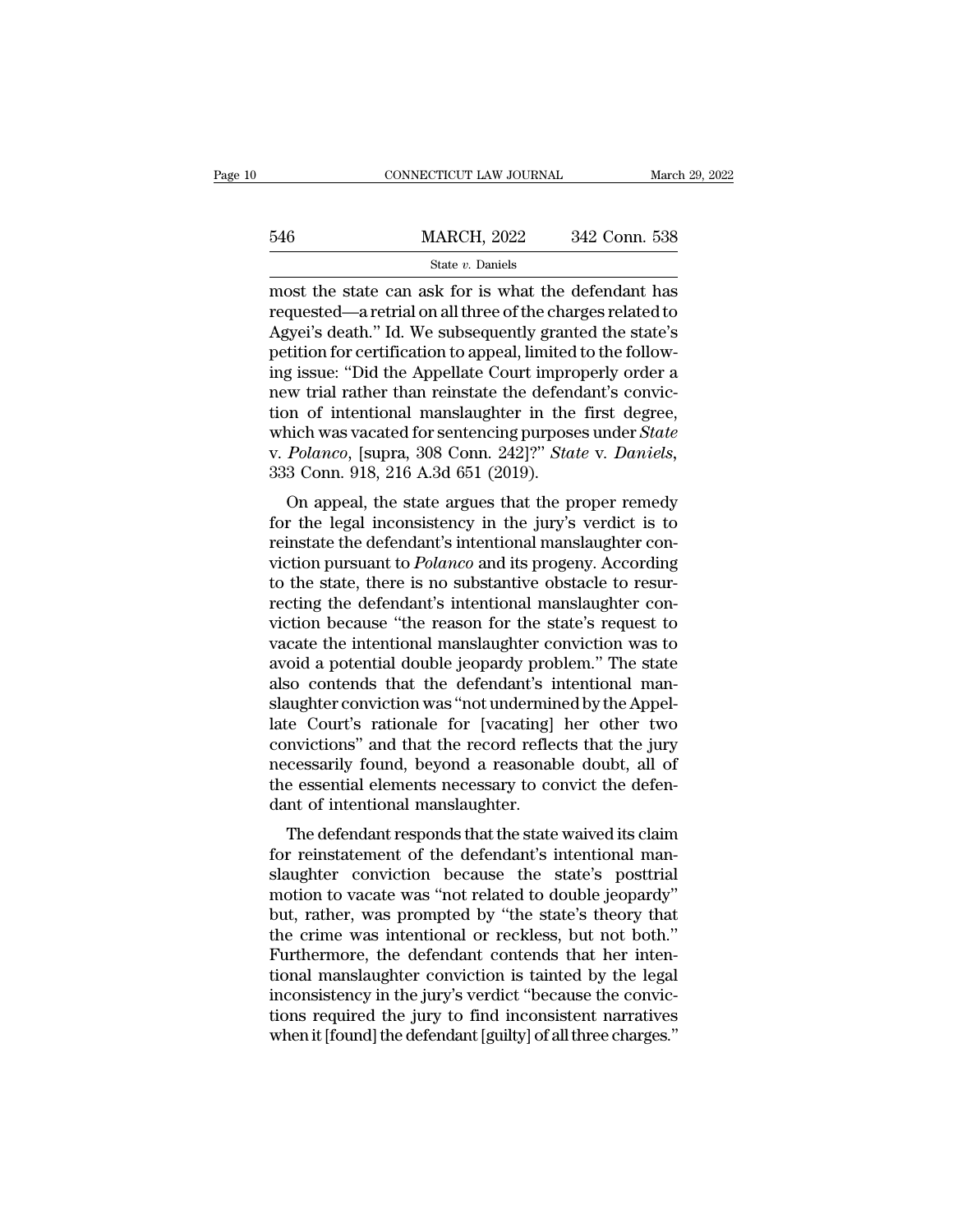$\begin{array}{ll}\n 342 \text{ Conn. } 538 \text{ } & \text{MARCH, } 2022 \text{ } & \text{547} \\
 \text{State } v. \text{ Daniels}\n \end{array}$ Alternatively, the defendant claims that the Appellate<br>
Court incorrectly determined that the jury's guilty ver-<br>
dict as to the intentional mansla  $\begin{array}{c|c} \text{342 Conn. } 538 & \text{MARCH, } 2022 & \text{547} \\ \hline \text{State } v. \text{ Danish} \end{array}$ <br>Alternatively, the defendant claims that the Appellate Court incorrectly determined that the jury's guilty verdict as to the intentional manslaughter coun 342 Conn. 538 MARCH, 2022 547<br>
State v. Daniels<br>
Alternatively, the defendant claims that the Appellate<br>
Court incorrectly determined that the jury's guilty verdict as to the intentional manslaughter count was not<br>
legall Since of the second of the state v. Daniels<br>
Alternatively, the defendant claims that the Appellate<br>
Court incorrectly determined that the jury's guilty ver-<br>
dict as to the intentional manslaughter count was not<br>
legally counts. Memorial manifold intervalse in the reduced state in the set is<br>stend with its guilty verdict as to the reduced the reduced state and criminally negligent operation<br>I<br>REMEDY FOR THE JURY'S INCONSISTENT VERDICT istent with its guilty verdict as to the reck<br>Inter and criminally negligent operation<br>I<br>REMEDY FOR THE JURY'S<br>INCONSISTENT VERDICT<br>aims that the Appellate Court improperl

The state claims that the Appellate Court improperly<br>The state claims that the Appellate Court improperly<br>dered a new trial on the defendant's conviction of<br>tentional mandaughter, reckless mandaughter, and I<br>
REMEDY FOR THE JURY'S<br>
INCONSISTENT VERDICT<br>
The state claims that the Appellate Court improperly<br>
ordered a new trial on the defendant's conviction of<br>
intentional manslaughter, reckless manslaughter, and<br>
criminally n I<br>
REMEDY FOR THE JURY'S<br>
INCONSISTENT VERDICT<br>
The state claims that the Appellate Court improperly<br>
ordered a new trial on the defendant's conviction of<br>
intentional manslaughter, reckless manslaughter, and<br>
criminally n REMEDY FOR THE JURY'S<br>INCONSISTENT VERDICT<br>The state claims that the Appellate Court improperly<br>ordered a new trial on the defendant's conviction of<br>intentional manslaughter, reckless manslaughter, and<br>criminally negligent INCONSISTENT VERDICT<br>
The state claims that the Appellate Court improperly<br>
ordered a new trial on the defendant's conviction of<br>
intentional manslaughter, reckless manslaughter, and<br>
criminally negligent operation, rather The state cla<br>
ordered a new<br>
intentional man<br>
criminally negl<br>
the defendant':<br>
We agree.<br>
The resolution The state claims that the Appendate Court Improperty<br>dered a new trial on the defendant's conviction of<br>tentional manslaughter, and<br>iminally negligent operation, rather than reinstating<br>e defendant's intentional manslaught intentional manslaughter, reckless manslaughter, and<br>criminally negligent operation, rather than reinstating<br>the defendant's intentional manslaughter conviction.<br>We agree.<br>The resolution of a claim of an inconsistent verd

michiolar manslaughter, reckless manslaughter, and<br>criminally negligent operation, rather than reinstating<br>the defendant's intentional manslaughter conviction.<br>We agree.<br>The resolution of a claim of an inconsistent verdict Emanally Registrational manslaughter conviction.<br>
We agree.<br>
The resolution of a claim of an inconsistent verdict<br>
presents a question of law, over which our review is<br>
plenary. See, e.g., *State v. Hazel*, 106 Conn. App. We agree.<br>
The resolution of a claim of an inconsistent verdict<br>
presents a question of law, over which our review is<br>
plenary. See, e.g., *State* v. *Hazel*, 106 Conn. App. 213,<br>
223, 941 A.2d 378, cert. denied, 287 Conn. The resolution of a claim of an inconsistent verdict<br>presents a question of law, over which our review is<br>plenary. See, e.g., *State v. Hazel*, 106 Conn. App. 213,<br>223, 941 A.2d 378, cert. denied, 287 Conn. 903, 947 A.2d<br> The resolution of a claim of an inconsistent verdict<br>presents a question of law, over which our review is<br>plenary. See, e.g., *State* v. *Hazel*, 106 Conn. App. 213,<br>223, 941 A.2d 378, cert. denied, 287 Conn. 903, 947 A.2 presents a question of law, over which our review is<br>plenary. See, e.g., *State* v. *Hazel*, 106 Conn. App. 213,<br>223, 941 A.2d 378, cert. denied, 287 Conn. 903, 947 A.2d<br>343 (2008). "When a jury has [returned] legally inco plenary. See, e.g., *State v. Hazel*, 106 Conn. App. 213, 223, 941 A.2d 378, cert. denied, 287 Conn. 903, 947 A.2d 343 (2008). "When a jury has [returned] legally inconsistent verdicts, there is no way for the reviewing co 223, 941 A.2d 378, cert. denied, 287 Conn. 903, 947 A.2d<br>343 (2008). "When a jury has [returned] legally inconsistent verdicts, there is no way for the reviewing court<br>to know which charge the jury found to be supported<br>b 343 (2008). "When a jury has [returned] legally inconsistent verdicts, there is no way for the reviewing court<br>to know which charge the jury found to be supported<br>by the evidence. . . . . Accordingly, the court must<br>vacate tent verdicts, there is no way for the reviewing court<br>to know which charge the jury found to be supported<br>by the evidence. . . . Accordingly, the court must<br>vacate both convictions and remand the case to the<br>trial court to know which charge the jury found to be supported<br>by the evidence. . . . . Accordingly, the court must<br>vacate both convictions and remand the case to the<br>trial court for a new trial." (Citation omitted; footnote<br>omitted. by the evidence. . . . . Accordingly, the court must<br>vacate both convictions and remand the case to the<br>trial court for a new trial." (Citation omitted; footnote<br>omitted.) *State* v. *Chyung*, 325 Conn. 236, 247, 157 A.3d<br> vacate both convictions and remand the case to the<br>trial court for a new trial." (Citation omitted; footnote<br>omitted.) *State* v. *Chyung*, 325 Conn. 236, 247, 157 A.3d<br>628 (2017); see also *State* v. *Alicea*, 339 Conn. 3 trial court for a new trial." (Citation omitted; footnote omitted.) *State v. Chyung*, 325 Conn. 236, 247, 157 A.3d 628 (2017); see also *State v. Alicea*, 339 Conn. 385, 391, 260 A.3d 1176 (2021); *People v. Gallagher*, omitted.) *State* v. *Chyung*,<br>628 (2017); see also *State* v<br>260 A.3d 1176 (2021); *Pec*<br>525, 530, 508 N.E.2d 909,<br>other words, when a jury's<br>defect such as inconsistene<br>viction cannot stand.<br>The state, at this stage o 0 A.3d 1176 (2021); *People v. Gallagher*, 69 N.Y.2d<br>5, 530, 508 N.E.2d 909, 516 N.Y.S.2d 174 (1987). In<br>her words, when a jury's verdict is tainted by a legal<br>fect such as inconsistency, the tainted counts of con-<br>tion c  $\overline{250}$ , 530, 508 N.E.2d 909, 516 N.Y.S.2d 174 (1987). In other words, when a jury's verdict is tainted by a legal defect such as inconsistency, the tainted counts of conviction cannot stand.<br>The state, at this stage o slaughter and criminally negligent operation is inher-<br>slaughter words, when a jury's verdict is tainted by a legal<br>defect such as inconsistency, the tainted counts of con-<br>viction cannot stand.<br>The state, at this stage o

I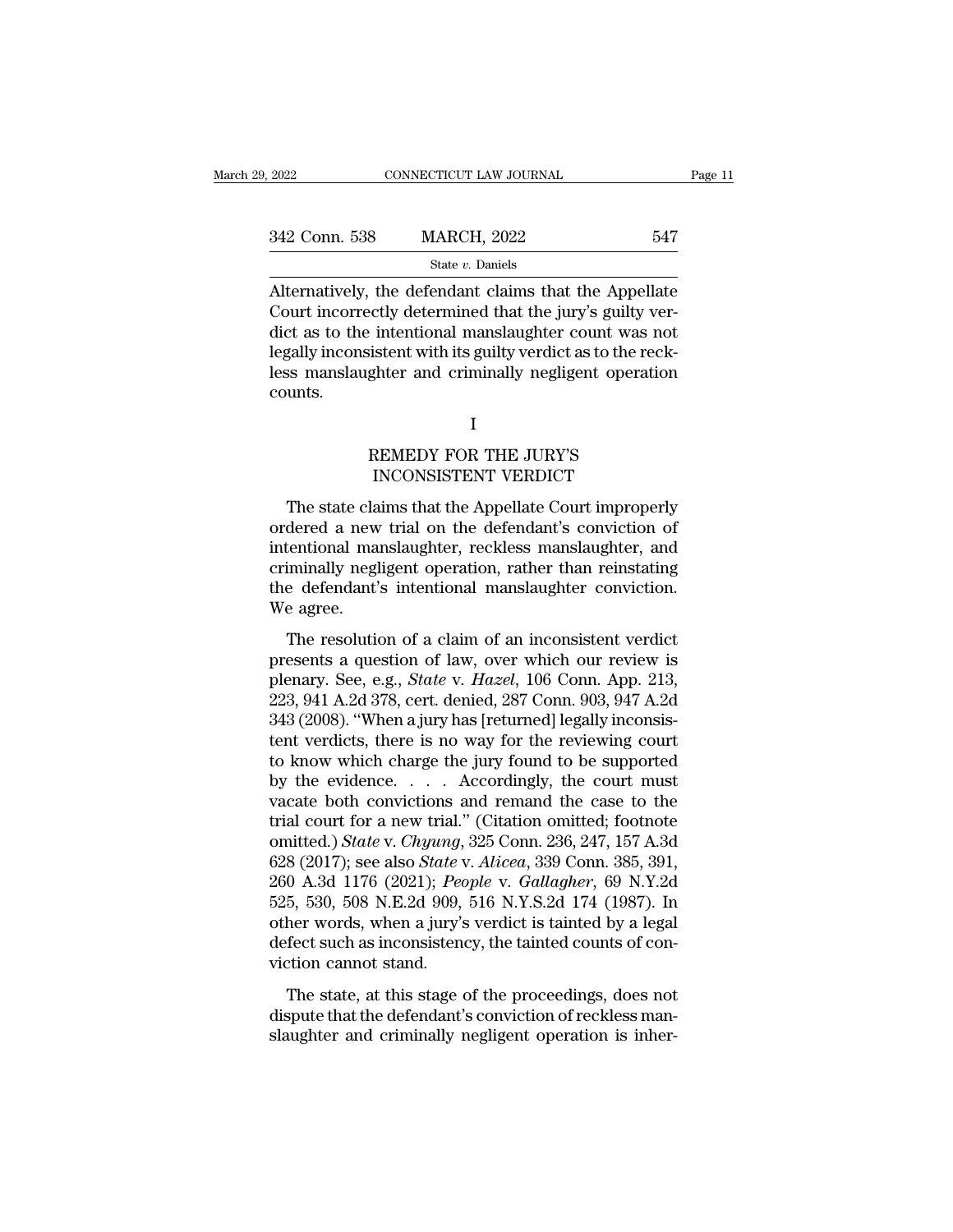|     | CONNECTICUT LAW JOURNAL                                                                                                                                                     | March 29, 2022 |
|-----|-----------------------------------------------------------------------------------------------------------------------------------------------------------------------------|----------------|
| 548 | <b>MARCH, 2022</b>                                                                                                                                                          | 342 Conn. 538  |
|     | State $v$ . Daniels                                                                                                                                                         |                |
|     | ently inconsistent and, therefore, properly was reversed<br>by the Appellate Court. The state argues, however, that<br>a now trial is unnocossary bocause the inconsistency |                |

 $\begin{array}{ll}\n 548 & \text{MARCH, } 2022 & 342 \text{ Conn. } 538 \\
 \text{State } v. \text{ Daniels} \\
 \text{ently inconsistent and, therefore, properly was reversed} \\
 \text{by the Appellate Court. The state argues, however, that} \\
 \text{a new trial is unnecessary because the inconsistency} \\
 \text{can be rounded by the right component of the defondant's}\n \end{array}$  $\frac{\text{MARCH}}{\text{State } v. \text{ Daniels}}$ <br>  $\frac{\text{State } v. \text{ Daniels}}{\text{ently inconsistent and, therefore, properly was reversed}}$ <br>
by the Appellate Court. The state argues, however, that<br>
a new trial is unnecessary because the inconsistency<br>
can be remedied by the reinstatement of the defendan 548 MARCH, 2022 342 Conn. 538<br>  $\frac{\text{State } v. \text{ Daniels}}{\text{ently inconsistent and, therefore, properly was reversed}}$ <br>
by the Appellate Court. The state argues, however, that<br>
a new trial is unnecessary because the inconsistency<br>
can be remedied by the reinstatement of the d State v. Daniels<br>
State v. Daniels<br>
ently inconsistent and, therefore, properly was reversed<br>
by the Appellate Court. The state argues, however, that<br>
a new trial is unnecessary because the inconsistency<br>
can be remedied state v. Daniels<br>
ently inconsistent and, therefore, properly was reversed<br>
by the Appellate Court. The state argues, however, that<br>
a new trial is unnecessary because the inconsistency<br>
can be remedied by the reinstateme ently inconsistent and, therefore, properly was reversed<br>by the Appellate Court. The state argues, however, that<br>a new trial is unnecessary because the inconsistency<br>can be remedied by the reinstatement of the defendant's<br> by the Appellate Court. The state argues, however, tha<br>a new trial is unnecessary because the inconsistenc<br>can be remedied by the reinstatement of the defendant<br>intentional manslaughter conviction, which was no<br>inconsisten In *S* and *S* and *S* and *S* and *S* and *S* and *S* and *S* terminal manslaughter conviction, which was not consistent with the jury's verdict on the reckless man-<br>aughter and criminally negligent operation counts d, th can be remeated by the remstatement of the defendant is<br>intentional manslaughter conviction, which was not<br>inconsistent with the jury's verdict on the reckless man-<br>slaughter and criminally negligent operation counts<br>and,

Intentional maislanginer conviction, which was not<br>inconsistent with the jury's verdict on the reckless man-<br>slaughter and criminally negligent operation counts<br>and, therefore, remains untainted by the defect.<br>In *State* v mconsistent with the jury s vertict of the reckless man-<br>slaughter and criminally negligent operation counts<br>and, therefore, remains untainted by the defect.<br>In *State* v. Polanco, supra, 308 Conn. 242, we held<br>that, "when slaughter and criminary negligent operation counts<br>and, therefore, remains untainted by the defect.<br>In *State* v. Polanco, supra, 308 Conn. 242, we held<br>that, "when a defendant is convicted of greater and<br>lesser included and, therefore, remains untainted by the defect.<br>In *State* v. *Polanco*, supra, 308 Conn. 242, we held<br>that, "when a defendant is convicted of greater and<br>lesser included offenses [in violation of the constitu-<br>tional rig In *State* v. *Polanco*, supra, 308 Conn. 242, we held<br>that, "when a defendant is convicted of greater and<br>lesser included offenses [in violation of the constitu-<br>tional right to be free from double jeopardy], the trial<br>co that, "when a defendant is convicted of greater and<br>lesser included offenses [in violation of the constitu-<br>tional right to be free from double jeopardy], the trial<br>court shall vacate the conviction for the lesser offense<br> lesser included offenses [in violation of the constitutional right to be free from double jeopardy], the trial<br>court shall vacate the conviction for the lesser offense<br>rather than merging it with the conviction for the gre tional right to be free from double jeopardy], the trial<br>court shall vacate the conviction for the lesser offense<br>rather than merging it with the conviction for the greater<br>offense." Id., 260. We clarified that our adoptio court shall vacate the conviction for the lesser offense<br>rather than merging it with the conviction for the greater<br>offense." Id., 260. We clarified that our adoption of<br>vacatur as the appropriate remedy for double jeopard rather than merging it with the conviction for the greater<br>offense." Id., 260. We clarified that our adoption of<br>vacatur as the appropriate remedy for double jeopardy<br>violations did not preclude the reinstatement of the<br>de offense." Id., 260. We clarified that our adoption of<br>vacatur as the appropriate remedy for double jeopardy<br>violations did not preclude the reinstatement of the<br>defendant's vacated conviction if the defendant's "greater<br>of vacatur as the appropriate remedy for double jeopardy<br>
violations did not preclude the reinstatement of the<br>
defendant's vacated conviction if the defendant's "greater<br>
offense is subsequently reversed for reasons unrelate violations did not preclude the reinstatement of the defendant's vacated conviction if the defendant's "greater offense is subsequently reversed for reasons unrelated to the viability of the vacated conviction." Id., 262. defendant's vacated conviction if the defendant's "greater<br>offense is subsequently reversed for reasons unrelated<br>to the viability of the vacated conviction." Id., 262. We<br>observed that this procedure already is employed b offense is subsequently reversed for reasons unrelated<br>to the viability of the vacated conviction." Id., 262. We<br>observed that this procedure already is employed by<br>"many other courts" and that it is "a well established<br>pr to the viability of the vacated conviction." Id., 262. We<br>observed that this procedure already is employed by<br>"many other courts" and that it is "a well established<br>practice in our appellate courts to direct the trial cou observed that this procedure already is employed by "many other courts" and that it is "a well established practice in our appellate courts to direct the trial court to render a judgment of conviction on a lesser included "many other courts" and that it is "a well es<br>practice in our appellate courts to direct the t<br>to render a judgment of conviction on a lesser<br>offense on which the jury did not even return<br>when the conviction for the greate actice in our appenate courts to unect the that court<br>render a judgment of conviction on a lesser included<br>fense on which the jury did not even return a verdict,<br>nen the conviction for the greater offense is reversed<br>*r re* included offense on which the jury did not even return a verdict,<br>when the conviction for the greater offense is reversed<br>for reasons that do not touch the elements of the lesser<br>offense." (Emphasis added.) Id., 262–63.<br>We

onense on which the jury did not even return a verdict,<br>when the conviction for the greater offense is reversed<br>for reasons that do not touch the elements of the lesser<br>offense." (Emphasis added.) Id., 262–63.<br>We extended when the conviction for the greater offense is reversed<br>for reasons that do not touch the elements of the lesser<br>offense." (Emphasis added.) Id., 262–63.<br>We extended this remedy beyond greater and lesser<br>included offenses for reasons that ab not touch the etements of the tesser<br>offense." (Emphasis added.) Id., 262–63.<br>We extended this remedy beyond greater and lesser<br>included offenses in *State* v. Miranda, supra, 317 Conn.<br>741. In that ca by ense. (Emphasis added.) Id., 202–05.<br>We extended this remedy beyond greater and lesser<br>included offenses in *State* v. *Miranda*, supra, 317 Conn.<br>741. In that case, the defendant claimed that his cumula-<br>tive convicti We extended this remedy beyond greater and lesser<br>included offenses in *State* v. *Miranda*, supra, 317 Conn.<br>741. In that case, the defendant claimed that his cumula-<br>tive convictions and sentences for capital felony, mu included offenses in *State* v. *Miranda*, supra, 317 Conn.<br>741. In that case, the defendant claimed that his cumulative convictions and sentences for capital felony, murder,<br>and felony murder violated double jeopardy beca 741. In that case, the defendant claimed that his cumulative convictions and sentences for capital felony, murder, and felony murder violated double jeopardy because they arose from the killing of a single victim. Id., 744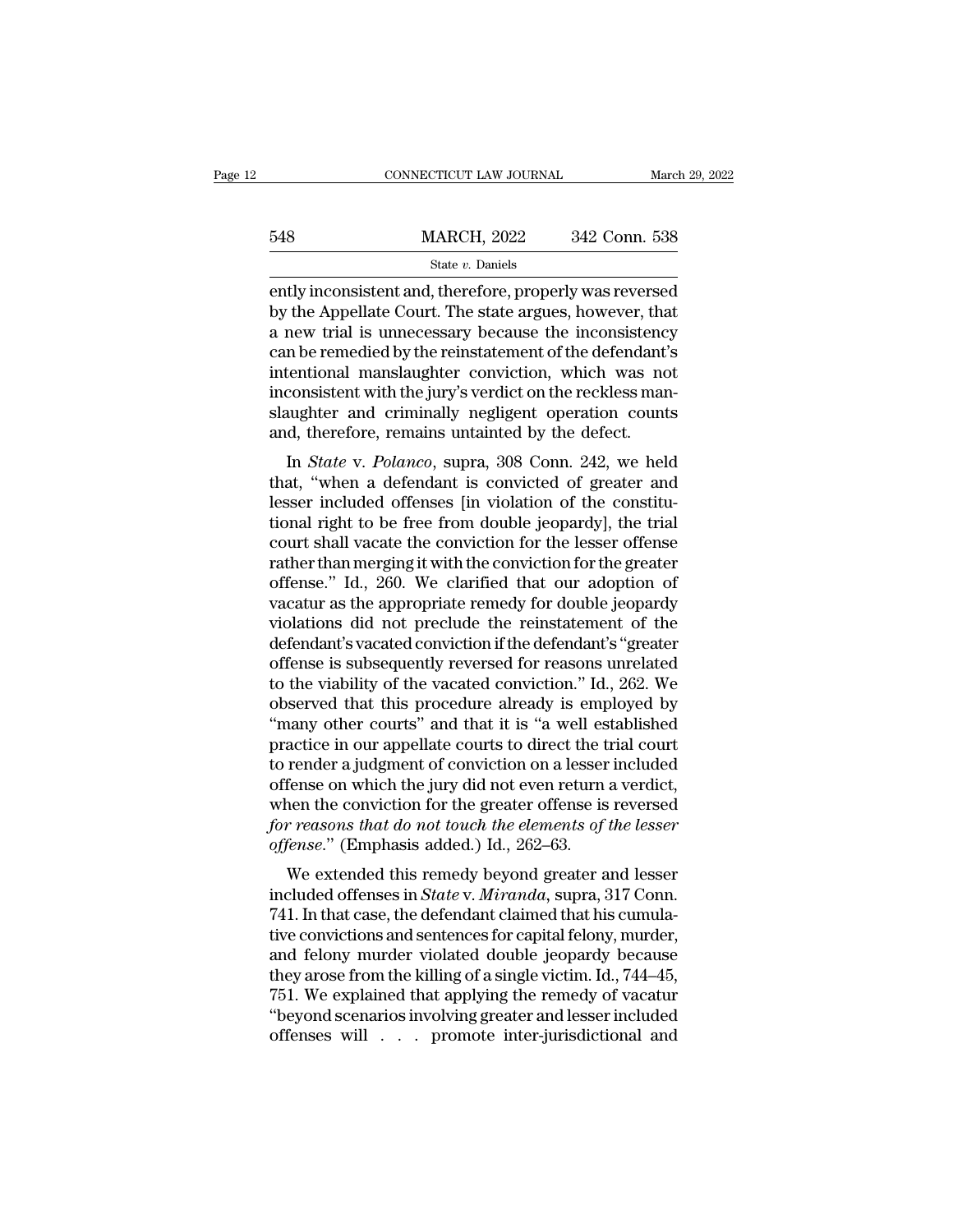# State *v.* Daniels

2022 CONNECTICUT LAW JOURNAL Page 1:<br>
342 Conn. 538 MARCH, 2022 549<br>
549<br>
512 State v. Daniels<br>
2022 549<br>
549<br>
512 Intra-jurisdictional harmony, and better safeguard against<br>
513; see State v. Wright supper 320 Conn. 830 ( 342 Conn. 538 MARCH, 2022 549<br>
state v. Daniels<br>
intra-jurisdictional harmony, and better safeguard against<br>
unconstitutional multiple punishments.'' Id., 753; see<br>
State v. Wright, supra, 320 Conn. 830 (vacatur is appro-<br> <sup>342</sup> Conn. 538 MARCH, 2022 549<br>
<sup>State *v*. Daniels<br>
intra-jurisdictional harmony, and better safeguard against<br>
unconstitutional multiple punishments." Id., 753; see<br> *State* v. *Wright*, supra, 320 Conn. 830 (vacatur is</sup> 342 Conn. 538 MARCH, 2022 549<br>
State *v*. Daniels<br>
intra-jurisdictional harmony, and better safeguard against<br>
unconstitutional multiple punishments." Id., 753; see<br>
State v. Wright, supra, 320 Conn. 830 (vacatur is appro Similarly if the were to later succeed in reversing his<br>
antralytis in the state v. Daniels<br>
intra-jurisdictional harmony, and better safeguard against<br>
unconstitutional multiple punishments." Id., 753; see<br> *State* v. *W* state v. Daniels<br>
intra-jurisdictional harmony, and better safeguard against<br>
unconstitutional multiple punishments." Id., 753; see<br> *State* v. *Wright*, supra, 320 Conn. 830 (vacatur is appro-<br>
priate remedy for defendan intra-jurisdictional harmony, and better safeguard against<br>unconstitutional multiple punishments." Id., 753; see<br>State v. Wright, supra, 320 Conn. 830 (vacatur is appro-<br>priate remedy for defendant's cumulative convictions unconstitutional multiple punishments." Id., 753; see<br>State v. Wright, supra, 320 Conn. 830 (vacatur is appro-<br>priate remedy for defendant's cumulative convictions<br>in violation of double jeopardy). We rejected the state's<br> State v. Wright, supra, 320 Conn. 830 (vacatur is appropriate remedy for defendant's cumulative convictions<br>in violation of double jeopardy). We rejected the state's<br>concern that a defendant might " 'escape punishment<br>ent priate remedy for defendant's cumulative convictions<br>in violation of double jeopardy). We rejected the state's<br>concern that a defendant might "'escape punishment<br>entirely if he were to later succeed in reversing his<br>contro in violation of double jeopardy). We rejected the state's<br>concern that a defendant might " 'escape punishment<br>entirely if he were to later succeed in reversing his<br>controlling [capital felony] conviction, " reasoning that<br> concern that a defendant might " 'escape punishment<br>entirely if he were to later succeed in reversing his<br>controlling [capital felony] conviction,' " reasoning that<br>there was "no substantive obstacle to resurrecting a<br>cumu entirely if he were to later succeed in reversing his<br>controlling [capital felony] conviction,' " reasoning that<br>there was "no substantive obstacle to resurrecting a<br>cumulative conviction that was once vacated on double<br>je controlling [capital felony] conviction,'" reasoning that<br>there was "no substantive obstacle to resurrecting a<br>cumulative conviction that was once vacated on double<br>jeopardy grounds—provided that the reasons for over-<br>turn there was "no substantive obstacle to resurrecting a<br>cumulative conviction that was once vacated on double<br>jeopardy grounds—provided that the reasons for over-<br>turning the controlling conviction would not also under-<br>mine cumulative conviction that was once vacated on double<br>jeopardy grounds—provided that the reasons for over-<br>turning the controlling conviction would not also under-<br>mine the vacated conviction. . . . . This holds true<br>regar jeopardy grounds—provided that the reasons for over-<br>turning the controlling conviction would not also under-<br>mine the vacated conviction. . . . . This holds true<br>regardless of whether the previously vacated conviction<br>was turning the controlling conviction would not also under-<br>mine the vacated conviction. . . . This holds true<br>regardless of whether the previously vacated conviction<br>was for a lesser included offense of the controlling con-<br> mine the vacated conviction. . . . . This holds true<br>regardless of whether the previously vacated conviction<br>was for a lesser included offense of the controlling con-<br>viction, or was cumulative in some other manner. In<br>ei regardless of whether the previously vacated conviction<br>was for a lesser included offense of the controlling con-<br>viction, or was cumulative in some other manner. In<br>either instance, a jury necessarily found that all the<br>e was for a lesser included offense of the controlling conviction, or was cumulative in some other manner. In either instance, a jury necessarily found that all the elements of the cumulative offense were proven beyond a rea Frem instance, a jury necessarily found that all the<br>ements of the cumulative offense were proven beyond<br>reasonable doubt. Put differently, although the cumu-<br>ive conviction goes away with vacatur, the jury's<br>rdict does no elements of the cumulative offense were proven beyond<br>a reasonable doubt. Put differently, although the cumu-<br>lative conviction goes away with vacatur, the jury's<br>verdict does not." (Citation omitted.) *State* v. *Miranda* 

a reasonable doubt. Put differently, although the cumulative conviction goes away with vacatur, the jury's verdict does not." (Citation omitted.) *State* v. *Miranda*, supra, 753–54.<br>Pursuant to the foregoing authorities, lative conviction goes away with vacatur, the jury's<br>verdict does not." (Citation omitted.) *State* v. *Miranda*,<br>supra, 753–54.<br>Pursuant to the foregoing authorities, the defendant's<br>intentional manslaughter conviction ma verdict does not." (Citation omitted.) *State* v. *Miranda*, supra, 753–54.<br>Pursuant to the foregoing authorities, the defendant's intentional manslaughter conviction may be reinstated if two criteria are met: (1) the conv supra, 753–54.<br>
Pursuant to the foregoing authorities, the defendant's<br>
intentional manslaughter conviction may be reinstated<br>
if two criteria are met: (1) the conviction was vacated<br>
to avoid a double jeopardy violation; Pursuant to the foregoing authorities, the defendant's<br>intentional manslaughter conviction may be reinstated<br>if two criteria are met: (1) the conviction was vacated<br>to avoid a double jeopardy violation; and (2) the convicintentional manslaughter conviction may be reinstate<br>if two criteria are met: (1) the conviction was vacate<br>to avoid a double jeopardy violation; and (2) the convi<br>tion is unaffected by the legal inconsistency that nece<br>si The Defendant's Conviction Was Vacated To Avoid a<br>The Defendant's conviction of<br>The Defendant's Conviction Conviction. We address each of these criteria in turn.<br>A<br>The Defendant's Conviction Was Vacated To Avoid a<br>Potentia Examples and the defendant's conviction of<br>manslaughter and criminally negligent opera-<br>address each of these criteria in turn.<br>A<br>endant's Conviction Was Vacated To Avoid a<br>Potential Double Jeopardy Violation<br>ust first det

# A

ckless manslaughter and criminally negligent operation.<br>We address each of these criteria in turn.<br>A<br>he Defendant's Conviction Was Vacated To Avoid a<br>Potential Double Jeopardy Violation<br>We must first determine whether the interior. We address each of these criteria in turn.<br>
A<br>
The Defendant's Conviction Was Vacated To Avoid a<br>
Potential Double Jeopardy Violation<br>
We must first determine whether the defendant's<br>
intentional manslaughter con A<br>
The Defendant's Conviction Was Vacated To Avoid a<br>
Potential Double Jeopardy Violation<br>
We must first determine whether the defendant's<br>
intentional manslaughter conviction was vacated to<br>
avoid a double jeopardy violat The Defendant's Conviction Was Vacated To Avoid a<br>Potential Double Jeopardy Violation<br>We must first determine whether the defendant's<br>intentional manslaughter conviction was vacated to<br>avoid a double jeopardy violation. Th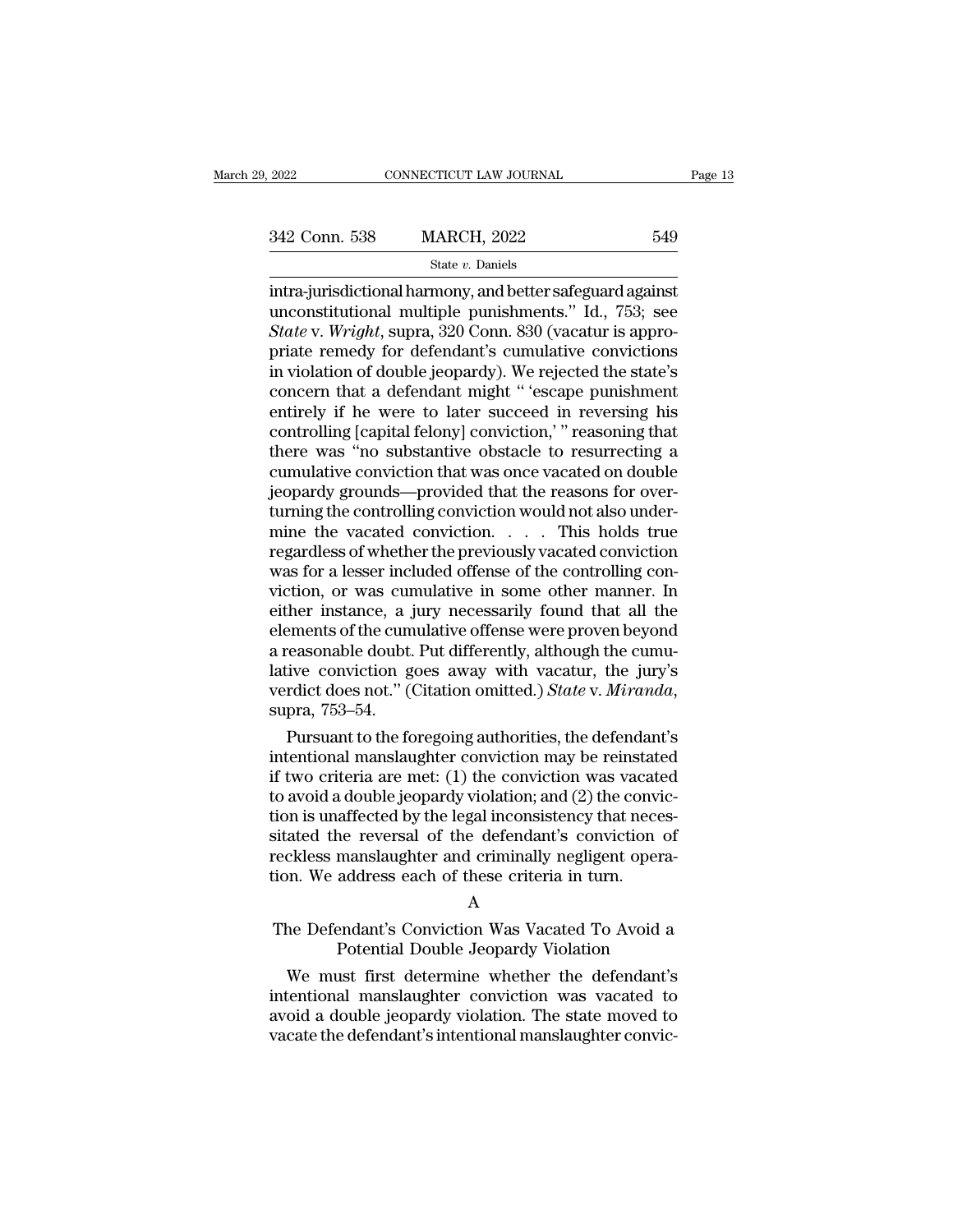|     | CONNECTICUT LAW JOURNAL                                                                                                                                        | March 29, 2022 |
|-----|----------------------------------------------------------------------------------------------------------------------------------------------------------------|----------------|
| 550 | <b>MARCH, 2022</b>                                                                                                                                             | 342 Conn. 538  |
|     | State $v$ . Daniels                                                                                                                                            |                |
|     | tion at sentencing "under the legal theory of vacatur"<br>articulated in "Polanco, Miranda, and Wright"<br>The state evploited that yesetur of the defendant's |                |

articulated in ''*Polanco*, *Miranda*, and *Wright* . . . .''  $\frac{\text{MARCH, 2022}}{\text{State } v. \text{ Danish}}$ <br>
State  $v. \text{ Danish}$ <br>
state  $v. \text{ Danish}$ <br>
tion at sentencing "under the legal theory of vacatur"<br>
articulated in "*Polanco*, *Miranda*, and *Wright* . . . ."<br>
The state explained that vacatur of the  $\frac{\text{MARCH, 2022}}{\text{State } v. \text{ Daniels}}$ <br>
state *v.* Daniels<br>
tion at sentencing "under the legal theory of vacatur"<br>
articulated in "*Polanco*, *Miranda*, and *Wright* . . . . ."<br>
The state explained that vacatur of the defendant's State v. Daniels<br>
tion at sentencing "under the legal theory of vacatur"<br>
articulated in "Polanco, Miranda, and Wright . . . ."<br>
The state explained that vacatur of the defendant's<br>
intentional manslaughter conviction "go state v. Danies<br>tion at sentencing "under the legal theory of vacatur"<br>articulated in "*Polanco*, *Miranda*, and *Wright* . . . ."<br>The state explained that vacatur of the defendant's<br>intentional manslaughter conviction "g tion at sentencing "under the legal theory of vacatur"<br>articulated in "*Polanco*, *Miranda*, and *Wright* . . . . "<br>The state explained that vacatur of the defendant's<br>intentional manslaughter conviction "goes along with<br> articulated in "*Polanco*, *Miranda*, and *Wright* . . . ."<br>The state explained that vacatur of the defendant's<br>intentional manslaughter conviction "goes along with<br>the spirit of the state's intent during the beginning of The state explained that vacatur of the defendant's<br>intentional manslaughter conviction "goes along with<br>the spirit of the state's intent during the beginning of<br>this case. The state did have the belief, when we initially<br> intentional manslaughter conviction "goes along with<br>the spirit of the state's intent during the beginning of<br>this case. The state did have the belief, when we initially<br>filed our long form information, that we [would prothe spirit of the state's intent during the beginning of<br>this case. The state did have the belief, when we initially<br>filed our long form information, that we [would pro-<br>ceed] on both a legal theory of intentional and reck this case. The state did have the belief, when we initially<br>filed our long form information, that we [would pro-<br>ceed] on both a legal theory of intentional and reckless<br>manslaughter based on the fact that the defendant's<br> filed our long form information, that we [would proceed] on both a legal theory of intentional and reckless manslaughter based on the fact that the defendant's vehicle came into contact with [Agyei's] vehicle twice. But, i ceed] on both a legal theory of intentional and reckles<br>manslaughter based on the fact that the defendant<br>vehicle came into contact with [Agyei's] vehicle twice<br>But, in light of the convictions, we'd ask that she b<br>sentenc hicle came into contact with [Agyei's] vehicle twice.<br>tt, in light of the convictions, we'd ask that she be<br>ntenced solely on the reckless manslaughter [convic-<br>on] and that [the court] vacate the intentional man-<br>uughter But, in light of the convictions, we'd ask that she be<br>sentenced solely on the reckless manslaughter [convic-<br>tion] and that [the court] vacate the intentional man-<br>slaughter [conviction] for sentencing purposes."<br>We concl sentenced solely on the reckless manslaughter [conviction] and that [the court] vacate the intentional manslaughter [conviction] for sentencing purposes."<br>We conclude that the defendant's intentional manslaughter convictio

We conclude that the defendant's intentional man-<br>aughter conviction was vacated for the purpose of<br>voiding a potential double jeopardy violation.<sup>8</sup> First,<br><sup>8</sup>We need not decide whether the defendant's conviction of inten We conclude that the defendant's intentional man-<br>slaughter conviction was vacated for the purpose of<br>avoiding a potential double jeopardy violation.<sup>8</sup> First,<br><sup>8</sup>We need not decide whether the defendant's conviction of in

slaughter conviction was vacated for the purpose of<br>avoiding a potential double jeopardy violation.<sup>8</sup> First,<br><sup>8</sup>We need not decide whether the defendant's conviction of intentional<br>manslaughter and reckless manslaughter w avoiding a potential double jeopardy violation.<sup>8</sup> First,<br><sup>8</sup> We need not decide whether the defendant's conviction of intentional<br>manslaughter and reckless manslaughter would actually violate the double<br>jeopardy clause b s Wording a potential double jeopardy violation. FISt,<br>
<sup>8</sup> We need not decide whether the defendant's conviction of intentional<br>
manslaughter and reckless manslaughter would actually violate the double<br>
jeopardy clause be <sup>8</sup> We need not decide whether the defendant's conviction of intentional manslaughter and reckless manslaughter would actually violate the double jeopardy clause because that issue is not presented on appeal. Suffice it t manslaughter and reckless manslaughter would actually violate the double<br>jeopardy clause because that issue is not presented on appeal. Suffice it to<br>say that the state's concern in this regard was not unreasonable in ligh is<br>eigopardy clause because that issue is not presented on appeal. Suffice it to<br>say that the state's concern in this regard was not unreasonable in light of<br>our case law holding that it violates the prohibition against do felony murder violates constitutional protections against double jeopardy four case law holding that it violates the prohibition against double jeopardy to convict the defendant of multiple homicide crimes for the death of For the killing of a single victim. See, e.g., *State* v. *Miranda*, supra, 317 Conn. 747 ("the imposition of cumulative punishments for the homicide offenses of capital felony and felony murder violates constitutional pro to convict the defendant of multiple homicide crimes for the death of one victim. See, e.g., *State* v. *Miranda*, supra, 317 Conn. 747 ("the imposition of cumulative punishments for the homicide offenses of capital felon for cumulative punishments for the homicide offenses of capital felony and felony murder violates constitutional protections against double jeopardy if those offenses arise from the killing of a single victim"); *State v.* felony murder violates constitutional protections against double jeopardy if those offenses arise from the killing of a single victim"); *State v. Chicano*, 216 Conn. 699, 710, 584 A.2d 425 (1990) ("intentional murder, fe on other sames arise from the killing of a single victim"); *State* v. *Chicano*, 216 Conn. 699, 710, 584 A.2d 425 (1990) ("intentional murder, felony murder, and manslaughter in the first degree are all homicide offenses, cert. denied, 501 U.S. 1254, 111 S. Ct. 2898, 115 L. Ed. 2d 1062 (1990); *atomation* and manslaughter in the first degree are all homicide offenses," and, therefore, defendant's conviction of felony murder and first degree fore, defendant's conviction of felony murder and first degree manslaughter for death of single victim violates double jeopardy prohibition) (overruled on other grounds by *State v. Polanco*, 308 Conn. 242, 61 A.3d 1084 (2 for death of single victim violates double jeopardy prohibition) (overruled on other grounds by *State v. Polanco*, 308 Conn. 242, 61 A.3d 1084 (2013)), cert. denied, 501 U.S. 1254, 111 S. Ct. 2898, 115 L. Ed. 2d 1062 (19 on other grounds by *State* v. *Polanco*, 308 Conn. 242, 61 A.3d 1084 (2013)), cert. denied, 501 U.S. 1254, 111 S. Ct. 2898, 115 L. Ed. 2d 1062 (1991); *State* v. *John*, 210 Conn. 652, 696, 557 A.2d 93 ("the legislature c cert. denied, 501 U.S. 1254, 111 S. Ct. 2898, 115 L. Ed. 2d 1062 (1991); *State* v. *John*, 210 Conn. 652, 696, 557 A.2d 93 ("the legislature contemplated that only one punishment would be imposed for a single homicide, ev cert. denied, 501 U.S. 1254, 111 S. Ct. 2898, 115 L. Ed. 2d 1062 (1991); *State* v. *John*, 210 Conn. 652, 696, 557 A.2d 93 ("the legislature contemplated that only one punishment would be imposed for a single homicide, e only one punishment would be imposed for a single homicide, even if that viction.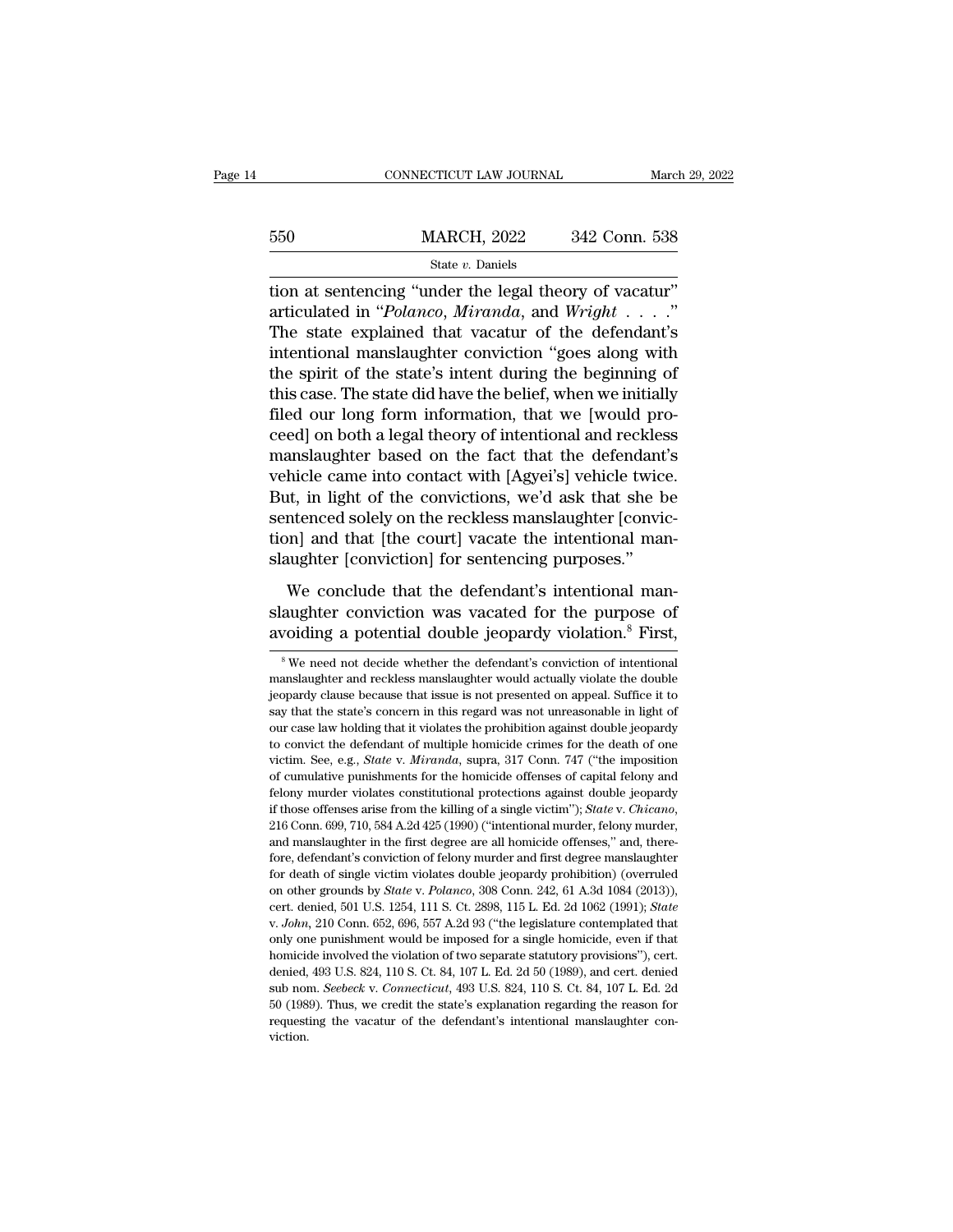State *v.* Daniels

 $\begin{array}{lll}\n \textbf{2022} & \textbf{CONNECTICUT LAW JOURNAL} & \textbf{Page 15} \\
 \hline\n & \textbf{342 Conn. } 538 & \textbf{MARCH, } 2022 & 551 \\
 \hline\n & \textbf{State } v. \textbf{ Daniels} & \textbf{342:} 551 \\
 \hline\n \textbf{in requesting vacantur, the state cited case law on vacancy} & \textbf{decupled and applied by this court in the specific context of double isometry. It appears that the\n \end{array}$ 342 Conn. 538 MARCH, 2022 551<br>
State v. Daniels<br>
in requesting vacatur, the state cited case law on vacatur<br>
developed and applied by this court in the specific con-<br>
text of double jeopardy violations. It appears that the 342 Conn. 538 MARCH, 2022 551<br>  $\frac{\text{State } v. \text{ Daniels}}{\text{rate } v. \text{ Daniels}}$ <br>
in requesting vacatur, the state cited case law on vacatur<br>
developed and applied by this court in the specific con-<br>
text of double jeopardy violations. It a 342 Conn. 538 MARCH, 2022 551<br>  $\frac{\text{State } v. \text{ Daniels}}{\text{State } v. \text{ Daniels}}$ <br>
in requesting vacatur, the state cited case law on vacatur<br>
developed and applied by this court in the specific con-<br>
text of double jeopardy violations. It a State v. Daniels<br>
in requesting vacatur, the state cited case law on vacatur<br>
developed and applied by this court in the specific con-<br>
text of double jeopardy violations. It appears that the<br>
state believed that it was n state *v*. Danies<br>in requesting vacatur, the state cited case law on vacatur<br>developed and applied by this court in the specific con-<br>text of double jeopardy violations. It appears that the<br>state believed that it was nece in requesting vacatur, the state cited case law on vacatur<br>developed and applied by this court in the specific con-<br>text of double jeopardy violations. It appears that the<br>state believed that it was necessary to vacate one developed and applied by this court in the specific context of double jeopardy violations. It appears that the state believed that it was necessary to vacate one of the two manslaughter convictions to avoid the imposition text of double jeopardy violations. It appears that the<br>state believed that it was necessary to vacate one of the<br>two manslaughter convictions to avoid the imposition<br>of cumulative punishments. Second, the state explained<br> state believed that it was necessary to vacate one of the<br>two manslaughter convictions to avoid the imposition<br>of cumulative punishments. Second, the state explained<br>that its request was consistent with its theory at trial two manslaughter convictions to avoid the imposition<br>of cumulative punishments. Second, the state explained<br>that its request was consistent with its theory at trial<br>that both strikes to Agyei's vehicle arose from a single of cumulative punishments. Second, the state explained<br>that its request was consistent with its theory at trial<br>that both strikes to Agyei's vehicle arose from a single<br>act that was either intentional or reckless, thereby that its request was consistent with its theory at trial<br>that both strikes to Agyei's vehicle arose from a single<br>act that was either intentional or reckless, thereby<br>invoking the first prong of the applicable double jeopthat both strikes to Agyei's vehicle arose from a single<br>act that was either intentional or reckless, thereby<br>invoking the first prong of the applicable double jeop-<br>ardy analysis, which requires "the charges [to] arise<br>ou act that was either intentional or reckless, thereby<br>invoking the first prong of the applicable double jeop-<br>ardy analysis, which requires "the charges [to] arise<br>out of the same act or transaction." (Internal quotation<br>ma invoking the first prong of the applicable double jeopardy analysis, which requires "the charges [to] arise<br>out of the same act or transaction." (Internal quotation<br>marks omitted.) *State* v. *Ruiz-Pacheco*, 336 Conn. 219, ardy analysis, which requires "the charges [to] arise<br>out of the same act or transaction." (Internal quotation<br>marks omitted.) *State* v. *Ruiz-Pacheco*, 336 Conn. 219,<br>227, 244 A.3d 908 (2020); see id., 226–27 ("When the<br> out of the same act or transaction." (Internal quotation<br>marks omitted.) *State* v. *Ruiz-Pacheco*, 336 Conn. 219,<br>227, 244 A.3d 908 (2020); see id., 226–27 ("When the<br>defendant is charged with the violation of two distinc marks omitted.) *State* v. *Ruiz-Pacheco*, 336 Conn. 219, 227, 244 A.3d 908 (2020); see id., 226–27 ("When the defendant is charged with the violation of two distinct statutes in a single criminal proceeding arising from 227, 244 A.3d 908 (2020); see id., 226–27 ("When the defendant is charged with the violation of two distinct statutes in a single criminal proceeding arising from a single underlying set of events, we have employed a two p defendant is charged with the violation of two distinct<br>statutes in a single criminal proceeding arising from a<br>single underlying set of events, we have employed a<br>two part analysis. First, the charges must arise out of th statutes in a single criminal proceeding arising from a<br>single underlying set of events, we have employed a<br>two part analysis. First, the charges must arise out of the<br>same act or transaction. Second, it must be determined single underlying set of events, we have employed a two part analysis. First, the charges must arise out of the same act or transaction. Second, it must be determined whether the charged crimes are the same offense." (Int two part analysis. First, the charges must arise out of the<br>same act or transaction. Second, it must be determined<br>whether the charged crimes are the same offense."<br>(Internal quotation marks omitted.)). Although the state<br> same act or transaction. Second, it must be determined<br>whether the charged crimes are the same offense."<br>(Internal quotation marks omitted.)). Although the state<br>did not use the talismanic words "double jeopardy" to<br>explai whether the charged crimes are the same offense."<br>(Internal quotation marks omitted.)). Although the state<br>did not use the talismanic words "double jeopardy" to<br>explain its reasoning, the articulated basis for its vaca-<br>tu (Internal quotation marks omitted.)). Although the state<br>did not use the talismanic words "double jeopardy" to<br>explain its reasoning, the articulated basis for its vaca-<br>tur request was unequivocally rooted in double jeop did not use the talismanic words "double jeopardy" to<br>explain its reasoning, the articulated basis for its vaca-<br>tur request was unequivocally rooted in double jeopardy<br>principles. See, e.g., *State v. Edwards*, 100 Conn. explain its reasoning, the articulated basis for its vaca-<br>tur request was unequivocally rooted in double jeopardy<br>principles. See, e.g., *State v. Edwards*, 100 Conn. App.<br>565, 578 n.6, 918 A.2d 1008 ("Connecticut courts tur request was unequivocally rooted in double jeopardy<br>principles. See, e.g., *State* v. *Edwards*, 100 Conn. App.<br>565, 578 n.6, 918 A.2d 1008 ("Connecticut courts have<br>refused to attach talismanic significance to the pre principles. See, e.g., *State*<br>565, 578 n.6, 918 A.2d 100<br>refused to attach talismani<br>or absence of particular<br>quotation marks omitted)<br>926 A.2d 666 (2007), and<br>926 A.2d 667 (2007).<br>The defendant conten fused to attach talismanic significance to the presence<br>fused to attach talismanic significance to the presence<br>absence of particular words or phrases" (internal<br>otation marks omitted)), cert. denied, 282 Conn. 928,<br>6 A.2d rerassed o didden dinsmarite significance to the presence<br>or absence of particular words or phrases" (internal<br>quotation marks omitted)), cert. denied, 282 Conn. 928,<br>926 A.2d 666 (2007), and cert. denied, 282 Conn. 929,<br>9

or assence or paracanar words or primases (international divided), cert. denied, 282 Conn. 928, 926 A.2d 666 (2007), and cert. denied, 282 Conn. 929, 926 A.2d 667 (2007).<br>The defendant contends that the state's vacature re 926 A.2d 666 (2007), and cert. denied, 282 Conn. 929,<br>926 A.2d 667 (2007).<br>The defendant contends that the state's vacatur<br>request was not predicated on double jeopardy grounds<br>because the state sought to vacate "the grea 926 A.2d 667 (2007).<br>The defendant contends that the state's vacatur<br>request was not predicated on double jeopardy grounds<br>because the state sought to vacate "the greater charge<br>rather than the lesser charge" in violation The defendant contends that the state's vacatur<br>request was not predicated on double jeopardy grounds<br>because the state sought to vacate "the greater charge<br>rather than the lesser charge" in violation of the well<br>establish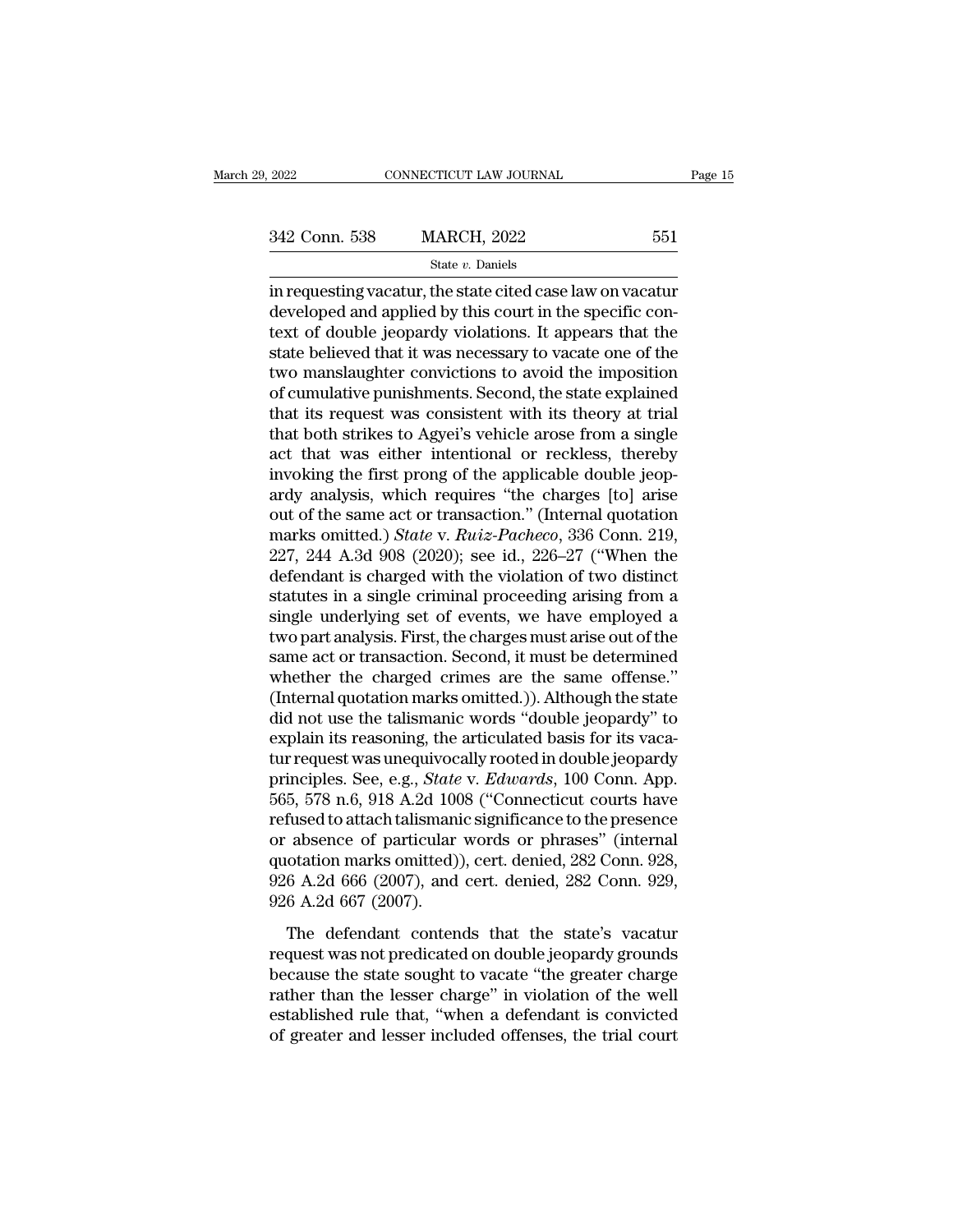# EXECUTE CONNECTICUT LAW JOURNAL March 29, 2022<br>
MARCH, 2022 342 Conn. 538<br>
State v. Daniels State *v.* Daniels

*Shall vacate the conviction for the lesser offense* . . . ."<br> *Shall vacate the conviction for the lesser offense* . . . ."<br>
(Emphasis added.) *State v. Polanco*, supra, 308 Conn.<br>
260 This argument fails at the starting MARCH, 2022 342 Conn. 538<br>
State *v*. Daniels<br>
Shall vacate the conviction for the lesser offense . . . ."<br>
(Emphasis added.) *State* v. *Polanco*, supra, 308 Conn.<br>
260. This argument fails at the starting gate, however,<br> 362. MARCH, 2022. 342 Conn. 538<br>
360. State v. Daniels<br>
36. State v. Daniels<br>
36. This argument fails at the starting gate, however,<br>
360. This argument fails at the starting gate, however,<br>
360. This argument fails at th because reckless manslaughter is not a lesser included State v. Daniels<br>
Shall vacate the conviction for the lesser offense  $\dots$ ."<br>
(Emphasis added.) *State* v. Polanco, supra, 308 Conn.<br>
260. This argument fails at the starting gate, however,<br>
because reckless manslaughter i state v. Daniels<br>
shall vacate the conviction for the lesser offense  $\dots$ ."<br>
(Emphasis added.) State v. Polanco, supra, 308 Conn.<br>
260. This argument fails at the starting gate, however,<br>
because reckless manslaughter is shall vacate the conviction for the lesser offense  $\dots$ ."<br>(Emphasis added.) *State* v. *Polanco*, supra, 308 Conn.<br>260. This argument fails at the starting gate, however,<br>because reckless manslaughter is not a lesser incl (Emphasis added.) *State* v. *Polanco*, supra, 308 Conn.<br>260. This argument fails at the starting gate, however,<br>because reckless manslaughter is not a lesser included<br>offense of intentional manslaughter. "By definition, [ 260. This argument fails at the starting gate, however,<br>because reckless manslaughter is not a lesser included<br>offense of intentional manslaughter. "By definition, [a]<br>lesser included offense is one that does not require<br>p because reckless manslaughter is not a lesser included<br>offense of intentional manslaughter. "By definition, [a]<br>lesser included offense is one that does not require<br>proof of elements beyond those required by the greater<br>of offense of intentional manslaughter. "By definition, [a]<br>lesser included offense is one that does not require<br>proof of elements beyond those required by the greater<br>offense." (Internal quotation marks omitted.) *State* v.<br> lesser included offense is one that does not require<br>proof of elements beyond those required by the greater<br>offense." (Internal quotation marks omitted.) *State* v.<br>Johnson, 316 Conn. 34, 44, 111 A.3d 447 (2015). Reckless<br> proof of elements beyond those required by the greater<br>offense." (Internal quotation marks omitted.) *State* v.<br>Johnson, 316 Conn. 34, 44, 111 A.3d 447 (2015). Reckless<br>manslaughter requires proof of essential elements tha offense." (Internal quotation marks omitted.) *State* v.<br> *Johnson*, 316 Conn. 34, 44, 111 A.3d 447 (2015). Reckless<br>
manslaughter requires proof of essential elements that<br>
intentional manslaughter does not, specifically *Johnson*, 316 Conn. 34, 44, 111 A.3d 447 (2015). Reckless<br>manslaughter requires proof of essential elements that<br>intentional manslaughter does not, specifically, the<br>existence of "circumstances evincing an extreme indifmanslaughter requires proof of essential elements that<br>intentional manslaughter does not, specifically, the<br>existence of "circumstances evincing an extreme indif-<br>ference to human life" and the requirement that the<br>defend intentional manslaughter does not, specifically, the existence of "circumstances evincing an extreme indifference to human life" and the requirement that the defendant "recklessly engages in conduct which creates a grave existence of "circumstances evincing an extreme indifference to human life" and the requirement that the defendant "recklessly engages in conduct which creates a grave risk of death to another person . . . . " General Stat ference to human life" and the requirement that the<br>defendant "recklessly engages in conduct which creates<br>a grave risk of death to another person . . . ." General<br>Statutes § 53a-55 (a) (3). Thus, it is possible to commit<br> defendant "recklessly engages in conduct which creates<br>a grave risk of death to another person  $\dots$ ." General<br>Statutes § 53a-55 (a) (3). Thus, it is possible to commit<br>the crime of intentional manslaughter without commita grave risk of death to another person  $\ldots$  ." General<br>Statutes § 53a-55 (a) (3). Thus, it is possible to commit<br>the crime of intentional manslaughter without commit-<br>ting the crime of reckless manslaughter. See, e.g., Statutes § 53a-55 (a) (3). Thus, it is possible to commit<br>the crime of intentional manslaughter without commit-<br>ting the crime of reckless manslaughter. See, e.g., *State*<br>v. *Tinsley*, 340 Conn. 425, 435–36, 264 A.3d 560 the crime of intentional manslaughter without commit-<br>ting the crime of reckless manslaughter. See, e.g., *State*<br>v. *Tinsley*, 340 Conn. 425, 435–36, 264 A.3d 560 (2021)<br>(one offense is not lesser included offense of anot ting the crime of reckless manslaughter. See, e.g., *State*<br>v. *Tinsley*, 340 Conn. 425, 435–36, 264 A.3d 560 (2021)<br>(one offense is not lesser included offense of another<br>if it is possible to commit alleged greater crime v. *Tinsley*, 340 Conn. 425, 435–36, 264 A.3d 560 (2021)<br>(one offense is not lesser included offense of another<br>if it is possible to commit alleged greater crime without<br>committing alleged lesser crime). Intentional man-<br>s (one offense is not lesser included offense of anoth<br>if it is possible to commit alleged greater crime witho<br>committing alleged lesser crime). Intentional ma<br>slaughter and reckless manslaughter do not stand<br>the position of slaughter and reckless manslaughter do not stand in<br>the position of greater and lesser included offenses.<br>Instead, they are alternative ways of committing the<br>same offense: manslaughter in the first degree.<br>B<br>The Inconsist ion of greater and lesser included offenses.<br>
they are alternative ways of committing the<br>
ense: manslaughter in the first degree.<br>
B<br>
msistency in the Jury's Verdict Did Not Affect<br>
the Defendant's Vacated Conviction<br>
tt

# B

me offense: manslaughter in the first degree.<br>
B<br>
e Inconsistency in the Jury's Verdict Did Not Affect<br>
the Defendant's Vacated Conviction<br>
We next address whether the defendant's intentional<br>
anslaughter conviction was af B<br>
The Inconsistency in the Jury's Verdict Did Not Affect<br>
the Defendant's Vacated Conviction<br>
We next address whether the defendant's intentional<br>
manslaughter conviction was affected by the legal incon-<br>
sistency that ne B<br>The Inconsistency in the Jury's Verdict Did Not Affect<br>the Defendant's Vacated Conviction<br>We next address whether the defendant's intentional<br>manslaughter conviction was affected by the legal incon-<br>sistency that necessi The Inconsistency in the Jury's Verdict Did Not Affect<br>the Defendant's Vacated Conviction<br>We next address whether the defendant's intentional<br>manslaughter conviction was affected by the legal incon-<br>sistency that necessita The meanslacher, in the atty streamed and too fineer<br>the Defendant's Vacated Conviction.<br>We next address whether the defendant's intentional<br>manslaughter conviction was affected by the legal incon-<br>sistency that necessitat We next address whether the defendant's intentional<br>manslaughter conviction was affected by the legal incon-<br>sistency that necessitated the reversal of the defen-<br>dant's conviction of reckless manslaughter and crimi-<br>nally We next address whether the defendant's intentional manslaughter conviction was affected by the legal inconsistency that necessitated the reversal of the defendant's conviction of reckless manslaughter and criminally negli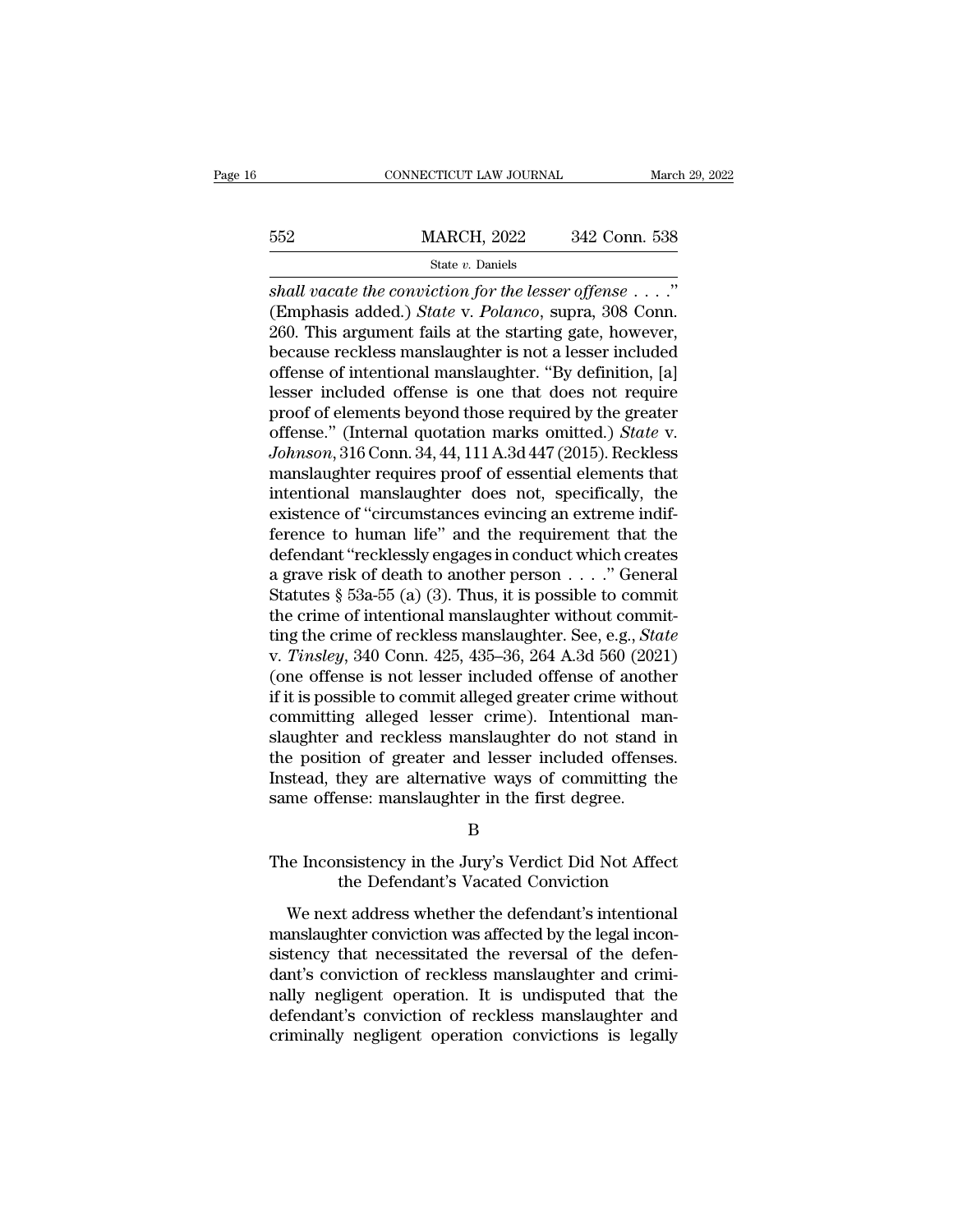| 2022          | CONNECTICUT LAW JOURNAL | Page 17 |  |
|---------------|-------------------------|---------|--|
|               |                         |         |  |
| 342 Conn. 538 | <b>MARCH, 2022</b>      | 553     |  |
|               | State $v$ . Daniels     |         |  |

 $\begin{array}{r|l}\n \text{2022} & \text{CONNECTICUT LAW JOURNAL} & \text{Page 17}\n \hline\n 342 \text{ Conn. } 538 & \text{MARCH, } 2022 & 553\n \hline\n \text{state } v. \text{ Daniels}\n \end{array}$ 342 Conn. 538 MARCH, 2022 553<br>
State v. Daniels<br>
inconsistent because each offense requires proof of a<br>
mutually exclusive mental state with respect to the<br>
death of Agyei. More precisely, as the Appellate Court<br>
observed, 342 Conn. 538 MARCH, 2022 553<br>
State v. Daniels<br>
inconsistent because each offense requires proof of a<br>
mutually exclusive mental state with respect to the<br>
death of Agyei. More precisely, as the Appellate Court<br>
observed 342 Conn. 538 MARCH, 2022 553<br>
state v. Daniels<br>
inconsistent because each offense requires proof of a<br>
mutually exclusive mental state with respect to the<br>
death of Agyei. More precisely, as the Appellate Court<br>
observed State v. Daniels<br>inconsistent because each offense requires proof of a<br>mutually exclusive mental state with respect to the<br>death of Agyei. More precisely, as the Appellate Court<br>observed, the defendant could not have cons state *v*. Danies<br>inconsistent because each offense requires proof of a<br>mutually exclusive mental state with respect to the<br>death of Agyei. More precisely, as the Appellate Court<br>observed, the defendant could not have cons inconsistent because each offense requires proof of a<br>mutually exclusive mental state with respect to the<br>death of Agyei. More precisely, as the Appellate Court<br>observed, the defendant could not have consciously<br>disregarde mutually exclusive mental state with respect to the<br>death of Agyei. More precisely, as the Appellate Court<br>observed, the defendant could not have consciously<br>disregarded the risk of Agyei's death while simultane-<br>ously fai death of Agyei. More precisely, as the Appellate Court<br>observed, the defendant could not have consciously<br>disregarded the risk of Agyei's death while simultane-<br>ously failing to perceive that same risk of death. See<br>State observed, the defendant could not have consciously<br>disregarded the risk of Agyei's death while simultane-<br>ously failing to perceive that same risk of death. See<br>State v. Daniels, supra, 191 Conn. App. 53. But this<br>holding disregarded the risk of Agyei's death while simultane-<br>ously failing to perceive that same risk of death. See<br>State v. Daniels, supra, 191 Conn. App. 53. But this<br>holding does not automatically compel the conclusion<br>that t ously failing to perceive that same risk of death. See<br> *State* v. Daniels, supra, 191 Conn. App. 53. But this<br>
holding does not automatically compel the conclusion<br>
that the defendant's intentional manslaughter convic-<br>
t State v. Daniels, supra, 191 Conn. App. 53. But this<br>holding does not automatically compel the conclusion<br>that the defendant's intentional manslaughter convic-<br>tion is tainted by the inconsistency in the jury's verdict.<br>W holding does not automatically compel the conclusion<br>that the defendant's intentional manslaughter convic-<br>tion is tainted by the inconsistency in the jury's verdict.<br>We conclude, to the contrary, that the defendant's mut that the defendant's intentional manslaughter conviction is tainted by the inconsistency in the jury's verdict.<br>We conclude, to the contrary, that the defendant's mutually exclusive mental states with respect to the risk o tion is tainted by the inconsistency in the jury's verdict.<br>We conclude, to the contrary, that the defendant's mutu-<br>ally exclusive mental states with respect to the risk of<br>Agyei's death do not affect the defendant's inte y exclusive mental states with respect to the risk of<br>gyei's death do not affect the defendant's intentional<br>anslaughter conviction under  $\S$  53a-55(a)(1) because<br>at statutory provision does not require the jury to<br>d a sp Agyei's death do not affect the defendant's intentional<br>manslaughter conviction under  $\S$  53a-55 (a) (1) because<br>that statutory provision does not require the jury to<br>find a specific mental state as to the risk of death.<br>

manslaughter conviction under  $\S$  53a-55 (a) (1) because<br>that statutory provision does not require the jury to<br>find a specific mental state as to the risk of death.<br>To find the defendant guilty of intentional manslaugh-<br>t that statutory provision does not require the jury to<br>find a specific mental state as to the risk of death.<br>To find the defendant guilty of intentional manslaugh-<br>ter in violation of § 53a-55 (a) (1), the jury was require find a specific mental state as to the risk of death.<br>To find the defendant guilty of intentional manslaugh-<br>ter in violation of  $\S$  53a-55 (a) (1), the jury was required<br>to find, beyond a reasonable doubt, that the defen To find the defendant guilty of intentional manslaugh-<br>ter in violation of § 53a-55 (a) (1), the jury was required<br>to find, beyond a reasonable doubt, that the defendant<br>intended "to cause serious physical injury to anoth To find the defendant guilty of intentional manslaugh-<br>ter in violation of § 53a-55 (a) (1), the jury was required<br>to find, beyond a reasonable doubt, that the defendant<br>intended "to cause serious physical injury to anoth ter in violation of § 53a-55 (a) (1), the jury was required<br>to find, beyond a reasonable doubt, that the defendant<br>intended "to cause serious physical injury to another<br>person" and "cause[d] the death of such person or of to find, beyond a reasonable doubt, that the defendant<br>intended "to cause serious physical injury to another<br>person" and "cause[d] the death of such person or of<br>a third person . . . ." General Statutes § 53a-55 (a) (1).<br> intended "to cause serious physical injury to another<br>person" and "cause[d] the death of such person or of<br>a third person . . . ." General Statutes § 53a-55 (a) (1).<br>Unlike reckless manslaughter under § 53a-55 (a) (3) and person" and "cause[d] the death of such person or of<br>a third person . . . ." General Statutes § 53a-55 (a) (1).<br>Unlike reckless manslaughter under § 53a-55 (a) (3) and<br>criminally negligent operation under § 53a-57 (a), th criminally negligent operation under § 53a-57 (a), the<br>crime of intentional manslaughter does not require<br>proof of the defendant's mental state with respect to<br>the risk of death;<sup>9</sup> a jury may find a defendant guilty<br><sup>9</sup>T crime of intentional manslaughter does not require<br>proof of the defendant's mental state with respect to<br>the risk of death;<sup>9</sup> a jury may find a defendant guilty<br><sup>9</sup>The intent to cause "serious physical injury" is a requi

proof of the defendant's mental state with respect to<br>the risk of death;<sup>9</sup> a jury may find a defendant guilty<br><sup>9</sup>The intent to cause "serious physical injury" is a required element under<br> $\$  53a-55 (a) (1), and proof tha the risk of death;<sup>9</sup> a jury may find a defendant guilty  $\overline{ }$  <sup>9</sup> The intent to cause "serious physical injury" is a required element under § 53a-55 (a) (1), and proof that the defendant intended to cause a "physical i The instructuant and the transformal of the term of  $\frac{1}{2}$ . The intent to cause "serious physical injury" is a required element under  $\frac{1}{2}$  53a-55 (a) (1), and proof that the defendant intended to cause a "physical <sup>9</sup> The intent to cause "serious physical injury" is a required element under § 53a-55 (a) (1), and proof that the defendant intended to cause a "physical injury [that] creates a substantial risk of death" is one of four  $\S$  53a-55 (a) (1), and proof that the defendant intended to cause a "physical injury [that] creates a substantial risk of death" is one of four ways to establish that element. General Statutes  $\S$  53a-3 (4); see General body (1), and provided in the set of them in the set of the status of these stablish that element. General Statutes § 53a-3 (4); see General Statutes § 53a-3 (4) ("[s]erious physical injury' means physical injury which cr establish that element. General Statutes  $\S$  53a-3 (4); see General Statutes  $\S$  53a-3 (4) (" '[s]erious physical injury' means physical injury which creates a substantial risk of death, or which causes serious disfigurem  $$53a-3$  (4) (" '[s]erious physical injury' means physical injury which creates a substantial risk of death, or which causes serious disfigurement, serious impairment of health or serious loss or impairment of the functio a substantial risk of death, or which causes serious disfigurement, serious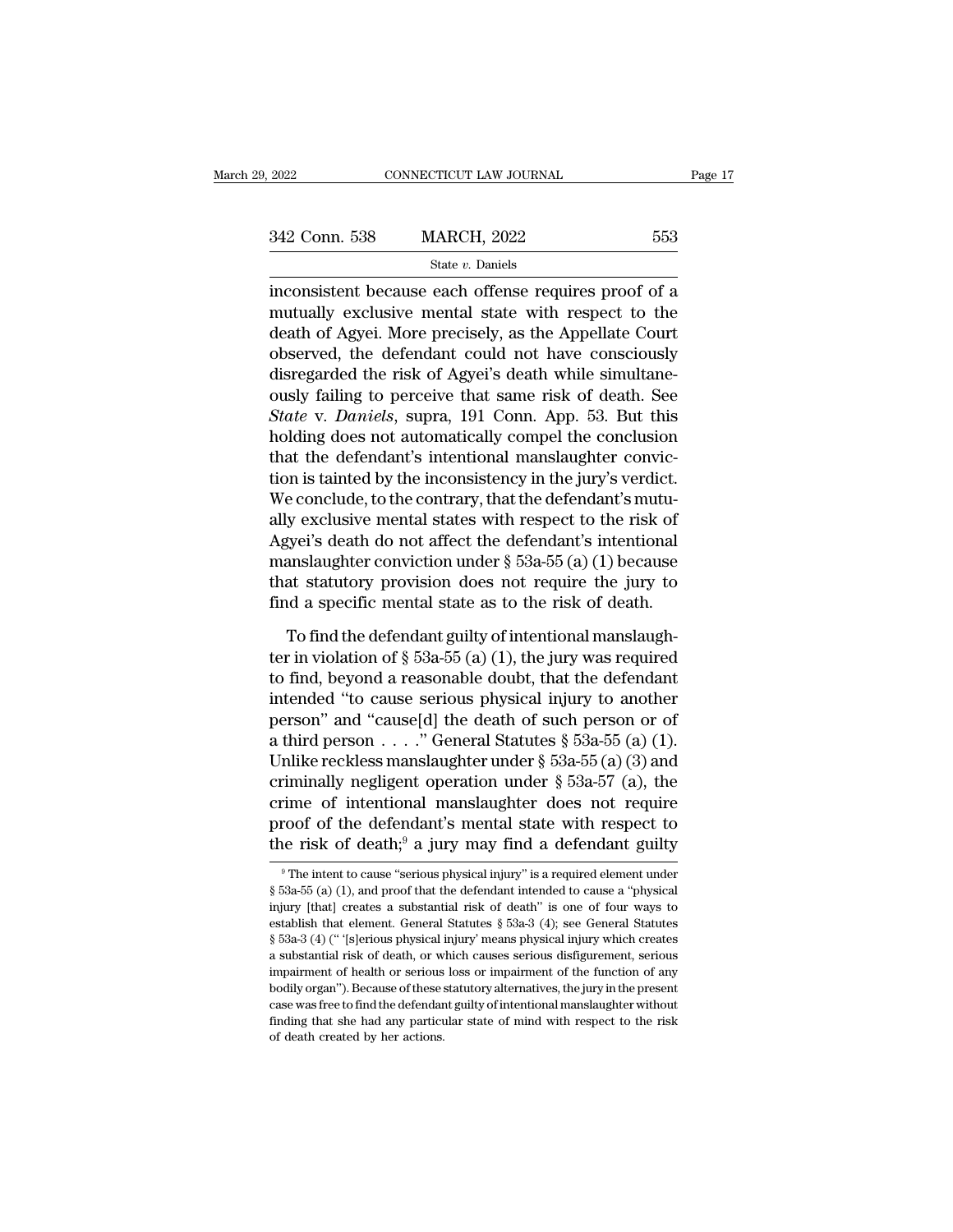|     | CONNECTICUT LAW JOURNAL |               | March 29, 2022 |
|-----|-------------------------|---------------|----------------|
|     |                         |               |                |
| 554 | <b>MARCH, 2022</b>      | 342 Conn. 538 |                |
|     | State $v$ . Daniels     |               |                |

CONNECTICUT LAW JOURNAL March 29, 2022<br>  $342$  Conn. 538<br>  $\frac{\text{State } v. \text{ Daniels}}{\text{State } v. \text{ Daniels}}$ <br>
under § 53a-55 (a) (1) whether the defendant actually<br>
intended to create a risk of death, or was reckless or<br>
medigent with respect MARCH, 2022 342 Conn. 538<br>
state v. Daniels<br>
under § 53a-55 (a) (1) whether the defendant actually<br>
intended to create a risk of death, or was reckless or<br>
negligent with respect to such risk. All that the jury<br>
was requir  $\frac{\text{MARCH}}{\text{State } v. \text{ Daniels}}$ <br>
State v. Daniels<br>
under § 53a-55 (a) (1) whether the defendant actually<br>
intended to create a risk of death, or was reckless or<br>
negligent with respect to such risk. All that the jury<br>
was require MARCH, 2022 342 Conn. 538<br>
State *v*. Daniels<br>
under § 53a-55 (a) (1) whether the defendant actually<br>
intended to create a risk of death, or was reckless or<br>
negligent with respect to such risk. All that the jury<br>
was req Solution and the cause  $\frac{1}{2}$  serious state v. Daniels<br>under § 53a-55 (a) (1) whether the defendant actually<br>intended to create a risk of death, or was reckless or<br>negligent with respect to such risk. All that the jury State v. Daniels<br>
under § 53a-55 (a) (1) whether the defendant actually<br>
intended to create a risk of death, or was reckless or<br>
negligent with respect to such risk. All that the jury<br>
was required to find was that the de under § 53a-55 (a) (1) whether the defendant actually<br>intended to create a risk of death, or was reckless or<br>negligent with respect to such risk. All that the jury<br>was required to find was that the defendant intended<br>to ca intended to create a risk of death, or was reckless or<br>negligent with respect to such risk. All that the jury<br>was required to find was that the defendant intended<br>to cause Agyei serious physical injury and that she<br>caused here actions would cause Agyei's death''. (amphysical injury and that she caused Agyei's death. Thus, the inconsistency in the jury's verdict as to whether the defendant "*consciously disregarded* a substantial and unjusti was required to find was that the defendant intended<br>to cause Agyei serious physical injury and that she<br>caused Agyei's death. Thus, the inconsistency in the<br>jury's verdict as to whether the defendant "*consciously<br>disrega* to cause Agyei serious physical injury and that she<br>caused Agyei's death. Thus, the inconsistency in the<br>jury's verdict as to whether the defendant "*consciously*<br>disregarded a substantial and unjustifiable risk that<br>her a caused Agyei's death. Thus, the inconsistency in the<br>jury's verdict as to whether the defendant "*consciously*<br>*disregarded* a substantial and unjustifiable risk that<br>her actions would cause Agyei's death" or "*fail*[*ed*] jury's verdict as to whether the defendant "*consciously*<br>disregarded a substantial and unjustifiable risk that<br>her actions would cause Agyei's death" or "*fail*[ed] to<br>perceive a substantial and unjustifiable risk that he *disregarded* a substantia<br>her actions would cause *perceive* a substantial an<br>actions would cause Agye<br>nal) *State* v. *Daniels*, sup<br>not taint the jury's guilty<br>manslaughter count.<br>Because the defendan r actions would cause Agyei's death" or "fail[ed] to<br>
rceive a substantial and unjustifiable risk that her<br>
tions would cause Agyei's death"; (emphasis in origi-<br>
1) *State* v. *Daniels*, supra, 191 Conn. App. 53; does<br>
a perceive a substantial and unjustifiable risk that her<br>actions would cause Agyei's death"; (emphasis in origi-<br>nal) *State* v. *Daniels*, supra, 191 Conn. App. 53; does<br>not taint the jury's guilty verdict as to the intenti

actions would cause Agyei's death"; (emphasis in original) *State* v. *Daniels*, supra, 191 Conn. App. 53; does not taint the jury's guilty verdict as to the intentional manslaughter count.<br>Because the defendant's intentio nal) *State* v. *Daniels*, supra, 191 Conn. App. 53; does<br>not taint the jury's guilty verdict as to the intentional<br>manslaughter count.<br>Because the defendant's intentional manslaughter<br>conviction is not affected by the in not taint the jury's guilty verdict as to the intentional<br>manslaughter count.<br>Because the defendant's intentional manslaughter<br>conviction is not affected by the inconsistency in the<br>jury's verdict and was vacated to avoid manslaughter count.<br>Because the defendant's intentional manslaughter<br>conviction is not affected by the inconsistency in the<br>jury's verdict and was vacated to avoid a potential dou-<br>ble jeopardy violation; see part I A of t conviction is not affected by the inconsistency in the<br>jury's verdict and was vacated to avoid a potential dou-<br>ble jeopardy violation; see part I A of this opinion; we<br>conclude that reinstatement of that conviction is the jury's verdict and was vacated to avoid a potential double jeopardy violation; see part I A of this opinion; we conclude that reinstatement of that conviction is the proper remedy in the present case. See *State* v. *Polan* ble jeopardy violation; see part I A of this opinion; we<br>conclude that reinstatement of that conviction is the<br>proper remedy in the present case. See *State* v. *Polanco*,<br>supra, 308 Conn. 262–63 (reinstatement of vacated conclude that reinstatement of that conviction is the<br>proper remedy in the present case. See *State* v. *Polanco*,<br>supra, 308 Conn. 262–63 (reinstatement of vacated con-<br>viction is proper remedy when cumulative conviction<br> proper remedy in the present case. See *State* v. *Polanco*,<br>supra, 308 Conn. 262–63 (reinstatement of vacated con-<br>viction is proper remedy when cumulative conviction<br>is vacated for double jeopardy purposes and reason for supra, 308 Conn. 262–63 (reinstatement of vacated conviction is proper remedy when cumulative conviction<br>is vacated for double jeopardy purposes and reason for<br>reversal does not affect vacated conviction); see also<br>*State* viction is proper remedy when cumulative conviction<br>is vacated for double jeopardy purposes and reason for<br>reversal does not affect vacated conviction); see also<br>*State* v. *Miranda*, supra, 317 Conn. 755 (same). The<br>"revi is vacated for double jeopardy purposes and reason for<br>reversal does not affect vacated conviction); see also<br>*State* v. *Miranda*, supra, 317 Conn. 755 (same). The<br>"revival of the [vacated] manslaughter conviction would<br>s reversal does not affect vacated conviction); see also<br> *State* v. *Miranda*, supra, 317 Conn. 755 (same). The<br>
"revival of the [vacated] manslaughter conviction would<br>
serve the interest of justice"; (internal quotation m State v. Miranda, supra, 317 Conn. 755 (same). The<br>
"revival of the [vacated] manslaughter conviction would<br>
serve the interest of justice"; (internal quotation marks<br>
omitted) State v. Miranda, supra, 755; because the ju "revival of the [vacated] manslaughter conviction would<br>serve the interest of justice"; (internal quotation marks<br>omitted) *State* v. *Miranda*, supra, 755; because the jury<br>returned a guilty verdict on that count, reflec serve the interest of justice"; (internal quotation marks omitted) *State* v. *Miranda*, supra, 755; because the jury returned a guilty verdict on that count, reflecting that it had "found that all the elements of the [va omitted) *State* v. *Mi*<br>returned a guilty ve<br>it had "found that<br>offense were prove<br>754. Accordingly, we<br>late Court as to th<br>tent verdict.<sup>10</sup><br> $\frac{10}{10}$  The defendant also cla ffense were proven beyond a reasonable doubt." Id.,<br>54. Accordingly, we reverse the judgment of the Appel-<br>te Court as to the remedy for the jury's inconsis-<br>nt verdict.<sup>10</sup><br><sup>10</sup> The defendant also claims that the state i 754. Accordingly, we reverse the judgment of the Appellate Court as to the remedy for the jury's inconsistent verdict.<sup>10</sup><br><sup>10</sup> The defendant also claims that the state is pursuing a different legal theory on appeal than

Iate Court as to the remedy for the jury's inconsistent verdict.<sup>10</sup><br><sup>10</sup> The defendant also claims that the state is pursuing a different legal theory on appeal than the one it pursued at trial, in violation of her right 149, 136 A.3d 1210 (2016) ("[p]rinciples of due process do not allow the state, on appeal than the one it pursued at trial, in violation of her right to notice of the charges against her. See, e.g., *State v. King*, 321 C **tent verdict.**<sup>10</sup><br><sup>10</sup> The defendant also claims that the state is pursuing a different legal<br>theory on appeal than the one it pursued at trial, in violation of her right<br>to notice of the charges against her. See, e.g.,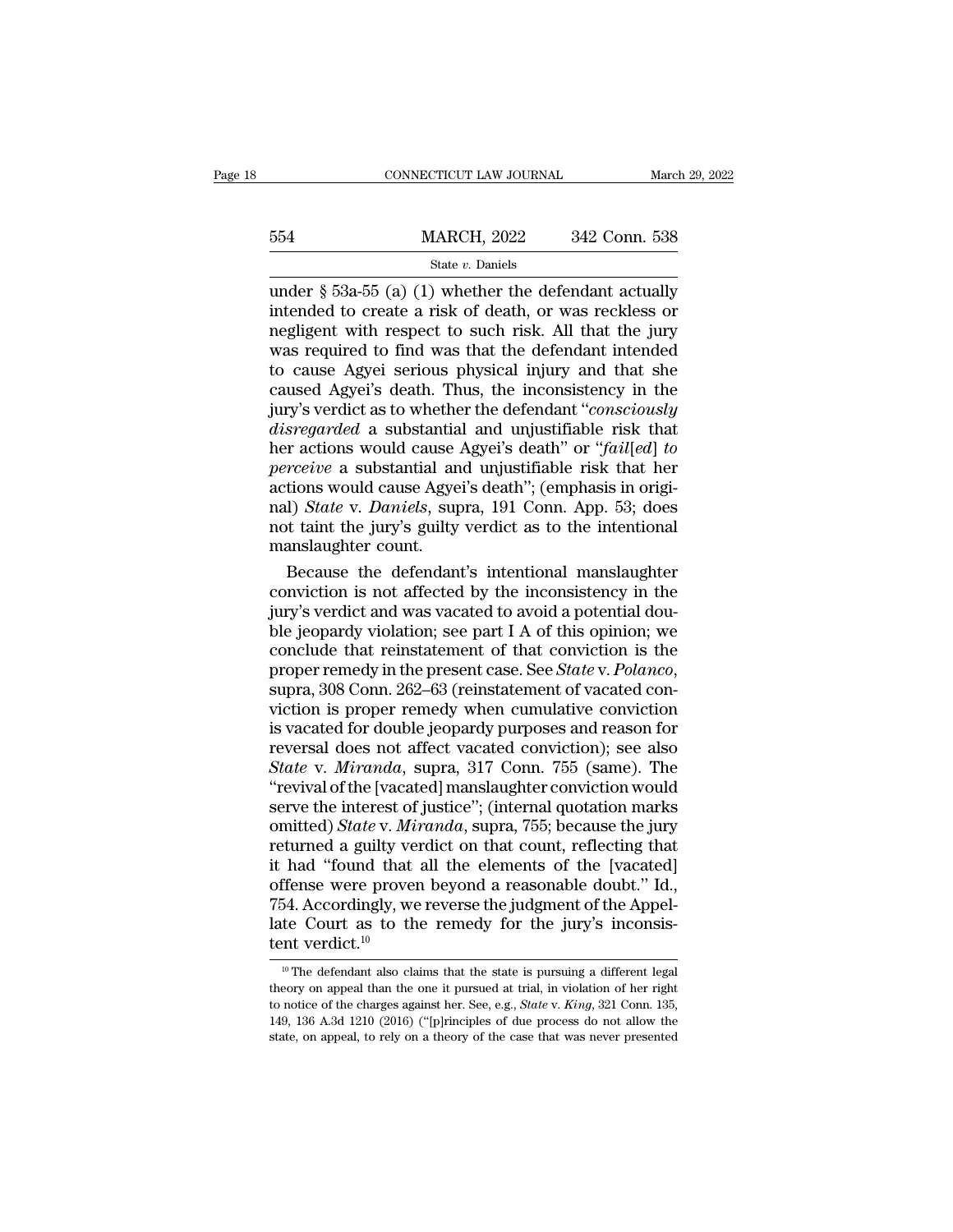| ), 2022       | CONNECTICUT LAW JOURNAL                             |     | Page 19 |
|---------------|-----------------------------------------------------|-----|---------|
|               |                                                     |     |         |
| 342 Conn. 538 | <b>MARCH, 2022</b>                                  | 555 |         |
|               | State v. Daniels                                    |     |         |
|               | Н                                                   |     |         |
|               | <b>INCONSISTENT VERDICT</b>                         |     |         |
|               | We next address the defendant's alternative grounds |     |         |

2 Conn. 538 MARCH, 2022 555<br>
State v. Daniels<br>
II<br>
INCONSISTENT VERDICT<br>
We next address the defendant's alternative grounds<br>
r affirmance. The defendant argues that the Appellate<br>
wurder over the defendant argues that th State v. Daniels<br>
II<br>
INCONSISTENT VERDICT<br>
We next address the defendant's alternative grounds<br>
for affirmance. The defendant argues that the Appellate<br>
Court erred in determining that the jury's guilty verdict<br>
of intont State v. Daniels<br>
II<br>
INCONSISTENT VERDICT<br>
We next address the defendant's alternative grounds<br>
for affirmance. The defendant argues that the Appellate<br>
Court erred in determining that the jury's guilty verdict<br>
of intent II<br>INCONSISTENT VERDICT<br>We next address the defendant's alternative grounds<br>for affirmance. The defendant argues that the Appellate<br>Court erred in determining that the jury's guilty verdict<br>of intentional manslaughter is n INCONSISTENT VERDICT<br>We next address the defendant's alternative grounds<br>for affirmance. The defendant argues that the Appellate<br>Court erred in determining that the jury's guilty verdict<br>of intentional manslaughter is not EXECUTE TO THE MET THE TREAT THE MET THE MET THE MET THE MET THE MOVED IN THE COULD A COULD A COULD COULD COULD COULD COULD COULD COULD COULD COULD A COULD A DEFINITION of the defendant's conviction of reckless manslaughte We next address the defendant's alternative grounds<br>for affirmance. The defendant argues that the Appellate<br>Court erred in determining that the jury's guilty verdict<br>of intentional manslaughter is not inconsistent with the for affirmance. The defendant argues that the Appellate<br>Court erred in determining that the jury's guilty verdict<br>of intentional manslaughter is not inconsistent with the<br>defendant's conviction of reckless manslaughter and Court erred in determining that the jury's guilty verdict<br>of intentional manslaughter is not inconsistent with the<br>defendant's conviction of reckless manslaughter and<br>criminally negligent operation. According to the defenof intentional manslaughter is not inconsistent with the defendant's conviction of reckless manslaughter and criminally negligent operation. According to the defendant, because each conviction required a mutually exclusive defendant's conviction of reckless manslau<br>criminally negligent operation. According to to<br>dant, because each conviction required a<br>exclusive mental state and it is impossible to<br>which of the three inconsistent states of m miniany negligent operation. According to the defer-<br>nt, because each conviction required a mutually<br>clusive mental state and it is impossible to ascertain<br>nich of the three inconsistent states of mind the jury<br>rributed to dant, because each conviction required a matually<br>exclusive mental state and it is impossible to ascertain<br>which of the three inconsistent states of mind the jury<br>attributed to the defendant, the verdict is legally incon-<br>

Exertisive include state and it is impossible to ascertain<br>which of the three inconsistent states of mind the jury<br>attributed to the defendant, the verdict is legally incon-<br>sistent with respect to all three counts.<br>The fo which of the three meassistent states of finite the jury<br>attributed to the defendant, the verdict is legally incon-<br>sistent with respect to all three counts.<br>The following legal principles guide our analysis. "A<br>claim of l attributed to the detendant, the verticet is regany incorrelated sistent with respect to all three counts.<br>The following legal principles guide our analysis. "A claim of legally inconsistent convictions, also referred to a The following legal principles guide our analysis. "A<br>claim of legally inconsistent convictions, also referred<br>to as mutually exclusive convictions, arises when a<br>conviction of one offense requires a finding that negates<br> The following legal principles guide our analysis. "A<br>claim of legally inconsistent convictions, also referred<br>to as mutually exclusive convictions, arises when a<br>conviction of one offense requires a finding that negates<br>a claim of legally inconsistent convictions, also referred<br>to as mutually exclusive convictions, arises when a<br>conviction of one offense requires a finding that negates<br>an essential element of another offense of which the<br>de to as mutually exclusive convictions, arises when a<br>conviction of one offense requires a finding that negates<br>an essential element of another offense of which the<br>defendant also has been convicted. . . . In response<br>to su defendant also has been convicted. . . . . In response<br>to such a claim, we look carefully to determine whether<br>the existence of the essential elements for one offense<br>negates the existence of [one or more] essential ele-<br> to such a claim, we look carefully to determine whether<br>the existence of the essential elements for one offense<br>negates the existence of [one or more] essential ele-<br>at trial"). Specifically, the defendant claims that the

the existence of the essential elements for one offense<br>negates the existence of [one or more] essential ele-<br>at trial"). Specifically, the defendant claims that the state's legal "theory of<br>the case at trial was that the the state of the existence of [one or more] essential ele-<br>at trial"). Specifically, the defendant claims that the state's legal "theory of<br>the case at trial was that the defendant could be found guilty of . . . only<br>one o charges the existence of [one of filote] essential effects.<br>
at trial"). Specifically, the defendant claims that the state's legal "theory of<br>
the case at trial was that the defendant could be found guilty of . . . only<br>
o at trial"). Specifically, the defendant claims that the state's legal "theory of the case at trial was that the defendant could be found guilty of  $\ldots$  only one of the three" crimes predicated on Agyei's death, whereas, the case at trial was that the defendant could be found guilty of  $\ldots$  only one of the three" crimes predicated on Agyei's death, whereas, on appeal, the state now argues that the defendant can be convicted "of all three operation is inherently inconsistent and, therefore, must be reversed. The state now argues that the defendant can be convicted "of all three charges . . . ." The defendant misunderstands the state's legal theory on appeal state is the state challenges that the defendant can be convicted "of all three charges  $\ldots$ ." The defendant misunderstands the state's legal theory on appeal. The state does not challenge the Appellate Court's conclusio charges . . . ." The defendant misunderstands the state's legal theory on appeal. The state does not challenge the Appellate Court's conclusion that the defendant's conviction of reckless manslaughter and criminally neglig appeal. The state does not challenge the Appellate Court's conclusion that the defendant's conviction of reckless manslaughter and criminally negligent operation is inherently inconsistent and, therefore, must be reversed. effection is inherently inconsistent and criminally negligent operation is inherently inconsistent and, therefore, must be reversed. The state challenges only the remedy ordered by the Appellate Court to cure the inconsist operation is inherently inconsistent and, therefore, must be reversed. The state challenges only the remedy ordered by the Appellate Court to cure the inconsistency, arguing that reinstatement of the defendant's intentiona elements of intentional manslaughter beyond a reasonable doubt. The inconsistency, arguing that reinstatement of the defendant's intentional manslaughter conviction is appropriate because the defendant's intentional mansla but is unconsistency, arguing that reinstatement of the defendant's intentional manslaughter conviction is appropriate because the defendant's intentional manslaughter conviction is unaffected by the inconsistency in the j manslaughter conviction is appropriate because the defendant's intentional manslaughter conviction is unaffected by the inconsistency in the jury's verdict, and the jury expressly found that the state had proven the essent manslaughter conviction is unaffected by the inconsistency in the jury's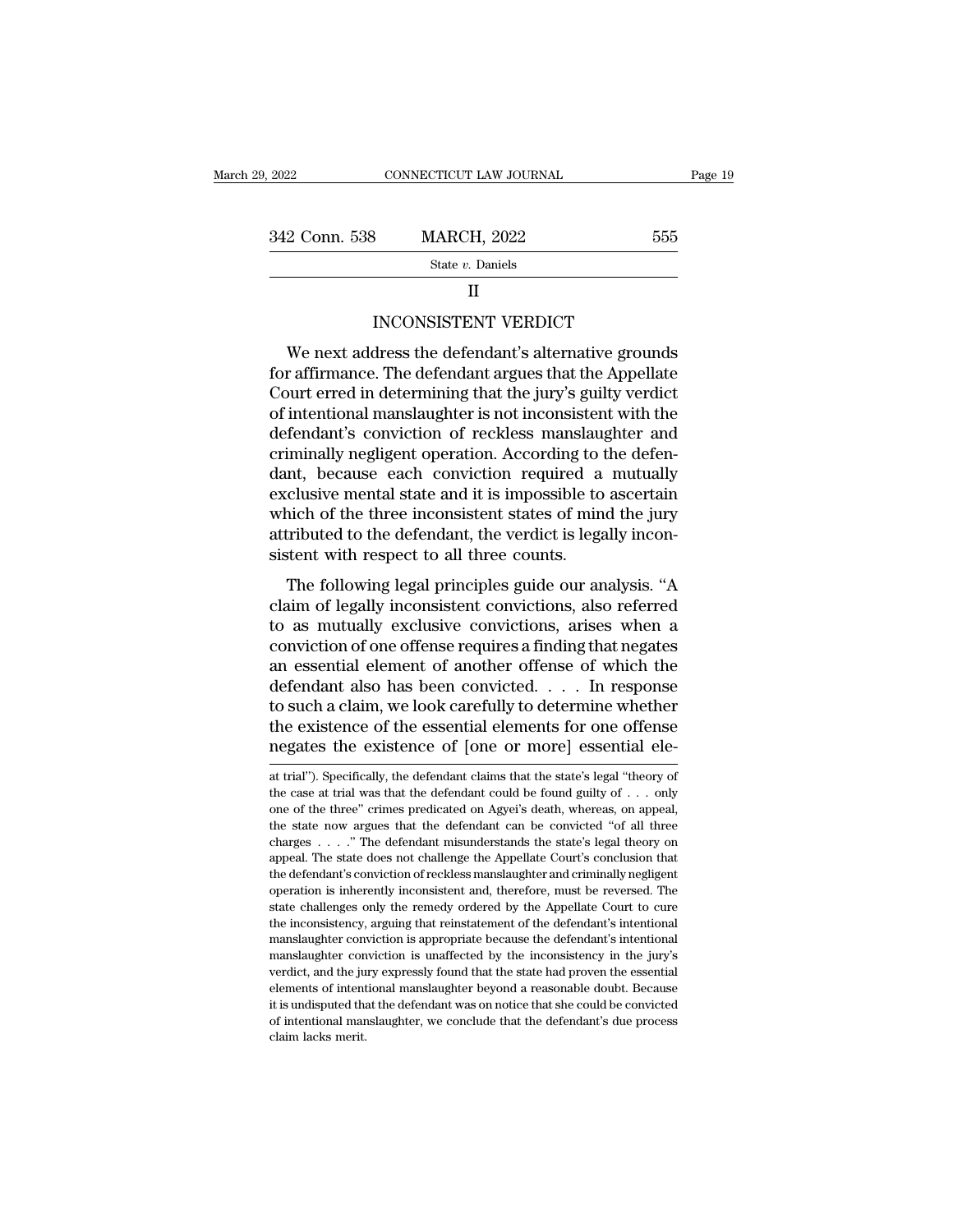|     | CONNECTICUT LAW JOURNAL                                                                                                                                                      | March 29, 2022 |
|-----|------------------------------------------------------------------------------------------------------------------------------------------------------------------------------|----------------|
|     |                                                                                                                                                                              |                |
| 556 | <b>MARCH, 2022</b>                                                                                                                                                           | 342 Conn. 538  |
|     | State v. Daniels                                                                                                                                                             |                |
|     | ments for another offense of which the defendant also<br>stands convicted. If that is the case, the [convictions]<br>ere legally inconsistent and cannot withstand challenge |                |

 $\frac{\text{MARCH}}{\text{State } v. \text{ Daniels}}$ <br>
State *v*. Daniels<br>
ments for another offense of which the defendant also<br>
stands convicted. If that is the case, the [convictions]<br>
are legally inconsistent and cannot withstand challenge.<br>
Wheth 556 MARCH, 2022 342 Conn. 538<br>
State v. Daniels<br>
ments for another offense of which the defendant also<br>
stands convicted. If that is the case, the [convictions]<br>
are legally inconsistent and cannot withstand challenge.<br>
. 556 MARCH, 2022 342 Conn. 538<br>
State v. Daniels<br>
ments for another offense of which the defendant also<br>
stands convicted. If that is the case, the [convictions]<br>
are legally inconsistent and cannot withstand challenge.<br>
. State v. Daniels<br>
ments for another offense of which the defendant also<br>
stands convicted. If that is the case, the [convictions]<br>
are legally inconsistent and cannot withstand challenge.<br>
... Whether two convictions are state *v*. Daniels<br>ments for another offense of which the defendant also<br>stands convicted. If that is the case, the [convictions]<br>are legally inconsistent and cannot withstand challenge.<br>. . . Whether two convictions are m ments for another offense of which the stands convicted. If that is the case, tare legally inconsistent and cannot with  $\ldots$ . Whether two convictions are mappresents a question of law, over which plenary." (Internal quota Interactions are mutually exclusive<br>presents a question of law, over which our review is<br>plenary." (Internal quotation marks omitted.) *State* v.<br>Alicea, supra, 339 Conn. 390–91.<br>A<br>Intentional Manslaughter and Reckless Man

Exercis a question of faw, over which our feview is<br>enary." (Internal quotation marks omitted.) State v.<br>icea, supra, 339 Conn. 390–91.<br>A<br>tentional Manslaughter and Reckless Manslaughter<br>The defendant contends that the cr plenary. (internal quotation marks omitted.) *State* v.<br>Alicea, supra, 339 Conn. 390–91.<br>A<br>Intentional Manslaughter and Reckless Manslaughter<br>The defendant contends that the crimes of intentional<br>manslaughter in the first Alticea, supra, 359 Collit. 390–91.<br>
A<br>
Intentional Manslaughter and Reckless Manslaughter<br>
The defendant contends that the crimes of intentional<br>
manslaughter in the first degree in violation of § 53a-<br>
55 (a) (1) and re A<br>
Intentional Manslaughter and Reckless Manslaughter<br>
The defendant contends that the crimes of intentional<br>
manslaughter in the first degree in violation of § 53a-<br>
55 (a) (1) and reckless manslaughter in the first degr Intentional Manslaughter and Reckless Manslaughter<br>The defendant contends that the crimes of intentional<br>manslaughter in the first degree in violation of § 53a-<br>55 (a) (1) and reckless manslaughter in the first degree<br>in v The defendant contends that the crimes of intentional<br>manslaughter in the first degree in violation of  $\S$  53a-<br>55 (a) (1) and reckless manslaughter in the first degree<br>in violation of  $\S$  53a-55 (a) (3) are legally incon manslaughter in the first degree in violation of  $\S$  53a-55 (a) (1) and reckless manslaughter in the first degree<br>in violation of  $\S$  53a-55 (a) (3) are legally inconsistent<br>pursuant to *State* v. *King*, 216 Conn. 585, 5 55 (a) (1) and reckless manslaughter in the first degree<br>in violation of § 53a-55 (a) (3) are legally inconsistent<br>pursuant to *State* v. *King*, 216 Conn. 585, 592–94, 583<br>A.2d 896 (1990) (*King 1990*), and *State* v. *C* in violation of § 53a-55 (a) (3) are legally inconsistent<br>pursuant to *State* v. *King*, 216 Conn. 585, 592–94, 583<br>A.2d 896 (1990) (*King 1990*), and *State* v. *Chyung*,<br>supra, 325 Conn. 247–48. The defendant argues tha pursuant to *State* v. *King*, 216 Conn. 585, 592–94, 583<br>A.2d 896 (1990) (*King 1990*), and *State* v. *Chyung*,<br>supra, 325 Conn. 247–48. The defendant argues that,<br>similar to *King 1990* and *Chyung*, the defendant's con A.2d 896 (1990) (<br>supra, 325 Conn.<br>similar to *King 19*<br>duct in the preser<br>one result, namely<br>states of mind car<br>We disagree.<br>Our recent decis pra, 525 Conit. 247–46. The defendant argues that,<br>milar to *King 1990* and *Chyung*, the defendant's con-<br>ict in the present case constituted a single act with<br>le result, namely, death, and, therefore, that "multiple<br>ates Similar to *King 1990* and *Chyang*, the defendant S conduct in the present case constituted a single act with<br>one result, namely, death, and, therefore, that "multiple<br>states of mind cannot be attributed to the defendant.

Example and the present case constituted a single act with<br>one result, namely, death, and, therefore, that "multiple<br>states of mind cannot be attributed to the defendant."<br>We disagree.<br>Our recent decision in *State* v. Ali one result, hallely, dealt, and, therefore, that multiple<br>states of mind cannot be attributed to the defendant."<br>We disagree.<br>Our recent decision in *State v. Alicea*, supra, 339 Conn.<br>385, provides an instructive survey a States of finition of be attributed to the defendant.<br>We disagree.<br>Our recent decision in *State* v. *Alicea*, supra, 339 Conn.<br>385, provides an instructive survey and analysis of our<br>case law regarding the legal consiste For the usage of the use of the use of the use of the same of the same samples.<br>
Sash, provides an instructive survey and analysis of our<br>
case law regarding the legal consistency of multiple<br>
verdicts. As we explained in Our recent decision in *State* v. *Alicea*, supra, 339 Conn.<br>385, provides an instructive survey and analysis of our<br>case law regarding the legal consistency of multiple<br>verdicts. As we explained in *Alicea*, "the statutor 385, provides an instructive survey and analysis of our case law regarding the legal consistency of multiple verdicts. As we explained in *Alicea*, "the statutory definitions of intentionally and recklessly are mutually ex case law regarding the legal consistency of multiple<br>verdicts. As we explained in *Alicea*, "the statutory defi-<br>nitions of intentionally and recklessly are mutually<br>exclusive and inconsistent." (Internal quotation marks<br>o nitions of intentionally and recklessly are mutually<br>exclusive and inconsistent." (Internal quotation marks<br>omitted.) Id., 391–92, quoting *State* v. *King*, supra, 216<br>Conn. 593–94. "Intentional conduct requires the defe exclusive and inconsistent." (Internal quotation marks<br>omitted.) Id., 391–92, quoting *State* v. *King*, supra, 216<br>Conn. 593–94. "Intentional conduct requires the defen-<br>dant to possess a *'conscious objective* . . . *to* omitted.) Id., 391–92, quoting *State v. King*, supra, 216<br>
Conn. 593–94. "Intentional conduct requires the defen-<br>
dant to possess a *'conscious objective* . . . to *cause'*<br>
the result described in the statute defining t Conn. 593–94. "Intentional conduct requires the defendant to possess a *'conscious objective* . . . to cause' the result described in the statute defining the offense. . . . General Statutes  $\S$  53a-3 (11). By contrast, r dant to possess a *'conscious objective* . . . to cause'<br>the result described in the statute defining the offense.<br>. . . General Statutes § 53a-3 (11). By contrast, reckless<br>conduct requires that the defendant 'is aware o

A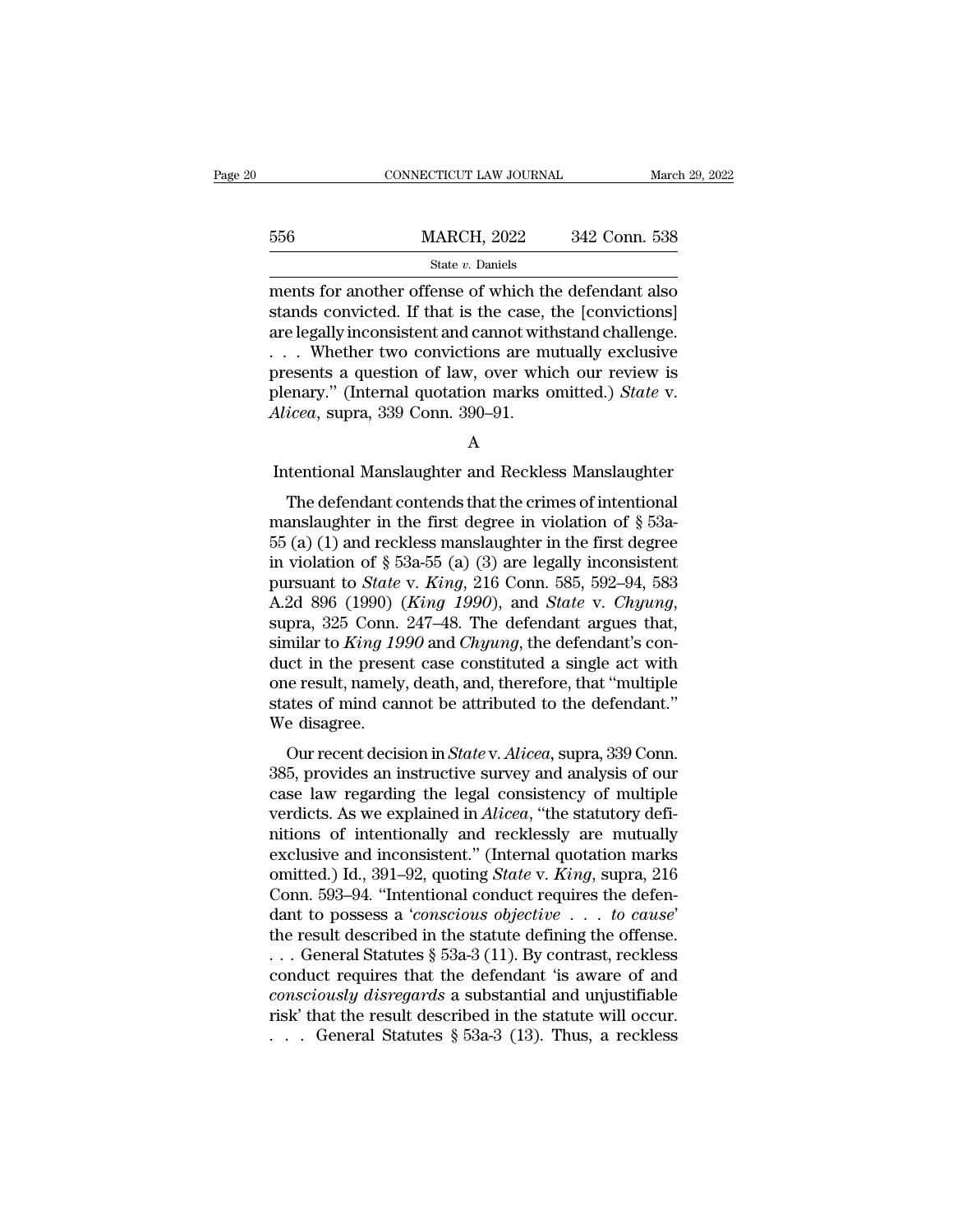| 9, 2022       | CONNECTICUT LAW JOURNAL                                                                                                                                               | Page 21 |
|---------------|-----------------------------------------------------------------------------------------------------------------------------------------------------------------------|---------|
|               |                                                                                                                                                                       |         |
| 342 Conn. 538 | <b>MARCH, 2022</b>                                                                                                                                                    | 557     |
|               | State $v$ . Daniels                                                                                                                                                   |         |
|               | mental state is inconsistent with an intentional mental<br>state because 'one who acts recklessly does not have<br>conscious objective to cause a particular result?" |         |

342 Conn. 538 MARCH, 2022 557<br>
state v. Daniels<br>
mental state is inconsistent with an intentional mental<br>
state because 'one who acts recklessly does not have<br>
a conscious objective to cause a particular result.'"<br>
(Emphas 342 Conn. 538 MARCH, 2022 557<br>
State v. Daniels<br>
mental state is inconsistent with an intentional mental<br>
state because 'one who acts recklessly does not have<br>
a conscious objective to cause a particular result.'"<br>
(Empha (Emphasis in original.) *State* v. *Alicea*, superantal state is inconsistent with an intentional mental state because 'one who acts recklessly does not have a conscious objective to cause a particular result.'" (Emphasis State v. Daniels<br>
State v. Daniels<br>
State v. Daniels<br>
and intentional mental<br>
atte because 'one who acts recklessly does not have<br>
conscious objective to cause a particular result.'"<br>
mphasis in original.) State v. Alicea mental state is inconsistent with an intentional mental<br>state because 'one who acts recklessly does not have<br>a conscious objective to cause a particular result.'"<br>(Emphasis in original.) *State* v. *Alicea*, supra, 392.<br>No

mental state is inconsistent with an intentional mental<br>state because 'one who acts recklessly does not have<br>a conscious objective to cause a particular result.'"<br>(Emphasis in original.) *State* v. *Alicea*, supra, 392.<br>No state because one who acts recklessly does not have<br>a conscious objective to cause a particular result.'"<br>(Emphasis in original.) *State* v. *Alicea*, supra, 392.<br>Nonetheless, convictions involving both intentional<br>and rec a conscrous objective to cause a particular result.<br>
(Emphasis in original.) *State* v. *Alicea*, supra, 392.<br>
Nonetheless, convictions involving both intentional<br>
and reckless mental states may be legally consistent "in<br> Linphasis in original.) *State v. Attea*, supra, 352.<br>
Nonetheless, convictions involving both intentional<br>
and reckless mental states may be legally consistent "in<br>
certain circumstances. For example, when each mental<br>
st Nonetheless, convictions involving both intentional<br>and reckless mental states may be legally consistent "in<br>certain circumstances. For example, when each mental<br>state pertains to a different act, a different victim, or<br>a and reckless mental states may be legally consistent "in<br>certain circumstances. For example, when each mental<br>state pertains to a different act, a different victim, or<br>a different injury, then the convictions are consisten certain circumstances. For example, when each mental<br>state pertains to a different act, a different victim, or<br>a different injury, then the convictions are consistent.<br>... Significantly, we have also explained that convicstate pertains to a different act, a different victim, or<br>a different injury, then the convictions are consistent.<br>... Significantly, we have also explained that convic-<br>tions involving both intentional and reckless menta a different injury, then the convictions are consistent.<br>
. . . Significantly, we have also explained that convictions involving both intentional and reckless mental<br>
states may be legally consistent when each mental stat ... Significantly, we have also explained that convictions involving both intentional and reckless mental states may be legally consistent when each mental state pertains to a different *result.*" (Citations omitted; emph tions involving both intentional and reckless mental<br>states may be legally consistent when each mental state<br>pertains to a different *result.*" (Citations omitted;<br>emphasis in original.) Id. Because "[m]ental states . . . states may be legally consistent when each mental state<br>pertains to a different *result.*" (Citations omitted;<br>emphasis in original.) Id. Because "[m]ental states . . . it<br>exist only with reference to particular results . pertains to a different *result.*" (Citations omitted;<br>emphasis in original.) Id. Because "[m]ental states . . .<br>exist only with reference to particular results . . . it<br>is necessary to examine the mental state element as emphasis in original.) Id. Because "<br>exist only with reference to partic<br>is necessary to examine the mental<br>arises in each particular statute de<br>determine whether actual inconsist<br>nal quotation marks omitted.) State<br>651, 6 Similar to examine the mental state element as it<br>ises in each particular statute defining an offense to<br>termine whether actual inconsistency exists." (Inter-<br>I quotation marks omitted.) *State v. Nash*, 316 Conn.<br>1, 668, is necessary to examine the mential state element as it<br>arises in each particular statute defining an offense to<br>determine whether actual inconsistency exists." (Inter-<br>nal quotation marks omitted.) *State v. Nash*, 316 Co

arises in each particular statute defining an offerise to<br>determine whether actual inconsistency exists." (Inter-<br>nal quotation marks omitted.) *State* v. *Nash*, 316 Conn.<br>651, 668, 114 A.3d 128 (2015).<br>Similar to the def determine whether actual inconsistently exists. (Inter-<br>nal quotation marks omitted.) *State* v. *Nash*, 316 Conn.<br>651, 668, 114 A.3d 128 (2015).<br>Similar to the defendant in the present case, the<br>defendant in *Alicea* clai fial quotation marks on<br>fitted.*f state* v. *INdsh*, 510 Com.<br>651, 668, 114 A.3d 128 (2015).<br>Similar to the defendant in the present case, the<br>defendant in *Alicea* claimed that the verdict finding him<br>guilty of both in similar to the defendant in the present case, the<br>defendant in *Alicea* claimed that the verdict finding him<br>guilty of both intentional assault and reckless assault<br>was legally inconsistent "because [the] requisite mental Similar to the defendant in the present case, the<br>defendant in *Alicea* claimed that the verdict finding him<br>guilty of both intentional assault and reckless assault<br>was legally inconsistent "because [the] requisite mental defendant in *Alicea* claimed that the verdict finding him<br>guilty of both intentional assault and reckless assault<br>was legally inconsistent "because [the] requisite mental<br>states—intentional and reckless—are mutually exclu was legally inconsistent "because [the] requisite mental<br>states—intentional and reckless—are mutually exclu-<br>sive," and "it was impossible for the jury to find both<br>mutually exclusive mental states with respect to only<br>on states—intentional and reckless—are mutually exclusive," and "it was impossible for the jury to find both mutually exclusive mental states with respect to only one act, one victim, and one injury." *State* v. *Alicea*, sup mutually exclusive mental states with respect to only<br>one act, one victim, and one injury." *State* v. *Alicea*,<br>supra, 339 Conn. 390. We rejected the defendant's claim,<br>explaining that " '[t]he relevant inquiry . . . is w one act, one victim, and one injury." *State* v. *Alicea*, supra, 339 Conn. 390. We rejected the defendant's claim, explaining that " [t]he relevant inquiry . . . is whether the opposing mental states relate to the same re supra, 339 Conn. 390. We rejected the defendant's claim,<br>explaining that " '[t]he relevant inquiry . . . is whether<br>the opposing mental states relate to the same result,<br>not whether both convictions relate to the same inj explaining that " '[t]he relevant inquiry . . . is whether<br>the opposing mental states relate to the same result,<br>not whether both convictions relate to the same injury.'<br>. . . The word 'result' in this context referred to the opposing mental states relate to the same result, not whether both convictions relate to the same injury.'<br>  $\ldots$  The word 'result' in this context referred to the result *of the requisite mental state*, or, in other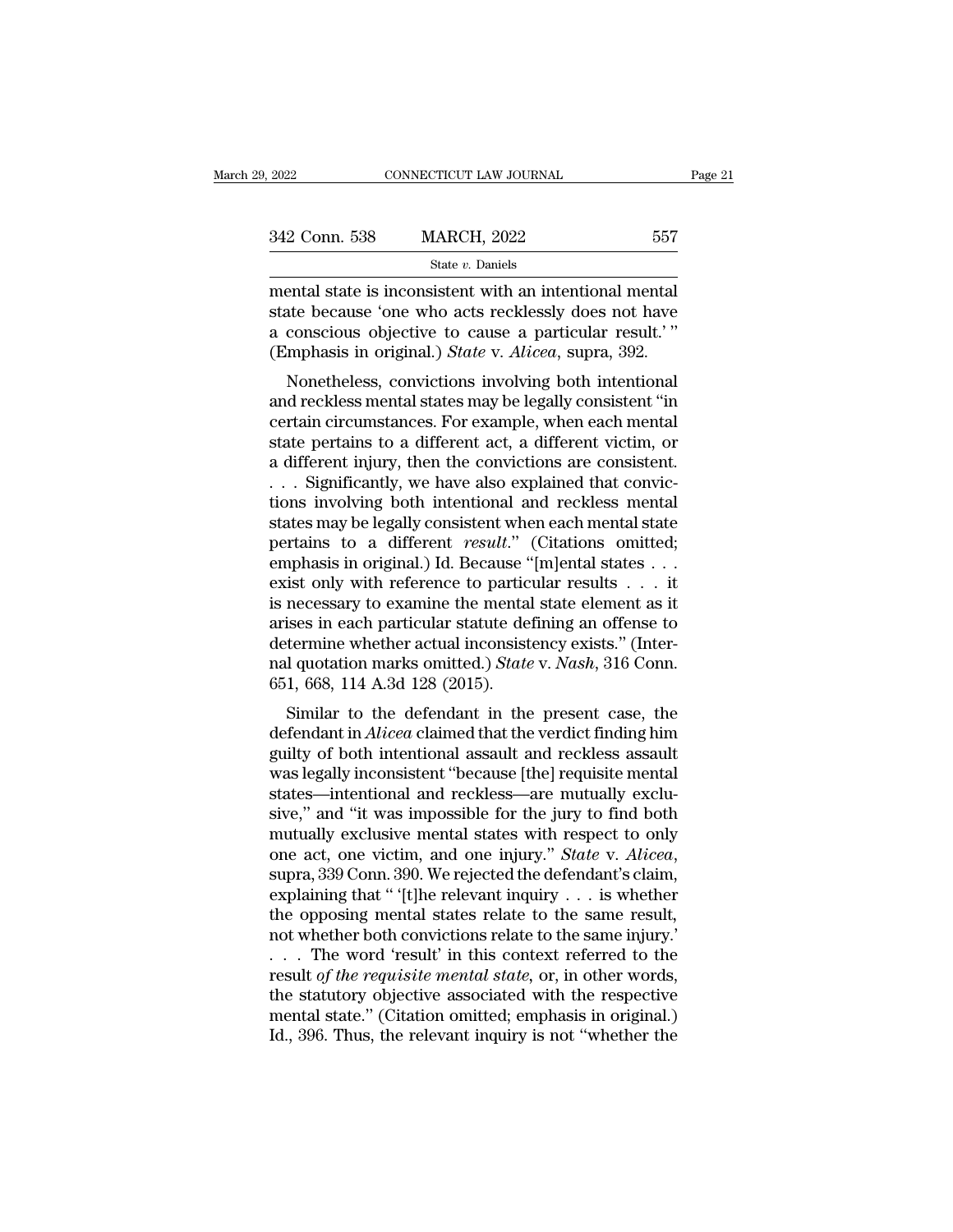|     | CONNECTICUT LAW JOURNAL                                                                                                                                                   | March 29, 2022 |
|-----|---------------------------------------------------------------------------------------------------------------------------------------------------------------------------|----------------|
| 558 | <b>MARCH, 2022</b>                                                                                                                                                        | 342 Conn. 538  |
|     | State $v$ . Daniels                                                                                                                                                       |                |
|     | statutes at issue require findings that the defendant<br>caused the same injury to the victim. Rather  [the<br>convictional are locally inconsistant only if they require |                |

MARCH, 2022 342 Conn. 538<br>
Statutes at issue require findings that the defendant<br>
caused the same injury to the victim. Rather . . . [the<br>
convictions] are legally inconsistent only if they require<br>
that the defendant pess 558 MARCH, 2022 342 Conn. 538<br>
State v. Daniels<br>
Statutes at issue require findings that the defendant<br>
caused the same injury to the victim. Rather . . . [the<br>
convictions] are legally inconsistent only if they require<br> 558 MARCH, 2022 342 Conn. 538<br>
State v. Daniels<br>
Statutes at issue require findings that the defendant<br>
caused the same injury to the victim. Rather . . . [the<br>
convictions] are legally inconsistent only if they require<br> Statutes at issue require findings that the defendant<br>caused the same injury to the victim. Rather . . . [the<br>convictions] are legally inconsistent only if they require<br>that the defendant possess the opposing mental states statutes at issue require findings that the defendant<br>caused the same injury to the victim. Rather  $\dots$  [the<br>convictions] are legally inconsistent only if they require<br>that the defendant possess the opposing mental states at issue require intuities that the defendant<br>used the same injury to the victim. Rather . . . [the<br>mvictions] are legally inconsistent only if they require<br>at the defendant possess the opposing mental states<br>th respect to caused the same hijdry to the victim. Kather  $\ldots$  [the convictions] are legally inconsistent only if they require that the defendant possess the opposing mental states with respect to the same *objective*  $\ldots$ ." (Emphas

convictions] are legany inconsistent only in they require<br>that the defendant possess the opposing mental states<br>with respect to the same *objective*  $\dots$ ." (Emphasis in<br>original; internal quotation marks omitted.) Id., 39 that the defendant possess the opposing inertial states<br>with respect to the same *objective*  $\dots$ ." (Emphasis in<br>original; internal quotation marks omitted.) Id., 396–97.<br>We held in *Alicea* that the defendant's convictio with respect to the same objective  $\cdots$ . (Emphasis in original; internal quotation marks omitted.) Id., 396–97.<br>We held in *Alicea* that the defendant's conviction of intentional assault and reckless assault was not lega We held in *Alicea* that the defendant's conviction of intentional assault and reckless assault was not legally inconsistent because the objective associated with the different mental state elements of the two statutory p We held in *Alicea* that the defendant's conviction of<br>intentional assault and reckless assault was not legally<br>inconsistent because the objective associated with the<br>different mental state elements of the two statutory<br>pr intentional assault and reckless assault was not legally<br>inconsistent because the objective associated with the<br>different mental state elements of the two statutory<br>provisions were not mutually exclusive. We explained<br>that inconsistent because the objective associated with the<br>different mental state elements of the two statutory<br>provisions were not mutually exclusive. We explained<br>that "[t]he jury reasonably could have found that the<br>defenda different mental state elements of the two statutory<br>provisions were not mutually exclusive. We explained<br>that "[t]he jury reasonably could have found that the<br>defendant simultaneously possessed both [intentional<br>and reckl provisions were not mutually exclusive. We explained<br>that "[t]he jury reasonably could have found that the<br>defendant simultaneously possessed both [intentional<br>and reckless] mental states pertaining to his singular<br>action that "[t]he jury reasonably could have found that the defendant simultaneously possessed both [intentional and reckless] mental states pertaining to his singular action of cutting [the victim's] throat. In other words, the defendant simultaneously possessed both [intentional<br>and reckless] mental states pertaining to his singular<br>action of cutting [the victim's] throat. In other words,<br>the jury reasonably could have found that the defendant<br>i and reckless] mental states pertaining to his singular<br>action of cutting [the victim's] throat. In other words,<br>the jury reasonably could have found that the defendant<br>intended to cause [the victim] serious physical injury action of cutting [the victim's] throat. In other words,<br>the jury reasonably could have found that the defendant<br>intended to cause [the victim] serious physical injury<br>and simultaneously disregarded the risk that his con-<br> the jury reasonably could have found that the defendant<br>intended to cause [the victim] serious physical injury<br>and simultaneously disregarded the risk that his con-<br>duct would cause [the victim's] death." Id., 394; see<br>*St* intended to cause [the victim] serious physical injury<br>and simultaneously disregarded the risk that his con-<br>duct would cause [the victim's] death." Id., 394; see<br>*State* v. *Nash*, supra, 316 Conn. 666 (defendant's convic and simultaneously disregarded the risk that his conduct would cause [the victim's] death." Id., 394; see State v. Nash, supra, 316 Conn. 666 (defendant's conviction of intentional and reckless assault in first degree was duct would cause<br>State v. Nash, supr<br>tion of intentional<br>was not legally ir<br>could have found<br>another person an<br>son's death).<br>To resolve the d The virtual and reckless assault in first degree<br>as not legally inconsistent because jury reasonably<br>uld have found that defendant intended to injure<br>other person and recklessly created risk of that per-<br>n's death).<br>To res Figure 2.1 The must analyze was not legally inconsistent because jury reasonably<br>could have found that defendant intended to injure<br>another person and recklessly created risk of that per-<br>son's death).<br>To resolve the defen

was not regany inconsistent because jury reasonably<br>could have found that defendant intended to injure<br>another person and recklessly created risk of that per-<br>son's death).<br>To resolve the defendant's claim in the present could have found that defendant intended to infure<br>another person and recklessly created risk of that per-<br>son's death).<br>To resolve the defendant's claim in the present case,<br>we must analyze whether the crimes of intention another person and recklessly created risk of that per-<br>son's death).<br>To resolve the defendant's claim in the present case,<br>we must analyze whether the crimes of intentional man-<br>slaughter and reckless manslaughter require Fo resolve the defendant's claim in the present case,<br>we must analyze whether the crimes of intentional man-<br>slaughter and reckless manslaughter require the defen-<br>dant to possess opposing mental states with respect<br>to th To resolve the defendant's claim in the present case,<br>we must analyze whether the crimes of intentional man-<br>slaughter and reckless manslaughter require the defen-<br>dant to possess opposing mental states with respect<br>to th *i* we must analyze whether the crimes of intentional man-<br>
slaughter and reckless manslaughter require the defen-<br>
dant to possess opposing mental states with respect<br>
to the same statutory objective. Section 53a-55 (a) ( slaughter and reckless manslaughter require the defendant to possess opposing mental states with respect<br>to the same statutory objective. Section 53a-55 (a) (1)<br>provides in relevant part that a person is guilty of inten-<br> dant to possess opposing mental states with respect<br>to the same statutory objective. Section 53a-55 (a) (1)<br>provides in relevant part that a person is guilty of inten-<br>tional manslaughter in the first degree when, "[*w*] to the same statutory objective. Section 53a-55 (a) (1)<br>provides in relevant part that a person is guilty of inten-<br>tional manslaughter in the first degree when, "[w]ith<br>intent to cause serious physical injury to another provides in relevant part that a person is guilty of intentional manslaughter in the first degree when, "[*w*]*ith intent to cause serious physical injury to another person*, he causes the death of such person or of a t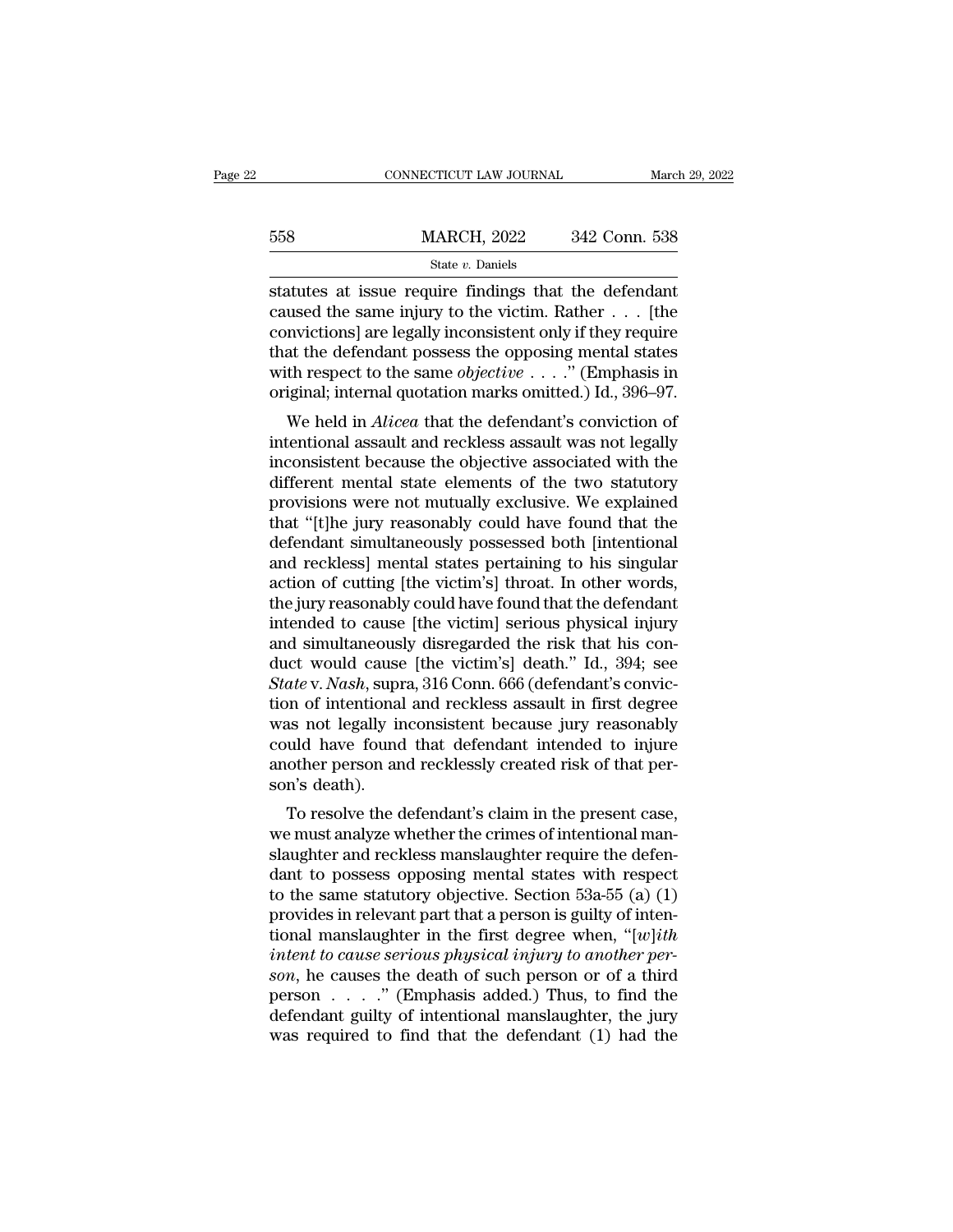| 29, 2022      | CONNECTICUT LAW JOURNAL                                                                                                                                                    |     | Page 23 |
|---------------|----------------------------------------------------------------------------------------------------------------------------------------------------------------------------|-----|---------|
|               |                                                                                                                                                                            |     |         |
| 342 Conn. 538 | <b>MARCH, 2022</b>                                                                                                                                                         | 559 |         |
|               | State v. Daniels                                                                                                                                                           |     |         |
|               | intent to cause serious physical injury to a person, and<br>(2) caused the death of such person or a third person.                                                         |     |         |
|               | Section 53a-55 (a) (3) provides in relevant part that<br>a person is guilty of reckless manslaughter in the first<br>dogramation "wadox oixoum stanges ovinging an oxtromo |     |         |

342 Conn. 538 MARCH, 2022 559<br>
State v. Daniels<br>
intent to cause serious physical injury to a person, and<br>
(2) caused the death of such person or a third person.<br>
Section 53a-55 (a) (3) provides in relevant part that<br>
a p State v. Daniels<br>
intent to cause serious physical injury to a person, and<br>
(2) caused the death of such person or a third person.<br>
Section 53a-55 (a) (3) provides in relevant part that<br>
a person is guilty of reckless mans intent to cause serious physical injury to a person, and<br>
(2) caused the death of such person or a third person.<br>
Section 53a-55 (a) (3) provides in relevant part that<br>
a person is guilty of reckless manslaughter in the fi *conduct which* creates a grave risk of death of such a gerson, and (2) caused the death of such person or a third person.<br> *Section* 53a-55 (a) (3) provides in relevant part that<br>
a person is guilty of reckless manslaught ( $2$ ) caused the death of such person of a time person.<br>Section 53a-55 (a) (3) provides in relevant part that<br>a person is guilty of reckless manslaughter in the first<br>degree when, "*under circumstances evincing an extreme* Section 53a-55 (a) (3) provides in relevant part that<br>a person is guilty of reckless manslaughter in the first<br>degree when, "*under circumstances evincing an extreme*<br>*indifference to human life, he recklessly engages in* a person is guilty of reckless manslaughter in the first<br>degree when, "*under circumstances evincing an extreme*<br>*indifference to human life, he recklessly engages in*<br>*conduct which creates a grave risk of death* to anot degree when, "*under circumstances evincing an extreme*<br> *indifference to human life, he recklessly engages in*<br>
conduct which creates a grave risk of death to another<br>
person, and thereby causes the death of another per-<br> indifference to human life, he recklessly engages in<br>conduct which creates a grave risk of death to another<br>person, and thereby causes the death of another per-<br>son." (Emphasis added.) Thus, to find the defendant<br>guilty o conduct which creates a grave risk of death to another<br>person, and thereby causes the death of another per-<br>son." (Emphasis added.) Thus, to find the defendant<br>guilty of reckless manslaughter, the jury was required<br>to find person, and thereby causes the death of another person." (Emphasis added.) Thus, to find the defendant guilty of reckless manslaughter, the jury was required to find that the defendant (1) acted under circumstances evincin son." (Emphasis add<br>guilty of reckless ma<br>to find that the defend<br>evincing an extreme is<br>lessly engaged in con<br>death to another per<br>another person.<br>We agree with the In that the defendant (1) acted under circumstances<br>incing an extreme indifference to human life, (2) reck-<br>ssly engaged in conduct that created a grave risk of<br>ath to another person, and (3) caused the death of<br>other pers rea elements in the difference to human life, (2) reck-<br>lessly engaged in conduct that created a grave risk of<br>death to another person, and (3) caused the death of<br>another person.<br>We agree with the Appellate Court that "th

Example and that created a grave risk of<br>death to another person, and (3) caused the death of<br>another person.<br>We agree with the Appellate Court that "the mens<br>rea elements in the two provisions, namely, the "intent<br>to cau death to another person, and (3) caused the death of<br>another person.<br>We agree with the Appellate Court that "the mens<br>rea elements in the two provisions, namely, the 'intent<br>to cause serious physical injury' and 'reckless We agree with the Appellate Court that "the mens<br>rea elements in the two provisions, namely, the 'intent<br>to cause serious physical injury' and 'recklessly engag-<br>[ing] in conduct which creates a grave risk of death';<br>Gene We agree with the Appellate Court that "the mens<br>rea elements in the two provisions, namely, the 'intent<br>to cause serious physical injury' and 'recklessly engag-<br>[ing] in conduct which creates a grave risk of death';<br>Gener We agree with the Appellate Court that "the mens<br>rea elements in the two provisions, namely, the 'intent<br>to cause serious physical injury' and 'recklessly engag-<br>[ing] in conduct which creates a grave risk of death';<br>Gene rea elements in the two provisions, namely, the 'intent<br>to cause serious physical injury' and 'recklessly engag-<br>[ing] in conduct which creates a grave risk of death';<br>General Statutes § 53a-55 (a) [(1) and (3)]; do not r to cause serious physical injury' and 'recklessly engag-<br>[ing] in conduct which creates a grave risk of death';<br>General Statutes § 53a-55 (a) [(1) and (3)]; do not relate<br>to the same result." *State* v. *Daniels*, supra, [ing] in conduct which creates a grave risk of death';<br>General Statutes § 53a-55 (a) [(1) and (3)]; do not relate<br>to the same result." *State* v. *Daniels*, supra, 191 Conn.<br>App. 48–49. As we explained in part I B of this General Statutes § 53a-55 (a) [(1) and (3)]; do not relate<br>to the same result." *State* v. *Daniels*, supra, 191 Conn.<br>App. 48–49. As we explained in part I B of this opinion,<br>subdivision (1) of § 53a-55 (a) does not requ to the same result." *State* v. *Daniels*, supra, 191 Conn.<br>App. 48–49. As we explained in part I B of this opinion,<br>subdivision (1) of  $\S$  53a-55 (a) does not require the jury<br>to find a specific mental state as to the ri App. 48–49. As we explained in part I B of this opinion,<br>subdivision (1) of  $\S$  53a-55 (a) does not require the jury<br>to find a specific mental state as to the risk of death—<br>it requires only that the jury find a particula subdivision (1) of § 53a-55 (a) does not require the jury<br>to find a specific mental state as to the risk of death—it<br>requires only that the jury find a particular mental<br>state as to the element of serious physical injury. to find a specific mental state as to the risk of death—<br>it requires only that the jury find a particular mental<br>state as to the element of serious physical injury. See<br>footnote 9 of this opinion and accompanying text. Sub it requires only that the jury find a particular mental<br>state as to the element of serious physical injury. See<br>footnote 9 of this opinion and accompanying text. Sub-<br>division (3), by contrast, specifies a particular menta state as to the element of serious physical injury. See<br>footnote 9 of this opinion and accompanying text. Sub-<br>division (3), by contrast, specifies a particular mental<br>state as to the risk of death—it requires the jury to footnote 9 of this opinion and accompanying text. Sub-<br>division (3), by contrast, specifies a particular mental<br>state as to the risk of death—it requires the jury to find<br>that the defendant was reckless with respect to the division (3), by contrast, specifies a particular mental<br>state as to the risk of death—it requires the jury to find<br>that the defendant was reckless with respect to the<br>grave risk of death resulting from her conduct. Accord state as to the risk of death—it requires the jury to find<br>that the defendant was reckless with respect to the<br>grave risk of death resulting from her conduct. Accord-<br>ingly, as the Appellate Court correctly concluded, the<br> that the defendant was reckless with respect to the grave risk of death resulting from her conduct. Accordingly, as the Appellate Court correctly concluded, the jury consistently could have found that the defendant "specif grave risk of death resulting from her conduct. Accordingly, as the Appellate Court correctly concluded, the<br>jury consistently could have found that the defendant<br>"specifically intended to cause serious physical injury<br>to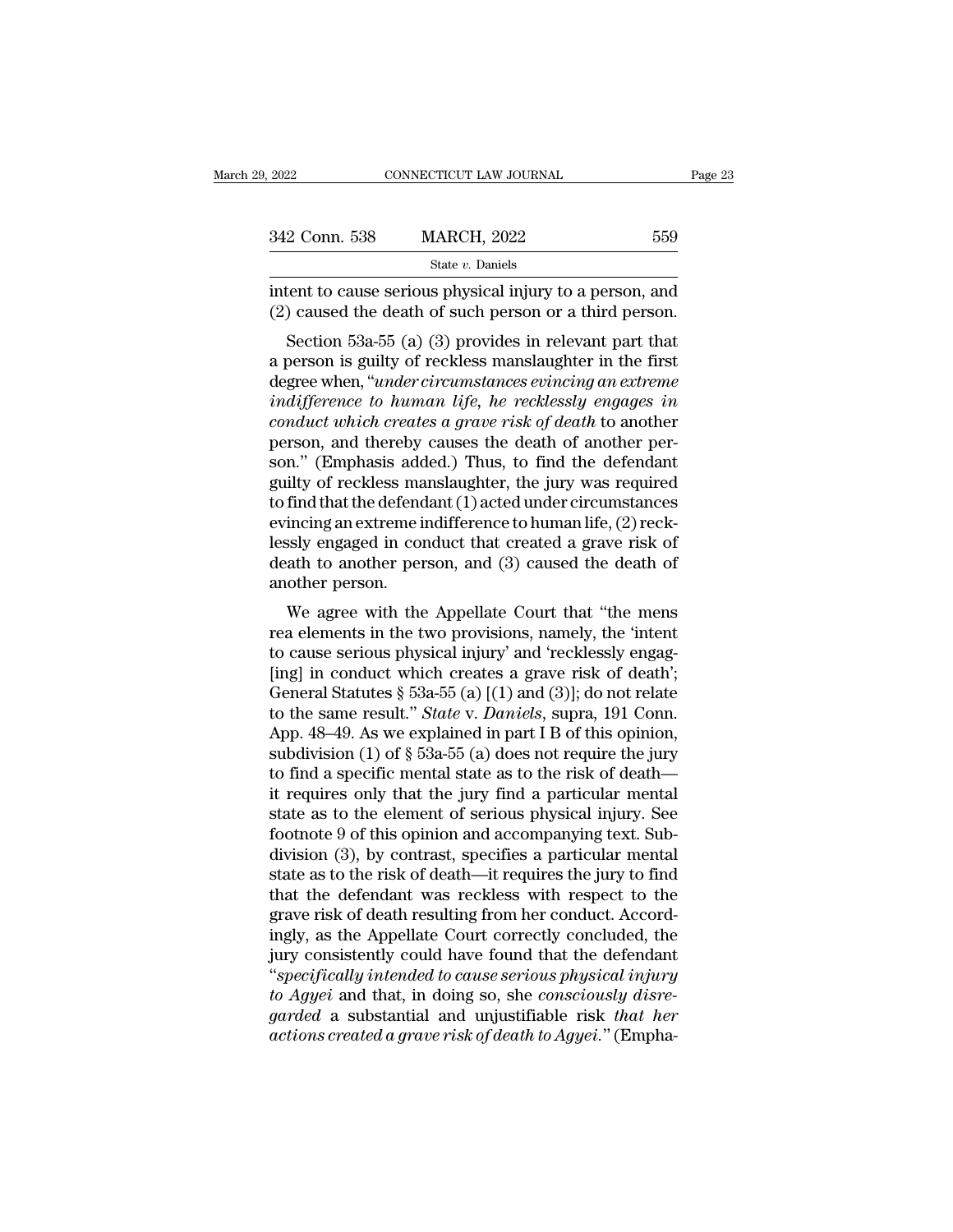|     | CONNECTICUT LAW JOURNAL | March 29, 2022 |
|-----|-------------------------|----------------|
| 560 | <b>MARCH, 2022</b>      | 342 Conn. 538  |
|     | State v. Daniels        |                |

 $\begin{array}{r} \text{560} & \text{MARCH, 2022} & \text{342 Conn. 538} \\ \text{State } v. \text{ Daniels} \end{array}$ <br>sis in original.) *State v. Daniels*, supra, 49. Because the jury reasonably could have found that the defendant possessed both mental states simultaneously, w  $\frac{\text{MARCH}}{\text{State } v. \text{ Daniels}}$ <br>  $\frac{\text{State } v. \text{ Daniels}}{\text{State } v. \text{ Daniels}, \text{ supra}, 49. \text{ Because the}}$ <br>
sis in original.) *State* v. *Daniels*, supra, 49. Because the<br>
jury reasonably could have found that the defendant<br>
possessed both mental states sim  $\frac{\text{MARCH, 2022}}{\text{State } v. \text{ Daniels}}$ <br>
sis in original.) *State v. Daniels*, supra, 49. Because the<br>
jury reasonably could have found that the defendant<br>
possessed both mental states simultaneously, we agree<br>
with the Appellate C State *v*. Daniels<br>sis in original.) *State* v. Daniels, supra, 49. Because the<br>jury reasonably could have found that the defendant<br>possessed both mental states simultaneously, we agree<br>with the Appellate Court that the d siae  $v$ . Daniels<br>sis in original.) *State* v. Daniels, supi<br>jury reasonably could have found t<br>possessed both mental states simulta<br>with the Appellate Court that the defe<br>of intentional manslaughter and reck<br>was not lega Sed both mental states simultaneously, we agree<br>
e Appellate Court that the defendant's conviction<br>
intional manslaughter and reckless manslaughter<br>
intentional Manslaughter and Criminally<br>
Negligent Operation Provide that the detendant's conversions<br>Inslaughter and reckless manslaure<br>Consistent.<sup>11</sup><br>B<br>Manslaughter and Criminally<br>Negligent Operation<br>also claims that her convicti

Frame and Criminally<br>
B<br>
Intentional Manslaughter and Criminally<br>
Negligent Operation<br>
The defendant also claims that her conviction of<br>
tentional manslaughter and criminally negligent oper-<br>
is inconsistent because the "I B<br>
Intentional Manslaughter and Criminally<br>
Negligent Operation<br>
The defendant also claims that her conviction of<br>
intentional manslaughter and criminally negligent oper-<br>
ation is inconsistent because the "[d]efendant cou B<br>
Intentional Manslaughter and Criminally<br>
Negligent Operation<br>
The defendant also claims that her conviction of<br>
intentional manslaughter and criminally negligent oper-<br>
ation is inconsistent because the "[d]efendant cou Intentional Manslaughter and Criminally<br>
Negligent Operation<br>
The defendant also claims that her conviction of<br>
intentional manslaughter and criminally negligent oper-<br>
ation is inconsistent because the "[d]efendant could Simultaneously failing to peration<br>The defendant also claims that her conviction of<br>intentional manslaughter and criminally negligent oper-<br>ation is inconsistent because the "[d]efendant could not<br>have intended to cause se The defendant all<br>intentional manslaug<br>ation is inconsistent<br>have intended to ca<br>simultaneously failin<br>again disagree.<br>We have already  $\epsilon$ Fentional manslaughter and criminally negligent opertion is inconsistent because the "[d]efendant could not we intended to cause serious physical injury while multaneously failing to perceive a risk of death." We ain disag video is inconsistent because the "[d]efendant could not<br>have intended to cause serious physical injury while<br>simultaneously failing to perceive a risk of death." We<br>again disagree.<br>We have already explained that  $\S$  53a-

have intended to cause serious physical injury while<br>simultaneously failing to perceive a risk of death." We<br>again disagree.<br>We have already explained that § 53a-55 (a) (1) pro-<br>vides that a person is guilty of intentional *physical injury* to perceive a risk of death." We again disagree.<br>
We have already explained that § 53a-55 (a) (1) provides that a person is guilty of intentional manslaughter in the first degree when, "[*w*]*ith intent t* again disagree.<br>
We have already explained that  $\S$  53a-55 (a) (1) provides that a person is guilty of intentional manslaughter<br>
in the first degree when, "[w]*ith intent to cause serious*<br> *physical injury* to another pe We have already explained that  $\S$  53a-55 (a) (1) provides that a person is guilty of intentional manslaughter<br>in the first degree when, "[w]*ith intent to cause serious*<br>*physical injury* to another person, he causes the We have already explained that  $\S$  53a-55 (a) (1) pro-<br>vides that a person is guilty of intentional manslaughter<br>in the first degree when, "[*w*]*ith intent to cause serious*<br>*physical injury* to another person, he causes vides that a person is guilty of intentional manslaughter<br>in the first degree when, "[*w*]*ith intent to cause serious*<br>*physical injury* to another person, he causes the death<br>of such person or of a third person  $\dots$ ." ( in the first degree when, "[*w*]*ith intent to cause serious*<br>*physical injury* to another person, he causes the death<br>of such person or of a third person . . . . " (Emphasis<br>added.) In order to find the defendant guilty added.) In order to find the defendant guilty of intentional manslaughter, we repeat, the jury was required to find that the defendant (1) had the intent to cause serious physical injury to a person, and (2) caused the <sup>11</sup>

B

to find that the defendant (1) had the intent to cause<br>serious physical injury to a person, and (2) caused the<br> $\frac{1}{\sqrt{1}}$  The defendant also contends that this case is distinguishable from *Nash*,<br>supra, 316 Conn. 651, serious physical injury to a person, and (2) caused the<br>
<sup>11</sup> The defendant also contends that this case is distinguishable from *Nash*,<br>
supra, 316 Conn. 651, and *State v. King*, 321 Conn. 135, 136 A.3d 1210 (2016)<br>
(*K* <sup>11</sup> The defendant also contends that this case is distinguishable from *Nash*, supra, 316 Conn. 651, and *State v. King*, 321 Conn. 135, 136 A.3d 1210 (2016) (*King 2016*), insofar as those cases involved two different r <sup>11</sup> The defendant also contends that this case is distinguishable from *Nash*, supra, 316 Conn. 651, and *State* v. *King*, 321 Conn. 135, 136 A.3d 1210 (2016) (*King 2016*), insofar as those cases involved two different supra, 316 Conn. 651, and *State* v. *King*, 321 Conn. 135, 136 A.3d 1210 (2016) (*King 2016*), insofar as those cases involved two different results to the victim, whereas the present case involves only one result. Our h  $d(King 2016)$ , insofar as those cases involved two different results to the victim, whereas the present case involves only one result. Our holding in *Alicea* is dispositive of this claim. As we reasoned in *Alicea*, the ou Alicea is dispositive of this claim. As we reasoned in *Alicea*, the outcomes of *Nash* and *King 2016* "actually hinged on the *objective* associated with each statutory, mental state element, not the acts performed by th of *Nash* and *King 2016* "actually hinged on the *objective* associated with each statutory, mental state element, not the acts performed by the defendants or the injuries suffered by the victims." (Emphasis in original. of Nash and King 2016 "actually hinged on the objective associated with each statutory, mental state element, not the acts performed by the defendants or the injuries suffered by the victims." (Emphasis in original.) Stat dants or the injuries suffered by the victims." (Emphasis in original.) State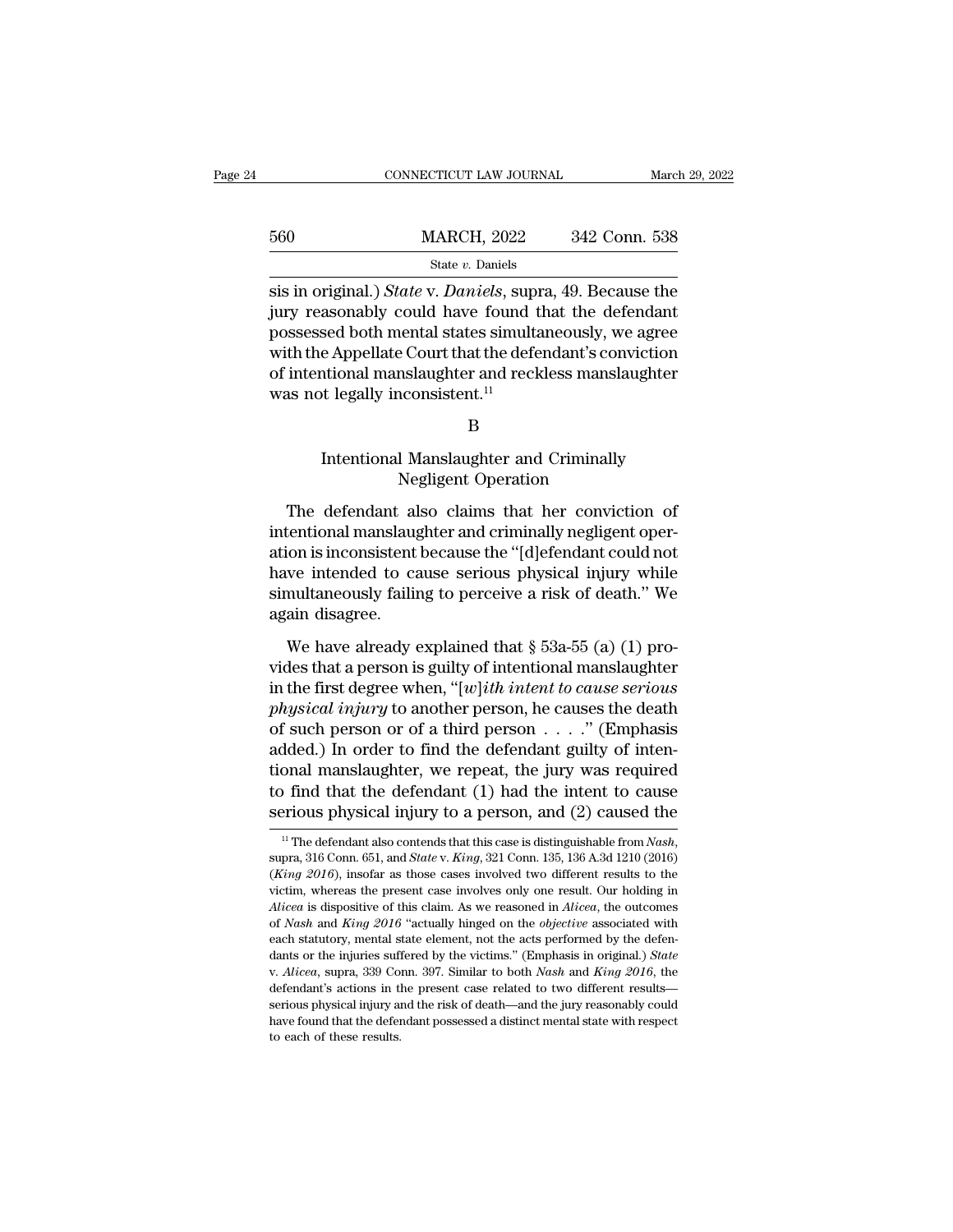| 2022          | CONNECTICUT LAW JOURNAL | Page 25 |  |
|---------------|-------------------------|---------|--|
|               |                         |         |  |
| 342 Conn. 538 | <b>MARCH, 2022</b>      | 561     |  |
|               | State $v$ . Daniels     |         |  |

 $\begin{array}{ccc}\n 2022 & \text{CONPECTICUT LAW JOURNAL}\n \hline\n 342 & \text{Conn. } 538 & \text{MARCH, } 2022 & 561 \\
 \text{State } v. \text{ Danish}\n\end{array}$ <br>
death of such person or of a third person. Section 53a-<br>
57 (a), which established the offense of criminally negligant operation, pro 342 Conn. 538 MARCH, 2022 561<br>
State v. Daniels<br>
death of such person or of a third person. Section 53a-<br>
57 (a), which established the offense of criminally negli-<br>
gent operation, provides that "[a] person is guilty of<br> 342 Conn. 538 MARCH, 2022 561<br>
State v. Daniels<br>
death of such person or of a third person. Section 53a-<br>
57 (a), which established the offense of criminally negligent operation, provides that "[a] person is guilty of<br>
mi 342 Conn. 538 MARCH, 2022 561<br>
State v. Daniels<br>
death of such person or of a third person. Section 53a-<br>
57 (a), which established the offense of criminally negli-<br>
gent operation, provides that "[a] person is guilty of<br> *state v. Daniels*<br>*negligence* in the operation of a third person. Section 53a-<br>57 (a), which established the offense of criminally negli-<br>gent operation, provides that "[a] person is guilty of<br>misconduct with a motor veh  $\begin{array}{l} \text{state } v \text{. James} \\ \text{death of such person or of a third person. Section 53a-57 (a), which established the offices of criminally negligent operation, provides that "[a] person is guilty of misconduct with a motor vehicle when, with *criminal negligence* in the operation of a motor vehicle, he causes the death of another person." (Emphasis added.) "Criminal negligible" is defined in relevant part as "fail[ing] to perceive a substantial and unjustifiable risk that such. \end{array}$ death of such person or of a third person. Section 53a-<br>57 (a), which established the offense of criminally negli-<br>gent operation, provides that "[a] person is guilty of<br>misconduct with a motor vehicle when, with *criminal* 57 (a), which established the offense of criminally negligent operation, provides that "[a] person is guilty of misconduct with a motor vehicle when, with *criminal negligence* in the operation of a motor vehicle, he caus gent operation, provides that "[a] person is guilty of<br>misconduct with a motor vehicle when, with *criminal*<br>*negligence* in the operation of a motor vehicle, he causes<br>the death of another person." (Emphasis added.) "Crim misconduct with a motor vehicle when, with *criminal*<br>*negligence* in the operation of a motor vehicle, he causes<br>the death of another person." (Emphasis added.) "Crim-<br>inal negligence" is defined in relevant part as "fail negligence in the operation of a motor vehicle, he causes<br>the death of another person." (Emphasis added.) "Crim-<br>inal negligence" is defined in relevant part as "fail[ing]<br>to perceive a substantial and unjustifiable risk t the death of another person." (Emphasis added.) "Criminal negligence" is defined in relevant part as "fail[ing]<br>to perceive a substantial and unjustifiable risk that such<br>result will occur or that such circumstance exists inal negligence" is defined in relevant part as "fail[ing]<br>to perceive a substantial and unjustifiable risk that such<br>result will occur or that such circumstance exists. The<br>risk must be of such nature and degree that the to perceive a substantial and unjustifiable risk that such<br>result will occur or that such circumstance exists. The<br>risk must be of such nature and degree that the failure to<br>perceive it constitutes a gross deviation from result will occur or that such circumstance exists. The<br>risk must be of such nature and degree that the failure to<br>perceive it constitutes a gross deviation from the stan-<br>dard of care that a reasonable person would obser risk must be of such nature and degree that the failure to<br>perceive it constitutes a gross deviation from the stan-<br>dard of care that a reasonable person would observe<br>in the situation . . . . " General Statutes  $\S$  53a-3 perceive it constitutes a gross deviation from the stan-<br>dard of care that a reasonable person would observe<br>in the situation . . . ." General Statutes  $\S$  53a-3 (14). To<br>find the defendant guilty of criminally negligent dard of care that a reasonable per<br>in the situation  $\ldots$ ." General Star find the defendant guilty of crimin<br>tion, the jury was required to find<br>perceive a substantial and unjust<br>manner in which she operated her ve<br>the de are statistical  $\ldots$  is deficient statistics  $\frac{1}{3}$  solid  $\frac{1}{11}$ . To<br>d the defendant guilty of criminally negligent opera-<br>on, the jury was required to find that (1) she failed to<br>rceive a substantial and unjustif requirements for these two statutes are not mutually increased to perceive a substantial and unjustifiable risk that the manner in which she operated her vehicle would (2) cause the death of another person.<br>We agree with t

exclusive. As the Appellate Court that the manner in which she operated her vehicle would (2) cause<br>the death of another person.<br>We agree with the Appellate Court that the mental state<br>requirements for these two statutes percence a sussuandar and digustrialize first that the manner in which she operated her vehicle would (2) cause<br>the death of another person.<br>We agree with the Appellate Court that the mental state<br>requirements for these tw Andret in which she operated the redict would (2) classe<br>the death of another person.<br>We agree with the Appellate Court that the mental state<br>requirements for these two statutes are not mutually<br>exclusive. As the Appellat We agree with the Appellate Court that the mental state<br>requirements for these two statutes are not mutually<br>exclusive. As the Appellate Court cogently explained,<br>"[o]ne can intend to cause serious physical injury to<br>anoth We agree with the Appellate Court that the mental state<br>requirements for these two statutes are not mutually<br>exclusive. As the Appellate Court cogently explained,<br>"[o]ne can intend to cause serious physical injury to<br>anoth requirements for these two statutes are not mutually<br>exclusive. As the Appellate Court cogently explained,<br>"[o]ne can intend to cause serious physical injury to<br>another, while, at the same time, [fail] to perceive a<br>substa exclusive. As the Appellate Court cogently explained, "[o]ne can intend to cause serious physical injury to another, while, at the same time, [fail] to perceive a substantial and unjustifiable risk that the manner in which "[o]ne can intend to cause serious physical injury to<br>another, while, at the same time, [fail] to perceive a<br>substantial and unjustifiable risk that the manner in<br>which she operated her vehicle would cause the victim's<br>dea another, while, at the same time, [fail] to perceive a<br>substantial and unjustifiable risk that the manner in<br>which she operated her vehicle would cause the victim's<br>death. The mental state elements in the two provi-<br>sions substantial and unjustifiable risk that the manner in<br>which she operated her vehicle would cause the victim's<br>death. The mental state elements in the two provi-<br>sions—*failing to perceive a substantial and unjustifi-*<br>able which she operated her vehicle would cause the victim's<br>death. The mental state elements in the two provi-<br>sions—*failing to perceive a substantial and unjustifi-*<br>*able risk that your manner of operation would cause<br>death* death. The mental state elements in the two provisions—failing to perceive a substantial and unjustifiable risk that your manner of operation would cause<br>death and an intent to cause serious physical injury—<br>do not relate sions—failing to perceive a substantial and unjustifi-<br>able risk that your manner of operation would cause<br>death and an intent to cause serious physical injury—<br>do not relate to the same result. Because the defendant's<br>[c able risk that your manner of operation would cause<br>death and an intent to cause serious physical injury—<br>do not relate to the same result. Because the defendant's<br>[conviction] of intentional manslaughter and criminally<br>ne *death* and an *intent to cause serious physical injury*—<br>
do not relate to the same result. Because the defendant's<br>
[conviction] of intentional manslaughter and criminally<br>
negligent operation required the jury to find t do not relate to the same result. Because the defendant's<br>[conviction] of intentional manslaughter and criminally<br>negligent operation required the jury to find that the<br>defendant acted intentionally and criminally negligen [conviction] of intentional manslaughter and criminally<br>negligent operation required the jury to find that the<br>defendant acted intentionally and criminally negligent<br>with respect to different results *(failing to perceive*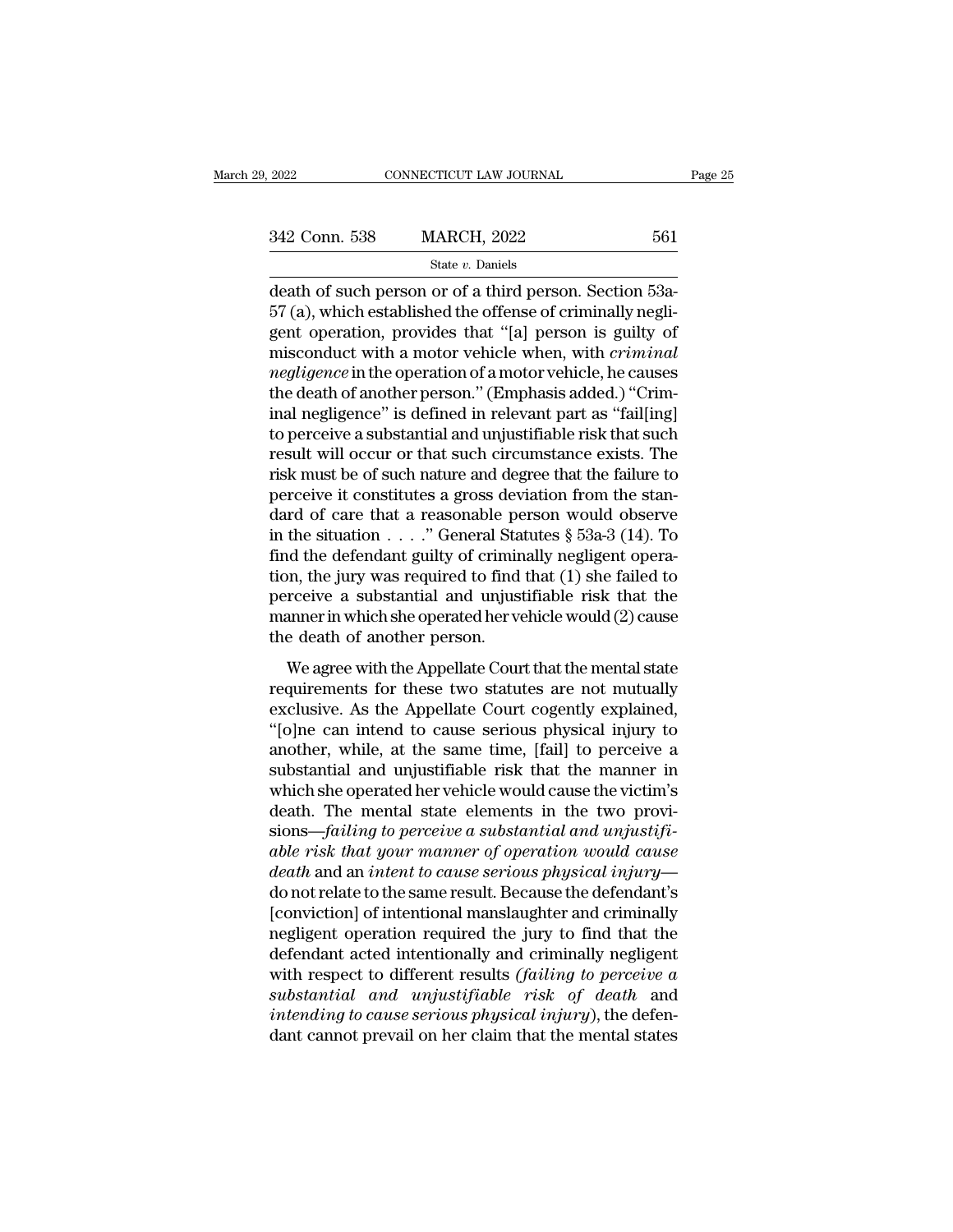|     | CONNECTICUT LAW JOURNAL |               | March 29, 2022 |
|-----|-------------------------|---------------|----------------|
|     |                         |               |                |
| 562 | <b>MARCH, 2022</b>      | 342 Conn. 538 |                |
|     | State $v$ . Daniels     |               |                |

required for those crimes are mutually exclusive and, 562 MARCH, 2022 342 Conn. 538<br>
state v. Daniels<br>
required for those crimes are mutually exclusive and,<br>
therefore, that the [verdict was] legally inconsistent.''<br>
(Emphasis altered.) *State v. Daniels*, supra, 191 Conn. MARCH, 2022 342 Conn. 538<br>
State *v*. Daniels<br>
required for those crimes are mutually exclusive and,<br>
therefore, that the [verdict was] legally inconsistent."<br>
(Emphasis altered.) *State* v. *Daniels*, supra, 191 Conn.<br>
Ap 562<br>
required for thos<br>
therefore, that the<br>
(Emphasis altere<br>
App. 50–51.<br>
The defendant State v. Daniels<br>
quired for those crimes are mutually exclusive and,<br>
erefore, that the [verdict was] legally inconsistent."<br>
mphasis altered.) State v. Daniels, supra, 191 Conn.<br>
pp. 50–51.<br>
The defendant claims that th required for those crimes are mutually exclusive and,<br>therefore, that the [verdict was] legally inconsistent."<br>(Emphasis altered.) *State* v. *Daniels*, supra, 191 Conn.<br>App. 50–51.<br>The defendant claims that the Appellate

required for those crimes are initially exclusive and,<br>therefore, that the [verdict was] legally inconsistent."<br>(Emphasis altered.) *State v. Daniels*, supra, 191 Conn.<br>App. 50–51.<br>The defendant claims that the Appellate C deferore, that the [vertuct was] legally inconsistent.<br>
(Emphasis altered.) *State* v. *Daniels*, supra, 191 Conn.<br>
App. 50–51.<br>
The defendant claims that the Appellate Court's analysis relied on "an overly technical appl (Eniphasis altered.) *State v. Duntets*, supra, 191 Collit.<br>App. 50–51.<br>The defendant claims that the Appellate Court's analysis relied on "an overly technical application of the test<br>of legal inconsistency" and that, real App. 50–51.<br>The defendant claims that the Appellate Court's analysis relied on "an overly technical application of the test<br>of legal inconsistency" and that, realistically speaking,<br>it is impossible to intend to cause seri The defendant claims that the Appellate Court's analysis relied on "an overly technical application of the test<br>of legal inconsistency" and that, realistically speaking,<br>it is impossible to intend to cause serious physical ysis relied on "an overly technical application of the test<br>of legal inconsistency" and that, realistically speaking,<br>it is impossible to intend to cause serious physical injury<br>while simultaneously failing to perceive a r of legal inconsistency" and that, realistically speaking,<br>it is impossible to intend to cause serious physical injury<br>while simultaneously failing to perceive a risk of death.<br>Not so. As we explained in *Alicea*, "§ 53a-3 it is impossible to intend to cause serious physical injury<br>while simultaneously failing to perceive a risk of death.<br>Not so. As we explained in *Alicea*, "§ 53a-3 (4) does<br>not limit its definition of 'serious physical in while simultaneously failing to perceive a risk of death.<br>Not so. As we explained in *Alicea*, "§ 53a-3 (4) does<br>not limit its definition of 'serious physical injury' to an<br>injury that creates a substantial risk of death; Not so. As we explained in *Alicea*, "§ 53a-3 (4) does<br>not limit its definition of 'serious physical injury' to an<br>injury that creates a substantial risk of death; rather,<br>it continues, '*or* which causes serious disfigure not limit its definition of 'serious physical injury' to an<br>injury that creates a substantial risk of death; rather,<br>it continues, 'or which causes serious disfigurement,<br>serious impairment of health or serious loss or im injury that creates a substantial risk of death; rather,<br>it continues, '*or* which causes serious disfigurement,<br>serious impairment of health or serious loss or impair-<br>ment of the function of any bodily organ  $\ldots$ ."<br>(Em it continues, *'or* which causes serious disfigurement,<br>serious impairment of health or serious loss or impair-<br>ment of the function of any bodily organ . . . . . "<br>(Emphasis in original.) *State* v. *Alicea*, supra, 339 C ment of the function of any bodily organ  $\ldots$ .'"<br>
(Emphasis in original.) *State* v. *Alicea*, supra, 339 Conn.<br>
397–98 n.4, quoting General Statutes § 53a-3 (4). The<br>
statute therefore encompasses injuries that do not n (Emphasis in original.) *State* v*. Alicea*, supra, 339 Conn.<br>397–98 n.4, quoting General Statutes § 53a-3 (4). The<br>statute therefore encompasses injuries that do not nec-<br>essarily create a risk of death. See, e.g., *State* 397–98 n.4, quoting General Statutes § 53a-3 (4). The<br>statute therefore encompasses injuries that do not nec-<br>essarily create a risk of death. See, e.g., *Statev. Ovechka*,<br>292 Conn. 533, 547, 975 A.2d 1 (2009) (person spr statute therefore encompasses injuries that do not necessarily create a risk of death. See, e.g., *Statev. Ovechka*, 292 Conn. 533, 547, 975 A.2d 1 (2009) (person sprayed with pepper spray suffered "serious physical injury essarily create a risk of death. See, e.g., *State v. Ovechka*, 292 Conn. 533, 547, 975 A.2d 1 (2009) (person sprayed with pepper spray suffered "serious physical injury," as defined by § 53a-3 (4)); *State v. Irizarry*, 292 Conn. 533, 547, 975 A.2d 1 (2009) (person sprayed<br>with pepper spray suffered "serious physical injury,"<br>as defined by § 53a-3 (4)); *State v. Irizarry*, 190 Conn.<br>App. 40, 48, 209 A.3d 679 (fractured jaw, "contusions, with pepper spray suffered "serious physical injury,"<br>as defined by § 53a-3 (4)); *State* v. *Irizarry*, 190 Conn.<br>App. 40, 48, 209 A.3d 679 (fractured jaw, "contusions,<br>abrasions, and bleeding from [the victim's] ear" co as defined by § 53a-3 (4)); *State v. Irizarry*, 190 Conn.<br>App. 40, 48, 209 A.3d 679 (fractured jaw, "contusions,<br>abrasions, and bleeding from [the victim's] ear" consti-<br>tute " 'serious physical injury' "), cert. denied, App. 40, 48, 209 A.3d 679 (fractured jaw, "contusions, abrasions, and bleeding from [the victim's] ear" constitute "'serious physical injury''), cert. denied, 333 Conn. 913, 215 A.3d 1210 (2019). It is possible to intend abrasions, and bleeding from [the victim's] ear" constitute "'serious physical injury'"), cert. denied, 333 Conn.<br>913, 215 A.3d 1210 (2019). It is possible to intend to cause "serious physical injury," as defined by § 53atute " 'serious physical injury' "), cert. denied, 333 Conn.<br>913, 215 A.3d 1210 (2019). It is possible to intend to<br>cause "serious physical injury," as defined by § 53a-3<br>(4), while, at the same time, fail to perceive a ri sistent. the serious physical figury, as defined by § 55a-5<br>
), while, at the same time, fail to perceive a risk of<br>
ath. For this reason, we conclude that the jury's ver-<br>
ct of guilty as to the crimes of reckless manslaughter<br>
d (4), while, at the same time, fan to perceive a fisk of<br>death. For this reason, we conclude that the jury's ver-<br>dict of guilty as to the crimes of reckless manslaughter<br>and criminally negligent operation was not legally

death. For this reason, we conclude that the jury's ver-<br>dict of guilty as to the crimes of reckless manslaughter<br>and criminally negligent operation was not legally incon-<br>sistent.<br>The judgment of the Appellate Court is re and criminally negligent operation was not legally inconsistent.<br>The judgment of the Appellate Court is reversed as to<br>the remedy for the jury's inconsistent verdict only and<br>the case is remanded to that court with directi and criticially negligent operation was not regarly incorrelated.<br>Sistent.<br>The judgment of the Appellate Court is reversed as to<br>the remedy for the jury's inconsistent verdict only and<br>the case is remanded to that court wi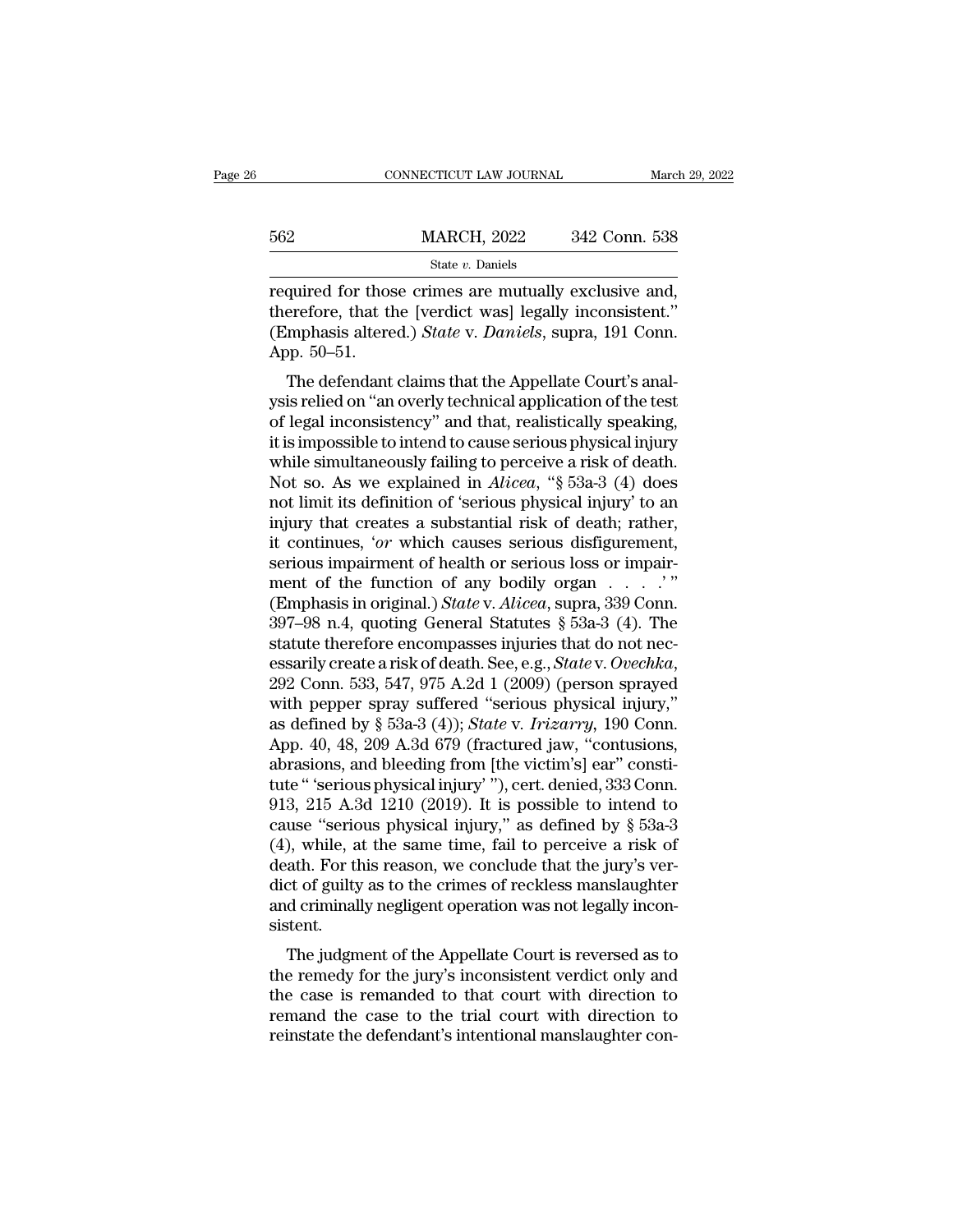| 2022          | CONNECTICUT LAW JOURNAL                                                                                                                                                                                                               | Page 27 |
|---------------|---------------------------------------------------------------------------------------------------------------------------------------------------------------------------------------------------------------------------------------|---------|
| 342 Conn. 563 | <b>MARCH, 2022</b>                                                                                                                                                                                                                    | 563     |
|               | State v. Taveras                                                                                                                                                                                                                      |         |
|               | viction, to sentence the defendant on that count, and<br>to resentence the defendant on the remaining counts of<br>conviction; the judgment of the Appellate Court, includ-<br>ing the vacating of the defendant's conviction of real |         |

342 Conn. 563 MARCH, 2022 563<br>
State  $v$ . Taveras<br>
viction, to sentence the defendant on that count, and<br>
to resentence the defendant on the remaining counts of<br>
conviction; the judgment of the Appellate Court, includ-<br>
i 342 Conn. 563 MARCH, 2022 563<br>
State v. Taveras<br>
viction, to sentence the defendant on that count, and<br>
to resentence the defendant on the remaining counts of<br>
conviction; the judgment of the Appellate Court, includ-<br>
ing SET COMM SOCTTERTS, THERVER, THERVER, THERVER, THERVER, THERVER SUCTION, AND VICTION, THE DETERMIES CONVICTION; the judgment of the Appellate Court, including the vacating of the defendant's conviction of reckless manslau  $\begin{array}{l} \text{state }v\text{.} \text{ is} \end{array}$  viction, to sentence the defendant of<br>to resentence the defendant of conviction; the judgment of the<br>ing the vacating of the defendes<br>less manslaughter and criminis otherwise affirmed.<sup>12</sup><br>I In this opinion the other justices concurred.<br>In this opinion, the judgment of the Appellate Court, include the vacating of the defendant's conviction of rectors manslaughter and criminally negligent operation of the therw Ing the vacating of the determinally negligent operation,<br>less manslaughter and criminally negligent operation,<br>is otherwise affirmed.<sup>12</sup><br>In this opinion the other justices concurred.<br>STATE OF CONNECTICUT *v*. KERLYN M. T

# <sup>12</sup><br>
other justices conc<br>
TICUT *v*. KERLYN<br>
(SC 20496)<br>
and McDonald, D'Auria, M F CONNECTICUT v. KERLYN M. TAVI<br>(SC 20496)<br>Robinson, C. J., and McDonald, D'Auria, Mullins,<br>Kahn, Ecker and Keller, Js. NECTICUT  $v$ . KERLYN<br>
(SC 20496)<br>
C. J., and McDonald, D'Auria, M<br>
Kahn, Ecker and Keller, Js.<br>
Sullabus

# *Syllabus*

Robinson, C. J., and McDonald, D'Auria, Mullins,<br>Kahn, Ecker and Keller, Js.<br>Syllabus<br>The defendant appealed from the judgments of the trial court revoking his<br>probation. The defendant previously had pleaded guilty to vari Robinson, C. J., and McDonald, D'Auria, Mullins,<br>Kahn, Ecker and Keller, Js.<br>Syllabus<br>defendant appealed from the judgments of the trial court revoking his<br>probation. The defendant previously had pleaded guilty to various Kahn, Ecker and Keller, Js.<br>
Syllabus<br>
The defendant appealed from the judgments of the trial court revoking his<br>
probation. The defendant previously had pleaded guilty to various crimes<br>
and received a sentence of impriso Syllabus<br>defendant appealed from the judgments of the trial court revoking his<br>probation. The defendant previously had pleaded guilty to various crimes<br>and received a sentence of imprisonment followed by a term of proba-<br>t sytabus<br>defendant appealed from the judgments of the trial court revoking his<br>probation. The defendant previously had pleaded guilty to various crimes<br>and received a sentence of imprisonment followed by a term of proba-<br>ti defendant appealed from the judgments of the trial court revoking his probation. The defendant previously had pleaded guilty to various crimes and received a sentence of imprisonment followed by a term of probation. The co probation. The defendant previously had pleaded guilty to various crimes<br>and received a sentence of imprisonment followed by a term of proba-<br>tion. The conditions of the defendant's probation prohibited him from<br>violating and received a sentence of imprisonment followed by a term of probation. The conditions of the defendant's probation prohibited him from violating any state or federal criminal law. While the defendant was serving his term in ton. The conditions of the defendant's probation prohibited him from violating any state or federal criminal law. While the defendant was serving his term of probation, he precipitated an incident at his son's preschool violating any state or federal criminal law. While the defendant was serving his term of probation, he precipitated an incident at his son's preschool. On the day of the incident, B, the preschool's director, received a ca Exercing his term of probation, he precipitated an incident at his son's preschool. On the day of the incident, B, the preschool's director, received a call from her staff informing her that the defendant was late in pick existing the preschool. On the day of the incident, B, the preschool's director, received a call from her staff informing her that the defendant was late in picking up his son. B's staff members reported that the defendan received a call from her staff informing her that the defendant was late<br>in picking up his son. B's staff members reported that the defendant<br>arrived in an escalated emotional state and began arguing with them.<br>C, one of t in picking up his son. B's staff members reported that the defendant arrived in an escalated emotional state and began arguing with them.<br>C, one of the staff members, said something to the defendant as he was exiting the p arrived in an escalated emotional state and began arguing with them.<br>C, one of the staff members, said something to the defendant as he was exiting the preschool with his son, and, according to an affidavit from the defen C, one of the staff members, said something to the defendant as he was exiting the preschool with his son, and, according to an affidavit from the defendant's probation officer, the defendant said to C, "you better watch Eximity the prescribed with the solid, and, according to an amidavit from<br>the defendant's probation officer, the defendant said to C, "you better<br>watch your back." The defendant tried to get back in the door but<br>was unabl the defendant is probation of oncer, the defendant said to C, you better<br>watch your back." The defendant tried to get back in the door but<br>was unable to, and then left the preschool. After the state charged the<br>defendant

watch your back. The defendant thed to get back in the door but<br>was unable to, and then left the preschool. After the state charged the<br>defendant with violating the terms of his probation, the trial court held<br> $^{12}$  In ac was unable to, and then left the prescribed. After the state charged the defendant with violating the terms of his probation, the trial court held  $\frac{12}{10}$  In accordance with the aggregate package theory, we vacate the The matrix with violating the terms of its probation, the trial court field<br> $\frac{12 \text{ In accordance with the aggregate package theory, we vacate the defendant's sentence in its entirety and removal on by for sentenceing on the international manageable contribution, but also for rescentencing on the convicions that were not vacated by the Appellate Court, namely, risk of injury to a child and evasion of responsibility in the operation of a motor vehicle. See, e.g., *State v. LaFleur*, 307 Conn. 115, 164, 51 A.3d 1048 (2012) ("Pursuant"$ <sup>12</sup> In accordance with the aggregate package theory, we vacate the defendant's sentence in its entirety and remand not only for sentencing on the intentional manslaughter conviction, but also for resentencing on the conv dumt's sentence in its entirety and remand not only for sentencing on the intertional manslaughter conviction, but also for resentencing on the convictions that were not vacated by the Appellate Court, namely, risk of inju dant's sentence in its entirety and remand not only for sentencing on the intentional manslaughter conviction, but also for resentencing on the convictions that were not vacated by the Appellate Court, namely, risk of inj tions that were not vacated by the Appellate Court, namely, risk of injury to a child and evasion of responsibility in the operation of a motor vehicle. See, e.g., *State v. LaFleur*, 307 Conn. 115, 164, 51 A.3d 1048 (201 to a child and evasion of responsibility in the operation of a motor vehicle. See, e.g., *State* v. *LaFleur*, 307 Conn. 115, 164, 51 A.3d 1048 (2012) ("Pursuant to [the aggregate package] theory, we must vacate a sentenc See, e.g., State v. LaFleur, 307 Conn. 115, 164, 51 A.3d 1048 (2012) ("Pursuant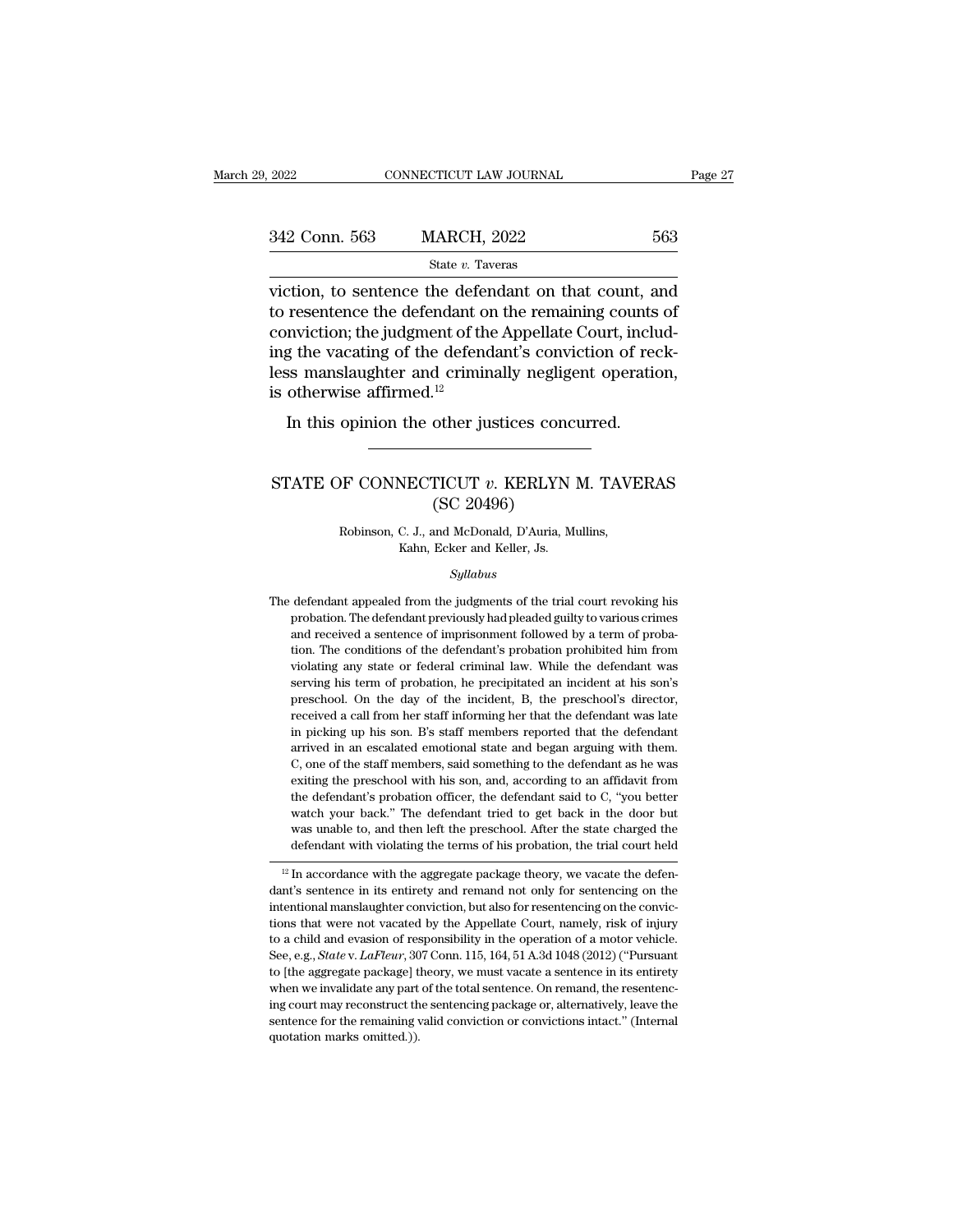# EXECUTE CONNECTICUT LAW JOURNAL March 29, 2022<br>
564 MARCH, 2022 342 Conn. 563<br>
State v. Taveras State *v.* Taveras MARCH, 2022 342 Conn. 563<br>
State v. Taveras<br>
an evidentiary hearing. The court found, by a preponderance of the<br>
evidence, that the state met its burden of proving that the defendant

**EVALUATE MARCH, 2022** 342 Conn. 563<br>
State v. Taveras<br>
an evidentiary hearing. The court found, by a preponderance of the<br>
evidence, that the state met its burden of proving that the defendant<br>
had violated the terms of MARCH, 2022 342 Conn. 563<br>
State v. Taveras<br>
an evidentiary hearing. The court found, by a preponderance of the<br>
evidence, that the state met its burden of proving that the defendant<br>
had violated the terms of his probatio an evidentiary hearing. The court found, by a preponderance of the evidence, that the state met its burden of proving that the defendant had violated the terms of his probation by committing breach of the peace in the seco State  $v$ . Taveras<br>an evidentiary hearing. The court found, by a preponderance of the<br>evidence, that the state met its burden of proving that the defendant<br>had violated the terms of his probation by committing breach of t an evidentiary hearing. The court found, by a preponderance of the evidence, that the state met its burden of proving that the defendant had violated the terms of his probation by committing breach of the peace in the seco evidence, that the state met its burden of proving that the defendant<br>had violated the terms of his probation by committing breach of the<br>peace in the second degree. The court specifically found that the defen-<br>dant had ex between the defendant of the defendant of the defendant had violated the terms of his probation by committing breach of the peace in the second degree. The court specifically found that the defendant had exhibited a threat The first amendment of the Second degree. The court specifically found that the defendant had exhibited a threatening nature and demeanor, and that his conduct caused B to call the police. Accordingly, the court rendered j dant had exhibited a threatening nature and demeanor, and that his conduct caused B to call the police. Accordingly, the court rendered judgments revoking the defendant's probation. On appeal to the Appellate Court, the de conduct caused B to call the police. Accordingly, the court rendered judgments revoking the defendant's probation. On appeal to the Appellate Court, the defendant claimed that his remarks were protected by the first amendm budgments revoking the defendant's probation. On appeal to the Appellate Court, the defendant claimed that his remarks were protected by the first amendment to the United States constitution. The Appellate Court agreed wit late Court, the defendant claimed that his remarks were protected by<br>the first amendment to the United States constitution. The Appellate<br>Court agreed with the defendant and reversed the judgments of the trial<br>court, reas the first amendment to the United States constitution. The Appellate Court agreed with the defendant and reversed the judgments of the trial court, reasoning that the defendant's remarks had not conveyed an explicit threat Court agreed with the defendant and reversed the judgments of the trial court, reasoning that the defendant's remarks had not conveyed an explicit threat and that the state had failed to provide sufficient context to resol court, reasoning that the defendant's remarks had not conveyed an explicit threat and that the state had failed to provide sufficient context to resolve the resulting ambiguity. The state, on the granting of certification, explicit threat and that the state had failed to provide sufficient context<br>to resolve the resulting ambiguity. The state, on the granting of certifica-<br>tion, appealed to this court. *Held* that the Appellate Court incorre defined the resulting ambiguity. The state, on the granting of certification, appealed to this court. *Held* that the Appellate Court incorrectly determined that the defendant's remarks warranted first amendment protection between two appealed to this court. *Held* that the Appellate Court incorrectly determined that the defendant's remarks warranted first amendment protection, as the defendant's statements and demeanor, as well as the surr protection, as the defendant's statements and demeanor, as well as<br>the surrounding context, were sufficient to support a finding that the<br>defendant's remarks constituted true threats: although the phrase "you<br>better watch protection, as the defendant's statements and demeanor, as well as<br>the surrounding context, were sufficient to support a finding that the<br>defendant's remarks constituted true threats: although the phrase "you<br>better watch Free surrounding context, were sufficient to support a finding that the defendant's remarks constituted true threats: although the phrase "you better watch your back" can be used to caution an addressee of an external thre defendant's remarks constituted true threats: although the phrase "you<br>deter watch your back" can be used to caution an addressee of an<br>external threat, it can also be used as a veiled or conditional threat of<br>violence, th better watch your back" can be used to caution an addressee of an external threat, it can also be used as a veiled or conditional threat of violence, the record did not suggest that the defendant's remarks were intended to external threat, it can also be used as a veiled or conditional threat of violence, the record did not suggest that the defendant's remarks were intended to convey the former sentiment, and the defendant's history at the p violence, the record did not suggest that the defendant's remarks were intended to convey the former sentiment, and the defendant's history at the preschool, his demeanor during the incident in question, and the subsequent intended to convey the former sentiment, and the defendant's history<br>at the preschool, his demeanor during the incident in question, and the<br>subsequent reactions of the preschool staff appeared objectively to<br>indicate the at the preschool, his demeanor during the incident in question, and the subsequent reactions of the preschool staff appeared objectively to indicate the threat of the possibility of violence; moreover, B stated that the de subsequent reactions of the preschool staff appeared objectively to indicate the threat of the possibility of violence; moreover, B stated that the defendant had previously caused escalated interactions at the preschool an indicate the threat of the possibility of violence; moreover, B stated that the defendant had previously caused escalated interactions at the preschool and that she previously had seen the defendant act in a threatening ma in that the defendant had previously caused escalated interactions at the preschool and that she previously caused escalated interactions at the preschool and that she previously had seen the defendant act in a threatening and persechool and that she previously had seen the defendant act in a threatening manner, and the fact that preschool employees notified B of the defendant's late arrival before it occurred and that B immediately returned Freatening manner, and the fact that preschool employees notified B of the defendant's late arrival before it occurred and that B immediately returned to the preschool because she knew things would escalate indicated that and the defendant's late arrival before it occurred and that B immediately returned to the preschool because she knew things would escalate indicated that the defendant had made his remarks in the context of an existing ho preturned to the preschool because she knew things would escalate indicated that the defendant had made his remarks in the context of an existing hostile relationship; furthermore, B testified that, when she arrived at the returned to the preschool because she knew things would escalate indicated that the defendant had made his remarks in the context of an existing hostile relationship; furthermore, B testified that, when she arrived at the an existing hostile relationship; furthermore, B testified that, when she<br>arrived at the preschool shortly after the incident, the staff was shaken<br>up and concerned by what had transpired, B immediately contacted the<br>polic arrived at the preschool shortly after the incident, the staff was shaken up and concerned by what had transpired, B immediately contacted the police, formally prohibited the defendant from reentering the preschool, began up and concerned by what had transpired, B immediately contacted the police, formally prohibited the defendant from reentering the preschool, began to pursue a restraining order, and hired a police office for additional se The discussion of the defendant from reentering the preschiestan to pursue a restraining order, and hired a police office for a tional security the following day, all of which reasonably suggests specific fear of physical (*Three justices concurring separately in two opinions*) and by provided a security the following day, all of which reasonably suggested fic fear of physical violence; accordingly, this court reversed the nent of the Appel In a security the following day, all of which reasonably suggested a secific fear of physical violence; accordingly, this court reversed the dgment of the Appellate Court and remanded the case for the Appellate ourt to con judgment of the Appellate Court and remanded the case for the Appellate<br>Court to consider the defendant's remaining appellate claims.<br>(*Three justices concurring separately in two opinions*)<br>Argued November 16, 2021—offici specific fear of physical violence; accordingly, this court reversed the<br>judgment of the Appellate Court and remanded the case for the Appellate<br>Court to consider the defendant's remaining appellate claims.<br>(*Three justice* 

Judgment of the Appellate Court and remanded the case for the Appellate<br>Court to consider the defendant's remaining appellate claims.<br>(*Three justices concurring separately in two opinions*)<br>Argued November 16, 2021—offici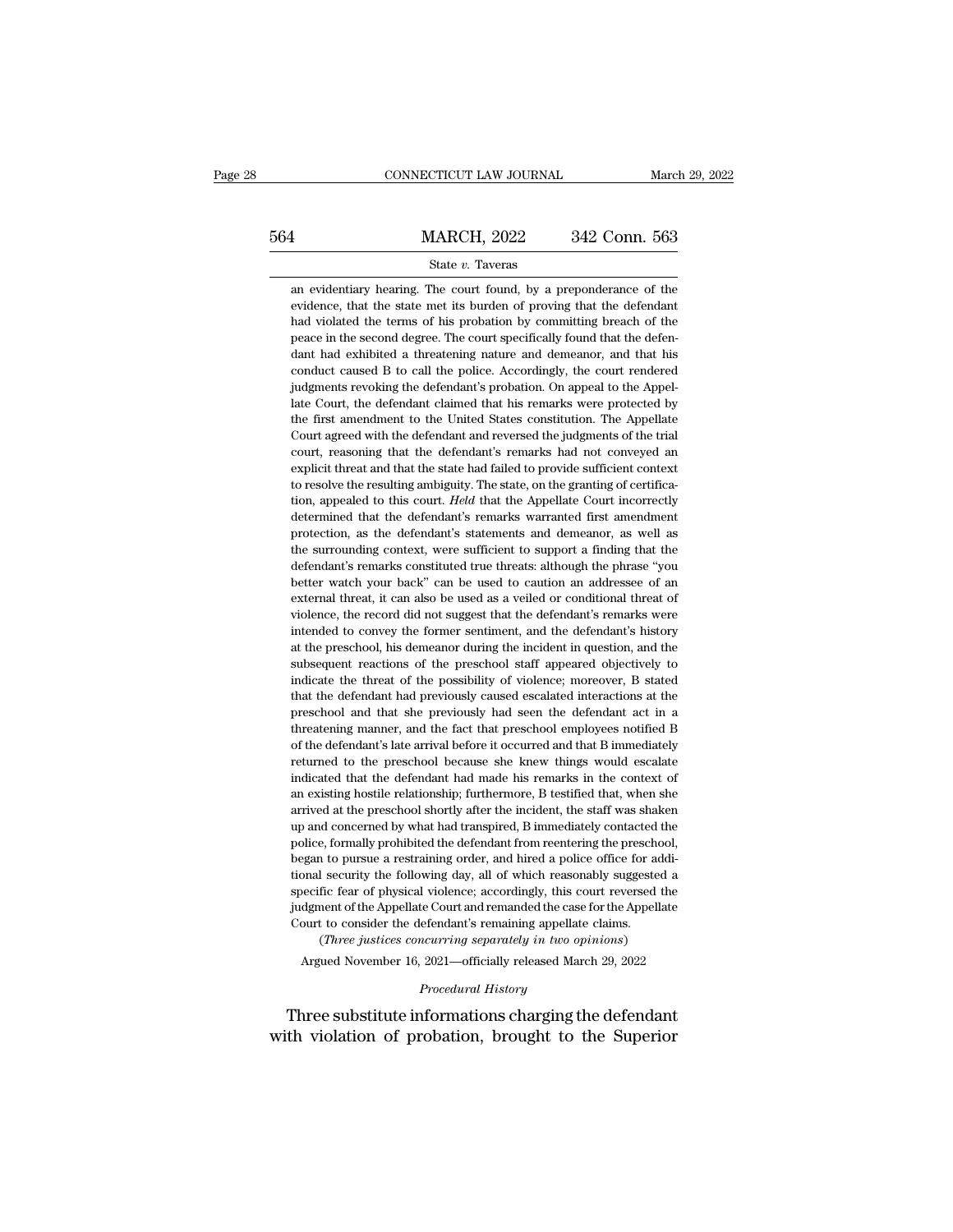| 1. 2022       | CONNECTICUT LAW JOURNAL                                                                                                                                                  | Page 29 |
|---------------|--------------------------------------------------------------------------------------------------------------------------------------------------------------------------|---------|
|               |                                                                                                                                                                          |         |
| 342 Conn. 563 | <b>MARCH, 2022</b>                                                                                                                                                       | 565     |
|               | State v. Taveras                                                                                                                                                         |         |
|               | Court in the judicial district of Danbury, geographical<br>area number three, where the cases were consolidated<br>and triad to the court. Dugge, L. judgments revelting |         |

 $\frac{\text{342 Conn. 563}}{\text{State } v. \text{ Tavers}}$   $\frac{\text{State } v. \text{ Tavers}}{\text{Count in the judicial district of Danbury, geographical area number three, where the cases were consolidated and tried to the court, *Russo, J.*; judgments revolving the defendant's problem from which the defendant.$ 342 Conn. 563 MARCH, 2022 565<br>
State v. Taveras<br>
Court in the judicial district of Danbury, geographical<br>
area number three, where the cases were consolidated<br>
and tried to the court, *Russo*, *J*.; judgments revoking<br>
th 342 Conn. 563 MARCH, 2022 565<br>
State v. Taveras<br>
Court in the judicial district of Danbury, geographical<br>
area number three, where the cases were consolidated<br>
and tried to the court, *Russo*, *J*.; judgments revoking<br>
th State v. Taveras<br>
Court in the judicial district of Danbury, geographical<br>
area number three, where the cases were consolidated<br>
and tried to the court, *Russo*, *J*.; judgments revoking<br>
the defendant's probation, from wh Court in the judicial district of Danbury, geographical<br>area number three, where the cases were consolidated<br>and tried to the court, *Russo*, *J*.; judgments revoking<br>the defendant's probation, from which the defendant<br>ap area number three, where the cases were consolidated<br>and tried to the court, *Russo*, *J*.; judgments revoking<br>the defendant's probation, from which the defendant<br>appealed to the Appellate Court, *Sheldon* and *Eveleigh*,<br> and tried to the court, *Russo*, *J*.; judgments revoking<br>the defendant's probation, from which the defendant<br>appealed to the Appellate Court, *Sheldon* and *Eveleigh*,<br>*Js.*, with *Elgo*, *J.*, dissenting, which reversed the defendant's probation, from which the<br>appealed to the Appellate Court, *Sheldon* an<br>Js., with *Elgo*, J., dissenting, which revers<br>court's judgments and remanded the cases<br>tion to render judgments for the defenda<br>state *Mitchell S. J.*, dissenting, which reversed the trial urt's judgments and remanded the cases with direction to render judgments for the defendant, and the atte, on the granting of certification, appealed to this urt. *Rev* court's judgments and remanded the cases with direction to render judgments for the defendant, and the state, on the granting of certification, appealed to this court. *Reversed*; *further proceedings.*<br>*Mitchell S. Brody* 

*IIII* and the state, on the granting of certification, appealed to this court. *Reversed*; *further proceedings.*<br>*Mitchell S. Brody*, senior assistant state's attorney, with whom, on the brief, were *Stephen J. Sedensky* state, on the granting<br>court. *Reversed*; furth<br>*Mitchell S. Brody*, s<br>with whom, on the b<br>*III* and *Sharmese L. V*<br>appellant (state).<br>*James B. Streeto*, s *James B. Brody*, senior assistant state's attorney,<br>*James B. Brody*, senior assistant state's attorney,<br>*James B. Streeto*, senior assistant public defender,<br>*James B. Streeto*, senior assistant public defender,<br>r the ap Mitchell S. Brody, senior assist<br>with whom, on the brief, were S<br>III and Sharmese L. Walcott, state<br>appellant (state).<br>James B. Streeto, senior assist:<br>for the appellee (defendant).

## *Opinion*

pellant (state).<br>
James B. Streeto, senior assistant public defender,<br>
r the appellee (defendant).<br>  $\begin{array}{c}opinion\end{array}$ <br>
KAHN, J. The principal issue in this case is whether<br>
e first amendment to the United States constitutio James B. Streeto, senior assistant public defender,<br>for the appellee (defendant).<br> $opinion$ <br>KAHN, J. The principal issue in this case is whether<br>the first amendment to the United States constitution<br>protects certain allegedly t for the appellee (defendant).<br>  $\omega_{pinion}$ <br>
KAHN, J. The principal issue in this case is whether<br>
the first amendment to the United States constitution<br>
protects certain allegedly threatening remarks made by<br>
the defendant, opinion<br>
Opinion<br>
KAHN, J. The principal issue in this case is whether<br>
the first amendment to the United States constitution<br>
protects certain allegedly threatening remarks made by<br>
the defendant, Kerlyn M. Taveras, to th opinion<br>KAHN, J. The principal issue in this case is whether<br>the first amendment to the United States constitution<br>protects certain allegedly threatening remarks made by<br>the defendant, Kerlyn M. Taveras, to the employees o KAHN, J. The principal issue in this case is whether<br>the first amendment to the United States constitution<br>protects certain allegedly threatening remarks made by<br>the defendant, Kerlyn M. Taveras, to the employees of<br>his so KAHN, J. The principal issue in this case is whether<br>the first amendment to the United States constitution<br>protects certain allegedly threatening remarks made by<br>the defendant, Kerlyn M. Taveras, to the employees of<br>his so the first amendment to the United States constitution<br>protects certain allegedly threatening remarks made by<br>the defendant, Kerlyn M. Taveras, to the employees of<br>his son's preschool in Danbury. In this certified appeal,<br>t protects certain allegedly threatening remarks made by<br>the defendant, Kerlyn M. Taveras, to the employees of<br>his son's preschool in Danbury. In this certified appeal,<br>the state claims that the Appellate Court incorrectly<br>c the defendant, Kerlyn M. Taveras, to the employees of<br>his son's preschool in Danbury. In this certified appeal,<br>the state claims that the Appellate Court incorrectly<br>concluded that the evidence contained in the record<br>prec his son's preschool in Danbury. In this certified appeal,<br>the state claims that the Appellate Court incorrectly<br>concluded that the evidence contained in the record<br>precluded application of the true threats exception and,<br>a the state claims that the Appellate Court incorrectly<br>concluded that the evidence contained in the record<br>precluded application of the true threats exception and,<br>as a result, improperly reversed the judgments of the<br>trial concluded that the evidence contained in the record<br>precluded application of the true threats exception and,<br>as a result, improperly reversed the judgments of the<br>trial court revoking the defendant's probation pursuant<br>to precluded application of the true threats exception and,<br>as a result, improperly reversed the judgments of the<br>trial court revoking the defendant's probation pursuant<br>to General Statutes § 53a-32 on the basis of that evi-<br> as a result, improperly reversed the judgments of the<br>trial court revoking the defendant's probation pursuant<br>to General Statutes § 53a-32 on the basis of that evi-<br>dence. The defendant, in response, argues that the<br>Appell trial court revoking the defendant's probation pursuant<br>to General Statutes § 53a-32 on the basis of that evi-<br>dence. The defendant, in response, argues that the<br>Appellate Court's analysis on the point was sound, and<br>that to General Statutes § 53a-32 on the basis of<br>dence. The defendant, in response, argues<br>Appellate Court's analysis on the point was so<br>that his conduct on the day of the incident in<br>warrants first amendment protection. For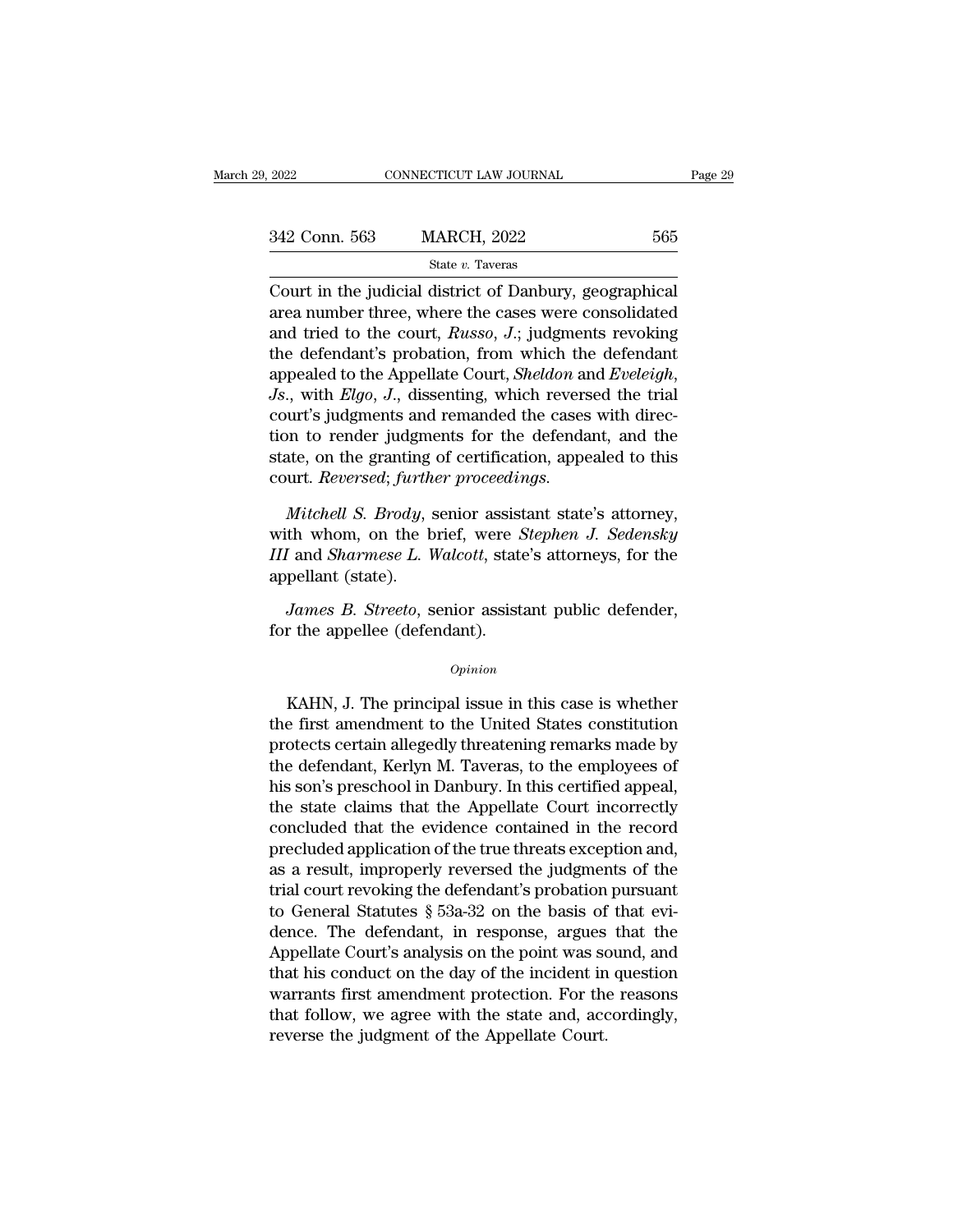|     | CONNECTICUT LAW JOURNAL                                                                                                                                             | March 29, 2022 |
|-----|---------------------------------------------------------------------------------------------------------------------------------------------------------------------|----------------|
|     |                                                                                                                                                                     |                |
| 566 | <b>MARCH, 2022</b>                                                                                                                                                  | 342 Conn. 563  |
|     | State v. Taveras                                                                                                                                                    |                |
|     | The following evidence, adduced at the defendant's<br>probation revocation hearing, and procedural history<br>are relatent to our consideration of this appeal. The |                |

MARCH, 2022 342 Conn. 563<br>
State v. Taveras<br>
The following evidence, adduced at the defendant's<br>
probation revocation hearing, and procedural history<br>
are relevant to our consideration of this appeal. The<br>
record ostablish  $\frac{\text{MARCH, 2022}}{\text{State } v. \text{ Tavers}}$ <br>The following evidence, adduced at the defendant's<br>probation revocation hearing, and procedural history<br>are relevant to our consideration of this appeal. The<br>record establishes that the defen  $\frac{\text{MARCH}}{\text{State } v. \text{ Tavers}}$ <br>The following evidence, adduced at the defendant's<br>probation revocation hearing, and procedural history<br>are relevant to our consideration of this appeal. The<br>record establishes that the defendant h State v. Taveras<br>
The following evidence, adduced at the defendant's<br>
probation revocation hearing, and procedural history<br>
are relevant to our consideration of this appeal. The<br>
record establishes that the defendant had State v. Taveras<br>
The following evidence, adduced at the defendant's<br>
probation revocation hearing, and procedural history<br>
are relevant to our consideration of this appeal. The<br>
record establishes that the defendant had The following evidence, adduced at the defendant's<br>probation revocation hearing, and procedural history<br>are relevant to our consideration of this appeal. The<br>record establishes that the defendant had been pre-<br>viously cha probation revocation hearing, and procedural history<br>are relevant to our consideration of this appeal. The<br>record establishes that the defendant had been pre-<br>viously charged with, and pleaded guilty to, the follow-<br>ing of are relevant to our consideration of this appeal. The<br>record establishes that the defendant had been pre-<br>viously charged with, and pleaded guilty to, the follow-<br>ing offenses in three separate criminal cases: (1)<br>threate record establishes that the defendant had been pre-<br>viously charged with, and pleaded guilty to, the follow-<br>ing offenses in three separate criminal cases: (1)<br>threatening in the second degree in violation of General<br>Stat viously charged with, and pleaded guilty to, the following offenses in three separate criminal cases: (1) threatening in the second degree in violation of General Statutes § 53a-62 (a) (3) in connection with an incident t ing offenses in three separate criminal cases: (1)<br>threatening in the second degree in violation of General<br>Statutes § 53a-62 (a) (3) in connection with an incident<br>that occurred on or about September 17, 2009; (2)<br>assaul threatening in the second degree in violation of General<br>Statutes § 53a-62 (a) (3) in connection with an incident<br>that occurred on or about September 17, 2009; (2)<br>assault in the third degree in violation of General Stat-Statutes § 53a-62 (a) (3) in connection with an incident<br>that occurred on or about September 17, 2009; (2)<br>assault in the third degree in violation of General Stat-<br>utes § 53a-61 (a) (1) in connection with an incident tha that occurred on or about September 17, 2009; (2)<br>assault in the third degree in violation of General Stat-<br>utes § 53a-61 (a) (1) in connection with an incident that<br>occurred on or about June 30, 2011; and (3) threatening assault in the third degree in violation of General Stat-<br>utes § 53a-61 (a) (1) in connection with an incident that<br>occurred on or about June 30, 2011; and (3) threatening<br>in the second degree in violation of § 53a-62 (a) utes § 53a-61 (a) (1) in connection with an incident that<br>occurred on or about June 30, 2011; and (3) threatening<br>in the second degree in violation of § 53a-62 (a) (3) in<br>connection with an incident that occurred on or abo occurred on or about June 30, 2011; and (3) threatening<br>in the second degree in violation of § 53a-62 (a) (3) in<br>connection with an incident that occurred on or about<br>July 28, 2011. The trial court accepted those pleas an in the second degree in violation of § 53a-62 (a) (3) in<br>connection with an incident that occurred on or about<br>July 28, 2011. The trial court accepted those pleas and,<br>on August 22, 2012, imposed a total effective sentenc connection with an incident that occurred on or about<br>July 28, 2011. The trial court accepted those pleas and,<br>on August 22, 2012, imposed a total effective sentence<br>on those charges of three years of incarceration, execu-July 28, 2011. The trial court accepted those pleas and,<br>on August 22, 2012, imposed a total effective sentence<br>on those charges of three years of incarceration, execu-<br>tion suspended after twelve months, followed by three on August 22, 2012, imposed a total effective sentence<br>on those charges of three years of incarceration, execu-<br>tion suspended after twelve months, followed by three<br>years of probation.<sup>1</sup> The defendant's term of probation on those charges of three years of incarceration, execution suspended after twelve months, followed by three<br>years of probation.<sup>1</sup> The defendant's term of probation<br>on these charges began on July 1, 2013. On August 28,<br>20 tion suspended after twelve months, followed by three<br>years of probation.<sup>1</sup> The defendant's term of probation<br>on these charges began on July 1, 2013. On August 28,<br>2012, and then again on April 25, 2013, the defendant<br>agr years of probation.<sup>1</sup> The defendant's term of probation<br>on these charges began on July 1, 2013. On August 28,<br>2012, and then again on April 25, 2013, the defendant<br>agreed to the standard conditions of probation set forth<br> on these charges began on July 1, 2013. On At<br>2012, and then again on April 25, 2013, the de<br>agreed to the standard conditions of probation<br>on Judicial Branch Form JD-AP-110. Those co<br>expressly prohibited the defendant fro reed to the standard conditions of probation set forth<br>
I Judicial Branch Form JD-AP-110. Those conditions<br>
pressly prohibited the defendant from, among other<br>
ings, "violat[ing] any criminal law of the United States,<br>
is on Judicial Branch Form JD-AP-110. Those conditions<br>expressly prohibited the defendant from, among other<br>things, "violat[ing] any criminal law of the United States,<br>this state or any other state or territory."<br>On March 11,

expressly prohibited the defendant from, among other<br>things, "violat[ing] any criminal law of the United States,<br>this state or any other state or territory."<br>On March 11, 2014, approximately eight months into<br>his term of p things, "violat[ing] any criminal law of the United States,<br>this state or any other state or territory."<br>On March 11, 2014, approximately eight months into<br>his term of probation, the defendant precipitated an<br>incident at h this state or any other state or territory."<br>On March 11, 2014, approximately eight months into<br>his term of probation, the defendant precipitated an<br>incident at his son's preschool in Danbury. The evidence<br>contained in the On March 11, 2014, approximately eight months into<br>his term of probation, the defendant precipitated an<br>incident at his son's preschool in Danbury. The evidence<br>contained in the record about that event comes almost<br>exclus cident at his son s preschool in Danbury. The evidence<br>
ontained in the record about that event comes almost<br>
sclusively from two distinct sources: (1) testimony<br>
om the preschool's director, Monica Bevilaqua; and<br>
<sup>1</sup>We n contained in the record about that event comes almost exclusively from two distinct sources: (1) testimony from the preschool's director, Monica Bevilaqua; and  $\frac{1}{1}$  We note that, because the sentences of incarceratio

exclusively from two distinct sources: (1) testimony<br>from the preschool's director, Monica Bevilaqua; and<br> $\frac{1}{1}$ We note that, because the sentences of incarceration imposed on each<br>of these convictions were to run cons from the preschool's director, Monica Bevilaqua; and<br><sup>1</sup>We note that, because the sentences of incarceration imposed on each<br>of these convictions were to run consecutively, rather than concurrently,<br>the Appellate Court's r THE THE PLESS<br>  $\frac{1}{1}$  We note that, bear only the Appellate Court'<br>
in Mess technically inactions<br>
193 A.3d 561 (2018).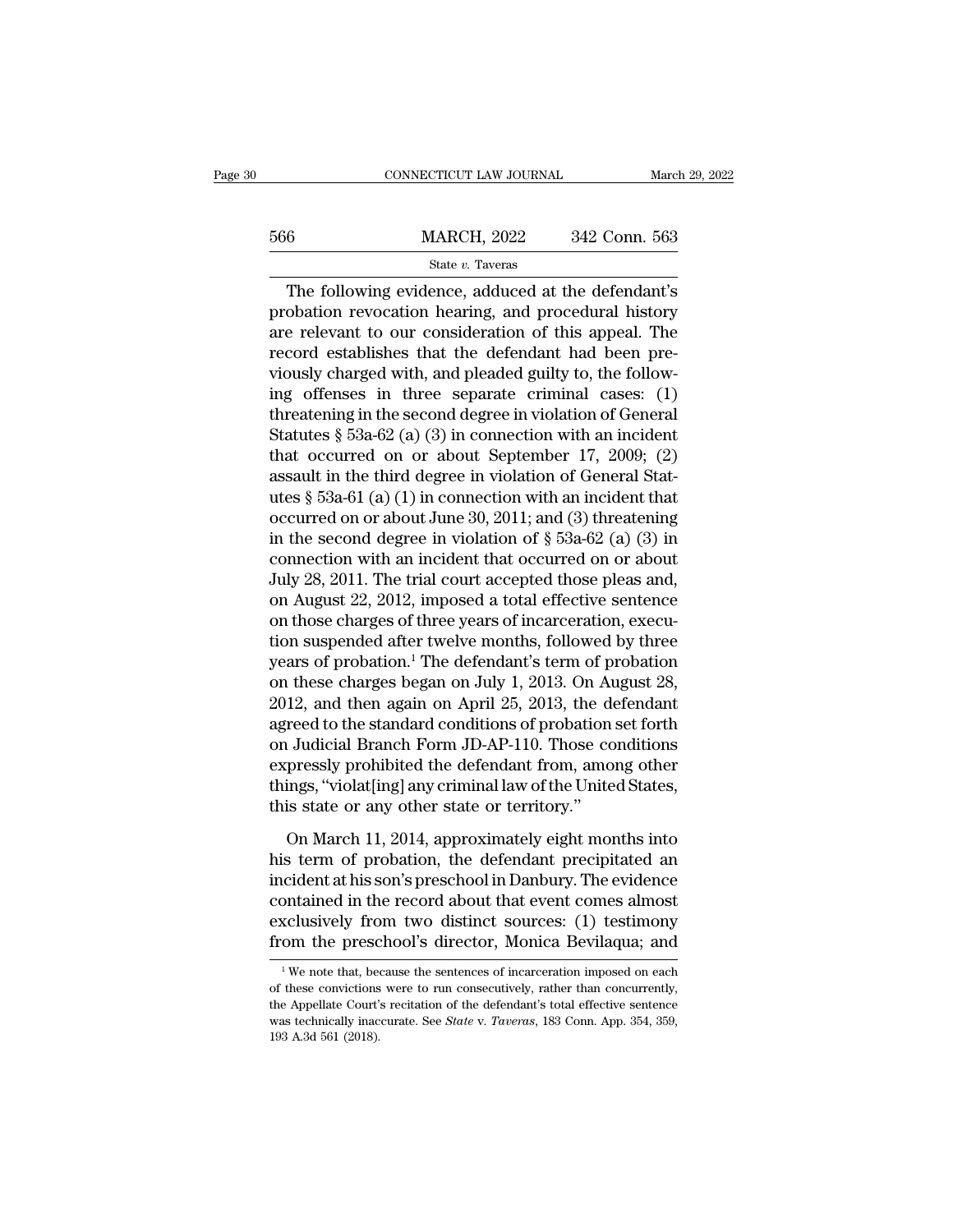| 9, 2022       | CONNECTICUT LAW JOURNAL | Page 31 |  |
|---------------|-------------------------|---------|--|
| 342 Conn. 563 | <b>MARCH, 2022</b>      | 567     |  |
|               | State v. Taveras        |         |  |

(2022 CONNECTICUT LAW JOURNAL Page<br>
342 Conn. 563 MARCH, 2022 567<br>
State v. Taveras<br>
(2) an affidavit from the defendant's probation officer,<br>
Christopher Kelly, dated April 17, 2014, requesting the<br>
issuance of a warrant 342 Conn. 563 MARCH, 2022 567<br>
State v. Taveras<br>
(2) an affidavit from the defendant's probation officer,<br>
Christopher Kelly, dated April 17, 2014, requesting the<br>
issuance of a warrant for a violation of the defendant's<br> 342 Conn. 563 MARCH, 2022 567<br>
State v. Taveras<br>
(2) an affidavit from the defendant's probation officer,<br>
Christopher Kelly, dated April 17, 2014, requesting the issuance of a warrant for a violation of the defendant's<br> 342 Conn. 563 MARCH, 2022 567<br>
State v. Taveras<br>
(2) an affidavit from the defendant's probation officer,<br>
Christopher Kelly, dated April 17, 2014, requesting the<br>
issuance of a warrant for a violation of the defendant's<br> State v. Taveras<br>
) an affidavit from the defendant's probation officer,<br>
uristopher Kelly, dated April 17, 2014, requesting the<br>
suance of a warrant for a violation of the defendant's<br>
obation.<sup>2</sup> We review these two acc (2) an affidavit from the defendant's probation officer,<br>Christopher Kelly, dated April 17, 2014, requesting the<br>issuance of a warrant for a violation of the defendant's<br>probation.<sup>2</sup> We review these two accounts in turn.

(2) an amdavit from the detendant's probation officer,<br>Christopher Kelly, dated April 17, 2014, requesting the<br>issuance of a warrant for a violation of the defendant's<br>probation.<sup>2</sup> We review these two accounts in turn.<br>F Equesting the defendant's<br>
issuance of a warrant for a violation of the defendant's<br>
probation.<sup>2</sup> We review these two accounts in turn.<br>
First, Bevilaqua testified that the defendant's son was<br>
one of about four hundred s issuance of a warrant for a violation of the defendant's<br>probation.<sup>2</sup> We review these two accounts in turn.<br>First, Bevilaqua testified that the defendant's son was<br>one of about four hundred students enrolled at the<br>presch First, Bevilaqua testified that the defendant's son was<br>one of about four hundred students enrolled at the<br>preschool and that his child's scheduled hours were<br>8:30 a.m. to 4 p.m. Shortly after 4 p.m. on March 11,<br>2014, Bev First, Bevilaqua testified that the defendant's son was<br>one of about four hundred students enrolled at the<br>preschool and that his child's scheduled hours were<br>8:30 a.m. to 4 p.m. Shortly after 4 p.m. on March 11,<br>2014, Bev one of about four hundred students enrolled at the<br>preschool and that his child's scheduled hours were<br>8:30 a.m. to 4 p.m. Shortly after 4 p.m. on March 11,<br>2014, Bevilaqua, who was not then physically present<br>at the presc preschool and that his child's scheduled hours were<br>8:30 a.m. to 4 p.m. Shortly after 4 p.m. on March 11,<br>2014, Bevilaqua, who was not then physically present<br>at the preschool, received a call from her staff informing<br>her 8:30 a.m. to 4 p.m. Shortly after 4 p.m. on March 11,<br>2014, Bevilaqua, who was not then physically present<br>at the preschool, received a call from her staff informing<br>her that the defendant was late for pickup. Pursuant<br>to 2014, Bevilaqua, who was not then physically present<br>at the preschool, received a call from her staff informing<br>her that the defendant was late for pickup. Pursuant<br>to standard policy, preschool staff had reached out to<br>th at the preschool,<br>her that the defe<br>to standard polic<br>the defendant by<br>testified that the<br>call but that he h<br>on his way.<br>According to Final divergent was fact for pickup. Fursuant standard policy, preschool staff had reached out to edefendant by phone to ask where he was. Bevilaqua stified that the defendant was "not happy" about this ll but that he had defendant by phone to ask where he was. Bevilaqua<br>testified that the defendant was "not happy" about this<br>call but that he had, nonetheless, told staff that he was<br>on his way.<br>According to reports from Bevilaqua's staff, t

imate detendant by phone to ask where he was. Bevilagua<br>testified that the defendant was "not happy" about this<br>call but that he had, nonetheless, told staff that he was<br>on his way.<br>According to reports from Bevilagua's st call but that he had, nonetheless, told staff that he was<br>on his way.<br>According to reports from Bevilaqua's staff, the<br>defendant eventually arrived at the preschool at approx-<br>imately 4:40 p.m. in an "already escalated" em ean but that he had, honcencess, told start that he was<br>on his way.<br>According to reports from Bevilaqua's staff, the<br>defendant eventually arrived at the preschool at approx-<br>imately 4:40 p.m. in an "already escalated" emot on his way.<br>
According to reports from Bevilaqua's staff, the<br>
defendant eventually arrived at the preschool at approx-<br>
imately 4:40 p.m. in an "already escalated" emotional<br>
state, went down to his child's classroom, and According to reports from Bevilaqua's staff, the<br>defendant eventually arrived at the preschool at approx-<br>imately 4:40 p.m. in an "already escalated" emotional<br>state, went down to his child's classroom, and then<br>began argu defendant eventually arrived at the preschool at approx-<br>imately 4:40 p.m. in an "already escalated" emotional<br>state, went down to his child's classroom, and then<br>began arguing with staff on his way out. Sondra Cher-<br>ney, egan arguing with staff on his way out. Sondra Cher-<br>ey, the preschool's assistant education manager, then<br>id something to the defendant as he was exiting the<br>reschool through a set of locked doors. Bevilaqua testi-<br><sup>2</sup> Ke ney, the preschool's assistant education manager, then<br>said something to the defendant as he was exiting the<br>preschool through a set of locked doors. Bevilaqua testi-<br><sup>2</sup> Kelly's affidavit was admitted as a full exhibit wi

said something to the defendant as he was exiting the preschool through a set of locked doors. Bevilaqua testi-<br><sup>2</sup> Kelly's affidavit was admitted as a full exhibit without objection. Although defense counsel objected to preschool through a set of locked doors. Bevilaqua testi-<br>
<sup>2</sup> Kelly's affidavit was admitted as a full exhibit without objection. Although defense counsel objected to portions of Bevilaqua's testimony on hearsay grounds, The SCHOOI LITOUGHT A SET OF JOCKEU LIOOTS. DEVITAL LESLI-<br>
<sup>2</sup> Kelly's affidavit was admitted as a full exhibit without objection. Although<br>
defense counsel objected to portions of Bevilaqua's testimony on hearsay<br>
ground <sup>2</sup> Kelly's affidavit was admitted as a full exhibit without objection. Although defense counsel objected to portions of Bevilaqua's testimony on hearsay grounds, the trial court overruled that objection. In a subsequent tuted hearsay, it was nonetheless admissible for the purpose of proving the defendant's violation of probation because it was "relevant, reliable, and probative." See, e.g., *State* v. *Gumbs*, 94 Conn. App. 747, 751, 894 grounds, the trial court overruled that objection. In a subsequent articulation, the trial court expressed its view that, although Bevilaqua's testimony constituted hearsay, it was nonetheless admissible for the purpose of the trial court expressed its view that, although Bevilaqua's testimony constituted hearsay, it was nonetheless admissible for the purpose of proving the defendant's violation of probation because it was "relevant, reliab tuted hearsay, it was nonetheless admissible for the purpose of proving the defendant's violation of probation because it was "relevant, reliable, and probative." See, e.g., *State* v. *Gumbs*, 94 Conn. App. 747, 751, 894 probative." See, e.g., *State* v. *Gumbs*, 94 Conn. App. 747, 751, 894 A.2d 396, cert. denied, 278 Conn. 917, 899 A.2d 622 (2006). The defendant assigned error to the admission of this testimony in his initial appeal, but cert. denied, 278 Conn. 917, 899 A.2d 622 (2006). The defendant assigned error to the admission of this testimony in his initial appeal, but the Appellate Court declined to reach that issue in its decision. See *State* v. error to the admission of this testimony in his initial appeal, but the Appellate Court declined to reach that issue in its decision. See *State v. Taveras*, supra, 183 Conn. App. 357 n.2. In briefing the present appeal, t supra, 183 Conn. App. 357 n.2. In briefing the present appeal, the defendant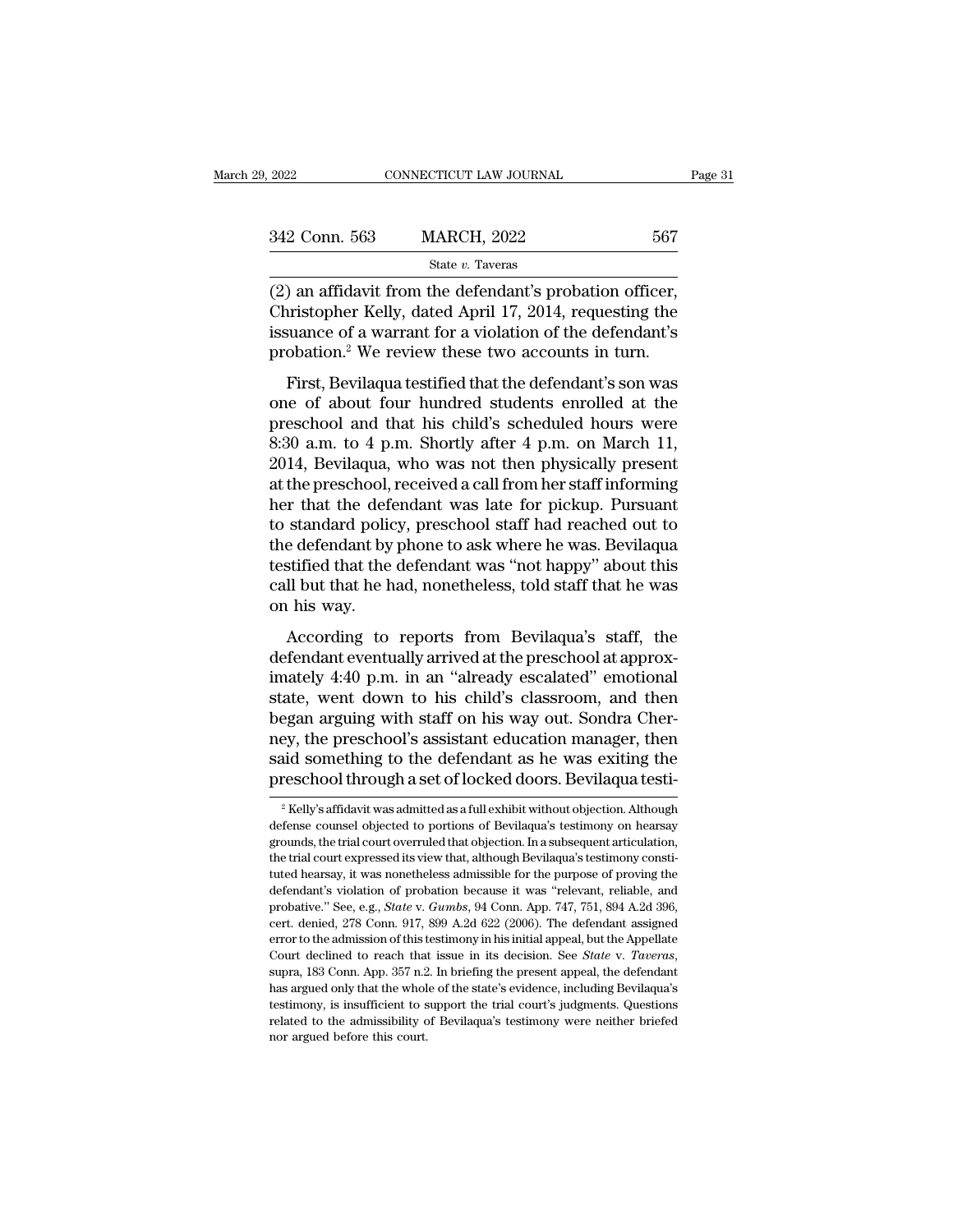|     | CONNECTICUT LAW JOURNAL | March 29, 2022 |
|-----|-------------------------|----------------|
|     |                         |                |
| 568 | <b>MARCH, 2022</b>      | 342 Conn. 563  |
|     | State v. Taveras        |                |

 $\frac{\text{MARCH, 2022}}{\text{State } v. \text{ Tavers}}$ <br>  $\frac{\text{State } v. \text{ Tavers}}{\text{field that, in response to Cherney's comment, the defen-  
dant turned around and said, "you better watch  
yourself, you better be careful . . . . " Bevilagua indi-  
cated that the defendent then "tried to get back in the$  $\frac{\text{MARCH}}{\text{State } v. \text{ Tavers}}$ <br>
State  $v. \text{ Tavers}}$ <br>
Fied that, in response to Cherney's comment, the defendant turned around and said, "you better watch yourself, you better be careful . . . ." Bevilaqua indicated that the defenda 568 MARCH, 2022 342 Conn. 563<br>
State v. Taveras<br>
fied that, in response to Cherney's comment, the defendant turned around and said, "you better watch<br>
yourself, you better be careful . . . . " Bevilaqua indicated that the State v. Taveras<br>
fied that, in response to Cherney's comme<br>
dant turned around and said, "you b<br>
yourself, you better be careful  $\dots$ ." Be<br>
cated that the defendant then "tried to ge<br>
door and couldn't, and then he left. d that, in response to Cherney's comment, the defen-<br>nt turned around and said, "you better watch<br>urself, you better be careful . . . . " Bevilaqua indi-<br>ted that the defendant then "tried to get back in the<br>or and couldn' from the diate, in response to Cherney's comment, the defendant turned around and said, "you better watch yourself, you better be careful . . . . ." Bevilaqua indicated that the defendant then "tried to get back in the doo

better turned around and said, you better watch<br>yourself, you better be careful  $\ldots$ ." Bevilaqua indi-<br>cated that the defendant then "tried to get back in the<br>door and couldn't, and then he left."<br>Other portions of Bevil boursen, you better be careful  $\ldots$ . Bevilagua indicated that the defendant then "tried to get back in the door and couldn't, and then he left."<br>Other portions of Bevilagua's testimony provide the following additional fa cated that the defendant then thed to get back in the<br>door and couldn't, and then he left."<br>Other portions of Bevilaqua's testimony provide the<br>following additional factual context. Bevilaqua indi-<br>cated that this situatio out and couldn't, and then he left.<br>
Other portions of Bevilaqua's testimony provide the<br>
following additional factual context. Bevilaqua indi-<br>
cated that this situation was not the staff's first "esca-<br>
lated interaction Other portions of Bevilaqua's testimony provide the<br>following additional factual context. Bevilaqua indi-<br>cated that this situation was not the staff's first "esca-<br>lated interaction" with the defendant. Although the detai following additional factual context. Bevilaqua indicated that this situation was not the staff's first "escalated interaction" with the defendant. Although the details of these previous interactions were not expressly dra cated that this situation was not the staff's first "escalated interaction" with the defendant. Although the details of these previous interactions were not expressly drawn out at the hearing, Bevilaqua clearly testified t lated interaction" with the defendant. Although the details<br>of these previous interactions were not expressly drawn<br>out at the hearing, Bevilaqua clearly testified that she<br>herself had previously witnessed the defendant ac of these previous interactions were not expressly drawn<br>out at the hearing, Bevilaqua clearly testified that she<br>herself had previously witnessed the defendant acting<br>in a threatening manner. Indeed, Bevilaqua stated that<br> out at the hearing, Bevilaqua clearly testified that she<br>herself had previously witnessed the defendant acting<br>in a threatening manner. Indeed, Bevilaqua stated that<br>she made the decision to return to the preschool as<br>soon herself had previously witnessed the defendant acting<br>in a threatening manner. Indeed, Bevilaqua stated that<br>she made the decision to return to the preschool as<br>soon as she heard that the defendant was going to be<br>late bec in a threatening manner. Indeed, Bevilaqua stated that<br>she made the decision to return to the preschool as<br>soon as she heard that the defendant was going to be<br>late because she "knew it would get escalated." When<br>she got t she made the decision to return to the preschool as<br>soon as she heard that the defendant was going to be<br>late because she "knew it would get escalated." When<br>she got to the preschool, she found that members of her<br>staff we soon as she heard that the defendant was going to be<br>late because she "knew it would get escalated." When<br>she got to the preschool, she found that members of her<br>staff were "shaken up" and "concerned" by what had<br>transpire late because she "knew it would get escalated." When<br>she got to the preschool, she found that members of her<br>staff were "shaken up" and "concerned" by what had<br>transpired. Bevilaqua also stated that, in order to pro-<br>tect she got to the preschool, she found that members of her<br>staff were "shaken up" and "concerned" by what had<br>transpired. Bevilaqua also stated that, in order to pro-<br>tect those at the preschool, she immediately contacted<br>the staff were "shaken<br>transpired. Bevilaqu<br>tect those at the pre<br>the police, formally<br>tering the preschool<br>and hired a police<br>following day.<br>Kelly's affidavit pr Inspired. Bevilagua also stated that, in order to pro-<br>et those at the preschool, she immediately contacted<br>e police, formally prohibited the defendant from reen-<br>ring the preschool, began pursuing a restraining order,<br>d h rect those at the preschool, she inheliately contacted<br>the police, formally prohibited the defendant from reen-<br>tering the preschool, began pursuing a restraining order,<br>and hired a police officer for additional security t

tering the preschool, began pursuing a restraining order,<br>tering the preschool, began pursuing a restraining order,<br>and hired a police officer for additional security the<br>following day.<br>Kelly's affidavit provides the follo defing the preschool, began pursuing a restraining order,<br>and hired a police officer for additional security the<br>following day.<br>Kelly's affidavit provides the following similar account<br>of events: "[On March 11, 2014, polic and fired a police officer for additional security the<br>following day.<br>Kelly's affidavit provides the following similar account<br>of events: "[On March 11, 2014, police officers were]<br>dispatched to [a preschool for] a dispute Kelly's affidavit provides the following similar account<br>of events: "[On March 11, 2014, police officers were]<br>dispatched to [a preschool for] a dispute involving [the<br>defendant]. [The defendant] was forty minutes late pi Kelly's affidavit provides the following similar account<br>of events: "[On March 11, 2014, police officers were]<br>dispatched to [a preschool for] a dispute involving [the<br>defendant]. [The defendant] was forty minutes late pi of events: "[On March 11, 2014, police officers were]<br>dispatched to [a preschool for] a dispute involving [the<br>defendant]. [The defendant] was forty minutes late pick-<br>ing up his child . . . and [was] . . . reminded . . .<br> dispatched to [a preschool for] a dispute involving [the<br>defendant]. [The defendant] was forty minutes late pick-<br>ing up his child . . . and [was] . . . reminded . . .<br>that he needed to pick his child up on time. [The defe defendant]. [The defendant] was forty minutes late picking up his child . . . and [was] . . . reminded . . . .<br>that he needed to pick his child up on time. [The defen-<br>dant] became extremely agitated and began to argue<br>wi ing up his child  $\ldots$  and [was]  $\ldots$  reminded  $\ldots$  that he needed to pick his child up on time. [The defendant] became extremely agitated and began to argue with staff. Staff told [the defendant] that he had to leave b that he needed to pick his child up on time. [The defendant] became extremely agitated and began to argue with staff. Staff told [the defendant] that he had to leave because he was arguing with staff in the front lobby in dant] became extremely agitated and began to argue<br>with staff. Staff told [the defendant] that he had to leave<br>because he was arguing with staff in the front lobby in<br>front of other children and their parents. [The defen-<br>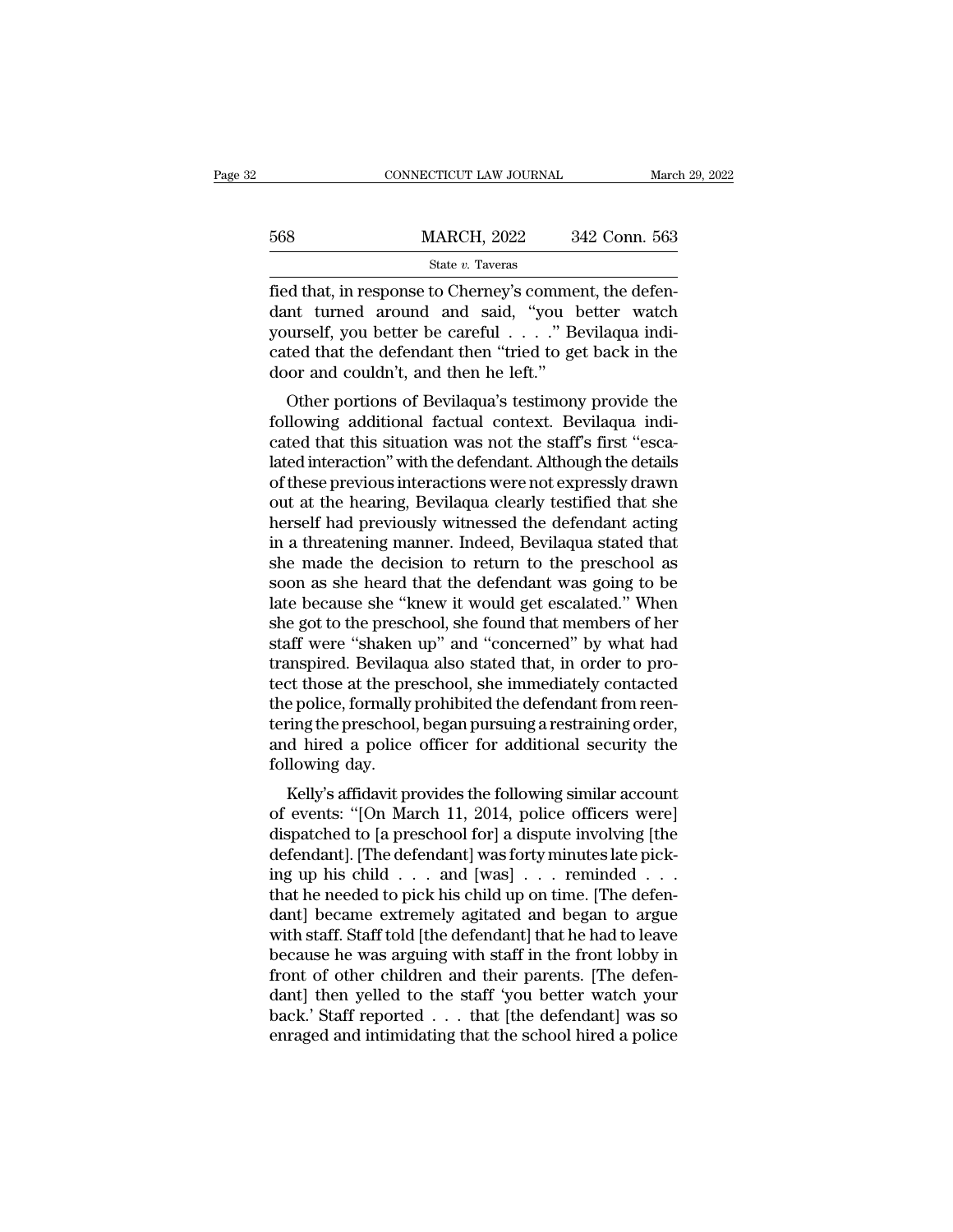| 9, 2022       | CONNECTICUT LAW JOURNAL                                                                                                                                                  | Page 33 |
|---------------|--------------------------------------------------------------------------------------------------------------------------------------------------------------------------|---------|
|               |                                                                                                                                                                          |         |
| 342 Conn. 563 | <b>MARCH, 2022</b>                                                                                                                                                       | 569     |
|               | State v. Taveras                                                                                                                                                         |         |
|               | officer for security the next morning in the event the<br>defendant came back. [The defendant] agreed to meet<br>Inclies officeral the next morning and west arroted for |         |

 $\frac{342 \text{ Conn. } 563}{\text{State } v. } \frac{\text{NARCH, } 2022}{\text{State } v. } \frac{569}{\text{State } v. } \frac{2022}{\text{Average of the next morning in the event [the defendant] came back. [The defendant] agreed to meet [police officers] the next morning and was arrested for thread to be 5.} \frac{1}{\text{Speed of the head of the second.}} \frac{1}{\text{Speed of the head of the head.}} \frac{1}{\text{Speed of the head of the head.}} \frac{1}{\text{Speed of the head.}} \frac{1}{\text{Speed of the head.}} \frac{1}{\text{Speed of the head.}} \frac{1}{\text{Speed of the$  $\frac{342 \text{ Conn. } 563 \qquad \text{MARCH, } 2022 \qquad \qquad 569}$ <br>  $\frac{\text{State } v. \text{ Tavers}}{\text{offer for security the next morning in the event [the}\n\text{defendant}] came back. [The defendant] agreed to meet [police officers] the next morning and was arrested for\nbreach of [the] peace. [The defendant] was advised not\nfor return to the school again, otherwise he would be$  $\begin{array}{ccc}\n 342 \text{ Conn. } 563 \quad \text{MARCH, } 2022 \quad \text{569}\n \hline\n \text{State } v. \text{ Tavers} \text{ \n\text{offer for security the next morning in the event [the}\n\text{defendant}] came back. [The defendant] agreed to meet [police officers] the next morning and was arrested for\n \text{break of [the] peace. [The defendant] was advised not to return to the school again, otherwise he would be\n\text{proved for criminal litcreases."} \n$ State  $v$ . Taveras<br>
officer for security the next morning in the event [the<br>
defendant] came back. [The defendant] agreed to meet<br>
[police officers] the next morning and was arrested for<br>
breach of [the] peace. [The defen  $\begin{array}{l} \text{state } v \text{. Iaves} \\ \text{offer for security the next morning} \\ \text{defendant] came back. [The defendant [police officers] the next morning and breach of [the] peace. [The defendant to return to the school again, other  
arrested for criminal [t] responses." \\ \text{The state subsequently sought revoc:} \end{array}$ From the state, The state subsequently and was arrested for<br>each of [the] peace. [The defendant] agreed to meet<br>each of [the] peace. [The defendant] was advised not<br>return to the school again, otherwise he would be<br>rested deposite officers] the next morning and was arrested for<br>
breach of [the] peace. [The defendant] was advised not<br>
to return to the school again, otherwise he would be<br>
arrested for criminal [t]<br>
respass."<br>
The state subseq

on of [the] peace. [The defendant] was advised not<br>to return to the school again, otherwise he would be<br>arrested for criminal [t]respass."<br>The state subsequently sought revocation of the defen-<br>dant's probation as a result to return to the school again, otherwise he would be<br>arrested for criminal [t]respass."<br>The state subsequently sought revocation of the defen-<br>dant's probation as a result of the defendant's conduct<br>on March 11, 2014.<sup>3</sup> D arrested for criminal [t]respass."<br>The state subsequently sought revocation of the defendant's probation as a result of the defendant's conduct<br>on March 11, 2014.<sup>3</sup> During the hearing that followed,<br>the state proceeded on The state subsequently sought revocation of the defendant's probation as a result of the defendant's conduct<br>on March 11, 2014.<sup>3</sup> During the hearing that followed,<br>the state proceeded on the theory that the foregoing<br>tes The state subsequently sought revocation of the defendant's probation as a result of the defendant's conduct<br>on March 11, 2014.<sup>3</sup> During the hearing that followed,<br>the state proceeded on the theory that the foregoing<br>tes dant's probation as a result of the defendant's condu<br>on March 11, 2014.<sup>3</sup> During the hearing that followe<br>the state proceeded on the theory that the foregoin<br>testimony and evidence were sufficient to prove th<br>the defend e state proceeded on the theory that the foregoing<br>stimony and evidence were sufficient to prove that<br>e defendant had violated the terms of his probation<br>committing breach of the peace in the second degree,<br>violation of G testimony and evidence were sufficient to prove that<br>the defendant had violated the terms of his probation<br>by committing breach of the peace in the second degree,<br>in violation of General Statutes  $\S$  53a-181 (a).<sup>4</sup><br>On th

the defendant had violated the terms of his probation<br>by committing breach of the peace in the second degree,<br>in violation of General Statutes  $\S$  53a-181 (a).<sup>4</sup><br>On the basis of this testimony, the trial court found<br>that by committing breach of the peace in the second degree,<br>in violation of General Statutes § 53a-181 (a).<sup>4</sup><br>On the basis of this testimony, the trial court found<br>that the state had met its burden of proving, by a prepon-<br>d On the basis of this testimony, the trial court found<br>aat the state had met its burden of proving, by a prepon-<br>erance of the evidence, that the defendant had violated<br>the standard terms of his probation by violating  $\S$  that the state had met its burden of proving, by a preponderance of the evidence, that the defendant had violated<br>the standard terms of his probation by violating § 53a-<br><sup>3</sup>The state also charged the defendant with violat

purposes of this section, 'public place' means any area that is used or held out for use by the public whether owned or operated by public or private interests."<br>Although portions of the prosecutor's arguments before the arguing the case before the Appellate Court. The Appellate Court subse-<br>appear to track the language of § 53a-181 (a) (1), the state subsequently<br>relied on § 53a-181 (a) (3) as an alternative ground for affirmance when<br>ar private interests."<br>
Although portions of the prosecutor's arguments before the trial court<br>
appear to track the language of § 53a-181 (a) (1), the state subsequently<br>
relied on § 53a-181 (a) (3) as an alternative ground Although portions of the prosecutor's arguments before the trial court<br>appear to track the language of § 53a-181 (a) (1), the state subsequently<br>relied on § 53a-181 (a) (3) as an alternative ground for affirmance when<br>argu appear to track the language of § 53a-181 (a) (1), the state subsequently relied on § 53a-181 (a) (3) as an alternative ground for affirmance when arguing the case before the Appellate Court. The Appellate Court subsequen Figure on § 53a-181 (a) (3) as an alternative ground for affirmance when arguing the case before the Appellate Court. The Appellate Court subsequently examined the sufficiency of the state's evidence under both subdivisio relied on  $\S$  53a-181 (a) (3) as an alternative ground for affirmance when arguing the case before the Appellate Court. The Appellate Court subsequently examined the sufficiency of the state's evidence under both subdivis

derance of the evidence, that the defendant had violated<br>the standard terms of his probation by violating § 53a-<br><sup>3</sup>The state also charged the defendant with violating the terms of his<br>probation during a completely separa The standard terms of his probation by violating § 53a-<br><sup>3</sup>The state also charged the defendant with violating the terms of his<br>probation during a completely separate incident on April 16, 2014, but pre-<br>sented no evidence <sup>3</sup> The state also charged the defendant with violating the terms of his probation during a completely separate incident on April 16, 2014, but presented no evidence with respect to that alleged violation at the defendant

probation during a completely separate incident on April 16, 2014, but presented no evidence with respect to that alleged violation at the defendant's hearing. See *State* v. *Taveras*, supra, 183 Conn. App. 361 n.10.<br>
<sup>4</sup> From a contributed in evidence with respect to that alleged violation at the defendant's hearing. See *State* v. *Taveras*, supra, 183 Conn. App. 361 n.10.<br>
<sup>4</sup> General Statutes § 53a-181 (a) provides in relevant part: "A the haring see *State* v. *Taveras*, supra, 183 Conn. App. 361 n.10.<br>
<sup>4</sup> General Statutes § 53a-181 (a) provides in relevant part: "A person is guilty of breach of the peace in the second degree when, with intent to caus <sup>1</sup> General Statutes § 53a-181 (a) provides in relevant part: "A person is guilty of breach of the peace in the second degree when, with intent to cause inconvenience, annoyance or alarm, or recklessly creating a risk the guilty of breach of the peace in the second degree when, with intent to cause inconvenience, annoyance or alarm, or recklessly creating a risk thereof, such person: (1) Engages in fighting or in violent, tumultuous or thre galaxy of proton incomparate or alarm, or recklessly creating a risk<br>thereof, such person: (1) Engages in fighting or in violent, tumultuous or<br>threatening behavior in a public place; or . . . (3) threatens to commit any<br>c exame interests.<br>
thereof, such person:<br>
threatening behavior in<br>
crime against another<br>
purposes of this sections<br>
held out for use by the private interests."<br>
Although portions c Freatening behavior in a public place; or  $\ldots$  (3) threatens to commit any ime against another person or such other person's property  $\ldots$ . For proses of this section, 'public place' means any area that is used or dd ou Figure and another person or such other person's property . . . . For purposes of this section, 'public place' means any area that is used or held out for use by the public whether owned or operated by public or private i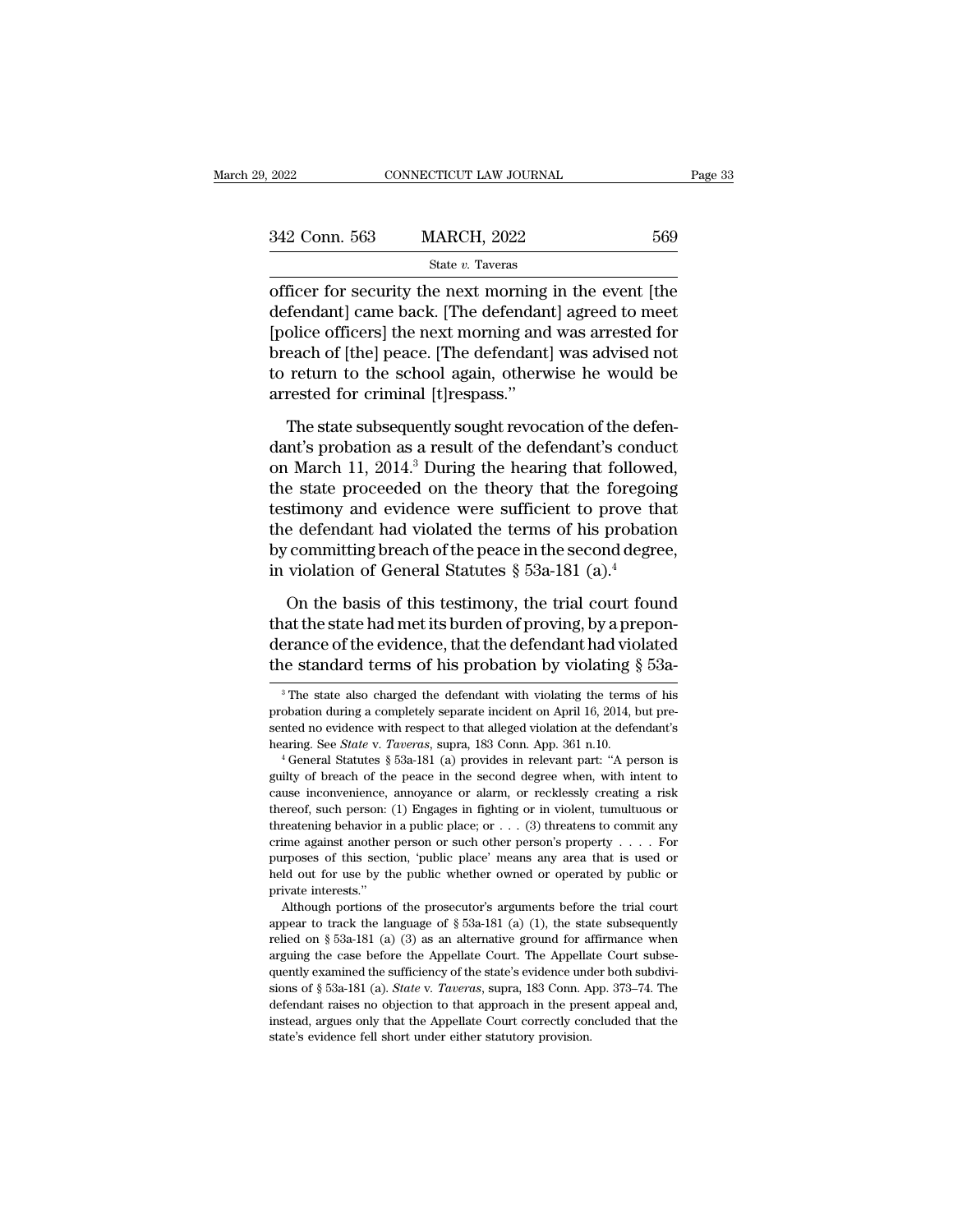|     | CONNECTICUT LAW JOURNAL |               | March 29, 2022 |
|-----|-------------------------|---------------|----------------|
|     |                         |               |                |
| 570 | <b>MARCH, 2022</b>      | 342 Conn. 563 |                |
|     | State v. Taveras        |               |                |

 $\begin{array}{r} \text{CONPECTICUT LAW JOURNAL} \qquad \text{March 29, 2022} \ \end{array}$ <br>  $\begin{array}{r} \text{570} \qquad \text{MARCH, 2022} \qquad \text{342 Conn. } 563 \ \end{array}$ <br>  $\begin{array}{r} \text{State } v. \text{ Tavers} \ \end{array}$ <br>  $\begin{array}{r} \text{181 (a). In ruling in favor of the state on the adjusted to the inductive phase of the proceeding, the trial court explicitly found that the defendant had exhibited a "thnotening nature.} \end{array}$  $\frac{\text{MARCH}}{\text{State } v. \text{ Tavers}}$ <br>  $\frac{\text{State } v. \text{ Tavers}}{181 \text{ (a)}. \text{ In ruling in favor of the state on the adjusted to the inductor}}$ <br>
phase of the proceeding, the trial court explicitly found<br>
that the defendant had exhibited a "threatening nature<br>
and domesnor" and that his conduct 570 MARCH, 2022 342 Conn. 563<br>
State v. Taveras<br>
181 (a). In ruling in favor of the state on the adjudicatory<br>
phase of the proceeding, the trial court explicitly found<br>
that the defendant had exhibited a "threatening nat  $\frac{\text{MARCH}}{\text{State } v. \text{ Tavers}}$ <br>  $\frac{\text{State } v. \text{ Tavers}}{181 \text{ (a)}. \text{ In ruling in favor of the state on the adjusted}$ <br>
phase of the proceeding, the trial court explicitly found<br>
that the defendant had exhibited a "threatening nature<br>
and demeanor" and that his conduct had State  $v$ . Taveras<br>
181 (a). In ruling in favor of the state on the adjudicatory<br>
phase of the proceeding, the trial court explicitly found<br>
that the defendant had exhibited a "threatening nature<br>
and demeanor" and that h state  $v$ . Taveras<br>181 (a). In ruling in favor of the state on the adjudicatory<br>phase of the proceeding, the trial court explicitly found<br>that the defendant had exhibited a "threatening nature<br>and demeanor" and that his c 181 (a). In ruling in favor of the state on the adjudicatory phase of the proceeding, the trial court explicitly found that the defendant had exhibited a "threatening nature and demeanor" and that his conduct had caused B phase of the proceeding, the trial court explicitly found<br>that the defendant had exhibited a "threatening nature<br>and demeanor" and that his conduct had caused Bevila-<br>qua to contact the police. In its ruling, the trial cou that the defendant had exhibited a "threatening nature<br>and demeanor" and that his conduct had caused Bevila-<br>qua to contact the police. In its ruling, the trial court<br>acknowledged, and implicitly rejected, defense coun-<br>se and demeanor" and that his conduct had caused Bevila-<br>qua to contact the police. In its ruling, the trial court<br>acknowledged, and implicitly rejected, defense coun-<br>sel's argument that the facts of the present case demon-<br> qua to contact the police. In its ruling, the trial court<br>acknowledged, and implicitly rejected, defense coun-<br>sel's argument that the facts of the present case demon-<br>strated nothing more than that "[a person] being upset acknowledged, and implicitly rejected, defense counsel's argument that the facts of the present case demonstrated nothing more than that "[a person] being upset with the way [a] daycare . . . handles [his] child . . . . " sel's argument that the facts of the present case demonstrated nothing more than that "[a person] being upset<br>with the way [a] daycare . . . handles [his] child<br>. . . ." After the dispositional phase of the hearing, the<br>tr The defendant then appealed from the trial court's<br>deferred in dispositional phase of the hearing, the<br>al court rendered judgments revoking the defendant's<br>rious terms of probation and sentenced him to a total<br>fective ter  $\ldots$ ." After the dispositional phase of the hearing, the trial court rendered judgments revoking the defendant's various terms of probation and sentenced him to a total effective term of eighteen months of incarceration.

Trial court rendered judgments revoking the defendant's<br>various terms of probation and sentenced him to a total<br>effective term of eighteen months of incarceration.<br>The defendant then appealed from the trial court's<br>judgmen various terms of probation and sentenced him to a total<br>effective term of eighteen months of incarceration.<br>The defendant then appealed from the trial court's<br>judgments to the Appellate Court, claiming, inter alia,<br>that t From the term of eighteen months of incarceration.<br>The defendant then appealed from the trial court's<br>judgments to the Appellate Court, claiming, inter alia,<br>that the evidence presented at his probation revocation<br>hearing The defendant then appealed from the trial court's<br>judgments to the Appellate Court, claiming, inter alia,<br>that the evidence presented at his probation revocation<br>hearing was insufficient to support a finding that he<br>had v judgments to the Appellate Court, claiming, inter alia,<br>that the evidence presented at his probation revocation<br>hearing was insufficient to support a finding that he<br>had violated the terms of his probation. *State* v. *Ta* that the evidence presented at his probation revocation<br>hearing was insufficient to support a finding that he<br>had violated the terms of his probation. *State* v. *Taveras*,<br>183 Conn. App. 354, 357, 193 A.3d 561 (2018). Spe hearing was insufficient to support a finding that he<br>had violated the terms of his probation. *State* v. *Taveras*,<br>183 Conn. App. 354, 357, 193 A.3d 561 (2018). Specifi-<br>cally, the defendant argued that the state's evide had violated the terms of his probation. *State* v. *Taveras*,<br>183 Conn. App. 354, 357, 193 A.3d 561 (2018). Specifi-<br>cally, the defendant argued that the state's evidence was<br>insufficient to establish that his remarks con 183 Conn. App. 354, 357, 193 A.3d 561 (2018). Specifically, the defendant argued that the state's evidence was<br>insufficient to establish that his remarks constituted<br>a true threat and, therefore, that they warranted first<br> cally, the defendant argued that the state's evidence was<br>insufficient to establish that his remarks constituted<br>a true threat and, therefore, that they warranted first<br>amendment protection. Id., 357–58. The Appellate Cour insufficient to establish that his remarks constituted<br>a true threat and, therefore, that they warranted first<br>amendment protection. Id., 357–58. The Appellate Court,<br>in a split decision, agreed with the defendant and reve a true threat and, therefore, that they warranted first<br>amendment protection. Id., 357–58. The Appellate Court,<br>in a split decision, agreed with the defendant and reversed<br>the judgments of the trial court, reasoning that t amendment protection. Id., 357–58. The Appellate Court,<br>in a split decision, agreed with the defendant and reversed<br>the judgments of the trial court, reasoning that the<br>defendant's remarks did not convey an explicit threat in a split decision, agreed with the defendant and reversed<br>the judgments of the trial court, reasoning that the<br>defendant's remarks did not convey an explicit threat<br>and that the state had failed to provide sufficient con the judgments of the trial court, reasoning that the<br>defendant's remarks did not convey an explicit threat<br>and that the state had failed to provide sufficient con-<br>text to resolve the resulting ambiguity. See id., 380–81. defendant's remarks did not convey an explicit threat<br>and that the state had failed to provide sufficient con-<br>text to resolve the resulting ambiguity. See id., 380–81.<br>Judge Elgo authored a dissent in which she concluded<br> and that the state had failed to provide sufficient context to resolve the resulting ambiguity. See id., 380–81.<br>Judge Elgo authored a dissent in which she concluded that, in light of the lower standard of proof applicable at, in light of the lower standard of proof applicable<br>oprobation proceedings, there was sufficient evidence<br>operation of the defendant's<br>robation. Id., 387–88. This certified appeal followed.<sup>5</sup><br> $\frac{5}{2}$  During oral arg to probation proceedings, there was sufficient evidence<br>to support the trial court's revocation of the defendant's<br>probation. Id., 387–88. This certified appeal followed.<sup>5</sup><br> $\frac{5}{10}$  During oral argument before this cou

to support the trial court's revocation of the defendant's probation. Id., 387–88. This certified appeal followed.<sup>5</sup><br><sup>5</sup> During oral argument before this court, the state abandoned any challenge to the Appellate Court's c **probation.** Id., 387–88. This certified appeal<br><sup>5</sup> During oral argument before this court, the state abando<br>lenge to the Appellate Court's conclusion that the defendan<br>not rise to the level of fighting words. See, e.g.,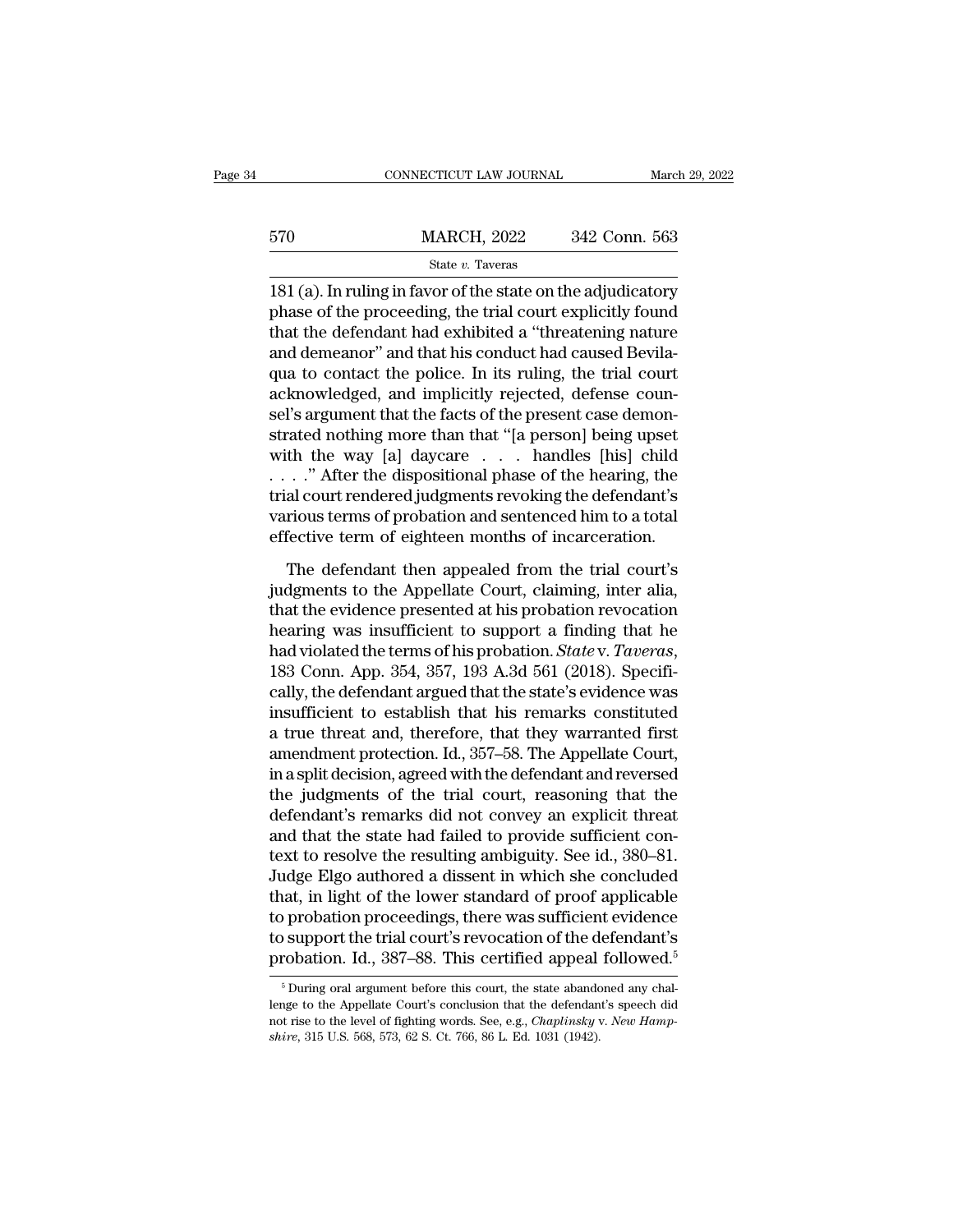| , 2022        | CONNECTICUT LAW JOURNAL | Page 35 |
|---------------|-------------------------|---------|
| 342 Conn. 563 | <b>MARCH, 2022</b>      | 571     |
|               | State v. Taveras        |         |

CONNECTICUT LAW JOURNAL Page 35<br>
2 Conn. 563 MARCH, 2022 571<br>
State v. Taveras<br>
The standard of review and constitutional principles<br>
verning our review of the Appellate Court's true threats<br>
alysis are well established "T  $\begin{array}{r} \text{342 Conn. 563} \qquad \text{MARCH, 2022} \qquad \qquad \text{571} \ \text{State } v. \text{ Tavers} \ \hline \end{array}$ The standard of review and constitutional principles governing our review of the Appellate Court's true threats<br>
analysis are well established. "Th 342 Conn. 563 MARCH, 2022 571<br>
State v. Taveras<br>
The standard of review and constitutional principles<br>
governing our review of the Appellate Court's true threats<br>
analysis are well established. "The [f]irst [a]mendment,<br> 342 Conn. 563 MARCH, 2022 571<br>
State v. Taveras<br>
The standard of review and constitutional principles<br>
governing our review of the Appellate Court's true threats<br>
analysis are well established. "The [f]irst [a]mendment,<br> From State v. Taxeras<br>
The standard of review and constitutional principles<br>
governing our review of the Appellate Court's true threats<br>
analysis are well established. "The [f]irst [a]mendment,<br>
applicable to the [s]tates State v. Taveras<br>
The standard of review and constitutional principles<br>
governing our review of the Appellate Court's true threats<br>
analysis are well established. "The [f]irst [a]mendment,<br>
applicable to the [s]tates thro The standard of review and constitutional principles<br>governing our review of the Appellate Court's true threats<br>analysis are well established. "The [f]irst [a]mendment,<br>applicable to the [s]tates through the [f]ourteenth<br>[ governing our review of the Appellate Court's true threats<br>analysis are well established. "The [f]irst [a]mendment,<br>applicable to the [s]tates through the [f]ourteenth<br>[a]mendment, provides that Congress shall make no law<br> analysis are well established. "The [f]irst [a]mendment,<br>applicable to the [s]tates through the [f]ourteenth<br>[a]mendment, provides that Congress shall make no law<br>... abridging the freedom of speech. The hallmark of<br>the pr applicable to the [s]tates through the [f]ourteenth<br>[a]mendment, provides that Congress shall make no law<br>... abridging the freedom of speech. The hallmark of<br>the protection of free speech is to allow free trade in<br>ideas—e [a]mendment, provides that Congress shall make no law . . . . abridging the freedom of speech. The hallmark of the protection of free speech is to allow free trade in ideas—even ideas that the overwhelming majority of peop ... abridging the freedom of speech. The hallmark of<br>the protection of free speech is to allow free trade in<br>ideas—even ideas that the overwhelming majority of<br>people might find distasteful or discomforting....<br>Thus, the [ the protection of free speech is to allow free trade in ideas—even ideas that the overwhelming majority of people might find distasteful or discomforting. . . . Thus, the [f]irst [a]mendment ordinarily denies a [s]tate the . . . .  $\alpha$  is the [f]irst [a]mendment ordinarily denies a [s]tate<br>
e power to prohibit dissemination of social, economic<br>
d political doctrine [that] a vast majority of its citizens<br>
lieves to be false and fraught with evil con Fracs, are principled interaction of social, economic<br>the power to prohibit dissemination of social, economic<br>and political doctrine [that] a vast majority of its citizens<br>believes to be false and fraught with evil conseq

and political doctrine [that] a vast majority of its citizens<br>believes to be false and fraught with evil consequence<br> $\cdots$ <br>"The protections afforded by the [f]irst [a]mendment,<br>however, are not absolute, and we have long believes to be false and fraught with evil consequence<br>believes to be false and fraught with evil consequence<br> $\cdots$ <br>"The protections afforded by the [f]irst [a]mendment,<br>however, are not absolute, and we have long recogni "The protections afforded by the [f]irst [a]mendment,<br>"The protections afforded by the [f]irst [a]mendment,<br>however, are not absolute, and we have long recognized<br>that the government may regulate certain categories of<br>exp "The protections afforded by the [f]irst [a]mendment,<br>however, are not absolute, and we have long recognized<br>that the government may regulate certain categories of<br>expression consistent with the [c]onstitution.... The<br>[f] "The protections afforded by the [f]irst [a]mendment,<br>however, are not absolute, and we have long recognized<br>that the government may regulate certain categories of<br>expression consistent with the [c]onstitution. . . . The<br> however, are not absolute, and we have long recognized<br>that the government may regulate certain categories of<br>expression consistent with the [c]onstitution. . . . The<br>[f]irst [a]mendment permits restrictions [on] the conthat the government may regulate certain categories of expression consistent with the [c]onstitution. . . . The [f]irst [a]mendment permits restrictions [on] the content of speech in a few limited areas, which are of such Freession consistent what the performation.  $\ldots$  into first [a]mendment permits restrictions [on] the con-<br>that of speech in a few limited areas, which are of such ght social value as a step to truth that any benefit<br>at tefinst permanent permits restrictions [or] are content of speech in a few limited areas, which are of such slight social value as a step to truth that any benefit that may be derived from them is clearly outweighed by th

slight social value as a step to truth that any benefit<br>that may be derived from them is clearly outweighed<br>by the social interest in order and morality....<br>"The first amendment permits states to restrict true<br>threats, wh Expansion of an intent in order and morality....<br>that may be derived from them is clearly outweighed<br>by the social interest in order and morality....<br>"The first amendment permits states to restrict true<br>threats, which enc by the social interest in order and morality. . . .<br>
"The first amendment permits states to restrict true<br>
threats, which encompass those statements [through<br>
which] the speaker means to communicate a serious<br>
expression also social metrics. In order and morality:  $\cdots$ <br>
"The first amendment permits states to restrict true<br>
threats, which encompass those statements [through<br>
which] the speaker means to communicate a serious<br>
expression of "The first amendment permits states to restrict true<br>threats, which encompass those statements [through<br>which] the speaker means to communicate a serious<br>expression of an intent to commit an act of unlawful<br>violence to a threats, which encompass those statements [through<br>which] the speaker means to communicate a serious<br>expression of an intent to commit an act of unlawful<br>violence to a particular individual or group of individu-<br>als. . . . which] the speaker means to communicate a serious<br>expression of an intent to commit an act of unlawful<br>violence to a particular individual or group of individu-<br>als. . . . The speaker need not actually intend to carry<br>out expression of an intent to commit an act of unlawful<br>violence to a particular individual or group of individuals. . . . The speaker need not actually intend to carry<br>out the threat. Rather, a prohibition on true threats<br>p violence to a particular individuals. . . . The speaker need no<br>out the threat. Rather, a pro<br>protect[s] individuals from the<br>the disruption that fear engen<br>tecting people from the possil<br>violence will occur. . . .<br>"Thus, the threat. Rather, a prohibition on true threats otect[s] individuals from the fear of violence and from e disruption that fear engenders, in addition to procting people from the possibility that the threatened plence wi but the direction that fear of violence and from<br>protect[s] individuals from the fear of violence and from<br>the disruption that fear engenders, in addition to pro-<br>tecting people from the possibility that the threatened<br>vi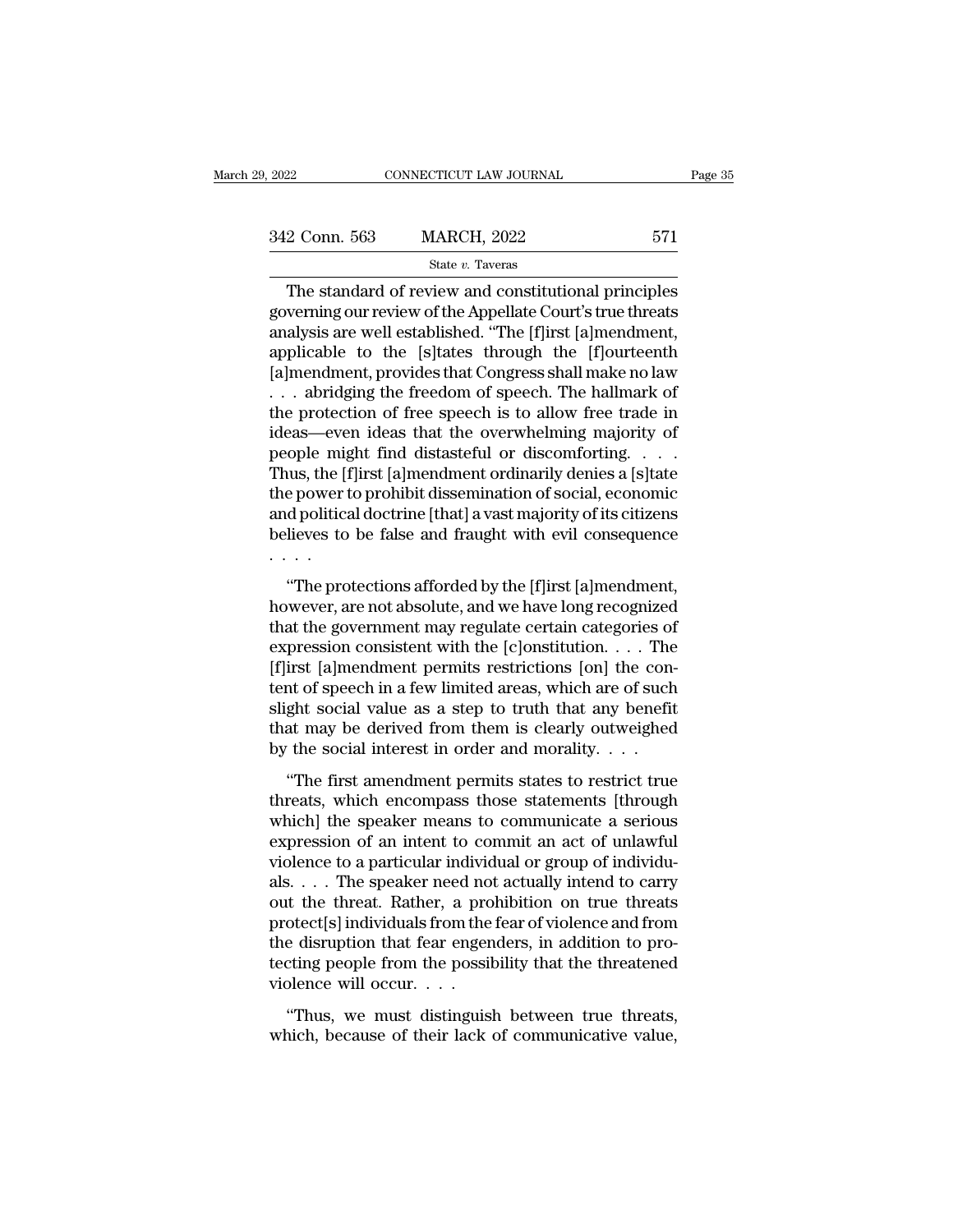|     | CONNECTICUT LAW JOURNAL                                                                                                                                                | March 29, 2022 |
|-----|------------------------------------------------------------------------------------------------------------------------------------------------------------------------|----------------|
| 572 | <b>MARCH, 2022</b>                                                                                                                                                     | 342 Conn. 563  |
|     | State v. Taveras                                                                                                                                                       |                |
|     | are not protected by the first amendment, and those<br>statements that seek to communicate a belief or idea,<br>such as political hyporbolo or a moro jolzo, which are |                |

 $\begin{array}{r} \text{572} & \text{MARCH, 2022} & \text{342 Conn. } 563 \\ \text{State } v. \text{ Tavers} \end{array}$ <br>are not protected by the first amendment, and those statements that seek to communicate a belief or idea, such as political hyperbole or a mere joke, which ar  $\frac{\text{MARCH}}{\text{State } v. \text{ Tavers}}$ <br>  $\frac{\text{State } v. \text{ Tavers}}{\text{Rate } v. \text{ Tavers}}$ <br>
are not protected by the first amendment, and those<br>
statements that seek to communicate a belief or idea,<br>
such as political hyperbole or a mere joke, which are<br>
p  $\frac{\text{MARCH, 2022}}{\text{State } v. \text{ Tavers}}$ <br>
are not protected by the first amendment, and those<br>
statements that seek to communicate a belief or idea,<br>
such as political hyperbole or a mere joke, which are<br>
protected.... In the contex State v. Taveras<br>
State v. Taveras<br>
are not protected by the first amendment, and those<br>
statements that seek to communicate a belief or idea,<br>
such as political hyperbole or a mere joke, which are<br>
protected. . . . In th state *v*. Taveras<br>are not protected by the first amendment, and those<br>statements that seek to communicate a belief or idea,<br>such as political hyperbole or a mere joke, which are<br>protected. . . . In the context of a threa are not protected by the first amendment, and those<br>statements that seek to communicate a belief or idea,<br>such as political hyperbole or a mere joke, which are<br>protected. . . . . In the context of a threat of physical<br>viol statements that seek to communicate a belief or idea,<br>such as political hyperbole or a mere joke, which are<br>protected. . . . . In the context of a threat of physical<br>violence, [w]hether a particular statement may properly such as political hyperbole or a mere joke, which are<br>protected. . . . . In the context of a threat of physical<br>violence, [w]hether a particular statement may properly<br>be considered to be a [true] threat is governed by an protected. . . . . In the context of a threat of physical violence, [w]hether a particular statement may properly be considered to be a [true] threat is governed by an objective standard—whether a reasonable person would f violence, [w]hether a particular statement may properly<br>be considered to be a [true] threat is governed by an<br>objective standard—whether a reasonable person would<br>foresee that the statement would be interpreted by<br>those to be considered to be a [true] threat is governed by an objective standard—whether a reasonable person would foresee that the statement would be interpreted by those to whom the maker communicates the statement as a serious objective standard—whether a reasonabl<br>foresee that the statement would be<br>those to whom the maker communicate<br>as a serious expression of intent to harm<br>[A]lleged threats should be considered<br>entire factual context, includ resee that the statement would be interpreted by<br>
ose to whom the maker communicates the statement<br>
a serious expression of intent to harm or assault....<br>
]lleged threats should be considered in light of their<br>
tire factua Figure 1 and the maker communicates the statement<br>as a serious expression of intent to harm or assault....<br>[A]lleged threats should be considered in light of their<br>entire factual context, including the surrounding events<br>

as a senous expression of mient to harm of assaut....<br>
[A]lleged threats should be considered in light of their<br>
entire factual context, including the surrounding events<br>
and reaction of the listeners....<br>
"[T]o ensure th Expressed threads should be considered in light of their<br>entire factual context, including the surrounding events<br>and reaction of the listeners. . . .<br>"[T]o ensure that only *serious* expressions of an<br>intention to commit entifie factual context, including the surfounding events<br>and reaction of the listeners. . . .<br>"[T]o ensure that only *serious* expressions of an<br>intention to commit an act of unlawful violence are<br>punished, as the first a for the intertwine matrix of the intertwine method in the intention to commit an act of unlawful violence are punished, as the first amendment requires, the state  $\ldots$  must do more than demonstrate that a statement could "[T]o ensure that only *serious* expressions of an intention to commit an act of unlawful violence are punished, as the first amendment requires, the state . . . must do more than demonstrate that a statement *could* be i intention to commit an act of unlawful violence are<br>punished, as the first amendment requires, the state<br> $\dots$  must do more than demonstrate that a statement<br>*could* be interpreted as a threat. When  $\dots$  a statement<br>is sus punished, as the first amendment requires, the state  $\ldots$  must do more than demonstrate that a statement could be interpreted as a threat. When  $\ldots$  a statement is susceptible of varying interpretations, at least one of . . . must do more than demonstrate that a statement<br>could be interpreted as a threat. When  $\dots$  a statement<br>is susceptible of varying interpretations, at least one of<br>which is nonthreatening, the proper standard to apply *could* be interpreted as a threat. When  $\ldots$  a statement<br>is susceptible of varying interpretations, at least one of<br>which is nonthreatening, the proper standard to apply<br>is whether an objective listener would readily in is susceptible of varying interpretations, at least one of<br>which is nonthreatening, the proper standard to apply<br>is whether an objective listener would readily interpret<br>the statement as a real or true threat; nothing less which is nonthreatening, the proper standard to apply<br>is whether an objective listener would readily interpret<br>the statement as a real or true threat; nothing less is<br>sufficient to safeguard the constitutional guarantee of is whether an objective listener would readily interpret<br>the statement as a real or true threat; nothing less is<br>sufficient to safeguard the constitutional guarantee of<br>freedom of expression. To meet this standard [the sta the statement as a real or true threat; nothing less is<br>sufficient to safeguard the constitutional guarantee of<br>freedom of expression. To meet this standard [the state<br>is] required to present evidence demonstrating that a<br> sufficient to safeguard the constitutional guarantee of<br>freedom of expression. To meet this standard [the state<br>is] required to present evidence demonstrating that a<br>reasonable listener, familiar with the entire factual co freedom of expression. To meet this standard [the state<br>is] required to present evidence demonstrating that a<br>reasonable listener, familiar with the entire factual con-<br>text of the defendant's statements, would be *highly<br>* is] required to present evidence demonstrating that a<br>reasonable listener, familiar with the entire factual con-<br>text of the defendant's statements, would be *highly<br>likely* to interpret them as communicating a genuine<br>th reasonable listener, familiar with the entire factual context of the defendant's statements, would be *highly*<br>*likely* to interpret them as communicating a genuine<br>threat of violence rather than protected expression,<br>howe text of the defendant's statements, would be *highly*<br>likely to interpret them as communicating a genuine<br>threat of violence rather than protected expression,<br>however offensive or repugnant." (Citations omitted;<br>emphasis a at of violence rather than protected expression,<br>ever offensive or repugnant." (Citations omitted;<br>hasis altered; footnote omitted; internal quotation<br>ks omitted.) *Haughwout* v. Tordenti, 332 Conn. 559,<br>-72, 211 A.3d 1 (2 wever offerisive of repugnant. (Chanons officient,<br>
apphasis altered; footnote omitted; internal quotation<br>
arks omitted.) Haughwout v. Tordenti, 332 Conn. 559,<br>
0–72, 211 A.3d 1 (2019); see also *State v. Taupier*,<br>
0 Con emphasis antered, nothibe omitted, internal quotation<br>marks omitted.) Haughwout v. Tordenti, 332 Conn. 559,<br>570–72, 211 A.3d 1 (2019); see also *State v. Taupier*,<br>330 Conn. 149, 193–94, 193 A.3d 1 (2018), cert. denied,<br>U.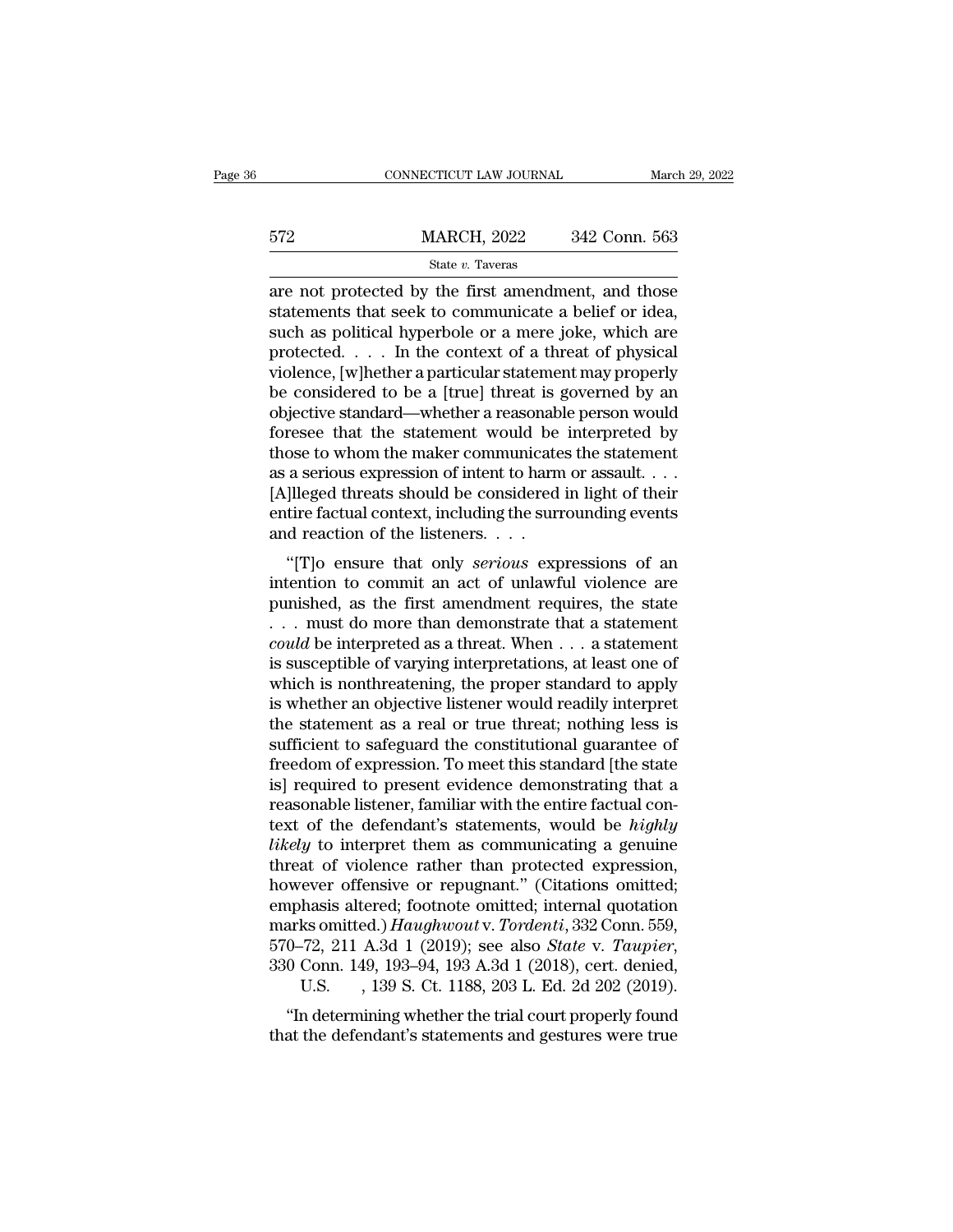EXECTIVE 2022 CONNECTICUT LAW JOURNAL Page 37<br>342 Conn. 563 MARCH, 2022 573<br>513 State v. Taveras State *v.* Taveras

 $\begin{array}{cccc}\n & \text{2022} & \text{CONNECTICUT LAW JOURNAL} & \text{Page 37} \\
 & & \text{342 Conn. } 563 & \text{MARCH, } 2022 & 573 \\
 & & \text{State } v. \text{ Tavers} & \text{Interests, we recognize that, although we ordinarily review findings of fact for clear error, [i]n certain first and another context, the smallest accurate are bound.\n\end{array}$ 342 Conn. 563 MARCH, 2022 573<br>
State v. Taveras<br>
threats, we recognize that, although we ordinarily<br>
review findings of fact for clear error, [i]n certain first<br>
amendment contexts . . . appellate courts are bound<br>
to app 342 Conn. 563 MARCH, 2022 573<br>
State v. Taveras<br>
threats, we recognize that, although we ordinarily<br>
review findings of fact for clear error, [i]n certain first<br>
amendment contexts . . . appellate courts are bound<br>
to app 342 Conn. 563 MARCH, 2022 573<br>
State v. Taveras<br>
threats, we recognize that, although we ordinarily<br>
review findings of fact for clear error, [i]n certain first<br>
amendment contexts . . . appellate courts are bound<br>
to app State v. Taveras<br>
threats, we recognize that, although we ordinarily<br>
review findings of fact for clear error, [i]n certain first<br>
amendment contexts . . . appellate courts are bound<br>
to apply a de novo standard of review. state *v*. Taveras<br>threats, we recognize that, although we ordinarily<br>review findings of fact for clear error, [i]n certain first<br>amendment contexts . . . appellate courts are bound<br>to apply a de novo standard of review. threats, we recognize that, although we ordinarily<br>review findings of fact for clear error, [i]n certain first<br>amendment contexts . . . appellate courts are bound<br>to apply a de novo standard of review. . . . [In such<br>case review findings of fact for clear error, [i]n certain first<br>amendment contexts . . . appellate courts are bound<br>to apply a de novo standard of review. . . . [In such<br>cases] the inquiry into the protected status of . . .<br>s amendment contexts . . . appellate courts are bound<br>to apply a de novo standard of review. . . . [In such<br>cases] the inquiry into the protected status of . . .<br>speech is one of law, not fact. . . . As such, an appel-<br>late to apply a de novo standard of review. . . . [In such cases] the inquiry into the protected status of . . .<br>speech is one of law, not fact. . . . As such, an appel-<br>late court is compelled to examine for [itself] the . . cases] the inquiry into the protected status of . . . speech is one of law, not fact. . . . As such, an appel-<br>late court is compelled to examine for [itself] the . . .<br>statements [at] issue and the circumstances under<br>wh speech is one of law, not fact.... As such, an appel-<br>late court is compelled to examine for [itself] the ...<br>statements [at] issue and the circumstances under<br>which they [were] made to [determine] whether ...<br>they ... ar late court is compelled to examine for [itself] the  $\dots$ <br>statements [at] issue and the circumstances under<br>which they [were] made to [determine] whether  $\dots$ <br>they  $\dots$  are of a character [that] the principles of the<br>[f]ir statements [at] issue and the circumstances under<br>which they [were] made to [determine] whether . . .<br>they . . . are of a character [that] the principles of the<br>[f]irst [a]mendment . . . protect. . . . [I]n cases rais-<br>in which they [were] made to [determine] whether  $\dots$  they  $\dots$  are of a character [that] the principles of the [f]irst [a]mendment  $\dots$  protect.  $\dots$  [I]n cases raising [f]irst [a]mendment issues [the United States Supreme they . . . are of a character [that] the principles of the<br>[f]irst [a]mendment . . . protect. . . . [I]n cases rais-<br>ing [f]irst [a]mendment issues [the United States<br>Supreme Court has] repeatedly held that an appellate<br>c [f]irst [a]mendment . . . protect. . . . [I]n cases raising [f]irst [a]mendment issues [the United States<br>Supreme Court has] repeatedly held that an appellate<br>court has an obligation to make an independent exami-<br>nation of ing [f]irst [a]mendment issues [the United States<br>Supreme Court has] repeatedly held that an appellate<br>court has an obligation to make an independent exami-<br>nation of the whole record in order to make sure that<br>the judgmen Supreme Court has] repeatedly held that an appellate<br>court has an obligation to make an independent exami-<br>nation of the whole record in order to make sure that<br>the judgment does not constitute a forbidden intrusion<br>[in] court has an obligation to make an independent exami-<br>nation of the whole record in order to make sure that<br>the judgment does not constitute a forbidden intrusion<br>[in] the field of free expression. . . . This rule of inde nation of the whole record in order to make sure that<br>the judgment does not constitute a forbidden intrusion<br>[in] the field of free expression. . . . This rule of inde-<br>pendent review was forged in recognition that a<br>[rev the judgment does not constitute a forbidden intrusion<br>
[in] the field of free expression. . . . This rule of inde-<br>
pendent review was forged in recognition that a<br>
[reviewing] [c]ourt's duty is not limited to the elabor [in] the field of free expression. . . . This rule of inde-<br>pendent review was forged in recognition that a<br>[reviewing] [c]ourt's duty is not limited to the elabora-<br>tion of constitutional principles . . . . [Rather, an<br>a pendent review was forged in recognition that a<br>[reviewing] [c]ourt's duty is not limited to the elabora-<br>tion of constitutional principles . . . . [Rather, an<br>appellate court] must also in proper cases review the<br>evidence [reviewing] [c]ourt's duty is not limited to the elaboration of constitutional principles . . . . [Rather, an appellate court] must also in proper cases review the evidence to make certain that those principles have been tion of constitutional principles . . . . . [Rather, an appellate court] must also in proper cases review the evidence to make certain that those principles have been constitutionally applied. . . . Therefore, even though appellate court] must also in proper cases review the<br>evidence to make certain that those principles have<br>been constitutionally applied. . . . Therefore, even<br>though, ordinarily . . . [f]indings of fact . . . shall not<br>be evidence to make certain that those principles have<br>been constitutionally applied. . . . Therefore, even<br>though, ordinarily . . . [f]indings of fact . . . shall not<br>be set aside unless clearly erroneous, [appellate courts] been constitutionally applied. . . . Therefore, even<br>though, ordinarily . . . [f]indings of fact . . . shall not<br>be set aside unless clearly erroneous, [appellate courts]<br>are obliged to [perform] a fresh examination of cru though, ordinarily  $\ldots$  [f]indings of fact  $\ldots$  shall not<br>be set aside unless clearly erroneous, [appellate courts]<br>are obliged to [perform] a fresh examination of crucial<br>facts under the rule of independent review.  $\ld$ be set aside unless clearly erroneous, [appellate courts]<br>are obliged to [perform] a fresh examination of crucial<br>facts under the rule of independent review. . . . . We<br>emphasize, however, that the heightened scrutiny that are obliged to [perform] a fresh examination of crucial facts under the rule of independent review.  $\dots$  We emphasize, however, that the heightened scrutiny that this court applies in first amendment cases does not author facts under the rule of independent review.  $\dots$  We<br>emphasize, however, that the heightened scrutiny that<br>this court applies in first amendment cases does not<br>authorize us to make credibility determinations regard-<br>ing di emphasize, however, that the heightened scrutiny that<br>this court applies in first amendment cases does not<br>authorize us to make credibility determinations regard-<br>ing disputed issues of fact. Although we review de novo<br>the this court applies in first amendment cases does not<br>authorize us to make credibility determinations regard-<br>ing disputed issues of fact. Although we review de novo<br>the trier of fact's ultimate determination that the state authorize us to make credibility determinations regarding disputed issues of fact. Although we review de novo<br>the trier of fact's ultimate determination that the state-<br>ments at issue constituted a true threat, we accept a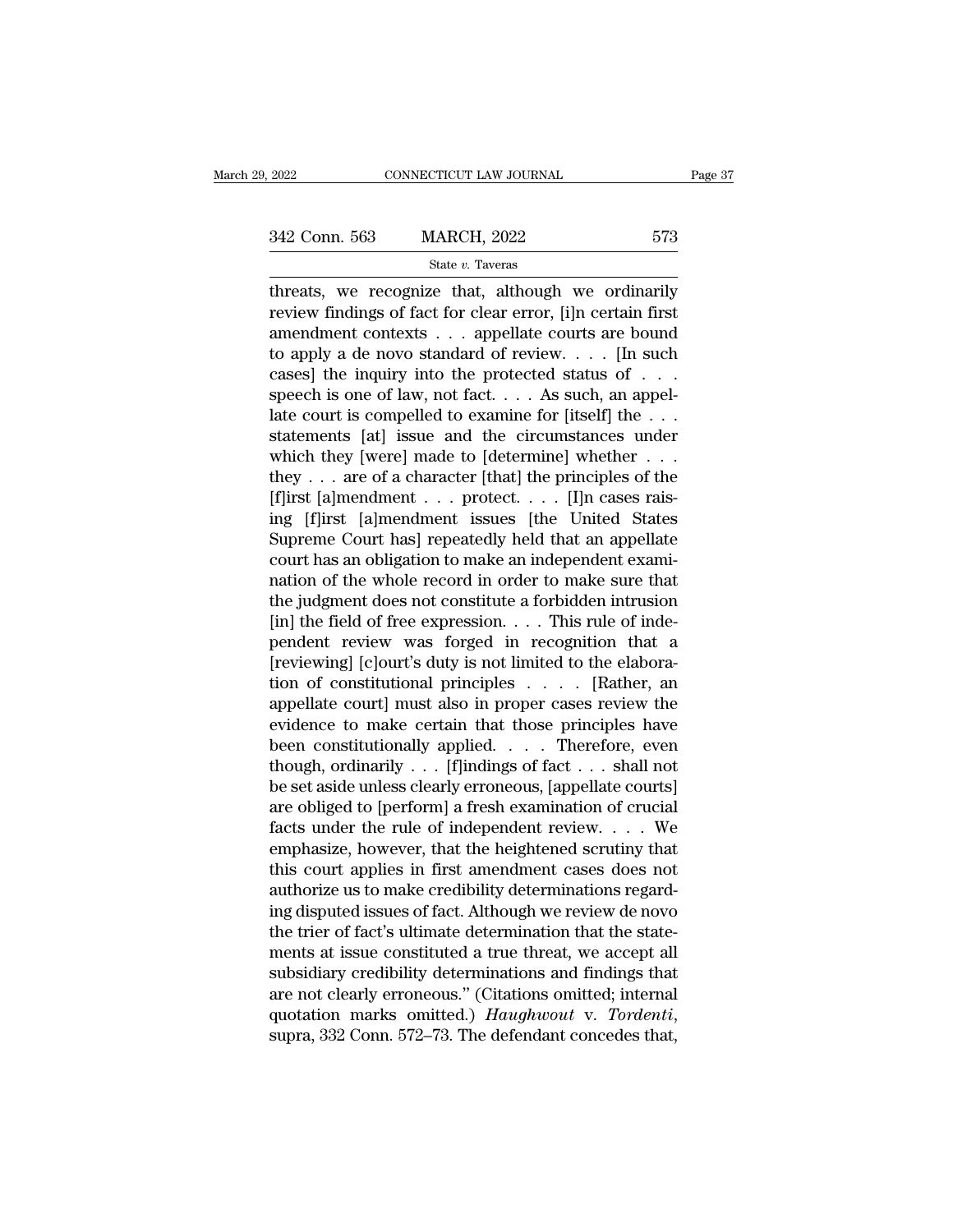|     | CONNECTICUT LAW JOURNAL |               | March 29, 2022 |
|-----|-------------------------|---------------|----------------|
|     |                         |               |                |
| 574 | <b>MARCH, 2022</b>      | 342 Conn. 563 |                |
|     | State v. Taveras        |               |                |

 $\begin{array}{r|l} \text{CONPECTICUT LAW JOURNAL} & \text{March 29, 2022} \ \end{array}$ <br>
574 MARCH, 2022 342 Conn. 563<br>  $\begin{array}{r|l} \text{State } v. \text{ Tavers} \ \end{array}$ <br>
because he is charged with a violation of probation, a<br>
preponderance of the evidence standard governed the<br>
tr MARCH, 2022 342 Conn. 563<br>
State v. Taveras<br>
because he is charged with a violation of probation, a<br>
preponderance of the evidence standard governed the<br>
trial court's findings of historical fact. See, e.g., *State*<br>
v. Da MARCH, 2022 342 Conn. 563<br>
State v. Taveras<br>
because he is charged with a violation of probation, a<br>
preponderance of the evidence standard governed the<br>
trial court's findings of historical fact. See, e.g., *State*<br>
v. *D* MARCH, 2022 342 Conn. 563<br>
state *v*. Taveras<br>
because he is charged with a violation of probation, a<br>
preponderance of the evidence standard governed the<br>
trial court's findings of historical fact. See, e.g., *State*<br>
v. State *v.* Tavress, 2022 Conal 368<br>because he is charged with a violation of probation, a<br>preponderance of the evidence standard governed the<br>trial court's findings of historical fact. See, e.g., *State*<br>v. *Davis*, 229 Co state *v*. Taveras<br>because he is charged with a violation of probation, a<br>preponderance of the evidence standard governed the<br>trial court's findings of historical fact. See, e.g., *State*<br>v. *Davis*, 229 Conn. 285, 290–91, because he is charged with a violation of probation, a<br>preponderance of the evidence standard governed the<br>trial court's findings of historical fact. See, e.g., *State*<br>v. *Davis*, 229 Conn. 285, 290–91, 641 A.2d 370 (1994 eponderance of the evidence standard governed the<br>al court's findings of historical fact. See, e.g., *State*<br>Davis, 229 Conn. 285, 290–91, 641 A.2d 370 (1994);<br>e also *Haughwout v. Tordenti*, supra, 586 n.20 (con-<br>cting t rial court's intuitings of instorted ract. see, e.g., *state*<br>v. *Davis*, 229 Conn. 285, 290–91, 641 A.2d 370 (1994);<br>see also *Haughwout* v. *Tordenti*, supra, 586 n.20 (con-<br>ducting true threats analysis within context o

v. *Bavis*, 229 Conn. 269, 290–91, 041 A.2d 910 (1994),<br>see also *Haughwout v. Tordenti*, supra, 586 n.20 (con-<br>ducting true threats analysis within context of "record<br>as reflected by the lower burden of proof in civil cas see also *Halyhwolt v. Tordentt*, supra, 500 fi.20 (conducting true threats analysis within context of "record<br>as reflected by the lower burden of proof in civil cases").<br>Our independent examination of the present case is<br> ducting true threats analysis whilm context of Tecord<br>as reflected by the lower burden of proof in civil cases").<br>Our independent examination of the present case is<br>guided, in particular, by this court's decision in *State* as renected by the lower burden of proof in civil cases *y*.<br>
Our independent examination of the present case is<br>
guided, in particular, by this court's decision in *State*<br>
v. *Krijger*, 313 Conn. 434, 97 A.3d 946 (2014). Our independent examination of the present case is<br>guided, in particular, by this court's decision in *State*<br>v. *Krijger*, 313 Conn. 434, 97 A.3d 946 (2014). The defen-<br>dant in that case had been engaged in a long-standin guided, in particular, by this court's decision in *State*<br>v. *Krijger*, 313 Conn. 434, 97 A.3d 946 (2014). The defen-<br>dant in that case had been engaged in a long-standing<br>zoning dispute with the town of Waterford. Id., 4 v. *Krijger*, 313 Conn. 434, 97 A.3d 946 (2014). The defendant in that case had been engaged in a long-standing<br>zoning dispute with the town of Waterford. Id., 436,<br>438. Although the defendant had been "pleasant and<br>cooper dant in that case had been engaged in a long-standing<br>zoning dispute with the town of Waterford. Id., 436,<br>438. Although the defendant had been "pleasant and<br>cooperative" with the town's attorney on dozens of<br>previous occa zoning dispute with the town of Waterford. Id., 436, 438. Although the defendant had been "pleasant and cooperative" with the town's attorney on dozens of previous occasions, he became upset after a particular court hearin 438. Although the defendant had been "pleasant and cooperative" with the town's attorney on dozens of previous occasions, he became upset after a particular court hearing, followed the town's attorney out of the courthouse cooperative" with the town's attorney on dozens of<br>previous occasions, he became upset after a particular<br>court hearing, followed the town's attorney out of the<br>courthouse, and began yelling. (Internal quotation<br>marks omit previous occasions, he became upset after a particular<br>court hearing, followed the town's attorney out of the<br>courthouse, and began yelling. (Internal quotation<br>marks omitted.) Id., 438–40. The defendant told the<br>attorney court hearing, followed the town's attorney out of the courthouse, and began yelling. (Internal quotation marks omitted.) Id., 438–40. The defendant told the attorney that "[m]ore of what happened to your son is going to h courthouse, and began yelling. (Internal quotation<br>marks omitted.) Id., 438–40. The defendant told the<br>attorney that "[m]ore of what happened to your son is<br>going to happen to you" and that he was "going to be<br>there to wat marks omitted.) Id., 438–40. The defendant told the<br>attorney that "[m]ore of what happened to your son is<br>going to happen to you" and that he was "going to be<br>there to watch it happen." (Internal quotation marks<br>omitted.) attorney that "[m]ore of what happened to your son is<br>going to happen to you" and that he was "going to be<br>there to watch it happen." (Internal quotation marks<br>omitted.) Id., 440. The attorney, whose son had been<br>injured i going to happen to you" and that he was "going to be<br>there to watch it happen." (Internal quotation marks<br>omitted.) Id., 440. The attorney, whose son had been<br>injured in a highly publicized car accident, responded<br>by calli there to watch it happen." (Internal quotation marks<br>omitted.) Id., 440. The attorney, whose son had been<br>injured in a highly publicized car accident, responded<br>by calling the defendant "a piece of shit" and eventually<br>wal omitted.) Id., 440. The attorney, whose son had been<br>injured in a highly publicized car accident, responded<br>by calling the defendant "a piece of shit" and eventually<br>walked away. (Internal quotation marks omitted.) Id.,<br>44 injured in a highly publicized car accident, responded<br>by calling the defendant "a piece of shit" and eventually<br>walked away. (Internal quotation marks omitted.) Id.,<br>440–41 and n.6. Before the attorney reached his car, he by calling the defendant "a piece of shit" and eventually walked away. (Internal quotation marks omitted.) Id., 440–41 and n.6. Before the attorney reached his car, he was approached once again by the defendant, who then a walked away. (Internal quotation marks omitted.) Id.,<br>440–41 and n.6. Before the attorney reached his car, he<br>was approached once again by the defendant, who then<br>apologized for his outburst. Id., 442. Although the attor-<br> 440–41 and n.6. Before the attorney reached his car, he was approached once again by the defendant, who then apologized for his outburst. Id., 442. Although the attorney did not initially perceive the defendant's comments as approached once again by the defendant, who then<br>ologized for his outburst. Id., 442. Although the attor-<br>y did not initially perceive the defendant's comments<br>a threat, he eventually filed a complaint with the<br>lice dep apologized for his outburst. 1d., 442. Although the attor-<br>ney did not initially perceive the defendant's comments<br>as a threat, he eventually filed a complaint with the<br>police department two days later. Id. The defendant w

they did not initially perceive the defendant sconfinents<br>as a threat, he eventually filed a complaint with the<br>police department two days later. Id. The defendant was<br>later charged with threatening in the second degree. as a threat, he eventually med a complaint with the<br>police department two days later. Id. The defendant was<br>later charged with threatening in the second degree. Id.<br>We began our examination of the first amendment<br>issue in ponce department two days rater. Id. The detendant was<br>later charged with threatening in the second degree. Id.<br>We began our examination of the first amendment<br>issue in *Krijger* by recognizing that the "absence of<br>explici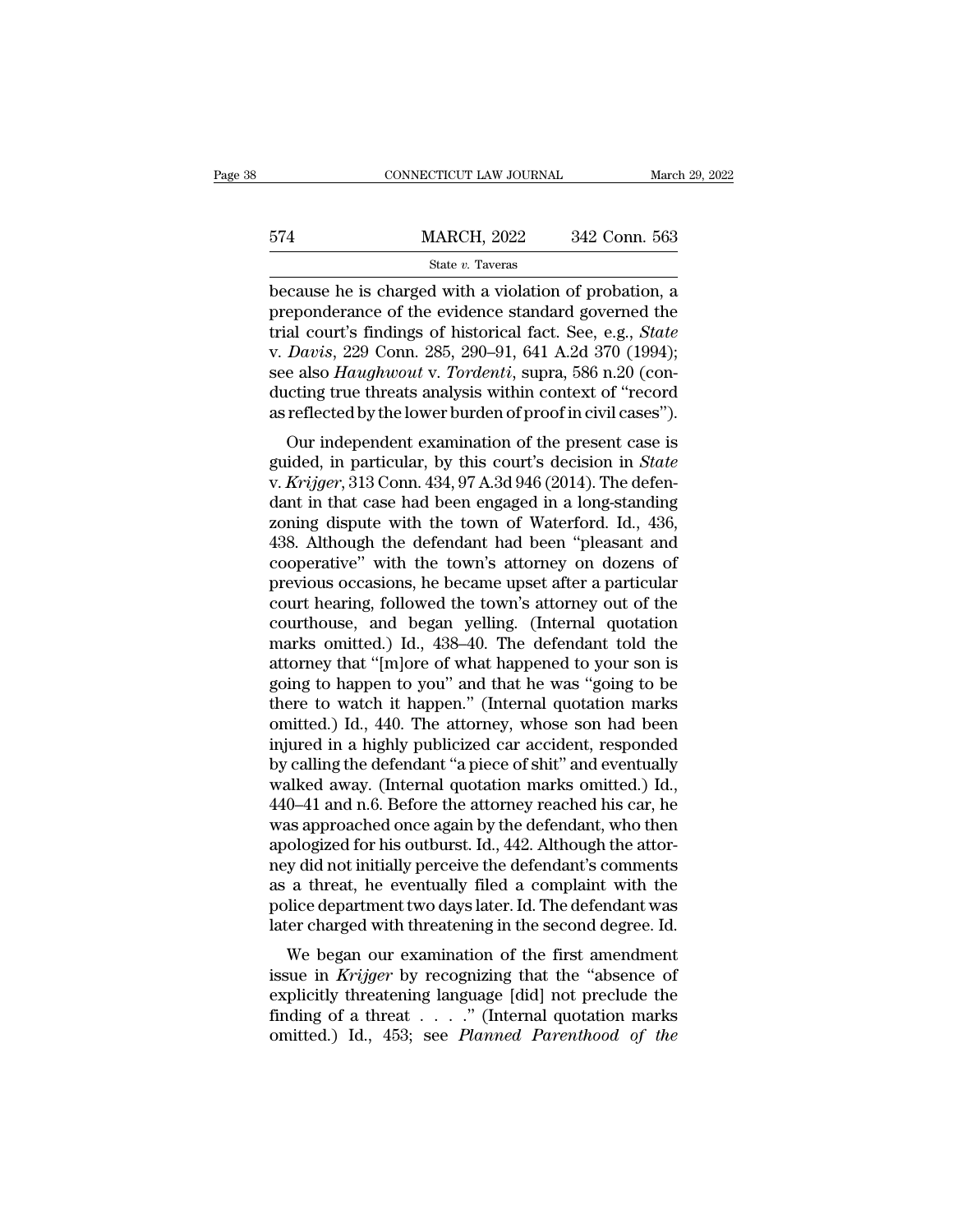State *v.* Taveras

<sup>2022</sup> CONNECTICUT LAW JOURNAL Page 38<br>
<sup>21</sup> Columbia 1663 MARCH, 2022 575<br>
<sup>21</sup> State *v*. Taveras<br> *Columbia/Willamette, Inc.* v. *American Coalition of*<br> *Life Activists*, 290 F.3d 1058, 1078–79 (9th Cir. 2002) <sup>2</sup><br>
<sup>2</sup><br>
<sup>2</sup><br>
<sup>2</sup><br>
<sup>2</sup><br>
<sup>2</sup><br> *Life Activists*, 290 F.3d 1058, 1078–79 (9th Cir. 2002)<br>
("context is critical in a true threats case . . . because<br>
without context a burning gross or dood rat moon noth (342 Conn. 563 MARCH, 2022 575<br>
State v. Taveras<br>
Columbia/Willamette, Inc. v. American Coalition of<br>
Life Activists, 290 F.3d 1058, 1078–79 (9th Cir. 2002)<br>
("context is critical in a true threats case . . . because<br>
wit 342 Conn. 563 MARCH, 2022 575<br>
State v. Taveras<br>
Columbia/Willamette, Inc. v. American Coalition of<br>
Life Activists, 290 F.3d 1058, 1078–79 (9th Cir. 2002)<br>
("context is critical in a true threats case . . . because<br>
with State v. Taveras<br>
Columbia/Willamette, Inc. v. American Coalition of<br>
Life Activists, 290 F.3d 1058, 1078–79 (9th Cir. 2002)<br>
("context is critical in a true threats case . . . because<br>
without context, a burning cross or State *t.* Tavelas<br>
Columbia/Willamette, Inc. v. American Coalition of<br>
Life Activists, 290 F.3d 1058, 1078–79 (9th Cir. 2002)<br>
("context is critical in a true threats case . . . because<br>
without context, a burning cross o *Columbia/Willamette, Inc.* v. *American Coalition of*<br>*Life Activists*, 290 F.3d 1058, 1078–79 (9th Cir. 2002)<br>("context is critical in a true threats case . . . because<br>without context, a burning cross or dead rat mean n Life Activists, 290 F.3d 1058, 1078–79 (9th Cir. 2002)<br>("context is critical in a true threats case  $\ldots$  because<br>without context, a burning cross or dead rat mean noth-<br>ing" (citation omitted; footnotes omitted)), cert. ("context is critical in a true threats case  $\ldots$  because<br>without context, a burning cross or dead rat mean noth-<br>ing" (citation omitted; footnotes omitted)), cert. denied,<br>539 U.S. 958, 123 S. Ct. 2637, 156 L. Ed. 2d 65 without context, a burning cross or dead rat mean nothing" (citation omitted; footnotes omitted)), cert. denied, 539 U.S. 958, 123 S. Ct. 2637, 156 L. Ed. 2d 655 (2003); *United States v. Malik*, 16 F.3d 45, 50 (2d Cir.) ( ing" (citation omitted; footnotes omitted)), cert. denied,<br>539 U.S. 958, 123 S. Ct. 2637, 156 L. Ed. 2d 655 (2003);<br>*United States v. Malik*, 16 F.3d 45, 50 (2d Cir.) ("rigid<br>adherence to the literal meaning of a communica 539 U.S. 958, 123 S. Ct. 2637, 156 L. Ed. 2d 655 (2003);<br>
United States v. Malik, 16 F.3d 45, 50 (2d Cir.) ("rigid<br>
adherence to the literal meaning of a communication<br>
without regard to its reasonable connotations derive United States v. Malik, 16 F.3d 45, 50 (2d Cir.) ("rigid<br>adherence to the literal meaning of a communication<br>without regard to its reasonable connotations derived<br>from its ambience would render [statutes proscribing<br>true adherence to the literal meaning of a communication<br>without regard to its reasonable connotations derived<br>from its ambience would render [statutes proscribing<br>true threats] powerless against the ingenuity of threat-<br>eners without regard to its reasonable connotations derived<br>from its ambience would render [statutes proscribing<br>true threats] powerless against the ingenuity of threat-<br>eners who can instill in the victim's mind as clear an<br>app from its ambience would render [statutes proscribing<br>true threats] powerless against the ingenuity of threat-<br>eners who can instill in the victim's mind as clear an<br>apprehension of impending injury by an implied menace<br>as true threats] powerless against the ingenuity of threaters who can instill in the victim's mind as clear<br>apprehension of impending injury by an implied men<br>as by a literal threat"), cert. denied, 513 U.S. 968,<br>S. Ct. 435, prehension of impending injury by an implied menace<br>by a literal threat"), cert. denied, 513 U.S. 968, 115<br>Ct. 435, 130 L. Ed. 2d 347 (1994); see also *Haughwout*<br>Tordenti, supra, 332 Conn. 575 ("[p]ut differently,<br>en veil as by a literal threat"), cert. denied, 513 U.S. 968, 115<br>S. Ct. 435, 130 L. Ed. 2d 347 (1994); see also *Haughwout*<br>v. *Tordenti*, supra, 332 Conn. 575 ("[p]ut differently,<br>even veiled statements may be true threats").<br>To

S. Ct. 435, 130 L. Ed. 2d 347 (1994); see also *Haughwout*<br>v. Tordenti, supra, 332 Conn. 575 ("[p]ut differently,<br>even veiled statements may be true threats").<br>To discern the true nature of the defendant's expres-<br>sion in v. *Tordenti*, supra, 332 Conn. 575 ("[p]ut differently,<br>even veiled statements may be true threats").<br>To discern the true nature of the defendant's expres-<br>sion in *Krijger*, we looked to the context provided by<br>both the even veiled statements may be true threats").<br>To discern the true nature of the defendant's expression in *Krijger*, we looked to the context provided by<br>both the prior relationship between the parties and the<br>particular c To discern the true nature of the defendant's expression in *Krijger*, we looked to the context provided by both the prior relationship between the parties and the particular circumstances surrounding the alleged threat it To discern the true nature of the defendant's expression in *Krijger*, we looked to the context provided by both the prior relationship between the parties and the particular circumstances surrounding the alleged threat it sion in *Krijger*, we looked to the context provided by<br>both the prior relationship between the parties and the<br>particular circumstances surrounding the alleged threat<br>itself. *State* v. *Krijger*, supra, 313 Conn. 454. Fi both the prior relationship between the parties and the<br>particular circumstances surrounding the alleged threat<br>itself. *State* v. *Krijger*, supra, 313 Conn. 454. First, we<br>observed that the case was "not [one] in which o particular circumstances surrounding the alleged threat<br>itself. *State* v. *Krijger*, supra, 313 Conn. 454. First, we<br>observed that the case was "not [one] in which one's<br>prior hostile acts or menacing behavior provided a itself. *State* v. *Krujger*, supra, 313 Conn. 454. First, we<br>observed that the case was "not [one] in which one's<br>prior hostile acts or menacing behavior provided a clari-<br>fying lens through which to view an ambiguous thr observed that the case was "not [one] in which one's<br>prior hostile acts or menacing behavior provided a clari-<br>fying lens through which to view an ambiguous threat"<br>because the defendant and the town attorney had an<br>establ prior hostile acts or menacing behavior provided a clari-<br>fying lens through which to view an ambiguous threat"<br>because the defendant and the town attorney had an<br>established relationship that, despite its adversarial<br>natu fying lens through which to view an ambiguous threat"<br>because the defendant and the town attorney had an<br>established relationship that, despite its adversarial<br>nature, had always been "cordial and professional." Id.<br>Secon because the defendant and the town attorney had an<br>established relationship that, despite its adversarial<br>nature, had always been "cordial and professional." Id.<br>Second, we noted that the alleged threats followed a<br>surpris established relationship that, despite its adversarial<br>nature, had always been "cordial and professional." Id.<br>Second, we noted that the alleged threats followed a<br>surprisingly contentious court hearing, that the attorney<br> nature, had always been "cordial and professional." Id.<br>Second, we noted that the alleged threats followed a<br>surprisingly contentious court hearing, that the attorney<br>did not initially view the defendant's remarks as a<br>thr Second, we noted that the alleged threats followed a<br>surprisingly contentious court hearing, that the attorney<br>did not initially view the defendant's remarks as a<br>threat, and that the defendant had apologized shortly<br>after surprisingly contentious court hearing, that the attorney<br>did not initially view the defendant's remarks as a<br>threat, and that the defendant had apologized shortly<br>after making the remarks in question. Id., 454–55. On<br>the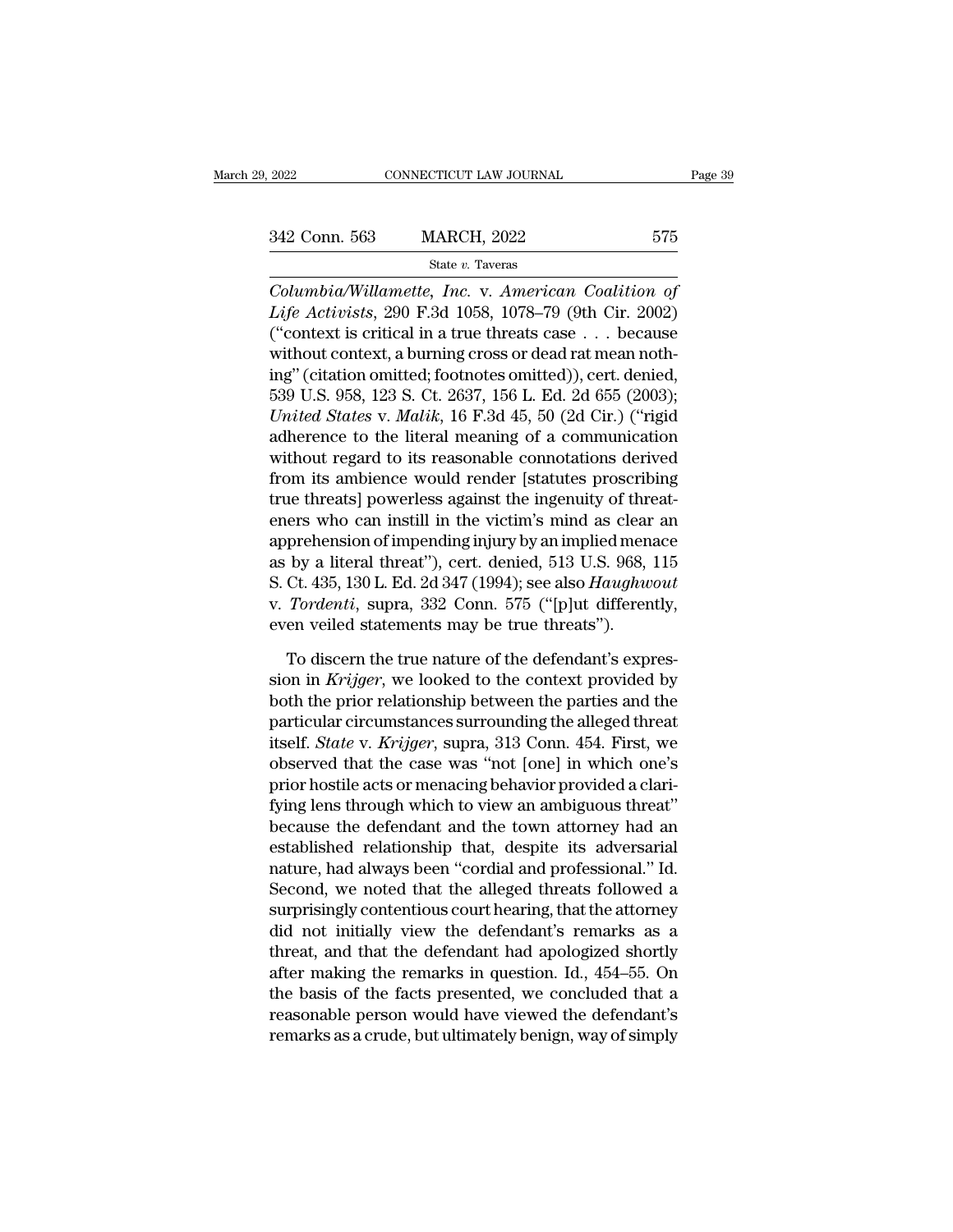|     | CONNECTICUT LAW JOURNAL                                                                                  | March 29, 2022 |
|-----|----------------------------------------------------------------------------------------------------------|----------------|
|     |                                                                                                          |                |
| 576 | <b>MARCH, 2022</b>                                                                                       | 342 Conn. 563  |
|     | State v. Taveras                                                                                         |                |
|     | saying " 'what goes around comes around' " and reversed<br>the defendant's conviction. Id., 456, 461.    |                |
|     | The facts underlyng the present case differ signifi-                                                     |                |
|     | cantly from those considered in Krijger. Although the<br>phrase "you botter woteb your back" can in some |                |

576 MARCH, 2022 342 Conn. 563<br>
State v. Taveras<br>
Saying " 'what goes around comes around' " and reversed<br>
the defendant's conviction. Id., 456, 461.<br>
The facts underlyng the present case differ signifi-<br>
cantly from those State v. Taveras<br>
saying "'what goes around comes around'" and reversed<br>
the defendant's conviction. Id., 456, 461.<br>
The facts underlyng the present case differ signifi-<br>
cantly from those considered in *Krijger*. Althoug saying " 'what goes around comes around' " and reversed<br>the defendant's conviction. Id., 456, 461.<br>The facts underlyng the present case differ signifi-<br>cantly from those considered in *Krijger*. Although the<br>phrase "you b anying with goes around comes around and reversed<br>the defendant's conviction. Id., 456, 461.<br>The facts underlyng the present case differ signifi-<br>cantly from those considered in *Krijger*. Although the<br>phrase "you better The facts underlyng the present case differ significantly from those considered in *Krijger*. Although the phrase "you better watch your back"<sup>6</sup> can, in some contexts, be used to sincerely caution an addressee of an impe The facts underlyng the present case differ significantly from those considered in *Krijger*. Although the phrase "you better watch your back"<sup>6</sup> can, in some contexts, be used to sincerely caution an addressee of an impen cantly from those considered in *Krijger*. Although the<br>phrase "you better watch your back"<sup>6</sup> can, in some<br>contexts, be used to sincerely caution an addressee of<br>an impending threat from some external source, it can<br>also phrase "you better watch your back"<sup>6</sup> can, in some contexts, be used to sincerely caution an addressee of an impending threat from some external source, it can also be used as a veiled or conditional threat of violence. contexts, be used to sincerely caution an addressee of<br>an impending threat from some external source, it can<br>also be used as a veiled or conditional threat of violence.<br>See, e.g., *State* v. *Lewis*, Docket No. 96-P-0272 an impending threat from some external source, it can<br>also be used as a veiled or conditional threat of violence.<br>See, e.g., *State* v. *Lewis*, Docket No. 96-P-0272 (DRF),<br>1997 WL 589914, \*3 (Ohio App. August 22, 1997) ( also be used as a veiled or conditional threat of violence.<br>See, e.g., *State v. Lewis*, Docket No. 96-P-0272 (DRF),<br>1997 WL 589914, \*3 (Ohio App. August 22, 1997) ("A<br>statement such as 'you better watch your back' is wha See, e.g., *State* v. *Lewis*, Docket No. 96-P-0272 (DRF), 1997 WL 589914, \*3 (Ohio App. August 22, 1997) ("A statement such as 'you better watch your back' is what is known in law as a conditional threat. . . . Even in t 1997 WL 589914, \*3 (Ohio App. August 22, 1997) ("A<br>statement such as 'you better watch your back' is what<br>is known in law as a conditional threat.... Even in<br>the absence of a reference to a specific action, the<br>logical im statement such as 'you better watch your back' is what<br>is known in law as a conditional threat. . . . Even in<br>the absence of a reference to a specific action, the<br>logical import of such a statement is that the person is<br>b is known in law as a conditional threat. . . . . Even in<br>the absence of a reference to a specific action, the<br>logical import of such a statement is that the person is<br>being threatened with potential physical harm." (Citathe absence of a reference to a specific action, the logical import of such a statement is that the person is being threatened with potential physical harm." (Citations omitted.)).<sup>7</sup> The record is bereft of any suggestion being threatened with potential physical harm." (Citations omitted.)).<sup>7</sup> The record is bereft of any suggestion that the defendant's decision to yell these words at Cherney was intended to convey the former sentiment. See tions omitted.)).<sup>7</sup> The record is bereft of any suggestion<br>that the defendant's decision to yell these words at<br>Cherney was intended to convey the former sentiment.<br>See *State* v. *Taveras*, supra, 183 Conn. App. 390 (*E* that the defendant's decision to yell these words at<br>Cherney was intended to convey the former sentiment.<br>See *State* v. *Taveras*, supra, 183 Conn. App. 390 (*Elgo*,<br>*J.*, dissenting.) ("[t]his is not a case of a bystande Cherney was intended to convey the former sentiment.<br>See *State* v. *Taveras*, supra, 183 Conn. App. 390 (*Elgo*,<br>*J.*, dissenting.) ("[t]his is not a case of a bystander<br>alerting a pedestrian to an errant vehicle"). The d See *State* v. *Taveras*, supra, 183 Conn. App. 390 (*Elgo*, *J.*, dissenting.) ("[t]his is not a case of a bystander alerting a pedestrian to an errant vehicle"). The defendant's history at the preschool, his general deme J., dissenting.) ("[t]his is r<br>alerting a pedestrian to an e<br>dant's history at the presch<br>during the course of this pa<br>the subsequent reactions o<br>balance, appear objectively<br>possibility of violence.<br>First, Bevilaqua's test Frang a peassinant to an effaint ventere for the defendant<br>the visitory at the preschool, his general demeanor<br>ring the course of this particular incident itself, and<br>e subsequent reactions of the preschool's staff, on<br>lan during the course of this particular incident itself, and<br>the subsequent reactions of the preschool's staff, on<br>balance, appear objectively to indicate the threat of the<br>possibility of violence.<br>First, Bevilaqua's testimon

bevilagua's testimony suggests the defendant<br>first, Bevilaqua's testimony suggests the defendant<br>and a hostile relationship with preschool staff. Bevila-<br> $\frac{6}{9}$  Although Bevilaqua and Kelly provided slightly different a First, Bevilaqua's testimony suggests the defendant<br>
had a hostile relationship with preschool staff. Bevila-<br>
<sup>6</sup> Although Bevilaqua and Kelly provided slightly different accounts of the<br>
defendant's actual words, given t First, Bevilaqua's testimony suggests the defendant<br>had a hostile relationship with preschool staff. Bevila-<br><sup>6</sup> Although Bevilaqua and Kelly provided slightly different accounts of the<br>defendant's actual words, given the structured as a threat of physical violence. <sup>7</sup> The fact that the defendant's actual words, given the surrounding context, "you better watch yourself" and "you better watch your back" can both be reasonably construed as a <sup>6</sup> Although Bevilaqua and Kelly provided slightly different accounts of the defendant's actual words, given the surrounding context, "you better watch yourself" and "you better watch your back" can both be reasonably con

defendant's actual words, given the surrounding context, "you better watch<br>yourself" and "you better watch your back" can both be reasonably con-<br>strued as a threat of physical violence.<br><sup>7</sup> The fact that the defendant was yourself" and "you better watch your back" can both be reasonably construed as a threat of physical violence.<br>
<sup>7</sup> The fact that the defendant was locked out of the preschool at the time and, therefore, was unable to imme strued as a threat of physical violence.<br><sup>7</sup> The fact that the defendant was locked out of the preschool at the<br>time and, therefore, was unable to immediately carry out his threat is not<br>determinative. See, e.g., *State* v time and, therefore, was unable to immediately carry out his threat is not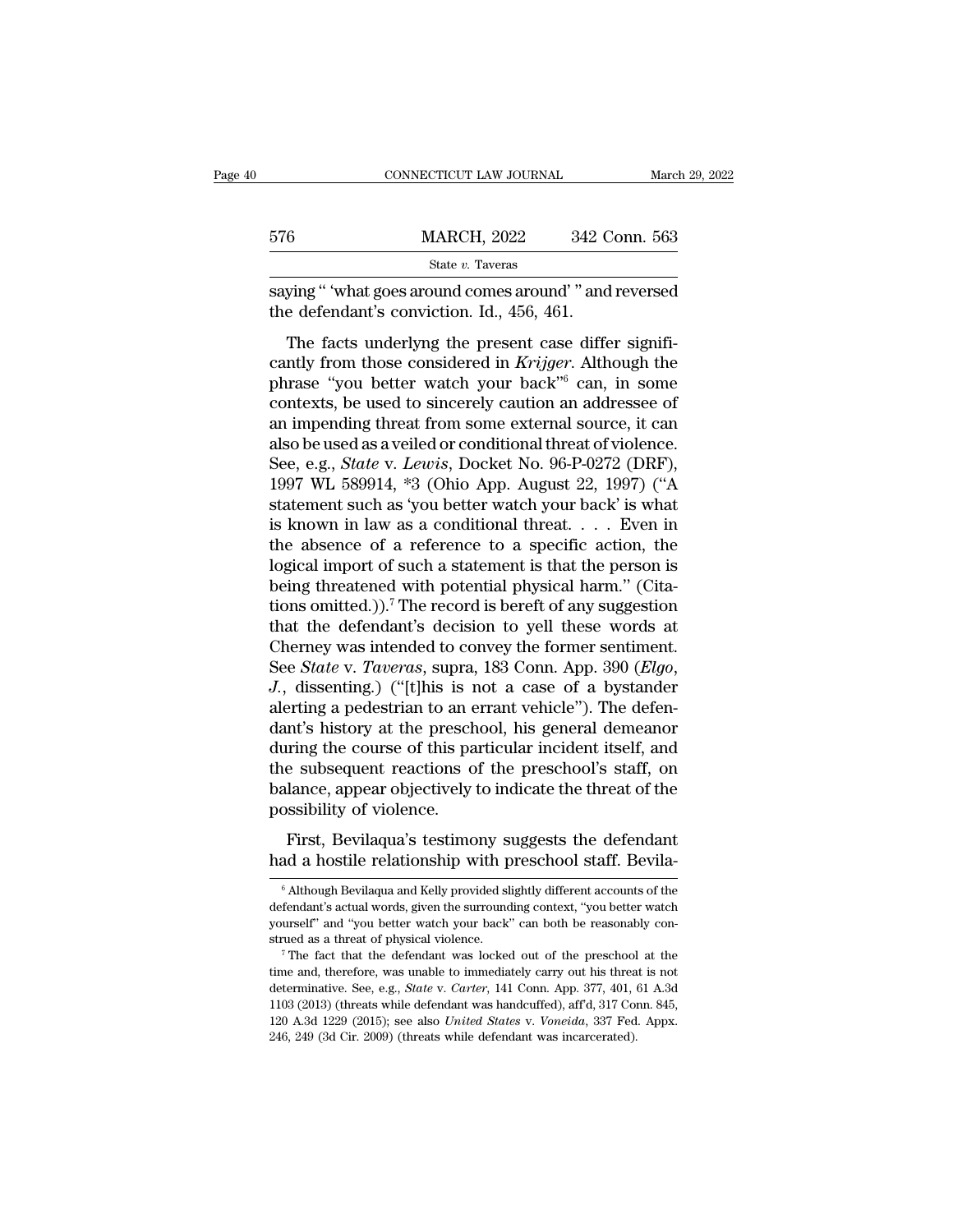| , 2022        | CONNECTICUT LAW JOURNAL | Page 41 |  |
|---------------|-------------------------|---------|--|
| 342 Conn. 563 | <b>MARCH, 2022</b>      | 577     |  |
|               | State v. Taveras        |         |  |

 $\begin{tabular}{llllll} \hline 2022 & & & & & & \mbox{COMRECTICUT LAW JOURNAL} & \multicolumn{2}{l} \textbf{Page 41} \\ \hline & & & & \mbox{State $v$}. \textbf{Tavers} \\ \hline & & & & \mbox{State $v$}. \textbf{Tavers} \\ \hline & & & & \mbox{State $v$}. \textbf{Tavers} \\ \hline & & & & \mbox{que not only stated that the defendant had previously} \\ \hline \textbf{caused several ``escalated interaction[s]'' at the pre-  
eacho! but else a雜ification [s]'' at the pre-  
eacho! but also a reaifically traditional that she had me} \end{tabular}$ 342 Conn. 563 MARCH, 2022 577<br>
State v. Taveras<br>
qua not only stated that the defendant had previously<br>
caused several "escalated interaction[s]" at the pre-<br>
school but also specifically testified that she had pre-<br>
viou 342 Conn. 563 MARCH, 2022 577<br>
State v. Taveras<br>
qua not only stated that the defendant had previously<br>
caused several "escalated interaction[s]" at the pre-<br>
school but also specifically testified that she had pre-<br>
viou 342 Conn. 563 MARCH, 2022 577<br>
state v. Taveras<br>
qua not only stated that the defendant had previously<br>
caused several "escalated interaction[s]" at the pre-<br>
school but also specifically testified that she had pre-<br>
viou State *v*. Taveras<br>
qua not only stated that the defendant had previously<br>
caused several "escalated interaction[s]" at the pre-<br>
school but also specifically testified that she had pre-<br>
viously seen the defendant act in state v. Taveras<br>
qua not only stated that the defendant had previously<br>
caused several "escalated interaction[s]" at the pre-<br>
school but also specifically testified that she had pre-<br>
viously seen the defendant act in a qua not only stated that the defendant had previously<br>caused several "escalated interaction[s]" at the pre-<br>school but also specifically testified that she had pre-<br>viously seen the defendant act in a threatening manner.<br>S caused several "escalated interaction[s]" at the pre-<br>school but also specifically testified that she had pre-<br>viously seen the defendant act in a threatening manner.<br>See *State* v. *Krijger*, supra, 313 Conn. 454 ("[w]hen school but also specifically testified that she had pre-<br>viously seen the defendant act in a threatening manner.<br>See *State* v. *Krijger*, supra, 313 Conn. 454 ("[w]hen the<br>alleged threat is made in the context of an exist viously seen the defendant act in a threatening manner.<br>See *State* v. *Krijger*, supra, 313 Conn. 454 ("[w]hen the<br>alleged threat is made in the context of an existing or<br>increasingly hostile relationship, courts are more See *State* v. *Krijger*, supra, 313 Conn. 454 ("[w]hen the alleged threat is made in the context of an existing or increasingly hostile relationship, courts are more apt to conclude that an objectively reasonable speaker alleged threat is made in the context of an existing or<br>increasingly hostile relationship, courts are more apt to<br>conclude that an objectively reasonable speaker would<br>expect that the statement would be perceived by the<br>li increasingly hostile relationship, courts are more apt to<br>conclude that an objectively reasonable speaker would<br>expect that the statement would be perceived by the<br>listener as a genuine threat"). The fact that employees<br>of conclude that an objectively reasonable speaker would<br>expect that the statement would be perceived by the<br>listener as a genuine threat"). The fact that employees<br>of the preschool notified Bevilaqua of the defendant's<br>late expect that the statement would be perceived by the listener as a genuine threat"). The fact that employees of the preschool notified Bevilaqua of the defendant's late arrival even before it occurred, together with the fac listener as a genuine threat"). The fact that employees<br>of the preschool notified Bevilaqua of the defendant's<br>late arrival even before it occurred, together with the<br>fact that Bevilaqua immediately decided to return to<br>t of the preschool notified Bevilaqua of the late arrival even before it occurred, togentiate arrival even before it occurred, togentiate the preschool because she "knew things v lated," indicates at the very least that the Let that Bevilaqua immediately decided to return to<br>e preschool because she "knew things would get esca-<br>red," indicates at the very least that this history fell<br>r short of the "cordial and professional" relationship<br>inced and *Evidapa miniciality* actual to Fearth to<br>the preschool because she "knew things would get esca-<br>lated," indicates at the very least that this history fell<br>far short of the "cordial and professional" relationship<br>evinc

and proceeds are the increasing to analyse seed<br>lated," indicates at the very least that this history fell<br>far short of the "cordial and professional" relationship<br>evinced by the record in *Krijger*.<sup>8</sup><br>Although we agree w far short of the "cordial and professional" relationship<br>evinced by the record in  $Krijger$ .<sup>8</sup><br>Although we agree with the defendant that evidence<br>adduced by the state does not detail his precise physical<br>movements during the evinced by the record in *Krijger*.<sup>8</sup><br>Although we agree with the defendant that evidence<br>adduced by the state does not detail his precise physical<br>movements during the incident in question, we cannot<br>concur with his blank Although we agree with the defendant that evidence<br>adduced by the state does not detail his precise physical<br>movements during the incident in question, we cannot<br>concur with his blanket assertion that there was "no<br>evidenc Although we agree with the defendant that evidence<br>adduced by the state does not detail his precise physical<br>movements during the incident in question, we cannot<br>concur with his blanket assertion that there was "no<br>evidenc adduced by the state does not detail his precise physical<br>movements during the incident in question, we cannot<br>concur with his blanket assertion that there was "no<br>evidence" of his conduct on that day. The evidence<br>recount Frace Courted previously in this opinion indicates that the efendant was irritated by the call he had initially coeived, that he became argumentative with staff after  $^8$ The Appellate Court based its own true threats ana recounted previously in this opinion indicates that the defendant was irritated by the call he had initially received, that he became argumentative with staff after  $^s$ The Appellate Court based its own true threats analy

defendant was irritated by the call he had initially<br>received, that he became argumentative with staff after<br><sup>8</sup>The Appellate Court based its own true threats analysis in the present<br>case, in part, on the assumption that " Feceived, that if became argumentative with staff are<br>
<sup>8</sup>The Appellate Court based its own true threats analysis in the present<br>
case, in part, on the assumption that "there is . . . no evidence that Cherney<br>
had previous <sup>8</sup> The Appellate Court based its own true threats analysis in the present case, in part, on the assumption that "there is . . . no evidence that Cherney had previously witnessed [the defendant's] prior behavior . . . . " case, in part, on the assumption that "there is  $\ldots$  no evidence that Cherney had previously witnessed [the defendant's] prior behavior  $\ldots$ ." *State* v. *Taveras*, supra, 183 Conn. App. 381. There is, however, testimon had previously witnessed [the defendant's] prior behavior  $\ldots$  " State v.<br>Taveras, supra, 183 Conn. App. 381. There is, however, testimony in the<br>record indicating that the school's staff was generally aware of previous<br> Taveras, supra, 183 Conn. App. 381. There is, however, testimony in the record indicating that the school's staff was generally aware of previous incidents involving the defendant. Specifically, in describing the reaction record indicating that the school's staff was generally aware of previous incidents involving the defendant. Specifically, in describing the reaction of her staff to the incident at issue in the present case, Bevilaqua tes incidents involving the defendant. Specifically, in describing the reaction of her staff to the incident at issue in the present case, Bevilaqua testified as follows: "I think . . . people were concerned. It wasn't our fi her staff to the incident at issue in the present case, Bevilaqua testified as follows: "I think . . . people were concerned. It wasn't our first interaction, and people were concerned, [m]y staff were concerned . . . . " follows: "I think . . . people were concerned. It wasn't our first interaction with [the defendant], [i]t certainly wasn't our first escalated interaction, and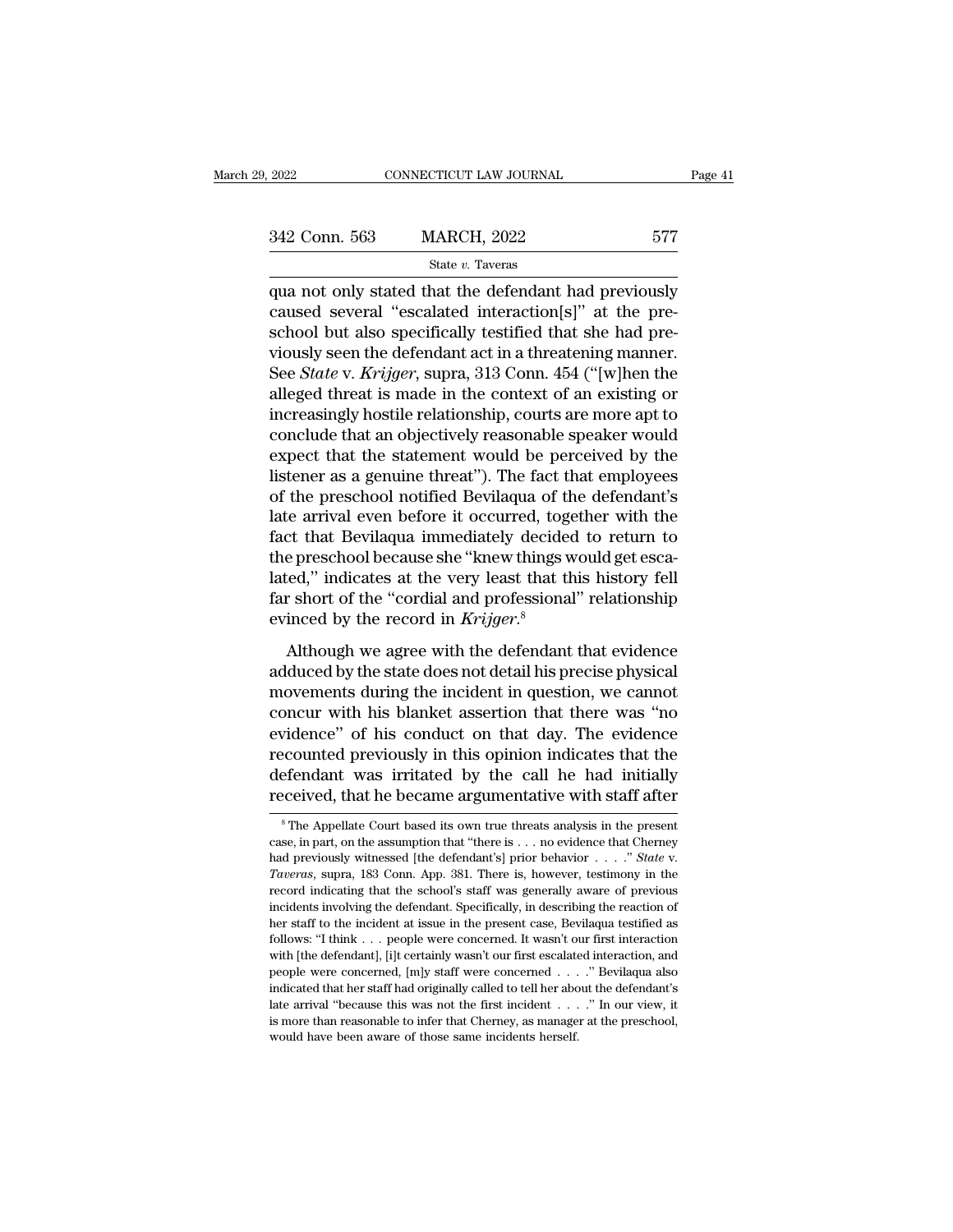|     | CONNECTICUT LAW JOURNAL                                                                                                                                               | March 29, 2022 |
|-----|-----------------------------------------------------------------------------------------------------------------------------------------------------------------------|----------------|
| 578 | <b>MARCH, 2022</b>                                                                                                                                                    | 342 Conn. 563  |
|     | State v. Taveras                                                                                                                                                      |                |
|     | he arrived, and that his conduct eventually escalated<br>to the point that he was asked to leave. After exiting<br>through a got of looked doore the defendant tumped |                |

578 MARCH, 2022 342 Conn. 563<br>
State v. Taveras<br>
he arrived, and that his conduct eventually escalated<br>
to the point that he was asked to leave. After exiting<br>
through a set of locked doors, the defendant turned<br>
around va 578 MARCH, 2022 342 Conn. 563<br>
State v. Taveras<br>
he arrived, and that his conduct eventually escalated<br>
to the point that he was asked to leave. After exiting<br>
through a set of locked doors, the defendant turned<br>
around,  $\frac{\text{MARCH}}{\text{State } v. \text{ Tavers}}$ <br>
arrived, and that his conduct eventually escalated<br>
to the point that he was asked to leave. After exiting<br>
through a set of locked doors, the defendant turned<br>
around, yelled at Cherney, and then State v. Taveras<br>he arrived, and that his conduct eventually escalated<br>to the point that he was asked to leave. After exiting<br>through a set of locked doors, the defendant turned<br>around, yelled at Cherney, and then unsucce baat of avoidable to describe the arrived, and that his conduct eventually escalated to the point that he was asked to leave. After exiting through a set of locked doors, the defendant turned around, yelled at Cherney, and he arrived, and that his conduct eventually escalated<br>to the point that he was asked to leave. After exiting<br>through a set of locked doors, the defendant turned<br>around, yelled at Cherney, and then unsuccessfully<br>attempted to the point that he was asked to leave. After exiting<br>through a set of locked doors, the defendant turned<br>around, yelled at Cherney, and then unsuccessfully<br>attempted to reenter the building. While neither Bevila-<br>qua nor through a set of locked doors, the detendant turned<br>around, yelled at Cherney, and then unsuccessfully<br>attempted to reenter the building. While neither Bevila-<br>qua nor Kelly was able to describe the exact manner<br>in which t around, yelled at Cherney, and then unsuccessfully<br>attempted to reenter the building. While neither Bevila-<br>qua nor Kelly was able to describe the exact manner<br>in which the defendant had attempted to open those<br>doors, the attempted to reenter the building. While neither Bevila-<br>qua nor Kelly was able to describe the exact manner<br>in which the defendant had attempted to open those<br>doors, the evidence suggests that he was acting in an<br>"enraged qua nor Kelly was able to describe the exact manner<br>in which the defendant had attempted to open those<br>doors, the evidence suggests that he was acting in an<br>"enraged" and "intimidating" manner at that particular<br>moment in in which the defendant had attempted to open those<br>doors, the evidence suggests that he was acting in an<br>"enraged" and "intimidating" manner at that particular<br>moment in time. We agree with Judge Elgo's conclusion<br>that, i doors, the evidence suggests that he was acting in an "enraged" and "intimidating" manner at that particular moment in time. We agree with Judge Elgo's conclusion that, in light of the foregoing, the trial court could hav "enraged" and "intimidating" manner at that particular<br>moment in time. We agree with Judge Elgo's conclusion<br>that, in light of the foregoing, the trial court could have<br>reasonably found by a preponderance of the evidence<br>t senting). asonably found by a preponderance of the evidence<br>at the defendant's attempt to reenter the preschool<br>as, at least more likely than not, "aggressive in nature."<br>ate v. *Taveras*, supra, 183 Conn. App. 386 (*Elgo*, *J*., di that the defendant's attempt to reenter the preschool<br>was, at least more likely than not, "aggressive in nature."<br>State v. Taveras, supra, 183 Conn. App. 386 (*Elgo*, *J*., dis-<br>senting).<br>Another important factor in our i

was, at least more likely than not, "aggressive in nature."<br> *State* v. *Taveras*, supra, 183 Conn. App. 386 (*Elgo*, *J*., dissenting).<br>
Another important factor in our independent analysis<br>
is the reactions of the presch State v. Taveras, supra, 183 Conn. App. 386 (*Elgo*, *J*., dissenting).<br>Another important factor in our independent analysis<br>is the reactions of the preschool's staff. Unlike the attor-<br>ney in *Krijger*, who waited two day senting).<br>
Another important factor in our independent analysis<br>
is the reactions of the preschool's staff. Unlike the attor-<br>
ney in *Krijger*, who waited two days to contact the<br>
police, staff members in the present case Another important factor in our independent analysis<br>is the reactions of the preschool's staff. Unlike the attor-<br>ney in *Krijger*, who waited two days to contact the<br>police, staff members in the present case immediately<br>c Another important factor in our independent analysis<br>is the reactions of the preschool's staff. Unlike the attor-<br>ney in *Krijger*, who waited two days to contact the<br>police, staff members in the present case immediately<br>c is the reactions of the preschool's staff. Unlike the attor-<br>ney in *Krijger*, who waited two days to contact the<br>police, staff members in the present case immediately<br>contacted their supervisor, Bevilaqua, to tell her wha ney in *Krijger*, who waited two days to contact the<br>police, staff members in the present case immediately<br>contacted their supervisor, Bevilaqua, to tell her what<br>had occurred. Bevilaqua testified that, when she arrived<br>at police, staff members in the present case immediately<br>contacted their supervisor, Bevilaqua, to tell her what<br>had occurred. Bevilaqua testified that, when she arrived<br>at the preschool shortly thereafter, she found that her contacted their supervisor, Bevilaqua, to tell her what<br>had occurred. Bevilaqua testified that, when she arrived<br>at the preschool shortly thereafter, she found that her<br>staff was "shaken up" and "concerned" by what had<br>tra had occurred. Bevilaqua testified that, when she arrived<br>at the preschool shortly thereafter, she found that her<br>staff was "shaken up" and "concerned" by what had<br>transpired. Bevilaqua then immediately contacted the<br>police anspired. Bevilaqua then intihediately contacted the<br>plice,<sup>9</sup> formally prohibited the defendant from reenter-<br>ig the preschool, began pursuing a restraining order,<br>id hired a police officer for additional security the<br><sup>9</sup> police,<sup>9</sup> formally prohibited the defendant from reentering the preschool, began pursuing a restraining order, and hired a police officer for additional security the  $\frac{9}{18}$  As Judge Elgo's dissent aptly observes: "Bev

ing the preschool, began pursuing a restraining order,<br>and hired a police officer for additional security the<br><sup>9</sup>As Judge Elgo's dissent aptly observes: "Bevilaqua explained that the<br>preschool's 'internal policy' was to co and hired a police officer for additional security the  $\frac{9}{18}$  As Judge Elgo's dissent aptly observes: "Bevilaqua explained that the preschool's 'internal policy' was to contact [the] police 'when something escalates' <sup>9</sup> As Judge Elgo's dissent aptly observes: "Bevilaqua explained that the preschool's 'internal policy' was to contact [the] police 'when something escalates' to the point of '[s]taff being threatened.' Consistent with th <sup>9</sup> As Judge Elgo's dissent aptly observes: "Bevilaqua explained that the preschool's 'internal policy' was to contact [the] police 'when something escalates' to the point of '[s]taff being threatened.' Consistent with th preschool's 'internal policy' was to contact [the] police 'when something escalates' to the point of '[s]taff being threatened.' Consistent with that policy, Bevilaqua testified that she contacted the Danbury Police Depar escalates' to the point of '[s]taff being threatened.' Consistent with that policy, Bevilaqua testified that she contacted the Danbury Police Department, whose officers took statements from staff members. Questioned as to policy, Bevilaqua testified that she contacted the Danbury Police Depart-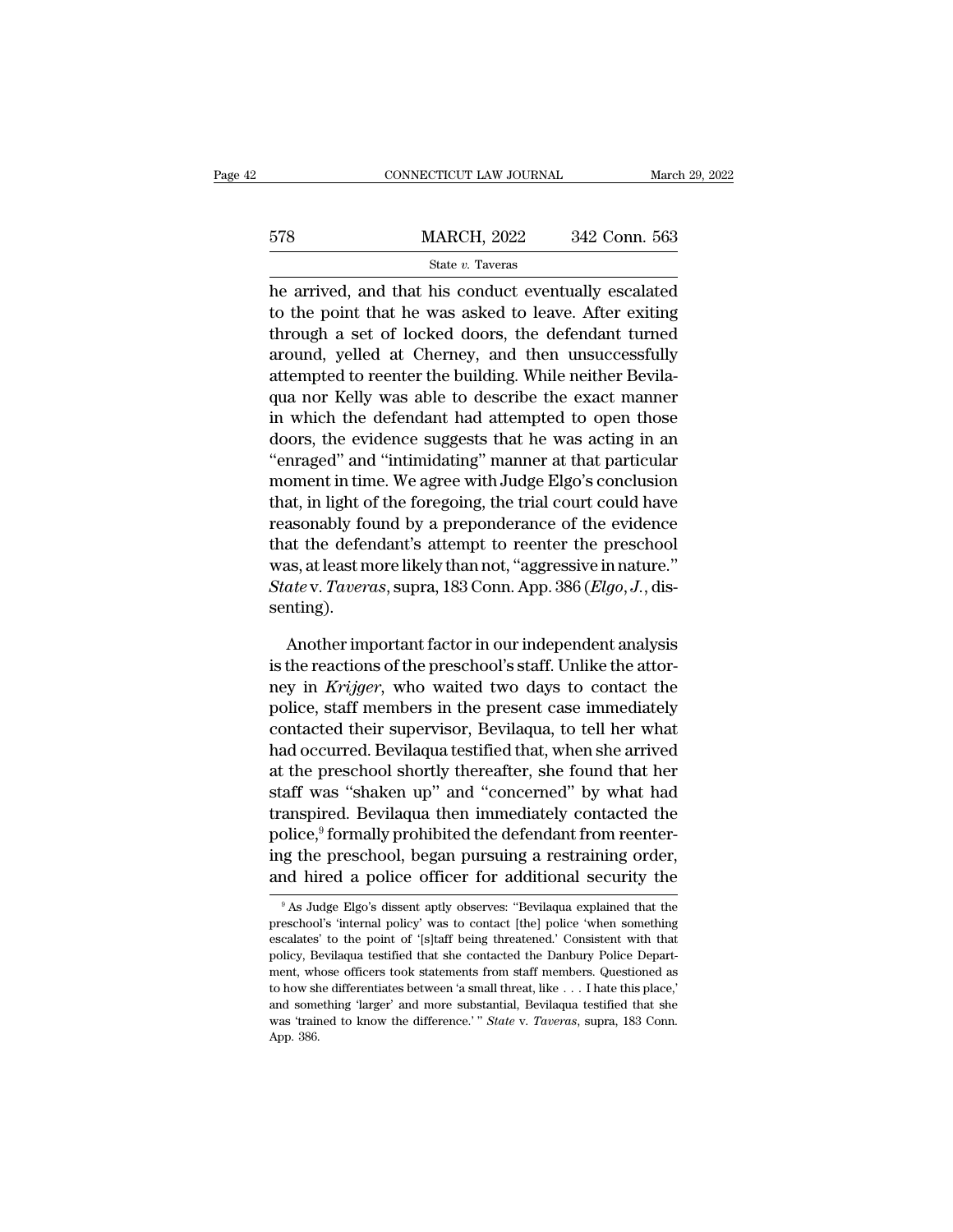| 9, 2022       | CONNECTICUT LAW JOURNAL                                                                                                                                                                | Page 43 |
|---------------|----------------------------------------------------------------------------------------------------------------------------------------------------------------------------------------|---------|
| 342 Conn. 563 | <b>MARCH, 2022</b>                                                                                                                                                                     | 579     |
|               | State v. Taveras                                                                                                                                                                       |         |
|               | following day. <sup>10</sup> The immediate pursuit of these particu-<br>lar preventative measures reasonably suggests a spe-<br>gific foar of physical violence. The record now before |         |

 $\frac{342 \text{ Conn. } 563}{\text{State } v. } \frac{\text{Sate } v. } 579$ <br>  $\frac{\text{State } v. } 739$ <br>
following day.<sup>10</sup> The immediate pursuit of these particu-<br>
lar preventative measures reasonably suggests a spe-<br>
cific fear of physical violence. The record n 342 Conn. 563 MARCH, 2022 579<br>
State v. Taveras<br>
following day.<sup>10</sup> The immediate pursuit of these particu-<br>
lar preventative measures reasonably suggests a specific fear of physical violence. The record now before<br>
us co 342 Conn. 563 MARCH, 2022 579<br>
State v. Taveras<br>
following day.<sup>10</sup> The immediate pursuit of these particu-<br>
lar preventative measures reasonably suggests a specific fear of physical violence. The record now before<br>
us co Since of the second viewed,  $\frac{1}{2}$  and  $\frac{1}{2}$  are  $v$ . Taveras<br>following day.<sup>10</sup> The immediate pursuit of these particular preventative measures reasonably suggests a specific fear of physical violence. The record state *v*. Taveras<br>following day.<sup>10</sup> The immediate pursuit of these par<br>lar preventative measures reasonably suggests a<br>cific fear of physical violence. The record now b<br>us contains no suggestion that these measures<br>viewe The miniculate pulsation these particu-<br>
The preventative measures reasonably suggests a specie fear of physical violence. The record now before<br>
contains no suggestion that these measures were<br>
ewed, either contemporaneou all preventiance measures reasonably suggests a specific fear of physical violence. The record now before us contains no suggestion that these measures were viewed, either contemporaneously or in hindsight, as an overreact

the real of physical violence. The record flow serond<br>us contains no suggestion that these measures were<br>viewed, either contemporaneously or in hindsight, as<br>an overreaction to the defendant's remarks.<br>Ultimately, the stat duck at the present and these measures were<br>viewed, either contemporaneously or in hindsight, as<br>an overreaction to the defendant's remarks.<br>Ultimately, the state's decision to present its case<br>against the defendant throug case a harder one. Prosecutors, in this case<br>against the defendant through Bevilagua and Kelly, nei-<br>ther of whom actually witnessed the defendant's con-<br>duct at the preschool on that particular day, makes this<br>case a har Ultimately, the state's decision to present its case<br>against the defendant through Bevilaqua and Kelly, nei-<br>ther of whom actually witnessed the defendant's con-<br>duct at the preschool on that particular day, makes this<br>ca Ultimately, the state's decision to present its case<br>against the defendant through Bevilaqua and Kelly, nei-<br>ther of whom actually witnessed the defendant's con-<br>duct at the preschool on that particular day, makes this<br>cas against the defendant through Bevilaqua and Kelly, nei-<br>ther of whom actually witnessed the defendant's con-<br>duct at the preschool on that particular day, makes this<br>case a harder one. Prosecutors, in deciding to accuse<br>in ther of whom actually witnessed the defendant's conduct at the preschool on that particular day, makes this case a harder one. Prosecutors, in deciding to accuse individuals of committing breach of the peace in the second duct at the preschool on that particular day, makes this<br>case a harder one. Prosecutors, in deciding to accuse<br>individuals of committing breach of the peace in the<br>second degree in violation of § 53a-181, and, then,<br>judges case a harder one. Prosecutors, in deciding to accuse<br>individuals of committing breach of the peace in the<br>second degree in violation of  $\S$  53a-181, and, then,<br>judges and juries in making findings of fact, are required<br>t individuals of committing breach of the peace in the second degree in violation of  $\S$  53a-181, and, then, judges and juries in making findings of fact, are required to separate incidents that reflect the normal agitation second degree in violation of § 53a-181, and, then,<br>judges and juries in making findings of fact, are required<br>to separate incidents that reflect the normal agitations<br>of life from those that are truly injurious to our soc judges and juries in making findings of fact, are required<br>to separate incidents that reflect the normal agitations<br>of life from those that are truly injurious to our society.<br>In the absence of any direct evidence of the d to separate incidents that reflect the normal agitations<br>of life from those that are truly injurious to our society.<br>In the absence of any direct evidence of the defendant's<br>conduct, the trial court was left with only seco of life from those that are truly injurious to our society.<br>In the absence of any direct evidence of the defendant's<br>conduct, the trial court was left with only secondhand<br>accounts to decide whether the defendant had cross In the absence of any direct evidence of the defendant's conduct, the trial court was left with only secondhand accounts to decide whether the defendant had crossed that line. Nevertheless, we agree with Judge Elgo's concl conduct, the trial court was left with only secondhand<br>accounts to decide whether the defendant had crossed<br>that line. Nevertheless, we agree with Judge Elgo's con-<br>clusion that, particularly in light of the lower standard accounts to decide whether the defendant had crosse<br>that line. Nevertheless, we agree with Judge Elgo's conclusion that, particularly in light of the lower standar<br>of proof attendant to violations of probation, the ev<br>denc as me. Neveraletess, we agree whrough lago 5 constant<br>as an approximation that, particularly in light of the lower standard<br>proof attendant to violations of probation, the evi-<br>nce of the defendant's conduct and demeanor, trasson that, particularly in light of the fower standard<br>of proof attendant to violations of probation, the evi-<br>dence of the defendant's conduct and demeanor, together<br>with the reactions that followed, is sufficient to s or proof attendant to violations or probation, the evidence of the defendant's conduct and demeanor, together with the reactions that followed, is sufficient to support the trial court's implicit findings in that regard.<br>

the trial court's implicit findings in that regard.<br>
As an appellate tribunal, our constitutional obligation<br>
to independently examine the evidentiary record requires<br>
us to determine only whether a reasonable person in<br> As an appellate tribunal, our constitutional obligation<br>to independently examine the evidentiary record requires<br>us to determine only whether a reasonable person in<br> $\frac{10}{10}$  We note that the true threats exception is s

to independently examine the evidentiary record requires<br>us to determine only whether a reasonable person in<br><sup>10</sup> We note that the true threats exception is specifically designed to guard<br>against the deadweight losses to o (true threats exception ''protective'' areasonable person in<br>
<sup>10</sup> We note that the true threats exception is specifically designed to guard<br>
against the deadweight losses to our society that are unique to threats of<br>
phy <sup>10</sup> We note that the true threats exception is specifically designed to guard against the deadweight losses to our society that are unique to threats of physical violence. See *Haughwout v. Tordenti*, supra, 332 Conn. 559 <sup>10</sup> We note that the true threats exception is specifically designed to guard against the deadweight losses to our society that are unique to threats of physical violence. See *Haughwout* v. *Tordenti*, supra, 332 Conn. against the deadweight losses to our society that are unique to threats of physical violence. See *Haughwout v. Tordenti*, supra, 332 Conn. 559, 571 (true threats exception "protect[s] individuals from the fear of violence shythesial violence. See *Haughwout* v. Tordenti, supra, 332 Conn. 559, 571 (true threats exception "protect[s] individuals from the fear of violence and from the disruption that fear engenders" (emphasis added; internal q (true threats exception "protect[s] individuals from the fear of violence and from the disruption that fear engenders" (emphasis added; internal quotation marks omitted)); *State* v. Pelella, 327 Conn. 1, 17, 170 A.3d 647 and from the disruption that fear engenders" (emphasis added; internal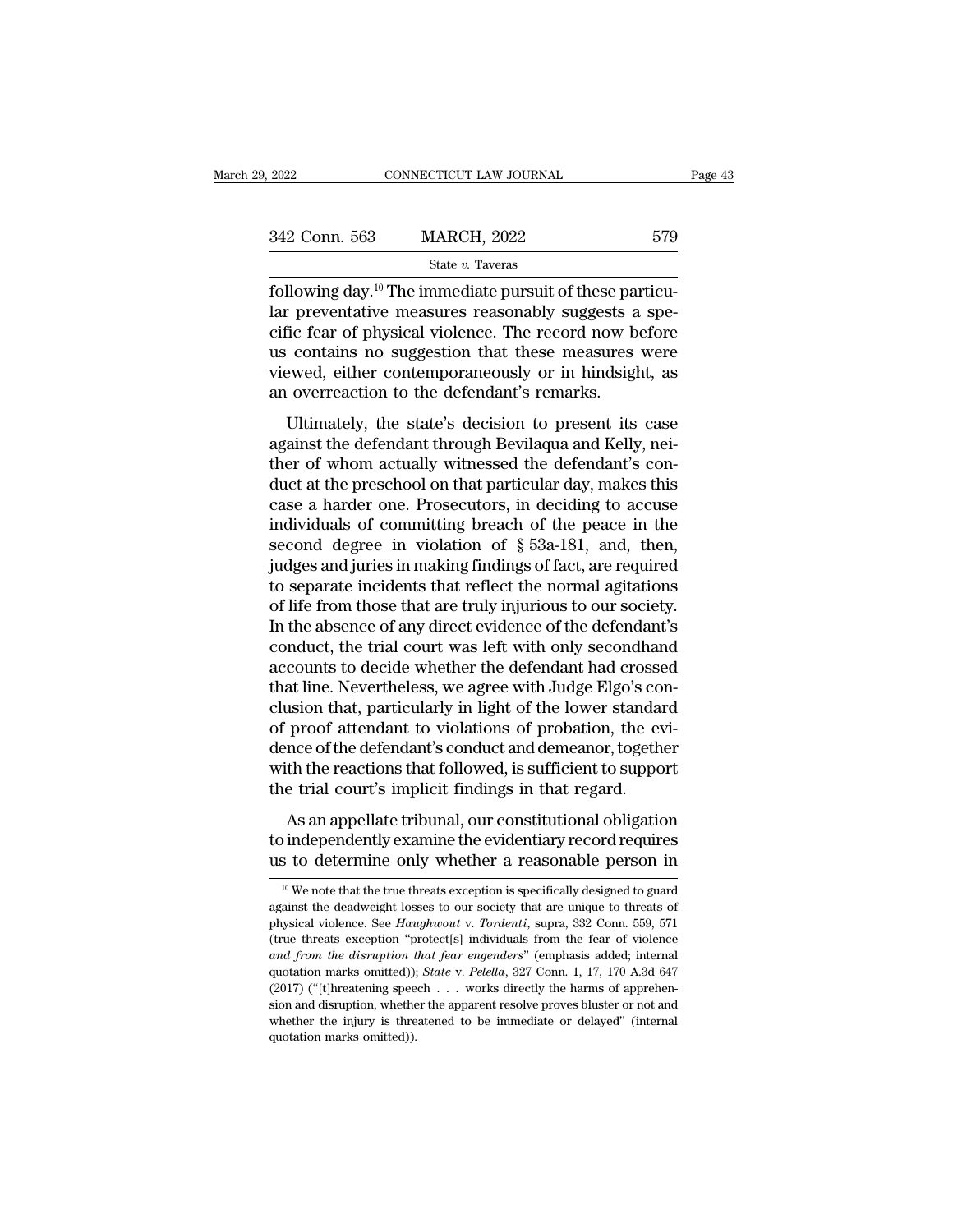|     | CONNECTICUT LAW JOURNAL                                                                                                                                         | March 29, 2022 |
|-----|-----------------------------------------------------------------------------------------------------------------------------------------------------------------|----------------|
| 580 | <b>MARCH, 2022</b>                                                                                                                                              | 342 Conn. 563  |
|     | State v. Taveras                                                                                                                                                |                |
|     | the defendant's position would have known that the<br>use of the phrase "you better watch your back," com-<br>binod with his domoonor and other surrounding con |                |

 $\frac{\text{MARCH}}{\text{State }v}$ . Taveras<br>
the defendant's position would have known that the<br>
use of the phrase "you better watch your back," com-<br>
bined with his demeanor and other surrounding con-<br>
toyt would be persolved as a seriou  $\frac{\text{MARCH}}{\text{State } v. \text{ Tavers}}$ <br>  $\frac{\text{State } v. \text{ Tavers}}{\text{the defendant's position would have known that the use of the phrase "you better watch your back," combined with his demeanor and other surrounding context, would be perceived as a serious threat of physical windows. So, 0.9, State Y. Taurier, sums, 330. Conn.$ 580 MARCH, 2022 342 Conn. 563<br>  $\frac{\text{State } v. \text{ Tavers}}{\text{the defendant's position would have known that the}$ <br>
use of the phrase "you better watch your back," com-<br>
bined with his demeanor and other surrounding con-<br>
text, would be perceived as a serious threat of phys State *v*. Taveras<br>
state *v*. Taveras<br>
the defendant's position would have known that the<br>
use of the phrase "you better watch your back," com-<br>
bined with his demeanor and other surrounding con-<br>
text, would be perceived state v. Taveras<br>
the defendant's position would have known that the<br>
use of the phrase "you better watch your back," com-<br>
bined with his demeanor and other surrounding con-<br>
text, would be perceived as a serious threat the defendant's position would have known that the<br>use of the phrase "you better watch your back," com-<br>bined with his demeanor and other surrounding con-<br>text, would be perceived as a serious threat of physical<br>violence. use of the phrase "you better watch your back," combined with his demeanor and other surrounding con-<br>text, would be perceived as a serious threat of physical<br>violence. See, e.g., *State* v. *Taupier*, supra, 330 Conn.<br>190 bined with his demeanor and other surrounding con-<br>text, would be perceived as a serious threat of physical<br>violence. See, e.g., *State* v. *Taupier*, supra, 330 Conn.<br>190–94. The state has shown through the evidence pre-<br> text, would be perceived as a serious threat of physical<br>violence. See, e.g., *State* v. *Taupier*, supra, 330 Conn.<br>190–94. The state has shown through the evidence pre-<br>sented that those remarks were, in fact, viewed as violence. See, e.g., *State* v. *Taupier*, supra, 330 Conn.<br>190–94. The state has shown through the evidence pre-<br>sented that those remarks were, in fact, viewed as a<br>threat of violence by Bevilaqua and her staff. The defe 190–94. The state has shown through the evidence presented that those remarks were, in fact, viewed as a threat of violence by Bevilaqua and her staff. The defendant's choice of words, his previous interactions with presc sented that those remarks were, in fact, viewed as a threat of violence by Bevilaqua and her staff. The defendant's choice of words, his previous interactions with preschool staff, the descriptions of his demeanor, and his threat of violence by Bevilaqua and her staff. The defen-<br>dant's choice of words, his previous interactions with<br>preschool staff, the descriptions of his demeanor, and<br>his attempt to reenter the preschool at the height of<br> dant's choice of words, his previous interactions with<br>preschool staff, the descriptions of his demeanor, and<br>his attempt to reenter the preschool at the height of<br>the altercation, collectively, point toward the conclu-<br>si preschool staff, the descriptions of his demeanor, and<br>his attempt to reenter the preschool at the height of<br>the altercation, collectively, point toward the conclu-<br>sion that their perception was, if nothing more, objec-<br>t his attempt to reenter the preschool at the height of<br>the altercation, collectively, point toward the conclu-<br>sion that their perception was, if nothing more, objec-<br>tively reasonable. As a result, we disagree with the<br>App the altercation, collectively, point toward the conclusion that their perception was, if nothing more, objectively reasonable. As a result, we disagree with the Appellate Court's conclusion that the defendant's remarks war sion that their perception was,<br>tively reasonable. As a result,<br>Appellate Court's conclusion that<br>warrant first amendment prote<br>case for consideration of the d<br>respect to the admission of Bev<br>footnote 2 of this opinion.<br>Th Eq. The judgment of the Appellate Court's remarks<br>arrant first amendment protection<sup>11</sup> and remand the<br>se for consideration of the defendant's claims with<br>spect to the admission of Bevilaqua's testimony. See<br>otnote 2 of t Experiment first amendment protection<sup>11</sup> and remand the case for consideration of the defendant's claims with respect to the admission of Bevilaqua's testimony. See footnote 2 of this opinion.<br>The judgment of the Appella realist first antentation proceedor and remaind are<br>case for consideration of the defendant's claims with<br>respect to the admission of Bevilaqua's testimony. See<br>footnote 2 of this opinion.<br>The judgment of the Appellate Cou

spect to the admission of Bevilaqua's testimony. See<br>otnote 2 of this opinion.<br>The judgment of the Appellate Court is reversed and<br>e case is remanded to that court with direction to<br>nsider the defendant's remaining claims footnote 2 of this opinion.<br>The judgment of the Appellate Court is r<br>the case is remanded to that court with<br>consider the defendant's remaining claims<br>In this opinion ROBINSON, C. J., and<br>ECKER and KELLER, Js., concurred.

e case is remanded to that court with direction to<br>nsider the defendant's remaining claims on appeal.<br>In this opinion ROBINSON, C. J., and MULLINS,<br>EKER and KELLER, Js., concurred.<br>ROBINSON, C. J., concurring. I join the m consider the defendant's remaining claims on appeal.<br>
In this opinion ROBINSON, C. J., and MULLINS,<br>
ECKER and KELLER, Js., concurred.<br>
ROBINSON, C. J., concurring. I join the majority's<br>
well reasoned opinion in this case In this opinion ROBINSON, C. J., and MULLINS,<br>ECKER and KELLER, Js., concurred.<br>ROBINSON, C. J., concurring. I join the majority's<br>well reasoned opinion in this case. I write separately<br>only to highlight the importance of ECKER and KELLER, Js., concurred.<br>
ROBINSON, C. J., concurring. I join the majority's<br>
well reasoned opinion in this case. I write separately<br>
only to highlight the importance of factual context in<br>
considering whether a s BOBINSON, C. J., concurring. I join the majority's<br>well reasoned opinion in this case. I write separately<br>only to highlight the importance of factual context in<br>considering whether a statement, which facially may<br>be suscep ROBINSON, C. J., concurring. I join the majority's<br>well reasoned opinion in this case. I write separately<br>only to highlight the importance of factual context in<br>considering whether a statement, which facially may<br>be susce ROBINSON, C. J., concurring. I join the majority's<br>well reasoned opinion in this case. I write separately<br>only to highlight the importance of factual context in<br>considering whether a statement, which facially may<br>be suscep well reasoned opinion in this case. I write separately<br>only to highlight the importance of factual context in<br>considering whether a statement, which facially may<br>be susceptible to varying interpretations, rises to the<br>leve e susceptible to varying interpretations, rises to the<br>wel of a true threat, rendering it unprotected by the<br>rst amendment to the United States constitution. See,<br>g., *Haughwout* v. *Tordenti*, 332 Conn. 559, 570–72,<br><sup>11</sup> level of a true threat, rendering it unprotected by the first amendment to the United States constitution. See, e.g., *Haughwout* v. *Tordenti*, 332 Conn. 559, 570–72,  $\frac{1}{1}$  In light of this conclusion, we need not co

first amendment to the e.g., *Haughwout* v. *Tota*<br> $\frac{1}{10}$  In light of this conclusion, v<br>the defendant's conduct, as opperties peace in the second degree.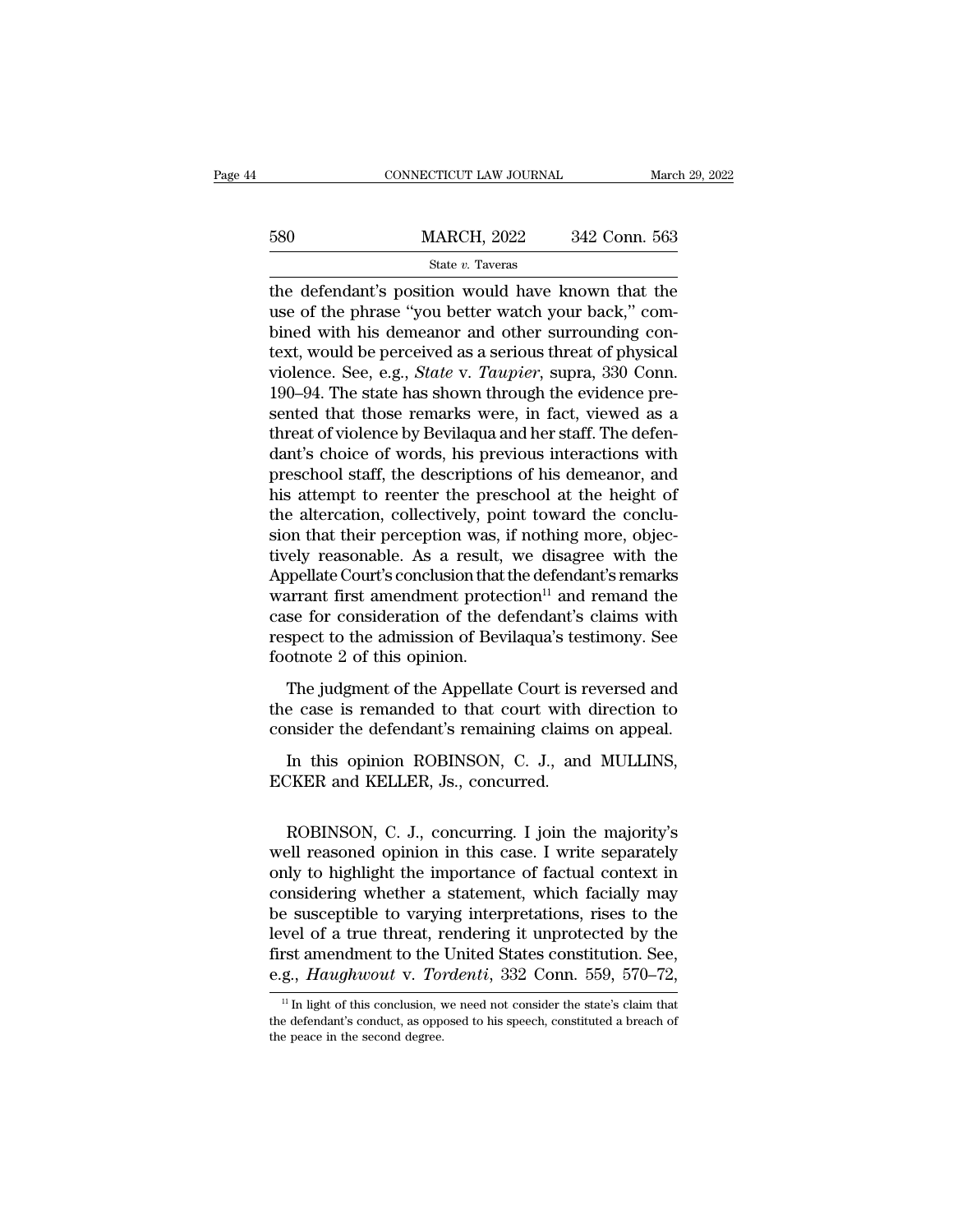State *v.* Taveras

2022 CONNECTICUT LAW JOURNAL Page<br>
342 Conn. 563 MARCH, 2022 581<br>
<sup>31</sup> State v. Taveras<br>
211 A.3d 1 (2019); *State* v. *Taupier*, 330 Conn. 149, 193-94, 193 A.3d 1 (2018), cert. denied, U.S. 342 Conn. 563 MARCH, 2022 581<br>
State v. Taveras<br>
211 A.3d 1 (2019); *State v. Taupier*, 330 Conn. 149,<br>
193–94, 193 A.3d 1 (2018), cert. denied, U.S.,<br>
139 S. Ct. 1188, 203 L. Ed. 2d 202 (2019); *State v. Krijger*,<br>
313 Co 1342 Conn. 563 MARCH, 2022 581<br>
139 State v. Taveras<br>
211 A.3d 1 (2019); *State* v. *Taupier*, 330 Conn. 149, 193–94, 193 A.3d 1 (2018), cert. denied, U.S.<br>
139 S. Ct. 1188, 203 L. Ed. 2d 202 (2019); *State* v. *Krijger*, State v. Taveras<br>
211 A.3d 1 (2019); State v. Taupier, 330 Conn. 149,<br>
193–94, 193 A.3d 1 (2018), cert. denied, U.S.,<br>
139 S. Ct. 1188, 203 L. Ed. 2d 202 (2019); State v. Krijger,<br>
313 Conn. 434, 454–55, 97 A.3d 946 (2014 state v. Taupier, 330 Conn. 149, 193–94, 193 A.3d 1 (2018), cert. denied, U.S.<br>193–94, 193 A.3d 1 (2018), cert. denied, U.S.<br>139 S. Ct. 1188, 203 L. Ed. 2d 202 (2019); *State v. Krigger*, 313 Conn. 434, 454–55, 97 A.3d 94 211 A.3d 1 (2019); *State v. Taupier*, 330 Conn. 149, 193–94, 193 A.3d 1 (2018), cert. denied, U.S., 139 S. Ct. 1188, 203 L. Ed. 2d 202 (2019); *State v. Krijger*, 313 Conn. 434, 454–55, 97 A.3d 946 (2014). The thoughtful 193–94, 193 A.3d 1 (2018), cert. denied, U.S. ,<br>139 S. Ct. 1188, 203 L. Ed. 2d 202 (2019); *State v. Krijger*,<br>313 Conn. 434, 454–55, 97 A.3d 946 (2014). The thought-<br>ful analysis in the majority opinion aptly highlights 139 S. Ct. 1188, 203 L. Ed. 2d 202 (2019); *State v. Krijger*, 313 Conn. 434, 454–55, 97 A.3d 946 (2014). The thought-<br>ful analysis in the majority opinion aptly highlights how<br>a defendant's conduct may provide the necess 313 Conn. 434, 454–55, 97 A.3d 946 (2014). The thought-<br>ful analysis in the majority opinion aptly highlights how<br>a defendant's conduct may provide the necessary con-<br>text for a reasonable understanding of the meaning of<br>h ful analysis in the majority opinion aptly highlights how<br>a defendant's conduct may provide the necessary con-<br>text for a reasonable understanding of the meaning of<br>his or her words. In my view, the majority opinion<br>furnis a defendant's conduct may provide the necessary con-<br>text for a reasonable understanding of the meaning of<br>his or her words. In my view, the majority opinion<br>furnishes a cogent example of the searching and inde-<br>pendent a text for a reasonable understanding of the meaning of<br>his or her words. In my view, the majority opinion<br>furnishes a cogent example of the searching and inde-<br>pendent appellate review necessary to ensure that not<br>every pu his or her words. In my view, the majority opinion<br>furnishes a cogent example of the searching and inde-<br>pendent appellate review necessary to ensure that not<br>every public expression of anger or frustration may<br>be deemed furnishes a cogent example of the searching and inde-<br>pendent appellate review necessary to ensure that not<br>every public expression of anger or frustration may<br>be deemed to constitute criminal conduct, namely, a<br>breach of pendent appellate review necessary to ensure that not<br>every public expression of anger or frustration may<br>be deemed to constitute criminal conduct, namely, a<br>breach of the peace in the second degree in violation<br>of Genera every public expression of anger or frus<br>be deemed to constitute criminal conduc<br>breach of the peace in the second degree<br>of General Statutes § 53a-181 (a).<sup>1</sup> See a<br>Statutes § 53a-181a (creating public dis<br>infraction).<sup>2</sup> General Statutes § 53a-181 (a).<sup>1</sup> See also General<br>General Statutes § 53a-181 (a).<sup>1</sup> See also General<br>atutes § 53a-181a (creating public disturbance is<br>fraction).<sup>2</sup> I therefore join the majority's reversal of<br>e judgmen

Statutes § 53a-181a (creating public disturbance is<br>infraction).<sup>2</sup> I therefore join the majority's reversal of<br>the judgment of the Appellate Court.<br>D'AURIA, J., with whom McDONALD, J., joins, con-<br>curring. Although I agr infraction).<sup>2</sup> I therefore join the majority's reversal of<br>the judgment of the Appellate Court.<br>D'AURIA, J., with whom McDONALD, J., joins, con-<br>curring. Although I agree with much of the analysis and<br>reasoning of the maj The judgment of the Appellate Court.<br>
D'AURIA, J., with whom McDONALD, J., joins, con-<br>
curring. Although I agree with much of the analysis and<br>
reasoning of the majority's opinion, I would eschew a<br>
true threats analysis D'AURIA, J., with whom McDONALD, J., joins, concurring. Although I agree with much of the analysis and<br>reasoning of the majority's opinion, I would eschew a<br>true threats analysis in this case. Instead, I am con-<br>vinced by D'AURIA, J., with whom McDONALD, J., joins, concurring. Although I agree with much of the analysis and reasoning of the majority's opinion, I would eschew a true threats analysis in this case. Instead, I am convinced by th D'AURIA, J., with whom McDONALD, J., joins, concurring. Although I agree with much of the analysis and reasoning of the majority's opinion, I would eschew a true threats analysis in this case. Instead, I am convinced by th the threats analysis in this case. Instead, 1 am connected by the approach of Judge Elgo's dissenting opin-<br>n in the Appellate Court. See *State v. Taveras*, 183<br>onn. App. 354, 382–92, 193 A.3d 561 (2018) (*Elgo*, *J.*,<br><sup></sup> vinced by the approach of Judge Elgo's dissenting opin-<br>ion in the Appellate Court. See *State* v. *Taveras*, 183<br>Conn. App. 354, 382–92, 193 A.3d 561 (2018) (*Elgo*, *J*.,<br><sup>1</sup> General Statutes § 53a-181 (a) provides in r

ion in the Appellate Court. See *State* v. *Taveras*, 183<br>Conn. App. 354, 382–92, 193 A.3d 561 (2018) (*Elgo*, *J*.,<br><sup>1</sup> General Statutes § 53a-181 (a) provides in relevant part: "A person is<br>guilty of breach of the peace Conn. App. 354, 382–92, 193 A.3d 561 (2018) (*Elgo*, *J*.,<br>
<sup>1</sup> General Statutes § 53a-181 (a) provides in relevant part: "A person is<br>
guilty of breach of the peace in the second degree when, with intent to<br>
cause inconv COTILE App. 334, 382–32, 135 A.301 301 (2010) (*Eugo*, 3.,<br>
<sup>1</sup> General Statutes § 53a-181 (a) provides in relevant part: "A person is<br>
guilty of breach of the peace in the second degree when, with intent to<br>
cause inconv <sup>1</sup> General Statutes § 53a-181 (a) provides in relevant part: "A person is guilty of breach of the peace in the second degree when, with intent to cause inconvenience, annoyance or alarm, or recklessly creating a risk the guilty of breach of the peace in the second degree when, with intent to cause inconvenience, annoyance or alarm, or recklessly creating a risk thereof, such person: (1) Engages in fighting or in violent, tumultuous or thre decause inconvenience, annoyance or alarm, or recklessly creating a risk thereof, such person: (1) Engages in fighting or in violent, tumultuous or threatening behavior in a public place; or . . . (3) threatens to commit thereof, such person: (1) Engages in fighting or in violent, tumultuous or threatening behavior in a public place; or . . . (3) threatens to commit any crime against another person or such other person's property . . . . From a gainst another person or such other person's property . . . . For purposes of this section, 'public place' means any area that is used or held out for use by the public whether owned or operated by public or privat held out for use by the public whether owned or operated by public or

purposes of this section, 'public place' means any area that is used or held out for use by the public whether owned or operated by public or private interests."<br>
<sup>2</sup> General Statutes § 53a-181a (a) provides: "A person is <sup>2</sup> General Statutes § 53a-181a (a) provides: "A person is guilty of creating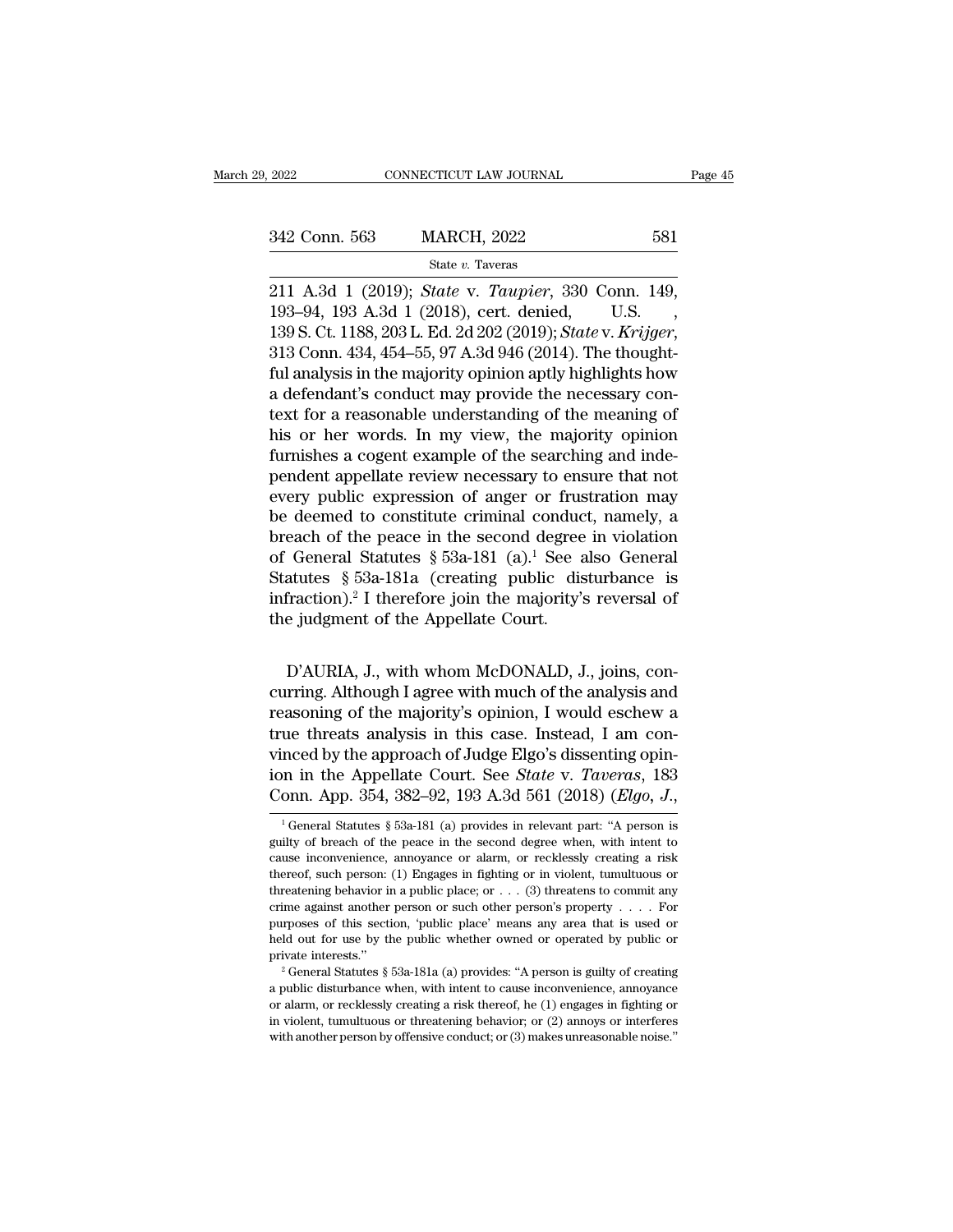# EXECUTE CONNECTICUT LAW JOURNAL March 29, 2022<br>
MARCH, 2022 342 Conn. 582<br>
Dorfman v. Smith Dorfman *v.* Smith

CONNECTICUT LAW JOURNAL March 29, 202:<br>
MARCH, 2022 342 Conn. 582<br>
Dorfman v. Smith<br>
dissenting). For the same reasons contained in her cogent<br>
dissenting opinion, I would reverse the Appellate Court's<br>
indiment and remand MARCH, 2022 342 Conn. 582<br>Dorfman v. Smith<br>dissenting). For the same reasons contained in her cogent<br>dissenting opinion, I would reverse the Appellate Court's<br>judgment and remand the case to that court, as the<br>majority doe judgment and remand the case to that court, as the MARCH, 2022 342 Conn. 582<br>
Dorfman v. Smith<br>
dissenting). For the same reasons contained in her cogent<br>
dissenting opinion, I would reverse the Appellate Court's<br>
judgment and remand the case to that court, as the<br>
majorit enting). For the same reasons contained in her cogent<br>enting opinion, I would reverse the Appellate Court's<br>gment and remand the case to that court, as the<br>ority does. Accordingly, I respectfully concur.<br>TAMARA DORFMAN *v* ould reverse the App<br>d the case to that<br>lingly, I respectfull;<br>MAN v. JOSCELYN 1<br>(SC 20556)<br>J., and McDonald, D'Auri

# N DORFMAN v. JOSCELYN M. SN<br>(SC 20556)<br>Robinson, C. J., and McDonald, D'Auria,<br>Ecker and Keller, Js. FMAN  $v$ . JOSCELY<br>
(SC 20556)<br>
C. J., and McDonald, D'A<br>
Ecker and Keller, Js.<br>
Sullabus

## *Syllabus*

Robinson, C. J., and McDonald, D'Auria,<br>Ecker and Keller, Js.<br>Syllabus<br>The plaintiff appealed from that part of the trial court's judgment dismissing<br>her claims against the defendant insurance company for breach of the Robinson, C. J., and McDonald, D'Auria,<br>Ecker and Keller, Js.<br>Syllabus<br>plaintiff appealed from that part of the trial court's judgment dismissing<br>her claims against the defendant insurance company for breach of the<br>implied Ecker and Keller, Js.<br>
Syllabus<br>
plaintiff appealed from that part of the trial court's judgment dismissing<br>
her claims against the defendant insurance company for breach of the<br>
implied covenant of good faith and fair dea  $Syllabus$ <br>plaintiff appealed from that part of the trial court's judgment dismissing<br>her claims against the defendant insurance company for breach of the<br>implied covenant of good faith and fair dealing, negligent infliction<br>o Syllabus<br>
plaintiff appealed from that part of the trial court's judgment dismissing<br>
her claims against the defendant insurance company for breach of the<br>
implied covenant of good faith and fair dealing, negligent inflict plaintiff appealed from that part of the trial court's judgment dismissing<br>her claims against the defendant insurance company for breach of the<br>implied covenant of good faith and fair dealing, negligent infliction<br>of emoti Fraction and the defendant insurance company for breach of the implied covenant of good faith and fair dealing, negligent infliction of emotional distress, and violation of the Connecticut Unfair Trade Practices Act (CUTPA implied covenant of good faith and fair dealing, negligent infliction<br>of emotional distress, and violation of the Connecticut Unfair Trade<br>Practices Act (CUTPA) (§ 42-110a et seq.) based on a violation of the<br>Connecticut for emotional distress, and violation of the Connecticut Unfair Trade<br>
Practices Act (CUTPA) (§ 42-110a et seq.) based on a violation of the<br>
Connecticut Unfair Insurance Practices Act (CUIPA) (§ 38a-815 et seq.).<br>
The pl Practices Act (CUTPA) (§ 42-110a et seq.) based on a violation of the Connecticut Unfair Insurance Practices Act (CUIPA) (§ 38a-815 et seq.). The plaintiff had been involved in a motor vehicle collision with J, one of the Connecticut Unfair Insurance Practices Act (CUIPA) (§ 38a-815 et seq.).<br>The plaintiff had been involved in a motor vehicle collision with J, one<br>of the defendant's insureds. The plaintiff thereafter filed a claim with<br>the Connecticut Unfair Insurance Practices Act (CUIPA) (§ 38a-815 et seq.). The plaintiff had been involved in a motor vehicle collision with J, one of the defendant's insureds. The plaintiff thereafter filed a claim with the for the defendant's insureds. The plaintiff thereafter filed a claim with the defendant under the underinsured motorist provision of her policy. The defendant investigated the claim, concluded that J was 100 percent at fau the defendant under the underinsured motorist provision of her policy.<br>The defendant investigated the claim, concluded that  $J$  was  $100$  percent at fault and made notations of its findings in the claim file. The defendan plaintiff subsequently brought the present action. The defendant hired attorneys to represent it in connection with the plaintiff's action but deliberately withheld from them its file notes, which included the recorded sta at fault and made notations of its findings in the claim file. The defendant then notified the plaintiff that her right to pursue her claim was conditioned on her provision of an affidavit of no excess insurance. The plain when notified the plaintiff that her right to pursue her claim was conditioned on her provision of an affidavit of no excess insurance. The plaintiff subsequently brought the present action. The defendant hired attorneys t tioned on her provision of an affidavit of no excess insurance. The plaintiff subsequently brought the present action. The defendant hired attorneys to represent it in connection with the plaintiff's action but deliberatel plaintiff subsequently brought the present action. The defendant hired attorneys to represent it in connection with the plaintiff's action but deliberately withheld from them its file notes, which included the recorded sta rattorneys to represent it in connection with the plaintiff's action but deliberately withheld from them its file notes, which included the recorded statement and identity of a witness to the collision, even though the def deliberately withheld from them its file notes, which included the recorded statement and identity of a witness to the collision, even though the defendant knew that information was necessary for its attorneys to prepare a recorded statement and identity of a witness to the collision, even though<br>the defendant knew that information was necessary for its attorneys to<br>prepare accurate responses to the plaintiff's complaint and discovery<br>reques the defendant knew that information was necessary for its attorneys to prepare accurate responses to the plaintiff's complaint and discovery requests. The defendant pleaded in its answer to the plaintiff's complaint that i prepare accurate responses to the plaintiff's complaint and discovery<br>prepare accurate responses to the plaintiff's complaint and discovery<br>requests. The defendant pleaded in its answer to the plaintiff's complaint<br>that it requests. The defendant pleaded in its answer to the plaintiff's complaint that it denied or did not have sufficient information to admit the plaintiff's allegations regarding the cause of the collision and her injuries, a that it denied or did not have sufficient information to admit the plaintiff's allegations regarding the cause of the collision and her injuries, and asserted a special defense of contributory negligence, even though it kn allegations regarding the cause of the collision and her injuries, and asserted a special defense of contributory negligence, even though it knew that it was without a basis in fact. The defendant also provided false respo asserted a special defense of contributory negligence, even though it<br>knew that it was without a basis in fact. The defendant also provided<br>false responses to the plaintiff's discovery requests, including that it did<br>not k knew that it was without a basis in fact. The defendant also provided false responses to the plaintiff's discovery requests, including that it did not know of the existence of the witness to the collision or whether any re false responses to the plaintiff's discovery requests, including that it did not know of the existence of the witnesses to the collision or whether any recorded statements of witnesses existed. In the plaintiff's depositio The designee also indicated that the defendant did not know of the existence of the witness to the collision or whether any recorded statements of witnesses existed. In the plaintiff's deposition of the defendant, the defe recorded statements of witnesses existed. In the plaintiff's deposition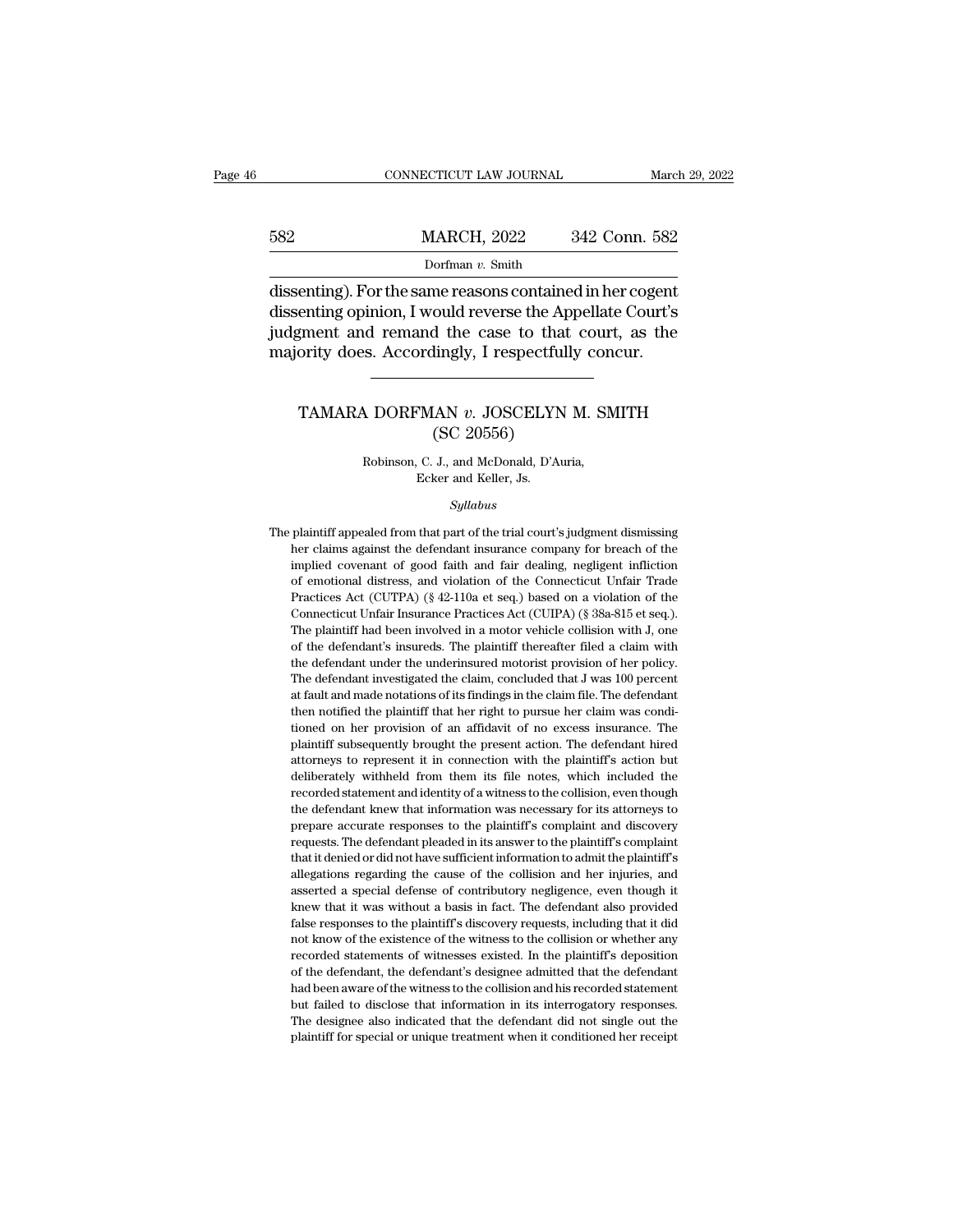# Dorfman *v.* Smith

of U.S. 2022<br>
2022<br>
2022<br>
2022<br>
2022<br>
2022<br>
2022<br>
2022<br>
2022<br>
2022<br>
2022<br>
2022<br>
2022<br>
2022<br>
2022<br>
2022<br>
2022<br>
2022<br>
2023<br>
2031<br>
2031<br>
2031<br>
2031<br>
2031<br>
2031<br>
2031<br>
2031<br>
2032<br>
2032<br>
2032<br>
2032<br>
2032<br>
2032<br>
2032<br>
2043<br>
2043 excess insurance and when it provided false responses to her discovery requests. The defendant admitted liability with respect to the plaintiff's 2 Conn. 582 MARCH, 2022 583<br>
Dorfman v. Smith<br>
of underinsured motorist benefits on the provision of an affidavit of no<br>
excess insurance and when it provided false responses to her discovery<br>
requests. The defendant admit  $\begin{minipage}[t]{0.7\textwidth} \begin{tabular}{p{0.8cm}} \textbf{Dorfman $v$. Smith} \end{tabular} \vspace{0.05in} \begin{tabular}{p{0.8cm}} \textbf{Dorfman $v$. Smith} \end{tabular} \vspace{0.05in} \begin{tabular}{p{0.8cm}} \textbf{of} and when it provided false responses to her discovery requests. The defendant admitted liability with respect to the plaintiff's breach of contract claim, and the plaintiff was awarded damages in connection therewith. In discussing the plaintiff's claims of breach of the system is used to be a more important.} \end{tabular} \end{minipage} \vspace{0.05in}$ Dorfman v. Smith<br>of underinsured motorist benefits on the provision of an affidavit of no<br>excess insurance and when it provided false responses to her discovery<br>requests. The defendant admitted liability with respect to th of underinsured motorist benefits on the provision of an affidavit of no<br>excess insurance and when it provided false responses to her discovery<br>requests. The defendant admitted liability with respect to the plaintiff's<br>bre excess insurance and when it provided false responses to her discovery<br>requests. The defendant admitted liability with respect to the plaintiff's<br>breach of contract claim, and the plaintiff was awarded damages in<br>connectio excess insurance and when it provided false responses to her discovery requests. The defendant admitted liability with respect to the plaintiff's breach of contract claim, and the plaintiff' was awarded damages in connecti breach of contract claim, and the plaintiff was awarded damages in connection therewith. In dismissing the plaintiff's claims of breach of the implied covenant of good faith and fair dealing and negligent inflection of emo connection therewith. In dismissing the plaintiff's claims of breach of the implied covenant of good faith and fair dealing and negligent inflection of emotional distress, however, the trial court concluded that those clai implied covenant of good faith and fair dealing and negligent inflection<br>of emotional distress, however, the trial court concluded that those<br>claims were barred by the litigation privilege because they were predi-<br>cated on of emotional distress, however, the trial court concluded that those claims were barred by the litigation privilege because they were predicated on communications and statements made in the course of and related to a judic claims were barred by the litigation privilege because they were predicated on communications and statements made in the course of and related to a judicial proceeding. The court also concluded that the litigation privileg cated on communications and statements made in the course of and related to a judicial proceeding. The court also concluded that the litigation privilege applied to the plaintiff's allegations regarding the defendant's pur related to a judicial proceeding. The court also concluded that the litigation privilege applied to the plaintiff's allegations regarding the defendant's purported business practice of responding falsely to discovery reque litigation privilege applied to the plaintiff's allegations regarding the defendant's purported business practice of responding falsely to discovery requests and dismissed that portion of the plaintiff's CUTPA claim. The c defendant's purported business practice of responding falsely to discovery requests and dismissed that portion of the plaintiff's CUTPA claim.<br>The court nevertheless determined that the litigation privilege did not bar the ery requests and dismissed that portion of the plaintiff's CUTPA claim.<br>The court nevertheless determined that the litigation privilege did not<br>bar the plaintiff's CUTPA claim to the extent that the plaintiff alleged<br>that The court nevertheless determined that the litigation privilege did not<br>bar the plaintiff's CUTPA claim to the extent that the plaintiff alleged<br>that the defendant maintained an improper business practice of condi-<br>tioning bar the plaintiff's CUTPA claim to the extent that the plaintiff alleged<br>that the defendant maintained an improper business practice of condi-<br>tioning the receipt of underinsured motorist benefits on the provision<br>of an af that the defendant maintained an improper business practice of conditioning the receipt of underinsured motorist benefits on the provision of an affidavit of no excess insurance, which purportedly was in violation of stat tioning the receipt of underinsured motorist benefits on the provision<br>of an affidavit of no excess insurance, which purportedly was in violation<br>of statute (§ 38a-336c (c)). The Appellate Court dismissed the plaintiff's<br> of an affidavit of no excess insurance, which purportedly was in violation<br>of statute (§ 38a-336c (c)). The Appellate Court dismissed the plaintiff's<br>initial appeal for lack of a final judgment. The plaintiff then amended of statute (§ 38a-336c (c)). The Appellate Court dismissed the plaintiff's initial appeal for lack of a final judgment. The plaintiff then amended her complaint to remove all allegations regarding the defendant's purporte complaint to remove all allegations regarding the defendant's purported<br>violation of  $\S$  38a-336c (c), and the trial court rendered judgment for<br>the plaintiff on her breach of contract claim and for the defendant on<br>the p violation of  $\S$  38a-336c (c), and the trial court rendered judgment for<br>the plaintiff on her breach of contract claim and for the defendant on<br>the plaintiff's extracontractual claims, from which the plaintiff<br>appealed.

the plaintiff on her breach of contract claim and for the defendant on<br>the plaintiff's extracontractual claims, from which the plaintiff<br>appealed. Held:<br>he trial court correctly determined that the litigation privilege bar the plaintiff's extracontractual claims, from which the plaintiff<br>appealed. Held:<br>he trial court correctly determined that the litigation privilege barred<br>the plaintiff's claim of breach of the implied covenant of good fai appealed. Held:<br>he trial court correctly determined that the litigation privilege barred<br>the plaintiff's claim of breach of the implied covenant of good faith and<br>fair dealing: the plaintiff's claim that the defendant syst he trial court correctly determined that the litigation privilege barred the plaintiff's claim of breach of the implied covenant of good faith and fair dealing: the plaintiff's claim that the defendant systemically abused the plaintiff's claim of breach of the implied covenant of good faith and fair dealing: the plaintiff's claim that the defendant systemically abused the judicial process challenged the defendant's conduct in defending agai fair dealing: the plaintiff's claim that the defendant systemically abused<br>the judicial process challenged the defendant's conduct in defending<br>against her underinsured motorist claim, rather than the purpose of<br>the underl the judicial process challenged the defendant's conduct in defending<br>against her underinsured motorist claim, rather than the purpose of<br>the underlying judicial proceedings, and her claim was similar to a<br>defamation claim, against her underinsured motorist claim, rather than the purpose of<br>the underlying judicial proceedings, and her claim was similar to a<br>defamation claim, to which the litigation privilege generally applies,<br>insofar as it w the underlying judicial proceedings, and her claim was similar to a defamation claim, to which the litigation privilege generally applies, insofar as it was premised on the communication of false statements in pleadings an defamation claim, to which the litigation privilege generally applies, insofar as it was premised on the communication of false statements in pleadings and other documents related to litigation; moreover, the fact that the insofar as it was premised on the communication of false statements<br>in pleadings and other documents related to litigation; moreover, the<br>fact that the defendant made the allegedly false communications to its<br>attorneys rat in pleadings and other documents related to litigation; moreover, the fact that the defendant made the allegedly false communications to its attorneys rather than in court or directly to the court or to an opposing party d fact that the defendant made the allegedly false communications to its attorneys rather than in court or directly to the court or to an opposing party did not limit the application of the litigation privilege, as the defen attorneys rather than in court or directly to the court or to an opposing<br>party did not limit the application of the litigation privilege, as the<br>defendant's communications to its attorneys led to misrepresentations<br>and de party did not limit the application of the litigation privilege, as the defendant's communications to its attorneys led to misrepresentations and deceptive answers in pleadings and documents that had been filed during the defendant's communications to its attorneys led to misrepresentations<br>and deceptive answers in pleadings and documents that had been filed<br>during the course of litigation; furthermore, although the plaintiff<br>asserted that and deceptive answers in pleadings and documents that had been filed<br>during the course of litigation; furthermore, although the plaintiff<br>asserted that the bad faith element of a claim of breach of the implied<br>covenant of during the course of litigation; furthermore, although the plaintiff asserted that the bad faith element of a claim of breach of the implied covenant of good faith and fair dealing was equivalent to the malicious intent el asserted that the bad faith element of a claim of breach of the implied covenant of good faith and fair dealing was equivalent to the malicious intent element of a vexatious litigation claim, to which the litigation privil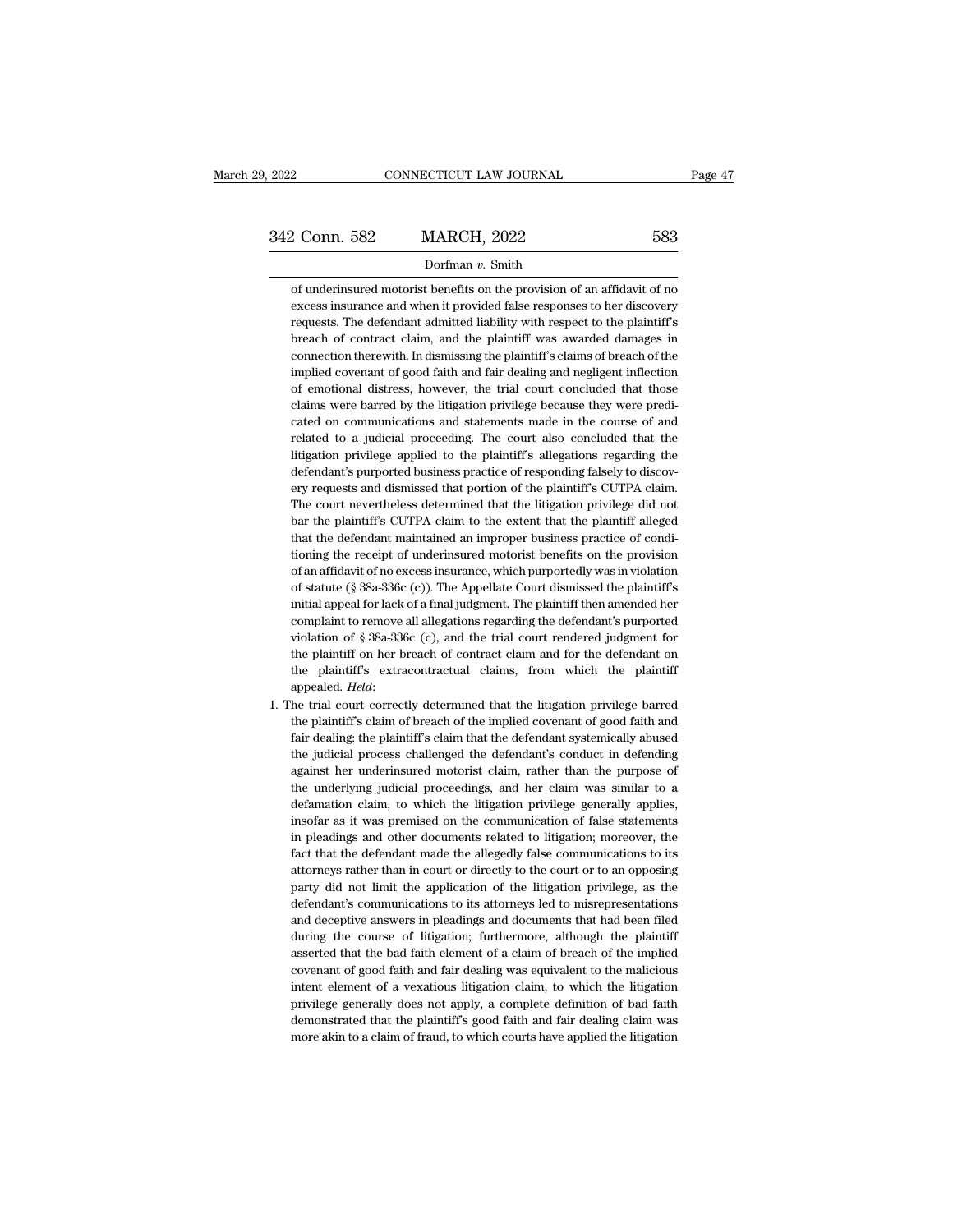# EXECUTE CONNECTICUT LAW JOURNAL March 29, 2022<br>
584 MARCH, 2022 342 Conn. 582<br>
Dorfman v. Smith

# Dorfman *v.* Smith

MARCH, 2022 342 Conn. 582<br>Dorfman v. Smith<br>privilege, the fact that the plaintiff's claim involved dishonesty did not<br>make it akin to a claim of vexatious litigation, and the fact that the MARCH, 2022 342 Conn. 582<br>Dorfman v. Smith<br>privilege, the fact that the plaintiff's claim involved dishonesty did not<br>make it akin to a claim of vexatious litigation, and the fact that the<br>plaintiff alleged facts that may 584 MARCH, 2022 342 Conn. 582<br>Dorfman v. Smith<br>privilege, the fact that the plaintiff's claim involved dishonesty did not<br>make it akin to a claim of vexatious litigation, and the fact that the<br>plaintiff alleged facts that Dorfman v. Smith<br>privilege, the fact that the plaintiff's claim involved dishonesty did not<br>make it akin to a claim of vexatious litigation, and the fact that the<br>plaintiff alleged facts that may have been sufficient to su Dorfman v. Smith<br>privilege, the fact that the plaintiff's claim involved dishonesty did not<br>make it akin to a claim of vexatious litigation, and the fact that the<br>plaintiff alleged facts that may have been sufficient to su privilege, the fact that the plaintiff's claim involved dishonesty did not make it akin to a claim of vexatious litigation, and the fact that the plaintiff alleged facts that may have been sufficient to support a vexatious False communications made during interests and the fact that the plaintiff alleged facts that may have been sufficient to support a vexations litigation claim did not prevent the litigation privilege from applying to the c maintiff alleged facts that may have been sufficient to support a vexa-<br>plaintiff alleged facts that may have been sufficient to support a vexa-<br>tious litigation claim did not prevent the litigation privilege from applying these literations and the literation privilege from applying<br>tious litigation claim did not prevent the litigation privilege from applying<br>to the claim she actually alleged; in addition, to the extent that the<br>plaintiff cl so the claim she actually alleged; in addition, to the extent that the plaintiff claimed that the common-law immunity afforded to knowingly false communications made during judicial proceedings was abrogated by statute (§ by a minimischilary common-law immunity afforded to know plaintiff claimed that the common-law immunity afforded to know false communications made during judicial proceedings was able by statute (§ 52-99) or that public po False communications made during judicial proceedings was abrogated<br>by statute  $(\S 52-99)$  or that public policy disfavored immunity under<br>these circumstances, those claims were unavailing, and there existed<br>safeguards ot by statute (§ 52-99) or that public policy disfavored immunity under these circumstances, those claims were unavailing, and there existed safeguards other than civil liability to deter or preclude misconduct or to provide

- these circumstances, those claims were unavailing, and there existed safeguards other than civil liability to deter or preclude misconduct or to provide relief from the defendant's alleged misconduct. The trial court prope safeguards other than civil liability to deter or preclude misconduct or<br>to provide relief from the defendant's alleged misconduct.<br>he trial court properly applied the litigation privilege to the plaintiff's<br>claim of negli her correction the defendant's alleged misconduct.<br>
to provide relief from the defendant's alleged misconduct.<br>
he trial court properly applied the litigation privilege to the plaintiff's<br>
claim of negligent infliction of be trial court properly applied the litigation privilege to the plaintiff's claim of negligent infliction of emotional distress, and, accordingly, that claim was properly dismissed; the plaintiff's allegations in support o From a calcular of negligent infliction of emotional distress, and, according<br>claim of negligent infliction of emotional distress, and, according<br>claim was properly dismissed; the plaintiff's allegations in sup<br>that claim claim was properly dismissed; the plaintiff's allegations in support of that claim incorporated the same allegations she made in support of the claim of breach of the implied covenant of good faith and fair dealing and als that claim incorporated the same allegations she made in support of<br>that claim incorporated the same allegations she made in support of<br>her claim of breach of the implied covenant of good faith and fair dealing<br>and also we
- her claim of breach of the implied covenant of good faith and fair dealing<br>and also were premised on communications that the defendant made<br>during and relevant to the underlying judicial proceeding.<br>the plaintiff's claim t and also were premised on communications that the defendant made<br>during and relevant to the underlying judicial proceeding.<br>he plaintiff's claim that the defendant violated CUTPA based on a viola-<br>tion of CUIPA was barred during and relevant to the underlying judicial proceeding.<br>An image of relationships and relevant to the underlying judicial proceeding.<br>He plaintiff's claim that the defendant violated CUTPA based on a viola-<br>tion of CUIP are plaintiff's claim that the defendant violated CUTPA based on a violation of CUIPA was barred by the litigation privilege: the litigation privilege bars CUTPA claims, like the claim at issue, premised solely on general tion of CUIPA was barred by the litigation privilege: the litigation privilege bars CUTPA claims, like the claim at issue, premised solely on general allegations of intentionally false discovery responses made by an insur lege bars CUTPA claims, like the claim at issue, premised solely on<br>general allegations of intentionally false discovery responses made by<br>an insurer during and relevant to a judicial proceeding because those<br>claims merely regeneral allegations of intentionally false discovery responses made by<br>an insurer during and relevant to a judicial proceeding because those<br>claims merely challenge the making of false statements; moreover, there<br>were no an insurer during and relevant to a judicial proceeding because those claims merely challenge the making of false statements; moreover, there were no allegations in the plaintiff's complaint that the defendant's misconduct claims merely challenge the making of false statements; moreover, there were no allegations in the plaintiff's complaint that the defendant's misconduct occurred with such frequency as to constitute a statutorily (§ 38a-8 present case; furthermore, although the business practice of misrepresenting facts relating to insurance coverage issues is prohibited by  $\S$  38a-816 (6), CUIPA did not abrogate absolute immunity for conduct allegedly in misconduct occurred with such frequency as to constitute a statutorily (§ 38a-816 (6)) prohibited general business practice, as her allegations regarding that conduct were limited to the defendant's conduct in the present <sup>11</sup> (§ 38a-816 (6)) prohibited general business practice, as her allegations regarding that conduct were limited to the defendant's conduct in the present case; furthermore, although the business practice of misrepresent conduct by imposing a private right of action but, instead, limit of action but, instead, limit of acts relating to insurance coverage issues is prohibited by  $\S$  38a-816 (6), CUIPA did not abrogate absolute immunity for regiant case; furthermore, although the business practice of misrepresenting facts relating to insurance coverage issues is prohibited by  $\S$  38a-816 (6), CUIPA did not abrogate absolute immunity for conduct allegedly in Freedom Scales and Tenders and Scattering facts relating to insurance coverage issues is prohibited by § 38a-816 (6), CUIPA did not abrogate absolute immunity for conduct allegedly in violation of that statute, as CUIPA do  $\frac{816}{60}$ , CUIPA did not abrogate absolute immunity for conduct allegedly in violation of that statute, as CUIPA does not impose liability for such conduct by imposing a private right of action but, instead, limits the in violation of that statute, as CUIPA does not impose lie conduct by imposing a private right of action but, inserendly under that act to administrative action by the C Insurance, that remedy was available to the plainti buct by imposing a private right of action but, instead, limits the luct by imposing a private right of action but, instead, limits the edy under that act to administrative action by the Commissioner of ance, that remedy w Argued April 28, 2021—officially released March 29, 2022<br>
Argued April 28, 2021—officially released March 29, 2022<br>
Argued April 28, 2021—officially released March 29, 2022<br>
Argued April 28, 2021—officially released March % could have explicitly a<br>brogated the immunity afforded by the litigation privilege for violations of that statute but did not.<br>
(One justice concurring in part and dissenting in part)<br>
Argued April 28, 2021—officially r

relatively alternative of the immunity afforded by the litigation<br>could have explicitly abrogated the immunity afforded by the litigation<br>privilege for violations of that statute but did not.<br>(One justice concurring in par privilege for violations of that statute but did not.<br>
(One justice concurring in part and dissenting in part)<br>
Argued April 28, 2021—officially released March 29, 2022<br>
Procedural History<br>
Action to recover damages for in (One justice concurring in part and dissenting in part)<br>Argued April 28, 2021—officially released March 29, 2022<br> $\emph{Proceedural History}$ <br>Action to recover damages for injuries sustained as<br>a result of the named defendant's alleged neg Argued April 28, 2021—officially released March 29, 2022<br>
Procedural History<br>
Action to recover damages for injuries sustained as<br>
a result of the named defendant's alleged negligence,<br>
and for other relief, brought to the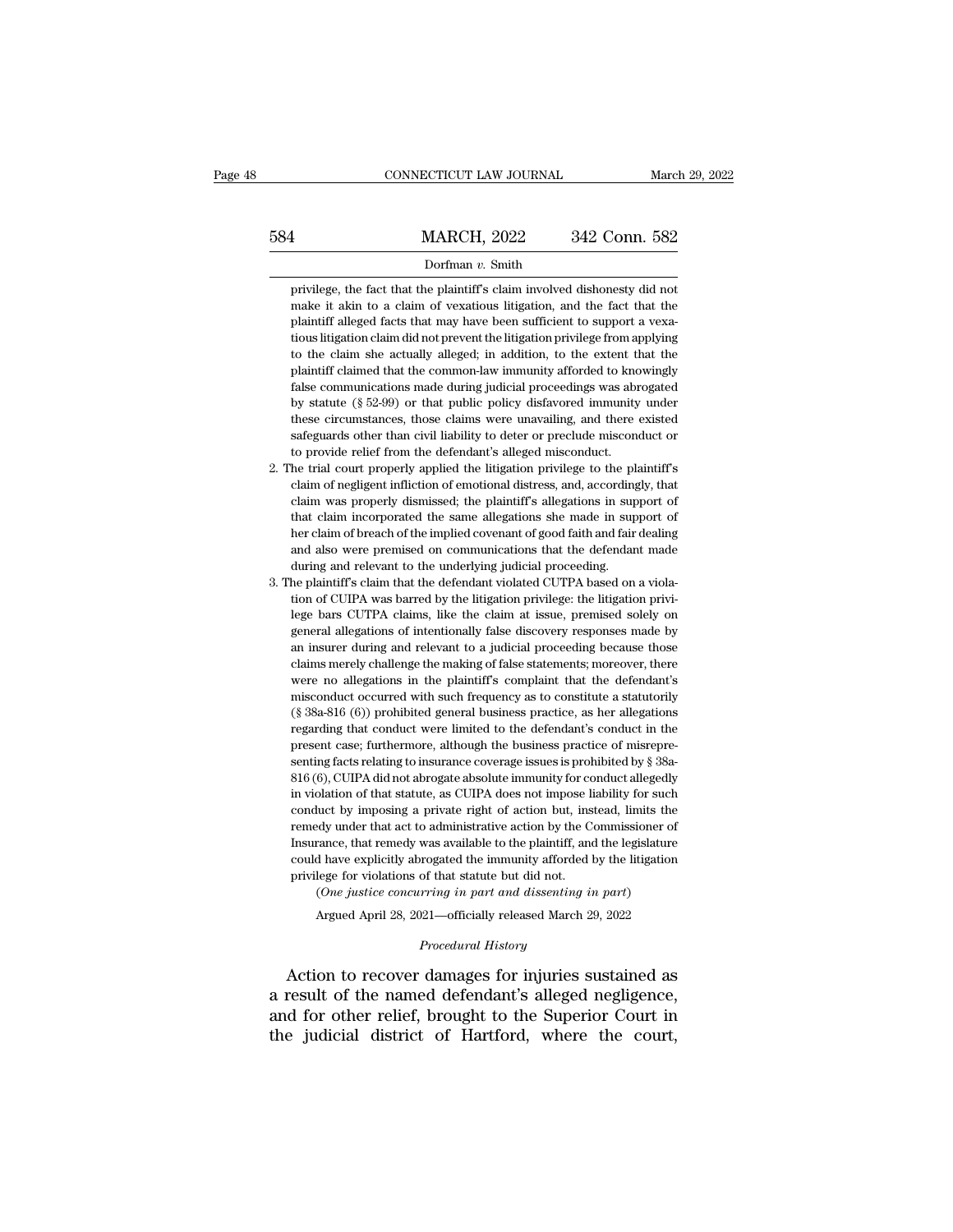| 9, 2022       | CONNECTICUT LAW JOURNAL                                                                                                                                                          | Page 49 |
|---------------|----------------------------------------------------------------------------------------------------------------------------------------------------------------------------------|---------|
|               |                                                                                                                                                                                  |         |
| 342 Conn. 582 | <b>MARCH, 2022</b>                                                                                                                                                               | 585     |
|               | Dorfman $v$ . Smith                                                                                                                                                              |         |
|               | <i>Robaina, J., granted the plaintiff's motion to add Liberty</i><br>Mutual Fire Insurance Company as a defendant; there-<br>ofter the action was withdrawn as against the named |         |

342 Conn. 582 MARCH, 2022 585<br>
Dorfman v. Smith<br>
Robaina, J., granted the plaintiff's motion to add Liberty<br>
Mutual Fire Insurance Company as a defendant; there-<br>
after, the action was withdrawn as against the named<br>
defen 342 Conn. 582 MARCH, 2022 585<br>
Dorfman v. Smith<br>
Robaina, J., granted the plaintiff's motion to add Liberty<br>
Mutual Fire Insurance Company as a defendant; there-<br>
after, the action was withdrawn as against the named<br>
defe 342 Conn. 582 MARCH, 2022 585<br>
Dorfman v. Smith<br>
Robaina, J., granted the plaintiff's motion to add Liberty<br>
Mutual Fire Insurance Company as a defendant; there-<br>
after, the action was withdrawn as against the named<br>
defen Dorfman v. Smith<br>Dorfman v. Smith<br>Robaina, J., granted the plaintiff's motion to add Liberty<br>Mutual Fire Insurance Company as a defendant; there-<br>after, the action was withdrawn as against the named<br>defendant; subsequentl Dorman v. Smuth<br>
Robaina, J., granted the plaintiff's motion to add Liberty<br>
Mutual Fire Insurance Company as a defendant; there-<br>
after, the action was withdrawn as against the named<br>
defendant; subsequently, the court, Robaina, J., granted the plaintiff's motion to add Liberty<br>Mutual Fire Insurance Company as a defendant; there-<br>after, the action was withdrawn as against the named<br>defendant; subsequently, the court, *Noble*, J., granted<br> Mutual Fire Insurance Company as a defendant; there-<br>after, the action was withdrawn as against the named<br>defendant; subsequently, the court, *Noble*, *J*., granted<br>the motion filed by the defendant Liberty Mutual Fire<br>Ins after, the action was withdrawn as against the named<br>defendant; subsequently, the court, *Noble*, *J*., granted<br>the motion filed by the defendant Liberty Mutual Fire<br>Insurance Company to bifurcate the trial as to the sec-<br> defendant; subsequently, the court, *Noble*, *J*., granted<br>the motion filed by the defendant Liberty Mutual Fire<br>Insurance Company to bifurcate the trial as to the sec-<br>ond count of the operative complaint; thereafter, the the motion filed by the defendant Liberty Mutual Fire<br>Insurance Company to bifurcate the trial as to the sec-<br>ond count of the operative complaint; thereafter, the<br>second count was tried to the jury before *Noble*, J.;<br>ve Insurance Company to bifurcate the trial as to the sec-<br>ond count of the operative complaint; thereafter, the<br>second count was tried to the jury before *Noble*, *J*.;<br>verdict for the plaintiff; subsequently, the court, *N* ond count of the operative complaint; thereafter, the second count was tried to the jury before *Noble, J.*; verdict for the plaintiff; subsequently, the court, *Noble, J.*, granted in part the motion to dismiss the remain verdict for the plaintiff; subsequently, the court, *Noble,*<br>J., granted in part the motion to dismiss the remaining<br>counts filed by the defendant Liberty Mutual Fire Insur-<br>ance Company; thereafter, the plaintiff withdrew *J.*, granted in part the motion to dismiss the remaining counts filed by the defendant Liberty Mutual Fire Insurance Company; thereafter, the plaintiff withdrew the amended complaint in part, and the court, *Noble*, *J.*, aniended complaint in part, and the court, *Noter*<br>Frendered judgment in part for the plaintiff and in p<br>the defendant Liberty Mutual Fire Insurance Con<br>from which the plaintiff appealed. *Affirmed.*<br>*Proloy K. Das*, with

*Prolog K. Das, with whom were Leonard M. Isaac,*<br>*Prolog K. Das, with whom were Leonard M. Isaac,*<br>*mes J. Nugent, Marilyn B. Fagelson and, on the brief,*<br>*rian Parrott, for the appellant (plaintiff).*<br>*Philip T. Newbury,* from which the plaintiff appealed. Affirmed.<br> *Proloy K. Das,* with whom were *Leonard M*<br> *James J. Nugent, Marilyn B. Fagelson* and, on th<br> *Brian Parrott*, for the appellant (plaintiff).<br> *Philip T. Newbury, Jr.*, for

## *Opinion*

mes *J. Nayent, Martayn D. Payeson* and, on the oner,<br> *ian Parrott*, for the appellant (plaintiff).<br> *Philip T. Newbury, Jr.*, for the appellee (defendant<br>
berty Mutual Fire Insurance Company).<br> *Opinion*<br>
D'AURIA, J. Thi *Frian Farroti*, for the appenant (piantifi).<br> *Philip T. Newbury, Jr.*, for the appellee (defendant<br>
Liberty Mutual Fire Insurance Company).<br> *Opinion*<br>
D'AURIA, J. This appeal requires that we examine<br>
the scope of the l *Philip T. Newbury, Jr.*, for the appellee (defendant<br>Liberty Mutual Fire Insurance Company).<br> $\frac{opinion}{D'AURIA}$ , J. This appeal requires that we examine<br>the scope of the litigation privilege, which provides<br>absolute immunity f Liberty Mutual Fire Insurance Company).<br>
opinion<br>
D'AURIA, J. This appeal requires that we examine<br>
the scope of the litigation privilege, which provides<br>
absolute immunity from suit, in relation to alleged mis-<br>
conduct b Opinion<br>D'AURIA, J. This appeal requires that we examine<br>the scope of the litigation privilege, which provides<br>absolute immunity from suit, in relation to alleged mis-<br>conduct by an insurance company. The plaintiff, Tamara by D'AURIA, J. This appeal requires that we examine<br>the scope of the litigation privilege, which provides<br>absolute immunity from suit, in relation to alleged mis-<br>conduct by an insurance company. The plaintiff, Tamara<br>Dorf D'AURIA, J. This appeal requires that we examine<br>the scope of the litigation privilege, which provides<br>absolute immunity from suit, in relation to alleged mis-<br>conduct by an insurance company. The plaintiff, Tamara<br>Dorfman the scope of the litigation privilege, which provides<br>absolute immunity from suit, in relation to alleged mis-<br>conduct by an insurance company. The plaintiff, Tamara<br>Dorfman, appeals from that part of the trial court's<br>jud absolute immunity from suit, in relation to alleged mis-<br>conduct by an insurance company. The plaintiff, Tamara<br>Dorfman, appeals from that part of the trial court's<br>judgment dismissing her claims against the defendant<br>Libe conduct by an insurance company. The plaintiff, Tamara<br>Dorfman, appeals from that part of the trial court's<br>judgment dismissing her claims against the defendant<br>Liberty Mutual Fire Insurance Company for breach of<br>the impli Dorfman, appeals from that part of the trial court's<br>judgment dismissing her claims against the defendant<br>Liberty Mutual Fire Insurance Company for breach of<br>the implied covenant of good faith and fair dealing, negli-<br>gent judgment dismissing her claims against the defendant<br>Liberty Mutual Fire Insurance Company for breach of<br>the implied covenant of good faith and fair dealing, negli-<br>gent infliction of emotional distress, and violation of<br>t Liberty Mutual Fire Insurance Company for breach of<br>the implied covenant of good faith and fair dealing, negli-<br>gent infliction of emotional distress, and violation of<br>the Connecticut Unfair Trade Practices Act (CUTPA);<br>G the implied covenant of good faith and fair dealing, negligent infliction of emotional distress, and violation of<br>the Connecticut Unfair Trade Practices Act (CUTPA);<br>General Statutes § 42-110a et seq.; based on a violation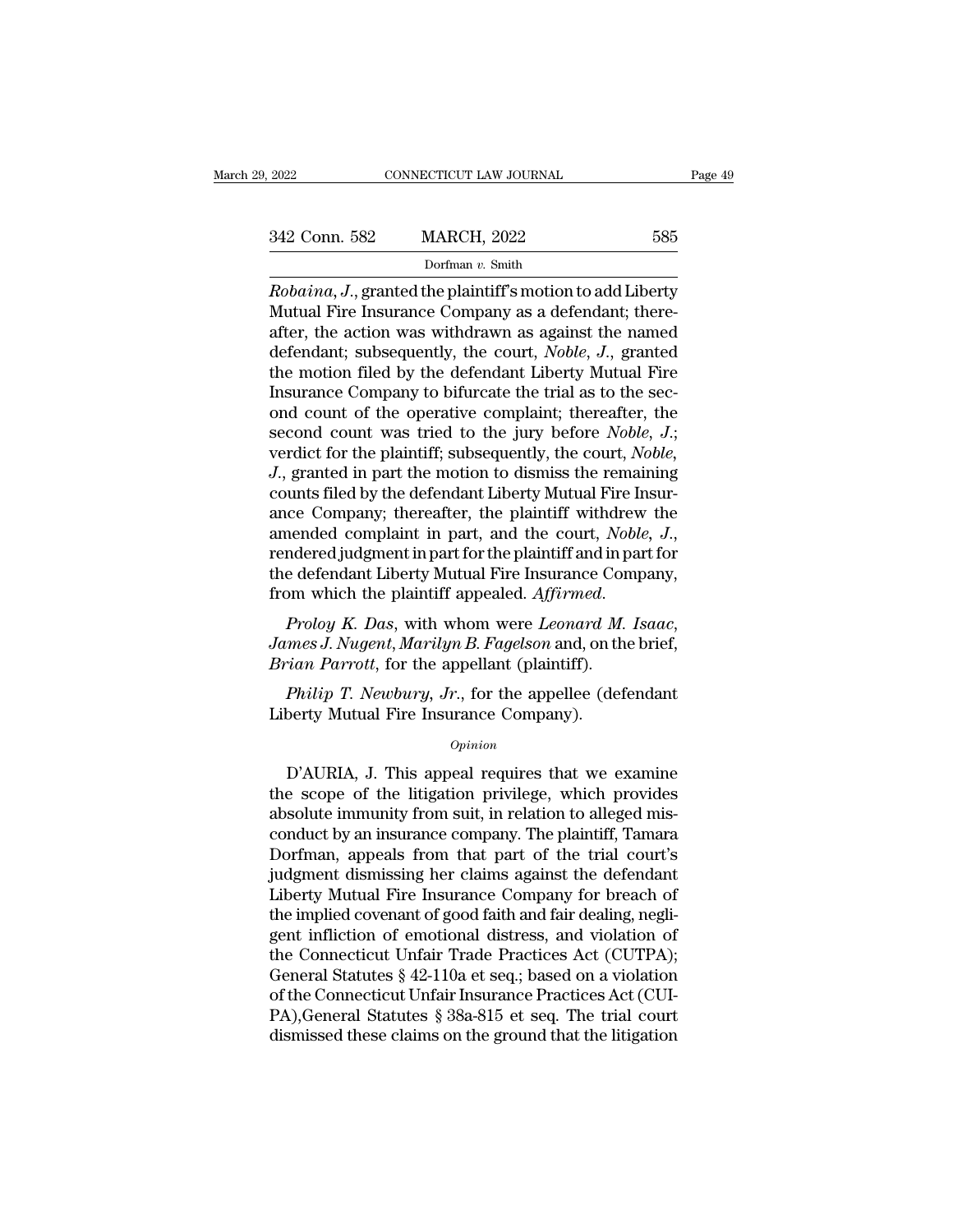|     | CONNECTICUT LAW JOURNAL | March 29, 2022 |  |
|-----|-------------------------|----------------|--|
| 586 | <b>MARCH, 2022</b>      | 342 Conn. 582  |  |
|     | Dorfman $v$ . Smith     |                |  |

586 MARCH, 2022 342 Conn. 582<br>Dorfman v. Smith<br>privilege deprived the court of subject matter jurisdic-<br>tion over these claims. The plaintiff argues that, because<br>these claims were the functional equivalent of claims<br>for v 586 MARCH, 2022 342 Conn. 582<br>
Dorfman v. Smith<br>
privilege deprived the court of subject matter jurisdic-<br>
tion over these claims. The plaintiff argues that, because<br>
these claims were the functional equivalent of claims<br>  $\frac{\text{MARCH}}{\text{Dorfman } v \cdot \text{Smith}}$ <br>
privilege deprived the court of subject matter jurisdiction over these claims. The plaintiff argues that, because<br>
these claims were the functional equivalent of claims<br>
for vexatious litigation Dorfman v. Smith<br>Dorfman v. Smith<br>privilege deprived the court of subject matter jurisdic-<br>tion over these claims. The plaintiff argues that, because<br>these claims were the functional equivalent of claims<br>for vexatious liti  $\frac{\text{Dorfman } i}{\text{private}}$ <br>privilege deprived the court<br>tion over these claims. The pl<br>these claims were the funct<br>for vexatious litigation, the<br>apply. We disagree and, acc<br>ment of the trial court.<br>The following facts and pro Ivilege deprived the court of subject matter jurisdic-<br>on over these claims. The plaintiff argues that, because<br>ese claims were the functional equivalent of claims<br>r vexatious litigation, the litigation privilege did not<br>p tion over these claims. The plaintiff argues that, because<br>these claims were the functional equivalent of claims<br>for vexatious litigation, the litigation privilege did not<br>apply. We disagree and, accordingly, affirm the j

these claims were the functional equivalent of claims<br>for vexatious litigation, the litigation privilege did not<br>apply. We disagree and, accordingly, affirm the judg-<br>ment of the trial court.<br>The following facts and proced for vexatious fitigation, the fitigation privilege did not<br>apply. We disagree and, accordingly, affirm the judg-<br>ment of the trial court.<br>The following facts and procedural history, as alleged<br>in the complaint, construed i apply. We disagree and, accordingly, affirm the judgment of the trial court.<br>
The following facts and procedural history, as alleged<br>
in the complaint, construed in the light most favorable<br>
to the plaintiff, and contained ment of the trial court.<br>
The following facts and procedural history, as alleged<br>
in the complaint, construed in the light most favorable<br>
to the plaintiff, and contained in the record, are relevant<br>
to our review of these The following facts and procedural history, as alleged<br>in the complaint, construed in the light most favorable<br>to the plaintiff, and contained in the record, are relevant<br>to our review of these claims. In 2014, the plainti in the complaint, construed in the light most favorable<br>to the plaintiff, and contained in the record, are relevant<br>to our review of these claims. In 2014, the plaintiff was<br>injured when her motor vehicle collided with a v to the plaintiff, and contained in the record, are relevant<br>to our review of these claims. In 2014, the plaintiff was<br>injured when her motor vehicle collided with a vehicle<br>operated by Joscelyn M. Smith, who failed to stop to our review of these claims. In 2014, the plaintiff was<br>injured when her motor vehicle collided with a vehicle<br>operated by Joscelyn M. Smith, who failed to stop his<br>vehicle at a stop sign. At the time of the collision, t injured when her motor vehicle collided with a vehicle<br>operated by Joscelyn M. Smith, who failed to stop his<br>vehicle at a stop sign. At the time of the collision, the<br>defendant insured the plaintiff under a contract of mot operated by Joscelyn M. Smith, who failed to stop his<br>vehicle at a stop sign. At the time of the collision, the<br>defendant insured the plaintiff under a contract of motor<br>vehicle insurance, which contained a provision for u vehicle at a stop sign. At the time of the collision, the<br>defendant insured the plaintiff under a contract of motor<br>vehicle insurance, which contained a provision for unin-<br>sured-underinsured motorist coverage as required defendant insured the plaintiff under a controlled insurance, which contained a provisioned-underinsured motorist coverage as General Statutes § 38a-336. At the time of Smith was underinsured, and the plaintiff with the de mcle insurance, which contained a provision for unin-<br>red-underinsured motorist coverage as required by<br>eneral Statutes § 38a-336. At the time of the collision,<br>nith was underinsured, and the plaintiff filed a claim<br>th the sured-undernsured motorist coverage as required by<br>General Statutes § 38a-336. At the time of the collision,<br>Smith was underinsured, and the plaintiff filed a claim<br>with the defendant under the underinsured motorist<br>provis

General Statutes § 38a-336. At the time of the collision,<br>Smith was underinsured, and the plaintiff filed a claim<br>with the defendant under the underinsured motorist<br>provision of her insurance contract.<br>As part of its gener Smith was undernsured, and the plaintiff filed a claim<br>with the defendant under the underinsured motorist<br>provision of her insurance contract.<br>As part of its general business practices, the defen-<br>dant investigated the col with the defendant under the undermsured motorist<br>provision of her insurance contract.<br>As part of its general business practices, the defen-<br>dant investigated the collision to determine the cause<br>and legal responsibility. provision of her insurance contract.<br>
As part of its general business practices, the defen-<br>
dant investigated the collision to determine the cause<br>
and legal responsibility. In investigating the plaintiff's<br>
claim, the de As part of its general business practices, the defendant investigated the collision to determine the cause<br>and legal responsibility. In investigating the plaintiff's<br>claim, the defendant acquired the police report regard-<br> dant investigated the collision to determine the cause<br>and legal responsibility. In investigating the plaintiff's<br>claim, the defendant acquired the police report regard-<br>ing the collision, the plaintiff's recorded statemen and legal responsibility. In investigating the plaintiff's<br>claim, the defendant acquired the police report regard-<br>ing the collision, the plaintiff's recorded statement, and<br>the recorded statement of Birbahadu Guman, a wit claim, the defendant acquired the police report regard-<br>ing the collision, the plaintiff's recorded statement, and<br>the recorded statement of Birbahadu Guman, a witness<br>to the collision who was not listed in the police repo ing the collision, the plaintiff's recorded statement, and<br>the recorded statement of Birbahadu Guman, a witness<br>to the collision who was not listed in the police report.<br>The report and the statements all noted Smith's fail the recorded statement of Birbahadu Guman, a witness<br>to the collision who was not listed in the police report.<br>The report and the statements all noted Smith's failure<br>to stop at the stop sign. Based on this information,<br>tw to the collision who was not listed in the police report.<br>The report and the statements all noted Smith's failure<br>to stop at the stop sign. Based on this information,<br>two claims specialists employed by the defendant both<br>c The report and the statements all noted Smith's failure<br>to stop at the stop sign. Based on this information,<br>two claims specialists employed by the defendant both<br>concluded that Smith was 100 percent liable for the<br>collisi to stop at the stop sign. Bat<br>wo claims specialists employ<br>concluded that Smith was 1<br>collision and noted their find<br>defendant notified the plainti<br>her claim was conditioned on<br>of no excess insurance.<br>To compel payment of To claims specialists employed by the defendant both<br>ncluded that Smith was 100 percent liable for the<br>llision and noted their findings in the claim file. The<br>fendant notified the plaintiff that her right to pursue<br>r claim concluded that Smith was 100 percent hable for the collision and noted their findings in the claim file. The defendant notified the plaintiff that her right to pursue her claim was conditioned on her providing an affidavit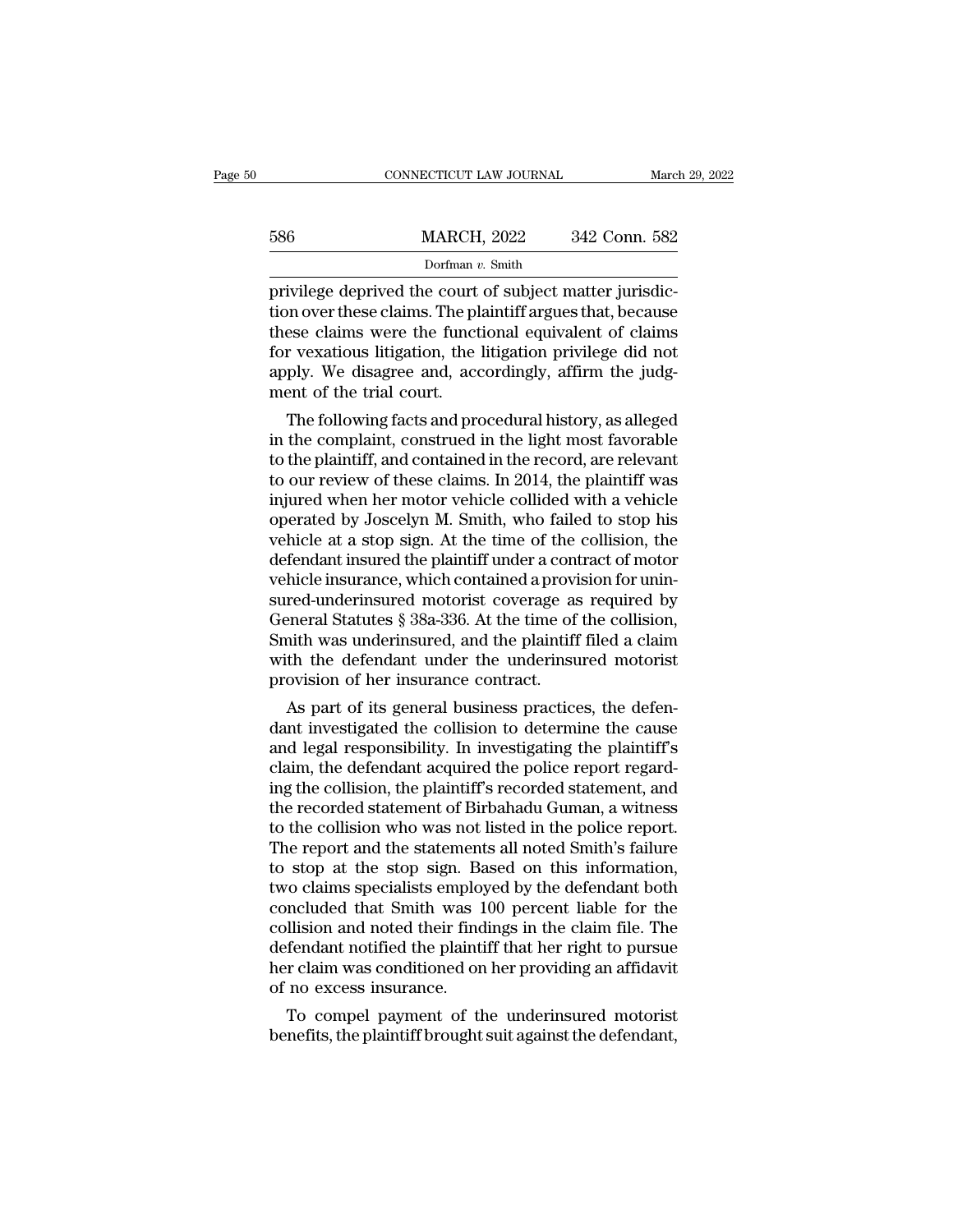| , 2022        | CONNECTICUT LAW JOURNAL | Page 51 |
|---------------|-------------------------|---------|
| 342 Conn. 582 | <b>MARCH, 2022</b>      | 587     |
|               | Dorfman v. Smith        |         |

EXECUTE 2022 CONNECTICUT LAW JOURNAL<br>
Base of Contract.<sup>1</sup> The defendant hired attor-<br>
alleging breach of contract.<sup>1</sup> The defendant hired attor-<br>
neys to represent it in connection with the plaintiff's<br>
claim but delibera  $\begin{array}{r} \text{342 Conn.} \text{ 582} \qquad \text{MARCH, 2022} \qquad \text{587} \ \text{Dorfman } v. \text{ Smith} \ \text{alleging breach of contract.} \text{1 The defendant hired attempts to represent it in connection with the plaintiff's claim but deliberately withheld from them its file notes regarding the claim. Guman's name and existence, and the use of the program.} \end{array}$ 342 Conn. 582 MARCH, 2022 587<br>
Dorfman v. Smith<br>
alleging breach of contract.<sup>1</sup> The defendant hired attor-<br>
neys to represent it in connection with the plaintiff's<br>
claim but deliberately withheld from them its file note 342 Conn. 582 MARCH, 2022 587<br>
Dorfman v. Smith<br>
alleging breach of contract.<sup>1</sup> The defendant hired attor-<br>
neys to represent it in connection with the plaintiff's<br>
claim but deliberately withheld from them its file note Dorfman v. Smith<br>Dorfman v. Smith<br>alleging breach of contract.<sup>1</sup> The defendant hired attor-<br>neys to represent it in connection with the plaintiff's<br>claim but deliberately withheld from them its file notes<br>regarding the c Dorman  $v$ . Smith<br>alleging breach of contract.<sup>1</sup> The defendant hired attor-<br>neys to represent it in connection with the plaintiff's<br>claim but deliberately withheld from them its file notes<br>regarding the claim, Guman's na alleging breach of contract.<sup>1</sup> The defendant hired attorneys to represent it in connection with the plaintiff's<br>claim but deliberately withheld from them its file notes<br>regarding the claim, Guman's name and existence, and neys to represent it in connection with the plaintiff's<br>claim but deliberately withheld from them its file notes<br>regarding the claim, Guman's name and existence, and<br>Guman's recorded statement, even though it knew this<br>inf claim but deliberately withheld from them its file notes<br>regarding the claim, Guman's name and existence, and<br>Guman's recorded statement, even though it knew this<br>information was necessary for its attorneys to prepare<br>accu regarding the claim, Guman's name and existence, and<br>Guman's recorded statement, even though it knew this<br>information was necessary for its attorneys to prepare<br>accurate responses to the plaintiff's complaint, the defen-<br>d Guman's recorded statement, even though it knew this<br>information was necessary for its attorneys to prepare<br>accurate responses to the plaintiff's complaint and dis-<br>covery requests. In answering the complaint, the defen-<br>d information was necessary for its attorneys to prepare<br>accurate responses to the plaintiff's complaint and dis-<br>covery requests. In answering the complaint, the defen-<br>dant pleaded that either it denied or did not have<br>suf accurate responses to the plaintiff's complaint and discovery requests. In answering the complaint, the defendant pleaded that either it denied or did not have sufficient information to admit the allegations that Smith had covery requests. In answering the complaint, the defendant pleaded that either it denied or did not have sufficient information to admit the allegations that Smith had failed to stop at a stop sign, causing the collision a dant pleaded that either it denied or did not have<br>sufficient information to admit the allegations that<br>Smith had failed to stop at a stop sign, causing the<br>collision and the plaintiff's resulting injuries. The defen-<br>dan sufficient information to admit the allegations that<br>
Smith had failed to stop at a stop sign, causing the<br>
collision and the plaintiff's resulting injuries. The defen-<br>
dant also asserted a special defense of contributory Smith had failed to stop at a stop sign, causing the collision and the plaintiff's resulting injuries. The defendant also asserted a special defense of contributory negligence, even though it knew this to be false. As a r msion and the plaintiff s resulting injuries. The deferment also asserted a special defense of contributory gligence, even though it knew this to be false. As a sult, the plaintiff alleges that the defendant's answer alse data also asserted a special defense of contributor,<br>negligence, even though it knew this to be false. As a<br>result, the plaintiff alleges that the defendant's answer<br>"falsely responded to  $\dots$ . [the] allegation[s]" in the

result, the plaintiff alleges that the defendant's answer<br>
"falsely responded to  $\dots$  [the] allegation[s]" in the<br>
complaint, in violation of General Statutes  $\S~52-99$ .<br>
The plaintiff's attorney then noticed the defendan for a protective order. The planning in the complaint, in violation of General Statutes  $\S$  52-99.<br>The plaintiff's attorney then noticed the defendant's deposition to address, in part, the factual basis behind<br>its answer rancely responses to the plaintiff's attorney then noticed the defendant's<br>deposition to address, in part, the factual basis behind<br>its answer and special defense. The defendant moved<br>for a protective order. Additionally, The plaintiff's attorney then noticed the defendant's<br>deposition to address, in part, the factual basis behind<br>its answer and special defense. The defendant moved<br>for a protective order. Additionally, the defendant pro-<br>vi The plaintiff's attorney then noticed the defendant's<br>deposition to address, in part, the factual basis behind<br>its answer and special defense. The defendant moved<br>for a protective order. Additionally, the defendant pro-<br>vi deposition to address, in part, the factual basis behind<br>its answer and special defense. The defendant moved<br>for a protective order. Additionally, the defendant pro-<br>vided false responses to the plaintiff's discovery reque its answer and special defense. The defendant moved<br>for a protective order. Additionally, the defendant pro-<br>vided false responses to the plaintiff's discovery requests,<br>including that it did not know of the existence of a for a protective order. Additionally, the defendant provided false responses to the plaintiff's discovery requests,<br>including that it did not know of the existence of any<br>witnesses not listed in the police report and wheth vided false responses to the plaintiff's discovery requests,<br>including that it did not know of the existence of any<br>witnesses not listed in the police report and whether<br>any recorded statements existed. In further response including that it did not know of the existence of any<br>witnesses not listed in the police report and whether<br>any recorded statements existed. In further response<br>to the deposition notice, the defendant's corporate des-<br>ign witnesses not listed in the police report and whether<br>any recorded statements existed. In further response<br>to the deposition notice, the defendant's corporate des-<br>ignee testified under oath, admitting that "[t]here was<br>no mee testined under oath, admitting that "[t]nere was<br>
o basis in fact for [the defendant's] accusation that<br>
the plaintiff] was in any way responsible for causing<br>
ie accident" and that the defendant "had known that<br>
<sup>1</sup>In no basis in fact for [the defendant's] accusation that<br>[the plaintiff] was in any way responsible for causing<br>the accident" and that the defendant "had known that<br><sup>1</sup> In the original complaint, the plaintiff also raised a

<sup>[</sup>the plaintiff] was in any way responsible for causing<br>the accident" and that the defendant "had known that<br> $\frac{1}{1}$  In the original complaint, the plaintiff also raised a claim of negligence<br>against Smith but later with the accident" and that the defendant "had known that  $\frac{1}{1}$  in the original complaint, the plaintiff also raised a claim of negligence against Smith but later withdrew it after she settled with Smith for his policy lim The increase and that the defermation fails are deferended for the plaintiff also raised a claim of negligence against Smith but later withdrew it after she settled with Smith for his policy limits. Thus, Liberty Mutual Fi  $^\text{1}$  In the original complaint, the plaintiff also raised a claim of negligence against Smith but later with<br>drew it after she settled with Smith for his policy limits. Thus, Liberty Mutual Fire Insurance Company was t against Smith but later withdrew it after she settled with Smith for his policy<br>limits. Thus, Liberty Mutual Fire Insurance Company was the only remaining<br>defendant at the time it moved to dismiss the claims at issue—breac defendant.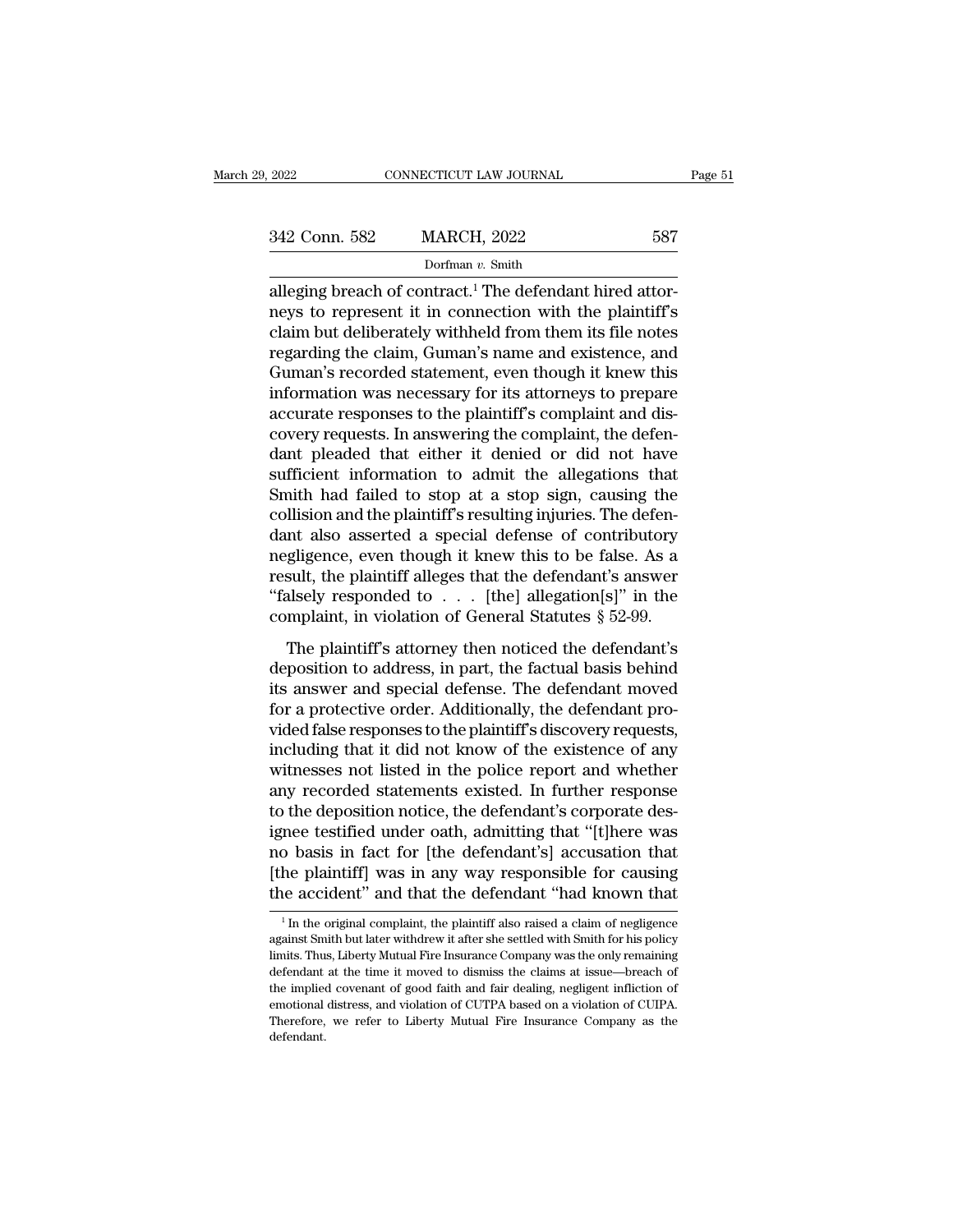|     | CONNECTICUT LAW JOURNAL |               | March 29, 2022 |
|-----|-------------------------|---------------|----------------|
|     |                         |               |                |
| 588 | <b>MARCH, 2022</b>      | 342 Conn. 582 |                |
|     | Dorfman v. Smith        |               |                |

there was nothing [the plaintiff] could have done to MARCH, 2022 342 Conn. 582<br>
Dorfman v. Smith<br>
there was nothing [the plaintiff] could have done to<br>
avoid the accident . . . . .'' The defendant's designee<br>
also admitted that the defendant was aware that Guman<br>
had witness  $\frac{\text{MARCH, 2022}}{\text{Dorfman } v. \text{ Smith}}$ <br>
there was nothing [the plaintiff] could have done to<br>
avoid the accident . . . . . " The defendant's designee<br>
also admitted that the defendant was aware that Guman<br>
had witnessed the accid  $\frac{\text{MARCH}}{\text{Dorfman } v \cdot \text{Smith}}$ <br>
Dorfman v. Smith<br>
there was nothing [the plaintiff] could have done to<br>
avoid the accident . . . . ." The defendant's designee<br>
also admitted that the defendant was aware that Guman<br>
had witness Dorfman v. Smith<br>there was nothing [the plaintiff] could have done to<br>avoid the accident . . . . ." The defendant's designee<br>also admitted that the defendant was aware that Guman<br>had witnessed the accident and made a reco bonna v. shun<br>there was nothing [the plaintiff] could have done to<br>avoid the accident  $\dots$ . " The defendant's designee<br>also admitted that the defendant was aware that Guman<br>had witnessed the accident and made a recorded s there was nothing [the plaintiff] could have done to<br>avoid the accident  $\ldots$  ." The defendant's designee<br>also admitted that the defendant was aware that Guman<br>had witnessed the accident and made a recorded state-<br>ment bu also admitted that the defendant was aware that Guman<br>had witnessed the accident and made a recorded state-<br>ment but failed to disclose this information in its inter-<br>rogatory responses. On the basis of this conduct, the<br>p also admitted that the defendant was aware that Guman<br>had witnessed the accident and made a recorded state-<br>ment but failed to disclose this information in its inter-<br>rogatory responses. On the basis of this conduct, the<br>p had witnessed the accident and made a recorded statement but failed to disclose this information in its inter-<br>rogatory responses. On the basis of this conduct, the<br>plaintiff alleges that the defendant "used intentional<br>mi ment but failed to disclose this information in its inter-<br>rogatory responses. On the basis of this conduct, the<br>plaintiff alleges that the defendant "used intentional<br>misstatements, intentional misrepresentations, inten-<br> rogatory responses. On the basis of this conduct, the plaintiff alleges that the defendant "used intentional misstatements, intentionally deceptive answers, and violated established rules of conduct in litigation," and "kn plaintiff alleges that the defendant "used intentional<br>misstatements, intentional misrepresentations, inten-<br>tionally deceptive answers, and violated established<br>rules of conduct in litigation," and "knowingly and<br>intentio misstatements, intentional misrepresentations, intentionally deceptive answers, and violated established<br>rules of conduct in litigation," and "knowingly and<br>intentionally engaged in dishonest and sinister litigation<br>practi les of conduct in litigation," and "knowingly and tentionally engaged in dishonest and sinister litigation<br>actices by taking legal positions that were without<br>ctual support" to try to prevent the plaintiff from<br>ceiving the intentionally engaged in dishonest and sinister litigation<br>practices by taking legal positions that were without<br>factual support" to try to prevent the plaintiff from<br>receiving the benefits owed to her under the contract.<br>

practices by taking legal positions that were without factual support" to try to prevent the plaintiff from receiving the benefits owed to her under the contract.<br>The defendant's designee also testified under oath that, in ment also support the plaintiff from<br>receiving the benefits owed to her under the contract.<br>The defendant's designee also testified under oath<br>that, in addition to this misconduct, "[the defendant] did<br>not single out [the receiving the benefits owed to her under the contract.<br>The defendant's designee also testified under oath<br>that, in addition to this misconduct, "[the defendant] did<br>not single out [the plaintiff] for special or unique trea The defendant's designee also testified under oath<br>that, in addition to this misconduct, "[the defendant] did<br>not single out [the plaintiff] for special or unique treat-<br>ment when it conditioned [her] receipt of [underinsu The defendant's designee also testified under oath<br>that, in addition to this misconduct, "[the defendant] did<br>not single out [the plaintiff] for special or unique treat-<br>ment when it conditioned [her] receipt of [underinsu that, in addition to this misconduct, "[the defendant] did<br>not single out [the plaintiff] for special or unique treat-<br>ment when it conditioned [her] receipt of [underinsured<br>motorist] benefits [on] the provision of an aff not single out [the plaintiff] for special or unique treat-<br>ment when it conditioned [her] receipt of [underinsured<br>motorist] benefits [on] the provision of an affidavit of<br>no excess insurance but was instead pursuing cond ment when it conditioned [her] receipt of [underinsured<br>motorist] benefits [on] the provision of an affidavit of<br>no excess insurance but was instead pursuing conduct<br>that Liberty Mutual Corporation routinely takes in its<br>h motorist] benefits [on] the provision of an affidavit of<br>no excess insurance but was instead pursuing conduct<br>that Liberty Mutual Corporation routinely takes in its<br>handling of claims from other policyholders as well."<br>Sim no excess insurance but was inst<br>that Liberty Mutual Corporation<br>handling of claims from other po<br>Similarly, the defendant's designe<br>that [the defendant] did not single<br>special or unique treatment wher<br>to [her] discovery r may a following the defendant of each state."<br>Following the defendant of the defendant of the defendant of the plaint<br>iff] for ecial or unique treatment when it responded falsely<br>[her] discovery requests."<br>Following this d Similarly, the defendant's designee "testified under oath<br>that [the defendant] did not single out [the plaintiff] for<br>special or unique treatment when it responded falsely<br>to [her] discovery requests."<br>Following this depos

that [the defendant] did not single out [the plaintiff] for<br>special or unique treatment when it responded falsely<br>to [her] discovery requests."<br>Following this deposition, the trial court granted the<br>plaintiff permission to special or unique treatment when it responded falsely<br>to [her] discovery requests."<br>Following this deposition, the trial court granted the<br>plaintiff permission to amend her complaint to include<br>claims for breach of the imp to [her] discovery requests."<br>Following this deposition, the trial court granted the<br>plaintiff permission to amend her complaint to include<br>claims for breach of the implied covenant of good faith<br>and fair dealing, negligen Following this deposition, the trial court granted the<br>plaintiff permission to amend her complaint to include<br>claims for breach of the implied covenant of good faith<br>and fair dealing, negligent infliction of emotional dis-Following this deposition, the trial court granted the<br>plaintiff permission to amend her complaint to include<br>claims for breach of the implied covenant of good faith<br>and fair dealing, negligent infliction of emotional displaintiff permission to amend her complaint to include<br>claims for breach of the implied covenant of good faith<br>and fair dealing, negligent infliction of emotional dis-<br>tress, and violation of CUTPA based on a violation of<br> claims for breach of the implied covenant of good faith<br>and fair dealing, negligent infliction of emotional dis-<br>tress, and violation of CUTPA based on a violation of<br>CUIPA. The defendant moved to bifurcate the breach<br>of c and fair dealing, negligent infliction of emotional distress, and violation of CUTPA based on a violation of CUIPA. The defendant moved to bifurcate the breach of contract claim from the extracontractual claims, which the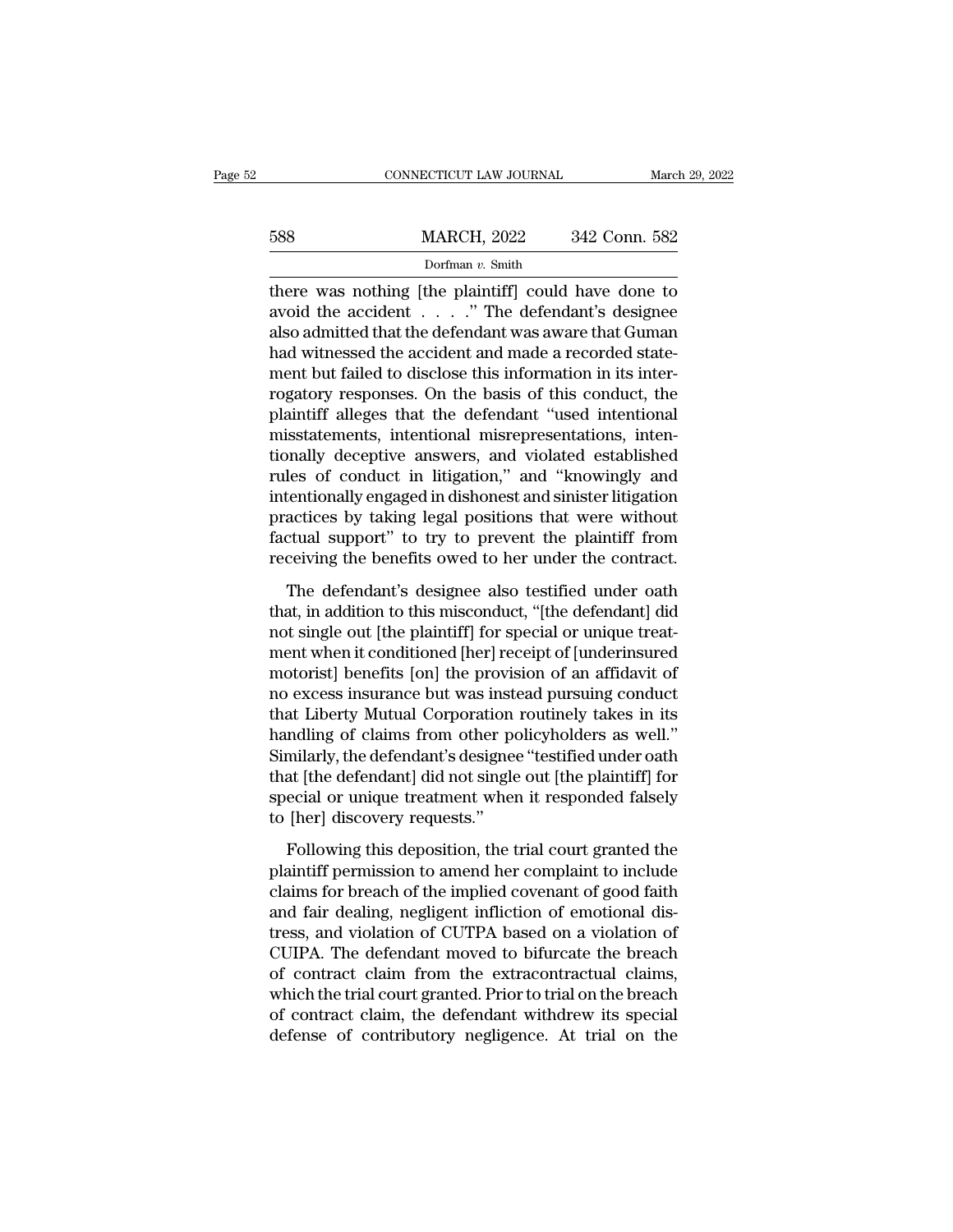| 9, 2022       | CONNECTICUT LAW JOURNAL                                                                                                                                                       | Page 53 |
|---------------|-------------------------------------------------------------------------------------------------------------------------------------------------------------------------------|---------|
|               |                                                                                                                                                                               |         |
| 342 Conn. 582 | <b>MARCH, 2022</b>                                                                                                                                                            | 589     |
|               | Dorfman v. Smith                                                                                                                                                              |         |
|               | breach of contract claim, the defendant admitted liabil-<br>ity, and a jury awarded the plaintiff \$169,928.                                                                  |         |
|               | After the verdict, the defendant moved to dismiss the<br>remaining claims for lack of subject matter jurisdiction<br>on the ground that the litigation privilege harved those |         |

342 Conn. 582 MARCH, 2022 589<br>
Dorfman v. Smith<br>
breach of contract claim, the defendant admitted liability, and a jury awarded the plaintiff \$169,928.<br>
After the verdict, the defendant moved to dismiss the<br>
remaining cla Dorfman v. Smith<br>
breach of contract claim, the defendant admitted liabil-<br>
ity, and a jury awarded the plaintiff \$169,928.<br>
After the verdict, the defendant moved to dismiss the<br>
remaining claims for lack of subject matt breach of contract claim, the defendant admitted liability, and a jury awarded the plaintiff \$169,928.<br>After the verdict, the defendant moved to dismiss the remaining claims for lack of subject matter jurisdiction<br>on the g breach of contract claim, the defendant admitted nability, and a jury awarded the plaintiff \$169,928.<br>After the verdict, the defendant moved to dismiss the remaining claims for lack of subject matter jurisdiction<br>on the gr for the verdict, the defendant moved to dismiss the<br>remaining claims for lack of subject matter jurisdiction<br>on the ground that the litigation privilege barred those<br>claims. The trial court granted the motion in part and<br> After the verdict, the defendant moved to dismiss the remaining claims for lack of subject matter jurisdiction<br>on the ground that the litigation privilege barred those<br>claims. The trial court granted the motion in part and remaining claims for lack of subject matter jurisdiction<br>on the ground that the litigation privilege barred those<br>claims. The trial court granted the motion in part and<br>denied it in part. Specifically, as to the plaintiff' on the ground that the litigation privilege barred those<br>claims. The trial court granted the motion in part and<br>denied it in part. Specifically, as to the plaintiff's claims<br>for breach of the implied covenant of good faith claims. The trial court granted the motion in part and<br>denied it in part. Specifically, as to the plaintiff's claims<br>for breach of the implied covenant of good faith and<br>fair dealing and negligent inflection of emotional d denied it in part. Specifically, as to the plaintiff's claims<br>for breach of the implied covenant of good faith and<br>fair dealing and negligent inflection of emotional dis-<br>tress, the trial court held that, because the claim for breach of the implied covenant of good faith and<br>fair dealing and negligent inflection of emotional dis-<br>tress, the trial court held that, because the claims were<br>predicated on communications and statements filed in<br>th fair dealing and negligent inflection of emotional distress, the trial court held that, because the claims were<br>predicated on communications and statements filed in<br>the course of and related to a judicial proceeding, the<br>l tress, the trial court held that, because the claims were<br>predicated on communications and statements filed in<br>the course of and related to a judicial proceeding, the<br>litigation privilege applied. For the same reason, as t predicated on communications and statements filed in<br>the course of and related to a judicial proceeding, the<br>litigation privilege applied. For the same reason, as to<br>the plaintiff's claim for violation of CUTPA based on a<br> the course of and related to a judicial proceeding, the litigation privilege applied. For the same reason, as to the plaintiff's claim for violation of CUTPA based on a violation of CUIPA, the trial court determined that t litigation privilege applied. For the same reason, as to<br>the plaintiff's claim for violation of CUTPA based on a<br>violation of CUIPA, the trial court determined that the<br>allegations regarding a business practice of respondi the plaintiff's claim for violation of CUTPA based on a<br>violation of CUIPA, the trial court determined that the<br>allegations regarding a business practice of responding<br>falsely to discovery requests also were privileged. Th violation of CUIPA, the trial court determined that the allegations regarding a business practice of responding falsely to discovery requests also were privileged. The trial court determined, however, that, to the extent t allegations regarding a business practice of responding<br>falsely to discovery requests also were privileged. The<br>trial court determined, however, that, to the extent the<br>plaintiff's CUTPA claim alleged that the defendant ma falsely to discovery requests also were privileged. The<br>trial court determined, however, that, to the extent the<br>plaintiff's CUTPA claim alleged that the defendant main-<br>tained an improper business practice of conditioning trial court determined, however, that, to the extent the plaintiff's CUTPA claim alleged that the defendant maintained an improper business practice of conditioning receipt of underinsured motorist benefits on the provisio plaintiff's CUTPA claim alleged that the defendant main-<br>tained an improper business practice of conditioning<br>receipt of underinsured motorist benefits on the provi-<br>sion of an affidavit of no excess insurance, in violatio tained an improper business practice of conditioning<br>receipt of underinsured motorist benefits on the provi-<br>sion of an affidavit of no excess insurance, in violation<br>of General Statutes § 38a-336c (c), the litigation priv receipt of underinsured motorist benefits on the provision of an affidavit of no excess insurance, in violation<br>of General Statutes § 38a-336c (c), the litigation privi-<br>lege did not bar such a claim because this practice sion of an affidavit of no excess insurance, in violation<br>of General Statutes  $\S 38a-336c$  (c), the litigation privi-<br>lege did not bar such a claim because this practice did<br>not occur during the judicial proceedings but o of General Statutes § 38a-3<br>lege did not bar such a clai<br>not occur during the judicia<br>before the action commer<br>granted the motion to dismi<br>CUTPA claim to the extent<br>tion of § 38a-336c (c).<br>The plaintiff appealed fro ge un not bar such a claim because this practice und<br>t occur during the judicial proceedings but occurred<br>fore the action commenced. Thus, the trial court<br>anted the motion to dismiss except as to the plaintiff's<br>JTPA claim not occur during the judicial proceedings but occurred<br>before the action commenced. Thus, the trial court<br>granted the motion to dismiss except as to the plaintiff's<br>CUTPA claim to the extent it was premised on a viola-<br>tio

before the action commenced. Thus, the that court<br>granted the motion to dismiss except as to the plaintiff's<br>CUTPA claim to the extent it was premised on a viola-<br>tion of § 38a-336c (c).<br>The plaintiff appealed from the tri granted the motion to dismiss except as to the plaintin's<br>CUTPA claim to the extent it was premised on a viola-<br>tion of § 38a-336c (c).<br>The plaintiff appealed from the trial court's decision<br>on the defendant's motion to di COTTA Claim to the extent it was premised on a violation of § 38a-336c (c).<br>The plaintiff appealed from the trial court's decision<br>on the defendant's motion to dismiss, but the Appellate<br>Court dismissed the appeal for lac The plaintiff appealed from the trial court's decision<br>on the defendant's motion to dismiss, but the Appellate<br>Court dismissed the appeal for lack of a final judgment<br>in light of the continued viability of the CUTPA claim The plaintiff appealed from the trial court's decision<br>on the defendant's motion to dismiss, but the Appellate<br>Court dismissed the appeal for lack of a final judgment<br>in light of the continued viability of the CUTPA claim on the defendant's motion to dismiss, but the Appellate<br>Court dismissed the appeal for lack of a final judgment<br>in light of the continued viability of the CUTPA claim.<br>The plaintiff subsequently requested and received per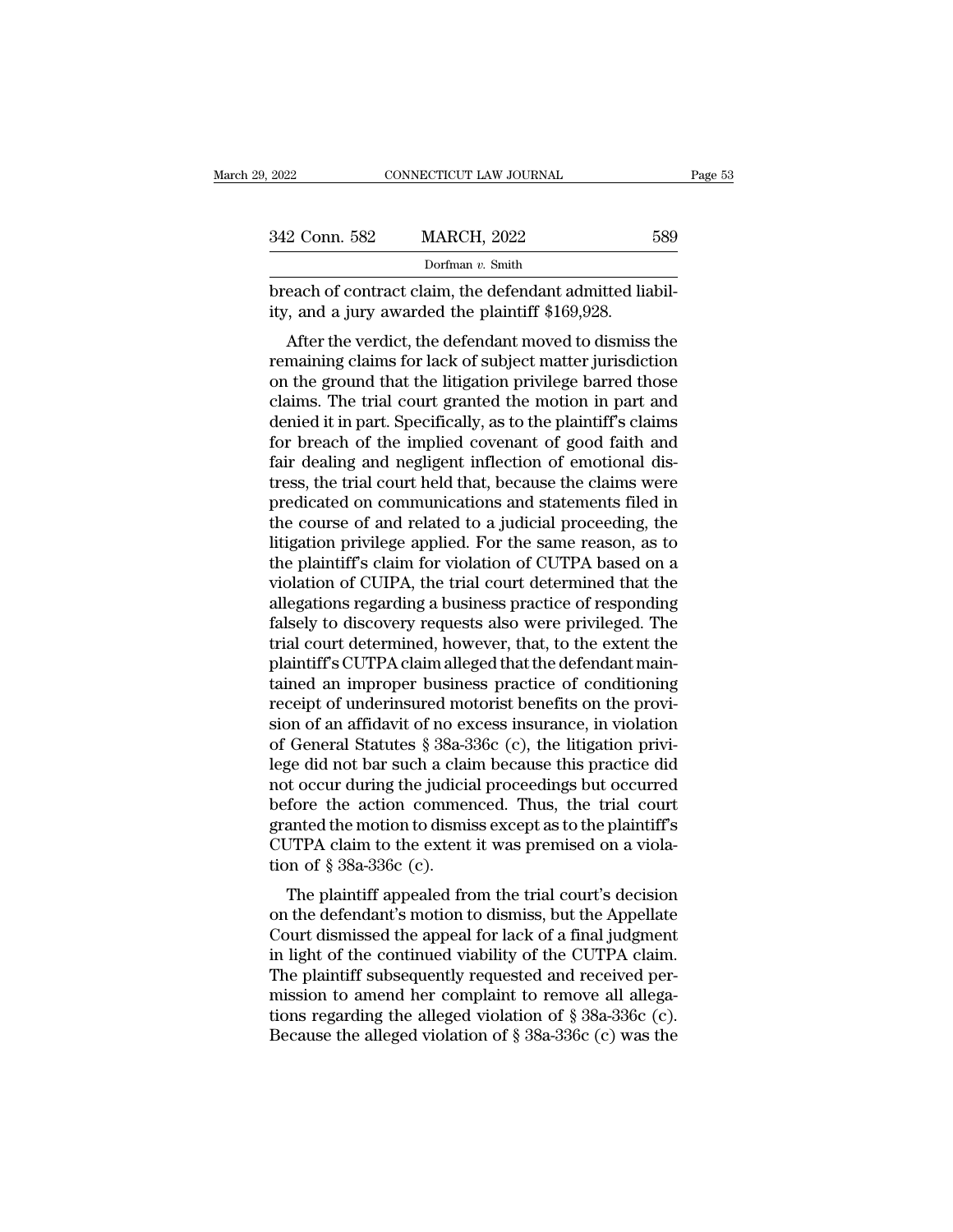|     | CONNECTICUT LAW JOURNAL                                                                                                                                                      | March 29, 2022 |
|-----|------------------------------------------------------------------------------------------------------------------------------------------------------------------------------|----------------|
| 590 | <b>MARCH, 2022</b>                                                                                                                                                           | 342 Conn. 582  |
|     | Dorfman $v$ . Smith                                                                                                                                                          |                |
|     | only claim to have survived the motion to dismiss, the<br>trial court determined that the withdrawal of these alle-<br>gations offectively withdrow this theory of liability |                |

590 MARCH, 2022 342 Conn. 582<br>Dorfman v. Smith<br>
only claim to have survived the motion to dismiss, the<br>
trial court determined that the withdrawal of these alle-<br>
gations effectively withdrew this theory of liability.<br>
Ac  $\frac{590}{\text{Dorfman } v \cdot \text{Smith}}$ <br>Dorfman v. Smith<br>Only claim to have survived the motion to dismiss, the<br>trial court determined that the withdrawal of these alle-<br>gations effectively withdrew this theory of liability.<br>Accordingly  $\frac{\text{MARCH}}{\text{Dorfman } v. \text{ Smith}}$ <br>
only claim to have survived the motion to dismiss, the<br>
trial court determined that the withdrawal of these alle-<br>
gations effectively withdrew this theory of liability.<br>
Accordingly, the court r Dorfman v. Smith<br>Dorfman v. Smith<br>Only claim to have survived the motion to dismiss, the<br>trial court determined that the withdrawal of these alle-<br>gations effectively withdrew this theory of liability.<br>Accordingly, the co Dorfman v. Smith<br>
only claim to have survived the motion to dismiss, the<br>
trial court determined that the withdrawal of these alle-<br>
gations effectively withdrew this theory of liability.<br>
Accordingly, the court rendered only claim to have survived the motion to dismiss, the<br>trial court determined that the withdrawal of these alle-<br>gations effectively withdrew this theory of liability.<br>Accordingly, the court rendered judgment in favor of<br>t trial court determined that the withdrawal of these allegations effectively withdrew this theory of liability.<br>Accordingly, the court rendered judgment in favor of<br>the defendant on all of the plaintiff's extracontractual<br>c decordingly, the<br>Accordingly, the<br>the defendant on<br>claims. The plair<br>Court. The appea<br>pursuant to Gene<br>Book § 65-1. For the painting of the painting scalar<br>contraction discussions. The plaintiff then appealed to the Appellate<br>burt. The appeal was then transferred to this court<br>result to General Statutes  $\S 51-199$  (c) and Practice<br>bok

I

Frames. The plant of the appearance of the Appendix Court. The appeal was then transferred to this court<br>pursuant to General Statutes § 51-199 (c) and Practice<br>Book § 65-1.<br>I<br>Before addressing the applicability of the lit bursuant to General Statutes § 51-199 (c) and Practice<br>Book § 65-1.<br>Before addressing the applicability of the litigation<br>privilege, "[w]e begin our analysis with a review of [this]<br>doctrine . . . as set forth in *Simms* v Book § 65-1.<br>Book § 65-1.<br>I<br>Before addressing the applicability of the litigation<br>privilege, "[w]e begin our analysis with a review of [this]<br>doctrine . . . as set forth in *Simms* v. *Seaman*, 308<br>Conn. 523, 531–40, 69 A. Example 1<br>
1<br>
Before addressing the applicability of the litigation<br>
privilege, "[w]e begin our analysis with a review of [this]<br>
doctrine . . . as set forth in *Simms* v. *Seaman*, 308<br>
Conn. 523, 531–40, 69 A.3d 880 (20 Example 1<br>
Before addressing the applicability of the litigation<br>
privilege, "[w]e begin our analysis with a review of [this]<br>
doctrine . . . as set forth in *Simms* v. *Seaman*, 308<br>
Conn. 523, 531–40, 69 A.3d 880 (2013) Before addressing the applicability of the litigation<br>privilege, "[w]e begin our analysis with a review of [this]<br>doctrine . . . as set forth in *Simms* v. *Seaman*, 308<br>Conn. 523, 531–40, 69 A.3d 880 (2013). In *Simms*, privilege, "[w]e begin our analysis with a review of [this] doctrine . . . as set forth in *Simms* v. *Seaman*, 308 Conn. 523, 531–40, 69 A.3d 880 (2013). In *Simms*, we noted that the doctrine of absolute immunity origin doctrine . . . as set forth in *Simms* v. *Seaman*, 308<br>Conn. 523, 531–40, 69 A.3d 880 (2013). In *Simms*, we<br>noted that the doctrine of absolute immunity originated<br>in response to the need to bar persons accused of crime Conn. 523, 531–40, 69 A.3d 880 (2013). In *Simms*, we<br>noted that the doctrine of absolute immunity originated<br>in response to the need to bar persons accused of crimes<br>from suing their accusers for defamation. . . . The<br>doc noted that the doctrine of absolute immunity originated<br>in response to the need to bar persons accused of crimes<br>from suing their accusers for defamation . . . . The<br>doctrine then developed to encompass and bar defama-<br>tio in response to the need to bar persons accused of crimes<br>from suing their accusers for defamation.... The<br>doctrine then developed to encompass and bar defama-<br>tion claims against all participants in judicial proceed-<br>ings from suing their accusers for defamation. . . . . The doctrine then developed to encompass and bar defamation claims against all participants in judicial proceedings, including judges, attorneys, *parties*, and witnesses. doctrine then developed to encompass and bar defamation claims against all participants in judicial proceedings, including judges, attorneys, *parties*, and witnesses. . . . We further noted that, [1]ike other jurisdiction tion claims against all participants in judicial proceed-<br>ings, including judges, attorneys, *parties*, and<br>witnesses.... We further noted that, [l]ike other<br>jurisdictions, Connecticut has long recognized the liti-<br>gation ings, including judges, attorneys, *parties*, and<br>witnesses.... We further noted that, [l]ike other<br>jurisdictions, Connecticut has long recognized the liti-<br>gation privilege, and that [t]he general rule is that<br>defamatory witnesses. . . . . We further noted that, [l]ike other<br>jurisdictions, Connecticut has long recognized the liti-<br>gation privilege, and that [t]he general rule is that<br>defamatory words spoken upon an occasion absolutely<br>pri jurisdictions, Connecticut has long recognized the litigation privilege, and that [t]he general rule is that defamatory words spoken upon an occasion absolutely privileged, though spoken falsely, knowingly, and with expres gation privilege, and that [t]he general rule is that<br>defamatory words spoken upon an occasion absolutely<br>privileged, though spoken falsely, knowingly, and with<br>express malice, impose no liability for damages recover-<br>able defamatory words sp<br>privileged, though sp<br>express malice, impc<br>able in an action in :<br>emphasis added; in<br> $MacDermid, Inc. v.$ <br>A.3d 60 (2013).<br>Recently, in *Schol* ivileged, though spoken falsely, knowingly, and with<br>press malice, impose no liability for damages recover-<br>le in an action in slander . . . . " (Citations omitted;<br>phasis added; internal quotation marks omitted.)<br>acDermid express malice, impose no liability for damages recover-<br>able in an action in slander  $\ldots$ ." (Citations omitted;<br>emphasis added; internal quotation marks omitted.)<br> $MacDermid, Inc. v. Leonetti, 310 Conn. 616, 627, 79$ <br>A.3d 60 (2013).<br>Recent able in an action in slander . . . ." (Citations omitted;<br>emphasis added; internal quotation marks omitted.)<br> $MacDermid$ , Inc. v. Leonetti, 310 Conn. 616, 627, 79<br>A.3d 60 (2013).<br>Recently, in *Scholz* v. Epstein, 341 Conn. 1,

3 In *Scholz* v. *Epstein*, 341 Conn. 1, 10, 266.<br>
3d 127 (2021), we recognized the policy rationales inderlying this privilege.<sup>2</sup> Although we articulated these.<sup>2</sup> In *Scholz*, we explained that "[t]hree rationales have Recently, in *Scholz* v. *Epstein*, 341 Conn. 1, 10, 266<br>A.3d 127 (2021), we recognized the policy rationales<br>underlying this privilege.<sup>2</sup> Although we articulated these<br><sup>2</sup> In *Scholz*, we explained that "[t]hree rational

A.3d 127 (2021), we recognized the policy rationales<br>underlying this privilege.<sup>2</sup> Although we articulated these<br> $\frac{1}{\pi}$  In *Scholz*, we explained that "[t]hree rationales have been articulated in<br>support of the absolu underlying this privilege.<sup>2</sup> Although we articulated these<br>
<sup>2</sup> In *Scholz*, we explained that "[t]hree rationales have been articulated in support of the absolute privilege. [*Simms v. Seaman*, supra, 308 Conn.] 535. Th support of the absolute privilege. [Simms v. Seaman, supra, 308 Conn.] 535.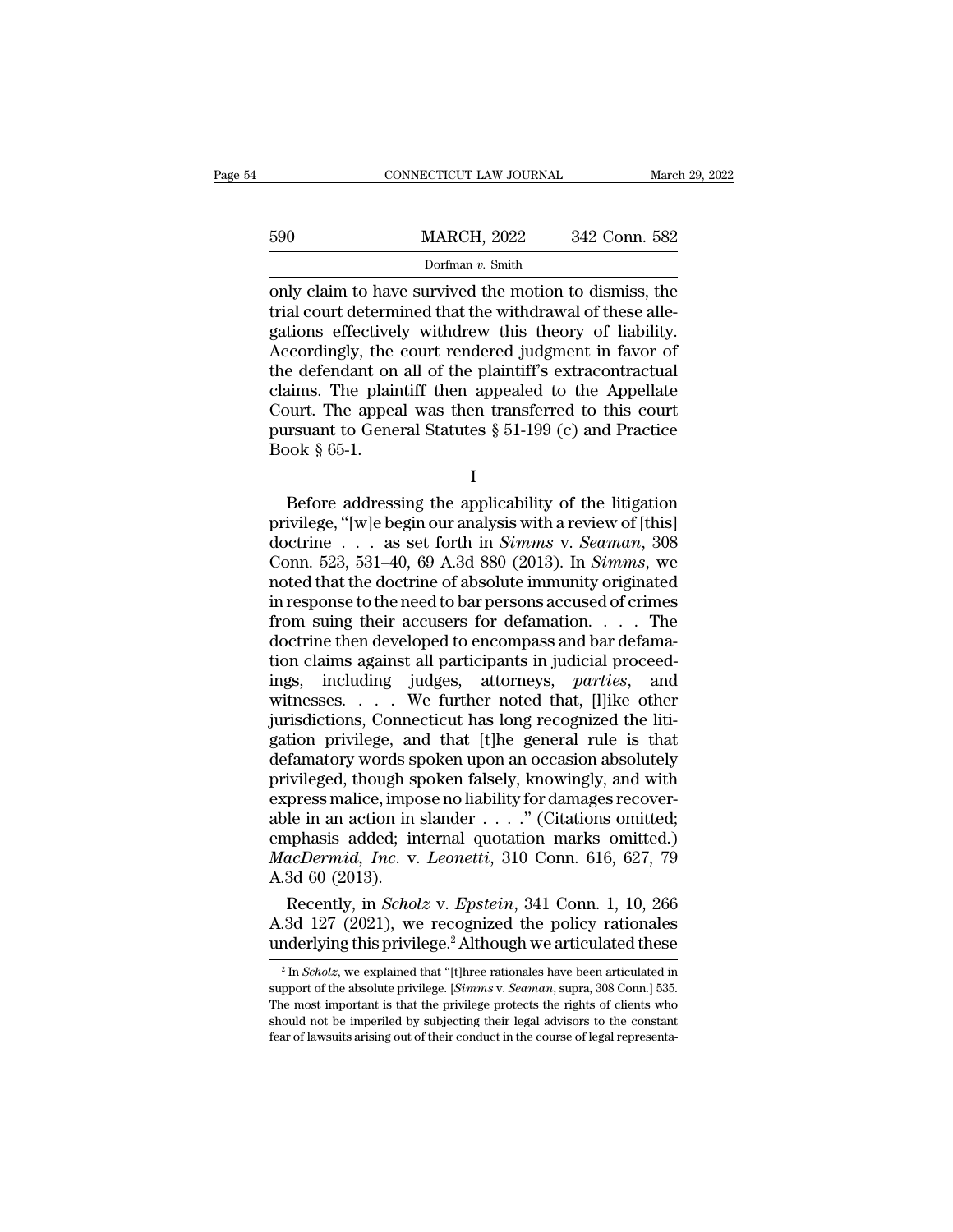Dorfman *v.* Smith

rationales in relation to a claim brought against an attor-<br>
rationales in relation to a claim brought against an attor-<br>
rationales in relation to a claim brought against an attor-<br>
rationales in relation to a claim broug 342 Conn. 582 MARCH, 2022 591<br>
Dorfman v. Smith<br>
Trationales in relation to a claim brought against an attor-<br>
The redding we also have relied on these rationales to apply<br>
immunity to claims brought against party oppopent 342 Conn. 582 MARCH, 2022 591<br>
Dorfman v. Smith<br>
rationales in relation to a claim brought against an attor-<br>
relied on these rationales to apply<br>
immunity to claims brought against party opponents<br>
and witnesses: "The pu 342 Conn. 582 MARCH, 2022 591<br>
Dorfman  $v$ . Smith<br>
rationales in relation to a claim brought against an attor-<br>
ney for communications made during a judicial pro-<br>
ceeding, we also have relied on these rationales to apply Dorfman v. Smith<br>Dorfman v. Smith<br>Trationales in relation to a claim brought against an attor-<br>ney for communications made during a judicial pro-<br>ceeding, we also have relied on these rationales to apply<br>immunity to claims **EXECUTE INTERTM** DOPTED THE TREAD TRANSFER THE TRIGGALLER TRIGGALLER TRIGGALLER THE PROVIDE INTERNATIONAL STATE IN CONTINUITY to claims brought against party opponents and witnesses: "[T]he purpose of affording absolute rationales in relation to a claim brought against an attor-<br>ney for communications made during a judicial pro-<br>ceeding, we also have relied on these rationales to apply<br>immunity to claims brought against party opponents<br>an ney for communications made during a judicial proceeding, we also have relied on these rationales to apply<br>immunity to claims brought against party opponents<br>and witnesses: "[T]he purpose of affording absolute<br>immunity to ceeding, we also have relied on these rationales to apply<br>immunity to claims brought against party opponents<br>and witnesses: "[T]he purpose of affording absolute<br>immunity to those who provide information in connec-<br>tion wit immunity to claims brought against party opponents<br>and witnesses: "[T]he purpose of affording absolute<br>immunity to those who provide information in connec-<br>tion with judicial and quasi-judicial proceedings is that<br>in certa and witnesses: "[T]he purpose of affording absolute<br>immunity to those who provide information in connec-<br>tion with judicial and quasi-judicial proceedings is that<br>in certain situations the public interest in having people immunity to those who provide information in connection with judicial and quasi-judicial proceedings is that<br>in certain situations the public interest in having people<br>speak freely outweighs the risk that individuals will<br> tion with judicial and quasi-judicial proceedings is that<br>in certain situations the public interest in having people<br>speak freely outweighs the risk that individuals will<br>occasionally abuse the privilege by making false a in certain situations the public interest in having people<br>speak freely outweighs the risk that individuals will<br>occasionally abuse the privilege by making false and<br>malicious statements. . . . [T]he possibility of incurspeak freely outweighs the risk that individuals will<br>occasionally abuse the privilege by making false and<br>malicious statements. . . . [T]he possibility of incur-<br>ring the costs and inconvenience associated with defend-<br>i occasionally abuse the privilege by making false and<br>malicious statements. . . . [T]he possibility of incur-<br>ring the costs and inconvenience associated with defend-<br>ing a [retaliatory] suit might well deter a citizen wit malicious statements. . . . [T]he possibility of incur-<br>ring the costs and inconvenience associated with defend-<br>ing a [retaliatory] suit might well deter a citizen with<br>a legitimate grievance from filing a complaint. . . ring the costs and inconvenience associated with defending a [retaliatory] suit might well deter a citizen with a legitimate grievance from filing a complaint.  $\dots$  Put simply, absolute immunity furthers the public policy ing a [retaliatory] suit might well deter a citizen with<br>a legitimate grievance from filing a complaint. . . . Put<br>simply, absolute immunity furthers the public policy of<br>encouraging participation and candor in judicial a a legitimate grievance from filing a complaint. . . . Put<br>simply, absolute immunity furthers the public policy of<br>encouraging participation and candor in judicial and<br>quasi-judicial proceedings. This objective would be<br>thw simply, absolute immunity furthers the public policy of<br>encouraging participation and candor in judicial and<br>quasi-judicial proceedings. This objective would be<br>thwarted if those persons whom the common-law doc-<br>trine [of encouraging participation and candor in judicial and<br>quasi-judicial proceedings. This objective would be<br>thwarted if those persons whom the common-law doc-<br>trine [of absolute immunity] was intended to protect<br>nevertheless quasi-judicial proceedings. This objective would be<br>thwarted if those persons whom the common-law doc-<br>trine [of absolute immunity] was intended to protect<br>nevertheless faced the threat of suit. In this regard, the<br>purpose thwarted if those persons whom the common-law doctrine [of absolute immunity] was intended to protect<br>nevertheless faced the threat of suit. In this regard, the<br>purpose of the absolute immunity afforded participants<br>in jud trine [of absolute immunity] was intended to protect<br>nevertheless faced the threat of suit. In this regard, the<br>purpose of the absolute immunity afforded participants<br>in judicial and quasi-judicial proceedings is the same<br> nevertheless faced the threat of suit. In this regard, the<br>purpose of the absolute immunity afforded participants<br>in judicial and quasi-judicial proceedings is the same<br>as the purpose of the sovereign immunity enjoyed by t purpose of the absolute immunity afforded participants<br>in judicial and quasi-judicial proceedings is the same<br>as the purpose of the sovereign immunity enjoyed by the<br>state.... As a result, courts have recognized absolute<br> in judicial and quasi-judicial proceedings is the same<br>as the purpose of the sovereign immunity enjoyed by the<br>state. . . . As a result, courts have recognized absolute<br>immunity as a defense in certain retaliatory civil ac in order to remove this disincentive and thus encourage citizens to come forward with complaints or to testify."<br>(Internal quotation marks omitted.) *MacDermid*, *Inc.* v. *Leonetti*, supra, 310 Conn. 627–28. citizens to come forward with complaints or to testify."<br>(Internal quotation marks omitted.) *MacDermid*, *Inc.*<br>v. *Leonetti*, supra, 310 Conn. 627–28.<br>tion.... Id. [Second, by] affording absolute immunity to those who pr

<sup>(</sup>Internal quotation marks omitted.) *MacDermid*, Inc.<br>v. Leonetti, supra, 310 Conn. 627–28.<br>tion....Id. [Second, by] affording absolute immunity to those who provide<br>information in connection with judicial and quasi-judici **PEOPLE FREEL FREEL FREEL SET SPEAK FREEL SPEAK FREEL SUPLE SPEAK from .... Id.** [Second, by] affording absolute immunity to those who provide information in connection with judicial and quasi-judicial proceedings [we hav v. *Leonettt*, supra, 510 COIII.  $027-20$ .<br>
ion. . . . Id. [Second, by] affording absolute immunity to those who provide<br>
information in connection with judicial and quasi-judicial proceedings [we<br>
have recognized] that i from .... Id. [Second, by] affording absolute immunity to those who provide information in connection with judicial and quasi-judicial proceedings [we have recognized] that in certain situations the public interest in hav information in connection with judicial and quasi-judicial proceedings [we have recognized] that in certain situations the public interest in having people speak freely outweighs the risk that individuals will occasionall have recognized] that in certain situations the public interest in having people speak freely outweighs the risk that individuals will occasionally abuse the privilege by making false and malicious statements. . . . Id., such as the court's contempt powers . . . . Id., 535–36.'' (Internal quotation abuse the privilege by making false and malicious statements. . . . Id.,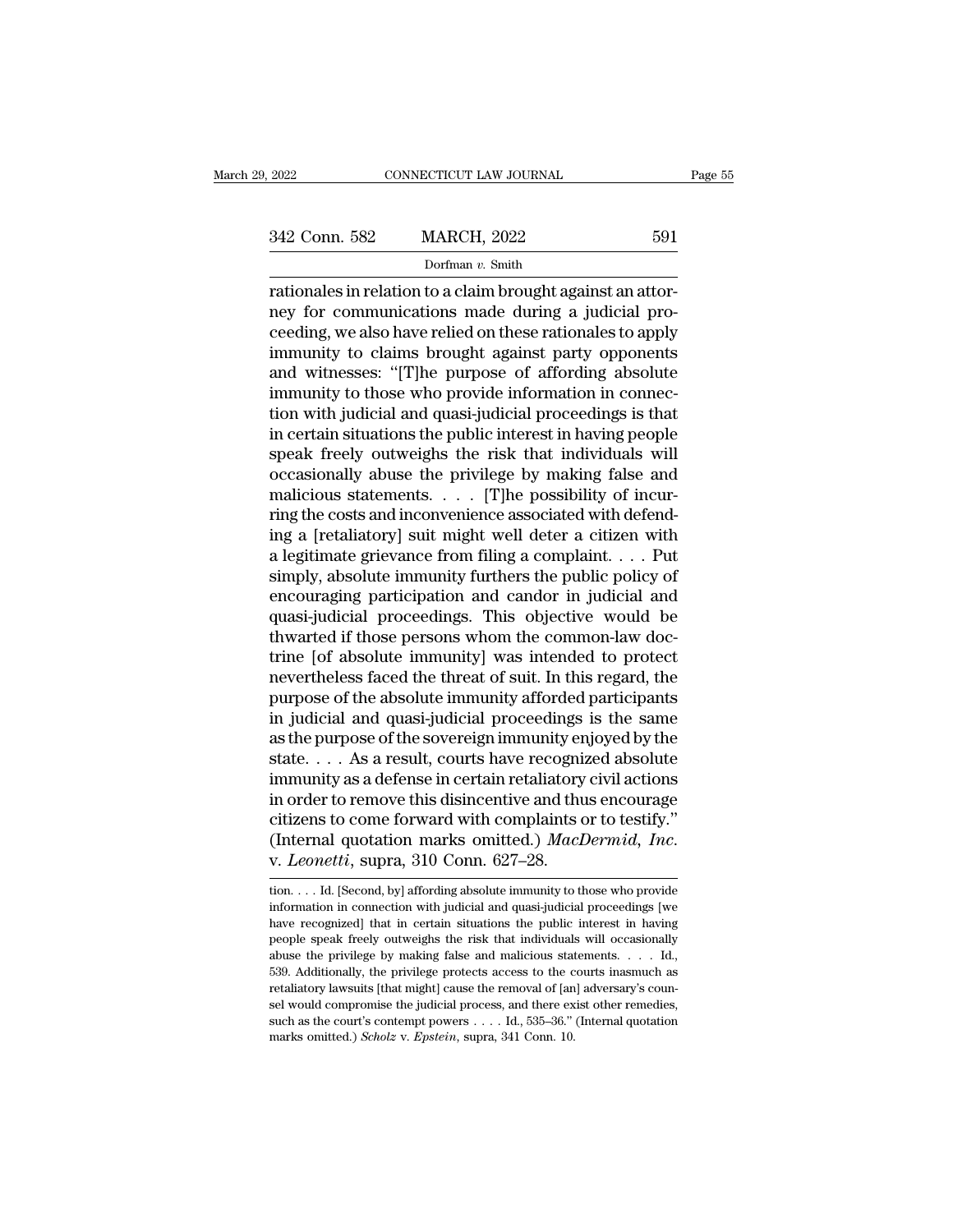|     | CONNECTICUT LAW JOURNAL                                                                                                                                                 | March 29, 2022 |
|-----|-------------------------------------------------------------------------------------------------------------------------------------------------------------------------|----------------|
| 592 | <b>MARCH, 2022</b>                                                                                                                                                      | 342 Conn. 582  |
|     | Dorfman $v$ . Smith                                                                                                                                                     |                |
|     | We since have recognized that absolute immunity<br>extends to an array of retaliatory civil actions beyond<br>elegace of defermation including intentional interference |                |

External MARCH, 2022 342 Conn. 582<br>
Dorfman v. Smith<br>
We since have recognized that absolute immunity<br>
extends to an array of retaliatory civil actions beyond<br>
claims of defamation, including intentional interference<br>
with 592 MARCH, 2022 342 Conn. 582<br>
Dorfman v. Smith<br>
We since have recognized that absolute immunity<br>
extends to an array of retaliatory civil actions beyond<br>
claims of defamation, including intentional interference<br>
with con  $\frac{\text{MARCH}}{\text{Dorfman } v \cdot \text{Smith}}$ <br>We since have recognized that absolute immunity<br>extends to an array of retaliatory civil actions beyond<br>claims of defamation, including intentional interference<br>with contractual or beneficial rel Dorfman v. Smith<br>We since have recognized that absolute immunity<br>extends to an array of retaliatory civil actions beyond<br>claims of defamation, including intentional interference<br>with contractual or beneficial relations ar bonnan *v*. shun<br>
We since have recognized that absolute immunity<br>
extends to an array of retaliatory civil actions beyond<br>
claims of defamation, including intentional interference<br>
with contractual or beneficial relations We since have recognized that absolute immunity<br>extends to an array of retaliatory civil actions beyond<br>claims of defamation, including intentional interference<br>with contractual or beneficial relations arising from<br>statem extends to an array of retaliatory civil actions beyond<br>claims of defamation, including intentional interference<br>with contractual or beneficial relations arising from<br>statements made during a civil action, intentional infl claims of defamation, including intentional interference<br>with contractual or beneficial relations arising from<br>statements made during a civil action, intentional inflic-<br>tion of emotional distress arising from statements m with contractual or beneficial relations arising from<br>statements made during a civil action, intentional inflic-<br>tion of emotional distress arising from statements made<br>during judicial proceedings, and fraud against attorn statements made during a civil action, intentional infliction of emotional distress arising from statements made<br>during judicial proceedings, and fraud against attorneys<br>or party opponents for their actions during litigati tion of emotional distress arising from statements made<br>
during judicial proceedings, and fraud against attorneys<br>
or party opponents for their actions during litigation.<br>
See id., 628; *Tyler* v. *Tatoian*, 164 Conn. App. during judicial proceedings, and fraud against attorneys<br>or party opponents for their actions during litigation.<br>See id., 628; *Tyler* v. *Tatoian*, 164 Conn. App. 82, 92,<br>137 A.3d 801, cert. denied, 321 Conn. 908, 135 A.3 or party opponents for their actions during litigation.<br>See id., 628; *Tyler* v. *Tatoian*, 164 Conn. App. 82, 92,<br>137 A.3d 801, cert. denied, 321 Conn. 908, 135 A.3d 710<br>(2016). This expansion is premised on the rationale See id., 628; *Tyler* v. *Tatoian*, 164 Conn. App. 82, 92, 137 A.3d 801, cert. denied, 321 Conn. 908, 135 A.3d 710 (2016). This expansion is premised on the rationale that, "because the privilege protects the communication 137 A.3d 801, cert. d<br>(2016). This expansit<br>"because the privile;<br>nature of the theory<br>is irrelevant." (Emp<br>marks omitted.) Ma<br>310 Conn. 628.<br>This court in Sim ecause the privilege protects the communication, the<br>ture of the theory [on which the challenge is based]<br>irrelevant." (Emphasis omitted; internal quotation<br>arks omitted.) *MacDermid*, *Inc.* v. *Leonetti*, supra,<br>0 Conn. mature of the theory [on which the challenge is based]<br>is irrelevant." (Emphasis omitted; internal quotation<br>marks omitted.) *MacDermid*, *Inc.* v. *Leonetti*, supra,<br>310 Conn. 628.<br>This court in *Simms*, however, explaine

is irrelevant." (Emphasis omitted; internal quotation<br>marks omitted.) *MacDermid, Inc.* v. *Leonetti*, supra,<br>310 Conn. 628.<br>This court in *Simms*, however, explained that there<br>are limits to the application of the litigat marks omitted.) *MacDermid*, *Inc.* v. *Leonetti*, supra,<br>310 Conn. 628.<br>This court in *Simms*, however, explained that there<br>are limits to the application of the litigation privilege.<br>See *Simms* v. *Seaman*, supra, 308 C 310 Conn. 628.<br>
This court in *Simms*, however, explained that there<br>
are limits to the application of the litigation privilege.<br>
See *Simms* v. *Seaman*, supra, 308 Conn. 540–41. Specifi-<br>
cally, the litigation privilege This court in *Simms*, however, explained that there<br>are limits to the application of the litigation privilege.<br>See *Simms* v. *Seaman*, supra, 308 Conn. 540–41. Specifi-<br>cally, the litigation privilege does not bar claims This court in *Simms*, however, explained that there<br>are limits to the application of the litigation privilege.<br>See *Simms* v. *Seaman*, supra, 308 Conn. 540–41. Specifi-<br>cally, the litigation privilege does not bar claim are limits to the application of the litigation privilege.<br>See *Simms* v. *Seaman*, supra, 308 Conn. 540–41. Specifically, the litigation privilege does not bar claims for<br>abuse of process, vexatious litigation, and malic See *Simms* v. *Seaman*, supra, 308 Conn. 540–41. Specifically, the litigation privilege does not bar claims for abuse of process, vexatious litigation, and malicious prosecution. Id., 540–42. This is because "whether and cally, the litigation privile<br>abuse of process, vexatio<br>prosecution. Id., 540–42. T<br>what form of immunity at<br>matter of policy that requ<br> $\ldots$ ..." (Citation omitted<br>omitted.) Id., 541–42.<br>Specifically, *Simms* ide: osecution. Id., 540–42. This is because "whether and<br>nat form of immunity applies in any given case is a<br>atter of policy that requires a balancing of interests<br>. . . . " (Citation omitted; internal quotation marks<br>nitted.) what form of immunity applies in any given case is a<br>matter of policy that requires a balancing of interests<br> $\ldots$  ... (Citation omitted; internal quotation marks<br>omitted.) Id., 541–42.<br>Specifically, *Simms* identified th

matter of policy that requires a balancing of interests<br>  $\ldots$   $\ldots$  " (Citation omitted; internal quotation marks<br>
omitted.) Id., 541–42.<br>
Specifically, *Simms* identified the following factors<br>
as relevant to any determ particular cause of action in the alleged con-<br>somitted.) Id., 541–42.<br>Specifically, *Simms* identified the following factors<br>as relevant to any determination of whether policy con-<br>siderations support applying absolute i omitted.) Id., 541–42.<br>
Specifically, *Simms* identified the following factors<br>
as relevant to any determination of whether policy con-<br>
siderations support applying absolute immunity to any<br>
particular cause of action:<sup>3</sup> Specifically, *Simms* identified the following factors<br>as relevant to any determination of whether policy con-<br>siderations support applying absolute immunity to any<br>particular cause of action:<sup>3</sup> (1) whether the alleged c Specifically, *Simms* identified the following factors<br>as relevant to any determination of whether policy con-<br>siderations support applying absolute immunity to any<br>particular cause of action.<sup>3</sup> (1) whether the alleged c articular cause of action:" (1) whether the alleged con-<br>nct subverts the underlying purpose of a judicial pro-<br>eeding in a similar way to how conduct constituting<br>buse of process and vexatious litigation subverts that<br> $\$ duct subverts the underlying purpose of a judicial proceeding in a similar way to how conduct constituting abuse of process and vexatious litigation subverts that <sup>3</sup> These factors, to the extent relevant, apply regardless **INCREDE SET ASSEM IS A SCHOOL SUBSED OF PROCESS And Vexatiou<br>
<sup>3</sup> These factors, to the extent relevant, action is against an attorney, party oppon** *Inc.* **v.** *Leonetti***, supra, 310 Conn. 630–31.**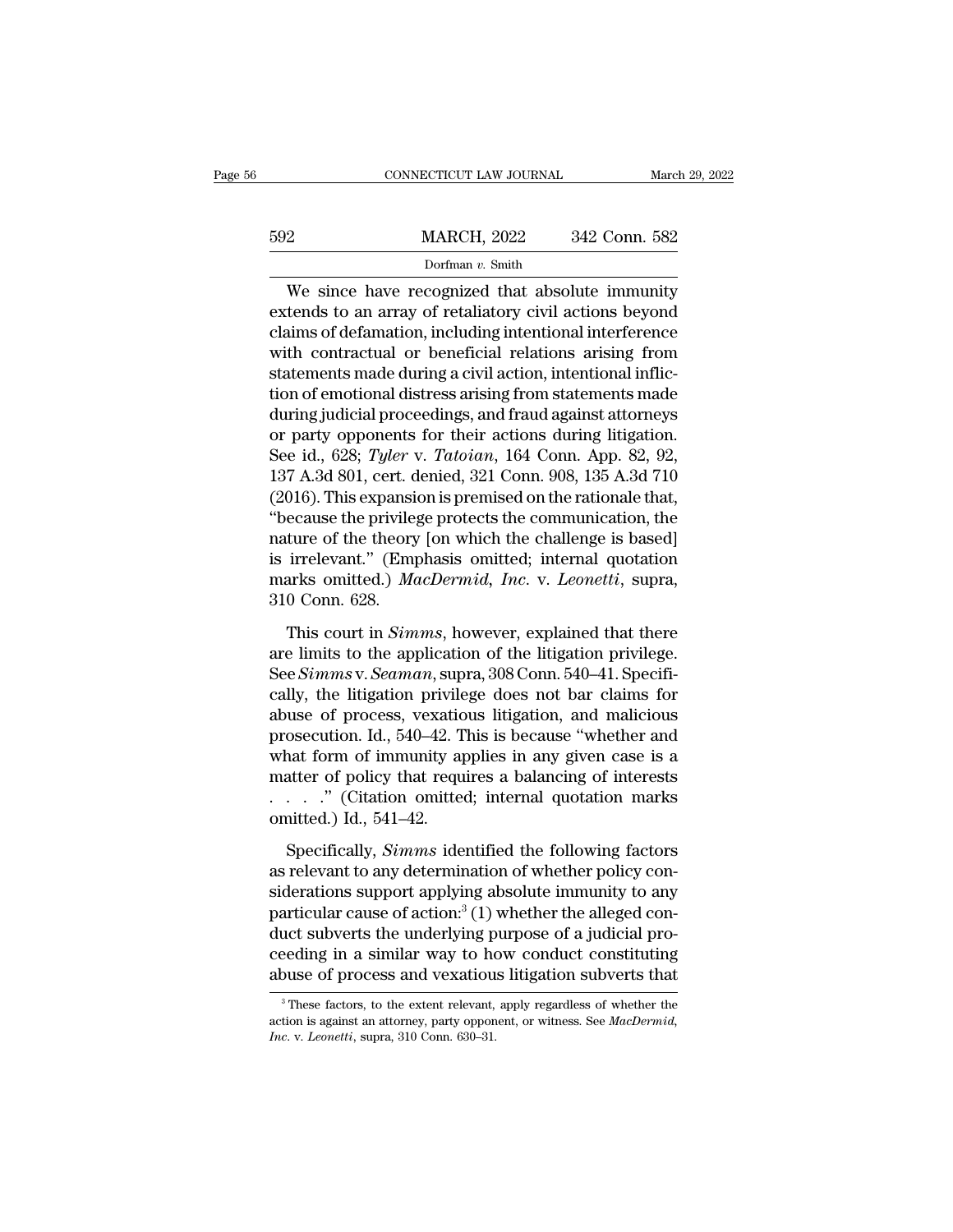| . 2022        | CONNECTICUT LAW JOURNAL | Page 57 |
|---------------|-------------------------|---------|
| 342 Conn. 582 | <b>MARCH, 2022</b>      | 593     |
|               | Dorfman v. Smith        |         |

2022 CONNECTICUT LAW JOURNAL Page 57<br>342 Conn. 582 MARCH, 2022 593<br>Dorfman v. Smith<br>underlying purpose; (2) whether the alleged conduct is<br>similar in essential respects to defamatory statements,<br>inacmuch as the privilege h 342 Conn. 582 MARCH, 2022 593<br>Dorfman v. Smith<br>underlying purpose; (2) whether the alleged conduct is<br>similar in essential respects to defamatory statements,<br>inasmuch as the privilege bars a defamation action; and<br> $(2)$  w 342 Conn. 582 MARCH, 2022 593<br>
Dorfman v. Smith<br>
underlying purpose; (2) whether the alleged conduct is<br>
similar in essential respects to defamatory statements,<br>
inasmuch as the privilege bars a defamation action; and<br>
(3 342 Conn. 582 MARCH, 2022 593<br>
Dorfman v. Smith<br>
underlying purpose; (2) whether the alleged conduct is<br>
similar in essential respects to defamatory statements,<br>
inasmuch as the privilege bars a defamation action; and<br>
(3 Dorfman v. Smith<br>
underlying purpose; (2) whether the alleged conduct is<br>
similar in essential respects to defamatory statements,<br>
inasmuch as the privilege bars a defamation action; and<br>
(3) whether the alleged conduct ma bomian *v*. since factors and evaluation of the simular in essential respects to defamatory statements, inasmuch as the privilege bars a defamation action; and (3) whether the alleged conduct may be adequately addressed b underlying purpose; (2) whether the alleged conduct is<br>similar in essential respects to defamatory statements,<br>inasmuch as the privilege bars a defamation action; and<br>(3) whether the alleged conduct may be adequately<br>addr similar in essential respects to defamatory statements,<br>inasmuch as the privilege bars a defamation action; and<br>(3) whether the alleged conduct may be adequately<br>addressed by other available remedies. Id., 545. Assisting<br>i inasmuch as the privilege bars a defamation action; and<br>
(3) whether the alleged conduct may be adequately<br>
addressed by other available remedies. Id., 545. Assisting<br>
in our evaluation of these factors, to the extent appl (3) whether the alleged conduct may be adequately<br>addressed by other available remedies. Id., 545. Assisting<br>in our evaluation of these factors, to the extent applica-<br>ble, we have considered as persuasive whether federal addressed by other available remedies. Id., 545. Assisting<br>in our evaluation of these factors, to the extent applica-<br>ble, we have considered as persuasive whether federal<br>courts have protected the alleged conduct pursuant in our evaluation of these factors, to the extent applica-<br>ble, we have considered as persuasive whether federal<br>courts have protected the alleged conduct pursuant to<br>the litigation privilege. See id., 545–46. These factor ble, we have considered as persuasive whether federal<br>courts have protected the alleged conduct pursuant to<br>the litigation privilege. See id., 545–46. These factors<br>and considerations, however, are "simply instructive," an courts have protected the alleged conduct pursuant to<br>the litigation privilege. See id., 545–46. These factors<br>and considerations, however, are "simply instructive," and<br>courts must focus on "the issues relevant to the com the litigation privilege. See id., 545–46. These factors<br>and considerations, however, are "simply instructive," and<br>courts must focus on "the issues relevant to the compet-<br>ing interests in each case" in light of the "part and considerations, however, are "simply instructive," and<br>courts must focus on "the issues relevant to the compet-<br>ing interests in each case." in light of the "particular<br>context" of the case.<sup>4</sup> (Internal quotation mark courts must focus on "the issues relevant to the compet-<br>ing interests in each case" in light of the "particular<br>context" of the case.<sup>4</sup> (Internal quotation marks omit-<br>ted.) *MacDermid*, *Inc.* v. *Leonetti*, supra, 310 ing interests in each case" in light of the "particular context" of the case.<sup>4</sup> (Internal quotation marks omitted.) *MacDermid*, *Inc.* v. *Leonetti*, supra, 310 Conn. 630–31. We are not required to rely exclusively or en context" of the case.<sup>4</sup> (Internal quotation marks omit-<br>ted.) *MacDermid*, *Inc.* v. *Leonetti*, supra, 310 Conn.<br>630–31. We are not required to rely exclusively or<br>entirely on these factors, but, instead, they are usefu entirely on these factors, but, instead, they are useful when undertaking a careful balancing of all competing public policies implicated by the specific claim at issue and determining whether affording parties this cometr when undertaking a careful balancing of all competing<br>public policies implicated by the specific claim at issue<br>and determining whether affording parties this com-<br> ${}^{4}$ For example, in *MacDermid*, *Inc.* v. *Leonetti*,

public policies implicated by the specific claim at issue<br>and determining whether affording parties this com-<br><sup>1</sup>For example, in *MacDermid, Inc.*, v. *Leonetti*, supra, 310 Conn. 630–31,<br>this court held that absolute immu and determining whether affording parties this com-<br>
<sup>4</sup> For example, in *MacDermid, Inc.* v. *Leonetti*, supra, 310 Conn. 630–31, this court held that absolute inmunity did not bar a claim of employer retaliation. In *Mac* The deferrent manner and determining witetier and direct and direct in section of  $\frac{4}{100}$  For example, in *MacDermid*, *Inc.* v. *Leonetti*, supra, 310 Conn. 630–31, this court held that absolute immunity did not bar <sup>4</sup> For example, in *MacDermid, Inc.* v. *Leonetti*, supra, 310 Conn. 630–31, this court held that absolute immunity did not bar a claim of employer retaliation. In *MacDermid, Inc.*, the plaintiff employer filed an under this court held that absolute immunity did not bar a claim of employer retaliation. In *MacDermid*, *Inc.*, the plaintiff employer filed an underlying action for civil theft, fraud, unjust enrichment, and conversion, prem retaliation. In *MacDermid*, *Inc.*, the plaintiff employer filed an underlying action for civil theft, fraud, unjust enrichment, and conversion, premised on the defendant employee's conduct in relation to the employee's extion for civil theft, fraud, unjust enrichment, and conversion, premised<br>on the defendant employee's conduct in relation to the employee's workers'<br>compensation claim. See id., 622. The defendant employee then filed a<br>co on the defendant employee's conduct in relation to the employee's workers' compensation claim. See id., 622. The defendant employee then filed a counterclaim, alleging that the plaintiff employer violated General Statutes compensation claim. See id., 622. The defendant employee then filed a counterclaim, alleging that the plaintiff employer violated General Statutes § 31-290a by initiating the underlying action solely in retaliation for his counterclaim, alleging that the plaintiff employer violated General Statutes § 31-290a by initiating the underlying action solely in retaliation for his exercise of his rights under the Workers' Compensation Act, General S  $\frac{1}{2}$   $\frac{1}{2}$   $\frac{1}{2}$   $\frac{1}{2}$   $\frac{1}{2}$   $\frac{1}{2}$   $\frac{1}{2}$   $\frac{1}{2}$   $\frac{1}{2}$   $\frac{1}{2}$   $\frac{1}{2}$   $\frac{1}{2}$   $\frac{1}{2}$   $\frac{1}{2}$   $\frac{1}{2}$   $\frac{1}{2}$   $\frac{1}{2}$   $\frac{1}{2}$   $\frac{1}{2}$   $\frac{1}{2}$   $\frac{1}{2}$   $\frac{1}{2}$  s exercise of his rights under the Workers' Compensation Act, General Statutes § 31-275 et seq. Id. The plaintiff subsequently moved to dismiss the defendant's counterclaim, arguing that the court lacked subject matter jur  $\S$  31-275 et seq. Id. The plaintiff subsequently moved to dismiss the defendant's counterclaim, arguing that the court lacked subject matter jurisdiction over that claim because the doctrine of absolute immunity protects dant's counterclaim, arguing that the court lacked subject matter jurisdiction<br>over that claim because the doctrine of absolute immunity protects the act<br>of filing an action. Id. In holding that the litigation privilege d over that claim because the doctrine of absolute immunity protects the act of filing an action. Id. In holding that the litigation privilege did not apply to a claim alleging a violation of § 31-290a, we noted that the cl of filing an action. Id. In holding that the litigation privilege did not apply to a claim alleging a violation of  $\S 31-290a$ , we noted that the claim did not include the same stringent requirements and balancing of inte to a claim alleging a violation of § 31-290a, we noted that the claim did not include the same stringent requirements and balancing of interests as does a claim of vexatious litigation. Id., 632–33. Nevertheless, we deter include the same stringent requirements and balancing of interests as does a claim of vexatious litigation. Id., 632–33. Nevertheless, we determined that the public policy underlying  $\S 31-290a$  was similar to the public a claim of vexatious litigation. Id., 632–33. Nevertheless, we determined that the public policy underlying  $\S$  31-290a was similar to the public policy underlying a claim of vexatious litigation. See id., 631, 635; see a that the public policy underlying  $\S 31-290a$  was similar to the public policy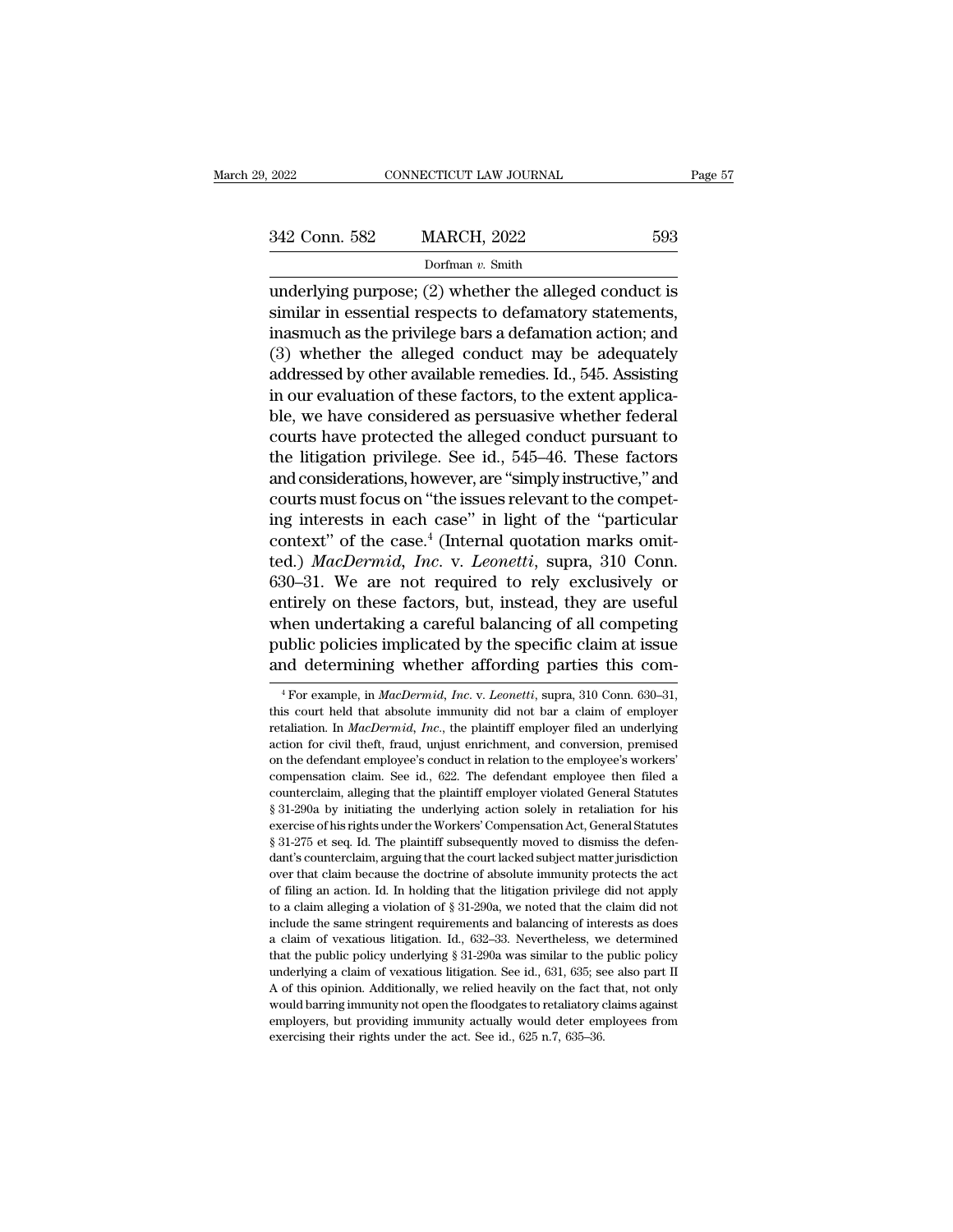|         | CONNECTICUT LAW JOURNAL                                                                                                                                                    | March 29, 2022 |
|---------|----------------------------------------------------------------------------------------------------------------------------------------------------------------------------|----------------|
| 594     | <b>MARCH, 2022</b>                                                                                                                                                         | 342 Conn. 582  |
|         | Dorfman $v$ . Smith                                                                                                                                                        |                |
| ranted. | mon-law immunity from this common-law action is war-                                                                                                                       |                |
|         | The plaintiff does not address these factors as to<br>each count the trial court dismissed but, rather, argues<br>conorally that counts throa four and five are not harved |                |

Example 2342 Volta 2022<br>
Dorfman v. Smith<br>
mon-law immunity from this common-law action is warranted.<br>
The plaintiff does not address these factors as to<br>
each count the trial court dismissed but, rather, argues<br>
generall  $\frac{1}{2}$  borfman v. Smith<br>mon-law immunity from this common-law action is warranted.<br>The plaintiff does not address these factors as to<br>each count the trial court dismissed but, rather, argues<br>generally that counts three mon-law immunity from this common-law action is warranted.<br>The plaintiff does not address these factors as to<br>each count the trial court dismissed but, rather, argues<br>generally that counts three, four, and five are not bar premised.<br>
The plaintiff does not address these factors as to<br>
each count the trial court dismissed but, rather, argues<br>
generally that counts three, four, and five are not barred<br>
by absolute immunity because all three co The plaintiff does not address these factors as to<br>each count the trial court dismissed but, rather, argues<br>generally that counts three, four, and five are not barred<br>by absolute immunity because all three counts are<br>premi The plaintiff does not address these factors as to<br>each count the trial court dismissed but, rather, argues<br>generally that counts three, four, and five are not barred<br>by absolute immunity because all three counts are<br>premi each count the trial court dismissed but, rather, argues<br>generally that counts three, four, and five are not barred<br>by absolute immunity because all three counts are<br>premised on the defendant's improper use of the courts,<br> generally that counts three, four, and five are not barred<br>by absolute immunity because all three counts are<br>premised on the defendant's improper use of the courts,<br>all three counts are the functional equivalent of a claim by absolute immunity b<br>premised on the defendan<br>all three counts are the fu<br>for vexatious litigation, i<br>does not apply, and statu<br>public policy against appl<br>the alleged conduct.<br>The applicability of abso three counts are the functional equivalent of a claim<br>r vexatious litigation, to which absolute immunity<br>less not apply, and statutes and case law establish a<br>blic policy against applying the litigation privilege to<br>e all for vexatious litigation, to which absolute immunity<br>does not apply, and statutes and case law establish a<br>public policy against applying the litigation privilege to<br>the alleged conduct.<br>The applicability of absolute immun

*elers Cosa.* and statutes and case law establish a public policy against applying the litigation privilege to the alleged conduct.<br>The applicability of absolute immunity implicates the court's subject matter jurisdiction. public policy against applying the litigation privilege to<br>public policy against applying the litigation privilege to<br>the alleged conduct.<br>The applicability of absolute immunity implicates the<br>court's subject matter jurisd The applicability of absolute immunity implicates the<br>court's subject matter jurisdiction.<sup>5</sup> E.g., *Bruno v. Trav-<br>elers Cos.*, 172 Conn. App. 717, 723, 161 A.3d 630 (2017);<br>cf. *Chadha v. Charlotte Hungerford Hospital*, The applicability of absolute immunity implicates the<br>court's subject matter jurisdiction.<sup>5</sup> E.g., *Bruno v. Trav-<br>elers Cos.*, 172 Conn. App. 717, 723, 161 A.3d 630 (2017);<br>cf. *Chadha v. Charlotte Hungerford Hospital*, The applicability of absolute immunity implicates the<br>court's subject matter jurisdiction.<sup>5</sup> E.g., *Bruno v. Trav-<br>elers Cos.*, 172 Conn. App. 717, 723, 161 A.3d 630 (2017);<br>cf. *Chadha v. Charlotte Hungerford Hospital*, court's subject matter jurisdiction.<sup>5</sup> E.g., *Bruno v. Trav-*<br>elers Cos., 172 Conn. App. 717, 723, 161 A.3d 630 (2017);<br>cf. *Chadha v. Charlotte Hungerford Hospital*, 272 Conn.<br>776, 787, 865 A.2d 1163 (2005) (like colora elers Cos., 172 Conn. App. 717, 723, 161 A.3d 630 (2017);<br>cf. *Chadha* v. *Charlotte Hungerford Hospital*, 272 Conn.<br>776, 787, 865 A.2d 1163 (2005) (like colorable claim of<br>sovereign immunity, to protect against threat of cf. *Chadha* v. *Charlotte Hungerford Hospital*, 272 Conn.<br>776, 787, 865 A.2d 1163 (2005) (like colorable claim of<br>sovereign immunity, to protect against threat of lawsuit,<br>colorable claim of absolute immunity based on par 776, 787, 865 A.2d 1163 (2005) (like colorable claim of<br>sovereign immunity, to protect against threat of lawsuit,<br>colorable claim of absolute immunity based on partici-<br>pation in judicial and quasi-judicial proceedings gi sovereign immunity, to protect against threat of lawsuit,<br>colorable claim of absolute immunity based on partici-<br>pation in judicial and quasi-judicial proceedings gives<br>rise to immediately appealable final judgment). "When colorable claim of absolute immunity based on partici-<br>pation in judicial and quasi-judicial proceedings gives<br>rise to immediately appealable final judgment). "When<br> $a \dots$  court decides a jurisdictional question raised by<br> pation in judicial and quasi-judicial proceedings gives<br>rise to immediately appealable final judgment). "When<br>a  $\dots$  court decides a jurisdictional question raised by<br>a pretrial motion to dismiss  $\dots$  a court must take th rise to immediately appealable final judgment). "When  $a \dots$  court decides a jurisdictional question raised by a pretrial motion to dismiss  $\dots$  a court must take the facts to be those alleged in the complaint, including t *m* a . . . court decides a jurisdictional question raised by a pretrial motion to dismiss . . . a court must take the facts to be those alleged in the complaint, including those facts necessarily implied from the allegati a pretrial motion to dismiss  $\ldots$  a court must take the facts to be those alleged in the complaint, including those facts necessarily implied from the allegations, construing them in a manner most favorable to the pleade facts to be those alleged in the complaint, including<br>those facts necessarily implied from the allegations,<br>construing them in a manner most favorable to the<br>pleader." (Internal quotation marks omitted.) *MacDer-*<br>mid, In Figure 2.1 The parties do not dispute that the doctrine of absolute immunity applies to the causes of action at sue is a question of law subject to de novo review.<br>  $\frac{1}{2}$  The parties do not dispute that the doctrine o mid, Inc. v. Leonetti, supra, 310 Conn. 626. Whether absolute immunity applies to the causes of action at issue is a question of law subject to de novo review.<br><sup>5</sup> The parties do not dispute that the doctrine of absolute

absolute immunity applies to the causes of action at issue is a question of law subject to de novo review.<br>
For a question of law subject to de novo review.<br>
For a present case, the trial court's subject matter jurisdicti issue is a question of law subject to de novo review.<br>
<sup>5</sup> The parties do not dispute that the doctrine of absolute immunity implicates the trial court's subject matter jurisdiction. The plaintiff, however, argues that, e <sup>5</sup> The parties do not dispute that the doctrine of absolute immunity implicates the trial court's subject matter jurisdiction. The plaintiff, however, argues that, even if absolute immunity applies in the present case, t <sup>5</sup> The parties do not dispute that the doctrine of absolute immunity implicates the trial court's subject matter jurisdiction. The plaintiff, however, argues that, even if absolute immunity applies in the present case, t cates the trial court's subject matter jurisdiction. The plaintiff, however, argues that, even if absolute immunity applies in the present case, the court retained jurisdiction because it had statutory authority pursuant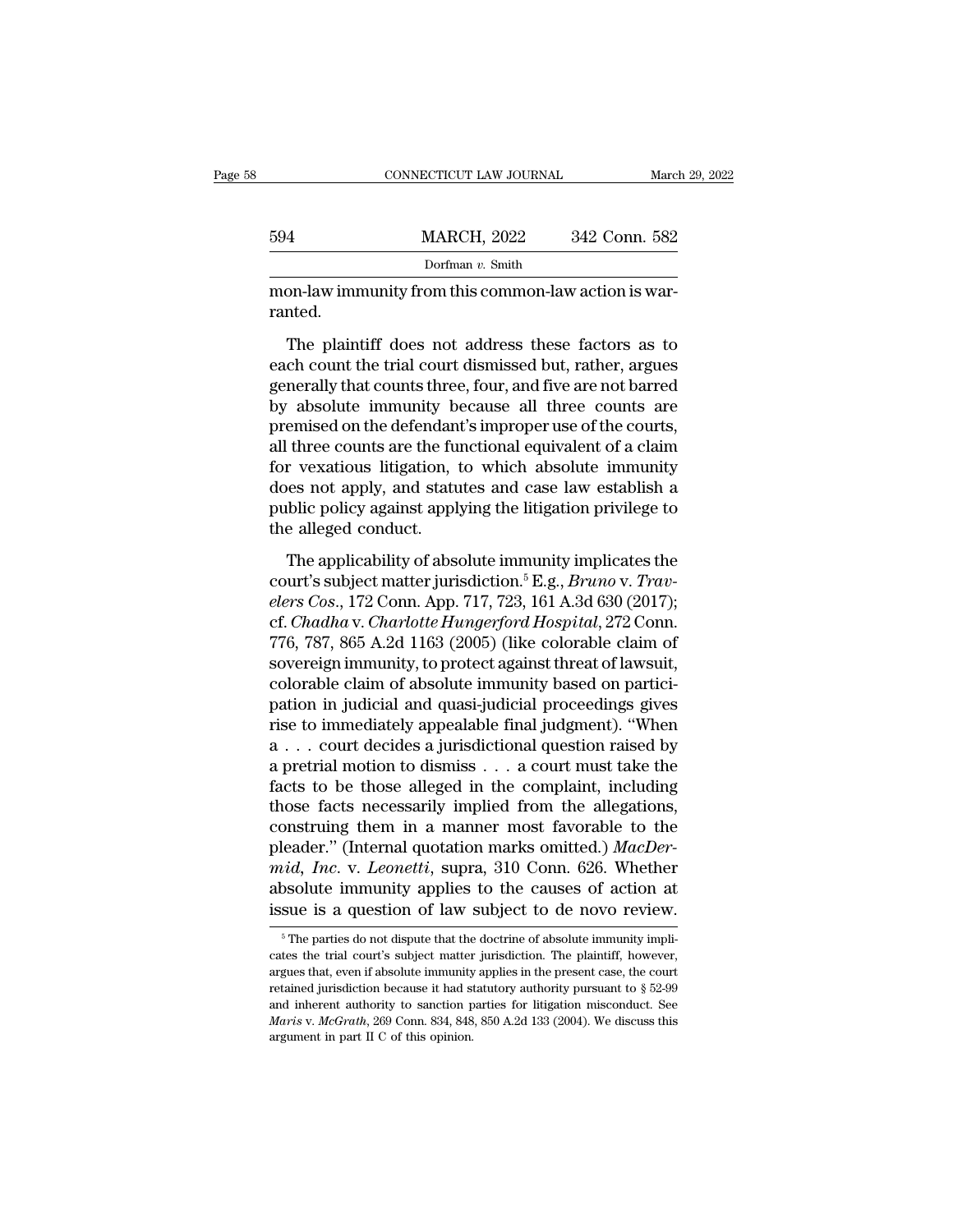| 9. 2022       | CONNECTICUT LAW JOURNAL                                                                                                                                                             | Page 59 |
|---------------|-------------------------------------------------------------------------------------------------------------------------------------------------------------------------------------|---------|
|               |                                                                                                                                                                                     |         |
| 342 Conn. 582 | <b>MARCH, 2022</b>                                                                                                                                                                  | 595     |
|               | Dorfman $v$ . Smith                                                                                                                                                                 |         |
|               | See, e.g., <i>Simms v. Seaman</i> , supra, 308 Conn. 530. This<br>is consistent with our de novo review of a trial court's<br>ultimato logal conclusion and resulting determination |         |

342 Conn. 582 MARCH, 2022 595<br>
Dorfman v. Smith<br>
See, e.g., *Simms* v. *Seaman*, supra, 308 Conn. 530. This<br>
is consistent with our de novo review of a trial court's<br>
ultimate legal conclusion and resulting determination<br> 342 Conn. 582 MARCH, 2022 595<br>
Dorfman v. Smith<br>
See, e.g., Simms v. Seaman, supra, 308 Conn. 530. This<br>
is consistent with our de novo review of a trial court's<br>
ultimate legal conclusion and resulting determination<br>
of 342 Conn. 582 MARCH, 2022 595<br>
Dorfman v. Smith<br>
See, e.g., *Simms* v. *Seaman*, supra, 308 Conn. 530. This<br>
is consistent with our de novo review of a trial court's<br>
ultimate legal conclusion and resulting determination<br> *Leonar 652 Leonar 652*<br> *Dorfma*<br> *Dorfma*<br> *Leonetti*, supra, 626.<br> *Leonetti*, supra, 626.<br> *We* address in turn each e, e.g., *Simms* v. *Seaman*, supra, 308 Conn. 530. This consistent with our de novo review of a trial court's timate legal conclusion and resulting determination a motion to dismiss. See, e.g., *MacDermid*, *Inc.* v. *con* See, e.g., *Simms v. Seaman*, supris consistent with our de novo re<br>ultimate legal conclusion and res<br>of a motion to dismiss. See, e.g.<br>*Leonetti*, supra, 626.<br>We address in turn each of the<br>as to each dismissed count.

% a motion to dismiss. See, e.g.,  $MacDermid$ ,  $Inc$ . v.<br>  $sonetti$ , supra, 626.<br>
We address in turn each of the plaintiff's arguments<br>
to each dismissed count.<br>  $II$ <br>
The plaintiff's claim for breach of the implied cove-<br>
nt of good Leonetti, supra, 626.<br>
We address in turn each of the plaintiff's arguments<br>
as to each dismissed count.<br>
II<br>
The plaintiff's claim for breach of the implied cove-<br>
nant of good faith and fair dealing appears in count<br>
thr We address in turn each of the plaintiff's arguments<br>as to each dismissed count.<br>II<br>The plaintiff's claim for breach of the implied cove-<br>nant of good faith and fair dealing appears in count<br>three of her complaint. The pla defendant falsely responded to the implied cove-<br>and of good faith and fair dealing appears in count<br>three of her complaint. The plaintiff alleged that the<br>defendant falsely responded to the complaint, including<br>by asserti II<br>
The plaintiff's claim for breach of the implied cove-<br>
nant of good faith and fair dealing appears in count<br>
three of her complaint. The plaintiff alleged that the<br>
defendant falsely responded to the complaint, includi II<br>The plaintiff's claim for breach of the implied cove-<br>nant of good faith and fair dealing appears in count<br>three of her complaint. The plaintiff alleged that the<br>defendant falsely responded to the complaint, including<br>b The plaintiff's claim for breach of the implied cove-<br>nant of good faith and fair dealing appears in count<br>three of her complaint. The plaintiff alleged that the<br>defendant falsely responded to the complaint, including<br>by a nant of good faith and fair dealing appears in count<br>three of her complaint. The plaintiff alleged that the<br>defendant falsely responded to the complaint, including<br>by asserting a special defense the defendant knew had<br>no b three of her complaint. The plaintiff alleged that the defendant falsely responded to the complaint, including<br>by asserting a special defense the defendant knew had<br>no basis in fact, as well as falsely responding to interr defendant falsely responded to the complaint, including<br>by asserting a special defense the defendant knew had<br>no basis in fact, as well as falsely responding to interrog-<br>atories and discovery requests. As a result, the de by asserting a special defense the defendant knew had<br>no basis in fact, as well as falsely responding to interrog-<br>atories and discovery requests. As a result, the defendant<br>"used intentional misstatements, intentional mis no basis in fact, as well as falsely responding to interrogatories and discovery requests. As a result, the defendant "used intentional misstatements, intentional misrepresentations, intentionally deceptive answers, and vi atories and discovery requests. As a result, the defendant<br>"used intentional misstatements, intentional misrepre-<br>sentations, intentionally deceptive answers, and vio-<br>lated established rules of conduct in litigation," and "used intentional misstatements, intentional misrepre-<br>sentations, intentionally deceptive answers, and vio-<br>lated established rules of conduct in litigation," and<br>"knowingly and intentionally engaged in dishonest and<br>sini sentations, intentionally deceptive answers, and vio-<br>lated established rules of conduct in litigation," and<br>"knowingly and intentionally engaged in dishonest and<br>sinister litigation practices by taking legal positions tha lated established rules of conduct in litigation," and<br>"knowingly and intentionally engaged in dishonest and<br>sinister litigation practices by taking legal positions that<br>were without factual support in order to further fru "knowingly and intentionally engaged in dishonest and<br>sinister litigation practices by taking legal positions that<br>were without factual support in order to further frus-<br>trate [the plaintiff's] ability to receive benefits sinister litigation practices by taking legal positions that<br>were without factual support in order to further frus-<br>trate [the plaintiff's] ability to receive benefits due [to<br>her] under her contract." According to the pla were without factual support in order to further frustrate [the plaintiff's] ability to receive benefits due [to her] under her contract." According to the plaintiff, through this conduct, the defendant (1) engaged in unfa trate [the plaintiff's] ability to receive benefits due [to<br>her] under her contract." According to the plaintiff,<br>through this conduct, the defendant (1) engaged in<br>unfair, deceptive, and self-serving conduct, (2) deceit-<br> her] under her contract." According to the plaintiff,<br>through this conduct, the defendant (1) engaged in<br>unfair, deceptive, and self-serving conduct, (2) deceit-<br>fully and maliciously attributed responsibility for the<br>car through this conduct, the defendant (1) engaged in unfair, deceptive, and self-serving conduct, (2) deceitfully and maliciously attributed responsibility for the car crash to the plaintiff, (3) compelled the plaintiff to r unfair, deceptive, and self-serving conduct, (2) deceit-<br>fully and maliciously attributed responsibility for the<br>car crash to the plaintiff, (3) compelled the plaintiff to<br>resort to litigation to obtain her benefits, and ( benefits. r crash to the plantiff, (3) compelled the plantiff to<br>sort to litigation to obtain her benefits, and (4) filed<br>lse and misleading answers in pleadings and discovery<br>sponses it knew had no basis in fact to prolong litiga-<br> resort to litigation to obtain her benefits, and (4) filed<br>false and misleading answers in pleadings and discovery<br>responses it knew had no basis in fact to prolong litiga-<br>tion and to attempt to reduce the plaintiff's ins

ralse and misleading answers in pleadings and discovery<br>responses it knew had no basis in fact to prolong litiga-<br>tion and to attempt to reduce the plaintiff's insurance<br>benefits.<br>No appellate authority from this state add responses it knew had no basis in fact to prolong litigation and to attempt to reduce the plaintiff's insurance<br>benefits.<br>No appellate authority from this state addresses<br>whether absolute immunity protects against this kin tion and to attempt to reduce the plaintiff's insurance<br>benefits.<br>No appellate authority from this state addresses<br>whether absolute immunity protects against this kind<br>of claim. As a result, we must examine our case law,<br>a

II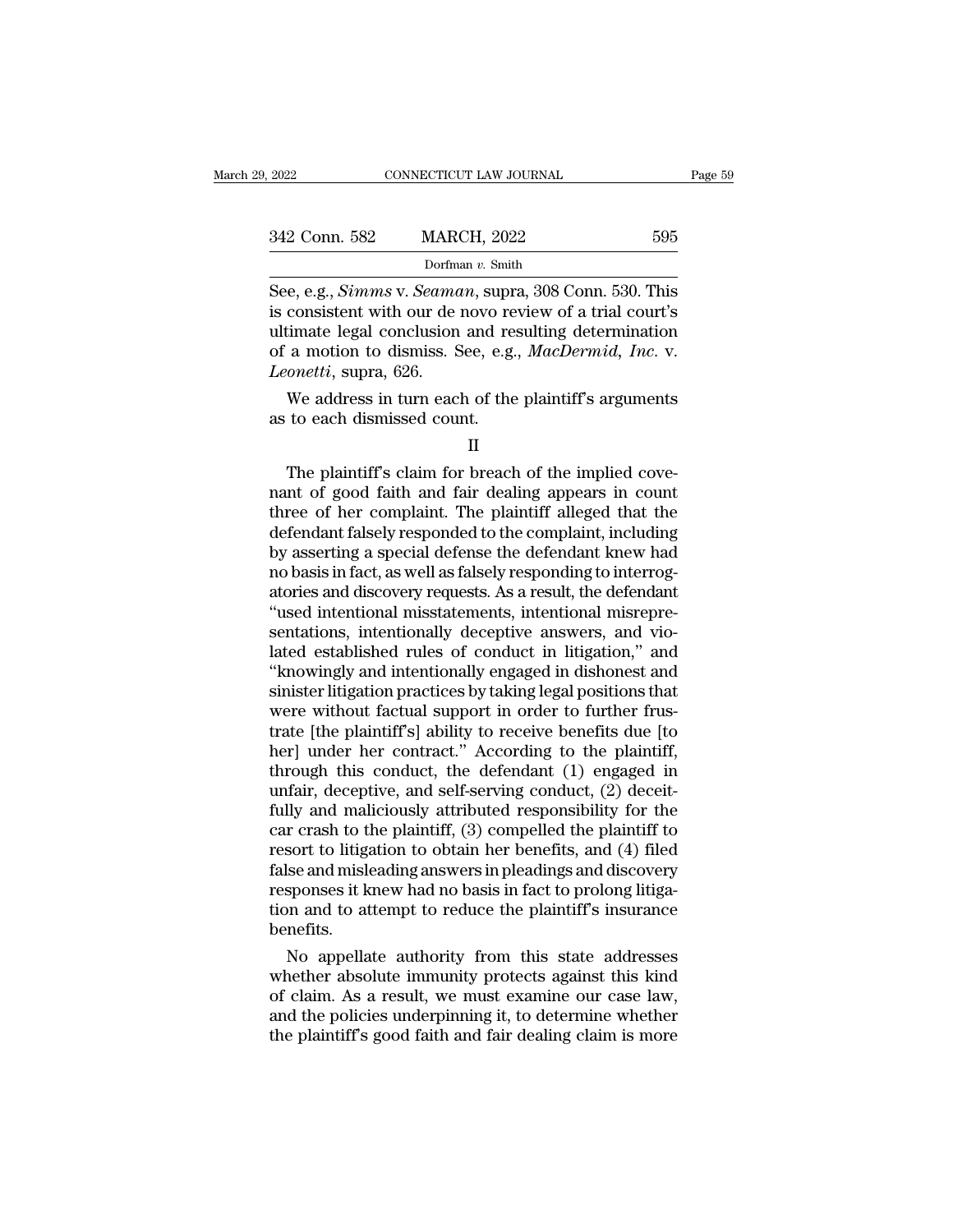|     | CONNECTICUT LAW JOURNAL                                                                                                                                             | March 29, 2022 |
|-----|---------------------------------------------------------------------------------------------------------------------------------------------------------------------|----------------|
| 596 | <b>MARCH, 2022</b>                                                                                                                                                  | 342 Conn. 582  |
|     | Dorfman $v$ . Smith                                                                                                                                                 |                |
|     | akin to claims of vexatious litigation and abuse of pro-<br>cess, to which this court has not afforded absolute<br>immunity or to claims of froud and defamation to |                |

596 MARCH, 2022 342 Conn. 582<br>Dorfman v. Smith<br>akin to claims of vexatious litigation and abuse of process, to which this court has not afforded absolute<br>immunity, or to claims of fraud and defamation, to<br>which this court  $\frac{\text{MARCH}}{\text{Dorfman } v \cdot \text{Smith}}$ <br>
Dorfman  $v \cdot \text{Smith}}$ <br>
akin to claims of vexatious litigation and abuse of process, to which this court has not afforded absolute<br>
immunity, or to claims of fraud and defamation, to<br>
which this cou  $\frac{\text{Dorfman } v. \text{ Smith}}{\text{Akin to claims of vexations litigation and abuse of process, to which this court has not afforded absolute immunity, or to claims of fraud and defamation, to which this court has afforded absolute immunity. We conclude that all factors—those considered in *Simms* and those unique to this case—weight in favor of apply$ portman v. Smith<br>
akin to claims of vexatious litigation and abuse of process, to which this court has not afforded absolute<br>
immunity, or to claims of fraud and defamation, to<br>
which this court has afforded absolute immun Dorfman  $v$ . Smith<br>akin to claims of vexatious litigation and abuse of pro-<br>cess, to which this court has not afforded absolute<br>immunity, or to claims of fraud and defamation, to<br>which this court has afforded absolute imm akin to claims of vexatious litigation and abuse of process, to which this court has not afforded absolute immunity, or to claims of fraud and defamation, to which this court has afforded absolute immunity. We conclude tha cess, to which this c<br>immunity, or to clain<br>which this court has a<br>conclude that all facts<br>and those unique to th<br>ing the litigation privil<br>the present case. The plaintiff argues that her claim for breach of the<br>plantiff argues to bar the plaintiff's claim in<br>e present case.<br>A<br>The plaintiff argues that her claim for breach of the<br>plied covenant of good faith and fair dealing al

# A

Exercise that an interest anset considered in *Summis*<br>and those unique to this case—weigh in favor of apply-<br>ing the litigation privilege to bar the plaintiff's claim in<br>the present case.<br>A<br>The plaintiff argues that her c ing the litigation privilege to bar the plaintiff's claim in<br>the present case.<br>A<br>The plaintiff argues that her claim for breach of the<br>implied covenant of good faith and fair dealing alleges<br>conduct showing that the defen the present case.<br>
A<br>
The plaintiff argues that her claim for breach of the<br>
implied covenant of good faith and fair dealing alleges<br>
conduct showing that the defendant systemically abused<br>
the judicial process and thereby A<br>
The plaintiff argues that her claim for breach of the<br>
implied covenant of good faith and fair dealing alleges<br>
conduct showing that the defendant systemically abused<br>
the judicial process and thereby improperly used th A<br>
The plaintiff argues that her claim for breach of the<br>
implied covenant of good faith and fair dealing alleges<br>
conduct showing that the defendant systemically abused<br>
the judicial process and thereby improperly used th The plaintiff argues that her claim for breach of the<br>implied covenant of good faith and fair dealing alleges<br>conduct showing that the defendant systemically abused<br>the judicial process and thereby improperly used the<br>cou implied covenant of good faith and fair dealing alleges<br>conduct showing that the defendant systemically abused<br>the judicial process and thereby improperly used the<br>courts. "We have . . . recognized a distinction between<br>at conduct showing that the defendant systemically abused<br>the judicial process and thereby improperly used the<br>courts. "We have . . . recognized a distinction between<br>attempting to impose liability [on] a participant in a<br>jud *Inc* is the judicial process and thereby improperly used the courts. "We have . . . recognized a distinction between attempting to impose liability [on] a participant in a judicial proceeding for the words used therein an courts. "We have . . . recognized a distinction between<br>attempting to impose liability [on] a participant in a<br>judicial proceeding for the words used therein and<br>attempting to impose liability [on] a litigant for his<br>impro attempting to impose liability [on] a participant in a<br>judicial proceeding for the words used therein and<br>attempting to impose liability [on] a litigant for his<br>improper use of the judicial system itself." MacDermid,<br>Inc. judicial proceeding for the words used therein and<br>attempting to impose liability [on] a litigant for his<br>improper use of the judicial system itself." MacDermid,<br>Inc. v. Leonetti, supra, 310 Conn. 629. "[W]e have refused<br>t attempting to impose liability [on] a litigant for his<br>improper use of the judicial system itself." MacDermid,<br>Inc. v. Leonetti, supra, 310 Conn. 629. "[W]e have refused<br>to apply absolute immunity to causes of action alleg improper use of the judicial system itself." *MacDermid,*<br>*Inc.* v. *Leonetti*, supra, 310 Conn. 629. "[W]e have refused<br>to apply absolute immunity to causes of action alleging<br>the improper use of the judicial system" but *Inc.* v. *Leonetti*, supra, 310 Conn. 629. "[W]e have refused<br>to apply absolute immunity to causes of action alleging<br>the improper use of the judicial system" but have applied<br>immunity to claims premised on factual allega to apply absolute immunity to causes of action alleging<br>the improper use of the judicial system" but have applied<br>immunity to claims premised on factual allegations that<br>challenge the defendant's conduct in a properly brou the improper use of the judicial system" but have applied<br>immunity to claims premised on factual allegations that<br>challenge the defendant's conduct in a properly brought<br>judicial proceeding when the cause of action does no immunity to claims premised on factual allegations that<br>challenge the defendant's conduct in a properly brought<br>judicial proceeding when the cause of action does not<br>require the plaintiff to challenge either the purpose of challenge the defendant's conduct in a properly brought<br>judicial proceeding when the cause of action does not<br>require the plaintiff to challenge either the purpose of<br>the underlying litigation or the purpose of a particula judicial proceeding when the cause of action does not<br>require the plaintiff to challenge either the purpose of<br>the underlying litigation or the purpose of a particular<br>judicial procedure. Id. The former involves the improp require the plaintiff to challenge either the purpose of<br>the underlying litigation or the purpose of a particular<br>judicial procedure. Id. The former involves the improper<br>use of the courts "to accomplish a purpose for whic the underlying litigation or the purpose of a particular<br>judicial procedure. Id. The former involves the improper<br>use of the courts "to accomplish a purpose for which<br>[they were] not designed" and is not protected by the<br>l judicial procedure. Id. The former involves the improper<br>use of the courts "to accomplish a purpose for which<br>[they were] not designed" and is not protected by the<br>litigation privilege. (Internal quotation marks omitted.)<br> use of the courts "to accomplish a purpose for which<br>[they were] not designed" and is not protected by the<br>litigation privilege. (Internal quotation marks omitted.)<br>Simms v. Seaman, supra, 308 Conn. 546. The latter<br>does no [they were] not designed" and is not protected by the litigation privilege. (Internal quotation marks omitted.)  $Simms$  v. *Seaman*, supra, 308 Conn. 546. The latter does not involve consideration of whether the purpose unde litigation privilege. (Internal quotation marks omitted.)<br>
Simms v. Seaman, supra, 308 Conn. 546. The latter<br>
does not involve consideration of whether the purpose<br>
underlying the litigation was improper and, thus, is enti Simms v. Seaman, supra, 308 Conn. 546. The latter does not involve consideration of whether the purpose underlying the litigation was improper and, thus, is entitled to absolute immunity, even if the plaintiff alleges tha does not involve consideration of whether the purpose<br>underlying the litigation was improper and, thus, is enti-<br>tled to absolute immunity, even if the plaintiff alleges<br>that the defendant's conduct constituted an improper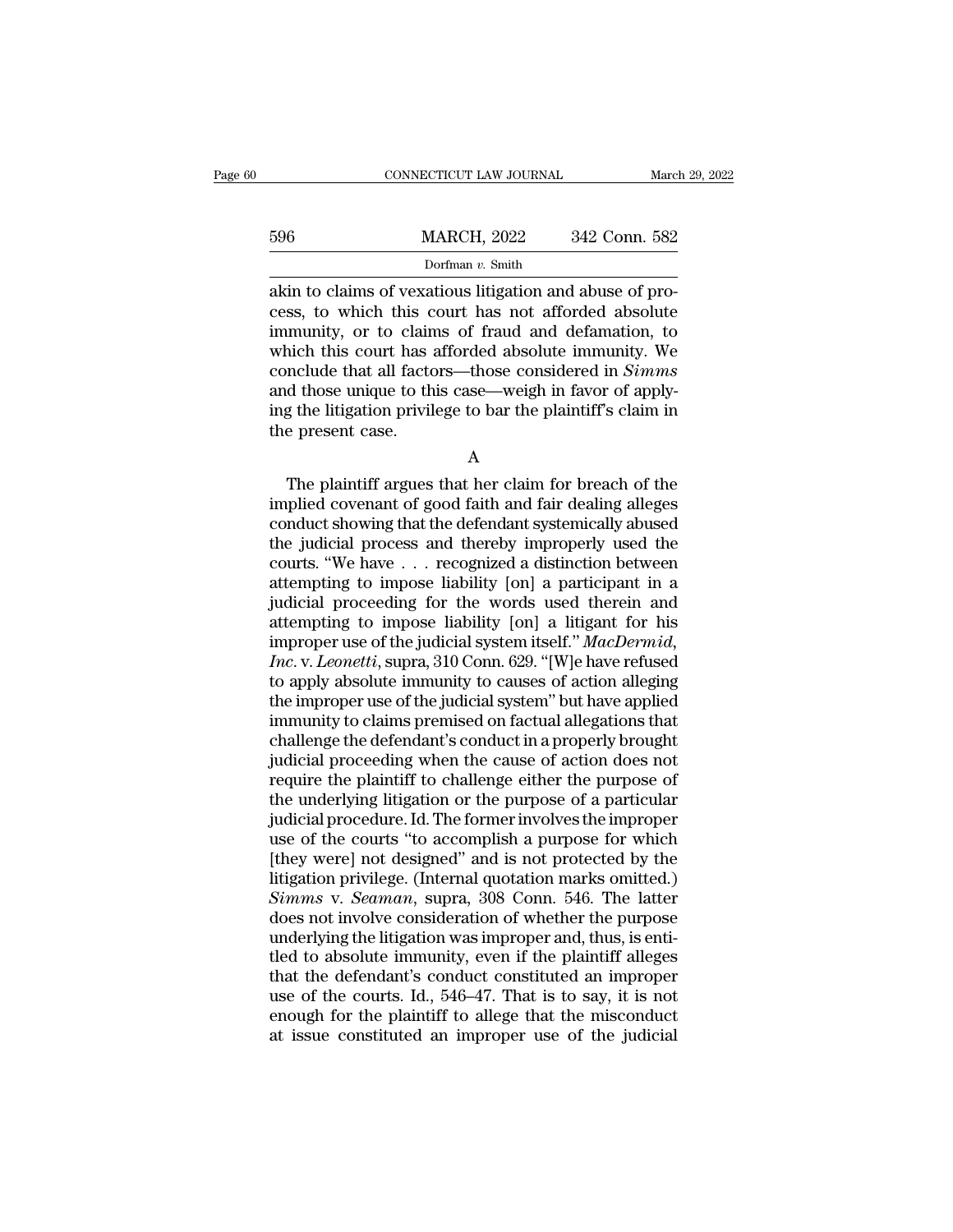| 9.2022        |                                                                                                                                                                                     |         |
|---------------|-------------------------------------------------------------------------------------------------------------------------------------------------------------------------------------|---------|
|               | CONNECTICUT LAW JOURNAL                                                                                                                                                             | Page 61 |
| 342 Conn. 582 | <b>MARCH, 2022</b>                                                                                                                                                                  | 597     |
|               | Dorfman $v$ . Smith                                                                                                                                                                 |         |
|               | system, but, rather, the cause of action itself must chal-<br>lenge the <i>purpose</i> of the underlying litigation or litiga-<br>tion conduct. Soo Talex y Tatoian, supra 164 Conn |         |

342 Conn. 582 MARCH, 2022 597<br>
Dorfman v. Smith<br>
system, but, rather, the cause of action itself must chal-<br>
lenge the *purpose* of the underlying litigation or litiga-<br>
tion conduct. See *Tyler* v. *Tatoian*, supra, 164 C 1942 Conn. 582 MARCH, 2022 597<br>
1977 Dorfman v. Smith<br>
1975 System, but, rather, the cause of action itself must challenge the *purpose* of the underlying litigation or litigation conduct. See *Tyler* v. *Tatoian*, supra, 342 Conn. 582 MARCH, 2022 597<br>
Dorfman v. Smith<br>
system, but, rather, the cause of action itself must chal-<br>
lenge the *purpose* of the underlying litigation or litiga-<br>
tion conduct. See *Tyler* v. *Tatoian*, supra, 164 plant and the cause of action itself must challenge the *purpose* of the underlying litigation or litigation conduct. See *Tyler* v. *Tatoian*, supra, 164 Conn.<br>App. 93. Additionally, even if the allegations in the compla Lorman v. Smith<br>system, but, rather, the cause of action itself must chal-<br>lenge the *purpose* of the underlying litigation or litiga-<br>tion conduct. See *Tyler* v. *Tatoian*, supra, 164 Conn.<br>App. 93. Additionally, even i system, but, rather, the cause of action itself must chal-<br>lenge the *purpose* of the underlying litigation or litiga-<br>tion conduct. See *Tyler* v. *Tatoian*, supra, 164 Conn.<br>App. 93. Additionally, even if the allegations lenge the *purpose* of the underlying litigation or litigation conduct. See *Tyler* v. *Tatoian*, supra, 164 Conn.<br>App. 93. Additionally, even if the allegations in the complaint are sufficient to support a claim for vexa tion conduct. See *Tyler* v. *Tatoian*, supra, 164 Conn.<br>App. 93. Additionally, even if the allegations in the com-<br>plaint are sufficient to support a claim for vexatious<br>litigation or abuse of process but such claims are App. 93. Additionally, even if the applaint are sufficient to support<br>litigation or abuse of process bu<br>raised, these allegations do not r<br>a claim that falls within the scope<br>lege. See *Perugini* v. Giuliano,<br>873–74, 89 A. in are sunctent to support a claim for vexatious<br>igation or abuse of process but such claims are not<br>ised, these allegations do not remove immunity from<br>claim that falls within the scope of the litigation privi-<br>ge. See *P* raised, these allegations do not remove immunity from<br>a claim that falls within the scope of the litigation privi-<br>lege. See *Perugini* v. Giuliano, 148 Conn. App. 861,<br>873–74, 89 A.3d 358 (2014).<br>Thus, in determining whet

raised, these ancgarions do not renove minimity from<br>a claim that falls within the scope of the litigation privi-<br>lege. See *Perugini* v. Giuliano, 148 Conn. App. 861,<br>873–74, 89 A.3d 358 (2014).<br>Thus, in determining whet de claim that rans whilm the scope of the higation privi-<br>lege. See *Perugini* v. *Giuliano*, 148 Conn. App. 861,<br>873–74, 89 A.3d 358 (2014).<br>Thus, in determining whether the plaintiff's claim<br>challenges the purpose of an *Macher League See Teragunt v. Grattano,* 140 Conn. App. 301, 873–74, 89 A.3d 358 (2014).<br>
Thus, in determining whether the plaintiff's claim<br>
challenges the purpose of an underlying judicial pro-<br>
ceeding, we look at the Thus, in determining whether the plaintiff's claim<br>
challenges the purpose of an underlying judicial pro-<br>
ceeding, we look at the elements of the claim itself.<br>
See *Simms* v. *Seaman*, supra, 308 Conn. 546; see also<br> *M* Thus, in determining whether the plaintiff's claim<br>challenges the purpose of an underlying judicial pro-<br>ceeding, we look at the elements of the claim itself.<br>See *Simms* v. *Seaman*, supra, 308 Conn. 546; see also<br>*MacDer* challenges the purpose of an underlying judicial proceeding, we look at the elements of the claim itself.<br>See *Simms v. Seaman*, supra, 308 Conn. 546; see also<br>*MacDermid, Inc. v. Leonetti*, supra, 310 Conn. 629, 631.<br>"To ceeding, we look at the elements of the claim itself.<br>See *Simms* v. *Seaman*, supra, 308 Conn. 546; see also<br>*MacDermid, Inc.* v. *Leonetti*, supra, 310 Conn. 629, 631.<br>"To constitute a breach of [the implied covenant of See *Simms* v. *Seaman*, supra, 308 Conn. 546; see also<br> *MacDermid, Inc.* v. *Leonetti*, supra, 310 Conn. 629, 631.<br>
"To constitute a breach of [the implied covenant of good<br>
faith and fair dealing], the acts by which a d *MacDermid, Inc.* v. *Leonetti*, supra, 310 Conn. 629, 631.<br>"To constitute a breach of [the implied covenant of good<br>faith and fair dealing], the acts by which a defendant<br>allegedly impedes the plaintiff's right to receive "To constitute a breach of [the implied covenant of good faith and fair dealing], the acts by which a defendant allegedly impedes the plaintiff's right to receive benefits that he or she reasonably expected to receive unde (2016). Egeary impedes are plaintiff stight to receive benefits<br>at he or she reasonably expected to receive under the<br>ntract must have been taken in bad faith." (Internal<br>otation marks omitted.) *Geysen* v. *Securitas Security*<br>rv contract must have been taken in bad faith." (Internal<br>quotation marks omitted.) *Geysen v. Securitas Security*<br>*Services USA, Inc.*, 322 Conn. 385, 399, 142 A.3d 227<br>(2016).<br>The plaintiff's claim does not challenge the p

dependent models and the defendant. (Internal quotation marks omitted.) *Geysen v. Securitas Security*<br>*Services USA, Inc.*, 322 Conn. 385, 399, 142 A.3d 227<br>(2016).<br>The plaintiff's claim does not challenge the purpose<br>of Gervices USA, Inc., 322 Conn. 385, 399, 142 A.3d 227<br>(2016).<br>The plaintiff's claim does not challenge the purpose<br>of any underlying litigation. Rather, her claim chal-<br>lenges the defendant's conduct in defending against h coverage contracts of the plaintiff's claim does not challenge the purpose<br>of any underlying litigation. Rather, her claim chal-<br>lenges the defendant's conduct in defending against her<br>underinsured motorist claim.<sup>6</sup> A cl The plaintiff's claim does not challenge the purpose<br>of any underlying litigation. Rather, her claim chal-<br>lenges the defendant's conduct in defending against her<br>underinsured motorist claim.<sup>6</sup> A claim of breach of the<br>c nges the detendant's conduct in detending against her<br>nderinsured motorist claim.<sup>6</sup> A claim of breach of the<br>ovenant of good faith and fair dealing in general does<br>ot challenge the purpose of an underlying judicial pro-<br><sup></sup> underinsured motorist claim.<sup>6</sup> A claim of breach of the covenant of good faith and fair dealing in general does not challenge the purpose of an underlying judicial proceeding of a judicial proceeding. See, e.g., *Fiondell* 

covenant of good faith and fair dealing in general does<br>not challenge the purpose of an underlying judicial pro-<br><sup>©</sup>The litigation privilege does not apply to conduct not made in the course<br>of a judicial proceeding. See, e not challenge the purpose of an underlying judicial pro-<br>
<sup>6</sup> The litigation privilege does not apply to conduct not made in the course<br>
of a judicial proceeding. See, e.g., *Fiondella v. Meriden*, 186 Conn. App.<br>
552, 563 That channelige the purpose of art underlying judicial proceeding.<br>
The litigation privilege does not apply to conduct not made in the course<br>
of a judicial proceeding. See, e.g., *Fiondella v. Meriden*, 186 Conn. App.<br>
5 <sup>6</sup> The litigation privilege does not apply to conduct not made in the course of a judicial proceeding. See, e.g., *Fiondella v. Meriden*, 186 Conn. App. 552, 563, 200 A.3d 196 (2018), cert. denied, 330 Conn. 961, 199 A.3 of a judicial proceeding. See, e.g., *Fiondella* v. *Meriden*, 186 Conn. App. 552, 563, 200 A.3d 196 (2018), cert. denied, 330 Conn. 961, 199 A.3d 20 (2019). As the master of her complaint, the plaintiff never argued to t 552, 563, 200 A.3d 196 (2018), cert. denied, 330 Conn. 961, 199 A.3d 20 (2019). As the master of her complaint, the plaintiff never argued to the trial court-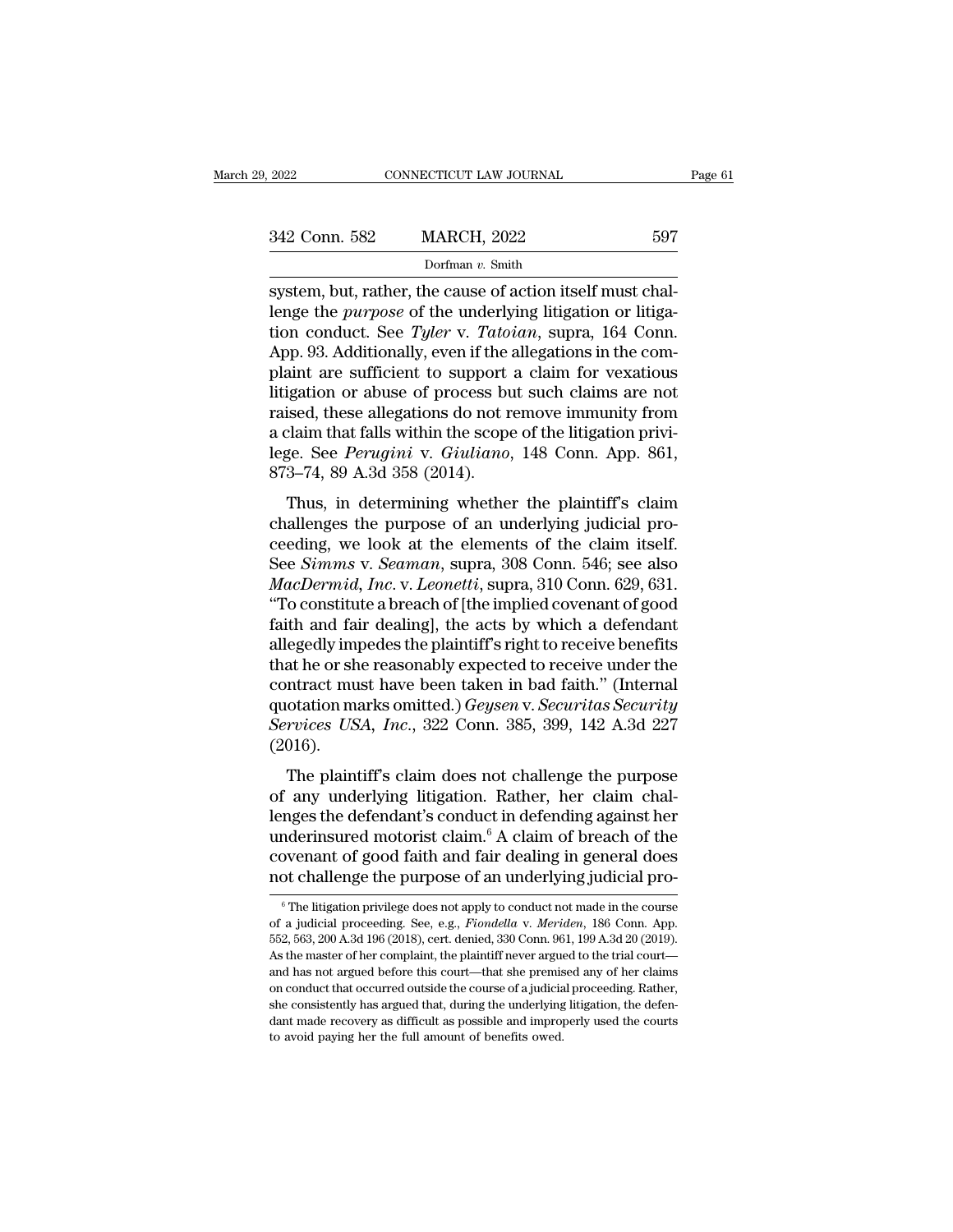# EXECUTE CONNECTICUT LAW JOURNAL March 29, 2022<br>
598 MARCH, 2022 342 Conn. 582<br>
Dorfman v. Smith

# Dorfman *v.* Smith

CONNECTICUT LAW JOURNAL March 29, 202:<br>
598 MARCH, 2022 342 Conn. 582<br>
Dorfman v. Smith<br>
Ceeding, like a claim of vexatious litigation or abuse of<br>
process. Additionally, claims regarding good faith and<br>
fair doaling are d MARCH, 2022 342 Conn. 582<br>
Dorfman v. Smith<br>
Ceeding, like a claim of vexatious litigation or abuse of<br>
process. Additionally, claims regarding good faith and<br>
fair dealing are distinguishable from other claims that<br>
the l  $\begin{array}{r} \text{598} & \text{MARCH, 2022} & \text{342 Conn. } 582 \\ \text{75} & \text{75} \\ \text{18} & \text{75} \\ \text{29} & \text{75} \\ \text{20} & \text{75} \\ \text{50} & \text{75} \\ \text{61} & \text{75} \\ \text{76} & \text{77} \\ \text{77} & \text{78} \\ \text{78} & \text{78} \\ \text{79} & \text{79} \\ \text{70} & \text{70} \\ \text{70} & \text{77} \\ \text{70} & \text{$  $\frac{598}{\text{Dorfman } v. \text{ Smith}}$ <br>
ceeding, like a claim of vexatious litigation or abuse of<br>
process. Additionally, claims regarding good faith and<br>
fair dealing are distinguishable from other claims that<br>
the litigation privilege *Mation, 2022 Mation, 2022*<br> *Dorfman v. Smith*<br> **Ceeding, like a claim of vexatious litigation or abuse of<br>
process. Additionally, claims regarding good faith and<br>
fair dealing are distinguishable from other claims that** Dorfman v. Smith<br>
ceeding, like a claim of vexatious litigation or abuse of<br>
process. Additionally, claims regarding good faith and<br>
fair dealing are distinguishable from other claims that<br>
the litigation privilege does n ceeding, like a claim of vexatious litigation or abuse of<br>process. Additionally, claims regarding good faith and<br>fair dealing are distinguishable from other claims that<br>the litigation privilege does not bar. Specifically, process. Additionally, claims regarding good faith and<br>fair dealing are distinguishable from other claims that<br>the litigation privilege does not bar. Specifically, in<br>*MacDermid, Inc.* v. *Leonetti*, supra, 310 Conn. 631, fair dealing are distinguishable from other claims that<br>the litigation privilege does not bar. Specifically, in<br> $MacDermid$ , Inc. v. Leonetti, supra, 310 Conn. 631, we<br>held that the litigation privilege does not apply to claim the litigation privilege does not bar. Specifically, in *MacDermid, Inc.* v. *Leonetti*, supra, 310 Conn. 631, we held that the litigation privilege does not apply to claims alleging a violation of General Statutes § 31-29 *MacDermid, Inc.* v. *Leonetti*, supra, 310 Conn. 631, we held that the litigation privilege does not apply to claims alleging a violation of General Statutes § 31-290a, which prohibits retaliation against employees for ex held that the litigation privilege does not apply to claims<br>alleging a violation of General Statutes § 31-290a, which<br>prohibits retaliation against employees for exercising<br>their rights under the Workers' Compensation Act alleging a violation of General Statutes § 31-290a, which<br>prohibits retaliation against employees for exercising<br>their rights under the Workers' Compensation Act (act),<br>General Statutes § 31-275 et seq. We emphasized in<br>*M* prohibits retaliation against employees for exercising<br>their rights under the Workers' Compensation Act (act),<br>General Statutes § 31-275 et seq. We emphasized in<br>*MacDermid, Inc.*, that, like claims for vexatious litiga-<br>t their rights under the Workers' Compensation Act (act),<br>General Statutes § 31-275 et seq. We emphasized in<br>*MacDermid, Inc.*, that, like claims for vexatious litiga-<br>tion and abuse of process, which explicitly hold an<br>ind General Statutes  $\S 31-275$  et seq. We emphasized in *MacDermid, Inc.*, that, like claims for vexatious litigation and abuse of process, which explicitly hold an individual liable for the use of the judicial process for a *MacDermid, Inc.*, that, like claims for vexatious litigation and abuse of process, which explicitly hold an individual liable for the use of the judicial process for an illegitimate purpose, "§ 31-290a is designed to prev tion and abuse of process, which explicitly hold an<br>individual liable for the use of the judicial process for<br>an illegitimate purpose, "§ 31-290a is designed to pre-<br>vent, or hold the employer liable for, the improper use<br> individual liable for the use of the judicial process for<br>an illegitimate purpose, "§ 31-290a is designed to pre-<br>vent, or hold the employer liable for, the improper use<br>of the judicial process for the illegitimate purpose an illegitimate purpose, "§ 31-290a is designed to prevent, or hold the employer liable for, the improper use<br>of the judicial process for the illegitimate purpose of<br>retaliating against an employee for his exercise of his<br> vent, or hold the employer liable for, the improper use<br>of the judicial process for the illegitimate purpose of<br>retaliating against an employee for his exercise of his<br>rights under the act. The illegitimate use of litigati of the judicial process for the illegitimate purpose of<br>retaliating against an employee for his exercise of his<br>rights under the act. The illegitimate use of litigation<br>in such a retaliatory manner subverts the purpose of<br> retaliating against an employee for his exercise of his<br>rights under the act. The illegitimate use of litigation<br>in such a retaliatory manner subverts the purpose of<br>the judicial system and, as a matter of public policy,<br>w rights under the act. The illegitimate use of litigation<br>in such a retaliatory manner subverts the purpose of<br>the judicial system and, as a matter of public policy,<br>we will not encourage such conduct by affording it<br>the pr in such a retaliatory manner subverts the purpose of<br>the judicial system and, as a matter of public policy,<br>we will not encourage such conduct by affording it<br>the protection of absolute immunity." Id. The plaintiff's<br>claim the judicial system and, as a matter of public policy,<br>we will not encourage such conduct by affording it<br>the protection of absolute immunity." Id. The plaintiff's<br>claim in the present case for breach of the covenant of<br>go we will not encourage such conduct by affording it<br>the protection of absolute immunity." Id. The plaintiff's<br>claim in the present case for breach of the covenant of<br>good faith and fair dealing is distinguishable from the<br>c the protection of absolute immunity." Id. The plaintiff's<br>claim in the present case for breach of the covenant of<br>good faith and fair dealing is distinguishable from the<br>claim raised in *MacDermid*, *Inc.*, in that it is n claim in the present case for<br>good faith and fair dealing is<br>claim raised in *MacDermic*<br>designed to hold an individu<br>use of the judicial system but,<br>an individual liable for impr<br>contractual obligations.<br>The fact that the od rath and rair dealing is distinguishable from the alim raised in *MacDermid*, *Inc.*, in that it is not signed to hold an individual liable for the improper e of the judicial system but, rather, is designed to hold ind claim raised in *MacDermia*, *Inc.*, in that it is not<br>designed to hold an individual liable for the improper<br>use of the judicial system but, rather, is designed to hold<br>an individual liable for improper conduct in fulfil

designed to noid an individual habie for the improper<br>use of the judicial system but, rather, is designed to hold<br>an individual liable for improper conduct in fulfilling<br>contractual obligations.<br>The fact that the misconduc use of the judicial system but, rather, is designed to hold<br>an individual liable for improper conduct in fulfilling<br>contractual obligations.<br>The fact that the misconduct at issue allegedly<br>affected the underlying judicial an marvioual nable for improper conduct in fulfilling<br>contractual obligations.<br>The fact that the misconduct at issue allegedly<br>affected the underlying judicial proceeding does not<br>alter our analysis. Although the plaintiff contractual obligations.<br>
The fact that the misconduct at issue allegedly<br>
affected the underlying judicial proceeding does not<br>
alter our analysis. Although the plaintiff's complaint<br>
contains allegations that the defenda The fact that the misconduct at issue allegedly<br>affected the underlying judicial proceeding does not<br>alter our analysis. Although the plaintiff's complaint<br>contains allegations that the defendant, through its liti-<br>gation affected the underlying judicial proceeding does not<br>alter our analysis. Although the plaintiff's complaint<br>contains allegations that the defendant, through its liti-<br>gation conduct, improperly used and abused the judicial alter our analysis. Although the plaintiff's complaint contains allegations that the defendant, through its litigation conduct, improperly used and abused the judicial process, unless the plaintiff's cause of action challe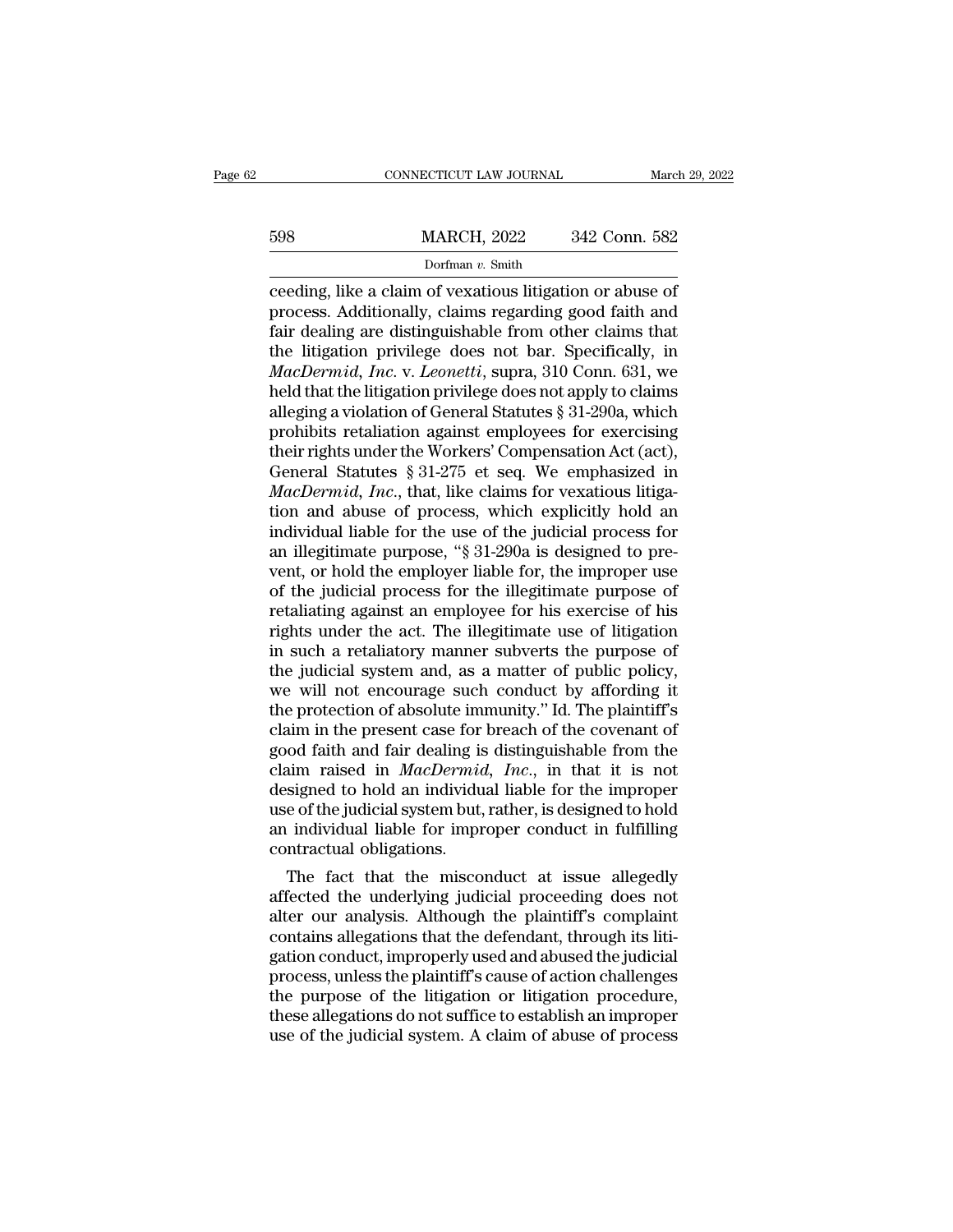| 29, 2022      | CONNECTICUT LAW JOURNAL                                                                                                                                                | Page 63 |
|---------------|------------------------------------------------------------------------------------------------------------------------------------------------------------------------|---------|
|               |                                                                                                                                                                        |         |
| 342 Conn. 582 | <b>MARCH, 2022</b>                                                                                                                                                     | 599     |
|               | Dorfman $v$ . Smith                                                                                                                                                    |         |
|               | may be premised on the improper use of a particular<br>judicial procedure. But allegations of the improper use<br>of judicial procedure do not eatiefy the requirement |         |

342 Conn. 582 MARCH, 2022 599<br>Dorfman v. Smith<br>may be premised on the improper use of a particular<br>judicial procedure. But allegations of the improper use<br>of judicial procedure do not satisfy the requirement<br>that the plain 342 Conn. 582 MARCH, 2022 599<br>
Dorfman v. Smith<br>
may be premised on the improper use of a particular<br>
judicial procedure. But allegations of the improper use<br>
of judicial procedure do not satisfy the requirement<br>
that the 342 Conn. 582 MARCH, 2022 599<br>
Dorfman v. Smith<br>
may be premised on the improper use of a particular<br>
judicial procedure. But allegations of the improper use<br>
of judicial procedure do not satisfy the requirement<br>
that the Dorfman v. Smith<br>Dorfman v. Smith<br>judicial procedure. But allegations of the improper use<br>of judicial procedure do not satisfy the requirement<br>that the plaintiff's cause of action must itself challenge<br>the purpose of the Dorfman  $v$ . Smith<br>
may be premised on the improper use of a particular<br>
judicial procedure. But allegations of the improper use<br>
of judicial procedure do not satisfy the requirement<br>
that the plaintiff's cause of action may be premised on the improper use of a particular<br>judicial procedure. But allegations of the improper use<br>of judicial procedure do not satisfy the requirement<br>that the plaintiff's cause of action must itself challenge<br>th judicial procedure. But allegations of the improper use<br>of judicial procedure do not satisfy the requirement<br>that the plaintiff's cause of action must itself challenge<br>the purpose of the underlying litigation or litigation of judicial procedure do not satisfy the requirement<br>that the plaintiff's cause of action must itself challenge<br>the purpose of the underlying litigation or litigation<br>procedure. If the concurrence and dissent were correct<br> that the plaintiff's cause of action must itself challenge<br>the purpose of the underlying litigation or litigation<br>procedure. If the concurrence and dissent were correct<br>that the plaintiff's factual allegations were suffici the purpose of the underlying litigation or litigation<br>procedure. If the concurrence and dissent were correct<br>that the plaintiff's factual allegations were sufficient in<br>the present case to challenge the defendant's use of procedure. If the concurrence and dissent were correct<br>that the plaintiff's factual allegations were sufficient in<br>the present case to challenge the defendant's use of the<br>courts, any plaintiff could pierce the litigation as the plaintiff's factual allegations were sufficient in<br>e present case to challenge the defendant's use of the<br>urts, any plaintiff could pierce the litigation privilege<br>th any cause of action by merely including allegati the present case to challenge the defendant's use of the<br>courts, any plaintiff could pierce the litigation privilege<br>with any cause of action by merely including allegations<br>that a defendant's conduct constituted an abuse

courts, any plaintiff could pierce the litigation privilege<br>with any cause of action by merely including allegations<br>that a defendant's conduct constituted an abuse of the<br>judicial system.<br>As a result, although these alleg with any cause of action by merely including allegations<br>that a defendant's conduct constituted an abuse of the<br>judicial system.<br>As a result, although these allegations do implicate<br>the underlying judicial proceedings, the that a defendant's conduct constituted an abuse of the<br>judicial system.<br>As a result, although these allegations do implicate<br>the underlying judicial proceedings, they do not chal-<br>lenge their purpose. Rather than subvertin judicial system.<br>As a result, although these allegations do implicate<br>the underlying judicial proceedings, they do not chal-<br>lenge their purpose. Rather than subverting the purpose<br>of the proceedings, the alleged conduct w As a result, although these allegations do implicate<br>the underlying judicial proceedings, they do not chal-<br>lenge their purpose. Rather than subverting the purpose<br>of the proceedings, the alleged conduct would have<br>rendere the underlying judicial proceedings, they do not challenge their purpose. Rather than subverting the purpose<br>of the proceedings, the alleged conduct would have<br>rendered the proceeding unfair. As with claims of fraud,<br>altho lenge their purpose. Rather than subverting the purpose<br>of the proceedings, the alleged conduct would have<br>rendered the proceeding unfair. As with claims of fraud,<br>although we do not condone such conduct, such unfair-<br>ness of the proceedings, the alleged conduct would have<br>rendered the proceeding unfair. As with claims of fraud,<br>although we do not condone such conduct, such unfair-<br>ness does not bar absolute immunity but, instead,<br>makes clea rendered the proceeding unfair. As with claims of fraud,<br>although we do not condone such conduct, such unfair-<br>ness does not bar absolute immunity but, instead,<br>makes clear the importance of the availability of other<br>remed although we do not condone such comess does not bar absolute immu<br>makes clear the importance of the a<br>remedies. See also part II C of this<br>plaintiff's claim for breach of the cove<br>and fair dealing does not challenge<br>underl The plaintiff argues that this claim is not only similar<br>The plaintiff's claim for breach of the covenant of good faith<br>d fair dealing does not challenge the purpose of an<br>derlying judicial proceeding.<br>B<br>The plaintiff argu

B

tentedies. See also part if C of ans opinion. Thus, are<br>plaintiff's claim for breach of the covenant of good faith<br>and fair dealing does not challenge the purpose of an<br>underlying judicial proceeding.<br>B<br>The plaintiff argue Frament Schain for Beach of the esternation good mathematical<br>and fair dealing does not challenge the purpose of an<br>underlying judicial proceeding.<br>B<br>The plaintiff argues that this claim is not only similar<br>to, but is actu mental different in the purpose of an underlying judicial proceeding.<br>
B<br>
The plaintiff argues that this claim is not only similar<br>
to, but is actually the functional equivalent of, a vexa-<br>
tious litigation claim. In cons B<br>B<br>B<br>The plaintiff argues that this claim is not only similar<br>to, but is actually the functional equivalent of, a vexa-<br>tious litigation claim. In considering the plaintiff's argu-<br>ments, it is helpful to examine how we a B<br>The plaintiff argues that this claim is not only similar<br>to, but is actually the functional equivalent of, a vexa-<br>tious litigation claim. In considering the plaintiff's argu-<br>ments, it is helpful to examine how we analy The plaintiff argues that this claim is not only similar to, but is actually the functional equivalent of, a vexatious litigation claim. In considering the plaintiff's arguments, it is helpful to examine how we analyzed a ents, it is helpful to examine how we analyzed a<br>milar argument in *Simms* in relation to a claim of<br>ud. In *Simms*, this court compared the elements of<br>ud against the elements of defamation<sup>7</sup> and vexatious<br>"To establish similar argument in *Simms* in relation to a claim of fraud. In *Simms*, this court compared the elements of fraud against the elements of defamation<sup>7</sup> and vexatious  $\frac{7 \text{ "To establish a prima face case of defamation, the plaintiff must demonstrate that: (1) the defendant published a defamatory statement; (2) the defamatory statement identified the plaintiff to a third person;$ 

 $7$  "To or fraud. In *Simms*, this court compared the elements of fraud against the elements of defamation<sup>7</sup> and vexatious  $\frac{1}{\sqrt{T}}$   $\frac{1}{T}$  or establish a prima facie case of defamation, the plaintiff must demonstrate that: (1 fraud against the elements of defamation<sup>7</sup> and vexatious<br>
<sup>7</sup> "To establish a prima facie case of defamation, the plaintiff must demon-<br>
strate that: (1) the defendant published a defamatory statement; (2) the<br>
defamator Tratud against the elements of defamation and vexatious<br>
<sup>7</sup> "To establish a prima facie case of defamation, the plaintiff must demon-<br>
strate that: (1) the defendant published a defamatory statement; (2) the<br>
defamatory <sup>7</sup> "To establish a prima facie case of defamation, the plaintiff strate that: (1) the defendant published a defamatory statement identified the plaintiff to a third person; (atory statement was published to a third perso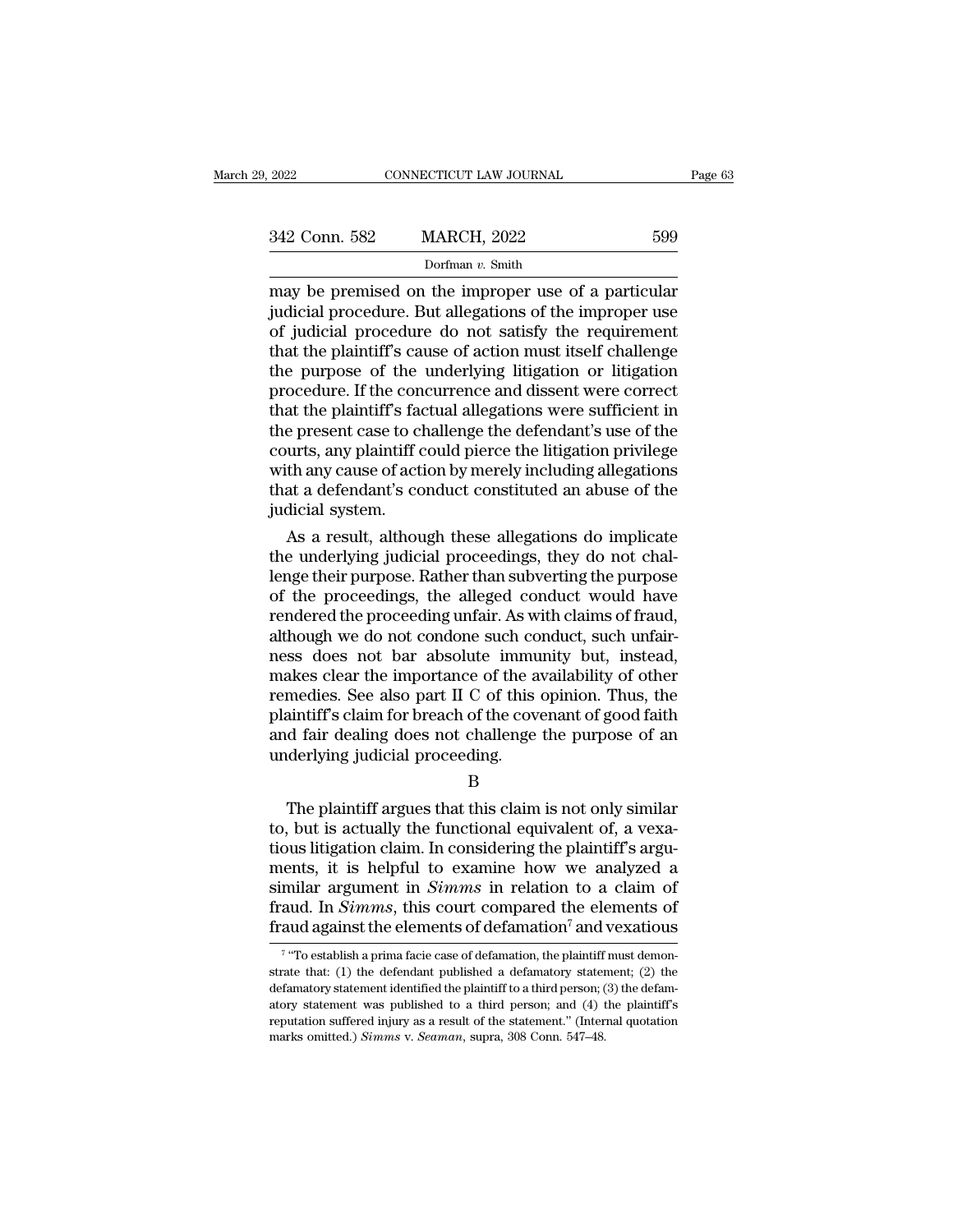|     | CONNECTICUT LAW JOURNAL                                                                                                                                                               | March 29, 2022 |
|-----|---------------------------------------------------------------------------------------------------------------------------------------------------------------------------------------|----------------|
| 600 | <b>MARCH, 2022</b>                                                                                                                                                                    | 342 Conn. 582  |
|     | Dorfman $v$ . Smith                                                                                                                                                                   |                |
|     | litigation. <sup>8</sup> In doing so, we looked at whether the plain-<br>tiff's fraud claim was premised on communication of<br>a falso statement, like a defamation claim: see Simme |                |

 $\begin{array}{r}\n 600 \quad \text{MARCH, 2022} \quad 342 \text{ Conn. } 582 \\
 \text{Dorfman } v. \text{ Smith} \\
 \text{litigation.<sup>8</sup> In doing so, we looked at whether the plain-  
tiff's fraud claim was premised on communication of a false statement, like a defamation claim; see *Simms*\n\nV. Scaman, sumra,  $308$  Conn.  $548$ : whether embedded$ a false statement, 1992<br>
a false statement, like a defamation claim; see *Simms*<br>
a false statement, like a defamation claim; see *Simms*<br>
v. *Seaman*, supra, 308 Conn. 548; whether embedded<br>
in a fraud claim is a balancin MARCH, 2022 342 Conn. 582<br>
Dorfman v. Smith<br>
litigation.<sup>8</sup> In doing so, we looked at whether the plain-<br>
tiff's fraud claim was premised on communication of<br>
a false statement, like a defamation claim; see *Simms*<br>
v. *Se* Dorfman v. Smith<br>Dorfman v. Smith<br>Ittigation.<sup>8</sup> In doing so, we looked at whether the plain-<br>tiff's fraud claim was premised on communication of<br>a false statement, like a defamation claim; see *Simms*<br>v. *Seaman*, supra, Dortman v. Smuth<br>litigation.<sup>8</sup> In doing so, we looked at whether the plain-<br>tiff's fraud claim was premised on communication of<br>a false statement, like a defamation claim; see *Simms*<br>v. *Seaman*, supra, 308 Conn. 548; w litigation.<sup>8</sup> In doing so, we looked at whether the plain-<br>tiff's fraud claim was premised on communication of<br>a false statement, like a defamation claim; see *Simms*<br>v. *Seaman*, supra, 308 Conn. 548; whether embedded<br>in tiff's fraud claim was premised on communication of<br>a false statement, like a defamation claim; see *Simms*<br>v. *Seaman*, supra, 308 Conn. 548; whether embedded<br>in a fraud claim is a balancing test with stringent safe-<br>guar a false statement, like a defamation claim; see *Simms*<br>v. *Seaman*, supra, 308 Conn. 548; whether embedded<br>in a fraud claim is a balancing test with stringent safe-<br>guards that protect against inappropriate retaliatory li v. *Seaman*, supra, 308 Conn. 548; whether embedded<br>in a fraud claim is a balancing test with stringent safe-<br>guards that protect against inappropriate retaliatory liti-<br>gation while incentivizing the reporting of wrongdoi in a fraud claim is a balancing test with stringent safe-<br>guards that protect against inappropriate retaliatory litigation while incentivizing the reporting of wrongdoing,<br>like a vexatious litigation claim; id., 549; whet guards that protect against inappropriate retaliatory litigation while incentivizing the reporting of wrongdoing,<br>like a vexatious litigation claim; id., 549; whether, like<br>a defamation claim, the fraud claim in *Simms* wa gation while incentivizing the reporting of wrongdoing,<br>like a vexatious litigation claim; id., 549; whether, like<br>a defamation claim, the fraud claim in *Simms* was easy<br>to allege but difficult to prove; id.; and whether, like a vexatious litigation claim; id., 549; whether, like<br>a defamation claim, the fraud claim in *Simms* was easy<br>to allege but difficult to prove; id.; and whether, like<br>defamation claims, not recognizing the litigation a defamation claim, the fraud claim in *Simms* was easy<br>to allege but difficult to prove; id.; and whether, like<br>defamation claims, not recognizing the litigation privi-<br>lege for such actions would open the floodgates to a to allege but difficult to prove; id.; and whether, like<br>defamation claims, not recognizing the litigation privi-<br>lege for such actions would open the floodgates to a<br>wave of litigation. Id., 568. In *Simms*, after conside defamation claims, not recognizing the litigation privi-<br>lege for such actions would open the floodgates to a<br>wave of litigation. Id., 568. In *Simms*, after considering<br>these arguments, we came down firmly on the side of<br> lege for such actions would open the floodgates to a<br>wave of litigation. Id., 568. In *Simms*, after considering<br>these arguments, we came down firmly on the side of<br>applying the litigation privilege to a fraud claim agains wave of litigation. Id., 568. In *Simms*, after considering<br>these arguments, we came down firmly on the side of<br>applying the litigation privilege to a fraud claim against<br>an attorney. See id., 568–69. We conclude similarly these arguments, we came down firmly on the side of<br>applying the litigation privilege to a fraud claim against<br>an attorney. See id., 568–69. We conclude similarly in<br>the present case that the plaintiff's claim for breach o applying the litigation privilege to a fraud claim against<br>an attorney. See id., 568–69. We conclude similarly in<br>the present case that the plaintiff's claim for breach of<br>the implied covenant of good faith and fair dealin an attorney. See is<br>the present case tl<br>the implied covena<br>more in common<br>an abuse of proce<br>prosecution claim,<br>the privilege.<br>The plaintiff's c re present case that the plaintiff's claim for breach of<br>e implied covenant of good faith and fair dealing has<br>ore in common with a defamation claim than with<br>abuse of process, vexatious litigation, or malicious<br>osecution the implied covenant of good faith and fair dealing has<br>more in common with a defamation claim than with<br>an abuse of process, vexatious litigation, or malicious<br>prosecution claim, therefore militating in favor of applying<br>

more in common with a defaination claim than with<br>an abuse of process, vexatious litigation, or malicious<br>prosecution claim, therefore militating in favor of applying<br>the privilege.<br>The plaintiff's claim for breach of the an abuse of process, vexatious higation, or mancrous<br>prosecution claim, therefore militating in favor of applying<br>the privilege.<br>The plaintiff's claim for breach of the implied cove-<br>nant of good faith and fair dealing, l prosecution claim, therefore mintating in favor of applying<br>the privilege.<br>The plaintiff's claim for breach of the implied cove-<br>nant of good faith and fair dealing, like a defamation<br>claim, is premised on the communicatio The plaintiff's claim for breach of the implied cove-<br>nant of good faith and fair dealing, like a defamation<br>claim, is premised on the communication of false state-<br>ments during litigation. See footnote 6 of this opinion.<br> The plaintiff's claim for breach of the implied cove-<br>nant of good faith and fair dealing, like a defamation<br>claim, is premised on the communication of false state-<br>ments during litigation. See footnote 6 of this opinion.<br> nant of good faith and fair dealing, like a defamation<br>claim, is premised on the communication of false state-<br>ments during litigation. See footnote 6 of this opinion.<br>Although the elements of the plaintiff's claim do not<br> claim, is premised on the communication of false statements during litigation. See footnote 6 of this opinion.<br>Although the elements of the plaintiff's claim do not specifically mention communications; see part I A of this ments during litigation. See footnote 6 of this opinion.<br>Although the elements of the plaintiff's claim do not<br>specifically mention communications; see part I A of<br>this opinion; we must consider not only the elements<br>of t s opinion; we must consider not only the elements<br>the cause of action but also whether the complaint<br>mtains "allegations that a party suffered harm because<br>a falsehood communicated by the opponent's attor-<br>"Vexatious litig of the cause of action but also whether the complaint<br>contains "allegations that a party suffered harm because<br>of a falsehood communicated by the opponent's attor-<br><sup>8</sup> "Vexatious litigation requires a plaintiff to establis

 $8.6$  Ways contains "allegations that a party suffered harm because<br>of a falsehood communicated by the opponent's attor-<br><sup>8</sup> "Vexatious litigation requires a plaintiff to establish that: (1) the previous<br>lawsuit or action was initiat of a falsehood communicated by the opponent's attor-<br>  $\frac{1}{8}$  "Vexatious litigation requires a plaintiff to establish that: (1) the previous<br>
lawsuit or action was initiated or procured by the defendant against the<br>
pla <sup>8</sup> "Vexatious litigation requires a plaintiff to establish that: (1) the previous<br>lawsuit or action was initiated or procured by the defendant against the<br>plaintiff; (2) the defendant acted with malice, primarily for a pu <sup>8</sup> "Vexatious litigation requires a plaintiff to establish tha<br>lawsuit or action was initiated or procured by the defer<br>plaintiff; (2) the defendant acted with malice, primarily fo<br>than that of bringing an offender to jus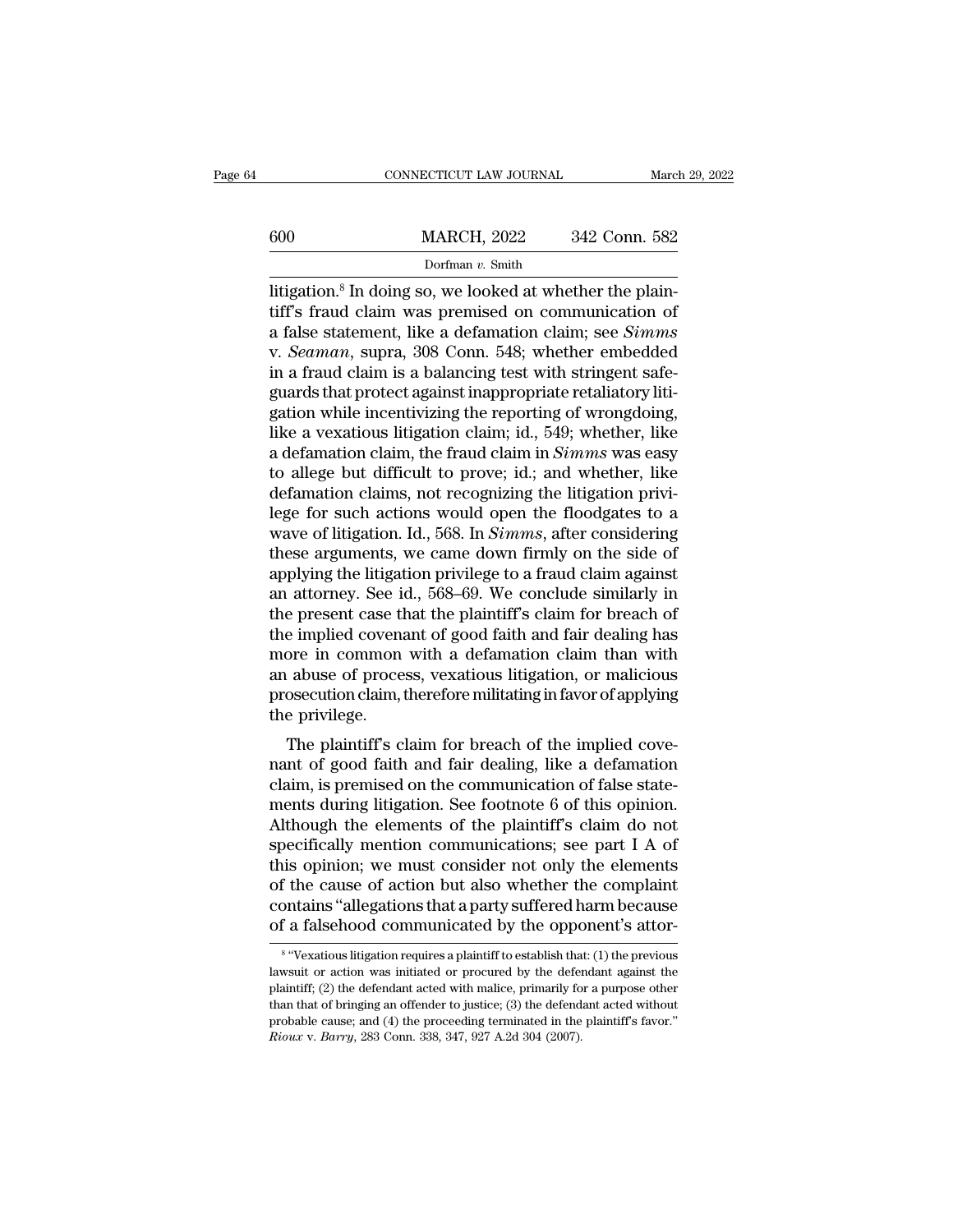| 2022          | CONNECTICUT LAW JOURNAL |     | Page 65 |
|---------------|-------------------------|-----|---------|
|               |                         |     |         |
| 342 Conn. 582 | <b>MARCH, 2022</b>      | 601 |         |
|               | Dorfman v. Smith        |     |         |

2022 CONNECTICUT LAW JOURNAL Page 65<br>342 Conn. 582 MARCH, 2022 601<br>Dorfman v. Smith<br>ney.''<sup>9</sup> *Simms* v. *Seaman*, supra, 308 Conn. 548; see also<br>*Bruno* v. *Travelers Cos.*, supra, 172 Conn. App. 728. The *Bruno* v. *Travelers Cos.*, supra, 308 Conn. 548; see also<br>*Bruno* v. *Travelers Cos.*, supra, 308 Conn. 548; see also<br>*Bruno* v. *Travelers Cos.*, supra, 172 Conn. App. 728. The<br>allegations in the plaintiff's complaint m 342 Conn. 582 MARCH, 2022 601<br>
Dorfman v. Smith<br>
ney."<sup>9</sup> Simms v. Seaman, supra, 308 Conn. 548; see also<br>
Bruno v. Travelers Cos., supra, 172 Conn. App. 728. The<br>
allegations in the plaintiff's complaint make clear that<br> 342 Conn. 582 MARCH, 2022 601<br>
Dorfman v. Smith<br>
ney."<sup>9</sup> Simms v. Seaman, supra, 308 Conn. 548; see also<br> *Bruno* v. *Travelers Cos.*, supra, 172 Conn. App. 728. The<br>
allegations in the plaintiff's complaint make clear t Dorfman v. Smith<br>Dorfman v. Smith<br>ney."<sup>9</sup> Simms v. Seaman, supra, 308 Conn. 548; see also<br>Bruno v. Travelers Cos., supra, 172 Conn. App. 728. The<br>allegations in the plaintiff's complaint make clear that<br>she is challengin  $\frac{1}{100}$  borman v. Smith<br>ney."<sup>9</sup> Simms v. Seaman, supra, 308 Conn. 548; see also<br>*Bruno* v. *Travelers Cos.*, supra, 172 Conn. App. 728. The<br>allegations in the plaintiff's complaint make clear that<br>she is challenging ney."<sup>9</sup> Simms v. Seaman, supra, 308 Conn. 548; see also *Bruno v. Travelers Cos.*, supra, 172 Conn. App. 728. The allegations in the plaintiff's complaint make clear that she is challenging the defendant's conduct in defe Bruno v. Travelers Cos., supra, 172 Conn. App. 728. The<br>allegations in the plaintiff's complaint make clear that<br>she is challenging the defendant's conduct in defending<br>against the underlying underinsured motorist claim.<br>S allegations in the plaintiff's complaint make clear that<br>she is challenging the defendant's conduct in defending<br>against the underlying underinsured motorist claim.<br>Specifically, her claim is premised on allegations that<br>t she is challenging the defendant's conduct in defending<br>against the underlying underinsured motorist claim.<br>Specifically, her claim is premised on allegations that<br>the defendant used "intentional misstatements, inten-<br>tion against the underlying underinsured motorist claim.<br>Specifically, her claim is premised on allegations that<br>the defendant used "intentional misstatements, inten-<br>tional misrepresentations, [and] intentionally deceptive<br>ans Specifically, her claim is premised on allegations that<br>the defendant used "intentional misstatements, inten-<br>tional misrepresentations, [and] intentionally deceptive<br>answers" to "knowingly and intentionally [engage] in<br>di the defendant used "intentional misstatements, intentional misrepresentations, [and] intentionally deceptive<br>answers" to "knowingly and intentionally [engage] in<br>dishonest and sinister litigation practices by taking legal<br> tional misrepresentations, [and] intentionally deceptive<br>answers" to "knowingly and intentionally [engage] in<br>dishonest and sinister litigation practices by taking legal<br>positions that were without factual support  $\dots$ ." answers" to "knowingly and<br>dishonest and sinister litigation<br>positions that were without fa<br>plaintiff clearly premises her<br>false statements made in ple<br>ments filed in relation to the<br>in the underlying action.<br>This court co  $\frac{1}{2}$  is concest and sinster ingation practices by dating legal<br>sitions that were without factual support  $\dots$ ." The<br>aintiff clearly premises her claim in this action on<br>lse statements made in pleadings and other docu positions that were whose factual support  $\ldots$ . The<br>plaintiff clearly premises her claim in this action on<br>false statements made in pleadings and other docu-<br>ments filed in relation to the breach of contract claim<br>in the

plantificantly premises iteration in the sixteen of<br>false statements made in pleadings and other docu-<br>ments filed in relation to the breach of contract claim<br>in the underlying action.<br>This court consistently has held that Figure 3 statements made in pleadings and other documents filed in relation to the breach of contract claim<br>in the underlying action.<br>This court consistently has held that communications<br>made during and relevant to a judic in the underlying action.<br>
This court consistently has held that communications<br>
made during and relevant to a judicial proceeding are<br>
afforded immunity because "[w]itnesses and parties to<br>
judicial proceedings must be p This court consistently has held that communications<br>made during and relevant to a judicial proceeding are<br>afforded immunity because "[w]itnesses and parties to<br>judicial proceedings must be permitted to speak freely,<br>with This court consistently has held that communications<br>made during and relevant to a judicial proceeding are<br>afforded immunity because "[w]itnesses and parties to<br>judicial proceedings must be permitted to speak freely,<br>witho made during and relevant to a judicial proceeding are<br>afforded immunity because "[w]itnesses and parties to<br>judicial proceedings must be permitted to speak freely,<br>without subjecting their statements and intentions to<br>late afforded immunity because "[w]itnesses and parties to<br>judicial proceedings must be permitted to speak freely,<br>without subjecting their statements and intentions to<br>later scrutiny by an indignant jury, if the judicial proce judicial proceedings must be permitted to speak freely,<br>without subjecting their statements and intentions to<br>later scrutiny by an indignant jury, if the judicial process<br>is to function." *DeLaurentis* v. *New Haven*, 220 without subjecting their statements and intentions to<br>later scrutiny by an indignant jury, if the judicial process<br>is to function." *DeLaurentis* v. *New Haven*, 220 Conn.<br>225, 264, 597 A.2d 807 (1991). It is well establis later scrutiny by an indignant jury, if the judicial process<br>is to function." *DeLaurentis* v. *New Haven*, 220 Conn.<br>225, 264, 597 A.2d 807 (1991). It is well established that<br>"[t]he privilege extends to pleadings and ot is to function." *DeLaurentis* v. *New Haven*, 220 Conn.<br>225, 264, 597 A.2d 807 (1991). It is well established that<br>"[t]he privilege extends to pleadings and other papers<br>made a part of a judicial or quasi-judicial proceed 225, 264, 597 A.2d 807 (1991). It is well established that<br>"[t]he privilege extends to pleadings and other papers<br>made a part of a judicial or quasi-judicial proceeding,"<br>as long as the statements relate sufficiently to is "[t]he privilege extends to pleadings and other papers<br>made a part of a judicial or quasi-judicial proceeding,"<br>as long as the statements relate sufficiently to issues<br>involved in a proposed or ongoing judicial proceeding made a part of a judicial or quasi-judicial proceeding,"<br>as long as the statements relate sufficiently to issues<br>involved in a proposed or ongoing judicial proceeding;<br>(internal quotation marks omitted) *Hopkins* v. O'Con The part of the part II A of this opinion, the fact that the plaintiff alleged as "generous  $\ldots$ ." Id.,  $\frac{39}{100}$ . This is true even if the communications are false,  $\frac{9}{100}$  As discussed in part II A of this opini *nor*, 282 Conn. 821, 833, 925 A.2d 1030 (2007); with the test for relevancy described as "generous . . . . " Id., 839. This is true even if the communications are false,  $\frac{9}{4}$  As discussed in part II A of this opinio

test for relevancy described as "generous  $\ldots$ " Id., 839. This is true even if the communications are false,<br><sup>9</sup> As discussed in part II A of this opinion, the fact that the plaintiff alleged that the conduct at issue co 839. This is true even if the communications are false,<br><sup>9</sup> As discussed in part II A of this opinion, the fact that the plaintiff alleged<br>that the conduct at issue constituted an abuse of the judicial system does<br>not mak <sup>9</sup> As discussed in part II A of this opinion, the fact that the plaintiff alleged that the conduct at issue constituted an abuse of the judicial system does not make the claim at issue akin to a claim for abuse of process that the conduct at issue constituted an abuse of the judicial system does not make the claim at issue akin to a claim for abuse of process. Rather, we look to the plaintiff's factual allegations to determine whether the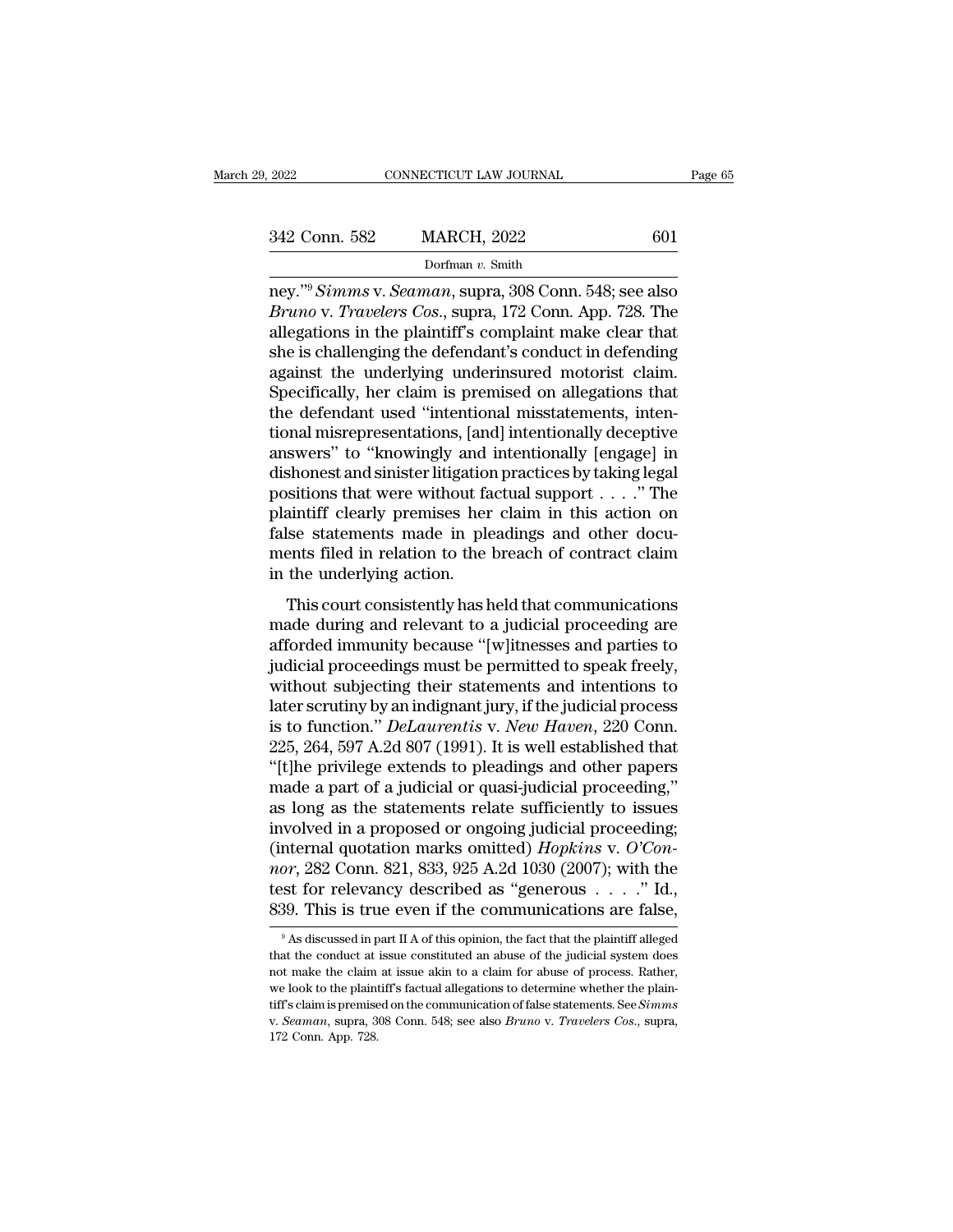|     | CONNECTICUT LAW JOURNAL                                                                                                        | March 29, 2022                                         |
|-----|--------------------------------------------------------------------------------------------------------------------------------|--------------------------------------------------------|
| 602 | <b>MARCH, 2022</b>                                                                                                             | 342 Conn. 582                                          |
|     | Dorfman $v$ . Smith                                                                                                            |                                                        |
|     | extreme, outrageous, or malicious. See id., 838–39; <i>Pet</i> -<br>yan v. Ellis, 200 Conn. 243, 254–55, 510 A.2d 1337 (1986). |                                                        |
|     | To the extent the plaintiff's claim is premised on<br>false statements contained in pleadings and documents                    | rolated to the litigation, such as the allogadly false |

602 MARCH, 2022 342 Conn. 582<br>
Dorfman v. Smith<br>
extreme, outrageous, or malicious. See id., 838–39; *Pet-*<br>
yan v. *Ellis*, 200 Conn. 243, 254–55, 510 A.2d 1337 (1986).<br>
To the extent the plaintiff's claim is premised on Dorfman v. Smith<br>extreme, outrageous, or malicious. See id., 838–39; Pet-<br>yan v. Ellis, 200 Conn. 243, 254–55, 510 A.2d 1337 (1986).<br>To the extent the plaintiff's claim is premised on<br>false statements contained in pleadin extreme, outrageous, or malicious. See id., 838–39;  $Pet-yan$  v. *Ellis*, 200 Conn. 243, 254–55, 510 A.2d 1337 (1986).<br>To the extent the plaintiff's claim is premised on false statements contained in pleadings and documents r extreme, outrageous, or mancrous. see id.,  $333-39$ ,  $PeV$ <br>
yan v. Ellis, 200 Conn. 243, 254–55, 510 A.2d 1337 (1986).<br>
To the extent the plaintiff's claim is premised on<br>
false statements contained in pleadings and docume gan v. Eurs, 200 Comit. 245, 254–55, 510 A.2d 1557 (1560).<br>To the extent the plaintiff's claim is premised on false statements contained in pleadings and documents<br>related to the litigation—such as the allegedly false<br>sta To the extent the plaintiff's claim is premised on<br>false statements contained in pleadings and documents<br>related to the litigation—such as the allegedly false<br>statements contained in the defendant's answer, special<br>defense false statements contained in pleadings and documents<br>related to the litigation—such as the allegedly false<br>statements contained in the defendant's answer, special<br>defense, and discovery responses—the privilege clearly<br>app related to the litigation—such as the allegedly false<br>statements contained in the defendant's answer, special<br>defense, and discovery responses—the privilege clearly<br>applies. The plaintiff makes no argument that these<br>state statements contained in the defendant's answer, special<br>defense, and discovery responses—the privilege clearly<br>applies. The plaintiff makes no argument that these<br>statements were not related to or made in the course<br>of the defense, and discovery responses—the privilege clearly<br>applies. The plaintiff makes no argument that these<br>statements were not related to or made in the course<br>of the litigation of her underinsured motorist insurance<br>claim phes. The plaintiff makes no argument that these<br>atements were not related to or made in the course<br>the litigation of her underinsured motorist insurance<br>aim. This is logical given that a defendant's answer,<br>ecial defense, statements were not related to or made in the course<br>of the litigation of her underinsured motorist insurance<br>claim. This is logical given that a defendant's answer,<br>special defense, and discovery responses clearly are<br>rel

of the higation of her underlinstited motorist instituted<br>claim. This is logical given that a defendant's answer,<br>special defense, and discovery responses clearly are<br>relevant to and made during the underlying litigation.<br> claim. This is logical given that a defendant s answer,<br>special defense, and discovery responses clearly are<br>relevant to and made during the underlying litigation.<br>The plaintiff argues, however, that her claim is not<br>premi special defense, and discovery responses clearly are<br>relevant to and made during the underlying litigation.<br>The plaintiff argues, however, that her claim is not<br>premised on false communications but on misconduct—<br>specifica Felevalt to and hade during the underlying hugation.<br>The plaintiff argues, however, that her claim is not<br>premised on false communications but on misconduct—<br>specifically, that the defendant intentionally withheld<br>informat The plaintiff argues, however, that her claim is not premised on false communications but on misconduct—specifically, that the defendant intentionally withheld information from its attorneys and thus knew that the answer, premised on false communications but on misconduct—<br>specifically, that the defendant intentionally withheld<br>information from its attorneys and thus knew that the<br>answer, special defense, and discovery responses were<br>false specifically, that the defendant intentionally withheld<br>information from its attorneys and thus knew that the<br>answer, special defense, and discovery responses were<br>false and had no basis in fact. We are not persuaded.<br>The information from its attorneys and thus knew that the<br>answer, special defense, and discovery responses were<br>false and had no basis in fact. We are not persuaded.<br>The crux of the plaintiff's claim remains false communi-<br>ca answer, special defense, and discovery responses were<br>false and had no basis in fact. We are not persuaded.<br>The crux of the plaintiff's claim remains false communi-<br>cations, regardless of how the defendant went about<br>makin false and had no basis in fact. We are not persuaded.<br>The crux of the plaintiff's claim remains false communications, regardless of how the defendant went about<br>making those false communications. For example,<br>immunity woul The crux of the plaintiff's claim remains false communications, regardless of how the defendant went about making those false communications. For example, immunity would apply if either (1) the defendant's attorneys had m cations, regardless of how the defendant went about<br>making those false communications. For example,<br>immunity would apply if either (1) the defendant's attor-<br>neys had made these statements but knew them to be<br>false, or (2) making those false communications. For example,<br>immunity would apply if either (1) the defendant's attor-<br>neys had made these statements but knew them to be<br>false, or (2) the defendant, in the underlying litigation,<br>had ma immunity would apply if either (1) the defendant's attor-<br>neys had made these statements but knew them to be<br>false, or (2) the defendant, in the underlying litigation,<br>had made these same misrepresentations in the plead-<br> neys had made these statements but knew them to be false, or (2) the defendant, in the underlying litigation, had made these same misrepresentations in the pleadings and discovery responses. See *DeLaurentis* v. *New Haven* false, or (2) the defendant, in the underlying litigation,<br>had made these same misrepresentations in the plead-<br>ings and discovery responses. See *DeLaurentis* v. *New*<br>*Haven*, supra, 220 Conn. 264 ("a party . . . is not had made these same misrepresentations in the pleadings and discovery responses. See *DeLaurentis* v. *New*<br>*Haven*, supra, 220 Conn. 264 ("a party . . . is not liable<br>for the words used in the pleadings and documents use ings and discovery responses. See *DeLaurentis* v. *New*<br>*Haven*, supra, 220 Conn. 264 ("a party . . . is not liable<br>for the words used in the pleadings and documents used<br>to prosecute the suit"); *Petyan* v. *Ellis*, supr Haven, supra, 220 Conn. 264 ("a party . . . is not liable<br>for the words used in the pleadings and documents used<br>to prosecute the suit"); *Petyan* v. Ellis, supra, 200 Conn.<br>251–52 ("it applies to statements made in pleadi for the words used in the pleadings and documents used<br>to prosecute the suit"); *Petyan* v. Ellis, supra, 200 Conn.<br>251–52 ("it applies to statements made in pleadings or<br>other documents prepared in connection with a cour to prosecute the suit"); *Petyan* v. *Ellis*, supra, 200 Conn.<br>251–52 ("it applies to statements made in pleadings or<br>other documents prepared in connection with a court<br>proceeding"); *Alexandru* v. *Strong*, 81 Conn. App 251–52 ("it applies to statements made in pleadings or other documents prepared in connection with a court proceeding"); *Alexandru* v. *Strong*, 81 Conn. App. 68, 83, 837 A.2d 875 ("The privilege applies  $\dots$  to statemen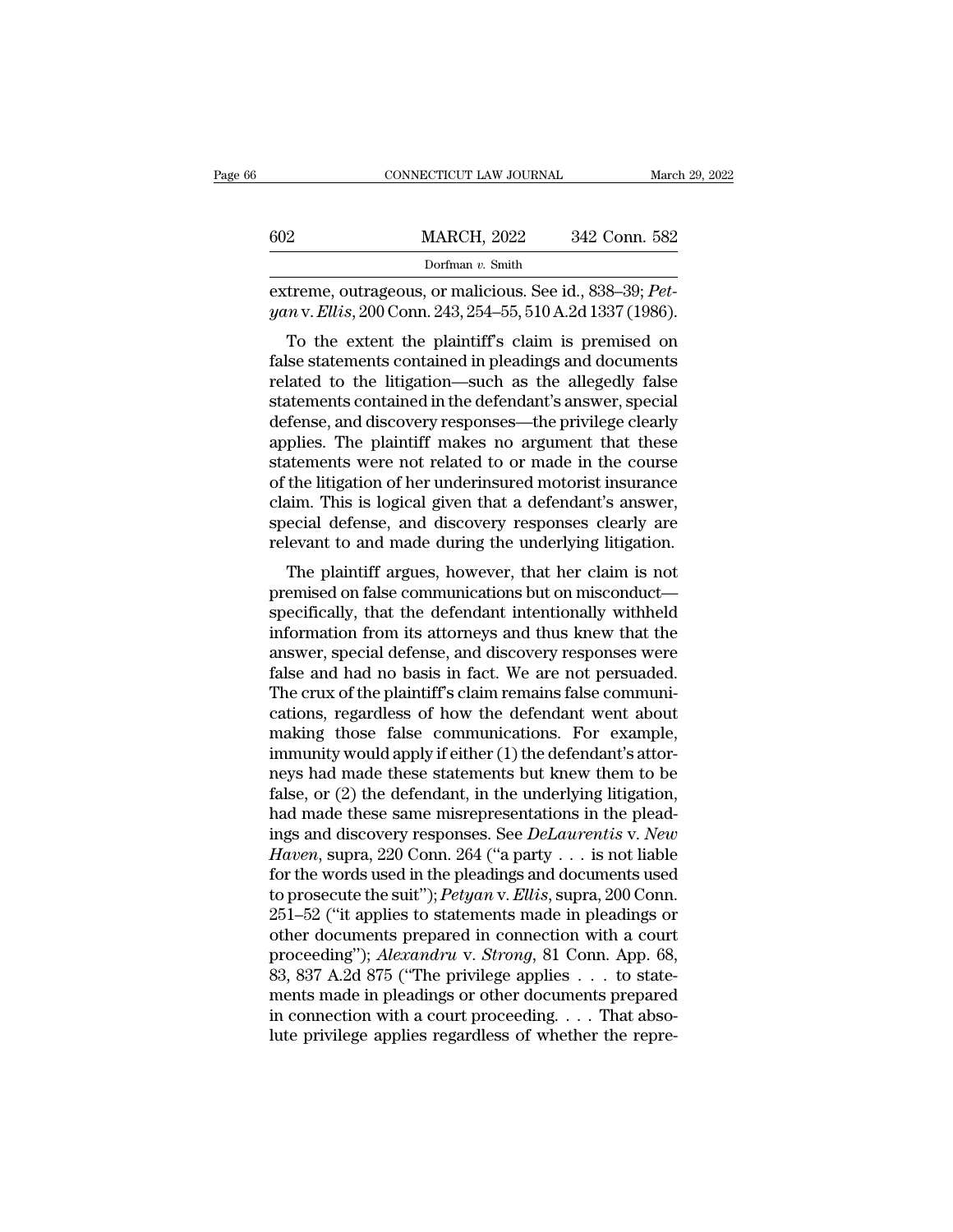Dorfman *v.* Smith

Fage<br>
Sentations at issue could be characterized as false,<br>
extreme or outrageous." (Citations omitted; internal<br>
extreme or outrageous." (Citations omitted; internal<br>
extreme or outrageous." (Citations omitted; internal<br> 342 Conn. 582 MARCH, 2022 603<br>Dorfman v. Smith<br>sentations at issue could be characterized as false,<br>extreme or outrageous." (Citations omitted; internal<br>quotation marks omitted.)), cert. denied, 268 Conn. 906,<br>845 A 2d 406 342 Conn. 582 MARCH, 2022 603<br>
Dorfman v. Smith<br>
sentations at issue could be characterized as false,<br>
extreme or outrageous." (Citations omitted; internal<br>
quotation marks omitted.)), cert. denied, 268 Conn. 906,<br>
845 A. 342 Conn. 582 MARCH, 2022 603<br>
Dorfman v. Smith<br>
sentations at issue could be characterized as false,<br>
extreme or outrageous." (Citations omitted; internal<br>
quotation marks omitted.)), cert. denied, 268 Conn. 906,<br>
845 A. Dorfman v. Smith<br>Dorfman v. Smith<br>sentations at issue could be characterized as false,<br>extreme or outrageous." (Citations omitted; internal<br>quotation marks omitted.)), cert. denied, 268 Conn. 906,<br>845 A.2d 406 (2004). The **Example 19 Except** Smuth<br>
sentations at issue could be characterized as false,<br>
extreme or outrageous." (Citations omitted; internal<br>
quotation marks omitted.)), cert. denied, 268 Conn. 906,<br>
845 A.2d 406 (2004). The fac sentations at issue could be characterized as false,<br>extreme or outrageous." (Citations omitted; internal<br>quotation marks omitted.)), cert. denied, 268 Conn. 906,<br>845 A.2d 406 (2004). The fact that the defendant made<br>these extreme or outrageous." (Citations omitted; internal<br>quotation marks omitted.)), cert. denied, 268 Conn. 906,<br>845 A.2d 406 (2004). The fact that the defendant made<br>these misrepresentations to its own attorneys with the<br>int quotation marks omitted.)), cert. denied, 268 Conn. 906,<br>845 A.2d 406 (2004). The fact that the defendant made<br>these misrepresentations to its own attorneys with the<br>intent that the attorneys would then file false pleading 845 A.2d 406 (2004). The fact that the defendant made<br>these misrepresentations to its own attorneys with the<br>intent that the attorneys would then file false pleadings<br>and discovery responses does not change the outcome.<br>Th these misrepresentations to its own attorneys with the<br>intent that the attorneys would then file false pleadings<br>and discovery responses does not change the outcome.<br>The only factual difference in the present case is that intent that the attorneys would then file false pleadings<br>and discovery responses does not change the outcome.<br>The only factual difference in the present case is that<br>the defendant's attorneys served as intermediaries. The and discovery responses does not change the outcome.<br>The only factual difference in the present case is that<br>the defendant's attorneys served as intermediaries. The<br>fact that the defendant did not makes these false com-<br>mu The only factual difference in the present case is that<br>the defendant's attorneys served as intermediaries. The<br>fact that the defendant did not makes these false com-<br>munications in court, or directly to the trial court or the defendant's attorneys served as intermediaries. The<br>fact that the defendant did not makes these false com-<br>munications in court, or directly to the trial court or<br>an opposing party, does not limit the application of t fact that the defendant did not makes these false communications in court, or directly to the trial court or<br>an opposing party, does not limit the application of the<br>privilege. See, e.g., *Hopkins* v. *O'Comor*, supra, 28 munications in court, or directly to the trial court or<br>an opposing party, does not limit the application of the<br>privilege. See, e.g., *Hopkins* v. *O'Connor*, supra, 282<br>Conn. 826 ("the absolute privilege that is granted an opposing party, does not limit the application of the<br>privilege. See, e.g., *Hopkins* v. *O'Connor*, supra, 282<br>Conn. 826 ("the absolute privilege that is granted to<br>statements made in furtherance of a judicial proceed privilege. See, e.g., *Hopkins* v. *O'Connor*, supra, 282<br>Conn. 826 ("the absolute privilege that is granted to<br>statements made in furtherance of a judicial proceeding<br>extends to every step of the proceeding until final d Conn. 826 ("the absolute privilege that is granted to<br>statements made in furtherance of a judicial proceeding<br>extends to every step of the proceeding until final dispo-<br>sition"); id., 832 ("[t]he scope of privileged commu statements made in furtherance of a judicial proceeding<br>extends to every step of the proceeding until final dispo-<br>sition"); id., 832 ("[t]he scope of privileged communica-<br>tion extends not merely to those made directly to extends to every step of the proceeding until final disposition"); id., 832 ("[t]he scope of privileged communication extends not merely to those made directly to a tribunal, but also to those preparatory communications th sition"); id., 832 ("[t]he scope of privileged communication extends not merely to those made directly to a tribunal, but also to those preparatory communications that may be directed to the goal of the proceeding"); *Kenn* tion extends not merely to those made directly to a<br>tribunal, but also to those preparatory communications<br>that may be directed to the goal of the proceeding");<br>*Kenneson* v. *Eggert*, 196 Conn. App. 773, 783, 230 A.3d<br>79 tribunal, but also to those preparatory communications<br>that may be directed to the goal of the proceeding");<br>*Kenneson* v. *Eggert*, 196 Conn. App. 773, 783, 230 A.3d<br>795 (2020) ("[t]here is no requirement under Connecti-<br> that may be directed to the goal of the proceeding");<br> *Kenneson* v. *Eggert*, 196 Conn. App. 773, 783, 230 A.3d<br>
795 (2020) ("[t]here is no requirement under Connecti-<br>
cut jurisprudence that to be considered part of a ju Kenneson v. Eggert, 196 Conn. App. 773, 783, 230 A.3d<br>795 (2020) ("[t]here is no requirement under Connecti-<br>cut jurisprudence that to be considered part of a judicial<br>proceeding, statements must be made in a courtroom<br>or 795 (2020) ("[t]here is no requirement under Connecticut jurisprudence that to be considered part of a judicial proceeding, statements must be made in a courtroom or under oath or be contained in a pleading or other docum ceeding. occeanity, statements mass see made in a coalcrossin-<br>under oath or be contained in a pleading or other<br>cuments submitted to the court"). The plaintiff's<br>im therefore remains premised on the defendant's<br>mmunications during of analy start of several and a preading of start<br>documents submitted to the court"). The plaintiff's<br>claim therefore remains premised on the defendant's<br>communications during and relevant to a judicial pro-<br>ceeding.<br>Our A

claim therefore remains premised on the defendant's<br>communications during and relevant to a judicial pro-<br>ceeding.<br>Our Appellate Court has relied on a similar rationale<br>in applying the litigation privilege to a claim for communications during and relevant to a judicial proceeding.<br>
Our Appellate Court has relied on a similar rationale<br>
in applying the litigation privilege to a claim for negli-<br>
gent infliction of emotional distress premise Conditional distribution of emotional similar rational<br>in applying the litigation privilege to a claim for negli-<br>gent infliction of emotional distress premised on the<br>withholding of information. In *Stone* v. *Pattis*, 14 Our Appellate Court has relied on a similar rationale<br>in applying the litigation privilege to a claim for negli-<br>gent infliction of emotional distress premised on the<br>withholding of information. In *Stone* v. Pattis, 144 C Our Appellate Court has relied on a similar rationale<br>in applying the litigation privilege to a claim for negli-<br>gent infliction of emotional distress premised on the<br>withholding of information. In *Stone* v. *Pattis*, 14 in applying the litigation privilege to a claim for negligent infliction of emotional distress premised on the withholding of information. In  $Stonev.$  Pattis, 144 Conn. App. 79, 96, 72 A.3d 1138 (2013), the plaintiffs allege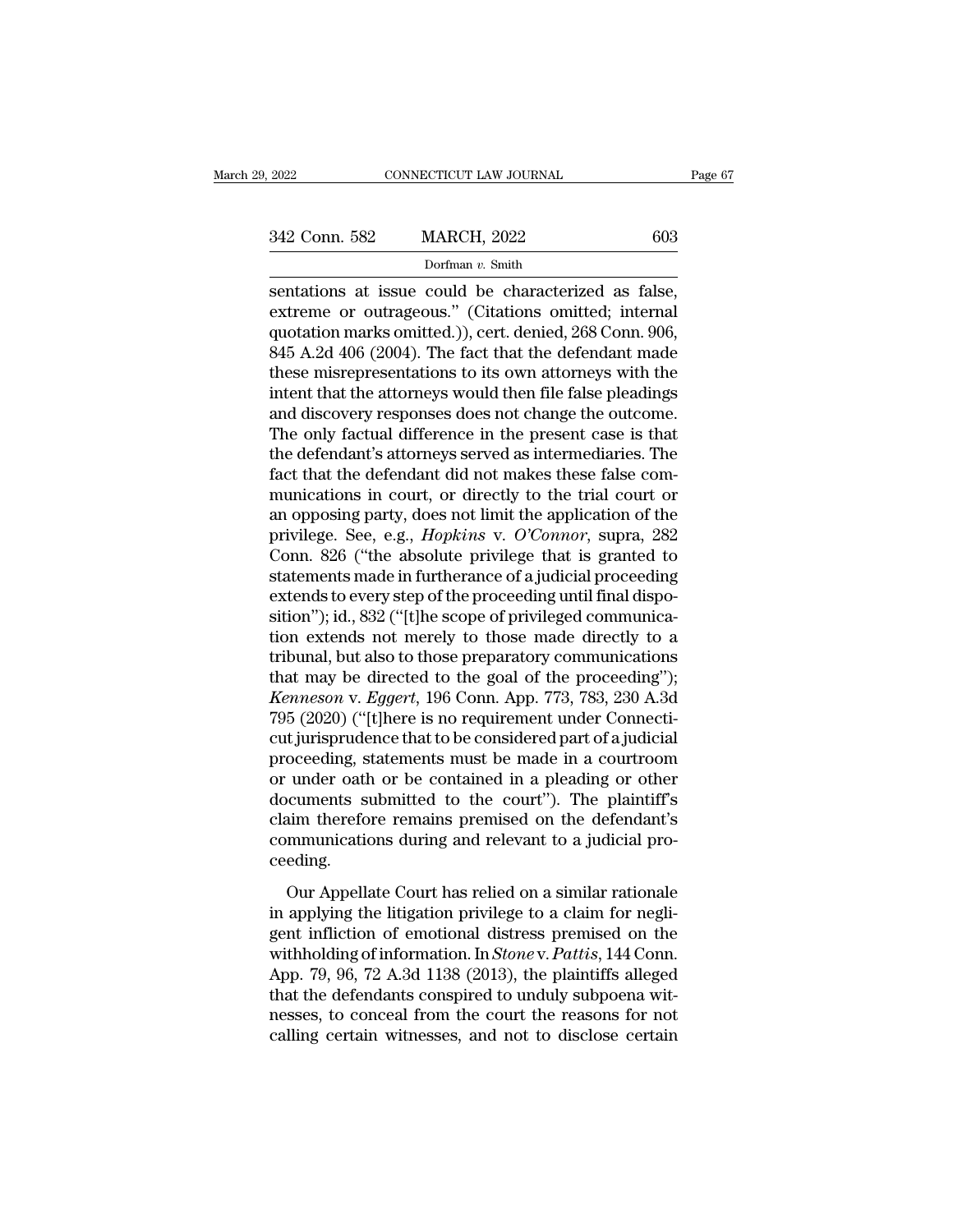|     | CONNECTICUT LAW JOURNAL                                                                                                                                             | March 29, 2022 |
|-----|---------------------------------------------------------------------------------------------------------------------------------------------------------------------|----------------|
| 604 | <b>MARCH, 2022</b>                                                                                                                                                  | 342 Conn. 582  |
|     | Dorfman $v$ . Smith                                                                                                                                                 |                |
|     | information. The plaintiffs argued that their claim was<br>premised on deceptive and unfair conduct, not false<br>communications Socid The Appellate Court diseased |                |

MARCH, 2022 342 Conn. 582<br>
Dorfman v. Smith<br>
information. The plaintiffs argued that their claim was<br>
premised on deceptive and unfair conduct, not false<br>
communications. See id. The Appellate Court disagreed,<br>
concluding 604 MARCH, 2022 342 Conn. 582<br>
Dorfman v. Smith<br>
information. The plaintiffs argued that their claim was<br>
premised on deceptive and unfair conduct, not false<br>
communications. See id. The Appellate Court disagreed,<br>
conclu  $\frac{\text{MARCH}}{\text{Dorfman } v. \text{ Smith}}$ <br>
information. The plaintiffs argued that their claim was<br>
premised on deceptive and unfair conduct, not false<br>
communications. See id. The Appellate Court disagreed,<br>
concluding that the alleged c Dorfman v. Smith<br>information. The plaintiffs argued that their claim was<br>premised on deceptive and unfair conduct, not false<br>communications. See id. The Appellate Court disagreed,<br>concluding that the alleged conduct const bonnan v. shun<br>information. The plaintiffs argued that their claim was<br>premised on deceptive and unfair conduct, not false<br>communications. See id. The Appellate Court disagreed,<br>concluding that the alleged conduct constit information. The plaintiffs argued that their claim was<br>premised on deceptive and unfair conduct, not false<br>communications. See id. The Appellate Court disagreed,<br>concluding that the alleged conduct constituted "com-<br>munic premised on dec<br>communications.<br>concluding that t<br>munications mad<br>ceeding," even th<br>the result of an al<br>tion. Id., 99.<br>The present ca Including that the alleged conduct constituted "com-<br>unications made within the context of a judicial pro-<br>eding," even though the false communications were<br>e result of an alleged conspiracy to withhold informa-<br>pn. Id., 9 munications made within the context of a judicial pro-<br>ceeding," even though the false communications were<br>the result of an alleged conspiracy to withhold informa-<br>tion. Id., 99.<br>The present case is similar to *Stone*.<sup>10</sup>

ceeding," even though the false communications were<br>the result of an alleged conspiracy to withhold informa-<br>tion. Id., 99.<br>The present case is similar to *Stone*.<sup>10</sup> The plaintiff's<br>claim of breach of the implied covena the result of an alleged conspiracy to withhold informa-<br>tion. Id., 99.<br>The present case is similar to  $Stone$ <sup>10</sup> The plaintiff's<br>claim of breach of the implied covenant of good faith<br>and fair dealing is premised on the defe tion. Id., 99.<br>The present case is similar to *Stone*.<sup>10</sup> The plaintiff's<br>claim of breach of the implied covenant of good faith<br>and fair dealing is premised on the defendant's false<br>communication of information to its at The present case is similar to *Stone*.<sup>10</sup> The plaintiff's claim of breach of the implied covenant of good faith and fair dealing is premised on the defendant's false communication of information to its attorneys, leading The present case is similar to *Stone*.<sup>10</sup> The plaintiff's<br>claim of breach of the implied covenant of good faith<br>and fair dealing is premised on the defendant's false<br>communication of information to its attorneys, leadin claim of breach of the implied covenant of good faith<br>and fair dealing is premised on the defendant's false<br>communication of information to its attorneys, leading<br>to misrepresentations and deceptive answers filed in<br>pleadi and fair dealing is premised on the defendant's false<br>communication of information to its attorneys, leading<br>to misrepresentations and deceptive answers filed in<br>pleadings and documents during the course of litigation.<br>Th eadings and documents during the course of itugation.<br>
hat the defendant knew these communications were<br>
lse and did not take steps to notify its attorneys of<br>
le truth does not preclude application of the litigation<br>
<sup>10</sup> That the defendant knew these communications were<br>false and did not take steps to notify its attorneys of<br>the truth does not preclude application of the litigation<br><sup>10</sup> By contrast, the plaintiff argues that her claim is m

false and did not take steps to notify its attorneys of<br>the truth does not preclude application of the litigation<br> $^{10}$ By contrast, the plaintiff argues that her claim is more analogous to the<br>claim raised in *Fiondella* intentional concealment and deceitful conduct. We disagree. In *Fiondella*, the plaintiff argues that her claim is more analogous to the claim raised in *Fiondella* v. *Meriden*, 186 Conn. App. 552, 555, 200 A.3d 196 (2018 <sup>10</sup> By contrast, the plaintiff argues that her claim is more analogous to the claim raised in *Fiondella* v. *Meriden*, 186 Conn. App. 552, 555, 200 A.3d 196 (2018), cert. denied, 330 Conn. 961, 199 A.3d 20 (2019), becau claim raised in *Fiondella* v. *Meriden*, 186 Conn. App. 552, 555, 200 A.3d 196 (2018), cert. denied, 330 Conn. 961, 199 A.3d 20 (2019), because both alleged intentional concealment and deceitful conduct. We disagree. In (2018), cert. denied, 330 Conn. 961, 199 A.3d 20 (2019), because both alleged intentional concealment and deceitful conduct. We disagree. In *Fiondella*, the defendants successfully brought an action seeking a declaratory intentional concealment and deceitful conduct. We disagree. In *Fiondella*, the defendants successfully brought an action seeking a declaratory judgment that they were the legal owners of a portion of land by operation of intentional concealment and deceitful conduct. We disagree. In *Fiondella*, the defendants successfully brought an action seeking a declaratory judgment that they were the legal owners of a portion of land by operation of ment that they were the legal owners of a portion of land by operation of the doctrine of adverse possession. Id. The plaintiffs in *Fiondella*, who were not parties in the underlying declaratory judgment action, subsequen the doctrine of adverse possession. Id. The plaintiffs in *Fiondella*, who were not parties in the underlying declaratory judgment action, subsequently brought claims of fraud, slander of title, and civil conspiracy agains not parties in the underlying declaratory judgment action, subsequently brought claims of fraud, slander of title, and civil conspiracy against the defendants, alleging that the defendants intentionally concealed the decla From the matter, the defendants intentionally concealed the declaratory judgment action from them, contrary to their property rights and interests. Id., 559–60. The defendants filed a motion to dismiss on the ground of abs defendants, alleging that the defendants intentionally concealed the declara-<br>tory judgment action from them, contrary to their property rights and inter-<br>ests. Id., 559–60. The defendants filed a motion to dismiss on the tory judgment action from them, contrary to their property rights and interests. Id., 559–60. The defendants filed a motion to dismiss on the ground of absolute privilege, which the trial court granted. Id., 556. The Appel ests. Id., 559–60. The defendants filed a motion to dismiss on the ground of absolute privilege, which the trial court granted. Id., 556. The Appellate Court reversed the trial court's judgment, holding that absolute immun of absolute privilege, which the trial court granted. Id., 556. The Appellate Court reversed the trial court's judgment, holding that absolute immunity did not apply to bar the plaintiffs' claims. In so holding, the Appell Court reversed the trial court's judgment, holding that absolute immunity did not apply to bar the plaintiffs' claims. In so holding, the Appellate Court relied on the following facts: (1) the plaintiffs were not parties did not apply to bar the plaintiffs' claims. In so holding, the Appellate Court<br>relied on the following facts: (1) the plaintiffs were not parties to or involved<br>in the underlying declaratory judgment action; (2) the claim relied on the following facts: (1) the plaintiffs were not parties to or involved<br>in the underlying declaratory judgment action; (2) the claims were solely<br>premised on conduct, not communications; and (3) the alleged fraud relied on the following facts: (1) the plaintiffs were not parties to or involved<br>in the underlying declaratory judgment action; (2) the claims were solely<br>premised on conduct, not communications; and (3) the alleged frau premised on conduct, not communications; and (3) the alleged fraud did not occur during the pendency of a judicial proceeding between these parties.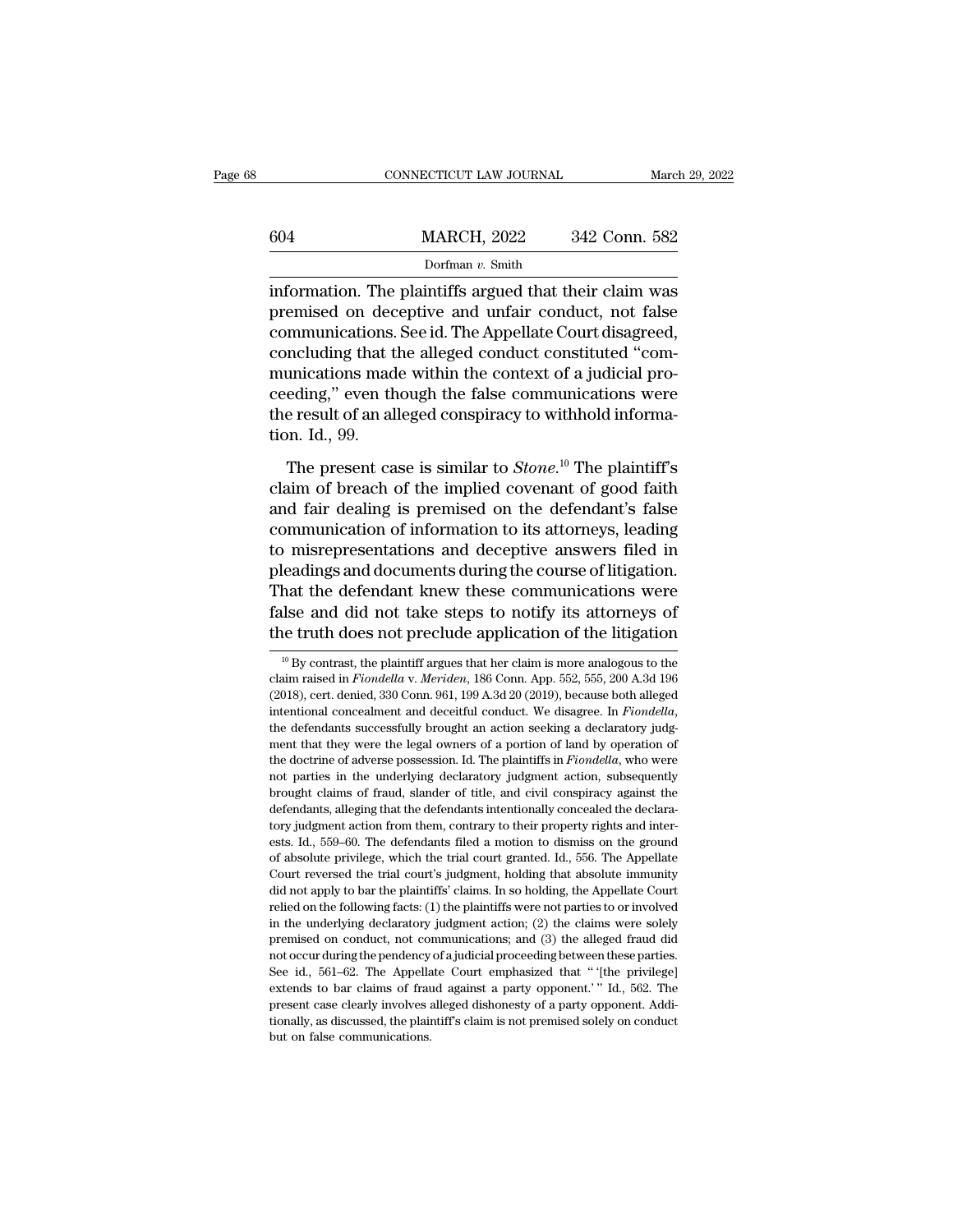| 9, 2022       | CONNECTICUT LAW JOURNAL |     | Page 69 |
|---------------|-------------------------|-----|---------|
| 342 Conn. 582 | <b>MARCH, 2022</b>      | 605 |         |
|               | Dorfman v. Smith        |     |         |

2022 CONNECTICUT LAW JOURNAL Page 69<br>
342 Conn. 582 MARCH, 2022 605<br>
Dorfman v. Smith<br>
privilege. The accuracy of a statement is irrelevant to<br>
the application of the privilege, even if the defendant<br>
knows the statement 342 Conn. 582 MARCH, 2022 605<br>Dorfman v. Smith<br>privilege. The accuracy of a statement is irrelevant to<br>the application of the privilege, even if the defendant<br>knows the statement is false. See *Simms* v. *Seaman*,<br>supra 3 842 Conn. 582 MARCH, 2022 605<br>
Dorfman v. Smith<br>
privilege. The accuracy of a statement is irrelevant to<br>
the application of the privilege, even if the defendant<br>
knows the statement is false. See *Simms* v. *Seaman*,<br>
sup Dorfman v. Smith<br>privilege. The accuracy of a statement is irrelevant to<br>the application of the privilege, even if the defendant<br>knows the statement is false. See *Simms* v. *Seaman*,<br>supra, 308 Conn. 548 (" because the p Dortman v. Smuth<br>privilege. The accuracy of a statement is irrelevant to<br>the application of the privilege, even if the defendant<br>knows the statement is false. See *Simms* v. *Seaman*,<br>supra, 308 Conn. 548 (" 'because the privilege. The accuracy of a statement is irrelevant to<br>the application of the privilege, even if the defendant<br>knows the statement is false. See *Simms* v. *Seaman*,<br>supra, 308 Conn. 548 (" because the privilege protects<br> the application of the privilege, even if the defendant<br>
knows the statement is false. See *Simms* v. *Seaman*,<br>
supra, 308 Conn. 548 (" because the privilege protects<br>
the communication, the nature of the theory [on which knows the statement is false. See *Simms* v. *Seaman*, supra, 308 Conn. 548 (" 'because the privilege protects the communication, the nature of the theory [on which the challenge is based] is irrelevant' " (emphasis omitte supra, 308 Conn. 548 (" 'because the privilege protects<br>the communication, the nature of the theory [on which<br>the challenge is based] is irrelevant' " (emphasis omit-<br>ted)); *Hopkins* v. O'Connor, supra, 282 Conn. 838 (if<br> the communication, the nature of the theory [on which<br>the challenge is based] is irrelevant' " (emphasis omit-<br>ted)); *Hopkins* v. *O'Connor*, supra, 282 Conn. 838 (if<br>"the communications are uttered or published in the<br>co the challenge is based] is irrelevant'" (emphasis omit-<br>ted)); *Hopkins* v. *O'Connor*, supra, 282 Conn. 838 (if<br>"the communications are uttered or published in the<br>course of judicial proceedings, even if they are pub-<br>lis ted)); *Hopkins* v. *O'Connor*, supra, 282 Conn. 838 (if "the communications are uttered or published in the course of judicial proceedings, even if they are published falsely and maliciously, they nevertheless are absolut "the communications are<br>course of judicial procee<br>lished falsely and malicia<br>absolutely privileged prov.<br>subject of the controversy<br>is premised on false com<br>defamation or fraud.<br>Additionally, unlike the Additionally, they nevertheless are solutely privileged provided they are pertinent to the bject of the controversy"). Thus, the plaintiff's claim premised on false communications like a claim for famation or fraud.<br>Addit fished taisely and manerously, they nevertheless are<br>absolutely privileged provided they are pertinent to the<br>subject of the controversy"). Thus, the plaintiff's claim<br>is premised on false communications like a claim for<br>

absolutely privileged provided they are perfinent to the<br>subject of the controversy"). Thus, the plaintiff's claim<br>is premised on false communications like a claim for<br>defamation or fraud.<br>Additionally, unlike the element safeguards of the controversy *f*. Thus, the plantin s claim<br>is premised on false communications like a claim for<br>defamation or fraud.<br>Additionally, unlike the elements of a claim for vexa-<br>tious litigation,<sup>11</sup> the eleme is premised on raise communications incentive defamation or fraud.<br>
Additionally, unlike the elements of a claim for vexatious litigation,<sup>11</sup> the elements of a claim for breach of<br>
the implied covenant of good faith and Additionally, unlike the elements of a claim for vexatious litigation,<sup>11</sup> the elements of a claim for breach of the implied covenant of good faith and fair dealing lack any safeguards that balance the need to protect aga Additionally, unlike the elements of a claim for vexatious litigation,<sup>11</sup> the elements of a claim for breach of the implied covenant of good faith and fair dealing lack any safeguards that balance the need to protect aga tious litigation,<sup>11</sup> the elements of a claim for breach of<br>the implied covenant of good faith and fair dealing lack<br>any safeguards that balance the need to protect against<br>inappropriate retaliatory litigation while incent the implied covenant of good faith and fair dealing lack<br>any safeguards that balance the need to protect against<br>inappropriate retaliatory litigation while incentivizing<br>the reporting of wrongdoing. See footnote 9 of this<br> any safeguards that balance the need to protect against<br>inappropriate retaliatory litigation while incentivizing<br>the reporting of wrongdoing. See footnote 9 of this<br>opinion. The elements of the good faith and fair dealing<br> inappropriate retaliatory litigation while incentivizing<br>the reporting of wrongdoing. See footnote 9 of this<br>opinion. The elements of the good faith and fair dealing<br>claim at issue require the plaintiff to allege only that the reporting of wrongdoing. See footnote 9 of this<br>opinion. The elements of the good faith and fair dealing<br>claim at issue require the plaintiff to allege only that<br>the defendant impeded the plaintiff's right to receive<br>b opinion. The ele<br>claim at issue r<br>the defendant i<br>benefits that she<br>the contract and<br>v. *Securitas Se*<br>Conn. 399. enetits that she reasonably expected to receive under<br>
i.e contract and did so in bad faith. See, e.g., *Geysen*<br> *Securitas Security Services USA, Inc.*, supra, 322<br>
onn. 399.<br>
<sup>11</sup> We note that a lack of stringent policy the contract and did so in bad faith. See, e.g., *Geysen*<br>v. *Securitas Security Services USA*, *Inc.*, supra, 322<br>Conn. 399.<br><sup>11</sup> We note that a lack of stringent policy balancing safeguards is not<br>detrimental to a plaint

v. *Securitas Security Services USA*, *Inc.*, supra, 322 Conn. 399.<br>
<sup>11</sup> We note that a lack of stringent policy balancing safeguards is not detrimental to a plaintiff's claim that the litigation privilege does not apply v. *Securitas Security Services USA*, *Inc.*, supra, 322<br>Conn. 399.<br> $\frac{1}{\mu}$  We note that a lack of stringent policy balancing safeguards is not<br>detrimental to a plaintiff's claim that the litigation privilege does not The method of stringent policy balancing safeguards is not detrimental to a plaintiff's claim that the litigation privilege does not apply.<br>See footnote 5 of this opinion. For example, claims of employer retaliation under <sup>11</sup> We note that a lack of stringent policy balancing safeguards is not detrimental to a plaintiff's claim that the litigation privilege does not apply. See footnote 5 of this opinion. For example, claims of employer ret See footnote 5 of this opinion. For example, claims of employer retaliation under  $\S 31-290a$  and abuse of process do not have these safeguards, but this court has barred the application of the litigation privilege to tho under  $\S$  31-290a and abuse of process do not have these safeguards, but this court has barred the application of the litigation privilege to those claims because of other policy considerations. See, e.g., *MacDermid*, *I* this court has barred the application of the litigation privilege to those claims because of other policy considerations. See, e.g., *MacDermid, Inc.* v. *Leonetti*, supra, 310 Conn. 633 ("the elements of abuse of process claims because of other policy considerations. See, e.g., *MacDermid*, *Inc.* v. *Leonetti*, supra, 310 Conn. 633 ("the elements of abuse of process, a tort which also falls outside the scope of absolute immunity, are less v. Leonetti, supra, 310 Conn. 633 ("the elements of abuse of process, a tort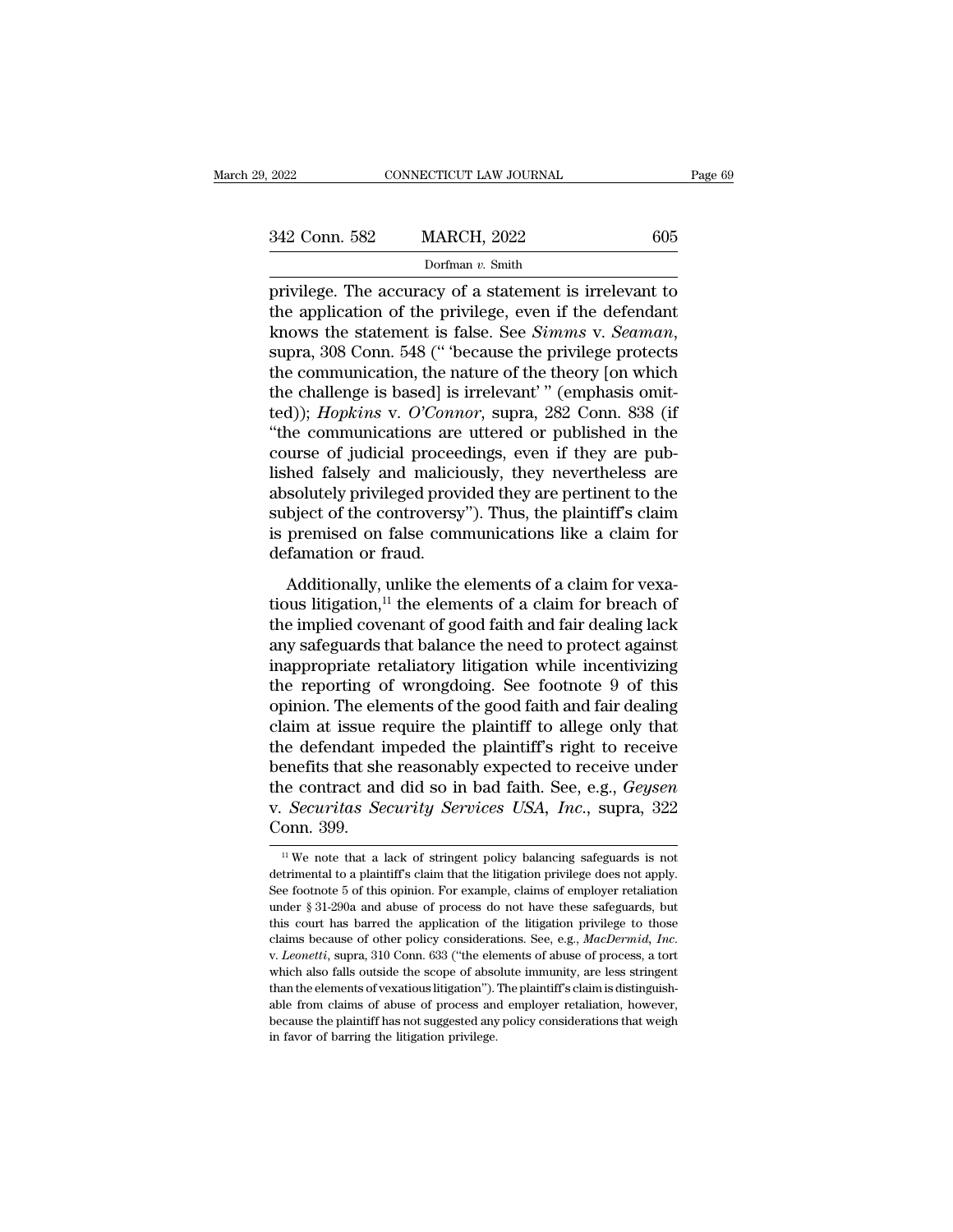|     | CONNECTICUT LAW JOURNAL |               | March 29, 2022 |
|-----|-------------------------|---------------|----------------|
|     |                         |               |                |
| 606 | <b>MARCH, 2022</b>      | 342 Conn. 582 |                |
|     | Dorfman v. Smith        |               |                |

CONNECTICUT LAW JOURNAL March 29, 2022<br> **EXECUTE 18 MARCH, 2022** 342 Conn. 582<br>
Dorfman v. Smith<br>
The plaintiff nevertheless argues that this bad faith<br>
ement is equivalent to the malicious intent element of<br>
the provisio 606 MARCH, 2022 342 Conn. 582<br>Dorfman v. Smith<br>The plaintiff nevertheless argues that this bad faith<br>element is equivalent to the malicious intent element of<br>a vexatious litigation claim, requiring that the defendant<br>acte 606 MARCH, 2022 342 Conn. 582<br>Dorfman v. Smith<br>The plaintiff nevertheless argues that this bad faith<br>element is equivalent to the malicious intent element of<br>a vexatious litigation claim, requiring that the defendant<br>acte 606 MARCH, 2022 342 Conn. 582<br>
Dorfman v. Smith<br>
The plaintiff nevertheless argues that this bad faith<br>
element is equivalent to the malicious intent element of<br>
a vexatious litigation claim, requiring that the defendant<br> Dorfman v. Smith<br>Dorfman v. Smith<br>element is equivalent to the malicious intent element of<br>a vexatious litigation claim, requiring that the defendant<br>acted "primarily for a purpose other than that of bring-<br>ing an offender **338, 347, 927 A.2d 304 (2007); because bad faith is defined as "more than that of sexatious litigation claim, requiring that the defendant acted "primarily for a purpose other than that of bringing an offender to justice** The plaintiff nevertheless argues that this bad faith<br>element is equivalent to the malicious intent element of<br>a vexatious litigation claim, requiring that the defendant<br>acted "primarily for a purpose other than that of br element is equivalent to the malicious intent element of<br>a vexatious litigation claim, requiring that the defendant<br>acted "primarily for a purpose other than that of bring-<br>ing an offender to justice"; *Rioux v. Barry*, 28 a vexatious litigation claim, requiring that the defendant<br>acted "primarily for a purpose other than that of bring-<br>ing an offender to justice"; *Rioux v. Barry*, 283 Conn.<br>338, 347, 927 A.2d 304 (2007); because bad faith acted "primarily for a purpose other than that of bring-<br>ing an offender to justice"; *Rioux v. Barry*, 283 Conn.<br>338, 347, 927 A.2d 304 (2007); because bad faith is defined<br>as "more than mere negligence; it involves a dis ing an offender to justice"; *Rioux v. Barry*, 283 Conn.<br>338, 347, 927 A.2d 304 (2007); because bad faith is defined<br>as "more than mere negligence; it involves a dishonest<br>purpose." (Internal quotation marks omitted.) This 338, 347, 927 A.2d 304 (2007); because bad faith is defined<br>as "more than mere negligence; it involves a dishonest<br>purpose." (Internal quotation marks omitted.) This argu-<br>ment misses the mark because the plaintiff does n as "more than mere negligence; it involves a dishonest<br>purpose." (Internal quotation marks omitted.) This argu-<br>ment misses the mark because the plaintiff does not fully<br>define "bad faith" in the context of a breach of th purpose." (Internal quotation marks omitted.) This argument misses the mark because the plaintiff does not fully define "bad faith" in the context of a breach of the implied covenant of good faith and fair dealing claim. T ment misses the mark because the plaintiff does not fully<br>define "bad faith" in the context of a breach of the<br>implied covenant of good faith and fair dealing claim.<br>This court has explained that, in relation to such a<br>cla define "bad faith" in the context of a breach of the<br>implied covenant of good faith and fair dealing claim.<br>This court has explained that, in relation to such a<br>claim, "[b]ad faith in general implies . . . actual or con-<br> implied covenant of good faith and fair dealing claim.<br>This court has explained that, in relation to such a<br>claim, "[b]ad faith in general implies . . . actual or con-<br>structive *fraud*, or a design to *mislead or deceive* This court has explained that, in relation to such a<br>claim, "[b]ad faith in general implies . . . actual or con-<br>structive *fraud*, or a design to *mislead or deceive* another,<br>or a neglect or refusal to fulfill some duty claim, "[b]ad faith in general implies . . . actual or constructive *fraud*, or a design to *mislead or deceive* another,<br>or a neglect or refusal to fulfill some duty or some<br>contractual obligation, not prompted by an hon structive *fraud*, or a design to *mislead or deceive* another,<br>or a neglect or refusal to fulfill some duty or some<br>contractual obligation, not prompted by an honest mis-<br>take as to one's rights or duties, but by some int or a neglect or refusal to fulfill some duty or some<br>contractual obligation, not prompted by an honest mis-<br>take as to one's rights or duties, but by some interested<br>or sinister motive.... Bad faith means more than mere<br>ne contractual obligatic<br>take as to one's right<br>or sinister motive...<br>negligence; it involve<br>added; internal quo<br>*Securitas Security*<br>Conn. 399–400.<br>This more comple Solved the sum of dataset, but by some interested<br>sinister motive.... Bad faith means more than mere<br>gligence; it involves a dishonest purpose." (Emphasis<br>ded; internal quotation marks omitted.) *Geysen* v.<br>*curitas Secur* strates that the strates that the megligence; it involves a dishonest purpose." (Emphasis added; internal quotation marks omitted.) *Geysen v.*<br>Securitas Security Services USA, Inc., supra, 322<br>Conn. 399–400.<br>This more co

added; internal quotation marks omitted.) *Geysen v.*<br>Securitas Security Services USA, Inc., supra, 322<br>Conn. 399–400.<br>This more complete definition of bad faith demon-<br>strates that this claim is more akin to a claim of f Securitas Security Services USA, Inc., supra, 322<br>Conn. 399–400.<br>This more complete definition of bad faith demon-<br>strates that this claim is more akin to a claim of fraud,<br>to which our appellate courts have applied the li Fractional Security Services Cont, The., Sapira, Conn. 399–400.<br>
This more complete definition of bad faith demonstrates that this claim is more akin to a claim of fraud,<br>
to which our appellate courts have applied the lit This more complete definition of bad faith demonstrates that this claim is more akin to a claim of fraud, to which our appellate courts have applied the litigation privilege. See *Simms* v. *Seaman*, supra, 308 Conn. 568–6 This more complete definition of bad faith demonstrates that this claim is more akin to a claim of fraud, to which our appellate courts have applied the litigation privilege. See *Simms* v. *Seaman*, supra, 308 Conn. 568– strates that this claim is more akin to a claim of fraud,<br>to which our appellate courts have applied the litigation<br>privilege. See *Simms* v. *Seaman*, supra, 308 Conn.<br>568–69; Tyler v. Tatoian, supra, 164 Conn. App. 91–92 to which our appellate courts have applied the litigation<br>privilege. See *Simms* v. *Seaman*, supra, 308 Conn.<br>568–69; Tyler v. Tatoian, supra, 164 Conn. App. 91–92.<br>If a claim of breach of the implied covenant of good<br>fai privilege. See *Simms* v. *Seaman*, supra, 308 Conn.<br>568–69; Tyler v. Tatoian, supra, 164 Conn. App. 91–92.<br>If a claim of breach of the implied covenant of good<br>faith and fair dealing may be premised on fraud in<br>relation t 568–69; *Tyler* v. *Tatoian*, supra, 164 Conn. App. 91–92.<br>If a claim of breach of the implied covenant of good<br>faith and fair dealing may be premised on fraud in<br>relation to a contract, and claims of fraud are afforded<br>a If a claim of breach of the implied covenant of good<br>faith and fair dealing may be premised on fraud in<br>relation to a contract, and claims of fraud are afforded<br>absolute immunity, it is logical that the immunity like-<br>wise faith and fair dealing may be premised on fraud in<br>relation to a contract, and claims of fraud are afforded<br>absolute immunity, it is logical that the immunity like-<br>wise extends to claims of breach of the implied cove-<br>nan relation to a contract, and claims of fraud are afforded<br>absolute immunity, it is logical that the immunity like-<br>wise extends to claims of breach of the implied cove-<br>nant of good faith and fair dealing. As to the other<br>w absolute immunity, it is logical that the immunity like-<br>wise extends to claims of breach of the implied cove-<br>nant of good faith and fair dealing. As to the other<br>ways to establish the element of bad faith—misleading,<br>dec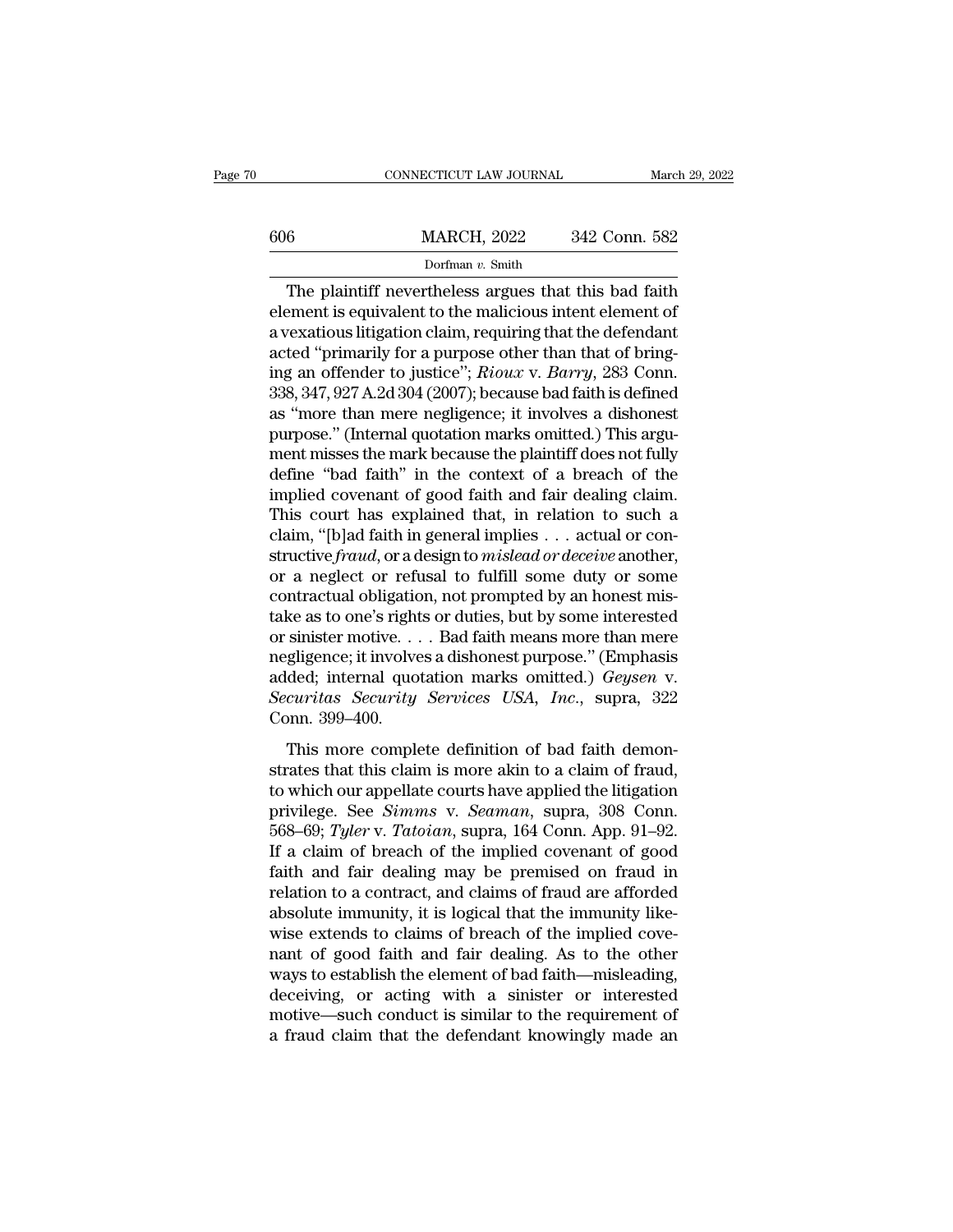| 9, 2022       | CONNECTICUT LAW JOURNAL                                                                                                                                                                     | Page 71 |
|---------------|---------------------------------------------------------------------------------------------------------------------------------------------------------------------------------------------|---------|
|               |                                                                                                                                                                                             |         |
| 342 Conn. 582 | <b>MARCH, 2022</b>                                                                                                                                                                          | 607     |
|               | Dorfman $v$ . Smith                                                                                                                                                                         |         |
|               | untrue statement. See <i>Simms</i> v. <i>Seaman</i> , supra, 548.<br>Additionally, the fact that the plaintiff's claim involves<br>dishepesty does not make it akin to a glaim of vexatious |         |

342 Conn. 582 MARCH, 2022 607<br>Dorfman v. Smith<br>untrue statement. See *Simms* v. *Seaman*, supra, 548.<br>Additionally, the fact that the plaintiff's claim involves<br>dishonesty does not make it akin to a claim of vexatious<br>lit 342 Conn. 582 MARCH, 2022 607<br>
Dorfman v. Smith<br>
untrue statement. See *Simms* v. *Seaman*, supra, 548.<br>
Additionally, the fact that the plaintiff's claim involves<br>
dishonesty does not make it akin to a claim of vexatious 342 Conn. 582 MARCH, 2022 607<br>
Dorfman v. Smith<br>
untrue statement. See *Simms* v. *Seaman*, supra, 548.<br>
Additionally, the fact that the plaintiff's claim involves<br>
dishonesty does not make it akin to a claim of vexatious Dorfman v. Smith<br>Dorfman v. Smith<br>Untrue statement. See *Simms* v. *Seaman*, supra, 548.<br>Additionally, the fact that the plaintiff's claim involves<br>dishonesty does not make it akin to a claim of vexatious<br>litigation. As w  $\frac{\text{Dorfman } v. \text{ Smith}}{\text{Multippartial}}$ <br>and  $\frac{\text{Dorfman } v. \text{ Seaman, S}}{\text{Additionally, the fact that the plaintiff's claim}}$ <br>dishonesty does not make it akin to a claim of<br>litigation. As we explained, the nature of the<br>cations, even if dishonest, false, or malicious<br>affect the In the statement. See *Stimus* v. *Seaman*, supra, 548.<br>Iditionally, the fact that the plaintiff's claim involves<br>shonesty does not make it akin to a claim of vexatious<br>igation. As we explained, the nature of the communi-<br> Additionally, the fact that the plaintiff s-claim involves<br>dishonesty does not make it akin to a claim of vexatious<br>litigation. As we explained, the nature of the communi-<br>cations, even if dishonest, false, or malicious, d

distionesty does not make it akin to a claim of vexatious<br>litigation. As we explained, the nature of the communi-<br>cations, even if dishonest, false, or malicious, does not<br>affect the applicability of the privilege.<br>Additio migation. As we explained, the nature of the communications, even if dishonest, false, or malicious, does not affect the applicability of the privilege.<br>Additionally, the elements of the plaintiff's claim do not include sa cations, even if usholiest, fase, of mancrous, does not<br>affect the applicability of the privilege.<br>Additionally, the elements of the plaintiff's claim do<br>not include safeguards such as those found in a vexa-<br>tious litigati allect the applicability of the phivings.<br>Additionally, the elements of the plaintiff's claim do<br>not include safeguards such as those found in a vexa-<br>tious litigation claim: for example, that the prior action<br>was brought Additionally, the elements of the plaintiff's claim do<br>not include safeguards such as those found in a vexa-<br>tious litigation claim: for example, that the prior action<br>was brought without probable cause or that it termi-<br>n not include safeguards such as those found in a vexatious litigation claim: for example, that the prior action<br>was brought without probable cause or that it termi-<br>nated in the plaintiff's favor. The plaintiff does not dis tious litigation claim: for example, that the prior action<br>was brought without probable cause or that it termi-<br>nated in the plaintiff's favor. The plaintiff does not dis-<br>pute this. Rather, she argues that she alleged suf was brought without probable cause or that it terminated in the plaintiff's favor. The plaintiff does not dispute this. Rather, she argues that she alleged sufficient facts to satisfy the stringent vexatious litigation ele nated in the plaintiff's favor. The plaintiff does not dis-<br>pute this. Rather, she argues that she alleged sufficient<br>facts to satisfy the stringent vexatious litigation ele-<br>ments, and, thus, as alleged, her claim is equi pute this. Rather, she argues that she alleged sufficient<br>facts to satisfy the stringent vexatious litigation ele-<br>ments, and, thus, as alleged, her claim is equivalent<br>to a claim for vexatious litigation, including all of facts to satisfy the stringent vexatious litigation elements, and, thus, as alleged, her claim is equivalent<br>to a claim for vexatious litigation, including all of its<br>safeguards. Specifically, she argues that her allegatio ments, and, thus, as alleged, her claim is equivalent<br>to a claim for vexatious litigation, including all of its<br>safeguards. Specifically, she argues that her allegation<br>that the defendant knew it had no factual basis to al to a claim for vexatious litigation, including all of its<br>safeguards. Specifically, she argues that her allegation<br>that the defendant knew it had no factual basis to allege<br>the special defense of contributory negligence wa safeguards. Specifically, she argues that her allegation<br>that the defendant knew it had no factual basis to allege<br>the special defense of contributory negligence was the<br>equivalent of alleging a lack of probable cause unde that the defendant knew it had no factual basis to allege<br>the special defense of contributory negligence was the<br>equivalent of alleging a lack of probable cause under<br>a vexatious litigation claim. She also argues that the<br> Expecial defense of contributory hegigence was the<br>uivalent of alleging a lack of probable cause under<br>vexatious litigation claim. She also argues that the<br>ct that the underlying claim for breach of contract<br>sulted in a ve equivalent of aneglig a fack of probable cause under<br>a vexatious litigation claim. She also argues that the<br>fact that the underlying claim for breach of contract<br>resulted in a verdict in her favor is the equivalent of<br>an u

a vexatious inigation claim. She also argues that the<br>fact that the underlying claim for breach of contract<br>resulted in a verdict in her favor is the equivalent of<br>an underlying proceeding terminating in her favor.<br>The que resulted in a verdict in her favor is the equivalent of<br>an underlying proceeding terminating in her favor.<br>The question, however, is not whether her factual<br>allegations are similar to the allegations necessary to<br>raise a c resulted in a vertict in her favor is the equivalent of<br>an underlying proceeding terminating in her favor.<br>The question, however, is not whether her factual<br>allegations are similar to the allegations necessary to<br>raise a c The question, however, is not whether her factual<br>allegations are similar to the allegations necessary to<br>raise a claim for vexatious litigation but whether the<br>elements of the claim she has alleged provide similar<br>safegua The question, however, is not whether her factual allegations are similar to the allegations necessary to raise a claim for vexatious litigation but whether the elements of the claim she has alleged provide similar safegua allegations are similar to the allegations necessary to<br>raise a claim for vexatious litigation but whether the<br>elements of the claim she has alleged provide similar<br>safeguards to balance the competing interests at stake.<br>S raise a claim for vexatious litigation but whether the<br>elements of the claim she has alleged provide similar<br>safeguards to balance the competing interests at stake.<br>See *Simms* v. *Seaman*, supra, 308 Conn. 545. The fact<br>t elements of the claim she has alleged provide similar<br>safeguards to balance the competing interests at stake.<br>See *Simms* v. *Seaman*, supra, 308 Conn. 545. The fact<br>that the plaintiff alleged facts that may have been suff safeguards to balance the competing interests at stake.<br>See *Simms* v. *Seaman*, supra, 308 Conn. 545. The fact<br>that the plaintiff alleged facts that may have been suffi-<br>cient to support a claim for vexatious litigation d See *Simms* v. *Seaman*, supra, 308 Conn. 545. The fact<br>that the plaintiff alleged facts that may have been suffi-<br>cient to support a claim for vexatious litigation does<br>not prevent the litigation privilege from applying t that the plaintiff alleged facts that may have been sufficient to support a claim for vexatious litigation does<br>not prevent the litigation privilege from applying to the<br>claim alleged. See *Perugini* v. Giuliano, supra, 14 cient to support a claim for vexatious litigation does<br>not prevent the litigation privilege from applying to the<br>claim alleged. See *Perugini* v. Giuliano, supra, 148<br>Conn. App. 874–75 (holding that absolute immunity<br>barre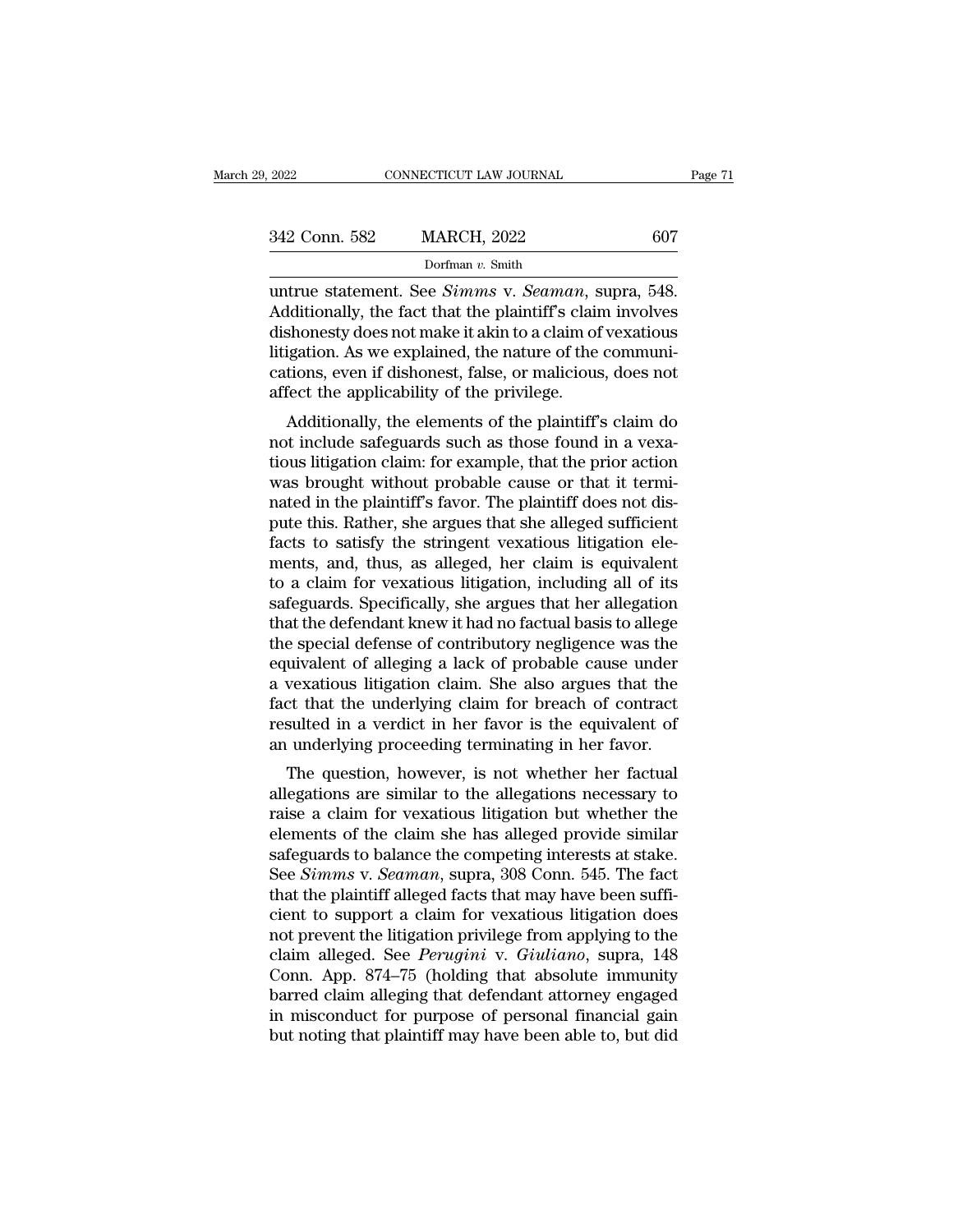|     | CONNECTICUT LAW JOURNAL |               | March 29, 2022 |
|-----|-------------------------|---------------|----------------|
|     |                         |               |                |
| 608 | <b>MARCH, 2022</b>      | 342 Conn. 582 |                |
|     | Dorfman v. Smith        |               |                |

not, bring abuse of process action). The plaintiff could 608 MARCH, 2022 342 Conn. 582<br>Dorfman v. Smith<br>not, bring abuse of process action). The plaintiff could<br>have, but did not, advance a claim for vexatious litiga-<br>tion.<sup>12</sup> tion.<sup>12</sup> MARCH, 2022 342 Conn. 582<br>
Dorfman v. Smith<br>
t, bring abuse of process action). The plaintiff could<br>
we, but did not, advance a claim for vexatious litiga-<br>
n.<sup>12</sup><br>
The plaintiff further argues that her claim is similar<br>

Dorfman  $v$ . Smith<br>
not, bring abuse of process action). The plaintiff could<br>
have, but did not, advance a claim for vexatious litiga-<br>
tion.<sup>12</sup><br>
The plaintiff further argues that her claim is similar<br>
to a claim of vexa not, bring abuse of process action). The plaintiff could<br>have, but did not, advance a claim for vexatious litiga-<br>tion.<sup>12</sup><br>The plaintiff further argues that her claim is similar<br>to a claim of vexatious litigation because mot, bring abuse of process action). The plaintiff could<br>have, but did not, advance a claim for vexatious litiga-<br>tion.<sup>12</sup><br>The plaintiff further argues that her claim is similar<br>to a claim of vexatious litigation because raive, but did not, advance a claim for vexatious higation.<sup>12</sup><br>The plaintiff further argues that her claim is similar<br>to a claim of vexatious litigation because protection of<br>allegedly dishonest conduct does not further The plaintiff further argues that her claim is similar<br>to a claim of vexatious litigation because protection of<br>allegedly dishonest conduct does not further the public<br>policy of candor in judicial proceedings but, rather, The plaintiff further argues that her claim is similar<br>to a claim of vexatious litigation because protection of<br>allegedly dishonest conduct does not further the public<br>policy of candor in judicial proceedings but, rather, to a claim of vexatious litigation because protection of allegedly dishonest conduct does not further the public policy of candor in judicial proceedings but, rather, violates the state's public policy against untrue alle allegedly dishonest conduct does not further the public<br>policy of candor in judicial proceedings but, rather,<br>violates the state's public policy against untrue allega-<br>tions or denials in the course of litigation, as evide policy of candor in judicial proceedings but, rather,<br>violates the state's public policy against untrue allega-<br>tions or denials in the course of litigation, as evidenced<br>by  $\S 52-99$  and case law granting courts the inhe violates the state's public policy against untrue allegations or denials in the course of litigation, as evidenced<br>by  $\S$  52-99 and case law granting courts the inherent<br>power to sanction parties for litigation misconduct tions or denials in the course of litigation, as evidenced<br>by  $\S$  52-99 and case law granting courts the inherent<br>power to sanction parties for litigation misconduct. It<br>is not clear whether the plaintiff is arguing that by  $\S$  52-99 and case law granting courts the inherent<br>power to sanction parties for litigation misconduct. It<br>is not clear whether the plaintiff is arguing that  $\S$  52-<br>99 and our existing case law abrogate the litigatio wer to sanction parties for infigation inisconduct. It<br>not clear whether the plaintiff is arguing that  $\S$  52-<br>and our existing case law abrogate the litigation<br>ivilege in relation to knowingly false communications<br>that Is not clear whether the plaintiff is arguing that  $\S$  52-99 and our existing case law abrogate the litigation<br>privilege in relation to knowingly false communications<br>or that  $\S$  52-99 and our existing case law manifest a

by and our existing case faw abrogate the migation<br>privilege in relation to knowingly false communications<br>or that  $\S$  52-99 and our existing case law manifest a public<br>policy against immunity under these circumstances.<br>T privilege in relation to knowingly raise communications<br>or that § 52-99 and our existing case law manifest a public<br>policy against immunity under these circumstances.<br>To the extent the plaintiff is attempting to argue that or that y 52-99 and our existing case law mannest a public<br>policy against immunity under these circumstances.<br>To the extent the plaintiff is attempting to argue that<br> $\S 52-99$  abrogates the common-law absolute immunity<br>aff poncy against initiality under these circumstances.<br>To the extent the plaintiff is attempting to argue that<br>§ 52-99 abrogates the common-law absolute immunity<br>afforded for knowingly false communications made dur-<br>ing and r To the extent the plaintiff is attempting to argue that<br>§ 52-99 abrogates the common-law absolute immunity<br>afforded for knowingly false communications made dur-<br>ing and relevant to judicial proceedings, we disagree.<br>Sectio § 52-99 abrogates the common-law absolute immunity<br>afforded for knowingly false communications made dur-<br>ing and relevant to judicial proceedings, we disagree.<br>Section 52-99 provides in relevant part: "Any allegation<br>or de afforded for knowingly false communications made during and relevant to judicial proceedings, we disagree.<br>Section 52-99 provides in relevant part: "Any allegation or denial made without reasonable cause and found untrue ing and relevant to judicial proceedings, we disagree.<br>Section 52-99 provides in relevant part: "Any allegation<br>or denial made without reasonable cause and found<br>untrue shall subject the party pleading the same to the<br>pay ntrue shall subject the party pleading the same to the ayment of such reasonable expenses, to be taxed by the court, as may have been necessarily incurred by the other party by reason of such untrue pleading  $\dots$ ."<br><sup>12</sup> B payment of such reasonable expenses, to be taxed by<br>the court, as may have been necessarily incurred by<br>the other party by reason of such untrue pleading . . . ."<br> $B_{\text{B}}$  arguing that her claim is equivalent to a claim

the court, as may have been necessarily incurred by<br>the other party by reason of such untrue pleading  $\ldots$ ."<br><sup>12</sup> By arguing that her claim is equivalent to a claim of vexatious litigation,<br>the plaintiff appears also to The other party by reason of such untrue pleading  $\ldots$ ."<br>
<sup>12</sup> By arguing that her claim is equivalent to a claim of vexatious litigation,<br>
the plaintiff appears also to be arguing that she did in fact sufficiently alleg <sup>12</sup> By arguing that her claim is equivalent to a claim of vexatious litigation, the plaintiff appears also to be arguing that she did in fact sufficiently allege a vexatious litigation claim and that this court should no <sup>12</sup> By arguing that her claim is equivalent to a claim of vexatious litigation, the plaintiff appears also to be arguing that she did in fact sufficiently allege a vexatious litigation claim and that this court should no the plaintiff appears also to be arguing that she did in fact sufficiently allege a vexatious litigation claim and that this court should not be bound by how she labeled the counts in her complaint. We are not persuaded. A a vexatious litigation claim and that this court should not be bound by how<br>a vexatious litigation claim and that this court should not be bound by how<br>the labeled the counts in her complaint. We are not persuaded. Althoug <sup>2</sup> (Conn. Super. March 13, 2015); the plaintiff's complaint cannot reasonably be interpreted as raising a vexations in tegetial on the factual allegations of a count, and not the label placed on the count, in determining it is true that, for purposes of a motion to strike, our trial courts consistently have relied on the factual allegations of a count, and not the label placed on the count, in determining whether a claim has been sufficie it is true that, for purposes of a motion to strike, our trial courts consistently have relied on the factual allegations of a count, and not the label placed on the count, in determining whether a claim has been sufficie on the count, in determining whether a claim has been sufficiently alleged; see, e.g., Penney v. Holley, Docket No. CV-14-6010281-S, 2015 WL 1587981,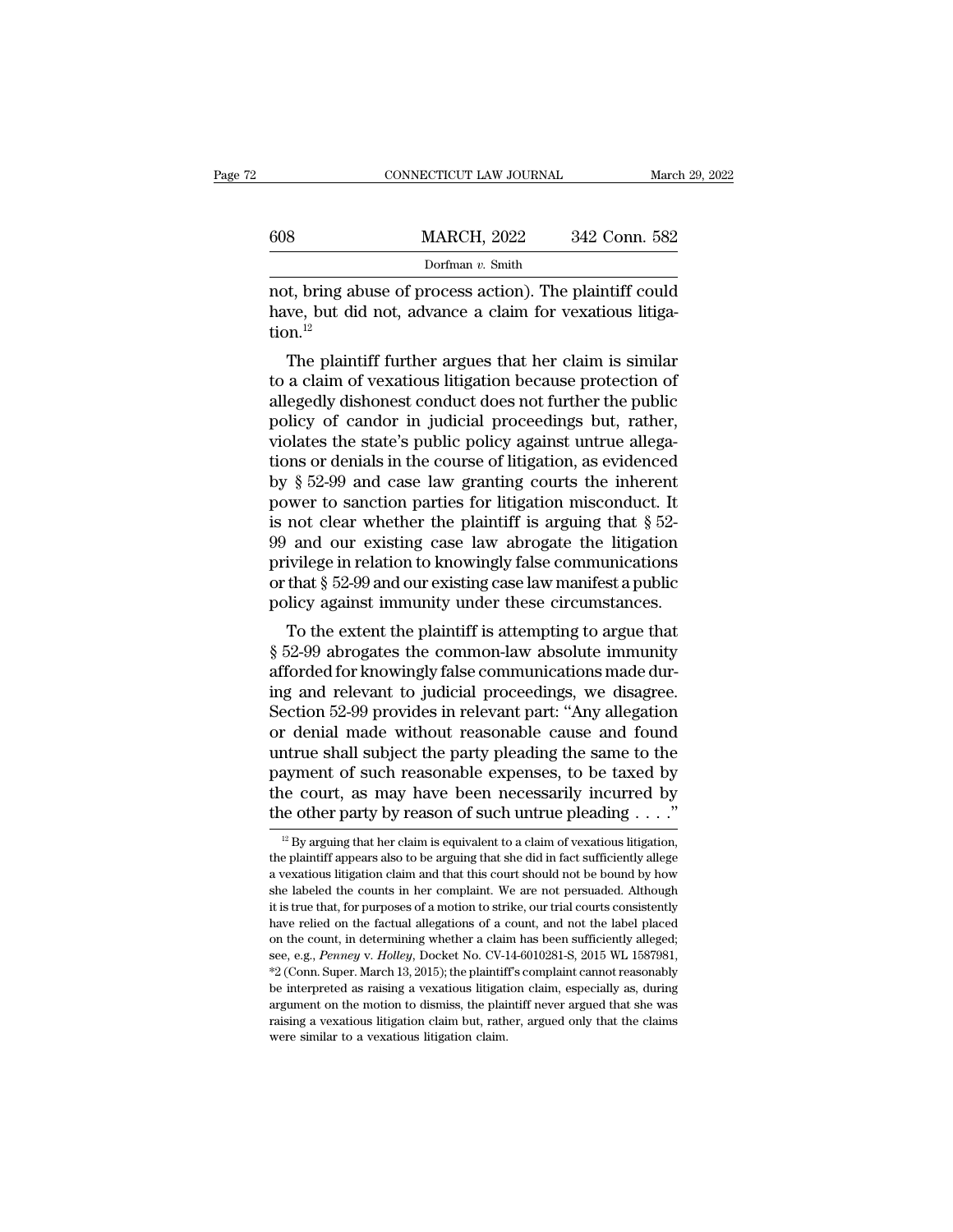| . 2022        | CONNECTICUT LAW JOURNAL | Page 73 |  |
|---------------|-------------------------|---------|--|
| 342 Conn. 582 | <b>MARCH, 2022</b>      | 609     |  |
|               | Dorfman $v$ . Smith     |         |  |

<sup>2022</sup> CONNECTICUT LAW JOURNAL Page 73<br>
342 Conn. 582 MARCH, 2022 609<br>
Dorfman v. Smith<br>
"In determining whether . . . a statute abrogates or<br>
modifies a [common-law] rule the construction must<br>
he strict and the exerction 342 Conn. 582 MARCH, 2022 609<br>
Dorfman v. Smith<br>
"In determining whether . . . a statute abrogates or<br>
modifies a [common-law] rule the construction must<br>
be strict, and the operation of a statute in derogation<br>
of the co 342 Conn. 582 MARCH, 2022 609<br>
Dorfman v. Smith<br>
"In determining whether . . . . a statute abrogates or<br>
modifies a [common-law] rule the construction must<br>
be strict, and the operation of a statute in derogation<br>
of the 342 Conn. 582 MARCH, 2022 609<br>
Dorfman v. Smith<br>
"In determining whether . . . a statute abrogates or<br>
modifies a [common-law] rule the construction must<br>
be strict, and the operation of a statute in derogation<br>
of the co borthan v. Smith<br>
"In determining whether . . . . a statute abrogates or<br>
modifies a [common-law] rule the construction must<br>
be strict, and the operation of a statute in derogation<br>
of the common law is to be limited to "In determining whether  $\dots$  a statute abrogates or modifies a [common-law] rule the construction must be strict, and the operation of a statute in derogation of the common law is to be limited to matters clearly brought "In determining whether  $\ldots$  a statute abrogates or modifies a [common-law] rule the construction must<br>be strict, and the operation of a statute in derogation<br>of the common law is to be limited to matters clearly<br>brought modifies a [common-law] rule the construction must<br>be strict, and the operation of a statute in derogation<br>of the common law is to be limited to matters clearly<br>brought within its scope.... Although the legislature<br>may el be strict, and the operation of a statute in derogation<br>of the common law is to be limited to matters clearly<br>brought within its scope.... Although the legislature<br>may eliminate a [common-law] right by statute, the pre-<br>s of the common law is to be limited to matters clearly<br>brought within its scope.... Although the legislature<br>may eliminate a [common-law] right by statute, the pre-<br>sumption that the legislature does not have such a pur-<br>po brought within its scope.... Although the legislature<br>may eliminate a [common-law] right by statute, the pre-<br>sumption that the legislature does not have such a pur-<br>pose can be overcome only if the legislative intent is<br>c expression. mption that the regislature does not have such a pur-<br>see can be overcome only if the legislative intent is<br>early and plainly expressed." (Internal quotation<br>arks omitted.) *Hopkins* v. O'Connor, supra, 282 Conn.<br>3. Secti pose can be overcome only if the regislative intent is<br>clearly and plainly expressed." (Internal quotation<br>marks omitted.) Hopkins v. O'Connor, supra, 282 Conn.<br>843. Section 52-99 contains no such clear and plain<br>expressio

clearly and plainly expressed. (internal quotation<br>marks omitted.) Hopkins v. O'Connor, supra, 282 Conn.<br>843. Section 52-99 contains no such clear and plain<br>expression.<br>To the extent the plaintiff is arguing that public po That is onlined.) *Hopkins* v. O Comor, supra, 282 Com.<br>843. Section 52-99 contains no such clear and plain<br>expression.<br>To the extent the plaintiff is arguing that public policy<br>disfavors immunity under these circumstance For a discussion.<br>To the extent the plaintiff is arguing that public policy<br>disfavors immunity under these circumstances, we dis-<br>agree. If anything, as discussed more in part II C of this<br>opinion, § 52-99 demonstrates tha expression.<br>
To the extent the plaintiff is arguing that public policy<br>
disfavors immunity under these circumstances, we dis-<br>
agree. If anything, as discussed more in part II C of this<br>
opinion, § 52-99 demonstrates that To the extent the plaintiff is arguing that public policy<br>disfavors immunity under these circumstances, we dis-<br>agree. If anything, as discussed more in part II C of this<br>opinion, § 52-99 demonstrates that other remedies e disfavors immunity under these circumstances, we disagree. If anything, as discussed more in part II C of this<br>opinion, § 52-99 demonstrates that other remedies exist<br>for addressing and disincentivizing the alleged conduct agree. If anything, as discussed more in part II C of this<br>opinion, § 52-99 demonstrates that other remedies exist<br>for addressing and disincentivizing the alleged conduct.<br>Additionally, our case law does not support a publ opinion, § 52-99 demonstrates that other remedies exist<br>for addressing and disincentivizing the alleged conduct.<br>Additionally, our case law does not support a public<br>policy disfavoring immunity for false pleadings but, to<br> for addressing and disincentivizing the alleged conduct.<br>Additionally, our case law does not support a public<br>policy disfavoring immunity for false pleadings but, to<br>the contrary, manifests, as discussed, a policy in favor Additionally, our case law does not support a public<br>policy disfavoring immunity for false pleadings but, to<br>the contrary, manifests, as discussed, a policy in favor<br>of immunizing communications made during and rele-<br>vant policy disfavoring immunity for false pleadings but, to<br>the contrary, manifests, as discussed, a policy in favor<br>of immunizing communications made during and rele-<br>vant to litigation, even if they are intentionally false<br>a the contrary, manifests, as discussed, a policy in favor<br>of immunizing communications made during and rele-<br>vant to litigation, even if they are intentionally false<br>and malicious. The cases the plaintiff cites in support<br>o of immunizing communicativant to litigation, even if the and malicious. The cases the of her public policy argumention and abuse of process can<br>were not alleged in the prese the litigation privilege.<br>Our conclusion does no In the magazion, even if they are intentionally raised malicious. The cases the plaintiff cites in support her public policy argument either are vexatious litigation and abuse of process cases—causes of action that are not and mancious. The cases the plaintin cites in support<br>of her public policy argument either are vexatious litiga-<br>tion and abuse of process cases—causes of action that<br>were not alleged in the present case—or do not involve<br>

of her public policy argument entier are vexatious higation and abuse of process cases—causes of action that<br>were not alleged in the present case—or do not involve<br>the litigation privilege.<br>Our conclusion does not, as the from and abuse of process cases—causes of action that<br>were not alleged in the present case—or do not involve<br>the litigation privilege.<br>Our conclusion does not, as the plaintiff argues, ren-<br>der § 52-99 useless because part were not aneged in the present case—or do not involve<br>the litigation privilege.<br>Our conclusion does not, as the plaintiff argues, ren-<br>der  $\S 52-99$  useless because parties may seek sanctions<br>for litigation misconduct und The migation privilege.<br>
Our conclusion does not, as the plaintiff argues, render  $\S$  52-99 useless because parties may seek sanctions<br>
for litigation misconduct under this statute. Our holding<br>
means only that this statu Our conclusion does not, as the plaintiff argues, render  $\S$  52-99 useless because parties may seek sanctions<br>for litigation misconduct under this statute. Our holding<br>means only that this statute does not support the pla der § 52-99 useless because parties may seek sanctions<br>for litigation misconduct under this statute. Our holding<br>means only that this statute does not support the plain-<br>tiff's bringing of a private right of action premise for litigation misconduct under this statute. Our holding<br>means only that this statute does not support the plain-<br>tiff's bringing of a private right of action premised on<br>this conduct. For this reason, there is no merit t means only that this statute does not support the plaintiff's bringing of a private right of action premised on this conduct. For this reason, there is no merit to the plaintiff's argument that, because § 52-99 and the cou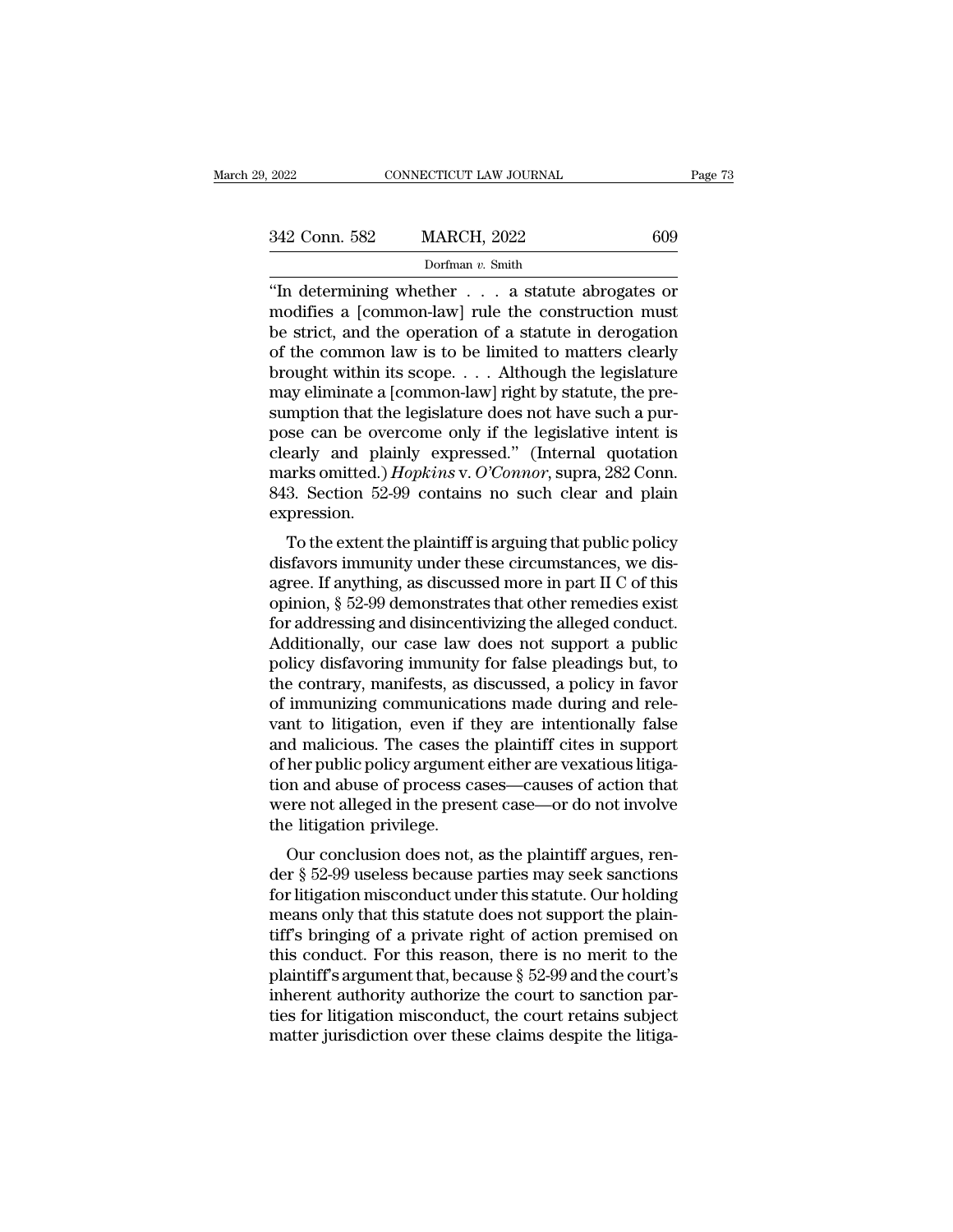|     | CONNECTICUT LAW JOURNAL                                                                                                                                                     | March 29, 2022 |
|-----|-----------------------------------------------------------------------------------------------------------------------------------------------------------------------------|----------------|
| 610 | <b>MARCH, 2022</b>                                                                                                                                                          | 342 Conn. 582  |
|     | Dorfman $v$ . Smith                                                                                                                                                         |                |
|     | tion privilege. The lack of jurisdiction over the present<br>claim did not prevent the parties from pursuing sanc-<br>tions under \$50.00 or the court's inherent outhority |                |

610 MARCH, 2022 342 Conn. 582<br>
Dorfman v. Smith<br>
tion privilege. The lack of jurisdiction over the present<br>
claim did not prevent the parties from pursuing sanc-<br>
tions under  $\S 52-99$  or the court's inherent authority. 610 MARCH, 2022 342 Conn. 582<br>Dorfman v. Smith<br>tion privilege. The lack of jurisdiction over the present<br>claim did not prevent the parties from pursuing sanc-<br>tions under § 52-99 or the court's inherent authority.<br>The pla  $\frac{1}{\text{Dorfman } v \cdot \text{Smith}}$ <br>
Dorfman  $v \cdot \text{Smith}}$ <br>
Dorfman  $v \cdot \text{Smith}}$ <br>
Dorfman  $v \cdot \text{Smith}}$ <br>
Dorfman  $v \cdot \text{Smith}}$ <br>
and privilege. The lack of jurisdiction over the present<br>
also fails to recognize that, unlike § 52-<br>
The plaintiff a

 $\frac{1}{2}$  borfman v. Smith<br>tion privilege. The lack of jurisdiction over the present<br>claim did not prevent the parties from pursuing sanc-<br>tions under § 52-99 or the court's inherent authority.<br>The plaintiff also fails to tion privilege. The lack of jurisdiction over the present<br>claim did not prevent the parties from pursuing sanc-<br>tions under  $\S 52-99$  or the court's inherent authority.<br>The plaintiff also fails to recognize that, unlike tion privilege. The lack of Jurisuction over the present<br>claim did not prevent the parties from pursuing sanc-<br>tions under § 52-99 or the court's inherent authority.<br>The plaintiff also fails to recognize that, unlike § 52 premised on dishonesty. See, e.g., *Simms* v. *Seaman*, suppremised on dishonesty but to protect against retaliatory claims that are easily alleged but difficult to prove, like claims premised on dishonesty. See, e.g., *Si* The plaintiff also fails to recognize that, unlike  $\S$  52-<br>99, the purpose of the litigation privilege is not to pro-<br>hibit dishonesty but to protect against retaliatory claims<br>that are easily alleged but difficult to pro 99, the purpose of the litigation privilege is not to pro-<br>hibit dishonesty but to protect against retaliatory claims<br>that are easily alleged but difficult to prove, like claims<br>premised on dishonesty. See, e.g., *Simms* hibit dishonesty but to protect against retaliatory claims<br>that are easily alleged but difficult to prove, like claims<br>premised on dishonesty. See, e.g., *Simms* v. *Seaman*,<br>supra, 308 Conn. 539–40, 549. Like a claim of f that are easily alleged but difficult to prove, like claims<br>premised on dishonesty. See, e.g., *Simms v. Seaman*,<br>supra, 308 Conn. 539–40, 549. Like a claim of fraud or<br>defamation, which, likewise, involves dishonesty and<br> premised on dishonesty. See, e.g., *Simms v. Seaman*, supra, 308 Conn. 539–40, 549. Like a claim of fraud or defamation, which, likewise, involves dishonesty and false communications, it is easy to allege, but more difficu supra, 308 Conn. 539–40, 549. Like a claim of fraud or<br>defamation, which, likewise, involves dishonesty and<br>false communications, it is easy to allege, but more<br>difficult to prove, that a defendant intentionally made<br>misre defamation, which, likewise, involves dishonesty and<br>false communications, it is easy to allege, but more<br>difficult to prove, that a defendant intentionally made<br>misrepresentations and advanced false allegations in<br>pleadin false communications, it is easy to allege, but more<br>difficult to prove, that a defendant intentionally made<br>misrepresentations and advanced false allegations in<br>pleadings. Although there is some evidence in the pres-<br>ent difficult to prove, that a defendant intentionally made<br>misrepresentations and advanced false allegations in<br>pleadings. Although there is some evidence in the pres-<br>ent case that the defendant had no basis to assert the<br>sp misrepresentations and advanced false allegations in<br>pleadings. Although there is some evidence in the pres-<br>ent case that the defendant had no basis to assert the<br>special defense of contributory negligence, this kind of<br>e pleadings. Although there is some evidence in the present case that the defendant had no basis to assert the special defense of contributory negligence, this kind of evidence—what a party knew and when—is difficult to prov ent case that the defendant had no basis to assert the<br>special defense of contributory negligence, this kind of<br>evidence—what a party knew and when—is difficult to<br>prove. Withholding immunity as to the claim at issue<br>has t special defense of contributory negligence, this kind of<br>evidence—what a party knew and when—is difficult to<br>prove. Withholding immunity as to the claim at issue<br>has the potential to open the floodgates to retaliatory<br>acti evidence—what a party knew and v<br>prove. Withholding immunity as to<br>has the potential to open the flood<br>actions every time a plaintiff preva<br>action in which the defendant rais<br>special defense or made an allegati<br>was at odds by the potential to open the floodgates to retaliatory<br>s the potential to open the floodgates to retaliatory<br>tions every time a plaintiff prevails in an underlying<br>tion in which the defendant raised an unsuccessful<br>ecial d has the potential to open the hootgates to retanatory<br>actions every time a plaintiff prevails in an underlying<br>action in which the defendant raised an unsuccessful<br>special defense or made an allegation in a pleading that<br>w

actions every time a plaintiff prevails in an underlying<br>action in which the defendant raised an unsuccessful<br>special defense or made an allegation in a pleading that<br>was at odds with the verdict.<br>This possibility of retal action in which the defendant raised an differencessful<br>special defense or made an allegation in a pleading that<br>was at odds with the verdict.<br>This possibility of retaliatory litigation is made clear<br>by the plaintiff's own special defense of made an anegation in a preading that<br>was at odds with the verdict.<br>This possibility of retaliatory litigation is made clear<br>by the plaintiff's own argument before the trial court.<br>There, the plaintiff su was at oldes with the verdict.<br>
This possibility of retaliatory litigation is made clear<br>
by the plaintiff's own argument before the trial court.<br>
There, the plaintiff suggested that, in regard to such<br>
claims, a hearing i This possibility of retaliatory litigation is made clear<br>by the plaintiff's own argument before the trial court.<br>There, the plaintiff suggested that, in regard to such<br>claims, a hearing is required to determine jurisdictio by the plaintiff's own argument before the trial court.<br>There, the plaintiff suggested that, in regard to such<br>claims, a hearing is required to determine jurisdiction<br>because these claims are actionable only if there was<br>n There, the plaintiff suggested that, in regard to such claims, a hearing is required to determine jurisdiction<br>because these claims are actionable only if there was<br>no basis in fact for the defendant's special defense.<br>Alt claims, a hearing is required to determine jurisdiction<br>because these claims are actionable only if there was<br>no basis in fact for the defendant's special defense.<br>Although no hearing was in fact held in the present<br>case, because these claims are actionable only if there was<br>no basis in fact for the defendant's special defense.<br>Although no hearing was in fact held in the present<br>case, and the plaintiff argues on appeal that the record<br>is su no basis in fact for the defendant's special defense.<br>Although no hearing was in fact held in the present<br>case, and the plaintiff argues on appeal that the record<br>is sufficient to establish that the defendant had no basis<br> Although no hearing was in fact held in the present<br>case, and the plaintiff argues on appeal that the record<br>is sufficient to establish that the defendant had no basis<br>in fact for its special defense based on the depositio case, and the plaintiff argues on appeal that the record<br>is sufficient to establish that the defendant had no basis<br>in fact for its special defense based on the deposition<br>of its representative, the plaintiff's argument sh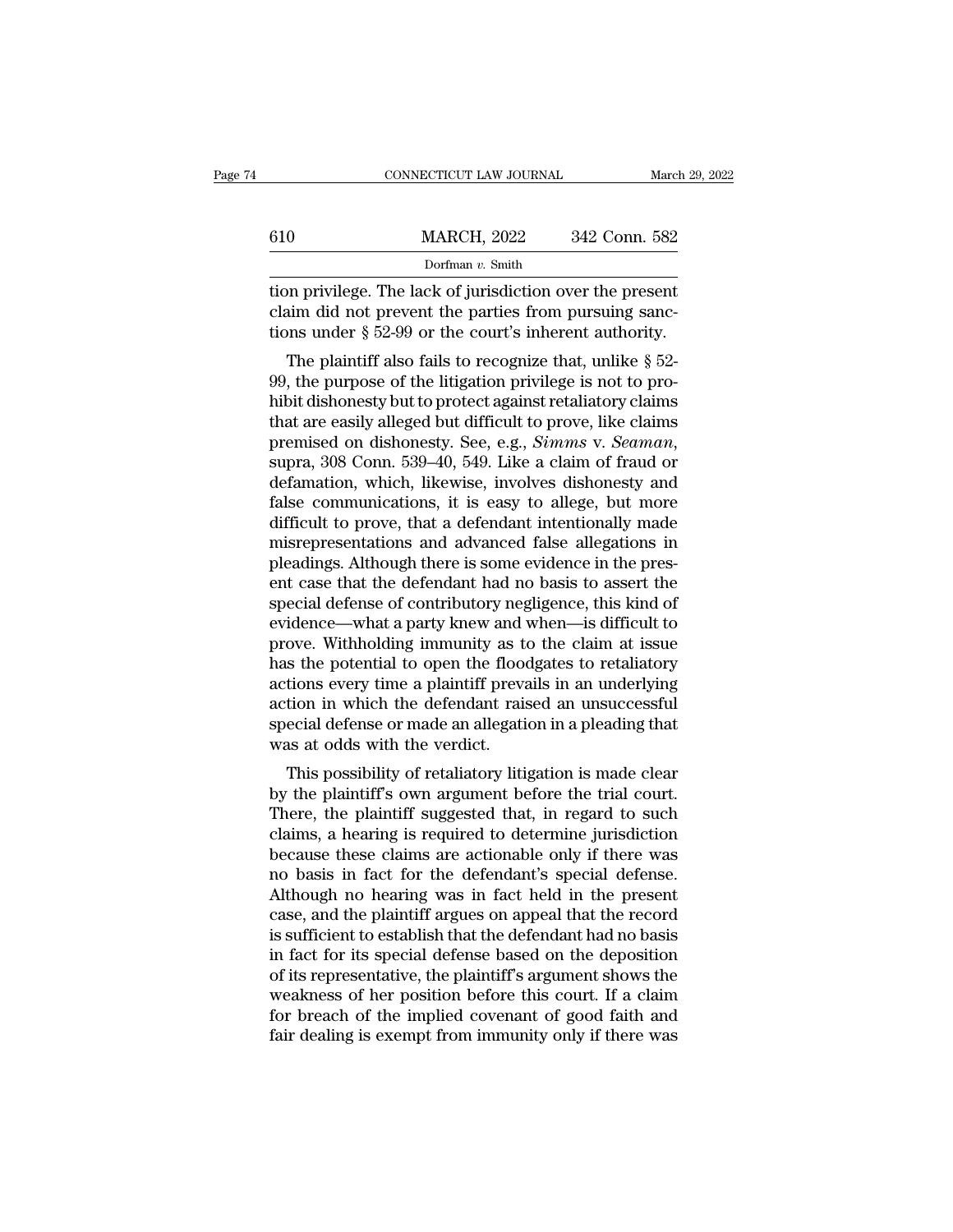| , 2022        | CONNECTICUT LAW JOURNAL | Page 75 |
|---------------|-------------------------|---------|
| 342 Conn. 582 | <b>MARCH, 2022</b>      | 611     |
|               | Dorfman v. Smith        |         |

evidentiary support for the allegation that the defendant<br>
evidentiary support for the allegation that the defendant<br>
knew its statement had no basis in fact, and a "jurisdic-<br>
tional" boring would have to be hold to deter 342 Conn. 582 MARCH, 2022 611<br>Dorfman v. Smith<br>evidentiary support for the allegation that the defendant<br>knew its statement had no basis in fact, and a "jurisdic-<br>tional" hearing would have to be held to determine this<br>pr 342 Conn. 582 MARCH, 2022 611<br>Dorfman v. Smith<br>evidentiary support for the allegation that the defendant<br>knew its statement had no basis in fact, and a "jurisdic-<br>tional" hearing would have to be held to determine this<br>pr 342 Conn. 582 MARCH, 2022 611<br>
Dorfman v. Smith<br>
evidentiary support for the allegation that the defendant<br>
knew its statement had no basis in fact, and a "jurisdic-<br>
tional" hearing would have to be held to determine thi Dorfman v. Smith<br>
evidentiary support for the allegation that the defendant<br>
knew its statement had no basis in fact, and a "jurisdic-<br>
tional" hearing would have to be held to determine this<br>
preliminary issue, then indi Dorman v. Smuth<br>evidentiary support for the allegation that the defendant<br>knew its statement had no basis in fact, and a "jurisdic-<br>tional" hearing would have to be held to determine this<br>preliminary issue, then individua evidentiary support for the allegation that the defendant<br>knew its statement had no basis in fact, and a "jurisdic-<br>tional" hearing would have to be held to determine this<br>preliminary issue, then individuals will be forced knew its statement had no basis in fact, and a "jurisdictional" hearing would have to be held to determine this preliminary issue, then individuals will be forced to defend themselves in these hearings against retaliatory tional" hearing would have to be held to determine this<br>preliminary issue, then individuals will be forced to<br>defend themselves in these hearings against retaliatory<br>claims. Such a procedure is in direct conflict with the<br> preliminary issue, then individuals will be forced to<br>defend themselves in these hearings against retaliatory<br>claims. Such a procedure is in direct conflict with the<br>purpose of the litigation privilege—to ensure "the prop defend themselves in these hearings against retaliatory<br>claims. Such a procedure is in direct conflict with the<br>purpose of the litigation privilege—to ensure "the proper<br>and efficient administration of justice"; *Hopkins* claims. Such a procedure is in direct conflict with the<br>purpose of the litigation privilege—to ensure "the proper<br>and efficient administration of justice"; *Hopkins* v.<br>O'Connor, supra, 282 Conn. 839; and to protect indivi purpose of the litigat<br>and efficient admin<br>O'Connor, supra, 282<br>als from "incurring t<br>ated with defending<br>quotation marks on<br>308 Conn. 539.<br>Accordingly, the Connor, supra, 282 Conn. 839; and to protect individu-<br>
s from "incurring the costs and inconvenience associ-<br>
ed with defending a [retaliatory] suit  $\ldots$ ." (Internal<br>
otation marks omitted.) Simms v. Seaman, supra,<br>
8 C  $\sigma$  comon, supra, 202 comit 000, and to protect individuals from "incurring the costs and inconvenience associated with defending a [retaliatory] suit . . . . " (Internal quotation marks omitted.) *Simms* v. *Seaman*, su ally a claim a claim of the defending a predition of a claim of defamation of the plaintiff's claim for bread inplied covenant of good faith and fair dealing a kin to a claim of defamation or fraud.

Accordingly, the plaintiff's claim for breach of the<br>plied covenant of good faith and fair dealing is more<br>in to a claim of defamation or fraud.<br>C<br>Finally,<sup>13</sup> we consider whether safeguards other than<br>vil liability deter

## C<sub>c</sub>

Accordingly, the plaintiff's claim for breach of the<br>implied covenant of good faith and fair dealing is more<br>akin to a claim of defamation or fraud.<br> $C$ <br>Finally,<sup>13</sup> we consider whether safeguards other than<br>civil liabili implied covenant of good faith and fair dealing is more<br>akin to a claim of defamation or fraud.<br> $C$ <br>Finally,<sup>13</sup> we consider whether safeguards other than<br>civil liability deter or preclude misconduct or provide<br>relief fro akin to a claim of defamation or fraud.<br>
C<br>
Finally,<sup>13</sup> we consider whether safeguards other than<br>
civil liability deter or preclude misconduct or provide<br>
relief from the alleged misconduct. See id., 552. This<br>
factor i C<br>
Finally,<sup>13</sup> we consider whether safeguards other than<br>
civil liability deter or preclude misconduct or provide<br>
relief from the alleged misconduct. See id., 552. This<br>
factor is answered by the plaintiff's own argumen Finally,<sup>13</sup> we consider whether safeguards other than civil liability deter or preclude misconduct or provide relief from the alleged misconduct. See id., 552. This factor is answered by the plaintiff's own arguments, wh Finally,<sup>13</sup> we consider whether safeguards other than<br>civil liability deter or preclude misconduct or provide<br>relief from the alleged misconduct. See id., 552. This<br>factor is answered by the plaintiff's own arguments,<br>wh civil liability deter or preclude misconduct or provide<br>relief from the alleged misconduct. See id., 552. This<br>factor is answered by the plaintiff's own arguments,<br>which highlight other such safeguards. First, § 52-99<br>allo relief from the alleged misconduct. See id., 552. This<br>factor is answered by the plaintiff's own arguments,<br>which highlight other such safeguards. First,  $\S$  52-99<br>allows parties to seek monetary sanctions from the<br>trial factor is answered by the plaintiff's own arguments,<br>which highlight other such safeguards. First,  $\S$  52-99<br>allows parties to seek monetary sanctions from the<br>trial court for allegations and denials within parties'<br>plead which highlight other such safeguards. First, § 52-99<br>allows parties to seek monetary sanctions from the<br>trial court for allegations and denials within parties'<br>pleadings made without reasonable cause and found<br>to be untru allows parties to seek monetary sanctions from the<br>trial court for allegations and denials within parties'<br>pleadings made without reasonable cause and found<br>to be untrue. Second, the trial court has the inherent<br>authority pleadings made without reasonable cause and found<br>to be untrue. Second, the trial court has the inherent<br>authority to sanction parties for litigation misconduct.<br>See, e.g., *Maris* v. *McGrath*, 269 Conn. 834, 846–48, 850<br> to be untrue. Second, the trial court has the inherent<br>authority to sanction parties for litigation misconduct.<br>See, e.g., *Maris v. McGrath*, 269 Conn. 834, 846–48, 850<br>A.2d 133 (2004); see also *DeLaurentis v. New Haven* authority to sanction parties for litigation misconduct.<br>See, e.g., *Maris v. McGrath*, 269 Conn. 834, 846–48, 850<br>A.2d 133 (2004); see also *DeLaurentis v. New Haven*,<br>supra, 220 Conn. 264 ("[w]hile no civil remedies can<br> See, e.g., *Maris v. McGrath*, 269 Conn. 834, 846–48, 850<br>A.2d 133 (2004); see also *DeLaurentis v. New Haven*,<br>supra, 220 Conn. 264 ("[w]hile no civil remedies can<br>guard against lies . . . [p]arties or their counsel who<br>b guard against lies . . . [p]arties or their counsel who<br>behave outrageously are subject to punishment for con-<br>tempt of the court" (footnote omitted)); Jaconski v.<br> $\Delta MF$ , Inc., 208 Conn. 230, 233, 543 A.2d 728 (1988) ("[a AMF, Inc., 208 Conn. 230, 233, 543 A.2d 728 (1988) ("[a]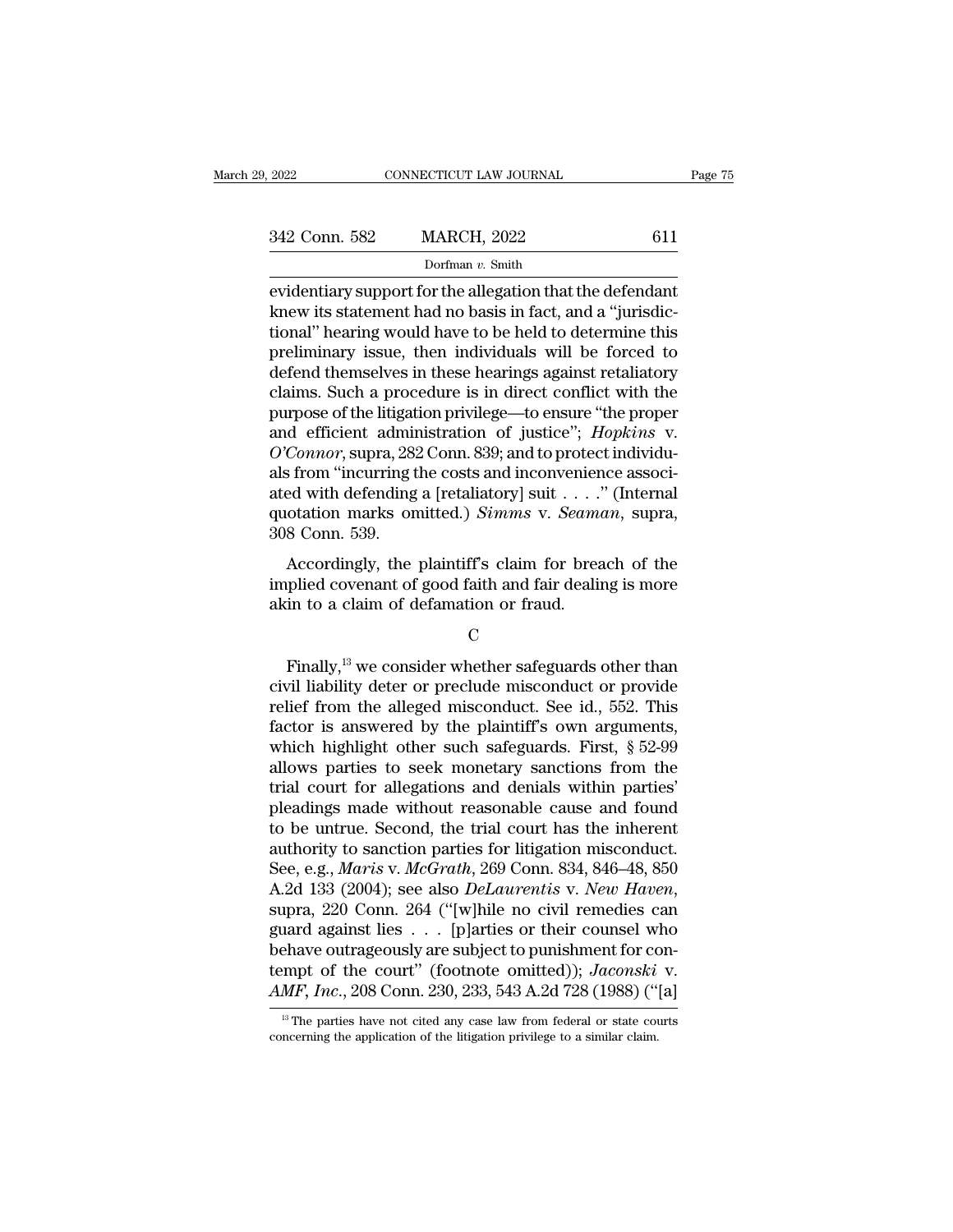## EXECUTE CONNECTICUT LAW JOURNAL March 29, 2022<br>
MARCH, 2022 342 Conn. 582<br>
Dorfman v. Smith Dorfman *v.* Smith

## CONNECTICUT LAW JOURNAL March 29, 2022<br> **EXECUTE A MARCH, 2022** 342 Conn. 582<br>
Dorfman v. Smith<br>
Trial court has the inherent power to provide for the<br>
imposition of reasonable sanctions, to compel the<br>
observance of its 612 MARCH, 2022 342 Conn. 582<br>
Dorfman v. Smith<br>
The smith<br>
The smith strip of reasonable sanctions, to compel the<br>
observance of its rules"). Further, as we noted in<br>
Simms a party may file a motion to open a judgment 612 MARCH, 2022 342 Conn. 582<br>
Dorfman v. Smith<br>
trial court has the inherent power to provide for the<br>
imposition of reasonable sanctions, to compel the<br>
observance of its rules''). Further, as we noted in<br>
Simms, a part *Simmax Smith*<br> *Simmax, Smith*<br> *Simmax, Smith*<br> *Simms*, a party may file a motion to open a judgment<br>
on the ground that the judgment was obtained by fraud<br>
or intentional material misronresentation. See *Simms*, Dorfman v. Smith<br>Dorfman v. Smith<br>Irial court has the inherent power to provide for the<br>imposition of reasonable sanctions, to compel the<br>observance of its rules"). Further, as we noted in<br>Simms, a party may file a motion borfman v. Smith<br>trial court has the inherent power to provide for the<br>imposition of reasonable sanctions, to compel the<br>observance of its rules"). Further, as we noted in<br>Simms, a party may file a motion to open a judgmen trial court has the inherent power to provide for the<br>imposition of reasonable sanctions, to compel the<br>observance of its rules"). Further, as we noted in<br>*Simms*, a party may file a motion to open a judgment<br>on the ground imposition of reasonable sanctions, to compel the<br>observance of its rules"). Further, as we noted in<br>*Simms*, a party may file a motion to open a judgment<br>on the ground that the judgment was obtained by fraud<br>or intentiona observance of its rules"). Further, as we noted in  $Simms$ , a party may file a motion to open a judgment on the ground that the judgment was obtained by fraud or intentional, material misrepresentation. See  $Simms$  v.  $Seaman$ , sup observance of its rules"). Further, as we noted in  $Simms$ , a party may file a motion to open a judgment on the ground that the judgment was obtained by fraud or intentional, material misrepresentation. See  $Simms$  v.  $Seaman$ , sup on the ground that the judgment was obtained by fraud<br>or intentional, material misrepresentation. See *Simms*<br>v. *Seaman*, supra, 308 Conn. 552. In addition, as we<br>noted in *DeLaurentis*, "[p]arties and their counsel who<br>a or intentional, material misrepresentation. See *Simms*<br>v. *Seaman*, supra, 308 Conn. 552. In addition, as we<br>noted in *DeLaurentis*, "[p]arties and their counsel who<br>abuse the process by bringing unfounded actions for<br>per v. *Seaman*, supra, 308 Conn. 552. In addition, as we noted in *DeLaurentis*, "[p]arties and their counsel who abuse the process by bringing unfounded actions for personal motives are subject to civil liability for vexatio noted in *DeLaurentis*, "[p]arties and their counsel who<br>abuse the process by bringing unfounded actions for<br>personal motives are subject to civil liability for vexa-<br>tious suit or abuse of process." *DeLaurentis* v. *New* abuse the process by bringing unfounded actions for<br>personal motives are subject to civil liability for vexa-<br>tious suit or abuse of process." *DeLaurentis* v. *New*<br>*Haven*, supra, 264. Importantly, in the present case,<br>u personal motives are subject to civil liability for vexatious suit or abuse of process." *DeLaurentis* v. *New*<br>*Haven*, supra, 264. Importantly, in the present case,<br>upon a prior action terminating in her favor, the plain tious suit or abuse of process." *DeLaurentis* v. *New*<br>*Haven*, supra, 264. Importantly, in the present case,<br>upon a prior action terminating in her favor, the plaintiff<br>could have brought a lawsuit for vexatious litigati Haven, supra, 264. Importantly, in the present case,<br>upon a prior action terminating in her favor, the plaintiff<br>could have brought a lawsuit for vexatious litigation.<br>In fact, that is what she did. These other remedies be upon a prior action terminating in her favor, the plaintiff<br>could have brought a lawsuit for vexatious litigation.<br>In fact, that is what she did. These other remedies belie<br>the plaintiff's argument that, if immunity is gra benefits. fact, that is what she did. These other remedies belie<br>e plaintiff's argument that, if immunity is granted, this<br>urt will open the floodgates to insurance companies<br>ing the litigation privilege as a loophole to engage in<br>i the plaintiff's argument that, if immunity is granted, this<br>court will open the floodgates to insurance companies<br>using the litigation privilege as a loophole to engage in<br>misconduct and deprive insureds of their contractu

court will open the floodgates to insurance companies<br>using the litigation privilege as a loophole to engage in<br>misconduct and deprive insureds of their contractual<br>benefits.<br>In sum, because the plaintiff's claim for breac using the litigation privilege as a loophole to engage in<br>misconduct and deprive insureds of their contractual<br>benefits.<br>In sum, because the plaintiff's claim for breach of<br>the implied covenant of good faith and fair deali misconduct and deprive insureds of their contractual<br>benefits.<br>In sum, because the plaintiff's claim for breach of<br>the implied covenant of good faith and fair dealing is<br>premised on false communications, does not challenge benefits.<br>
In sum, because the plaintiff's claim for breach of<br>
the implied covenant of good faith and fair dealing is<br>
premised on false communications, does not challenge<br>
the purpose underlying a judicial proceeding, is In sum, because the plaintiff's claim for breach<br>the implied covenant of good faith and fair dealing<br>premised on false communications, does not challer<br>the purpose underlying a judicial proceeding, is m<br>akin to a claim fo Finised on fase communications, does not change<br>e purpose underlying a judicial proceeding, is more<br>in to a claim for defamation or fraud, and may be<br>dressed by other remedies, we conclude that the trial<br>urt properly appli

## III

referred to a claim for defamation or fraud, and may be addressed by other remedies, we conclude that the trial<br>court properly applied the litigation privilege.<br>III<br>For the same reasons, we conclude that the trial court<br>pr akin' to a claim for detaination of fraud, and may be<br>addressed by other remedies, we conclude that the trial<br>court properly applied the litigation privilege.<br>III<br>For the same reasons, we conclude that the trial court<br>prop addressed by other refilemes, we conclude that the trial<br>court properly applied the litigation privilege.<br>III<br>For the same reasons, we conclude that the trial court<br>properly applied the litigation privilege to the plaintif Example the magnitude interaction of emotional distress<br>For the same reasons, we conclude that the trial court<br>properly applied the litigation privilege to the plaintiff's<br>claim of negligent infliction of emotional distre roperly applied the litigation privilege to the plaintiff's<br>aim of negligent infliction of emotional distress. Con-<br>ecticut appellate courts consistently have held that<br>aims of negligent infliction of emotional distress<sup>1</sup> Faim of negligent infliction of emotional distress. Connecticut appellate courts consistently have held that<br>claims of negligent infliction of emotional distress<sup>14</sup><br><sup>14</sup> The elements of the tort of negligent infliction o

necticut appellate courts consistently have held that claims of negligent infliction of emotional distress<sup>14</sup><br><sup>14</sup> The elements of the tort of negligent infliction of emotional distress are: "(1) the defendant's conduct mecticut appellate courts consistently have held that<br>
claims of negligent infliction of emotional distress<sup>14</sup><br>
<sup>14</sup> The elements of the tort of negligent infliction of emotional distress<br>
are: "(1) the defendant's condu claims of negligent infliction of emotional distress<sup>14</sup><br><sup>14</sup> The elements of the tort of negligent infliction of emotional distress<br>are: "(1) the defendant's conduct created an unreasonable risk of causing<br>the plaintiff are: "(1) the defendant's conduct created an unreasonable risk of causing<br>the plaintiff emotional distress; (2) the plaintiff's distress was foreseeable;<br>(3) the emotional distress was severe enough that it might result in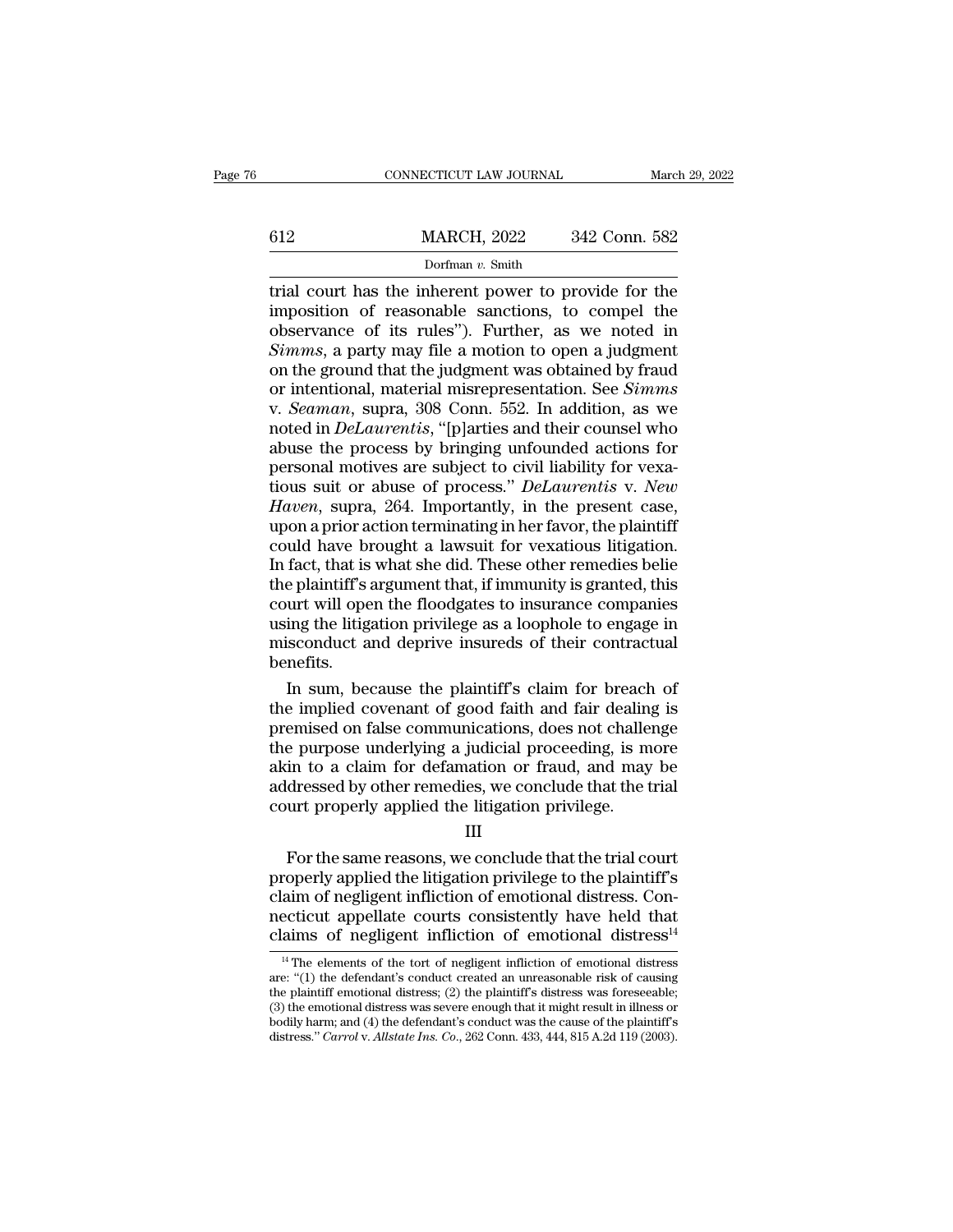Page 7<br>
Page 7<br>
2022 613<br>
Dorfman v. Smith<br>
premised on communications made during and relevant<br>
to an underlying judicial proceeding are afforded abso-<br>
and immunity Soo 0.9. *Bruno y Travelers Cos*, suppo 342 Conn. 582 MARCH, 2022 613<br>
Dorfman v. Smith<br>
premised on communications made during and relevant<br>
to an underlying judicial proceeding are afforded abso-<br>
lute immunity. See, e.g., *Bruno v. Travelers Cos.*, supra,<br>
17 142 Conn. 582 MARCH, 2022 613<br>
Dorfman v. Smith<br>
premised on communications made during and relevant<br>
to an underlying judicial proceeding are afforded abso-<br>
lute immunity. See, e.g., *Bruno* v. *Travelers Cos.*, supra,<br> 172 Conn. 582 MARCH, 2022 613<br>
Dorfman v. Smith<br>
premised on communications made during and relevant<br>
to an underlying judicial proceeding are afforded abso-<br>
lute immunity. See, e.g., *Bruno* v. *Travelers Cos.*, supra,<br> Dorfman v. Smith<br>
premised on communications made during and relevant<br>
to an underlying judicial proceeding are afforded abso-<br>
lute immunity. See, e.g., *Bruno* v. *Travelers Cos.*, supra,<br>
172 Conn. App. 719, 727; *Perug* Dorfman v. Smith<br>premised on communications made during and relevant<br>to an underlying judicial proceeding are afforded abso-<br>lute immunity. See, e.g., *Bruno v. Travelers Cos.*, supra,<br>172 Conn. App. 719, 727; *Perugini v.* premised on communications made during and relevant<br>to an underlying judicial proceeding are afforded abso-<br>lute immunity. See, e.g., *Bruno* v. *Travelers Cos.*, supra,<br>172 Conn. App. 719, 727; *Perugini* v. *Giuliano*, s to an underlying judicial proceeding are afforded abso-<br>lute immunity. See, e.g., *Bruno v. Travelers Cos.*, supra,<br>172 Conn. App. 719, 727; *Perugini v. Giuliano*, supra,<br>148 Conn. App. 873–74; *Stone v. Pattis*, supra, 1 lute immunity. See, e.g., *Bruno v. Travelers Cos.*, supra,<br>172 Conn. App. 719, 727; *Perugini v. Giuliano*, supra,<br>148 Conn. App. 873–74; *Stone v. Pattis*, supra, 144 Conn.<br>App. 99–100; see also *Simms v. Seaman*, supra, 172 Conn. App. 719, 727;<br>148 Conn. App. 873–74; *Sto*<br>App. 99–100; see also *Sti*<br>Conn. 569–70 (applying li<br>intentional infliction of em<br>communication made duri<br>judicial proceeding).<br>In the present case, the 8 Conn. App. 873–74; *Stone* v. *Pattus*, supra, 144 Conn.<br>pp. 99–100; see also *Simms* v. *Seaman*, supra, 308<br>pnn. 569–70 (applying litigation privilege to claim of<br>tentional infliction of emotional distress premised on<br> App. 99–100; see also *Simms* v. *Seaman*, supra, 308<br>Conn. 569–70 (applying litigation privilege to claim of<br>intentional infliction of emotional distress premised on<br>communication made during and relevant to underlying<br>ju

Conn. 569–70 (applying litigation privilege to claim of<br>intentional infliction of emotional distress premised on<br>communication made during and relevant to underlying<br>judicial proceeding).<br>In the present case, the plaintif intentional infliction of emotional distress premised on<br>communication made during and relevant to underlying<br>judicial proceeding).<br>In the present case, the plaintiff's allegations in sup-<br>port of this claim incorporate th communication made during and relevant to underlying<br>judicial proceeding).<br>In the present case, the plaintiff's allegations in sup-<br>port of this claim incorporate the same allegations she<br>made in her claim for breach of th judicial proceeding).<br>
In the present case, the plaintiff's allegations in sup-<br>
port of this claim incorporate the same allegations she<br>
made in her claim for breach of the implied covenant<br>
of good faith and fair dealing In the present case, the plaintiff's allegations in support of this claim incorporate the same allegations she<br>made in her claim for breach of the implied covenant<br>of good faith and fair dealing. In light of our holding in port of this claim incorporate the same allegations she<br>made in her claim for breach of the implied covenant<br>of good faith and fair dealing. In light of our holding in<br>*Simms* that that claim is premised on communications<br> made in her claim for breach of the implied covenant<br>of good faith and fair dealing. In light of our holding in<br>Simms that that claim is premised on communications<br>made during and relevant to an underlying judicial pro-<br>ce of good faith and fair dealing. In light of our holding in *Simms* that that claim is premised on communications made during and relevant to an underlying judicial proceeding, the same analysis and holding apply here. See Simms that that cla<br>made during and rel<br>ceeding, the same at<br>Simms v. Seaman,<br>the trial court prope<br>to the plaintiff's cla<br>tional distress. Eding, the stand analysis and holding apply here, see<br>
mms v. Seaman, supra, 308 Conn. 570. Accordingly,<br>
e trial court properly applied the litigation privilege<br>
the plaintiff's claim for negligent infliction of emo-<br>
nna

IV

Example of the trial court properly applied the litigation privilege<br>to the plaintiff's claim for negligent infliction of emo-<br>tional distress.<br>IV<br>The plaintiff's final count, asserting a violation of<br>CUTPA based on a viol different in the plaintiff's claim for negligent infliction of emotional distress.<br>
IV<br>
The plaintiff's final count, asserting a violation of<br>
CUTPA based on a violation of CUIPA, presents a more<br>
difficult issue. To addre IV<br>
The plaintiff's final count, asserting a violation of<br>
CUTPA based on a violation of CUIPA, presents a more<br>
difficult issue. To address this issue, it is important first<br>
to specify the allegations advanced in support IV<br>IV<br>The plaintiff's final count, asserting a violation of<br>CUTPA based on a violation of CUIPA, presents a more<br>difficult issue. To address this issue, it is important first<br>to specify the allegations advanced in support IV<br>The plaintiff's final count, asserting a violation of<br>CUTPA based on a violation of CUIPA, presents a more<br>difficult issue. To address this issue, it is important first<br>to specify the allegations advanced in support of The plaintiff's final count, asserting a violation of CUTPA based on a violation of CUIPA, presents a more difficult issue. To address this issue, it is important first to specify the allegations advanced in support of thi CUTPA based on a violation of CUIPA, presents a more<br>difficult issue. To address this issue, it is important first<br>to specify the allegations advanced in support of this<br>count. The plaintiff incorporated by reference the a difficult issue. To address this issue, it is important first<br>to specify the allegations advanced in support of this<br>count. The plaintiff incorporated by reference the alle-<br>gations she made in support of her claim for bre to specify the allegations advanced in support of this<br>count. The plaintiff incorporated by reference the alle-<br>gations she made in support of her claim for breach of<br>the implied covenant of good faith and fair dealing.<br>Ad count. The plaintiff incorporated by reference the allegations she made in support of her claim for breach of the implied covenant of good faith and fair dealing. Additionally, she alleged that the defendant's designee "t dditionally, she alleged that the defendant's designee<br>estified under oath that [the defendant] did not single<br>ut [the plaintiff] for special or unique treatment when<br>responded falsely to [her] discovery requests."<sup>15</sup><br><sup>15</sup> "testified under oath that [the defendant] did not single<br>out [the plaintiff] for special or unique treatment when<br>it responded falsely to [her] discovery requests."<sup>15</sup><br><sup>15</sup> At the time of the defendant's motion to dismis

out [the plaintiff] for special or unique treatment when<br>it responded falsely to [her] discovery requests."<sup>15</sup><br> $\frac{15}{15}$  At the time of the defendant's motion to dismiss, the complaint also<br>alleged that the defendant's but [the plaintiff] for special or unique treatment when<br>it responded falsely to [her] discovery requests."<sup>15</sup><br> $\frac{15}{15}$  At the time of the defendant's motion to dismiss, the complaint also<br>alleged that the defendant's <sup>15</sup> At the time of the defendant's motion to dismiss, the complaint also alleged that the defendant's representative "testified under oath that [the defendant] did not single out [the plaintiff] for special or unique tre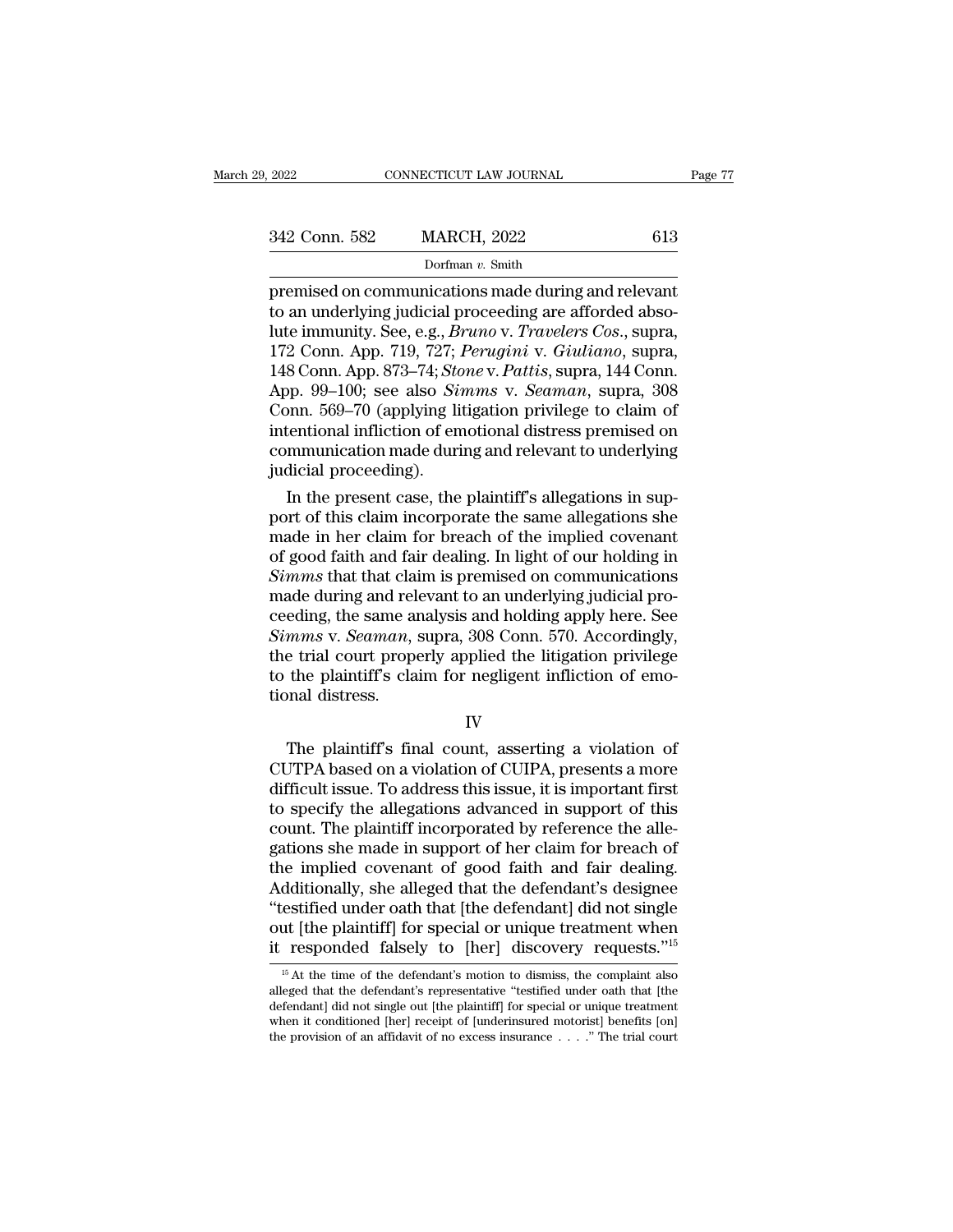|     | CONNECTICUT LAW JOURNAL |               | March 29, 2022 |
|-----|-------------------------|---------------|----------------|
|     |                         |               |                |
| 614 | <b>MARCH, 2022</b>      | 342 Conn. 582 |                |
|     | Dorfman v. Smith        |               |                |

 $\begin{array}{r|l} \text{CONRECTICUT LAW JOURNAL} & \text{March 29, 2022} \ \hline & \text{MARCH, 2022} & \text{342 Conn. } \text{582} \ \hline & \text{Dorfman } v. \text{ Smith} \ \hline \text{According to the plaintiff, this business practice violates CUIPA in that the defendant (1) misrepresented facts, (2) field to edant and implement necessarily at an charged.} \end{array}$ 614 MARCH, 2022 342 Conn. 582<br>Dorfman v. Smith<br>According to the plaintiff, this business practice violates<br>CUIPA in that the defendant (1) misrepresented facts,<br>(2) failed to adopt and implement reasonable standards<br>for t 614 MARCH, 2022 342 Conn. 582<br>
Dorfman v. Smith<br>
According to the plaintiff, this business practice violates<br>
CUIPA in that the defendant (1) misrepresented facts,<br>
(2) failed to adopt and implement reasonable standards<br> 614 MARCH, 2022 342 Conn. 582<br>
Dorfman v. Smith<br>
According to the plaintiff, this business practice violates<br>
CUIPA in that the defendant (1) misrepresented facts,<br>
(2) failed to adopt and implement reasonable standards<br> Dorfman v. Smith<br>
According to the plaintiff, this business practice violates<br>
CUIPA in that the defendant (1) misrepresented facts,<br>
(2) failed to adopt and implement reasonable standards<br>
for the prompt investigation of bondary, shall<br>discording to the plaintiff, this business practice violates<br>CUIPA in that the defendant (1) misrepresented facts,<br>(2) failed to adopt and implement reasonable standards<br>for the prompt investigation of claim According to the plaintiff, this business practice violates<br>CUIPA in that the defendant (1) misrepresented facts,<br>(2) failed to adopt and implement reasonable standards<br>for the prompt investigation of claims, (3) refused t CUIPA in that the defendant (1) misrepresented facts,<br>(2) failed to adopt and implement reasonable standards<br>for the prompt investigation of claims, (3) refused to pay<br>claims without conducting reasonable investigation, (4 (2) failed to adopt and implemen<br>for the prompt investigation of cl<br>claims without conducting reaso<br>did not attempt in good faith to  $\epsilon$ <br>and equitable settlement of clai<br>insureds to institute litigation to<br>under an insura Not impose that the settlement of claims, and (5) compelled<br>
and equitable settlement of claims, and (5) compelled<br>
sureds to institute litigation to recover amounts due<br>
der an insurance policy.<br>
"CUTPA is, on its face, a did not attempt in good faith to effectuate prompt, fair,<br>and equitable settlement of claims, and (5) compelled<br>insureds to institute litigation to recover amounts due<br>under an insurance policy.<br>"CUTPA is, on its face, a r

and equitable settlement of claims, and (5) compelled<br>insureds to institute litigation to recover amounts due<br>under an insurance policy.<br>"CUTPA is, on its face, a remedial statute that broadly<br>prohibits unfair methods of insureds to institute litigation to recover amounts due<br>under an insurance policy.<br>"CUTPA is, on its face, a remedial statute that broadly<br>prohibits unfair methods of competition and unfair or<br>deceptive acts or practices under an insurance policy.<br>
"CUTPA is, on its face, a remedial statute that broadly<br>
prohibits unfair methods of competition and unfair or<br>
deceptive acts or practices in the conduct of any trade<br>
or commerce. . . . To giv "CUTPA is, on its face, a remedial statute that broadly<br>prohibits unfair methods of competition and unfair or<br>deceptive acts or practices in the conduct of any trade<br>or commerce. . . . . To give effect to its provisions,<br> "CUTPA is, on its face, a remedial statute that broadly<br>prohibits unfair methods of competition and unfair or<br>deceptive acts or practices in the conduct of any trade<br>or commerce. . . . To give effect to its provisions,<br>[G prohibits unfair methods of competition and unfair or<br>deceptive acts or practices in the conduct of any trade<br>or commerce. . . . To give effect to its provisions,<br>[General Statutes] § 42-110g (a) of [CUTPA] establishes<br>a deceptive acts or practices in the conduct of any trade<br>or commerce. . . . To give effect to its provisions,<br>[General Statutes] § 42-110g (a) of [CUTPA] establishes<br>a private cause of action, available to [a]ny person who or commerce. . . . . To give effect to its provisions,<br>[General Statutes] § 42-110g (a) of [CUTPA] establishes<br>a private cause of action, available to [a]ny person who<br>suffers any ascertainable loss of money or property,<br>r [General Statutes] § 42-110g (a) of [CUTPA] establishes<br>a private cause of action, available to [a]ny person who<br>suffers any ascertainable loss of money or property,<br>real or personal, as a result of the use or employment<br> a private cause of action, available to [a]ny person who<br>suffers any ascertainable loss of money or property,<br>real or personal, as a result of the use or employment<br>of a method, act or practice prohibited by [General<br>Statu suffers any ascertainable loss of money or property,<br>real or personal, as a result of the use or employment<br>of a method, act or practice prohibited by [General<br>Statutes § 342-110b . . . . CUIPA, which specifically<br>prohibit real or personal, as a result of the use or employment<br>of a method, act or practice prohibited by [General<br>Statutes §] 42-110b . . . . CUIPA, which specifically<br>prohibits unfair business practices in the insurance<br>industry of a method, act or practice prohibited by [General<br>Statutes §] 42-110b . . . . CUIPA, which specifically<br>prohibits unfair business practices in the insurance<br>industry and defines what constitutes such practices in<br>that i Statutes §]  $42-110b$ .... CUIPA, which specifically<br>prohibits unfair business practices in the insurance<br>industry and defines what constitutes such practices in<br>that industry; see General Statutes § 38a-816; does not<br>auth prohibits unfair business practices in the insurance<br>industry and defines what constitutes such practices in<br>that industry; see General Statutes § 38a-816; does not<br>authorize a private right of action but, instead, empow-<br> industry and defines what constitutes such practices in<br>that industry; see General Statutes § 38a-816; does not<br>authorize a private right of action but, instead, empow-<br>ers the [insurance] commissioner to enforce its prov that industry; see General Statutes § 38a-816; does not<br>authorize a private right of action but, instead, empow-<br>ers the [insurance] commissioner to enforce its provi-<br>sions through administrative action. See General<br>Statu authorize a private right of action but, instead, empowers the [insurance] commissioner to enforce its provisions through administrative action. See General Statutes §§ 38a-817 and 38a-818. . . . [T]his court [however, has ers the [insurance] commissioner to enforce its provisions through administrative action. See General<br>Statutes §§ 38a-817 and 38a-818. . . . [T]his court<br>[however, has] determined that individuals may bring<br>an action unde sions through administrative action. See General<br>Statutes §§ 38a-817 and 38a-818. . . . [T]his court<br>[however, has] determined that individuals may bring<br>an action under CUTPA for violations of CUIPA. In<br>order to sustain Statutes §§ 38a-817 and 38a-818. . . . . [T]his court<br>[however, has] determined that individuals may bring<br>an action under CUTPA for violations of CUIPA. In<br>order to sustain a CUIPA cause of action under CUTPA,<br>a plaintiff [however, has] determined that individuals may bring<br>an action under CUTPA for violations of CUIPA. In<br>order to sustain a CUIPA cause of action under CUTPA,<br>a plaintiff must allege conduct that is proscribed by<br>CUIPA." (Ci a plaintiff must allege conduct that is proscribed by<br>CUIPA." (Citation omitted; internal quotation marks<br>omitted.) Artie's Auto Body, Inc. v. Hartford Fire Ins.<br>Co., 317 Conn. 602, 623–24, 119 A.3d 1139 (2015).<br>held that CUIPA." (Citation omitted; internal quotation marks<br>omitted.) Artie's Auto Body, Inc. v. Hartford Fire Ins.<br>Co., 317 Conn. 602, 623–24, 119 A.3d 1139 (2015).<br>held that absolute immunity did not bar this portion of the plai omitted.) Artie's Auto Body<br>Co., 317 Conn. 602, 623–24,<br>held that absolute immunity did not ba<br>claim. Because the plaintiff has since<br>we do not consider it in our analysis.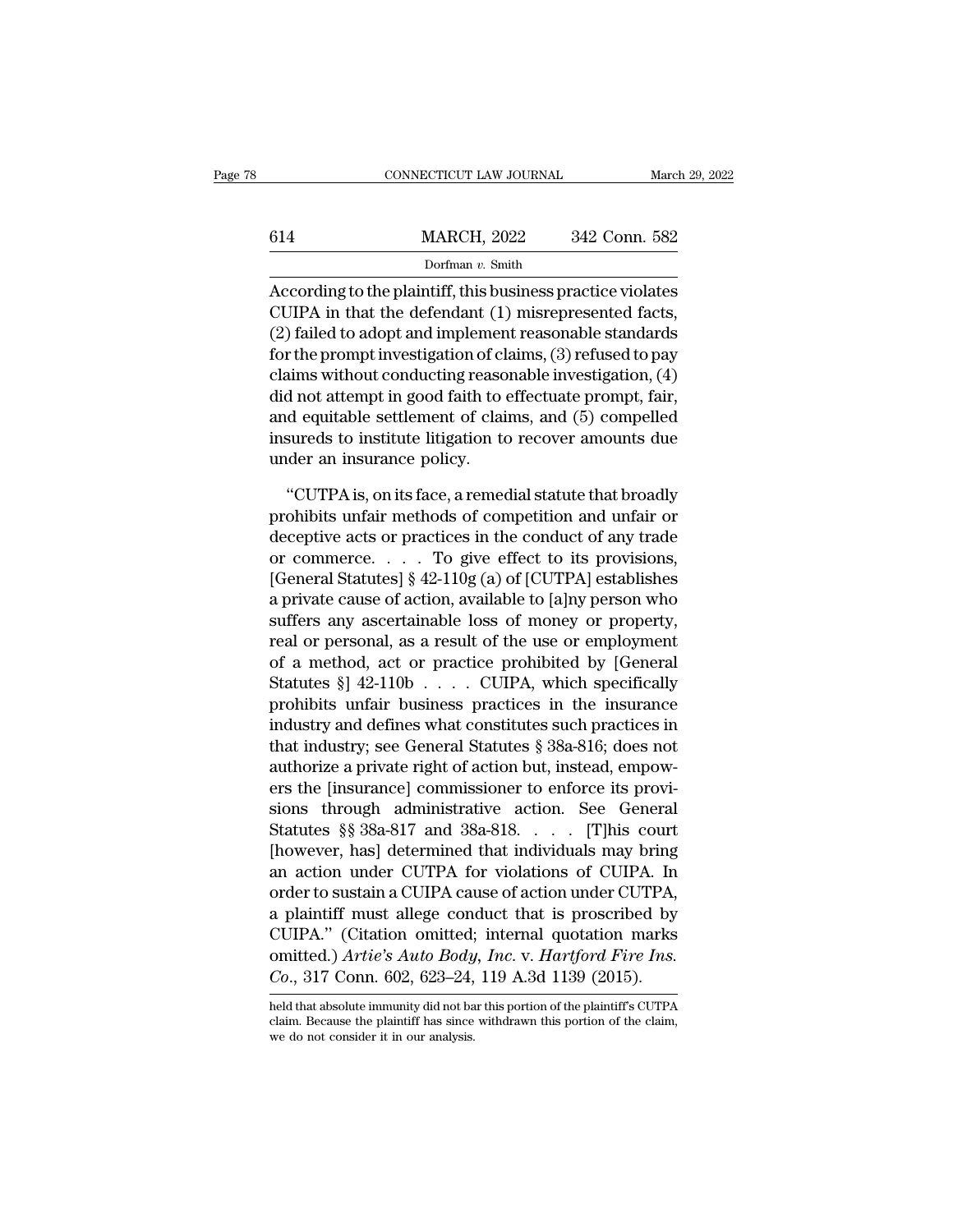$\begin{array}{r|l} \text{22} & \text{COMNETICUT LAW JOURNAL} & \text{Page 79} \ \text{2} & \text{Conn. } 582 & \text{MARCH, } 2022 & 615 \ \text{Dorfman } v. \text{ Smith} & \text{Relevant to the present claim, CUIPA prohibits unfair} \ \text{aim settlement practices, which the legislative has final as "fclommitting or performing with such free.} \end{array}$ 342 Conn. 582 MARCH, 2022 615<br>Dorfman v. Smith<br>Relevant to the present claim, CUIPA prohibits unfair<br>claim settlement practices, which the legislature has<br>defined as "[c]ommitting or performing with such *fre-*<br>quency as 342 Conn. 582 MARCH, 2022 615<br>
Dorfman v. Smith<br>
Relevant to the present claim, CUIPA prohibits unfair<br>
claim settlement practices, which the legislature has<br>
defined as "[c]ommitting or performing with such *fre-*<br> *quen* **and S42 Conn. 582 MARCH, 2022** 615<br> **borfman v. Smith**<br> **Relevant to the present claim, CUIPA prohibits unfair**<br>
claim settlement practices, which the legislature has<br>
defined as "[c]ommitting or performing with such *f* **SECORT:** 502 **MARCH**, 5022 **CORT**<br>
Dorfman v. Smith<br>
Relevant to the present claim, CUIPA prohibits unfair<br>
claim settlement practices, which the legislature has<br>
defined as "[c]ommitting or performing with such *fre-*<br> Dorfman v. Smith<br>
Relevant to the present claim, CUIPA prohibits unfair<br>
claim settlement practices, which the legislature has<br>
defined as "[c]ommitting or performing with such *fre-*<br> *quency* as to indicate a general bu Relevant to the present claim, CUIPA prohibits unfair<br>claim settlement practices, which the legislature has<br>defined as "[c]ommitting or performing with such fre-<br>quency as to indicate a general business practice any<br>of th claim settlement practices, which the legislature has<br>defined as "[c]ommitting or performing with such *fre-*<br>quency as to indicate a general business practice any<br>of the following: (A) [m]isrepresenting pertinent facts<br>o defined as "[c]ommitting or performing with such *frequency* as to indicate a general business practice any<br>of the following: (A) [m]isrepresenting pertinent facts<br>or insurance policy provisions relating to coverages at<br>i quency as to indicate a general business practice any<br>of the following: (A) [m]isrepresenting pertinent facts<br>or insurance policy provisions relating to coverages at<br>issue . . . (C) failing to adopt and implement reason-<br> of the following: (A) [m]<br>isrepresenting pertinent facts or insurance policy provisions relating to coverages at<br>issue . . . (C) failing to adopt and implement reason-<br>able standards for the prompt investigation of claims or insurance policy provisions relating to coverages at<br>issue  $\dots$  (C) failing to adopt and implement reason-<br>able standards for the prompt investigation of claims<br>arising under insurance policies; (D) refusing to pay<br>cla issue . . . (C) failing to adopt and implement reason-<br>able standards for the prompt investigation of claims<br>arising under insurance policies; (D) refusing to pay<br>claims without conducting a reasonable investigation<br>based able standards for the prompt investigation of claims<br>arising under insurance policies; (D) refusing to pay<br>claims without conducting a reasonable investigation<br>based [on] all available information  $\dots$  (F) not<br>attempting arising under insurance policies; (D) refusing to pay<br>claims without conducting a reasonable investigation<br>based [on] all available information  $\dots$  (F) not<br>attempting in good faith to effectuate prompt, fair and<br>equitabl claims without conducting a reasonable investigation<br>based [on] all available information  $\dots$  (F) not<br>attempting in good faith to effectuate prompt, fair and<br>equitable settlements of claims in which liability has<br>become based [on] all available information . . . . (F) not<br>attempting in good faith to effectuate prompt, fair and<br>equitable settlements of claims in which liability has<br>become reasonably clear; (G) compelling insureds to<br>insti attempting in good faith to effectuate prompt, fair and<br>equitable settlements of claims in which liability has<br>become reasonably clear; (G) compelling insureds to<br>institute litigation to recover amounts due under an<br>insur equitable settlements of claims in which liability has<br>become reasonably clear; (G) compelling insureds to<br>institute litigation to recover amounts due under an<br>insurance policy by offering substantially less than the<br>amou become reasonably clear; (G) compelling insureds to<br>institute litigation to recover amounts due under an<br>insurance policy by offering substantially less than the<br>amounts ultimately recovered in actions brought by<br>such insu institute litigation to recover amounts due under an<br>insurance policy by offering substantially less than the<br>amounts ultimately recovered in actions brought by<br>such insureds . . . ." (Emphasis added.) General Stat-<br>utes insurance policy by offering substantially less than the<br>amounts ultimately recovered in actions brought by<br>such insureds . . . ." (Emphasis added.) General Stat-<br>utes § 38a-816 (6). To establish that the improper con-<br>du amounts ultimately recovered in actions brought by<br>such insureds . . . ." (Emphasis added.) General Stat-<br>utes § 38a-816 (6). To establish that the improper con-<br>duct occurred with "such *frequency* as to indicate a<br>gener such insureds . . . ." (Emphasis added.) General Stat-<br>utes § 38a-816 (6). To establish that the improper con-<br>duct occurred with "such *frequency* as to indicate a<br>general business practice"; (emphasis added) General<br>Sta utes § 38a-816 (6). To establish that the improper con-<br>duct occurred with "such *frequency* as to indicate a<br>general business practice"; (emphasis added) General<br>Statutes § 38a-816 (6); the plaintiff must allege and<br>estab duct occurred with "such *frequency* as to indicat<br>general business practice"; (emphasis added) General business practice"; (emphasis added) General<br>Statutes § 38a-816 (6); the plaintiff must allege<br>establish more than a s neral business practice"; (emphasis added) General<br>atutes § 38a-816 (6); the plaintiff must allege and<br>tablish more than a single act of insurance miscon-<br>ict. See, e.g., *State* v. *Acordia*, *Inc.*, 310 Conn. 1, 28,<br>A.3 Statutes § 38a-816 (6); the plaintiff must allege and<br>establish more than a single act of insurance miscon-<br>duct. See, e.g., *State* v. *Acordia*, *Inc.*, 310 Conn. 1, 28,<br>73 A.3d 711 (2013) ("CUIPA requires 'a showing of

establish more than a single act of insurance misconduct. See, e.g., *State* v. *Acordia*, *Inc.*, 310 Conn. 1, 28, 73 A.3d 711 (2013) ("CUIPA requires 'a showing of more than a single act of insurance misconduct'").<br>At or duct. See, e.g., *State* v. *Acordia*, *Inc.*, 310 Conn. 1, 28, 73 A.3d 711 (2013) ("CUIPA requires 'a showing of more than a single act of insurance misconduct").<br>At oral argument before this court, the plaintiff's appell 73 A.3d 711 (2013) ("CUIPA requires 'a showing of more<br>than a single act of insurance misconduct'").<br>At oral argument before this court, the plaintiff's<br>appellate counsel, in response to a question, repre-<br>sented that the than a single act of insurance misconduct'").<br>At oral argument before this court, the plaintiff's<br>appellate counsel, in response to a question, repre-<br>sented that the plaintiff's complaint contained an allega-<br>tion that th At oral argument before this court, the plaintiff's<br>appellate counsel, in response to a question, repre-<br>sented that the plaintiff's complaint contained an allega-<br>tion that the defendant has a business practice of<br>withhol appellate counsel, in response to a question, represented that the plaintiff's complaint contained an allegation that the defendant has a business practice of withholding information from its attorneys to ensure false plea sented that the plaintiff's complaint contained an allegation that the defendant has a business practice of withholding information from its attorneys to ensure false pleadings, as well as a business practice of alleging c tion that the defendant has a business practice of<br>withholding information from its attorneys to ensure<br>false pleadings, as well as a business practice of alleging<br>contributory negligence as a special defense in response<br>t withholding information from its attorneys to ensure<br>false pleadings, as well as a business practice of alleging<br>contributory negligence as a special defense in response<br>to every claim, even if it knows the allegation is f false pleadings, as well as a business practice of alleging<br>contributory negligence as a special defense in response<br>to every claim, even if it knows the allegation is false.<br>The plaintiff argued that this alleged conduct false pleadings, as well as a business practice of alleging<br>contributory negligence as a special defense in response<br>to every claim, even if it knows the allegation is false.<br>The plaintiff argued that this alleged conduct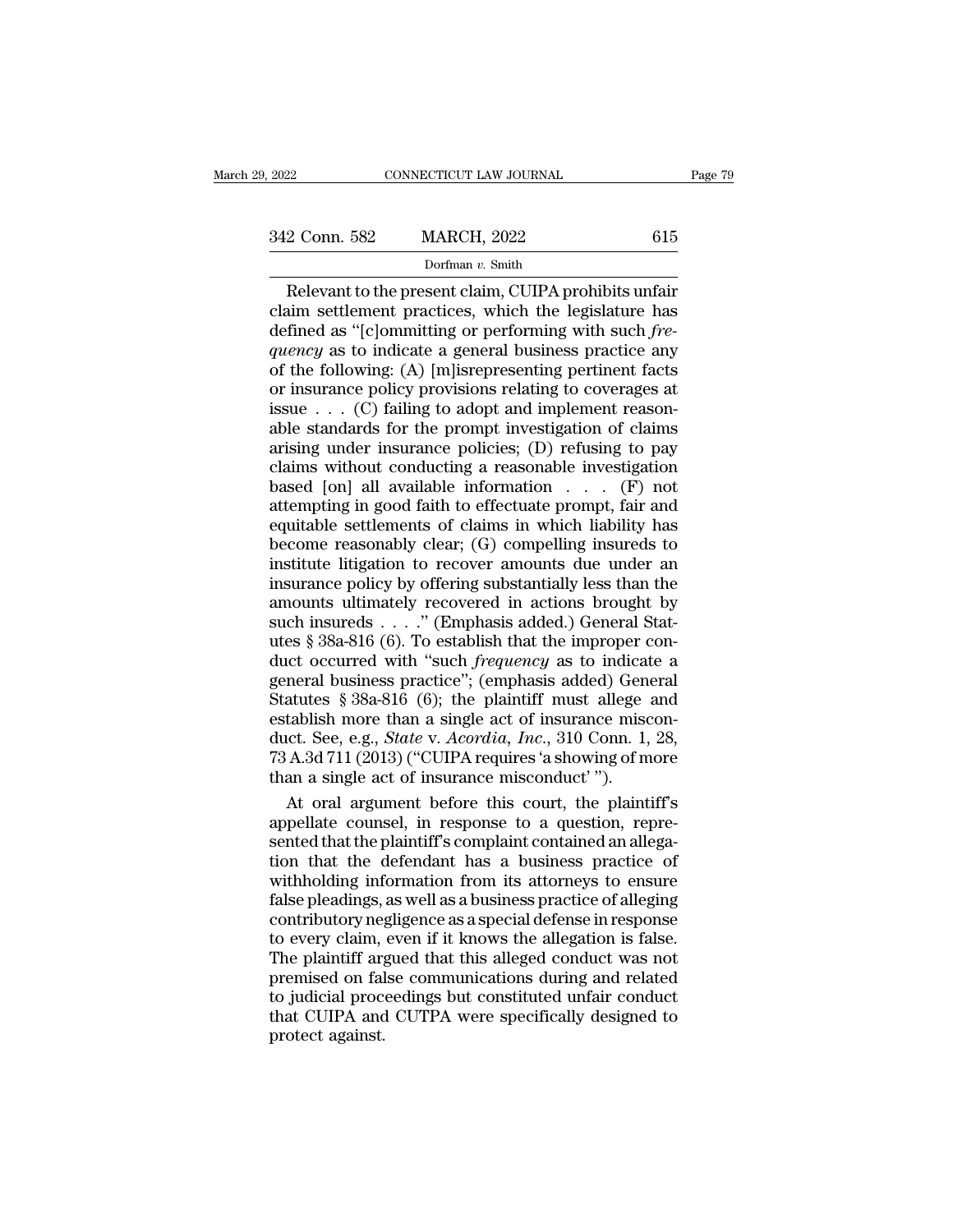## EXECUTE CONNECTICUT LAW JOURNAL March 29, 2022<br>
616 MARCH, 2022 342 Conn. 582<br>
Dorfman v. Smith Dorfman *v.* Smith

CONNECTICUT LAW JOURNAL<br> **EXECUTE ACTES 1889**<br>
Dorfman v. Smith<br>
If the plaintiff's complaint actually contained such alle-<br>
tions of a general business practice, perhaps this might<br>
ve been a closer case. But we have scou 616 MARCH, 2022 342 Conn. 582<br>Dorfman v. Smith<br>If the plaintiff's complaint actually contained such alle-<br>gations of a general business practice, perhaps this might<br>have been a closer case. But we have scoured the plain-<br> 616 MARCH, 2022 342 Conn. 582<br>
Dorfman v. Smith<br>
If the plaintiff's complaint actually contained such allegations of a general business practice, perhaps this might<br>
have been a closer case. But we have scoured the plain-616 MARCH, 2022 342 Conn. 582<br>
Dorfman v. Smith<br>
If the plaintiff's complaint actually contained such alle-<br>
gations of a general business practice, perhaps this might<br>
have been a closer case. But we have scoured the pla  $\frac{1}{\text{Normal}(1, 2022)}$  or  $\frac{1}{\text{Normal}(1, 2022)}$ <br>Dorfman v. Smith<br>If the plaintiff's complaint actually contained such alle-<br>gations of a general business practice, perhaps this might<br>have been a closer case. But we have scou Dorfman v. Smith<br>If the plaintiff's complaint actually contained such alle-<br>gations of a general business practice, perhaps this might<br>have been a closer case. But we have scoured the plain-<br>tiff's complaint in search of t If the plaintiff's complaint actually contained such allegations of a general business practice, perhaps this might have been a closer case. But we have scoured the plaintiff's complaint in search of these allegations abou gations of a general business practice, perhaps this might<br>have been a closer case. But we have scoured the plain-<br>tiff's complaint in search of these allegations about the<br>defendant's business practices to no avail. Altho have been a closer case. But we have scoured the plain-<br>tiff's complaint in search of these allegations about the<br>defendant's business practices to no avail. Although<br>there are allegations that, in the plaintiff's particul tiff's complaint in search of these allegations about the<br>defendant's business practices to no avail. Although<br>there are allegations that, in the plaintiff's particular<br>case, the defendant intentionally concealed informati defendant's business practices to no avail. Although<br>there are allegations that, in the plaintiff's particular<br>case, the defendant intentionally concealed information<br>and evidence from its attorneys and alleged the special there are allegations that, in the plaintiff's particular case, the defendant intentionally concealed information<br>and evidence from its attorneys and alleged the special<br>defense of contributory negligence despite knowing t case, the defendant intentionally concealed information<br>and evidence from its attorneys and alleged the special<br>defense of contributory negligence despite knowing this<br>allegation to be false, there are no allegations in th and evidence from its attorneys and alleged the special<br>defense of contributory negligence despite knowing this<br>allegation to be false, there are no allegations in the<br>plaintiff's complaint that this conduct occurred with<br> defense of contributory negligence despite knowing this<br>allegation to be false, there are no allegations in the<br>plaintiff's complaint that this conduct occurred with<br>such frequency as to constitute a general business pracallegation to be false, there are no allegations in the plaintiff's complaint that this conduct occurred with such frequency as to constitute a general business practice, despite the trial court's having permitted the plai plaintiff's complaint that this conduct occurred with<br>such frequency as to constitute a general business prac-<br>tice, despite the trial court's having permitted the plain-<br>tiff to amend her complaint to include a claimed<br>vi such frequency as to constitute a generatice, despite the trial court's having pert<br>tiff to amend her complaint to include violation of CUTPA after she learned of<br>conduct through discovery. Rather, the p<br>tions regarding th Eq. despite the trial court's having permitted the plain-<br>f to amend her complaint to include a claimed<br>plation of CUTPA after she learned of the defendant's<br>mduct through discovery. Rather, the plaintiff's allega-<br>pass r tiff to amend her complaint to include a claimed<br>violation of CUTPA after she learned of the defendant's<br>conduct through discovery. Rather, the plaintiff's allega-<br>tions regarding this conduct are limited to the defen-<br>da

violation of CUTPA after she learned of the defendant's<br>conduct through discovery. Rather, the plaintiff's allega-<br>tions regarding this conduct are limited to the defen-<br>dant's conduct in this case alone.<br>The plaintiff al conduct through discovery. Rather, the plaintiff's allegations regarding this conduct are limited to the defendant's conduct in this case alone.<br>The plaintiff alleged only that the defendant "did not single [her] out  $\dots$ tions regarding this conduct are limited to the defen-<br>dant's conduct in this case alone.<br>The plaintiff alleged only that the defendant "did not<br>single [her] out  $\dots$  for special or unique treatment<br>when it responded fals dant's conduct in this case alone.<br>The plaintiff alleged only that the defendant "did not<br>single [her] out  $\dots$  for special or unique treatment<br>when it responded falsely to [her] discovery requests."<sup>16</sup><br>The plaintiff the The plaintiff alleged only that the defendant "did not<br>single [her] out  $\dots$  for special or unique treatment<br>when it responded falsely to [her] discovery requests."<sup>16</sup><br>The plaintiff then alleged that such conduct constit single [her] out  $\,\ldots\,$  for special or unique treatment<br>when it responded falsely to [her] discovery requests."<sup>16</sup><br>The plaintiff then alleged that such conduct constituted<br>a general business practice. Even if we assume when it responded falsely to [her] discovery requests."<sup>16</sup><br>The plaintiff then alleged that such conduct constituted<br>a general business practice. Even if we assume that<br>these allegations are sufficient to allege that this The plaintiff then alleged that such conder a general business practice. Even if values allegations are sufficient to allege duct occurred with such frequency a general business practice,<sup>17</sup> the plaintiff as alleged, is uct occurred with such frequency as to indicate a<br>eneral business practice,<sup>17</sup> the plaintiff's CUTPA claim,<br>s alleged, is barred by the doctrine of absolute immu-<br>ty under the litigation privilege.<br><sup>16</sup> By contrast, in he general business practice,  $17$  the plaintiff's CUTPA claim, as alleged, is barred by the doctrine of absolute immunity under the litigation privilege.<br>
<sup>16</sup> By contrast, in her second amended complaint, the plaintiff set

as alleged, is barred by the doctrine of absolute immunity under the litigation privilege.<br> $\frac{16}{16}$  By contrast, in her second amended complaint, the plaintiff set forth more detailed allegations regarding how the defe as aneged, is barred by the doctrine of absolute infiniti-<br>nity under the litigation privilege.<br> $\frac{16}{16}$  By contrast, in her second amended complaint, the plaintiff set forth<br>more detailed allegations regarding how the more detailed allegations regarding how the defendant had a business practice of conditioning receipt of under<br>insured motorist benefits on the provision of an affidavit of no excess in<br>surance. Specifically, in addition t <sup>16</sup> By contrast, in her second amended complaint, the plaintiff set forth more detailed allegations regarding how the defendant had a business practice of conditioning receipt of underinsured motorist benefits on the pro For conducts allegations regarding how the defendant had a business practice of conditioning receipt of underinsured motorist benefits on the provision of an affidavit of no excess insurance. Specifically, in addition to a more detailed allegations regarding now the defendant nad a business practice of conditioning receipt of underinsured motorist benefits on the provision of an affidavit of no excess insurance. Specifically, in addition to sion of an amdavit of no excess insurance. Specifically, in addition to alleging that the defendant "did not single out [her] for special or unique treatment," the plaintiff alleged that, in not doing so, the defendant wa

that the defendant ''did not single out [her] for special or unique treatment,<br>the plaintiff alleged that, in not doing so, the defendant was "pursuing<br>conduct that [the defendant] routinely takes in its handling of claim the plaintiff alleged that, in not doing so, the defendant was "pursuing conduct that [the defendant] routinely takes in its handling of claims from other policyholders as well."<br><sup>17</sup> The defendant never filed a motion to conduct that [the defendant] routinely takes in its nandling or cother policyholders as well."<br>
<sup>17</sup> The defendant never filed a motion to strike or argued in the that the plaintiff alleged insufficient frequency to estab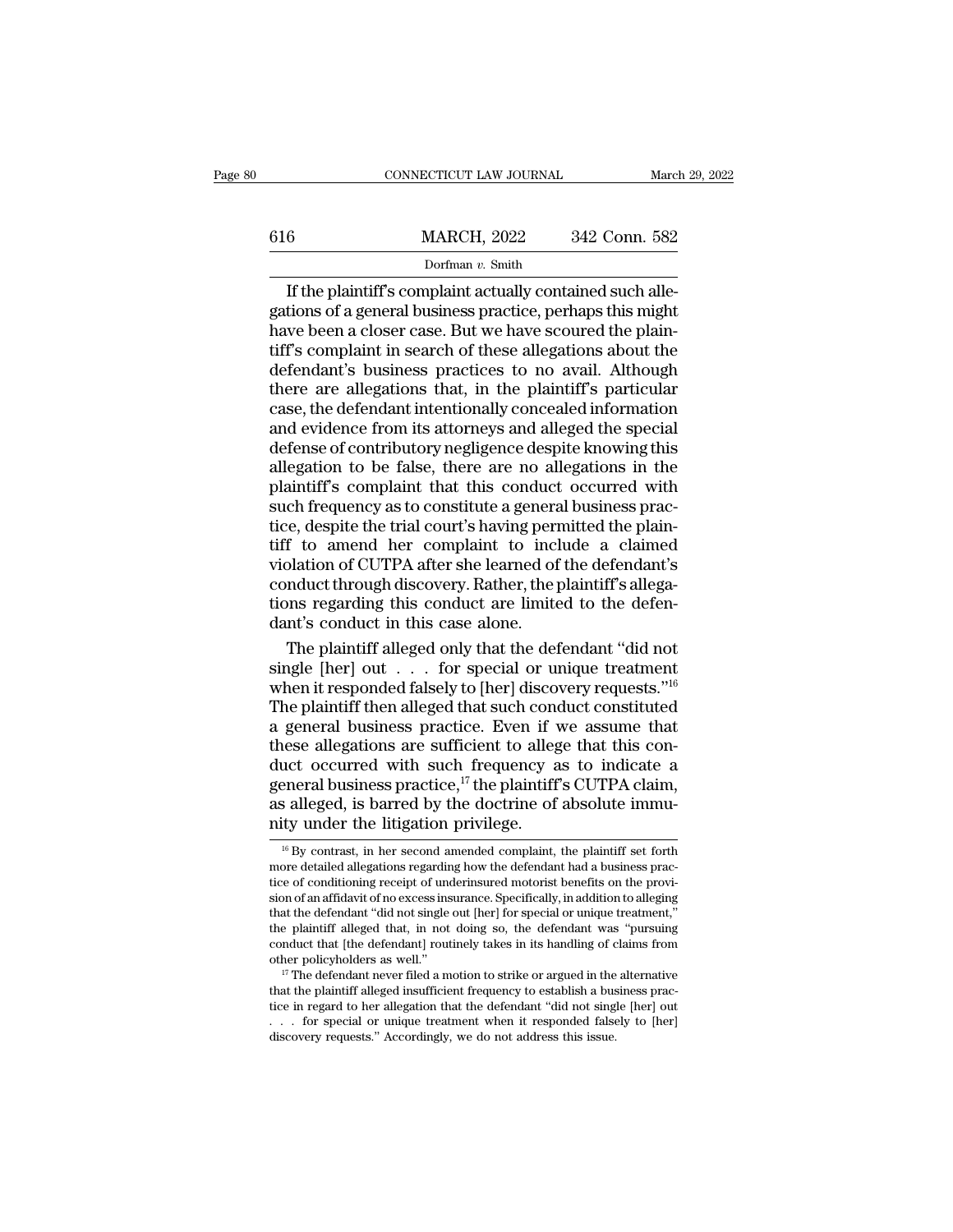| , 2022        | CONNECTICUT LAW JOURNAL | Page 81 |  |
|---------------|-------------------------|---------|--|
| 342 Conn. 582 | <b>MARCH, 2022</b>      | 617     |  |
|               | Dorfman v. Smith        |         |  |

CONNECTICUT LAW JOURNAL Page 81<br>
2 Conn. 582 MARCH, 2022 617<br>
Dorfman v. Smith<br>
A business practice of responding falsely to discovery<br>
quests, to the extent it involves "[m]isrepresenting<br>
writing facts or insurance polic 342 Conn. 582 MARCH, 2022 617<br>
Dorfman v. Smith<br>
A business practice of responding falsely to discovery<br>
requests, to the extent it involves "[m]isrepresenting<br>
pertinent facts or insurance policy provisions relating to<br>
c 342 Conn. 582 MARCH, 2022 617<br>
Dorfman v. Smith<br>
A business practice of responding falsely to discovery<br>
requests, to the extent it involves "[m]isrepresenting<br>
pertinent facts or insurance policy provisions relating to<br> 342 Conn. 582 MARCH, 2022 617<br>
Dorfman v. Smith<br>
A business practice of responding falsely to discovery<br>
requests, to the extent it involves "[m]isrepresenting<br>
pertinent facts or insurance policy provisions relating to<br> Dorfman v. Smith<br>Dorfman v. Smith<br>Republished and the extent it involves "[m]<br>isrepresenting<br>pertinent facts or insurance policy provisions relating to<br>coverages at issue," is prohibited under CUIPA. General<br>Statutes § 38a borman v. smith<br>A business practice of responding falsely to discovery<br>requests, to the extent it involves "[m]isrepresenting<br>pertinent facts or insurance policy provisions relating to<br>coverages at issue," is prohibited un A business practice of responding falsely to discovery<br>requests, to the extent it involves "[m]isrepresenting<br>pertinent facts or insurance policy provisions relating to<br>coverages at issue," is prohibited under CUIPA. Gene requests, to the extent it involves "[m]isrepresenting<br>pertinent facts or insurance policy provisions relating to<br>coverages at issue," is prohibited under CUIPA. General<br>Statutes § 38a-816 (6) (A). The parties have not cit pertinent facts or insurance policy provisions relating to<br>coverages at issue," is prohibited under CUIPA. General<br>Statutes § 38a-816 (6) (A). The parties have not cited<br>any case law—from this court, the federal courts, or coverages at issue," is prohibited under CUIPA. General<br>Statutes § 38a-816 (6) (A). The parties have not cited<br>any case law—from this court, the federal courts, or<br>sister state courts—that has addressed whether the liti-<br>g Statutes § 38a-816 (6) (A). The parties have not cited<br>any case law—from this court, the federal courts, or<br>sister state courts—that has addressed whether the liti-<br>gation privilege applies to claims for violating statute any case law—from this court, the federal courts, or<br>sister state courts—that has addressed whether the liti-<br>gation privilege applies to claims for violating statutes<br>prohibiting unfair insurance practices. In our own<br>res sister state courts—that has addressed whether the litigation privilege applies to claims for violating statutes prohibiting unfair insurance practices. In our own research, we have found only one case addressing this issu gation privilege applies to claims for violating statutes<br>prohibiting unfair insurance practices. In our own<br>research, we have found only one case addressing this<br>issue. The United States District Court for the Eastern<br>Dis prohibiting unfair insurance practices. In our own<br>research, we have found only one case addressing this<br>issue. The United States District Court for the Eastern<br>District of Pennsylvania, in *Harrison* v. *Nationwide*<br>*Mutu* research, we have found only one case addressing this<br>issue. The United States District Court for the Eastern<br>District of Pennsylvania, in *Harrison v. Nationwide*<br>*Mutual Fire Ins. Co.*, 580 F. Supp. 133, 136 (E.D. Pa.<br>19 issue. The United States District Court for the Eastern<br>District of Pennsylvania, in *Harrison* v. *Nationwide*<br>*Mutual Fire Ins. Co.*, 580 F. Supp. 133, 136 (E.D. Pa.<br>1983), and its progeny, held that, when an unfair insu District of Pennsylvania, in *Harrison* v. *Nationwide*<br>Mutual Fire Ins. Co., 580 F. Supp. 133, 136 (E.D. Pa.<br>1983), and its progeny, held that, when an unfair insur-<br>ance practices claim is premised on pleadings or docu-<br>  $T$  and its progeny, held that, when an unfair insur-<br>ce practices claim is premised on pleadings or docu-<br>ents filed in and relevant to an underlying judicial<br>oceeding, the conduct is absolutely privileged, even<br>the stat Food), and its progerly, here and, when all didah modi-<br>ance practices claim is premised on pleadings or docu-<br>ments filed in and relevant to an underlying judicial<br>proceeding, the conduct is absolutely privileged, even<br>if

ance practices claim is premised on preddings or doed<br>ments filed in and relevant to an underlying judicial<br>proceeding, the conduct is absolutely privileged, even<br>if the statements were made falsely or maliciously.<br>The pla fraction frequent and tells and the coverage is absolutely privileged, even<br>if the statements were made falsely or maliciously.<br>The plaintiff argues, however, that absolute immunity<br>would undermine the legislative intent o if the statements were made falsely or maliciously.<br>
The plaintiff argues, however, that absolute immunity<br>
would undermine the legislative intent of CUIPA, which<br>
is to hold insurers accountable for misrepresenting<br>
fact The plaintiff argues, however, that absolute immunity<br>would undermine the legislative intent of CUIPA, which<br>is to hold insurers accountable for misrepresenting<br>facts relating to coverage issues. In essence, the plaintiff The plaintiff argues, however, that absolute immunity<br>would undermine the legislative intent of CUIPA, which<br>is to hold insurers accountable for misrepresenting<br>facts relating to coverage issues. In essence, the plaintiff would undermine the legislative intent of CUIPA, which<br>is to hold insurers accountable for misrepresenting<br>facts relating to coverage issues. In essence, the plaintiff<br>argues that CUIPA abrogates absolute immunity as to<br>th is to hold insurers accountable for misrepresenting<br>facts relating to coverage issues. In essence, the plaintiff<br>argues that CUIPA abrogates absolute immunity as to<br>the conduct alleged under § 38a-816 (6). Contrary to the<br> facts relating to coverage issues. In essence, the plaintiff<br>argues that CUIPA abrogates absolute immunity as to<br>the conduct alleged under  $\S 38a-816(6)$ . Contrary to the<br>plaintiff's argument, CUIPA does not explicitly ab argues that CUIPA abrogates absolute immunity as to<br>the conduct alleged under § 38a-816 (6). Contrary to the<br>plaintiff's argument, CUIPA does not explicitly abrogate<br>absolute immunity. Although § 38a-816 (6) in fact pro-<br>h the conduct alleged under § 38a-816 (6). Contrary to the plaintiff's argument, CUIPA does not explicitly abrogate absolute immunity. Although § 38a-816 (6) in fact prohibits the business practice of misrepresenting facts r plaintiff's argument, CUIPA does not explicitly abrogate<br>absolute immunity. Although § 38a-816 (6) in fact pro-<br>hibits the business practice of misrepresenting facts<br>relating to coverage issues, CUIPA does not impose<br>liabi absolute immunity. Although  $\S$  38a-816 (6) in fact prohibits the business practice of misrepresenting facts relating to coverage issues, CUIPA does not impose liability for this conduct by authorizing a private right of hibits the business practice of misrepresenting facts<br>relating to coverage issues, CUIPA does not impose<br>liability for this conduct by authorizing a private right<br>of action but, instead, limits the remedy under that<br>act to relating to coverage issues, CUIPA does not impose<br>liability for this conduct by authorizing a private right<br>of action but, instead, limits the remedy under that<br>act to administrative action by the Commissioner of<br>Insuranc liability for this conduct by authorizing a private right<br>of action but, instead, limits the remedy under that<br>act to administrative action by the Commissioner of<br>Insurance. Rather than establishing that immunity<br>should be of action but, instead, limits the remedy under that<br>act to administrative action by the Commissioner of<br>Insurance. Rather than establishing that immunity<br>should be abrogated, § 38a-816 shows that the legisla-<br>ture prescri act to administrative action by the Commissioner of<br>Insurance. Rather than establishing that immunity<br>should be abrogated, § 38a-816 shows that the legisla-<br>ture prescribed remedies other than civil liability for<br>deterring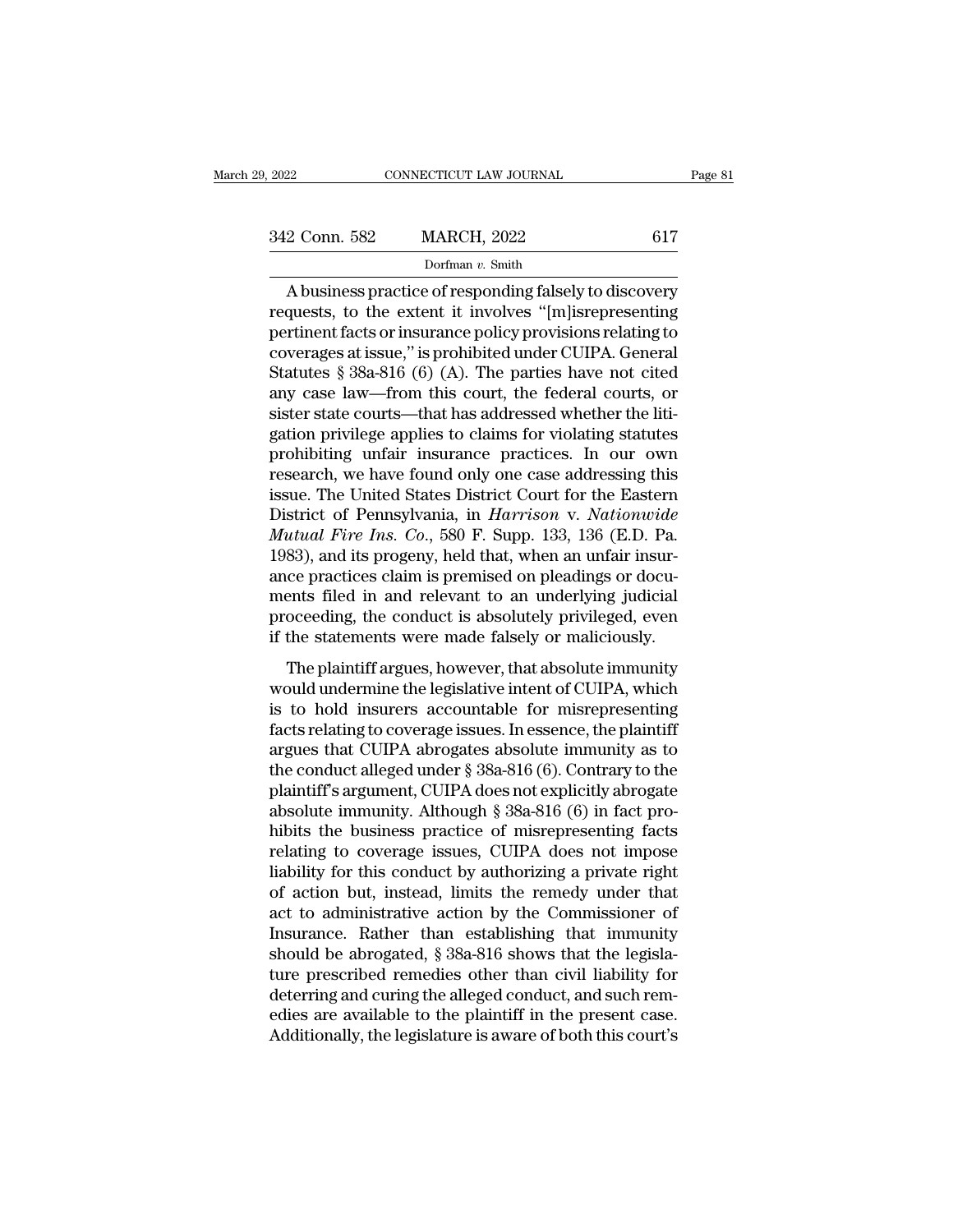## EXECUTE CONNECTICUT LAW JOURNAL March 29, 2022<br>
618 MARCH, 2022 342 Conn. 582<br>
Dorfman v. Smith Dorfman *v.* Smith

 $\begin{tabular}{ll} \multicolumn{1}{l}{{\text{COMRECTICUT LAW JOURNAL}}} & \multicolumn{1}{l}{March 29, 2022} \\ \hline & \multicolumn{1}{l}{\text{MARCH, 2022}} & \multicolumn{1}{l}{342} \text{ Conn. } 582 \\ \hline & \multicolumn{1}{l}{\text{Dorfman } v. Smith} \\ \hline & \multicolumn{1}{l}{\text{precedent regarding the applicability of the litigation} \\ \hline & \multicolumn{1}{l}{\text{privilege to litigation conduct, as well as the various} \\ \hline & \multicolumn{1}{l}{\text{other tools available to the court to regulate and police}} \end{tabular$ 618 MARCH, 2022 342 Conn. 582<br>
Dorfman v. Smith<br>
precedent regarding the applicability of the litigation<br>
privilege to litigation conduct, as well as the various<br>
other tools available to the court to regulate and police<br> 618 MARCH, 2022 342 Conn. 582<br>
Dorfman v. Smith<br>
precedent regarding the applicability of the litigation<br>
privilege to litigation conduct, as well as the various<br>
other tools available to the court to regulate and police<br> MARCH, 2022 342 Conn. 582<br>
Dorfman *v.* Smith<br>
precedent regarding the applicability of the litigation<br>
privilege to litigation conduct, as well as the various<br>
other tools available to the court to regulate and police<br>
li *Hunder, 2022* Conn. 2022<br> *Dorfman v. Smith*<br>
precedent regarding the applicability of the litigation<br>
privilege to litigation conduct, as well as the various<br>
other tools available to the court to regulate and police<br>
li Dorman v. Smith<br>precedent regarding the applicability of the litigation<br>privilege to litigation conduct, as well as the various<br>other tools available to the court to regulate and police<br>litigation misconduct. See, e.g., precedent regarding the applicability of the litigation<br>privilege to litigation conduct, as well as the various<br>other tools available to the court to regulate and police<br>litigation misconduct. See, e.g., *Chadha* v. *Charl* privilege to litigation conduct, as well as the various<br>other tools available to the court to regulate and police<br>litigation misconduct. See, e.g., *Chadha* v. *Charlotte*<br>*Hungerford Hospital*, supra, 272 Conn. 793 n.21 ( other tools available to the court to regulate and police<br>litigation misconduct. See, e.g., *Chadha* v. *Charlotte*<br>*Hungerford Hospital*, supra, 272 Conn. 793 n.21 ("the<br>legislature is presumed to be aware of prior judici litigation misconduct. See, e.g., *Chadha v. Charlotte Hungerford Hospital*, supra, 272 Conn. 793 n.21 ("the legislature is presumed to be aware of prior judicial decisions involving common-law rules"). If the legislature Hungerford Hospital, supra, 272 Conn. 793 n.21 ("the<br>legislature is presumed to be aware of prior judicial<br>decisions involving common-law rules"). If the legisla-<br>ture thought that the particular litigation conduct at<br>issu legislature is presumed to be aware of prior judicial<br>decisions involving common-law rules"). If the legisla-<br>ture thought that the particular litigation conduct at<br>issue—filing false discovery responses—had become<br>such a decisions involving common-law rules"). If the legislature thought that the particular litigation conduct at issue—filing false discovery responses—had become such a systemic problem that neither the judiciary nor the Comm re thought that the particular intigation conduct at<br>sue—filing false discovery responses—had become<br>ch a systemic problem that neither the judiciary nor<br>e Commissioner of Insurance has been able to police<br>the legislature issue—ning raise discovery responses—nad become<br>such a systemic problem that neither the judiciary nor<br>the Commissioner of Insurance has been able to police<br>it, the legislature would have been explicit in abrogating<br>the i

such a systemic problem that heither the judiciary nor<br>the Commissioner of Insurance has been able to police<br>it, the legislature would have been explicit in abrogating<br>the immunity afforded by the litigation privilege.<br>Nev the Commissioner of insurance has been able to police<br>it, the legislature would have been explicit in abrogating<br>the immunity afforded by the litigation privilege.<br>Nevertheless, our case law makes clear that an insurer<br>may it, the legislature would have been explicit in abrogating<br>the immunity afforded by the litigation privilege.<br>Nevertheless, our case law makes clear that an insurer<br>may be held liable under CUTPA for conduct proscribed<br>by the immunity attorded by the litigation privilege.<br>
Nevertheless, our case law makes clear that an insurer<br>
may be held liable under CUTPA for conduct proscribed<br>
by § 38a-816 (6). See *Mead v. Burns*, 199 Conn. 651,<br>
663, Nevertheless, our case law makes clear that an insurer<br>may be held liable under CUTPA for conduct proscribed<br>by § 38a-816 (6). See *Mead v. Burns*, 199 Conn. 651,<br>663, 509 A.2d 11 (1986) ("it is possible to state a cause<br>o may be held liable under CUTPA for conduct proscribed<br>by § 38a-816 (6). See *Mead v. Burns*, 199 Conn. 651,<br>663, 509 A.2d 11 (1986) ("it is possible to state a cause<br>of action under CUTPA for a violation of CUIPA"). That<br>d by § 38a-816 (6). See *Mead* v. *Burns*, 199 Conn. 651,<br>663, 509 A.2d 11 (1986) ("it is possible to state a cause<br>of action under CUTPA for a violation of CUIPA"). That<br>does not necessarily mean that the legislature intend 663, 509 A.2d 11 (1986) ("it is possible to state a cause<br>of action under CUTPA for a violation of CUIPA"). That<br>does not necessarily mean that the legislature intended<br>to abrogate a party's absolute immunity from CUTPA<br>cl of action under CUTPA for a violation of CUIPA"). That<br>does not necessarily mean that the legislature intended<br>to abrogate a party's absolute immunity from CUTPA<br>claims based on a business practice of filing false dis-<br>cov does not necessarily mean that the legislature intended<br>to abrogate a party's absolute immunity from CUTPA<br>claims based on a business practice of filing false dis-<br>covery responses. Although there is minimal case law<br>regar to abrogate a party's absolute immunity from CUTPA<br>claims based on a business practice of filing false dis-<br>covery responses. Although there is minimal case law<br>regarding CUIPA and the litigation privilege, there is a<br>weal claims based on a business practice of filing false discovery responses. Although there is minimal case law<br>regarding CUIPA and the litigation privilege, there is a<br>wealth of case law regarding CUTPA and the litigation<br>pri covery responses. Although there is minimal case law<br>regarding CUIPA and the litigation privilege, there is a<br>wealth of case law regarding CUTPA and the litigation<br>privilege. Courts consistently have applied the litigation regarding CUIPA and the litigation privilege, there is a<br>wealth of case law regarding CUTPA and the litigation<br>privilege. Courts consistently have applied the litigation<br>privilege to CUTPA claims premised on false communiwealth of case law regarding CUTPA and the litigation<br>privilege. Courts consistently have applied the litigation<br>privilege to CUTPA claims premised on false communi-<br>cations made during and relevant to an underlying judi-<br> privilege. Courts consistently have applied the litigation<br>privilege to CUTPA claims premised on false communi-<br>cations made during and relevant to an underlying judi-<br>cial proceeding. See, e.g., *Simms* v. *Seaman*, supra privilege to CUTPA claims premised on false communications made during and relevant to an underlying judicial proceeding. See, e.g., *Simms* v. *Seaman*, supra, 308 Conn. 561–62 (discussing federal case law that consistent cations made during and relevant to an underlying judicial proceeding. See, e.g., *Simms* v. *Seaman*, supra, 308<br>Conn. 561–62 (discussing federal case law that consistently has held that CUTPA claims premised on false<br>com cial proceeding. See, e.g., *Simms* v. *Seaman*, supra, 308<br>Conn. 561–62 (discussing federal case law that consistently has held that CUTPA claims premised on false<br>communications made during and relevant to underly-<br>ing j Conn. 561–62 (discussing federal case law that consistently has held that CUTPA claims premised on false communications made during and relevant to underlying judicial proceeding are barred by litigation privilege); *Bruno* communications made during and relevant to underly-<br>ing judicial proceeding are barred by litigation privi-<br>lege); *Bruno* v. *Travelers Cos.*, supra, 172 Conn. App.<br>722, 727–29 (CUTPA claim against insurance companies<br>was ing judicial proceeding are barred by litigation privilege); *Bruno v. Travelers Cos.*, supra, 172 Conn. App. 722, 727–29 (CUTPA claim against insurance companies was barred by litigation privilege); *Tyler v. Tatoian*, su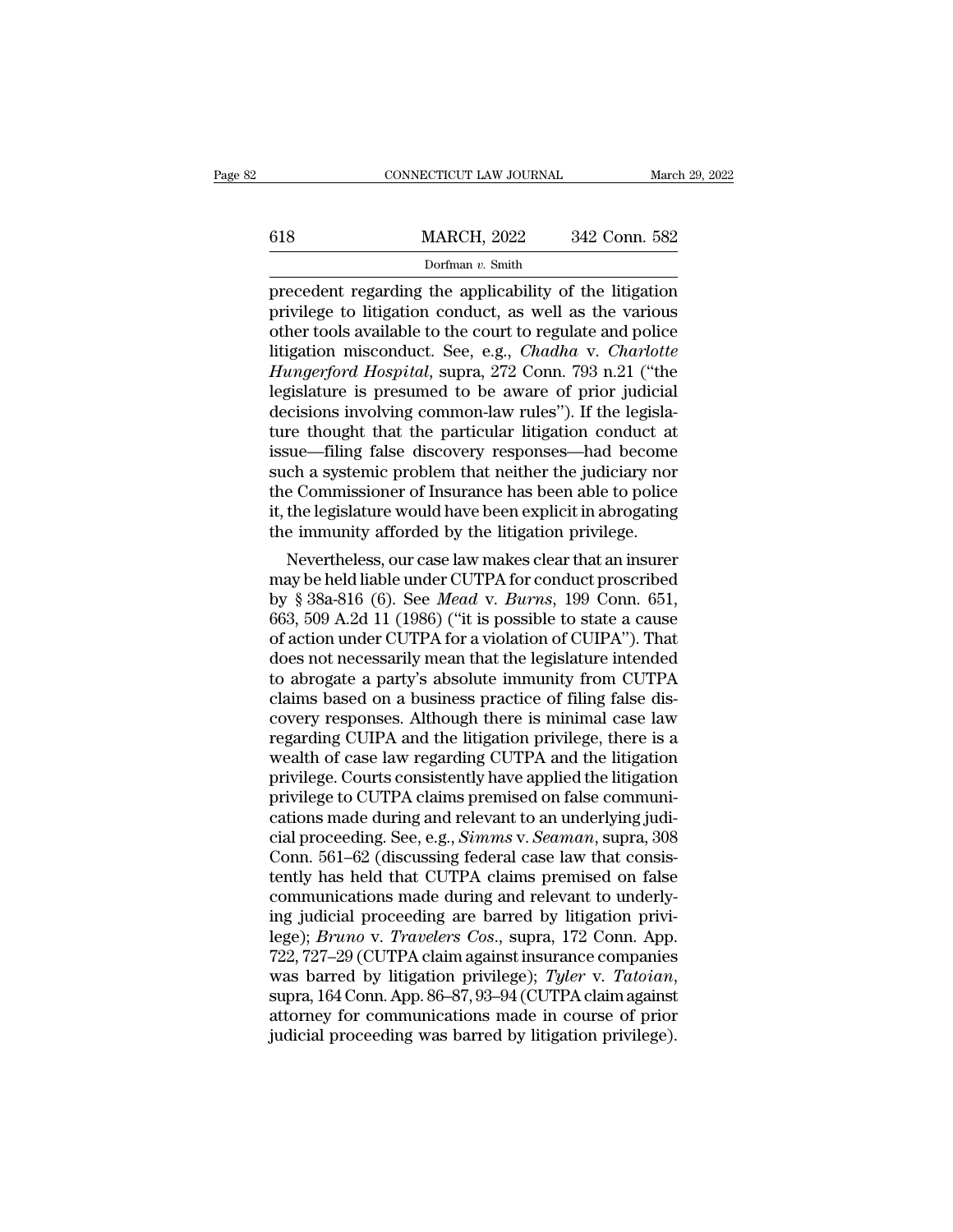CONNECTICUT LAW JOURNAL Page 83<br>
342 Conn. 582 MARCH, 2022 619<br>
Dorfman v. Smith<br>
These holdings are in line with case law from other<br>
jurisdictions, the majority of which have applied the<br>
litigation privilege to both com 342 Conn. 582 MARCH, 2022 619<br>Dorfman v. Smith<br>These holdings are in line with case law from other<br>jurisdictions, the majority of which have applied the<br>litigation privilege to both common-law and statutory<br>causes of actio 342 Conn. 582 MARCH, 2022 619<br>
Dorfman v. Smith<br>
These holdings are in line with case law from other<br>
jurisdictions, the majority of which have applied the<br>
litigation privilege to both common-law and statutory<br>
causes of 342 Conn. 582 MARCH, 2022 619<br>
Dorfman v. Smith<br>
These holdings are in line with case law from other<br>
jurisdictions, the majority of which have applied the<br>
litigation privilege to both common-law and statutory<br>
causes of Dorfman v. Smith<br>Dorfman v. Smith<br>Jurisdictions, the majority of which have applied the<br>litigation privilege to both common-law and statutory<br>causes of action, including claims for unfair trade prac-<br>tices brought pursuan Dorfman v. Smith<br>These holdings are in line with case law from other<br>jurisdictions, the majority of which have applied the<br>litigation privilege to both common-law and statutory<br>causes of action, including claims for unfair jurisdictions, the majority of which have applied the<br>litigation privilege to both common-law and statutory<br>causes of action, including claims for unfair trade prac-<br>tices brought pursuant to the jurisdiction's analogue to litigation privilege to both common-law and statutory<br>causes of action, including claims for unfair trade prac-<br>tices brought pursuant to the jurisdiction's analogue to<br>CUTPA. See, e.g., *Graham* v. *U.S. Bank*, *National* causes of action, including claims for unfair trade practices brought pursuant to the jurisdiction's analogue to CUTPA. See, e.g., *Graham v. U.S. Bank*, *National Assn.*, Docket No. 3:15-cv-0990-AC, 2015 WL 10322087, \*16 tices brought pursuant to the jurisdiction's analogue to<br>CUTPA. See, e.g., *Graham* v. *U.S. Bank*, *National Assn.*,<br>Docket No. 3:15-cv-0990-AC, 2015 WL 10322087, \*16 (D.<br>Or. December 2, 2015) ("Statutory torts are subje CUTPA. See, e.g., *Graham* v. *U.S. Bank*, *National Assn.*,<br>Docket No. 3:15-cv-0990-AC, 2015 WL 10322087, \*16 (D.<br>Or. December 2, 2015) ("Statutory torts are subject to<br>the litigation privilege. Where the Oregon legislatu Docket No. 3:15-cv-0990-AC, 2015 WL 10322087, \*16 (D.<br>Or. December 2, 2015) ("Statutory torts are subject to<br>the litigation privilege. Where the Oregon legislature<br>explicitly or implicitly creates a cause of action for<br>vio Or. December 2, 2015) ("Statutory torts are subject to<br>the litigation privilege. Where the Oregon legislature<br>explicitly or implicitly creates a cause of action for<br>violating state law, such a cause of action is a statutor the litigation privilege. Where the Oregon legislature<br>explicitly or implicitly creates a cause of action for<br>violating state law, such a cause of action is a statutory<br>tort [including state law claims for trespass to chat explicitly or implicitly creates a cause of action for<br>violating state law, such a cause of action is a statutory<br>tort [including state law claims for trespass to chattels<br>and under the Oregon Unlawful Trade Practices Act] violating state law, such a cause of action is a statutory<br>tort [including state law claims for trespass to chattels<br>and under the Oregon Unlawful Trade Practices Act].");<br>Trent v. Mortgage Electronic Registration Systems, tort [including state law claims for trespass to chattels<br>and under the Oregon Unlawful Trade Practices Act].");<br>*Trent* v. *Mortgage Electronic Registration Systems*,<br>*Inc.*, 618 F. Supp. 2d 1356, 1360 (M.D. Fla. 2007) (h and under the Oregon Unlawful Trade Practices Act].");<br>
Trent v. Mortgage Electronic Registration Systems,<br>
Inc., 618 F. Supp. 2d 1356, 1360 (M.D. Fla. 2007) (holding<br>
that litigation privilege "precludes communications<br>
a Trent v. Mortgage Electronic Registration Systems,<br>Inc., 618 F. Supp. 2d 1356, 1360 (M.D. Fla. 2007) (holding<br>that litigation privilege "precludes communications<br>attached to or made part of a foreclosure complaint<br>from for *Inc.*, 618 F. Supp. 2d 1356, 1360 (M.D. Fla. 2007) (holding<br>that litigation privilege "precludes communications<br>attached to or made part of a foreclosure complaint<br>from forming the basis of [an unfair trade practices<br>clai *Increase in the increase in the defendant's* deceptive readers are precised no presuit communications), aff'd, 288 Fed. Appx. 571 (11th Cir. 2008); *PSN Illinois*, *Inc.* v. *Ivoclar Vivadent*, *Inc.*, Docket No. 04 C 723 attached to or made part of a foreclosure complaint<br>from forming the basis of [an unfair trade practices<br>claim]" but does not preclude such a claim premised<br>on presuit communications), aff'd, 288 Fed. Appx. 571<br>(11th Cir. from forming the basis of [an unfair trade practices claim]" but does not preclude such a claim premised<br>on presuit communications), aff'd, 288 Fed. Appx. 571<br>(11th Cir. 2008); *PSN Illinois, Inc.* v. *Ivoclar Vivadent*,<br> claim]" but does not preclude such a claim premised<br>on presuit communications), aff'd, 288 Fed. Appx. 571<br>(11th Cir. 2008); PSN Illinois, Inc. v. Ivoclar Vivadent,<br>Inc., Docket No. 04 C 7232, 2005 WL 2347209, \*6 (N.D.<br>Ill. on presuit communications), aff'd, 288 Fed. Appx. 571<br>(11th Cir. 2008); *PSN Illinois, Inc.* v. *Ivoclar Vivadent,*<br>*Inc.*, Docket No. 04 C 7232, 2005 WL 2347209, \*6 (N.D.<br>Ill. September 21, 2005) ("the litigation privileg (11th Cir. 2008); PSN Illinois, Inc. v. Ivoclar Vivadent, Inc., Docket No. 04 C 7232, 2005 WL 2347209, \*6 (N.D.<br>Ill. September 21, 2005) ("the litigation privilege also<br>precludes [the defendant's] deceptive trade practice Inc., Docket No. 04 C 7232, 2005 WL 2347209, \*6 (N.D.<br>Ill. September 21, 2005) ("the litigation privilege also<br>precludes [the defendant's] deceptive trade practices<br>claim based on statements made in the course of litiga-<br>t Ill. September 21, 2005) ("the litigation privilege also<br>precludes [the defendant's] deceptive trade practices<br>claim based on statements made in the course of litiga-<br>tion"). But see *Barefield* v. *DPIC Cos.*, 215 W. Va. precludes [the defend<br>claim based on statem<br>tion"). But see *Barefie*<br>554, 600 S.E.2d 256 (200<br>cution of a meritless :<br>a claim for unfair trace<br>marks omitted)).<br>Under this precede alm based on statements made in the course of litiga-<br>
an"). But see *Barefield* v. *DPIC Cos.*, 215 W. Va. 544,<br>
4, 600 S.E.2d 256 (2004) ("insurance company's prose-<br>
tion of a meritless appeal could be used to support<br> tion"). But see *Barefield v. DPIC Cos.*, 215 W. Va. 544,<br>554, 600 S.E.2d 256 (2004) ("insurance company's prose-<br>cution of a meritless appeal could be used to support<br>a claim for unfair trade practices" (internal quotatio

b54, 600 S.E.2d 256 (2004) ("insurance company's prosecution of a meritless appeal could be used to support<br>a claim for unfair trade practices" (internal quotation<br>marks omitted)).<br>Under this precedent, the litigation priv cution of a meritiess appeal could be used to support<br>a claim for unfair trade practices" (internal quotation<br>marks omitted)).<br>Under this precedent, the litigation privilege bars<br>CUTPA claims, like the claim at issue, prem a claim for unfair trade practices" (internal quotation<br>marks omitted)).<br>Under this precedent, the litigation privilege bars<br>CUTPA claims, like the claim at issue, premised solely<br>on general allegations of intentionally fa marks omitted)).<br>
Under this precedent, the litigation privilege bars<br>
CUTPA claims, like the claim at issue, premised solely<br>
on general allegations of intentionally false discovery<br>
responses because these claims merely In general allegations of intentionally false discovery esponses because these claims merely challenge the aking of false statements. Additionally, there are other remedies available to deter the alleged conduct.<sup>18</sup> See responses because these claims merely challenge the making of false statements. Additionally, there are other remedies available to deter the alleged conduct.<sup>18</sup> See <sup>18</sup> The concurrence and dissent argues that these othe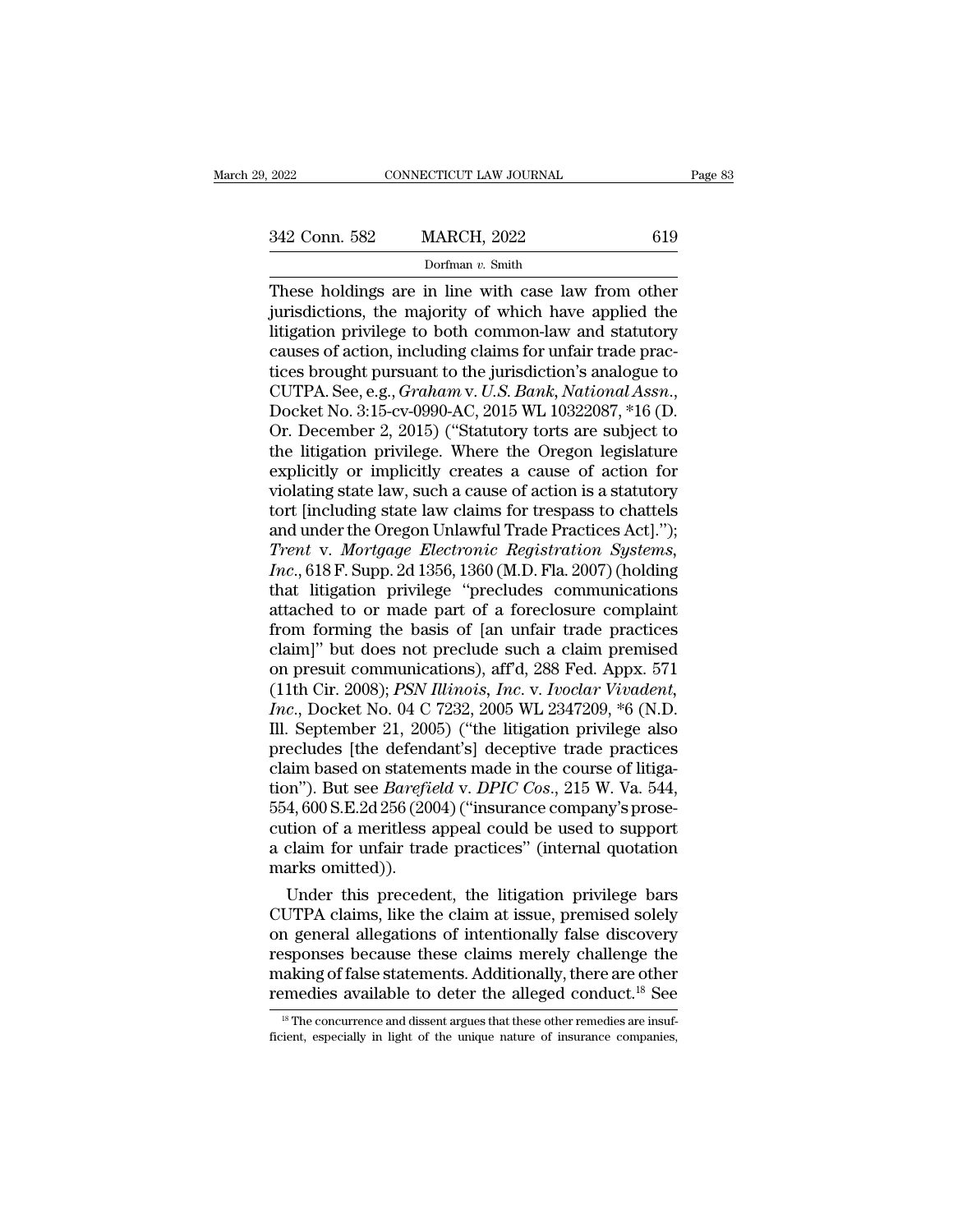|     | CONNECTICUT LAW JOURNAL | March 29, 2022 |
|-----|-------------------------|----------------|
| 620 | <b>MARCH, 2022</b>      | 342 Conn. 582  |
|     | Dorfman $v$ . Smith     |                |

 $\frac{\text{MARCH}}{\text{Dorfman } v. \text{ Smith}}$ <br>Dorfman v. Smith<br>Tyler v. Tatoian, supra, 164 Conn. App. 93–94. This does<br>not mean, however, that a defendant enjoys absolute<br>immunity from all CUTPA claims under the litigation  $\frac{620}{\text{Dorfman } v. \text{ Smith}}$ <br>Dorfman v. Smith<br>Tyler v. Tatoian, supra, 164 Conn. App. 93–94. This does<br>not mean, however, that a defendant enjoys absolute<br>immunity from all CUTPA claims under the litigation<br>privilege, even tho  $\frac{620}{D \text{orfman } v. \text{ Smith}}$ <br>
Dorfman  $v. \text{ Smith}$ <br>  $\frac{Tylerv. \text{ Tatoian, supra, 164 Conn. App. 93–94. This does not mean, however, that a defendant enjoys absolute immunity from all CUTPA claims under the litigation.}$ Father, we merely hold that this specific claim—a business precise of filing felse disequently responses is Dorfman v. Smith<br>Dorfman v. Smith<br>Tyler v. Tatoian, supra, 164 Conn. App. 93–94. This does<br>not mean, however, that a defendant enjoys absolute<br>immunity from all CUTPA claims under the litigation<br>privilege, even those premi Dorman v. Smith<br>
Tyler v. Tatoian, supra, 164 Conn. App. 93–94. This does<br>
not mean, however, that a defendant enjoys absolute<br>
immunity from all CUTPA claims under the litigation<br>
privilege, even those premised on a viol Tyler v. Tatoian, supra, 164 Conn. App. 93–94. This does<br>not mean, however, that a defendant enjoys absolute<br>immunity from all CUTPA claims under the litigation<br>privilege, even those premised on a violation of CUIPA.<br>Rath not mean, however, that a defendant enjoys absolute<br>immunity from all CUTPA claims under the litigation<br>privilege, even those premised on a violation of CUIPA.<br>Rather, we merely hold that this specific claim—a busi-<br>ness p immunity from all CUTPA claims under the litigation<br>privilege, even those premised on a violation of CUIPA.<br>Rather, we merely hold that this specific claim—a busi-<br>ness practice of filing false discovery responses—is<br>affor privilege, even those premised on a violation of CUIPA.<br>Rather, we merely hold that this specific claim—a business practice of filing false discovery responses—is<br>afforded absolute immunity. We recognize that the leg-<br>isla Rather, we merely hold that this specific claim—a business practice of filing false discovery responses—is afforded absolute immunity. We recognize that the legislature intended to prohibit certain unfair and deceptive bus ness practice of filing false discovery responses—is<br>afforded absolute immunity. We recognize that the leg-<br>islature intended to prohibit certain unfair and decep-<br>tive business practices by enacting CUTPA and CUIPA,<br>but t afforded absolute immunity. We recognize that the leg-<br>islature intended to prohibit certain unfair and decep-<br>tive business practices by enacting CUTPA and CUIPA,<br>but the plaintiff has not cited, and we have not discov-<br>e islature intended to prohibit certain unfair and deceptive business practices by enacting CUTPA and CUIPA, but the plaintiff has not cited, and we have not discovered, any provision of these statutes that explicitly abroga tive business practices by enacting CUTPA and CUIPA,<br>but the plaintiff has not cited, and we have not discov-<br>ered, any provision of these statutes that explicitly abro-<br>gates the common-law litigation privilege, which,<br>hi but the plaintiff has not cited, and we have not discovered, any provision of these statutes that explicitly abrogates the common-law litigation privilege, which, historically, has been applied to false and malicious state ered, any provision of these statutes that explicitly abrogates the common-law litigation privilege, which, historically, has been applied to false and malicious statements made during and relevant to judicial proceedings. gates the common-law litigation privilege, which,<br>historically, has been applied to false and malicious<br>statements made during and relevant to judicial pro-<br>ceedings. Our holding leaves open the possibility that<br>other CUTP historically, has been app<br>statements made during a<br>ceedings. Our holding leav<br>other CUTPA claims may<br>immunity under the litigati<br>clude that the litigation p<br>CUTPA-CUIPA claim.<br>The judgment is affirme Exercise hade during and receivedings. Our holding leaves ope<br>her CUTPA claims may not be<br>munity under the litigation privilege<br>JTPA-CUIPA claim.<br>The judgment is affirmed.<br>In this opinion ROBINSON, C. her CUTPA claims may not be barred by absolute<br>munity under the litigation privilege. Thus, we con-<br>ide that the litigation privilege bars the plaintiff's<br>JTPA-CUIPA claim.<br>The judgment is affirmed.<br>In this opinion ROBINSO immunity under the litigation privilege<br>cUTPA-CUIPA claim.<br>The judgment is affirmed.<br>In this opinion ROBINSON, C.<br>and KELLER, Js., concurred.

The judgment is affirmed.<br>
In this opinion ROBINSON, C. J., and McDONALD<br>
d KELLER, Js., concurred.<br>
ECKER, J., concurring in part and dissenting in part.<br>
ie majority concludes that the common-law litigation<br>
ivilege bars The judgment is affirmed.<br>
In this opinion ROBINSON, C. J., and McDONALD<br>
and KELLER, Js., concurred.<br>
ECKER, J., concurring in part and dissenting in part.<br>
The majority concludes that the common-law litigation<br>
privilege In this opinion ROBINSON, C. J., and McDONALD<br>and KELLER, Js., concurred.<br>ECKER, J., concurring in part and dissenting in part.<br>The majority concludes that the common-law litigation<br>privilege bars the claims of the plainti man, against the defendant Liberty Mutual Fire Insur-<br>man, against the defendant Liberty Mutual Fire Insur-<br>man, against the defendant Liberty Mutual Fire Insur-<br>which "are effectively in the business of litigation." First ECKER, J., concurring in part and dissenting in part.<br>The majority concludes that the common-law litigation<br>privilege bars the claims of the plaintiff, Tamara Dorf-<br>man, against the defendant Liberty Mutual Fire Insur-<br>whi The majority concludes that the common-law litigation<br>privilege bars the claims of the plaintiff, Tamara Dorf-<br>man, against the defendant Liberty Mutual Fire Insur-<br>which "are effectively in the business of litigation." F

privilege bars the claims of the plaintiff, Tamara Dorfman, against the defendant Liberty Mutual Fire Insur-<br>which "are effectively in the business of litigation." First, it is worth noting<br>that this court consistently has man, against the detendant Liberty Mutual Fire insur-<br>which "are effectively in the business of litigation." First, it is worth noting<br>that this court consistently has applied the litigation privilege to attorneys,<br>who, wi which "are effectively in the business of litigation." First, it is worth noting that this court consistently has applied the litigation privilege to attorneys, who, without a doubt, are in the business of litigation. See which are enectively in the business of higation. First, it is worth houng<br>that this court consistently has applied the litigation privilege to attorneys,<br>who, without a doubt, are in the business of litigation. See *Simm* that this court consistently has applied the intigation privilege to attorneys, who, without a doubt, are in the business of litigation. See *Simms v. Seaman*, supra, 308 Conn. 540–45; see also *Imbler v. Pachtman*, 424 U who, without a doubt, are in the business of itingation. See *Simms v. Seaman*, supra, 308 Conn. 540–45; see also *Imbler v. Pachtman*, 424 U.S. 409, 424–29, 96 S. Ct. 984, 47 L. Ed. 2d 128 (1976). Moreover, by enacting C supra, 308 Conn. 540–45; see also *Imbler* v. *Pachtman*, 424 U.S. 409, 424–29, 96 S. Ct. 984, 47 L. Ed. 2d 128 (1976). Moreover, by enacting CUIPA, the legislature has taken explicit action to regulate insurance companie 96 S. Ct. 984, 47 L. Ed. 2d 128 (1976). Moreover, by enacting CUIPA, the legislature has taken explicit action to regulate insurance companies, including by authorizing the Commissioner of Insurance to take administrativa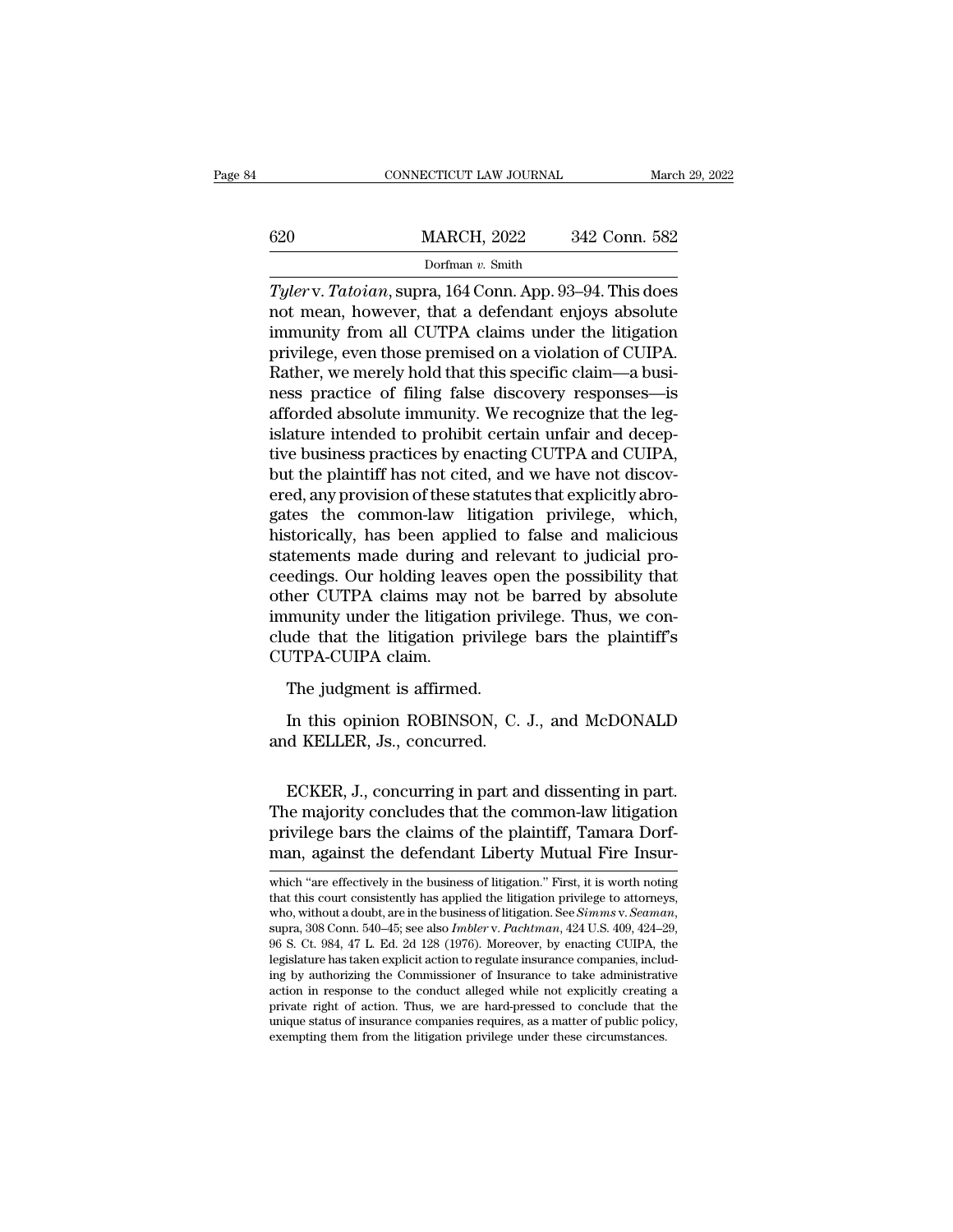EXERCT 2022 ENRICE COMPANY CONNECTICUT LAW JOURNAL Page 8<br>
342 Conn. 582 MARCH, 2022 621<br>
Dorfman v. Smith<br>
ance Company<sup>1</sup> for breach of the implied covenant of<br>
good faith, negligent infliction of emotional distress,<br>
an 342 Conn. 582 MARCH, 2022 621<br>Dorfman v. Smith<br>ance Company<sup>1</sup> for breach of the implied covenant of<br>good faith, negligent infliction of emotional distress,<br>and violations of the Connecticut Unfair Trade Prac-342 Conn. 582 MARCH, 2022 621<br>
Dorfman v. Smith<br>
ance Company<sup>1</sup> for breach of the implied covenant of<br>
good faith, negligent infliction of emotional distress,<br>
and violations of the Connecticut Unfair Trade Prac-<br>
tices 342 Conn. 582 MARCH, 2022 621<br>
Dorfman v. Smith<br>
ance Company<sup>1</sup> for breach of the implied covenant of<br>
good faith, negligent infliction of emotional distress,<br>
and violations of the Connecticut Unfair Trade Prac-<br>
tices Dorfman v. Smith<br>Dorfman v. Smith<br>good faith, negligent infliction of emotional distress,<br>and violations of the Connecticut Unfair Trade Prac-<br>tices Act (CUTPA), General Statutes § 42-110a et seq.,<br>and the Connecticut Unf Dortman v. Smuth<br>
ance Company<sup>1</sup> for breach of the implied covenant of<br>
good faith, negligent infliction of emotional distress,<br>
and violations of the Connecticut Unfair Trade Prac-<br>
tices Act (CUIPA), General Statutes § ance Company<sup>1</sup> for breach of the implied covenant of good faith, negligent infliction of emotional distress, and violations of the Connecticut Unfair Trade Practices Act (CUTPA), General Statutes  $\S$  42-110a et seq., and good faith, negligent infliction of emotional distress,<br>and violations of the Connecticut Unfair Trade Practices<br>Act (CUTPA), General Statutes § 42-110a et seq.,<br>and the Connecticut Unfair Insurance Practices Act<br>(CUIPA), and violations of the Connecticut Unfair Trade Practices Act (CUTPA), General Statutes § 42-110a et seq.,<br>and the Connecticut Unfair Insurance Practices Act<br>(CUIPA), General Statutes § 38a-815 et seq. My dis-<br>agreement ste tices Act (CUTPA), General Statutes § 42-110a et seq.,<br>and the Connecticut Unfair Insurance Practices Act<br>(CUIPA), General Statutes § 38a-815 et seq. My dis-<br>agreement stems from the unique features of the pres-<br>ent case t and the Connecticut Unfair Insurance Practices Act (CUIPA), General Statutes § 38a-815 et seq. My disagreement stems from the unique features of the present case that distinguish it—starkly, in my view—from any other case (CUIPA), General Statutes § 38a-815 et seq. My dis-<br>agreement stems from the unique features of the pres-<br>ent case that distinguish it—starkly, in my view—from<br>any other case yet decided by this court regarding the<br>privile agreement stems from the unique features of the present case that distinguish it—starkly, in my view—from<br>any other case yet decided by this court regarding the<br>privilege. The litigation privilege exists to create a pro-<br>t ent case that distinguish it—starkly, in my view—from<br>any other case yet decided by this court regarding the<br>privilege. The litigation privilege exists to create a pro-<br>tected space for parties to engage in the rough-and-<br> any other case yet decided by this court regarding the<br>privilege. The litigation privilege exists to create a pro-<br>tected space for parties to engage in the rough-and-<br>tumble of litigation, uninhibited by fears that their<br> privilege. The litigation privilege exists to create a protected space for parties to engage in the rough-and-<br>tumble of litigation, uninhibited by fears that their<br>adversary will later file a second generation lawsuit<br>cla tected space for parties to engage in the rough-and-<br>tumble of litigation, uninhibited by fears that their<br>adversary will later file a second generation lawsuit<br>claiming damages for harm caused by the adversary's<br>(or his l tumble of litigation, uninhibited by fears that their<br>adversary will later file a second generation lawsuit<br>claiming damages for harm caused by the adversary's<br>(or his lawyer's) alleged misconduct in the first case.<sup>2</sup><br>Exc adversary will later file a second generation lawsuit<br>claiming damages for harm caused by the adversary's<br>(or his lawyer's) alleged misconduct in the first case.<sup>2</sup><br>Except for a narrow category of claims involving mis-<br>con claiming damages for harm caused by the adversary's<br>
(or his lawyer's) alleged misconduct in the first case.<sup>2</sup><br>
Except for a narrow category of claims involving mis-<br>
conduct comparable to vexatious litigation or abuse of (or his lawyer's) alleged misconduct in the first case.<sup>2</sup><br>Except for a narrow category of claims involving mis-<br>conduct comparable to vexatious litigation or abuse of<br>process, the litigation privilege prevents an aggrieve Except for a narrow category of claims involving mis-<br>conduct comparable to vexatious litigation or abuse of<br>process, the litigation privilege prevents an aggrieved<br>party from bringing a damages lawsuit for harm caused<br>by conduct comparable to vexatious litigation or abuse of<br>process, the litigation privilege prevents an aggrieved<br>party from bringing a damages lawsuit for harm caused<br>by litigation misconduct and limits the party's recourse<br> process, the litigation privilege prevents an aggrieved<br>party from bringing a damages lawsuit for harm caused<br>by litigation misconduct and limits the party's recourse<br>to whatever relief may be obtained from the judge pre-<br> party from bringing a damages la<br>by litigation misconduct and limi<br>to whatever relief may be obtain<br>siding over the litigation or the aa<br>with jurisdiction over the party<br>for the misconduct. This judge m<br>sense in the ordina magazon misconduct and minis are party s recourse<br>whatever relief may be obtained from the judge pre-<br>ling over the litigation or the administrative authority<br>th jurisdiction over the party or lawyer responsible<br>r the misc to whatever reflect hay be obtained from the judge presiding over the litigation or the administrative authority<br>with jurisdiction over the party or lawyer responsible<br>for the misconduct. This judge made policy makes good<br>

Examg over the nagation of the administrative durinolly<br>with jurisdiction over the party or lawyer responsible<br>for the misconduct. This judge made policy makes good<br>sense in the ordinary case.<br>The present lawsuit is nothin what jurisdiction over the party of lawyer responsible<br>for the misconduct. This judge made policy makes good<br>sense in the ordinary case.<br>The present lawsuit is nothing like the ordinary case,<br>however, because it arises in For the inisconduct. This judge made policy makes good<br>sense in the ordinary case.<br>The present lawsuit is nothing like the ordinary case,<br>however, because it arises in a unique context implicat-<br>ing substantially different The present lawsuit is nothing like the ordinary case,<br>however, because it arises in a unique context implicating<br>substantially different policy considerations than<br>those that shaped the litigation privilege. The defendan ig substantially different policy considerations than<br>iose that shaped the litigation privilege. The defendant<br>ells automobile liability insurance. It consequently owes<br>insureds a direct contractual and statutory duty to<br>those that shaped the litigation privilege. The defendant sells automobile liability insurance. It consequently owes its insureds a direct contractual and statutory duty to  $\frac{1}{1}$  refer to Liberty Mutual Fire Insurance

footnote 1 of the majority opinion.

its insureds a direct contractual and statutory duty to<br>
<sup>1</sup>I refer to Liberty Mutual Fire Insurance Company as the defendant. See<br>
footnote 1 of the majority opinion.<br>
<sup>2</sup> The privilege has its origins in the law of defam  $^1$ I refer to Liberty Mutual Fire Insurance Company as the defendant. See footnote 1 of the majority opinion.<br>
<sup>2</sup> The privilege has its origins in the law of defamation and, as such, is concerned with misconduct by spok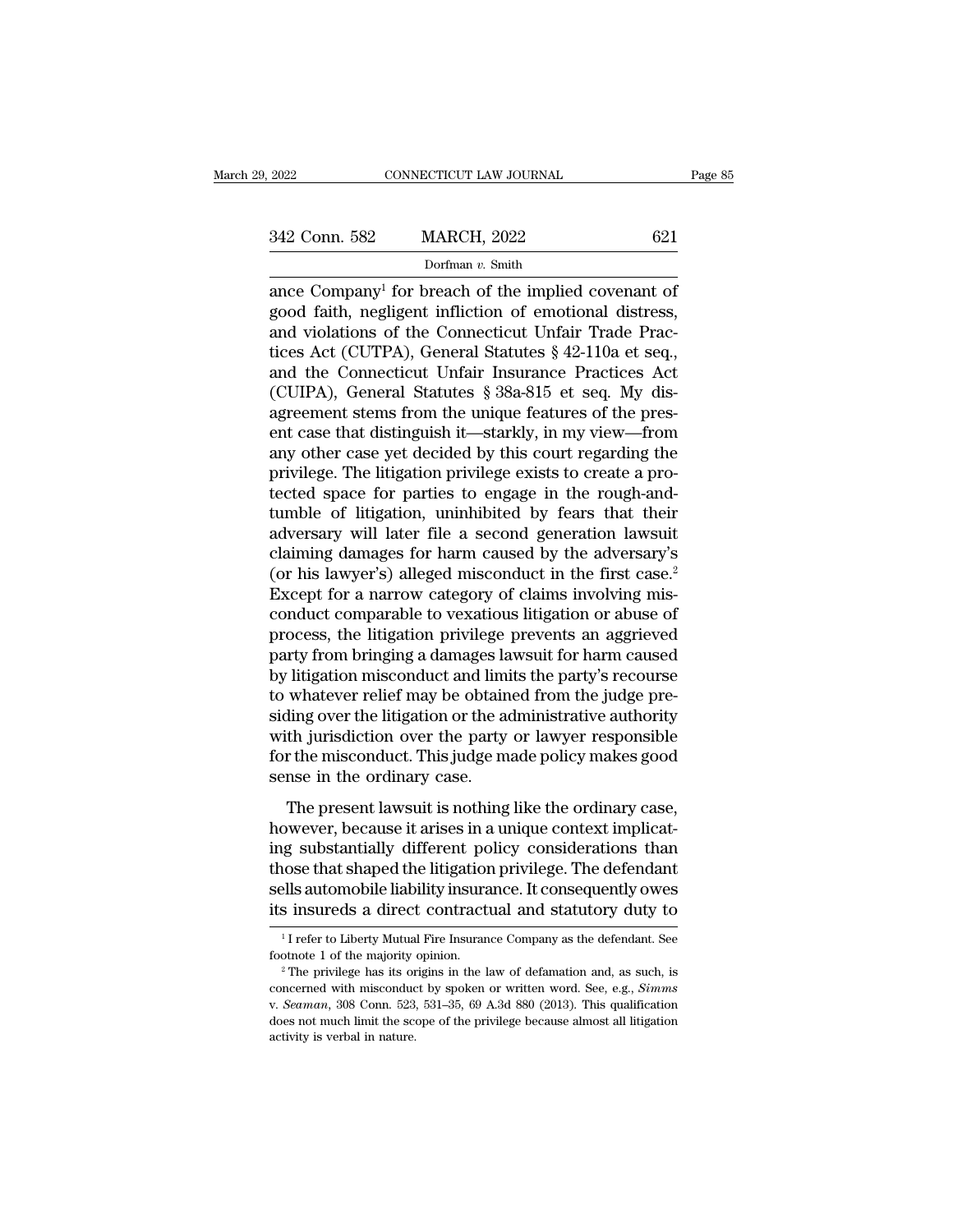|     | CONNECTICUT LAW JOURNAL |               | March 29, 2022 |
|-----|-------------------------|---------------|----------------|
|     |                         |               |                |
| 622 | <b>MARCH, 2022</b>      | 342 Conn. 582 |                |
|     | Dorfman v. Smith        |               |                |

 $\begin{array}{r} \text{COMRECTICUT LAW JOURNAL} \qquad \text{March 29, 2022} \ \end{array}$ <br>  $\begin{array}{r} \text{MARCH, 2022} \qquad \text{342 Conn. 582} \ \end{array}$ <br>  $\begin{array}{r} \text{Dorfman } v. \text{ Smith} \ \end{array}$ <br>
not act abusively in litigation. Litigation is not an unusual or occasional activity external to  $\frac{622}{\text{Doffman } v. \text{ Smith}}$ <br>
not act abusively in litigation. Litigation is not an unusual or occasional activity external to the defendant's business operations but, instead, is an integral and intrinsic part of its commerci  $\frac{\text{MARCH}}{\text{Dorfman } v \cdot \text{Smith}}$ <br>
Dorfman v. Smith<br>
not act abusively in litigation. Litigation is not an<br>
unusual or occasional activity external to the defen-<br>
dant's business operations but, instead, is an integral<br>
and intri  $\frac{\text{MARCH}}{\text{Dorfman } v \cdot \text{Smith}}$ <br>
not act abusively in litigation. Litigation is not an unusual or occasional activity external to the defendant's business operations but, instead, is an integral and intrinsic part of its commer borfman v. Smith<br>Dorfman v. Smith<br>not act abusively in litigation. Litigation is not an<br>unusual or occasional activity external to the defen-<br>dant's business operations but, instead, is an integral<br>and intrinsic part of i Dorfman v. Smith<br>not act abusively in litigation. Litigation is not an<br>unusual or occasional activity external to the defen-<br>dant's business operations but, instead, is an integral<br>and intrinsic part of its commercial act not act abusively in litigation. Litigation is not an unusual or occasional activity external to the defendant's business operations but, instead, is an integral and intrinsic part of its commercial activity—automobile lia unusual or occasional activity external to the defen-<br>dant's business operations but, instead, is an integral<br>and intrinsic part of its commercial activity—automo-<br>bile liability claims by their very nature are adjusted,<br>c dant's business operations but, instead, is an integral<br>and intrinsic part of its commercial activity—automo-<br>bile liability claims by their very nature are adjusted,<br>contested and/or paid either in the shadow of litigatio and intrinsic part of its commercial activity—automobile liability claims by their very nature are adjusted, contested and/or paid either in the shadow of litigation or in actual litigation. This fact distinguishes the def bile liability claims by their very nature are adjusted,<br>contested and/or paid either in the shadow of litigation<br>or in actual litigation. This fact distinguishes the defen-<br>dant from nearly all other litigation brivilege. contested and/or paid either in the shadow of litigation<br>or in actual litigation. This fact distinguishes the defen-<br>dant from nearly all other litigants who might claim<br>protection under the litigation privilege. Indeed, C or in actual litigation. This fact distinguishes the defen-<br>dant from nearly all other litigants who might claim<br>protection under the litigation privilege. Indeed, Con-<br>necticut statutory law recognizes that insurance comp dant from nearly all other litigants who might claim<br>protection under the litigation privilege. Indeed, Con-<br>necticut statutory law recognizes that insurance compa-<br>nies are fundamentally different from other parties<br>when protection under the litigation privilege. Indeed, Connecticut statutory law recognizes that insurance compa-<br>nies are fundamentally different from other parties<br>when it comes to litigation with their insureds. See<br>General necticut statutory law recognizes that insurance compa-<br>nies are fundamentally different from other parties<br>when it comes to litigation with their insureds. See<br>General Statutes § 38a-816 (6) (G) (listing as prohibited<br>unf mies are fundamentally different from other parties<br>when it comes to litigation with their insureds. See<br>General Statutes § 38a-816 (6) (G) (listing as prohibited<br>unfair claim settlement practice "compelling insureds<br>to in when it comes to litigation with their insureds. See<br>General Statutes  $\S 38a-816(6)(G)$  (listing as prohibited<br>unfair claim settlement practice "compelling insureds<br>to institute litigation to recover amounts due under an<br>i General Statutes § 38a-816 (6) (G) (listing as prohibited<br>unfair claim settlement practice "compelling insureds<br>to institute litigation to recover amounts due under an<br>insurance policy by offering substantially less than unfair claim settlement practice "compelling insureds<br>to institute litigation to recover amounts due under an<br>insurance policy by offering substantially less than the<br>amounts ultimately recovered in actions brought by<br>such to institute litigation to recover amounts due u<br>insurance policy by offering substantially less i<br>amounts ultimately recovered in actions bro<br>such insureds") So, too, our common law rec<br>that an insurer owes its insured a surance policy by offering substantially less than the<br>nounts ultimately recovered in actions brought by<br>ch insureds") So, too, our common law recognizes<br>at an insurer owes its insured a duty of good faith<br>at would prohibi amounts ultimately recovered in actions brought by<br>such insureds") So, too, our common law recognizes<br>that an insurer owes its insured a duty of good faith<br>that would prohibit litigation misconduct in a first-party<br>action

such insureds") So, too, our common law recognizes<br>that an insurer owes its insured a duty of good faith<br>that would prohibit litigation misconduct in a first-party<br>action seeking payment under a policy.<sup>3</sup><br>Allowing a liabi that an insurer owes its insured a duty of good faith<br>that would prohibit litigation misconduct in a first-party<br>action seeking payment under a policy.<sup>3</sup><br>Allowing a liability insurer like the defendant to invoke<br>the privi that would prohibit litigation misconduct in a first-party<br>action seeking payment under a policy.<sup>3</sup><br>Allowing a liability insurer like the defendant to invoke<br>the privilege in the present case effectively confers an<br>entir ie privilege in the present case effectively confers an attire class of commercial enterprises doing business<br>in Connecticut with immunity from suit by consumers<br>beking damages for wrongful and illegal acts under-<br><sup>3</sup>See entire class of commercial enterprises doing business<br>in Connecticut with immunity from suit by consumers<br>seeking damages for wrongful and illegal acts under-<br><sup>3</sup>See 3 L. Russ & T. Segalla, Couch on Insurance (3d Ed. 2011

in Connecticut with immunity from suit by consumers seeking damages for wrongful and illegal acts under-<br><sup>3</sup>See 3 L. Russ & T. Segalla, Couch on Insurance (3d Ed. 2011) § 40:7, pp. 40-11 through 40-12 ("The insurer has a seeking damages for wrongful and illegal acts under-<br><sup>3</sup>See 3 L. Russ & T. Segalla, Couch on Insurance (3d Ed. 2011) § 40:7, pp.<br>40-11 through 40-12 ("The insurer has a duty of good faith and fair dealing<br>toward the insur SEEKING GAINAGES IOT WIONGIUI and Inegal acts under-<br>
<sup>3</sup> See 3 L. Russ & T. Segalla, Couch on Insurance (3d Ed. 2011) § 40:7, pp.<br>
40-11 through 40-12 ("The insurer has a duty of good faith and fair dealing<br>
toward the i <sup>3</sup> See 3 L. Russ & T. Segalla, Couch on Insurance (3d Ed. 2011) § 40:7, pp. 40-11 through 40-12 ("The insurer has a duty of good faith and fair dealing toward the insured. This duty arises out of the special relationship 40-11 through 40-12 ("The insurer has a duty of good faith and fair dealing toward the insured. This duty arises out of the special relationship that exists between the parties because of their unequal bargaining power an betwomatrix toward the insured. This duty arises out of the special relationship that exists between the parties because of their unequal bargaining power and the potential for an insurer to take advantage of an insured's exists between the parties because of their unequal bargaining power and the potential for an insurer to take advantage of an insured's hardships when negotiating to settle or resolve a claim. . . . When determining whethe the potential for an insurer to take advantage of an insured's hardships when negotiating to settle or resolve a claim.  $\ldots$  When determining whether to settle a claim, the insurer must give at least as much consideratio negotiating to settle or resolve a claim. . . . When determining whether to settle a claim, the insurer must give at least as much consideration to the well-<br>being of the insured as it does to its own interests." (Footnot settle a claim, the insurer must give at least as much consideration to the well-<br>being of the insured as it does to its own interests." (Footnotes omitted.));<br>see also *Grand Sheet Metal Products Co.* v. *Protection Mutu* being of the insured as it does to its own interests." (Footnotes omitted.));<br>see also *Grand Sheet Metal Products Co.* v. *Protection Mutual Ins. Co.*, 34<br>Conn. Supp. 46, 51, 375 A.2d 428 (1977) (concluding that tort acti see also Grand Sheet Metal Products Co. v. Protection Mutual Ins. Co., 34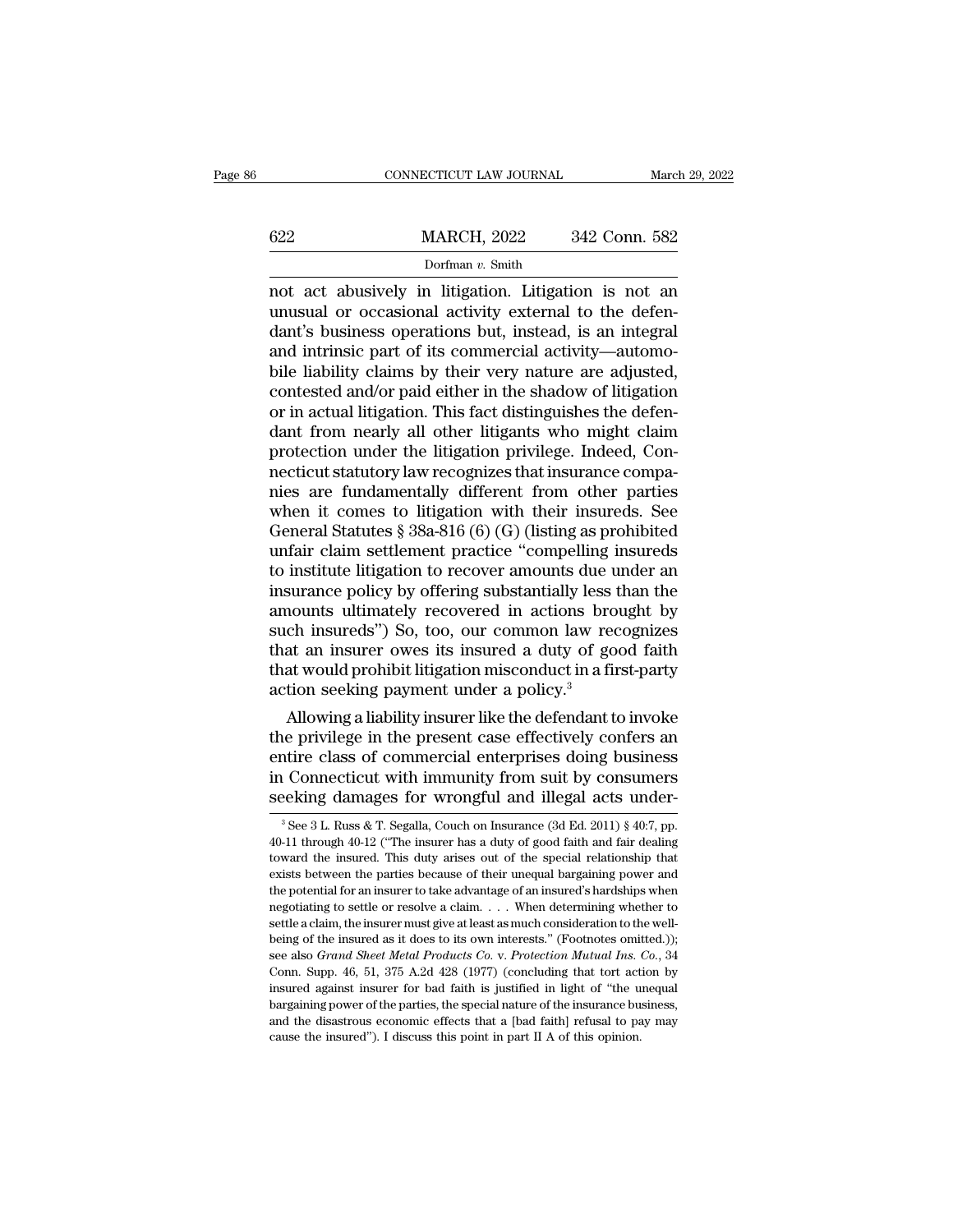|         |               | Dorfman $v$ . Smith     |     |         |
|---------|---------------|-------------------------|-----|---------|
|         | 342 Conn. 582 | <b>MARCH, 2022</b>      | 623 |         |
| 9, 2022 |               | CONNECTICUT LAW JOURNAL |     | Page 87 |

342 Conn. 582 MARCH, 2022 623<br>Dorfman v. Smith<br>taken as part of their day-to-day business practices.<sup>4</sup><br>It could be argued that such a broad immunity is wise<br>policy in light of the competing considerations at play.<br>But in 342 Conn. 582 MARCH, 2022 623<br>
Dorfman v. Smith<br>
taken as part of their day-to-day business practices.<sup>4</sup><br>
It could be argued that such a broad immunity is wise<br>
policy in light of the competing considerations at play.<br>
B 342 Conn. 582 MARCH, 2022 623<br>
Dorfman v. Smith<br>
taken as part of their day-to-day business practices.<sup>4</sup><br>
It could be argued that such a broad immunity is wise<br>
policy in light of the competing considerations at play.<br>
B Dorfman v. Smith<br>Dorfman v. Smith<br>It could be argued that such a broad immunity is wise<br>policy in light of the competing considerations at play.<br>But, in my view, that conclusion is hardly self-evident,<br>and it certainly is borman v. Smuth<br>taken as part of their day-to-day business practices.<sup>4</sup><br>It could be argued that such a broad immunity is wise<br>policy in light of the competing considerations at play.<br>But, in my view, that conclusion is h taken *as part of their day-to-day business*  $\mu$  It could be argued that such a broad immunipolicy in light of the competing consideration But, in my view, that conclusion is hardly see and it certainly is not compelled There are alternatives. One is to defer to the legislation and immunity is wise<br>thicy in light of the competing considerations at play.<br>It, in my view, that conclusion is hardly self-evident,<br>d it certainly is not compelle Follow III light of the competing considerations at play.<br>But, in my view, that conclusion is hardly self-evident,<br>and it certainly is not compelled or even suggested by<br>either our existing precedent or the few statutory t

but, if hy view, that conclusion is hardly sen-evident,<br>and it certainly is not compelled or even suggested by<br>either our existing precedent or the few statutory tea<br>leaves currently available for guidance.<br>There are alter and a certainly is not compened of even suggested by<br>either our existing precedent or the few statutory tea<br>leaves currently available for guidance.<br>There are alternatives. One is to defer to the legisla-<br>ture regarding th terate our existing precedent of the rew statutory teatles<br>leaves currently available for guidance.<br>There are alternatives. One is to defer to the legisla-<br>ture regarding this complex issue of public policy; if a<br>broad imm relatives currently available for guidance.<br>There are alternatives. One is to defer to the legislature regarding this complex issue of public policy; if a<br>broad immunity is to be extended to insurance compa-<br>nies in this c There are alternatives. One is to defer to the legislature regarding this complex issue of public policy; if a broad immunity is to be extended to insurance companies in this context, it should be conferred by an affirmati ture regarding this complex issue of public policy; if a<br>broad immunity is to be extended to insurance compa-<br>nies in this context, it should be conferred by an affirma-<br>tive act of the legislature upon consideration of al broad immunity is to be extended to insurance compa-<br>nies in this context, it should be conferred by an affirma-<br>tive act of the legislature upon consideration of all<br>relevant policy implications, not by this court under t nies in this context, it should be conferred by an affirmative act of the legislature upon consideration of all relevant policy implications, not by this court under the rubric of the common-law litigation privilege. Anoth tive act of the legislature upon consideration of all<br>relevant policy implications, not by this court under the<br>rubric of the common-law litigation privilege. Another<br>option, developed at some length in this opinion, is<br>to relevant policy implications, not by this court under the rubric of the common-law litigation privilege. Another option, developed at some length in this opinion, is to fashion a more nuanced privilege adapted to cases inv rubric of the common-law litigation privilege. Another<br>option, developed at some length in this opinion, is<br>to fashion a more nuanced privilege adapted to cases<br>involving parties, like the defendant in the present case,<br>wh option, developed at some length in this opinion, is<br>to fashion a more nuanced privilege adapted to cases<br>involving parties, like the defendant in the present case,<br>whose commercial activities involve frequent use of the<br>c to fashion a more nuanced privilege adapted to cases<br>involving parties, like the defendant in the present case,<br>whose commercial activities involve frequent use of the<br>courts as an integral aspect of their business operati involving parties, like the defendant in the present case,<br>whose commercial activities involve frequent use of the<br>courts as an integral aspect of their business operations<br>and who are alleged to have breached a contractua whose commercial activities involve frequent use of the courts as an integral aspect of their business operations<br>and who are alleged to have breached a contractual, common-law, or statutory duty owed to the plaintiff by<br>e courts as an integral aspect of t<br>and who are alleged to have<br>common-law, or statutory duty<br>engaging in, among other thing<br>Indeed, our existing litigation<br>erly applied, is well suited to<br>and III B of this opinion.<br>To summa It who are ancged to have breached a contractual,<br>mmon-law, or statutory duty owed to the plaintiff by<br>gaging in, among other things, litigation misconduct.<br>deed, our existing litigation privilege doctrine, prop-<br>ly applie From that in among other things, litigation misconduct.<br>Indeed, our existing litigation privilege doctrine, properly applied, is well suited to the task. See parts II<br>C and III B of this opinion.<br>To summarize, the present

England in, allong other timgs, higation inisconduct.<br>Indeed, our existing litigation privilege doctrine, properly applied, is well suited to the task. See parts II C<br>and III B of this opinion.<br>To summarize, the present co mated, our existing initiation privilege aboutine, properly applied, is well suited to the task. See parts II C and III B of this opinion.<br>To summarize, the present context is miles away from that in which the litigation p Erly applied, is well stated to the task. See parts if  $C$ <br>and III B of this opinion.<br>To summarize, the present context is miles away<br>from that in which the litigation privilege was originally<br>formulated, and lies equally To summarize, the present context is miles away<br>from that in which the litigation privilege was originally<br>formulated, and lies equally distant from the cases in<br>which we have found the privilege applicable to date.<br>The pl To summarize, the present context is miles away<br>from that in which the litigation privilege was originally<br>formulated, and lies equally distant from the cases in<br>which we have found the privilege applicable to date.<br>The pl from that in which the litigation privilege was originally formulated, and lies equally distant from the cases in which we have found the privilege applicable to date. The plaintiff is not simply the defendant's adversary the plaintiff is not simply the detendant's adversary;<br>ne is its insured. Her lawsuit alleges that the defendant<br>urposely engaged in bad faith insurance claim settle-<br>ent practices involving both prelitigation and litiga-<br> she is its insured. Her lawsuit alleges that the defendant<br>purposely engaged in bad faith insurance claim settle-<br>ment practices involving both prelitigation and litiga-<br><sup>4</sup>I am not sure that this is the effect intended by

purposely engaged in bad faith insurance claim settlement practices involving both prelitigation and litiga-<br><sup>4</sup>I am not sure that this is the effect intended by the majority, which<br>seems open to the idea that another case ment practices involving both prelitigation and litig.<br>
<sup>4</sup>I am not sure that this is the effect intended by the majority, whis<br>
seems open to the idea that another case with different facts involvi-<br>
litigation misconduct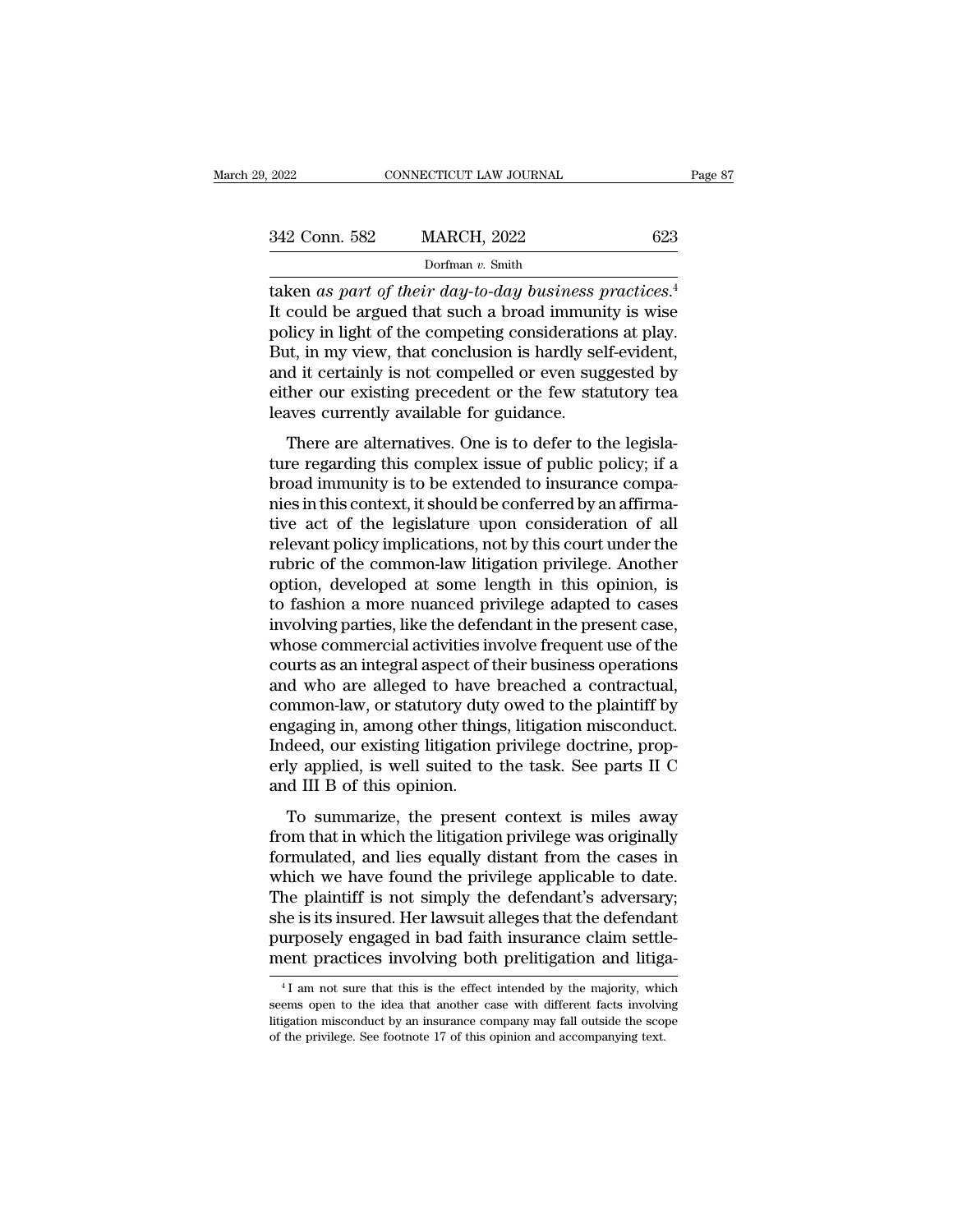|     | CONNECTICUT LAW JOURNAL                                                                                                                                                     | March 29, 2022 |
|-----|-----------------------------------------------------------------------------------------------------------------------------------------------------------------------------|----------------|
| 624 | <b>MARCH, 2022</b>                                                                                                                                                          | 342 Conn. 582  |
|     | Dorfman $v$ . Smith                                                                                                                                                         |                |
|     | tion misconduct, in violation of its statutory and<br>common-law duties. The pleadings do not allege merely<br>that the defendant has violated the rules of fair litigation |                |

624 MARCH, 2022 342 Conn. 582<br>Dorfman v. Smith<br>tion misconduct, in violation of its statutory and<br>common-law duties. The pleadings do not allege merely<br>that the defendant has violated the rules of fair litigation<br>owed to o 624 MARCH, 2022 342 Conn. 582<br>Dorfman v. Smith<br>tion misconduct, in violation of its statutory and<br>common-law duties. The pleadings do not allege merely<br>that the defendant has violated the rules of fair litigation<br>owed to 624 MARCH, 2022 342 Conn. 582<br>
Dorfman v. Smith<br>
tion misconduct, in violation of its statutory and<br>
common-law duties. The pleadings do not allege merely<br>
that the defendant has violated the rules of fair litigation<br>
owe Dorfman v. Smith<br>Dorfman v. Smith<br>common-law duties. The pleadings do not allege merely<br>that the defendant has violated the rules of fair litigation<br>owed to one another by all parties to litigation. Rather,<br>the pleadings Dorfman v. Smith<br>
tion misconduct, in violation of its statutory and<br>
common-law duties. The pleadings do not allege merely<br>
that the defendant has violated the rules of fair litigation<br>
owed to one another by all parties tion misconduct, in violation of its statutory and<br>common-law duties. The pleadings do not allege merely<br>that the defendant has violated the rules of fair litigation<br>owed to one another by all parties to litigation. Rather common-law duties. The pleadings do not allege merely<br>that the defendant has violated the rules of fair litigation<br>owed to one another by all parties to litigation. Rather,<br>the pleadings allege that the defendant insurer h that the defendant has violated the rules of fair litigation<br>owed to one another by all parties to litigation. Rather,<br>the pleadings allege that the defendant insurer has vio-<br>lated a direct, independent contractual and st owed to one another by all parties to litigation. I<br>the pleadings allege that the defendant insurer hated a direct, independent contractual and st:<br>duty owed specifically to the plaintiff-insured. F<br>sons that I will elabor Example 12 and the plaintiff-insured. For rea-<br>ms that I will elaborate on, such allegations, if suffi-<br>ently pleaded, should be deemed to fall outside of the<br>igation privilege under Connecticut law.<br>I<br>My concerns focus pr

I

and the plant of the plant of the same significantly pleaded, should be deemed to fall outside of the litigation privilege under Connecticut law.<br>
I<br>
My concerns focus primarily on two counts of the plaintiff's operative c For breach of the inplied contrary to the majority's conclusion that the operative complaint. With respect to the claim<br>for breach of the implied covenant of good faith and<br>fair dealing, I would hold, contrary to the major Fairly preated, should be decided to fail outside of the litigation privilege under Connecticut law.<br>
I<br>
My concerns focus primarily on two counts of the<br>
plaintiff's operative complaint. With respect to the claim<br>
for bre I<br>I<br>My concerns focus primarily on two counts of the<br>plaintiff's operative complaint. With respect to the claim<br>for breach of the implied covenant of good faith and<br>fair dealing, I would hold, contrary to the majority's co I<br>My concerns focus primarily on two counts of the<br>plaintiff's operative complaint. With respect to the claim<br>for breach of the implied covenant of good faith and<br>fair dealing, I would hold, contrary to the majority's con-My concerns focus primarily on two counts of the plaintiff's operative complaint. With respect to the claim for breach of the implied covenant of good faith and fair dealing, I would hold, contrary to the majority's conclu plaintiff's operative complaint. With respect to the claim<br>for breach of the implied covenant of good faith and<br>fair dealing, I would hold, contrary to the majority's con-<br>clusion, that the operative complaint sufficiently for breach of the implied covenant of good faith and<br>fair dealing, I would hold, contrary to the majority's con-<br>clusion, that the operative complaint sufficiently alleges<br>conduct outside of litigation that would support a fair dealing, I would hold, contrary to the majority's conclusion, that the operative complaint sufficiently alleges<br>conduct outside of litigation that would support a bad<br>faith claim. Specifically, the operative complaint clusion, that the operative complaint sufficiently alleges<br>conduct outside of litigation that would support a bad<br>faith claim. Specifically, the operative complaint alleges<br>that the defendant insurer was contractually obli conduct outside of litigation that would support a bad<br>faith claim. Specifically, the operative complaint alleges<br>that the defendant insurer was contractually obligated<br>to pay the plaintiff sums that she was legally entitl faith claim. Specifically, the operative complaint alleges<br>that the defendant insurer was contractually obligated<br>to pay the plaintiff sums that she was legally entitled<br>to recover from the owner or operator of an uninsure that the defendant insurer was contractually obligated<br>to pay the plaintiff sums that she was legally entitled<br>to recover from the owner or operator of an uninsured<br>or underinsured motor vehicle for damages resulting<br>from to pay the plaintiff sums that she was legally entitled<br>to recover from the owner or operator of an uninsured<br>or underinsured motor vehicle for damages resulting<br>from bodily injury, that the defendant knew that it had<br>no v to recover from the owner or operator of an uninsured<br>or underinsured motor vehicle for damages resulting<br>from bodily injury, that the defendant knew that it had<br>no valid defense to her claim, and that the defendant<br>noneth or underinsured motor vehicle for damages resulting<br>from bodily injury, that the defendant knew that it had<br>no valid defense to her claim, and that the defendant<br>nonetheless compelled its insured to resort to litigation<br>an from bodily injury, that the defendant knew that it had<br>no valid defense to her claim, and that the defendant<br>nonetheless compelled its insured to resort to litigation<br>and to endure litigation misconduct to obtain payment. no valid defense to her claim, and that the defendant<br>nonetheless compelled its insured to resort to litigation<br>and to endure litigation misconduct to obtain payment.<br>To the extent that the plaintiff also alleges bad faith nonetheless compelled its insured to resort to litigation<br>and to endure litigation misconduct to obtain payment.<br>To the extent that the plaintiff also alleges bad faith<br>*litigation* conduct, I would conclude that the major and to endure litigation misconduct to obtain payment.<br>To the extent that the plaintiff also alleges bad faith<br>*litigation* conduct, I would conclude that the majority's<br>suggestion that the litigation privilege bars all su To the extent that the plaintiff also alleges bad faith<br>litigation conduct, I would conclude that the majority's<br>suggestion that the litigation privilege bars all such<br>claims fails to adequately address the complexity of t *litigation* conduct, I would conclude that the majority's suggestion that the litigation privilege bars all such claims fails to adequately address the complexity of the law governing such claims, especially as the law ap suggestion that the litigation privilege bars all such<br>claims fails to adequately address the complexity of the<br>law governing such claims, especially as the law applies<br>to first-party claims by an insured against his or he claims fails to adequately address the complexity of the<br>law governing such claims, especially as the law applies<br>to first-party claims by an insured against his or her<br>insurer. Particularly in light of the special conside law governing such claims, especially as the law applies<br>to first-party claims by an insured against his or her<br>insurer. Particularly in light of the special considera-<br>tions that arise in the insurance context—most notabl to first-party claims by an insured against his or her insurer. Particularly in light of the special considerations that arise in the insurance context—most notably, the asymmetry between the insured and the insurer with r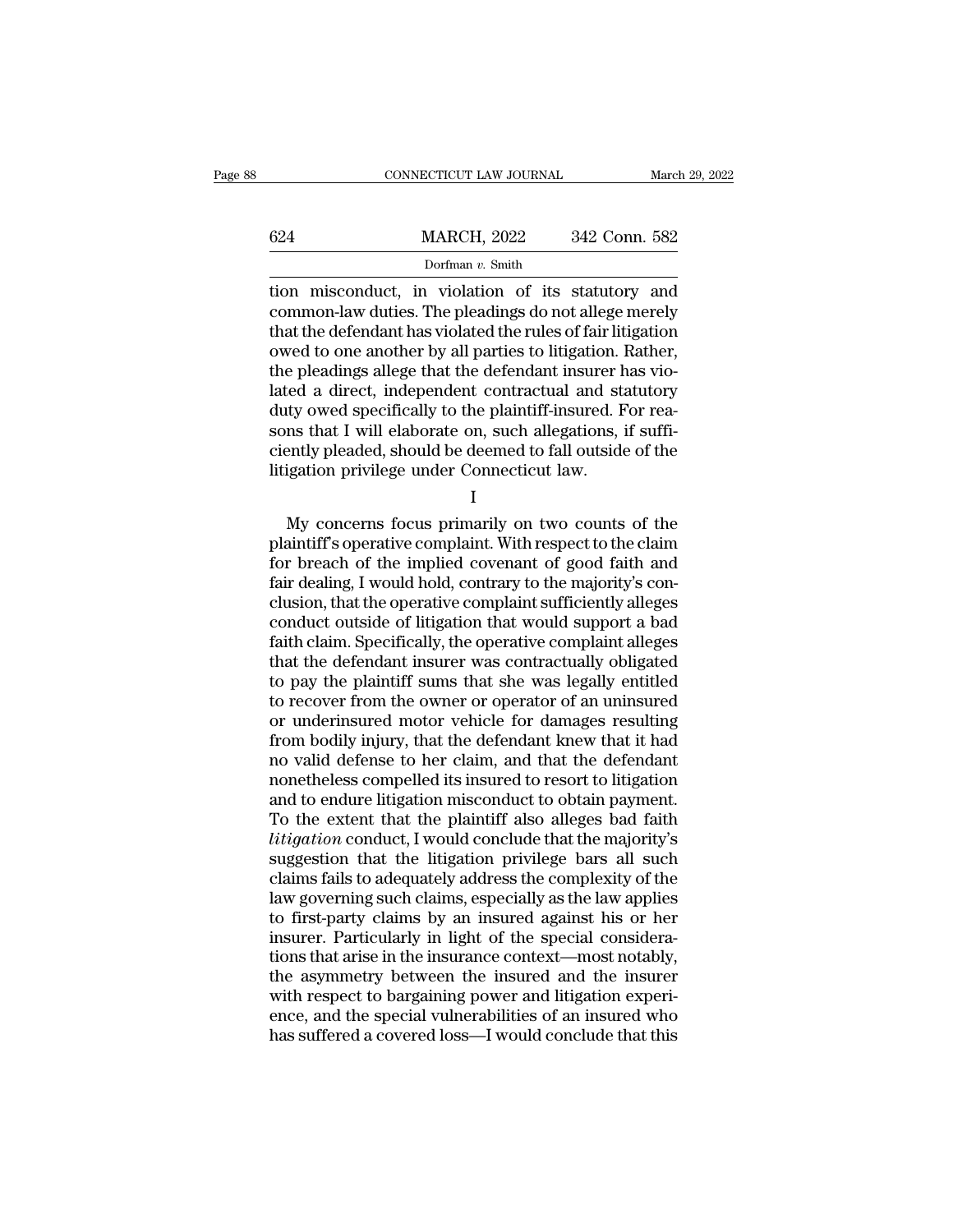| 2022          | CONNECTICUT LAW JOURNAL | Page 89 |
|---------------|-------------------------|---------|
| 342 Conn. 582 | <b>MARCH, 2022</b>      | 625     |
|               | Dorfman v. Smith        |         |

connectricut LAW JOURNAL Page 89<br>
342 Conn. 582 MARCH, 2022 625<br>
Dorfman v. Smith<br>
claim more closely resembles an abuse of process claim<br>
than claims to which we have applied the litigation privi-342 Conn. 582 MARCH, 2022 625<br>Dorfman v. Smith<br>Claim more closely resembles an abuse of process claim<br>than claims to which we have applied the litigation privi-<br>lege, such as defamation and fraud, and is sufficient to<br>sur 342 Conn. 582 MARCH, 2022 625<br>
Dorfman v. Smith<br>
claim more closely resembles an abuse of process claim<br>
than claims to which we have applied the litigation privi-<br>
lege, such as defamation and fraud, and is sufficient to 342 Conn. 582 MARCH, 2022 625<br>
Dorfman v. Smith<br>
claim more closely resembles an abuse of process claim<br>
than claims to which we have applied the litigation privi-<br>
lege, such as defamation and fraud, and is sufficient to  $\frac{DCE}{D}$  or  $\frac{DCE}{D}$  or  $\frac{DCE}{D}$ <br>Dorfman v. Smith<br>Idaim more closely resembles an abuse<br>than claims to which we have applied tl<br>lege, such as defamation and fraud, ar<br>survive a motion to dismiss. According<br>part II o  $\frac{1}{2}$  comain  $\frac{1}{2}$  comain  $\frac{1}{2}$  comain and claims to which we have applied the litigation privi-<br>ge, such as defamation and fraud, and is sufficient to<br>rvive a motion to dismiss. Accordingly, I dissent from<br>rt claim more closely resembles an abuse of process claim<br>than claims to which we have applied the litigation privi-<br>lege, such as defamation and fraud, and is sufficient to<br>survive a motion to dismiss. Accordingly, I dissen

than claims to which we have applied the litigation privi-<br>lege, such as defamation and fraud, and is sufficient to<br>survive a motion to dismiss. Accordingly, I dissent from<br>part II of the majority opinion.<sup>5</sup><br>With respect lege, such as defamation and fraud, and is sufficient to<br>survive a motion to dismiss. Accordingly, I dissent from<br>part II of the majority opinion.<sup>5</sup><br>With respect to the plaintiff's CUTPA claim, I agree<br>that her particular survive a motion to dismiss. Accordingly, I dissent from<br>part II of the majority opinion.<sup>5</sup><br>With respect to the plaintiff's CUTPA claim, I agree<br>that her particular allegations fail to plead a general<br>business practice tr part II of the majority opinion.<sup>9</sup><br>With respect to the plaintiff's CUTPA claim, I agree<br>that her particular allegations fail to plead a general<br>business practice triggering a CUIPA violation. I there-<br>fore concur in part With respect to the plaintiff's CUTPA claim, I agree<br>that her particular allegations fail to plead a general<br>business practice triggering a CUIPA violation. I there-<br>fore concur in part IV of the majority opinion. I write<br> that her particular allegations fail to plead a general<br>business practice triggering a CUIPA violation. I there-<br>fore concur in part IV of the majority opinion. I write<br>separately to emphasize my view that this limited ho business practice triggering a CUIPA violation. I therefore concur in part IV of the majority opinion. I write<br>separately to emphasize my view that this limited hold-<br>ing, based on insufficient pleading, in no way requires fore concur in part IV of the majority opinion. I write<br>separately to emphasize my view that this limited hold-<br>ing, based on insufficient pleading, in no way requires a<br>similar conclusion were a plaintiff to make more ro milar conclusion were a plaintiff to make more robust<br>legations of litigation misconduct occurring as part of<br>ninsurance company's unfair claim settlement practices<br>nder § 38a-816 (6).<sup>6</sup> The majority accurately describes<br> allegations of litigation misconduct occurring as part of<br>an insurance company's unfair claim settlement practices<br>under § 38a-816 (6).<sup>6</sup> The majority accurately describes<br><sup>5</sup> Because the plaintiff's claim of negligent i

and insurance company's unfair claim settlement practices<br>
under § 38a-816 (6).<sup>6</sup> The majority accurately describes<br>
<sup>5</sup> Because the plaintiff's claim of negligent infliction of emotional distress<br>
is premised on the con under § 38a-816 (6).<sup>6</sup> The majority accurately describes<br>
<sup>5</sup> Because the plaintiff's claim of negligent infliction of emotional distress<br>
is premised on the conduct that forms the basis of her bad faith claim, I also<br>
w under § 38a-816 (6).<sup>6</sup> The majority accurately describes<br>
<sup>5</sup> Because the plaintiff's claim of negligent infliction of emotional distress<br>
is premised on the conduct that forms the basis of her bad faith claim, I also<br>
w <sup>9</sup> Because the plaintiff sclaim of negligent infliction of emotional distress<br>is premised on the conduct that forms the basis of her bad faith claim, I also<br>would conclude that the negligent infliction claim is sufficient

is premised on the conduct that forms the basis of her bad faith claim, I also<br>would conclude that the negligent infliction claim is sufficient to withstand<br>a motion to dismiss. I therefore dissent from part III of the maj would conclude that the negligent infliction claim is sufficient to withstand<br>a motion to dismiss. I therefore dissent from part III of the majority opinion,<br>as well.<br><sup>6</sup> General Statutes § 38a-816 (6) defines "unfair clai a motion to aismiss. I therefore aissent from part iii of the majority opinion,<br>
as well.<br>
<sup>6</sup> General Statutes § 38a-816 (6) defines "unfair claim settlement practices"<br>
as follows: "Committing or performing with such fre as well.<br>  $\degree$  General Statutes § 38a-816 (6) defines "unfair claim settlement practices"<br>
as follows: "Committing or performing with such frequency as to indicate a<br>
general business practice any of the following: (A) Mi <sup>o</sup> General statutes § 38a-816 (6) dennes "untair claim settlement practices"<br>as follows: "Committing or performing with such frequency as to indicate a<br>general business practice any of the following: (A) Misrepresenting as follows: Committing or performing with such frequency as to indicate a<br>general business practice any of the following: (A) Misrepresenting pertinent<br>facts or insurance policy provisions relating to coverages at issue; ( general business practice any of the following: (A) Misrepresenting pertinent<br>facts or insurance policy provisions relating to coverages at issue; (B) failing<br>to acknowledge and act with reasonable promptness upon communic facts or insurance policy provisions relating to coverages at issue; (B) railing to acknowledge and act with reasonable promptness upon communications with respect to claims arising under insurance policies; (C) failing t to acknowledge and act with reasonable prompmess upon communications<br>with respect to claims arising under insurance policies; (C) failing to adopt<br>and implement reasonable standards for the prompt investigation of claims<br> with respect to ciaims arising under insurance poicies;  $(C)$  railing to adopt<br>and implement reasonable standards for the prompt investigation of claims<br>arising under insurance policies;  $(D)$  refusing to pay claims without and implement reasonable standards for the prompt investigation of claims<br>arising under insurance policies; (D) refusing to pay claims without conduct-<br>ing a reasonable investigation based upon all available information; arising under insurance policies; (D) rerusing to pay claims without conducting a reasonable investigation based upon all available information; (E) failing to affirm or deny coverage of claims within a reasonable time af ing a reasonable investigation based upon all available information; (E) failing to affirm or deny coverage of claims within a reasonable time after proof of loss statements have been completed; (F) not attempting in good litigation to recover amounts due under an insurance policy by offering substantially less than the amounts ultimately recovered in actions brought by such insureds; (H) attempting to settle a claim for less than the amoun proof of loss statements nave been completed; (F) not attempting in good<br>faith to effectuate prompt, fair and equitable settlements of claims in which<br>liability has become reasonably clear; (G) compelling insureds to insti taun to enectuate prompt, aar and equitable settlements of claims in which<br>liability has become reasonably clear; (G) compelling insureds to institute<br>litigation to recover amounts due under an insurance policy by offering mability has become reasonably clear; (G) compelling insureds to institute litigation to recover amounts due under an insurance policy by offering substantially less than the amounts ultimately recovered in actions brough mugation to recover amounts due under an insurance poincy by otiering<br>substantially less than the amounts ultimately recovered in actions brought<br>by such insureds; (H) attempting to settle a claim for less than the amount<br> substantially less than the amounts ultimately recovered in actions brought<br>by such insureds; (H) attempting to settle a claim for less than the amount<br>to which a reasonable man would have believed he was entitled by refer by such insureas; (H) attempting to settie a claim for less than the amount<br>to which a reasonable man would have believed he was entitled by reference<br>to written or printed advertising material accompanying or made part of to which a reasonable man would have believed he was entitled by reference<br>to written or printed advertising material accompanying or made part of an<br>application; (I) attempting to settle claims on the basis of an applicat application; (I) attempting to settle claims on the basis of an application which was altered without notice to, or knowledge or consent of the insured; (J) making claims payments to insureds or beneficiaries not accompan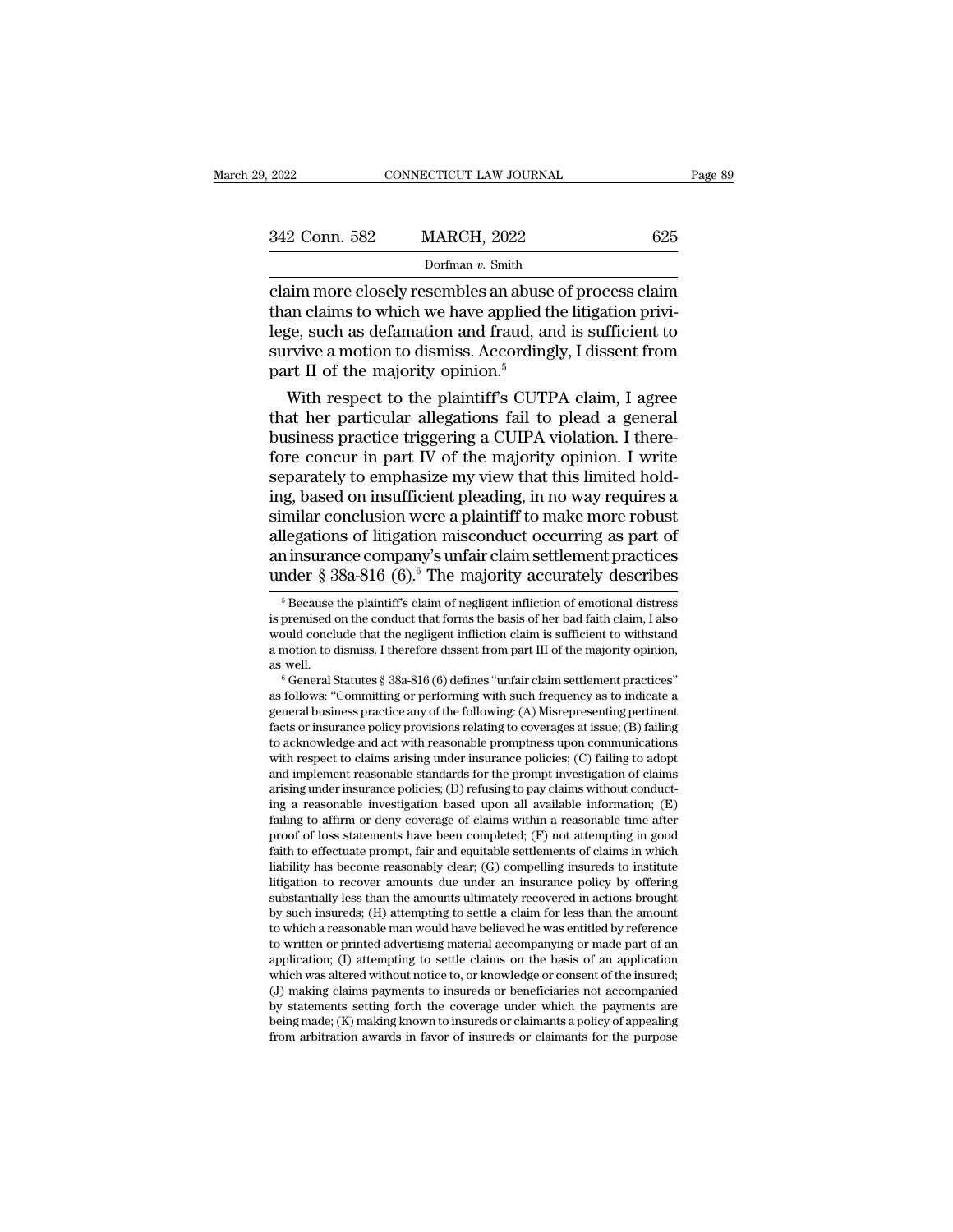|     | CONNECTICUT LAW JOURNAL                                                                                                                                                         |               | March 29, 2022 |
|-----|---------------------------------------------------------------------------------------------------------------------------------------------------------------------------------|---------------|----------------|
|     |                                                                                                                                                                                 |               |                |
| 626 | <b>MARCH, 2022</b>                                                                                                                                                              | 342 Conn. 582 |                |
|     | Dorfman $v$ . Smith                                                                                                                                                             |               |                |
|     | the exceedingly weak nature of the plaintiff's CUIPA<br>based allegations in the present case, acknowledging<br>that this could be a "closer case" if the plaintiff had alloced |               |                |

626 MARCH, 2022 342 Conn. 582<br>Dorfman v. Smith<br>the exceedingly weak nature of the plaintiff's CUIPA<br>based allegations in the present case, acknowledging<br>that this could be a "closer case" if the plaintiff had alleged<br>a di 626 MARCH, 2022 342 Conn. 582<br>Dorfman v. Smith<br>the exceedingly weak nature of the plaintiff's CUIPA<br>based allegations in the present case, acknowledging<br>that this could be a "closer case" if the plaintiff had alleged<br>a di  $\frac{\text{MARCH}}{\text{Dorfman } v \cdot \text{Smith}}$ <br>
Dorfman  $v \cdot \text{Smith}}$ <br>
the exceedingly weak nature of the plaintiff's CUIPA<br>
based allegations in the present case, acknowledging<br>
that this could be a "closer case" if the plaintiff had alleged<br>
a Dorfman v. Smith<br>Dorfman v. Smith<br>the exceedingly weak nature of the plaintiff's CUIPA<br>based allegations in the present case, acknowledging<br>that this could be a "closer case" if the plaintiff had alleged<br>a different CUIPA  $\frac{1}{2}$  borman v. smuth<br>the exceedingly weak nature of the plaintiff's CUIPA<br>based allegations in the present case, acknowledging<br>that this could be a "closer case" if the plaintiff had alleged<br>a different CUIPA claim. the exceedingly weak nature of the plaintiff's CUIPA<br>based allegations in the present case, acknowledging<br>that this could be a "closer case" if the plaintiff had alleged<br>a different CUIPA claim. Part IV of the majority opi based allegations in the present case, acknowledging<br>that this could be a "closer case" if the plaintiff had alleged<br>a different CUIPA claim. Part IV of the majority opinion.<br>I believe that a well pleaded CUIPA/CUTPA claim that this could be a "closer case" if the plaintiff had alleged<br>a different CUIPA claim. Part IV of the majority opinion.<br>I believe that a well pleaded CUIPA/CUTPA claim alleg-<br>ing unfair claim settlement practices encompa a different CUIPA claim. Part IV of the majority opinion.<br>I believe that a well pleaded CUIPA/CUTPA claim alleg-<br>ing unfair claim settlement practices encompassing liti-<br>gation misconduct would present a very different cas I believe that a well pleaded CUIPA/CUTPA claim alleg-<br>ing unfair claim settlement practices encompassing liti-<br>gation misconduct would present a very different case<br>indeed. Whatever the ultimate outcome may be when such<br>a ing unfair claim settlement practices encompassin<br>gation misconduct would present a very different<br>indeed. Whatever the ultimate outcome may be when<br>a case presents itself, I feel compelled to explain wh<br>should exercise ca

II

## A

First address part II of the majority opinion, in which<br>a principal conduct the necessary analysis at that time.<br>II<br>A<br>I first address part II of the majority opinion, in which<br>e majority concluded that the litigation privi the majority conduct the necessary analysis at that time.<br>
II<br>
A<br>
I first address part II of the majority opinion, in which<br>
the majority concluded that the litigation privilege bars<br>
the plaintiff's claim for breach of th II<br>
A<br>
I first address part II of the majority opinion, in which<br>
the majority concluded that the litigation privilege bars<br>
the plaintiff's claim for breach of the implied covenant<br>
of good faith and fair dealing. I begin II<br>
A<br>
I first address part II of the majority opinion, in which<br>
the majority concluded that the litigation privilege bars<br>
the plaintiff's claim for breach of the implied covenant<br>
of good faith and fair dealing. I begin A<br>
I first address part II of the majority opinion, in which<br>
the majority concluded that the litigation privilege bars<br>
the plaintiff's claim for breach of the implied covenant<br>
of good faith and fair dealing. I begin wit I first address part II of the majority opinion, in which<br>the majority concluded that the litigation privilege bars<br>the plaintiff's claim for breach of the implied covenant<br>of good faith and fair dealing. I begin with a r I first address part II of the majority opinion, in which<br>the majority concluded that the litigation privilege bars<br>the plaintiff's claim for breach of the implied covenant<br>of good faith and fair dealing. I begin with a r the majority concluded that the litigation privilege bars<br>the plaintiff's claim for breach of the implied covenant<br>of good faith and fair dealing. I begin with a review of<br>the governing legal principles. Numerous courts ha the plaintiff's claim for breach of the implied covenant<br>of good faith and fair dealing. I begin with a review of<br>the governing legal principles. Numerous courts have<br>recognized that, generally speaking, an insurer has an<br> of good faith and fair dealing. I begin with a review of<br>the governing legal principles. Numerous courts have<br>recognized that, generally speaking, an insurer has an<br>obligation to its insureds that goes beyond an ordinary<br>c obligation to its insureds that goes beyond an ordinary<br>contractual obligation. See, e.g., *Best Place, Inc. v. Penn*<br>*America Ins. Co.*, 82 Haw. 120, 128, 920 P.2d 334 (1996)<br>("some courts have emphasized the special rela contractual obligation. See, e.g., *Best Place, Inc.* v. *Penn*<br>America Ins. Co., 82 Haw. 120, 128, 920 P.2d 334 (1996)<br>("some courts have emphasized the special relationship<br>of compelling them to accept settlements or com

America Ins. Co., 82 Haw. 120, 128, 920 P.2d 334 (1996)<br>("some courts have emphasized the special relationship<br>of compelling them to accept settlements or compromises less than the<br>amount awarded in arbitration; (L) delay ("Some courts have emphasized the special relationship<br>of compelling them to accept settlements or compromises less than the<br>amount awarded in arbitration; (L) delaying the investigation or payment<br>of claims by requiring ("Some courts have emphasized the special relationship<br>of compelling them to accept settlements or compromises less than the<br>amount awarded in arbitration; (L) delaying the investigation or payment<br>of claims by requiring of compelling them to accept settlements or compromises less than the amount awarded in arbitration; (L) delaying the investigation or payment of claims by requiring an insured, claimant, or the physician of either to subm or compening them to accept settlements or compromises less than the<br>amount awarded in arbitration; (L) delaying the investigation or payment<br>of claims by requiring an insured, claimant, or the physician of either to<br>submi amount awarded in arbitration; (L) delaying the investigation or payment<br>of claims by requiring an insured, claimant, or the physician of either to<br>submit a preliminary claim report and then requiring the subsequent submi of ciality by requiring an insured, claimant, or the physician of either to<br>submit a preliminary claim report and then requiring the subsequent submis-<br>sion of formal proof of loss forms, both of which submissions contain<br> submit a preliminary claim report and then requiring the subsequent submission of formal proof of loss forms, both of which submissions contain substantially the same information; (M) failing to promptly settle claims, wh where liability has become reasonably clear, under one portion of the insurance policy coverage in order to influence settlements under other portions of the insurance policy coverage; (N) failing to promptly provide a re substantially the same information;  $(M)$  railing to promptly settle claims, where liability has become reasonably clear, under one portion of the insurance policy coverage;  $(N)$  failing to promptly provide a reasonable ex where hability has become reasonably clear, under one portion of the insur-<br>ance policy coverage in order to influence settlements under other portions<br>of the insurance policy coverage; (N) failing to promptly provide a re ance policy coverage in order to influence settlements under other portions<br>of the insurance policy coverage; (N) failing to promptly provide a reasonable<br>explanation of the basis in the insurance policy in relation to th explanation of the basis in the insurance policy in relation to the facts or applicable law for denial of a claim or for the offer of a compromise settlement; (O) using as a basis for cash settlement with a first party au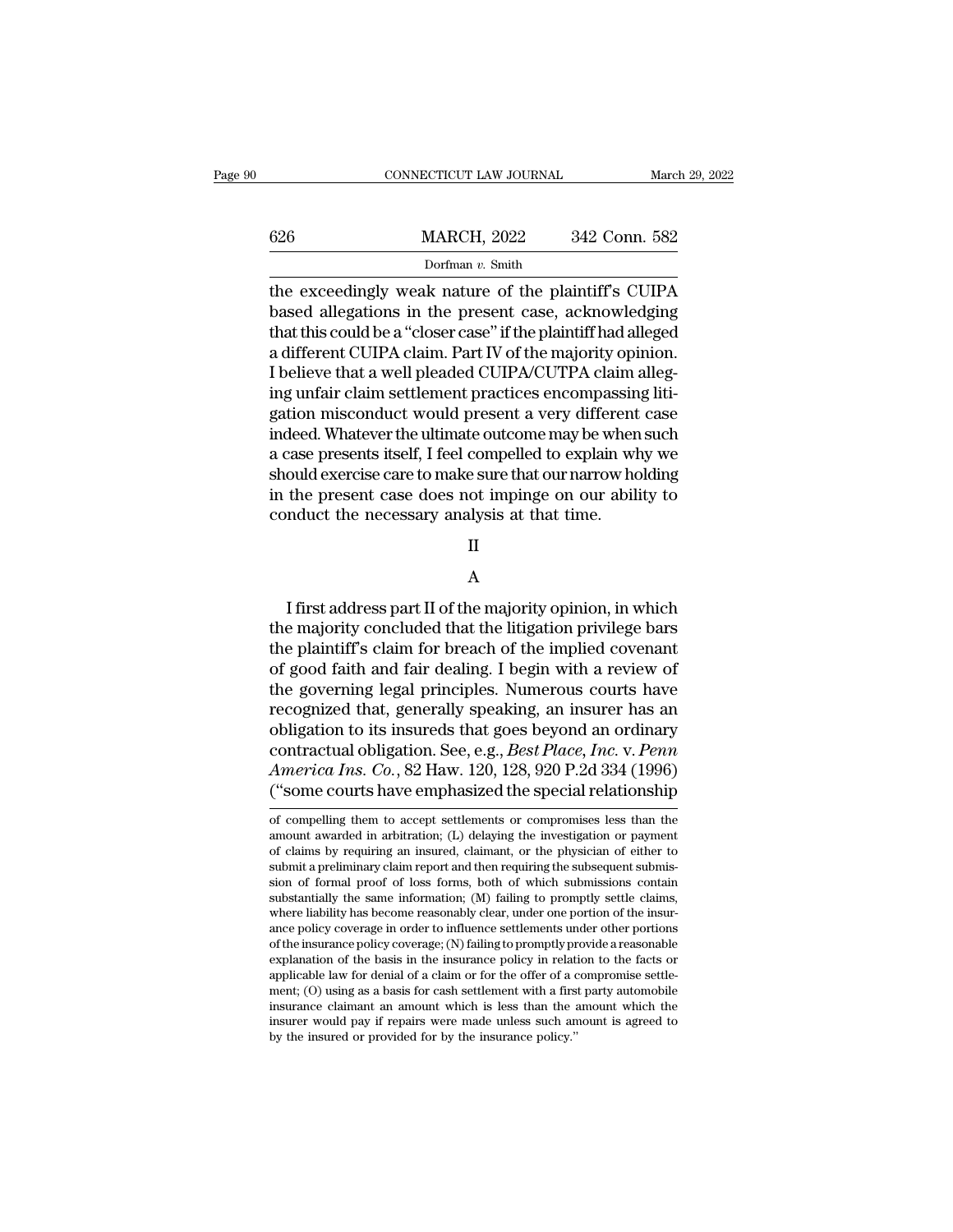$\begin{array}{ll}\n \text{2022} & \text{CONRECTICUT LAW JOURNAL} & \text{Page 91}\n \hline\n 342 \text{ Conn. } 582 & \text{MARCH, } 2022 & 627\n \hline\n & \text{Dorfman } v. \text{ Smith}\n \hline\n \end{array}$ <br>between insurer and insured, characterized by elements<br>of public interest, adhesion, and fiduciary responsibil-342 Conn. 582 MARCH, 2022 627<br>
Dorfman v. Smith<br>
between insurer and insured, characterized by elements<br>
of public interest, adhesion, and fiduciary responsibil-<br>
ity" (internal quotation marks omitted)); id. (citing cases 342 Conn. 582 MARCH, 2022 627<br>
Dorfman v. Smith<br>
between insurer and insured, characterized by elements<br>
of public interest, adhesion, and fiduciary responsibil-<br>
ity'' (internal quotation marks omitted)); id. (citing cas 342 Conn. 582 MARCH, 2022 627<br>
Dorfman v. Smith<br>
between insurer and insured, characterized by elements<br>
of public interest, adhesion, and fiduciary responsibil-<br>
ity" (internal quotation marks omitted)); id. (citing case Dorfman v. Smith<br>Dorfman v. Smith<br>Detween insurer and insured, characterized by elements<br>of public interest, adhesion, and fiduciary responsibil-<br>ity" (internal quotation marks omitted)); id. (citing cases).<br>This "special  $\frac{1}{100}$  borman v. Smith<br>between insurer and insured, characterized by elements<br>of public interest, adhesion, and fiduciary responsibil-<br>ity" (internal quotation marks omitted)); id. (citing cases).<br>This "special relat between insurer and insured, characterized by elements<br>of public interest, adhesion, and fiduciary responsibil-<br>ity" (internal quotation marks omitted)); id. (citing cases).<br>This "special relationship" arises because "[a]n of public interest, adhesion, and fiduciary responsibility" (internal quotation marks omitted)); id. (citing cases).<br>This "special relationship" arises because "[a]n insurance policy is not obtained for commercial advantag ity" (internal quotation marks omitted)); id. (citing cases).<br>This "special relationship" arises because "[a]n insurance policy is not obtained for commercial advantage;<br>it is obtained as protection against calamity. [More This "special relationship" arises because "[a]n insurance policy is not obtained for commercial advantage;<br>it is obtained as protection against calamity. [Moreover]<br>[i]n securing the reasonable expectations of the insured ance policy is not obtained for commercial advantage;<br>it is obtained as protection against calamity. [Moreover]<br>[i]n securing the reasonable expectations of the insured<br>under the insurance policy there is usually an unequ it is obtained as protection against calamity. [Moreover]<br>
[i]n securing the reasonable expectations of the insured<br>
under the insurance policy there is usually an unequal<br>
bargaining position between the insured and the [i]n securing the reasonable expectations of the insured<br>under the insurance policy there is usually an unequal<br>bargaining position between the insured and the insur-<br>ance company. . . . [Finally] the insured is [often] in under the insurance policy there is usually an unequal<br>bargaining position between the insured and the insur-<br>ance company. . . . [Finally] the insured is [often] in<br>an especially vulnerable economic position when such<br>a c bargaining position between the insured and the insur-<br>ance company. . . . [Finally] the insured is [often] in<br>an especially vulnerable economic position when such<br>a casualty loss occurs." (Internal quotation marks omit-<br>t ance company. . . . . [Finally] the insured is [often] in<br>an especially vulnerable economic position when such<br>a casualty loss occurs." (Internal quotation marks omit-<br>ted.) Id.; see *Reynolds* v. *American Hardware Mutual* an especially vulnerable economic position when such<br>a casualty loss occurs." (Internal quotation marks omit-<br>ted.) Id.; see *Reynolds* v. American Hardware Mutual<br>Ins. Co., 115 Idaho 362, 365, 766 P.2d 1243 (1988) (citing a casualty loss occurs." (Internal quotation marks omit-<br>ted.) Id.; see *Reynolds* v. American Hardware Mutual<br>*Ins. Co.*, 115 Idaho 362, 365, 766 P.2d 1243 (1988) (citing<br>cases from other jurisdictions); Arnold v. Nationa ted.) Id.; see *Reynolds* v. American Hardware Mutual<br>*Ins. Co.*, 115 Idaho 362, 365, 766 P.2d 1243 (1988) (citing<br>cases from other jurisdictions); Arnold v. National<br>*County Mutual Fire Ins. Co.*, 725 S.W.2d 165, 167 (Tex Ins. Co., 115 Idaho 362, 365, 766 P.2d 1243 (1988) (citing<br>cases from other jurisdictions); Arnold v. National<br>County Mutual Fire Ins. Co., 725 S.W.2d 165, 167 (Tex.<br>1987) ("[i]n the insurance context a special relationshi cases from other jurisdictions); Arnold v. National<br>County Mutual Fire Ins. Co., 725 S.W.2d 165, 167 (Tex.<br>1987) ("[i]n the insurance context a special relationship<br>arises out of the parties' unequal bargaining power and<br>t County Mutual Fire Ins. Co., 725 S.W.2d 165, 167 (Te: 1987) ("[i]n the insurance context a special relationshis arises out of the parties' unequal bargaining power an the nature of insurance contracts which would allo unsc  $\sigma$ ) (Fight the insurance context a spectal relationship<br>ises out of the parties' unequal bargaining power and<br>e nature of insurance contracts which would allow<br>scrupulous insurers to take advantage of their insureds'<br>is arises out of the parties unequal bargaining power and<br>the nature of insurance contracts which would allow<br>unscrupulous insurers to take advantage of their insureds'<br>misfortunes in bargaining for settlement or resolution<br>o

the nature of insurance contracts which would allow<br>unscrupulous insurers to take advantage of their insureds'<br>misfortunes in bargaining for settlement or resolution<br>of claims"); see also footnote 3 of this opinion.<br>Althou discriptures in bargaining for settlement or resolution<br>of claims"); see also footnote 3 of this opinion.<br>Although this court has yet to speak on the precise<br>nature of the duty in the context of first-party (insured<br>versu decays in bargaining for settlement or resolution<br>of claims"); see also footnote 3 of this opinion.<br>Although this court has yet to speak on the precise<br>nature of the duty in the context of first-party (insured<br>versus insu of craints *f*, see also footnote *5* of this opinion.<br>Although this court has yet to speak on the precise<br>nature of the duty in the context of first-party (insured<br>versus insurer) claims,<sup>7</sup> there can be no doubt that ins nature of the duty in the context of first-party (insured<br>versus insurer) claims,<sup>7</sup> there can be no doubt that insur-<br>ance contracts impose a duty of good faith and fair<br>dealing on the insurer that will support an indepen versus insurer) claims,<sup>7</sup> there can be no doubt that insurance contracts impose a duty of good faith and fair dealing on the insurer that will support an independent cause of action. See *Buckman* v. *People Express*, *I* ance contracts impose a duty of good faith and fair<br>dealing on the insurer that will support an independent<br>cause of action. See *Buckman* v. People Express, Inc.,<br>205 Conn. 166, 170, 530 A.2d 596 (1987) ("[a]n implied<br>co 75 Dom. 166, 170, 530 A.2d 596 (1987) ("[a]n implied<br>ovenant of good faith and fair dealing has been applied<br>y this court in a variety of contractual relationships,<br>cluding . . . insurance contracts" (internal quota-<br> $\frac{$ covenant of good faith and fair dealing has been applied<br>by this court in a variety of contractual relationships,<br>including . . . insurance contracts" (internal quota-<br><sup>7</sup>We have observed in dictum that "an insurer general

by this court in a variety of contractual relationships,<br>including . . . insurance contracts" (internal quota-<br><sup>7</sup>We have observed in dictum that "an insurer generally has a fiduciary<br>relationship with its insured." *State* The studing  $\cdot \cdot \cdot$  is insurance contracts (internal quota-<br>
The have observed in dictum that "an insurer generally has a fiduciary<br>
relationship with its insured." *State v. Acordia, Inc.*, 310 Conn. 1, 37, 73<br>
A.3d 711 <sup>7</sup> We have observed in diorelationship with its insuree A.3d 711 (2013). But see *Mac* 261 Conn. 620, 641, 804 A.2 issue of whether an insurer law is silent on this issue").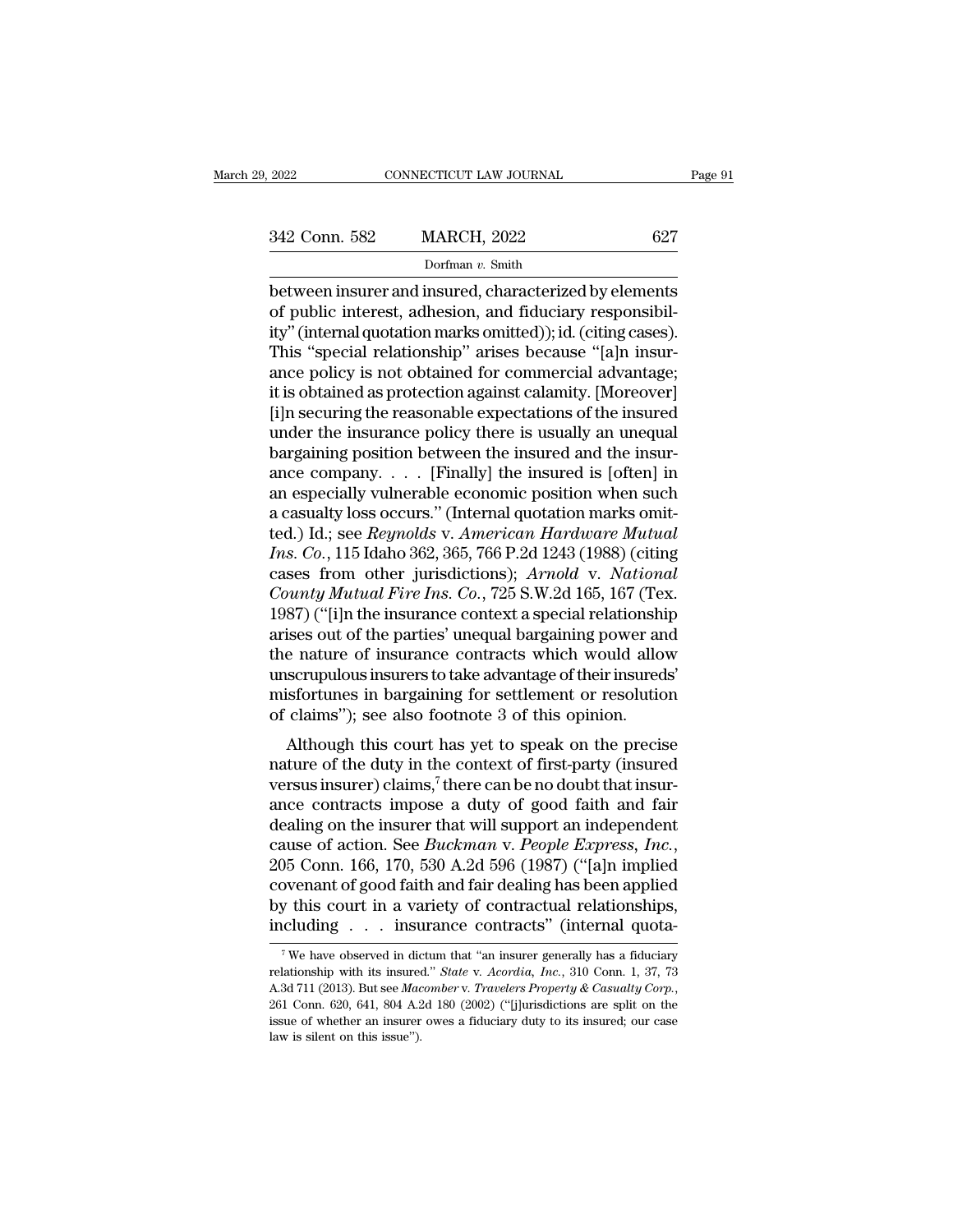|     | CONNECTICUT LAW JOURNAL |               | March 29, 2022 |
|-----|-------------------------|---------------|----------------|
|     |                         |               |                |
| 628 | <b>MARCH, 2022</b>      | 342 Conn. 582 |                |
|     | Dorfman v. Smith        |               |                |

THE CONNECTICUT LAW JOURNAL<br>
SERIES MARCH, 2022<br> *Dorfman* v. Smith<br>
tion marks omitted)). *Buckman* explained: "[T]his court<br>
recognizes an independent cause of action in tort arising<br>
from an insurer's [common law] duty Example 28 MARCH, 2022 342 Conn. 582<br>Dorfman v. Smith<br>tion marks omitted)). *Buckman* explained: "[T]his court<br>recognizes an independent cause of action in tort arising<br>from an insurer's [common-law] duty of good faith.<br>Th 628 MARCH, 2022 342 Conn. 582<br>
Dorfman v. Smith<br>
tion marks omitted)). *Buckman* explained: "[T]his court<br>
recognizes an independent cause of action in tort arising<br>
from an insurer's [common-law] duty of good faith.<br>
Thi  $\frac{\text{MARCH, 2022}}{\text{Dorfman } v. \text{ Smith}}$ <br>
tion marks omitted)). *Buckman* explained: "[T]his court<br>
recognizes an independent cause of action in tort arising<br>
from an insurer's [common-law] duty of good faith.<br>
This cause of action plantiff the Californian v. Smith<br>
in marks omitted)). *Buckman* explained: "[T]his court<br>
recognizes an independent cause of action in tort arising<br>
from an insurer's [common-law] duty of good faith.<br>
This cause of action *Industrian v. Smith*<br> *Ion marks omitted)). Buckman explained:* "[T]his court<br>
recognizes an independent cause of action in tort arising<br>
from an insurer's [common-law] duty of good faith.<br>
This cause of action is separat tion marks omitted)). *Buckman* explained: "[T]his court<br>recognizes an independent cause of action in tort arising<br>from an insurer's [common-law] duty of good faith.<br>This cause of action is separate and distinct from the<br>p recognizes an independent cause of action in tort arising<br>from an insurer's [common-law] duty of good faith.<br>This cause of action is separate and distinct from the<br>plaintiff's statutory claims. See *Magnan v. Anaconda<br>Indu* from an insurer's [common-law] duty of good faith.<br>This cause of action is separate and distinct from the<br>plaintiff's statutory claims. See *Magnan v. Anaconda*<br>Industries, Inc., 193 Conn. 558, 566, 479 A.2d 781 (1984);<br>Bu This cause of action is separate and distinct from the<br>plaintiff's statutory claims. See *Magnan v. Anaconda*<br>*Industries, Inc.*, 193 Conn. 558, 566, 479 A.2d 781 (1984);<br>*Burgess v. Vanguard Ins. Co.*, 192 Conn. 124, 127 plaintiff's statutory claims. See *Magnan v. Anaconda*<br>Industries, Inc., 193 Conn. 558, 566, 479 A.2d 781 (1984);<br>Burgess v. Vanguard Ins. Co., 192 Conn. 124, 127, 470<br>A.2d 244 (1984); *Bibeault v. Hanover Ins. Co.*, 417 A Industries, Inc., 193 Conn. 558, 566, 479 A.2d 781 (1984);<br> *Burgess v. Vanguard Ins. Co.*, 192 Conn. 124, 127, 470<br>
A.2d 244 (1984); *Bibeault v. Hanover Ins. Co.*, 417 A.2d<br>
313 (R.I. 1980). An 'implied covenant of good Burgess v. Vanguard Ins. Co., 192 Conn. 124, 127, 470<br>A.2d 244 (1984); *Bibeault v. Hanover Ins. Co.*, 417 A.2d<br>313 (R.I. 1980). An 'implied covenant of good faith and<br>fair dealing has been applied by this court in a varie A.2d 244 (1984); *Bibeault v. Hanover Ins. Co.*, 417 A.2d<br>313 (R.I. 1980). An 'implied covenant of good faith and<br>fair dealing has been applied by this court in a variety<br>of contractual relationships, including . . . insur 313 (R.I. 1980). An 'implied covenant of good faith and<br>fair dealing has been applied by this court in a variety<br>of contractual relationships, including . . . insurance<br>contracts; *Hoyt* v. *Factory Mutual Liberty Ins. Co.* fair dealing has been applied by this court in a variety<br>of contractual relationships, including . . . insurance<br>contracts; *Hoyt* v. *Factory Mutual Liberty Ins. Co.*, 120<br>Conn. 156, 159, 179 A. 842 (1935); *Bartlett v. T* of contractual relationships, including . . . insurance<br>contracts; *Hoyt* v. *Factory Mutual Liberty Ins. Co.*, 120<br>Conn. 156, 159, 179 A. 842 (1935); *Bartlett v. Travelers*<br>*Ins. Co.*, 117 Conn. 147, 155, 167 A. 180 (193 contracts; *Hoyt v. Factory Mutual Liberty Ins. Co.*, 120<br>Conn. 156, 159, 179 A. 842 (1935); *Bartlett v. Travelers*<br>*Ins. Co.*, 117 Conn. 147, 155, 167 A. 180 (1933); cf. *Grand*<br>*Sheet Metal Products Co. v. Protection Mu* Conn. 156, 159, 179 A. 842 (1935); *Bartlett v. Travelers*<br> *Ins. Co.*, 117 Conn. 147, 155, 167 A. 180 (1933); cf. *Grand*<br> *Sheet Metal Products Co. v. Protection Mutual Ins. Co.*,<br>
34 Conn. [Supp.] 46, 375 A.2d 428 (1977 Ins. Co., 117 Conn. 147, 155, 167 A. 180 (1933); cf. *Grand*<br>Sheet Metal Products Co. v. Protection Mutual Ins. Co.,<br>34 Conn. [Supp.] 46, 375 A.2d 428 (1977) . . . . ' Magnan<br>v. Anaconda Industries, Inc., supra [566]; see Sheet Metal Products Co. v. Protection Mutual Ins. Co., 34 Conn. [Supp.] 46, 375 A.2d 428 (1977) . . . . *' Magnan* v. *Anaconda Industries, Inc.*, supra [566]; see also 2 Restatement (Second), Contracts § 205 [p. 99 (1981 170–71. Anatonal malastries,  $m$ ., supra [500], see also 2<br>statement (Second), Contracts § 205 [p. 99 (1981)];<br>Am. Jur. 2d [224–28], Insurance §§ 141, 142 [1982];<br>M. Rhodes, Couch on Insurance (2d Ed. 1984)] § 25.32<br>p. 327–31]." such a claim, contracts  $\frac{1}{8}$  200 [p.  $\frac{1}{99}$  (1961)],<br>43 Am. Jur. 2d [224–28], Insurance  $\frac{1}{8}$  141, 142 [1982];<br>3 [M. Rhodes, Couch on Insurance (2d Ed. 1984)]  $\frac{1}{8}$  25.32<br>[pp. 327–31]." *Buckman v. People* 

45 Ant. 3df. 2d [224–26], insulance 88 141, 142 [1362],<br>
3 [M. Rhodes, Couch on Insurance (2d Ed. 1984)] § 25.32<br>
[pp. 327–31]." *Buckman v. People Express, Inc.*, supra,<br>
170–71.<br>
More recently, we have summarized the el duty requiring that neither party do anything that and the arguments of such a claim, again in the insurance context: "[I]t is axiomatic that  $\ldots$  every contract carries an implied duty requiring that neither party do an [pp. 327–31]. *Buckman* v. *Feople Express*, *Fnc.*, supra, 170–71.<br>
More recently, we have summarized the elements of such a claim, again in the insurance context: "[I]t is axiomatic that  $\dots$  every contract carries an i More recently, we have summarized the elements of<br>such a claim, again in the insurance context: "[I]t is<br>axiomatic that  $\dots$  every contract carries an implied<br>duty requiring that neither party do anything that will<br>injure More recently, we have summarized the elements of<br>such a claim, again in the insurance context: "[I]t is<br>axiomatic that  $\ldots$  every contract carries an implied<br>duty requiring that neither party do anything that will<br>injur such a claim, again in the insurance context: "[I]t is<br>axiomatic that  $\ldots$  every contract carries an implied<br>duty requiring that neither party do anything that will<br>injure the right of the other to receive the benefits o axiomatic that  $\ldots$  every contract carries an implied<br>duty requiring that neither party do anything that will<br>injure the right of the other to receive the benefits of<br>the agreement.  $\ldots$  The covenant of good faith and<br>f duty requiring that neither party do anything t<br>injure the right of the other to receive the ber<br>the agreement. . . . The covenant of good fa<br>fair dealing presupposes that the terms and pure<br>the contract are agreed [on] b of the breach of the breach of good faith and<br>
ir dealing presupposes that the terms and purpose of<br>
e contract are agreed [on] by the parties and that<br>
nat is in dispute is a party's discretionary application<br>
interpretat fair dealing presupposes that the terms and purpose of<br>the contract are agreed [on] by the parties and that<br>what is in dispute is a party's discretionary application<br>or interpretation of a contract term....<br>"To constitute

Frame dealing presupposes that the terms and purpose of<br>the contract are agreed [on] by the parties and that<br>what is in dispute is a party's discretionary application<br>or interpretation of a contract term.  $\ldots$ <br>"To consti the contract are agreed [on] by the parties and that<br>what is in dispute is a party's discretionary application<br>or interpretation of a contract term. . . .<br>"To constitute a breach of [the implied covenant of<br>good faith and what is in uispute is a party's uiscretionary application<br>or interpretation of a contract term....<br>"To constitute a breach of [the implied covenant of<br>good faith and fair dealing], the acts by which a defen-<br>dant allegedly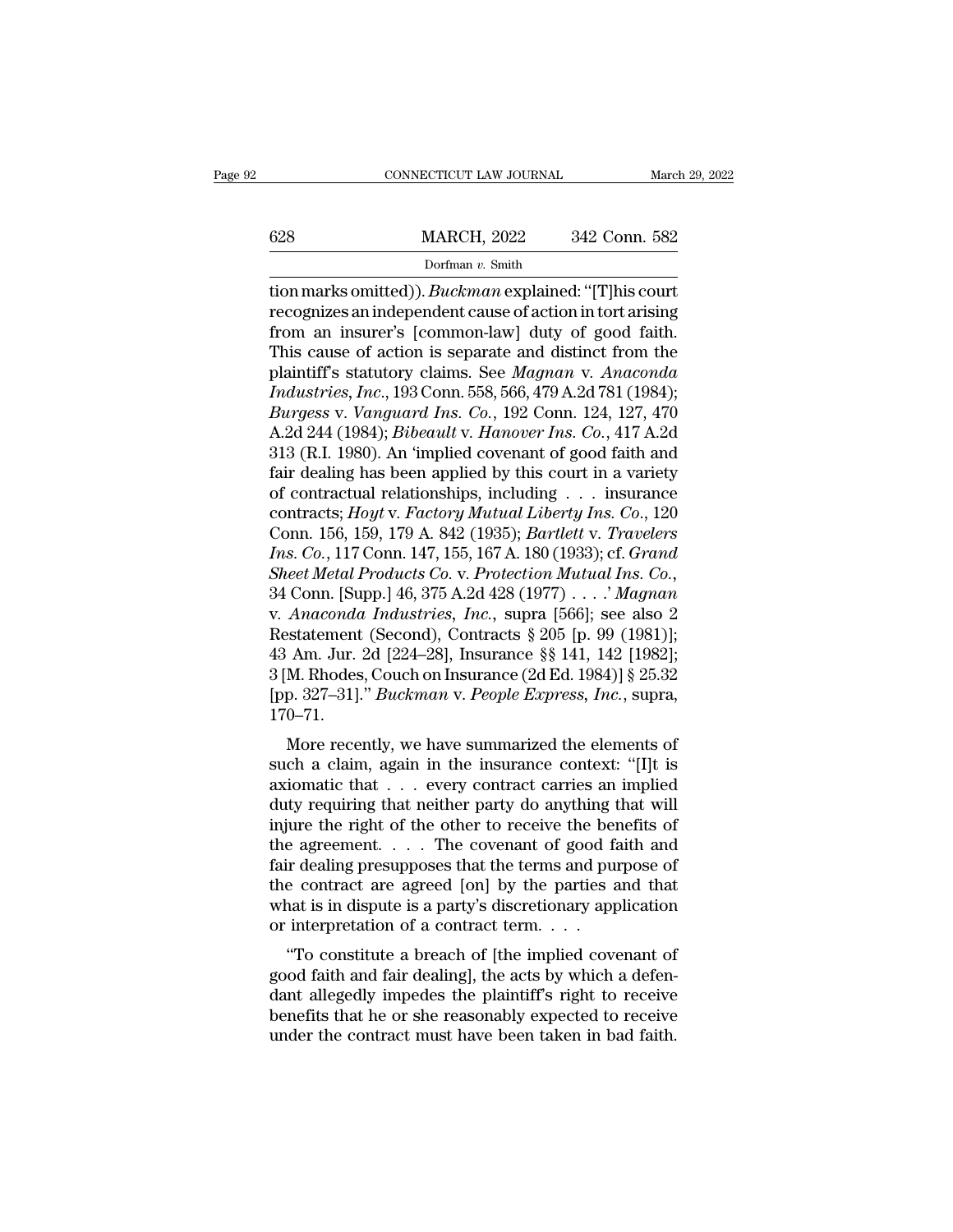| 29, 2022      | CONNECTICUT LAW JOURNAL                                                                                                                                          | Page 93 |
|---------------|------------------------------------------------------------------------------------------------------------------------------------------------------------------|---------|
|               |                                                                                                                                                                  |         |
| 342 Conn. 582 | <b>MARCH, 2022</b>                                                                                                                                               | 629     |
|               | Dorfman $v$ . Smith                                                                                                                                              |         |
|               | Bad faith in general implies both actual or con-<br>structive fraud, or a design to mislead or deceive<br>another are neglect or refusel to fulfill some duty or |         |

342 Conn. 582 MARCH, 2022 629<br>Dorfman v. Smith<br>Confinant v. Smith<br>Constructive fraud, or a design to mislead or deceive<br>another, or a neglect or refusal to fulfill some duty or<br>Some contractual obligation not prompted by a 342 Conn. 582 MARCH, 2022 629<br>
Dorfman v. Smith<br>
... Bad faith in general implies both actual or constructive fraud, or a design to mislead or deceive<br>
another, or a neglect or refusal to fulfill some duty or<br>
some contra 342 Conn. 582 MARCH, 2022 629<br>
Dorfman v. Smith<br>
... Bad faith in general implies both actual or constructive fraud, or a design to mislead or deceive<br>
another, or a neglect or refusal to fulfill some duty or<br>
some contra Dorfman v. Smith<br>Dorfman v. Smith<br>Dorfman v. Smith<br>structive fraud, or a design to mislead or deceive<br>another, or a neglect or refusal to fulfill some duty or<br>some contractual obligation, not prompted by an honest<br>mistake borman v. Smuth<br>
... Bad faith in general implies both actual or constructive fraud, or a design to mislead or deceive<br>
another, or a neglect or refusal to fulfill some duty or<br>
some contractual obligation, not prompted b ... Bad faith in general implies both actual or constructive fraud, or a design to mislead or deceive<br>another, or a neglect or refusal to fulfill some duty or<br>some contractual obligation, not prompted by an honest<br>mistake structive fraud, or a design to mislead or deceive<br>another, or a neglect or refusal to fulfill some duty or<br>some contractual obligation, not prompted by an honest<br>mistake as to one's rights or duties, but by some inter-<br>es another, or a neglect or refusal to fulfill some duty or<br>some contractual obligation, not prompted by an honest<br>mistake as to one's rights or duties, but by some inter-<br>ested or sinister motive. . . . . Bad faith means mor some contractual obligation, not prompted by an honest<br>mistake as to one's rights or duties, but by some inter-<br>ested or sinister motive. . . . . Bad faith means more<br>than mere negligence; it involves a dishonest purpose. mistake as to one's rights or duties, but by some interested or sinister motive. . . . Bad faith means more than mere negligence; it involves a dishonest purpose." (Internal quotation marks omitted.) *Capstone Building Co* ested or sinister mot<br>than mere negligence;<br>(Internal quotation ma<br>*Corp.* v. *American M*<br>794–95, 67 A.3d 961<br>duties are necessary<br>action." Id., 797.<br>In the present cas In the present case, the majority concludes that,<br>
In the present case, the majority concludes that,<br>
The present case, the majority concludes that,<br>
cause the plaintiff's bad faith claim is based on<br>
and miconduct during Corp. v. American Motorists Ins. Co., 308 Conn. 760,<br>
794–95, 67 A.3d 961 (2013). "[V]iolations of express<br>
duties are necessary to maintain a bad faith cause of<br>
action." Id., 797.<br>
In the present case, the majority conc

794–95, 67 A.3d 961 (2013). "[V]iolations of express<br>duties are necessary to maintain a bad faith cause of<br>action." Id., 797.<br>In the present case, the majority concludes that,<br>because the plaintiff's bad faith claim is ba the litigation." It is a bot (2515). The litigations of express<br>duties are necessary to maintain a bad faith cause of<br>action." Id., 797.<br>In the present case, the majority concludes that,<br>because the plaintiff's bad faith action." Id., 797.<br>
In the present case, the majority concludes that,<br>
because the plaintiff's bad faith claim is based on<br>
alleged misconduct during the litigation, it is barred by<br>
the litigation privilege. See part II o In the present case, the majority concludes that,<br>because the plaintiff's bad faith claim is based on<br>alleged misconduct during the litigation, it is barred by<br>the litigation privilege. See part II of the majority opin-<br>io In the present case, the majority concludes that,<br>because the plaintiff's bad faith claim is based on<br>alleged misconduct during the litigation, it is barred by<br>the litigation privilege. See part II of the majority opin-<br>io because the plaintiff's bad faith claim is based on alleged misconduct during the litigation, it is barred by the litigation privilege. See part II of the majority opinion. In part II B of this opinion, I explain why I dis alleged misconduct during the litigation, it is barred by<br>the litigation privilege. See part II of the majority opin-<br>ion. In part II B of this opinion, I explain why I disagree<br>with the majority's conclusion that the plai the litigation privilege. See part II of the majority opin-<br>ion. In part II B of this opinion, I explain why I disagree<br>with the majority's conclusion that the plaintiff's bad<br>faith claim is based exclusively on litigation ion. In part II B of this opinion, I explain why I disagree<br>with the majority's conclusion that the plaintiff's bad<br>faith claim is based exclusively on litigation conduct<br>and why the prelitigation misconduct at issue is ac with the majority's conclusion that the plaintiff's bad<br>faith claim is based exclusively on litigation conduct<br>and why the prelitigation misconduct at issue is action-<br>able in a bad faith claim under Connecticut law. In pa Ie in a bad faith claim under Connecticut law. In part<br>
C, I explain why, to the extent that the claim is based<br>
I litigation conduct, the majority's analysis fails to<br>
equately grapple with the relevant legal principles.<br>

B

II C, I explain why, to the extent that the claim is based<br>on litigation conduct, the majority's analysis fails to<br>adequately grapple with the relevant legal principles.<br>B<br>In the operative complaint, the plaintiff alleges on litigation conduct, the majority's analysis fails to<br>adequately grapple with the relevant legal principles.<br>B<br>In the operative complaint, the plaintiff alleges that<br>the defendant "agreed to pay [her] all sums [that she] adequately grapple with the relevant legal principles.<br>
B<br>
In the operative complaint, the plaintiff alleges that<br>
the defendant "agreed to pay [her] all sums [that she]<br>
was legally entitled to recover from the owner or o B<br>
In the operative complaint, the plaintiff alleges that<br>
the defendant "agreed to pay [her] all sums [that she]<br>
was legally entitled to recover from the owner or opera-<br>
tor of an uninsured or underinsured motor vehicle In the operative complaint, the plaintiff alleges that<br>the defendant "agreed to pay [her] all sums [that she]<br>was legally entitled to recover from the owner or opera-<br>tor of an uninsured or underinsured motor vehicle for<br>d In the operative complaint, the plaintiff alleges that<br>the defendant "agreed to pay [her] all sums [that she]<br>was legally entitled to recover from the owner or opera-<br>tor of an uninsured or underinsured motor vehicle for<br>d the defendant "agreed to pay [her] all sums [that she]<br>was legally entitled to recover from the owner or opera-<br>tor of an uninsured or underinsured motor vehicle for<br>damages resulting from bodily injury sustained by [her]<br> was legally entitled to recover from the owner or operator of an uninsured or underinsured motor vehicle for damages resulting from bodily injury sustained by [her] in an accident involving the maintenance or use of the un tor of an uninsured or underinsured motor vehicle for<br>damages resulting from bodily injury sustained by [her]<br>in an accident involving the maintenance or use of the<br>uninsured or underinsured motor vehicle, up to the<br>limits damages resulting from bodily injury sustained by [her]<br>in an accident involving the maintenance or use of the<br>uninsured or underinsured motor vehicle, up to the<br>limits of its contract." Although the operative complaint<br>is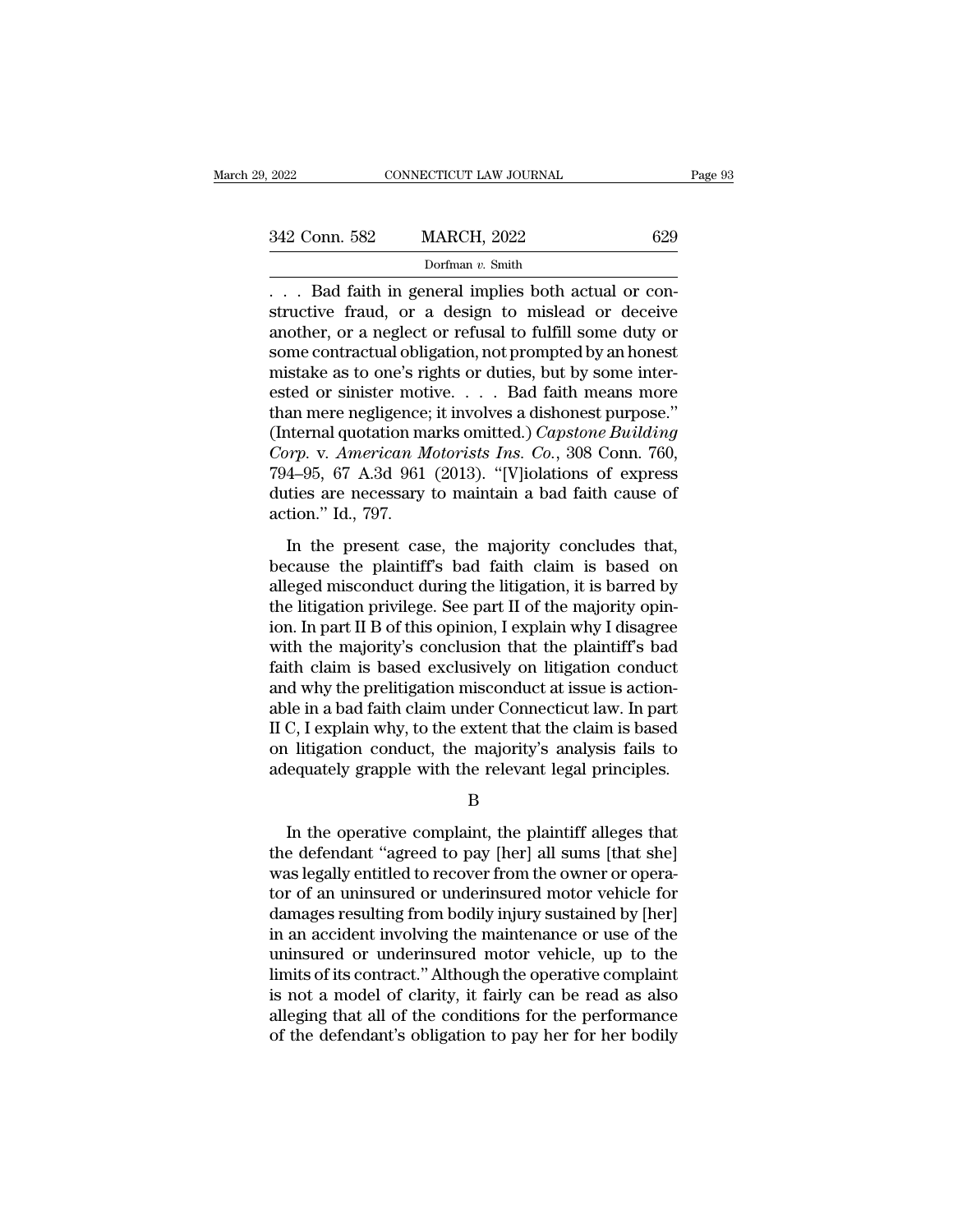# EXECUTE CONNECTICUT LAW JOURNAL March 29, 2022<br>
MARCH, 2022 342 Conn. 582<br>
Dorfman v. Smith

## Dorfman *v.* Smith

CONNECTICUT LAW JOURNAL March 29, 2<br>
630 MARCH, 2022 342 Conn. 582<br>
Dorfman v. Smith<br>
injuries were met at the time this action was initiated,<br>
the defendant knew at that time that it was obligated<br>
to nay the plaintiff a 630 MARCH, 2022 342 Conn. 582<br>Dorfman v. Smith<br>injuries were met at the time this action was initiated,<br>the defendant knew at that time that it was obligated<br>to pay the plaintiff, and it nevertheless refused to pay<br>the cl 630 MARCH, 2022 342 Conn. 582<br>
Dorfman v. Smith<br>
injuries were met at the time this action was initiated,<br>
the defendant knew at that time that it was obligated<br>
to pay the plaintiff, and it nevertheless refused to pay<br>
t 630 MARCH, 2022 342 Conn. 582<br>
Dorfman v. Smith<br>
injuries were met at the time this action was initiated,<br>
the defendant knew at that time that it was obligated<br>
to pay the plaintiff, and it nevertheless refused to pay<br>
t Dorfman v. Smith<br>Dorfman v. Smith<br>injuries were met at the time this action was initiated,<br>the defendant knew at that time that it was obligated<br>to pay the plaintiff, and it nevertheless refused to pay<br>the claim but, inst Dorfman v. Smith<br>injuries were met at the time this action was initiated,<br>the defendant knew at that time that it was obligated<br>to pay the plaintiff, and it nevertheless refused to pay<br>the claim but, instead, "compelled [ 9 pay the plaintiff, and it nevertheless refused to pay<br>he claim but, instead, "compelled [the plaintiff] to<br>sort to litigation to obtain what was due to her" under<br>he majority states that, "[a]s the master of her complai the claim but, instead, "compelled [the plaintiff] to<br>resort to litigation to obtain what was due to her" under<br>the insurance policy.<sup>8</sup> As I noted previously in this opin-<br><sup>8</sup>The majority states that, "[a]s the master of

resort to litigation to obtain what was due to her" under<br>the insurance policy.<sup>8</sup> As I noted previously in this opin-<br><sup>8</sup>The majority states that, "[a]s the master of her complaint, the plaintiff<br>never argued to the tria The insurance policy.<sup>8</sup> As I noted previously in this opin-<br><sup>8</sup> The majority states that, "[a]s the master of her complaint, the plaintiff<br>never argued to the trial court—and has not argued before this court—that<br>she prem Interture in the majority states that, "[a]s the master of her complaint, the plaintiff never argued to the trial court—and has not argued before this court—that she premised any of her claims on conduct that occurred outs <sup>8</sup> The majority states that, "[a]s the master of her complaint, the plaintiff never argued to the trial court—and has not argued before this court—that she premised any of her claims on conduct that occurred outside the never argued to the trial court—and has not argued before this court—that she premised any of her claims on conduct that occurred outside the course of a judicial proceeding." Footnote 6 of the majority opinion. I agree t in argue of a gate of the claims on conduct that occurred outside the course of a judicial proceeding." Footnote 6 of the majority opinion. I agree that the plaintiff has not framed her argument in terms of prelitigation/p plaintiff has not framed her argument in terms of prelitigation/postilitigation conduct. But this court is addressing an important legal issue, and we are not bound by the precise rubric and line drawing employed by the p conduct. But this court is addressing an important legal issue, and we are not bound by the precise rubric and line drawing employed by the parties in arguing their respective positions. See, e.g., *Meribear Productions,* not bound by the precise rubric and line drawing employed by the parties in arguing their respective positions. See, e.g., *Meribear Productions*, *Inc.* v. *Frank*, 340 Conn. 711, 732, 265 A.3d 870 (2021) ("it is well es In arguing their respective positions. See, e.g., *Meribear Productions*, *Inc.*<br>
v. *Frank*, 340 Conn. 711, 732, 265 A.3d 870 (2021) ("it is well established<br>
that [w]e may . . . review legal arguments that differ from t iv. *Frank*, 340 Conn. 711, 732, 265 A.3d 870 (2021) ("it is well established that [w]e may . . . review legal arguments that differ from those raised by the parties if they are subsumed within or intertwined with argument Figure 1.139 S. Ct. 1843, 1849, 204 L. Ed. 2d 116 (2019) ("Characterizing a rule in the legal claim before the court" (internal quotation marks omitted)). So is especially true when, as here, the scope of a court's subjec as a limit on [subject matter] jurisdiction renders it unique in our adversarial the parties if they are subsumed within or intertwined with arguments related to the legal claim before the court" (internal quotation marks

shows the legal claim before the court" (internal quotation marks omitted)).<br>This is especially true when, as here, the scope of a court's subject matter<br>jurisdiction is being adjudicated. Cf. Fort Bend County v. Davis, U This is especially true when, as here, the scope of a court's subject matter jurisdiction is being adjudicated. Cf. Fort Bend County v. Davis, U.S. , 139 S. Ct. 1843, 1849, 204 L. Ed. 2d 116 (2019) ("Characterizing a rule in is determined. Cf. Fort Bend County v. Davis, U.S. , 139 S. Ct. 1843, 1849, 204 L. Ed. 2d 116 (2019) ("Characterizing a rule as a limit on [subject matter] jurisdiction renders it unique in our adversarial system. . . , 139 S. Ct. 1843, 1849, 204 L. Ed. 2d 116 (2019) ("Characterizing a rule as a limit on [subject matter] jurisdiction renders it unique in our adversarial system. . . . Unlike most arguments, challenges to [subject matter as a limit on [subject matter] jurisdiction renders it unique in our adversarial system. . . . Unlike most arguments, challenges to [subject matter] jurisdiction may be raised by the defendant at any point in the litigati system.... Unlike most arguments, challenges to [subject matter] jurisdiction may be raised by the defendant at any point in the litigation, and courts must consider them sua sponte." (Citation omitted; internal quotation tion may be raised by the defendant at any point in the litigation, and courts must consider them sua sponte." (Citation omitted, internal quotation marks omitted.)). Indeed, if, in light of the novelty and complexity of t shows that are found in the defendant's different are found in the size of must consider them sua sponte." (Citation omitted, internal quotation marks omitted.)). Indeed, if, in light of the novelty and complexity of the i omitted.)). Indeed, if, in light of the novelty and complexity of the issues<br>presented, the briefing of both parties in this appeal leaves something to<br>be desired and provides insufficient guidance for the proper adjudicat presented, the briefing<br>presented, the briefing<br>of those issues, it is is<br>sively on arguments t<br>this is a good thing,<br>public function.<br>To the extent that between and provides insufficient guidance for the proper adjudication those issues, it is fair to say that the majority itself has not relied excludely on arguments that are found in the defendant's brief. In my estimati For those issues, it is fair to say that the majority itself has not relied exclusively on arguments that are found in the defendant's brief. In my estimation, this is a good thing, because, otherwise, its opinion would fa

% of those issues, it is fair to say that the majority itself has not relied exclusively on arguments that are found in the defendant's brief. In my estimation, this is a good thing, because, otherwise, its opinion would prelitigation misconduct as a basis for her claim—I simply disagree, particularly when reading the complaint liberally, as we must. The plaintiff's complaint alleged, among other things, that, prior to the commencement of public function.<br>To the extent that the majority is making a different point—by suggesting<br>that, "[a]s the master of her complaint," the plaintiff has failed to *allege*<br>prelitigation misconduct as a basis for her claim—I To the extent that the majority is making a different point—by suggesting<br>that, "[a]s the master of her complaint," the plaintiff has failed to *allege*<br>prelitigation misconduct as a basis for her claim—I simply disagree, that, "[a]s the master of her complaint," the plaintiff has failed to *allege* prelitigation misconduct as a basis for her claim—I simply disagree, particularly when reading the complaint liberally, as we must. The plainti a covered person under the insurance policy issued by the defendant, and the underly when reading the complaint liberally, as we must. The plaintiff's complaint alleged, among other things, that, prior to the commencement Figure 1 and the complaint liberally, as we must. The plaintiff's complaint alleged, among other things, that, prior to the commencement of litigation, the defendant knew that the plaintiff (1) was not at fault in the unde multimediant alleged, among other things, that, prior to the commencement of litigation, the defendant knew that the plaintiff (1) was not at fault in the underlying automobile accident, (2) had complied with all of her du Finding in the defendant knew that the plaintiff (1) was not at fault in the underlying automobile accident, (2) had complied with all of her duties as a covered person under the insurance policy issued by the defendant, integration, the definibilities and faith and fair dealing the plaintiff (1) was not at faith in the underlying automobile accident, (2) had complied with all of her duties as a covered person under the insurance policy is *a* covered person under the insurance policy issued by the defendant, and (3) was legally entitled to recover underinsured motorist benefits from the defendant under the policy. The complaint then expressly alleged that,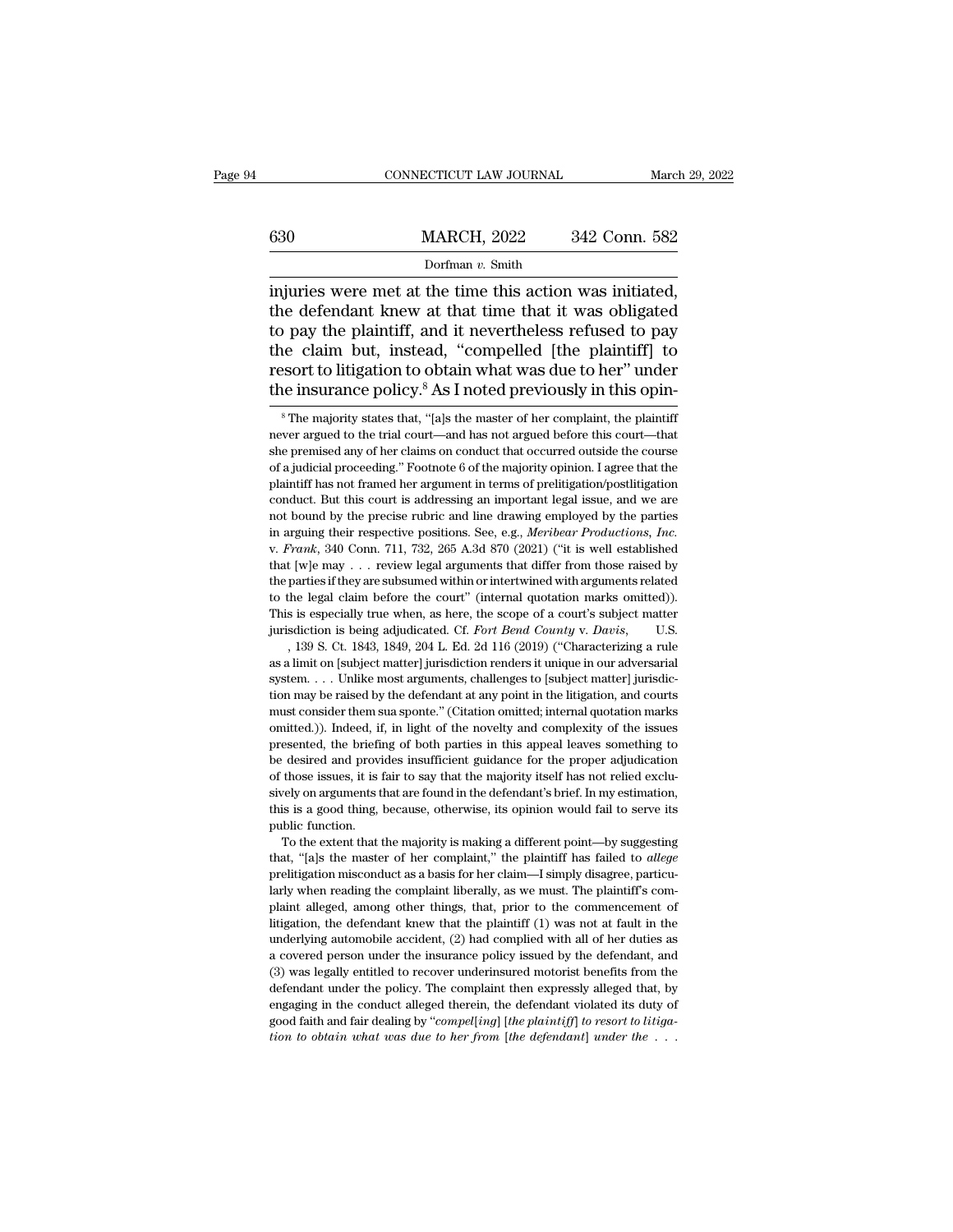2022 CONNECTICUT LAW JOURNAL Page 95<br>342 Conn. 582 MARCH, 2022 631<br>Dorfman v. Smith<br>ion, CUIPA expressly identifies such conduct as an<br>unfair claim settlement practice if it is part of a general<br>business practice. See Cono 342 Conn. 582 MARCH, 2022 631<br>
Dorfman v. Smith<br>
ion, CUIPA expressly identifies such conduct as an<br>
unfair claim settlement practice if it is part of a general<br>
business practice. See General Statutes § 38a-816 (6)<br>
(G) 342 Conn. 582 MARCH, 2022 631<br>
Dorfman v. Smith<br>
ion, CUIPA expressly identifies such conduct as an<br>
unfair claim settlement practice if it is part of a general<br>
business practice. See General Statutes § 38a-816 (6)<br>
(G) (G) (C) ( $\frac{342 \text{ Conn. } 582}{\text{ Dorfman } v. } \frac{631}{\text{Synfman } v. } \frac{5 \text{ Smith}}{2 \text{ on } v. } \frac{5 \text{ Smith}}{2 \text{ on } v. } \frac{1}{\text{Conflan } v. } \frac{1}{\text{Snth}}$ <br>
(G) ( $\frac{1}{\text{CIIPA}}$  expressly identifies such conduct as an unfair claim settlement practice if it i Dorfman v. Smith<br>
ion, CUIPA expressly identifies such conduct as an<br>
unfair claim settlement practice if it is part of a general<br>
business practice. See General Statutes § 38a-816 (6)<br>
(G) ("compelling insureds to instit bonnan v. shun<br>
ion, CUIPA expressly identifies such conduct as an<br>
unfair claim settlement practice if it is part of a general<br>
business practice. See General Statutes § 38a-816 (6)<br>
(G) ("compelling insureds to institut ion, CUIPA expressly identifies such conduct as an unfair claim settlement practice if it is part of a general<br>business practice. See General Statutes § 38a-816 (6)<br>(G) ("compelling insureds to institute litigation to<br>reco unfair claim settlement practice if it is part of a general<br>business practice. See General Statutes § 38a-816 (6)<br>(G) ("compelling insureds to institute litigation to<br>recover amounts due under an insurance policy by<br>offeri business practice. See General Statutes § 38a-816 (6)<br>
(G) ("compelling insureds to institute litigation to<br>
recover amounts due under an insurance policy by<br>
offering substantially less than the amounts ultimately<br>
recove (G) ("compelling insureds to institute litigation to<br>recover amounts due under an insurance policy by<br>offering substantially less than the amounts ultimately<br>recovered in actions brought by such insureds" is unfair<br>claim recover amounts due under an insurance policy by<br>offering substantially less than the amounts ultimately<br>recovered in actions brought by such insureds" is unfair<br>claim settlement practice). Although a single instance<br>of su offering substantially less than the amounts ultimately<br>recovered in actions brought by such insureds" is unfair<br>claim settlement practice). Although a single instance<br>of such conduct does not give rise to a CUIPA violatio recovered in actions brought by such insureds" is unfair<br>claim settlement practice). Although a single instance<br>of such conduct does not give rise to a CUIPA violation<br>in the absence of a general business practice, an insu claim settlement practice). Although a single instance<br>of such conduct does not give rise to a CUIPA violation<br>in the absence of a general business practice, an insur-<br>er's refusal to honor a contractual obligation to pay<br> of such conduct does not give rise to a CUIPA violation<br>in the absence of a general business practice, an insur-<br>er's refusal to honor a contractual obligation to pay<br>a claim for no good reason does constitute bad faith<br>co in the absence of a general business practice, an insur-<br>er's refusal to honor a contractual obligation to pay<br>a claim for no good reason does constitute bad faith<br>conduct sufficient to state a claim for breach under our<br>c er's refusal to honor a contractual obligation to pay<br>a claim for no good reason does constitute bad faith<br>conduct sufficient to state a claim for breach under our<br>common law. See *Capstone Building Corp.* v. Ameri-<br>can Mo a claim for no good reason does constitute bad faith<br>conduct sufficient to state a claim for breach under our<br>common law. See *Capstone Building Corp.* v. Ameri-<br>can Motorists Ins. Co., supra, 308 Conn. 795 (refusal<br>to per conduct sufficient to state a claim for breach under our<br>common law. See *Capstone Building Corp*. v. *Ameri-*<br>can Motorists Ins. Co., supra, 308 Conn. 795 (refusal<br>to perform express contractual obligation not prompted<br>by common law. See *Capstone Building Corp.* v. Ameri-<br>can Motorists Ins. Co., supra, 308 Conn. 795 (refusal<br>to perform express contractual obligation not prompted<br>by honest mistake constitutes bad faith). I would there-<br>fore can Motorists Ins. Co., supra, 308 Conn. 795 (re<br>to perform express contractual obligation not pron<br>by honest mistake constitutes bad faith). I would t<br>fore conclude that these allegations—which de<br>implicate the litigation Frances mistake constitutes bad faith). I would there-<br>re conclude that these allegations—which do not<br>plicate the litigation privilege because they do not<br>volve any litigation conduct by the defendant—are<br>fficient to with fore conclude that these allegations—which do not<br>implicate the litigation privilege because they do not<br>involve any litigation conduct by the defendant—are<br>sufficient to withstand a motion to dismiss.<br>The majority, in my

implicate the litigation privilege because they do not<br>involve any litigation conduct by the defendant—are<br>sufficient to withstand a motion to dismiss.<br>The majority, in my view, fails to acknowledge that<br>the contractual ob involve any litigation conduct by the defendant—are<br>sufficient to withstand a motion to dismiss.<br>The majority, in my view, fails to acknowledge that<br>the contractual obligations of liability insurance compa-<br>nies to their i sufficient to withstand a motion to dismiss.<br>The majority, in my view, fails to acknowledge that<br>the contractual obligations of liability insurance compa-<br>nies to their insureds are treated differently under Con-<br>necticut The majority, in my view, fails to acknowledge that<br>the contractual obligations of liability insurance compa-<br>nies to their insureds are treated differently under Con-<br>necticut law than the obligations of most other contra The majority, in my view, fails to acknowledge that<br>the contractual obligations of liability insurance compa-<br>nies to their insureds are treated differently under Con-<br>necticut law than the obligations of most other contra the contractual obligations of liability insurance compa-<br>nies to their insureds are treated differently under Con-<br>necticut law than the obligations of most other contracting<br>parties. Many parties may risk nothing more th nies to their insureds are treated differently under Connecticut law than the obligations of most other contracting<br>parties. Many parties may risk nothing more than contractual<br>tual liability if they choose to meet a legit necticut law than the obligations of most other contracting<br>parties. Many parties may risk nothing more than contrac-<br>tual liability if they choose to meet a legitimate contractual<br>demand with the time-honored response, "s parties. Many parties may risk nothing more than contractual<br>tual liability if they choose to meet a legitimate contractual<br>demand with the time-honored response, "so sue me."<br>An insurance company defending a first-party An insurance company derending a first-party claim is<br>different because it is subject to a higher duty under<br>our common law and can incur liability if it compels<br>its insurance to resort to litigation to obtain payment due<br> different because it is subject to a higher duty under<br>our common law and can incur liability if it compels<br>its insured to resort to litigation to obtain payment due<br> $\frac{insquare\ policy \dots}{(Emphasis added.)}$  I take these allegations, liber-<br>al

our common law and can incur liability if it compels<br>its insured to resort to litigation to obtain payment due<br>insurance policy . . . . " (Emphasis added.) I take these allegations, liber-<br>ally but fairly construed, to st its insured to resort to litigation to obtain payment due<br> *insurance policy*  $\ldots$ ." (Emphasis added.) I take these allegations, liberally but fairly construed, to state a claim that the plaintiff was contractually<br>
enti *insurance policy*  $\ldots$  ." (Emphasis added.) I take these allegations, liberally but fairly construed, to state a claim that the plaintiff was contractually entitled to obtain payment of her claim without resorting to li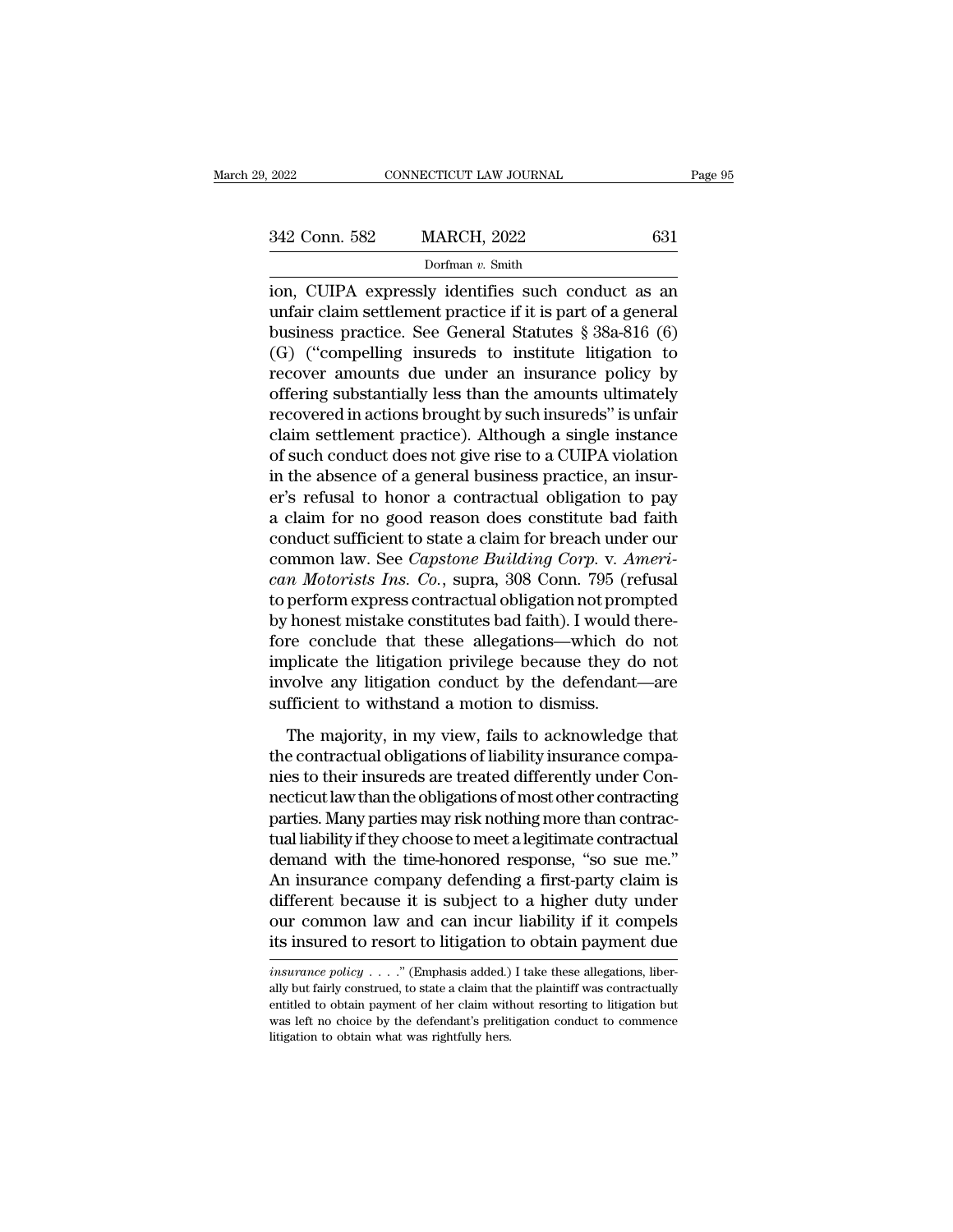|     | CONNECTICUT LAW JOURNAL |               | March 29, 2022 |
|-----|-------------------------|---------------|----------------|
|     |                         |               |                |
| 632 | <b>MARCH, 2022</b>      | 342 Conn. 582 |                |
|     | Dorfman v. Smith        |               |                |

CONNECTICUT LAW JOURNAL March 29, 2022<br> **MARCH**, 2022 342 Conn. 582<br>
Dorfman v. Smith<br>
under its insurance policy. See part II A of this opinion<br>
(discussing common law); cf. General Statutes § 38a-<br>
916 (6) (C). The lite MARCH, 2022 342 Conn. 582<br>Dorfman v. Smith<br>under its insurance policy. See part II A of this opinion<br>(discussing common law); cf. General Statutes § 38a-<br>816 (6) (G). The litigation privilege does not bar such 832 MARCH, 2022 342 Conn. 582<br>
Dorfman v. Smith<br>
under its insurance policy. See part II A of this opinion<br>
(discussing common law); cf. General Statutes § 38a-<br>
816 (6) (G). The litigation privilege does not bar such<br>
a  $\begin{array}{c} 632 \\ \hline \\ \text{under its insu} \\ \text{(discussing c 816 (6) (G).)} \\ \text{a claim.} \end{array}$ der its insurance policy. See part if A of this opinion<br>iscussing common law); cf. General Statutes  $\S$  38a-<br>6 (6) (G). The litigation privilege does not bar such<br>claim.<br> $C$ <br>To the extent that the plaintiff's bad faith cl

C<sub>c</sub>

(uscussing continuor law); cf. General statutes  $\S$  30a-<br>
816 (6) (G). The litigation privilege does not bar such<br>
a claim.<br>
C<br>
To the extent that the plaintiff's bad faith claim is<br>
based in part on her allegations of li oro (o) (G). The hugation privilege does not bar such<br>a claim.<br>C<br>To the extent that the plaintiff's bad faith claim is<br>based in part on her allegations of litigation misconduct,<br>it is far from clear to me that it is barred C<br>
C<br>
To the extent that the plaintiff's bad faith claim is<br>
based in part on her allegations of litigation misconduct,<br>
it is far from clear to me that it is barred by the litigation<br>
privilege, and I am unpersuaded by th C<br>
To the extent that the plaintiff's bad faith claim is<br>
based in part on her allegations of litigation misconduct,<br>
it is far from clear to me that it is barred by the litigation<br>
privilege, and I am unpersuaded by the m To the extent that the plaintiff's bad faith claim is<br>based in part on her allegations of litigation misconduct,<br>it is far from clear to me that it is barred by the litigation<br>privilege, and I am unpersuaded by the majorit To the extent that the plaintiff's bad faith claim is<br>based in part on her allegations of litigation misconduct,<br>it is far from clear to me that it is barred by the litigation<br>privilege, and I am unpersuaded by the majorit based in part on her allegations of litigation misconduct,<br>it is far from clear to me that it is barred by the litigation<br>privilege, and I am unpersuaded by the majority's appli-<br>cation of the privilege under these circums it is far from clear to me that it is barred by the litigation<br>privilege, and I am unpersuaded by the majority's appli-<br>cation of the privilege under these circumstances. There<br>is good reason to develop a more nuanced doct privilege, and I am unpersuaded by the majority's application of the privilege under these circumstances. There is good reason to develop a more nuanced doctrine adapted to cases involving parties whose commercial activiti cation of the privilege under these circumstances. There<br>is good reason to develop a more nuanced doctrine adapted<br>to cases involving parties whose commercial activities<br>involve frequent use of the courts as an intrinsic c is good reason to develop a more nuanced doctrine adapted<br>to cases involving parties whose commercial activities<br>involve frequent use of the courts as an intrinsic compo-<br>nent of their business activities, and who are alle to cases involving parties whose commercial activities<br>involve frequent use of the courts as an intrinsic compo-<br>nent of their business activities, and who are alleged<br>to have breached a duty owed to the plaintiff in part In the majority of their business activities, and who are alleged<br>have breached a duty owed to the plaintiff in part by<br>gaging in litigation misconduct. Our existing litigation<br>ivilege doctrine, properly applied to the pre to have breached a duty owed to the plaintiff in part by<br>engaging in litigation misconduct. Our existing litigation<br>privilege doctrine, properly applied to the present cir-<br>cumstances, readily accommodates this approach.<br>A

engaging in litigation misconduct. Our existing litigation<br>privilege doctrine, properly applied to the present cir-<br>cumstances, readily accommodates this approach.<br>As the majority recognizes, when confronted with<br>the quest privilege doctrine, properly applied to the present circumstances, readily accommodates this approach.<br>As the majority recognizes, when confronted with<br>the question of whether the litigation privilege bars a<br>claim, the inq cumstances, readily accommodates this approach.<br>As the majority recognizes, when confronted with<br>the question of whether the litigation privilege bars a<br>claim, the inquiry is whether, viewed in its factual con-<br>text, the p As the majority recognizes, when confronted with<br>the question of whether the litigation privilege bars a<br>claim, the inquiry is whether, viewed in its factual con-<br>text, the plaintiff's claim—be it for fraud, tortious inte As the majority recognizes, when confronted with<br>the question of whether the litigation privilege bars a<br>claim, the inquiry is whether, viewed in its factual con-<br>text, the plaintiff's claim—be it for fraud, tortious inte the question of whether the litigation privilege bars a claim, the inquiry is whether, viewed in its factual context, the plaintiff's claim—be it for fraud, tortious interference, or a statutory violation—is more like a cl claim, the inquiry is whether, viewed in its factual con-<br>text, the plaintiff's claim—be it for fraud, tortious inter-<br>ference, or a statutory violation—is more like a claim<br>for defamation or fraud, on the one hand, or a c text, the plaintiff's claim—be it for fraud, tortious inter-<br>ference, or a statutory violation—is more like a claim<br>for defamation or fraud, on the one hand, or a claim<br>for vexatious litigation or abuse of process, on the ference, or a statutory violation—is more like a claim<br>for defamation or fraud, on the one hand, or a claim<br>for vexatious litigation or abuse of process, on the other.<br>See *MacDermid, Inc.* v. *Leonetti*, 310 Conn. 616, 6 for defamation or fraud, on the one hand, or a claim<br>for vexatious litigation or abuse of process, on the other.<br>See *MacDermid, Inc.* v. *Leonetti*, 310 Conn. 616, 631,<br>79 A.3d 60 (2013) (considering whether "the allegat for vexatious litigation or abuse of process, on the other.<br>
See *MacDermid, Inc.* v. *Leonetti*, 310 Conn. 616, 631,<br>
79 A.3d 60 (2013) (considering whether "the allegations<br>
in the counterclaim [for retaliation] are more See *MacDermid*, *Inc.* v. *Leonetti*, 310 Conn. 616, 631,<br>79 A.3d 60 (2013) (considering whether "the allegations<br>in the counterclaim [for retaliation] are more akin to an<br>abuse of process claim [than] a defamation or tor 79 A.3d 60 (2013) (considering whether "the allegations<br>in the counterclaim [for retaliation] are more akin to an<br>abuse of process claim [than] a defamation or tortious<br>interference claim" (internal quotation marks omitte in the counterclaim [for retaliation] are more akin to an<br>abuse of process claim [than] a defamation or tortious<br>interference claim" (internal quotation marks omitted));<br>Simms v. Seaman, 308 Conn. 523, 547–51, 69 A.3d 880<br> abuse of process claim [than] a defamation or tortious<br>interference claim" (internal quotation marks omitted));<br>*Simms v. Seaman*, 308 Conn. 523, 547–51, 69 A.3d 880<br>(2013) (analyzing whether fraud is similar to defamation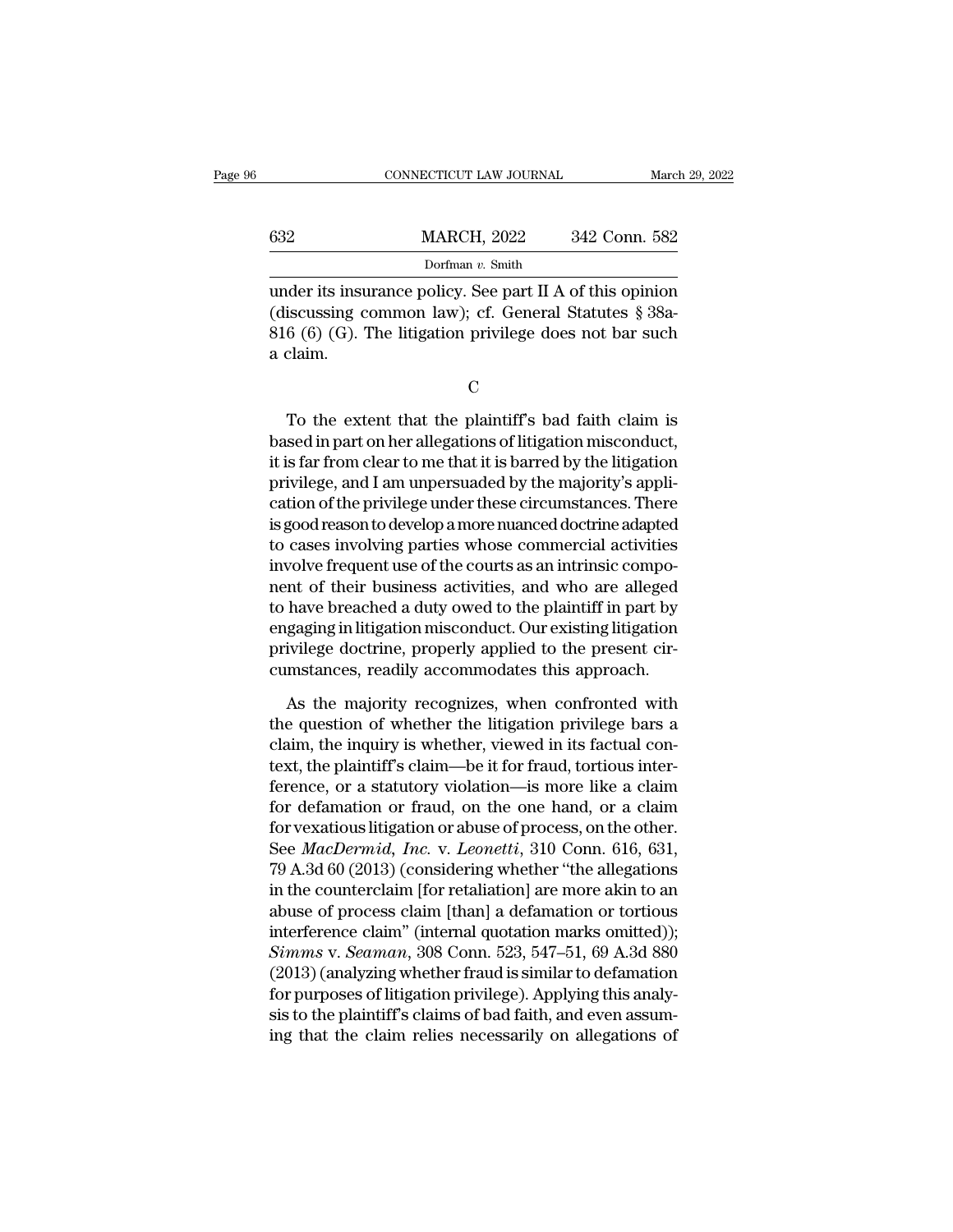| 9, 2022                         | CONNECTICUT LAW JOURNAL                                                                                                                                                | Page 97 |
|---------------------------------|------------------------------------------------------------------------------------------------------------------------------------------------------------------------|---------|
|                                 |                                                                                                                                                                        |         |
| 342 Conn. 582                   | <b>MARCH, 2022</b>                                                                                                                                                     | 633     |
|                                 | Dorfman $v$ . Smith                                                                                                                                                    |         |
| is not barred by the privilege. | litigation misconduct, I would find that the complaint                                                                                                                 |         |
|                                 | The majority acknowledges that the litigation privi-<br>lege does not bar abuse of process type claims but<br>concludes that the plaintiff's had faith claim is harred |         |

342 Conn. 582 MARCH, 2022 633<br>
Dorfman v. Smith<br>
litigation misconduct, I would find that the complaint<br>
is not barred by the privilege.<br>
The majority acknowledges that the litigation privi-<br>
lege does not bar abuse of pr Dorfman  $v$ . Smith<br>
litigation misconduct, I would find that the complaint<br>
is not barred by the privilege.<br>
The majority acknowledges that the litigation privi-<br>
lege does not bar abuse of process type claims but<br>
conclu Ittigation misconduct, I would find that the complaint<br>is not barred by the privilege.<br>The majority acknowledges that the litigation privi-<br>lege does not bar abuse of process type claims but<br>concludes that the plaintiff's Intigation misconduct, I would find that the complaint<br>is not barred by the privilege.<br>The majority acknowledges that the litigation privi-<br>lege does not bar abuse of process type claims but<br>concludes that the plaintiff's is not barred by the privilege.<br>The majority acknowledges that the litigation privilege does not bar abuse of process type claims but<br>concludes that the plaintiff's bad faith claim is barred<br>because it more closely resembl The majority acknowledges that the litigation privi-<br>lege does not bar abuse of process type claims but<br>concludes that the plaintiff's bad faith claim is barred<br>because it more closely resembles the type of claims<br>to which lege does not bar abuse of process type claims but<br>concludes that the plaintiff's bad faith claim is barred<br>because it more closely resembles the type of claims<br>to which the privilege applies, such as defamation and<br>fraud. concludes that the plaintiff's bad faith claim is barred<br>because it more closely resembles the type of claims<br>to which the privilege applies, such as defamation and<br>fraud. Specifically, the majority concludes that the bad<br> because it more closely resembles the type of claims<br>to which the privilege applies, such as defamation and<br>fraud. Specifically, the majority concludes that the bad<br>faith claim is barred because, like defamation and fraud to which the privilege applies, such as defamation and<br>fraud. Specifically, the majority concludes that the bad<br>faith claim is barred because, like defamation and fraud<br>claims, (1) the claim was based exclusively on false<br> fraud. Specifically, the majority concludes that the bad<br>faith claim is barred because, like defamation and fraud<br>claims, (1) the claim was based exclusively on false<br>statements made by the defendant in court filings; par faith claim is barred because, like defamation and fraud<br>claims, (1) the claim was based exclusively on false<br>statements made by the defendant in court filings; part<br>II B of the majority opinion; (2) the plaintiff does not claims, (1) the claim was based exclusively on false<br>statements made by the defendant in court filings; part<br>II B of the majority opinion; (2) the plaintiff does not<br>"challenge the purpose of any underlying litigation";<br>pa statements made by the defendant in court filings; part<br>II B of the majority opinion; (2) the plaintiff does not<br>"challenge the purpose of any underlying litigation";<br>part II A of the majority opinion; and (3) other remedi II B of the majority opinion; (2) the plaintiff does not<br>"challenge the purpose of any underlying litigation";<br>part II A of the majority opinion; and (3) other remedies<br>exist for the complained of conduct. Part III C of th "challenge the purpose of any underlying litigation";<br>part II A of the majority opinion; and (3) other remedies<br>exist for the complained of conduct. Part III C of the<br>majority opinion. I disagree and would conclude that<br>t part II A of the majority opinion; and (3) other remedies<br>exist for the complained of conduct. Part III C of the<br>majority opinion. I disagree and would conclude that<br>the bad faith claim fits comfortably within the frame-<br> exist for the complaine<br>majority opinion. I disa<sub>{</sub><br>the bad faith claim fits<br>work of an abuse of proc<br>alleges that the defendar<br>pose within the meaning<br>process doctrine.<sup>9</sup> ork of an abuse of process claim because it adequately<br>leges that the defendant acted with an improper pur-<br>ose within the meaning of the common-law abuse of<br>rocess doctrine.<sup>9</sup><br><sup>9</sup>Regarding the majority's conclusion that alleges that the defendant acted with an improper purpose within the meaning of the common-law abuse of process doctrine.<sup>9</sup><br>In allegation  $\frac{1}{\sqrt{1-\rho}}$  are  $\frac{1}{\sqrt{1-\rho}}$  and  $\frac{1}{\sqrt{1-\rho}}$  and  $\frac{1}{\sqrt{1-\rho}}$  and  $\frac{1}{\$ 

pose within the meaning of the common-law abuse of<br>process doctrine.<sup>9</sup><br> $R$  regarding the majority's conclusion that the plaintiff's bad faith claim<br>is barred because it is based on false statements, I agree that the alle process doctrine.<sup>9</sup><br>
<sup>9</sup> Regarding the majority's conclusion that the plaintiff's bad faith claim<br>
is barred because it is based on false statements, I agree that the allegation<br>
relating to the defendant's filing of fals process doctrine.<br>  $\bullet$  Regarding the majority's conclusion that the plaintiff's bad faith claim<br>
is barred because it is based on false statements, I agree that the allegation<br>
relating to the defendant's filing of false <sup>9</sup> Regarding the majority's conclusion that the plaintiff's bad faith claim is barred because it is based on false statements, I agree that the allegation relating to the defendant's filing of false discovery responses c is barred because it is based on false statements, I agree that the allegation relating to the defendant's filing of false discovery responses could be accurately characterized as an allegation of making false statements melating to the defendant's filing of false discovery responses could be accurately characterized as an allegation of making false statements but offer two observations in response. First, as explained in part II B of this Frately characterized as an allegation of making false statements but offer two observations in response. First, as explained in part II B of this opinion, the bad faith count is not based *solely* on improper conduct in two observations in response. First, as explained in part II B of this opinion, the bad faith count is not based *solely* on improper conduct in the litigation itself; it also expressly alleges a claim based on the defend the bad faith count is not based *solely* on improper conduct in the litigation itself; it also expressly alleges a claim based on the defendant's prelitigation misconduct, namely, the conduct "compel[ing] [the plaintiff] itself; it also expressly alleges a claim based on the defendant's prelitigation misconduct, namely, the conduct "compel[ing] [the plaintiff] to resort to litigation to obtain what was due to her from [the defendant] unde misconduct, namely, the conduct "compel[ing] [the plaintiff] to resort to litigation to obtain what was due to her from [the defendant] under the  $\ldots$  insurance policy  $\ldots$ ." The litigation misconduct is a continuation litigation to obtain what was due to her from [the defendant] under the  $\ldots$  insurance policy  $\ldots$ ." The litigation misconduct is a continuation of the prelitigation misconduct. Second, to the extent that the allegation misual continuation of the prelitigation misconduct is a continuation of the prelitigation misconduct. Second, to the extent that the allegations regarding false discovery responses are necessary to sustain the claim, tha are the means by which a party carries out the sextent that the allegations regarding false discovery responses are necessary to sustain the claim, that fact itself does not trigger the privilege. False statements in litig regarding false discovery responses are necessary to sustain the claim, that fact itself does not trigger the privilege. False statements in litigation will fall outside of the privilege if those statements are made in ser Fact itself does not trigger the privilege. False statements in litigation will fall outside of the privilege if those statements are made in service of a misuse of the litigation process itself. Indeed, verbal statements fact itself does not trigger the privilege. False statements in litigation will fall outside of the privilege if those statements are made in service of a misuse of the litigation process itself. Indeed, verbal statements misuse of the litigation process itself. Indeed, verbal statements in litigation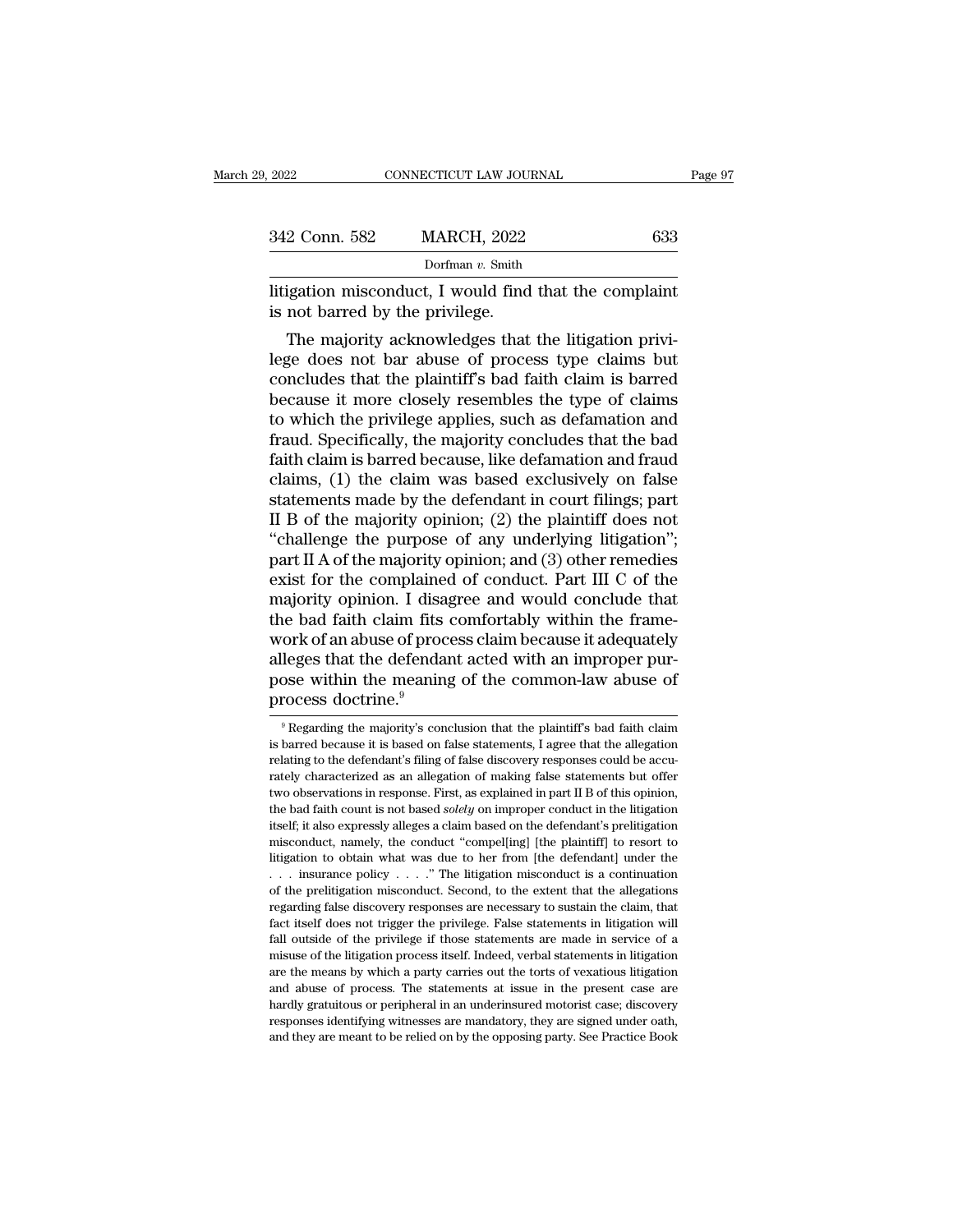|     | CONNECTICUT LAW JOURNAL |               | March 29, 2022 |
|-----|-------------------------|---------------|----------------|
|     |                         |               |                |
| 634 | <b>MARCH, 2022</b>      | 342 Conn. 582 |                |
|     | Dorfman v. Smith        |               |                |

CONNECTICUT LAW JOURNAL March 29, 202<br>  $\frac{1}{2}$  MARCH, 2022 342 Conn. 582<br>
Dorfman v. Smith<br>
A careful examination of the common-law tort of<br>
tuse of process demonstrates why, contrary to the<br>
Displaying applying the pla 634 MARCH, 2022 342 Conn. 582<br>
Dorfman v. Smith<br>
A careful examination of the common-law tort of<br>
abuse of process demonstrates why, contrary to the<br>
majority's conclusion, the plaintiff's bad faith claim in<br>
the prosent c man w. Smith<br>
man v. Smith<br>
A careful examination of the common-law tort of<br>
abuse of process demonstrates why, contrary to the<br>
majority's conclusion, the plaintiff's bad faith claim in<br>
the present case—based not only o  $\frac{\text{MARCH, 2022}}{\text{Dorfman } v. \text{ Smith}}$ <br>A careful examination of the common-law tort of abuse of process demonstrates why, contrary to the majority's conclusion, the plaintiff's bad faith claim in the present case—based not only o Dorfman v. Smith<br>Dorfman v. Smith<br>A careful examination of the common-law tort of<br>abuse of process demonstrates why, contrary to the<br>majority's conclusion, the plaintiff's bad faith claim in<br>the present case—based not onl A careful examination of the common-law tort of abuse of process demonstrates why, contrary to the majority's conclusion, the plaintiff's bad faith claim in the present case—based not only on allegations that the defendant A careful examination of the common-law tort of<br>abuse of process demonstrates why, contrary to the<br>majority's conclusion, the plaintiff's bad faith claim in<br>the present case—based not only on allegations that<br>the defendant abuse of process demonstrates why, contrary to the<br>majority's conclusion, the plaintiff's bad faith claim in<br>the present case—based not only on allegations that<br>the defendant improperly compelled the plaintiff to<br>resort to majority's conclusion, the plaintiff's bad faith claim in<br>the present case—based not only on allegations that<br>the defendant improperly compelled the plaintiff to<br>resort to litigation to obtain payment, but that the defen-<br> the present case—based not only on allegations that<br>the defendant improperly compelled the plaintiff to<br>resort to litigation to obtain payment, but that the defen-<br>dant then misused litigation procedures in an attempt<br>to a the defendant improperly compelled the plaintiff to<br>resort to litigation to obtain payment, but that the defen-<br>dant then misused litigation procedures in an attempt<br>to avoid or delay the performance of its contractual<br>obl resort to litigation to obtain payment, but that the defendant then misused litigation procedures in an attempto avoid or delay the performance of its contractua obligation to pay the plaintiff's valid claim—is far more si In their misased migation procedures in an attempt<br>avoid or delay the performance of its contractual<br>higation to pay the plaintiff's valid claim—is far more<br>milar to an abuse of process claim, to which the litiga-<br>non priv to avoid of delay the performance of its contractual<br>obligation to pay the plaintiff's valid claim—is far more<br>similar to an abuse of process claim, to which the litiga-<br>tion privilege does not apply, than to a claim of d

bongation to pay the plantific s vand claim—is far interestingular to an abuse of process claim, to which the litigation privilege does not apply, than to a claim of defamation or fraud, to which the privilege does apply.<br> similar to an abuse of process claim, to which the higa-<br>tion privilege does not apply, than to a claim of defama-<br>tion or fraud, to which the privilege does apply.<br>This court previously has held that, "[b]ecause the<br>tort Figure 1.1 To a claim of detailed<br>tion or fraud, to which the privilege does apply.<br>This court previously has held that, "[b]ecause the<br>tort [of abuse of process] arises out of the accomplish-<br>ment of a result that could This court previously has held that, "[b]ecause the<br>tort [of abuse of process] arises out of the accomplish-<br>ment of a result that could not be achieved by the<br>proper and successful use of process, [§ 682 of the<br>Restateme This court previously has held that, "[b]ecause the tort [of abuse of process] arises out of the accomplishment of a result that could not be achieved by the proper and successful use of process, [§ 682 of the Restatement tort [of abuse of process] arises out of the accomplishment of a result that could not be achieved by the proper and successful use of process, [§ 682 of the Restatement (Second) of Torts] emphasizes that the gravamen of ment of a result that could not be achieved by the<br>proper and successful use of process, [§ 682 of the<br>Restatement (Second) of Torts] emphasizes that the<br>gravamen of the action . . . is the use of a legal process<br> $\ldots$  ag proper and successful use of process,  $[\S 682$  of the<br>Restatement (Second) of Torts] emphasizes that the<br>gravamen of the action . . . is the use of a legal process<br>. . . against another *primarily* to accomplish a pur-<br>po Restatement (Second) of Torts] emphasizes that the gravamen of the action . . . is the use of a legal process . . . . against another *primarily* to accomplish a purpose for which it is not designed . . . . Comment [b] to gravamen of the action . . . is the use of a legal process<br>
. . . against another *primarily* to accomplish a pur-<br>
pose for which it is not designed . . . . Comment [b]<br>
to § 682 explains that the addition of primarily i ... against another *primarily* to accomplish a purpose for which it is not designed .... Comment [b]<br>to § 682 explains that the addition of primarily is meant<br>to exclude liability when the process is used for the<br>purpose pose for which it is not designed . . . . Comment [b]<br>to § 682 explains that the addition of primarily is meant<br>to exclude liability when the process is used for the<br>purpose for which it is intended, but there is an incide to § 682 explains that the addition of primarily is meant<br>to exclude liability when the process is used for the<br>purpose for which it is intended, but there is an inciden-<br>tal motive of spite or an ulterior purpose of bene to exclude liability when the process is used for the purpose for which it is intended, but there is an incidental motive of spite or an ulterior purpose of benefit to the defendant." (Emphasis in original; internal quota defendant." (Emphasis in original; internal quotation<br>marks omitted.) *Mozzochi* v. *Beck*, 204 Conn. 490, 494,<br>529 A.2d 171 (1987); see 3 Restatement (Second), Torts<br>§ 682, p. 474 (1977); 3 Restatement (Second), Torts,<br>Fo marks omitted.) *Mozzochi* v. *Beck*, 204 Conn. 490, 494, 529 A.2d 171 (1987); see 3 Restatement (Second), Torts § 682, p. 474 (1977); 3 Restatement (Second), Torts, Form 213 (plaintiff's interrogatories for uninsured/unde

<sup>529</sup> A.2d 171 (1987); see 3 Restatement (Second), Torts<br>§ 682, p. 474 (1977); 3 Restatement (Second), Torts,<br>Form 213 (plaintiff's interrogatories for uninsured/underinsured motorists<br>cases). If the defendant's pleadings an  $$682$ , p. 474 (1977); 3 Restatement (Second), Torts,<br> $$682$ , p. 474 (1977); 3 Restatement (Second), Torts,<br>Form 213 (plaintiff's interrogatories for uninsured/underinsured motorists<br>cases). If the defendant's pleadings a Form 213 (plaintiff's interrogatories for uninsured/underinsured motorists cases). If the defendant's pleadings and response to these interrogatories were false, and if intended to weaken her resolve to pursue the litigat Form 213 (plaintiff's interrogatories for uninsured/underinsured motorists cases). If the defendant's pleadings and response to these interrogatories were false, and if intended to weaken her resolve to pursue the litigati cases). If the defendant's pleadings and response to these interrogatories were false, and if intended to weaken her resolve to pursue the litigation and to compel her to abandon her claim or to accept substantially less t were false, and if intended to weaken her resolve to pursue the litigation<br>and to compel her to abandon her claim or to accept substantially less than<br>the amount to which she is entitled, the false statements were part and and to compel her to abandon her claim or to accept substantially less than the amount to which she is entitled, the false statements were part and parcel of the defendant's abuse of process. In other words, unlike a fraud the amount to which she is entitled, the false statements were part and parcel of the defendant's abuse of process. In other words, unlike a fraud claim, in which the essence of the claim is that the falseness of a communi parcel of the defendant's abuse of process. In other words, unlike a fraud claim, in which the essence of the claim is that the falseness of a communication *itself* injured the opposing party, the claim here is that the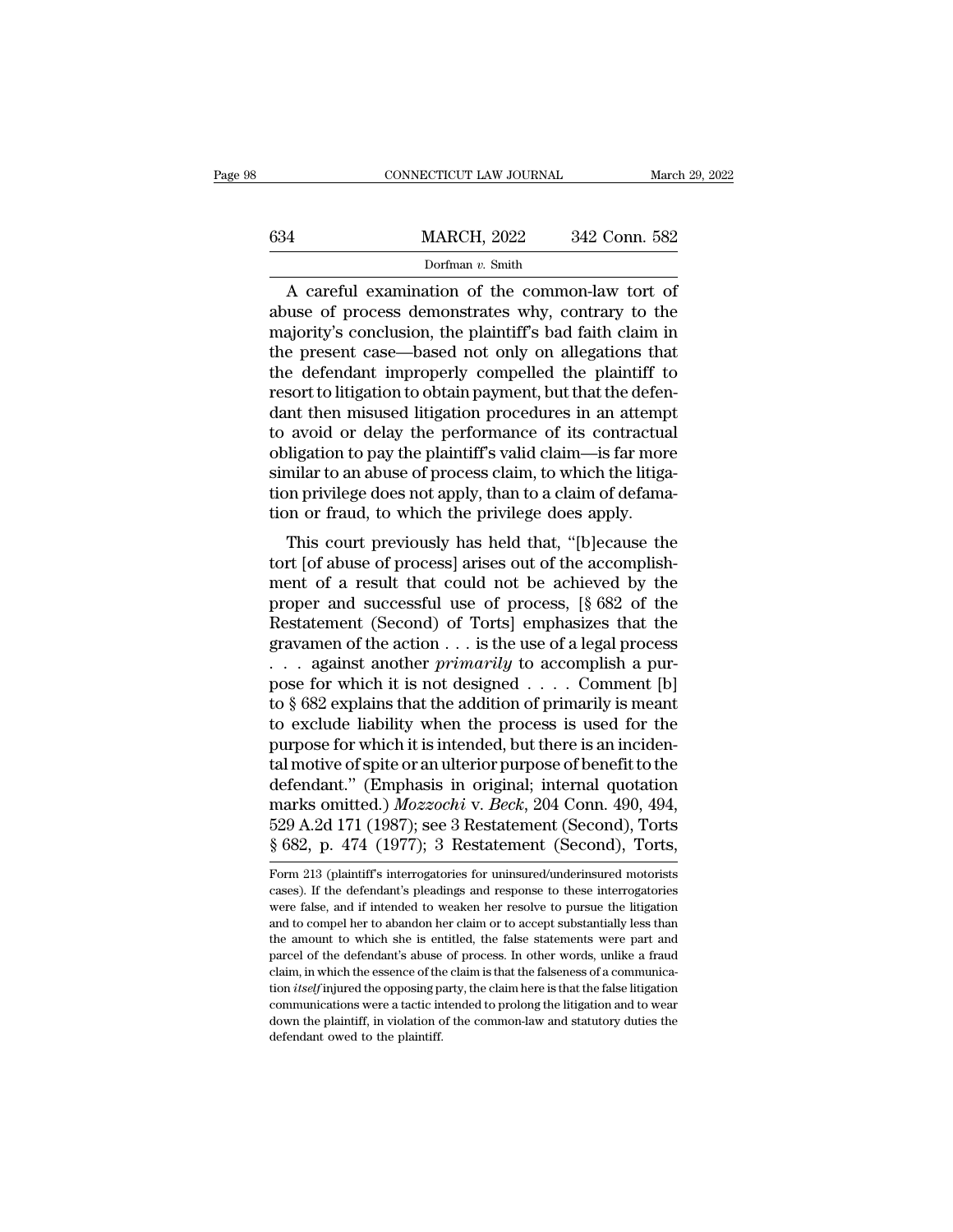| 2022          | CONNECTICUT LAW JOURNAL | Page 99 |
|---------------|-------------------------|---------|
| 342 Conn. 582 | <b>MARCH, 2022</b>      | 635     |
|               | Dorfman v. Smith        |         |

supra, § 682, comment (b), p. 475. Comment (a) to § 682<br>supra, § 682, comment (b), p. 475. Comment (a) to § 682<br>further provides that "it is immaterial that the process 342 Conn. 582 MARCH, 2022 635<br>Dorfman v. Smith<br>supra, § 682, comment (b), p. 475. Comment (a) to § 682<br>further provides that "it is immaterial that the process<br>was properly issued, that it was obtained in the course<br>of pr  $\frac{342 \text{ Conn. } 582}{\text{Dorfman } v. \text{ Smith}}$ <br>Dorfman v. Smith<br>supra, § 682, comment (b), p. 475. Comment (a) to § 682<br>further provides that "it is immaterial that the process<br>was properly issued, *that it was obtained in the course* <sup>242</sup> Conn. 582 MARCH, 2022 635<br> *Dorfman v. Smith*<br>
supra, § 682, comment (b), p. 475. Comment (a) to § 682<br>
further provides that "it is immaterial that the process<br>
was properly issued, *that it was obtained in the cour and sex matters, 2022*<br>*bofman v. Smith*<br>supra, § 682, comment (b), p. 475. Comment (a) to § 682<br>further provides that "it is immaterial that the process<br>was properly issued, *that it was obtained in the course*<br>of procee borman v. Smith<br>supra, § 682, comment (b), p. 475. Comment (a) to § 682<br>further provides that "it is immaterial that the process<br>was properly issued, *that it was obtained in the course*<br>of proceedings *that were brought* supra, § 682, comment (b), p. 475. Comment (a) to § 682<br>further provides that "it is immaterial that the process<br>was properly issued, *that it was obtained in the course*<br>of *proceedings that were brought with probable ca* further provides that "it is immaterial that the process<br>was properly issued, *that it was obtained in the course*<br>of *proceedings that were brought with probable cause*<br>and *for a proper purpose*, or even that the proceed was properly issued, *that it was obtained in the course*<br>of proceedings that were brought with probable cause<br>and for a proper purpose, or even that the proceedings<br>terminated in favor of the person instituting or initia of proceedings that were brought with probable cause<br>and for a proper purpose, or even that the proceedings<br>terminated in favor of the person instituting or initiating<br>them. The subsequent misuse of the process, though<br>pro and for a proper purpose, or even that the proceedings<br>terminated in favor of the person instituting or initiating<br>them. The subsequent misuse of the process, though<br>properly obtained, constitutes the misconduct for which<br> terminated in favor of the person instituting or initiating<br>them. The subsequent misuse of the process, though<br>properly obtained, constitutes the misconduct for which<br>the liability is imposed under the rule stated in this<br> them. The subsequent misuse of the process, though<br>properly obtained, constitutes the misconduct for which<br>the liability is imposed under the rule stated in this<br>[s]ection." (Emphasis added.) 3 Restatement (Second),<br>Torts, properly obtained, constitutes the misconduct for which<br>the liability is imposed under the rule stated in this<br>[s]ection." (Emphasis added.) 3 Restatement (Second),<br>Torts, supra, § 682, comment (a), p. 474. Thus, *Mozzochi* the liability is imposed under the rule stated in this<br>[s]ection." (Emphasis added.) 3 Restatement (Second),<br>Torts, supra, § 682, comment (a), p. 474. Thus, *Mozzochi*<br>and § 682 of the Restatement (Second) of Torts clearly [s]ection." (Emphasis added.) 3 Restatement (Second), Torts, supra, § 682, comment (a), p. 474. Thus, *Mozzochi* and § 682 of the Restatement (Second) of Torts clearly indicate that the fact that the underlying proceeding Torts, supra, § 682, comment (a), p. 474. Thus, *Mozzochi*<br>and § 682 of the Restatement (Second) of Torts clearly<br>indicate that the fact that the underlying proceedings<br>had a proper overall purpose does not immunize a par and § 682 of the Restatement (Second) of Torts clearly<br>indicate that the fact that the underlying proceedings<br>had a proper overall purpose does not immunize a party<br>from a claim for abuse of process when the claim alleges<br> indicate that the fact that the underlying proceedings<br>had a proper overall purpose does not immunize a party<br>from a claim for abuse of process when the claim alleges<br>that the defendant has used a particular judicial proce had a proper overall purpose does not immunize a party<br>from a claim for abuse of process when the claim alleges<br>that the defendant has used a particular judicial proce-<br>dure for an improper purpose, as, indeed, the majori cedure").<sup>10</sup> oncedes. See part II A of the majority opinion ("the laintiff's cause of action must itself challenge the pur-<br>ose of the underlying litigation or litigation pro-<br>edure").<sup>10</sup><br>In *Simms* v. *Seaman*, supra, 308 Conn. 523, plaintiff's cause of action must itself challenge the pur-<br>pose of the underlying litigation or litigation pro-<br>cedure").<sup>10</sup><br> $\frac{10 \text{ In }Simms \text{ v.} Seaman, \text{ supra, } 308 \text{ Conn. } 523, \text{ we analyzed whether } \text{frau}$ <br>claims are sufficiently similar to abu

pose of the underlying litigation or litigation pro-<br>
cedure").<sup>10</sup><br>
<sup>10</sup> In *Simms* v. *Seaman*, supra, 308 Conn. 523, we analyzed whether fraud<br>
claims are sufficiently similar to abuse of process claims and vexatious<br> pose of the differential integration of higher<br>cedure").<sup>10</sup><br> $\frac{10 \text{ In } Simms \text{ v.} Seaman, \text{ supra, } 308 \text{ Conn. } 523, \text{ we analyzed whether } \text{frau}$ <br>claims are sufficiently similar to abuse of process claims and vexatious<br>litigation claims to be exempt **CECUTE** T.<sup>10</sup><br>
<sup>10</sup> In *Simms* v. *Seaman*, supra, 308 Conn. 523, we analyzed whether fraud claims are sufficiently similar to abuse of process claims and vexatious litigation claims to be exempt from the litigation pri <sup>10</sup> In *Simms* v. *Seaman*, supra, 308 Conn. 523, we analyzed whether fraud claims are sufficiently similar to abuse of process claims and vexatious litigation claims to be exempt from the litigation privilege. We stated In *summs* v. *seaman*, supra, 306 Conn. 325, we analyzed whether fradio<br>claims are sufficiently similar to abuse of process claims and vexatious<br>litigation claims to be exempt from the litigation privilege. We stated that claims are sumclently similar to abuse of process claims and vexatious<br>litigation claims to be exempt from the litigation privilege. We stated that,<br>to avoid the litigation privilege, "abuse of process claims must allege t magation claims to be exempt nomit the magation privilege. We stated that, to avoid the litigation privilege, "abuse of process claims must allege the improper use of litigation to accomplish a purpose for which it was not fraud claims based on litigation complish a purpose for which it was not designed. . . . Likewise, vexatious litigation claims must allege, inter alia, that the defendant acted primarily for a purpose other than that of b miproper use of migation to accomplish a purpose for which it was not designed.... Likewise, vexatious litigation claims must allege, inter alia, that the defendant acted primarily for a purpose other than that of bringing designed. . . . Latewise, vexatious higation claims must anege, mer and, that the defendant acted primarily for a purpose other than that of bringing an offender to justice and without probable cause." (Citation omitted, i mat the detendant acted printarity for a purpose other than that of oringing an offender to justice and without probable cause." (Citation omitted; internal quotation marks omitted.) Id., 546. The majority in *Simms* concl onenuer to justice and without probable cause. (Chation ontitied, internal quotation marks omitted.) Id., 546. The majority in *Simms* concluded that fraud claims based on litigation conduct are barred by the privilege bec quotation marks omitted.) Id., 546. The majority in *Simms* concluded that fraud claims based on litigation conduct are barred by the privilege because, unlike abuse of process claims, they "[do] not require consideration I have no quarrel with *Simms*, they "[do] not require consideration of nether the underlying purpose of the litigation was improper but, rather, nether an attorney's conduct while representing or advocating for a client r that case as holding purpose of the litigation was improper but, rather, whether an attorney's conduct while representing or advocating for a client during a judicial proceeding that was brought for a proper purpose is ent

whether are underlying purpose of the integrator was improper but, rather, whether an attorney's conduct while representing or advocating for a client during a judicial proceeding that was brought for a proper purpose is e whether an attorney s contact while representing or attocating for a chend<br>during a judicial proceeding that was brought for a proper purpose is entitled<br>to absolute immunity." Id., 546–47.<br>I have no quarrel with *Simms*, to absolute immunity." Id., 546–47.<br>
I have no quarrel with *Simms*, but it would be a serious mistake to view<br>
that case as holding that any claim of litigation misconduct involving false<br>
speech is always covered by the I have no quarrel with *Simms*, but it would be a serious mistake to view that case as holding that any claim of litigation misconduct involving false speech is always covered by the litigation privilege, so long as the "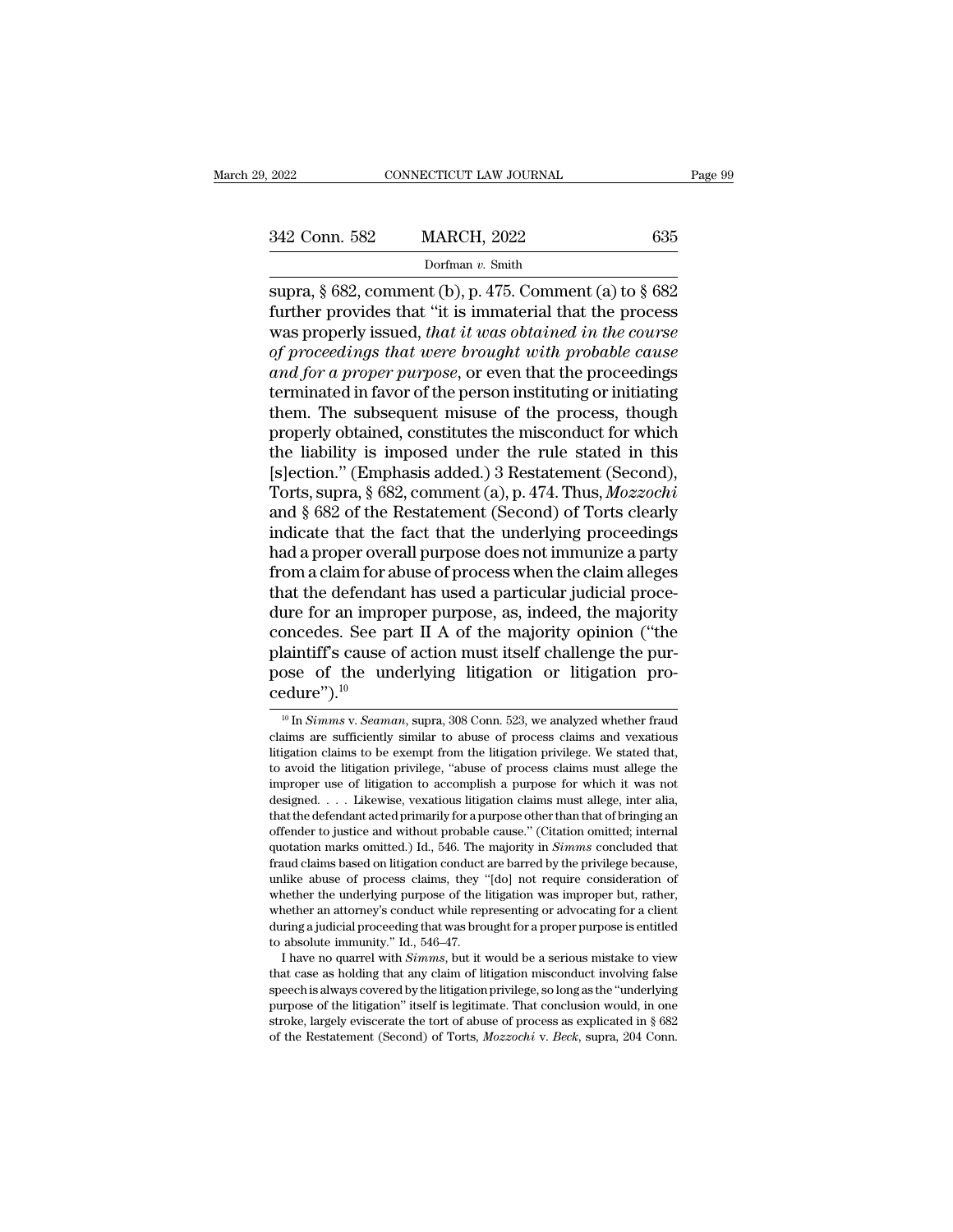# EXECUTE CONNECTICUT LAW JOURNAL March 29, 2022<br>
MARCH, 2022 342 Conn. 582<br>
Dorfman v. Smith

## Dorfman *v.* Smith

CONNECTICUT LAW JOURNAL March 29, 2022<br>
6 MARCH, 2022 342 Conn. 582<br>
Dorfman v. Smith<br>
The tort of abuse of process is not well defined.<sup>11</sup> See<br>
ulian Star Line, Inc. v. United States Shipping Board *Italian Star Line, Inc.* v. *United States Shipping Board*<br>*Italian Star Line, Inc.* v. *United States Shipping Board*<br>*Italian Star Line, Inc.* v. *United States Shipping Board*<br>494, and other leading authorities. We kno 1494, and other leading authorities. We know that *Simms* could not have intended such a result, moreover, because our case law, including *Simms* could not have intended such a result, moreover, because our case law, incl

interact of abuse of process is not well defined.<sup>11</sup> See<br>Italian Star Line, Inc. v. United States Shipping Board<br>494, and other leading authorities. We know that *Simms* could not have<br>intended such a result, moreover, be The tort of abuse of process is not well defined.<sup>11</sup> See<br>*Italian Star Line, Inc.* v. *United States Shipping Board*<br>494, and other leading authorities. We know that *Simms* could not have<br>intended such a result, moreove

*Mutuan Star Line, Mc. V. United States Shupping Board*<br>494, and other leading authorities. We know that *Simms* could not have<br>intended such a result, moreover, because our case law, including *Simms*<br>itself, acknowledge 494, and other leading authorities. We know that *Simms* could not have intended such a result, moreover, because our case law, including *Simms* itself, acknowledges that such claims are outside the privilege.  $11$  I not *Larobina* v. *McDonald*, 274 Conn. 394, 406, 876 A.2d 522 (2005); see, e.g., *Niensteld*, w. *Wetzel*, 133 Ariz. 348, 352, 651 P.2d 876 (1982) (process "has *Niended* such a result, interever, because our case law, including *Butins*<br> *Nienstedf*, acknowledges that such claims are outside the privilege.<br>
<sup>11</sup> I note, for example, that there is little clarity regarding the scop been, acknowledges that such claims are outside the privilege.<br>
<sup>11</sup> I note, for example, that there is little clarity regarding the scope and<br>
meaning of the term "process." This court has recognized that "most courts<br>
t incident to the litigation process." This court has recognized that "most courts that have considered the issue have construed the term process broadly."<br>*Larobina v. McDonald*, 274 Conn. 394, 406, 876 A.2d 522 (2005); see the aning of the term process. This court has recognized that most courts<br>that have considered the issue have construed the term process broadly."<br>*Larobina v. McDonald*, 274 Conn. 394, 406, 876 A.2d 522 (2005); see, e.g., Larobina v. McDonald, 274 Conn. 394, 406, 876 A.2d 522 (2005); see, e.g., *Nienstedt* v. *Wetzel*, 133 Ariz. 348, 352, 651 P.2d 876 (1982) (process "has been interpreted broadly, and encompasses the entire range of procedu Editional V. Incromatic, 214 Collit. 394, 400, 610 A.2d 322 (2005), see, e.g., Nienstedt v. Wetzel, 133 Ariz. 348, 352, 651 P.2d 876 (1982) (process "has been interpreted broadly, and encompasses the entire range of proced change of judge, for sanctions and for continuances''); *Barquis* v. *Merchants* incident to the litigation process''); *Nienstedt v. Wetzel*, supra, 352–53 ("we ... consider as 'processes' of the court for abuse of proces *Collection Assn.* of Oakland, *Inc.*, 7 Cal. 3d 94, 104 n.4, 496 P.2d 817, 10<br>Collection Assn. of Oakland, *Inc.*, 7 Cal. 3d 94, 104 n.4, 496 P.2d 817, 101<br>Cal. Rptr. 745 (1972) ("[p] process, as used in the total of vari methem to the higgaton process *f*, *Nuensieal V. Weizet*, supra,  $352-56$  (we ... consider as 'processes' of the court for abuse of process purposes, the noticing of depositions, the entry of defaults, and the utilizati ... consider as processes or the court for abuse of process purposes, the noticing of depositions, the entry of defaults, and the utilization of various motions such as motions to compel production, for protective orders, inducing of depositions, the entry of detains, and the differential motions motions such as motions to compel production, for protective orders, for change of judge, for sanctions and for continuances"); *Barquis v. Mercha* to controllection, the protective orders, to change of judge, for sanctions and for continuances"); *Barquis v. Merchants* Collection Assn. of Oakland, Inc., 7 Cal. 3d 94, 104 n.4, 496 P.2d 817, 101 Cal. Rptr. 745 (1972) ( change of judge, for sanctions and for continuances"); *Barquis v. Merchants Collection Assn. of Oakland, Inc.*, 7 Cal. 3d 94, 104 n.4, 496 P.2d 817, 101 Cal. Rptr. 745 (1972) ("[p]rocess, as used in the tort of abuse o Concetion Assn. of Ouklama, The., *i* Cal. 3d 94, 104 ii.4, 480 *F*.2d 61*i*, 10<br>Cal. Rptr. 745 (1972) ("[p]rocess, as used in the tort of abuse of process,<br>has never been limited to the strict sense of the term, but inste cal. hpu:  $749$  (1972) (Figuress, as used in the total and so process, has never been limited to the strict sense of the term, but instead has been interpreted broadly to encompass the entire range of procedures incident are, therefore, the type of process that will support an abuse of procedures incident<br>to litigation" (internal quotation marks omitted)); *Hough v. Stockbridge*, 152<br>Wn. App. 328, 346, 216 P.3d 1077 (2009) ("Depositions, m Interpreted broadly to encompass the entire range of procedures incident<br>to litigation" (internal quotation marks omitted)); *Hough v. Stockbridge*, 152<br>Wn. App. 328, 346, 216 P.3d 1077 (2009) ("Depositions, motions, inter io *Lagrafier* (*Lateriaa quotation marks onlited)*, *Lough v. Suckloridge*, 152 Wn. App. 328, 346, 216 P.3d 1077 (2009) ("Depositions, motions, interrogatories, and other requests for discovery or legal maneuverings to co wit. App. 328, 340, 210 F.3d 1077 (2009) (Expositions, including advertises, and other requests for discovery or legal maneuverings to compel or prohibit action by an opponent all invoke the authority of the court. They a ries, and other requests for uscovery or legal maneuverings to compet or<br>prohibit action by an opponent all invoke the authority of the court. They<br>are, therefore, the type of process that will support an abuse of process<br> promote action by an opponent an invoke the authority of the court. They are, therefore, the type of process that will support an abuse of process claim."), review denied, 168 Wn. 2d 1043, 234 P.3d 1173 (2010). As we state are, uterfore, the type of process that win support an abuse of process<br>claim."), review denied, 168 Wn. 2d 1043, 234 P.3d 1173 (2010). As we stated<br>in *Larobina*, "[t]his broad reach of the abuse of process tort can be ex ciant. *f*, review defiled, fow with 2d 1045, 254 r. 3d 1175 (2010). As we stated in *Larobina*, "[t]his broad reach of the abuse of process tort can be explained historically, since the tort evolved as a [catchall] catego In Laroom, [this boad reach of the abuse of process tort can be explained<br>
historically, since the tort evolved as a [catchall] category to cover improper<br>
uses of the judicial machinery that did not fit within the earlier mstoricany, since the tort evolved as a claudial category to cover improper<br>uses of the judicial machinery that did not fit within the earlier established,<br>but narrowly circumscribed, action of malicious prosecution." (Int company's ''ridiculously low'' settlement offer could be introduced as evibut narrowly circulistened, action of mancious prosecution. (internation quotation marks omitted.) *Larobina* v. *McDonald*, supra, 406. A number of courts have held, however, that not *all* litigation procedures constitut quotation marks omittett.) *Larooma v. McDonaat*, supra, 400. A number of courts have held, however, that not *all* litigation procedures constitute "process." See *California Physicians' Service v. Superior Court*, 9 Cal. courts have held, however, that hot *du* higganon procedures constructe "process." See *California Physicians' Service v. Superior Court*, 9 Cal. App. 4th 1321, 1330, 12 Cal. Rptr. 2d 95 (1992) (Although an insurance compa process. See *Catifornia rugstcures Service v*. *Superior* Court, *s* Cal. App. 4th 1321, 1330, 12 Cal. Rptr. 2d 95 (1992) (Although an insurance company's "ridiculously low" settlement offer could be introduced as evide company's "ridiculously low" settlement offer could be introduced as evi-<br>dence of bad faith, "[d]efensive pleading, including the assertion of affirma-<br>tive defenses, is communication protected by the absolute litigation<br> company s Transmosty fow Setuement offer Collin of the minoduced as evidence of bad faith, "[d]efensive pleading, including the assertion of affirmative defenses, is communication protected by the absolute litigation privi dence of bad fall, [deferisive pleading, including the assertion of all fluid-<br>tive defenses, is communication protected by the absolute litigation<br>privilege. Such pleading, even though allegedly false, interposed in bad f are detenses, is communication protected by the absolute migration<br>privilege. Such pleading, even though allegedly false, interposed in bad faith,<br>or even asserted for inappropriate purposes, cannot be used as the basis<br>fo privatege. Such preading, even diough anegedly hase, interposed in bad latit, or even asserted for inappropriate purposes, cannot be used as the basis for allegations of ongoing bad faith. No complaint can be grounded [on] based on the mappropriate purposes, cannot be used as the basis for allegations of ongoing bad faith. No complaint can be grounded [on] such pleading."); *Ritter* v. *Ritter*, 381 Ill. 549, 555, 46 N.E.2d 41 (1943) ("Under for an egations of origonig bad ratin. No compaint can be grounded [ori] such pleading."); *Ritter* v. *Ritter*, 381 Ill. 549, 555, 46 N.E.2d 41 (1943) ("Under [Illinois] jurisprudence the defendant may present any defense ("Under [Illinois] jurisprudence the defendant may present any defense to such an action that he may have or that he may deem expedient, and in so doing he will not be subjecting himself to a second suit by the plaintiff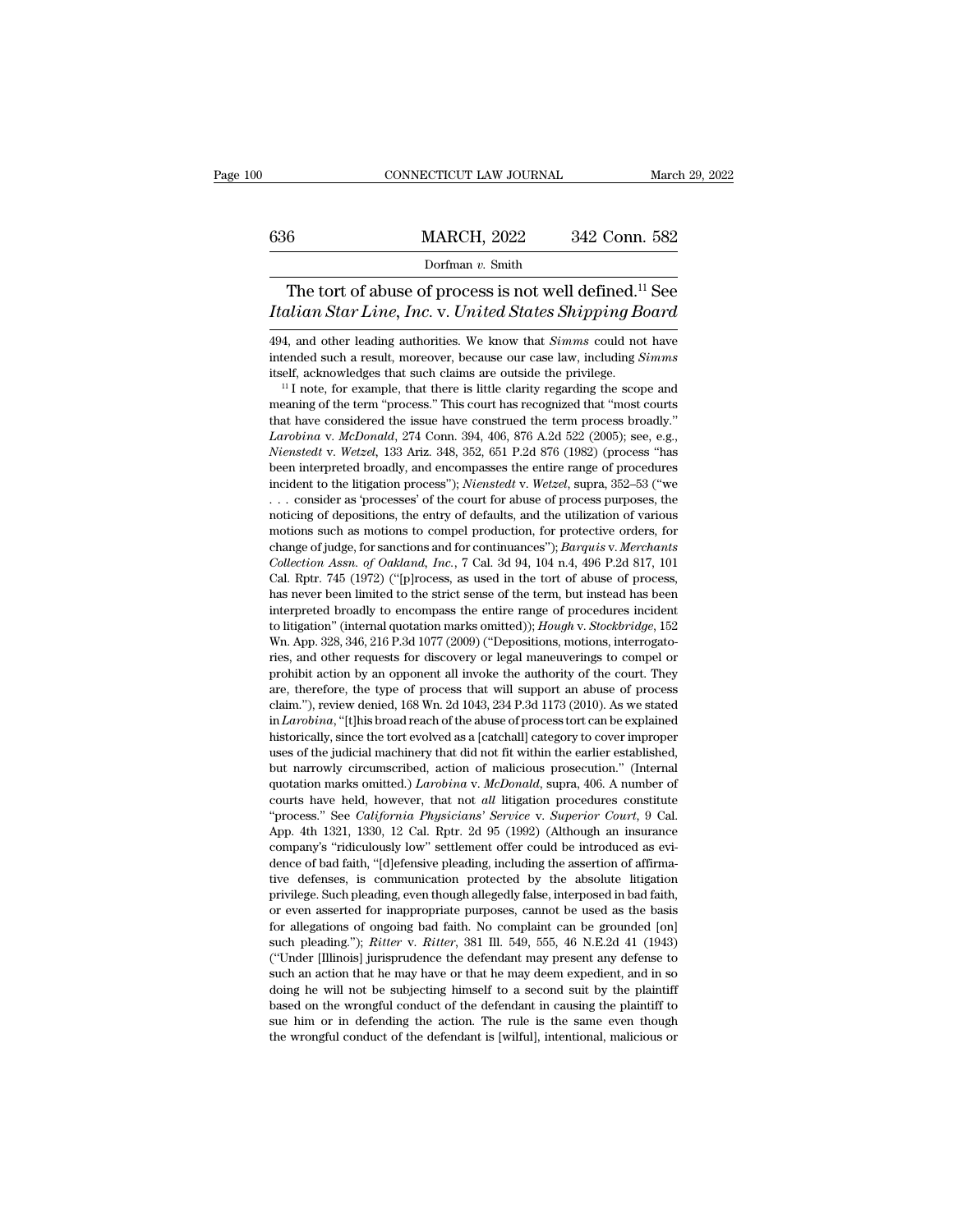*EMPLERE CONNECTICUT LAW JOURNAL* Page 101<br> **EMPLERENCE AND AND ANCH, 2022** 637<br> *Emergency Fleet Corp.*, 53 F.2d 359, 361 (2d Cir. 1931)<br>
("the elements vital to an action for abuse of process<br>
are not clearly defined eit (342 Conn. 582 MARCH, 2022 637<br>Dorfman v. Smith<br>Emergency Fleet Corp., 53 F.2d 359, 361 (2d Cir. 1931)<br>("the elements vital to an action for abuse of process<br>are not clearly defined, either by the cases or by writers<br>on t 342 Conn. 582 MARCH, 2022 637<br>
Dorfman v. Smith<br>
Emergency Fleet Corp., 53 F.2d 359, 361 (2d Cir. 1931)<br>
("the elements vital to an action for abuse of process<br>
are not clearly defined, either by the cases or by writers<br> 342 Conn. 582 MARCH, 2022 637<br>
Dorfman v. Smith<br>
Emergency Fleet Corp., 53 F.2d 359, 361 (2d Cir. 1931)<br>
("the elements vital to an action for abuse of process<br>
are not clearly defined, either by the cases or by writers<br>
o Dorfman v. Smith<br>
Emergency Fleet Corp., 53 F.2d 359, 361 (2d Cir. 1931)<br>
("the elements vital to an action for abuse of process<br>
are not clearly defined, either by the cases or by writers<br>
on the subject"); *Mozzochi* v. Emergency Fleet Corp., 53 F.2d 359, 361 (2d Cir. 1931)<br>
("the elements vital to an action for abuse of process<br>
are not clearly defined, either by the cases or by writers<br>
on the subject"); *Mozzochi* v. *Beck*, supra, 20 Emergency Fleet Corp., 53 F.2d 359, 361 (2d Cir. 1931)<br>("the elements vital to an action for abuse of process<br>are not clearly defined, either by the cases or by writers<br>on the subject"); *Mozzochi* v. *Beck*, supra, 204 Co ("the elements vital to an action for abuse of process<br>are not clearly defined, either by the cases or by writers<br>on the subject"); *Mozzochi* v. *Beck*, supra, 204 Conn.<br>496 ("[c]ourts have struggled to determine under wh are not clearly defined, either by the cases or by writers<br>
on the subject"); *Mozzochi* v. *Beck*, supra, 204 Conn.<br>
496 ("[c]ourts have struggled to determine under what<br>
circumstances . . . a complaint states a cause of on the subject"); *Mozzochi* v. *Beck*, supra, 204 Conn.<br>496 ("[c]ourts have struggled to determine under what<br>circumstances . . . a complaint states a cause of<br>action for abuse of process"); *Board of Education of*<br>*Farmi* 496 ("[c]ourts have struggled to determine under what<br>circumstances . . . a complaint states a cause of<br>action for abuse of process"); *Board of Education of*<br>*Farmingdale Union Free School District* v. *Farming-<br>dale Clas* action for abuse of process"); *Board of Education of*<br>*Farmingdale Union Free School District* v. *Farming-<br>dale Classroom Teachers Assn., Inc., Local 1889, AFT*<br>*AFL-CIO,* 38 N.Y.2d 397, 400, 343 N.E.2d 278, 380<br>N.Y.S.2d Farmingdale Union Free School District v. Farming-<br>dale Classroom Teachers Assn., Inc., Local 1889, AFT<br>AFL-CIO, 38 N.Y.2d 397, 400, 343 N.E.2d 278, 380<br>N.Y.S.2d 635 (1975) ("this tort is an obscure one . . .<br>one which is dale Classroom Teachers Assn., Inc., Local 1889, AFT<br>AFL-CIO, 38 N.Y.2d 397, 400, 343 N.E.2d 278, 380<br>N.Y.S.2d 635 (1975) ("this tort is an obscure one . . .<br>one which is rarely brought to the attention of the courts<br>. . . AFL-CIO, 38 N.Y.2d 397, 400, 343 N.E.2d 278, 380<br>N.Y.S.2d 635 (1975) ("this tort is an obscure one . . .<br>one which is rarely brought to the attention of the courts<br>. . . and the vital elements of which are not clearly<br>def N.Y.S.2d 635 (1975) ("this tort is an obscure one . . .<br>one which is rarely brought to the attention of the courts<br>. . . and the vital elements of which are not clearly<br>defined" (citations omitted)). There appears to be ge one which is rarely brought to the attention of the courts<br>
. . . and the vital elements of which are not clearly<br>
defined" (citations omitted)). There appears to be gen-<br>
eral agreement, however, that "[t]he improper purp . . . and the vital elements of which are not clearly<br>defined" (citations omitted)). There appears to be gen-<br>eral agreement, however, that "[t]he improper purpose<br>usually takes the form of coercion to obtain a collateral usually takes the form of coercion to obtain a collateral<br>advantage, not properly involved in the proceeding<br>itself, such as the surrender of property or the payment<br>of money, by the use of the process as a threat or a<br>fra advantage, not properly involved in the proceeding<br>itself, such as the surrender of property or the payment<br>of money, by the use of the process as a threat or a<br>fraudulent."); W. Barker et al., "Litigating About Litigation

itself, such as the surrender of property or the payment<br>of money, by the use of the process as a threat or a<br>fraudulent."); W. Barker et al., "Litigating About Litigation: Can Insurers Be<br>Liable for Too Vigorously Defendi of money, by the use of the process as a threat or a<br>fraudulent."); W. Barker et al., "Litigating About Litigation: Can Insurers Be<br>Liable for Too Vigorously Defending Their Insureds?," 42 Tort Trial & Ins.<br>Prac. L.J. 827 or Intoney, by the use of the process as a threat or a<br>fraudulent."); W. Barker et al., "Litigating About Litigation: Can Insurers Be<br>Liable for Too Vigorously Defending Their Insureds?," 42 Tort Trial & Ins.<br>Prac. L.J. 82 fraducent. ), w. Barker et al., Entgainig About Entgation. Can insurers be Liable for Too Vigorously Defending Their Insureds?," 42 Tort Trial & Ins.<br>Prac. L.J. 827, 854 (2007) ("[t]he cases almost uniformly reject plainti Liable for 100 vigorously Detenting Their Insureus:, 42 10tt That & ins.<br>Prac. L.J. 827, 854 (2007) ("[t]he cases almost uniformly reject plaintiffs"<br>attempts to impose liability based on allegedly frivolous defenses, supp Frac. L.3. 621, 694 (2001) (The cases almost uniomity reject plaintins attempts to impose liability based on allegedly frivolous defenses, supposedly asserted only to delay an inevitable recovery"); cf. *Dean* v. *Kirklan* attempts to mpose nability based on anegethy involted telefoses, supposedly asserted only to delay an inevitable recovery"); cf. Dean v. Kirkland, 301 Ill. App. 495, 509–10, 23 N.E.2d 180 (1939) (filing of false pleadings, ediy asserted only to delay an inevitable recovery *f*, *C. Dean v. Kirkatha,*<br>301 Ill. App. 495, 509–10, 23 N.E.2d 180 (1939) (filing of false pleadings,<br>falseness of which would be determined during course of underlying plantiff). Other authorities have limited the tort to process of a type that complements of which would be determined during course of underlying proceeding, was not abuse of process). But see Aranson v. Schroeder, 140 N. raseness or which would be determined during coulse or underlying pro-<br>ceeding, was not abuse of process). But see Aranson v. Schroeder, 140 N.H.<br>359, 366–67, 671 A.2d 1023 (1995) (adopting tort of malicious defense if<br>def deeding, was not abuse of process). But see *Artunson* v. *Schroeder*, 140 N.n.<br>359, 366–67, 671 A.2d 1023 (1995) (adopting tort of malicious defense if<br>defendant raises defense without probable cause for purpose of harass plantary. Other authorities have inhited the tort to process of a type that<br>compels "the performance or forbearance of some prescribed act." (Internal<br>quotation marks omitted.) Long v. Long, 136 N.H. 25, 31, 611 A.2d 620 ( compels the performance of forbearance of some prescribed act. (internat quotation marks omitted.) *Long v. Long*, 136 N.H. 25, 31, 611 A.2d 620 (1992); see *Board of Education of Farmingdale Union Free School District v.* glocation marks ontited.) *Long* v. *Long*, 100 N.f.1 *25*, 31, 011 A.2d 020 (1992), see *Board of Education of Farmingdale Union Free School District v. Farmingdale Classroom Teachers Assn., Inc., Local 1889, AFT AFL-CI* see *Board of Balteation of Farmingalae Orton Free Schoot Bistrict v.*<br>Farmingdale Classroom Teachers Assn., Inc., Local 1889, AFT AFL-CIO,<br>38 N.Y.2d 397, 400-404, 343 N.E.2d 278, 380 N.Y.S.2d 635 (1975); see also 1<br>Am. Ju Furningulae classroom Telleners Assn., The., Local 1605, ATT ATL-CTO, 38 N.Y.2d 397, 400–404, 343 N.E.2d 278, 380 N.Y.S.2d 635 (1975); see also 1 Am. Jur. 2d 492, Abuse of Process § 2 (2016) (" process," the abuse of whic 36 N.1.2d 397, 400–404, 343 N.E.2d 216, 360 N.1.3.2d 039 (1970), Am. Jur. 2d 492, Abuse of Process § 2 (2016) ("process," the which may support an abuse of process claim, is not limited to the pleadings; depositions, moti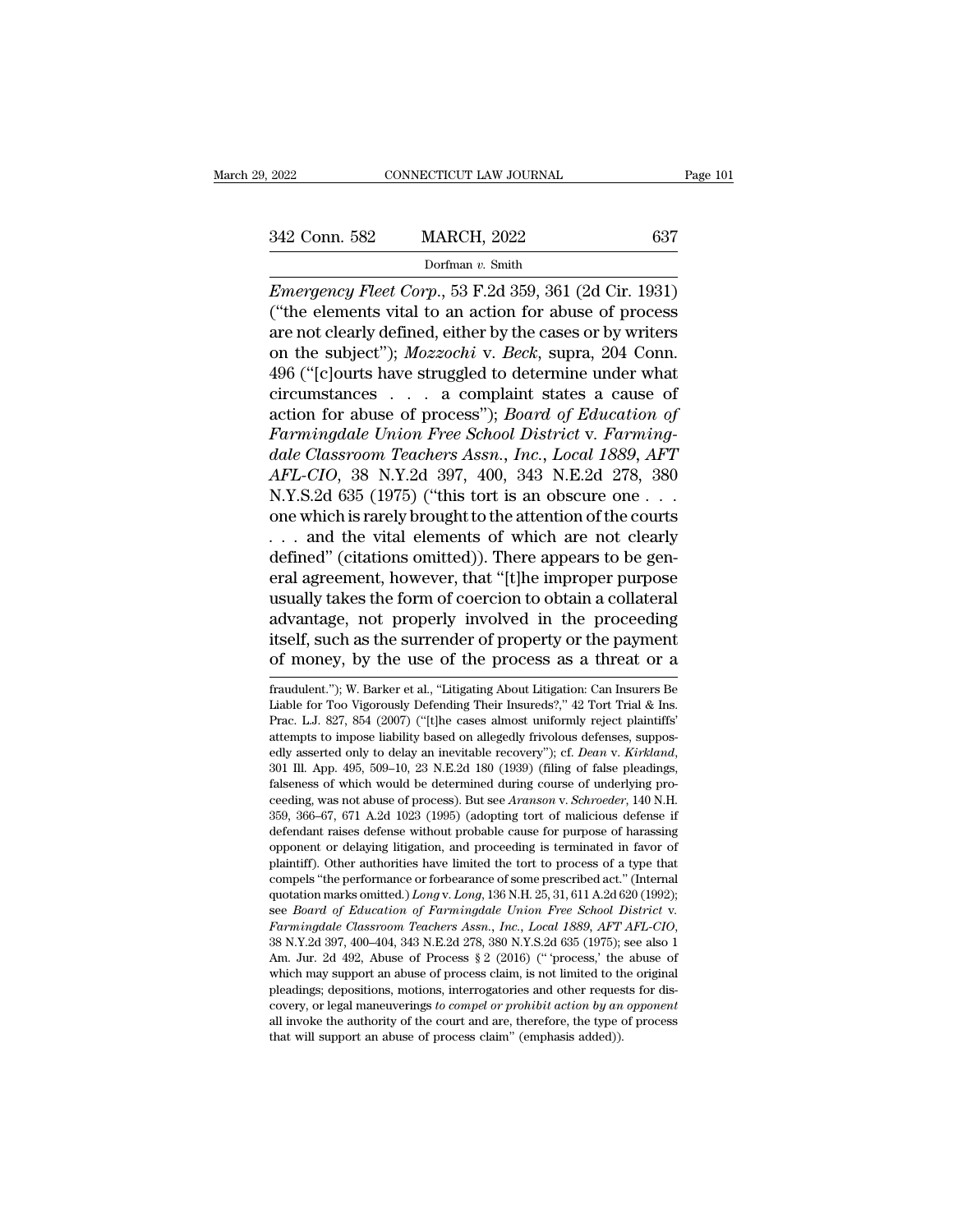# EXECUTE CONNECTICUT LAW JOURNAL March 29, 2022<br>
MARCH, 2022 342 Conn. 582<br>
Dorfman v. Smith

## Dorfman *v.* Smith

CONNECTICUT LAW JOURNAL March 29, 2022<br>
Sa MARCH, 2022 342 Conn. 582<br>
Dorfman v. Smith<br>
Club.'' W. Keeton et al., Prosser and Keeton on the Law<br>
of Torts (5th Ed. 1984) § 121, p. 898; accord *Preferred*<br>
Proposition Inc. y <sup>0638</sup> MARCH, 2022 342 Conn. 582<br>
<sup>Dorfman v. Smith<br>
club." W. Keeton et al., Prosser and Keeton on the Law<br>
of Torts (5th Ed. 1984) § 121, p. 898; accord *Preferred*<br> *Properties, Inc.* v. *Indian River Estates, Inc.* 276</sup> **Properties, Inc. 2022** *Properties, Inc.* v. *Indian River Estates, Inc.* 276 F.3d<br> **Properties, Inc.** v. *Indian River Estates, Inc.* 276 F.3d<br> **Properties, Inc.** v. *Indian River Estates, Inc.* 276 F.3d<br> **Properties, In** 342 Conn. 582<br>
Dorfman v. Smith<br>
Club." W. Keeton et al., Prosser and Keeton on the Law<br>
of Torts (5th Ed. 1984) § 121, p. 898; accord *Preferred*<br> *Properties, Inc.* v. *Indian River Estates, Inc.* 276 F.3d<br>
790, 801–802 Dorfman v. Smith<br>
club." W. Keeton et al., Prosser and Keeton on the Law<br>
of Torts (5th Ed. 1984) § 121, p. 898; accord *Preferred*<br> *Properties, Inc.* v. *Indian River Estates, Inc.* 276 F.3d<br>
790, 801–802 (6th Cir.), cer *Edub."* W. Keeton et al., Prosser and Keeton on the Law of Torts (5th Ed. 1984) § 121, p. 898; accord *Preferred Properties, Inc.* v. *Indian River Estates, Inc.* 276 F.3d 790, 801–802 (6th Cir.), cert. denied, 536 U.S. 9 club." W. Keeton et al., Prosser and Keeton on the Law<br>of Torts (5th Ed. 1984) § 121, p. 898; accord *Preferred<br>Properties, Inc.* v. *Indian River Estates, Inc.* 276 F.3d<br>790, 801–802 (6th Cir.), cert. denied, 536 U.S. 959 of Torts (5th Ed. 1984) § 121, p. 898; accord *Preferred*<br>*Properties, Inc.* v. *Indian River Estates, Inc.* 276 F.3d<br>790, 801–802 (6th Cir.), cert. denied, 536 U.S. 959, 122<br>S. Ct. 2663, 153 L. Ed. 2d 838 (2002); see also Properties, Inc. v. Indian River Estates, Inc. 276 F.3d<br>790, 801–802 (6th Cir.), cert. denied, 536 U.S. 959, 122<br>S. Ct. 2663, 153 L. Ed. 2d 838 (2002); see also *Board of*<br>*Education of Farmingdale Union Free School Distri* 790, 801–802 (6th Cir.), cert. denied, 536 U.S. 959, 122<br>S. Ct. 2663, 153 L. Ed. 2d 838 (2002); see also *Board of*<br>*Education of Farmingdale Union Free School District*<br>v. *Farmingdale Classroom Teachers Assn., Inc., Loca* S. Ct. 2663, 153 L. Ed. 2d 838 (2002); see also *Board of*<br>*Education of Farmingdale Union Free School District*<br>v. *Farmingdale Classroom Teachers Assn., Inc., Local*<br>1889, *AFT AFL-CIO*, supra, 404 ("[L]egal procedure<br>mu Education of Farmingdale Union Free School District<br>v. Farmingdale Classroom Teachers Assn., Inc., Local<br>1889, AFT AFL-CIO, supra, 404 ("[L]egal procedure<br>must be utilized in a manner consonant with the pur-<br>pose for whic v. Farmingdale Classroom Teachers Assn., Inc., Local<br>1889, AFT AFL-CIO, supra, 404 ("[L]egal procedure<br>must be utilized in a manner consonant with the pur-<br>pose for which that procedure was designed. [When]<br>process is mani 1889, *AFT AFL-CIO*, supra, 404 ("[L]egal procedure<br>must be utilized in a manner consonant with the pur-<br>pose for which that procedure was designed. [When]<br>process is manipulated to achieve some collateral<br>advantage, wheth must be utilized in a manner consonant with the pur-<br>pose for which that procedure was designed. [When]<br>process is manipulated to achieve some collateral<br>advantage, whether it be denominated extortion, black-<br>mail or retri pose for which that procedure was designed. [When]<br>process is manipulated to achieve some collateral<br>advantage, whether it be denominated extortion, black-<br>mail or retribution, the tort of abuse of process will be<br>availabl process is manipulated to achieve some collateral<br>advantage, whether it be denominated extortion, black-<br>mail or retribution, the tort of abuse of process will be<br>available to the injured party."). A number of courts<br>have advantage, whether it be denominated extortion, black-<br>mail or retribution, the tort of abuse of process will be<br>available to the injured party."). A number of courts<br>have held that this definition is capacious enough to<br>i mail or retribution, the tort of abuse of process will be<br>available to the injured party."). A number of courts<br>have held that this definition is capacious enough to<br>include an attempt by an insurance company to use legal<br> available to the injured party."). A number of courts<br>have held that this definition is capacious enough to<br>include an attempt by an insurance company to use legal<br>procedures to bully the opposing party into abandoning<br>lit have held that this definition is capacious enough to<br>include an attempt by an insurance company to use legal<br>procedures to bully the opposing party into abandoning<br>litigation or settling it favorably. See *General Refrac* include an attempt by an insurance company to use legal<br>procedures to bully the opposing party into abandoning<br>litigation or settling it favorably. See *General Refractor-<br>ies Co.* v. *Fireman's Fund Ins. Co.*, 337 F.3d 29 procedures to bully the opposing party into abandoning<br>litigation or settling it favorably. See *General Refractor-<br>ies Co.* v. *Fireman's Fund Ins. Co.*, 337 F.3d 297, 308<br>(3d Cir. 2003) (if severe enough, using litigatio litigation or settling it favorably. See *General Refractor-*<br>*ies Co.* v. *Fireman's Fund Ins. Co.*, 337 F.3d 297, 308<br>(3d Cir. 2003) (if severe enough, using litigation process<br>to harass, drain resources, delay payment a ies Co. v. Fireman's Fund Ins. Co., 337 F.3d 297, 308<br>(3d Cir. 2003) (if severe enough, using litigation process<br>to harass, drain resources, delay payment and delay<br>litigation can constitute abuse of process); Crackel v.<br>A (3d Cir. 2003) (if severe enough, using litigation process<br>to harass, drain resources, delay payment and delay<br>litigation can constitute abuse of process); *Crackel v.*<br>*Allstate Ins. Co.*, 208 Ariz. 252, 260, 92 P.3d 882 to harass, drain resources, delay payment and delay<br>litigation can constitute abuse of process); Crackel v.<br>Allstate Ins. Co., 208 Ariz. 252, 260, 92 P.3d 882 (App.<br>2004) ("[The plaintiffs] maintain that [the defendant<br>ins litigation can constitute abuse of process); *Crackel v.*<br>Allstate Ins. Co., 208 Ariz. 252, 260, 92 P.3d 882 (App.<br>2004) ("[The plaintiffs] maintain that [the defendant<br>insurer] used the prospect of sustained and expensive Allstate Ins. Co., 208 Ariz. 252, 260, 92 P.3d 882 (App.<br>2004) ("[The plaintiffs] maintain that [the defendant<br>insurer] used the prospect of sustained and expensive<br>litigation as a 'club' in an attempt to coerce them, and 2004) ("[The plaintiffs] maintain that [the defendant<br>insurer] used the prospect of sustained and expensive<br>litigation as a 'club' in an attempt to coerce them, and<br>other similarly situated claimants, to surrender those<br>ca insurer] used the prospect of sustained and expensive<br>litigation as a 'club' in an attempt to coerce them, and<br>other similarly situated claimants, to surrender those<br>causes of action that sought only modest damages. We<br>hav litigation as a 'club' in an attempt to coerce them, and<br>other similarly situated claimants, to surrender those<br>causes of action that sought only modest damages. We<br>have little trouble concluding that such a use of court<br>p other similarly situated claimants, to surrender those<br>causes of action that sought only modest damages. We<br>have little trouble concluding that such a use of court<br>processes would be improper."); *Givens* v. *Mullikin ex*<br> causes of action that sought only modest damages. We<br>have little trouble concluding that such a use of court<br>processes would be improper."); *Givens v. Mullikin ex<br>rel. Estate of McElwaney*, 75 S.W.3d 383, 401 (Tenn.<br>2002) rawe little trouble concluding that such a use of court<br>processes would be improper."); *Givens* v. *Mullikin ex*<br>*rel. Estate of McElwaney*, 75 S.W.3d 383, 401 (Tenn.<br>2002) ("a primary desire to harass and cause unneces-<br> processes would be improper."); *Givens v. Mullikin ex*<br>rel. Estate of McElwaney, 75 S.W.3d 383, 401 (Tenn.<br>2002) ("a primary desire to harass and cause unneces-<br>sary expense to the other party in litigation is a sufficien rel. Estate of McElwaney, 75 S.W.3d 383, 401 (Tenn.<br>2002) ("a primary desire to harass and cause unnecessary expense to the other party in litigation is a sufficient<br>ulterior motive to constitute an abuse of process");<br>Giv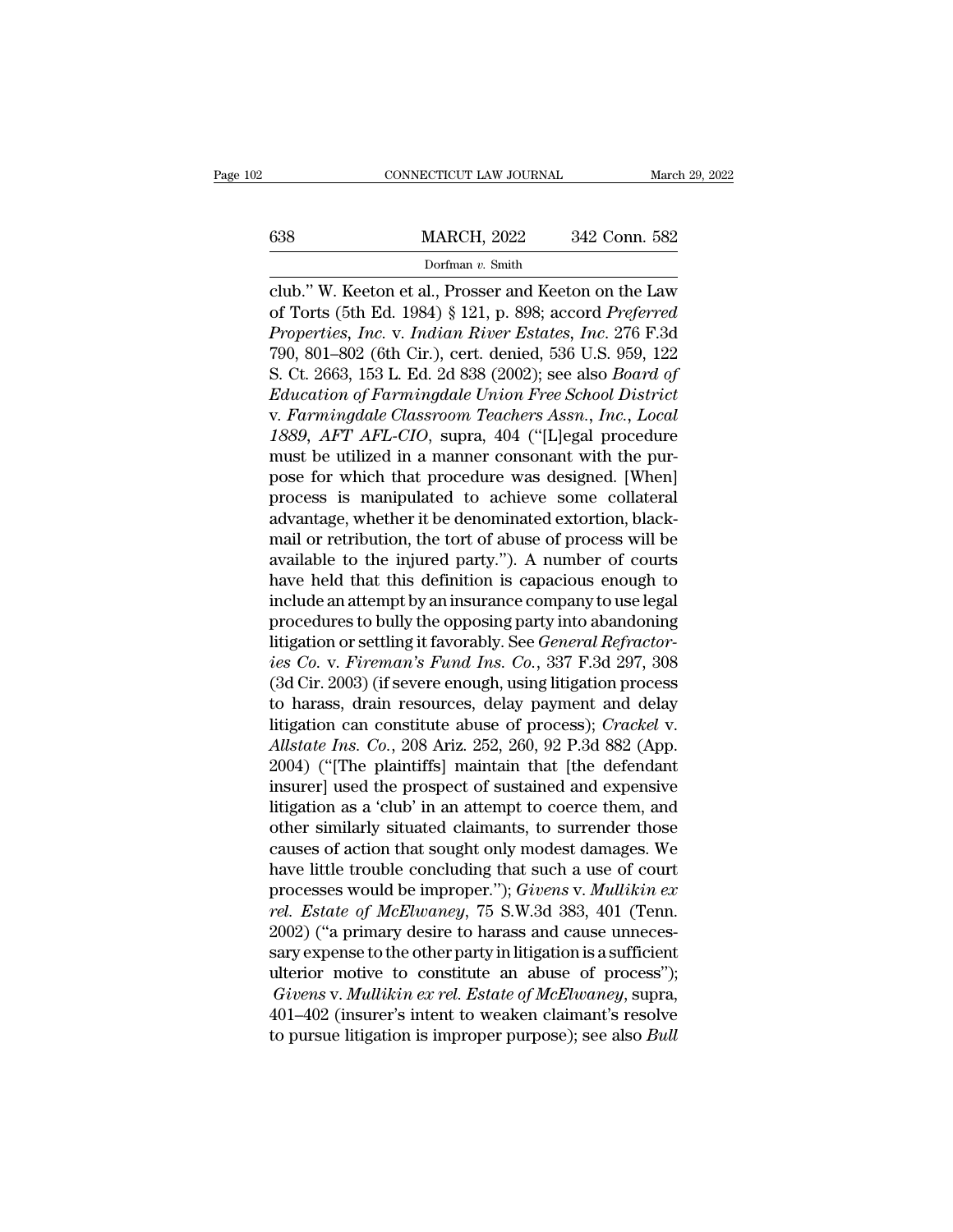| 9, 2022       | CONNECTICUT LAW JOURNAL | Page 103 |
|---------------|-------------------------|----------|
| 342 Conn. 582 | <b>MARCH, 2022</b>      | 639      |
|               | Dorfman v. Smith        |          |

v. 2022<br>
v. *McCuskey*, 96 Nev. 706, 709, 615 P.2d 957 (1980)<br>
v. *McCuskey*, 96 Nev. 706, 709, 615 P.2d 957 (1980)<br>
(filing lawsuit to coerce nuisance settlement constitutes<br>
shuge of process) of *McCann v. Allen*, 105 Co (filing lawsuit to coerce nuisance settlement constitutes)<br>  $McCuskey, 96$  Nev. 706, 709, 615 P.2d 957 (1980)<br>
(filing lawsuit to coerce nuisance settlement constitutes)<br>
abuse of process); cf.  $McGann$  v. Allen, 105 Conn. 177, 342 Conn. 582 MARCH, 2022 639<br>
Dorfman v. Smith<br>
v. *McCuskey*, 96 Nev. 706, 709, 615 P.2d 957 (1980)<br>
(filing lawsuit to coerce nuisance settlement constitutes<br>
abuse of process); cf. *McGann* v. *Allen*, 105 Conn. 177,<br> 342 Conn. 582 MARCH, 2022 639<br>
Dorfman v. Smith<br>
v.  $McCuskey$ , 96 Nev. 706, 709, 615 P.2d 957 (1980)<br>
(filing lawsuit to coerce nuisance settlement constitutes<br>
abuse of process); cf.  $McGann$  v. Allen, 105 Conn. 177,<br>
186–87, purpose of competitions of competitions of matrices of the control (filing lawsuit to coerce nuisance settlement constitutes<br>abuse of process); cf. *McGann v. Allen*, 105 Conn. 177, 186–87, 134 A. 810 (1926) (filing crimi bonnaar v. shall<br>v.  $McCuskey$ , 96 Nev. 706, 709, 615 P.2d 957 (1980)<br>(filing lawsuit to coerce nuisance settlement constitutes<br>abuse of process); cf.  $McGann$  v. Allen, 105 Conn. 177,<br>186–87, 134 A. 810 (1926) (filing criminal v.  $McCuskey$ , 96 Nev. 706, 709, 615<br>(filing lawsuit to coerce nuisance settle<br>abuse of process); cf.  $McGann$  v. Alle<br>186–87, 134 A. 810 (1926) (filing crimi<br>purpose of compelling plaintiff to sett<br>edly stolen goods tends to sho use of process); cf. *McGann* v. *Allen*, 105 Conn. 177, 6–87, 134 A. 810 (1926) (filing criminal complaint for urpose of compelling plaintiff to settle claim for alleg-ly stolen goods tends to show malice for purpose of 186–87, 134 A. 810 (1926) (filing criminal complaint for<br>purpose of compelling plaintiff to settle claim for alleg-<br>edly stolen goods tends to show malice for purpose of<br>malicious prosecution claim).<sup>12</sup><br>The foregoing rev

12 alicious prosecution claim).<sup>12</sup><br>The foregoing review demonstrates, at the very least,<br>at the present case involves complexities and nuances<br><sup>12</sup> But see *Bird* v. *Rothman*, 128 Ariz. 599, 602, 627 P.2d 1097 (App. 1981

The foregoing review demonstrates, at the very least,<br>that the present case involves complexities and nuances<br> $\frac{12 \text{ But see } Bird \text{ v. } Rothman, 128 \text{ Ariz. } 599, 602, 627 \text{ P.2d } 1097 \text{ (App. 1981)}$ <br>("[t]here was no proof of an improper The foregoing review demonstrates, at the very least,<br>that the present case involves complexities and nuances<br> $\frac{12 \text{ But see } Bird \text{ v. } Rothman, 128 \text{ Ariz. } 599, 602, 627 \text{ P.2d } 1097 \text{ (App. 1981)}$ <br>("[t]here was no proof of an improper that the present case involves complexities and nuances<br>
<sup>12</sup> But see *Bird v. Rothman*, 128 Ariz. 599, 602, 627 P.2d 1097 (App. 1981)<br>
("[t]here was no proof of an improper use of judicial process . . . as the<br>
purpose o <sup>12</sup> But see *Bird v. Rothman*, 128 Ariz. 599, 602, 627 P.2d 1097 (App. 1981)<br><sup>12</sup> But see *Bird v. Rothman*, 128 Ariz. 599, 602, 627 P.2d 1097 (App. 1981)<br>("[t]here was no proof of an improper use of judicial process ... <sup>12</sup> But see *Bird* v. *Rothman*, 128 Ariz. 599, 602, 627 P.2d 1097 (App. 1981) ("[t]here was no proof of an improper use of judicial process  $\ldots$  as the purpose of settlement is includable in the goals of proper process ("[t]here was no proof of an improper use of judicial process  $\ldots$  as the purpose of settlement is includable in the goals of proper process"), review denied, Arizona Supreme Court (May 5, 1981), cert. denied, 454 U.S. 8 purpose of settlement is includable in the goals of proper process"), review<br>denied, Arizona Supreme Court (May 5, 1981), cert. denied, 454 U.S. 865,<br>102 S. Ct. 327, 70 L. Ed. 2d 166 (1981); *Azer v. Myers*, 8 Haw. App. 86 femied, Arizona Supreme Court (May 5, 1981), cert. denied, 454 U.S. 865, 102 S. Ct. 327, 70 L. Ed. 2d 166 (1981); *Azer* v. *Myers*, 8 Haw. App. 86, 129–30 and n.38, 793 P.2d 1189 (trial court properly instructed jury that 102 S. Ct. 327, 70 L. Ed. 2d 166 (1981);  $Azerv$ . *Myers*, 8 Haw. App. 86, 129–30 and n.38, 793 P.2d 1189 (trial court properly instructed jury that "[t]he commencement of a lawsuit for the purpose of obtaining a settlement 2011 P. 2012 1189 (trial court properly instructed jury that "[the commencement of a lawsuit for the purpose of obtaining a settlement (which may include the payment of money or insurance proceeds) is included in the goals commencement of a lawsuit for the purpose of obtaining a settlement (which may include the payment of money or insurance proceeds) is included in the goals of proper process and, therefore, does not by itself give rise to may include the payment of money or insurance proceeds) is included in<br>the goals of proper process and, therefore, does not by itself give rise to<br>liability for abuse of process"), rev'd in part on other grounds, 71 Haw. omitted)), rev'd on other grounds, 67 Haw. 389, 688 P.2d 1145 (1984); *Ritter*, 381 Ill. 549, 555, 46 N.E.2d 41 (1943) ("Under Illinois] jurisprudence the defendant may present any defense to such an action that he may hav The defendant may present and the purpose of settlement which is includable in the goals of proper process" (internal quotation marks ("[e]ven if frivolous, the counterclaim had the purpose of settlement which is includab ("[e]ven if frivolous, the counterclaim had the purpose of settlement which<br>is includable in the goals of proper process" (internal quotation marks<br>omitted)), rev'd on other grounds, 67 Haw. 389, 688 P.2d 1145 (1984); *Ri* is includable in the goals of proper process" (internal quotation marks omitted)), rev'd on other grounds, 67 Haw. 389, 688 P.2d 1145 (1984); *Ritter* v. *Ritter*, 381 Ill. 549, 555, 46 N.E.2d 41 (1943) ("Under [Illinois] omitted)), rev'd on other grounds, 67 Haw. 389, 688 P.2d 1145 (1984); *Ritter* v. *Ritter*, 381 Ill. 549, 555, 46 N.E.2d 41 (1943) ("Under [Illinois] jurisprudence the defendant may present any defense to such an action th v. *Ritter*, 381 Ill. 549, 555, 46 N.E.2d 41 (1943) ("Under [Illinois] jurisprudence the defendant may present any defense to such an action that he may have or that he may deem expedient, and in so doing he will not be s (wilful), intentional, malicious or fraudulent.'); W. Barker et al., ''Litigating the adventuation that he may deem expedient, and in so doing he will not be subjecting himself to a second suit by the plaintiff based on th For that he may deem expedient, and in so doing he will not be subjecting<br>himself to a second suit by the plaintiff based on the wrongful conduct of<br>the defendant in causing the plaintiff to sue him or in defending the act Insureds?,'' as a coord suit by the plaintiff based on the wrongful conduct of the defendant in causing the plaintiff based on the wrongful conduct of the defendant in causing the plaintiff to sue him or in defending the a the defendant in causing the plaintiff to sue him or in defending the action.<br>The rule is the same even though the wrongful conduct of the defendant is<br>[wilful], intentional, malicious or fraudulent."); W. Barker et al., The rule is the same even though the wrongful conduct of the defendant is<br>[wilful], intentional, malicious or fraudulent."); W. Barker et al., "Litigating<br>About Litigation: Can Insurers Be Liable for Too Vigorously Defendi First-True II, intertional, malicious or fraudulent."); W. Barker et al., "Litigating About Litigation: Can Insurers Be Liable for Too Vigorously Defending Their Insureds?," 42 Tort Trial & Ins. Prac. L.J. 827, 854 (2007) *California Physicians'* Service v. *Superior Serviceau is*<br> *California Can Insurers Be Liable for Too Vigorously Defending Their*<br> *Can Insurers Be Liable for Too Vigorously Defending Their*<br> *Can Insurers'* 42 Tort Tria Insureds?," 42 Tort Trial & Ins. Prac. L.J. 827, 854 (2007) ("[t]he cases almost uniformly reject plaintiffs' attempts to impose liability based on allegedly frivolous defenses, supposedly asserted only to delay an inevita uniformly reject plaintiffs' attempts to impose liability based on allegedly<br>trivolous defenses, supposedly asserted only to delay an inevitable recov-<br>ery''). At least one such case arises in the first-party insurance co frivolous defenses, supposedly asserted only to delay an inevitable recovery"). At least one such case arises in the first-party insurance context. See *California Physicians' Service v. Superior Court*, 9 Cal. App. 4th 1 ery"). At least one such case arises in the first-party insurance context. See *California Physicians' Service* v. *Superior Court*, 9 Cal. App. 4th 1321, 1330, 12 Cal. Rptr. 2d 95 (1992) (Although an insurance company's California Physicians' Service v. Superior Court, 9 Cal. App. 4th 1321, 1330, 12 Cal. Rptr. 2d 95 (1992) (Although an insurance company's "ridiculously low" settlement offer could be introduced as evidence of bad faith, " 1330, 12 Cal. Rptr. 2d 95 (1992) (Although an insurance company's "ridicu-"[d]efensive pleading, including the assertion of affirmative defenses, is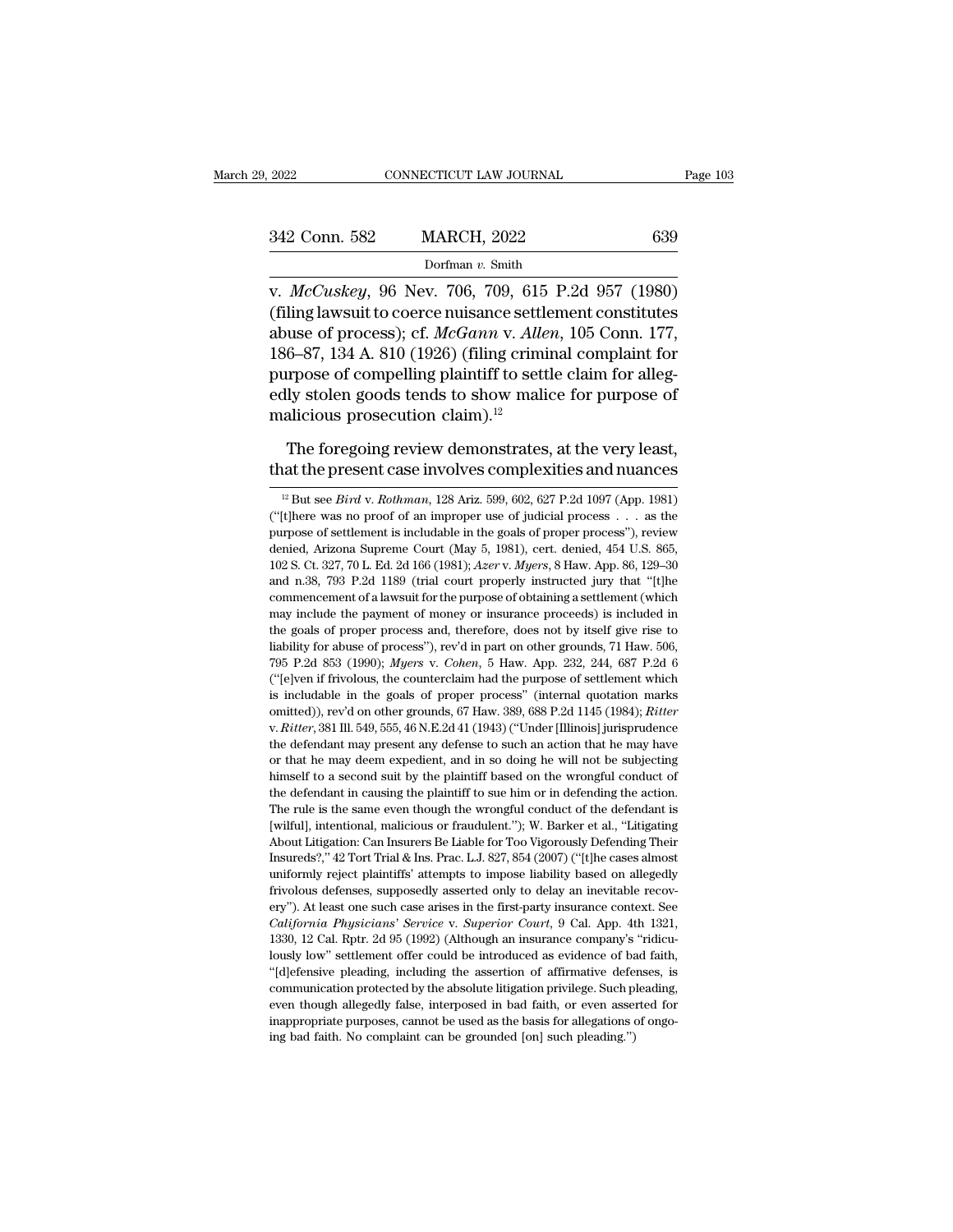|     | CONNECTICUT LAW JOURNAL                                                                                                                                                            | March 29, 2022 |
|-----|------------------------------------------------------------------------------------------------------------------------------------------------------------------------------------|----------------|
| 640 | <b>MARCH, 2022</b>                                                                                                                                                                 | 342 Conn. 582  |
|     | Dorfman $v$ . Smith                                                                                                                                                                |                |
|     | that the majority does not fully examine. <sup>13</sup> There is<br>ample support for the proposition that, when specific<br>reseedures including "the noticing of depositions the |                |

 $\begin{array}{r} \hline \text{MARCH, 2022} & 342 \text{ Conn. } 582 \\ \hline \text{Dorfman } v. \text{ Smith} \\ \hline \text{that the majority does not fully examine.<sup>13</sup> There is ample support for the proposition that, when specific procedures—including "the noticing of deposits, the entry of defaults and the utilization of various motions.} \end{array}$  $\frac{\text{MARCH, 2022}}{\text{Dorfman } v. \text{ Smith}}$ <br>
that the majority does not fully examine.<sup>13</sup> There is<br>
ample support for the proposition that, when specific<br>
procedures—including "the noticing of depositions, the<br>
entry of defaults, and 640 MARCH, 2022 342 Conn. 582<br>
Dorfman v. Smith<br>
that the majority does not fully examine.<sup>13</sup> There is<br>
ample support for the proposition that, when specific<br>
procedures—including "the noticing of depositions, the<br>
entry Dorfman v. Smith<br>Dorfman v. Smith<br>that the majority does not fully examine.<sup>13</sup> There is<br>ample support for the proposition that, when specific<br>procedures—including "the noticing of depositions, the<br>entry of defaults, and Dorfman v. Smith<br>that the majority does not fully examine.<sup>13</sup> There is<br>ample support for the proposition that, when specific<br>procedures—including "the noticing of depositions, the<br>entry of defaults, and the utilization o that the majority does not fully examine.<sup>13</sup> There is<br>ample support for the proposition that, when specific<br>procedures—including "the noticing of depositions, the<br>entry of defaults, and the utilization of various motions<br> ample support for the proposition that, when specific<br>procedures—including "the noticing of depositions, the<br>entry of defaults, and the utilization of various motions<br>such as motions to compel production, for protective<br>o procedures—including "the noticing of depositions, the<br>entry of defaults, and the utilization of various motions<br>such as motions to compel production, for protective<br>orders, for change of judge, for sanctions and for conti entry of defaults, and the utilization of various motions<br>such as motions to compel production, for protective<br>orders, for change of judge, for sanctions and for contin-<br>uances"—are undertaken for an improper ulterior pursuch as motions to compel production, for protective<br>orders, for change of judge, for sanctions and for contin-<br>uances"—are undertaken for an improper ulterior pur-<br>pose, they are not subject to the litigation privilege,<br>r orders, for change of judge, for sanctions and for continuances"—are undertaken for an improper ulterior purpose, they are not subject to the litigation privilege, regardless of whether the underlying litigation was proper uances"—are undertaken for an improper ulterior pur-<br>pose, they are not subject to the litigation privilege,<br>regardless of whether the underlying litigation was<br>proper. *Nienstedt* v. Wetzel, 133 Ariz. 348, 352–53, 651<br>P.2 pose, they are not subject to the litigation privilege,<br>regardless of whether the underlying litigation was<br>proper. *Nienstedt* v. *Wetzel*, 133 Ariz. 348, 352–53, 651<br>P.2d 876 (1982); see *Hough* v. *Stockbridge*, 152 Wn. regardless of whether the underlying litigation was<br>proper. *Nienstedt* v. Wetzel, 133 Ariz. 348, 352–53, 651<br>P.2d 876 (1982); see *Hough* v. *Stockbridge*, 152 Wn. App.<br>328, 346, 216 P.3d 1077 (2009) ("Depositions, motion proper. *Nienstedt* v. *Wetzel*, 133 Ariz. 348, 352–53, 651<br>P.2d 876 (1982); see *Hough* v. *Stockbridge*, 152 Wn. App.<br>328, 346, 216 P.3d 1077 (2009) ("Depositions, motions,<br>interrogatories, and other requests for discove P.2d 876 (1982); see *Hough v. Stockbridge*, 152 Wn. App.<br>328, 346, 216 P.3d 1077 (2009) ("Depositions, motions,<br>interrogatories, and other requests for discovery or<br>legal maneuverings to compel or prohibit action by an<br>op 328, 346, 216 P.3d 1077 (2009) ("Depositions, motions,<br>interrogatories, and other requests for discovery or<br>legal maneuverings to compel or prohibit action by an<br>opponent all invoke the authority of the court. They<br>are, th interrogatories, and other requests for discovery or<br>legal maneuverings to compel or prohibit action by an<br>opponent all invoke the authority of the court. They<br>are, therefore, the type of process that will support an<br>abuse legal maneuverings to compel or prohibit action by an opponent all invoke the authority of the court. They are, therefore, the type of process that will support an abuse of process claim."), review denied, 168 Wn. 2d 1043, opponent all invoke the authority of the court. They<br>are, therefore, the type of process that will support an<br>abuse of process claim."), review denied, 168 Wn. 2d<br>1043, 234 P.3d 1173 (2010). There also is ample support<br>for are, therefore, the type of process that will support an<br>abuse of process claim."), review denied, 168 Wn. 2d<br>1043, 234 P.3d 1173 (2010). There also is ample support<br>for the proposition that, for purposes of the tort of<br>ab abuse of process claim."), review denied, 168 Wn. 2d 1043, 234 P.3d 1173 (2010). There also is ample support<br>for the proposition that, for purposes of the tort of<br>abuse of process, an improper ulterior purpose may<br>include 1043, 234 P.3d 1173 (2010). There also is ample support<br>for the proposition that, for purposes of the tort of<br>abuse of process, an improper ulterior purpose may<br>include an intent by an insurance company to harass,<br>to drain for the proposition that, for purposes of the tort of<br>abuse of process, an improper ulterior purpose may<br>include an intent by an insurance company to harass,<br>to drain resources, to delay payment, to coerce the<br>opposing par include an intent by an insurance company to<br>to drain resources, to delay payment, to coe<br>opposing party into abandoning the litigation or:<br>See *General Refractories Co. v. Fireman's Fu*<br>*Co.*, supra, 337 F.3d 308; *Cracke* drain resources, to delay payment, to coerce the<br>posing party into abandoning the litigation or settling.<br>e *General Refractories Co. v. Fireman's Fund Ins.*<br>0., supra, 337 F.3d 308; *Crackel v. Allstate Ins. Co.*,<br>pra, 20 opposing party into abandoning the itingation or setting.<br>
See *General Refractories Co. v. Fireman's Fund Ins.*<br>
Co., supra, 337 F.3d 308; Crackel v. Allstate Ins. Co.,<br>
supra, 208 Ariz. 258–59; Givens v. Mullikin ex rel.

See General Refractories Co. V. Fireman's Fund Ins.<br>Co., supra, 337 F.3d 308; Crackel v. Allstate Ins. Co.,<br>supra, 208 Ariz. 258–59; Givens v. Mullikin ex rel. Estate<br>of McElwaney, supra, 75 S.W.3d 401–402.<br>Similarly, if a Co., supra, 337 F.3d 308; Cracket V. Austate Ins. Co.,<br>supra, 208 Ariz. 258–59; Givens v. Mullikin ex rel. Estate<br>of McElwaney, supra, 75 S.W.3d 401–402.<br>Similarly, if an insurance company misuses a litiga-<br>tion procedure supra, 208 Ariz. 258–59; Givens v. Multikin ext ret. Estate<br>of McElwaney, supra, 75 S.W.3d 401–402.<br>Similarly, if an insurance company misuses a litiga-<br>tion procedure with the intent of avoiding or delaying<br>the performanc of *McEtwaney*, supra, 75 S.W.3d 401–402.<br>
Similarly, if an insurance company misuses a litiga-<br>
tion procedure with the intent of avoiding or delaying<br>
the performance of its contractual obligations to an<br>
insured, I see Similarly, if an insurance company misuses a litigation procedure with the intent of avoiding or delaying the performance of its contractual obligations to an insured, I see no reason why the litigation privilege should b isured, I see no reason why the litigation privilege<br>nould bar a bad faith claim based on that conduct.<br>uch a claim is far more akin to an abuse of process<br>aim than to a defamation claim, and multiple courts<br><sup>13</sup> Idonot fa should bar a bad faith claim based on that conduct.<br>Such a claim is far more akin to an abuse of process<br>claim than to a defamation claim, and multiple courts<br><sup>13</sup> Idonot fault the majority in this regard. As I have indica

Such a claim is far more akin to an abuse of process<br>claim than to a defamation claim, and multiple courts<br> $\frac{18}{10}$  Idonot fault the majority in this regard. As I have indicated, the plaintiff's<br>allegations of bad fait claim than to a defamation claim, and multiple courts<br>  $\frac{1}{12}$  Ido not fault the majority in this regard. As I have indicated, the plaintiff's<br>
allegations of bad faith are relatively weak, and neither party has adequa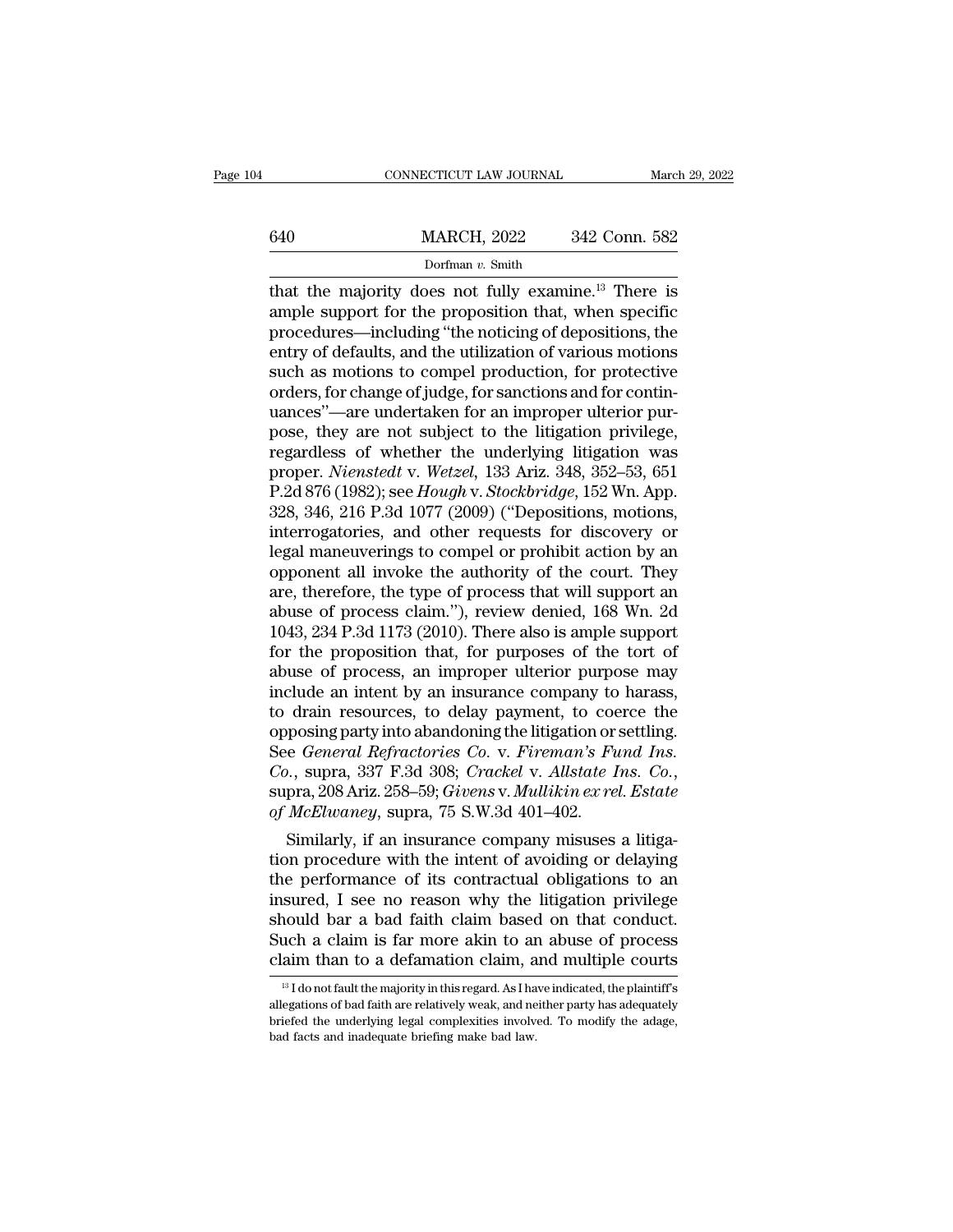Page 105<br>
2022 Conn. 582 MARCH, 2022 641<br>
Dorfman v. Smith<br>
have recognized that an insurance company's obligation<br>
to investigate and settle claims in good faith does not<br>
and when litigation boding. Soo, o.g., Tuckeen Ai 342 Conn. 582 MARCH, 2022 641<br>Dorfman v. Smith<br>have recognized that an insurance company's obligation<br>to investigate and settle claims in good faith does not<br>end when litigation begins. See, e.g., *Tucson Airport*<br>Authori end War Commercial Commercial Commercial Commercial Commercial Commercial Commercial Commercial Commercial Commercial Commercial Commercial Commercial Commercial Commercial Commercial Commercial Commercial Commercial Comme *Authority* v. *Certain Insurance company's obligation*<br> *Authority* and settle claims in good faith does not<br>
end when litigation begins. See, e.g., *Tucson Airport*<br> *Authority* v. *Certain Underwriters at Lloyd's*, *Lon* **Example 19 Example 19 Example 10**<br>have recognized that an insurance company's obligation<br>to investigate and settle claims in good faith does not<br>end when litigation begins. See, e.g., *Tucson Airport*<br>Authority v. *Certa* have recognized that an insurance company's obligation<br>to investigate and settle claims in good faith does not<br>end when litigation begins. See, e.g., *Tucson Airport*<br>Authority v. Certain Underwriters at Lloyd's, London,<br> to investigate and settle claims in good faith does not<br>end when litigation begins. See, e.g., *Tucson Airport*<br>Authority v. Certain Underwriters at Lloyd's, London,<br>186 Ariz. 45, 48, 918 P.2d 1063 (App. 1996) ("[t]he dut end when litigation begins. See, e.g., *Tucson Airport*<br>
Authority v. Certain Underwriters at Lloyd's, London,<br>
186 Ariz. 45, 48, 918 P.2d 1063 (App. 1996) ("[t]he duties<br>
[of good faith and fair dealing] would be rendere Authority v. Certain Underwriters at Lloyd's, London,<br>186 Ariz. 45, 48, 918 P.2d 1063 (App. 1996) ("[t]he duties<br>[of good faith and fair dealing] would be rendered mean-<br>ingless if . . . the litigation privilege could be<br> 186 Ariz. 45, 48, 918 P.2d 1063 (App. 1996) ("[t]he duties<br>[of good faith and fair dealing] would be rendered mean-<br>ingless if . . . . the litigation privilege could be<br>employed to excuse a breach of those duties, which<br>oc [of good faith and fair dealing] would be rendered mean-<br>ingless if . . . . the litigation privilege could be<br>employed to excuse a breach of those duties, which<br>occurs as part of the conduct of a coverage action"),<br>review ingless if  $\ldots$  the litigation privilege could be<br>employed to excuse a breach of those duties, which<br>occurs as part of the conduct of a coverage action"),<br>review denied, Arizona Supreme Court, Docket No. 2<br>CA-CV 95-0052 employed to excuse a breach of those duties, which<br>occurs as part of the conduct of a coverage action"),<br>review denied, Arizona Supreme Court, Docket No. 2<br>CA-CV 95-0052 (June 19, 1996); *Gooch v. State Farm<br>Mutual Automob* occurs as part of the conduct of a coverage action"),<br>review denied, Arizona Supreme Court, Docket No. 2<br>CA-CV 95-0052 (June 19, 1996); *Gooch v. State Farm<br>Mutual Automobile Ins. Co.*, 712 N.E.2d 38, 43 (Ind.<br>App. 1999) ( review denied, Arizona Supreme Court, Docket No. 2<br>CA-CV 95-0052 (June 19, 1996); *Gooch v. State Farm*<br>*Mutual Automobile Ins. Co.*, 712 N.E.2d 38, 43 (Ind.<br>App. 1999) (insurance company's intentional refusal to<br>investiga CA-CV 95-0052 (June 19, 1996); *Gooch v. State Farm*<br>*Mutual Automobile Ins. Co.*, 712 N.E.2d 38, 43 (Ind.<br>App. 1999) (insurance company's intentional refusal to<br>investigate matter relevant to claim in order to provide<br>cou *Mutual Automobile Ins. Co.*, 712 N.E.2d 38, 43 (Ind.<br>App. 1999) (insurance company's intentional refusal to<br>investigate matter relevant to claim in order to provide<br>counsel with "a 'litigation position' " could support b App. 1999) (insurance company's intentional refusal to<br>investigate matter relevant to claim in order to provide<br>counsel with "a 'litigation position' " could support bad<br>faith claim), transfer denied, 735 N.E.2d 223 (Ind. investigate matter relevant to claim in order to provide<br>counsel with "a 'litigation position' " could support bad<br>faith claim), transfer denied, 735 N.E.2d 223 (Ind. 2000);<br>*Federated Mutual Ins. Co.* v. *Anderson*, 297 M faith claim), transfer denied, 735 N.E.2d 223 (Ind. 2000);<br>Federated Mutual Ins. Co. v. Anderson, 297 Mont. 33,<br>43, 991 P.2d 915 (1999) (jury could consider insurance<br>company's frivolous appeal as evidence of bad faith<br>co *Federated Mutual Ins. Co.* v. *Anderson*, 297 Mont. 33, 43, 991 P.2d 915 (1999) (jury could consider insurance company's frivolous appeal as evidence of bad faith conduct);<sup>14</sup> *O'Donnell ex rel. Mitro* v. *Allstate Ins.* 43, 991 P.2d 915 (1999) (jury could consider insurance<br>company's frivolous appeal as evidence of bad faith<br>conduct);<sup>14</sup> *O'Donnell ex rel. Mitro* v. *Allstate Ins. Co.*,<br>734 A.2d 901, 906 (Pa. Super. 1999) ("bad faith su company's frivolous appeal as evidence of bad faith<br>conduct);<sup>14</sup> *O'Donnell ex rel. Mitro* v. *Allstate Ins. Co.*,<br>734 A.2d 901, 906 (Pa. Super. 1999) ("bad faith suits are<br>not restricted to the denial of claims, but, rat conduct);<sup>14</sup> *O'Donnell ex rel. Mitro v. Allstate Ins. Co.*,<br>734 A.2d 901, 906 (Pa. Super. 1999) ("bad faith suits are<br>not restricted to the denial of claims, but, rather, may<br>extend to the misconduct of an insurer during 734 A.2d 901, 906 (Pa. Super. 1999) ("bad faith suits are<br>not restricted to the denial of claims, but, rather, may<br>extend to the misconduct of an insurer during the pen-<br>dency of litigation" (internal quotation marks omitt not restricted to the derextend to the misconduction<br>dency of litigation" (inter<br>*Poling v. Motorists Muta*<br>450 S.E.2d 635 (1994) (portinging bad faith action<br>litigation conduct).<br>The majority states tha The majority of litigation" (internal quotation marks omitted));<br>
ling v. Motorists Mutual Ins. Co., 192 W. Va. 46, 48,<br>
0 S.E.2d 635 (1994) (plaintiff is not precluded from<br>
inging bad faith action based on insurance comp dency of magazine (internal que addition indical)),<br>
Poling v. Motorists Mutual Ins. Co., 192 W. Va. 46, 48,<br>
450 S.E.2d 635 (1994) (plaintiff is not precluded from<br>
bringing bad faith action based on insurance company's<br>

Finally in the plant of the purpose of a particular<br>diagnost require the plaintiff is not precluded from<br>bringing bad faith action based on insurance company's<br>litigation conduct).<br>The majority states that the litigation For startar association based on insurance company's<br>bringing bad faith action based on insurance company's<br>litigation conduct).<br>The majority states that the litigation privilege applies<br>in this case because the plaintiff' Finging Such radio about state of this antice company of<br>litigation conduct).<br>The majority states that the litigation privilege applies<br>in this case because the plaintiff's bad faith claim "does<br>not require the plaintiff t The majority states that the litigation privilege applies<br>in this case because the plaintiff's bad faith claim "does<br>not require the plaintiff to challenge either the purpose<br>of the underlying litigation or the purpose of of the underlying litigation or the purpose of a particular<br>dicial procedure." Part II A of the majority opinion.<br>his assertion is flatly incorrect. To prevail on her claim<br><sup>14</sup> Thus, even if litigation misconduct in furth of the underlying litigation or the purpose of a particular judicial procedure." Part II A of the majority opinion.<br>This assertion is flatly incorrect. To prevail on her claim<br> $\frac{14 \text{ Thus, even if litigation misconduct in furthermore of an unfair claim}$  settlement practic judicial procedure." Part II A<br>This assertion is flatly incorrect<br> $\frac{14 \text{ Thus, even if litigation misconduct i}}{16 \text{ set.}}$ <br>settlement practice cannot provide the labould be admissible as evidence of one.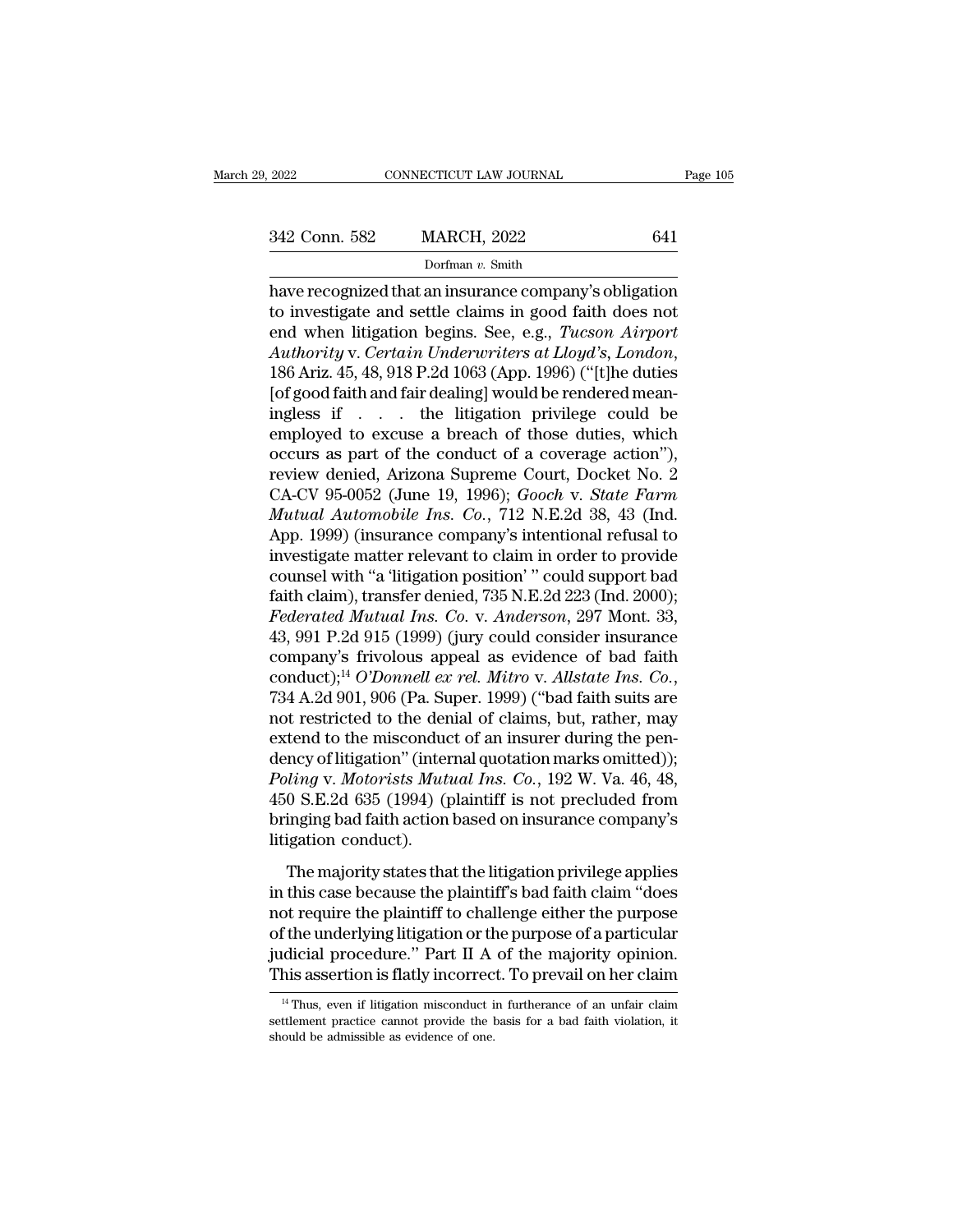|     | CONNECTICUT LAW JOURNAL |               | March 29, 2022 |
|-----|-------------------------|---------------|----------------|
|     |                         |               |                |
| 642 | <b>MARCH, 2022</b>      | 342 Conn. 582 |                |
|     | Dorfman v. Smith        |               |                |

 $\begin{array}{r} \text{COMPECTICUT LAW JOURNAL} \ \text{MARCH, 2022} \ \text{342 Conn. } 582 \\ \text{Dorfman } v. \text{ Smith} \end{array}$ <br>that the defendant engaged in bad faith litigation con-<br>duct, the plaintiff would be required to establish that<br>the defendant used litigation procedure  $\begin{array}{r}\n 642 \text{ MARCH, } 2022 \text{ 342 Conn. } 582 \\
 \text{Dorfman } v. \text{ Smith} \\
 \text{that the defendant engaged in bad faith litigation conduct, the plaintiff would be required to establish that the defendant used litigation procedures, such as filing baseless special defines or false discovery responses.} \n\end{array}$ MARCH, 2022 342 Conn. 582<br>
Dorfman v. Smith<br>
that the defendant engaged in bad faith litigation conduct, the plaintiff would be required to establish that<br>
the defendant used litigation procedures, such as filing<br>
baseles  $\frac{\text{MARCH, 2022}}{\text{Dorfman } v. \text{ Smith}}$ <br>
that the defendant engaged in bad faith litigation conduct, the plaintiff would be required to establish that<br>
the defendant used litigation procedures, such as filing<br>
baseless special def For the improper purposes alleged in the consuming and conducts are distinguished in the defendant used litigation procedures, such as filing baseless special defenses or false discovery responses, for the improper purpose Dorman v. smuth<br>that the defendant engaged in bad faith litigation con-<br>duct, the plaintiff would be required to establish that<br>the defendant used litigation procedures, such as filing<br>baseless special defenses or false d that the defendant engaged in bad faith litigation con-<br>duct, the plaintiff would be required to establish that<br>the defendant used litigation procedures, such as filing<br>baseless special defenses or false discovery response duct, the plaintiff would be required to establish that<br>the defendant used litigation procedures, such as filing<br>baseless special defenses or false discovery responses,<br>for the improper purposes alleged in her complaint,<br>n the defendant used litigation procedures, such as filing<br>baseless special defenses or false discovery responses,<br>for the improper purposes alleged in her complaint,<br>namely, "forc[ing] [the plaintiff] to undergo an unnecesbaseless special defor the improper<br>namely, "forc[ing]<br>sarily time consum<br>to obtain what wa<br>[ing] [her] ability to<br>her contract."<br>The majority als The majority also argues the first company, "forc[ing] [the plaintiff] to undergo an unneces-<br>rily time consuming and expensive course of litigation<br>obtain what was legally due to [her]" and "frustrat-<br>regl [her] ability t Framely, correcting and expensive course of litigation<br>sarily time consuming and expensive course of litigation<br>to obtain what was legally due to [her]" and "frustrat-<br>[ing] [her] ability to receive benefits due [to her]

factured what was legally due to [her]" and "frustrat-<br>[ing] [her] ability to receive benefits due [to her] under<br>her contract."<br>The majority also argues that, "[i]f [this concurring<br>and dissenting opinion] were correct th the defendant's use of the courts, and the conductions the defendant's conduct the defendant's use of the courts, any plaintiff could pierce the litigation privilege with any cause of action by morely including allogations The majority also argues that, "[i]f [this concurring<br>her contract."<br>The majority also argues that, "[i]f [this concurring<br>and dissenting opinion] were correct that the plaintiff's<br>factual allegations were sufficient . . The majority also argues that, "[i]f [this concurring<br>and dissenting opinion] were correct that the plaintiff's<br>factual allegations were sufficient  $\ldots$  to challenge<br>the defendant's use of the courts, any plaintiff could The majority also argues that, "[i]f [this concurring<br>and dissenting opinion] were correct that the plaintiff's<br>factual allegations were sufficient  $\ldots$  to challenge<br>the defendant's use of the courts, any plaintiff could and dissenting opinion] were correct that the plaintiff's<br>factual allegations were sufficient  $\ldots$  to challenge<br>the defendant's use of the courts, any plaintiff could<br>pierce the litigation privilege with any cause of act factual allegations were sufficient  $\ldots$  to challenge<br>the defendant's use of the courts, any plaintiff could<br>pierce the litigation privilege with any cause of action by<br>merely including allegations that a defendant's con the defendant's use of the courts, any plaintiff could<br>pierce the litigation privilege with any cause of action by<br>merely including allegations that a defendant's conduct<br>constituted an abuse of the judicial system." Part pierce the litigation privilege with any cause of action by<br>merely including allegations that a defendant's conduct<br>constituted an abuse of the judicial system." Part II A of<br>the majority opinion. Not at all. First, I have merely including allegations that a defendant's conduct<br>constituted an abuse of the judicial system." Part II A of<br>the majority opinion. Not at all. First, I have repeatedly<br>stressed in this opinion that my conclusions are constituted an abuse of the judicial system." Part II A of<br>the majority opinion. Not at all. First, I have repeatedly<br>stressed in this opinion that my conclusions are driven<br>largely by the special considerations that arise the majority opinion. Not at all. First, I have repeatedly<br>stressed in this opinion that my conclusions are driven<br>largely by the special considerations that arise from the<br>relationship between an insurance company and a f stressed in this opinion that my conclusions are driven<br>largely by the special considerations that arise from the<br>relationship between an insurance company and a first-<br>party insured, considerations that are embedded in th largely by the special considerations that arise from the relationship between an insurance company and a first-<br>party insured, considerations that are embedded in the common-law bad faith doctrine, including the asymmetry relationship between an insurance company and a first-<br>party insured, considerations that are embedded in the<br>common-law bad faith doctrine, including the asymme-<br>try between the insured and the insurer with respect<br>to bar party insured, considerations that are embedded in the common-law bad faith doctrine, including the asymmetry between the insured and the insurer with respect to bargaining power and litigation experience and the special v common-law bad faith doctrine, including the asymmetry between the insured and the insurer with respect<br>to bargaining power and litigation experience and the<br>special vulnerabilities of an insured who has suffered<br>a covered try between the insured and the insurer with respect<br>to bargaining power and litigation experience and the<br>special vulnerabilities of an insured who has suffered<br>a covered loss. See part II A of this opinion; see also<br>part to bargaining power and litigation experience and the<br>special vulnerabilities of an insured who has suffered<br>a covered loss. See part II A of this opinion; see also<br>part III B of this opinion (discussing similar consideraspecial vulnerabilities of an insured who has suffered<br>a covered loss. See part II A of this opinion; see also<br>part III B of this opinion (discussing similar considera-<br>tions in connection with CUIPA and CUTPA). Second,<br>so a covered loss. See part II A of this opinion; see also<br>part III B of this opinion (discussing similar considera-<br>tions in connection with CUIPA and CUTPA). Second,<br>some "improper purposes," such as the intent to<br>defraud o part III B of this opinion (discussing similar considerations in connection with CUIPA and CUTPA). Second, some "improper purposes," such as the intent to defraud or defame, have been found not to constitute abuse of proce tions in connection with CUIPA and CUTPA). Second,<br>some "improper purposes," such as the intent to<br>defraud or defame, have been found not to constitute<br>abuse of process as a matter of law for purposes of the<br>litigation pri some "improper purposes," such as the intent to<br>defraud or defame, have been found not to constitute<br>abuse of process as a matter of law for purposes of the<br>litigation privilege; an allegation that the defendant's<br>fraud o defraud or defame, have been found not to constitute<br>abuse of process as a matter of law for purposes of the<br>litigation privilege; an allegation that the defendant's<br>fraud or defamation constituted abuse of process could<br>n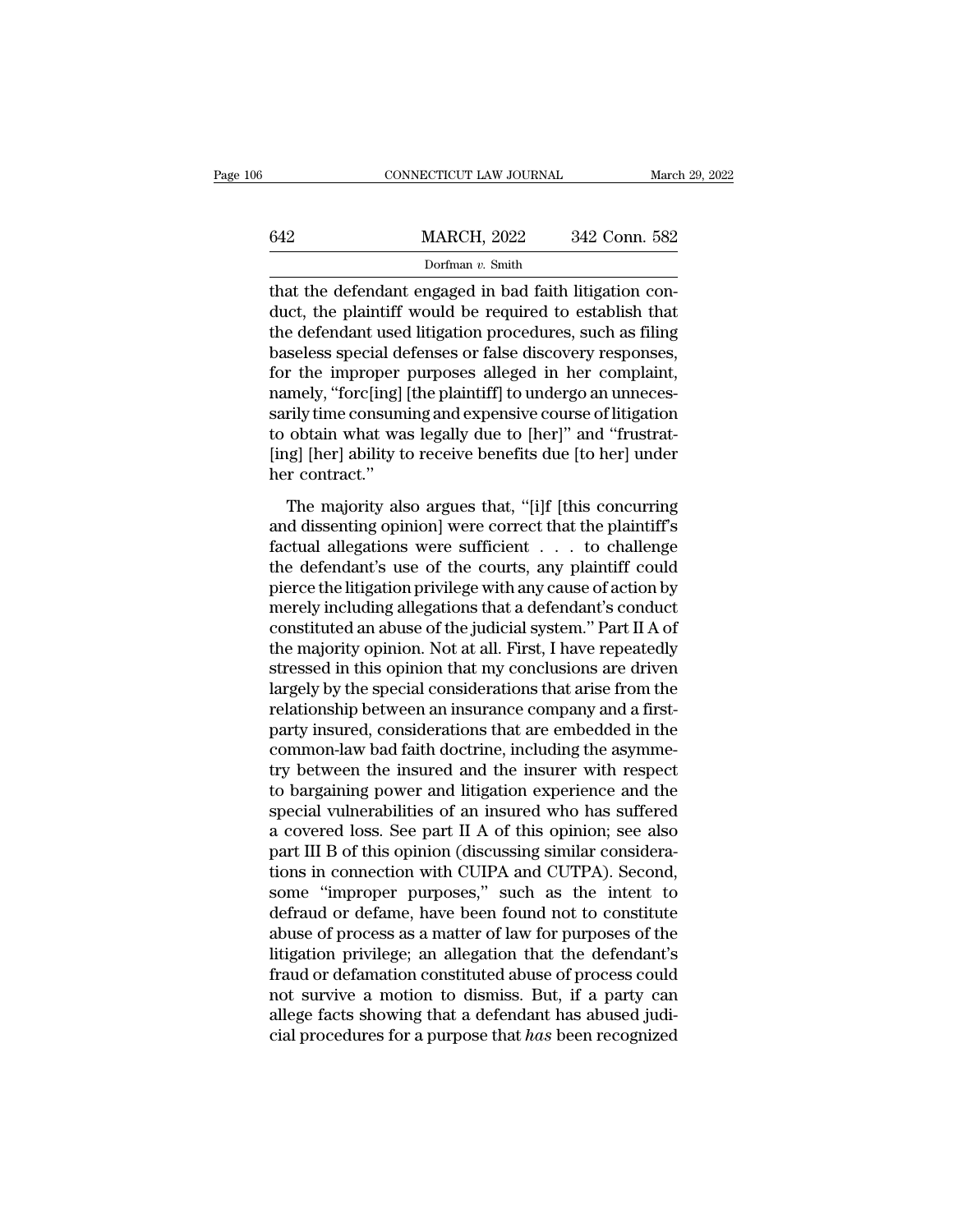| 9, 2022       | CONNECTICUT LAW JOURNAL | Page 107 |
|---------------|-------------------------|----------|
| 342 Conn. 582 | <b>MARCH, 2022</b>      | 643      |
|               | Dorfman $v$ . Smith     |          |

342 Conn. 582 MARCH, 2022 643<br>Dorfman v. Smith<br>as improper, such as to stonewall an insured who is<br>entitled to payment of a valid claim under the applicable<br>policy without resorting to litigation, I see no reason<br>why the l 342 Conn. 582 MARCH, 2022 643<br>
Dorfman v. Smith<br>
as improper, such as to stonewall an insured who is<br>
entitled to payment of a valid claim under the applicable<br>
policy without resorting to litigation, I see no reason<br>
why 342 Conn. 582 MARCH, 2022 643<br>
Dorfman v. Smith<br>
as improper, such as to stonewall an insured who is<br>
entitled to payment of a valid claim under the applicable<br>
policy without resorting to litigation, I see no reason<br>
why prefinance of the profinance of the proceedings.<br>
The proper, such as to stonewall an insured who is<br>
entitled to payment of a valid claim under the applicable<br>
policy without resorting to litigation, I see no reason<br>
why pland borman *v*. smuth<br>as improper, such as to stonewall an insured who is<br>entitled to payment of a valid claim under the applicable<br>policy without resorting to litigation, I see no reason<br>why the litigation privilege sho as improper, such<br>entitled to paymen<br>policy without res<br>why the litigation<br>preliminary stage<br>plaintiff then bear:<br>tions at trial.<br>I also disagree w I also disagree with majority's suggestion that a prop-<br>I see no reason without resorting to litigation, I see no reason<br>ay the litigation privilege should bar that claim at this<br>eliminary stage of the proceedings. Of cour poney whold resording to migation, I see no reason<br>why the litigation privilege should bar that claim at this<br>preliminary stage of the proceedings. Of course, the<br>plaintiff then bears the burden of *proving* these allega-<br>

may are magazon privilege should be a dial elast chain at also<br>preliminary stage of the proceedings. Of course, the<br>plaintiff then bears the burden of *proving* these allega-<br>tions at trial.<br>I also disagree with majority's premining bagge of the proceedings. Or course, the plaintiff then bears the burden of *proving* these allega-<br>tions at trial.<br>I also disagree with majority's suggestion that a prop-<br>erly alleged bad faith claim based on a Frame in the bears are barden of procing arese anegations at trial.<br>
I also disagree with majority's suggestion that a properly alleged bad faith claim based on an insurance company's litigation conduct would be subject t I also disagree with majority's suggestion that a properly alleged bad faith claim based on an insurance company's litigation conduct would be subject to the litigation privilege because of the availability of alternative I also disagree with majority's suggestion that a properly alleged bad faith claim based on an insurance company's litigation conduct would be subject to the litigation privilege because of the availability of alternative erly alleged bad faith claim based on an insurance company's litigation conduct would be subject to the litigation privilege because of the availability of alternative remedies, including a claim pursuant to General Statu pany's litigation conduct would be subject to the<br>litigation privilege because of the availability of alterna-<br>tive remedies, including a claim pursuant to General<br>Statutes §§ 52-99<sup>15</sup> or General Statutes § 52-568.<sup>16</sup> S litigation privilege because of the availability of alternative remedies, including a claim pursuant to General<br>Statutes §§ 52-99<sup>15</sup> or General Statutes § 52-568.<sup>16</sup> See<br>part II C of the majority opinion. In my view, tha tive remedies, including a claim pursuant to General<br>Statutes §§ 52-99<sup>15</sup> or General Statutes § 52-568.<sup>16</sup> See<br>part II C of the majority opinion. In my view, that consid-<br>eration should carry little weight if public poli Statutes  $\S$ § 52-99<sup>15</sup> or General Statutes § 52-568.<sup>16</sup> See<br>part II C of the majority opinion. In my view, that consid-<br>eration should carry little weight if public policy other-<br>wise counsels in favor of recognizing su part II C of the majority opinion. In my view, that consideration should carry little weight if public policy otherwise counsels in favor of recognizing such claims, particularly when, as here, the supposed "remedy" may pr eration should carry little weight if public policy otherwise counsels in favor of recognizing such claims,<br>particularly when, as here, the supposed "remedy" may<br>provide no meaningful relief at all to the individual<br>plaint wise counsels in favor of recognizing such claims,<br>particularly when, as here, the supposed "remedy" may<br>provide no meaningful relief at all to the individual<br>plaintiff. Unlike a lawsuit alleging bad faith, the alterna-<br>ti particularly when, as here, the supposed "remedy" may<br>provide no meaningful relief at all to the individual<br>plaintiff. Unlike a lawsuit alleging bad faith, the alterna-<br>tive remedies identified by the majority, such as cou provide no meaningful relief at all to the individual<br>plaintiff. Unlike a lawsuit alleging bad faith, the alterna-<br>tive remedies identified by the majority, such as court<br>imposed sanctions, attorney grievance proceedings a plaintiff. Unlike a lawsuit alleging bad faith, the alternative remedies identified by the majority, such as court<br>imposed sanctions, attorney grievance proceedings and<br>contempt proceedings, are not intended to compensate<br> tive remedies identified by the majority, such as court<br>imposed sanctions, attorney grievance proceedings and<br>contempt proceedings, are not intended to compensate<br>the victims who actually have been injured by bad faith<br>lit the victims who actually have been injured by bad faith litigation conduct. Indeed, such alternative remedies are also available when a party has engaged in abuse of process, yet that tort is not subject to the privilege. litigation conduct. Indeed, such alternative remedies<br>are also available when a party has engaged in abuse<br>of process, yet that tort is not subject to the privilege.<br> $\frac{15}{15}$  General Statutes § 52-99 provides: "Any all

are also available when a party has engaged in abuse<br>of process, yet that tort is not subject to the privilege.<br> $\frac{15}{15}$  General Statutes § 52-99 provides: "Any allegation or denial made with-<br>out reasonable cause and as may have been necessarily incurred by the other party by reason of process, yet that tort is not subject to the privilege.<br>
<sup>15</sup> General Statutes § 52-99 provides: "Any allegation or denial made without reasonable caus If General Statutes § 52-99 provides: "Any allegation or denial made without reasonable cause and found untrue shall subject the party pleading the same to the payment of such reasonable expenses, to be taxed by the court <sup>15</sup> General Statutes § 52-99 provides: "Any allegation or denial made without reasonable cause and found untrue shall subject the party pleading the same to the payment of such reasonable expenses, to be taxed by the cou same to the payment of such reasonable expenses, to be taxed by the court, as may have been necessarily incurred by the other party by reason of such untrue pleading; provided no expenses for counsel fees shall be taxed e

as may have been necessarily incurred by the other party by reason of such untrue pleading; provided no expenses for counsel fees shall be taxed exceeding ten dollars for any one offense."<br>
<sup>16</sup> General Statutes § 52-568 such untrue pleading; provided no expenses for counsel fees shall be taxed exceeding ten dollars for any one offense."<br>
<sup>16</sup> General Statutes § 52-568 provides: "Any person who commences and prosecutes any civil action or exceeding ten dollars for any one offense."<br>
<sup>16</sup> General Statutes § 52-568 provides: "Any person who commences and<br>
prosecutes any civil action or complaint against another, in his own name<br>
or the name of others, or ass <sup>16</sup> General Statutes § 52-568 provides: "Any person who commences and prosecutes any civil action or complaint against another, in his own name or the name of others, or asserts a defense to any civil action or complaint prosecutes any civil action<br>or the name of others, or<br>or the name of others, or<br>commenced and prosecu<br>pay such other person do<br>with a malicious intent un<br>pay him treble damages."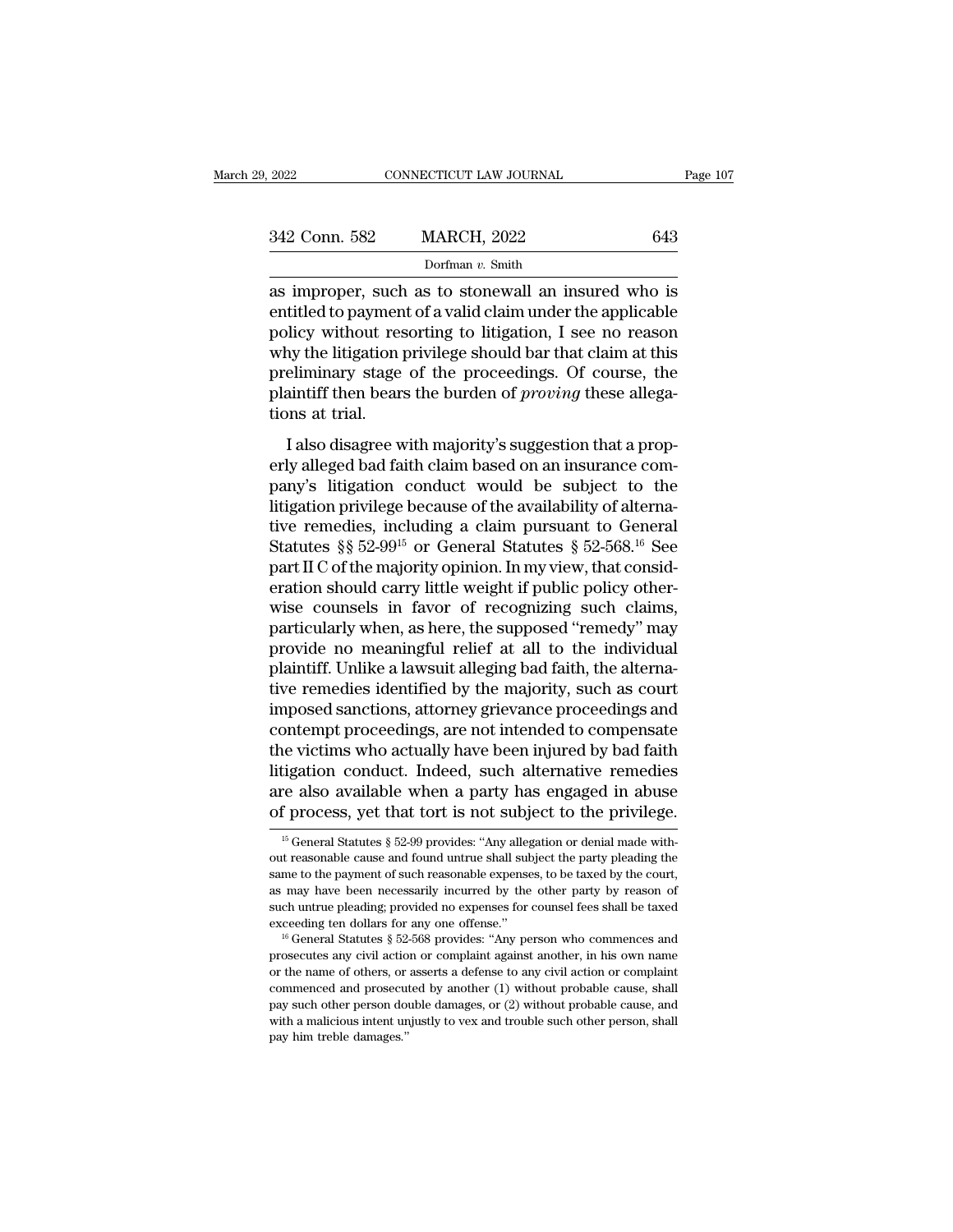|     | CONNECTICUT LAW JOURNAL                                                                                                                                                          | March 29, 2022 |
|-----|----------------------------------------------------------------------------------------------------------------------------------------------------------------------------------|----------------|
|     |                                                                                                                                                                                  |                |
| 644 | <b>MARCH, 2022</b>                                                                                                                                                               | 342 Conn. 582  |
|     | Dorfman $v$ . Smith                                                                                                                                                              |                |
|     | I would further note that, because §§ 52-99 and 52-568<br>make it clear that it is the strong public policy of this<br>stato to discoveredo dishonosty during the litigation pro |                |

make it clear that it is the strong public policy of this state to discourage dishonesty during the litigation process these statutes summer the plaintiff's argument State of discourse to discourse to discourse the plant of the plant of the litigation process, those statutes *support* the plaintiff's argument that the privilege does not har a claim that an insurance 644 MARCH,  $2022$  342 Conn. 582<br>
Dorfman v. Smith<br>
I would further note that, because §§ 52-99 and 52-568<br>
make it clear that it is the strong public policy of this<br>
state to discourage dishonesty during the litigation pr Dorfman v. Smith<br>Dorfman v. Smith<br>I would further note that, because §§ 52-99 and 52-568<br>make it clear that it is the strong public policy of this<br>state to discourage dishonesty during the litigation pro-<br>cess, those stat Dortman v. Smuth<br>I would further note that, because §§ 52-99 and 52-568<br>make it clear that it is the strong public policy of this<br>state to discourage dishonesty during the litigation pro-<br>cess, those statutes *support* th I would further note that,<br>make it clear that it is the<br>state to discourage dishon<br>cess, those statutes *supp*<br>that the privilege does not<br>company violated its oblig<br>ing in such conduct.<br>To summarize, I do ne The summarize of summarize is the summarize of summarize to discourage dishonesty during the litigation prosss, those statutes *support* the plaintiff's argument at the privilege does not bar a claim that an insurance mpan state to discollage ushonesty during the higation process, those statutes *support* the plaintiff's argument that the privilege does not bar a claim that an insurance company violated its obligation of good faith by engagi

East, also state state of plants in plants in that the privilege does not bar a claim that an insurance<br>company violated its obligation of good faith by engaging in such conduct.<br>To summarize, I do not agree with the major the litigation of good faith by engaging in such conduct.<br>To summarize, I do not agree with the majority's<br>conclusion that the plaintiff's bad faith claim is prem-<br>ised exclusively on false statements in the course of<br>the plantiff is a bad and by class<br>ing in such conduct.<br>To summarize, I do not agree with the majority's<br>conclusion that the plaintiff's bad faith claim is prem-<br>ised exclusively on false statements in the course of<br>the litiga To summarize, I do not agree with the majority's<br>conclusion that the plaintiff's bad faith claim is prem-<br>ised exclusively on false statements in the course of<br>the litigation and, instead, would conclude that the<br>plaintiff To summarize, I do not agree with the majority's<br>conclusion that the plaintiff's bad faith claim is prem-<br>ised exclusively on false statements in the course of<br>the litigation and, instead, would conclude that the<br>plaintiff conclusion that the plaintiff's bad faith claim is premised exclusively on false statements in the course of<br>the litigation and, instead, would conclude that the<br>plaintiff has adequately alleged a bad faith claim based<br>on ised exclusively on false statements in the course of<br>the litigation and, instead, would conclude that the<br>plaintiff has adequately alleged a bad faith claim based<br>on conduct entirely outside of the litigation. Even if I<br>a the litigation and, instead, would conclude that the plaintiff has adequately alleged a bad faith claim based<br>on conduct entirely outside of the litigation. Even if I<br>agreed with the conclusion that the plaintiff's bad fai plaintiff has adequately alleged a bad faith claim based<br>on conduct entirely outside of the litigation. Even if I<br>agreed with the conclusion that the plaintiff's bad faith<br>claim is barred because it is premised exclusively on conduct entirely outside of the litigation. Even if I agreed with the conclusion that the plaintiff's bad faith claim is barred because it is premised exclusively on false statements in the course of the litigation, I w agreed with the conclusion that the plaintiff's bad faith<br>claim is barred because it is premised exclusively on<br>false statements in the course of the litigation, I would<br>not agree with the remainder of the majority's analy claim is barred because it is premised exclusively on<br>false statements in the course of the litigation, I would<br>not agree with the remainder of the majority's analysis.<br>I therefore dissent from part II of the majority opin false statements in the course of the litigation, I would<br>not agree with the remainder of the majority's analysis.<br>I therefore dissent from part II of the majority opinion.<br>Because the defendant makes no claim that an insu not agree with the remainder of the majority's analysis.<br>I therefore dissent from part II of the majority opinion.<br>Because the defendant makes no claim that an insur-<br>ance company's bad faith conduct outside the context<br>of I therefore dissent from part II of the majority opinion.<br>Because the defendant makes no claim that an insur-<br>ance company's bad faith conduct outside the context<br>of litigation cannot provide the basis for a claim of<br>negli Because the defendant makes no claim that an insurance company's bad faith conduct outside the context<br>of litigation cannot provide the basis for a claim of<br>negligent infliction of emotional distress, I would also<br>conclude ance company's bad faith conduct outside the context<br>of litigation cannot provide the basis for a claim of<br>negligent infliction of emotional distress, I would also<br>conclude that the allegations in count four of the plain-<br> of litigation cannot provide the basis for a claim of<br>negligent infliction of emotional distress, I would also<br>conclude that the allegations in count four of the plain-<br>tiff's complaint are sufficient to withstand a motion negligent infliction of emotional distress, I would also<br>conclude that the allegations in count four of the plain-<br>tiff's complaint are sufficient to withstand a motion to<br>dismiss. If the plaintiff could demonstrate at tri conclude that the allegations in count four of the plain-<br>tiff's complaint are sufficient to withstand a motion to<br>dismiss. If the plaintiff could demonstrate at trial that<br>the defendant acted in bad faith within the meani tiff's complaint are sufficient to with<br>dismiss. If the plaintiff could demon:<br>the defendant acted in bad faith with<br>Connecticut law, I believe that she<br>to recover damages for negligent inflia<br>distress on that basis. Accor Impredicut law, I believe that she would be entitled<br>recover damages for negligent infliction of emotional<br>stress on that basis. Accordingly, I also dissent from<br>rt III of the majority opinion.<br>III<br>I next address part IV o

## III

to recover damages for negligent infliction of emotional<br>distress on that basis. Accordingly, I also dissent from<br>part III of the majority opinion.<br>III<br>I next address part IV of the majority opinion address-<br>ing the plaint distress on that basis. Accordingly, I also dissent from<br>part III of the majority opinion.<br>III<br>I next address part IV of the majority opinion address-<br>ing the plaintiff's CUIPA/CUTPA claim. To put the mat-<br>ter directly, I part III of the majority opinion.<br>
III<br>
I next address part IV of the majority opinion address-<br>
ing the plaintiff's CUIPA/CUTPA claim. To put the mat-<br>
ter directly, I am concerned that the majority's discus-<br>
sion of the III<br>I next address part IV of the majority opinion address-<br>ing the plaintiff's CUIPA/CUTPA claim. To put the mat-<br>ter directly, I am concerned that the majority's discus-<br>sion of the litigation privilege in this case will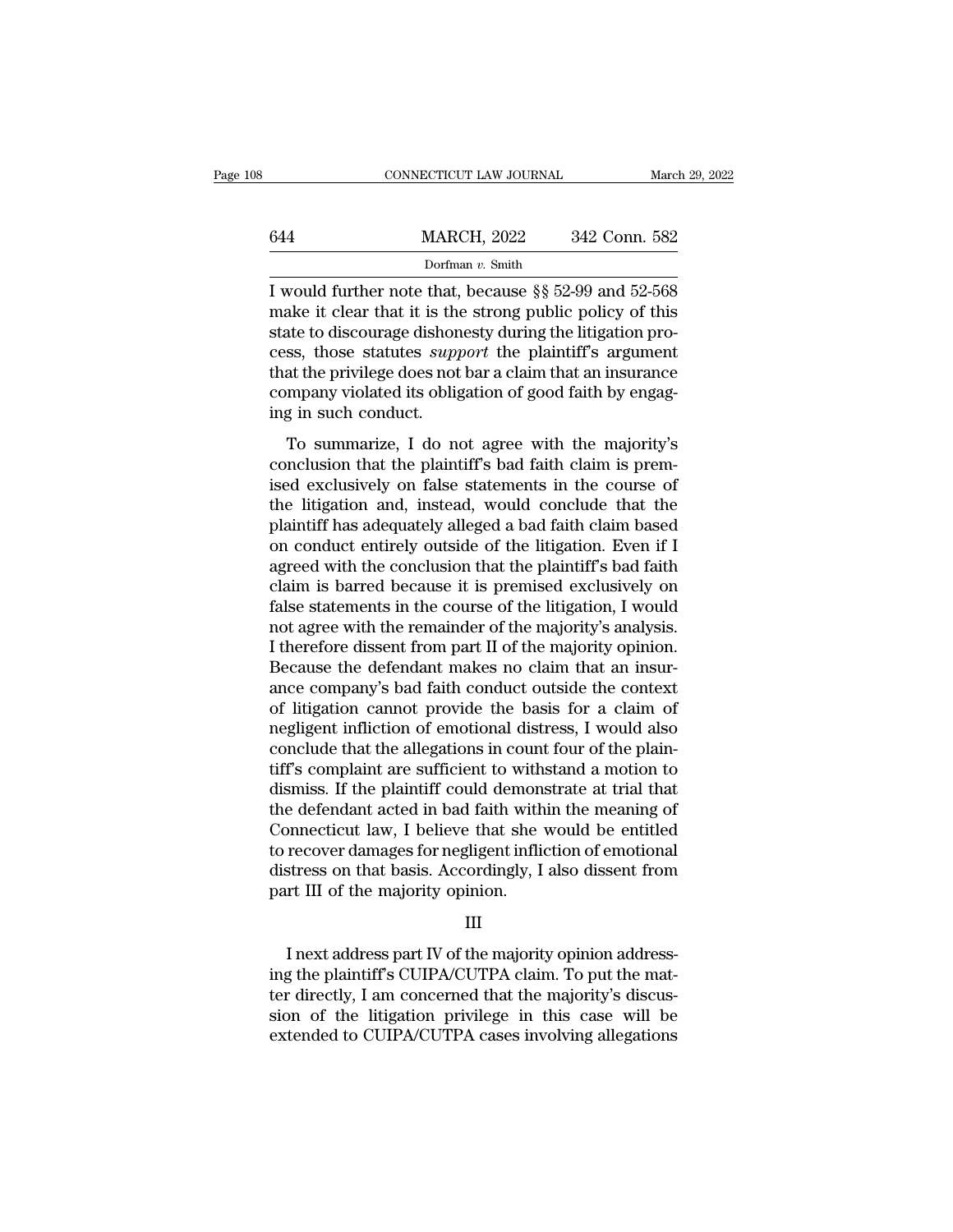| 2022          | CONNECTICUT LAW JOURNAL | Page 109 |
|---------------|-------------------------|----------|
| 342 Conn. 582 | <b>MARCH, 2022</b>      | 645      |
|               | Dorfman v. Smith        |          |

that an unscrupulous insurance company is engaging 342 Conn. 582 MARCH, 2022 645<br>
Dorfman v. Smith<br>
that an unscrupulous insurance company is engaging<br>
in unfair claim settlement practices, in whole or in part,<br>
by purposely utilizing the litigation process, or particu-<br>  $\frac{342 \text{ Conn. } 582}{\text{Dorfman } v. } \frac{645}{\text{Dorfman } v. } \frac{545}{\text{Dorfman } v. } \frac{545}{\text{Dorfman } v. } \frac{545}{\text{Dorfman } v. } \frac{545}{\text{Dorfman } v. } \frac{545}{\text{Dorfian } v. } \frac{545}{\text{Dorfian } v. } \frac{545}{\text{Dif. } v. } \frac{545}{\text{Dif. } v. } \frac{545}{\text{Dif. } v. } \frac{545}{\text{Dif. } v. } \frac{545$ 342 Conn. 582 MARCH, 2022 645<br>
Dorfman v. Smith<br>
that an unscrupulous insurance company is engaging<br>
in unfair claim settlement practices, in whole or in part,<br>
by purposely utilizing the litigation process, or particu-<br> Dorfman v. Smith<br>that an unscrupulous insurance company is engaging<br>in unfair claim settlement practices, in whole or in part,<br>by purposely utilizing the litigation process, or particu-<br>lar litigation tactics, as an integ borman v. smannelledge the accompany is engaging<br>that an unscrupulous insurance company is engaging<br>in unfair claim settlement practices, in whole or in part,<br>by purposely utilizing the litigation process, or particu-<br>lar that an unscrupulous insurance company is engaging<br>in unfair claim settlement practices, in whole or in part,<br>by purposely utilizing the litigation process, or particu-<br>lar litigation tactics, as an integral part of a gen in unfair claim settlement practices, in whole or in part,<br>by purposely utilizing the litigation process, or particu-<br>lar litigation tactics, as an integral part of a general<br>business with that objective. I genuinely appr by purposely utilizing the litigation process, or particular litigation tactics, as an integral part of a general<br>business with that objective. I genuinely appreciate the<br>majority's effort to acknowledge the limited scope lar litigation tactics, as an integral part of a general<br>business with that objective. I genuinely appreciate the<br>majority's effort to acknowledge the limited scope of<br>its holding,<sup>17</sup> and, in light of that caveat, I may business with that objective. I genuinely appreciate the<br>majority's effort to acknowledge the limited scope of<br>its holding,<sup>17</sup> and, in light of that caveat, I may be over-<br>reacting to the possibility that its holding wil majority's effort to acknowledge the limited scope of<br>its holding,<sup>17</sup> and, in light of that caveat, I may be over-<br>reacting to the possibility that its holding will be<br>extended to the situation I describe. A cautionary no its holding,<sup>17</sup> and, in light of that caveat, I may be over-<br>reacting to the possibility that its holding will be<br>extended to the situation I describe. A cautionary note<br>seems prudent nonetheless. In part III A, I expres reacting to the possibility that its holding will be<br>extended to the situation I describe. A cautionary note<br>seems prudent nonetheless. In part III A, I express my<br>disappointment that the majority reaches the question<br>at a extended to the situation I describe. A cautionary note<br>seems prudent nonetheless. In part III A, I express my<br>disappointment that the majority reaches the question<br>at all of whether the litigation privilege applies to the seems prudent nonetheless. In part III A, I express my<br>disappointment that the majority reaches the question<br>at all of whether the litigation privilege applies to the<br>CUIPA/CUTPA claim, as alleged in count five of the<br>plai disappointment that the majority reaches the question<br>at all of whether the litigation privilege applies to the<br>CUIPA/CUTPA claim, as alleged in count five of the<br>plaintiff's complaint; in my estimation, that claim is<br>lega at all of whether the litigation privilege applies to the CUIPA/CUTPA claim, as alleged in count five of the plaintiff's complaint; in my estimation, that claim is legally insufficient wholly apart from any issue of privil CUIPA/CUTPA claim, as alleged in count five of the plaintiff's complaint; in my estimation, that claim is legally insufficient wholly apart from any issue of privilege. Part III B of this opinion takes issue with certain l EVENTIFY THE STAT III B OF UNIS OPINION TRINS ISSUE WILL CERTAIN algority to the opinion and better left to a case in which<br>e issues addressed are properly before the court.<br>A<br>In my view, there is no need to address the li

A

ranguage used by the majority that I consider unnecessary to the opinion and better left to a case in which<br>the issues addressed are properly before the court.<br>A<br>In my view, there is no need to address the litigation<br>privi sary to the opinion and better left to a case in which<br>the issues addressed are properly before the court.<br>A<br>In my view, there is no need to address the litigation<br>privilege at all in connection with the CUIPA/CUTPA<br>claim, A<br>
In my view, there is no need to address the litigation<br>
privilege at all in connection with the CUIPA/CUTPA<br>
claim, as alleged by the plaintiff in the present case.<br>
The majority correctly observes that the only part of A<br>
In my view, there is no need to address the litigation<br>
privilege at all in connection with the CUIPA/CUTPA<br>
claim, as alleged by the plaintiff in the present case.<br>
The majority correctly observes that the only part of In my view, there is no need to address the litigation<br>privilege at all in connection with the CUIPA/CUTPA<br>claim, as alleged by the plaintiff in the present case.<br>The majority correctly observes that the only part of<br>the In my view, there is no need to address the litigation<br>privilege at all in connection with the CUIPA/CUTPA<br>claim, as alleged by the plaintiff in the present case.<br>The majority correctly observes that the only part of<br>the p privilege at all in connection with the CUIPA/CUTPA<br>claim, as alleged by the plaintiff in the present case.<br>The majority correctly observes that the only part of<br>the plaintiff's complaint coming anywhere close to<br>asserting claim, as alleged by the plaintiff in the present case.<br>The majority correctly observes that the only part of<br>the plaintiff's complaint coming anywhere close to<br>asserting a CUIPA violation are her allegations that<br>(1) the 17 I refer in particular to the following passage in the majority opinion: "This olding] does not mean . . . that a defendant enjoys absolute immunity opinion: "This olding] does not mean . . . . that a defendant enjoys a (1) the defendant responded falsely to the plaintiff's discovery requests, and (2) this conduct represents a general business practice because the defendant admit-<br> $\frac{17}{17}$  Irefer in particular to the following passage

discovery requests, and (2) this conduct represents a<br>general business practice because the defendant admit-<br> $\frac{17}{17}$  Irefer in particular to the following passage in the majority opinion: "This<br>[holding] does not mean a violation of CUIPA. The matrice because the defendant admit-<br>
<sup>17</sup> I refer in particular to the following passage in the majority opinion: "This<br>
[holding] does not mean . . . that a defendant enjoys absolute inmunity<br> <sup>17</sup> I refer in particular to the following passage in the majority opinion: "This [holding] does not mean . . . that a defendant enjoys absolute immunity for all CUTPA claims under the litigation privilege, even those pr <sup>17</sup> I refer in particular to the following passage in the majority opinion: "This [holding] does not mean . . . that a defendant enjoys absolute immunity for all CUTPA claims under the litigation privilege, even those pr [holding] does not mean  $\ldots$  that a defendant enjoys absolute immunity for all CUTPA claims under the litigation privilege, even those premised on a violation of CUIPA. Rather, we merely hold that this specific claim—a b for all CUTPA claims under the litigation privilege, even those premised on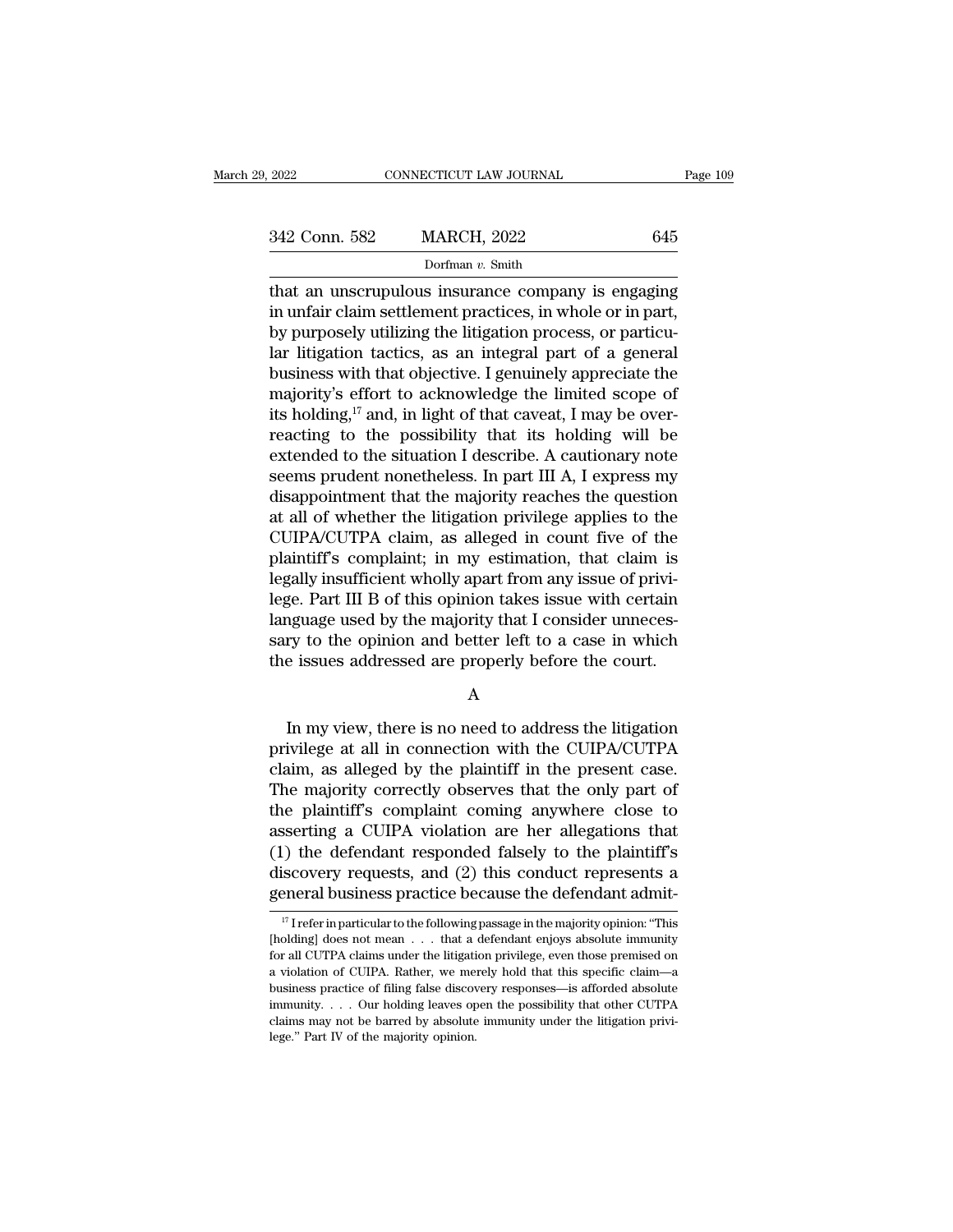|     | CONNECTICUT LAW JOURNAL                                                                                                                                                   | March 29, 2022 |
|-----|---------------------------------------------------------------------------------------------------------------------------------------------------------------------------|----------------|
|     |                                                                                                                                                                           |                |
| 646 | <b>MARCH, 2022</b>                                                                                                                                                        | 342 Conn. 582  |
|     | Dorfman $v$ . Smith                                                                                                                                                       |                |
|     | ted that it did not single the plaintiff out for special<br>treatment when it provided the false responses. See<br>nert IV of the majority opinion I would heve proferred |                |

MARCH, 2022 342 Conn. 582<br>Dorfman v. Smith<br>ted that it did not single the plaintiff out for special<br>treatment when it provided the false responses. See<br>part IV of the majority opinion. I would have preferred<br>that the major  $\frac{\text{MARCH, 2022}}{\text{Dorfman } v. \text{ Smith}}$ <br>
Led that it did not single the plaintiff out for special<br>
treatment when it provided the false responses. See<br>
part IV of the majority opinion. I would have preferred<br>
that the majority exp  $\frac{\text{MARCH, 2022}}{\text{Dorfman } v. \text{ Smith}}$ <br>
ted that it did not single the plaintiff out for special<br>
treatment when it provided the false responses. See<br>
part IV of the majority opinion. I would have preferred<br>
that the majority exp Fail and the plaintiff out for special<br>portman v. Smith<br>ted that it did not single the plaintiff out for special<br>treatment when it provided the false responses. See<br>part IV of the majority opinion. I would have preferred<br> borman  $v$ . Smith<br>ted that it did not single the plaintiff out for special<br>treatment when it provided the false responses. See<br>part IV of the majority opinion. I would have preferred<br>that the majority explain that these f ted that it did not single the plaintiff out for special<br>treatment when it provided the false responses. See<br>part IV of the majority opinion. I would have preferred<br>that the majority explain that these factual assertions<br>f treatment when it provided the false responses. See<br>part IV of the majority opinion. I would have preferred<br>that the majority explain that these factual assertions<br>fail adequately to allege that the purported misconduct<br>oc part IV of the majority opinion. I would have preferred<br>that the majority explain that these factual assertions<br>fail adequately to allege that the purported misconduct<br>occurred with such frequency as to indicate a general<br> that the majority explain that these factual assertions<br>fail adequately to allege that the purported misconduct<br>occurred with such frequency as to indicate a general<br>business practice, and stop there. Instead, the majority fail adequately to allege that the purported misc<br>occurred with such frequency as to indicate a<br>business practice, and stop there. Instead, the n<br>chooses to "assume" that a general business p<br>is alleged, and then explains Examples and stop there. Instead, the majority<br>
siness practice, and stop there. Instead, the majority<br>
ooses to "assume" that a general business practice<br>
alleged, and then explains why the act of filing false<br>
scovery re Examples practice, and step affect. Instead, the majorny<br>chooses to "assume" that a general business practice<br>is alleged, and then explains why the act of filing false<br>discovery responses is within the scope of the litigat

chooses to "assaint" and a general susmess practice<br>is alleged, and then explains why the act of filing false<br>discovery responses is within the scope of the litigation<br>privilege in a CUIPA/CUTPA case. See id.<br>I am aware of discovery responses is within the scope of the litigation<br>privilege in a CUIPA/CUTPA case. See id.<br>I am aware of no good reason to assume that a legally<br>insufficient pleading is legally sufficient under these<br>circumstances mixture in a CUIPA/CUTPA case. See id.<br>
I am aware of no good reason to assume that a legally<br>
insufficient pleading is legally sufficient under these<br>
circumstances, and I consider it unwise to do so. The<br>
discussion of t I am aware of no good reason to assume that a legally<br>insufficient pleading is legally sufficient under these<br>circumstances, and I consider it unwise to do so. The<br>discussion of the litigation privilege in the majority op I am aware of no good reason to assume that a legally<br>insufficient pleading is legally sufficient under these<br>circumstances, and I consider it unwise to do so. The<br>discussion of the litigation privilege in the majority opi insufficient pleading is legally sufficient under these circumstances, and I consider it unwise to do so. The discussion of the litigation privilege in the majority opinion is unnecessary because the critical allegation re circumstances, and I consider it unwise to do so. The<br>discussion of the litigation privilege in the majority opin-<br>ion is unnecessary because the critical allegation required<br>to state a CUIPA claim—that filing false discov discussion of the litigation privilege in the majority opin-<br>ion is unnecessary because the critical allegation required<br>to state a CUIPA claim—that filing false discovery<br>responses is part of the defendant's "general busi ion is unnecessary because the critical allegation required<br>to state a CUIPA claim—that filing false discovery<br>responses is part of the defendant's "general business<br>practice"—is deficient as a matter of law. As the majorto state a CUIPA claim—that filing false discovery<br>responses is part of the defendant's "general business<br>practice"—is deficient as a matter of law. As the major-<br>ity points out, the sole, relevant allegation consists of<br>t responses is part of the defendant's "general business<br>practice"—is deficient as a matter of law. As the major-<br>ity points out, the sole, relevant allegation consists of<br>the plaintiff's assertion that "the defendant 'did n practice"—is deficient as a matter of law. As the majority points out, the sole, relevant allegation consists of the plaintiff's assertion that "the defendant 'did not single [her] out  $\ldots$  for special or unique treatmen ity points out, the sole, relevant allegation consists of<br>the plaintiff's assertion that "the defendant 'did not<br>single [her] out  $\dots$  for special or unique treatment<br>when it responded falsely to [her] discovery requests. the plaintiff's assertion that "the defendant 'did not<br>single [her] out  $\ldots$  for special or unique treatment<br>when it responded falsely to [her] discovery requests.'"<br>Id. Even if this allegation is construed liberally, as single [her] out . . . for special or unique treatment<br>when it responded falsely to [her] discovery requests.'"<br>Id. Even if this allegation is construed liberally, as it<br>must be, the complaint fails to allege that the con when it responded falsely to [her] discovery requests.'"<br>Id. Even if this allegation is construed liberally, as it<br>must be, the complaint fails to allege that the conduct at<br>issue was committed "with such frequency as to i Id. Even if this allegation is construed liberally, as it<br>must be, the complaint fails to allege that the conduct at<br>issue was committed "with such frequency as to indi-<br>cate a general business practice," as CUIPA require must be, the complaint fails to allege that the conduct at<br>issue was committed "with such frequency as to indi-<br>cate a general business practice," as CUIPA requires.<br>General Statutes § 38a-816 (6). The allegation that the<br> issue was committed "with such frequency as to indicate a general business practice," as CUIPA requires.<br>General Statutes § 38a-816 (6). The allegation that the plaintiff was not singled out for special or unique treat-<br>me cate a general business practice," as CUIPA requires.<br>General Statutes § 38a-816 (6). The allegation that the<br>plaintiff was not singled out for special or unique treat-<br>ment does not state, or even imply, that the defendan General Statutes § 38a-816 (6). The allegation that the plaintiff was not singled out for special or unique treat-<br>ment does not state, or even imply, that the defendant files false discovery answers frequently, as part of plaintiff was not singled out for special or unique treat-<br>ment does not state, or even imply, that the defendant<br>files false discovery answers frequently, as part of a<br>general business practice, plan or strategy. It means ment does not state, or even imply, that the defendant<br>files false discovery answers frequently, as part of a<br>general business practice, plan or strategy. It means<br>only that the discovery misconduct of which the plain-<br>tif files false discovery answers frequently, as part of a<br>general business practice, plan or strategy. It means<br>only that the discovery misconduct of which the plain-<br>tiff complains was not undertaken against her with any<br>per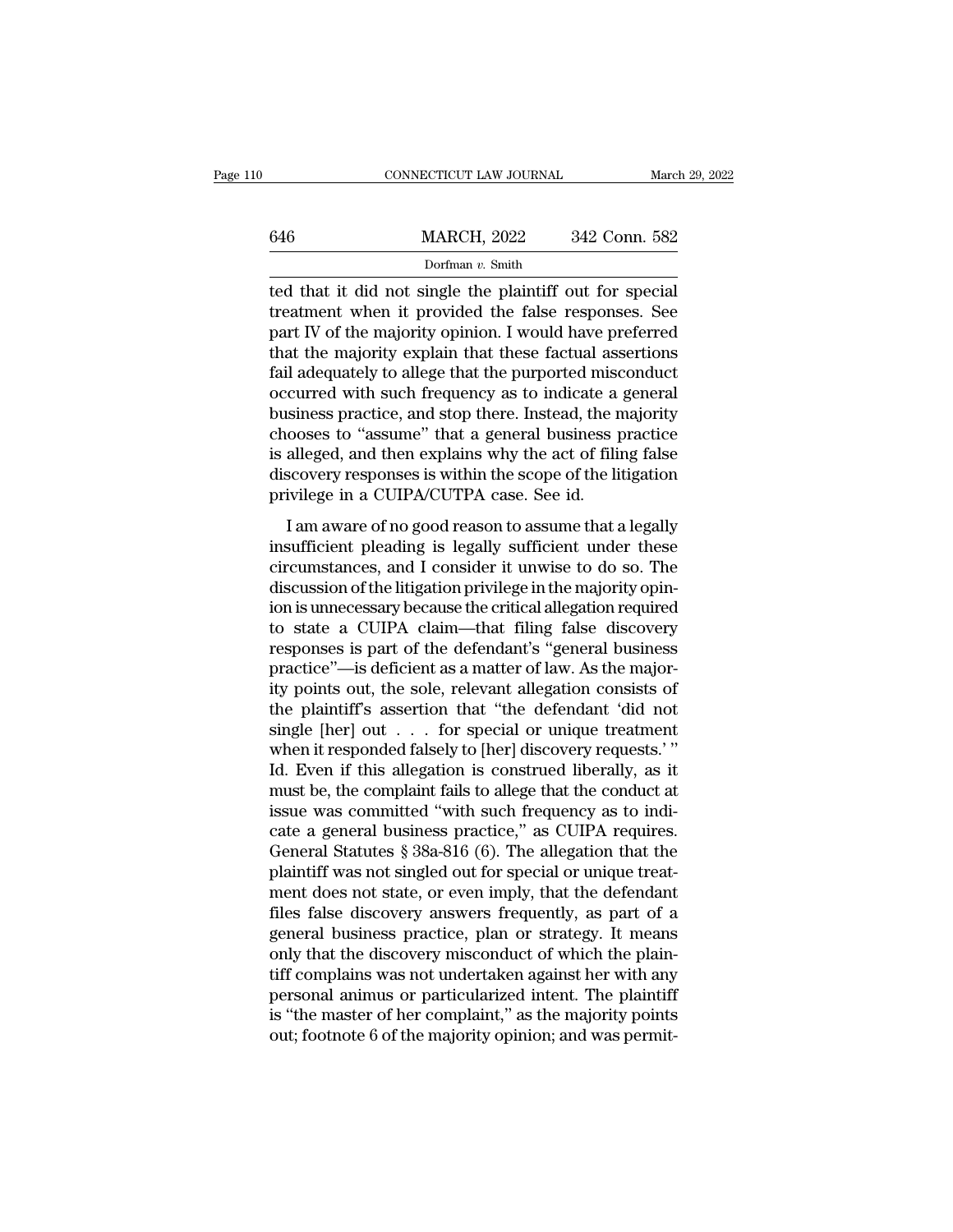| 9. 2022       | CONNECTICUT LAW JOURNAL                                                                                                                                                     | Page 111 |
|---------------|-----------------------------------------------------------------------------------------------------------------------------------------------------------------------------|----------|
|               |                                                                                                                                                                             |          |
| 342 Conn. 582 | <b>MARCH, 2022</b>                                                                                                                                                          | 647      |
|               | Dorfman $v$ . Smith                                                                                                                                                         |          |
|               | ted in this case to amend that pleading numerous times<br>before its sufficiency was tested by motion. If the plain-<br>tiff wontod to allogo that the defendant frequently |          |

before its sufficiency was tested by motion. If the plain-342 Conn. 582 MARCH, 2022 647<br>Dorfman v. Smith<br>ted in this case to amend that pleading numerous times<br>before its sufficiency was tested by motion. If the plain-<br>tiff wanted to allege that the defendant frequently<br>engages 342 Conn. 582 MARCH, 2022 647<br>
Dorfman v. Smith<br>
ted in this case to amend that pleading numerous times<br>
before its sufficiency was tested by motion. If the plain-<br>
tiff wanted to allege that the defendant frequently<br>
eng Dorfman v. Smith<br>Dorfman v. Smith<br>ted in this case to amend that pleading numerous times<br>before its sufficiency was tested by motion. If the plain-<br>tiff wanted to allege that the defendant frequently<br>engages in the same m ted in this case t<br>before its suffici<br>tiff wanted to<br>engages in the s<br>it is not too mu<br>that effect.<br>Normally, it v If it is case to allend that pleading numerous times<br>fore its sufficiency was tested by motion. If the plain-<br>f wanted to allege that the defendant frequently<br>gages in the same misconduct with other insureds,<br>is not too mu before its sufficiently was tested by filodoff. If the plain-<br>tiff wanted to allege that the defendant frequently<br>engages in the same misconduct with other insureds,<br>it is not too much to require an explicit allegation to<br>

the plaintiff's complaint states and other insureds,<br>it is not too much to require an explicit allegation to<br>that effect.<br>Normally, it would not be a cause for concern that<br>we proceed to take up a merits issue by assuming engages in the same inscoluted with other instructs,<br>it is not too much to require an explicit allegation to<br>that effect.<br>Normally, it would not be a cause for concern that<br>we proceed to take up a merits issue by assuming reasons. First, the merits issue, even in its most basic formulation to that effect.<br>Normally, it would not be a cause for concern that<br>we proceed to take up a merits issue by assuming that<br>the plaintiff's complaint states Mormally, it would not be a cause for concern that<br>we proceed to take up a merits issue by assuming that<br>the plaintiff's complaint states an otherwise cognizable<br>claim. But the situation is different here for three related Normally, it would not be a cause for concern that<br>we proceed to take up a merits issue by assuming that<br>the plaintiff's complaint states an otherwise cognizable<br>claim. But the situation is different here for three related we proceed to take up a merits issue by assuming that<br>the plaintiff's complaint states an otherwise cognizable<br>claim. But the situation is different here for three related<br>reasons. First, the merits issue, even in its most the plaintiff's complaint states an otherwise cognizable<br>claim. But the situation is different here for three related<br>reasons. First, the merits issue, even in its most basic<br>formulation—namely, the applicability of the li claim. But the situation is different here for three related<br>reasons. First, the merits issue, even in its most basic<br>formulation—namely, the applicability of the litigation<br>privilege to CUTPA claims—presents an important reasons. First, the merits issue, even in its most basic<br>formulation—namely, the applicability of the litigation<br>privilege to CUTPA claims—presents an important issue<br>of first impression in this court. Second, while that i formulation—namely, the applicability of the litigation<br>privilege to CUTPA claims—presents an important issue<br>of first impression in this court. Second, while that issue<br>of first impression is difficult enough in its simpl privilege to CUTPA claims—presents an important issue<br>of first impression in this court. Second, while that issue<br>of first impression is difficult enough in its simplest<br>form, it becomes far more complicated in the context of first impression in this court. Second, while that issue<br>of first impression is difficult enough in its simplest<br>form, it becomes far more complicated in the context<br>of a case like this one, which involves a first-party of first impression is difficult enough in its simplest<br>form, it becomes far more complicated in the context<br>of a case like this one, which involves a first-party CUIPA/<br>CUTPA claim against an insurance company. The diffiform, it becomes far more complicated in the context<br>of a case like this one, which involves a first-party CUIPA/<br>CUTPA claim against an insurance company. The diffi-<br>culty arises because the defendants in these cases are<br> of a case like this one, which involves a first-party CUIPA/CUTPA claim against an insurance company. The difficulty arises because the defendants in these cases are engaged in the *business* of litigation and are therefor CUTPA claim against an insurance company. The difficulty arises because the defendants in these cases are engaged in the *business* of litigation and are therefore able, if they choose, to misuse litigation systemically in culty arises because the defendants in these cases are<br>engaged in the *business* of litigation and are therefore<br>able, if they choose, to misuse litigation systemically<br>in a way that distinguishes CUIPA/CUTPA claims from<br>t engaged in the *business* of litigation and are therefore<br>able, if they choose, to misuse litigation systemically<br>in a way that distinguishes CUIPA/CUTPA claims from<br>the type of garden-variety tort claims in which the liti able, if they choose, to misuse litigation systemically<br>in a way that distinguishes CUIPA/CUTPA claims from<br>the type of garden-variety tort claims in which the litiga-<br>tion privilege traditionally applies, and that distinin a way that distinguishes CUIPA/CUTPA claims from<br>the type of garden-variety tort claims in which the litiga-<br>tion privilege traditionally applies, and that distin-<br>guishes insurance company defendants from the class<br>of the type of garden-variety tort claims in which the litigation privilege traditionally applies, and that distinguishes insurance company defendants from the class of litigants traditionally subject to the privilege. Third, tion privilege traditionally applies, and that distinguishes insurance company defendants from the class of litigants traditionally subject to the privilege. Third, this particular case is very poorly suited as a means to guishes insurance company defendants from the class<br>of litigants traditionally subject to the privilege. Third,<br>this particular case is very poorly suited as a means to<br>properly address the important and difficult merits<br>i issue. is particular case is very poorly sulted as a filearly to<br>operly address the important and difficult merits<br>sues, not only because the factual allegations are so<br>in and weak, but also because neither party has pro-<br>ded us properly addess the important and difficult merits<br>issues, not only because the factual allegations are so<br>thin and weak, but also because neither party has pro-<br>vided us with adequate briefing on the CUIPA/CUTPA<br>issue.<br>Th

thin and weak, but also because neither party has provided us with adequate briefing on the CUIPA/CUTPA issue.<br>These three reasons help explain why I would have avoided the merits altogether with respect to the plain-<br>tiff infirm and weak, but also because hertrier party has provided us with adequate briefing on the CUIPA/CUTPA issue.<br>These three reasons help explain why I would have avoided the merits altogether with respect to the plaintif vided us with adequate briening on the COI A/COI A<br>issue.<br>These three reasons help explain why I would have<br>avoided the merits altogether with respect to the plain-<br>tiff's CUIPA/CUTPA claim. Although the majority opin-<br>ion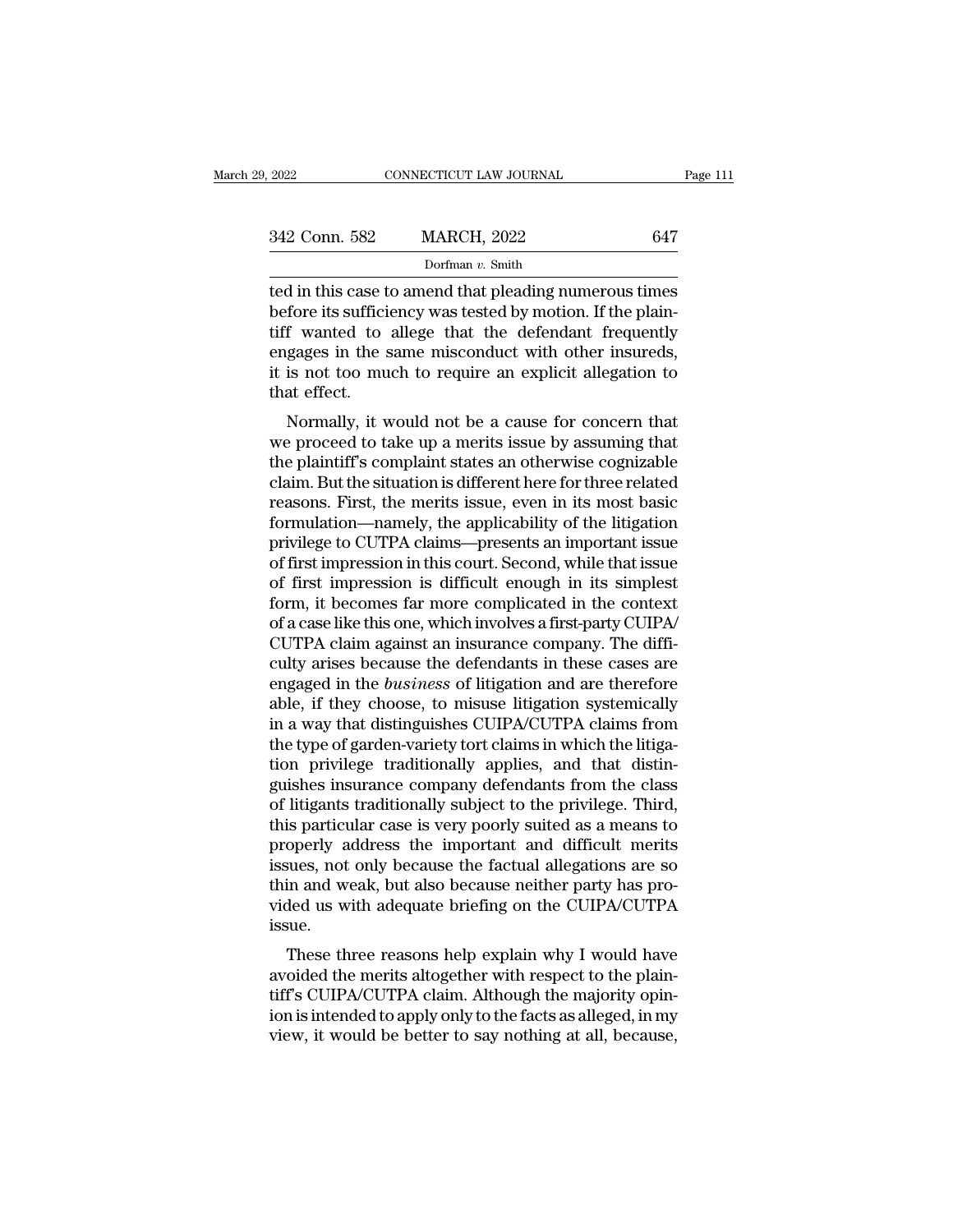|     | CONNECTICUT LAW JOURNAL                                                                                                                                                      | March 29, 2022 |
|-----|------------------------------------------------------------------------------------------------------------------------------------------------------------------------------|----------------|
| 648 | <b>MARCH, 2022</b>                                                                                                                                                           | 342 Conn. 582  |
|     | Dorfman $v$ . Smith                                                                                                                                                          |                |
|     | especially in the absence of adequate briefing, the court<br>cannot be expected to grapple with, much less resolve,<br>the far more complex and puanced issues that would be |                |

648 MARCH, 2022 342 Conn. 582<br>Dorfman v. Smith<br>especially in the absence of adequate briefing, the court<br>cannot be expected to grapple with, much less resolve,<br>the far more complex and nuanced issues that would be<br>implica 648 MARCH,  $2022$  342 Conn. 582<br>Dorfman v. Smith<br>especially in the absence of adequate briefing, the court<br>cannot be expected to grapple with, much less resolve,<br>the far more complex and nuanced issues that would be<br>impli 648 MARCH, 2022 342 Conn. 582<br>
Dorfman v. Smith<br>
especially in the absence of adequate briefing, the court<br>
cannot be expected to grapple with, much less resolve,<br>
the far more complex and nuanced issues that would be<br>
im  $\frac{1}{\text{softmax}(1, 2022)}$  or  $\frac{1}{\text{softmax}(1, 2022)}$ <br>
Dorfman v. Smith<br>
especially in the absence of adequate briefing, the court<br>
cannot be expected to grapple with, much less resolve,<br>
the far more complex and nuanced issues th Dorfman v. Smith<br>especially in the absence of adequate briefing, the court<br>cannot be expected to grapple with, much less resolve,<br>the far more complex and nuanced issues that would be<br>implicated in CUIPA/CUTPA cases invol especially in the absence of adequate brief<br>cannot be expected to grapple with, much<br>the far more complex and nuanced issues<br>implicated in CUIPA/CUTPA cases involv<br>serious claims of unfair claim settlem<br>effectuated, in who Example is a multiplex and nuanced issues that would be plicated in CUIPA/CUTPA cases involving genuinely rious claims of unfair claim settlement practices fectuated, in whole or part, through a business practice involving

B

mipricated in CUIFACUTFA cases involving genuinely<br>serious claims of unfair claim settlement practices<br>effectuated, in whole or part, through a business prac-<br>tice involving litigation misconduct.<br>B<br>The majority states tha serious claims of uniar claim settlement practices<br>effectuated, in whole or part, through a business prac-<br>tice involving litigation misconduct.<br>B<br>The majority states that "the litigation privilege bars<br>CUTPA claims, like enectuated, in whole or part, through a business practice involving litigation misconduct.<br>
B<br>
The majority states that "the litigation privilege bars<br>
CUTPA claims, like the claim at issue, premised solely<br>
on general all B<br>
B<br>
The majority states that "the litigation privilege bars<br>
CUTPA claims, like the claim at issue, premised solely<br>
on general allegations of intentionally false discovery<br>
responses . . . . . " Part IV of the majority B<br>
The majority states that "the litigation privilege bars<br>
CUTPA claims, like the claim at issue, premised solely<br>
on general allegations of intentionally false discovery<br>
responses . . . . ." Part IV of the majority opin The majority states that "the litigation privilege bars<br>CUTPA claims, like the claim at issue, premised solely<br>on general allegations of intentionally false discovery<br>responses  $\ldots$ ." Part IV of the majority opinion. In<br> CUTPA claims, like the claim at issue, premised solely<br>on general allegations of intentionally false discovery<br>responses  $\ldots$ ." Part IV of the majority opinion. In<br>addition, the majority concludes that the claim is barre on general allegations of intentionally false discovery<br>responses  $\ldots$ ." Part IV of the majority opinion. In<br>addition, the majority concludes that the claim is barred<br>because other remedies are available. Id. This narrow responses . . . . ." Part IV of the majority opinion. In addition, the majority concludes that the claim is barred because other remedies are available. Id. This narrow holding appears to leave open the possibility that a olding appears to leave open the possibility that a UIPA/CUTPA claim that is not based *solely* on the lisity of communications made during the course of tigation would not be barred.<sup>18</sup> I take this as positive <sup>18</sup> All o CUIPA/CUTPA claim that is not based *solely* on the falsity of communications made during the course of litigation would not be barred.<sup>18</sup> I take this as positive  $\frac{18}{18}$  All of the cases cited by the majority in sup

falsity of communications made during the course of litigation would not be barred.<sup>18</sup> I take this as positive  $\frac{18}{18}$  and of the cases cited by the majority in support of its conclusion that the litigation privilege Ittigation would not be barred.<sup>18</sup> I take this as positive<br><sup>18</sup> All of the cases cited by the majority in support of its conclusion that<br>the litigation privilege bars CUTPA claims involved claims by the plaintiff<br>that the Intigation would not be barried.<sup>25</sup> I take this as positive<br>
<sup>18</sup> All of the cases cited by the majority in support of its conclusion that<br>
the litigation privilege bars CUTPA claims involved claims by the plaintiff<br>
tha <sup>18</sup> All of the cases cited by the majority in support of its conclusion that the litigation privilege bars CUTPA claims involved claims by the plaintiff that the defendant had provided false information during a judicial the litigation privilege bars CUTPA claims involved claims by the plaintiff<br>that the defendant had provided false information during a judicial proceed-<br>ing. See *Graham v. U.S. Bank*, *National Assn.*, Docket No. 3:15-cv-*Electronic Registration Systems, Inc.*, 618 F. Supp. 2d 1356, 1360 (M.D. Fla. 2007) (privilege applies to communications made during judicial proceeding), report and recommunications made during judicial proceeding), repo ing. See *Graham v. U.S. Bank*, *National Assn.*, Docket No. 3:15-cv-0990-<br>AC, 2015 WL 10322087, \*15 (D. Or. December 2, 2015) (privilege protects<br>communications made during judicial proceeding), report and recommenda-<br>tio 288 Fed. Appx. 571 (11th Cir. 2008); *PSN Illinois, Inc.* v. *Ivoclar Vivadent,*<br>288 Fed. Appx. 571 (D. Or. December 2, 2015) (privilege protects communications made during judicial proceeding), report and recommenda-<br>tion *Inc.*, Docket No. 04 C 7232, 2005 WL 2347209, \*6 (N.D. III. September 21, 2005) (litigation privilege applies to communications in judicial proceeding), report and recommenda-<br>*Electronic Registration Systems, Inc.*, 618 tion adopted, 2016 WL 393336 (D. Or. February 1, 2016); *Trent v. Mortgage Electronic Registration Systems, Inc.*, 618 F. Supp. 2d 1356, 1360 (M.D. Fla. 2007) (privilege applies to communications in judicial proceedings *Chectronic Registration Systems, Inc.*, 618 F. Supp. 2d 1356, 1360 (M.D. Fla. 2007) (privilege applies to communications in judicial proceedings), aff<sup>2</sup>d, 288 Fed. Appx. 571 (11th Cir. 2008); *PSN Illinois, Inc.* v. *Ivo* 2007) (privilege applies to communications in juicial proceedings), aff<sup>1</sup>d, 288 Fed. Appx. 571 (11th Cir. 2008); *PSN Illinois, Inc.* v. *Ivoclar Vivadent, Inc.*, Docket No. 04 C 7232, 2005 WL 2347209,  $*6$  (N.D. Ill. Se <sup>200</sup> (Harlow 571 (11th Cir. 2008); *PSN Illinois*, *Inc.* v. *Ivoclar Vivadent*, *Inc.*, Docket No. 04 C 7232, 2005 WL 2347209,  $*6$  (N.D. Ill. September 21, 2005) (litigation privilege precludes deceptive trade practice Inc., Docket No. 04 C 7232, 2005 WL 2347209, \*6 (N.D. Ill. September 21, 2005) (litigation privilege precludes deceptive trade practices claim based on statements made in course of litigation); *Bruno* v. *Travelers Cos.*, 2005) (litigation privilege precludes deceptive trade practices claim based on statements made in course of litigation); *Bruno* v. *Travelers Cos.*, 172 Conn. App. 717, 725, 161 A.3d 630 (2017) (privilege confers immunit on statements made in course of litigation); *Bruno* v. *Travelers Cos.*, 172 Conn. App. 717, 725, 161 A.3d 630 (2017) (privilege confers immunity on "those who provide information in connection with judicial and quasi-jud For the reasons stated in the body of this opinion, I believe that a strong argument can be more edings" (internal quotation in connection with judicial and quasi-judicial proceedings" (internal quotation marks omitted)); "those who provide information in connection with judicial and quasi-judicial proceedings" (internal quotation marks omitted)); *Tyler* v. *Tatoian*, 164 Conn. App. 82, 94, 137 A.3d 801 (statements made in course of judic "those who provide information in connection with judicial and quasi-judicial proceedings" (internal quotation marks omitted));  $Tyler$  v.  $Tatoian$ , 164 Conn. App. 82, 94, 137 A.3d 801 (statements made in course of judicial pr Conn. App. 82, 94, 137 A.3d 801 (statements made in course of judicial proceedings are privileged), cert. denied, 321 Conn. 908, 135 A.3d 710 (2016). For the reasons stated in the body of this opinion, I believe that a st proceedings are privileged), cert. denied, 321 Conn. 908, 135 A.3d 710 (2016). For the reasons stated in the body of this opinion, I believe that a strong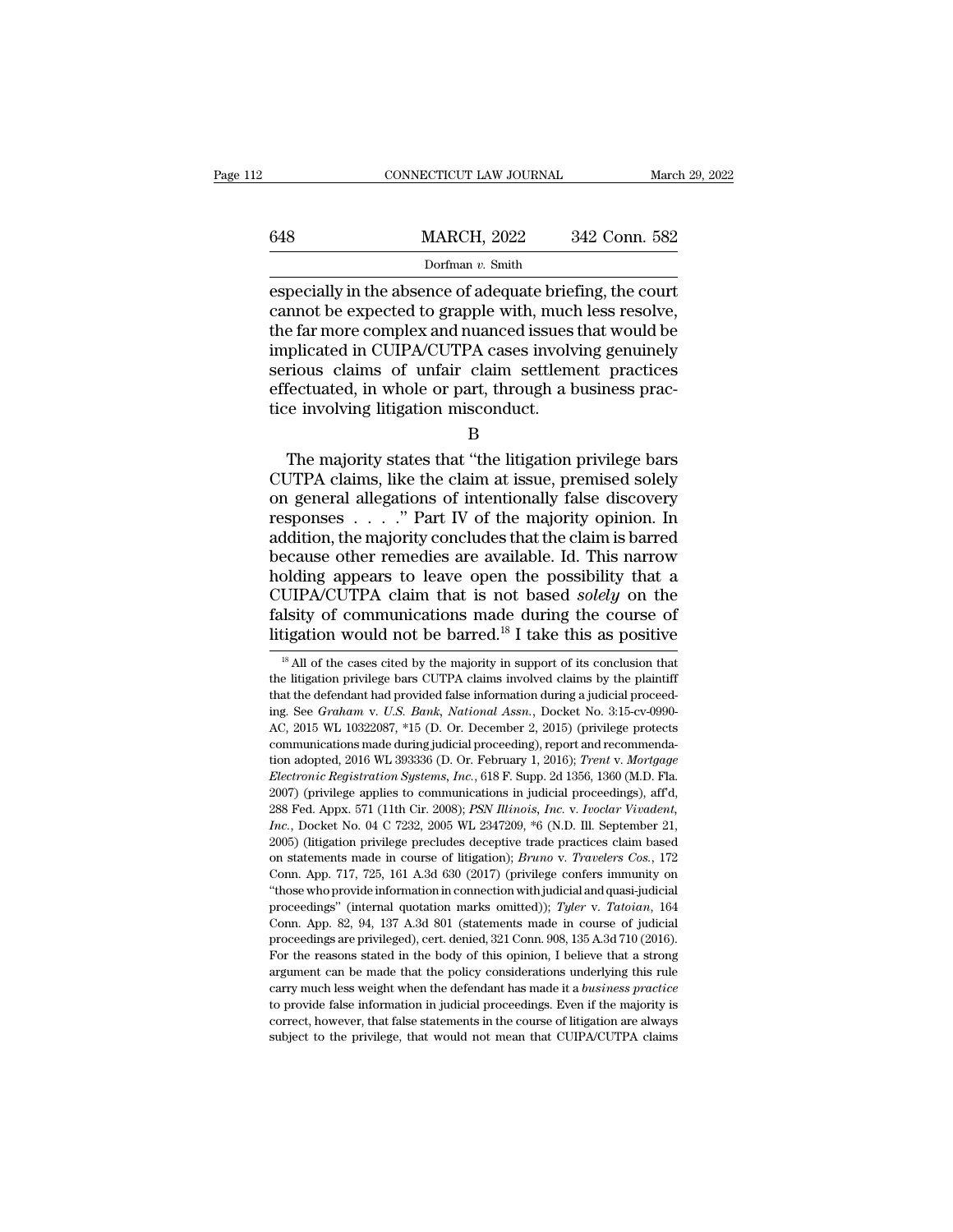| 2022          | CONNECTICUT LAW JOURNAL | Page 113 |
|---------------|-------------------------|----------|
| 342 Conn. 582 | <b>MARCH, 2022</b>      | 649      |
|               | Dorfman v. Smith        |          |

2022 CONNECTICUT LAW JOURNAL Page 113<br>342 Conn. 582 MARCH, 2022 649<br>Dorfman v. Smith<br>news. The issues under consideration are complex, and<br>there is strong authority for the proposition that, in a 342 Conn. 582 MARCH, 2022 649<br>Dorfman v. Smith<br>news. The issues under consideration are complex, and<br>there is strong authority for the proposition that, in a<br>case involving more robust factual allegations, conduct 342 Conn. 582 MARCH, 2022 649<br>
Dorfman v. Smith<br>
news. The issues under consideration are complex, and<br>
there is strong authority for the proposition that, in a<br>
case involving more robust factual allegations, conduct<br>
th 342 Conn. 582 MARCH, 2022 649<br>
Dorfman v. Smith<br>
news. The issues under consideration are complex, and<br>
there is strong authority for the proposition that, in a<br>
case involving more robust factual allegations, conduct<br>
th Dorfman v. Smith<br>news. The issues under consideration are complex, and<br>there is strong authority for the proposition that, in a<br>case involving more robust factual allegations, conduct<br>that is designed to harass or delay a  $\overline{\text{R}}$  and there is strong authority for the proposition that, in a case involving more robust factual allegations, conduct that is designed to harass or delay an insured can constitute abuse of process.<sup>19</sup> See part news. The issues under consideration are complex, and<br>there is strong authority for the proposition that, in a<br>case involving more robust factual allegations, conduct<br>that is designed to harass or delay an insured can cons there is strong authority for the proposition that, in a<br>case involving more robust factual allegations, conduct<br>that is designed to harass or delay an insured can consti-<br>tute abuse of process.<sup>19</sup> See part II C of this case involving more robust factual allegations, conduct<br>that is designed to harass or delay an insured can consti-<br>tute abuse of process.<sup>19</sup> See part II C of this opinion<br>(addressing authorities at length.) In addition, that is designed to harass or delay an insured can constitute abuse of process.<sup>19</sup> See part II C of this opinion (addressing authorities at length.) In addition, multiple courts have held that litigation conduct by an in tute abuse of process.<sup>35</sup> See part II C of this opinion (addressing authorities at length.) In addition, multiple courts have held that litigation conduct by an insurance company that is designed to coerce the withdrawal (addressing authorities at length.) In addition, multiple<br>courts have held that litigation conduct by an insurance<br>company that is designed to coerce the withdrawal of<br>a claim or a settlement unfavorable to the plaintiff courts have held that litigation conduct by an insurance<br>company that is designed to coerce the withdrawal of<br>a claim or a settlement unfavorable to the plaintiff may<br>give rise to a claim of bad faith.<sup>20</sup> I see no reason company that is designed to coerce the withdrawal of<br>a claim or a settlement unfavorable to the plaintiff may<br>give rise to a claim of bad faith.<sup>20</sup> I see no reason why<br>a CUTPA claim based on the systematic use of litigati a claim or a settlement unfavorable to the plaintiff may<br>give rise to a claim of bad faith.<sup>20</sup> I see no reason why<br>a CUTPA claim based on the systematic use of litigation<br>for these purposes should be barred merely because give rise to a claim of bad faith.<sup>20</sup> I see no reason why<br>a CUTPA claim based on the systematic use of litigation<br>for these purposes should be barred merely because<br>the underlying litigation pursued by the insured was<br>pro a CUTPA claim based on the systematic use of ittigation<br>for these purposes should be barred merely because<br>the underlying litigation pursued by the insured was<br>properly brought. Indeed, this point seems especially<br>strong b for these purposes should be barred merely because<br>the underlying litigation pursued by the insured was<br>properly brought. Indeed, this point seems especially<br>strong because the legislature has expressly recognized<br>that an the underlying litigation pursued by the insured was<br>properly brought. Indeed, this point seems especially<br>strong because the legislature has expressly recognized<br>that an insurance company can engage in an unfair<br>claim set properly brought. Indeed, this point seems especially<br>strong because the legislature has expressly recognized<br>that an insurance company can engage in an unfair<br>claim settlement practice by forcing an insured into<br>litigatio strong because the legislature has expressly recognized<br>that an insurance company can engage in an unfair<br>claim settlement practice by forcing an insured into<br>litigation in order to obtain his or her contractual bene-<br>fits that an insurance company can engage in an untair<br>claim settlement practice by forcing an insured into<br>litigation in order to obtain his or her contractual bene-<br>fits. See General Statutes  $\S 38a-816$  (6) (G) (listing as<br> claim settlement practice by forcing an insured into<br>litigation in order to obtain his or her contractual bene-<br>fits. See General Statutes  $\S 38a-816$  (6) (G) (listing as<br>prohibited unfair claim settlement practice "compe Intigation in order to obtain his or her contractual bene-<br>fits. See General Statutes § 38a-816 (6) (G) (listing as<br>prohibited unfair claim settlement practice "compelling<br>insureds to institute litigation to recover amount fits. See General Statutes  $\S$  38a-816 (6) (G) (listing as<br>prohibited unfair claim settlement practice "compelling<br>insureds to institute litigation to recover amounts due<br>under an insurance policy by offering substantiall prohibited unfair claim settlement practice "compelling<br>insureds to institute litigation to recover amounts due<br>under an insurance policy by offering substantially less<br>than the amounts ultimately recovered in actions<br>brou insureds to institute litigation to recover amounts due<br>under an insurance policy by offering substantially less<br>than the amounts ultimately recovered in actions<br>brought by such insureds"). This statutory provision<br>means t under an insurance policy<br>
than the amounts ultim<br>
brought by such insureds<br>
means that an insurance<br>
gants, can abuse the litigati<br>
ling an insured to resort t<br>
"dispute" resolution.<br>
based on other litigation misconduct meants, can abuse the litigation system merely by compel-<br>ling an insured to resort to that system as a means of<br>"dispute" resolution.<br>based on other litigation misconduct designed to harass the plaintiff or delay<br>the proc gants, can abuse the litigation system merely by compel-<br>ling an insured to resort to that system as a means of<br>"dispute" resolution.<br>based on other litigation misconduct designed to harass the plaintiff or delay<br>the proce

<sup>&</sup>quot;dispute" resolution.<br>
based on other litigation misconduct designed to harass the plaintiff or delay<br>
the proceedings would be barred. See part II of this opinion.<br>
<sup>19</sup> See, e.g., *General Refractories Co. v. Fireman's F* 

*donated manual donated donated to the proceedings would be barred.* See part II of this opinion.<br><sup>19</sup> See, e.g., *General Refractories Co. v. Fireman's Fund Ins. Co.*, supra, 337 F.3d 308; *Crackel v. Allstate Ins. Co.*, See The Science of McElwaney, supra, 208 Ariz. 258–59; *Givens* v. *Mullikin ex rel. Estate of McElwaney*, supra, 75 S.W.3d 401–402.<br>
<sup>20</sup> See Tucson Airport Authority v. *Certain Underwriters at Lloyd's*, *London*, supra, 337 F.3d 308; *Crackel v. Allstate Ins. Co.*, supra, 208 Ariz. 258–59; *Givens* v. *Mullikin ex rel. Estate of McElwaney*, supra, 75 S.W.3d 401–402.<br><sup>20</sup> See *Tucson Airport Authority v. Certain Underwriters at Lloyd's*,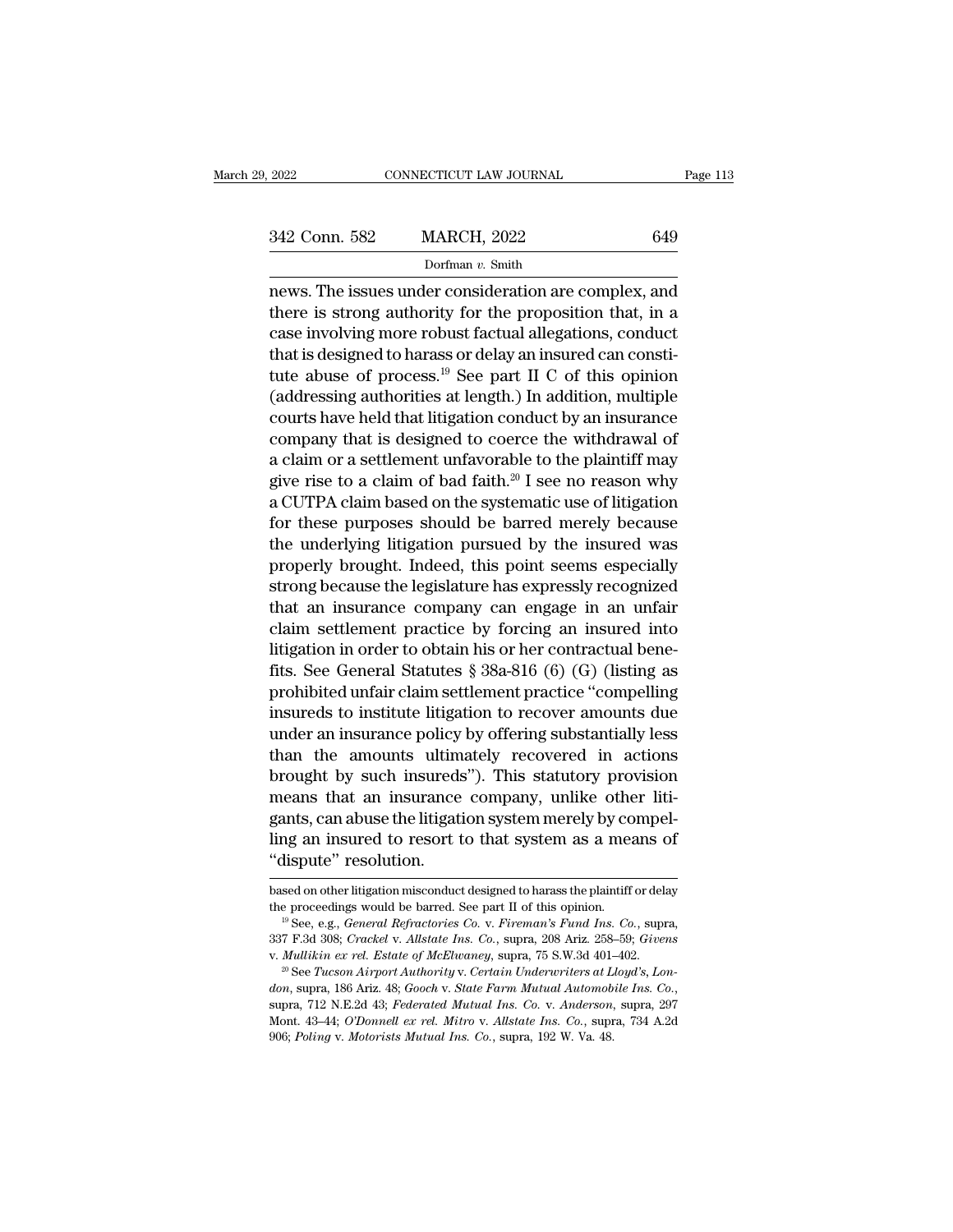|     | CONNECTICUT LAW JOURNAL | March 29, 2022 |
|-----|-------------------------|----------------|
| 650 | <b>MARCH, 2022</b>      | 342 Conn. 582  |
|     | Dorfman v. Smith        |                |

CONNECTICUT LAW JOURNAL March 29, 2022<br>
0<br>
MARCH, 2022 342 Conn. 582<br>
Dorfman v. Smith<br>
My point is not that there is a perfect identity between<br>
abuse of process claim and a well pleaded CUIPA/<br>
TPA claim alloging that th 650 MARCH, 2022 342 Conn. 582<br>
Dorfman v. Smith<br>
My point is not that there is a perfect identity between<br>
an abuse of process claim and a well pleaded CUIPA/<br>
CUTPA claim alleging that the defendant has engaged<br>
in unfoir  $\frac{\text{MARCH}}{\text{Dorfman } v \cdot \text{Smith}}$ <br>Dorfman v. Smith<br>My point is not that there is a perfect identity between<br>an abuse of process claim and a well pleaded CUIPA/<br>CUTPA claim alleging that the defendant has engaged<br>in unfair claim s  $\frac{\text{MARCH}}{\text{Dorfman } v \cdot \text{Smith}}$ <br>
My point is not that there is a perfect identity between<br>
an abuse of process claim and a well pleaded CUIPA/<br>
CUTPA claim alleging that the defendant has engaged<br>
in unfair claim settlement pra Dorfman v. Smith<br>Dorfman v. Smith<br>Dorfman v. Smith<br>an abuse of process claim and a well pleaded CUIPA/<br>CUTPA claim alleging that the defendant has engaged<br>in unfair claim settlement practices effectuated, in whole<br>or part Dorman v. Smith<br>My point is not that there is a perfect identity between<br>an abuse of process claim and a well pleaded CUIPA/<br>CUTPA claim alleging that the defendant has engaged<br>in unfair claim settlement practices effectu My point is not that there is a perfect identity between<br>an abuse of process claim and a well pleaded CUIPA/<br>CUTPA claim alleging that the defendant has engaged<br>in unfair claim settlement practices effectuated, in whole<br>or an abuse of process claim and a well pleaded CUIPA/<br>CUTPA claim alleging that the defendant has engaged<br>in unfair claim settlement practices effectuated, in whole<br>or part, through a business practice involving litigation<br>m CUTPA claim alleging that the defendant has engaged<br>in unfair claim settlement practices effectuated, in whole<br>or part, through a business practice involving litigation<br>misconduct. A perfect fit is not required to make the in unfair claim settlement practices effectuated, in whole<br>or part, through a business practice involving litigation<br>misconduct. A perfect fit is not required to make the<br>litigation privilege inapplicable, or, otherwise, t or part, through a business practice involving litigation<br>misconduct. A perfect fit is not required to make the<br>litigation privilege inapplicable, or, otherwise, the majori-<br>ty's analysis could be stated in one sentence: a misconduct. A perfect fit is not required to make the litigation privilege inapplicable, or, otherwise, the majority's analysis could be stated in one sentence: a CUIPA/<br>CUTPA claim is barred because every claim is barred litigation privilege inapplicable, or, otherwise, the majority's analysis could be stated in one sentence: a CUIPA/<br>CUTPA claim is barred because every claim is barred<br>that does not state a cause of action for vexatious li ty's analysis could be stated in one sentence: a CUIPA/<br>CUTPA claim is barred because every claim is barred<br>that does not state a cause of action for vexatious litiga-<br>tion or abuse of process. As the majority recognizes,<br> CUTPA claim is barred because every claim is barred<br>that does not state a cause of action for vexatious litiga-<br>tion or abuse of process. As the majority recognizes,<br>the proper inquiry, rather, is whether, when viewed in<br>i that does not state a cause of action for vexatious litigation or abuse of process. As the majority recognizes, the proper inquiry, rather, is whether, when viewed in its factual context, the plaintiff's claim—whether it tion or abuse of process. As the majority recognizes,<br>the proper inquiry, rather, is whether, when viewed in<br>its factual context, the plaintiff's claim—whether it be<br>for fraud, tortious interference, or a statutory viola-<br> the proper inquiry, rather, is whether, when viewed in<br>its factual context, the plaintiff's claim—whether it be<br>for fraud, tortious interference, or a statutory viola-<br>tion—is more like a claim for defamation or fraud, on<br> its factual context, the plaintiff's claim—whether it be<br>for fraud, tortious interference, or a statutory viola-<br>tion—is more like a claim for defamation or fraud, on<br>the one hand, or a claim for vexatious litigation or<br>ab for fraud, tortious interference, or a statutory violation—is more like a claim for defamation or fraud, on the one hand, or a claim for vexatious litigation or abuse of process, on the other. See *MacDermid, Inc.* v. *Le* tion—is more like a claim for defamation or fraud, on<br>the one hand, or a claim for vexatious litigation or<br>abuse of process, on the other. See *MacDermid, Inc.*<br>v. *Leonetti*, supra, 310 Conn. 631 (considering whether<br>"th the one hand, or a claim for vexatious litigation or<br>abuse of process, on the other. See *MacDermid, Inc.*<br>v. *Leonetti*, supra, 310 Conn. 631 (considering whether<br>"the allegations in the counterclaim [for retaliation]<br>are abuse of process, on the other. See *MacDermid, Inc.*<br>v. *Leonetti*, supra, 310 Conn. 631 (considering whether<br>"the allegations in the counterclaim [for retaliation]<br>are more akin to an abuse of process claim [than] a<br>defa v. *Leonetti*, supra, 310 Conn. 631 (considering whether<br>
"the allegations in the counterclaim [for retaliation]<br>
are more akin to an abuse of process claim [than] a<br>
defamation or tortious interference claim" (internal<br> "the allegations in the counterclaim [for retaliation]<br>are more akin to an abuse of process claim [than] a<br>defamation or tortious interference claim" (internal<br>quotation marks omitted)); *Simms* v. *Seaman*, supra,<br>308 Co are more akin to an abuse of process claim [than] a<br>defamation or tortious interference claim" (internal<br>quotation marks omitted)); *Simms* v. *Seaman*, supra,<br>308 Conn. 547–51 (analyzing whether fraud is similar<br>to defama defamation or tortious interference claim" (internal<br>quotation marks omitted)); *Simms* v. *Seaman*, supra,<br>308 Conn. 547–51 (analyzing whether fraud is similar<br>to defamation for purposes of litigation privilege). We<br>canno quotation marks omitted)); *Simms v. Seaman*, supra, 308 Conn. 547–51 (analyzing whether fraud is similar to defamation for purposes of litigation privilege). We cannot resolve the inquiry in the abstract with respect to s 308 Conn. 547–51 (analyzing whether fraud<br>to defamation for purposes of litigation priv<br>cannot resolve the inquiry in the abstract w<br>to some future CUIPA/CUTPA claim, and I do<br>to suggest a definitive answer here. I am<br>only detaination for parposes of hagation privings). We<br>mnot resolve the inquiry in the abstract with respect<br>some future CUIPA/CUTPA claim, and I do not intend<br>suggest a definitive answer here. I am convinced<br>ly that it is a r definitive resource the miquary in the dissurded what respect<br>to some future CUIPA/CUTPA claim, and I do not intend<br>to suggest a definitive answer here. I am convinced<br>only that it is a real issue and has not yet been prop

to suggest a definitive answer here. I am convinced<br>only that it is a real issue and has not yet been properly<br>presented or briefed before this court.<br>With respect to the issue of alternative remedies, the<br>legislature ena be saggest a definitive answer field. *I* and estimated<br>only that it is a real issue and has not yet been properly<br>presented or briefed before this court.<br>With respect to the issue of alternative remedies, the<br>legislature *Coast Swappers*, Dividend Swappers, presented or briefed before this court.<br>
With respect to the issue of alternative remedies, the<br>
legislature enacted CUTPA with the intent "of encourag-<br>
ing litigants to act as private With respect to the issue of alternative remedies, the<br>legislature enacted CUTPA with the intent "of encourag-<br>ing litigants to act as private attorneys general" to com-<br>bat *systemic* unfair business practices. *Stone* v. With respect to the issue of alternative remedies, the legislature enacted CUTPA with the intent "of encouraging litigants to act as private attorneys general" to combat *systemic* unfair business practices. *Stone* v. *Ea* legislature enacted CUTPA with the intent "of encouraging litigants to act as private attorneys general" to combat *systemic* unfair business practices. *Stone v. East Coast Swappers, LLC*, 337 Conn. 589, 605, 255 A.3d 8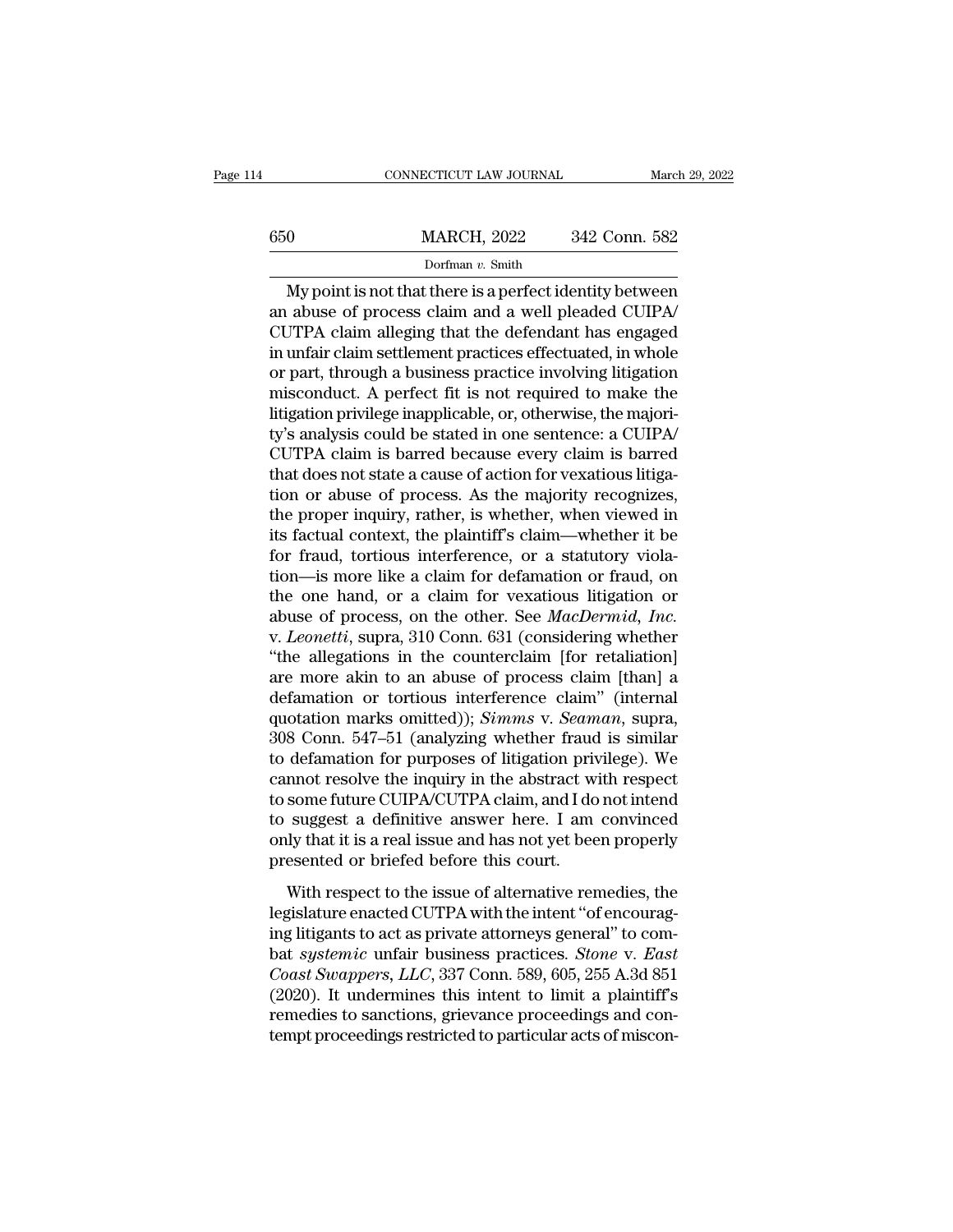| 9, 2022       | CONNECTICUT LAW JOURNAL                                                                                                                                                 | Page 115 |
|---------------|-------------------------------------------------------------------------------------------------------------------------------------------------------------------------|----------|
|               |                                                                                                                                                                         |          |
| 342 Conn. 582 | <b>MARCH, 2022</b>                                                                                                                                                      | 651      |
|               | Dorfman $v$ . Smith                                                                                                                                                     |          |
|               | duct in a single case, when the allegations claim a sys-<br><i>temic</i> business practice across multiple cases.                                                       |          |
|               | Despite leaving open the possibility that CUIPA<br>CUTPA claims based on other types of litigation miscon-<br>duct might not be subject to the litigation privilege the |          |

342 Conn. 582 MARCH, 2022 651<br>
Dorfman v. Smith<br>
duct in a single case, when the allegations claim a *sys-*<br>
temic business practice across multiple cases.<br>
Despite leaving open the possibility that CUIPA/<br>
CUTPA claims b Dorfman v. Smith<br>
duct in a single case, when the allegations claim a sys-<br>
temic business practice across multiple cases.<br>
Despite leaving open the possibility that CUIPA/<br>
CUTPA claims based on other types of litigation duct in a single case, when the allegations claim a *systemic* business practice across multiple cases.<br>Despite leaving open the possibility that CUIPA/<br>CUTPA claims based on other types of litigation miscon-<br>duct might no duct in a single case, when the allegations claim a *systemic* business practice across multiple cases.<br>
Despite leaving open the possibility that CUIPA/<br>
CUTPA claims based on other types of litigation misconduct might no be subject to CUTPA and the possibility that CUIPA/CUTPA claims based on other types of litigation misconduct might not be subject to the litigation privilege, the majority suggests that, if the legislature had wanted cla Despite leaving open the possibility that CUIPA/<br>CUTPA claims based on other types of litigation miscon-<br>duct might not be subject to the litigation privilege, the<br>majority suggests that, if the legislature had wanted<br>cla CUTPA claims based on other types of litigation misconduct might not be subject to the litigation privilege, the majority suggests that, if the legislature had wanted claims based on systematic litigation misconduct to be duct might not be subject to the litigation privilege, the<br>majority suggests that, if the legislature had wanted<br>claims based on systematic litigation misconduct to<br>be subject to CUTPA, it "would have been explicit in<br>abro majority suggests that, if the legislature had wanted<br>claims based on systematic litigation misconduct to<br>be subject to CUTPA, it "would have been explicit in<br>abrogating the immunity  $\dots$ " Part IV of the majority<br>opinion. claims based on systematic litigation misconduct to<br>be subject to CUTPA, it "would have been explicit in<br>abrogating the immunity  $\ldots$ " Part IV of the majority<br>opinion. I disagree with this speculation. This court has<br>rec be subject to CUTPA, it "would have been explicit in abrogating the immunity  $\ldots$ ." Part IV of the majority opinion. I disagree with this speculation. This court has recognized that "[t]he Connecticut General Assembly de abrogating the immunity  $\ldots$ ." Part IV of the majority<br>opinion. I disagree with this speculation. This court has<br>recognized that "[t]he Connecticut General Assembly<br>deliberately chose not to define the scope of unfair or opinion. I disagree with this speculation. This court has<br>recognized that "[t]he Connecticut General Assembly<br>deliberately chose not to define the scope of unfair or<br>deceptive acts proscribed by CUTPA so that courts<br>might recognized that "[t]he Connecticut General Assembly<br>deliberately chose not to define the scope of unfair or<br>deceptive acts proscribed by CUTPA so that courts<br>might develop a body of law responsive to the market-<br>place prac deliberately chose not to define the scope of unfair or<br>deceptive acts proscribed by CUTPA so that courts<br>might develop a body of law responsive to the market-<br>place practices that actually generate such complaints."<br>Sport deceptive acts proscribed by CUTPA so that courts<br>might develop a body of law responsive to the market-<br>place practices that actually generate such complaints."<br>Sportsmen's Boating Corp. v. Hensley, 192 Conn. 747,<br>755, 474 might develop a body of law responsive to the market-<br>place practices that actually generate such complaints."<br>Sportsmen's Boating Corp. v. Hensley, 192 Conn. 747,<br>755, 474 A.2d 780 (1984). "Because CUTPA is a self-<br>avowed place practices that actually generate such complaints."<br>
Sportsmen's Boating Corp. v. Hensley, 192 Conn. 747,<br>
755, 474 A.2d 780 (1984). "Because CUTPA is a self-<br>
avowed remedial measure . . . it is construed liberally<br> Sportsmen's Boating Corp. v. Hensley, 192 Conn. 747, 755, 474 A.2d 780 (1984). "Because CUTPA is a self-<br>avowed remedial measure . . . it is construed liberally<br>in an effort to effectuate its public policy goals." (Cita-<br>t 755, 474 A.2d 780 (1984). "Because CUTPA is a self-<br>avowed remedial measure  $\ldots$  it is construed liberally<br>in an effort to effectuate its public policy goals." (Cita-<br>tion omitted; internal quotation marks omitted.) Id., avowed remedial measure . . . it is construed liberally<br>in an effort to effectuate its public policy goals." (Cita-<br>tion omitted; internal quotation marks omitted.) Id.,<br>756. In light of the legislature's deliberate choice in an effort to effectuate its public policy goals." (Citation omitted; internal quotation marks omitted.) Id.,<br>756. In light of the legislature's deliberate choice to<br>allow the courts to define the scope of proscribed con tion omitted; internal quotation marks omitted.) Id.,<br>756. In light of the legislature's deliberate choice to<br>allow the courts to define the scope of proscribed con-<br>duct and the statute's broad remedial purpose, it seems 756. In light of the legislature's deliberate choice to allow the courts to define the scope of proscribed conduct and the statute's broad remedial purpose, it seems extremely doubtful to me that the legislature's failure allow the courts to define the scope of proscribed conduct and the statute's broad remedial purpose, it seems<br>extremely doubtful to me that the legislature's failure<br>to expressly recognize an exception to the common-law<br>li duct and the statute's broad remedial purpose, it seems<br>extremely doubtful to me that the legislature's failure<br>to expressly recognize an exception to the common-law<br>litigation privilege for CUTPA claims involving conduct<br> extremely doubtful to me that the legislature's failure<br>to expressly recognize an exception to the common-law<br>litigation privilege for CUTPA claims involving conduct<br>during litigation evinces an intent to bar such claims.<br> to expressly recognize an exception to the common-law<br>litigation privilege for CUTPA claims involving conduct<br>during litigation evinces an intent to bar such claims.<br>Cf. *Barefield* v. *DPIC Cos.*, 215 W. Va. 544, 554, 60 litigation privilege for CUTPA claims involving conduct<br>during litigation evinces an intent to bar such claims.<br>Cf. *Barefield* v. *DPIC Cos.*, 215 W. Va. 544, 554, 600<br>S.E.2d 256 (2004) ("We find no caveat in the [West<br>Vi during litigation evinces an intent to bar such claims.<br>Cf. *Barefield* v. *DPIC Cos.*, 215 W. Va. 544, 554, 600<br>S.E.2d 256 (2004) ("We find no caveat in the [West<br>Virginia Unfair Trade Practices Act] . . . [that] states<br>t Cf. *Barefield* v. *DPIC Cos.*, 215 W. Va. 544, 554, 600<br>S.E.2d 256 (2004) ("We find no caveat in the [West<br>Virginia Unfair Trade Practices Act] . . . [that] states<br>that an insurance company or other person in the busi-S.E.2d 256 (2004) ("We find no caveat in the [West<br>Virginia Unfair Trade Practices Act]  $\ldots$  [that] states<br>that an insurance company or other person in the busi-<br>ness of insurance  $\ldots$  has a duty to refrain from unfair<br> Virginia Unfair Trade Practices Act] . . . [that] states<br>that an insurance company or other person in the busi-<br>ness of insurance . . . has a duty to refrain from unfair<br>methods of competition or unfair or deceptive acts o that an insurance company or other person in the business of insurance  $\ldots$  has a duty to refrain from unfair methods of competition or unfair or deceptive acts or practices [only] prior to the filing of a lawsuit by a p ness of insurance . . . has a duty to refrain from unfair<br>methods of competition or unfair or deceptive acts or<br>practices [only] prior to the filing of a lawsuit by a<br>party, but has no such duty thereafter. We find nothing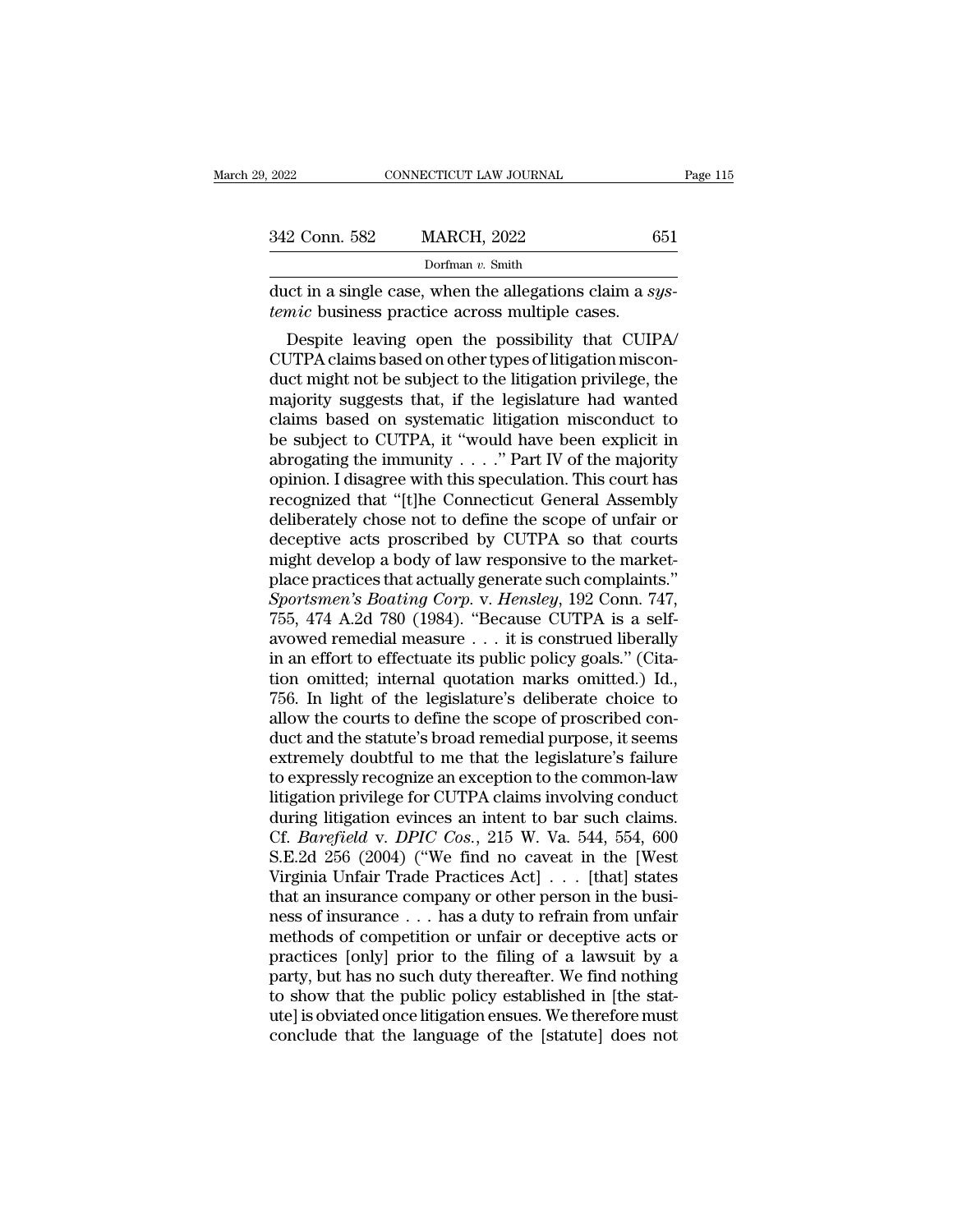# EXECUTE CONNECTICUT LAW JOURNAL March 29, 2022<br>
MARCH, 2022 342 Conn. 582<br>
Dorfman v. Smith Dorfman *v.* Smith

CONNECTICUT LAW JOURNAL March 29, 2<br>  $\begin{array}{r}\n 0.22 \quad 342 \quad \text{Conn.} \ 582 \\
 \hline\n 1.582 \quad 500 \quad \text{Dorfman } v. \ \text{Smith}\n\end{array}$ <br>
Testrict the scope of the conduct that is proscribed . . .<br>
to that which occurred prior to the filing of a 652 MARCH, 2022 342 Conn. 582<br>Dorfman v. Smith<br>restrict the scope of the conduct that is proscribed . . .<br>to that which occurred prior to the filing of a lawsuit.''<br>(Internal quotation marks omitted.)).<sup>21</sup> This is especi (652 MARCH, 2022 342 Conn. 582<br>
Dorfman v. Smith<br>
restrict the scope of the conduct that is proscribed . . .<br>
to that which occurred prior to the filing of a lawsuit."<br>
(Internal quotation marks omitted.)).<sup>21</sup> This is es So because, as discussed, the legislature expressly included in the lawsuit.<br>
So because, as discussed, the legislature expressly included in the ling of a lawsuit."<br>
So because, as discussed, the legislature expressly in Dorfman v. Smith<br>
Dorfman v. Smith<br>
restrict the scope of the conduct that is proscribed . . .<br>
to that which occurred prior to the filing of a lawsuit."<br>
(Internal quotation marks omitted.)).<sup>21</sup> This is especially<br>
so b Dorfman v. Smith<br>restrict the scope of the conduct that is proscribed . . .<br>to that which occurred prior to the filing of a lawsuit."<br>(Internal quotation marks omitted.)).<sup>21</sup> This is especially<br>so because, as discussed, restrict the scope of the conduct that is proscribed . . .<br>to that which occurred prior to the filing of a lawsuit."<br>(Internal quotation marks omitted.)).<sup>21</sup> This is especially<br>so because, as discussed, the legislature e to that which occurred prior to the filing of a lawsuit."<br>(Internal quotation marks omitted.)).<sup>21</sup> This is especially<br>so because, as discussed, the legislature expressly included<br>litigation related misconduct as one mean (Internal quotation marks omitted.)).<sup>21</sup> This is especially so because, as discussed, the legislature expressly included litigation related misconduct as one means by which an insurance company could engage in unfair cla 1 insurance company could engage in unfair claim<br>ettlement practices. See General Statutes § 38a-816 (6)<br>5). It would be incongruous for the legislature to have<br>eclared such conduct unlawful if it believed that the<br><sup>21</sup> Th settlement practices. See General Statutes § 38a-816 (6)<br>
(G). It would be incongruous for the legislature to have<br>
declared such conduct unlawful if it believed that the<br>  $\frac{2!}{1!}$  The court in *Barefield* also conclud

(G). It would be incongruous for the legislature to have<br>declared such conduct unlawful if it believed that the<br> $\frac{1}{2}$  The court in *Barefield* also concluded that, although "the conduct of<br>an insurance company or othe (G). It WOUID be incongruous for the legislature to have declared such conduct unlawful if it believed that the  $\frac{1}{2}$  The court in *Barefield* also concluded that, although "the conduct of an insurance company or othe declared such conduct unlawful if it believed that the  $\frac{21}{21}$  The court in *Barefield* also concluded that, although "the conduct of an insurance company or other person in the business of insurance during the penden <sup>21</sup> The court in *Barefield* also concluded that, although "the conduct of an insurance company or other person in the business of insurance during the pendency of a lawsuit may support a cause of action under the West V an insurance company or other person in the business of insurance during<br>the pendency of a lawsuit may support a cause of action under the West<br>Virginia Unfair Trade Practices Act," "an insurance company cannot be held<br>li an insurance company or other person in the business of insurance during<br>the pendency of a lawsuit may support a cause of action under the West<br>Virginia Unfair Trade Practices Act," "an insurance company cannot be held<br>li the pendency of a lawsuit may support a cause of action under the West<br>Virginia Unfair Trade Practices Act," "an insurance company cannot be held<br>liable . . . for the actions of a defense attorney retained to defend an<br>ins liable . . . . for the actions of a defense attorney retained to defend an insured, when the defense attorney's strategy and tactics are a result of the attorney's independent, professional discretion with regard to the re ble . . . for the actions of a defense attorney retained to defend an sured, when the defense attorney's strategy and tactics are a result of the torney's independent, professional discretion with regard to the representio insured, when the defense attorney's strategy and tactics are a result of the<br>attorney's independent, professional discretion with regard to the represen-<br>tation of the client-insured, and are not otherwise relied [on] or

attorney's independent, professional discretion with regard to the representation of the client-insured, and are not otherwise relied [on] or ratified by the insurance company in a manner contrary to the [a]ct." *Barefiel* tation of the client-insured, and are not otherwise relied [on] or ratified by<br>the insurance company in a manner contrary to the [a]ct." *Barefield v. DPIC*<br> $Cos$ , supra, 215 W. Va. 559.<br>The majority cites to *Harrison v. N* the insurance company in a manner contrary to the [a]ct." *Barefield v. DPIC*  $Cos$ , supra, 215 W. Va. 559.<br>
The majority cites to *Harrison v. Nationwide Mutual Fire Ins.*  $Co$ , 580 F. Supp. 133, 136 (E.D. Pa. 1983), for th *Cos.*, supra, 215 W. Va. 559.<br>The majority cites to *Harrison* v. *Nationwide Mutual Fire Ins. Co.*, 580 F. Supp. 133, 136 (E.D. Pa. 1983), for the proposition that "an unfair insurance practices claim [that] is premised The majority cites to *Harrison v. Nationwide Mutual Fire Ins.* Co., 580 F. Supp. 133, 136 (E.D. Pa. 1983), for the proposition that "an unfair insurance practices claim [that] is premised on pleadings or documents filed F. Supp. 133, 136 (E.D. Pa. 1983), for the proposition that "an unfair insurance practices claim [that] is premised on pleadings or documents filed in and relevant to an underlying judicial proceeding . . . is absolutely p practices claim [that] is premised on pleadings or documents filed in and<br>relevant to an underlying judicial proceeding  $\ldots$  is absolutely privileged,<br>even if the statements were made falsely or maliciously." Part IV of relevant to an underlying judicial proceeding  $\ldots$  is absolutely privileged, even if the statements were made falsely or maliciously." Part IV of the majority opinion. The majority misreads *Harrison*. The claim in that even if the statements were made falsely or maliciously." Part IV of the majority opinion. The majority misreads *Harrison*. The claim in that case was not that the defendant insurance company had violated Pennsylvania's U majority opinion. The majority misreads *Harrison*. The claim in that case<br>was not that the defendant insurance company had violated Pennsylvania's<br>Unfair Insurance Practices Act by systematically abusing the judicial proc was not that the defendant insurance company had violated Pennsylvania's Unfair Insurance Practices Act by systematically abusing the judicial process for the purpose of coercing the abandonment of claims or favorable set Unfair Insurance Practices Act by systematically abusing the judicial process<br>for the purpose of coercing the abandomment of claims or favorable settle-<br>ments. Rather, the plaintiffs claimed that the insurance company had for the purpose of coercing the abandonment of claims or favorable settlements. Rather, the plaintiffs claimed that the insurance company had *defamed* them by claiming that the house fire for which the plaintiffs sought c ments. Rather, the plaintiffs claimed that the insurance company had *defamed* them by claiming that the house fire for which the plaintiffs sought coverage was caused by arson and that they had misrepresented their damage defamed them by claiming that the house fire for which the plaintiffs sought<br>coverage was caused by arson and that they had misrepresented their dam-<br>ages. Id., 134. The court held that a defamatory statement contained in coverage was caused by arson and that they had misrepresented their damages. Id., 134. The court held that a defamatory statement contained in an answer to a complaint is "*absolutely privileged* and  $\ldots$  even if made fa ages. Id., 134. The court held that a defamatory statement contained in an answer to a complaint is *"absolutely privileged* and . . . even if made falsely or maliciously and without reasonable and probable cause, *is an a* answer to a complaint is "*absolutely privileged* and  $\ldots$  even if made falsely or maliciously and without reasonable and probable cause, *is an absolute bar* to an action of libel based on such averments." (Emphasis i falsely or maliciously and without reasonable and probable cause, is an absolute bar to an action of libel based on such averments." (Emphasis in original; internal quotation marks omitted.) Id., 136. This is hardly surpr absolute bar to an action of libel based on such averments." (Emphasis in original; internal quotation marks omitted.) Id., 136. This is hardly surprising, as defamation is the paradigmatic tort to which the privilege appl original; internal quotation marks omitted.) Id., 136. This is hardly surprising,<br>as defamation is the paradigmatic tort to which the privilege applies.<br>Although the plaintiffs in *Harrison* did raise a claim under Pennsyl as defamation is the paradigmatic tort to which the privilege applies.<br>Although the plaintiffs in *Harrison* did raise a claim under Pennsylvania's<br>Unfair Insurance Practices Act; see id., 137; the basis for the claim was Although the plaintiffs in *Harrison* did raise a claim under Pennsylvania's Unfair Insurance Practices Act; see id., 137; the basis for the claim was not stated, and there is no indication that the insurance company raise *Mutual Assurance Practices Act*; see *id.*, 137; the basis for the claim was not stated, and there is no indication that the insurance company raised a litigation privilege defense to the claim. Rather, the court conclude Itigation privilege defense to the claim was barred because "[damages in excess of \$20,000] i<br>Act provides as a penalty for it<br>Mutual Assurance Co., 293 Pa.<br>V. Safeguard Mutual Assurance<br>create private cause of action).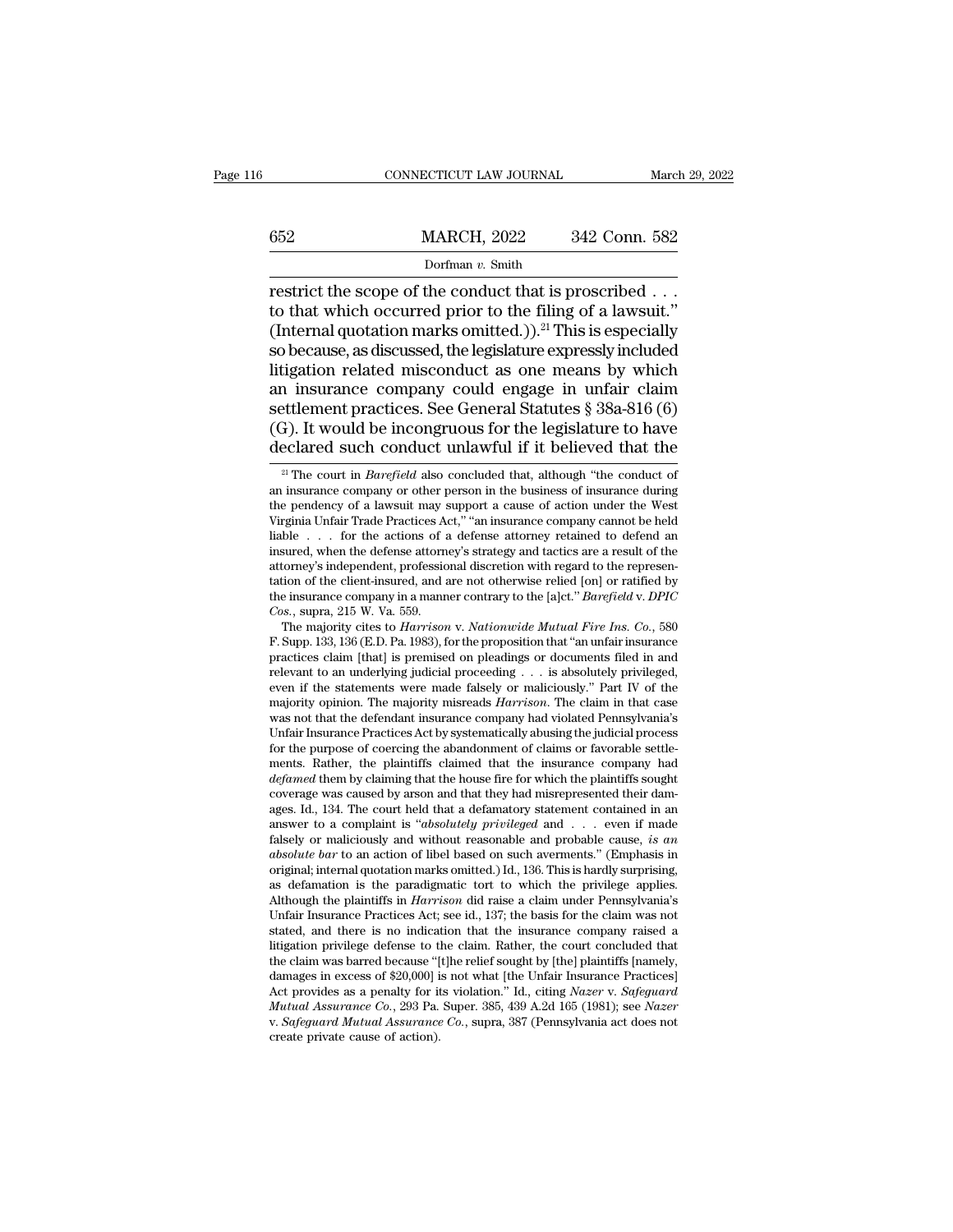Dorfman *v.* Smith

Page 117<br>
2022 Conn. 582 MARCH, 2022 653<br>
Dorfman v. Smith<br>
policies underlying the litigation privilege should apply<br>
to insurance companies defending first-party claims. In<br>
any ovent, the parties have not given us a wor 342 Conn. 582 MARCH, 2022 653<br>Dorfman v. Smith<br>policies underlying the litigation privilege should apply<br>to insurance companies defending first-party claims. In<br>any event, the parties have not given us a word of<br>briefing  $\frac{342 \text{ Conn. } 582}{\text{Dorfman } v. \text{ Smith}}$ <br>
policies underlying the litigation privilege should apply<br>
to insurance companies defending first-party claims. In<br>
any event, the parties have not given us a word of<br>
briefing on the is  $\frac{342 \text{ Conn. } 582}{\text{Dorfman } v. } \frac{653}{\text{Dorfman } v. }$ <br>
policies underlying the litigation privilege should apply<br>
to insurance companies defending first-party claims. In<br>
any event, the parties have not given us a word of<br>
brief Dorfman v. Smith<br>Dorfman v. Smith<br>policies underlying the litigation privilege should apply<br>to insurance companies defending first-party claims. In<br>any event, the parties have not given us a word of<br>briefing on the issue, borman v. Smuth<br>policies underlying the litigation privilege should apply<br>to insurance companies defending first-party claims. In<br>any event, the parties have not given us a word of<br>briefing on the issue, and the facts of t policies underlying the litigation privilege should apply<br>to insurance companies defending first-party claims. In<br>any event, the parties have not given us a word of<br>briefing on the issue, and the facts of the case provide<br> to insurance companies defending first-party claims. In<br>any event, the parties have not given us a word of<br>briefing on the issue, and the facts of the case provide<br>us with an extremely poor framework within which to<br>decide any event, the parties have not given us a word of briefing on the issue, and the facts of the case provide us with an extremely poor framework within which to decide the issue. Indeed, the majority appears to agree that, briefing on the issue, and the facts of the case provide<br>us with an extremely poor framework within which to<br>decide the issue. Indeed, the majority appears to agree<br>that, in the appropriate, future case, we could decide,<br>l us with an extremely poor framework within which to<br>decide the issue. Indeed, the majority appears to agree<br>that, in the appropriate, future case, we could decide,<br>like the court in *Barefield*, that the balancing of publi decide the issue. Indeed, the majority appears to agree<br>that, in the appropriate, future case, we could decide,<br>like the court in *Barefield*, that the balancing of public<br>policy interests clearly weighs in favor of allowi that, in the appropriate, future case, we could decide,<br>like the court in *Barefield*, that the balancing of public<br>policy interests clearly weighs in favor of allowing prop-<br>erly pleaded CUTPA claims based on systemic abu like the court in *Barefield*, that the balancing of public<br>policy interests clearly weighs in favor of allowing prop-<br>erly pleaded CUTPA claims based on systemic abusive<br>litigation tactics by insurance companies in furthe policy interests clearly weighs in favor of allowing properly pleaded CUTPA claims based on systemic abusive<br>litigation tactics by insurance companies in furtherance<br>of an unfair claim settlement practice. As I explained<br>i erly pleaded CUTPA claims based on systemic abusive<br>litigation tactics by insurance companies in furtherance<br>of an unfair claim settlement practice. As I explained<br>in part II of this opinion, it is well established that<br>in litigation tactics by insurance companies in furtherance<br>of an unfair claim settlement practice. As I explained<br>in part II of this opinion, it is well established that<br>insurance contracts impose, at the very least, a duty of an unfair claim settlement practice. As I explained<br>in part II of this opinion, it is well established that<br>insurance contracts impose, at the very least, a duty of<br>good faith and fair dealing running from an insurer<br>to in part II of this opinion, it is well established that<br>insurance contracts impose, at the very least, a duty of<br>good faith and fair dealing running from an insurer<br>to its insured, and several courts have held that that<br>ob insurance contracts impose, at the very least, a duty of<br>good faith and fair dealing running from an insurer<br>to its insured, and several courts have held that that<br>obligation continues during and within the litigation<br>proc good faith and fair dealing running from an insurer<br>to its insured, and several courts have held that that<br>obligation continues during and within the litigation<br>process. When the proper case arises, we should seri-<br>ously c to its insured, and several courts have held that that<br>obligation continues during and within the litigation<br>process. When the proper case arises, we should seri-<br>ously consider the possibility that systemic imbalances<br>bet obligation continues during and within the litigation<br>process. When the proper case arises, we should seri-<br>ously consider the possibility that systemic imbalances<br>between insurers and insureds make it tempting and<br>profita process. When the proper case arises, we should seriously consider the possibility that systemic imbalances<br>between insurers and insureds make it tempting and<br>profitable for insurance companies to violate this obligation o ously consider the possibility that systemic imbalances<br>between insurers and insureds make it tempting and<br>profitable for insurance companies to violate this obli-<br>gation of good faith as a general business practice. See<br>J between insurers and insureds make it tempting and<br>profitable for insurance companies to violate this obli-<br>gation of good faith as a general business practice. See<br>J. Ellison & T. Law, "Bad Faith and Punitive Damages:<br>The profitable for insurance companies to violate this obligation of good faith as a general business practice. See<br>J. Ellison & T. Law, "Bad Faith and Punitive Damages:<br>The Policyholder's Guide to Bad Faith Insurance Cover-<br>a gation of good faith as a general business practice. See<br>J. Ellison & T. Law, "Bad Faith and Punitive Damages:<br>The Policyholder's Guide to Bad Faith Insurance Cover-<br>age Litigation—Understanding the Available Recovery<br>Tool J. Ellison & T. Law, "Bad Faith and Punitive Damages:<br>The Policyholder's Guide to Bad Faith Insurance Cover-<br>age Litigation—Understanding the Available Recovery<br>Tools," American Law Institute—American Bar Associ-<br>ation Con The Policyholder's Guide to Bad Faith Insurance Cover-<br>age Litigation—Understanding the Available Recovery<br>Tools," American Law Institute—American Bar Associ-<br>ation Continuing Legal Education, Westlaw No. SK095<br>ALI-ABA \*25 age Litigation—Understanding the Available Recovery<br>Tools," American Law Institute—American Bar Associ-<br>ation Continuing Legal Education, Westlaw No. SK095<br>ALI-ABA \*251, \*259–72 (June 16, 2005) (discussing sys-<br>temic imbal Tools," American Law Institute—American Bar Association Continuing Legal Education, Westlaw No. SK095<br>ALI-ABA \*251, \*259–72 (June 16, 2005) (discussing systemic imbalances between insureds and insurers). As<br>one court has o ation Continuing Legal Education, Westlaw No. SK095<br>ALI-ABA \*251, \*259–72 (June 16, 2005) (discussing systemic imbalances between insureds and insurers). As<br>one court has observed, "[i]nsurance is different. Once<br>an insure ALI-ABA \*251, \*259–72 (June 16, 2005) (discussing systemic imbalances between insureds and insurers). As<br>one court has observed, "[i]nsurance is different. Once<br>an insured files a claim, the insurer has a strong incen-<br>tiv temic imbalances between insureds and insurers). As<br>one court has observed, "[i]nsurance is different. Once<br>an insured files a claim, the insurer has a strong incen-<br>tive to conserve its financial resources balanced agains one court has observed, "[i]nsurance is different. Once<br>an insured files a claim, the insurer has a strong incen-<br>tive to conserve its financial resources balanced against<br>the effect on its reputation of a hard-ball approa an insured files a claim, the insurer has a strong incentive to conserve its financial resources balanced against<br>the effect on its reputation of a hard-ball approach.<br>Insurance contracts are also unique in another respect tive to conserve its financial resources balanced against<br>the effect on its reputation of a hard-ball approach.<br>Insurance contracts are also unique in another respect.<br>Unlike other contracts, the insured has no ability to<br>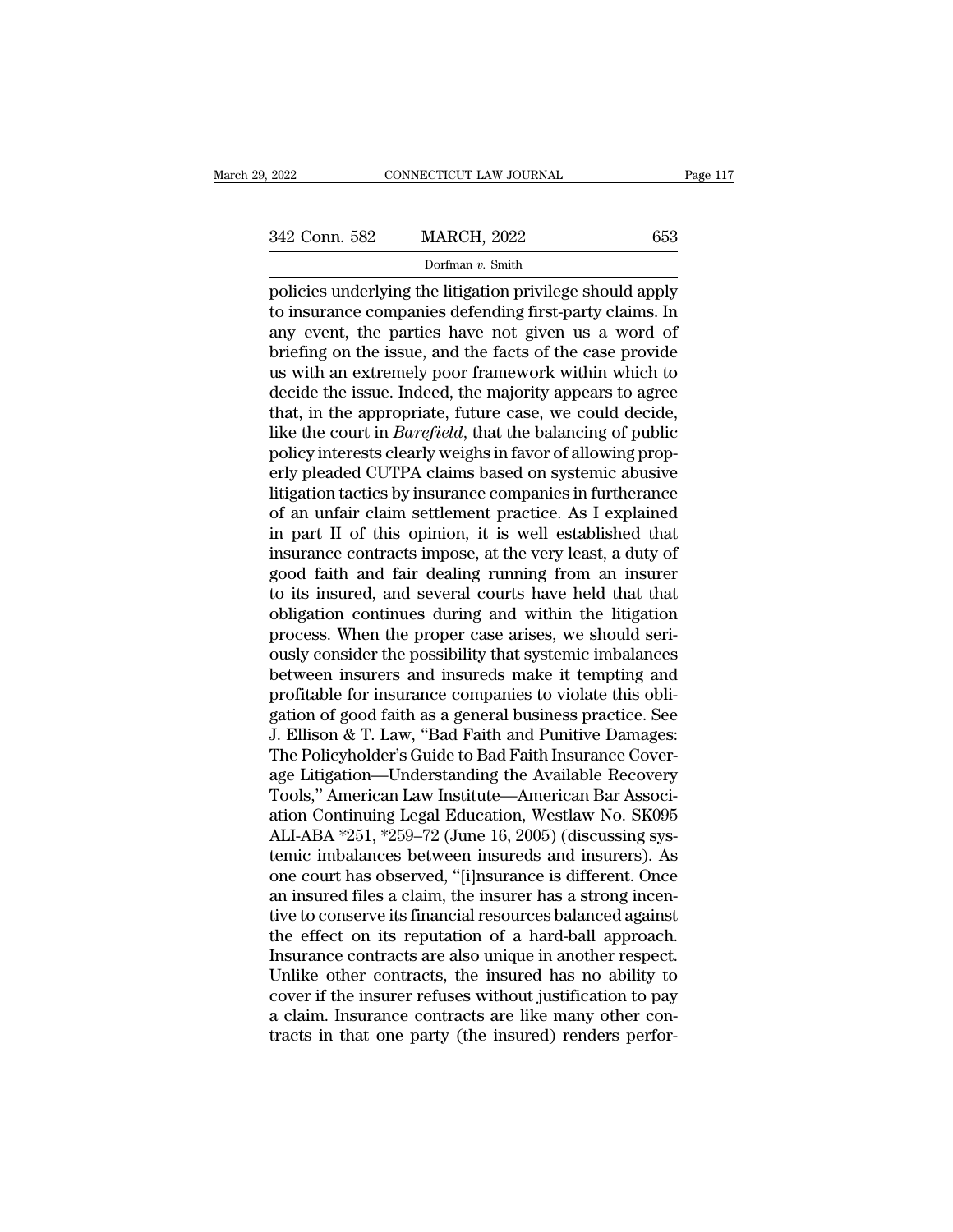|     | CONNECTICUT LAW JOURNAL |               | March 29, 2022 |
|-----|-------------------------|---------------|----------------|
|     |                         |               |                |
| 654 | <b>MARCH, 2022</b>      | 342 Conn. 582 |                |
|     | Dorfman v. Smith        |               |                |

 $\begin{tabular}{ll} \multicolumn{1}{l}{{\bf CONNECTICUT LAW JOURNAL}} & & March 29, 2022 \\ \hline & & {MARCH, 2022} & 342 & Conn. 582 \\ \hline & \multicolumn{1}{l}{\bf Dorfman } v. Smith \\ \hline \end{tabular}$   $\begin{tabular}{ll} {\bf macroF first (by paying premiums) and then awaits the \\ \hline counter-performance in the event of a claim. Insurance \\ \hline is different, however, if the insurer threads by refusing \end{tabular}$ 654 MARCH, 2022 342 Conn. 582<br>Dorfman v. Smith<br>mance first (by paying premiums) and then awaits the<br>counter-performance in the event of a claim. Insurance<br>is different, however, if the insurer breaches by refusing<br>to rende 654 MARCH, 2022 342 Conn. 582<br>
Dorfman v. Smith<br>
mance first (by paying premiums) and then awaits the<br>
counter-performance in the event of a claim. Insurance<br>
is different, however, if the insurer breaches by refusing<br>
to  $\frac{\text{MARCH}}{\text{Dorfman } v. \text{ Smith}}$ <br>
mance first (by paying premiums) and then awaits the<br>
counter-performance in the event of a claim. Insurance<br>
is different, however, if the insurer breaches by refusing<br>
to render the counter-per Dorfman v. Smith<br>Dorfman v. Smith<br>mance first (by paying premiums) and then awaits the<br>counter-performance in the event of a claim. Insurance<br>is different, however, if the insurer breaches by refusing<br>to render the counte Dorfman v. Smith<br>
mance first (by paying premiums) and then awaits the<br>
counter-performance in the event of a claim. Insurance<br>
is different, however, if the insurer breaches by refusing<br>
to render the counter-performance mance first (by paying premiums) and then awaits the<br>counter-performance in the event of a claim. Insurance<br>is different, however, if the insurer breaches by refusing<br>to render the counter-performance. In a typical con-<br>tr counter-performance in the event of a claim. Insurance<br>is different, however, if the insurer breaches by refusing<br>to render the counter-performance. In a typical con-<br>tract, the [nonbreaching] party can replace the perforis different, however, if the insurer breaches by refusing<br>to render the counter-performance. In a typical con-<br>tract, the [nonbreaching] party can replace the perfor-<br>mance of the breaching party by paying the [then<br>preva to render the counter-performance. In a typical con-<br>tract, the [nonbreaching] party can replace the perfor-<br>mance of the breaching party by paying the [then<br>prevailing] market price for the counter-performance.<br>With insu tract, the [nonbreaching] party can replace the performance of the breaching party by paying the [then<br>prevailing] market price for the counter-performance.<br>With insurance this is simply not possible. This feature<br>of insu mance of the breaching party by paying the [then<br>prevailing] market price for the counter-performance.<br>With insurance this is simply not possible. This feature<br>of insurance contracts distinguishes them from other<br>contract prevailing] market price for the counter-performance.<br>With insurance this is simply not possible. This feature<br>of insurance contracts distinguishes them from other<br>contracts and justifies the availability of punitive dam-<br> With insurance the<br>of insurance concontracts and just<br>ages for breach is<br>omitted; internal<br>de Nemours &<br>(Del. 1996).<br>As I indicated msurance contracts distinguishes them from other<br>ntracts and justifies the availability of punitive dam-<br>es for breach in limited circumstances." (Footnotes<br>nitted; internal quotation marks omitted.) *E.I. DuPont*<br>Nemours contracts and justines the availability of punitive dam-<br>ages for breach in limited circumstances." (Footnotes<br>omitted; internal quotation marks omitted.) E.I. DuPont<br>de Nemours & Co. v. Pressman, 679 A.2d 436, 447<br>(Del. ages for breach in limited circumstances." (Foothotes<br>
omitted; internal quotation marks omitted.) E.I. DuPont<br>
de Nemours & Co. v. Pressman, 679 A.2d 436, 447<br>
(Del. 1996).<br>
As I indicated, insurance is also different be

22 The majority points out that "this court consistently has applied the majority points out that "this court consistently has applied the  $\frac{22}{10}$  The majority points out that "this court consistently has applied the i As I indicated, insurance is also different because<br>insurance companies are effectively in the business of<br>litigation.<sup>22</sup> "[I]nsurance companies are bulk purchasers<br> $\frac{2}{x}$  The majority points out that "this court cons

insurance companies are effectively in the business of litigation.<sup>22</sup> "[I]nsurance companies are bulk purchasers  $\frac{1}{2}$  The majority points out that "this court consistently has applied the litigation privilege to att litigation.<sup>22</sup> "[I]nsurance companies are bulk purchasers  $\frac{1}{2}$   $\frac{1}{2}$  The majority points out that "this court consistently has applied the litigation privilege to attorneys, who, without a doubt, are in the busi neys, unlike liability insurance companies sued in first-party actions, do not  $^2$  The majority points out that "this court consistently has applied the litigation privilege to attorneys, who, without a doubt, are in the business of litigation." Footnote 18 of the majority opinion. The comparison b Itigation privilege to attorneys, who, without a doubt, are in the business<br>of litigation." Footnote 18 of the majority opinion. The comparison between<br>litigation attorneys and insurance companies is inapt. First, litigat and Burgetton." Footnote 18 of the majority opinion. The comparison between litigation attorneys and insurance companies is inapt. First, litigation attorneys, unlike liability insurance companies sued in first-party actio litigation attorneys and insurance companies is inapt. First, litigation attorneys, unlike liability insurance companies sued in first-party actions, do not owe any duty of care (except as imposed by ethical rules) to the relationship with its insurance companies sued in first-party actions, do not owe any duty of care (except as imposed by ethical rules) to the opposing party, whereas liability insurance companies owe a heightened duty of (stating that liability insurance companies over a heightened duty of care (except as imposed by ethical rules) to the opposing party, whereas liability insurance companies owe a heightened duty of care to their insureds. party, whereas liability insurance companies owe a heightened duty of care<br>party, whereas liability insurance companies owe a heightened duty of care<br>to their insureds. Compare *State* v. Acordia, Inc., 310 Conn. 1, 37, 7 party, in their insureds. Compare *State* v. *Acordia*, *Inc.*, 310 Conn. 1, 37, 73 A.3d 711 (2013) (stating, albeit in dictum, that "an insurer generally has a fiduciary relationship with its insured"), with *Mozzochi* v.  $711$  (2013) (stating, albeit in dictum, that "an insurer generally has a fiduciary relationship with its insured"), with *Mozzochi* v. *Beck*, supra, 204 Conn. 497 (stating that liability rules must not "interfere with t *Haynes* (stating that liability rules must much means of the attentionship with its insured"), with *Mozzochi* v. *Beck*, supra, 204 Conn. 497 (stating that liability rules must not "interfere with the attorney's primary Cutting that liability rules must not "interfere with the attorney's primary<br>(stating that liability rules must not "interfere with the attorney's primary<br>duty of robust representation of the interests of his or her client duty of robust representation of the interests of his or her client"). Second, attorneys, unlike insurance companies, are categorically excluded from CUTPA in connection with their litigation activities, privileged or not attorneys, unlike insurance companies, are categorically excluded from CUTPA in connection with their litigation activities, privileged or not. See *Haynes* v. *Yale-New Haven Hospital*, 243 Conn. 17, 34, 699 A.2d 964 (199 *Haynes v. Yale-New Haven Hospital*, 243 Conn. 17, 34, 699 A.2d 964 (1997) (CUTPA applies to attorneys only with respect to "the entrepreneurial or commercial aspects of the profession"). Third, the crux of the problem tha (CUTPA applies to attorneys only with respect to "the entrepreneurial or commercial aspects of the profession"). Third, the crux of the problem that I address in this opinion is precisely that liability insurance companies commercial aspects of the profession"). Third, the crux of the problem that I address in this opinion is precisely that liability insurance companies, as parties, are in the business of litigation *in furtherance of their activity*. It is opinion is precisely that liability insurance companies, as parties, are in the business of litigation *in furtherance of their business interests outside of litigation*, i.e., as insurance companies. The parties, are in the business of litigation *in furtherance of their business* interests outside of litigation, i.e., as insurance companies. Their unusual hybrid character enables them, if so inclined, to *systematically* interests outside of litigation, i.e., as insurance companies. Their unusual<br>hybrid character enables them, if so inclined, to systematically misuse their<br>litigation activities for the purpose of furthering that nonlitigat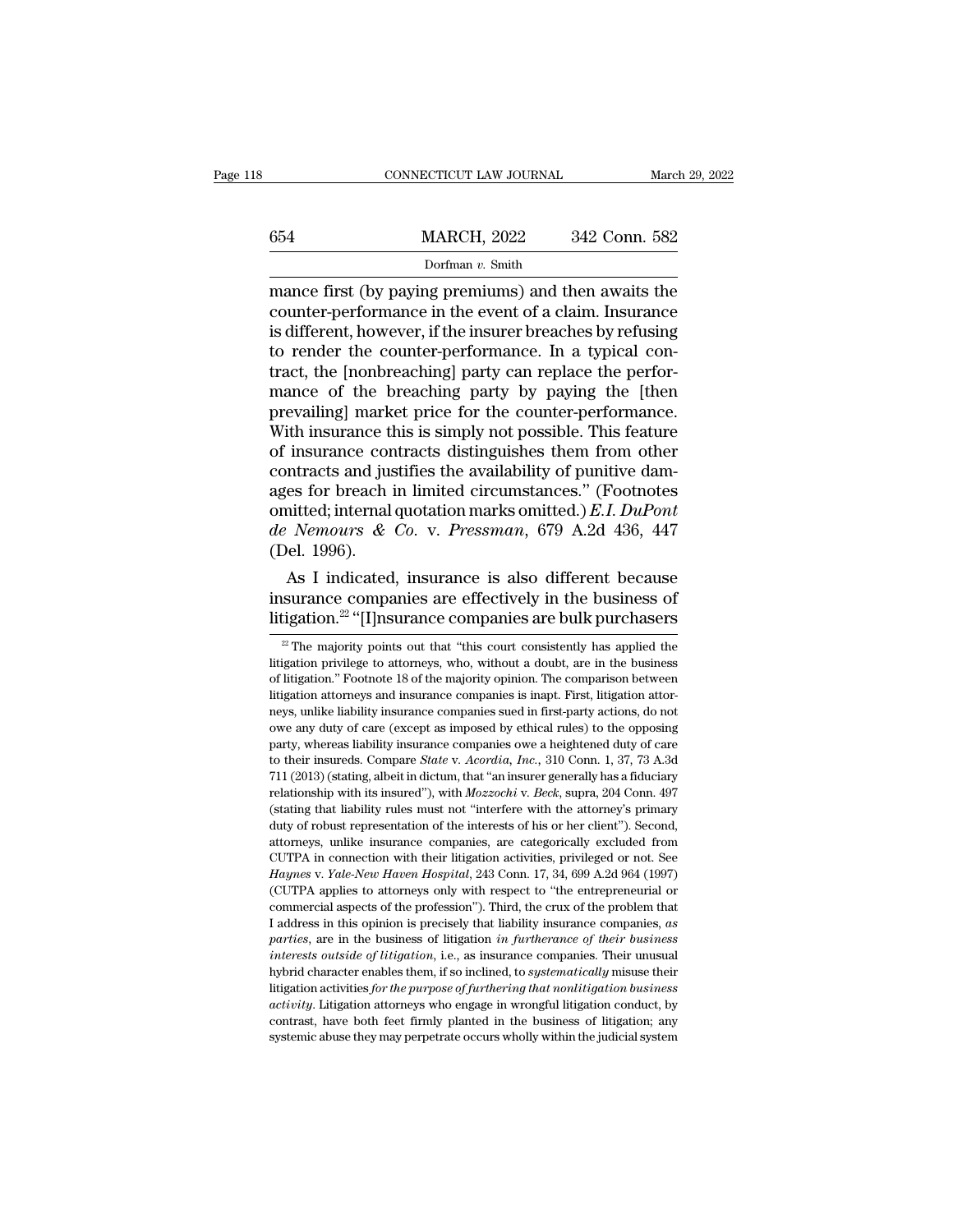Dorfman *v.* Smith

CONNECTICUT LAW JOURNAL<br>
342 Conn. 582 MARCH, 2022 655<br>
Dorfman v. Smith<br>
of legal services; they incur proportionately lower litiga-<br>
tion costs than their policyholders, and can reuse work<br>
product from case to case " LE 342 Conn. 582 MARCH, 2022 655<br>Dorfman v. Smith<br>Of legal services; they incur proportionately lower litiga-<br>tion costs than their policyholders, and can reuse work<br>product from case to case." J. Ellison & T. Law, supra,<br>\*27 342 Conn. 582 MARCH, 2022 655<br>
Dorfman v. Smith<br>
of legal services; they incur proportionately lower litiga-<br>
tion costs than their policyholders, and can reuse work<br>
product from case to case.'' J. Ellison & T. Law, supr 342 Conn. 582 MARCH, 2022 655<br>
Dorfman v. Smith<br>
of legal services; they incur proportionately lower litiga-<br>
tion costs than their policyholders, and can reuse work<br>
product from case to case." J. Ellison & T. Law, supra Dorfman v. Smith<br>
of legal services; they incur proportionately lower litiga-<br>
tion costs than their policyholders, and can reuse work<br>
product from case to case." J. Ellison & T. Law, supra,<br>
\*270; see id., \*264 ("[l]iti Dorfman v. Smith<br>
of legal services; they incur proportionately lower litiga-<br>
tion costs than their policyholders, and can reuse work<br>
product from case to case." J. Ellison & T. Law, supra,<br>
\*270; see id., \*264 ("[l]iti of legal services; they incur proportionately lower litigation costs than their policyholders, and can reuse work<br>product from case to case." J. Ellison & T. Law, supra,<br>\*270; see id., \*264 ("[l]itigation is the bread and tion costs than their policyholders, and can reuse work<br>product from case to case." J. Ellison & T. Law, supra,<br>\*270; see id., \*264 ("[l]itigation is the bread and butter of<br>liability insurance companies and they are comf product from case to case." J. Ellison & T. Law, supra,<br>\*270; see id., \*264 ("[l]itigation is the bread and butter of<br>liability insurance companies and they are comfortable<br>with it"). In 2005, "[t]he insurance industry  $\$ \*270; see id., \*264 ("[l]itigation is the bread and butter of liability insurance companies and they are comfortable with it"). In 2005, "[t]he insurance industry  $\dots$  admitted that it [spent] one billion dollars a year i liability insurance companies and they are comfortable<br>with it"). In 2005, "[t]he insurance industry  $\dots$  admit-<br>ted that it [spent] one billion dollars a year in so-called<br>'coverage litigation' " in the property and casu with it"). In 2005, "[t]he insurance industry  $\ldots$  admitted that it [spent] one billion dollars a year in so-called 'coverage litigation' " in the property and casualty field alone. Id., \*265 and n.32. Even with these en ted that it [spent] one billion dollars a year in so-called<br>
"coverage litigation" " in the property and casualty field<br>
alone. Id., \*265 and n.32. Even with these enormous<br>
expenditures, insurance companies can profit by "coverage litigation" " in the property and casualty field<br>alone. Id., \*265 and n.32. Even with these enormous<br>expenditures, insurance companies can profit by engag-<br>ing in dilatory litigation tactics because "insurance c alone. Id., \*265 and n.32. Even with these enormous<br>expenditures, insurance companies can profit by engag-<br>ing in dilatory litigation tactics because "insurance com-<br>panies earn investment income—a profit— during an<br>insura expenditures, insurance companies can profit by engaging in dilatory litigation tactics because "insurance companies earn investment income—a profit— during an insurance coverage dispute with a policyholder. This is done b ing in dilatory litigation tactics because "insurance companies earn investment income—a profit— during an insurance coverage dispute with a policyholder. This is done by continuing to invest the policyholder's premi-<br>ums panies earn investment income—a profit— during an<br>insurance coverage dispute with a policyholder. This<br>is done by continuing to invest the policyholder's premi-<br>ums and the reserves for the duration of the dispute."<br>Id., insurance coverage dispute with a policyholder. This<br>is done by continuing to invest the policyholder's premi-<br>ums and the reserves for the duration of the dispute."<br>Id., \*270. "If its investments have been good, it may ev is done by continuing to invest the policyholder's premi-<br>ums and the reserves for the duration of the dispute."<br>Id., \*270. "If its investments have been good, it may even<br>have made enough to cover any prejudgment interest ums and the reserves for the duration of the dispute."<br>Id., \*270. "If its investments have been good, it may even<br>have made enough to cover any prejudgment interest,<br>costs, or consequential damage[s] award, or counsel<br>fee Id., \*270. "If its investments have been good, it may even<br>have made enough to cover any prejudgment interest,<br>costs, or consequential damage[s] award, or counsel<br>fees collected by the policyholder." (Internal quotation<br>m have made enough to cover any prejudgment interest,<br>costs, or consequential damage[s] award, or counsel<br>fees collected by the policyholder." (Internal quotation<br>marks omitted.) Id., \*272. This systemic imbalance<br>"allow[s] marks omitted.) Id., \*272. This systemic imbalance<br>
"allow[s] insurance companies to wage wars of attrition<br>
against individual policyholders who litigate an insur-<br>
ance dispute once in a lifetime."<sup>23</sup> Id., \*270. Even i "allow[s] insurance companies to wage wars of attrition<br>against individual policyholders who litigate an insur-<br>ance dispute once in a lifetime."<sup>23</sup> Id., \*270. Even if<br>and is subject to its disciplinary oversight. Fourth

against individual policyholders who litigate an insur-<br>ance dispute once in a lifetime."<sup>23</sup> Id., \*270. Even if<br>and is subject to its disciplinary oversight. Fourth and finally, insurance<br>companies are in the business of and statutory due in a lifetime.<sup>723</sup> Id.,  $*270$ . Even if<br>and is subject to its disciplinary oversight. Fourth and finally, insurance<br>companies are in the business of litigation, *whereas insureds are not*, which<br>I belie ance dispute once in a methine. The system in and is subject to its disciplinary oversight. Fourth and finally, insurance companies are in the business of litigation, *whereas insureds are not*, which I believe is one of t and is subject to its disciplinary oversight. Fourth and finally, insurance companies are in the business of litigation, *whereas insureds are not*, which I believe is one of the primary reasons that the law imposes a comm companies are in the business of litigation, *whereas insureds are not*, which<br>I believe is one of the primary reasons that the law imposes a common-law<br>and statutory duty of good faith in connection with, among other thin I believe is one of the primary reasons that the law imposes a common-law<br>and statutory duty of good faith in connection with, among other things,<br>an insurance company's litigation related conduct. At least when the system and statutory duty of good faith in connection with, among other things, an insurance company's litigation related conduct. At least when the system is working properly and each side is represented by counsel, no comparabl is working properly and each side is represented by counsel, no comparable imbalance exists with respect to litigation attorneys, because each party thas one. At the very least, even an unrepresented party knows that it i

imbalance exists with respect to litigation attorneys, because each party<br>has one. At the very least, even an unrepresented party knows that it is not<br>"in good hands" when relying on opposing counsel.<br>"<sup>23</sup> As the court i The same of the very least, even an unrepresented party knows that it is not<br>
"in good hands" when relying on opposing counsel.<br>
"<sup>3</sup> As the court in *Poling v. Motorists Mutual Ins. Co.*, supra, 192 W. Va.<br>
46, stated, " <sup>23</sup> As the court in *Poling* on opposing counsel.<br><sup>23</sup> As the court in *Poling* v. *Motorists Mutual Ins. Co.*, supra, 192 W. Va.<br>46, stated, "[o]ften in lawsuits, there is a disparity of bargaining power<br>between the pla as as the court in a<br>
<sup>23</sup> As the court in .<br>
46, stated, "[o]ften<br>
between the plaintif<br>
a resource advanta,<br>
into a prolonged bliz<br>
dreadful delay.<br>
"The mere fact th Figure 1.1 At that after months of delay and hassle the insurance com-<br>tween the plaintiff and [the] defendant. In most cases, the defendant has<br>resource advantage over the plaintiff and is able to draw out a trial<br>to a pr party of the inturnation of the inturnation of the interaction of the interaction of the paintiff and is a provide a resource advantage over the plaintiff and is able to draw out a trial into a prolonged blizzard of mindle between the plaintiff and [the] defendant. In most cases, the defendant has<br>a resource advantage over the plaintiff and is able to draw out a trial<br>into a prolonged blizzard of mindless motions, countless continuances, and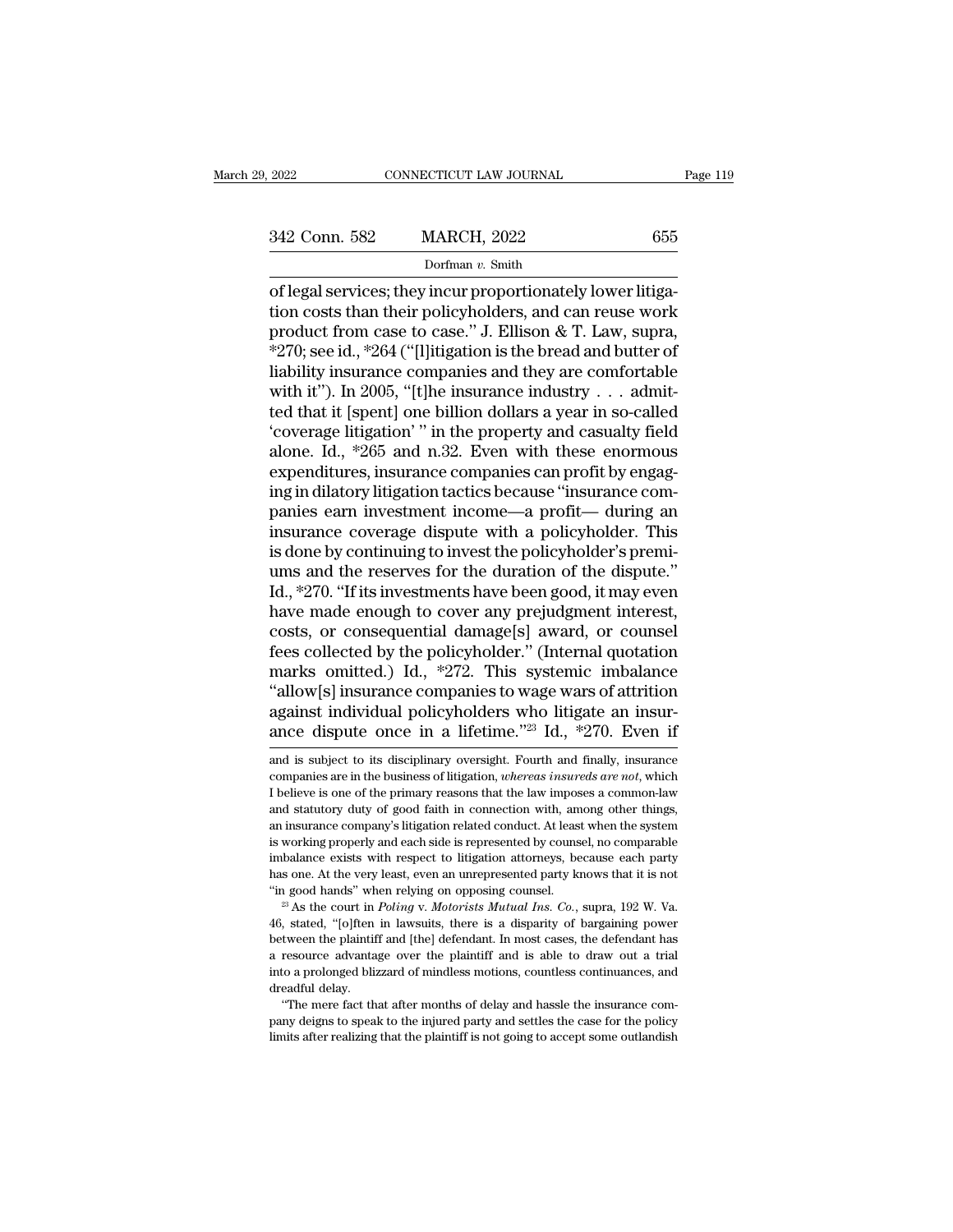| 20 |     | CONNECTICUT LAW JOURNAL | March 29, 2022 |
|----|-----|-------------------------|----------------|
|    | 656 | <b>MARCH, 2022</b>      | 342 Conn. 582  |
|    |     | Dorfman $v$ . Smith     |                |

656 MARCH, 2022 342 Conn. 582<br>
Dorfman v. Smith<br>
an insurance company occasionally loses money in a<br>
particular case, the system ensures that insurance com-<br>
panies will profit from a general practice of using litiga-<br>
tio  $\frac{\text{MARCH}}{\text{Dorfman } v \cdot \text{Smith}}$ <br>Dorfman  $v \cdot \text{Smith}}$ <br>an insurance company occasionally loses money in a particular case, the system ensures that insurance companies will profit from a general practice of using litigation to coerc  $\begin{tabular}{ll} \multicolumn{1}{l}{{\textbf{MARCH, 2022}}} & \multicolumn{1}{l}{342}\,\,{\rm Conn.}\,\,582 \\\hline \hline \multicolumn{1}{l}{\textbf{Dorfman }v.}\,\, \multicolumn{1}{l}{\textbf{Smith}} \\\hline \multicolumn{1}{l}{\textbf{an}}\,\, \textbf{in} \textbf{surance}\,\, \textbf{company}\,\, \textbf{occas} \textbf{ionally}\,\, \textbf{loss}\,\, \textbf{money}\,\, \textbf{in}\,\, \textbf{a} \\\hline \textbf{particular case, the system ensures that insurance companies will profit from a general practice of using$ portman v. Smith<br>Dorfman v. Smith<br>particular case, the system ensures that insurance con<br>panies will profit from a general practice of using litig<br>tion to coerce lowball settlements and, if that is n<br>possible, to delay pay In surance company occasionally loses money in a<br>Inticular case, the system ensures that insurance com-<br>Inies will profit from a general practice of using litiga-<br>In to coerce lowball settlements and, if that is not<br>Sisibl an modulate company occusionally loses money in a<br>particular case, the system ensures that insurance com-<br>panies will profit from a general practice of using litiga-<br>tion to coerce lowball settlements and, if that is not<br>p

paraceatar ease, are system ensures and insurance companies will profit from a general practice of using litigation to coerce lowball settlements and, if that is not possible, to delay payment as long as possible.<br>In light pulses will profit from a general practice of doing higher<br>tion to coerce lowball settlements and, if that is not<br>propsible, to delay payment as long as possible.<br>In light of the foregoing, members of this court-<br>properly possible, to delay payment as long as possible.<br>In light of the foregoing, members of this court—<br>properly briefed by the parties in a case raising the<br>issues squarely, as the present case does not—may well<br>conclude that p In light of the foregoing, members of this court—<br>properly briefed by the parties in a case raising the<br>issues squarely, as the present case does not—may well<br>conclude that public policy weighs in favor of the con-<br>clusion In light of the foregoing, members of this court—<br>properly briefed by the parties in a case raising the<br>issues squarely, as the present case does not—may well<br>conclude that public policy weighs in favor of the con-<br>clusion properly briefed by the parties in a case raising the<br>issues squarely, as the present case does not—may well<br>conclude that public policy weighs in favor of the con-<br>clusion that the litigation privilege does not bar CUIPA/ issues squarely, as the present case does not—may well<br>conclude that public policy weighs in favor of the con-<br>clusion that the litigation privilege does not bar CUIPA/<br>CUTPA claims based on systematic litigation conduct<br>b conclude that public policy weighs in favor of the conclusion that the litigation privilege does not bar CUIPA/<br>CUTPA claims based on systematic litigation conduct<br>by an insurance company in furtherance of an unfair<br>claim clusion that the litigation privilege does not bar CUIPA/<br>CUTPA claims based on systematic litigation conduct<br>by an insurance company in furtherance of an unfair<br>claim settlement practice. If the litigation privilege does<br> CUTPA claims based on systematic litigation conduct<br>by an insurance company in furtherance of an unfair<br>claim settlement practice. If the litigation privilege does<br>not bar abuse of process claims or bad faith claims<br>based by an insurance company in furtherance of an unfair<br>claim settlement practice. If the litigation privilege does<br>not bar abuse of process claims or bad faith claims<br>based on litigation conduct in an individual case, there<br>i claim settlement practice. If the litigation privilege does<br>not bar abuse of process claims or bad faith claims<br>based on litigation conduct in an individual case, there<br>is indeed a very strong argument that the systematic<br> not bar abuse of process claims or bad faith claims<br>based on litigation conduct in an individual case, there<br>is indeed a very strong argument that the systematic<br>abuse of litigation procedures as a general business<br>practic based on litigation conduct in an individual case, there<br>is indeed a very strong argument that the systematic<br>abuse of litigation procedures as a general business<br>practice in violation of CUTPA should not be subject<br>to the is indeed a very strong argument that the systematic<br>abuse of litigation procedures as a general business<br>practice in violation of CUTPA should not be subject<br>to the privilege. Perhaps it would make far better sense<br>to hol abuse of litigation procedures as a general business<br>practice in violation of CUTPA should not be subject<br>to the privilege. Perhaps it would make far better sense<br>to hold that the privilege should be limited to its histori practice in violation of CUTPA should not be subject<br>to the privilege. Perhaps it would make far better sense<br>to hold that the privilege should be limited to its historic<br>application to defamation claims and causes of acti to the privilege. Perhaps it would make far better sense<br>to hold that the privilege should be limited to its historic<br>application to defamation claims and causes of action<br>that are similar to that tort, i.e., those based o to hold that the privilege should be limited to its historic<br>application to defamation claims and causes of action<br>that are similar to that tort, i.e., those based on false<br>statements made during the litigation that are n application to defamation claims and causes of action<br>that are similar to that tort, i.e., those based on false<br>statements made during the litigation that are not part of<br>a systemic business practice prohibited by law. Pub that are similar to that tort, i.e., those based on false<br>statements made during the litigation that are not part of<br>a systemic business practice prohibited by law. Public<br>policy surely does not weigh in favor of extending statements made during the litigation that are not part of<br>a systemic business practice prohibited by law. Public<br>policy surely does not weigh in favor of extending the<br>privilege to systematic litigation conduct in clear v a systemic business practice prohibited by law. Public<br>policy surely does not weigh in favor of extending the<br>privilege to systematic litigation conduct in clear viola-<br>tion of the law; cf. *Olson* v. *Accessory Controls &* policy surely does not weigh in favor of extending the privilege to systematic litigation conduct in clear violation of the law; cf. *Olson* v. *Accessory Controls & Equipment Corp.*, 254 Conn. 145, 170, 757 A.2d 14 (2000 privilege to systematic litigation conduct in clear violation of the law; cf. *Olson v. Accessory Controls & Equipment Corp.*, 254 Conn. 145, 170, 757 A.2d 14 (2000) (" 'we exclude from the [attorney-client] privilege com tion of the law; cf. *Olson* v. *Accessory Controls & Equipment Corp.*, 254 Conn. 145, 170, 757 A.2d 14 (2000) (" 'we exclude from the [attorney-client] privilege communications made in furtherance of crime or fraud becaus ment Corp., 254 Conn. 145, 170, 757 A.2d 14 (2000)<br>(" 'we exclude from the [attorney-client] privilege com-<br>munications made in furtherance of crime or fraud<br>because the costs to truth-seeking outweigh the justice-<br>enhanci because the costs to truth-seeking outweigh the justice-<br>enhancing effects of complete and candid attorney-cli-<br>ent conversations'"), quoting  $In$  re Grand Jury Pro-<br>ceedings, 183 F.3d 71, 76–77 (1st Cir. 1999); and it is<br> enhancing effects of complete and candid attorney-cli-<br>ent conversations'''), quoting  $In$  re Grand Jury Pro-<br>ceedings, 183 F.3d 71, 76–77 (1st Cir. 1999); and it is<br>[lowball] offer, does not automatically preclude the pla

ent conversations' ''), quodent conversations' ''), quodent charge contractions (low<br>ball offer, does not automatic ing a bad faith action that includes<br>quotation marks omitted.) Id., 48.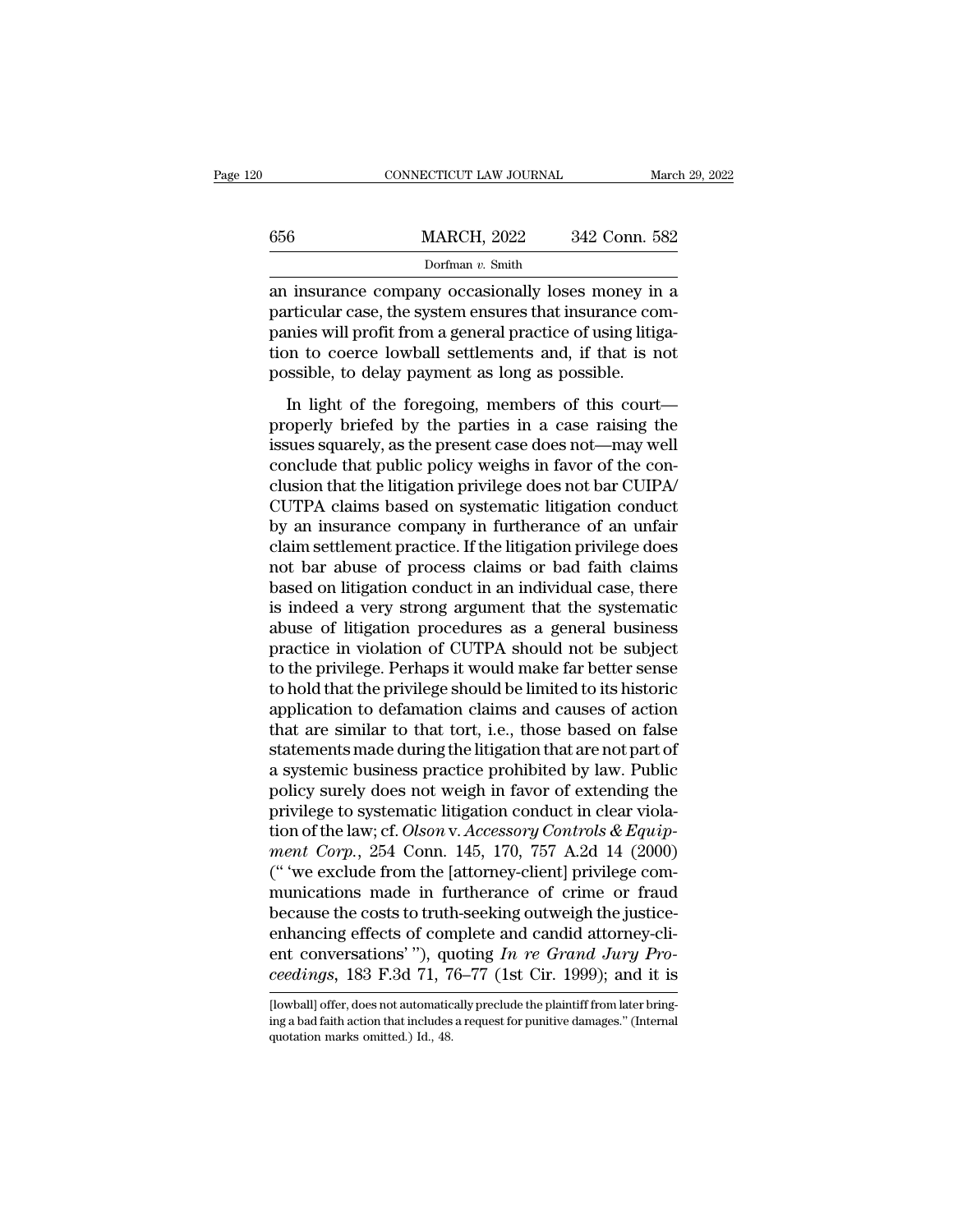| 2022          | CONNECTICUT LAW JOURNAL | Page 121 |  |
|---------------|-------------------------|----------|--|
|               |                         |          |  |
| 342 Conn. 657 | <b>MARCH, 2022</b>      | 657      |  |
|               | State $v$ . Gray        |          |  |

unreasonable to assume that the legislature intended  $\begin{array}{r} \text{342 Conn. 657} \text{MARCH, 2022} \text{657} \end{array}$ <br>  $\begin{array}{r} \text{state } v. \text{ Gray} \end{array}$ <br>
unreasonable to assume that the legislature intended<br>
otherwise merely because it failed to expressly exempt<br>
CUTPA claims from the privilege. I  $\frac{\text{342 Conn. 657}}{\text{State } v. \text{ Gray}}$  657<br>
unreasonable to assume that the legislature intended<br>
otherwise merely because it failed to expressly exempt<br>
CUTPA claims from the privilege. I therefore disagree<br>
with the majority's d  $\frac{\text{342 Conn. 657}}{\text{state } v. \text{ Gray}}$ <br>
unreasonable to assume that the legislature intended<br>
otherwise merely because it failed to expressly exempt<br>
CUTPA claims from the privilege. I therefore disagree<br>
with the majority's dictu Since 2011, 2011<br>
State v. Gray<br>
In the legislature intended<br>
otherwise merely because it failed to expressly exempt<br>
CUTPA claims from the privilege. I therefore disagree<br>
with the majority's dictum to the extent that it  $\begin{array}{l} \text{state $v$ } \text{Gray} \\ \text{unreasonable to assume that the legisl} \\ \text{otherwise merely because it failed to exp} \\ \text{CUTPA claims from the private } \text{t} \\ \text{with the majority's dictum to the extent that the litigation, the private model \\ \text{based on conduct during litigation.} \\ \text{I agree, however, that the plaintiff in the input } \text{t} \\ \end{array}$ I also<br>havise merely because it failed to expressly exempt<br>JTPA claims from the privilege. I therefore disagree<br>th the majority's dictum to the extent that it suggests<br>at the litigation privilege would bar all CUTPA claim outer wise increry because it rance to expressiy exempt<br>CUTPA claims from the privilege. I therefore disagree<br>with the majority's dictum to the extent that it suggests<br>that the litigation privilege would bar all CUTPA clai

COTTA claims from the privinge. I therefore usagree<br>with the majority's dictum to the extent that it suggests<br>that the litigation privilege would bar all CUTPA claims<br>based on conduct during litigation.<br>I agree, however, t which the hidgority's dictum to the extent that it suggests<br>that the litigation privilege would bar all CUTPA claims<br>based on conduct during litigation.<br>I agree, however, that the plaintiff in the present case<br>did not adeq that the migation privile<br>based on conduct during<br>did not adequately alleged<br>that claim.<br>the majority concludes<br>missed that claim. % id not adequately allege a CUTPA claim. Accordingly,<br>concur in part IV of the majority opinion, in which<br>he majority concludes that the trial court properly dis-<br>issed that claim.<br>STATE OF CONNECTICUT v. DAMARQUIS GRAY<br>( f the majority opin<br>s that the trial cour<br>CTICUT v. DAMAR<br>(SC 20368)<br>and McDonald, D'Auria, M

## OF CONNECTICUT v. DAMARQUIS GI<br>
(SC 20368)<br>
Robinson, C. J., and McDonald, D'Auria, Mullins,<br>
Kahn, Ecker and Keller, Js.\* **NNECTICUT**  $v$ **. DAMARQU.**<br>
(SC 20368)<br>
C. J., and McDonald, D'Auria, Mullins<br>
Kahn, Ecker and Keller, Js.\*<br>
Sullabus

#### *Syllabus*

Robinson, C. J., and McDonald, D'Auria, Mullins,<br>Kahn, Ecker and Keller, Js.\*<br>Syllabus<br>Convicted of numerous crimes, including felony murder, in connection with<br>the shooting death of the victim, the defendant appealed to t Robinson, C. J., and McDonald, D'Auria, Mullins,<br>Kahn, Ecker and Keller, Js.\*<br>Syllabus<br>victed of numerous crimes, including felony murder, in connection with<br>the shooting death of the victim, the defendant appealed to thi  $\label{eq:Kahn} \begin{array}{ll} \text{Kahn, Ecker and Keller, Js.*}\\ \text{Syllabus} \end{array}$   $\begin{array}{ll} \text{Syllabus} \end{array}$  <br> wicted of numerous crimes, including felony murder, in connection with the shooting death of the victim, the defendant appealed to this court.<br> <br> During Syllabus<br>wicted of numerous crimes, including felony murder, in connection with<br>the shooting death of the victim, the defendant appealed to this court.<br>During the course of the defendant's trial, the trial court detained t Syltabus<br>
Syltabus<br>
victed of numerous crimes, including felony murder, in connection with<br>
the shooting death of the victim, the defendant appealed to this court.<br>
During the course of the defendant's trial, the trial cou victed of numerous crimes, including felony murder, in connection with<br>the shooting death of the victim, the defendant appealed to this court.<br>During the course of the defendant's trial, the trial court detained three<br>eyew The shooting death of the victim, the defendant appealed to this court.<br>
During the course of the defendant's trial, the trial court detained three<br>
eyewitnesses to the shooting, W, G, and H, who were reluctant to testify Eventy Bourse of the defendant's trial, the trial court detained three eyewitnesses to the shooting, W, G, and H, who were reluctant to testify. Due to the state's difficulty in locating and serving subpoenas on W and H, t Everythesses to the shooting, W, G, and H, who were reluctant to testify.<br>Due to the state's difficulty in locating and serving subpoenas on W and<br>H, the trial court issued material witness warrants pursuant to statute<br> $(\$ Due to the state's difficulty in locating and serving subpoenas on W and H, the trial court issued material witness warrants pursuant to statute  $(\S 54-82j)$  to secure their appearance at trial. After completing his direc  $H$ , the trial court issued material witness warrants pursuant to statute (§ 54-82j) to secure their appearance at trial. After completing his direct examination of W, the prosecutor requested that W be detained overnight (§ 54-82j) to secure their appearance at trial. After completing his direct examination of W, the prosecutor requested that W be detained overnight to ensure that she return the next day for cross-examination. When W's as examination of W, the prosecutor requested that W be detained overnight to ensure that she return the next day for cross-examination. When W's assigned counsel indicated that W did not have overnight childcare for her daug to ensure that she return the next day for cross-examination. When W's assigned counsel indicated that W did not have overnight childcare for her daughter, the court first suggested that the state contact the Department of assigned counsel indicated that W did not have overnight childcare for her daughter, the court first suggested that the state contact the Department of Children and Families but then gave W time to make childcare arrangeme avoid for her daughter, the court first suggested that the state contact the Department of Children and Families but then gave W time to make childcare arrangements, which she ultimately was successful in doing. The trial deall the testimony of certain other witnesses was prioritized, the testimony of certain other witness was prioritized,  $*$  This case was originally argued before a panel of this court consisting Chief Justice Robinson, an Ine trial court also granted the prosectuor's request to detain H for an additional night in light of H's demeanor at trial and his prior efforts to avoid the state's subpoenas. H's testimony was then delayed for another d

and Keller. Thereafter, Justice Mullins was added to the panel and has ready because the testimony of certain other witnesses was prioritized,<br>
<sup>\*</sup> This case was originally argued before a panel of this court consisting<br>
o about the state's subpoents. It is test<br>into the witnesses was prioritized,<br> $*$  This case was originally argued before a panel of this court consisting<br>of Chief Justice Robinson, and Justices McDonald, D'Auria, Kahn, Ecker as because the test<br>into your certain and the set of Chief Justice Robinson, and Justice<br>and Keller. Thereafter, Justice Mullins<br>the briefs and appendices, and listene<br>prior to participating in this decision.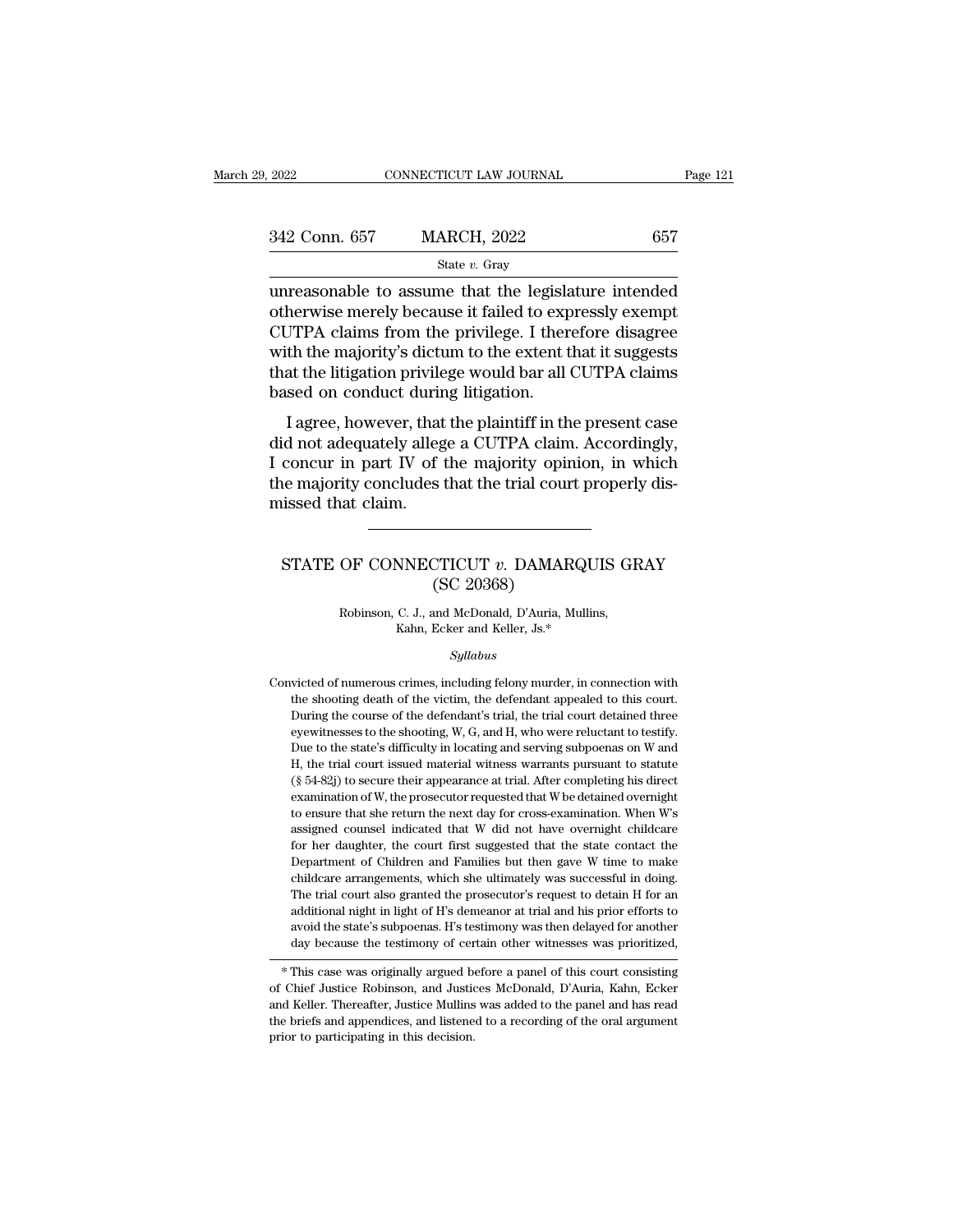## $\begin{tabular}{l l l l} \multicolumn{2}{c}{\text{CONNECTICUT LAW JOURNAL}} & \multicolumn{2}{c}{\text{March 29, 2022}}\\ \hline \end{tabular}$ State *v.* Gray MARCH, 2022 342 Conn. 657<br>
State v. Gray<br>
but the court released H with electronic monitoring at the request of<br>
H's assigned counsel. In addition, although G initially appeared at trial

 $\frac{\text{MARCH}}{\text{State } v. \text{ Gray}}$ <br>
but the court released H with electronic monitoring at the request of H's assigned counsel. In addition, although G initially appeared at trial pursuant to a subpoena, she failed to appear the next **PURSUE ALTE SET SAMALLER SET SET SET SET SAMALLER SET SURFERING THE CONTEX SAMALLER SURFERIST AND SURFERISH SURFERISH AND PURSUART DETAIL PURSUART AND PURSUART THE NEXT DETAIL PURSUART THE NEXT DETAIL AND SURFERISH AND S** State v. Gray<br>
but the court released H with electronic monitoring at the request of<br>
H's assigned counsel. In addition, although G initially appeared at trial<br>
pursuant to a subpoena, she failed to appear the next day bec State v. Gray<br>but the court released H with electronic monitoring at the request of<br>H's assigned counsel. In addition, although G initially appeared at trial<br>pursuant to a subpoena, she failed to appear the next day becau but the court released H with electronic monitoring at the request of H's assigned counsel. In addition, although G initially appeared at trial pursuant to a subpoena, she failed to appear the next day because her mother w H's assigned counsel. In addition, although G initially appeared at trial pursuant to a subpoena, she failed to appear the next day because her mother was unavailable to drive her to the courthouse. The court confirmed th pursuant to a subpoena, she failed to appear the next day because<br>her mother was unavailable to drive her to the courthouse. The court<br>confirmed that G was twenty-one years old and ordered that she be<br>taken into custody pu her mother was unavailable to drive her to the courthouse. The court<br>confirmed that G was twenty-one years old and ordered that she be<br>taken into custody pursuant to the capias statute  $(\S 52-143 (e))$ . After<br>G was brought confirmed that G was twenty-one years old and ordered that she be taken into custody pursuant to the capias statute ( $\S$  52-143 (e)). After G was brought to court, the prosecutor requested that she, too, be detained. G's confirmed that G was twenty-one years old and ordered that she be taken into custody pursuant to the capias statute  $(\S 52-143$  (e)). After G was brought to court, the prosecutor requested that she, too, be detained. G's G was brought to court, the prosecutor requested that she, too, be detained. G's assigned counsel argued that G was five months pregnant and that her initial appearance indicated her willingness to testify. The court, howe detained. G's assigned counsel argued that G was five months pregnant and that her initial appearance indicated her willingness to testify. The court, however, was not satisfied that electronic monitoring would be suffici and that her initial appearance indicated her willingness to testify. The court, however, was not satisfied that electronic monitoring would be sufficient to ensure her appearance and ordered that she be held over-<br>night. court, however, was not satisfied that electronic monitoring would be sufficient to ensure her appearance and ordered that she be held over-<br>night. The following day, the court allowed G's assigned counsel to<br>attempt to se sufficient to ensure her appearance and ordered that she be held over-<br>night. The following day, the court allowed G's assigned counsel to<br>attempt to secure electronic monitoring, but those efforts were unsuc-<br>cessful, and night. The following day, the court allowed G's assigned counsel to<br>attempt to secure electronic monitoring, but those efforts were unsuc-<br>cessful, and G was detained for an additional night before completing her<br>testimony attempt to secure electronic monitoring, but those efforts were unsuccessful, and G was detained for an additional night before completing her testimony. Defense counsel did not at any time object to the detention of W, G, cessful, and G was detained for an additional night before completing her testimony. Defense counsel did not at any time object to the detention of W, G, or H. With respect to the substance of the testimony of the various testimony. Defense counsel did not at any time object to the detention of W, G, or H. With respect to the substance of the testimony of the various witnesses, because W and another witness, L, testified that they lacked an of W, G, or H. With respect to the substance of the testimony of the various witnesses, because W and another witness, L, testified that they lacked any memory of the shooting, the prosecutor reenacted portions of their re various witnesses, because W and another witness, L, testified that they lacked any memory of the shooting, the prosecutor reenacted portions of their respective grand jury testimony, whereby a court clerk read from the gr lacked any memory of the shooting, the prosecutor reenacted portions<br>of their respective grand jury testimony, whereby a court clerk read<br>from the grand jury transcripts containing W's and L's answers. Defense<br>counsel did of their respective grand jury testimony, whereby a court clerk read<br>from the grand jury transcripts containing W's and L's answers. Defense<br>counsel did not object to the reenactment but did object to the admission<br>of cert from the grand jury transcripts containing W's and L's answers. Defense counsel did not object to the reenactment but did object to the admission of certain portions of W's grand jury testimony that were consistent with W counsel did not object to the reenactment but did object to the admission<br>of certain portions of W's grand jury testimony that were consistent<br>with W's in-court testimony, pursuant to *State* v. *Whelan* (200 Conn.<br>743), i of certain portions of W's grand jury testimony that were consistent with W's in-court testimony, pursuant to *State* v. *Whelan* (200 Conn. 743), in which this court adopted a hearsay exception allowing the substantive u with W's in-court testimony, pursuant to *State v. Whelan* (200 Conn. 743), in which this court adopted a hearsay exception allowing the substantive use of prior inconsistent statements. The trial court overruled the obje 743), in which this court adopted a hearsay exception allowing the substantive use of prior inconsistent statements. The trial court over-<br>ruled the objection, concluding that the admission of the consistent<br>portions was n substantive use of prior inconsistent statements. The trial court over-<br>ruled the objection, concluding that the admission of the consistent<br>portions was necessary to avoid confusing the jury. After the reen-<br>actment, the portions was necessary to avoid confusing the jury. After the reen-<br>actment, the prosecutor moved to introduce the transcripts of W's and<br>L's grand jury testimony. Defense counsel objected on the ground that<br>the reenactme its. *Held*: Its. *Held*: **Held**: **Held**: **Held**: **Held**: **Held**: **Held**: **Held**: **Held**: **Held**: **Held**: **Held**: **Held**: **Held**: **Held**: **Held**: **Held**: **Held**: **Held**: **Held**: **Held**: **Held**: **Held**: **Held**: **Held**: **Hel** L's grand jury testimony. Defense counsel objected on the ground that<br>the reenactment rendered the admission of the transcripts cumulative,<br>but the trial court disagreed and admitted the transcripts as full exhib-<br>its. *He* 

the reenactment rendered the admission of the transcripts cumulative,<br>but the trial court disagreed and admitted the transcripts as full exhib-<br>its. *Held*:<br>he defendant's unpreserved claim that the trial court had violate but the trial court disagreed and admitted the transcripts as full exhibits. *Held*:<br>the defendant's unpreserved claim that the trial court had violated his<br>federal constitutional right to due process by detaining W, G, an its. *Held*:<br>he defendant's unpreserved claim that the trial court had violated his<br>federal constitutional right to due process by detaining W, G, and H on<br>the ground that such detention had a coercive effect on their test he defendant's unpreserved claim that the trial court had violated his federal constitutional right to due process by detaining W, G, and H on the ground that such detention had a coercive effect on their testimony, thereb federal constitutional right to due process by detaining W, G, and H on<br>the ground that such detention had a coercive effect on their testimony,<br>thereby rendering that testimony involuntary, failed under the third<br>prong of the ground that such detention had a coercive effect on their testimony, thereby rendering that testimony involuntary, failed under the third prong of *State* v. *Golding* (233 Conn. 213), this court having concluded that, thereby rendering that testimony involuntary, failed under the third<br>prong of *State* v. *Golding* (233 Conn. 213), this court having concluded<br>that, although the in-court attendance of W, G, and H was compelled<br>by the mat prong of *State* v. *Golding* (233 Conn. 213), this court having concluded that, although the in-court attendance of W, G, and H was compelled by the material witness process or the issuance of a capias, the detention of that, although the in-court attendance of W, G, and H was compelled<br>by the material witness process or the issuance of a capias, the detention<br>of those witnesses did nothing more than compel their appearance at<br>trial and d by the material witness process or the issuance of a capias, the detention<br>of those witnesses did nothing more than compel their appearance at<br>trial and did not influence the substance of their testimony: W, G, and<br>H each of those witnesses did nothing more than compel their appearance at trial and did not influence the substance of their testimony: W, G, and H each received the benefit of appointed counsel to advocate for their rights, as trial and did not influence the substance of their testimony: W, G, and H each received the benefit of appointed counsel to advocate for their rights, as well as the conditions of their confinement and the terms of their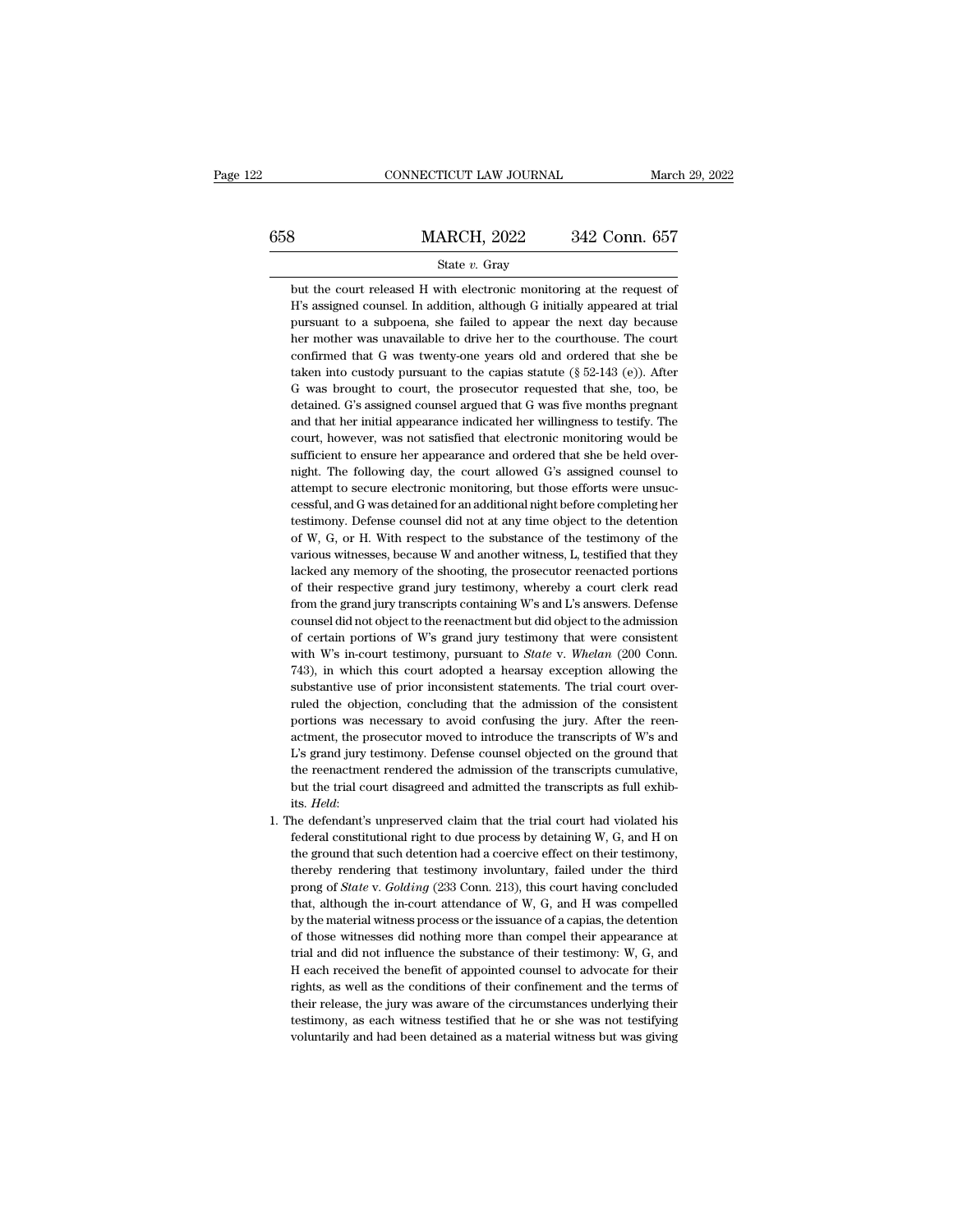2 Conn. 657 MARCH, 2022 659<br>
State v. Gray<br>
testimony without any influence or seeking favor, and, even though it<br>
took several days for each witness to finish his or her testimony, there  $\begin{array}{ll} \textbf{2} \textbf{1} & \textbf{1} & \textbf{1} & \textbf{1} & \textbf{1} \\ \textbf{2} & \textbf{2} & \textbf{3} & \textbf{1} & \textbf{1} \\ \textbf{3} & \textbf{3} & \textbf{4} & \textbf{5} & \textbf{1} & \textbf{1} \\ \textbf{4} & \textbf{5} & \textbf{5} & \textbf{6} & \textbf{6} & \textbf{1} & \textbf{1} \\ \textbf{5} & \textbf{6} & \textbf{6} & \textbf{6} & \textbf{7} & \textbf{1} & \textbf{$ 2 Conn. 657 MARCH, 2022 659<br>
State  $v$ . Gray<br>
testimony without any influence or seeking favor, and, even though it<br>
took several days for each witness to finish his or her testimony, there<br>
was no evidence that the inher State  $v$ . Gray<br>testimony without any influence or seeking favor, and, even though it<br>took several days for each witness to finish his or her testimony, there<br>was no evidence that the inherently coercive aspects of the pr State  $v$ . Gray<br>testimony without any influence or seeking favor, and, even though it<br>took several days for each witness to finish his or her testimony, there<br>was no evidence that the inherently coercive aspects of the pr testimony without any influence or seeking favor, and, even though it took several days for each witness to finish his or her testimony, there was no evidence that the inherently coercive aspects of the procedures employed took several days for each witness to finish his or her testimony, there was no evidence that the inherently coercive aspects of the procedures employed, including the overnight detention, affected the reliability of their was no evidence that the inherently coercive aspects of the procedures<br>employed, including the overnight detention, affected the reliability of<br>their in-court testimony; moreover, defense counsel had the opportunity<br>to cro employed, including the overnight detention, affected the reliability of<br>their in-court testimony; moreover, defense counsel had the opportunity<br>to cross-examine each witness but, rather than questioning them about<br>the cir their in-court testimony; moreover, defense counsel had the opportunity to cross-examine each witness but, rather than questioning them about the circumstances of their in-court testimony, focused on the inconsistencies in to cross-examine each witness but, rather than questioning them about<br>the circumstances of their in-court testimony, focused on the inconsis-<br>tencies in their various statements, and, in the absence of separate<br>findings co the circumstances of their in-court testimony, focused on the inconsistencies in their various statements, and, in the absence of separate findings concerning the coercive effects of the witnesses' detention on the substan tencies in their various statements, and, in the absence of separate findings concerning the coercive effects of the witnesses' detention on the substance and voluntariness of their testimony, or any cross-examination on t findings concerning the coercive effects of the witnesses' detention<br>on the substance and voluntariness of their testimony, or any cross-<br>examination on that point, the defendant failed to establish that the<br>witnesses' tes on the substance and voluntariness of their testimony, or any cross-<br>examination on that point, the defendant failed to establish that the<br>witnesses' testimony, as opposed to the witnesses' attendance, was<br>compelled; nonet examination on that point, the defendant failed to establish that the witnesses' testimony, as opposed to the witnesses' attendance, was compelled; nonetheless, this court emphasized that trial courts always should employ witnesses' testimony, as opposed to the witnesses' attendance, was compelled; nonetheless, this court emphasized that trial courts always should employ the least restrictive means necessary to ensure a witness' appearance compelled; nonetheless, this court emphasized that trial courts always<br>should employ the least restrictive means necessary to ensure a witness'<br>appearance at trial, urged trial courts to instruct detained witnesses<br>that on should employ the least restrictive means necessary to ensure a witness'<br>appearance at trial, urged trial courts to instruct detained witnesses<br>that only their presence is compelled and that the substance of their<br>testimon appearance at trial, urged trial courts to instruct detained witnesses<br>that only their presence is compelled and that the substance of their<br>testimony will not be considered in determining when they will be<br>released from c that only their presence is compelled and that the substance of their testimony will not be considered in determining when they will be released from custody, as the trial court instructed H before releasing him with elect testimony will not be considered in determining when they will be released from custody, as the trial court instructed H before releasing him with electronic monitoring, and observed several instances in the present case t released from custody, as the trial court instructed H before releasing<br>him with electronic monitoring, and observed several instances in the<br>present case that raised concerns about whether the witnesses' liberty<br>interests him with electronic monitoring, and observed several instances in the present case that raised concerns about whether the witnesses' liberty interests were adequately considered, specifically, placing the burden on the wit present case that raised concerns about whether the witnesses' liberty<br>interests were adequately considered, specifically, placing the burden<br>on the witnesses and G's counsel, in particular, to seek out electronic<br>monitori interests were adequately considered, specifically<br>on the witnesses and G's counsel, in particular, to<br>monitoring, referring to the power of the Departi<br>Families in responding to W's childcare concerned<br>an unduly coercive es and G's counsel, in particular, to seek out<br>erring to the power of the Department of Cl<br>ponding to W's childcare concerns, which<br>coercive effect on W's testimony, and prio<br>her witnesses over that of H.<br>(One justice conc monitoring, referring to the power of the Department of Children and<br>Families in responding to W's childcare concerns, which could have<br>had an unduly coercive effect on W's testimony, and prioritizing the<br>testimony of oth

Families in responding to W's childcare concerns, which could have<br>had an unduly coercive effect on W's testimony, and prioritizing the<br>testimony of other witnesses over that of H.<br>(*One justice concurring separately*)<br>he had an unduly coercive effect on W's testimony, and prioritizing the testimony of other witnesses over that of H.<br>  $(One\; justice\;concurring\;separately)$ <br>
the defendant could not prevail on his claim that the trial court had<br>
abused its discr testimony of other witnesses over that of H.<br>
(One justice concurring separately)<br>
The defendant could not prevail on his claim that the trial court had<br>
abused its discretion in admitting, pursuant to Whelan, both consist (One justice concurring separately)<br>
The defendant could not prevail on his claim that the trial court had<br>
abused its discretion in admitting, pursuant to Whelan, both consistent<br>
and inconsistent statements from W's and The defendant could not prevail on his claim that the trial court had<br>abused its discretion in admitting, pursuant to Whelan, both consistent<br>and inconsistent statements from W's and L's grand jury testimony:<br>a. This court abused its discretion in admitting, pursuant to Whelan, both consistent and inconsistent statements from W's and L's grand jury testimony:<br>a. This court declined to review the defendant's claim, raised for the first time o and inconsistent statements from W's and L's grand jury testimony:<br>a. This court declined to review the defendant's claim, raised for the<br>first time on appeal, that the trial court had abused its discretion in<br>admitting W' a. This court declined to review the defendant's claim, raised for the first time on appeal, that the trial court had abused its discretion in admitting W's and L's grand jury testimony for substantive purposes under *Whel* first time on appeal, that the trial court had abused its discretion in admitting W's and L's grand jury testimony for substantive purposes under *Whelan* on the ground that W's and L's prior statements during the grand ju admitting W's and L's grand jury testimony for substantive purposes<br>under Whelan on the ground that W's and L's prior statements during<br>the grand jury proceedings were unreliable: defense counsel objected<br>to the admission under Whelan on the ground that W's and L's prior statements during<br>the grand jury proceedings were unreliable: defense counsel objected<br>to the admission of the grand jury testimony only on the ground that<br>the transcripts the grand jury proceedings were unreliable: defense counsel objected<br>to the admission of the grand jury testimony only on the ground that<br>the transcripts were cumulative in light of the reenactment of their<br>grand jury test to the admission of the grand jury testimony only on the ground that<br>the transcripts were cumulative in light of the reenactment of their<br>grand jury testimony at the defendant's trial, and, when the trial court<br>specifical the transcripts were cumulative in light of the reenactment of their grand jury testimony at the defendant's trial, and, when the trial court specifically asked whether counsel objected to the admission of the grand jury t grand jury testimony at the defendant's trial, and, when the trial court<br>specifically asked whether counsel objected to the admission of the<br>grand jury testimony under *Whelan*, counsel indicated that he had "no<br>legal basi specifically asked whether counsel objected to the admission of the grand jury testimony under *Whelan*, counsel indicated that he had "no legal basis" to do so; accordingly, the defendant's claim on appeal that the trial degal basis" to do<br>the trial court should be trial court should be review.<br>The value of W and L in the only be<br>cause the appellate review.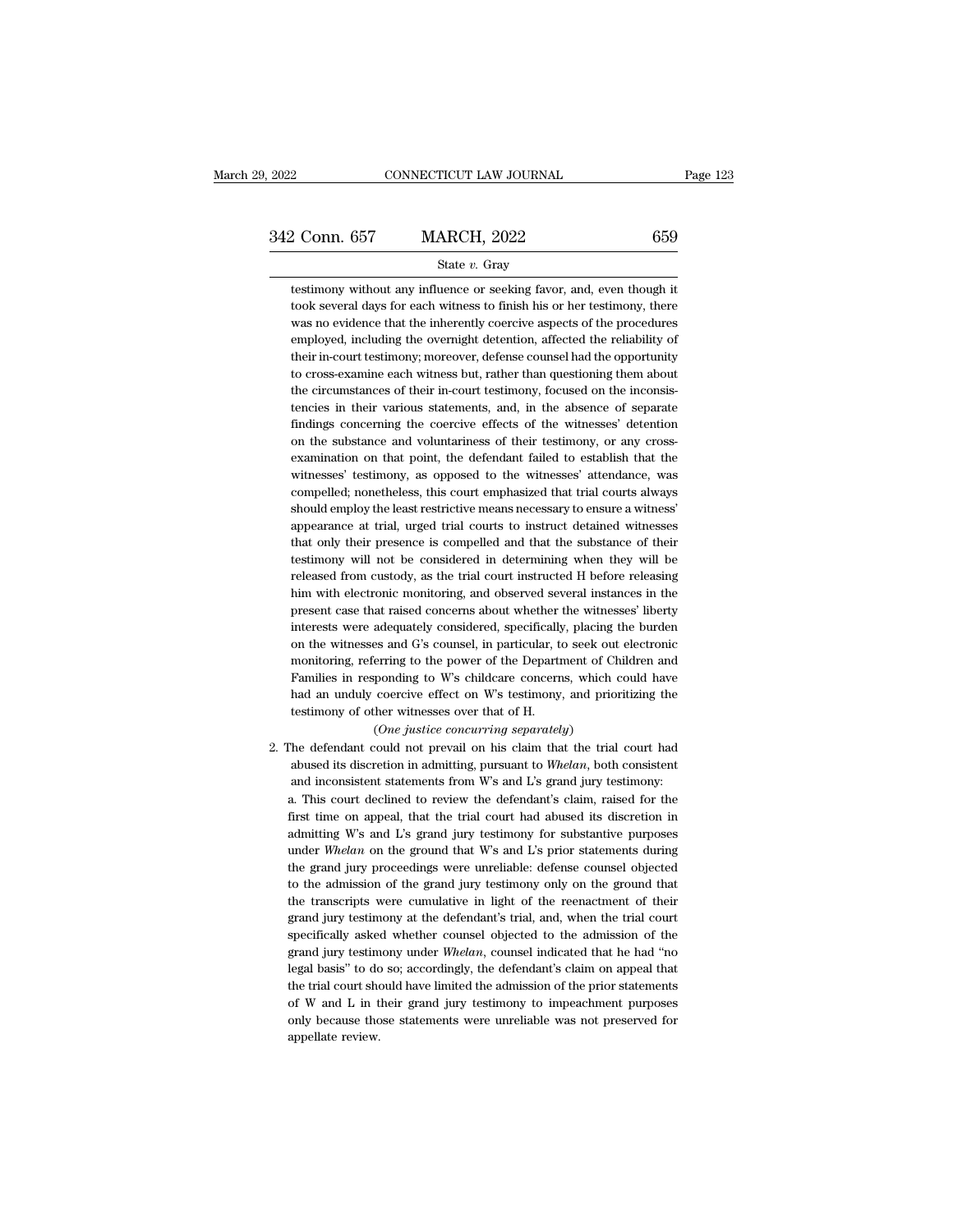|     | CONNECTICUT LAW JOURNAL                                                                                                                                                                                                                                       | March 29, 2022 |
|-----|---------------------------------------------------------------------------------------------------------------------------------------------------------------------------------------------------------------------------------------------------------------|----------------|
| 660 | <b>MARCH, 2022</b>                                                                                                                                                                                                                                            | 342 Conn. 657  |
|     | State $v$ . Gray                                                                                                                                                                                                                                              |                |
|     | b. The trial court did not abuse its discretion in admitting the portions<br>of W's grand jury testimony that were consistent with W's in-court testi-<br>$\mathbf{a}$ , and the set of $\mathbf{a}$ , and $\mathbf{a}$ , and $\mathbf{a}$ , and $\mathbf{a}$ |                |

**MARCH**, 2022 342 Conn. 657<br>
State *v*. Gray<br>
b. The trial court did not abuse its discretion in admitting the portions<br>
of W's grand jury testimony that were consistent with W's in-court testi-<br>
mony; that court properly MARCH, 2022 342 Conn. 657<br>
State  $v$ . Gray<br>
b. The trial court did not abuse its discretion in admitting the portions<br>
of W's grand jury testimony that were consistent with W's in-court testi-<br>
mony, that court properly c State  $v$ . Gray<br>
b. The trial court did not abuse its discretion in admitting the portions<br>
of W's grand jury testimony that were consistent with W's in-court testi-<br>
mony, that court properly considered the nature of the State  $v$ . Gray<br>
b. The trial court did not abuse its discretion in admitting the portions<br>
of W's grand jury testimony that were consistent with W's in-court testimony,<br>
that court properly considered the nature of the t b. The trial court did not abuse its discretion in admitting the portions of W's grand jury testimony that were consistent with W's in-court testimony, as well as its implications on the jury, and correctly determined that of W's grand jury testimony that were consistent with W's in-court testimony; that court properly considered the nature of the testimony, as well as its implications on the jury, and correctly determined that the challenge well as its implications on the jury, and correctly determined that the challenged, consistent portions of the grand jury testimony were necessary to avoid confusing the jury and to provide context for the inconsistent sta

challenged, consistent portions of the grand jury testimony were necessary to avoid confusing the jury and to provide context for the inconsistent statements admitted pursuant to Whelan.<br>
c. The trial court did not abuse i sary to avoid confusing the jury and to provide context for the inconsistent statements admitted pursuant to Whelan.<br>
c. The trial court did not abuse its discretion in admitting the transcripts<br>
of W's and L's grand jury tent statements admitted pursuant to Whelan.<br>
c. The trial court did not abuse its discretion in admitting the transcripts<br>
of W's and L's grand jury testimony following the reenactment thereof<br>
during the defendant's tria c. The trial court did not abuse its discretion in admitting the transcripts of W's and L's grand jury testimony following the reenactment thereof during the defendant's trial: during their in-court testimony, both W and L of W's and L's grand jury testimony following the reenactment thereof during the defendant's trial: during their in-court testimony, both W and L claimed that they did not recall testifying to the statements that they made during the defendant's trial: during their in-court testimony, both W and L claimed that they did not recall testifying to the statements that they made during their grand jury testimony, and neither admitted to the substa Le claimed that they did not recall testifying to the statements that they made during their grand jury testimony, and neither admitted to the substance of their prior statements before the grand jury; moreover, the transc made during their grand jury testimony, and neither admitted to the substance of their prior statements before the grand jury; moreover, the transcripts could have been admitted into evidence first and subsequently read fr substance of their prior statements before the grand jury; moreover, the transcripts could have been admitted into evidence first and subsequently read from, doing so in reverse did not render the admission of the transcri or increase their dividends are the sensitive than<br>seripts could have been admitted into evid<br>read from, doing so in reverse did not ren<br>transcripts cumulative, and the jury would l<br>playback of the relevant testimony at an From, doing so in reverse did not render the admission of the ripts cumulative, and the jury would have been free to request eck of the relevant testimony at any time during its deliberations, hat the admission of the gran *Procedural any time during i*<br>*Procedural jury transcripts difference during independent*<br> *Procedural History*<br> *Procedural History* playback of the relevant testimony at any time during its deliberations,<br>such that the admission of the grand jury transcripts did not emphasize<br>or increase their availability to the jury.<br>Argued May 5, 2021—officially rel

such that the admission of the grand jury transcripts did not emphasize<br>or increase their availability to the jury.<br>Argued May 5, 2021—officially released March 29, 2022<br>*Procedural History*<br>Substitute information charging or increase their availability to the jury.<br>
Argued May 5, 2021—officially released March 29, 2022<br>
Procedural History<br>
Substitute information charging the defendant with<br>
the crimes of murder, felony murder, criminal atte Argued May 5, 2021—officially released March 29, 2022<br> *Procedural History*<br>
Substitute information charging the defendant with<br>
the crimes of murder, felony murder, criminal attempt<br>
to commit robbery in the first degree, *Procedural History*<br>Substitute information charging the defendant with<br>the crimes of murder, felony murder, criminal attempt<br>to commit robbery in the first degree, conspiracy to<br>commit robbery in the first degree, and car Substitute information charging the defendant with<br>the crimes of murder, felony murder, criminal attempt<br>to commit robbery in the first degree, conspiracy to<br>commit robbery in the first degree, and carrying a pistol<br>witho Substitute information charging the defendant with<br>the crimes of murder, felony murder, criminal attempt<br>to commit robbery in the first degree, conspiracy to<br>commit robbery in the first degree, and carrying a pistol<br>withou the crimes of murder, felony murder, criminal attempt<br>to commit robbery in the first degree, conspiracy to<br>commit robbery in the first degree, and carrying a pistol<br>without a permit, brought to the Superior Court in the<br>ju to commit robbery in the first degree, conspiracy to<br>commit robbery in the first degree, and carrying a pistol<br>without a permit, brought to the Superior Court in the<br>judicial district of New Haven and tried to the jury<br>be commit robbery in the first degree, and carrying a pistol<br>without a permit, brought to the Superior Court in the<br>judicial district of New Haven and tried to the jury<br>before *Vitale*, *J*.; verdict and judgment of guilty of without a permit, brought to the Superior Court in the judicial district of New Haven and tried to the jury before *Vitale*, *J*.; verdict and judgment of guilty of felony murder, criminal attempt to commit robbery in the *gree, conspiracy to commit robbery in the first gree, and carrying a pistol without a permit, from ich the defendant appealed to this court. <i>Affirmed.*<br>*Lisa J. Steele, assigned counsel, for the appellant efendant).*<br>*Ja* 

(defendant).

degree, and carrying a pistol without a permit, from<br>which the defendant appealed to this court. *Affirmed.*<br>Lisa J. Steele, assigned counsel, for the appellant<br>(defendant).<br>James M. Ralls, assistant state's attorney, with which the defendant appealed to this court. *Affirmed.*<br> *Lisa J. Steele*, assigned counsel, for the appellant<br>
(defendant).<br> *James M. Ralls*, assistant state's attorney, with whom,<br>
on the brief, were *Patrick K. Griffin Lisa J. Steele*, assigned counsel, for the appellant (defendant).<br> *James M. Ralls*, assistant state's attorney, with whom, on the brief, were *Patrick K. Griffin*, state's attorney, *Michael Pepper*, senior assistant sta Lesson<br>
(defendant<br>
James M<br>
on the brie<br>
Michael Pe<br>
Lisa D'Ang<br>
lee (state).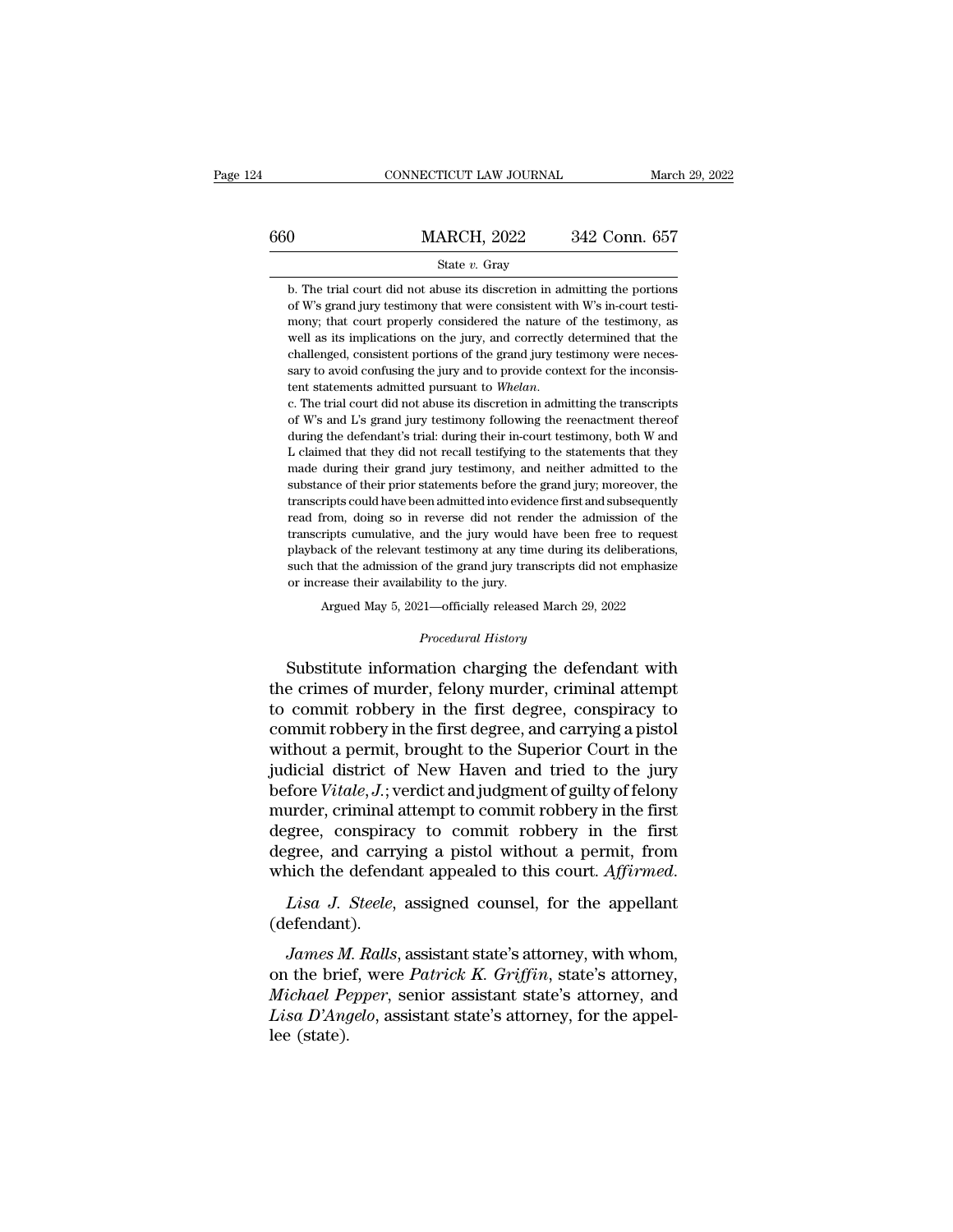| 9, 2022       | CONNECTICUT LAW JOURNAL                                                                                                                                                                 | Page 125 |
|---------------|-----------------------------------------------------------------------------------------------------------------------------------------------------------------------------------------|----------|
|               |                                                                                                                                                                                         |          |
| 342 Conn. 657 | <b>MARCH, 2022</b>                                                                                                                                                                      | 661      |
|               | State v. Gray                                                                                                                                                                           |          |
|               | <i>Desmond M. Ryan</i> filed a brief for the Connecticut<br>Criminal Defense Lawyers Association as amicus curiae.                                                                      |          |
|               | <i>James B. Streeto, senior assistant public defender,</i><br><i>Christine Perra Rapillo, chief public defender, and Jen-</i><br><i>nifor Roum</i> superisory assistant public defender |          |

*Christing Conn.* 657 *MARCH, 2022* 661<br> *Christing Connecticut*<br> *Christine Perra Rapillo, chief public defender, Christine Perra Rapillo, chief public defender, and <i>Jen-*<br> *Rames B. Streeto, senior assistant public defe* State v. Gray<br> *Desmond M. Ryan* filed a brief for the Connecticut<br>
Criminal Defense Lawyers Association as amicus curiae.<br> *James B. Streeto*, senior assistant public defender,<br> *Christine Perra Rapillo*, chief public def Desmond M. Ryan filed a brief for the Connecticut<br>Criminal Defense Lawyers Association as amicus curiae.<br>James B. Streeto, senior assistant public defender,<br>Christine Perra Rapillo, chief public defender, and Jen-<br>nifer Bo Desmond In: Tigan I<br>Criminal Defense Lawy<br>James B. Streeto, se<br>Christine Perra Rapill<br>nifer Bourn, supervis<br>filed a brief for the Divi<br>as amicus curiae. Firstine Perra Rapillo, chief public defender, and Jenfer Bourn, supervisory assistant public defender,<br>ed a brief for the Division of Public Defender Services<br>amicus curiae.<br> $opinion$ <br>ROBINSON, C. J. This appeal requires us to

#### *Opinion*

mifer Bourn, supervisory assistant public defender,<br>filed a brief for the Division of Public Defender Services<br>as amicus curiae.<br> $\frac{Opinion}{P}$ <br>ROBINSON, C. J. This appeal requires us to consider<br>the extent to which the deten filed a brief for the Division of Public Defender Services<br>as amicus curiae.<br> $\frac{Option}{10}$ <br>ROBINSON, C. J. This appeal requires us to consider<br>the extent to which the detention of witnesses in order<br>to secure their attendance opinion<br>
coencing that implicates we consider<br>
coencies the extent to which the detention of witnesses in order<br>
to secure their attendance at a criminal trial constitutes<br>
coencion that implicates the due process rights o **EXECRE CONSON, C. J. This appeal requires us to consider**<br>the extent to which the detention of witnesses in order<br>to secure their attendance at a criminal trial constitutes<br>coercion that implicates the due process rights EXECT MOBINSON, C. J. This appeal requires us to consider<br>the extent to which the detention of witnesses in order<br>to secure their attendance at a criminal trial constitutes<br>coercion that implicates the due process rights ROBINSON, C. J. This appeal requires us to consider<br>the extent to which the detention of witnesses in order<br>to secure their attendance at a criminal trial constitutes<br>coercion that implicates the due process rights of a<br>cr the extent to which the detention of witnesses in order<br>to secure their attendance at a criminal trial constitutes<br>coercion that implicates the due process rights of a<br>criminal defendant, as well as the practices that a tr to secure their attendance at a criminal trial constitutes<br>coercion that implicates the due process rights of a<br>criminal defendant, as well as the practices that a trial<br>court may employ to mitigate the potentially coerci coercion that implicates the due process rights of a<br>criminal defendant, as well as the practices that a trial<br>court may employ to mitigate the potentially coercive<br>effects of the detention process. The defendant, Dam-<br>arq criminal defendant, as well as the practices that a trial<br>court may employ to mitigate the potentially coercive<br>effects of the detention process. The defendant, Dam-<br>arquis Gray, appeals<sup>1</sup> from the judgment of conviction, court may employ to mitigate the potentially coercive<br>effects of the detention process. The defendant, Dam-<br>arquis Gray, appeals<sup>1</sup> from the judgment of conviction,<br>rendered after a jury trial, of felony murder in violatio effects of the detention process. The defendant, Damarquis Gray, appeals<sup>1</sup> from the judgment of conviction, rendered after a jury trial, of felony murder in violation of General Statutes  $\S$  53a-54c, among other crimes. arquis Gray, appeals<sup>1</sup> from the judgment of conviction,<br>rendered after a jury trial, of felony murder in violation<br>of General Statutes  $\S$  53a-54c, among other crimes. On<br>appeal, the defendant claims that the trial court rendered after a jury trial, of felony murder in violation<br>of General Statutes § 53a-54c, among other crimes. On<br>appeal, the defendant claims that the trial court (1)<br>violated his federal due process rights by detaining<br>th of General Statutes § 53a-54c, among other crimes. On<br>appeal, the defendant claims that the trial court (1)<br>violated his federal due process rights by detaining<br>three eyewitnesses to secure their attendance at trial<br>becaus appeal, the defendant claims that the trial court  $(1)$ <br>violated his federal due process rights by detaining<br>three eyewitnesses to secure their attendance at trial<br>because those detentions resulted in coerced and invol-<br>u violated his federal due process rights by detaining<br>three eyewitnesses to secure their attendance at trial<br>because those detentions resulted in coerced and invol-<br>untary testimony in the state's favor, and (2) abused<br>its three eyewitnesses to secure their attendance at trial<br>because those detentions resulted in coerced and invol-<br>untary testimony in the state's favor, and (2) abused<br>its discretion by permitting the prosecutor to read both<br> because those detentions resulted in coerced and involuntary testimony in the state's favor, and (2) abused<br>its discretion by permitting the prosecutor to read both<br>inconsistent and consistent passages from the wit-<br>nesses untary testimony in the state's favor, and (2) abused<br>its discretion by permitting the prosecutor to read both<br>inconsistent and consistent passages from the wit-<br>nesses' grand jury transcripts to the jury for substantive<br>p its discretion by permitting the prosecutor to read both<br>inconsistent and consistent passages from the wit-<br>nesses' grand jury transcripts to the jury for substantive<br>purposes pursuant to *State* v. Whelan, 200 Conn. 743,<br> inconsistent and consistent passages from the witnesses' grand jury transcripts to the jury for substantive<br>purposes pursuant to *State* v. *Whelan*, 200 Conn. 743,<br>753, 513 A.2d 86, cert. denied, 479 U.S. 994, 107 S. Ct. nesses' grand jury transcripts to the jury for substantive<br>purposes pursuant to *State* v. *Whelan*, 200 Conn. 743,<br>753, 513 A.2d 86, cert. denied, 479 U.S. 994, 107 S. Ct.<br>597, 93 L. Ed. 2d 598 (1986). We conclude that (1 purposes pursuant to *State* v. Whelan, 200 Conn. 743, 753, 513 A.2d 86, cert. denied, 479 U.S. 994, 107 S. Ct. 597, 93 L. Ed. 2d 598 (1986). We conclude that (1) with respect to the defendant's first claim, which is unpre 753, 513 A.2d 86, cert. denied, 479 U.S. 994, 107 S. Ct.<br>597, 93 L. Ed. 2d 598 (1986). We conclude that (1)<br>with respect to the defendant's first claim, which is<br>unpreserved, he has not established a due process viola-<br>tio unpreserved, he has not established a due process violation under the third prong of *State* v. *Golding*, 213 Conn. 233, 239–40, 567 A.2d 823 (1989), as modified by *In re Yasiel R.*, 317 Conn. 773, 781, 120 A.3d 1188 Yasiel R., 317 Conn. 773, 781, 120 A.3d 1188 (2015), and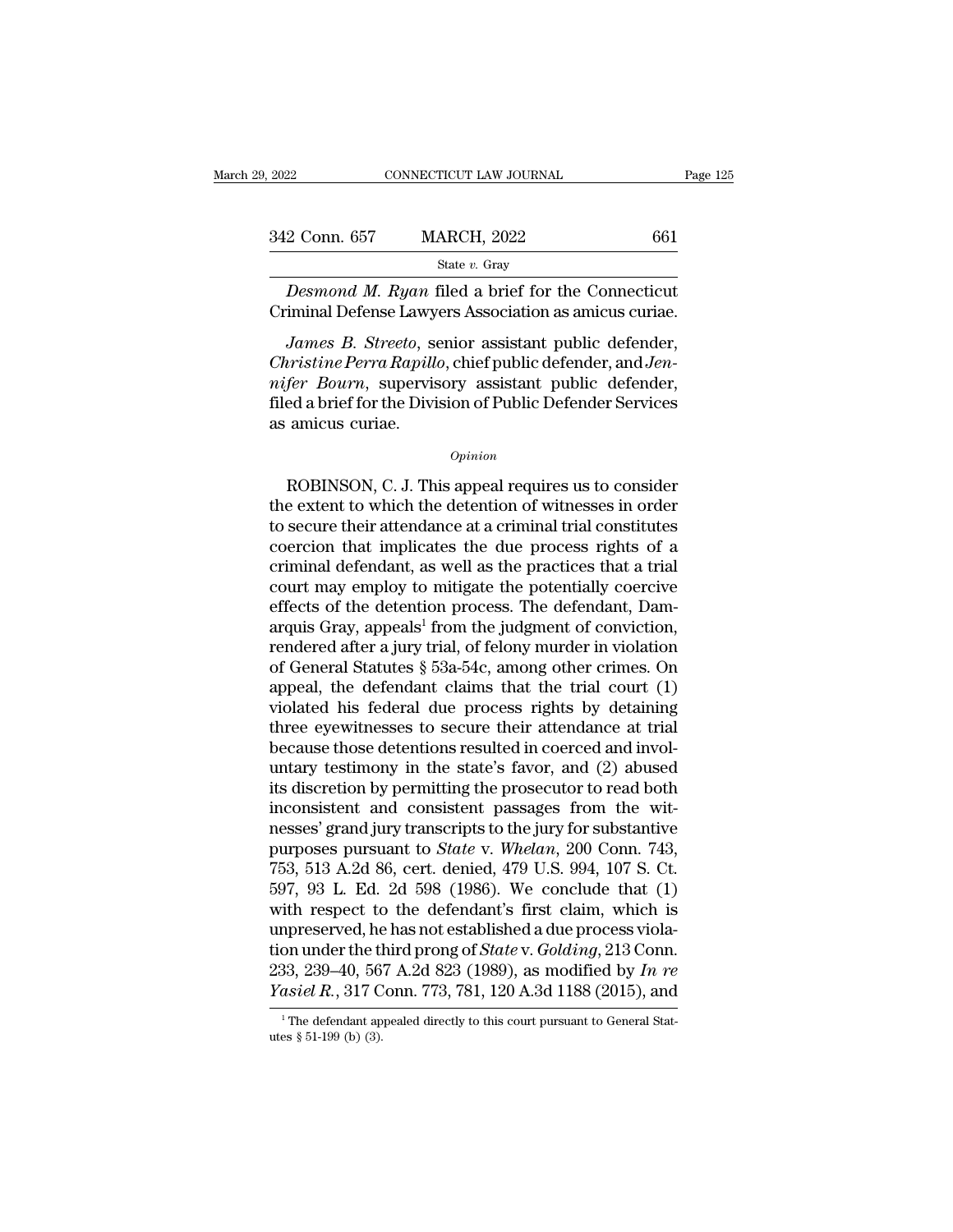|                 | CONNECTICUT LAW JOURNAL                                                                                                  | March 29, 2022 |
|-----------------|--------------------------------------------------------------------------------------------------------------------------|----------------|
| 662             | <b>MARCH, 2022</b>                                                                                                       | 342 Conn. 657  |
|                 | State $v$ . Gray                                                                                                         |                |
| the trial court | (2) the trial court's <i>Whelan</i> ruling was not an abuse of<br>its discretion. Accordingly, we affirm the judgment of |                |

 $\frac{\text{MARCH, 2022}}{\text{State } v. \text{ Gray}}$ <br>
(2) the trial court's *Whelan* ruling was not an abuse of its discretion. Accordingly, we affirm the judgment of the trial court.  $\begin{tabular}{l} 662 \\ \hline \hline (2) the trial court's \\ its discretion. \textit{Acco} \\ the trial court. \end{tabular}$ MARCH, 2022 342 Conn. 657<br>
State v. Gray<br>
The trial court's *Whelan* ruling was not an abuse of<br>
discretion. Accordingly, we affirm the judgment of<br>
e trial court.<br>
The record reveals the following relevant facts, which<br>

State v. Gray<br>
(2) the trial court's *Whelan* ruling was not an abuse of<br>
its discretion. Accordingly, we affirm the judgment of<br>
the trial court.<br>
The record reveals the following relevant facts, which<br>
the jury reasonab (2) the trial court's *Whelan* ruling was not an abuse of<br>its discretion. Accordingly, we affirm the judgment of<br>the trial court.<br>The record reveals the following relevant facts, which<br>the jury reasonably could have found (a) are and solve means means they all as not an assess of<br>its discretion. Accordingly, we affirm the judgment of<br>the trial court.<br>The record reveals the following relevant facts, which<br>the jury reasonably could have found Lawrence and court.<br>
The record reveals the following relevant facts, which<br>
the jury reasonably could have found, and procedural<br>
history. On January 20, 2014, the defendant was with<br>
a group of his friends, including Ant The record reveals the following relevant facts, which<br>the jury reasonably could have found, and procedural<br>history. On January 20, 2014, the defendant was with<br>a group of his friends, including Anton Hall and Delano<br>Lawre The record reveals the following relevant facts, which<br>the jury reasonably could have found, and procedural<br>history. On January 20, 2014, the defendant was with<br>a group of his friends, including Anton Hall and Delano<br>Lawre the jury reasonably could have found, and procedural<br>history. On January 20, 2014, the defendant was with<br>a group of his friends, including Anton Hall and Delano<br>Lawrence, at his house. Around the same time, Daryl<br>Johnson history. On January 20, 2014, the defendant was with<br>a group of his friends, including Anton Hall and Delano<br>Lawrence, at his house. Around the same time, Daryl<br>Johnson was at his house with his sister, Alexis, and her<br>fri a group of his friends, including Anton Hall and Delano<br>Lawrence, at his house. Around the same time, Daryl<br>Johnson was at his house with his sister, Alexis, and her<br>friends, Chyna Wright and Erika Gomez. Upon learning<br>tha Lawrence, at his house. Around the same time, Daryl<br>Johnson was at his house with his sister, Alexis, and her<br>friends, Chyna Wright and Erika Gomez. Upon learning<br>that the victim, Durell Law, had been " 'messing with' "<br>Al Johnson was at his house with his sister, Alexis, and her<br>friends, Chyna Wright and Erika Gomez. Upon learning<br>that the victim, Durell Law, had been " 'messing with' "<br>Alexis, Johnson decided to confront the victim. At tri friends, Chyna Wright and Erika Gomez. Upon learning<br>that the victim, Durell Law, had been " 'messing with' "<br>Alexis, Johnson decided to confront the victim. At trial,<br>Hall testified that the defendant and his friends set that the victim, Durell Law, had been " 'messing with' "<br>Alexis, Johnson decided to confront the victim. At trial,<br>Hall testified that the defendant and his friends set out<br>from his house to rob the victim of his iPhone an Alexis, Johnson decided to confront the victim. At trial,<br>Hall testified that the defendant and his friends set out<br>from his house to rob the victim of his iPhone and<br>money. Thereafter, the defendant separated from his<br>gro Hall testified that the defendant and his friends set out<br>from his house to rob the victim of his iPhone and<br>money. Thereafter, the defendant separated from his<br>group and met up with the victim, Alexis, Wright, and<br>Gomez. from his house to rob the victim of his iPhone and<br>money. Thereafter, the defendant separated from his<br>group and met up with the victim, Alexis, Wright, and<br>Gomez. Wright proceeded to tell the defendant that<br>Johnson intend money. Thereafter, the defendant separated from his<br>group and met up with the victim, Alexis, Wright, and<br>Gomez. Wright proceeded to tell the defendant that<br>Johnson intended to fight the victim, and the defendant<br>once agai group and met up with the victim, Alexis, Wright, and<br>Gomez. Wright proceeded to tell the defendant that<br>Johnson intended to fight the victim, and the defendant<br>once again separated to meet back up with his original<br>group. Gomez. Wright proceeded to tell the defendant that<br>Johnson intended to fight the victim, and the defendant<br>once again separated to meet back up with his original<br>group. Upon meeting back up with his friends, the<br>defendant Johnson intended to fight the victim, and the defendant<br>once again separated to meet back up with his original<br>group. Upon meeting back up with his friends, the<br>defendant was handed a gun. At trial, Gomez and Wright<br>testif once again separated to meet back u<br>group. Upon meeting back up wit<br>defendant was handed a gun. At trial,<br>testified that the defendant and hi<br>Riddick, approached the victim to re<br>then struck the defendant, who sub:<br>victim, Fendant was handed a gun. At trial, Gomez and Wright<br>stified that the defendant and his friend, Tymaine<br>ddick, approached the victim to rob him. The victim<br>en struck the defendant, who subsequently shot the<br>tim, fatally w Existified that the defendant and his friend, Tymaine<br>
Riddick, approached the victim to rob him. The victim<br>
then struck the defendant, who subsequently shot the<br>
victim, fatally wounding him.<sup>2</sup><br>
An investigative grand j

Eiddick, approached the victim to rob him. The victim<br>then struck the defendant, who subsequently shot the<br>victim, fatally wounding him.<sup>2</sup><br>An investigative grand jury was impaneled on June<br>2, 2015, pursuant to General St then struck the defendant, who subsequently shot the<br>victim, fatally wounding him.<sup>2</sup><br>An investigative grand jury was impaneled on June<br>2, 2015, pursuant to General Statutes  $\S$  54-47b. The defen-<br>dant was subsequently ar root state are determined, whis sassequently stree are<br>victim, fatally wounding him.<sup>2</sup><br>An investigative grand jury was impaneled on June<br>2, 2015, pursuant to General Statutes § 54-47b. The defen-<br>dant was subsequently ar An investigative grand jury was impaneled on June<br>2, 2015, pursuant to General Statutes  $\S$  54-47b. The defen-<br>dant was subsequently arrested, and the state charged<br>him with murder, felony murder, attempt to commit<br>robber An investigative grand jury was impaneled on June 2, 2015, pursuant to General Statutes  $\S$  54-47b. The defendant was subsequently arrested, and the state charged him with murder, felony murder, attempt to commit robbery 2, 2015, pursuant to General Statutes § 54-47b. The defendant was subsequently arrested, and the state charged<br>him with murder, felony murder, attempt to commit robbery in the first degree, conspiracy to commit rob-<br>bery i dant was subsequently arrested, and the state charged<br>him with murder, felony murder, attempt to commit<br>robbery in the first degree, conspiracy to commit rob-<br>bery in the first degree, and carrying a pistol without<br>a perm bery in the first degree, and carrying a pistol without a permit. The case was tried to a jury. At trial, Wright, Gomez, Hall, and Lawrence all testified about the events of January 20, 2014. The jury found the defendant of January 20, 2014. The jury found the defendant guilty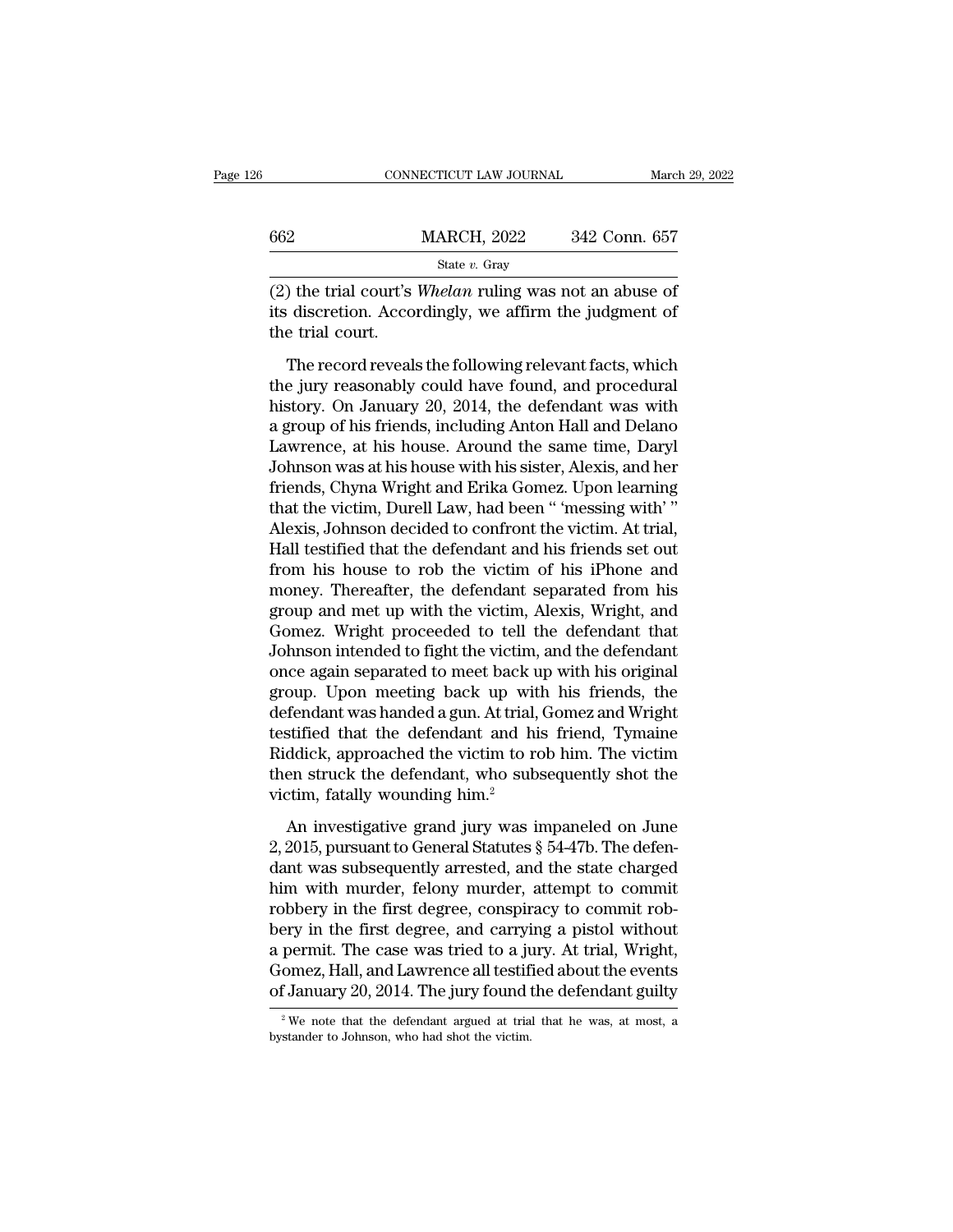| 2022          | CONNECTICUT LAW JOURNAL | Page 127 |  |
|---------------|-------------------------|----------|--|
|               |                         |          |  |
| 342 Conn. 657 | <b>MARCH, 2022</b>      | 663      |  |
|               | State $v$ . Gray        |          |  |

on all counts except murder. The trial court rendered<br>a judgment of conviction in accordance with the jury's<br>verdict and sontoneed the defendant to a total effective  $\begin{array}{ll} \text{342 Conn. 657} \qquad \text{MARCH, 2022} \qquad \text{663} \ \text{State } v. \text{ Gray} \ \text{on all counts except murder. The trial court rendered a judgment of conviction in accordance with the jury's verdict and sentence the defendant to a total effective term of forty-seven years' unprisomment. This appeal$ 342 Conn. 657 MARCH, 2022 663<br>
State v. Gray<br>
on all counts except murder. The trial court rendered<br>
a judgment of conviction in accordance with the jury's<br>
verdict and sentenced the defendant to a total effective<br>
term o 342 Conn. 657 MARCH, 2022 663<br>
State v. Gray<br>
on all counts except murder. The trial court rendered<br>
a judgment of conviction in accordance with the jury's<br>
verdict and sentenced the defendant to a total effective<br>
term o SEC COME CO. THE CO. THEOTH, 2022<br>
State v. Gray<br>
on all counts except murder. The trial court rendered<br>
a judgment of conviction in accordance with the jury's<br>
verdict and sentenced the defendant to a total effective<br>
te State  $v$ . Gray<br>
on all counts except murder. The trial court rendered<br>
a judgment of conviction in accordance with the jury's<br>
verdict and sentenced the defendant to a total effective<br>
term of forty-seven years' imprison appeal. Firm of forty-seven years' imprisonment. This appeal<br>Ilowed. Additional relevant facts and procedural his-<br>ry will be set forth in the context of each claim on<br>peal.<br>The defendant first claims that his federal due pro-<br>ss

I

cellowed. Additional relevant facts and procedural history will be set forth in the context of each claim on<br>appeal.<br>I<br>The defendant first claims that his federal due pro-<br>cess right against testimony resulting from pressu Example will be set forth in the context of each claim on<br>appeal.<br>I<br>The defendant first claims that his federal due pro-<br>cess right against testimony resulting from pressure or<br>coercion was violated when Wright, Gomez, and I<br>
The defendant first claims that his federal due process right against testimony resulting from pressure or<br>
coercion was violated when Wright, Gomez, and Hall,<br>
who were material witnesses, were arrested and taken<br>
into I<br>
The defendant first claims that his federal due process right against testimony resulting from pressure or<br>
coercion was violated when Wright, Gomez, and Hall,<br>
who were material witnesses, were arrested and taken<br>
int The defendant first claims that his federal due process right against testimony resulting from pressure or coercion was violated when Wright, Gomez, and Hall, who were material witnesses, were arrested and taken into cust The defendant first claims that his federal due process right against testimony resulting from pressure or coercion was violated when Wright, Gomez, and Hall, who were material witnesses, were arrested and taken into cust ho were material witnesses, were arrested and taken<br>to custody pursuant to the material witness statute,<br>eneral Statutes § 54-82j,<sup>3</sup> or the capias statute, General<br>tatutes § 52-143 (e).<sup>4</sup> The defendant argues that the<br><sup></sup> into custody pursuant to the material witness statute,<br>General Statutes § 54-82j,<sup>3</sup> or the capias statute, General<br>Statutes § 52-143 (e).<sup>4</sup> The defendant argues that the<br><sup>3</sup> General Statutes § 54-82j provides in relevan

indifferent person, for the arrest of the person named as a witness, and directing that such person be forthwith brought before any judge of the superior court for such judicial district, for examination. . . ."<br>  $^4$  Gen directing that such person be forthwith brought before any judge of the superior court for such judicial district, for examination.  $\ldots$  "<br>
<sup>4</sup> General Statutes § 52-143 (e) provides: "If any person summoned by the state superior court for such judicial district, for examination.  $\ldots$  ."<br>
<sup>4</sup> General Statutes § 52-143 (e) provides: "If any person summoned by the<br>
state, or by the Attorney General or an assistant attorney general, or by a <sup>4</sup> General Statutes § 52-143 (e) provides: "If any person summoned by the state, or by the Attorney General or an assistant attorney general, or by any public defender or assistant public defender acting in his official date, or by the Attorney General or an assistant attorney general, or by any public defender or assistant public defender acting in his official capacity, by a subpoena containing the statement as provided in subsection (d public defender or assistant public defender acting in his official capacity, by a subpoena containing the statement as provided in subsection (d) of this section, or if any other person upon whom a subpoena is served to a by a subpoena containing the statement as provided in subsection (d) of this section, or if any other person upon whom a subpoena is served to appear and testify in a cause pending before any court and to whom one day's at by a surposity or if any other person upon whom a subpoena is served to appear and testify in a cause pending before any court and to whom one day's attendance and fees for traveling to court have been tendered, fails to appear and testify in a cause pending before any court and to whom one day's attendance and fees for traveling to court have been tendered, fails to appear and testify, without reasonable excuse, he shall be fined not more appear and testify in a cause pending before any court and to whom one day's attendance and fees for traveling to court have been tendered, fails to appear and testify, without reasonable excuse, he shall be fined not more

General Statutes § 54-82j,<sup>3</sup> or the capias statute, General Statutes § 52-143 (e).<sup>4</sup> The defendant argues that the  $\frac{3}{8}$  General Statutes § 54-82j provides in relevant part: "Upon the written complaint of any state' Statutes § 52-143 (e).<sup>4</sup> The defendant argues that the<br>
<sup>3</sup> General Statutes § 54-82j provides in relevant part: "Upon the written<br>
complaint of any state's attorney addressed to the clerk of the superior<br>
court for the  $3$  General Statutes  $\S 54-82j$  provides in relevant part: "Upon the written <sup>3</sup> General Statutes § 54-82j provides in relevant part: "Upon the written complaint of any state's attorney addressed to the clerk of the superior court for the judicial district wherein such state's attorney resides, al complaint of any state's attorney addressed to the clerk of the superior court for the judicial district wherein such state's attorney resides, alleging (1) that a person named therein is or will be a material witness in a court for the judicial district wherein such state's attorney resides, alleging (1) that a person named therein is or will be a material witness in a criminal proceeding then pending before or returnable to the superior co (1) that a person named therein is or will be a material witness in a criminal proceeding then pending before or returnable to the superior court for such judicial district, and in which proceeding any person is or may be proceeding then pending before or returnable to the superior court for such judicial district, and in which proceeding any person is or may be charged with an offense punishable by death or imprisonment for more than one y judicial district, and in which proceeding any person is or may be charged with an offense punishable by death or imprisonment for more than one year, and (2) that the state's attorney believes that such witness is likely be the court of the shall issue a warrant of the court shall is a warreleve and (2) that the state's attorney believes that such witness is likely to disappear from the state, secrete himself or otherwise avoid the service wear, and (2) that the state's attorney believes that such witness is likely to disappear from the state, secrete himself or otherwise avoid the service of subpoena upon him, or refuse or fail to appear and attend in and disappear from the state, secrete himself or otherwise avoid the service of subpoena upon him, or refuse or fail to appear and attend in and before such superior court as a witness, when desired, the clerk or any assistan subpoena upon him, or refuse or fail to appear and attend in and before such superior court as a witness, when desired, the clerk or any assistant clerk of the court shall issue a warrant addressed to any proper officer o state, or by the court shall issue a warrant addressed to any proper officer or indifferent person, for the arrest of the person named as a witness, and directing that such person be forthwith brought before any judge of t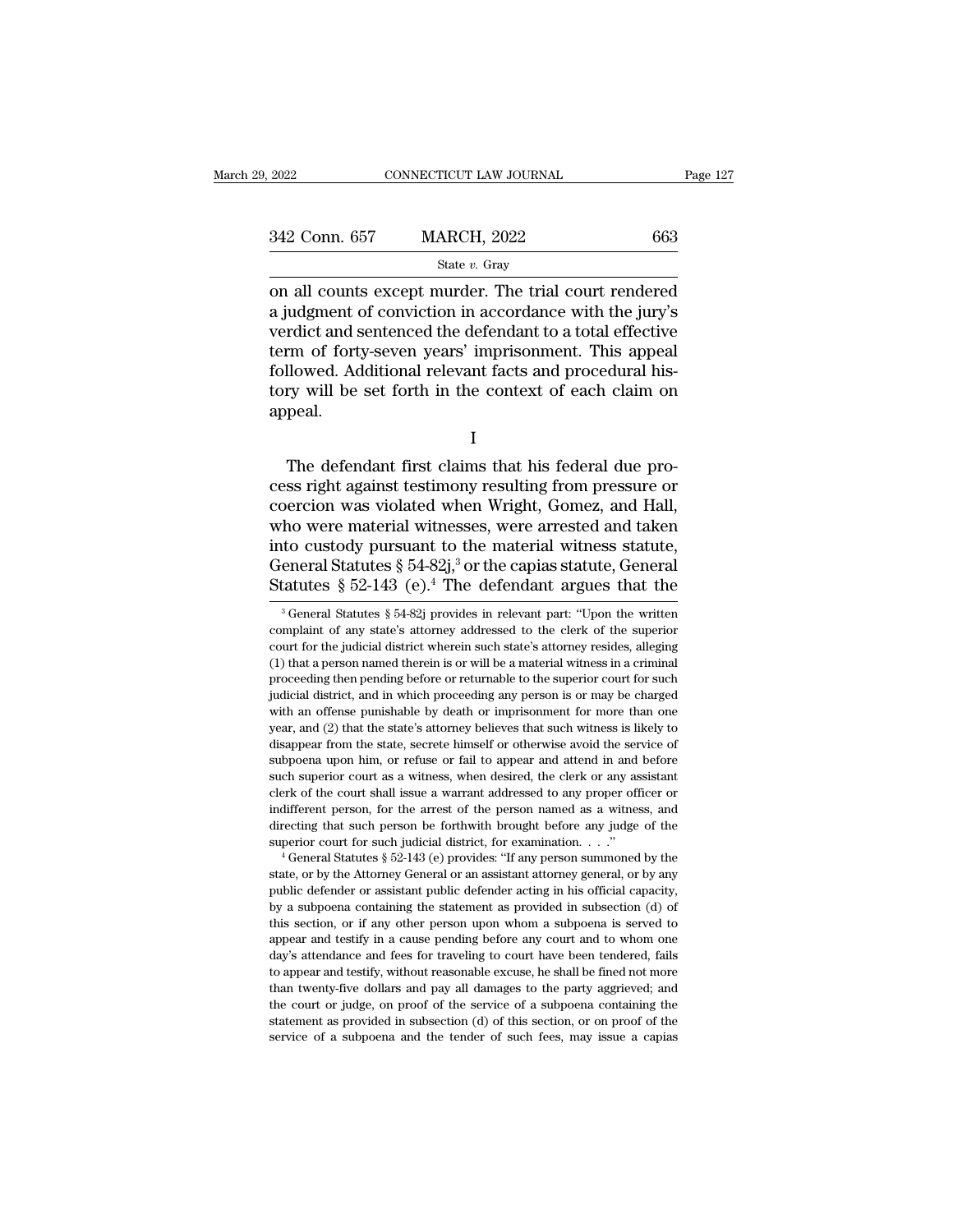|     | CONNECTICUT LAW JOURNAL |               | March 29, 2022 |
|-----|-------------------------|---------------|----------------|
|     |                         |               |                |
| 664 | <b>MARCH, 2022</b>      | 342 Conn. 657 |                |
|     | State $v$ . Gray        |               |                |

 $\begin{array}{r|l} \hline \text{COMRECTICUT LAW JOURNAL} \qquad & \text{March 29, 202:} \[2mm] \hline \end{array}$ <br>  $\begin{array}{r|l} \hline \text{G64} \qquad & \text{MARCH, 2022} \qquad & \text{342 Conn. 657} \ \hline \text{State } v. \text{ Gray} \end{array}$ <br>
detention of these witnesses had a coercive effect that rendered their testimony in  $\frac{\text{MARCH}}{\text{State } v. \text{ Gray}}$ <br>  $\frac{\text{State } v. \text{ Gray}}{\text{detection of these witnesses had a coercive effect that  
rendered their testimony involving. The state responds  
that the defendant has not satisfied the conditions  
established in *Statesu Golding* sums  $213$  Conn  $230$  40$  $\begin{array}{lll}\n & \text{MARCH, 2022} & \text{342 Conn. 657} \\
 & \text{State } v. \text{ Gray} \\
 \hline\n \text{detection of these witnesses had a coercive effect that} \\
 \text{rendered their testimony involuntary. The state responds} \\
 \text{that the defendant has not satisfied the conditions} \\
 \text{established in *State* v. *Golding*, supra, 213 Conn. 239–40,} \\
 \text{for annull to review of unmeasured contributional claims} \n\end{array}$ MARCH, 2022 342 Conn. 657<br>
State v. Gray<br>
detention of these witnesses had a coercive effect that<br>
rendered their testimony involuntary. The state responds<br>
that the defendant has not satisfied the conditions<br>
established State *v*. Gray<br>detention of these witnesses had a coercive effect that<br>rendered their testimony involuntary. The state responds<br>that the defendant has not satisfied the conditions<br>established in *State* v. *Golding*, sup state v. Gray<br>detention of these witnesses had a coercive effect that<br>rendered their testimony involuntary. The state responds<br>that the defendant has not satisfied the conditions<br>established in *State* v. *Golding*, supra detention of these witnesses had a coercive effect that<br>rendered their testimony involuntary. The state responds<br>that the defendant has not satisfied the conditions<br>established in *State* v. *Golding*, supra, 213 Conn. 239 rendered their testimony involuntary. The state responds<br>that the defendant has not satisfied the conditions<br>established in *State* v. *Golding*, supra, 213 Conn. 239–40,<br>for appellate review of unpreserved constitutional that the defendant has not satisfied the conditions<br>established in *State* v. *Golding*, supra, 213 Conn. 239–40,<br>for appellate review of unpreserved constitutional claims.<br>In particular, the state contends that the record established in *State* v. *Golding*, supra, 213 Conn. 239–40,<br>for appellate review of unpreserved constitutional claims.<br>In particular, the state contends that the record is inade-<br>quate for review under *Golding*'s first for appellate review of unpreserved constitutional claims.<br>In particular, the state contends that the record is inade-<br>quate for review under *Golding's* first prong and that<br>the defendant has failed to satisfy *Golding's* In particular, the state contends that the record is inade-<br>quate for review under  $Golding$ 's first prong and that<br>the defendant has failed to satisfy  $Golding$ 's third prong<br>because, although the witnesses' attendance at trial wa quate for review under *Golding*'s first prong and that<br>the defendant has failed to satisfy *Golding*'s third prong<br>because, although the witnesses' attendance at trial was<br>compelled, the record establishes that, once in t the defendant has failed to satisfy *Golding*'s third prong<br>because, although the witnesses' attendance at trial was<br>compelled, the record establishes that, once in the<br>courtroom, the material witness process did not compe because, although the witnesses' attendance at trial was<br>compelled, the record establishes that, once in the<br>courtroom, the material witness process did not compel<br>them to testify in any particular way. Although we agree<br>w compelled, the record establishes that, once in the courtroom, the material witness process did not compel<br>them to testify in any particular way. Although we agree<br>with the state's argument under the third prong of *Gold*courtroom, the material witness process did not compel<br>them to testify in any particular way. Although we agree<br>with the state's argument under the third prong of *Gold-*<br>ing, we nevertheless emphasize that our review of t them to testify in any particular way. Although we agree<br>with the state's argument under the third prong of *Gold-*<br>*ing*, we nevertheless emphasize that our review of the<br>record reflects how important it is for a trial co with the state's argument under the third prong of  $Golding$ , we nevertheless emphasize that our review of the record reflects how important it is for a trial court to consider the least restrictive means necessary to ensure t testimony. at a witness appears to testity and to balance the<br>thess' liberty interests along with the interests of the<br>atte and the defendant in the witness' availability and<br>stimony.<br>A<br>The record reveals the following additional rel

A

witness' liberty interests along with the interests of the<br>state and the defendant in the witness' availability and<br>testimony.<br>A<br>The record reveals the following additional relevant<br>facts. Wright, Gomez, and Hall were all state and the detendant in the witness' availability and<br>testimony.<br>A<br>The record reveals the following additional relevant<br>facts. Wright, Gomez, and Hall were all eyewitnesses<br>to the shooting. Wright was residing in North A<br>
The record reveals the following additional relevant<br>
facts. Wright, Gomez, and Hall were all eyewitnesses<br>
to the shooting. Wright was residing in North Carolina<br>
prior to the trial and failed to accept the service of A<br>
The record reveals the following additional relevant<br>
facts. Wright, Gomez, and Hall were all eyewitnesses<br>
to the shooting. Wright was residing in North Carolina<br>
prior to the trial and failed to accept the service of The record reveals the following additional relevant<br>facts. Wright, Gomez, and Hall were all eyewitnesses<br>to the shooting. Wright was residing in North Carolina<br>prior to the trial and failed to accept the service of an<br>int The record reveals the following additional relevant<br>facts. Wright, Gomez, and Hall were all eyewitnesses<br>to the shooting. Wright was residing in North Carolina<br>prior to the trial and failed to accept the service of an<br>int facts. Wright, Gomez, and Hall were all eyewitnesses<br>to the shooting. Wright was residing in North Carolina<br>prior to the trial and failed to accept the service of an<br>interstate subpoena. The prosecutor's office in North<br>Ca to the shooting. Wright was residing in North Carolina<br>prior to the trial and failed to accept the service of an<br>interstate subpoena. The prosecutor's office in North<br>Carolina communicated to the state that it had been<br>una prior to the trial and failed to accept the service of an<br>interstate subpoena. The prosecutor's office in North<br>Carolina communicated to the state that it had been<br>unable to serve Wright with a subpoena, and Wright's<br>grand interstate subpoena. The prosecutor's office in North<br>Carolina communicated to the state that it had been<br>unable to serve Wright with a subpoena, and Wright's<br>grandmother informed North Carolina authorities that<br>Wright ha Carolina communicated to the state that it had been<br>unable to serve Wright with a subpoena, and Wright's<br>grandmother informed North Carolina authorities that<br>Wright had no intention of testifying in Connecticut.<br>Upon Wrig unable to serve Wright with a subpoena, and Wright's grandmother informed North Carolina authorities that Wright had no intention of testifying in Connecticut.<br>Upon Wright's return to Connecticut, the state attempted to l Upon Wright's return to Connecticut, the state attempted<br>to locate her to serve her with a subpoena but was<br>unsuccessful. A material witness warrant was issued<br>the following day pursuant to  $\S 54-82j$ , resulting in her<br>di the following day pursuant to  $\S$  54-82j, resulting in her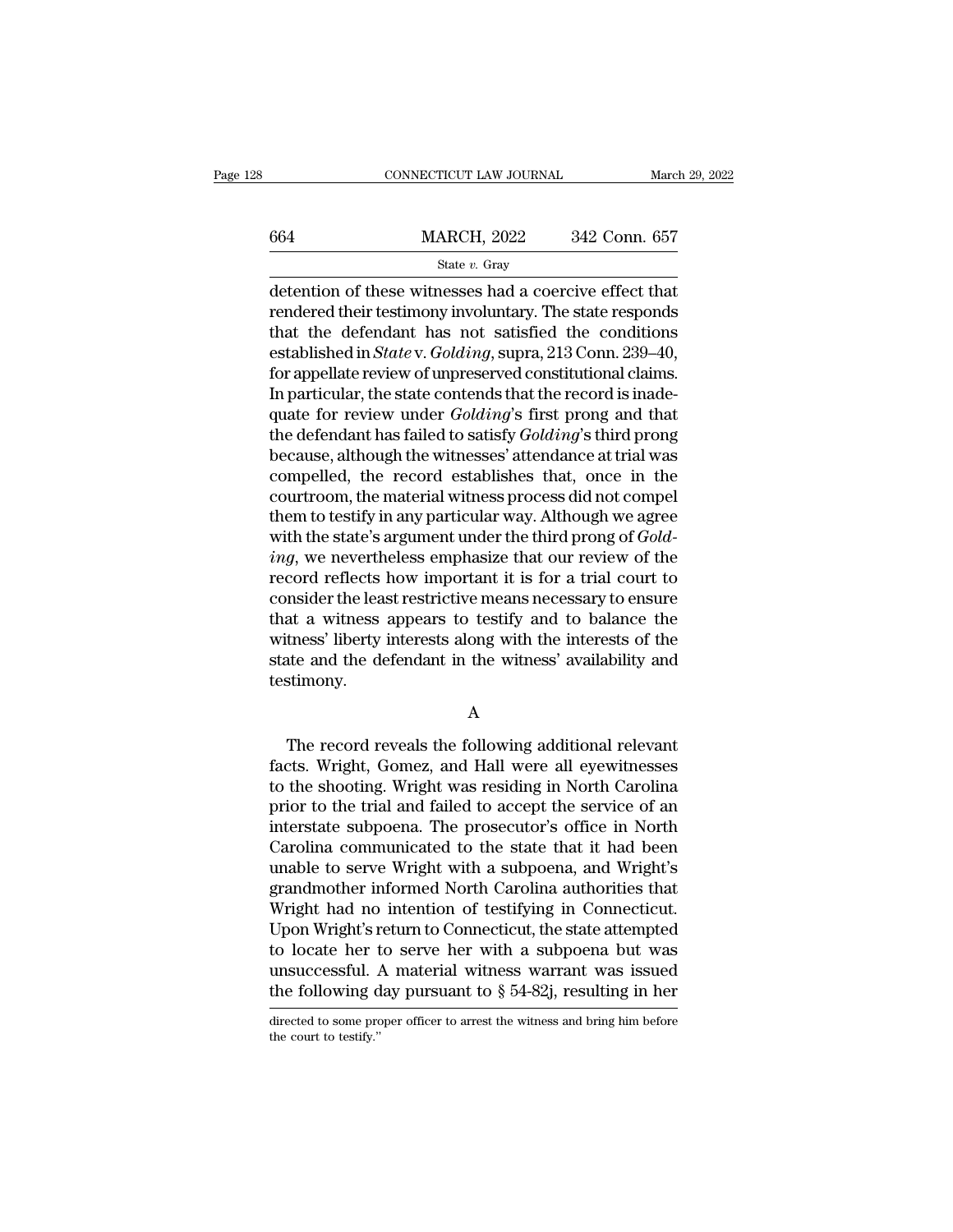| 2022          | CONNECTICUT LAW JOURNAL | Page 129 |  |
|---------------|-------------------------|----------|--|
|               |                         |          |  |
| 342 Conn. 657 | <b>MARCH, 2022</b>      | 665      |  |
|               | State $v$ . Gray        |          |  |

2022 CONNECTICUT LAW JOURNAL Page 129<br>
342 Conn. 657 MARCH, 2022 665<br>
<sup>State v. Gray</sup><br>
appearance at trial. At trial, the majority of Wright's<br>
testimony consisted of her stating that she did not<br>
remember the course of ev testimony consisted of her stating that she did not 342 Conn. 657 MARCH, 2022 665<br>
State v. Gray<br>
appearance at trial. At trial, the majority of Wright's<br>
testimony consisted of her stating that she did not<br>
remember the course of events that took place prior to<br>
the shoot 342 Conn. 657 MARCH, 2022 665<br>  $\frac{\text{State } v. \text{ Gray}}{\text{appearance at trial. At trial, the majority of Wright's}}$ <br>
testimony consisted of her stating that she did not<br>
remember the course of events that took place prior to<br>
the shooting or the statements that she made du State v. Gray<br>
State v. Gray<br>
appearance at trial. At trial, the majority of Wright's<br>
testimony consisted of her stating that she did not<br>
remember the course of events that took place prior to<br>
the shooting or the state state  $v$ . Gray<br>appearance at trial. At trial, the majority of Wright's<br>testimony consisted of her stating that she did not<br>remember the course of events that took place prior to<br>the shooting or the statements that she ma appearance at trial. At trial, the majority of Wright's<br>testimony consisted of her stating that she did not<br>remember the course of events that took place prior to<br>the shooting or the statements that she made during her<br>gra testimony consisted of her stating that she did not<br>remember the course of events that took place prior to<br>the shooting or the statements that she made during her<br>grand jury testimony. Upon the conclusion of direct<br>examina remember the course of events that took place prior to<br>the shooting or the statements that she made during her<br>grand jury testimony. Upon the conclusion of direct<br>examination by the state, the court heard arguments to<br>dete the shooting or the statements that she made during her<br>grand jury testimony. Upon the conclusion of direct<br>examination by the state, the court heard arguments to<br>determine which measures would be necessary to ensure<br>Wrigh grand jury testimony. Upon the conclusion of direct<br>examination by the state, the court heard arguments to<br>determine which measures would be necessary to ensure<br>Wright appeared at trial the following day. The state<br>argued examination by the state, the court heard arguments to<br>determine which measures would be necessary to ensure<br>Wright appeared at trial the following day. The state<br>argued that, because Wright had been difficult to serve<br>wit determine which measures would be necessary to ensure<br>Wright appeared at trial the following day. The state<br>argued that, because Wright had been difficult to serve<br>with a subpoena and had made clear that she did not<br>want t Wright appeared at trial the following day. The state<br>argued that, because Wright had been difficult to serve<br>with a subpoena and had made clear that she did not<br>want to testify, "continuing to hold [her would] ensure<br>her argued that, because Wright had been difficult to serve<br>with a subpoena and had made clear that she did not<br>want to testify, "continuing to hold [her would] ensure<br>her availability . . . for cross-examination [the next<br>day with a subpoena and had made clear that she did not<br>want to testify, "continuing to hold [her would] ensure<br>her availability . . . for cross-examination [the next<br>day]." In response, Wright's assigned counsel argued that<br>t want to testify, "continuing to hold [her would] ensure<br>her availability . . . for cross-examination [the next<br>day]." In response, Wright's assigned counsel argued that<br>the least restrictive means should be used to ensure her availability . . . . for cross-examination [the day]." In response, Wright's assigned counsel argued the least restrictive means should be used to er Wright's appearance in court, that Wright unders the seriousness of The trial court, that Wright understood<br>e least restrictive means should be used to ensure<br>right's appearance in court, that Wright understood<br>e seriousness of her attendance, and that detention<br>ould result in hardship for Fraction of the court, that Wright understood<br>the seriousness of her attendance, and that detention<br>would result in hardship for her because she would be<br>unable to arrange childcare for her daughter.<br>The trial court stated

and the seriousness of her attendance, and that detention<br>would result in hardship for her because she would be<br>unable to arrange childcare for her daughter.<br>The trial court stated that it was "concerned with the<br>fact that the scholars of the distribution, would result in hardship for her because she would be<br>unable to arrange childcare for her daughter.<br>The trial court stated that it was "concerned with the<br>fact that, based on what [the cou that are being asked, and the circumstances that here is and based, frankly, on [Wright's] conduct here before the court, her demeanor, her response to the questions that are being asked, and the circumstances that gave r The trial court stated that it was "concerned with the fact that, based on what [the court] heard from the state, and based, frankly, on [Wright's] conduct here before the court, her demeanor, her response to the question The trial court stated that it was "concerned with the fact that, based on what [the court] heard from the state, and based, frankly, on [Wright's] conduct here before the court, her demeanor, her response to the question fact that, based on what [the court] heard from the state,<br>and based, frankly, on [Wright's] conduct here before<br>the court, her demeanor, her response to the questions<br>that are being asked, and the circumstances that gave and based, frankly, on [Wright's] conduct here before<br>the court, her demeanor, her response to the questions<br>that are being asked, and the circumstances that gave<br>rise . . . to her being here . . . [the court has] no reathe court, her demeanor, her response to the questions<br>that are being asked, and the circumstances that gave<br>rise . . . to her being here . . . [the court has] no rea-<br>son at this point to doubt . . . that her grandmother that are being asked, and the circumstances that gave<br>rise . . . to her being here . . . [the court has] no rea-<br>son at this point to doubt . . . that her grandmother<br>provided false information to the authorities [and] th rise . . . to her being here . . . [the court has] no reason at this point to doubt . . . that her grandmother<br>provided false information to the authorities [and] that<br>[Wright] had no intention of willingly testifying in son at this point to doubt . . . that her grandmother<br>provided false information to the authorities [and] that<br>[Wright] had no intention of willingly testifying in Con-<br>necticut . . . . . So, based on all those reasons, t provided false information to the authorities [and] that [Wright] had no intention of willingly testifying in Connecticut  $\ldots$  . So, based on all those reasons, the court believes she's a risk of nonappearance." Acknowle [Wright] had no intention of willingly testifying in Connecticut  $\ldots$  So, based on all those reasons, the court believes she's a risk of nonappearance." Acknowledging "the ramifications" of detaining Wright, the court ne necticut . . . . . So, based on all those reasons, the<br>court believes she's a risk of nonappearance." Acknowl-<br>edging "the ramifications" of detaining Wright, the court<br>nevertheless concluded that it was appropriate to do<br> court believes she's a risk of nonappearance." Acknowledging "the ramifications" of detaining Wright, the court<br>nevertheless concluded that it was appropriate to do<br>so. When Wright claimed that she would not be able<br>to obt edging "the ramifications" of detaining Wright, the court<br>nevertheless concluded that it was appropriate to do<br>so. When Wright claimed that she would not be able<br>to obtain childcare if she were detained, the trial court<br>re nevertheless concluded that it was appropriate to do<br>so. When Wright claimed that she would not be able<br>to obtain childcare if she were detained, the trial court<br>responded that it "suppose[d] [that] the state is going<br>to b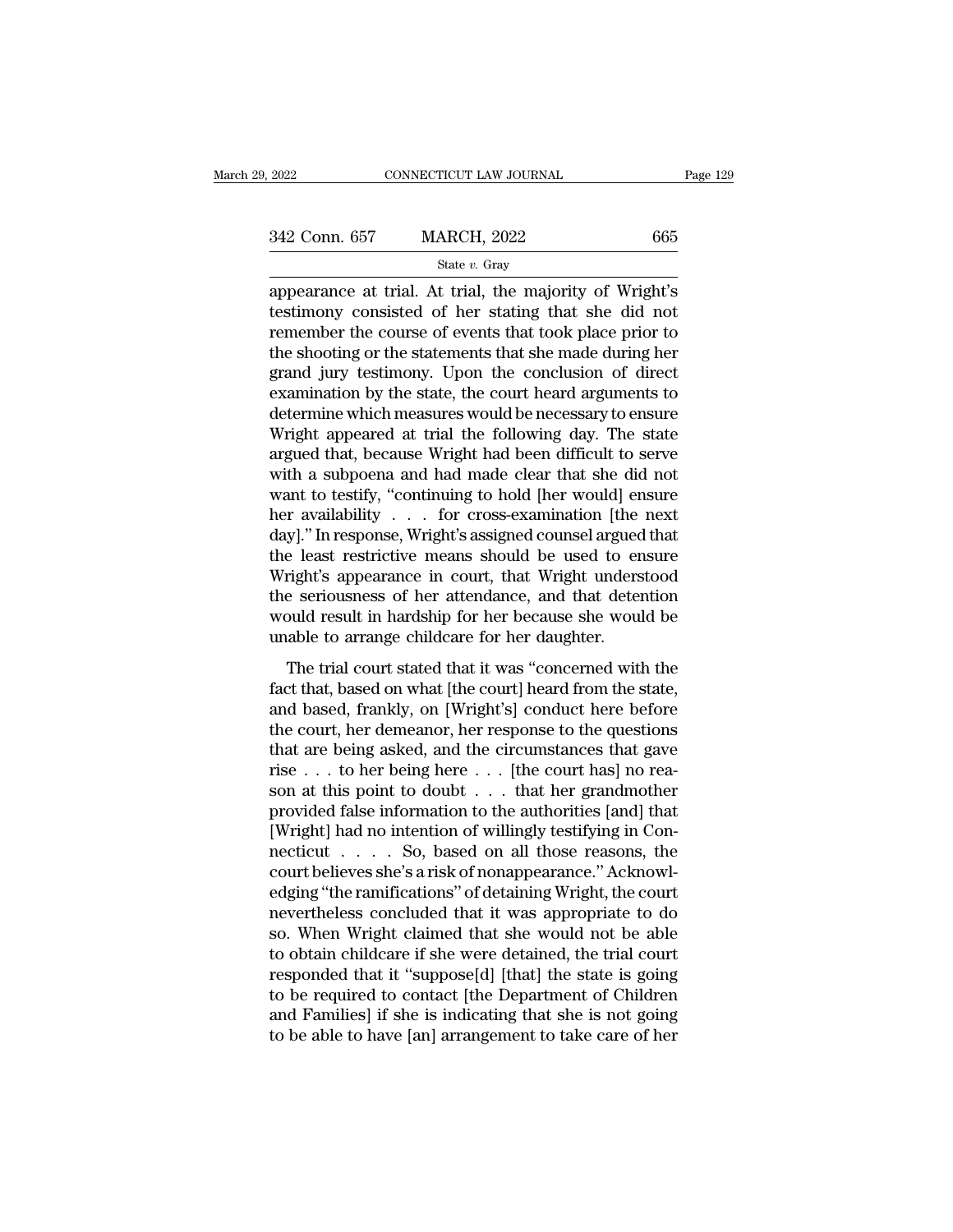|     | CONNECTICUT LAW JOURNAL                                                                                                                                     | March 29, 2022 |
|-----|-------------------------------------------------------------------------------------------------------------------------------------------------------------|----------------|
| 666 | <b>MARCH, 2022</b>                                                                                                                                          | 342 Conn. 657  |
|     | State $v$ . Gray                                                                                                                                            |                |
|     | child while she's incarcerated " The trial court<br>then gave Wright and her counsel time to arrange<br>childeare, which thoy were ultimately successful in |                |

 $\begin{array}{r} \n 666 \text{} \text{MARCH, 2022} \text{342 Conn. } 657 \text{ \n state } v. \text{ Gray} \n \end{array}$ child while she's incarcerated . . . ." The trial court<br>
then gave Wright and her counsel time to arrange<br>
childcare, which they were ultimately successfu 666 MARCH, 2022 342 Conn. 657<br>
State v. Gray<br>
child while she's incarcerated . . . . " The trial court<br>
then gave Wright and her counsel time to arrange<br>
childcare, which they were ultimately successful in<br>
doing. Wright  $\frac{\text{MARCH, 2022}}{\text{State } v. \text{ Gray}}$ <br>
child while she's incarcerated . . . ." The trial court<br>
then gave Wright and her counsel time to arrange<br>
childcare, which they were ultimately successful in<br>
doing. Wright appeared the foll State v. Gray<br>
child while she's incarcerated . . . . ." The trial court<br>
then gave Wright and her counsel time to arrange<br>
childcare, which they were ultimately successful in<br>
doing. Wright appeared the following day to state  $v$ . Gray<br>child while she's incarcerated  $\ldots$ ." The trial court<br>then gave Wright and her counsel time to arrange<br>childcare, which they were ultimately successful in<br>doing. Wright appeared the following day to testi timony. En gave wright and her counser time to arrange<br>ildcare, which they were ultimately successful in<br>ing. Wright appeared the following day to testify and<br>ntinued to testify as to her lack of memory; she was<br>leased from custod entitively were unifiately successium in<br>doing. Wright appeared the following day to testify and<br>continued to testify as to her lack of memory; she was<br>released from custody at the conclusion of her tes-<br>timony.<br>The next w

doing. Wright appeared the following day to testify and<br>continued to testify as to her lack of memory; she was<br>released from custody at the conclusion of her tes-<br>timony.<br>The next witness, Gomez, was similarly reluctant to continued to testify as to her fack of memory, she was<br>released from custody at the conclusion of her tes-<br>timony.<br>The next witness, Gomez, was similarly reluctant to<br>appear for trial. During a hearing on a second capias,<br> The next witness, Gomez, was similarly reluctant to<br>appear for trial. During a hearing on a second capias,<br>Douglas Jowett, an inspector with the prosecutor's<br>office, testified that he served a subpoena on Gomez<br>to appear o The next witness, Gomez, was similarly reluctant to<br>appear for trial. During a hearing on a second capias,<br>Douglas Jowett, an inspector with the prosecutor's<br>office, testified that he served a subpoena on Gomez<br>to appear o The next witness, Gomez, was similarly reluctant to<br>appear for trial. During a hearing on a second capias,<br>Douglas Jowett, an inspector with the prosecutor's<br>office, testified that he served a subpoena on Gomez<br>to appear o appear for trial. During a hearing on a second capias,<br>Douglas Jowett, an inspector with the prosecutor's<br>office, testified that he served a subpoena on Gomez<br>to appear on October 1, 2018, but that she had indicated<br>to him Douglas Jowett, an inspector with the prosecutor's<br>office, testified that he served a subpoena on Gomez<br>to appear on October 1, 2018, but that she had indicated<br>to him that she had no intention of testifying. Although<br>Gome office, testified that he served a subpoena on Gomez<br>to appear on October 1, 2018, but that she had indicated<br>to him that she had no intention of testifying. Although<br>Gomez subsequently appeared to testify on October 1,<br>Jo to appear on October 1, 2018, but that she had indicated<br>to him that she had no intention of testifying. Although<br>Gomez subsequently appeared to testify on October 1,<br>Jowett instructed her to appear the following day<br>inste to him that she had no intention of testifying. Although<br>Gomez subsequently appeared to testify on October 1,<br>Jowett instructed her to appear the following day<br>instead because of the trial schedule. Gomez then failed<br>to ap Gomez subsequently appeared to testify on October 1,<br>Jowett instructed her to appear the following day<br>instead because of the trial schedule. Gomez then failed<br>to appear on October 2, 2018. Gomez' mother informed<br>Jowett th Jowett instructed her to appear the following day<br>instead because of the trial schedule. Gomez then failed<br>to appear on October 2, 2018. Gomez' mother informed<br>Jowett that her work schedule conflicted with the new<br>time for instead because of the trial schedule. Gomez then failed<br>to appear on October 2, 2018. Gomez' mother informed<br>Jowett that her work schedule conflicted with the new<br>time for Gomez' testimony on October 2, 2018, which<br>render to appear on October 2, 2018. Gomez' mother informed<br>Jowett that her work schedule conflicted with the new<br>time for Gomez' testimony on October 2, 2018, which<br>rendered Gomez unable to testify because she could<br>not get to t Jowett that her work schedule conflicted with the new<br>time for Gomez' testimony on October 2, 2018, which<br>rendered Gomez unable to testify because she could<br>not get to the courthouse without transportation pro-<br>vided by he time for Gomez' testimony on October 2, 2018, which<br>rendered Gomez unable to testify because she could<br>not get to the courthouse without transportation pro-<br>vided by her mother. The trial court, upon confirming<br>that Gomez rendered Gomez unable to testify because she could<br>not get to the courthouse without transportation pro-<br>vided by her mother. The trial court, upon confirming<br>that Gomez was twenty-one years old, determined that<br>her mother requested to the courthouse without transportation provided by her mother. The trial court, upon confirming that Gomez was twenty-one years old, determined that her mother's work schedule was irrelevant and issued a capias vided by her mother. The trial court, upon confirming<br>that Gomez was twenty-one years old, determined that<br>her mother's work schedule was irrelevant and issued a<br>capias ordering that Gomez be brought to court without<br>bond that Gomez was twenty-one years old, determined that<br>her mother's work schedule was irrelevant and issued a<br>capias ordering that Gomez be brought to court without<br>bond until further order. On October 3, the state<br>requested her mother's work schedule was irrelevant and issued a<br>capias ordering that Gomez be brought to court without<br>bond until further order. On October 3, the state<br>requested that Gomez be detained. In response, Gomez'<br>assigned capias ordering that Gomez<br>bond until further order.<br>requested that Gomez be de<br>assigned counsel argued th<br>arrest or conviction, was<br>that her prior appearance<br>willingness to testify.<br>The trial court conclude The trial court concluded that there was "certainly course the trial course of rest or conviction, was five months pregnant, and at her prior appearance on October 1 indicated her llingness to testify.<br>The trial court conc requested that Gomez be detained. In response, Gomez<br>assigned counsel argued that Gomez had no history of<br>arrest or conviction, was five months pregnant, and<br>that her prior appearance on October 1 indicated her<br>willingness

assigned coulder argued that Gollez had no history of<br>arrest or conviction, was five months pregnant, and<br>that her prior appearance on October 1 indicated her<br>willingness to testify.<br>The trial court concluded that there wa ariest of conviction, was live months pregnant, and<br>that her prior appearance on October 1 indicated her<br>willingness to testify.<br>The trial court concluded that there was "certainly<br>... materiality in connection with what h Final reference of october 1 intitated iter-<br>willingness to testify.<br>The trial court concluded that there was "certainly<br> $\ldots$  materiality in connection with what her antici-<br>pated  $\ldots$  testimony is going to be. But, obv Willingness to testify.<br>The trial court concluded that there was "certainly<br>... materiality in connection with what her antici-<br>pated ... testimony is going to be. But, obviously,<br>unfortunately [York Correctional Instituti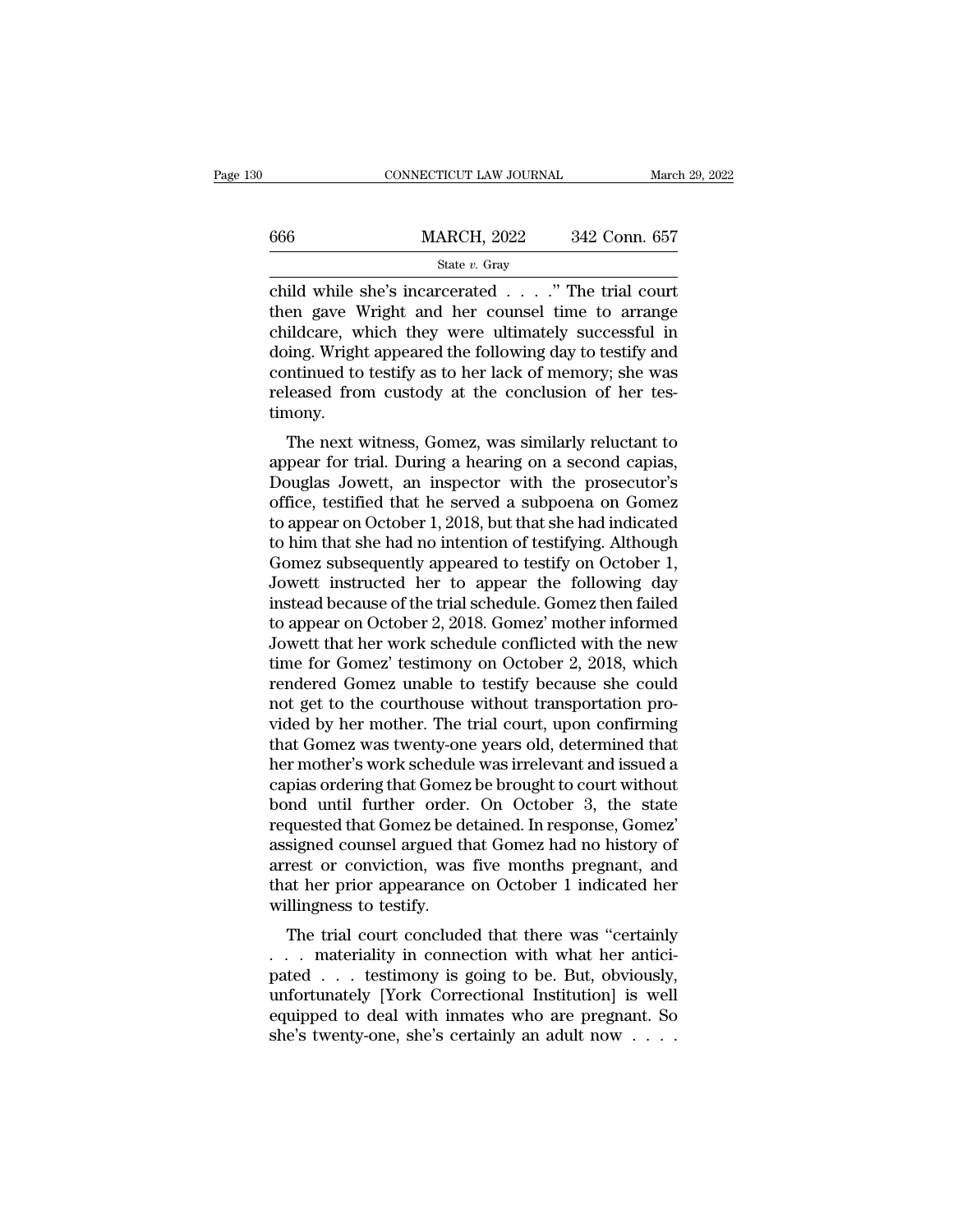| 2022          | CONNECTICUT LAW JOURNAL | Page 131 |
|---------------|-------------------------|----------|
| 342 Conn. 657 | <b>MARCH, 2022</b>      | 667      |
|               | State $v$ . Gray        |          |

 $\begin{array}{r|l} \hline \text{2022} & \text{CONPECTICUT LAW JOURNAL} & \text{Page 131} \ \hline \text{342 Conn. } 657 & \text{MARCH, } 2022 & 667 \ \hline & \\ & \text{State } v. \text{ Gray} \ \hline \end{array}$ <br>I'm not satisfied that [electronic] monitoring under the circumstances is going to be sufficient, particularly 342 Conn. 657 MARCH, 2022 667<br>
State v. Gray<br>
T'm not satisfied that [electronic] monitoring under the<br>
circumstances is going to be sufficient, particularly<br>
given the comments made that she had no plans of com-<br>
ing or 342 Conn. 657 MARCH, 2022 667<br>
State v. Gray<br>
T'm not satisfied that [electronic] monitoring under the<br>
circumstances is going to be sufficient, particularly<br>
given the comments made that she had no plans of com-<br>
ing or 342 Conn. 657 MARCH, 2022 667<br>
State v. Gray<br>
I'm not satisfied that [electronic] monitoring under the<br>
circumstances is going to be sufficient, particularly<br>
given the comments made that she had no plans of com-<br>
ing or  $\begin{array}{c}\n\hline\n\text{State } v. \text{ Gray} \\
\hline\n\end{array}\n\quad \begin{array}{c}\n\text{State } v. \text{ Gray} \\
\hline\n\end{array}\n\quad \begin{array}{c}\n\text{State } v. \text{ Gray} \\
\hline\n\end{array}\n\quad \begin{array}{c}\n\text{Given the common standard deviation} \\
\hline\n\end{array}\n\quad \begin{array}{c}\n\hline\n\end{array}\n\quad \text{is going to be su} \\
\hline\n\end{array}\n\quad \begin{array}{c}\n\hline\n\end{array}\n\quad \text{is going to be su} \\
\hline\n\end{array}\n\quad \begin{$ In a not satisfied that [electronic] monitoring under the<br>cumstances is going to be sufficient, particularly<br>ven the comments made that she had no plans of com-<br>g or attending; that seemed to be borne out by her<br>nappearanc Fin not satisfied that [electronic] monitoring under the<br>circumstances is going to be sufficient, particularly<br>given the comments made that she had no plans of com-<br>ing or attending; that seemed to be borne out by her<br>nona

circuitstances is going to be surficient, particularly<br>given the comments made that she had no plans of com-<br>ing or attending; that seemed to be borne out by her<br>nonappearance on Tuesday."<br>Gomez began her testimony on Octo given the continents made that she had no plans of conting<br>ing or attending; that seemed to be borne out by her<br>nonappearance on Tuesday."<br>Gomez began her testimony on October 4. Upon the<br>close of her testimony, the court ing or attenung, that seemed to be borne out by her<br>nonappearance on Tuesday."<br>Gomez began her testimony on October 4. Upon the<br>close of her testimony, the court allowed Gomez' coun-<br>sel to attempt to secure electronic ank From appearance on Tuesday.<br>
Gomez began her testimony on October 4. Upon the<br>
close of her testimony, the court allowed Gomez' coun-<br>
sel to attempt to secure electronic ankle monitoring<br>
for her but learned that it was Gomez began her testimony on October 4. Upon the<br>close of her testimony, the court allowed Gomez' coun-<br>sel to attempt to secure electronic ankle monitoring<br>for her but learned that it was unavailable. The court<br>indicated close of her testimony, the court allowed Gomez' counsel to attempt to secure electronic ankle monitoring<br>for her but learned that it was unavailable. The court<br>indicated that it would have been "inclined to release<br>[Gomez sel to attempt to secure electronic ankle monitoring<br>for her but learned that it was unavailable. The court<br>indicated that it would have been "inclined to release<br>[Gomez] if [it] could have been adequately assured of<br>[her] for her but learned that it was unavailable. The court<br>indicated that it would have been "inclined to release<br>[Gomez] if [it] could have been adequately assured of<br>[her] return  $\dots$  tomorrow by use of some kind of<br>electro indicated that it would have been "inclined to release [Gomez] if [it] could have been adequately assured of [her] return . . . tomorrow by use of some kind of electronic monitoring so that [Gomez'] whereabouts overnight c [Gomez] if [it] could have been adequately assured of<br>
[her] return . . . tomorrow by use of some kind of<br>
electronic monitoring so that [Gomez'] whereabouts<br>
overnight could be determined. . . . Given the situa-<br>
tion he [her] return . . . tomorrow by use of some kind of electronic monitoring so that [Gomez'] whereabouts overnight could be determined. . . . Given the situation here ... what led to [Gomez'] having to be incarcerated, those electronic monitoring so that [Gomez'] whereabouts<br>overnight could be determined. . . . Given the situa-<br>tion here . . . what led to [Gomez'] having to be incar-<br>cerated, those facts are still what they are, and [Gomez<br>is] overnight could be determ<br>tion here ... what led to<br>cerated, those facts are stil<br>is] now in [the] midst of [<br>more vitally important that<br>[U]nfortunately, [the court<br>held again overnight."<br>Similar to Wright and Go First<br>rated, those facts are still what they are, and [Gomez<br>now in [the] midst of [her] testimony, so it's even<br>ore vitally important that [she] return tomorrow....<br>]nfortunately, [the court is] going to have [Gomez]<br>ld cerated, those facts are still wilat they are, and [Goldez<br>is] now in [the] midst of [her] testimony, so it's even<br>more vitally important that [she] return tomorrow. . . .<br>[U]nfortunately, [the court is] going to have [Gom

solution in the trial court is going to have [Gomez]<br>more vitally important that [she] return tomorrow. . . .<br>[U]nfortunately, [the court is] going to have [Gomez]<br>held again overnight."<br>Similar to Wright and Gomez, the s rial with a long wookend approaching Hall's appointed with a long wooken and with a subpoena. The trial court subsequently issued a material witness warrant, and Hall was detained on October 3, 2018. The state did not cal  $\lfloor \text{c} \rfloor$  phortunately, [the court is] going to have  $\lfloor \text{conte2} \rfloor$ <br>held again overnight."<br>Similar to Wright and Gomez, the state had difficulty<br>in locating the third witness, Hall, to serve him with a<br>subpoena. The Final and Werlight.<br>
Similar to Wright and Gomez, the state had difficulty<br>
in locating the third witness, Hall, to serve him with a<br>
subpoena. The trial court subsequently issued a mate-<br>
rial witness warrant, and Hall wa Similar to Wright and Gomez, the state had difficulty<br>in locating the third witness, Hall, to serve him with a<br>subpoena. The trial court subsequently issued a mate-<br>rial witness warrant, and Hall was detained on October<br>3, in locating the third witness, Hall, to serve him with a<br>subpoena. The trial court subsequently issued a mate-<br>rial witness warrant, and Hall was detained on October<br>3, 2018. The state did not call Hall to testify immediat subpoena. The trial court subsequently issued a mate-<br>rial witness warrant, and Hall was detained on October<br>3, 2018. The state did not call Hall to testify immediately,<br>and, with a long weekend approaching, Hall's appoint rial witness warrant, and Hall was detained on October<br>3, 2018. The state did not call Hall to testify immediately,<br>and, with a long weekend approaching, Hall's appointed<br>counsel argued for his release on October 4, 2018. 3, 2018. The state did not call Hall to testify immediately,<br>and, with a long weekend approaching, Hall's appointed<br>counsel argued for his release on October 4, 2018. The<br>trial court observed that Hall's demeanor during tr and, with a long weekend approaching, Hall's appointed<br>counsel argued for his release on October 4, 2018. The<br>trial court observed that Hall's demeanor during trial,<br>as well as his avoidance of the state's subpoenas, "did<br> counsel argued for his release on October 4, 2018. The<br>trial court observed that Hall's demeanor during trial,<br>as well as his avoidance of the state's subpoenas, "did<br>not instill the court with great confidence of his retu trial court observed that Hall's demeanor during trial,<br>as well as his avoidance of the state's subpoenas, "did<br>not instill the court with great confidence of his return<br>if he was to be released." The court decided to deta as well as his avoidance of the state's subpoenas, "did<br>not instill the court with great confidence of his return<br>if he was to be released." The court decided to detain<br>Hall for another night and directed his counsel to re not instill the court with great confidence of his return<br>if he was to be released." The court decided to detain<br>Hall for another night and directed his counsel to return<br>tomorrow with a plan for Hall's release should he n if he was to be released." The court decided to detain<br>Hall for another night and directed his counsel to return<br>tomorrow with a plan for Hall's release should he not<br>testify that day. The following day, October 5, 2018, H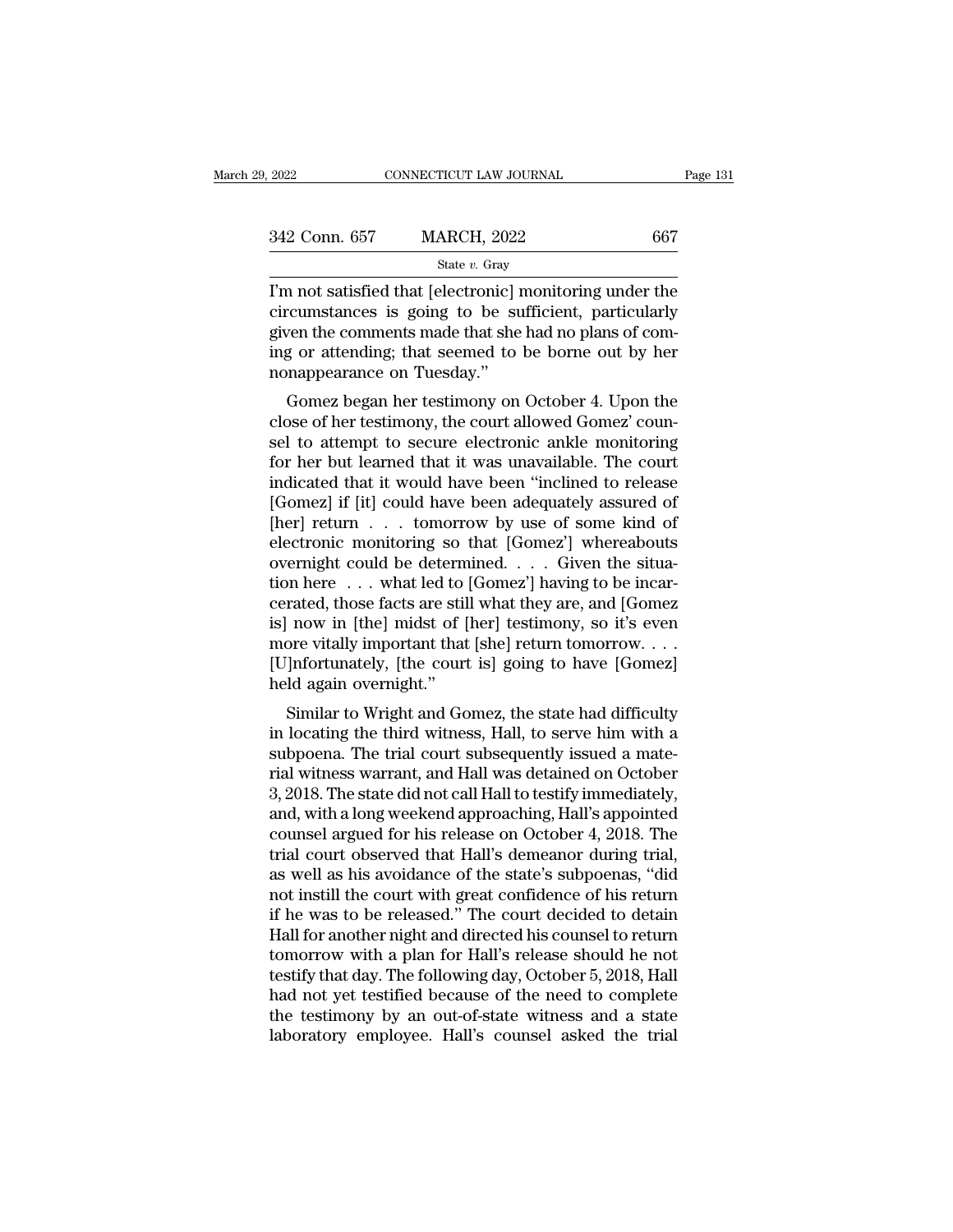|     | CONNECTICUT LAW JOURNAL                                                                                                                                                    | March 29, 2022 |
|-----|----------------------------------------------------------------------------------------------------------------------------------------------------------------------------|----------------|
| 668 | <b>MARCH, 2022</b>                                                                                                                                                         | 342 Conn. 657  |
|     | State $v$ . Gray                                                                                                                                                           |                |
|     | court to release him with electronic ankle monitoring,<br>and the trial court released Hall from custody with the<br>odmonition that "[blow you angwor the questions is up |                |

 $\frac{\text{MARCH}}{\text{State } v. \text{ Gray}}$ <br>
state v. Gray<br>
court to release him with electronic ankle monitoring,<br>
and the trial court released Hall from custody with the<br>
admonition that "[h]ow you answer the questions is up<br>
to you, but yo  $\frac{\text{MARCH, 2022}}{\text{State } v. \text{ Gray}}$ <br>
court to release him with electronic ankle monitoring,<br>
and the trial court released Hall from custody with the<br>
admonition that "[h]ow you answer the questions is up<br>
to you, but you have t  $\frac{\text{MARCH}}{\text{State } v. \text{ Gray}}$ <br>  $\frac{\text{State } v. \text{ Gray}}{\text{court to release him with electronic ankle monitoring,}}$ <br>
and the trial court released Hall from custody with the<br>
admonition that "[h]ow you answer the questions is up<br>
to you, but you have to be here. Understand?" Hall<br>
s State v. Gray<br>
State v. Gray<br>
court to release him with electronic ankle monitoring,<br>
and the trial court released Hall from custody with the<br>
admonition that "[h]ow you answer the questions is up<br>
to you, but you have to state v. Gray<br>
court to release him with electronic ankle monitoring,<br>
and the trial court released Hall from custody with the<br>
admonition that "[h]ow you answer the questions is up<br>
to you, but you have to be here. Under court to release him with electronic ankle monitoring,<br>and the trial court released Hall from custody with the<br>admonition that "[h]ow you answer the questions is up<br>to you, but you have to be here. Understand?" Hall<br>subseq and the trial court released Hall from custody with the admonition that "[h]ow you answer the questions is up to you, but you have to be here. Understand?" Hall subsequently appeared and testified, initially denying any me admonition that "[h]ow you answer the questions is up<br>to you, but you have to be here. Understand?" Hall<br>subsequently appeared and testified, initially denying<br>any memory of the events leading up to the shooting<br>but ultima to you, but you have to be here. Understand?" Hall<br>subsequently appeared and testified, initially denying<br>any memory of the events leading up to the shooting<br>but ultimately testifying that, although he did not wish<br>to atte subsequently appeared and testified, initially denying<br>any memory of the events leading up to the shooting<br>but ultimately testifying that, although he did not wish<br>to attend the trial because he was afraid of the defen-<br>da any memory of the events leading up to the shooting<br>but ultimately testifying that, although he did not wish<br>to attend the trial because he was afraid of the defen-<br>dant, the defendant and others had planned to rob the<br>vic nesses. A defendant may prevail on an unpreserved claim<br>defendant may be defended to rob the<br>effense counsel did not object at any time to the deten-<br>ns of Wright, Gomez, and Hall, the three material wit-<br>sses.<br>A defendant may pr victim and that the defendant had shot the victim.<br>Defense counsel did not object at any time to the detentions of Wright, Gomez, and Hall, the three material wit-<br>nesses.<br>A defendant may prevail on an unpreserved claim<br>un

Defense counsel did not object at any time to the detentions of Wright, Gomez, and Hall, the three material witnesses.<br>A defendant may prevail on an unpreserved claim under *Golding* when "(1) the record is adequate to re Exercise courser and not object at any line to the determinions of Wright, Gomez, and Hall, the three material witnesses.<br>A defendant may prevail on an unpreserved claim under *Golding* when "(1) the record is adequate to defendant may prevail on an unpreserved claim<br>under *Golding* when "(1) the record is adequate to<br>review the alleged claim of error; (2) the claim is of<br>constitutional magnitude alleging the violation of a fun-<br>damental r A defendant may prevail on an unpreserved claim<br>under *Golding* when "(1) the record is adequate to<br>review the alleged claim of error; (2) the claim is of<br>constitutional magnitude alleging the violation of a fun-<br>damental A defendant may prevail on an unpreserved claim<br>under *Golding* when "(1) the record is adequate to<br>review the alleged claim of error; (2) the claim is of<br>constitutional magnitude alleging the violation of a fun-<br>damental under *Golding* when "(1) the record is adequate to<br>review the alleged claim of error; (2) the claim is of<br>constitutional magnitude alleging the violation of a fun-<br>damental right; (3) the alleged constitutional violation review the alleged claim of error; (2) the claim is of<br>constitutional magnitude alleging the violation of a fun-<br>damental right; (3) the alleged constitutional violation<br> $\dots$  exists and  $\dots$  deprived the defendant of a fa constitutional magnitude alleging the violation of a fun-<br>damental right; (3) the alleged constitutional violation<br>... exists and ... deprived the defendant of a fair<br>trial; and (4) if subject to harmless error analysis, damental right; (3) the alleged constitutional violation<br>  $\ldots$  exists and  $\ldots$  deprived the defendant of a fair<br>
trial; and (4) if subject to harmless error analysis, the<br>
state has failed to demonstrate harmlessness of v. . . exists and . . . deprived the defendant of a fair trial; and (4) if subject to harmless error analysis, the state has failed to demonstrate harmlessness of the alleged constitutional violation beyond a reasonable do *R.* trial; and (4) if subject to harmless error analysis, the state has failed to demonstrate harmlessness of the alleged constitutional violation beyond a reasonable doubt. In the absence of any one of these conditions, state has failed to demonstrate harmlessness of the alleged constitutional violation beyond a reasonable doubt. In the absence of any one of these conditions, the defendant's claim will fail." (Footnote omitted.) *State* v alleged constitutional violation beyond a reasonable<br>doubt. In the absence of any one of these conditions, the<br>defendant's claim will fail." (Footnote omitted.) *State*<br>v. *Golding*, supra, 213 Conn. 239–40; see In re Yasi doubt. In the absence of any one of these conditions, the<br>defendant's claim will fail." (Footnote omitted.) *State*<br>v. *Golding*, supra, 213 Conn. 239–40; see In re Yasiel<br>R., supra, 317 Conn. 781 (modifying third prong o defendant's claim will fail." (Footnote omitted.) *State*<br>v. *Golding*, supra, 213 Conn. 239–40; see *In re Yasiel*<br>*R.*, supra, 317 Conn. 781 (modifying third prong of *Gold-*<br>*ing*). "The first two [prongs of *Golding*] *Stater W. Golding, supra, 213 Conn. 239–40; see In re Yasiel*<br>*R., supra, 317 Conn. 781 (modifying third prong of Gold-<br><i>ing*). "The first two [prongs of *Golding*] involve a deter-<br>mination of whether the claim is review  $R$ ., supra, 317 Conn. 781 (modifying third prong of *Gold-*<br>*ing*). "The first two [prongs of *Golding*] involve a deter-<br>mination of whether the claim is reviewable; the second<br>two . . . involve a determination of wheth ing). "The first two [prongs of *Golding*] involve a deter-<br>mination of whether the claim is reviewable; the second<br>two . . . involve a determination of whether the defen-<br>dant may prevail." (Internal quotation marks omit mination of whether the claim is reviewable; the second<br>two . . . involve a determination of whether the defen-<br>dant may prevail." (Internal quotation marks omitted.)<br>State v. Peeler, 271 Conn. 338, 360, 857 A.2d 808 (200 two . . . involve a determination of whether the defen-<br>dant may prevail." (Internal quotation marks omitted.)<br>*State v. Peeler*, 271 Conn. 338, 360, 857 A.2d 808 (2004),<br>cert. denied, 546 U.S. 845, 126 S. Ct. 94, 163 L. E dant may prevail." (Internal quotation marks omitted.)<br>State v. Peeler, 271 Conn. 338, 360, 857 A.2d 808 (2004),<br>cert. denied, 546 U.S. 845, 126 S. Ct. 94, 163 L. Ed. 2d<br>110 (2005). We conclude that the defendant has faile State v. Peeler, 271 Conn. 338, 360, 857 A.2d 808 (2004), cert. denied, 546 U.S. 845, 126 S. Ct. 94, 163 L. Ed. 2d 110 (2005). We conclude that the defendant has failed to demonstrate the existence of a due process violati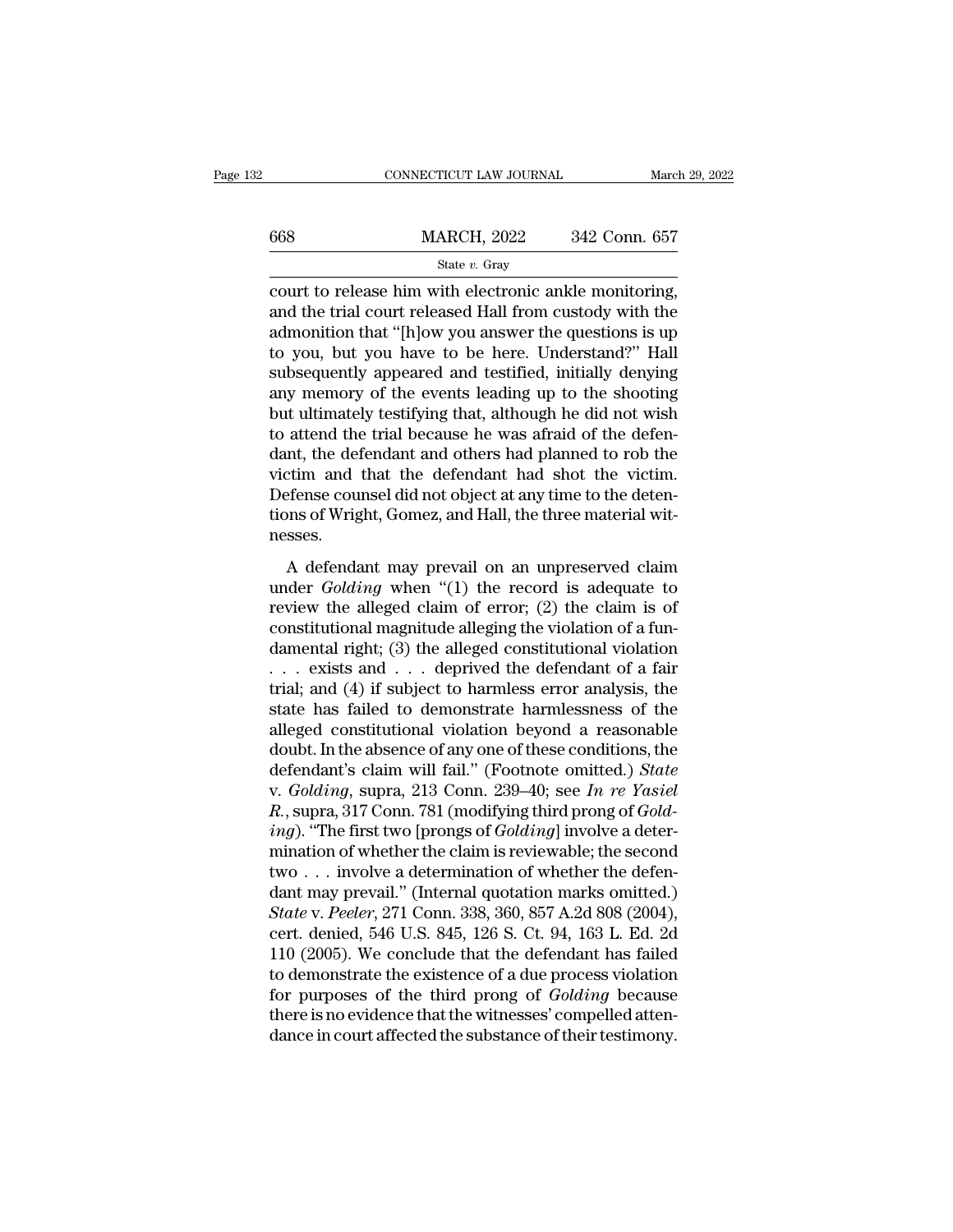CONNECTICUT LAW JOURNAL Page<br>
2 Conn. 657 MARCH, 2022 669<br>
State v. Gray<br>
We begin with the first prong of *Golding*, namely,<br>
nether the record is adequate for review of the defen-<br>
n<sup>t's</sup> claims. As the state points out,  $\frac{342 \text{ Conn. } 657}{342 \text{ Conn. } 657}$  MARCH, 2022 669<br>State v. Gray<br>We begin with the first prong of *Golding*, namely,<br>whether the record is adequate for review of the defen-<br>dant's claims. As the state points out, the trial  $\begin{array}{c|l} \n 342 \text{ Conn. } 657 & \text{MARCH, } 2022 & 669 \\
 \hline \n 844 \text{ }} v. \text{ Gray} & \n \end{array}$ We begin with the first prong of *Golding*, namely, whether the record is adequate for review of the defendant's claims. As the state points out, 342 Conn. 657 MARCH, 2022 669<br>
State v. Gray<br>
We begin with the first prong of *Golding*, namely,<br>
whether the record is adequate for review of the defen-<br>
dant's claims. As the state points out, the trial court<br>
never ru SET COMM COVERT EXTREMENT, 2022<br>
State v. Gray<br>
We begin with the first prong of *Golding*, namely,<br>
whether the record is adequate for review of the defen-<br>
dant's claims. As the state points out, the trial court<br>
never State *v*. Gray<br>We begin with the first prong of *Golding*, namely,<br>whether the record is adequate for review of the defen-<br>dant's claims. As the state points out, the trial court<br>never ruled on any challenge to the volun We begin with the first prong of *Golding*, namely,<br>whether the record is adequate for review of the defen-<br>dant's claims. As the state points out, the trial court<br>never ruled on any challenge to the voluntariness of any<br>o whether the record is adequate for review of the defendant's claims. As the state points out, the trial court<br>never ruled on any challenge to the voluntariness of any<br>of the witnesses' statements in light of their detentio dant's claims. As the state points out, the trial court<br>never ruled on any challenge to the voluntariness of any<br>of the witnesses' statements in light of their detention<br>because the defendant never raised the issue of volu mever ruled on any challenge to the voluntariness of any<br>of the witnesses' statements in light of their detention<br>because the defendant never raised the issue of volun-<br>tariness to the trial court. We therefore lack the be of the witnesses' statements in light of their detention<br>because the defendant never raised the issue of volun-<br>tariness to the trial court. We therefore lack the benefit<br>of any factual findings the trial court would have because the defendant never raised the issue of voluntariness to the trial court. We therefore lack the benefit of any factual findings the trial court would have made regarding the witnesses' demeanor, their answers to qu tariness to the trial court. We therefore lack the benefit<br>of any factual findings the trial court would have made<br>regarding the witnesses' demeanor, their answers to<br>questioning, and other circumstances surrounding their<br> of any factual findings the trial court would have made<br>regarding the witnesses' demeanor, their answers to<br>questioning, and other circumstances surrounding their<br>testimony, which would have informed whether that<br>testimony regarding the witnesses' demeanor, their answers to<br>questioning, and other circumstances surrounding their<br>testimony, which would have informed whether that<br>testimony was in fact coerced or involuntary as a result<br>of their questioning, and other circumstances surrounding their<br>testimony, which would have informed whether that<br>testimony was in fact coerced or involuntary as a result<br>of their detentions. Although the ultimate determination<br>of testimony, which would have informed whether that<br>testimony was in fact coerced or involuntary as a result<br>of their detentions. Although the ultimate determination<br>of voluntariness is a legal determination that is subject testimony was in fact coerced or involuntary as a result<br>of their detentions. Although the ultimate determination<br>of voluntariness is a legal determination that is subject<br>to plenary review; see, e.g., *State* v. *Lawrence* of their detentions. Although the ultimate determination<br>of voluntariness is a legal determination that is subject<br>to plenary review; see, e.g., *State* v. *Lawrence*, 282 Conn.<br>141, 153–54, 920 A.2d 236 (2007); the factua of voluntariness is a legal determination that is subject<br>to plenary review; see, e.g., *State* v. *Lawrence*, 282 Conn.<br>141, 153–54, 920 A.2d 236 (2007); the factual predicates<br>for that legal determination are findings th to plenary review; see, e.g., *State* v. *Lawrence*, 282 Conn.<br>141, 153–54, 920 A.2d 236 (2007); the factual predicates<br>for that legal determination are findings that are within<br>the province of the trial court. See *State* 141, 153–54, 920 A.2d 236 (2007); the factual predicates<br>for that legal determination are findings that are within<br>the province of the trial court. See *State* v. *Christopher*<br>*S.*, 338 Conn. 255, 274–75, 257 A.3d 912 (20 for that legal determination are findings that are within<br>the province of the trial court. See *State* v. *Christopher*<br>*S.*, 338 Conn. 255, 274–75, 257 A.3d 912 (2021) (defer-<br>ence is afforded to trial court's factual fi the province of the trial court. See *State* v. *Christopher S.*, 338 Conn. 255, 274–75, 257 A.3d 912 (2021) (deference is afforded to trial court's factual findings regarding voluntariness of defendant's statement); *St* S., 338 Conn. 255, 274–75, 257 A.3d 912 (2021) (deference is afforded to trial court's factual findings regard-<br>ing voluntariness of defendant's statement); *State* v.<br>*Lawrence*, supra, 153 ("we give deference to the tria ence is afforded to trial court's factual findings regard-<br>ing voluntariness of defendant's statement); *State* v.<br>*Lawrence*, supra, 153 ("we give deference to the trial<br>court concerning . . . factual determinations" of ing voluntariness of defendant's statement); *State* v.<br> *Lawrence*, supra, 153 ("we give deference to the trial<br>
court concerning . . . factual determinations" of voluntariness (internal quotation marks omitted)); *State* Lawrence, supra, 153 ("we give deference to the trial<br>court concerning . . . factual determinations" of vol-<br>untariness (internal quotation marks omitted)); *State*<br>v. *Medina*, 228 Conn. 281, 300–301 and n.24, 636 A.2d<br>35 court concerning . . . factual determinations" of voluntariness (internal quotation marks omitted)); *State* v. *Medina*, 228 Conn. 281, 300–301 and n.24, 636 A.2d 351 (1994) (emphasizing that determination of voluntarines untariness (internal quotation marks omitted)); *State* v. *Medina*, 228 Conn. 281, 300–301 and n.24, 636 A.2d 351 (1994) (emphasizing that determination of voluntariness is not pure question of law and requires factual fi v. *Medina*, 228 Conn. 281, 300–301 and n.24, 636 A.2d<br>351 (1994) (emphasizing that determination of voluntar-<br>iness is not pure question of law and requires factual<br>findings by trial court). Nevertheless, we disagree wit 351 (1994) (emphasizing that determination of voluntariness is not pure question of law and requires factual findings by trial court). Nevertheless, we disagree with the state's argument that the record is inadequate for r iness is not pure question of law and requires factual<br>findings by trial court). Nevertheless, we disagree with<br>the state's argument that the record is inadequate for<br>review insofar as the record reflects the circumstances eview insofar as the record reflects the circumstances<br>nder which the three witnesses were detained, along<br>ith their subsequent in-court testimony that the defen-<br>ant challenges in this appeal.<sup>5</sup> To the extent that there under which the three witnesses were detained, along<br>with their subsequent in-court testimony that the defen-<br>dant challenges in this appeal.<sup>5</sup> To the extent that there<br> $\frac{1}{100}$ <br> $\frac{1}{100}$ <br> $\frac{1}{100}$  Because the rel

with their subsequent in-court testimony that the defen-<br>dant challenges in this appeal.<sup>5</sup> To the extent that there<br> $\frac{1}{100}$ <br> $\frac{1}{100}$  Because the relevant facts are apparent from the record, this renders<br>distinguis That are claimed to be involuntary, that the claim of the stead of the stead of secause the relevant facts are apparent from the record, this renders distinguishable those cases in which the record was deemed to be inadequ  $^5$  Because the relevant facts are apparent from the record, this renders distinguishable those cases in which the record was deemed to be inadequate to review constitutional challenges to out-of-court events, such as st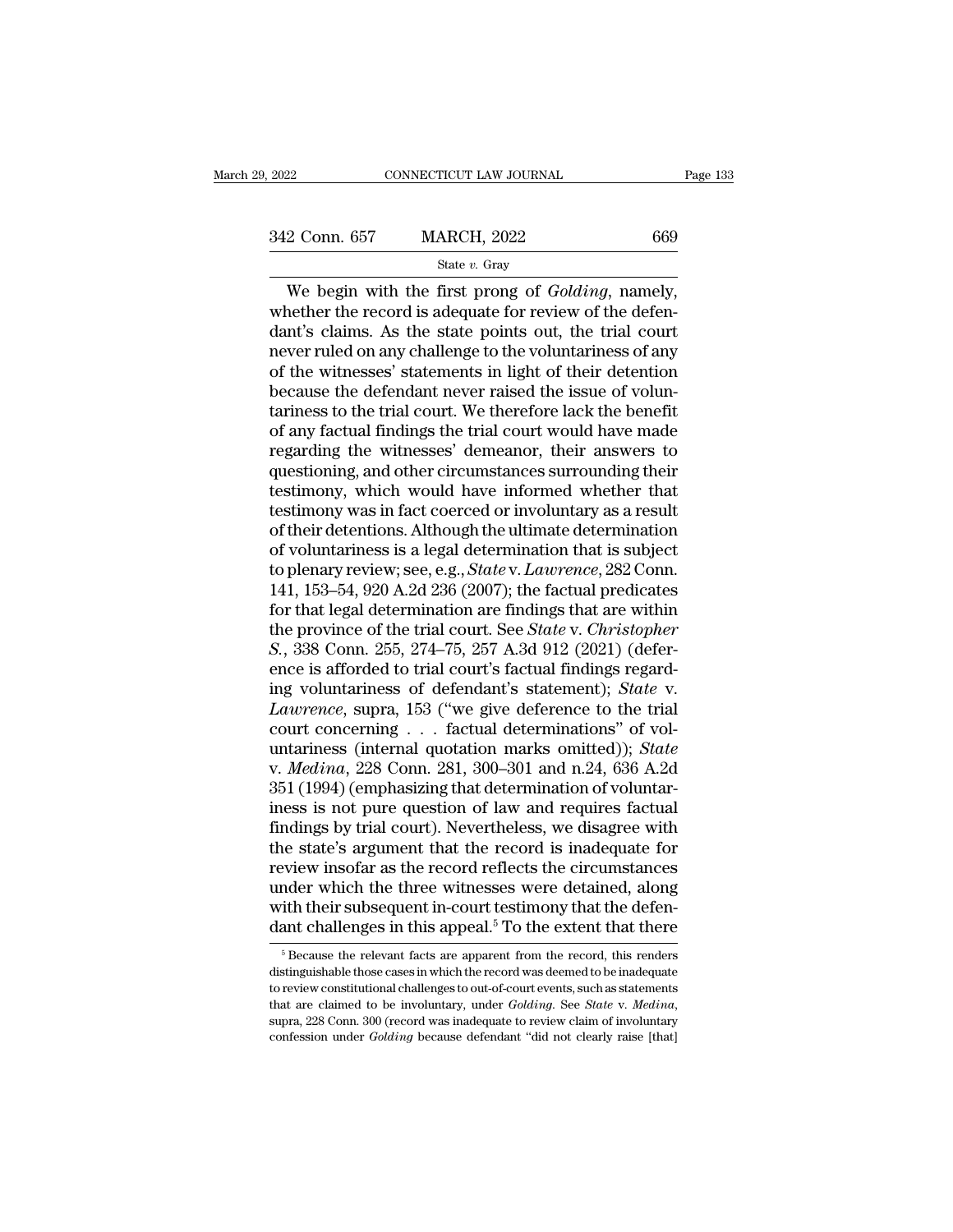|     | CONNECTICUT LAW JOURNAL | March 29, 2022 |
|-----|-------------------------|----------------|
| 670 | <b>MARCH, 2022</b>      | 342 Conn. 657  |
|     | State $v$ . Gray        |                |

 $\begin{array}{r|l} \hline \text{COMRECTICUT LAW JOURNAL} \qquad & \text{March 29, 2022} \ \hline \end{array}$ <br>  $\begin{array}{r} \hline \text{State } v. \text{ Gray} \ \hline \text{are gaps in the record created by the unpreserved nature} \ \hline \text{of this claim, they affect the defendant's burden of} \ \hline \end{array}$  $\frac{\text{MARCH, 2022}}{\text{State } v. \text{ Gray}}$ <br>
are gaps in the record created by the unpreserved nature<br>
of this claim, they affect the defendant's burden of<br>
establishing the existence of a constitutional violation<br>
under the third props  $\begin{array}{lll} \text{670} & \text{MARCH, 2022} & \text{342 Conn. 657} \\ & \text{State } v. \text{ Gray} \\ \hline \end{array}$  are gaps in the record created by the unpreserved nature of this claim, they affect the defendant's burden of establishing the existence of a constitutio MARCH, 2022 342 Conn. 657<br>
State *v*. Gray<br>
are gaps in the record created by the unpreserved nature<br>
of this claim, they affect the defendant's burden of<br>
establishing the existence of a constitutional violation<br>
under th  $\begin{array}{c} \hline \text{state } v. \text{ Gray} \end{array}$ <br>
are gaps in the record created by the unpreserve<br>
of this claim, they affect the defendant's bu<br>
establishing the existence of a constitutional v<br>
under the third prong of *Golding* rather state  $v$ . Gray<br>
e gaps in the record created by the unpreserved nature<br>
this claim, they affect the defendant's burden of<br>
tablishing the existence of a constitutional violation<br>
der the third prong of *Golding* rather t are gaps in the record created by the unpreserved nature<br>of this claim, they affect the defendant's burden of<br>establishing the existence of a constitutional violation<br>under the third prong of *Golding* rather than the revi

of this claim, they affect the defendant's burden of<br>establishing the existence of a constitutional violation<br>under the third prong of *Golding* rather than the review-<br>ability of the claim under the first prong.<br>Turning establishing the existence of a constitutional violation<br>under the third prong of *Golding* rather than the review-<br>ability of the claim under the first prong.<br>Turning to the second prong of *Golding*, we note that<br>the st under the third prong of *Golding* rather than the reviewability of the claim under the first prong.<br>Turning to the second prong of *Golding*, we note that<br>the state does not dispute the constitutional nature<br>of the defen ability of the claim under the first prong.<br>Turning to the second prong of *Golding*, we note that<br>the state does not dispute the constitutional nature<br>of the defendant's claim. Thus, we assume, without<br>deciding, that the Turning to the second prong of *Golding*, we note that<br>the state does not dispute the constitutional nature<br>of the defendant's claim. Thus, we assume, without<br>deciding, that the detention of a witness, either pursuant<br>to the state does not dispute the constitutional nature<br>of the defendant's claim. Thus, we assume, without<br>deciding, that the detention of a witness, either pursuant<br>to a capias under  $\S 52-143$  (e) or as a material witness<br> of the defendant's claim. Thus, we assume, without<br>deciding, that the detention of a witness, either pursuant<br>to a capias under  $\S 52-143$  (e) or as a material witness<br>pursuant to  $\S 54-82j$ , may take place under circum-<br> deciding, that the detention of a witness, either pursuant<br>to a capias under  $\S$  52-143 (e) or as a material witness<br>pursuant to  $\S$  54-82j, may take place under circum-<br>stances that are so coercive as to render the witne stances that are so coercive as to render the witness'<br>testimony at trial false or otherwise unreliable, render-<br>ing its use a violation of a defendant's due process<br>rights.<sup>6</sup> See *United States* v. *Tavares*, 705 F.3d 4, testimony at trial false or otherwise unreliable, rendering its use a violation of a defendant's due process rights.<sup>6</sup> See *United States* v. *Tavares*, 705 F.3d 4, 22 (1st claim in the trial court, the state was not put

defendant's claim on appeal for purposes of the second product and that out-of-court identification violated defendant's due process rights because not all relevant facts were adduced in trial court), overruled in part on the decause not all relevant facts were adduced in trial court), overruled in part<br>on other grounds by *State* v. *Singleton*, 274 Conn. 426, 876 A.2d 1 (2005).<br><sup>6</sup> Although the state does not dispute the constitutional ma In order prounds by *State* v. *Singleton*, 274 Conn. 426, 876 A.2d 1 (2005).<br> **The United State v. Singleton**, 274 Conn. 426, 876 A.2d 1 (2005).<br> **The defendant's claim on appeal for purposes of the second prong of** *Gold* <sup>6</sup> Although the state does not dispute the constitutional magnitude of the defendant's claim on appeal for purposes of the second prong of *Golding*, we note that the federal courts are divided as to the extent to which c defendant's claim on appeal for purposes of the second prong of *Golding*, we note that the federal courts are divided as to the extent to which coerced testimony by a witness violates a defendant's due process right to a we note that the federal courts are divided as to the extent to which coerced<br>testimony by a witness violates a defendant's due process right to a fair trial.<br>Indeed, the United States Supreme Court has not yet ruled such testimony by a witness violates a defendant's due process right to a fair trial. Indeed, the United States Supreme Court has not yet ruled such testimony unconstitutional per se. See *Samuel v. Frank*, 525 F.3d 566, 569 ( but the United States Supreme Court has not yet ruled such testimony unconstitutional per se. See *Samuel v. Frank*, 525 F.3d 566, 569 (7th Cir. 2008); see also *Walker v. United States*, 201 A.3d 586, 595 n.6 (D.C. 2019) unconstitutional per se. See *Samuel* v. *Frank*, 525 F.3d 566, 569 (7th Cir. 2008); see also *Walker* v. *United States*, 201 A.3d 586, 595 n.6 (D.C. 2019) (citing authorities and noting that "[s]ome courts recognize a d 2008); see also Walker v. United States, 201 A.3d 586, 595 n.6 (D.C. 2019) (citing authorities and noting that "[s]ome courts recognize a defendant's

ing its use a violation of a defendant's due process<br>rights.<sup>6</sup> See *United States v. Tavares*, 705 F.3d 4, 22 (1st<br>claim in the trial court, the state was not put on notice that it was required<br>to defend against such a c rights.<sup>6</sup> See *United States v. Tavares*, 705 F.3d 4, 22 (1st claim in the trial court, the state was not put on notice that it was required to defend against such a claim," and, accordingly, "neither the state nor the t Fights.<sup>2</sup> See *Untted States v. I dvares*, 105 F.3d 4,  $\angle$ 2 (Ist claim in the trial court, the state was not put on notice that it was required to defend against such a claim," and, accordingly, "neither the state nor t claim in the trial court, the state was not put on notice that it was required<br>to defend against such a claim," and, accordingly, "neither the state nor the<br>trial court—nor this court on appeal—had the benefit of a comple to defend against such a claim," and, accordingly, "neither the state nor the trial court—nor this court on appeal—had the benefit of a complete factual inquiry into the defendant's mental condition at the time his statem is trial court—nor this court on appeal—had the benefit of a complete factual inquiry into the defendant's mental condition at the time his statements were made"); see also *State* v. *Brunetti*, 279 Conn. 39, 61, 901 A.2 inquiry into the defendant's mental condition at the time his statements<br>were made"); see also *State* v. *Brunetti*, 279 Conn. 39, 61, 901 A.2d 1 (2006)<br>("[b]ecause the state had no reason to adduce any evidence regardin were made"); see also *State v. Brunetti*, 279 Conn. 39, 61, 901 A.2d 1 (2006)<br>
("[b]ecause the state had no reason to adduce any evidence regarding . . .<br>
the consent to search, there was no meaningful factual inquiry in ("[b]ecause the state had no reason to adduce any evidence regarding . . . the consent to search, there was no meaningful factual inquiry into that issue, and, consequently, we have no idea what such an inquiry would have (the consent to search, there was no meaningful factual inquiry into that issue, and, consequently, we have no idea what such an inquiry would have revealed and no idea what the trial court would have found about . . . con issue, and, consequently, we have no idea what such an inquiry would have revealed and no idea what the trial court would have found about  $\ldots$  consent or lack thereof"), cert. denied, 549 U.S. 1212, 127 S. Ct. 1328, 167 because and no idea what the trial court would have found about  $\cdot$ .<br>
consent or lack thereof"), cert. denied, 549 U.S. 1212, 127 S. Ct. 1328, 167<br>
L. Ed. 2d 85 (2007); *State* v. *Daniels*, 248 Conn. 64, 80–81, 726 A.2d consent or lack thereof"), cert. denied, 549 U.S. 1212, 127 S. Ct. 1328, 167 L. Ed. 2d 85 (2007); *State* v. *Daniels*, 248 Conn. 64, 80–81, 726 A.2d 520 (1999) (record was inadequate to review unpreserved constitutional c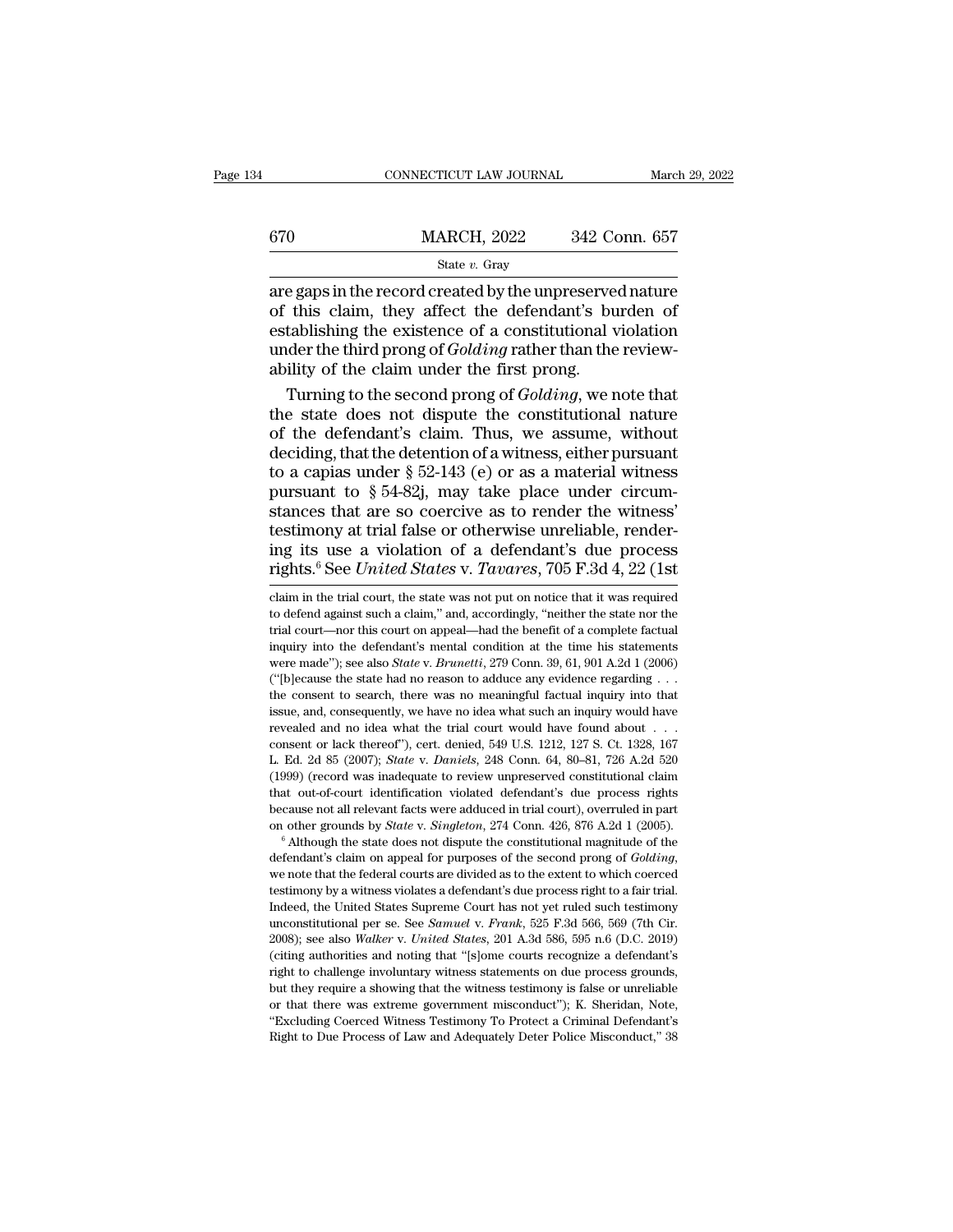CONNECTICUT LAW JOURNAL Page<br>
Cir.), cert. denied, 571 U.S. 964, 134 S. Ct. 450, 187 L.<br>
Ed. 2d 301 (2013), and cert. denied sub nom. *Jones* v.<br>
Theited States 560 U.S. 966, 133 S. Ct. 2371 185 L. 342 Conn. 657 MARCH, 2022 671<br>
<sup>State v. Gray</sup><br>
Cir.), cert. denied, 571 U.S. 964, 134 S. Ct. 450, 187 L.<br>
Ed. 2d 301 (2013), and cert. denied sub nom. *Jones* v.<br> *United States*, 569 U.S. 986, 133 S. Ct. 2371, 185 L. Ed. **Example 342 Conn. 657** MARCH, 2022 671<br> **United States** 8. Gray<br>
Cir.), cert. denied, 571 U.S. 964, 134 S. Ct. 450, 187 L.<br>
Ed. 2d 301 (2013), and cert. denied sub nom. *Jones* v.<br> *United States*, 569 U.S. 986, 133 S. Ct 342 Conn. 657 MARCH, 2022 671<br>
<sup>State v. Gray</sup><br>
Cir.), cert. denied, 571 U.S. 964, 134 S. Ct. 450, 187 L.<br>
Ed. 2d 301 (2013), and cert. denied sub nom. *Jones* v.<br> *United States*, 569 U.S. 986, 133 S. Ct. 2371, 185 L. Ed. State v. Gray<br>
(State v. Gray<br>
Cir.), cert. denied, 571 U.S. 964, 134 S. Ct. 450, 187 L.<br>
Ed. 2d 301 (2013), and cert. denied sub nom. *Jones v.*<br>
United States, 569 U.S. 986, 133 S. Ct. 2371, 185 L. Ed.<br>
2d 1089 (2013); state v. Gray<br>Cir.), cert. denied, 571 U.S. 964, 134 S. Ct. 450, 187 L.<br>Ed. 2d 301 (2013), and cert. denied sub nom. *Jones v.*<br>United States, 569 U.S. 986, 133 S. Ct. 2371, 185 L. Ed.<br>2d 1089 (2013); *Raphael v. State*, 9 Cir.), cert. denied, 571 U.S. 964, 134 S. Ct. 450, 187 L.<br>Ed. 2d 301 (2013), and cert. denied sub nom. *Jones v.*<br>*United States*, 569 U.S. 986, 133 S. Ct. 2371, 185 L. Ed.<br>2d 1089 (2013); *Raphael v. State*, 994 P.2d 1004 Ed. 2d 301 (2013), and cert. denied sub nom. *Jones v.*<br>
United States, 569 U.S. 986, 133 S. Ct. 2371, 185 L. Ed.<br>
2d 1089 (2013); *Raphael v. State*, 994 P.2d 1004, 1010<br>
(Alaska 2000). Nevertheless, the defendant's claim United States, 569 U.S. 986, 133 S. Ct. 2371, 185 L. Ed.<br>2d 1089 (2013); Raphael v. State, 994 P.2d 1004, 1010<br>(Alaska 2000). Nevertheless, the defendant's claim<br>founders on the third prong of *Golding* because the<br>record founders on the third prong of *Golding* because the record does not reveal any evidence that the detention of the witnesses did anything more than legally compel their attendance in court for the defendant's trial.<br>Fordha record does not reveal any evidence that the detention<br>of the witnesses did anything more than legally compel<br>their attendance in court for the defendant's trial.<br>Fordham Urb. L.J. 1221, 1256 (2011) (The author argues that

of the witnesses did anything more than legally compel<br>their attendance in court for the defendant's trial.<br>Fordham Urb. L.J. 1221, 1256 (2011) (The author argues that "the [United<br>States] Supreme Court should read the [c] their attendance in court for the defendant's trial.<br>Fordham Urb. L.J. 1221, 1256 (2011) (The author argues that "the [United States] Supreme Court should read the [c]onstitution so that: (1) criminal defendants have stand Fordham Urb. L.J. 1221, 1256 (2011) (The author argues that "the [United States] Supreme Court should read the [c]onstitution so that: (1) criminal defendants have standing to contest admission of coerced witness testimony Fordham Urb. L.J. 1221, 1256 (2011) (The author argues that "the [United States] Supreme Court should read the [c]onstitution so that: (1) criminal defendants have standing to contest admission of coerced witness testimony and (2) all coerced statements of a witness will be excluded, regardless of their reliability. This method will best uphold the policy of the exclusionary rule: to deter police misconduct and [to] protect the constitutiona fendants have standing to contest admission of coerced witness testimony;<br>d (2) all coerced statements of a witness will be excluded, regardless of<br>eir reliability. This method will best uphold the policy of the exclusiona and (2) all coerced statements of a witness will be excluded, regardless of their reliability. This method will best uphold the policy of the exclusionary rule: to deter police misconduct and [to] protect the constitution

their reliability. This method will best uphold the policy of the exclusionary<br>their reliability. This method will best uphold the policy of the exclusionary<br>rule: to deter police misconduct and [to] protect the constituti Figure 1.1 The constrained and to protect the constitutional due<br>process rights of criminal defendants.").<br>With respect to this division, some courts have concluded that coerced<br>witness statements violate due process only process rights of criminal defendants.").<br>
With respect to this division, some courts have concluded that coerced<br>
withess statements violate due process only if they are actually false or<br>
otherwise shown to be unreliable With respect to this division, some courts have concluded that coerced witness statements violate due process only if they are actually false or otherwise shown to be unreliable. See *Avery v. Milwaukee*, 847 F.3d 433, 43 witness statements violate due process only if they are actually false or otherwise shown to be unreliable. See *Avery* v. *Milwaukee*, 847 F.3d 433, 439 (7th Cir.) ("[b]ecause coerced testimony may in fact be true, the [d otherwise shown to be unreliable. See *Avery* v. *Milwaukee*, 847 F.3d 433, 439 (7th Cir.) ("[b]ecause coerced testimony may in fact be true, the [due process] right to a fair trial [is not] implicated absent a violation o 198 (7th Cir.) ("[b]ecause coerced testimony may in fact be true, the [due process] right to a fair trial [is not] implicated absent a violation of the ... duty to disclose facts about the coercive tactics used to obtain process] right to a fair trial [is not] implicated absent a violation of the  $\ldots$  duty to disclose facts about the coercive tactics used to obtain it" pursuant to *Brady* v. *Maryland*, 373 U.S. 83, 83 S. Ct. 1194, 10 L. factor of the corrider statements' (emphasis in original)); *Inited States* v. *Avery*, *U.S.* (emphasis 1981), *Accretic denied sub nom. <i>Hernandez v. Avery*, *U.S.* (137 S. Ct. 2249, 198 L. Ed. 2d 680 (2017); *United Sta* statements at issue, coercion was not sufficiently egregious to exclude evidence). On the other hand, the United States v. Gonzales, 164 F.3d 1285, 1289 (10th Cir. 1999) (due process is violated if "[the] witness was coer 198 L. Ed. 2d 680 (2017); United States v. Gonzales, 164 F.3d 1285, 1289 (10th Cir. 1999) (due process is violated if "[the] witness was coerced into making *false* statements" (emphasis in original)); United States v. Me First Circuit has held that the use of any illegally coerced testimony be a violated if "[the] withess was coerced into making *false* statements" (emphasis in original)); *United States v. Merkt*, 764 F.2d 266, 274–75 (5 reaction of the state priority (emphasis in original)); *United States v. Merkt*, 764 F.2d 266, 274–75 (5th Cir. 1985) (even if law enforcement elicited coerced statements at issue, coercion was not sufficiently egregious (1st Cir.) ("Bue process does not permit one to be convicted coerced statements at issue, coercion was not sufficiently egregious to exclude evidence). On the other hand, the United States Court of Appeals for the First C of the statements at issue, coercion was not sufficiently egregious to exclude evidence). On the other hand, the United States Court of Appeals for the First Circuit has held that the use of any illegally coerced testimon evidence). On the other hand, the United States Court of Appeals for the First Circuit has held that the use of any illegally coerced testimony may be a violation of due process. See *LaFrance* v. *Bohlinger*, 499 F.2d 29 First Circuit has held that the use of any illegally coerced testimony may<br>be a violation of due process. See *LaFrance* v. *Bohlinger*, 499 F.2d 29, 34<br>(1st Cir.) ("Due process does not permit one to be convicted [on the (1st Cir.) ("Due process does not permit one to be convicted [on the basis of] his own coerced confession. It should not allow him to be convicted [on the basis of] a confession wrung from another by coercion." (Internal q (of) his own coered confession. It should not allow him to be convicted [on the basis of] a confession wrung from another by coercion." (Internal quotation marks omitted.)), cert. denied sub nom. *Meachum v. LaFrance*, 419 1971 (Ion the basis of] a confession wrung from another by coercion." (Internal quotation marks omitted.)), cert. denied sub nom. *Meachum* v. *LaFrance*, 419 U.S. 1080, 95 S. Ct. 669, 42 L. Ed. 2d 674 (1974), and cert. d quotation marks omitted.)), cert. denied sub nom. *Meachum v. LaFrance*, 419 U.S. 1080, 95 S. Ct. 669, 42 L. Ed. 2d 674 (1974), and cert. denied sub nom. *LaFrance v. Meachum*, 419 U.S. 1080, 95 S. Ct. 669, 42 L. Ed. 2d 6 419 U.S. 1080, 95 S. Ct. 669, 42 L. Ed. 2d 674 (1974), and cert. denied sub<br>nom. *LaFrance v. Meachum*, 419 U.S. 1080, 95 S. Ct. 669, 42 L. Ed. 2d 674<br>(1974),; cf. *Bradford v. Johnson*, 354 F. Supp. 1331, 1336–38 (E.D. M nom. *LaFrance* v. *Meachum*, 419 U.S. 1080, 95 S. Ct. 669, 42 L. Ed. 2d 674 (1974),; cf. *Bradford* v. *Johnson*, 354 F. Supp. 1331, 1336–38 (E.D. Mich. 1972) (defendant had standing to assert due process violation stemmi (1974),; cf. Bradford v. Johnson, 354 F. Supp. 1331, 1336-38 (E.D. Mich.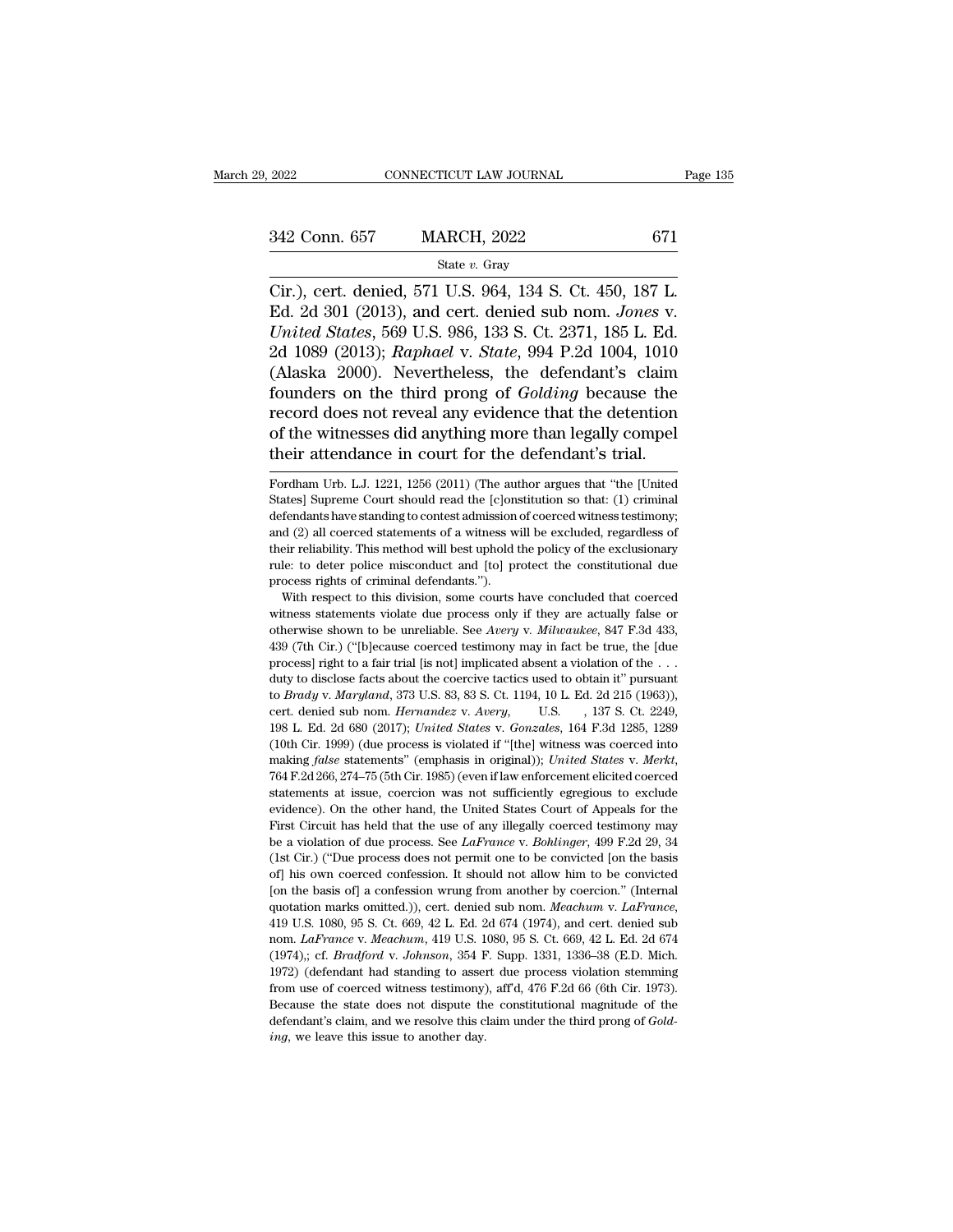| 6   | CONNECTICUT LAW JOURNAL | March 29, 2022 |
|-----|-------------------------|----------------|
| 672 | <b>MARCH, 2022</b>      | 342 Conn. 657  |
|     | State $v$ . Gray        |                |

CONNECTICUT LAW JOURNAL March 29, 2022<br>
2<br>
MARCH, 2022 342 Conn. 657<br>
State v. Gray<br>
The decision of the United States Court of Appeals<br>
r the First Circuit in *United States* v. *Tavares*, supra,<br>
5 F 34.4 is instructive for the First Circuit in *United States* Court of Appeals<br>
for the First Circuit in *United States* v. *Tavares*, supra,<br>
705 F.3d 4, is instructive with respect to the distinction<br>
between the local compulsion of a witnes  $\frac{\text{MARCH}}{\text{State } v. \text{ Gray}}$ <br>
The decision of the United States Court of Appeals<br>
for the First Circuit in *United States v. Tavares*, supra,<br>
705 F.3d 4, is instructive with respect to the distinction<br>
between the legal compul  $\frac{\text{MARCH}}{\text{State } v. \text{ Gray}}$ <br>
The decision of the United States Court of Appeals<br>
for the First Circuit in *United States v. Tavares*, supra,<br>
705 F.3d 4, is instructive with respect to the distinction<br>
between the legal compul State v. Gray<br>
State v. Gray<br>
The decision of the United States Court of Appeals<br>
for the First Circuit in United States v. Tavares, supra,<br>
705 F.3d 4, is instructive with respect to the distinction<br>
between the legal co State *v*. Gray<br>
The decision of the United States Court of Appeals<br>
for the First Circuit in *United States v. Tavares*, supra,<br>
705 F.3d 4, is instructive with respect to the distinction<br>
between the legal compulsion of The decision of the United States Court of Appeals<br>for the First Circuit in *United States* v. *Tavares*, supra,<br>705 F.3d 4, is instructive with respect to the distinction<br>between the legal compulsion of a witness' appeara for the First Circuit in *United States v. Tavares*, supra,<br>705 F.3d 4, is instructive with respect to the distinction<br>between the legal compulsion of a witness' appearance<br>in court and the coercion of testimony that give 705 F.3d 4, is instructive with respect to the distinction<br>between the legal compulsion of a witness' appearance<br>in court and the coercion of testimony that gives rise<br>to a due process violation. In *Tavares*, a defendant between the legal compulsion of a witness' appearance<br>in court and the coercion of testimony that gives rise<br>to a due process violation. In *Tavares*, a defendant named<br>Eddie Jones challenged his conviction for "knowingly<br> in court and the coercion of testimony that gives rise<br>to a due process violation. In *Tavares*, a defendant named<br>Eddie Jones challenged his conviction for "knowingly<br>transporting a minor, K.S., in interstate commerce wit to a due process violation. In *Tavares*, a defendant named<br>Eddie Jones challenged his conviction for "knowingly<br>transporting a minor, K.S., in interstate commerce with<br>the intent that she engage in prostitution," among ot Eddie Jones challenged his conviction for "knowingly<br>transporting a minor, K.S., in interstate commerce with<br>the intent that she engage in prostitution," among other<br>crimes. Id., 21. K.S. was a very reluctant witness who<br> transporting a minor, K.S., in interstate commerce with<br>the intent that she engage in prostitution," among other<br>crimes. Id., 21. K.S. was a very reluctant witness who<br>testified at trial only because she had been subpoena the intent that she engage in prostitution," among other<br>crimes. Id., 21. K.S. was a very reluctant witness who<br>testified at trial only because she had been subpoenaed<br>and because a federal prosecutor and Federal Bureau<br>o crimes. Id., 21. K.S. was a very reluctant witness who<br>testified at trial only because she had been subpoenaed<br>and because a federal prosecutor and Federal Bureau<br>of Investigation (FBI) agents had threatened her with<br>incar testified at trial only because she had been subpoenaed<br>and because a federal prosecutor and Federal Bureau<br>of Investigation (FBI) agents had threatened her with<br>incarceration and losing custody of her daughter after<br>she h and because a federal prosecutor and Federal Bureau<br>of Investigation (FBI) agents had threatened her with<br>incarceration and losing custody of her daughter after<br>she had been arrested for failing to appear. Id., 21–22;<br>see of Investigation (FBI) agents had threatened her with<br>incarceration and losing custody of her daughter after<br>she had been arrested for failing to appear. Id., 21–22;<br>see id., 22 (K.S. also had discarded summons to appear<br> incarceration and losing custody of her daughter after<br>she had been arrested for failing to appear. Id., 21–22;<br>see id., 22 (K.S. also had discarded summons to appear<br>before grand jury). Jones argued that K.S.'s testimony<br> see id., 22 (K.S. also had discarded summons to appear<br>before grand jury). Jones argued that K.S.'s testimony<br>for the government "was coerced and that its admission<br>into evidence violated his [f]ifth [a]mendment right to<br>d before grand jury). Jones argued that K.S.'s testimony<br>for the government "was coerced and that its admission<br>into evidence violated his [f]ifth [a]mendment right to<br>due process." Id., 21. Discussing *United States v. Hall* for the government "was coerced and that its admission<br>into evidence violated his [f]ifth [a]mendment right to<br>due process." Id., 21. Discussing *United States v. Hall*,<br>434 F.3d 42, 57–58 (1st Cir. 2006), a prosecutorial into evidence violated his [f]ifth [a]mendment right to due process." Id., 21. Discussing *United States v. Hall*, 434 F.3d 42, 57–58 (1st Cir. 2006), a prosecutorial misconduct case, the First Circuit observed that, "unl due process." Id., 21. Discussing *United States* v. *Hall*, 434 F.3d 42, 57–58 (1st Cir. 2006), a prosecutorial misconduct case, the First Circuit observed that, "unlike [g]overnment efforts to prevent the testimony of ce 434 F.3d 42, 57–58 (1st Cir. 2006), a prosecutorial misconduct case, the First Circuit observed that, "unlike [g]overnment efforts to prevent the testimony of certain witnesses, [t]here is no blanket rule against inducemen conduct case, the First Circuit observed that, "unlike [g]overnment efforts to prevent the testimony of certain witnesses, [t]here is no blanket rule against inducements by the government to witnesses to produce truth-<br>ful [g]overnment efforts to prevent the testimony of certain<br>witnesses, [t]here is no blanket rule against induce-<br>ments by the government to witnesses to produce truth-<br>ful testimony." (Internal quotation marks omitted.)<br>*Uni* witnesses, [t]here is no blanket rule against induce-<br>ments by the government to witnesses to produce truth-<br>ful testimony." (Internal quotation marks omitted.)<br>*United States* v. *Tavares*, supra, 22. Nevertheless, the<br>co ments by the government to witnesses to produce truth-<br>ful testimony." (Internal quotation marks omitted.)<br>*United States v. Tavares*, supra, 22. Nevertheless, the<br>court "recognized the possibility that, in extreme cir-<br>cu Id. Applying these principles, the First Circuit determined and applying these principles, the First Circuit determined and applying these principles, the First Circuit determined and applying these principles, the First Circu court Treesginate are possisting and, in entreme on<br>
cumstances, government [misconduct] could occur<br>
through improper efforts to shape testimony to the government's liking." (Internal quotation marks omitted.)<br>
Id.<br>
Apply

Example in proper efforts to shape testimony to the government's liking." (Internal quotation marks omitted.)<br>Id.<br>Applying these principles, the First Circuit determined<br>in *Tavares* that there was "no constitutional viola through interior of study to shape to<br>same in section of the set of the contract of the set of the Applying these principles, the First Circuit determined<br>in Tavares that there was "no constitutional violation."<br>Id. The c Id.<br>
Applying these principles, the First Circuit determined<br>
in *Tavares* that there was "no constitutional violation."<br>
Id. The court viewed the actions of the federal prosecu-<br>
tor and FBI agents not as "'threats'" but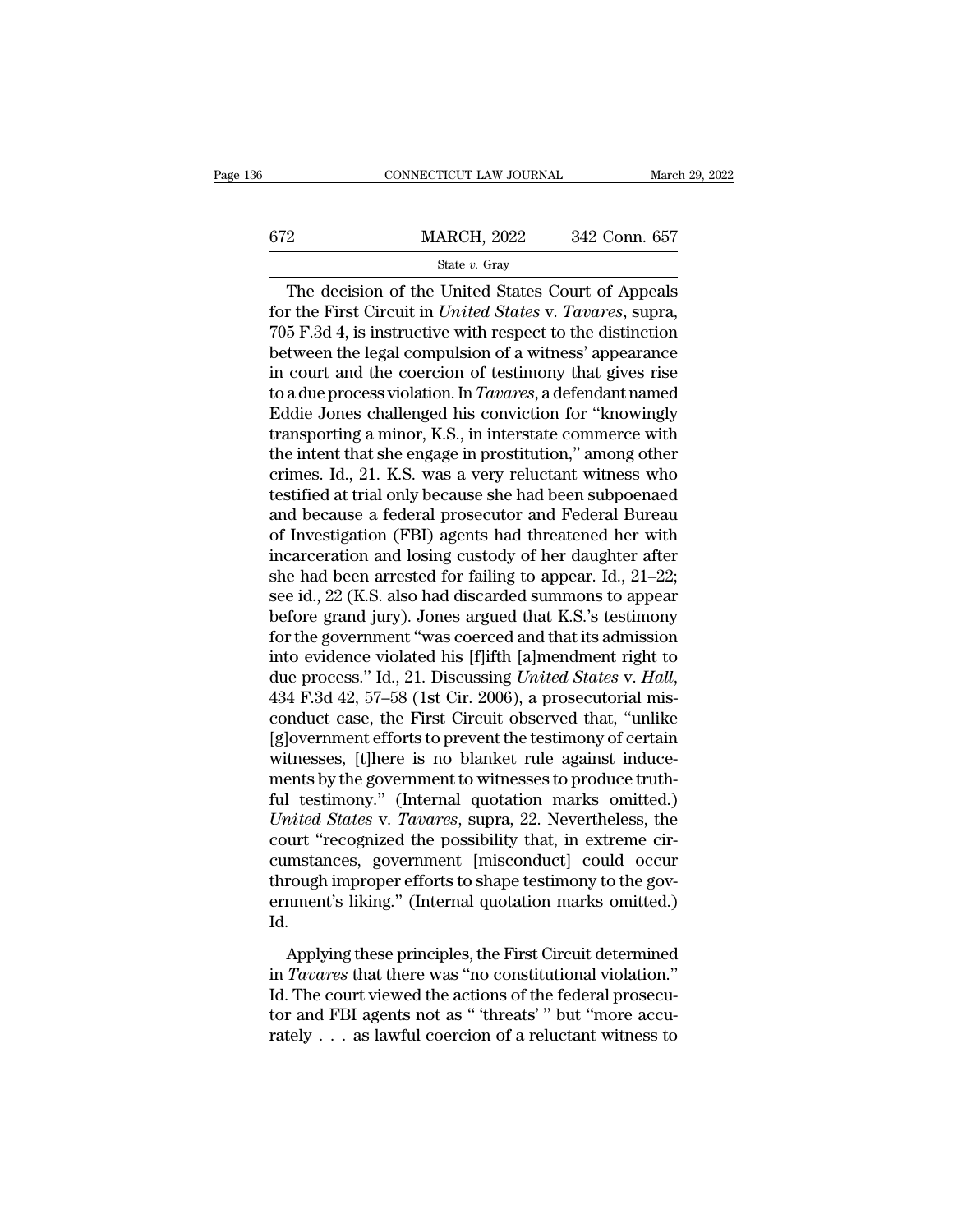The connection of the such that the search of the search of the search of the state v. Gray and the state v. Gray and the search of the legal consequences for failing to appear pursuant to a summons " Id (Emphasis added). <sup>242</sup> Conn. 657 MARCH, 2022 673<br>
<sup>242</sup> Conn. 657 MARCH, 2022 673<br>
<sup>2673</sup><br>
<sup>2673</sup><br>
<sup>2673</sup><br>
<sup>2673</sup><br>
<sup>2673</sup><br>
<sup>2673</sup><br>
<sup>2673</sup><br>
<sup>2673</sup><br>
<sup>2673</sup><br>
<sup>2673</sup><br>
<sup>2673</sup><br>
<sup>2673</sup><br>
<sup>2673</sup><br> *consequences for failing to appear pursuant to a su*  $\frac{342 \text{ Conn. } 657 \qquad \text{MARCH, } 2022 \qquad \qquad 673}$ <br> **Example 18 State v. Gray**<br> **Example 18 State v. Such 'threats' are the legal**<br> **Consequences for failing to appear pursuant to a sum-**<br> *mons.*" Id. (Emphasis added.) The cou 342 Conn. 657 MARCH, 2022 673<br>
State v. Gray<br>
testify as required by law. Such 'threats' are the legal<br>
consequences for failing to appear pursuant to a sum-<br>
mons." Id. (Emphasis added.) The court further empha-<br>
sized t State v. Gray<br>
state v. Gray<br>
testify as required by law. Such 'threats' are the legal<br>
consequences for failing to appear pursuant to a sum-<br>
mons." Id. (Emphasis added.) The court further empha-<br>
sized that Jones had "f state v. Gray<br>testify as required by law. Such 'threats' are the legal<br>consequences for failing to appear pursuant to a sum-<br>mons." Id. (Emphasis added.) The court further empha-<br>sized that Jones had "fully cross-examined testify as required by law. Such 'threa<br>consequences for failing to appear pur<br>mons." Id. (Emphasis added.) The cour<br>sized that Jones had "fully cross-exami<br>issue. There was ample testimony in th<br>mit the jury to evaluate K ons." Id. (Emphasis added.) The court further empha-<br>ced that Jones had "fully cross-examined K.S. on this<br>sue. There was ample testimony in the record to per-<br>it the jury to evaluate K.S.'s credibility in light of all<br>es sized that Jones had "fully cross-examined K.S. on this<br>issue. There was ample testimony in the record to per-<br>mit the jury to evaluate K.S.'s credibility in light of all<br>these circumstances."<sup>7</sup> Id., 22–23.<br>Significantly

issue. There was ample testimony in the record to permit the jury to evaluate K.S.'s credibility in light of all<br>these circumstances."<sup>7</sup> Id., 22–23.<br>Significantly, in rejecting Jones' claim "that the [D]is-<br>trict [C]ourt assae. There was any<br>formulate K.S.'s credibility in light of all these circumstances."<br>The K.S.'s credibility in light of all these circumstances."<br>The K.S.'s credibility in light of all these circumstances."<br>Significant mate inc. *T* and *Lagrances.*<sup>77</sup> Id., 22–23.<br>
Significantly, in rejecting Jones' claim "that the [D]istrict [C]ourt committed plain error in not conducting<br>
an evidentiary hearing [as to the coercion] prior to<br>
admitting Significantly, in rejecting Jones' claim "that the [D]istrict [C]ourt committed plain error in not conducting<br>an evidentiary hearing [as to the coercion] prior to<br>admitting the testimony" of K.S., the First Circuit distin-Significantly, in rejecting Jones' claim "that the [D]istrict [C]ourt committed plain error in not conducting<br>an evidentiary hearing [as to the coercion] prior to<br>admitting the testimony" of K.S., the First Circuit distintrict [C]ourt committed plain error in not conducting<br>an evidentiary hearing [as to the coercion] prior to<br>admitting the testimony" of K.S., the First Circuit distin-<br>guished *Tavares* from *LaFrance* v. *Bohlinger*, 499 F an evidentiary hearing [as to the coercion] prior to<br>admitting the testimony" of K.S., the First Circuit distin-<br>guished *Tavares* from *LaFrance* v. *Bohlinger*, 499 F.2d<br>29, 35 (1st Cir.), cert. denied sub nom. *Meachum* admitting the testimony" of K.S., the First Circuit distinguished *Tavares* from *LaFrance* v. *Bohlinger*, 499 F.2d<br>29, 35 (1st Cir.), cert. denied sub nom. *Meachum* v.<br>*LaFrance*, 419 U.S. 1080, 95 S. Ct. 669, 42 L. Ed. guished *Tavares* from *LaFrance* v. *Bohlinger*, 499 F.2d<br>29, 35 (1st Cir.), cert. denied sub nom. *Meachum* v.<br>*LaFrance*, 419 U.S. 1080, 95 S. Ct. 669, 42 L. Ed. 2d 674<br>(1974), and cert. denied sub nom. *LaFrance* v. *M* 29, 35 (1st Cir.), cert. denied sub nom. *Meachum* v.<br>LaFrance, 419 U.S. 1080, 95 S. Ct. 669, 42 L. Ed. 2d 674<br>(1974), and cert. denied sub nom. LaFrance v. *Mea-*<br>chum, 419 U.S. 1080, 95 S. Ct. 669, 42 L. Ed. 2d 674<br>(1974 (1974), and cert. denied sub nom. *LaFrance v. Mea-chum*, 419 U.S. 1080, 95 S. Ct. 669, 42 L. Ed. 2d 674 (1974), which involved a claim that a previous statement was a fabrication obtained while the witness was under the *chum*, 419 U.S. 1080, 95 S. Ct. 669, 42 L. Ed. 2d 674 (1974), which involved a claim that a previous statement was a fabrication obtained while the witness was under the influence of narcotics. See *United States* v. *Tav* (1974), which involved a claim that a previous statement<br>was a fabrication obtained while the witness was under<br>the influence of narcotics. See *United States* v. *Tavares*,<br>supra, 705 F.3d 23. The court observed "a mater was a fabrication obtained while the witness was under<br>the influence of narcotics. See *United States* v. *Tavares*,<br>supra, 705 F.3d 23. The court observed "a material and<br>qualitative distinction between the prosecutorial the influence of narcotics. See *United States* v. *Tavares*, supra, 705 F.3d 23. The court observed "a material and qualitative distinction between the prosecutorial misconduct at issue in *LaFrance* and the situation [i supra, 705 F.3d 23. The court observed "a material and qualitative distinction between the prosecutorial misconduct at issue in *LaFrance* and the situation [involving Jones]. *LaFrance* dealt with police extraction of a g Jones]. *LaFrance* dealt with police extraction of a idement from a [drug impaired] witness, by means which i.e court] described as 'police threats and other blatant rms of physical and mental duress.' . . . . In her te statement from a [drug impaired] witness, by means which<br>[the court] described as 'police threats and other blatant<br>forms of physical and mental duress.' . . . In her testi-<br> $\frac{7}{100}$  direct examination, K.S. admitted t

<sup>&</sup>lt;sup>7</sup> "On direct examination, K.S. admitted that she did not want to testify, [the court] described as 'police threats and other blatant<br>forms of physical and mental duress.' . . . . In her testi-<br> $\frac{1}{100}$  of direct examination, K.S. admitted that she did not want to testify,<br>but was doing so un forms of physical and mental duress.'... In her testi-<br>
<sup>7</sup> "On direct examination, K.S. admitted that she did not want to testify,<br>
but was doing so under a subpoena. [Jones'] counsel conducted a full cross-<br>
examination The contribution of privide and intertion tures.<br>
The result-<br>
The contribution was doing so under a subpoena. [Jones'] counsel conducted a full cross-<br>
examination of K.S. During that cross-examination, she agreed with d <sup>7</sup> "On direct examination, K.S. admitted that she did not want to testify, but was doing so under a subpoena. [Jones'] counsel conducted a full cross-examination of K.S. During that cross-examination, she agreed with def but was doing so under a subpoena. [Jones'] counsel conducted a full cross-<br>examination of K.S. During that cross-examination, she agreed with defense<br>counsel that she had been threatened by FBI agents and a federal prosec examination of K.S. During that cross-examination, she agreed with defense counsel that she had been threatened by FBI agents and a federal prosecutor with remaining in jail after she was arrested for failing to appear as counsel that she had been threatened by FBI agents and a federal prosecutor with remaining in jail after she was arrested for failing to appear as required by a summons and with losing custody of her daughter if she did no with remaining in jail after she was arrested for failing to appear as required<br>by a summons and with losing custody of her daughter if she did not 'do<br>what [they] wanted [her] to do.' She also agreed she was just going to with remaining in jail after she was arrested for failing to appear as required by a summons and with losing custody of her daughter if she did not 'do what [they] wanted [her] to do.' She also agreed she was just going t Exploration what floods also agreed she was just going to tell<br>the prosecution what they wanted to hear so she could move on with her<br>life. On redirect, K.S. stated that she had been threatened by the FBI and<br>federal prose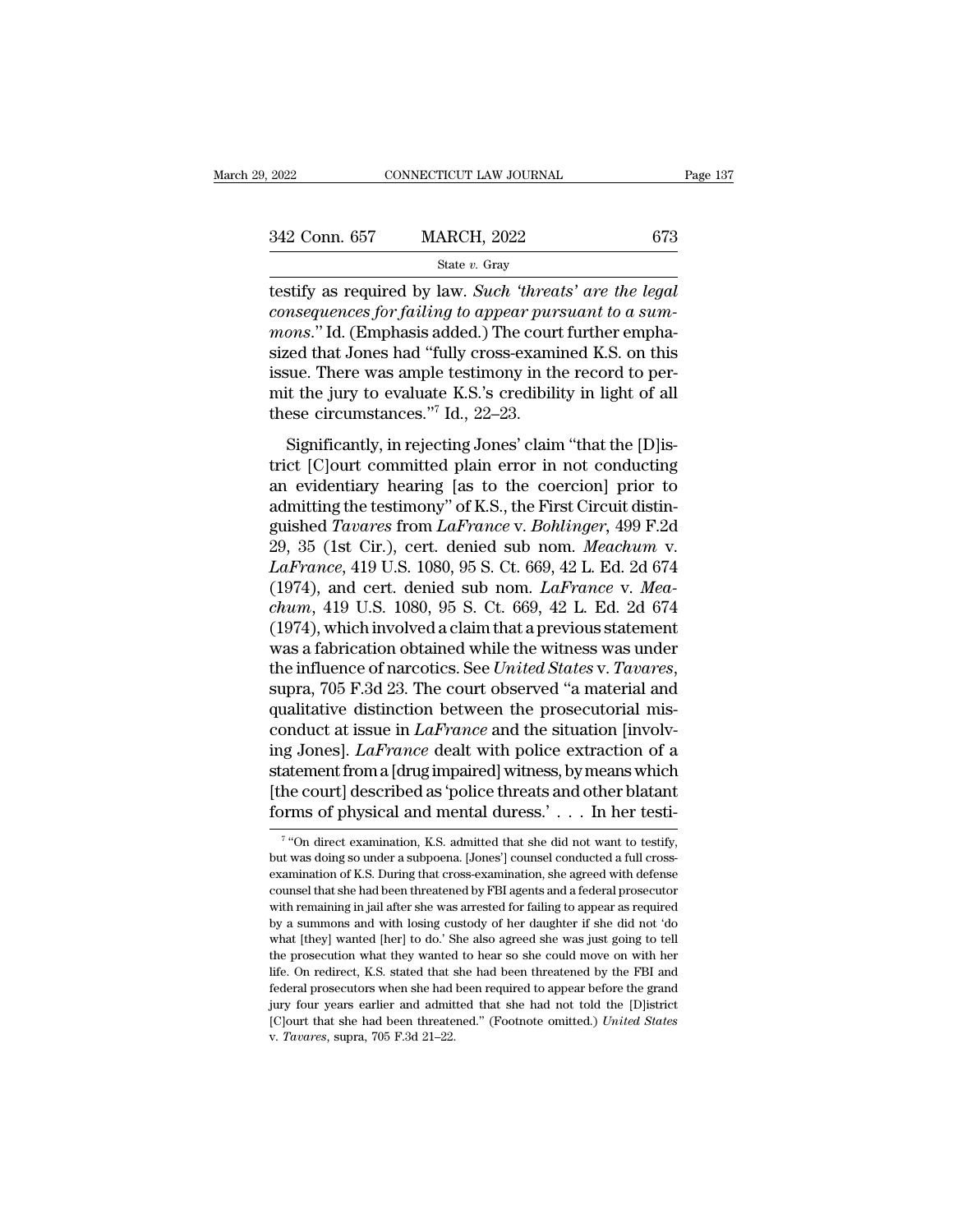# $\begin{array}{r|l}\n\text{CONNECTICUT LAW JOURNAL} & \text{March 29, 2022} \\
\hline\n\text{674} & \text{MARCH, 2022} & \text{342 Conn. 657} \\
\hline\n\text{State } v. \text{ Gray}\n\end{array}$ State *v.* Gray

CONNECTICUT LAW JOURNAL March 29, 202<br>
MARCH, 2022 342 Conn. 657<br>
State v. Gray<br>
mony, K.S. related on cross-examination instances of<br>
lawful pressure. She was apprised of the lawful consequences of her failing to testify, of the State v. Gray<br>
State v. Gray<br>
State v. Gray<br>
State v. Gray<br>
State v. Gray<br>
State v. Gray<br>
State v. Gray<br>
State v. Gray<br>
State v. Gray<br>
State in the lawful conse-<br> *quences of her failing to testify, which she was le germannia and MARCH, 2022 quences of state v. Gray*<br>*guences of her failing to testify, which she was legally*<br>*required to do.* The purpose of informing her of those<br>legal consequences moreover was to ensure that she  $\frac{\text{MARCH, 2022}}{\text{State } v. \text{ Gray}}$ <br> **regularity**<br> **reprovements**<br> **reprovements**<br> **required to do. The purpose of informing her of those**<br> **required to do. The purpose of informing her of those**<br> **legal consequences, moreover,** State v. Gray<br>
State v. Gray<br>
mony, K.S. related on cross-examination instances of<br>
lawful pressure. She was apprised of the lawful consequences of her failing to testify, which she was legally<br>
required to do. The purpos state v. Gray<br>mony, K.S. related on cross-examination instances of<br>lawful pressure. *She was apprised of the lawful conse-*<br>quences of her failing to testify, which she was legally<br>required to do. The purpose of informing mony, K.S. related on cross-examination instances of lawful pressure. *She was apprised of the lawful consequences of her failing to testify, which she was legally required to do. The purpose of informing her of those lega* lawful pressure. *She was apprised of the lawful consequences of her failing to testify, which she was legally required to do.* The purpose of informing her of those legal consequences, moreover, was to ensure that she ful quences of her failing to testify, which she was legally<br>required to do. The purpose of informing her of those<br>legal consequences, moreover, was to ensure that she<br>fulfilled her obligation to testify, not to ensure that sh required to do. The purpose of informing her of those<br>legal consequences, moreover, was to ensure that she<br>fulfilled her obligation to testify, *not to ensure that she*<br>give particular testimony." (Citation omitted; emphalegal consequences, moreover, was to ensure that she<br>fulfilled her obligation to testify, *not to ensure that she*<br>give particular testimony." (Citation omitted; empha-<br>sis added.) Id.; cf. *United States* v. *Vangates*, 2 Inned Ref Songalish to costly, hot to cheate that the<br>two particular testimony." (Citation omitted; empha-<br>is added.) Id.; cf. United States v. Vangates, 287 F.3d<br>15, 1323–24 (11th Cir. 2002) (action of subpoenaing<br>tness t sis added.) Id.; cf. *United States* v. *Vangates*, 287 F.3d<br>1315, 1323–24 (11th Cir. 2002) (action of subpoenaing<br>witness to court does not coerce that witness to waive<br>fifth amendment privilege against self-incrimination

1315, 1323–24 (11th Cir. 2002) (action of subpoenaing<br>1315, 1323–24 (11th Cir. 2002) (action of subpoenaing<br>fifth amendment privilege against self-incrimination).<br>In contrast to *Tavares*, the Alaska Supreme Court's<br>decis rore, 1929 21 (11a) on: 2002) (action of subpooraing<br>witness to court does not coerce that witness to waive<br>fifth amendment privilege against self-incrimination).<br>In contrast to *Tavares*, the Alaska Supreme Court's<br>decis fifth amendment privilege against self-incrimination).<br>In contrast to *Tavares*, the Alaska Supreme Court's<br>decision in *Raphael* v. *State*, supra, 994 P.2d 1004, pro-<br>vides an example—rare in the case law—of when a tria In contrast to *Tavares*, the Alaska Supreme Court's<br>decision in *Raphael* v. *State*, supra, 994 P.2d 1004, pro-<br>vides an example—rare in the case law—of when a trial<br>court's decision to detain a witness has a sufficientl In contrast to *Tavares*, the Alaska Supreme Court's<br>decision in *Raphael* v. *State*, supra, 994 P.2d 1004, pro-<br>vides an example—rare in the case law—of when a trial<br>court's decision to detain a witness has a sufficient decision in *Raphael* v. *State*, supra, 994 P.2d 1004, provides an example—rare in the case law—of when a trial<br>court's decision to detain a witness has a sufficiently<br>coercive effect on that witness to constitute a viola vides an example—rare in the case law—of when a trial<br>court's decision to detain a witness has a sufficiently<br>coercive effect on that witness to constitute a violation<br>of a criminal defendant's due process rights. *Raphael* court's decision to detain a witness has a sufficiently<br>coercive effect on that witness to constitute a violation<br>of a criminal defendant's due process rights. *Raphael*<br>was a domestic violence case in which the prosecutor coercive effect on that witness to constitute a violation<br>of a criminal defendant's due process rights. *Raphael*<br>was a domestic violence case in which the prosecutor<br>told the judge at an ex parte hearing during a kidnappi of a criminal defendant's due process rights. *Raphael*<br>was a domestic violence case in which the prosecutor<br>told the judge at an ex parte hearing during a kidnapping<br>and assault trial "that the complaining witness, I.W.,<br> was a domestic violence case in which the prosecutor<br>told the judge at an ex parte hearing during a kidnapping<br>and assault trial "that the complaining witness, I.W.,<br>was likely to recant, was intoxicated, and should be<br>inc told the judge at an ex parte hearing during a kidnapping<br>and assault trial "that the complaining witness, I.W.,<br>was likely to recant, was intoxicated, and should be<br>incarcerated until she testified"; she also had been<br>evi and assault trial "that the complaining witness, I.W.,<br>was likely to recant, was intoxicated, and should be<br>incarcerated until she testified"; she also had been<br>evicted from a shelter at which the prosecutor had<br>arranged f was likely to recant, was intoxicated, and should be<br>incarcerated until she testified"; she also had been<br>evicted from a shelter at which the prosecutor had<br>arranged for her to stay. Id., 1006. Without first notifying<br>the incarcerated until she testified"; she also had been<br>evicted from a shelter at which the prosecutor had<br>arranged for her to stay. Id., 1006. Without first notifying<br>the defendant, Wilfred Raphael, or his attorney of the<br>pr evicted from a shelter at which the prosecutor had<br>arranged for her to stay. Id., 1006. Without first notifying<br>the defendant, Wilfred Raphael, or his attorney of the<br>prosecutor's ex parte claims, "the trial judge granted<br> arranged for her to stay. Id., 1006. Without first notifying<br>the defendant, Wilfred Raphael, or his attorney of the<br>prosecutor's ex parte claims, "the trial judge granted<br>the prosecutor's request, jailing I.W. and placing the defendant, Wilfred Raphael, or his attorney of the<br>prosecutor's ex parte claims, "the trial judge granted<br>the prosecutor's request, jailing I.W. and placing her<br>children in protective custody." Id. At that time, the<br>tr prosecutor's ex parte claims, "the trial judge granted<br>the prosecutor's request, jailing I.W. and placing her<br>children in protective custody." Id. At that time, the<br>trial judge stated to I.W.: "I'm going to order that you<br> the prosecutor's request, jailing I.W. and placing her children in protective custody." Id. At that time, the trial judge stated to I.W.: "I'm going to order that you be remanded into custody on the case, no bail, and you' children in protective custody." Id. At that time, the<br>trial judge stated to I.W.: "I'm going to order that you<br>be remanded into custody on the case, no bail, and<br>you're—she's not to have any contact with [Raphael].<br>And sh *trial judge stated to I.W.: "I'm going to order that you*<br>be remanded into custody on the case, no bail, and<br>you're—she's not to have any contact with [Raphael].<br>And *she's going to be—once the testimony is done,*<br>then we be remanded into custody on the case, no bail, and<br>you're—she's not to have any contact with [Raphael].<br>And she's going to be—once the testimony is done,<br>then we'll revisit it. And she gives testimony and we'll<br>revisit the you're—she's not to have any contact with [Raphael].<br>And she's going to be—once the testimony is done,<br>then we'll revisit it. And she gives testimony and we'll<br>revisit the case, and presumably let her—she'll be able<br>to be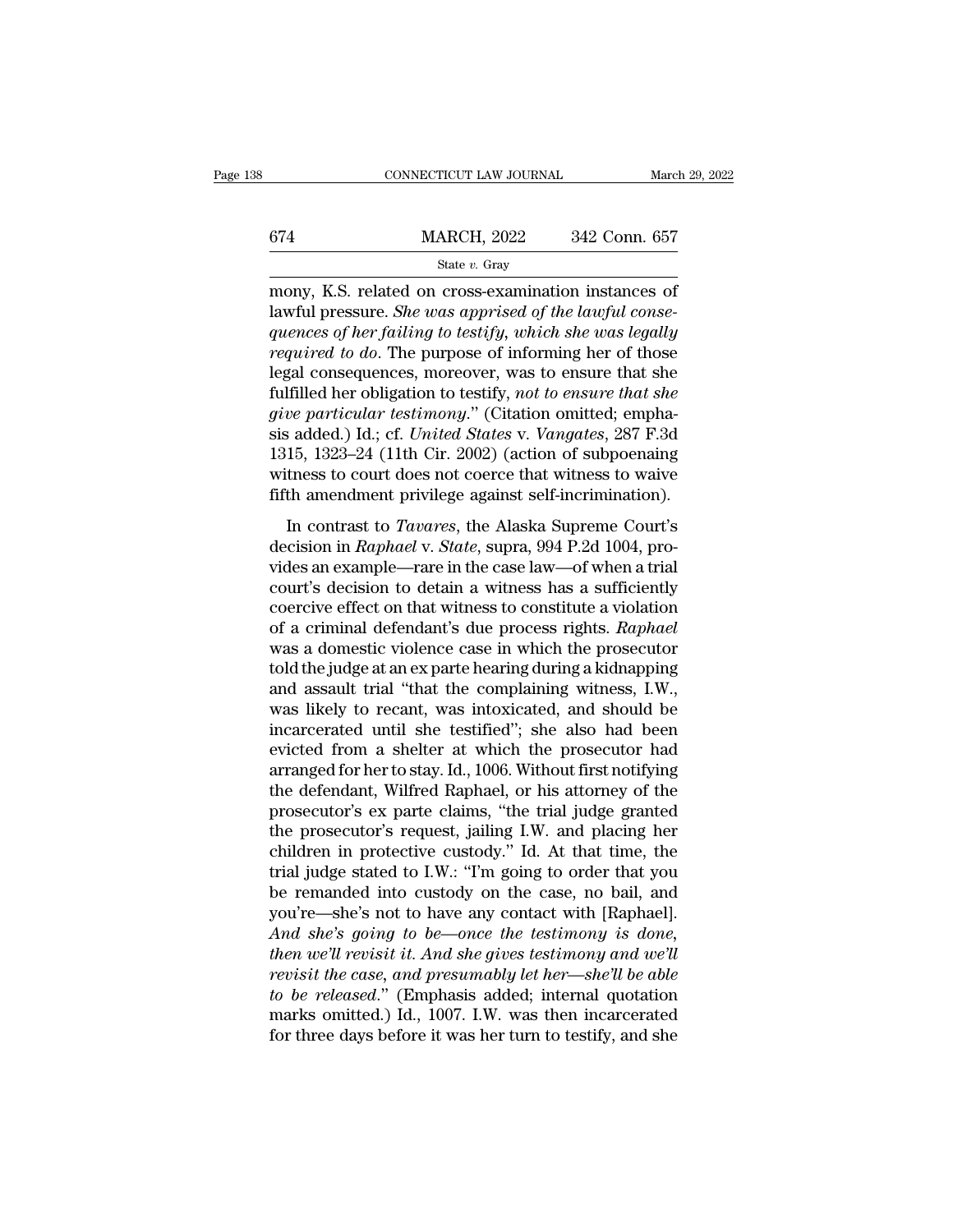| 2022          | CONNECTICUT LAW JOURNAL | Page 139 |  |
|---------------|-------------------------|----------|--|
|               |                         |          |  |
| 342 Conn. 657 | <b>MARCH, 2022</b>      | 675      |  |
|               | State $v$ . Gray        |          |  |

 $\begin{array}{r|l} \text{2022} & \text{CONPECTICUT LAW JOURNAL} & \text{Page 139} \ \hline \text{342 Conn. } 657 & \text{MARCH, } 2022 & 675 \ \hline \text{state } v. \text{ Gray} & \text{remainder in custody during the defense case; during her testimony, she "described Raphael's conduct before, during and after the allocated sesult in a manner that.} \end{array}$  $\begin{array}{r} \text{342 Conn. 657} \qquad \text{MARCH, 2022} \qquad \qquad \text{675} \ \text{State } v. \text{ Gray} \ \text{remained in custody during the defense case; during her} \ \text{testimony, she "described Raphael's conduct before, during, and after the alleged assault in a manner that computed with her earlier inculatory totimony before.} \end{array}$  $\begin{array}{c|l} \text{342 Conn. 657} & \text{MARCH, 2022} & \text{675} \ \hline \\ \text{State } v. \text{ Gray} \end{array}$  remained in custody during the defense case; during her testimony, she "described Raphael's conduct before, during, and after the alleged assault in a ma 342 Conn. 657 MARCH, 2022 675<br>
State v. Gray<br>
Termained in custody during the defense case; during her<br>
testimony, she "described Raphael's conduct before,<br>
during, and after the alleged assault in a manner that<br>
comporte the grand jury.'' Id. mained in custody during the defense case; during her<br>stimony, she "described Raphael's conduct before,<br>ring, and after the alleged assault in a manner that<br>mported with her earlier inculpatory testimony before<br>e grand jur remained in custody during the defense case, during her<br>testimony, she "described Raphael's conduct before,<br>during, and after the alleged assault in a manner that<br>comported with her earlier inculpatory testimony before<br>the

testimony, site described naphaer's conduct before,<br>during, and after the alleged assault in a manner that<br>comported with her earlier inculpatory testimony before<br>the grand jury." Id.<br>The Alaska Supreme Court agreed with R during, and after the aneged assault in a mail term comported with her earlier inculpatory testimony before the grand jury." Id.<br>The Alaska Supreme Court agreed with Raphael's argument that, "by summarily incarcerating I.W Example 12 and the product of component that, "by summarily incarcerating I.W. and taking away her children, the trial court and the [s]tate coerced I.W. into testifying against Raphael, thus violating Raphael's right to d The Alaska Supreme Court agreed with Raphael's<br>argument that, "by summarily incarcerating I.W. and<br>taking away her children, the trial court and the [s]tate<br>coerced I.W. into testifying against Raphael, thus vio-<br>lating Ra The Alaska Supreme Court agreed with Raphael's<br>argument that, "by summarily incarcerating I.W. and<br>taking away her children, the trial court and the [s]tate<br>coerced I.W. into testifying against Raphael, thus vio-<br>lating Ra argument that, "by summarily incarcerating I.W. and<br>taking away her children, the trial court and the [s]tate<br>coerced I.W. into testifying against Raphael, thus vio-<br>lating Raphael's right to due process." Id. The court<br>ob taking away her children, the trial court and the [s]tate<br>coerced I.W. into testifying against Raphael, thus vio-<br>lating Raphael's right to due process." Id. The court<br>observed that "[s]tatements that are the product of co coerced I.W. into testifying against Raphael, thus violating Raphael's right to due process." Id. The court<br>observed that "[s]tatements that are the product of coercion may be unreliable and untrustworthy, and thus<br>should lating Raphael's right to due process." Id. The court<br>observed that "[s]tatements that are the product of coer-<br>cion may be unreliable and untrustworthy, and thus<br>should be excluded as evidence against one not coerced<br>into observed that "[s]tatements that are the product of coercion may be unreliable and untrustworthy, and thus<br>should be excluded as evidence against one not coerced<br>into making them. Although a trial court may use its<br>subpoen cion may be unreliable and untrustworthy, and thus<br>should be excluded as evidence against one not coerced<br>into making them. Although a trial court may use its<br>subpoena power to force a witness to testify, coercion<br>and inti should be excluded as evidence against one not coerced<br>into making them. Although a trial court may use its<br>subpoena power to force a witness to testify, coercion<br>and intimidation of witnesses by the [s]tate [are] improper into making them. Although a trial court may use its<br>subpoena power to force a witness to testify, coercion<br>and intimidation of witnesses by the [s]tate [are] improper.<br>This rule applies to witnesses for the [s]tate as wel subpoena power to force a witness to testify, coercion<br>and intimidation of witnesses by the [s]tate [are] improper.<br>This rule applies to witnesses for the [s]tate as well as<br>the defense." (Footnotes omitted; internal quota and intimidation of witnesses by the [s]tate [are] improper.<br>This rule applies to witnesses for the [s]tate as well as<br>the defense." (Footnotes omitted; internal quotation<br>marks omitted.) Id.; see id., 1008 (rejecting stat This rule applies to witnesses for the [s]tate as well as<br>the defense." (Footnotes omitted; internal quotation<br>marks omitted.) Id.; see id., 1008 (rejecting state's stand-<br>ing argument because "both [Alaska] case law and t the defense." (Footnotes omitted; internal quotation<br>marks omitted.) Id.; see id., 1008 (rejecting state's stand-<br>ing argument because "both [Alaska] case law and that<br>of other jurisdictions uniformly recognize a defendant marks omitted.) Id.; see id., 1008 (rejecting state's standing argument because "both [Alaska] case law and that<br>of other jurisdictions uniformly recognize a defendant's<br>ability to assert a due process violation based on t ing argument because "both [Alaska] case law and that<br>of other jurisdictions uniformly recognize a defendant's<br>ability to assert a due process violation based on the<br>coercion of witnesses whose statements are used<br>against of other jurisdictions uniformly recognize a defendant's<br>ability to assert a due process violation based on the<br>coercion of witnesses whose statements are used<br>against the defendant at trial''). Reviewing "the totality<br>of ability to assert a due process violation based on the coercion of witnesses whose statements are used against the defendant at trial"). Reviewing "the totality of the circumstances surrounding a [witness'] testimony to de coercion of witnesses whose statements are used<br>against the defendant at trial"). Reviewing "the totality<br>of the circumstances surrounding a [witness'] testimony<br>to determine the coercive effect of the trial court's and<br>[t against the defendant at trial"). Reviewing "the totality<br>of the circumstances surrounding a [witness'] testimony<br>to determine the coercive effect of the trial court's and<br>[the] prosecutor's conduct," the court held that " of the circumstances surrounding a [witness'] testimony<br>to determine the coercive effect of the trial court's and<br>[the] prosecutor's conduct," the court held that "the<br>actions and statements of the trial court were coerciv to determine the coercive effect of the trial court's and<br>[the] prosecutor's conduct," the court held that "the<br>actions and statements of the trial court were coercive."<br>Id., 1008. The court specifically concluded that "th [the] prosecutor's conduct," the court held that "the actions and statements of the trial court were coercive."<br>Id., 1008. The court specifically concluded that "the<br>trial court's [near total] denial of I.W.'s due process<br> actions and statements of the trial c<br>Id., 1008. The court specifically c<br>trial court's [near total] denial of<br>rights sent the message that she v<br>the power of the [s]tate and tha<br>feel free to testify unfavorably to th<br>quot dependent of I.W.'s due process<br>
ghts sent the message that she was at the mercy of<br>
ghts sent the message that she was at the mercy of<br>
e power of the [s]tate and that I.W. thus did not<br>
el free to testify unfavorably to rian court's [near totar] defiled of 1.w.'s due process<br>rights sent the message that she was at the mercy of<br>the power of the [s]tate and that I.W. thus did not<br>feel free to testify unfavorably to the [s]tate." (Internal<br>q rights sent the message that she was at the hercy of<br>the power of the [s]tate and that I.W. thus did not<br>feel free to testify unfavorably to the [s]tate." (Internal<br>quotation marks omitted.) Id.<br>Likening the trial court's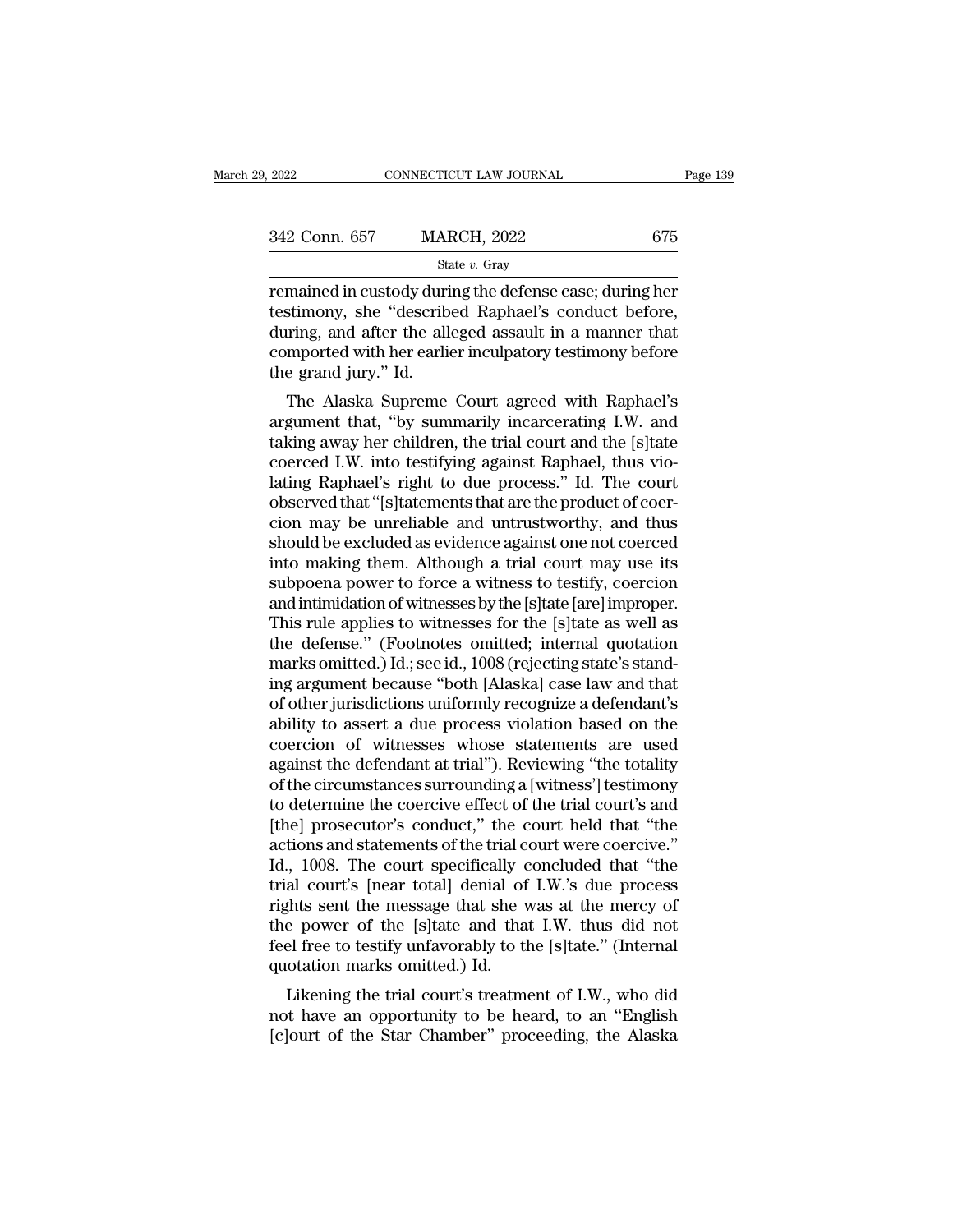|     | CONNECTICUT LAW JOURNAL |               | March 29, 2022 |
|-----|-------------------------|---------------|----------------|
|     |                         |               |                |
| 676 | <b>MARCH, 2022</b>      | 342 Conn. 657 |                |
|     | State $v$ . Gray        |               |                |

CONNECTICUT LAW JOURNAL March 29, 2<br>
676 MARCH, 2022 342 Conn. 657<br>
State v. Gray<br>
Court emphasized that the trial court had "denied I.W.<br>
nearly all of the basic fundamental protections that a<br>
defendent in a civil conten  $\frac{\text{MARCH}}{\text{State } v. \text{ Gray}}$ <br>  $\frac{\text{State } v. \text{ Gray}}{\text{count emphasized that the trial court had "denied I.W.}}$ <br>
nearly all of the basic fundamental protections that a defendant in a civil contempt proceeding must receive  $\frac{\text{MARCH, 2022}}{\text{State } v. \text{ Gray}}$ <br>
court emphasized that the trial court had "denied I.W.<br>
nearly all of the basic fundamental protections that a<br>
defendant in a civil contempt proceeding must receive<br>
to comport with due proc 676 MARCH, 2022 342 Conn. 657<br>
State v. Gray<br>
court emphasized that the trial court had "denied I.W.<br>
nearly all of the basic fundamental protections that a<br>
defendant in a civil contempt proceeding must receive<br>
to compo State  $v$ . Gray<br>
court emphasized that the trial court had "denied I.W.<br>
nearly all of the basic fundamental protections that a<br>
defendant in a civil contempt proceeding must receive<br>
to comport with due process, includin Saac v. Gray<br>
court emphasized that the trial court had "denied I.W.<br>
nearly all of the basic fundamental protections that a<br>
defendant in a civil contempt proceeding must receive<br>
to comport with due process, including t court emphasized that the trial court had "denied I.W.<br>nearly all of the basic fundamental protections that a<br>defendant in a civil contempt proceeding must receive<br>to comport with due process, including the right to<br>counse nearly all of the basic fundamental protections that a<br>defendant in a civil contempt proceeding must receive<br>to comport with due process, including the right to<br>counsel . . . . " (Internal quotation marks omitted.) Id.,<br>10 defendant in a civil contempt proceeding must receive<br>to comport with due process, including the right to<br>counsel . . . ." (Internal quotation marks omitted.) Id.,<br>1008–1009. The Alaska court further relied on the trial<br>co to comport with due process, including the right to<br>counsel . . . ." (Internal quotation marks omitted.) Id.,<br>1008–1009. The Alaska court further relied on the trial<br>court's juxtaposition of a no contact order between I.W. counsel . . . . ." (Internal quotation marks omitted.) Id.,<br>1008–1009. The Alaska court further relied on the trial<br>court's juxtaposition of a no contact order between I.W.<br>and Raphael with its statement that it would " 'r 1008–1009. The Alaska court further relied on the trial<br>court's juxtaposition of a no contact order between I.W.<br>and Raphael with its statement that it would " 'revisit' "<br>I.W.'s detention after her testimony, including cu court's juxtaposition of a no contact order between I.W.<br>and Raphael with its statement that it would " 'revisit' "<br>I.W.'s detention after her testimony, including custody<br>of her children; id.,1007; to conclude that "the t and Raphael with its statement that it would " 'revisit' "<br>I.W.'s detention after her testimony, including custody<br>of her children; id., 1007; to conclude that "the trial judge<br>conveyed the strong impression that I.W.'s r I.W.'s detention after her testimony, including custody<br>of her children; id., 1007; to conclude that "the trial judge<br>conveyed the strong impression that I.W.'s release from<br>imprisonment was conditioned not only on *wheth* of her children; id., 1007; to conclude that "the trial judge<br>conveyed the strong impression that I.W.'s release from<br>imprisonment was conditioned not only on *whether* she<br>testified, but on *how* she testified as well . conveyed the strong impression that I.W.'s release from<br>imprisonment was conditioned not only on *whether* she<br>testified, but on *how* she testified as well  $\ldots$ ."<br>(Emphasis in original.) Id., 1009; see id. (noting that, imprisonment was conditioned not only on *whether* she<br>testified, but on *how* she testified as well . . . ."<br>(Emphasis in original.) Id., 1009; see id. (noting that,<br>"[i]f the trial court conditioned I.W.'s imprisonment<br> testified, but on *how* she testified as well  $\ldots$ ."<br>(Emphasis in original.) Id., 1009; see id. (noting that,<br>"[i]f the trial court conditioned I.W.'s imprisonment<br>solely on her agreement to testify, no need for the tria (Emphasis in original.) Id., 1009; see id. (noting that,<br>"[i]f the trial court conditioned I.W.'s imprisonment<br>solely on her agreement to testify, no need for the trial<br>court to 'revisit' any issue would exist," and that "[i]f the trial court conditioned I.W.'s imprisonment<br>solely on her agreement to testify, no need for the trial<br>court to 'revisit' any issue would exist," and that I.W.<br>"could have interpreted the trial judge's statement t solely on her agreement to testify, no need for the trial<br>court to 'revisit' any issue would exist," and that I.W.<br>"could have interpreted the trial judge's statement that<br>he 'hope[d]' [she] would be 'able to get home and court to 'revisit' any issue would exist," and that I.W.<br>"could have interpreted the trial judge's statement that<br>he 'hope[d]' [she] would be 'able to get home and get<br>[her] kids' after trial as a veiled threat to keep her "could have interpreted the trial judge's statement that<br>he 'hope[d]' [she] would be 'able to get home and get<br>[her] kids' after trial as a veiled threat to keep her in<br>jail if her testimony was not pleasing to the court o he 'hope[d]' [she] would be 'able to get home and get<br>[her] kids' after trial as a veiled threat to keep her in<br>jail if her testimony was not pleasing to the court or<br>the [s]tate''). In holding that the coercion of I.W. vi [her] kids' after trial as a veiled threat to keep her in<br>jail if her testimony was not pleasing to the court or<br>the [s]tate''). In holding that the coercion of I.W. violated<br>Raphael's due process rights, the court emphasi jail if her testimony was not pleasing to the court or<br>the [s]tate"). In holding that the coercion of I.W. violated<br>Raphael's due process rights, the court emphasized that<br>"I.W. did not refuse to testify. And even though [ the [s]tate"). In holding that the coercion of I.W. violated<br>Raphael's due process rights, the court emphasized that<br>"I.W. did not refuse to testify. And even though [there<br>was a concern] that her intoxication could impede Raphael's due process rights, the court emphasized that<br>"I.W. did not refuse to testify. And even though [there<br>was a concern] that her intoxication could impede her<br>ability to testify, by threatening continued incarcerati "I.W. did not refuse to testify. And even though [there was a concern] that her intoxication could impede her ability to testify, by threatening continued incarceration and by flagrantly ignoring the requirements of due pr was a concern] that her intoxication could impede her<br>ability to testify, by threatening continued incarceration<br>and by flagrantly ignoring the requirements of due pro-<br>cess, the trial court and the [s]tate implied that th ability to testify, by threatening continued incarceration<br>and by flagrantly ignoring the requirements of due pro-<br>cess, the trial court and the [s]tate implied that they<br>held the only key to I.W.'s freedom and that her so and by flagrantly ignoring the requirements of due process, the trial court and the [s]tate implied that they<br>held the only key to I.W.'s freedom and that her sobriety<br>and ability to testify would be insufficient to regain cess, the trial court and the [s]tate implied that they<br>held the only key to I.W.'s freedom and that her sobriety<br>and ability to testify would be insufficient to regain that<br>freedom." Id.; see id., 1011 (concluding that er held the only key to I.W.'s freedom and that her sobriety<br>and ability to testify would be insufficient to regain that<br>freedom.'' Id.; see id., 1011 (concluding that error was<br>harmful because defense counsel's "ability to c and ability to testify would be insufficient to regain that<br>freedom." Id.; see id., 1011 (concluding that error was<br>harmful because defense counsel's "ability to cross-<br>examine I.W. effectively regarding bias was limited a freedom." Id.; see id., 1011 (concluding that error was<br>harmful because defense counsel's "ability to cross-<br>examine I.W. effectively regarding bias was limited at<br>best" given ex parte nature of trial court's actions, and<br>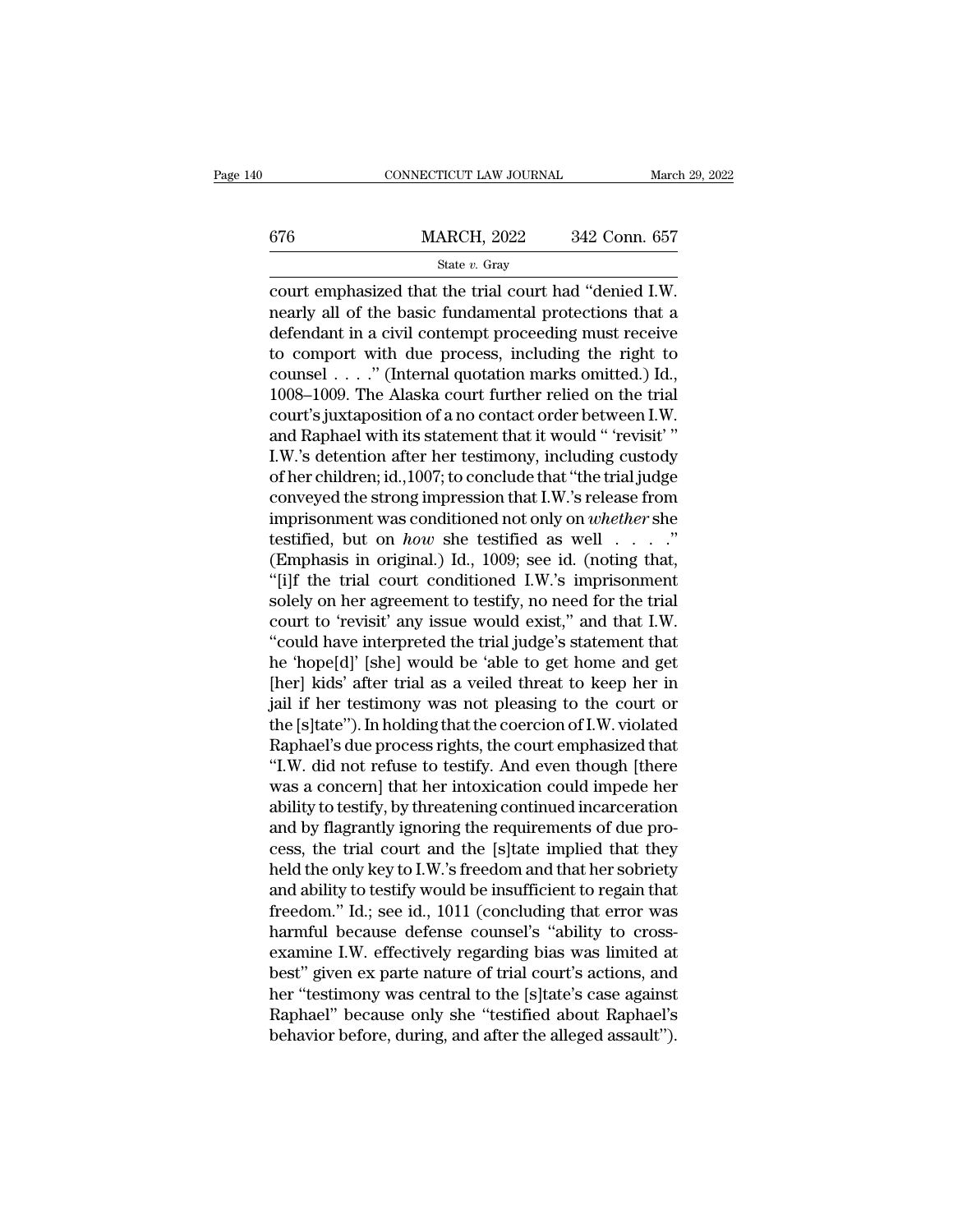CONNECTICUT LAW JOURNAL Page 141<br>
2 Conn. 657 MARCH, 2022 677<br>
State v. Gray<br>
Significantly, the Alaska court observed that, "[e]ven<br>
then] a witness has flatly refused to testify, a trial<br>
with should condition imprisonme  $\begin{array}{r} \text{342 Conn. 657} \qquad \text{MARCH, 2022} \qquad \qquad \text{677} \ \text{State } v. \text{ Gray} \ \hline \text{Significantly, the Alaska court observed that, "[e]ven [when] a witness has flatly refused to testify, a trial court should condition impressionment solely on the [with-  
pose'll continued refined to testify: once the witness.} \end{array}$ 342 Conn. 657 MARCH, 2022 677<br>
State v. Gray<br>
Significantly, the Alaska court observed that, "[e]ven<br>
[when] a witness has flatly refused to testify, a trial<br>
court should condition imprisonment solely on the [wit-<br>
ness' 342 Conn. 657 MARCH, 2022 677<br>
State v. Gray<br>
Significantly, the Alaska court observed that, "[e]ven<br>
[when] a witness has flatly refused to testify, a trial<br>
court should condition imprisonment solely on the [witness'] c State v. Gray<br>
Significantly, the Alaska court observed that, "[e]ven<br>
[when] a witness has flatly refused to testify, a trial<br>
court should condition imprisonment solely on the [wit-<br>
ness'] continued refusal to testify; state v. Gray<br>
Significantly, the Alaska court observed that, "[e]ven<br>
[when] a witness has flatly refused to testify, a trial<br>
court should condition imprisonment solely on the [wit-<br>
ness'] continued refusal to testify; Significantly, the Alaska court observed that, "[e]ven<br>[when] a witness has flatly refused to testify, a trial<br>court should condition imprisonment solely on the [wit-<br>ness'] continued refusal to testify; once the witness<br> [when] a witness has flatly refused to testify, a trial<br>court should condition imprisonment solely on the [wit-<br>ness'] continued refusal to testify; once the witness<br>testifies, the witness is no longer in contempt of court court should condition imprisonment solely on the [witness'] continued refusal to testify; once the witness<br>testifies, the witness is no longer in contempt of court<br>and the justification for incarceration disappears. In<br>th ness'] continued refusal to testify; once the witness<br>testifies, the witness is no longer in contempt of court<br>and the justification for incarceration disappears. In<br>this way, a defendant in a civil contempt proceeding<br>'ca testifies, the witness is no longer in contempt of court<br>and the justification for incarceration disappears. In<br>this way, a defendant in a civil contempt proceeding<br>'carries the key to her freedom in her own pocket.'"<br>(Foo and the justification for incarceration disappears. In<br>this way, a defendant in a civil contempt proceeding<br>'carries the key to her freedom in her own pocket.'"<br>(Footnote omitted.) Id., 1009. The court emphasized<br>that "[it this way, a defendant in a civil contempt proceeding<br>
'carries the key to her freedom in her own pocket.'"<br>
(Footnote omitted.) Id., 1009. The court emphasized<br>
that "[its] holding . . . does not mean that all testi-<br>
mon secure a recalcitrant [witness'] testimony. But . . . (Footnote omitted.) Id., 1009. The court emphasized<br>that "[its] holding  $\ldots$  does not mean that all testi-<br>mony by witnesses incarcerated in civil contempt pro-<br>ceedings is involuntary. Incarceration is a necessary<br>remed that "[its] holding  $\ldots$  does not mean that all testimony by witnesses incarcerated in civil contempt proceedings is involuntary. Incarceration is a necessary remedial tool in a judge's arsenal when attempting to secure mony by witnesses incarcerated in civil contempt proceedings is involuntary. Incarceration is a necessary<br>remedial tool in a judge's arsenal when attempting to<br>secure a recalcitrant [witness'] testimony. But  $\dots$ <br>I.W. vol ceedings is involuntary. Incarceration is a necessary<br>remedial tool in a judge's arsenal when attempting to<br>secure a recalcitrant [witness'] testimony. But . . . .<br>I.W. voluntarily appeared . . . and had not violated any<br>c remedial tool in a judge's arsenal when attempting to<br>secure a recalcitrant [witness'] testimony. But . . .<br>I.W. voluntarily appeared . . . and had not violated any<br>court order. And when a witness can reasonably inter-<br>pr secure a recalcitrant [witness'] testimony. But . . .<br>I.W. voluntarily appeared . . . and had not violated any<br>court order. And when a witness can reasonably inter-<br>pret a trial court's decision to imprison her as an atte I.W. voluntarily appeared . . . and had not violated any<br>court order. And when a witness can reasonably inter-<br>pret a trial court's decision to imprison her as an attempt<br>to influence the *substance* of her testimony . . court order. And when a witness can reasonably inter-<br>pret a trial court's decision to imprison her as an attempt<br>to influence the *substance* of her testimony  $\ldots$  the<br>risk that the witness may not testify freely and tr influence the *substance* of her testimony  $\ldots$  the sk that the witness may not testify freely and truthfully too great. As a criminal defendant, Raphael ha[d] a mstitutional right under the [d]ue [p]rocess [c]lause to b isk that the witness may not testify freely and truthfully<br>is too great. As a criminal defendant, Raphael ha[d] a<br>constitutional right under the [d]ue [p]rocess [c]lause<br>not to bear that risk." (Emphasis in original.) Id.

Then that the whitess may not testary freely and a darking<br>is too great. As a criminal defendant, Raphael ha[d] a<br>constitutional right under the [d]ue [p]rocess [c]lause<br>not to bear that risk." (Emphasis in original.) Id., detaining a material method is determined and constitutional right under the [d]ue [p]rocess [c]lause not to bear that risk." (Emphasis in original.) Id., 1010.<br>Several state court cases following *Raphael* emphasize the standard right dider are [e] (e] [e] (e] [e] (e] and not to bear that risk." (Emphasis in original.) Id., 1010.<br>Several state court cases following *Raphael* emphasize the limited nature of that decision and, in the vein<br> Several state court cases following *Raphael* emphasize the limited nature of that decision and, in the vein of *Tavares*, acknowledge the occasional necessity of detaining a material witness under appropriate circumstance Several state court cases following *Raphael* emphasize the limited nature of that decision and, in the vein of *Tavares*, acknowledge the occasional necessity of detaining a material witness under appropriate circumstance size the limited nature of that decision and, in the vein<br>of *Tavares*, acknowledge the occasional necessity of<br>detaining a material witness under appropriate circum-<br>stances to compel the witness' presence in court with-<br> of *Tavares*, acknowledge the occasional necessity of<br>detaining a material witness under appropriate circum-<br>stances to compel the witness' presence in court with-<br>out influencing his or her testimony. See *Akelkok* v.<br>*St* detaining a material witness under appropriate circum-<br>stances to compel the witness' presence in court with-<br>out influencing his or her testimony. See Akelkok v.<br>State, 475 P.3d 1136, 1141–42 (Alaska App. 2020) (distin-<br>g stances to compel the witness' presence in court with-<br>out influencing his or her testimony. See *Akelkok* v.<br>*State*, 475 P.3d 1136, 1141–42 (Alaska App. 2020) (distin-<br>guishing *Raphael* because witness was detained afte out influencing his or her testimony. See *Akelkok* v.<br>State, 475 P.3d 1136, 1141–42 (Alaska App. 2020) (distin-<br>guishing *Raphael* because witness was detained after<br>she had already twice failed to appear to testify under State, 475 P.3d 1136, 1141–42 (Alaska App. 2020) (distinguishing *Raphael* because witness was detained after she had already twice failed to appear to testify under subpoena, she was intoxicated when brought to court on w guishing *Raphael* because witness was detained after<br>she had already twice failed to appear to testify under<br>subpoena, she was intoxicated when brought to court<br>on warrant and could not or would not provide her<br>contact in she had already twice failed to appear to testify under<br>subpoena, she was intoxicated when brought to court<br>on warrant and could not or would not provide her<br>contact information, electronic monitoring was not<br>available, an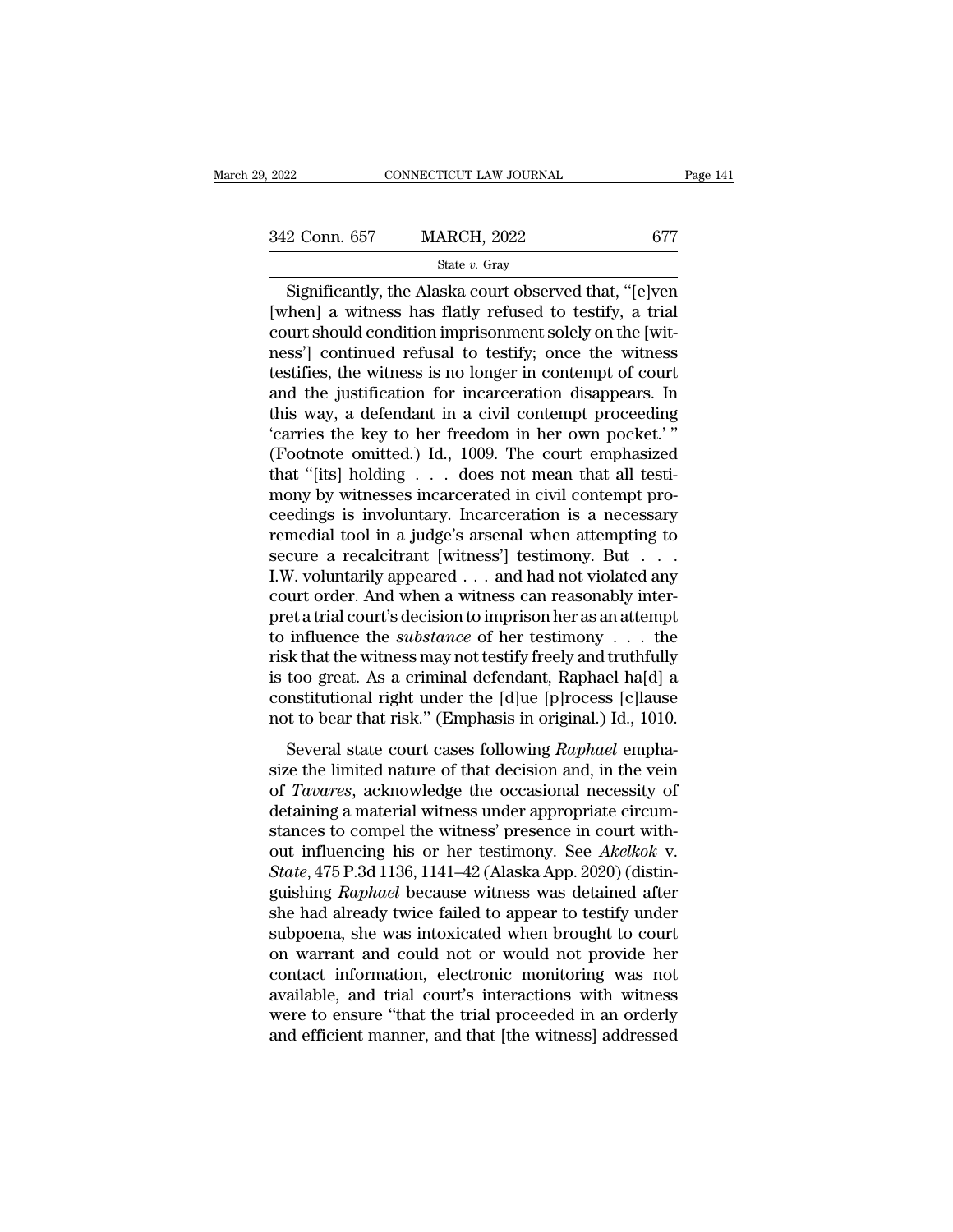# $\begin{tabular}{l l l l} \multicolumn{2}{c| l l} \multicolumn{2}{c| l} \multicolumn{2}{c| l} \multicolumn{2}{c| l} \multicolumn{2}{c| l} \multicolumn{2}{c| l} \multicolumn{2}{c| l} \multicolumn{2}{c| l} \multicolumn{2}{c| l} \multicolumn{2}{c| l} \multicolumn{2}{c| l} \multicolumn{2}{c| l} \multicolumn{2}{c| l} \multicolumn{2}{c| l} \multicolumn{2}{c| l} \multicolumn{2}{c| l} \multicolumn{2}{c| l} \multicolumn{2}{c| l} \multicolumn{2}{c| l$ State *v.* Gray

CONNECTICUT LAW JOURNAL March 29, 2022<br>  $\begin{array}{r}\n 678 \text{ } \text{MARCH}, 2022 \text{ } \text{ } 342 \text{ Conn. } 657 \\
 \text{State } v. \text{ Gray} \\
 \text{the attempts' questions,' that is, that "she was capable of testifying that day—not that she testify a certain way''. State *v. P* is 24, 300, 320. (Obio. Ann.)\n$ 678 MARCH, 2022 342 Conn. 657<br>
State v. Gray<br>
the attorneys' questions," that is, that "she was capable<br>
of testifying that day—not that she testify a certain<br>
way"); *State v. Rice*, 135 N.E.3d 309, 320 (Ohio App.<br>
2010) WARCH, 2022 342 Conn. 657<br>
State v. Gray<br>
the attorneys' questions," that is, that "she was capable<br>
of testifying that day—not that she testify a certain<br>
way"); *State* v. *Rice*, 135 N.E.3d 309, 320 (Ohio App.<br>
2019) *(*  $\frac{\text{MARCH}}{\text{State } v. \text{ Gray}}$ <br>  $\frac{\text{State } v. \text{ Gray}}{\text{the} \text{ attempts' questions,''} \text{ that is, that "she was capable of testifying that day—not that she testify a certain way''); *State v. Rice*, 135 N.E.3d 309, 320 (Ohio App. 2019) (*Raphael* was distinguishable because the defendant had a full opportunity to cross-examine the witness a domestic violence victim who was present in$ Similarly, 2022 Cold. 691<br>
State v. Gray<br>
the attorneys' questions," that is, that "she was capable<br>
of testifying that day—not that she testify a certain<br>
way"); *State* v. *Rice*, 135 N.E.3d 309, 320 (Ohio App.<br>
2019) state v. Gray<br>the attorneys' questions," that is, that "she was capable<br>of testifying that day—not that she testify a certain<br>way"); *State* v. *Rice*, 135 N.E.3d 309, 320 (Ohio App.<br>2019) (*Raphael* was distinguishable b the attorneys' questions," that is, that "she was capable<br>of testifying that day—not that she testify a certain<br>way"); *State* v. *Rice*, 135 N.E.3d 309, 320 (Ohio App.<br>2019) (*Raphael* was distinguishable because the defe of testifying that day—not that she testify a certain<br>way"); *State* v. *Rice*, 135 N.E.3d 309, 320 (Ohio App.<br>2019) (*Raphael* was distinguishable because the defen-<br>dant had a full opportunity to cross-examine the wit-<br>n way"); *State* v. *Rice*, 135 N.E.3d 309, 320 (Ohio App.<br>2019) (*Raphael* was distinguishable because the defen-<br>dant had a full opportunity to cross-examine the wit-<br>ness, a domestic violence victim who was present in<br>cou 2019) (*Raphael* was distinguishable because the defendant had a full opportunity to cross-examine the witness, a domestic violence victim who was present in court on a material witness warrant, insofar as the trial court dant had a full opportunity to cross-examine the wit-<br>ness, a domestic violence victim who was present in<br>court on a material witness warrant, insofar as the trial<br>court had "compelled [her] presence but did not coerce<br>her ness, a domestic violence victim who was present in<br>court on a material witness warrant, insofar as the trial<br>court had "compelled [her] presence but did not coerce<br>her testimony. Once on the stand, she was free to testify court on a material witness warrant, insofar as the trial<br>court had "compelled [her] presence but did not coerce<br>her testimony. Once on the stand, she was free to testify<br>as she wished."); *Skinner* v. *State*, 33 P.3d 758 court had "compelled [her] presence but did not coerce<br>her testimony. Once on the stand, she was free to testify<br>as she wished."); *Skinner* v. *State*, 33 P.3d 758, 769–70<br>(Wyo. 2001) (distinguishing *Raphael* because, al her testimony. Once on the stand, she was free to testify<br>as she wished."); *Skinner* v. *State*, 33 P.3d 758, 769–70<br>(Wyo. 2001) (distinguishing *Raphael* because, although<br>domestic violence complainant was detained as ma as she wished."); *Skinner* v. *State*, 33 P.3d 758, 769–70 (Wyo. 2001) (distinguishing *Raphael* because, although domestic violence complainant was detained as material witness after state made several unsuccessful atte (Wyo. 2001) (distinguishing *Raphael* because, although<br>domestic violence complainant was detained as material<br>witness after state made several unsuccessful attempts<br>to serve her with subpoena, prosecutor instructed wit-<br> domestic violence complainant was detained as material<br>witness after state made several unsuccessful attempts<br>to serve her with subpoena, prosecutor instructed wit-<br>ness during direct examination "to testify truthfully and witness after state made several unsuccessful at<br>to serve her with subpoena, prosecutor instructions during direct examination "to testify truth<br>i... she would in turn be released from incarce<br>and defendant had cross-exam serve her with subpoena, prosecutor instructed wit-<br>ss during direct examination "to testify truthfully and<br>. she would in turn be released from incarceration,"<br>d defendant had cross-examined witness about cir-<br>mstances of ness during direct examination "to testify truthfully and<br>
... she would in turn be released from incarceration,"<br>
and defendant had cross-examined witness about cir-<br>
cumstances of her detention), cert. denied, 535 U.S. 9

and defendant had cross-examined witness about circumstances of her detention), cert. denied, 535 U.S. 994, 122 S. Ct. 1554, 152 L. Ed. 2d 477 (2002).<br>Guided by the principles set forth in *United States* v. *Tavares*, sup cumstances of her detention), cert. denied, 535 U.S. 994,<br>122 S. Ct. 1554, 152 L. Ed. 2d 477 (2002).<br>Guided by the principles set forth in *United States*<br>v. *Tavares*, supra, 705 F.3d 4, and *Raphael* v. *State*,<br>supra, 9 122 S. Ct. 1554, 152 L. Ed. 2d  $477$  (2002).<br>
Guided by the principles set forth in *United States*<br>
v. *Tavares*, supra, 705 F.3d 4, and *Raphael* v. *State*,<br>
supra, 994 P.2d 1004, our review of the record estab-<br>
lishe Guided by the principles set forth in *United States*<br>v. *Tavares*, supra, 705 F.3d 4, and *Raphael* v. *State*,<br>supra, 994 P.2d 1004, our review of the record estab-<br>lishes that the detentions of the witnesses in this cas v. *Tavares*, supra, 705 F.3d 4, and *Raphael* v. *State*, supra, 994 P.2d 1004, our review of the record establishes that the detentions of the witnesses in this case did not have the coercive influence over their testimo supra, 994 P.2d 1004, our review of the record establishes that the detentions of the witnesses in this case<br>did not have the coercive influence over their testimony<br>necessary to give rise to a due process violation. Most<br> lishes that the detentions of the witnesses in this case<br>did not have the coercive influence over their testimony<br>necessary to give rise to a due process violation. Most<br>significant, each witness received the benefit of ap did not have the coercive influence over their testimony<br>necessary to give rise to a due process violation. Most<br>significant, each witness received the benefit of appointed<br>counsel to advocate for their due process rights, necessary to give rise to a due process violation. Most<br>significant, each witness received the benefit of appointed<br>counsel to advocate for their due process rights, and<br>conditions of confinement and release, unlike the co significant, each witness received the benefit of appointed<br>counsel to advocate for their due process rights, and<br>conditions of confinement and release, unlike the com-<br>plaining witness, I.W., in *Raphael*. Although the in counsel to advocate for their due process rights, and<br>conditions of confinement and release, unlike the com-<br>plaining witness, I.W., in *Raphael*. Although the in-court<br>presence of Hall, Gomez, and Wright was compelled<br>via conditions of confinement and release, unlike the complaining witness, I.W., in *Raphael*. Although the in-court<br>presence of Hall, Gomez, and Wright was compelled<br>via the material witness process or the issuance of a<br>capia plaining witness, I.W., in *Raphael*. Although the in-court<br>presence of Hall, Gomez, and Wright was compelled<br>via the material witness process or the issuance of a<br>capias, there is no evidence that the inherently coercive<br> presence of Hall, Gomez, and Wright was compelled<br>via the material witness process or the issuance of a<br>capias, there is no evidence that the inherently coercive<br>aspects of those procedures, including the detention of<br>the spects of those procedures, including the detention of<br>the witnesses, rose to the level of affecting the reliability<br>f their in-court testimony, even though it took several<br>ays of trial for each witness to testify.<sup>8</sup> The the witnesses, rose to the level of affecting the reliability of their in-court testimony, even though it took several days of trial for each witness to testify.<sup>8</sup> The jury was <sup>8</sup> We note that the defendant argues that t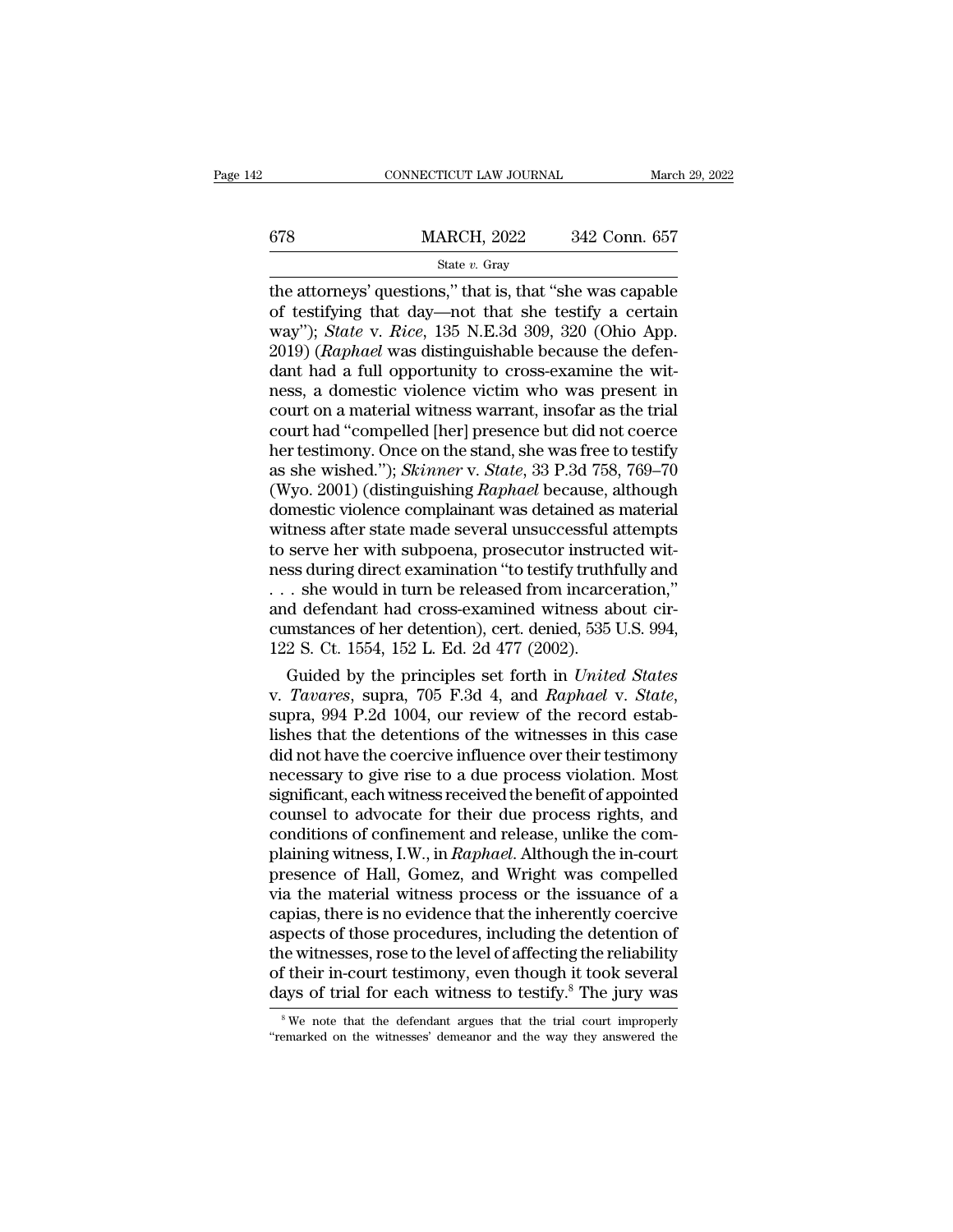2022 CONNECTICUT LAW JOURNAL Page 143<br>  $\frac{342 \text{ Conn. } 657}{\text{State } v. \text{ Gray}}$ <br>  $\frac{\text{State } v. \text{ Gray}}{\text{average of the circumstances underlying the testimony}}$ <br>
of Hall, Gomez, and Wright, as each testified that they 342 Conn. 657 MARCH, 2022 679<br>
State v. Gray<br>
aware of the circumstances underlying the testimony<br>
of Hall, Gomez, and Wright, as each testified that they<br>
were not in court testifying voluntarily and had been<br>
deterined  $\frac{342 \text{ Conn. } 657}{\text{State } v. \text{ Gray}}$ <br>  $\frac{\text{State } v. \text{ Gray}}{\text{average of the circumstances underlying the testimony of Hall, Gomez, and Wright, as each testified that they were not in court testifying voluntary and had been detailed as material witnesses but were giving testi-  
mom, without any influence, or solving favor. The$  $\frac{342 \text{ Conn. } 657}{342 \text{ Conn. } 657}$  MARCH, 2022 679<br>  $\frac{342 \text{ Conn. } 657}{342 \text{ aware of the circumstances underlying the testimony of Hall, Gomez, and Wright, as each testified that they were not in court testifying voluntary and had been detailed as material witnesses but were giving testimony without any influence or seeking favor. The record diseases that Wright in particular did not$ Since of the circumstances underlying the testimony<br>of Hall, Gomez, and Wright, as each testified that they<br>were not in court testifying voluntarily and had been<br>detained as material witnesses but were giving testi-<br>mony state v. Gray<br>aware of the circumstances underlying the testimony<br>of Hall, Gomez, and Wright, as each testified that they<br>were not in court testifying voluntarily and had been<br>detained as material witnesses but were givin aware of the circumstances underlying the testimony<br>of Hall, Gomez, and Wright, as each testified that they<br>were not in court testifying voluntarily and had been<br>detained as material witnesses but were giving testi-<br>mony w of Hall, Gomez, and Wright, as each testified that they<br>were not in court testifying voluntarily and had been<br>detained as material witnesses but were giving testi-<br>mony without any influence or seeking favor. The<br>record di were not in court testifying voluntarily and had been<br>detained as material witnesses but were giving testi-<br>mony without any influence or seeking favor. The<br>record discloses that Wright, in particular, did not<br>appear intim detained as material witnesses but were giving testi-<br>mony without any influence or seeking favor. The<br>record discloses that Wright, in particular, did not<br>appear intimidated by the process; she was vocal about<br>her frustra mony without any influence or seeking favor. The<br>record discloses that Wright, in particular, did not<br>appear intimidated by the process; she was vocal about<br>her frustration with the length of the prosecutor's direct<br>examin record discloses that Wright, in particular, did not<br>appear intimidated by the process; she was vocal about<br>her frustration with the length of the prosecutor's direct<br>examination, stating before the afternoon break on the<br> appear intimidated by the process; she was vocal about<br>her frustration with the length of the prosecutor's direct<br>examination, stating before the afternoon break on the<br>first day of her testimony that he was "[p]issing [he her frustration with the length of the prosecutor's direct<br>examination, stating before the afternoon break on the<br>first day of her testimony that he was "[p]issing [her]<br>off" and openly discussing her fear of what might ha examination, stating before the afternoon break on the<br>first day of her testimony that he was "[p]issing [her]<br>off" and openly discussing her fear of what might hap-<br>pen "outside in [the] community  $\ldots$  after this testifirst day of her testimony that he was "[p]issing [her]<br>off" and openly discussing her fear of what might hap-<br>pen "outside in [the] community . . . after this testi-<br>mony." For her part, Gomez testified that she had<br>init off" and openly discussing her fear of what might happen "outside in [the] community . . . after this testi-<br>mony." For her part, Gomez testified that she had<br>initially refused to testify, was in court pursuant to a<br>subpo pen "outside in [the] community . . . after this testi-<br>mony." For her part, Gomez testified that she had<br>initially refused to testify, was in court pursuant to a<br>subpoena, and did not want to be there because people<br>had b mony." For her part, Gomez testified that she had<br>initially refused to testify, was in court pursuant to a<br>subpoena, and did not want to be there because people<br>had been calling her "a snitch," both online and in<br>the commu initially refused to testify, was in court pursuant to a<br>subpoena, and did not want to be there because people<br>had been calling her "a snitch," both online and in<br>the community, causing her to fear for her safety. Hall<br>tes subpoena, and did not want to be there because people<br>had been calling her "a snitch," both online and in<br>the community, causing her to fear for her safety. Hall<br>testified that, because of his fear of the defendant and<br>bei had been calling her "a snitch," both online and in<br>the community, causing her to fear for her safety. Hall<br>testified that, because of his fear of the defendant and<br>being labeled a "snitch," he did not want to testify in<br>c the community, causing her to fear for her safety. Hall<br>testified that, because of his fear of the defendant and<br>being labeled a "snitch," he did not want to testify in<br>court at trial, and similarly had not wanted to speak testified that, because of his fear of the defendant and<br>being labeled a "snitch," he did not want to testify in<br>court at trial, and similarly had not wanted to speak to<br>the police or to testify before the grand jury. He h being labeled a "snitch," he did not want to testify in<br>court at trial, and similarly had not wanted to speak to<br>the police or to testify before the grand jury. He had<br>been avoiding the prosecutor's office for weeks leadin court at trial, and similarly had not wanted to speak to<br>the police or to testify before the grand jury. He had<br>been avoiding the prosecutor's office for weeks leading<br>up to the trial and did not review his testimony with<br> up to the trial and did not review his testimony with<br>law enforcement; he was present in court only because<br>of a court order.<sup>9</sup> Finally, defense counsel had the<br>opportunity to cross-examine each witness but did not<br>prosec law enforcement; he was present in court only because<br>of a court order.<sup>9</sup> Finally, defense counsel had the<br>opportunity to cross-examine each witness but did not<br>prosecutor's questions in the remarks," namely, the court's

of a court order.<sup>9</sup> Finally, defense counsel had the opportunity to cross-examine each witness but did not prosecutor's questions in the remarks," namely, the court's observation "that they claimed not to recall their pri ered to contract the state of the state of the state of the our opportunity to cross-examine each witness but did not prosecutor's questions in the remarks," namely, the court's observation "that they claimed not to recall profit turnty to Cross-examine each whitess but that not<br>prosecutor's questions in the remarks," namely, the court's observation<br>"that they claimed not to recall their prior grand jury testimony or police<br>statements." The prosecutor's questions in the remarks," namely, the court's observation<br>"that they claimed not to recall their prior grand jury testimony or police<br>statements." The defendant contends that the trial court improperly consid "that they claimed not to recall their prior grand jury testimony or police statements." The defendant contends that the trial court improperly considered how the witnesses answered the state's questions in determining whe statements." The defendant contends that the trial court improperly considered how the witnesses answered the state's questions in determining whether they should remain detained. Read in context, we disagree with the defe ered how the witnesses answered the state's questions in determining whether they should remain detained. Read in context, we disagree with the defendant's reading of the record. Rather, as each witness gave answers on dir whether they should remain detained. Read in context, we disagree with<br>the defendant's reading of the record. Rather, as each witness gave answers<br>on direct examination that conflicted with their grand jury testimony or<br>st the defendant's reading of the record. Rather, as each witness gave answers<br>on direct examination that conflicted with their grand jury testimony or<br>statements to the police, the necessity of questioning them about each o statements to the police, the necessity of questioning them about each of those prior inconsistent statements could not help but extend the time of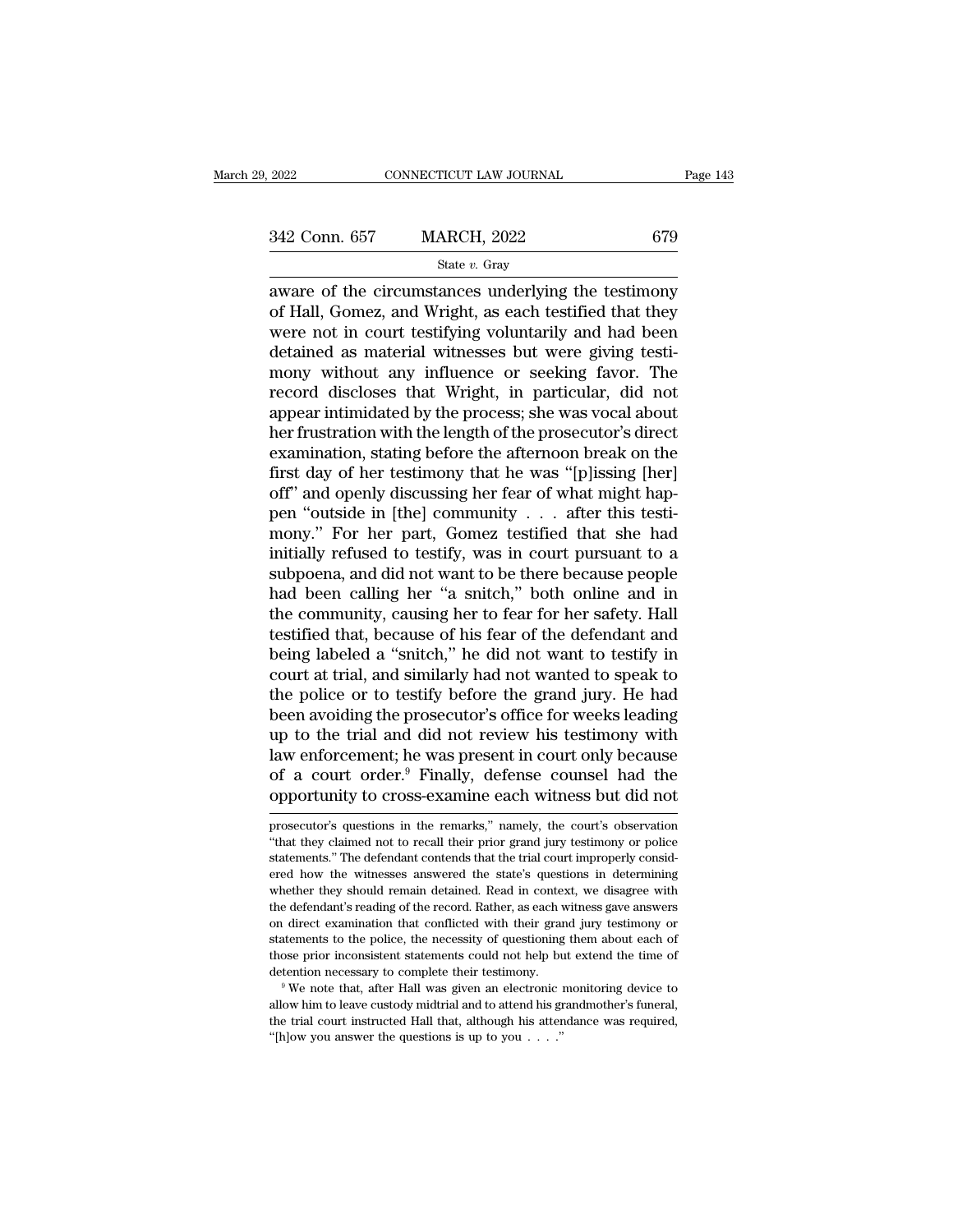|     | CONNECTICUT LAW JOURNAL                                                                                                                                                      | March 29, 2022 |
|-----|------------------------------------------------------------------------------------------------------------------------------------------------------------------------------|----------------|
| 680 | <b>MARCH, 2022</b>                                                                                                                                                           | 342 Conn. 657  |
|     | State $v$ . Gray                                                                                                                                                             |                |
|     | question the witnesses about the circumstances of their<br>in-court testimony. Rather, defense counsel effectively<br>eross oxamined the witnesses about the inconsistencies |                |

 $\begin{tabular}{ll} \hline & \multicolumn{1}{l}{\textbf{MARCH, 2022}} & \multicolumn{1}{l}{342}\text{ Conn. }657 \\ & \multicolumn{1}{l}{\textbf{State $v$. Gray}}\\ \hline \end{tabular} \end{tabular} \end{tabular} \textbf{question the witnesses about the circumstances of their in-court testimony. Rather, defense coursel effectively cross-examined the witnesses about the inconsistencies between their respective statements to the police, grand. } \label{tab:2}$ 680 MARCH, 2022 342 Conn. 657<br>
State v. Gray<br>
question the witnesses about the circumstances of their<br>
in-court testimony. Rather, defense counsel effectively<br>
cross-examined the witnesses about the inconsistencies<br>
betwe  $\frac{\text{MARCH, 2022}}{\text{State } v. \text{ Gray}}$ <br>
question the witnesses about the circumstances of their<br>
in-court testimony. Rather, defense counsel effectively<br>
cross-examined the witnesses about the inconsistencies<br>
between their respect State v. Gray<br>
State v. Gray<br>
question the witnesses about the circumstances of their<br>
in-court testimony. Rather, defense counsel effectively<br>
cross-examined the witnesses about the inconsistencies<br>
between their respect state  $v$ . Gray<br>question the witnesses about the circumstances of their<br>in-court testimony. Rather, defense counsel effectively<br>cross-examined the witnesses about the inconsistencies<br>between their respective statements to question the witnesses about the circumstances of their<br>in-court testimony. Rather, defense counsel effectively<br>cross-examined the witnesses about the inconsistencies<br>between their respective statements to the police, gran in-court testimony. Rather, defense counsel effectively<br>cross-examined the witnesses about the inconsistencies<br>between their respective statements to the police, grand<br>jury testimony, and trial testimony, raising questions cross-examined the witnesses about the inconsistencies<br>between their respective statements to the police, grand<br>jury testimony, and trial testimony, raising questions<br>about their veracity through admissions that they each<br> between their respective statements to the police, grand<br>jury testimony, and trial testimony, raising questions<br>about their veracity through admissions that they each<br>had lied at various times during the process. Given the jury testimony, and trial testimony, raising questions<br>about their veracity through admissions that they each<br>had lied at various times during the process. Given the<br>absence of separate findings about the coercive effects<br> about their veracity through admissions that they each<br>had lied at various times during the process. Given the<br>absence of separate findings about the coercive effects<br>of the detention on the substance and voluntariness of<br> had lied at various times during the process. Given the<br>absence of separate findings about the coercive effects<br>of the detention on the substance and voluntariness of<br>their testimony, and without any cross-examination on<br>t absence of separate findings about the coercive effects<br>of the detention on the substance and voluntariness of<br>their testimony, and without any cross-examination on<br>this point, we conclude that the defendant has not estab-*Golding*. hed that the witnesses' testimony—as opposed to<br>eir attendance—was compelled or coerced and that<br>is claim therefore fails under the third prong of<br>*plding*.<br>B<br>Although we conclude that the defendant cannot pre-<br>il on his u

### B

their attendance—was compelled or coerced and that<br>this claim therefore fails under the third prong of<br>Golding.<br>B<br>Although we conclude that the defendant cannot pre-<br>vail on his unpreserved constitutional claims under<br>Gold *Golding.*<br> *B*<br> *Golding*.<br> **B**<br>
Although we conclude that the defendant cannot prevail on his unpreserved constitutional claims under<br> *Golding*, we nevertheless take this opportunity to<br>
emphasize how important it is th EVALUAT B<br>
EMPLOMATE: The Microsoftext of the Microsoftext of that the defendant cannot prevail on his unpreserved constitutional claims under<br>
Golding, we nevertheless take this opportunity to<br>
emphasize how important it B<br>
Although we conclude that the defendant cannot pre-<br>
vail on his unpreserved constitutional claims under<br>
Golding, we nevertheless take this opportunity to<br>
emphasize how important it is that trial courts employ<br>
the le matchman and the defendant cannot prevail on his unpreserved constitutional claims under Golding, we nevertheless take this opportunity to emphasize how important it is that trial courts employ the least restrictive means Although we conclude that the defendant cannot prevail on his unpreserved constitutional claims under *Golding*, we nevertheless take this opportunity to emphasize how important it is that trial courts employ the least res vail on his unpreserved constitutional claims under<br> *Golding*, we nevertheless take this opportunity to<br>
emphasize how important it is that trial courts employ<br>
the least restrictive means necessary to ensure that a<br>
mate Golding, we nevertheless take this opportunity to<br>emphasize how important it is that trial courts employ<br>the least restrictive means necessary to ensure that a<br>material witness appears to give his or her testimony.<br>As dis emphasize how important it is that trial courts employ<br>the least restrictive means necessary to ensure that a<br>material witness appears to give his or her testimony.<br>As discussed in the amicus curiae briefs filed by the<br>Con the least restrictive means necessary to ensure that a<br>material witness appears to give his or her testimony.<br>As discussed in the amicus curiae briefs filed by the<br>Connecticut Criminal Defense Lawyers Association and<br>the D material witness appears to give his or her testimony.<br>As discussed in the amicus curiae briefs filed by the<br>Connecticut Criminal Defense Lawyers Association and<br>the Division of Public Defender Services (division), the<br>mat As discussed in the amicus curiae briefs filed by the<br>Connecticut Criminal Defense Lawyers Association and<br>the Division of Public Defender Services (division), the<br>material witness statutes, General Statutes § 54-82j et<br>se Connecticut Criminal Defense Lawyers Association and<br>the Division of Public Defender Services (division), the<br>material witness statutes, General Statutes § 54-82i et<br>seq., do not provide any guidance to trial courts as to<br> the Division of Public Defender Services (division), the<br>material witness statutes, General Statutes § 54-82i et<br>seq., do not provide any guidance to trial courts as to<br>the appropriate interests to consider when determinin material witness statutes, General Statutes  $\S$  54-82i et seq., do not provide any guidance to trial courts as to the appropriate interests to consider when determining whether to detain a material witness. Section 54-82j seq., do not provide any guidance to trial courts as to<br>the appropriate interests to consider when determining<br>whether to detain a material witness. Section 54-82j<br>instructs only that a state's attorney may, on the grant-<br> the appropriate interests to consider when determining<br>whether to detain a material witness. Section 54-82j<br>instructs only that a state's attorney may, on the grant-<br>ing of a written application, have any material witness whether to detain a material witness. Section 54-82j<br>instructs only that a state's attorney may, on the grant-<br>ing of a written application, have any material witness<br>arrested if the state's attorney believes that such wi instructs only that a state's attorney may, on the granting of a written application, have any material witness arrested if the state's attorney believes that such witness is "likely" to flee the state, avoid subpoena ser ing of a written application, have any material witness arrested if the state's attorney believes that such witness is "likely" to flee the state, avoid subpoena service, or refuse to appear. The court may grant the reque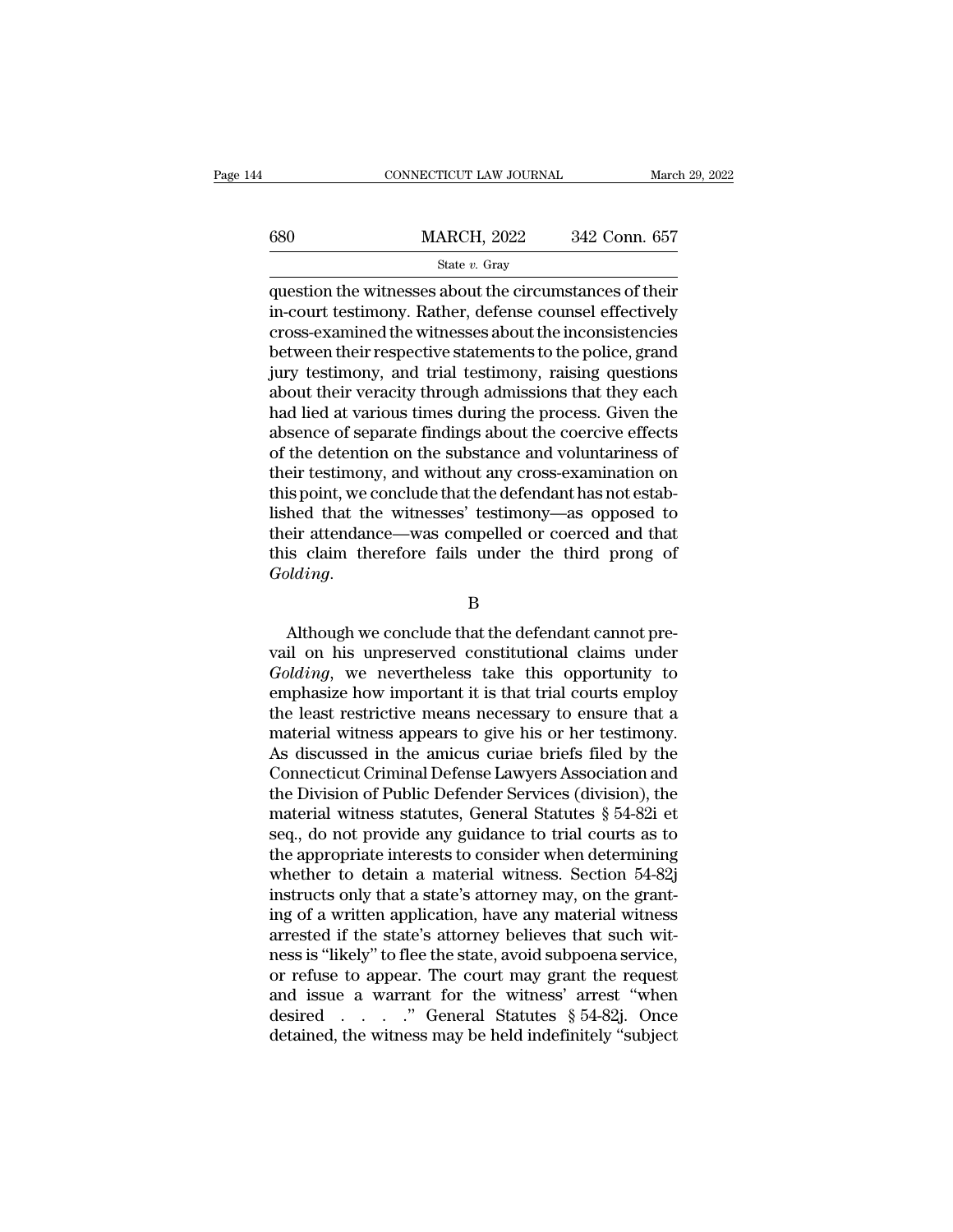| 2022          | CONNECTICUT LAW JOURNAL | Page 145 |  |
|---------------|-------------------------|----------|--|
|               |                         |          |  |
| 342 Conn. 657 | <b>MARCH, 2022</b>      | 681      |  |
|               | State $v$ . Gray        |          |  |

The further orders of the judge." General Statutes<br>
The further orders of the judge." General Statutes<br>
Section 2022<br>
Section 1991 - Section 1991 - Section 1991 - Section 1991 - Section 1991 - Section 1991 - Section 1991 -342 Conn. 65<br>
to the furthe<br>
§ 54-82j.<br>
The amicus

2 Conn. 657 MARCH, 2022 681<br>
State v. Gray<br>
the further orders of the judge." General Statutes<br>
54-82j.<br>
The amicus curiae brief filed by the division explains<br>
at our trial courts routinely consider the least restric-<br>
r 342 Conn. 657 MARCH, 2022 681<br>
State v. Gray<br>
to the further orders of the judge." General Statutes<br>
§ 54-82j.<br>
The amicus curiae brief filed by the division explains<br>
that our trial courts routinely consider the least re State v. Gray<br>
to the further orders of the judge." General Statutes<br>
§ 54-82j.<br>
The amicus curiae brief filed by the division explains<br>
that our trial courts routinely consider the least restric-<br>
tive means for ensuring siate v. Gray<br>to the further orders of the judge." General Statutes<br> $\S$  54-82j.<br>The amicus curiae brief filed by the division explains<br>that our trial courts routinely consider the least restric-<br>tive means for ensuring a to the further orders of the judge." General Statutes<br>
§ 54-82j.<br>
The amicus curiae brief filed by the division explains<br>
that our trial courts routinely consider the least restric-<br>
tive means for ensuring a criminal defe § 54-82j.<br>The amicus curiae brief filed by the division explains<br>that our trial courts routinely consider the least restric-<br>tive means for ensuring a criminal defendant's presence<br>in court and argues that a similar analys The amicus curiae brief filed by the division explains<br>that our trial courts routinely consider the least restric-<br>tive means for ensuring a criminal defendant's presence<br>in court and argues that a similar analysis has val that our trial courts routinely consider the least restrictive means for ensuring a criminal defendant's presence<br>in court and argues that a similar analysis has value in<br>the context of determining whether to detain a mate tive means for ensuring a criminal defendant's presence<br>in court and argues that a similar analysis has value in<br>the context of determining whether to detain a material<br>witness. To this end, the rules of practice already in court and argues that a similar analysis has value in<br>the context of determining whether to detain a material<br>witness. To this end, the rules of practice already pro-<br>vide a set of factors that a court applies in determ the context of determining whether to detain a material<br>witness. To this end, the rules of practice already pro-<br>vide a set of factors that a court applies in determining<br>which "conditions of release will reasonably ensure witness. To this end, the rules of practice already pro-<br>vide a set of factors that a court applies in determining<br>which "conditions of release will reasonably ensure<br>the appearance of the defendant in court," including<br>c which "conditions of release will reasonably ensure<br>which "conditions of release will reasonably ensure<br>the appearance of the defendant in court," including<br>considerations of the defendant's (1) "past record of<br>appearance which "conditions of release<br>the appearance of the defenda<br>considerations of the defendar<br>appearance in court," (2) "family<br>record," (4) "financial resource<br>condition," and (5) "community"<br>\$ 38-4 (b) (2) through (7).<br>The r e appearance of the defendant in court," including<br>msiderations of the defendant's (1) "past record of<br>pearance in court," (2) "family ties," (3) "employment<br>cord," (4) "financial resources, character and mental<br>ndition," considerations of the defendant's  $(1)$  "past record of<br>appearance in court,"  $(2)$  "family ties,"  $(3)$  "employment<br>record,"  $(4)$  "financial resources, character and mental<br>condition," and  $(5)$  "community ties." Practi

appearance in court," (2) "family ties," (3) "employment<br>record," (4) "financial resources, character and mental<br>condition," and (5) "community ties." Practice Book<br>§ 38-4 (b) (2) through (7).<br>The rules of practice also pr record," (4) "financial resources, character and mental<br>condition," and (5) "community ties." Practice Book<br> $$38-4$  (b) (2) through (7).<br>The rules of practice also provide a hierarchical con-<br>sideration of the means avail condition," and (5) "community ties." Practice Book<br>
§ 38-4 (b) (2) through (7).<br>
The rules of practice also provide a hierarchical con-<br>
sideration of the means available to reasonably ensure<br>
that a criminal defendant a  $\S$  38-4 (b) (2) through (7).<br>The rules of practice also provide a hierarchical consideration of the means available to reasonably ensure<br>that a criminal defendant appears in court besides incar-<br>ceration, including the d The rules of practice also provide a hierarchical consideration of the means available to reasonably ensure<br>that a criminal defendant appears in court besides incarceration, including the defendant's  $(1)$  "execution of a sideration of the means available to reasonably ensure<br>that a criminal defendant appears in court besides incar-<br>ceration, including the defendant's  $(1)$  "execution of a<br>written promise to appear without special conditio that a criminal defendant appears in court besides incar-<br>
ceration, including the defendant's (1) "execution of a<br>
written promise to appear without special conditions,"<br>
(2) "execution of a written promise to appear wit ceration, including the defendant's (1) "execution of a<br>written promise to appear without special conditions,"<br>(2) "execution of a written promise to appear with<br>nonfinancial conditions," (3) "execution of a bond with-<br>ou written promise to appear without special conditions,"<br>
(2) "execution of a written promise to appear with<br>
nonfinancial conditions," (3) "execution of a bond with-<br>
out surety in no greater amount than necessary," (4)<br>
" (2) "execution of a written promise to appear with<br>nonfinancial conditions," (3) "execution of a bond with-<br>out surety in no greater amount than necessary," (4)<br>"deposit with the clerk of the court of an amount of<br>cash eq For a set of a set of a bond with-<br>nonfinancial conditions," (3) "execution of a bond with-<br>out surety in no greater amount than necessary," (4)<br>"deposit with the clerk of the court of an amount of<br>cash equal to 10 percen (c) different charged with the clerk of the court of an amount of cash equal to 10 percent of the court of an amount of cash equal to 10 percent of the amount of [a] surety bond set," and (5) "execution of a bond with sur out surety in no greater amount than necessary," (4) "deposit with the clerk of the court of an amount of cash equal to 10 percent of the amount of [a] surety bond set," and (5) "execution of a bond with surety in no grea cash equal to 10 percent of the amount of [a] surety<br>cash equal to 10 percent of the amount of [a] surety<br>bond set," and (5) "execution of a bond with surety in<br>no greater amount than necessary." Practice Book § 38-4<br>(a) bond set," and (5) "execution of a bond with surety in<br>no greater amount than necessary." Practice Book § 38-4 (a) (1) through (5); see also Practice Book § 38-4 (c)<br>(conditions of release for defendant charged with "a<br>se is only the least restrictive condition of search vertex in the general of the same of the least  $(2)$  (conditions of release for defendant charged with "a serious felony" or "a family violence crime"). Significantly, whe A (a) (1) through (5); see also Practice Book § 38-4 (c)<br>(conditions of release for defendant charged with "a<br>serious felony" or "a family violence crime"). Signifi-<br>cantly, when considering the imposition of nonfinancial conditions of release for defendant charged with "a<br>serious felony" or "a family violence crime"). Signifi-<br>cantly, when considering the imposition of nonfinancial<br>conditions on a criminal defendant, the trial court must<br> perious felony" or "a family violence crime"). Significantly, when considering the imposition of nonfinancial conditions on a criminal defendant, the trial court must impose "the least restrictive condition or combination cantly, when considering the imposition of nonfinancial conditions on a criminal defendant, the trial court must impose "the least restrictive condition or combination of conditions" necessary to ensure the defendant's ap (8).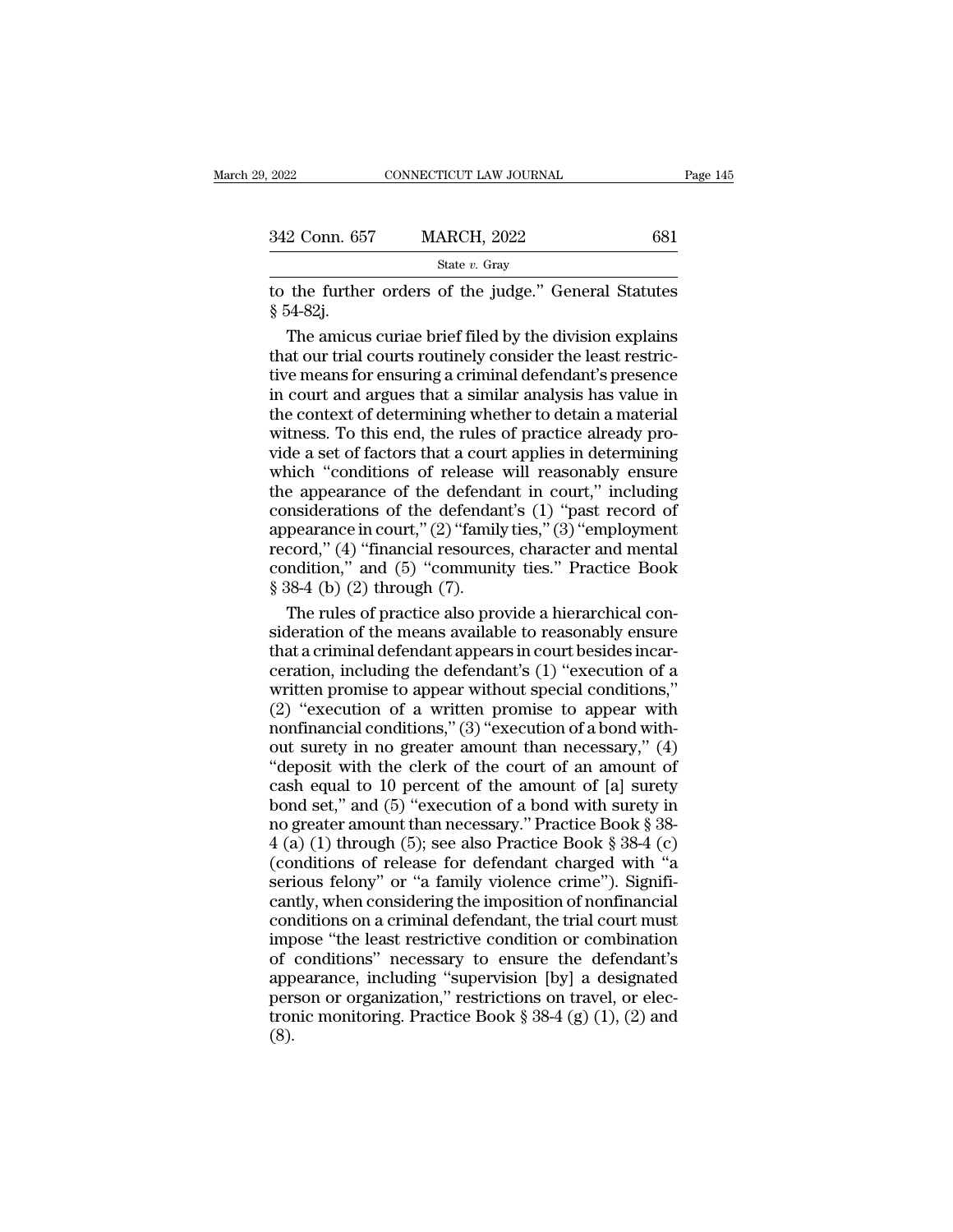|     | CONNECTICUT LAW JOURNAL | March 29, 2022 |
|-----|-------------------------|----------------|
| 682 | <b>MARCH, 2022</b>      | 342 Conn. 657  |
|     | State $v$ . Gray        |                |

 $\begin{array}{r} \text{CONPECTICUT LAW JOURNAL} \ \text{March 29, 2022} \ \text{2} \ \text{MARCH, 2022} \ \text{342 Conn. } 657 \ \text{State } v. \ \text{Gray} \ \text{As is evident from the rules of practice applicable to the release of criminal defendants, there are numerous ones available to ensure that a witness appears to.} \end{array}$ the release of criminal defendants, there are numerous<br>the release of criminal defendants, there are numerous<br>means available to ensure that a witness appears to<br>testify in court that are less restrictive than incarcera-MARCH, 2022 342 Conn. 657<br>
State v. Gray<br>
As is evident from the rules of practice applicable to<br>
the release of criminal defendants, there are numerous<br>
means available to ensure that a witness appears to<br>
testify in cou 682 MARCH, 2022 342 Conn. 657<br>
State v. Gray<br>
As is evident from the rules of practice applicable to<br>
the release of criminal defendants, there are numerous<br>
means available to ensure that a witness appears to<br>
testify in State v. Gray<br>
State v. Gray<br>
As is evident from the rules of practice applicable to<br>
the release of criminal defendants, there are numerous<br>
means available to ensure that a witness appears to<br>
testify in court that are state  $v$ . Gray<br>
As is evident from the rules of practice applicable to<br>
the release of criminal defendants, there are numerous<br>
means available to ensure that a witness appears to<br>
testify in court that are less restrict As is evident from the rules of practice applicable to<br>the release of criminal defendants, there are numerous<br>means available to ensure that a witness appears to<br>testify in court that are less restrictive than incarcera-<br> the release of criminal defendants, there are numerous<br>means available to ensure that a witness appears to<br>testify in court that are less restrictive than incarcera-<br>tion. This court has long recognized that "[i]t is the d means available to ensure that a witness appears to<br>testify in court that are less restrictive than incarcera-<br>tion. This court has long recognized that "[i]t is the duty<br>of all good citizens when legally required to do s testify in court that are less restrictive than incarceration. This court has long recognized that "[i]t is the duty of all good citizens when legally required to do so to testify to any facts within their knowledge affect tion. This court has long recognized that "[i]t is the duty<br>of all good citizens when legally required to do so to<br>testify to any facts within their knowledge affecting<br>[the] public interest and . . . [that] no one has a n of all good citizens when legally required to do so to<br>testify to any facts within their knowledge affecting<br>[the] public interest and . . . [that] no one has a natu-<br>ral right to be protected in his refusal to discharge<br> testify to any facts within their knowledge affecting<br>[the] public interest and . . . [that] no one has a natural right to be protected in his refusal to discharge<br>that duty." (Internal quotation marks omitted.) *State* v [the] public interest and . . . [that] no one has a natural right to be protected in his refusal to discharge that duty." (Internal quotation marks omitted.) *State v. Andrews*, 248 Conn. 1, 12–13, 726 A.2d 104 (1999). ral right to be protected in his refusal to discharge<br>that duty." (Internal quotation marks omitted.) *State* v.<br>Andrews, 248 Conn. 1, 12–13, 726 A.2d 104 (1999). This<br>important duty and state interest, however, do not<br>dim that duty." (Internal quotation marks omitted.) *State* v.<br>Andrews, 248 Conn. 1, 12–13, 726 A.2d 104 (1999). This<br>important duty and state interest, however, do not<br>diminish a witness' interest in not being subject to<br>over Andrews, 248 Conn. 1, 12–13, 726 A.2d 104 (1999). This<br>important duty and state interest, however, do not<br>diminish a witness' interest in not being subject to<br>overly restrictive means of ensuring his or her appear-<br>ance. C important duty and state interest, however, do not<br>diminish a witness' interest in not being subject to<br>overly restrictive means of ensuring his or her appear-<br>ance. Consistent with our long established practice with<br>respe diminish a witness' interest in not being subject to<br>overly restrictive means of ensuring his or her appear-<br>ance. Consistent with our long established practice with<br>respect to criminal defendants, we emphasize that our<br>tr overly restrictive means of ensuring his or her appearance. Consistent with our long established practice with<br>respect to criminal defendants, we emphasize that our<br>trial courts should always employ the least restrictive<br>m ance. Consistent with our long established practice with<br>respect to criminal defendants, we emphasize that our<br>trial courts should always employ the least restrictive<br>means necessary to ensure a witness' appearance at<br>tria respect to criminal defendants, we emphasize that our<br>trial courts should always employ the least restrictive<br>means necessary to ensure a witness' appearance at<br>trial. To mitigate the unavoidably coercive effects of<br>the de trial courts should always employ the least restrictive<br>means necessary to ensure a witness' appearance at<br>trial. To mitigate the unavoidably coercive effects of<br>the detention process, we also urge our trial courts,<br>as the means necessary to ensure a witness' appearance at<br>trial. To mitigate the unavoidably coercive effects of<br>the detention process, we also urge our trial courts,<br>as the trial court did with Hall, to instruct detained<br>witness trial. To mitigate the unavoidably coercive effects of<br>the detention process, we also urge our trial courts,<br>as the trial court did with Hall, to instruct detained<br>witnesses that only their presence is compelled and<br>that t the detention process, we also urge our trial courts,<br>as the trial court did with Hall, to instruct detained<br>witnesses that only their presence is compelled and<br>that the substance of their testimony will not be consid-<br>ere as the trial court did with Hall, to instruct detained<br>witnesses that only their presence is compelled and<br>that the substance of their testimony will not be consid-<br>ered in determining when they will be released from<br>custo witnesses that only their presence is compelled and<br>that the substance of their testimony will not be consid-<br>ered in determining when they will be released from<br>custody. See id., 13–14 (The trial court did not infringe<br>on that the substance of their testimony will not be considered in determining when they will be released from custody. See id., 13–14 (The trial court did not infringe on the defendant's right to cross-examination by instruc ered in determining when they will be released from<br>custody. See id., 13–14 (The trial court did not infringe<br>on the defendant's right to cross-examination by<br>instructing the witness "that he was required to testify<br>and [b custody. See id., 13–14 (The trial court did not infringe<br>on the defendant's right to cross-examination by<br>instructing the witness "that he was required to testify<br>and [by] inform[ing] him of the consequences of his<br>contin on the defendant's right to cross-examination by<br>instructing the witness "that he was required to testify<br>and [by] inform[ing] him of the consequences of his<br>continued refusal to do so," because "the trial court<br>did not su instructing the witness "that he was required to testify<br>and [by] inform[ing] him of the consequences of his<br>continued refusal to do so," because "the trial court<br>did not suggest or imply that [the witness] should testify<br> and [by] inform[ing] him of the consequences of his<br>continued refusal to do so," because "the trial court<br>did not suggest or imply that [the witness] should testify<br>in any particular manner, either favorably or unfavor-<br>ab continued refusal to do so," because "the trial court<br>did not suggest or imply that [the witness] should testify<br>in any particular manner, either favorably or unfavor-<br>ably to the defendant. Rather, the court, in neutral a did not sugges<br>in any particu<br>ably to the de<br>appropriate te<br>he was legall<br>incarceration<br>do so.").<br>By way of any particular manner, either favorably or unfavor-<br>ly to the defendant. Rather, the court, in neutral and<br>propriate terms, merely informed [the witness] that<br>was legally obligated to testify and that he faced<br>carceration ably to the defendant. Rather, the court, in neutral and<br>appropriate terms, merely informed [the witness] that<br>he was legally obligated to testify and that he faced<br>incarceration if he wrongfully persisted in refusing to<br>d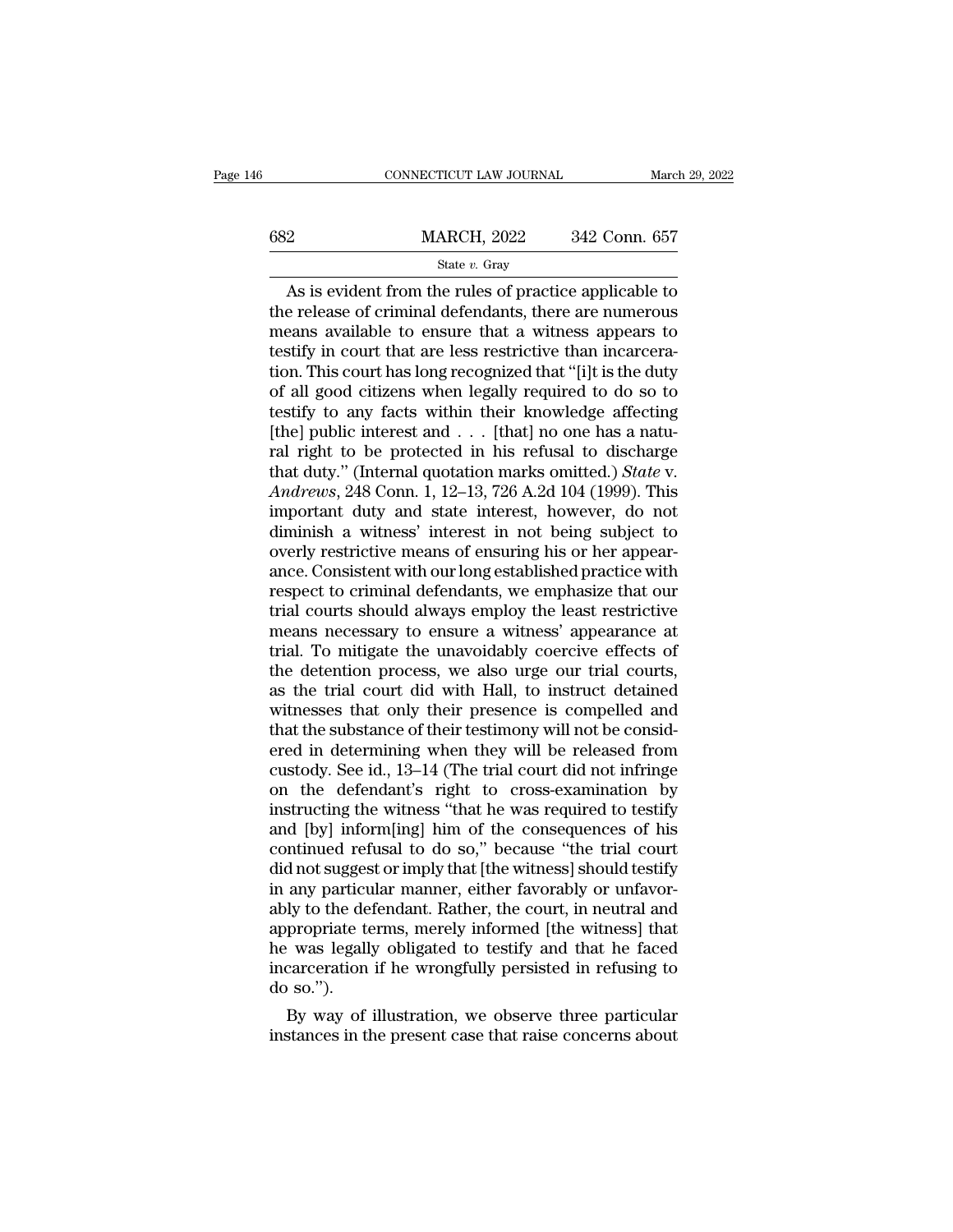State *v.* Gray

 $\frac{2022}{2022}$  CONNECTICUT LAW JOURNAL<br>342 Conn. 657 MARCH, 2022 683<br> $\frac{83}{202}$  State v. Gray<br>whether the witnesses' liberty interests received ade-<br>quate consideration, notwithstanding the apparent neces-<br>sity for the  $\begin{array}{ll} \text{342 Conn. 657} \qquad \text{MARCH, 2022} \qquad \text{683} \ \text{State } v. \text{ Gray} \ \text{whether the witnesses' liberty interests received adequate consideration, notwithstanding the apparent necessity for the implementation of measures to ensure their appearance in court. First, it is is to be a particular.} \end{array}$  $\frac{342 \text{ Conn. } 657 \qquad \text{MARCH, } 2022 \qquad \qquad 683}$ <br>  $\frac{\text{State } v. \text{ Gray}}{\text{whether the witnesses' liberty interests received adequate consideration, not withstanding the apparent necessity for the implementation of measures to ensure their appearance in court. First, it is is to ensure that, initially, the witnesses were entirely hundred with the task of$ 342 Conn. 657 MARCH, 2022 683<br>  $\frac{\text{State } v. \text{ Gray}}{\text{state } v. \text{ Gray}}$ <br>
whether the witnesses' liberty interests received adequate consideration, notwithstanding the apparent necessity for the implementation of measures to ensure th State v. Gray<br>
State v. Gray<br>
whether the witnesses' liberty interests received adequate consideration, notwithstanding the apparent necessity for the implementation of measures to ensure their<br>
appearance in court. First state  $v$ . Gray<br>whether the witnesses' liberty interests received ade-<br>quate consideration, notwithstanding the apparent neces-<br>sity for the implementation of measures to ensure their<br>appearance in court. First, it is tro whether the witnesses' liberty interests received adequate consideration, notwithstanding the apparent necessity for the implementation of measures to ensure their appearance in court. First, it is troubling that, initiall quate consideration, notwithstanding the apparent necessity for the implementation of measures to ensure their<br>appearance in court. First, it is troubling that, initially,<br>the witnesses were entirely burdened with the task sity for the implementation of measures to ensure their<br>appearance in court. First, it is troubling that, initially,<br>the witnesses were entirely burdened with the task of<br>seeking out electronic monitoring, to no avail. For appearance in court. First, it is troubling that, initially,<br>the witnesses were entirely burdened with the task of<br>seeking out electronic monitoring, to no avail. For<br>instance, appointed counsel for Gomez attempted, but<br>fa the witnesses were entirely burdened with the task of<br>seeking out electronic monitoring, to no avail. For<br>instance, appointed counsel for Gomez attempted, but<br>failed, to secure electronic monitoring because the<br>office resp seeking out electronic monitoring, to no avail. For<br>instance, appointed counsel for Gomez attempted, but<br>failed, to secure electronic monitoring because the<br>office responsible for providing that service had closed<br>by the t instance, appointed counsel for Gomez attempted, but<br>failed, to secure electronic monitoring because the<br>office responsible for providing that service had closed<br>by the time the trial court permitted Gomez and Hall<br>to seek failed, to secure electronic monitoring because the office responsible for providing that service had closed by the time the trial court permitted Gomez and Hall to seek that option, and there was confusion about which off office responsible for providing that service had closed<br>by the time the trial court permitted Gomez and Hall<br>to seek that option, and there was confusion about<br>which office could provide that service in the first<br>instance by the time the trial court permitted Gomez and Hall<br>to seek that option, and there was confusion about<br>which office could provide that service in the first<br>instance. The trial court addressed this confusion the<br>next day b to seek that option, and there was confusion about<br>which office could provide that service in the first<br>instance. The trial court addressed this confusion the<br>next day by requesting the presence in court of a mem-<br>ber of t which office could provide that service in the first<br>instance. The trial court addressed this confusion the<br>next day by requesting the presence in court of a mem-<br>ber of the Office of Adult Probation, which provided<br>monito instance. The trial court addressed this confusion the<br>next day by requesting the presence in court of a mem-<br>ber of the Office of Adult Probation, which provided<br>monitoring for Hall. Second, we note that a court should<br>re next day by requesting the presence in court of a member of the Office of Adult Probation, which provided monitoring for Hall. Second, we note that a court should refrain from referencing the power of the state, particular ber of the Office of Adult Probation, which provided<br>monitoring for Hall. Second, we note that a court should<br>refrain from referencing the power of the state, particu-<br>larly that of the Department of Children and Families, monitoring for Hall. Second, we note that a court should<br>refrain from referencing the power of the state, particu-<br>larly that of the Department of Children and Families,<br>in responding to a witness' concern about obtaining<br> refrain from referencing the power of the state, particularly that of the Department of Children and Families,<br>in responding to a witness' concern about obtaining<br>childcare while the witness is detained on a material<br>witne larly that of the Department of Children and Families,<br>in responding to a witness' concern about obtaining<br>childcare while the witness is detained on a material<br>witness warrant. The invocation of the involvement of<br>the Dep in responding to a witness' concern about obtaining<br>childcare while the witness is detained on a material<br>witness warrant. The invocation of the involvement of<br>the Department of Children and Families in response<br>to Wright' childcare while the witness is detained on a material<br>witness warrant. The invocation of the involvement of<br>the Department of Children and Families in response<br>to Wright's childcare concern could have had an unduly<br>coerciv witness warrant. The invocation of the involvement of<br>the Department of Children and Families in response<br>to Wright's childcare concern could have had an unduly<br>coercive effect, and trial courts should avoid making<br>such re the Department of Children and Families in response<br>to Wright's childcare concern could have had an unduly<br>coercive effect, and trial courts should avoid making<br>such references whenever possible in order to avoid<br>the appea to Wright's childcare concern could have had an unduly coercive effect, and trial courts should avoid making such references whenever possible in order to avoid the appearance of undue coercion.<sup>10</sup> Third, we observe that coercive effect, and trial courts should avoid making<br>such references whenever possible in order to avoid<br>the appearance of undue coercion.<sup>10</sup> Third, we observe<br>that Hall's testimony apparently was not prioritized, as<br>th the trial court accommodated the prosecutor's request<br>to complete the testimony of Lawrence, who was an out-<br>of-state witness, along with that of a state laboratory<br> $\frac{10}{10}$  We note that the trial court did not mention the trial court accommodated the prosecutor's request<br>to complete the testimony of Lawrence, who was an out-<br>of-state witness, along with that of a state laboratory<br><sup>10</sup> We note that the trial court did not mention the Dep

to complete the testimony of Lawrence, who was an out-<br>of-state witness, along with that of a state laboratory<br> $\frac{10 \text{ We} \text{ note that the trial court did not mention the Department of Children}}{10 \text{ and Family current that the decision to detail Wright overnight}}$ .<br>Wright, through counsel, did not inform the trial court that s of-state witness, along with that of a state laboratory<br>of-state witness, along with that of a state laboratory<br> $\frac{10 \text{ We}}{10 \text{ We}}$  we note that the trial court did not mention the Department of Children<br>and Families u  $\frac{10}{10}$  We note that the trial court did not mention the Department of Children<br>and Families until *after* it had made the decision to detain Wright overnight.<br>Wright, through counsel, did not inform the trial court t  $^{10}$  We note that the trial court did not mention the Department of Children and Families until *after* it had made the decision to detain Wright overnight. Wright, through counsel, did not inform the trial court that s and Families until *after* it had made the decision to detain Wright overnight. Wright, through counsel, did not inform the trial court that she had a child until after the court had decided to detain her; the court then Wright, through counsel, did not inform the trial court that she had a child<br>until after the court had decided to detain her; the court then properly<br>afforded Wright time to determine whether the childcare arrangements tha until after the court had decided to detain her; the court then properly afforded Wright time to determine whether the childcare arrangements that she had in place while she was in court could be extended overnight. Wright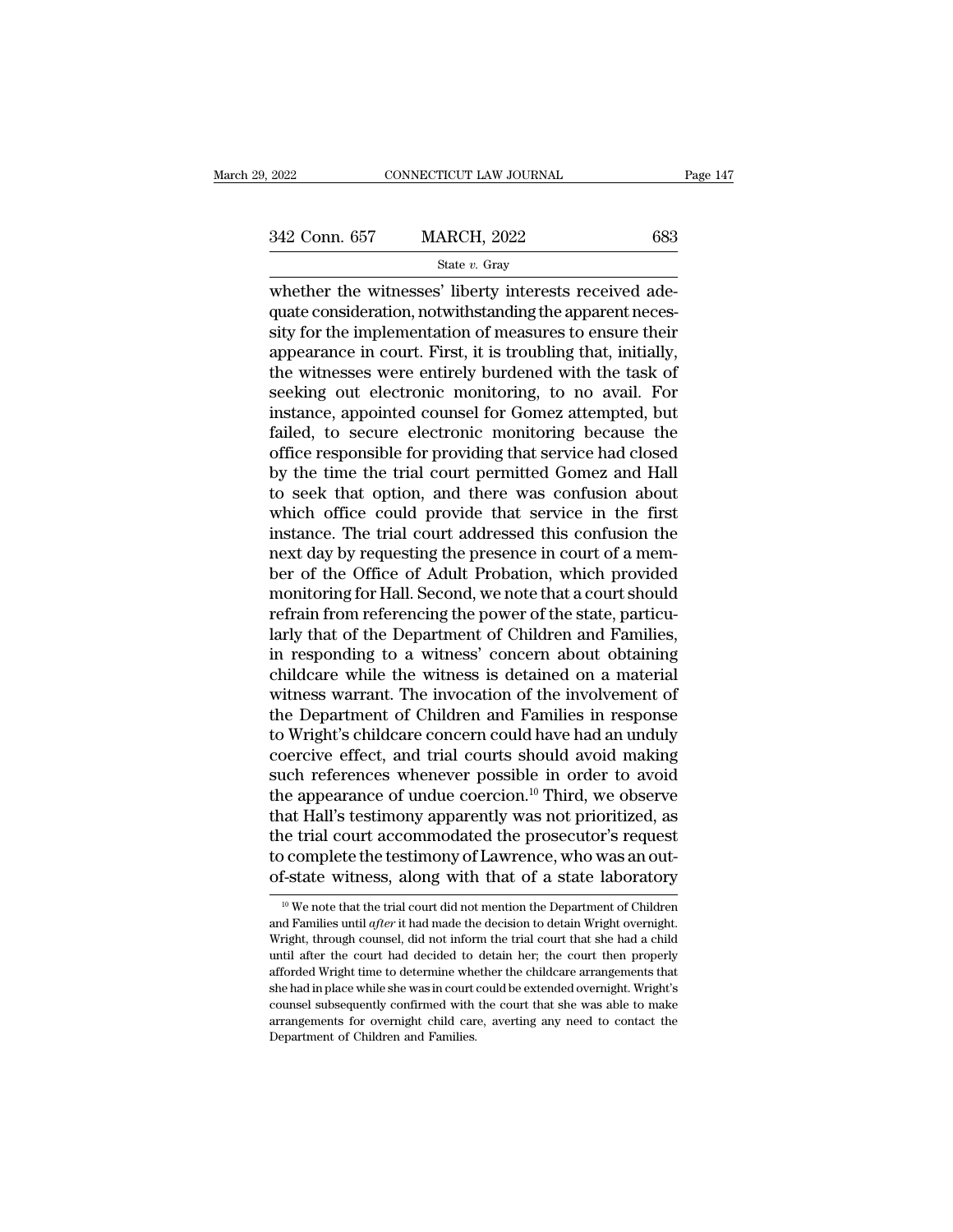|     | CONNECTICUT LAW JOURNAL                                                                                                                                             | March 29, 2022 |
|-----|---------------------------------------------------------------------------------------------------------------------------------------------------------------------|----------------|
| 684 | <b>MARCH, 2022</b>                                                                                                                                                  | 342 Conn. 657  |
|     | State $v$ . Gray                                                                                                                                                    |                |
|     | employee. Although the trial court released Hall later<br>that day with electronic monitoring and direction to<br>roturn to court ofter ottending his grandmother's |                |

 $\begin{tabular}{ll} \hline & \text{MARCH, 2022} & \text{342 Conn. 657} \\ & \text{State $v$. Gray} \\ \hline \end{tabular}$  employee. Although the trial court released Hall later that day with electronic monitoring and direction to return to court after attending his grandmother's f  $\begin{array}{ll}\n 684 & \text{MARCH, } 2022 & 342 \text{ Conn. } 657 \\
 \hline\n \text{State } v. \text{ Gray} \\
 \hline\n \text{employee. Although the trial court released Hall later} \\
 \text{that day with electronic monitoring and direction to} \\
 \text{return to court after attending his grandmother's} \\
 \text{funeral; see footnote 9 of this opinion; we emphasize} \\
 \text{that the trial court should have exercised its "inherent"} \n\end{array}$  $\frac{\text{MARCH, 2022}}{\text{State } v. \text{ Gray}}$ <br>
employee. Although the trial court released Hall later<br>
that day with electronic monitoring and direction to<br>
return to court after attending his grandmother's<br>
funeral; see footnote 9 of thi State v. Gray<br>
State v. Gray<br>
employee. Although the trial court released Hall later<br>
that day with electronic monitoring and direction to<br>
return to court after attending his grandmother's<br>
funeral; see footnote 9 of thi state *v*. Gray<br>employee. Although the trial court released Hall later<br>that day with electronic monitoring and direction to<br>return to court after attending his grandmother's<br>funeral; see footnote 9 of this opinion; we emph employee. Although the trial court released Hall later<br>that day with electronic monitoring and direction to<br>return to court after attending his grandmother's<br>funeral; see footnote 9 of this opinion; we emphasize<br>that the t that day with electronic monitoring and direction to<br>return to court after attending his grandmother's<br>funeral; see footnote 9 of this opinion; we emphasize<br>that the trial court should have exercised its "inherent<br>authorit return to court after attending his grandmother's<br>funeral; see footnote 9 of this opinion; we emphasize<br>that the trial court should have exercised its "inherent<br>authority to manage trials before it"; *State* v. *Jones*, 31 funeral; see footnote 9 of this opinion; we emphasize<br>that the trial court should have exercised its "inherent<br>authority to manage trials before it"; *State* v. *Jones*, 314<br>Conn. 410, 419, 102 A.3d 694 (2014); to minimiz by a 410, 419, 102 A.3d 694 (2014); to minimize the cursion on the liberty of a detained witness by taking<br>measures necessary to expedite Hall's appearance<br>d testimony during the trial in the first instance.<br> $\Pi$ <br>The defe

II

incursion on the liberty of a detained witness by taking<br>all measures necessary to expedite Hall's appearance<br>and testimony during the trial in the first instance.<br>II<br>The defendant next argues that the trial court abused<br>i all measures necessary to expedite Hall's appearance<br>and testimony during the trial in the first instance.<br> $II$ <br>The defendant next argues that the trial court abused<br>its discretion when it admitted into evidence (1) inconand testimony during the trial in the first instance.<br>
II<br>
The defendant next argues that the trial court abused<br>
its discretion when it admitted into evidence (1) incon-<br>
sistent statements witnesses previously made durin II<br>The defendant next argues that the trial court abused<br>its discretion when it admitted into evidence (1) incon-<br>sistent statements witnesses previously made during<br>their grand jury testimony for substantive purposes pur-The defendant next argues that the trial court abused<br>its discretion when it admitted into evidence (1) incon-<br>sistent statements witnesses previously made during<br>their grand jury testimony for substantive purposes pur-<br>s The defendant next argues that the trial court abused<br>its discretion when it admitted into evidence (1) incon-<br>sistent statements witnesses previously made during<br>their grand jury testimony for substantive purposes pur-<br>s its discretion when it admitted into evidence (1) inconsistent statements witnesses previously made during<br>their grand jury testimony for substantive purposes pur-<br>suant to *State* v. *Whelan*, supra, 200 Conn. 743, (2)<br>po sistent statements witnesses previously made during<br>their grand jury testimony for substantive purposes pur-<br>suant to *State* v. *Whelan*, supra, 200 Conn. 743, (2)<br>portions of a witness' grand jury testimony that were<br>con their grand jury testimony for substantive purposes pursuant to *State* v. *Whelan*, supra, 200 Conn. 743, (2) portions of a witness' grand jury testimony that were consistent with her in-court testimony, and (3) the trans suant to *State* v. *Whelan*, supra, 200 Conn. 743, (2) portions of a witness' grand jury testimony that were consistent with her in-court testimony, and (3) the transcripts of grand jury testimony given by two witnesses, portions of a witness' grand jury testimony that were<br>consistent with her in-court testimony, and (3) the tran-<br>scripts of grand jury testimony given by two witnesses,<br>when that testimony had been reenacted at trial. Three consistent with her in-court testimony, and (3) the tran-<br>scripts of grand jury testimony given by two witnesses,<br>when that testimony had been reenacted at trial. Three<br>witnesses, in particular, are the subject of the defe scripts of grand jury testimony given by two witnesses,<br>when that testimony had been reenacted at trial. Three<br>witnesses, in particular, are the subject of the defen-<br>dant's claims on appeal: Ameia Cato, Wright, and Law-<br>r the read test in particular, are the subject of the defen-<br>thesses, in particular, are the subject of the defen-<br>nt's claims on appeal: Ameia Cato, Wright, and Law-<br>nce. All three witnesses were present on the day of<br>e sho wheelsses, in particular, are the subject of the determinant's claims on appeal: Ameia Cato, Wright, and Lawrence. All three witnesses were present on the day of the shooting and testified at trial to lacking any memory of

rence. All three witnesses were present on the day of<br>the shooting and testified at trial to lacking any memory<br>of the shooting or their respective grand jury testimony.<br>The record reveals the following facts and procedur the shooting and testified at trial to lacking any memory<br>of the shooting or their respective grand jury testimony.<br>The record reveals the following facts and procedural<br>history relevant to the defendant's *Whelan* claims of the shooting and testinct at that to facturing any includery<br>of the shooting or their respective grand jury testimony.<br>The record reveals the following facts and procedural<br>history relevant to the defendant's *Whelan* c The record reveals the following facts and procedural<br>history relevant to the defendant's *Whelan* claims. During the state's cross-examination of Cato, the state<br>offered a recording of her police interview pursuant to<br> $W$ The record reveals the following facts and procedural<br>history relevant to the defendant's *Whelan* claims. Dur-<br>ing the state's cross-examination of Cato, the state<br>offered a recording of her police interview pursuant to<br> history relevant to the defendant's Whelan claims. During the state's cross-examination of Cato, the state offered a recording of her police interview pursuant to Whelan.<sup>11</sup> Defense counsel objected, arguing that the reco ing the state's cross-examination of Cato, the state<br>offered a recording of her police interview pursuant to<br>Whelan.<sup>11</sup> Defense counsel objected, arguing that the<br>recording should be used only to refresh Cato's recollecrecording should be used only to refresh Cato's recollection, should not be submitted to the jury, and that any consistent portions should be redacted. The trial court concluded that the entirety of the recorded interview concluded that the entirety of the recorded interview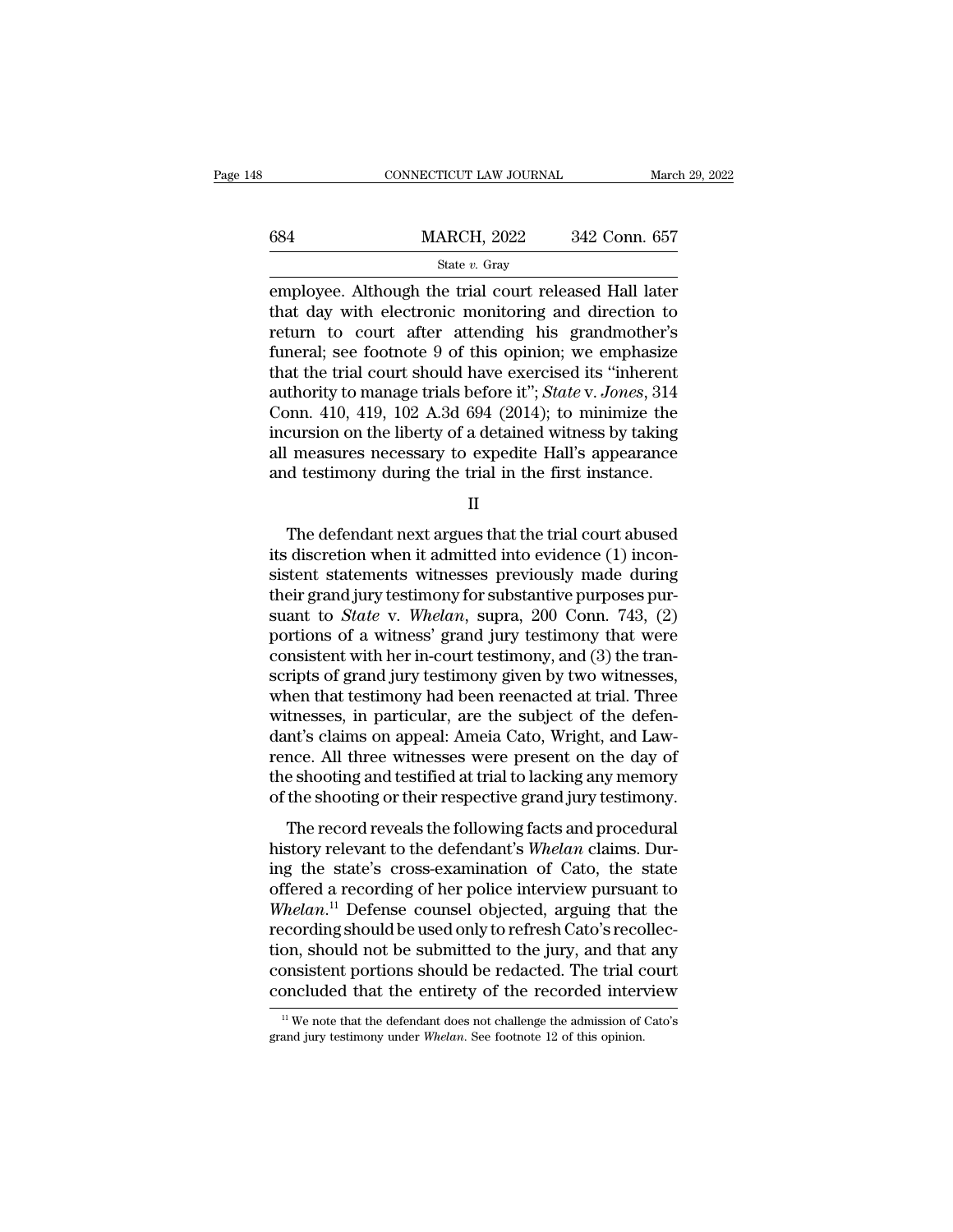| . 2022        | CONNECTICUT LAW JOURNAL | Page 149 |
|---------------|-------------------------|----------|
| 342 Conn. 657 | <b>MARCH, 2022</b>      | 685      |
|               | State $v$ . Gray        |          |

 $\frac{2022}{2022}$  CONNECTICUT LAW JOURNAL Page 149<br>342 Conn. 657 MARCH, 2022 685<br>5 State v. Gray<br>was admissible and that any consistent portions were<br>"needed to place the balance of what's inconsistent<br>with hor testimony in  $\frac{342 \text{ Conn. } 657}{\text{State } v. \text{ Gray}}$ <br>Was admissible and that any consistent portions were<br>
"needed to place the balance of what's inconsistent<br>
with her testimony into context." The recording was<br>
played for the jury: defense  $\frac{342 \text{ Conn. } 657}{\text{State } v. \text{ Gray}}$ <br>Was admissible and that any consistent portions were<br>"needed to place the balance of what's inconsistent<br>with her testimony into context." The recording was<br>played for the jury; defense cou 342 Conn. 657 MARCH, 2022 685<br>
State v. Gray<br>
was admissible and that any consistent portions were<br>
"needed to place the balance of what's inconsistent<br>
with her testimony into context." The recording was<br>
played for the State *v*. Gray<br>
was admissible and that any consistent portions were<br>
"needed to place the balance of what's inconsistent<br>
with her testimony into context." The recording was<br>
played for the jury; defense counsel did not state *v*. Gray<br>was admissible and that any consistent portions were<br>"needed to place the balance of what's inconsistent<br>with her testimony into context." The recording was<br>played for the jury; defense counsel did not obj Subsequently, Wright and Lawrence similarly testi-<br>eeded to place the balance of what's inconsistent<br>th her testimony into context." The recording was<br>ayed for the jury, defense counsel did not object to<br>oviding the jury with her testimony into context." The recording was<br>played for the jury; defense counsel did not object to<br>providing the jury with a seventeen page transcript of<br>the recording because its audio quality was poor.<sup>12</sup><br>Subse

mark field the jury; defense counsel did not object to<br>providing the jury with a seventeen page transcript of<br>the recording because its audio quality was poor.<sup>12</sup><br>Subsequently, Wright and Lawrence similarly testi-<br>fied t play of the Jary, defense counser and not object to<br>providing the jury with a seventeen page transcript of<br>the recording because its audio quality was poor.<sup>12</sup><br>Subsequently, Wright and Lawrence similarly testi-<br>fied that the recording because its audio quality was poor.<sup>12</sup><br>the recording because its audio quality was poor.<sup>12</sup><br>Subsequently, Wright and Lawrence similarly testi-<br>fied that they lacked specific memories of the day of<br>the shoo subsequently, Wright and Lawrence similarly testified that they lacked specific memories of the day of the shooting. The state reenacted portions of Wright's grand jury testimony.<sup>13</sup> Defense counsel did not object to the Subsequently, Wright and Lawrence similarly testi-<br>fied that they lacked specific memories of the day of<br>the shooting. The state reenacted portions of Wright's<br>grand jury testimony.<sup>13</sup> Defense counsel did not object<br>to th fied that they lacked specific memories of the day of<br>the shooting. The state reenacted portions of Wright's<br>grand jury testimony.<sup>13</sup> Defense counsel did not object<br>to the state's reenactment. Counsel objected to certain<br> the shooting. The state reenacted portions of Wright's grand jury testimony.<sup>13</sup> Defense counsel did not object to the state's reenactment. Counsel objected to certain consistent portions of Wright's testimony being presen the state's reenactment. Counsel objected to certain<br>
msistent portions of Wright's testimony being pre-<br>
nted, but the trial court concluded that, based on the<br>
stimony up to that point, submission of consistent<br>
rrtions consistent portions of Wright's testimony being presented, but the trial court concluded that, based on the testimony up to that point, submission of consistent portions was necessary to avoid confusing the jury.<br>
"The tr

sented, but the trial court concluded that, based on the testimony up to that point, submission of consistent portions was necessary to avoid confusing the jury.<br>"The trial court's ruling on the admissibility of evidence besheed, say are and controlled a chat, saked on the destinant portions was necessary to avoid confusing the jury.<br>
"The trial court's ruling on the admissibility of evidence is entitled to great deference.... The trial co portions was necessary to avoid confusing the jury.<br>
"The trial court's ruling on the admissibility of evidence is entitled to great deference.... The trial court's ruling on evidentiary matters will be overturned<br>
only u "The trial court's ruling on the admissibility of evidence is entitled to great deference.... The trial court's ruling on evidentiary matters will be overturned only upon a showing of a clear abuse of the court's discreti "The trial court's ruling on the admissibility of evidence is entitled to great deference.... The trial court's ruling on evidentiary matters will be overturned only upon a showing of a clear abuse of the court's discreti dence is entitled to great deference. . . . . The trial<br>court's ruling on evidentiary matters will be overturned<br>only upon a showing of a clear abuse of the court's<br>discretion. . . . . We will make every reasonable pre-<br>su court's ruling on evidentiary matters will be overturned<br>only upon a showing of a clear abuse of the court's<br>discretion. . . . We will make every reasonable pre-<br>sumption in favor of upholding the trial court's ruling,<br>an only upon a showing of a clear abuse of the court's<br>discretion. . . . We will make every reasonable pre-<br>sumption in favor of upholding the trial court's ruling,<br>and only upset it for a manifest abuse of discretion.<br>. . . discretion. . . . . We will make every reasonable pre-<br>sumption in favor of upholding the trial court's ruling,<br>and only upset it for a manifest abuse of discretion.<br>. . . Moreover, evidentiary rulings will be overturned<br>o sumption in favor of upholding the trial court's ruling,<br>and only upset it for a manifest abuse of discretion.<br>... Moreover, evidentiary rulings will be overturned<br>on appeal only [when] there was an abuse of discretion<br>an on appeal only [when] there was an abuse of discretion<br>and a showing by the defendant of substantial prejudice<br>or injustice." (Internal quotation marks omitted.) *State*<br>v. Tony M., 332 Conn. 810, 831, 213 A.3d 1128 (2019 and a showing by the defendant of substantial prejudice<br>or injustice." (Internal quotation marks omitted.) *State*<br>v. Tony M., 332 Conn. 810, 831, 213 A.3d 1128 (2019).<br><sup>12</sup> We note that the defendant argues that his *Whe* 

or injustice." (Internal quotation marks omitted.) *State*<br>v. Tony M., 332 Conn. 810, 831, 213 A.3d 1128 (2019).<br><sup>12</sup> We note that the defendant argues that his *Whelan* claims also apply<br>to the admission into evidence of **claims with respect to Cato**, insofar as he concedes that the admission into evidence of a transcript of Cato's recorded interview with the police. We need not, however, address the defendant's *Whelan* claims with respe <sup>12</sup> We note that the defendant argues that his *Whelan* claims also apply to the admission into evidence of a transcript of Cato's recorded interview with the police. We need not, however, address the defendant's *Whelan* <sup>12</sup> We note that the defendant argues that his *Whelan* claims also apply to the admission into evidence of a transcript of Cato's recorded interview with the police. We need not, however, address the defendant's *Whelan* with the police. We need not, however, address the defendant's *Whelan* claims with respect to Cato, insofar as he concedes that the admission of that transcript was harmless error because she did not claim therein that he

The mass with respect to Cato, insofar as he concedes that the admission of that transcript was harmless error because she did not claim therein that he had the gun.<br><sup>13</sup> In order to reenact the testimony, the prosecutor r that transcript was harmless error because she did not claim therein that<br>that transcript was harmless error because she did not claim therein that<br>he had the gun.<br><sup>13</sup> In order to reenact the testimony, the prosecutor rea  $^{13}$  In order to reenact the testimony, the prosecutor read the questions from the grand jury proceeding, and the court clerk responded with the transcribed answers provided by Wright and Lawrence, respectively, during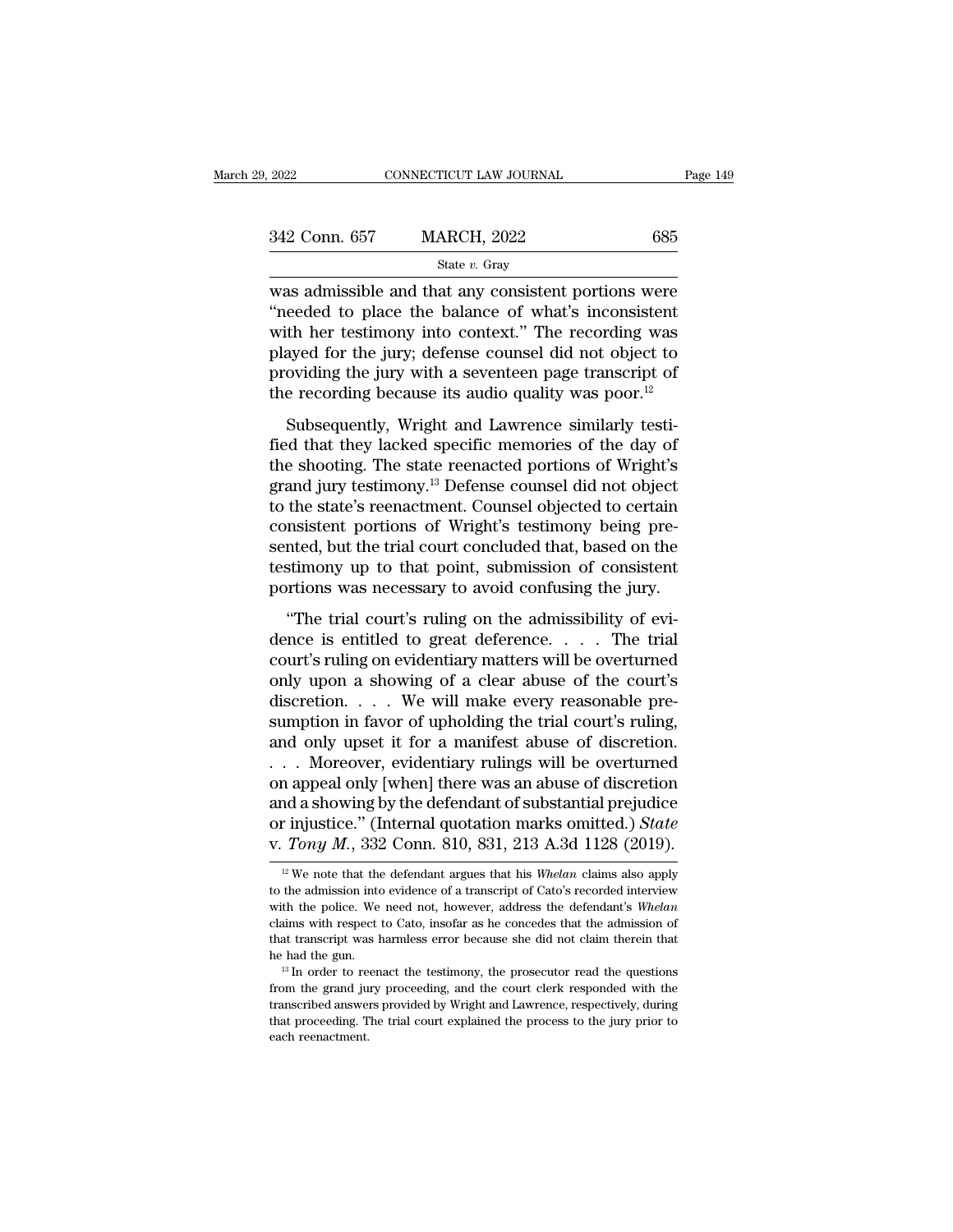| 50  | CONNECTICUT LAW JOURNAL                                                                                                                                                                                                       | March 29, 2022 |
|-----|-------------------------------------------------------------------------------------------------------------------------------------------------------------------------------------------------------------------------------|----------------|
| 686 | <b>MARCH, 2022</b>                                                                                                                                                                                                            | 342 Conn. 657  |
|     | State $v$ . Gray                                                                                                                                                                                                              |                |
|     | A                                                                                                                                                                                                                             |                |
|     | The defendant first argues that the trial court abused<br>its discretion when it admitted the prior grand jury<br>testimony of Lawrence and Wright for substantive pur-<br>poses under State y Whelan, supra 200 Conn. 743 In |                |

686 MARCH, 2022 342 Conn. 657<br>
State v. Gray<br>
A<br>
The defendant first argues that the trial court abused<br>
its discretion when it admitted the prior grand jury<br>
testimony of Lawrence and Wright for substantive pur-<br>
poses u State v. Gray<br>
A<br>
The defendant first argues that the trial court abused<br>
its discretion when it admitted the prior grand jury<br>
testimony of Lawrence and Wright for substantive pur-<br>
poses under *State* v. *Whelan*, supra, A<br>
The defendant first argues that the trial court abused<br>
its discretion when it admitted the prior grand jury<br>
testimony of Lawrence and Wright for substantive pur-<br>
poses under *State* v. *Whelan*, supra, 200 Conn. 743. The defendant first argues that the trial court abused<br>its discretion when it admitted the prior grand jury<br>testimony of Lawrence and Wright for substantive pur-<br>poses under *State* v. *Whelan*, supra, 200 Conn. 743. In<br>r The defendant first argues that the trial court abused<br>its discretion when it admitted the prior grand jury<br>testimony of Lawrence and Wright for substantive pur-<br>poses under *State* v. *Whelan*, supra, 200 Conn. 743. In<br>re its discretion when it adn<br>testimony of Lawrence and<br>poses under *State* v. Whela<br>response, the state contence<br>was not properly preserve<br>agree with the state and co<br>not preserved at trial.<br>In Whelan, "we adopted a Semiory of Lawrence and Wright for Substantive parses under *State* v. *Whelan*, supra, 200 Conn. 743. In sponse, the state contends, inter alia, that this claim as not properly preserved for appellate review. We ree with poses and to state v. metane, super, 200 Com. 115. In<br>response, the state contends, inter alia, that this claim<br>was not properly preserved for appellate review. We<br>agree with the state and conclude that this claim was<br>not

response, are state contentas, meer and, and ans claim<br>was not properly preserved for appellate review. We<br>agree with the state and conclude that this claim was<br>not preserved at trial.<br>In *Whelan*, "we adopted a hearsay ex was not properly preserved for appendix force. We agree with the state and conclude that this claim was not preserved at trial.<br>In *Whelan*, "we adopted a hearsay exception allowing the substantive use of prior written in fies what are state and concreate that this claim was<br>not preserved at trial.<br>In Whelan, "we adopted a hearsay exception allowing<br>the substantive use of prior written inconsistent state-<br>ments, signed by the declarant, wh In Whelan, "we adopted a hearsay exception allowing<br>the substantive use of prior written inconsistent state-<br>ments, signed by the declarant, who has personal<br>knowledge of the facts stated, when the declarant testi-<br>fies a In *Whelan*, "we adopted a hearsay exception allowing<br>the substantive use of prior written inconsistent state-<br>ments, signed by the declarant, who has personal<br>knowledge of the facts stated, when the declarant testi-<br>fies the substantive use of prior written inconsistent statements, signed by the declarant, who has personal knowledge of the facts stated, when the declarant testifies at trial and is subject to cross-examination. This rule ha ments, signed by the declarant, who has personal<br>knowledge of the facts stated, when the declarant testi-<br>fies at trial and is subject to cross-examination. This<br>rule has also been codified [at] § 8-5 (1) of the Connecti-<br> knowledge of the facts stated, when the declarant testi-<br>fies at trial and is subject to cross-examination. This<br>rule has also been codified [at] § 8-5 (1) of the Connecti-<br>cut Code of Evidence, which incorporates all of t fies at trial and is subject to cross-examination. This<br>rule has also been codified [at] § 8-5 (1) of the Connecti-<br>cut Code of Evidence, which incorporates all of the<br>developments and clarifications of the *Whelan* rule rule has also been codified [at] § 8-5 (1) of the Connecticut Code of Evidence, which incorporates all of the developments and clarifications of the Whelan rule that have occurred since Whelan was decided." (Internal quot cut Code of Evidence, which incorporates all of the<br>developments and clarifications of the *Whelan* rule that<br>have occurred since *Whelan* was decided." (Internal<br>quotation marks omitted.) *State* v. *Bennett*, 324 Conn.<br>7 developments and clarifications of the Whelan rule that<br>have occurred since Whelan was decided." (Internal<br>quotation marks omitted.) *State* v. *Bennett*, 324 Conn.<br>744, 768–69, 155 A.3d 188 (2017). "In determining<br>whether have occurred since Whelan was decided." (Internal quotation marks omitted.) *State* v. *Bennett*, 324 Conn. 744, 768–69, 155 A.3d 188 (2017). "In determining whether an inconsistency exists, the testimony of a witness as quotation marks omitted.) *State* v. *Bennett*, 324 Conn.<br>744, 768–69, 155 A.3d 188 (2017). "In determining<br>whether an inconsistency exists, the testimony of a<br>witness as a whole, or the whole impression or effect<br>of what 744, 768–69, 155 A.3d 188 (2017). "In determining<br>whether an inconsistency exists, the testimony of a<br>witness as a whole, or the whole impression or effect<br>of what has been said, must be examined.... Incon-<br>sistency in ef whether an inconsistency exists, the testimony of a<br>witness as a whole, or the whole impression or effect<br>of what has been said, must be examined. . . . Incon-<br>sistency in effect, rather than contradiction in express<br>term witness as a whole, or the whole impression or effect<br>of what has been said, must be examined. . . . Incon-<br>sistency in effect, rather than contradiction in express<br>terms, is the test for admitting a witness' prior statem of what has been said, must be examined.... Inconsistency in effect, rather than contradiction in express<br>terms, is the test for admitting a witness' prior statement<br>.... A statement's inconsistency may be determined<br>from sistency in effect, rather than contradiction in express<br>terms, is the test for admitting a witness' prior statement<br> $\dots$  A statement's inconsistency may be determined<br>from the circumstances and is not limited to cases in terms, is the test for admitting a witness' prior statement  $\ldots$ . A statement's inconsistency may be determined from the circumstances and is not limited to cases in which diametrically opposed assertions have been made. .... A statement's inconsistency may be determined<br>from the circumstances and is not limited to cases in<br>which diametrically opposed assertions have been<br>made." (Citations omitted; internal quotation marks<br>omitted.) *Stat* It is well established that this court "is not bound to the made." (Citations omitted; internal quotation marks inited.) *State v. Whelan*, supra, 200 Conn. 748–49 n.4. acconsistencies may be shown not only by contradictry made." (Citations omitted; internal quotation marks<br>omitted.) *State* v. Whelan, supra, 200 Conn. 748–49 n.4.<br>"Inconsistencies may be shown not only by contradic-<br>tory statements but also by omissions." Id., 748 n.4.<br>It i

matter. (Charlons Shaked, Internal quotation maths omitted.) State v. Whelan, supra, 200 Conn. 748–49 n.4.<br>
"Inconsistencies may be shown not only by contradictory statements but also by omissions." Id., 748 n.4.<br>
It is we The condition of the same of the state of the countries.<br>
"Inconsistencies may be shown not only by contradictory statements but also by omissions." Id., 748 n.4.<br>
It is well established that this court "is not bound to co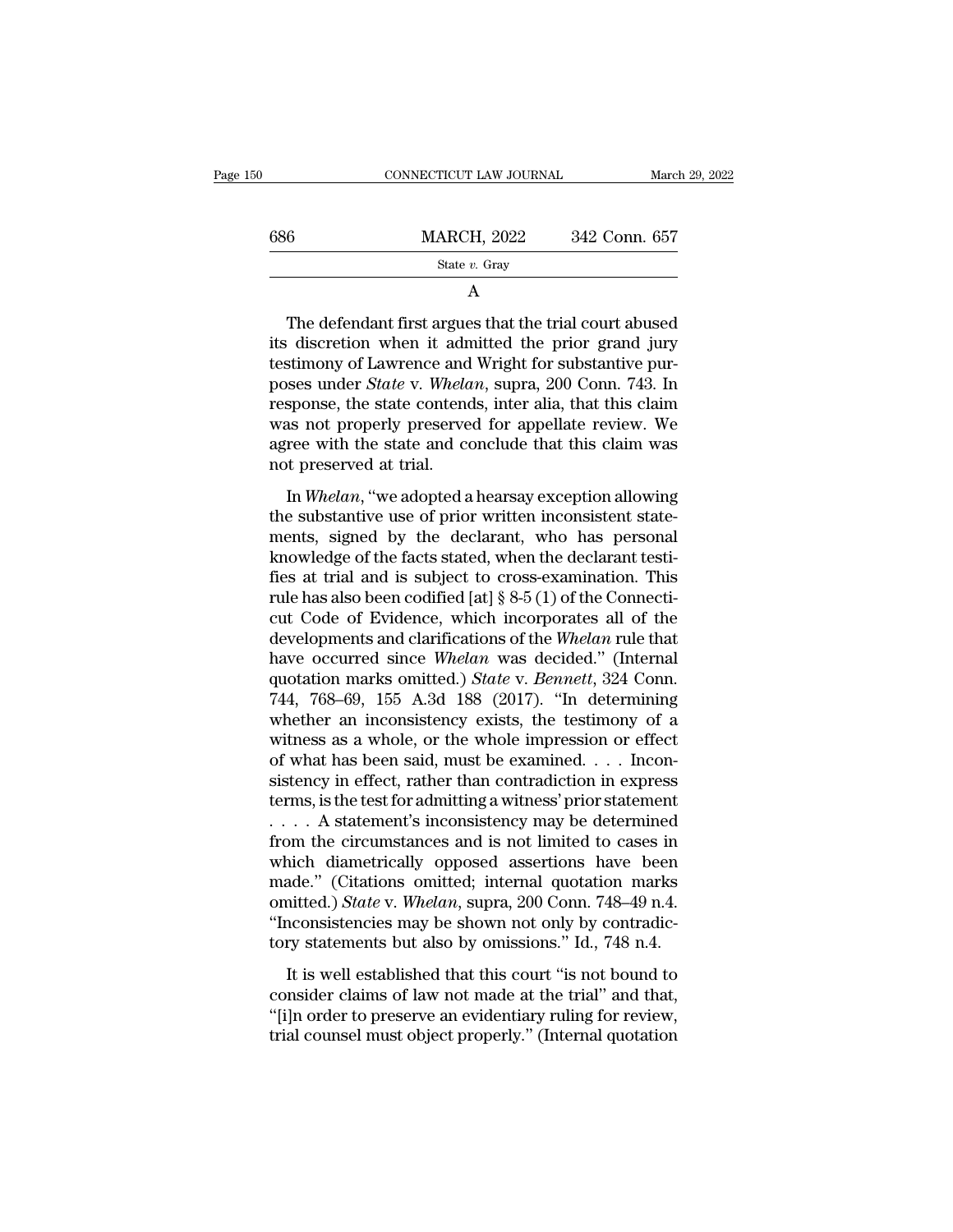| 2022          | CONNECTICUT LAW JOURNAL | Page 151 |
|---------------|-------------------------|----------|
| 342 Conn. 657 | <b>MARCH, 2022</b>      | 687      |
|               | State $v$ . Gray        |          |

Examples 2022<br>
2022 Conn. 657 MARCH, 2022<br>
342 Conn. 657 MARCH, 2022<br>
<sup>State v. Gray</sup><br>
marks omitted.) *State* v. *Fernando V.*, 331 Conn. 201,<br>
211, 202 A.3d 350 (2019). "Once counsel states the<br>
authority and ground of I  $\begin{array}{r} \n 342 \text{ Conn. } 657 \quad \text{MARCH, } 2022 \quad \text{687} \\
 \text{State } v. \text{ Gray} \quad \text{marks omitted.)} \text{State v. } \text{Fernando V., } 331 \text{ Conn. } 201, \\
 211, 202 \text{ A.3d } 350 \text{ (2019). } \text{``Once course! states the authority and ground of [the] objection, any appeal will be limited to the ground asserted. We have a simple method.} \n\end{array}$ 342 Conn. 657 MARCH, 2022 687<br>
State v. Gray<br>
State v. Gray<br>
marks omitted.) *State* v. *Fernando V.*, 331 Conn. 201,<br>
211, 202 A.3d 350 (2019). "Once counsel states the<br>
authority and ground of [the] objection, any appea 342 Conn. 657 MARCH, 2022 687<br>
State v. Gray<br>
marks omitted.) State v. Fernando V., 331 Conn. 201,<br>
211, 202 A.3d 350 (2019). "Once counsel states the<br>
authority and ground of [the] objection, any appeal will<br>
be limited Size of the set of the set of the court to act and the simple that  $\frac{1}{211}$ , 202 A.3d 350 (2019). "Once counsel states the authority and ground of [the] objection, any appeal will be limited to the ground asserted. . . state v. Gray<br>
marks omitted.) *State* v. *Fernando V.*, 331 Conn. 201,<br>
211, 202 A.3d 350 (2019). "Once counsel states the<br>
authority and ground of [the] objection, any appeal will<br>
be limited to the ground asserted. . . marks omitted.) *State* v. *Fernando* V., 331 Conn. 201, 211, 202 A.3d 350 (2019). "Once counsel states the authority and ground of [the] objection, any appeal will be limited to the ground asserted. . . . We have emphasi 211, 202 A.3d 350 (2019). "Once counsel states the<br>authority and ground of [the] objection, any appeal will<br>be limited to the ground asserted. . . . We have empha-<br>sized that [t]hese requirements are not simply formali-<br>t authority and ground of [the] objection, any appeal will<br>be limited to the ground asserted. . . . We have empha-<br>sized that [t]hese requirements are not simply formali-<br>ties. They serve to alert the trial court to potenti be limited to the ground asserted. . . . We have emphasized that [t]hese requirements are not simply formali-<br>ties. They serve to alert the trial court to potential error<br>while there is still time for the court to act. . sized that [t]hese requirements are not simply formali-<br>ties. They serve to alert the trial court to potential error<br>while there is still time for the court to act. . . . .<br>Assigning error to a court's evidentiary rulings ties. They serve t<br>while there is s<br>Assigning error<br>basis of objection<br>the court and th<br>(Citations omitte<br>Id., 211–12.<br>We are unable Signing error to a court's evidentiary rulings on the<br>sis of objections never raised at trial unfairly subjects<br>e court and the opposing party to trial by ambush."<br>itations omitted; internal quotation marks omitted.)<br>., 2 rassigning error to a coart of entanting range on and<br>basis of objections never raised at trial unfairly subjects<br>the court and the opposing party to trial by ambush."<br>(Citations omitted; internal quotation marks omitted.)

basis of objections never raised at that antially subjects<br>the court and the opposing party to trial by ambush."<br>(Citations omitted; internal quotation marks omitted.)<br>Id., 211–12.<br>We are unable to reach the merits of the rate coard and the opposing party to that by tandish.<br>
(Citations omitted; internal quotation marks omitted.)<br>
Id., 211–12.<br>
We are unable to reach the merits of the defendant's<br>
claim on appeal because, as the state argue Id., 211–12.<br>We are unable to reach the merits of the defendant's<br>claim on appeal because, as the state argues, the defen-<br>dant does not rely on the grounds defense counsel<br>raised at trial. Instead, the defendant contends limit the admission of prior state argues, the defendant's<br>claim on appeal because, as the state argues, the defen-<br>dant does not rely on the grounds defense counsel<br>raised at trial. Instead, the defendant contends, for th We are unable to reach the merits of the defendant's<br>claim on appeal because, as the state argues, the defen-<br>dant does not rely on the grounds defense counsel<br>raised at trial. Instead, the defendant contends, for the<br>firs claim on appeal because, as the state argues, the defendant does not rely on the grounds defense counsel<br>raised at trial. Instead, the defendant contends, for the<br>first time on appeal, that we should, as a matter of law,<br>l dant does not rely on the grounds defense counsel<br>raised at trial. Instead, the defendant contends, for the<br>first time on appeal, that we should, as a matter of law,<br>limit the admission of prior statements in grand jury<br>te raised at trial. Instead, the defendant contends, for the<br>first time on appeal, that we should, as a matter of law,<br>limit the admission of prior statements in grand jury<br>testimony to impeachment purposes only because such<br> first time on appeal, that we should, as a matter of law,<br>limit the admission of prior statements in grand jury<br>testimony to impeachment purposes only because such<br>statements are not reliable and, therefore, should not<br>be limit the admission of prior statements in grand jury<br>testimony to impeachment purposes only because such<br>statements are not reliable and, therefore, should not<br>be admitted for their truth. At trial, defense counsel did<br>no testimony to impeachment purposes only because such<br>statements are not reliable and, therefore, should not<br>be admitted for their truth. At trial, defense counsel did<br>not object to the admission of the grand jury testimony<br> statements are not reliable and, therefore, should not<br>be admitted for their truth. At trial, defense counsel did<br>not object to the admission of the grand jury testimony<br>on the ground of reliability, but only on the ground be admitted for their truth. At trial, defense counsel did<br>not object to the admission of the grand jury testimony<br>on the ground of reliability, but only on the ground that<br>the transcripts were cumulative insofar as the pr not object to the admission of the grand jury testimony<br>on the ground of reliability, but only on the ground that<br>the transcripts were cumulative insofar as the prosecu-<br>tor had already reenacted the testimony for the jury on the ground of reliability, but only on the ground that<br>the transcripts were cumulative insofar as the prosecu-<br>tor had already reenacted the testimony for the jury<br>through witness testimony. Indeed, when the trial court the transcripts were cumulative insofar as the prosecutor had already reenacted the testimony for the jury through witness testimony. Indeed, when the trial court asked directly whether defense counsel objected to the prio tor had already reenacte<br>through witness testimon<br>asked directly whether de<br>prior grand jury testimony<br>he had "no legal basis" to<br>clude that this claim is<br>review it on appeal. Final divided in the defendant next argues that the trial court abused discretion in admitting consistent portions of Wright's<br>
and invext argues that the trial court abused<br>
discretion in admitting consistent portions of

B

he had "no legal basis" to do so. Accordingly, we conclude that this claim is unpreserved and decline to<br>review it on appeal.<br>B<br>The defendant next argues that the trial court abused<br>its discretion in admitting consistent p clude that this claim is unpreserved and decline to<br>review it on appeal.<br>B<br>The defendant next argues that the trial court abused<br>its discretion in admitting consistent portions of Wright's<br>grand jury testimony and disclosi Freview it on appeal.<br>B<br>The defendant next argues that the trial court abused<br>its discretion in admitting consistent portions of Wright's<br>grand jury testimony and disclosing them to the jury.<br>The state argues that the defe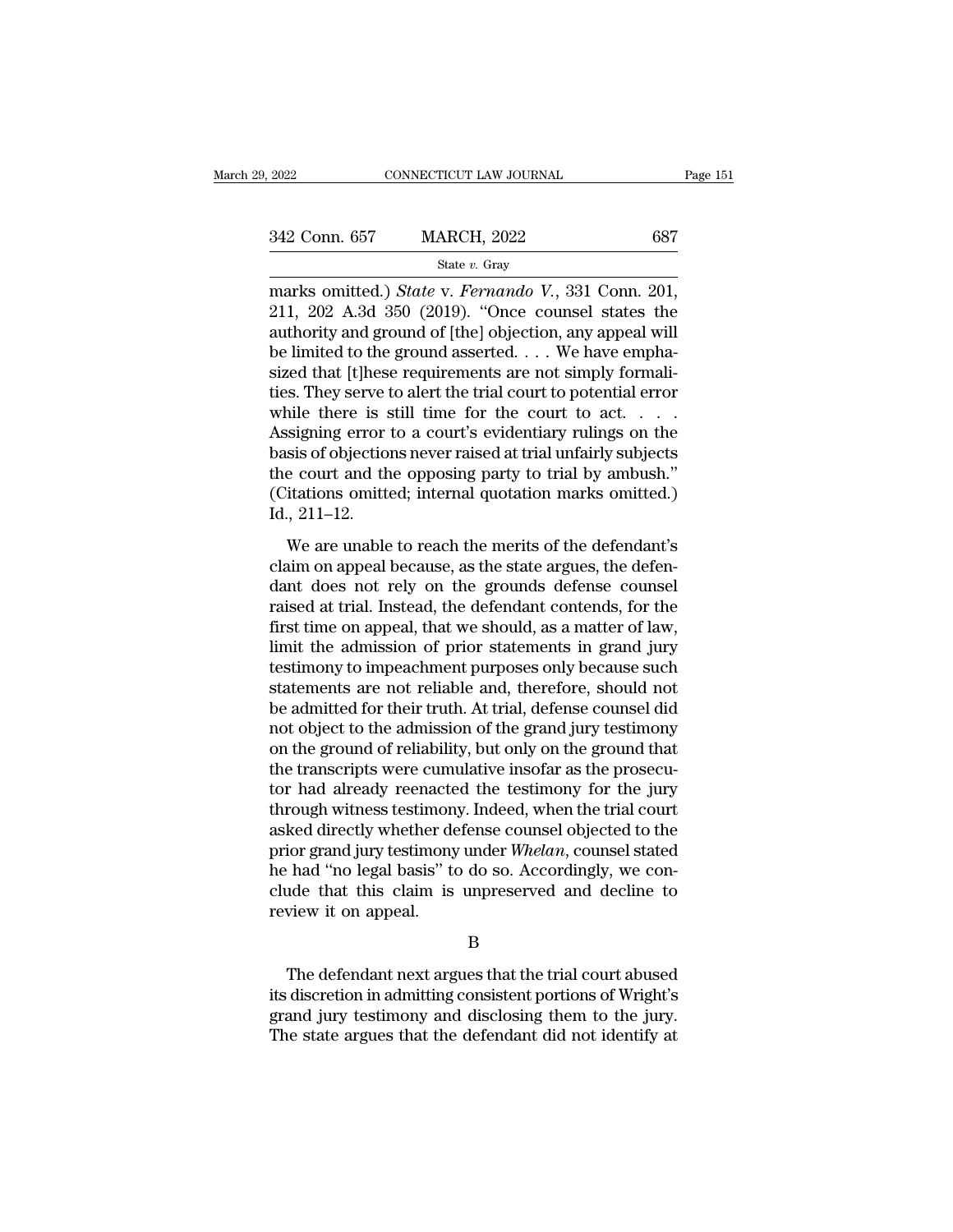|     | CONNECTICUT LAW JOURNAL | March 29, 2022 |  |
|-----|-------------------------|----------------|--|
|     |                         |                |  |
| 688 | <b>MARCH, 2022</b>      | 342 Conn. 657  |  |
|     | State $v$ . Gray        |                |  |

 $\begin{array}{ll}\n & \text{COMRECTICUT LAW JOURNAL} & \text{March 29, 2022} \\
 \hline\n & \text{MARCH, 2022} & \text{342 Conn. 657} \\
 \hline\n & \text{State } v. \text{ Gray} \\
 \hline\n & \text{trial which portions of Wright's grand jury testimony} \\
 \text{were consistent with her testimony at trial and, there-}\n \end{array}$  $\begin{array}{ll}\n 688 & \text{MARCH, } 2022 & 342 \text{ Conn. } 657 \\
 \text{State } v. \text{ Gray} \\
 \end{array}$  $\begin{array}{ll}\n 688 & \text{MARCH, } 2022 & 342 \text{ Conn. } 657 \\
 \hline\n \text{State } v. \text{ Gray} \\
 \hline\n \text{trial which portions of Wright's grand jury testimony} \\
 \text{were consistent with her testimony at trial and, therefore, that he cannot now argue on appeal that admission of those consistent portions was an abuse of discretion. Although we disagree with the state that the record\n \end{array}$ **EXECUTE CONSIST MARCH, 2022** 342 Conn. 657<br>
State v. Gray<br>
Final which portions of Wright's grand jury testimony<br>
were consistent with her testimony at trial and, there-<br>
fore, that he cannot now argue on appeal that adm State v. Gray<br>
Although we disagree with the state in and, therefore, that he cannot now argue on appeal that admission<br>
of those consistent portions was an abuse of discretion.<br>
Although we disagree with the state that t state v. Gray<br>
trial which portions of Wright's grand jury testimony<br>
were consistent with her testimony at trial and, there-<br>
fore, that he cannot now argue on appeal that admission<br>
of those consistent portions was an a trial which portions of Wright's grand jury testimony<br>were consistent with her testimony at trial and, there-<br>fore, that he cannot now argue on appeal that admission<br>of those consistent portions was an abuse of discretion. were consistent with her testimony at trial and, therefore, that he cannot now argue on appeal that admission<br>of those consistent portions was an abuse of discretion.<br>Although we disagree with the state that the record<br>doe fore, that he cannot now argue on appeal that admission<br>of those consistent portions was an abuse of discretion.<br>Although we disagree with the state that the record<br>does not indicate which statements from Wright's grand<br>ju of those consistent portions was an a<br>Although we disagree with the sta<br>does not indicate which statements f<br>jury testimony were claimed to be co<br>theless conclude that the trial cour<br>discretion in admitting those portio<br>as In admitting consistent portions of the grand jury<br>In admitting consistent, we never-<br>eless conclude that the trial court did not abuse its<br>scretion in admitting those portions of testimony so<br>to avoid confusing the jury. the trial court statements from wright's grand<br>jury testimony were claimed to be consistent, we never-<br>theless conclude that the trial court did not abuse its<br>discretion in admitting those portions of testimony so<br>as to av

*July testmony were claimed to be consistent, we never-*<br>theless conclude that the trial court did not abuse its<br>discretion in admitting those portions of testimony so<br>as to avoid confusing the jury.<br>In admitting consisten discretion in admitting those portions of testimony so<br>as to avoid confusing the jury.<br>In admitting consistent portions of the grand jury<br>testimony, the trial court specifically relied on *State* v.<br>Osbourne, 162 Conn. App as to avoid confusing the jury.<br>
In admitting consistent portions of the grand jury<br>
testimony, the trial court specifically relied on *State* v.<br>
Osbourne, 162 Conn. App. 364, 131 A.3d 277 (2016),<br>
which provides: "In gen In admitting consistent portions of the grand jury<br>testimony, the trial court specifically relied on *State v.*<br>Osbourne, 162 Conn. App. 364, 131 A.3d 277 (2016),<br>which provides: "In general, the court should seek to<br>avoi In admitting consistent portions of the grand jury<br>testimony, the trial court specifically relied on *State* v.<br>Osbourne, 162 Conn. App. 364, 131 A.3d 277 (2016),<br>which provides: "In general, the court should seek to<br>avoi testimony, the trial court specifically relied on *State* v.<br>
Osbourne, 162 Conn. App. 364, 131 A.3d 277 (2016),<br>
which provides: "In general, the court should seek to<br>
avoid admitting evidence that is likely to confuse o Osbourne, 162 Conn. App. 364, 131 A.3d 277 (2016),<br>which provides: "In general, the court should seek to<br>avoid admitting evidence that is likely to confuse or<br>mislead the jury.... The principle of affording the<br>fact finde which provides: "In general, the court should seek to<br>avoid admitting evidence that is likely to confuse or<br>mislead the jury. . . . The principle of affording the<br>fact finder the proper context in which to consider<br>statem avoid admitting evidence that is likely to confuse or mislead the jury. . . . The principle of affording the fact finder the proper context in which to consider statements is codified [at] Connecticut Code of Evidence  $\S$ mislead the jury. . . . The principle of affording the<br>fact finder the proper context in which to consider<br>statements is codified [at] Connecticut Code of Evi-<br>dence § 1-5 (a), which provides that [w]hen a statement<br>is in fact finder the proper context in which to consider<br>statements is codified [at] Connecticut Code of Evi-<br>dence  $\S 1-5$  (a), which provides that [w]hen a statement<br>is introduced by a party, the court may, and upon<br>request statements is codified [at] Connecticut Code of Evidence § 1-5 (a), which provides that [w]hen a statement<br>is introduced by a party, the court may, and upon<br>request shall, require the proponent at that time to intro-<br>duce dence  $\S$  1-5 (a), which provides that [w]hen a statement<br>is introduced by a party, the court may, and upon<br>request shall, require the proponent at that time to intro-<br>duce any other part of the statement, whether or not<br> is introduced by a party, the court may, and upon<br>request shall, require the proponent at that time to intro-<br>duce any other part of the statement, whether or not<br>otherwise admissible, that the court determines, consid-<br>er request shall, require the proponent at that time to introduce any other part of the statement, whether or not<br>otherwise admissible, that the court determines, considering the context of the first part of the statement, ou duce any other part of the statement, whether or not<br>otherwise admissible, that the court determines, consid-<br>ering the context of the first part of the statement, ought<br>in fairness to be considered contemporaneously with<br> otherwise admissible, that the court determines, considering the context of the first part of the statement, ought in fairness to be considered contemporaneously with it. This type of determination is largely dependent on ering the context of the<br>in fairness to be consi<br>it. This type of determ<br>the unique circumstan<br>evidentiary issues in ge<br>discretion of the trial co<br>omitted.) Id., 381.<br>In the present case, t raintess to be considered contemporateously with<br>This type of determination is largely dependent on<br>e unique circumstances in each case and, as with<br>identiary issues in general, is best left to the sound<br>scretion of the tr the unique circumstances in each case and, as with<br>the unique circumstances in each case and, as with<br>evidentiary issues in general, is best left to the sound<br>discretion of the trial court." (Internal quotation marks<br>omitt

the unique circumstances in each case and, as with<br>evidentiary issues in general, is best left to the sound<br>discretion of the trial court." (Internal quotation marks<br>omitted.) Id., 381.<br>In the present case, the state sough evidentiary issues in general, is best fert to the sound<br>discretion of the trial court." (Internal quotation marks<br>omitted.) Id., 381.<br>In the present case, the state sought to introduce the<br>transcript of Wright's grand jur method of the transformation of the transformation of the transcript of Wright's grand jury testimony. Defense<br>transcript of Wright's grand jury testimony. Defense<br>counsel objected to the admission of certain portions of<br>t In the present case, the state sought to introduce the transcript of Wright's grand jury testimony. Defense counsel objected to the admission of certain portions of the transcript, arguing that, because Wright eventually r In the present case, the state sought to introduce the transcript of Wright's grand jury testimony. Defense counsel objected to the admission of certain portions of the transcript, arguing that, because Wright eventually r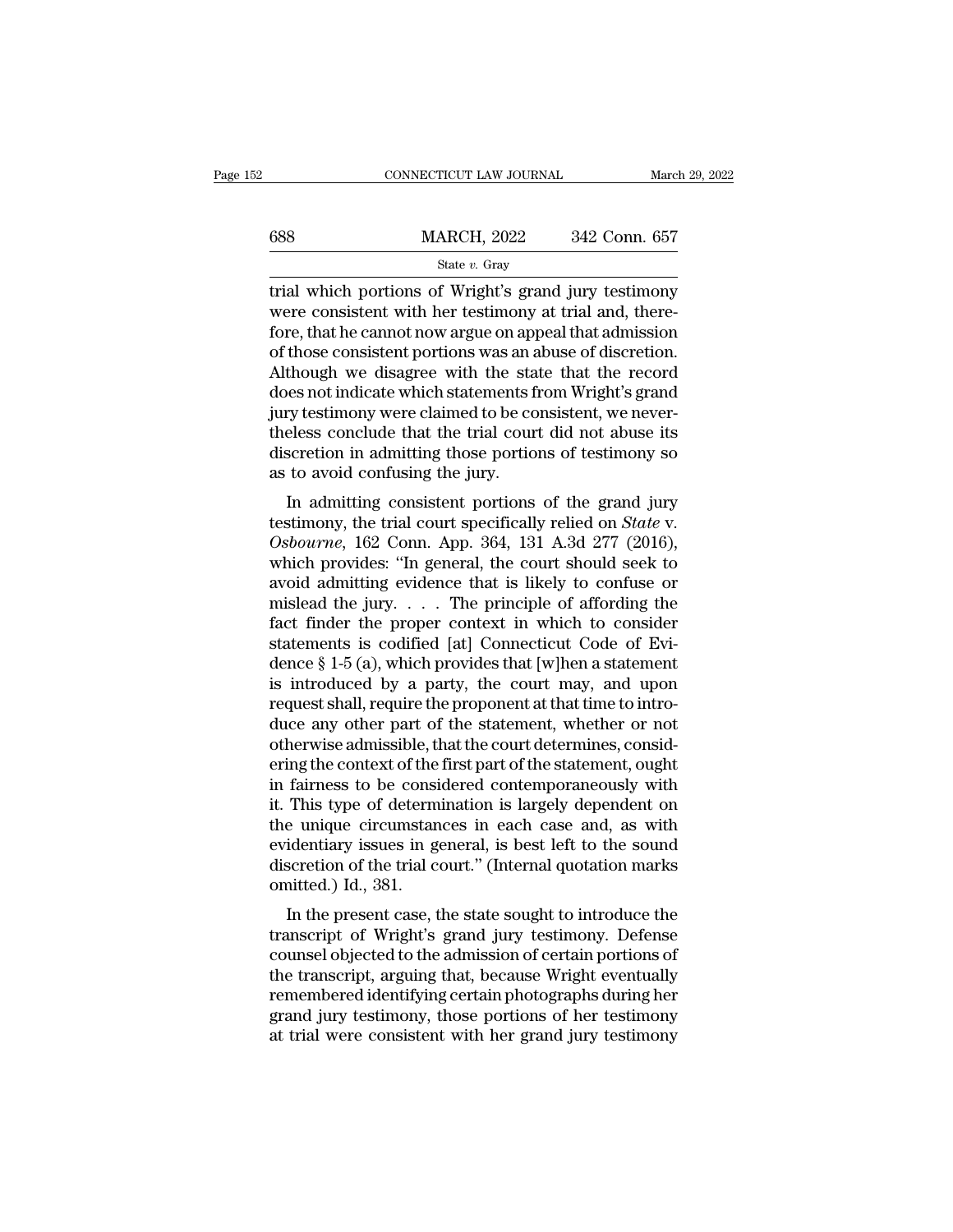## State *v.* Gray

2022 CONNECTICUT LAW JOURNAL Page 153<br>
342 Conn. 657 MARCH, 2022 689<br>
<sup>State v. Gray</sup><br>
and were inadmissible under *Whelan*. The state<br>
responded that it was necessary to admit those portions<br>
so that the remaining testimo 342 Conn. 657 MARCH, 2022 689<br>
State v. Gray<br>
and were inadmissible under *Whelan*. The state<br>
responded that it was necessary to admit those portions<br>
so that the remaining testimony was provided in context<br>
in light of  $\begin{array}{r|l} \text{342 Conn. 657} & \text{MARCH, 2022} & \text{689} \ \hline \\ \text{State } v. \text{ Gray} & \\ \text{and were inadmissible under } \text{Whelan. The state} \ \hline \\ \text{responded that it was necessary to admit those portions} \text{so that the remaining testimony was provided in context} \ \hline \\ \text{in light of Wright's repeated recollections} & \text{These results are not used.} \ \hline \end{array}$ 342 Conn. 657 MARCH, 2022 689<br>  $\frac{\text{State } v. \text{ Gray}}{\text{state } v. \text{ Gray}}$ <br>
and were inadmissible under *Whelan*. The state<br>
responded that it was necessary to admit those portions<br>
so that the remaining testimony was provided in contex State v. Gray<br>
State v. Gray<br>
and were inadmissible under Whelan. The state<br>
responded that it was necessary to admit those portions<br>
so that the remaining testimony was provided in context<br>
in light of Wright's repeated state v. Gray<br>and were inadmissible under *Whelan*. The state<br>responded that it was necessary to admit those portions<br>so that the remaining testimony was provided in context<br>in light of Wright's repeated recollection issu and were inadmissible under *Whelan*. The state<br>responded that it was necessary to admit those portions<br>so that the remaining testimony was provided in context<br>in light of Wright's repeated recollection issues. The<br>trial responded that it was necessary to admit those portions<br>so that the remaining testimony was provided in context<br>in light of Wright's repeated recollection issues. The<br>trial court considered Wright's testimony and con-<br>clud so that the remaining testimony was provided in context<br>in light of Wright's repeated recollection issues. The<br>trial court considered Wright's testimony and con-<br>cluded that, "given the entire nature of [Wright's] direct<br>e in light of Wright's repeated recollection issues. The<br>trial court considered Wright's testimony and con-<br>cluded that, "given the entire nature of [Wright's] direct<br>examination yesterday, her direct examination  $\ldots$ <br>toda trial court considered Wright's testimony and concluded that, "given the entire nature of [Wright's] direct<br>examination yesterday, her direct examination . . .<br>today . . . or the whole impression and effect of what<br>she sai cluded that, "given the entire nature of [Wright's] direct<br>examination yesterday, her direct examination . . .<br>today . . . or the whole impression and effect of what<br>she said yesterday, the court must examine that in orde examination yesterday, her direct examination . . . .<br>today . . . or the whole impression and effect of what<br>she said yesterday, the court must examine that in order<br>to make sure that it is not confusing or misleading to<br> today . . . or the whole impression and effect of what<br>she said yesterday, the court must examine that in order<br>to make sure that it is not confusing or misleading to<br>the jury to then parse it line by line in connection w she said yesterday, the court must examine that in order<br>to make sure that it is not confusing or misleading to<br>the jury to then parse it line by line in connection with<br>the specific objection [the defense is] imposing he to make sure that it is not confusing or misleading to the jury to then parse it line by line in connection with the specific objection [the defense is] imposing here  $\ldots$  . " Given the court's consideration of the natur the specific objection [the defense is] imposing here . . . . ." Given the court's consideration of the nature of the testimony and its implications to the jury, along with the need to provide the requisite context for th with the counties the counties the test<br>imony and in with the need to provinconsistent statement<br>we conclude that the<br>tion in admitting the<br>jury test<br>imony. resonsistent statements admitted pursuant to Whelan,<br>
Finally, the defendant argues that the trial court<br>
Finally, the defendant argues that the trial court<br>
used its discretion in admitting the transcripts of the<br>
and jur

## C<sub>c</sub>

we conclude that the trial court did not abuse its discretion in admitting the consistent portions of the grand<br>jury testimony.<br>C<br>Finally, the defendant argues that the trial court<br>abused its discretion in admitting the tr tion in admitting the consistent portions of the grand<br>jury testimony.<br>C<br>Finally, the defendant argues that the trial court<br>abused its discretion in admitting the transcripts of the<br>grand jury testimony of Wright and Lawre The reem of the reenactment of the reenactment of that same testimony of which relationships are relatively that same testimony in court ren-<br>dered the evidence cumulative. After reenacting the ren-<br>dered the evidence cumu C<br>
Finally, the defendant argues that the trial court<br>
abused its discretion in admitting the transcripts of the<br>
grand jury testimony of Wright and Lawrence because<br>
the reenactment of that same testimony in court ren-<br>
d Finally, the defendant argues that the trial court<br>abused its discretion in admitting the transcripts of the<br>grand jury testimony of Wright and Lawrence because<br>the reenactment of that same testimony in court ren-<br>dered th Finally, the defendant argues that the trial court<br>abused its discretion in admitting the transcripts of the<br>grand jury testimony of Wright and Lawrence because<br>the reenactment of that same testimony in court ren-<br>dered th abused its discretion in admitting the transcripts of the<br>grand jury testimony of Wright and Lawrence because<br>the reenactment of that same testimony in court ren-<br>dered the evidence cumulative. After reenacting the<br>grand j grand jury testimony of Wright and Lawrence because<br>the reenactment of that same testimony in court ren-<br>dered the evidence cumulative. After reenacting the<br>grand jury testimony of both Wright and Lawrence; see<br>footnote 13 the reenactment of that same testimony in court rendered the evidence cumulative. After reenacting the grand jury testimony of both Wright and Lawrence; see footnote 13 of this opinion; the state offered the grand jury tra dered the evidence cumulative. After reenacting the<br>grand jury testimony of both Wright and Lawrence; see<br>footnote 13 of this opinion; the state offered the grand<br>jury transcripts as full exhibits under *Whelan*. The<br>defen grand jury testimony of both Wright and Lawrence; see<br>footnote 13 of this opinion; the state offered the grand<br>jury transcripts as full exhibits under *Whelan*. The<br>defendant objected, citing *State* v. *Correia*, 33 Conn. footnote 13 of this opinion; the state offered the grand<br>jury transcripts as full exhibits under *Whelan*. The<br>defendant objected, citing *State* v. *Correia*, 33 Conn.<br>App. 457, 636 A.2d 860, cert. denied, 229 Conn. 911, jury transcripts as full exhibits under Whelan. The<br>defendant objected, citing *State* v. Correia, 33 Conn.<br>App. 457, 636 A.2d 860, cert. denied, 229 Conn. 911, 642<br>A.2d 1208, cert. denied, 513 U.S. 898, 115 S. Ct. 253, 13 defendant objected, citing *State* v. *Correia*, 33 Conn.<br>App. 457, 636 A.2d 860, cert. denied, 229 Conn. 911, 642<br>A.2d 1208, cert. denied, 513 U.S. 898, 115 S. Ct. 253, 130<br>L. Ed. 2d 174 (1994), in support of the argumen App. 457, 636 A.2d 860, cert. denied, 229 Conn. 911, 642<br>A.2d 1208, cert. denied, 513 U.S. 898, 115 S. Ct. 253, 130<br>L. Ed. 2d 174 (1994), in support of the argument that<br>the admission of the transcripts was cumulative afte A.2d 1208, cert. denied, 513 U.S. 898, 115 S. Ct. 253, 130 L. Ed. 2d 174 (1994), in support of the argument that the admission of the transcripts was cumulative after the state's reenactment of the testimony for the jury.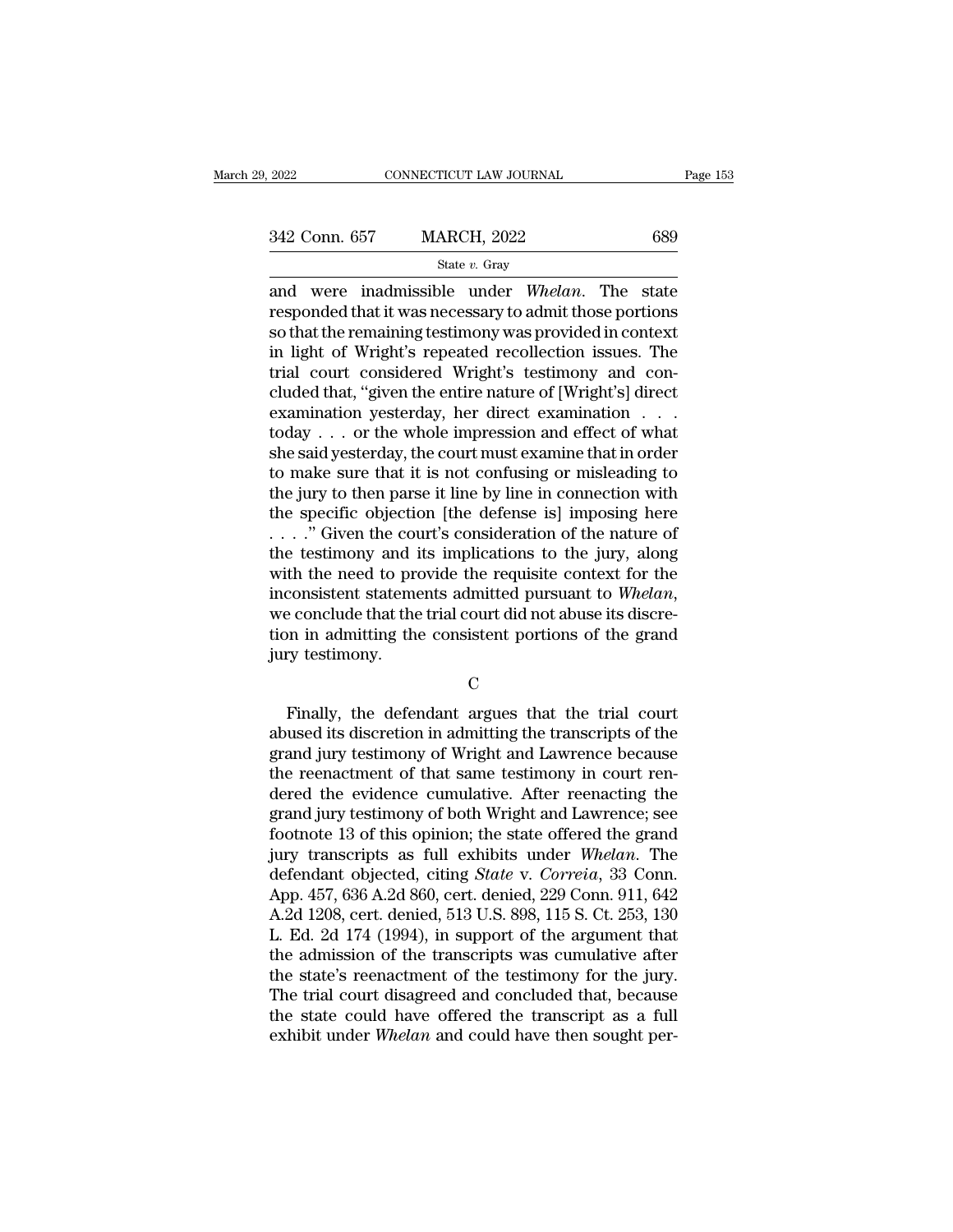|     | CONNECTICUT LAW JOURNAL                                                                                           | March 29, 2022 |
|-----|-------------------------------------------------------------------------------------------------------------------|----------------|
|     |                                                                                                                   |                |
| 690 | <b>MARCH, 2022</b>                                                                                                | 342 Conn. 657  |
|     | State $v$ . Gray                                                                                                  |                |
|     | mission to read from it, doing so in reverse order did<br>not render the admission of the transcripts cumulative. |                |
|     | "When a witness admits making [a] statement, addi-<br>tional documentary evidence of inconsistency might          |                |
|     | he deemed to have been merely cumulative." (Internal                                                              |                |

 $\begin{array}{r} \text{MARCH, 2022} \qquad 342 \text{ Conn. } 657 \\ \text{State } v. \text{ Gray} \qquad \qquad \text{mission to read from it, doing so in reverse order did not render the admission of the transcripts cumulative. \\ \text{"When a witness admits making [a] statement, additional documentary evidence of inconsistency might be deemed to have been merely cumulative." (Internal question, marks, omitted.) Id.  $463$  (siting State V).$ State v. Gray<br>
mission to read from it, doing so in reverse order did<br>
not render the admission of the transcripts cumulative.<br>
"When a witness admits making [a] statement, addi-<br>
tional documentary evidence of inconsiste mission to read from it, doing so in reverse order did<br>not render the admission of the transcripts cumulative.<br>"When a witness admits making [a] statement, addi-<br>tional documentary evidence of inconsistency might<br>be deemed *Mussion to read front it, doing so in reverse order did*<br> *McDowell*, and a witness admits making [a] statement, additional documentary evidence of inconsistency might<br>
be deemed to have been merely cumulative." (Internal "When a witness admits making [a] statement, additional documentary evidence of inconsistency might<br>be deemed to have been merely cumulative." (Internal<br>quotation marks omitted.) Id., 463, citing *State* v.<br> $McDownll$ , 179 Con "When a witness admits making [a] statement, additional documentary evidence of inconsistency might<br>be deemed to have been merely cumulative." (Internal<br>quotation marks omitted.) Id., 463, citing *State* v.<br> $McDowell$ , 179 Con tional documentary evidence of inconsistency might<br>be deemed to have been merely cumulative." (Internal<br>quotation marks omitted.) Id., 463, citing *State* v.<br> $McDowell$ , 179 Conn. 121, 127, 425 A.2d 935 (1979).<br>"Evidence is cu be deemed to have been merely cumulative." (Internal quotation marks omitted.) Id., 463, citing *State* v. *McDowell*, 179 Conn. 121, 127, 425 A.2d 935 (1979). "Evidence is cumulative if it multiplies witnesses or documen quotation marks omitted.) Id., 463, citing *State* v.<br> *McDowell*, 179 Conn. 121, 127, 425 A.2d 935 (1979).<br>
"Evidence is cumulative if it multiplies witnesses or<br>
documentary matter to any one or more facts that were<br>
th McDowell, 179 Conn. 121, 127, 425 A.2d 935 (1979).<br>
"Evidence is cumulative if it multiplies witnesses or<br>
documentary matter to any one or more facts that were<br>
the subject of previous proof.... The court's power<br>
in tha "Evidence is cumulative if it multiplies witnesses or<br>documentary matter to any one or more facts that were<br>the subject of previous proof.... The court's power<br>in that area is discretionary.... In precluding evi-<br>dence so documentary matter to any one or more facts that were<br>the subject of previous proof.... The court's power<br>in that area is discretionary..... In precluding evi-<br>dence solely because it is cumulative, however, the<br>court sho *State v. Porfil*, 191 Conn. App. 494, 531, 215 A.3d 1127<br> *State v. Connel State v. Correlation* and the evidence pre-<br> *State v. Porfil*, 191 Conn. App. 494, 531, 215 A.3d 161<br> *State v. Porfil*, 191 Conn. App. 494, 531, in that area is discretionary. . . . In precluding evidence solely because it is cumulative, however, the court should exercise care to avoid precluding evidence merely because of an overlap with the evidence previously a dence solely because it is cumulative, however, the<br>court should exercise care to avoid precluding evidence<br>merely because of an overlap with the evidence pre-<br>viously admitted." (Internal quotation marks omitted.)<br>*State* court should exercise care to avoid precluding evidence<br>merely because of an overlap with the evidence pre-<br>viously admitted." (Internal quotation marks omitted.)<br>State v. Porfil, 191 Conn. App. 494, 531, 215 A.3d 161<br>(201 merely because of an overlap with the evidence pre-<br>viously admitted." (Internal quotation marks omitted.)<br>State v. Porfil, 191 Conn. App. 494, 531, 215 A.3d 161<br>(2019), appeal dismissed, 338 Conn. 792, 259 A.3d 1127<br>(2021 viously admitted." (Internal quotation marks omitted.)<br> *State* v. *Porfil*, 191 Conn. App. 494, 531, 215 A.3d 161<br>
(2019), appeal dismissed, 338 Conn. 792, 259 A.3d 1127<br>
(2021); cf. *State* v. *Correia*, supra, 33 Conn. State v. Porfil, 191 Conn. App. 494, 531, 215 A.3d 161 (2019), appeal dismissed, 338 Conn. 792, 259 A.3d 1127 (2021); cf. State v. Correia, supra, 33 Conn. App. 463 (The trial court did not abuse its discretion in declinin (2019), appeal dismissed, 338 Conn. 792, 259 A.3d 1127<br>(2021); cf. *State* v. *Correia*, supra, 33 Conn. App. 463<br>(The trial court did not abuse its discretion in declining<br>to admit the victim's written statement to the p (2021); cf. *State* v. *Correia*, supra, 33 Conn. App. 463<br>(The trial court did not abuse its discretion in declining<br>to admit the victim's written statement to the police as<br>a full exhibit under *Whelan* because the vict (The trial court did not abuse its discretion in declining<br>to admit the victim's written statement to the police as<br>a full exhibit under *Whelan* because the victim had<br>admitted to making the statement, defense counsel had to admit the victim's written statement to the police as<br>a full exhibit under *Whelan* because the victim had<br>admitted to making the statement, defense counsel had<br>read it "to the jury several times and the trial court<br>als a full exhibit under *Whelan* because the victim had<br>admitted to making the statement, defense counsel had<br>read it "to the jury several times and the trial court<br>also permitted defense counsel to argue the statement's<br>trut admitted to making the statement, defense counsel had<br>read it "to the jury several times and the trial court<br>also permitted defense counsel to argue the statement's<br>truth to the jury. Therefore, the portions of the state-<br> so permitted defense counsel to argue the statement's<br>th to the jury. Therefore, the portions of the state-<br>ent that the defendant claimed consisted of prior<br>consistent statements were before the jury and the<br>tness' credib also permitted defense courser to argue the statement s<br>truth to the jury. Therefore, the portions of the state-<br>ment that the defendant claimed consisted of prior<br>inconsistent statements were before the jury and the<br>witne

abust that the defendant claimed consisted of prior<br>inconsistent statements were before the jury and the<br>witness' credibility had been called into question.").<br>Considering the testimony of Wright and Lawrence<br>in its entire ment that the defendant claimed consisted of phot<br>inconsistent statements were before the jury and the<br>witness' credibility had been called into question.").<br>Considering the testimony of Wright and Lawrence<br>in its entirety meonsistent statements were before the jury and the<br>witness' credibility had been called into question.").<br>Considering the testimony of Wright and Lawrence<br>in its entirety, we conclude that the trial court did not<br>abuse it rence in its entirety, we conclude that the trial court did not<br>abuse its discretion in admitting the transcripts into<br>evidence following their reenactment. First, in contrast<br>to *Correia*, on which the defendant relies, n Considering the testimony of Wright and Lawrence<br>in its entirety, we conclude that the trial court did not<br>abuse its discretion in admitting the transcripts into<br>evidence following their reenactment. First, in contrast<br>to in its entirety, we conclude that the trial court did not<br>abuse its discretion in admitting the transcripts into<br>evidence following their reenactment. First, in contrast<br>to *Correia*, on which the defendant relies, neither abuse its discretion in admitting the transcripts into evidence following their reenactment. First, in contrast to *Correia*, on which the defendant relies, neither Lawrence nor Wright admitted the substance of their prior